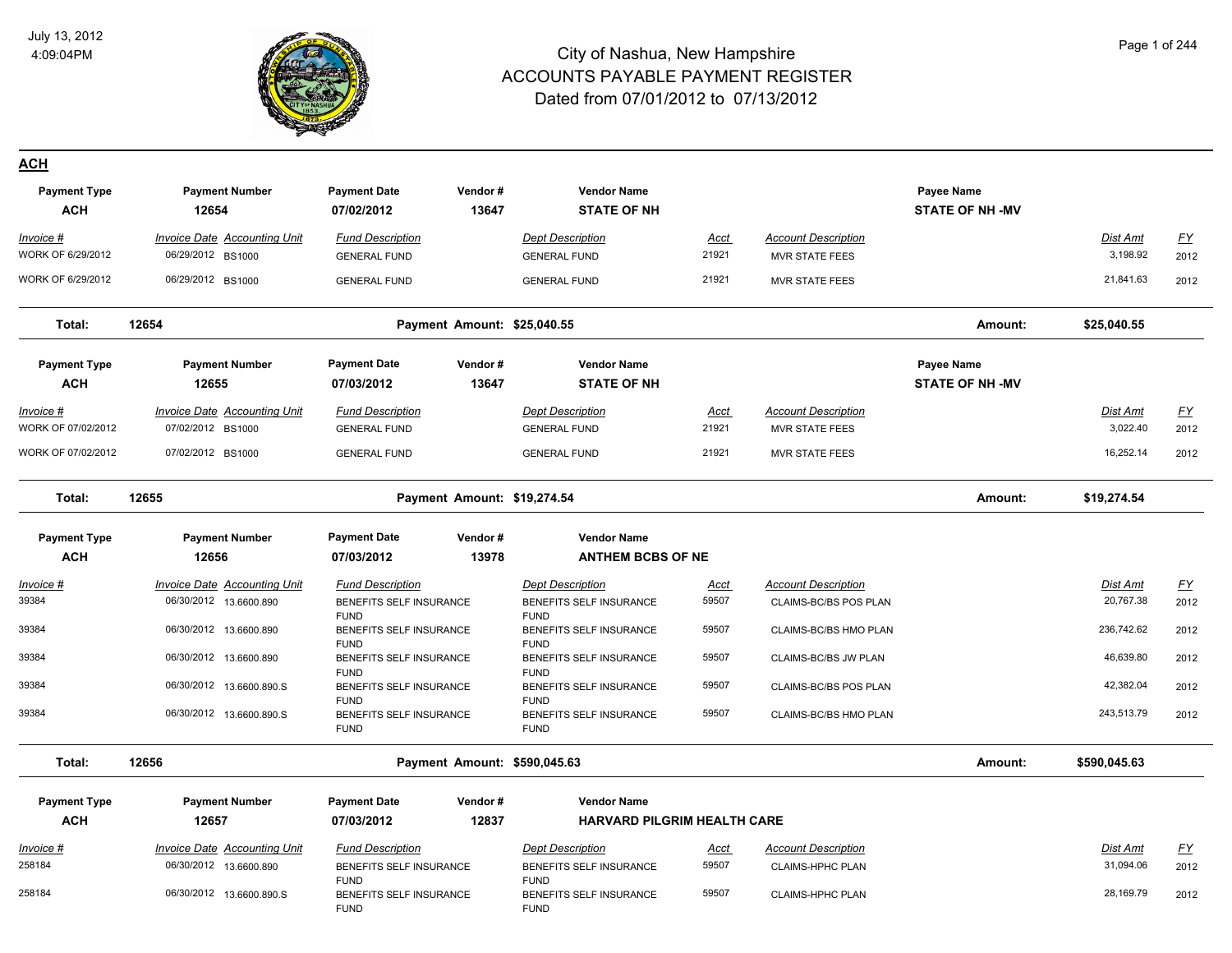

| Total:                                  | 12657                                                           |                                                       | Payment Amount: \$59,263.85  |                                                       |                      |                                                      | Amount:                                     | \$59,263.85                   |                   |
|-----------------------------------------|-----------------------------------------------------------------|-------------------------------------------------------|------------------------------|-------------------------------------------------------|----------------------|------------------------------------------------------|---------------------------------------------|-------------------------------|-------------------|
| <b>Payment Type</b><br><b>ACH</b>       | <b>Payment Number</b><br>12658                                  | <b>Payment Date</b><br>07/03/2012                     | Vendor#<br>14555             | <b>Vendor Name</b><br><b>NORTHEAST DELTA DENTAL</b>   |                      |                                                      |                                             |                               |                   |
| $Invoice$ #<br>JULY2012 TEACHERS        | <b>Invoice Date Accounting Unit</b><br>07/01/2012 13.6600.525.S | <b>Fund Description</b><br>BENEFITS SELF INSURANCE    |                              | <b>Dept Description</b><br>BENEFITS SELF INSURANCE    | <u>Acct</u><br>59007 | <b>Account Description</b><br><b>DENTAL POLICIES</b> |                                             | <b>Dist Amt</b><br>157,245.66 | <u>FY</u><br>2012 |
| JUN2012 CLAIMS<br>REIMB                 | 06/25/2012 13.6600.890                                          | <b>FUND</b><br>BENEFITS SELF INSURANCE<br><b>FUND</b> |                              | <b>FUND</b><br>BENEFITS SELF INSURANCE<br><b>FUND</b> | 59525                | CLAIMS-DENTAL                                        |                                             | 15,129.91                     | 2012              |
| JUN2012 CLAIMS<br>REIMB                 | 06/25/2012 13.6600.890.S                                        | BENEFITS SELF INSURANCE<br><b>FUND</b>                |                              | BENEFITS SELF INSURANCE<br><b>FUND</b>                | 59525                | CLAIMS-DENTAL                                        |                                             | 7,679.09                      | 2012              |
| Total:                                  | 12658                                                           |                                                       | Payment Amount: \$180,054.66 |                                                       |                      |                                                      | Amount:                                     | \$180,054.66                  |                   |
| <b>Payment Type</b><br><b>ACH</b>       | <b>Payment Number</b><br>12659                                  | <b>Payment Date</b><br>07/05/2012                     | Vendor#<br>13647             | <b>Vendor Name</b><br><b>STATE OF NH</b>              |                      |                                                      | Payee Name<br><b>STATE OF NH -MV</b>        |                               |                   |
| Invoice #<br>WORK OF 07/03/2012         | <b>Invoice Date Accounting Unit</b><br>07/03/2012 BS1000        | <b>Fund Description</b><br><b>GENERAL FUND</b>        |                              | <b>Dept Description</b><br><b>GENERAL FUND</b>        | Acct<br>21921        | <b>Account Description</b><br><b>MVR STATE FEES</b>  |                                             | Dist Amt<br>6,214.56          | EY<br>2012        |
| WORK OF 07/03/2012                      | 07/03/2012 BS1000                                               | <b>GENERAL FUND</b>                                   |                              | <b>GENERAL FUND</b>                                   | 21921                | MVR STATE FEES                                       |                                             | 12,187.69                     | 2012              |
| Total:                                  | 12659                                                           |                                                       | Payment Amount: \$18,402.25  |                                                       |                      |                                                      | Amount:                                     | \$18,402.25                   |                   |
| <b>Payment Type</b><br><b>ACH</b>       | <b>Payment Number</b><br>12660                                  | <b>Payment Date</b><br>07/06/2012                     | Vendor#<br>13647             | <b>Vendor Name</b><br><b>STATE OF NH</b>              |                      |                                                      | <b>Payee Name</b><br><b>STATE OF NH -MV</b> |                               |                   |
| Invoice #<br>WORK OF 07/05/2012         | <b>Invoice Date Accounting Unit</b><br>07/05/2012 BS1000        | <b>Fund Description</b><br><b>GENERAL FUND</b>        |                              | <b>Dept Description</b><br><b>GENERAL FUND</b>        | Acct<br>21921        | <b>Account Description</b><br><b>MVR STATE FEES</b>  |                                             | Dist Amt<br>9,695.41          | EY<br>2012        |
| Total:                                  | 12660                                                           |                                                       | Payment Amount: \$9,695.41   |                                                       |                      |                                                      | Amount:                                     | \$9,695.41                    |                   |
| <b>Payment Type</b><br><b>ACH</b>       | <b>Payment Number</b><br>12661                                  | <b>Payment Date</b><br>07/09/2012                     | Vendor#<br>13647             | <b>Vendor Name</b><br><b>STATE OF NH</b>              |                      |                                                      | <b>Payee Name</b><br><b>STATE OF NH -MV</b> |                               |                   |
| <u> Invoice #</u><br>WORK OF 07/06/2012 | <b>Invoice Date Accounting Unit</b><br>07/06/2012 BS1000        | <b>Fund Description</b><br><b>GENERAL FUND</b>        |                              | <b>Dept Description</b><br><b>GENERAL FUND</b>        | <u>Acct</u><br>21921 | <b>Account Description</b><br>MVR STATE FEES         |                                             | Dist Amt<br>11,289.89         | <u>FY</u><br>2012 |
| Total:                                  | 12661                                                           |                                                       | Payment Amount: \$11,289.89  |                                                       |                      |                                                      | Amount:                                     | \$11,289.89                   |                   |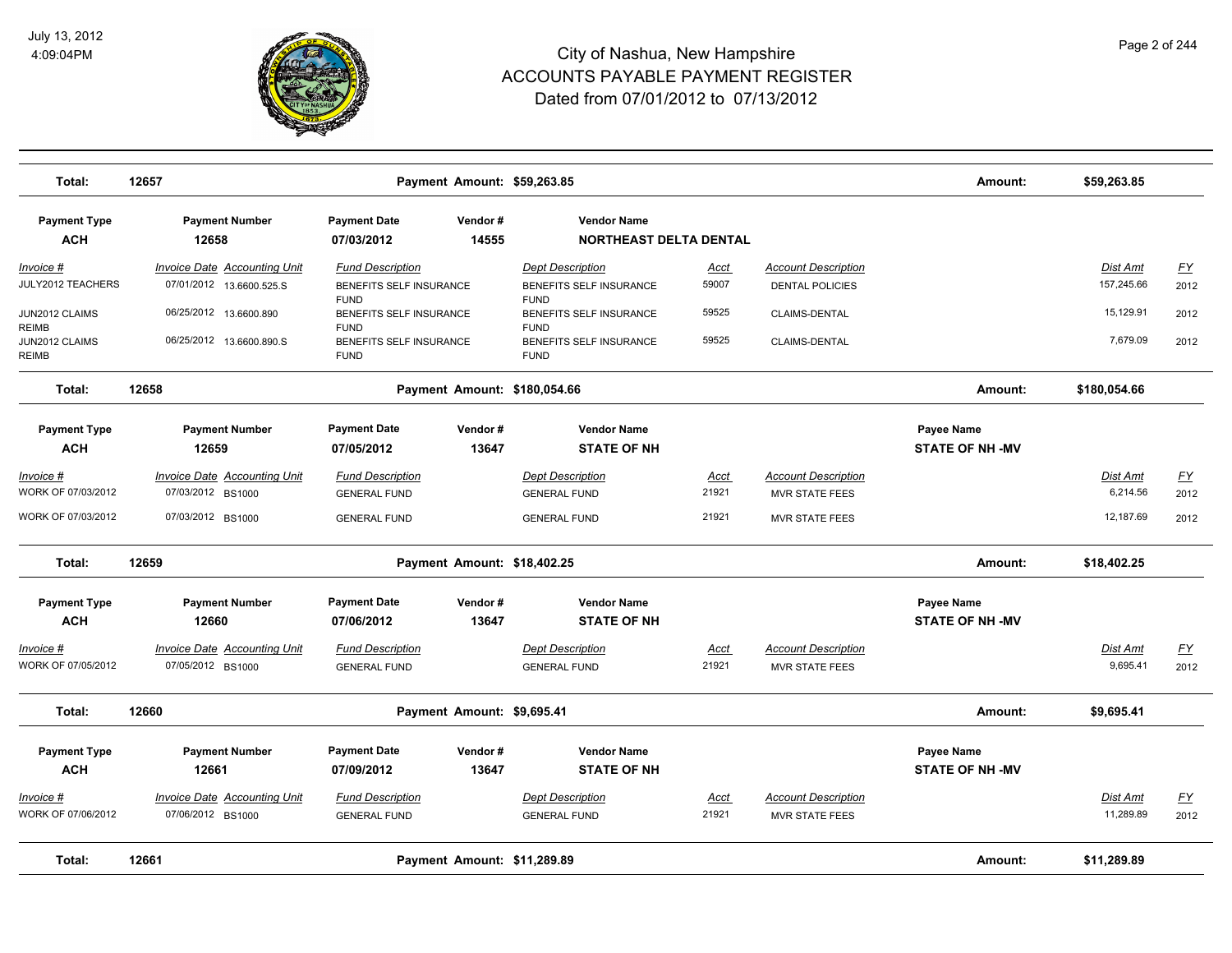

| <b>Payment Type</b>                | <b>Payment Number</b>               | <b>Payment Date</b>                    | Vendor#                      | <b>Vendor Name</b>                           |             |                                         | Payee Name                    |                 |                  |
|------------------------------------|-------------------------------------|----------------------------------------|------------------------------|----------------------------------------------|-------------|-----------------------------------------|-------------------------------|-----------------|------------------|
| <b>ACH</b>                         | 12662                               | 07/09/2012                             | 11355                        | <b>NEIGHBORWORKS GREATER MANCHEST</b>        |             |                                         | SOFTRENDS PROPERTY MANAGEMENT |                 |                  |
| Invoice #                          | <b>Invoice Date Accounting Unit</b> | <b>Fund Description</b>                |                              | <b>Dept Description</b>                      | <b>Acct</b> | <b>Account Description</b>              | Activity                      | Dist Amt        | $\underline{FY}$ |
| 06252012-3                         | 06/25/2012 BS8401                   | AGENCY-HOME PROGRAM<br><b>DEPOSITS</b> |                              | <b>BS-AGENCY-HOME</b><br>PROGRAM DEPOSIT     | 21800       | <b>INTEREST PAYABLE</b>                 | HP-5008                       | 1,047.10        | 2012             |
| 06252012-3                         | 06/25/2012 BS8401                   | AGENCY-HOME PROGRAM<br><b>DEPOSITS</b> |                              | BS-AGENCY-HOME<br>PROGRAM DEPOSIT            | 21730       | <b>ESCROW DEPOSITS</b>                  | HP-5008                       | 3,068.42        | 2012             |
| Total:                             | 12662                               |                                        | Payment Amount: \$4,115.52   |                                              |             |                                         | Amount:                       | \$4,115.52      |                  |
| <b>Payment Type</b>                | <b>Payment Number</b>               | <b>Payment Date</b>                    | Vendor#                      | <b>Vendor Name</b>                           |             |                                         | Payee Name                    |                 |                  |
| <b>ACH</b>                         | 12663                               | 07/10/2012                             | 13647                        | <b>STATE OF NH</b>                           |             |                                         | <b>STATE OF NH -MV</b>        |                 |                  |
| <u> Invoice #</u>                  | <b>Invoice Date Accounting Unit</b> | <b>Fund Description</b>                |                              | <b>Dept Description</b>                      | <b>Acct</b> | <b>Account Description</b>              |                               | <b>Dist Amt</b> | EY               |
| <b>WORK OF</b>                     | 07/05/2012 BS1000                   | <b>GENERAL FUND</b>                    |                              | <b>GENERAL FUND</b>                          | 21921       | <b>MVR STATE FEES</b>                   |                               | 5,033.44        | 2012             |
| 07/05/2012-2<br>WORK OF 07/09/2012 | 07/10/2012 BS1000                   | <b>GENERAL FUND</b>                    |                              | <b>GENERAL FUND</b>                          | 21921       | <b>MVR STATE FEES</b>                   |                               | 9,895.04        | 2012             |
| WORK OF 07/09/2012                 | 07/10/2012 BS1000                   | <b>GENERAL FUND</b>                    |                              | <b>GENERAL FUND</b>                          | 21921       | <b>MVR STATE FEES</b>                   |                               | 6,306.40        | 2012             |
| Total:                             | 12663                               |                                        | Payment Amount: \$21,234.88  |                                              |             |                                         | Amount:                       | \$21,234.88     |                  |
| <b>Payment Type</b>                | <b>Payment Number</b>               | <b>Payment Date</b>                    | Vendor#                      | <b>Vendor Name</b>                           |             |                                         |                               |                 |                  |
| <b>ACH</b>                         | 12664                               | 07/10/2012                             | 12746                        | <b>FRED C CHURCH INC</b>                     |             |                                         |                               |                 |                  |
| Invoice #                          | Invoice Date Accounting Unit        | <b>Fund Description</b>                |                              | <b>Dept Description</b>                      | <u>Acct</u> | <b>Account Description</b>              |                               | Dist Amt        | $\underline{FY}$ |
| 551401                             | 05/31/2012 28.6500.525              | PROPERTY & CASUALTY FUND               |                              | RISK MGMT-PROPERTY &<br>CASUALTY             | 59148       | PROPERTY POLICIES                       |                               | 1,499.00        | 2012             |
| 559659                             | 07/02/2012 28.6500.525              | PROPERTY & CASUALTY FUND               |                              | RISK MGMT-PROPERTY &<br>CASUALTY             | 59120       | <b>GENERAL LIABILITY POLICIES</b>       |                               | 387.95          | 2012             |
| 559832                             | 07/03/2012 28.6500.525              | PROPERTY & CASUALTY FUND               |                              | RISK MGMT-PROPERTY &<br>CASUALTY             | 59120       | <b>GENERAL LIABILITY POLICIES</b>       |                               | 270,745.00      | 2012             |
| 559833                             | 07/03/2012 28.6500.525              | PROPERTY & CASUALTY FUND               |                              | <b>RISK MGMT-PROPERTY &amp;</b>              | 59120       | <b>GENERAL LIABILITY POLICIES</b>       |                               | 175,000.00      | 2012             |
| 559838                             | 07/03/2012 28.6500.525              | PROPERTY & CASUALTY FUND               |                              | CASUALTY<br><b>RISK MGMT-PROPERTY &amp;</b>  | 59148       | PROPERTY POLICIES                       |                               | 88,965.00       | 2012             |
| 559846                             | 07/03/2012 28.6500.525              | PROPERTY & CASUALTY FUND               |                              | CASUALTY<br>RISK MGMT-PROPERTY &<br>CASUALTY | 59107       | WORKERS COMPENSATION<br><b>POLICIES</b> |                               | 90,639.00       | 2012             |
| 559851                             | 07/03/2012 28.6500.525              | PROPERTY & CASUALTY FUND               |                              | <b>RISK MGMT-PROPERTY &amp;</b><br>CASUALTY  | 59120       | <b>GENERAL LIABILITY POLICIES</b>       |                               | 6,300.00        | 2012             |
| 559852                             | 07/03/2012 28.6500.525              | PROPERTY & CASUALTY FUND               |                              | <b>RISK MGMT-PROPERTY &amp;</b><br>CASUALTY  | 59120       | <b>GENERAL LIABILITY POLICIES</b>       |                               | 7,590.00        | 2012             |
| Total:                             | 12664                               |                                        | Payment Amount: \$641,125.95 |                                              |             |                                         | Amount:                       | \$641,125.95    |                  |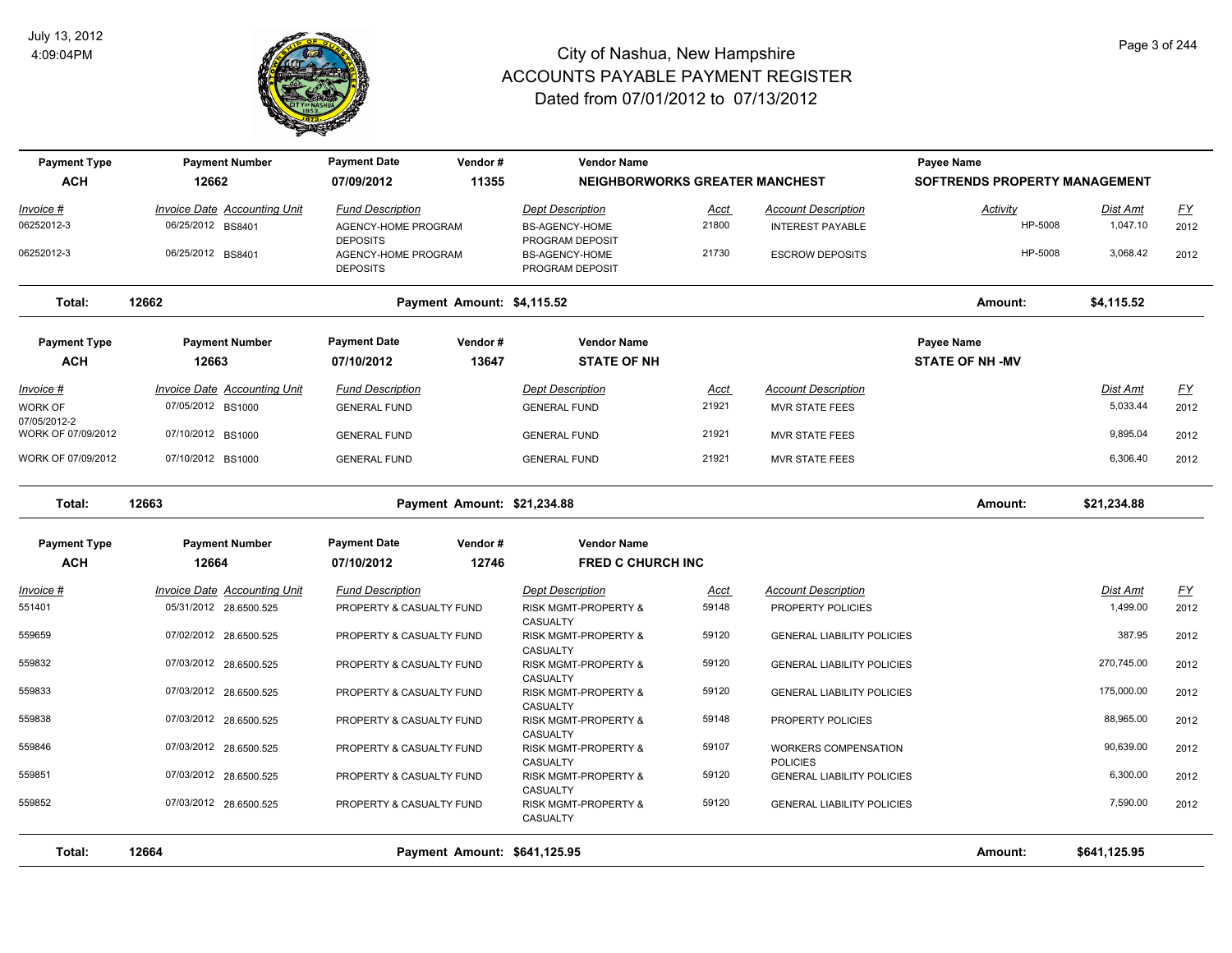

| <b>Payment Type</b><br><b>ACH</b> | <b>Payment Number</b><br>12665      | <b>Payment Date</b><br>07/11/2012 | Vendor#<br>13647            | <b>Vendor Name</b><br><b>STATE OF NH</b> |       |                              | Payee Name<br><b>STATE OF NH -MV</b> |                 |                  |
|-----------------------------------|-------------------------------------|-----------------------------------|-----------------------------|------------------------------------------|-------|------------------------------|--------------------------------------|-----------------|------------------|
| Invoice #                         | <b>Invoice Date Accounting Unit</b> | <b>Fund Description</b>           |                             | <b>Dept Description</b>                  | Acct  | <b>Account Description</b>   |                                      | Dist Amt        | $\underline{FY}$ |
| WORK OF 07/10/2012                | 07/11/2012 BS1000                   | <b>GENERAL FUND</b>               |                             | <b>GENERAL FUND</b>                      | 21921 | <b>MVR STATE FEES</b>        |                                      | 4,132.80        | 2012             |
| WORK OF 07/10/2012                | 07/11/2012 BS1000                   | <b>GENERAL FUND</b>               |                             | <b>GENERAL FUND</b>                      | 21921 | <b>MVR STATE FEES</b>        |                                      | 8,255.50        | 2012             |
| Total:                            | 12665                               |                                   | Payment Amount: \$12,388.30 |                                          |       |                              | Amount:                              | \$12,388.30     |                  |
| <b>Payment Type</b>               | <b>Payment Number</b>               | <b>Payment Date</b>               | Vendor#                     | <b>Vendor Name</b>                       |       |                              | Payee Name                           |                 |                  |
| <b>ACH</b>                        | 12666                               | 07/12/2012                        | 13647                       | <b>STATE OF NH</b>                       |       |                              | <b>STATE OF NH -MV</b>               |                 |                  |
| <u> Invoice #</u>                 | <b>Invoice Date Accounting Unit</b> | <b>Fund Description</b>           |                             | <b>Dept Description</b>                  | Acct  | <b>Account Description</b>   |                                      | <u>Dist Amt</u> | <u>FY</u>        |
| WORK OF 07/11/2012                | 07/12/2012 BS1000                   | <b>GENERAL FUND</b>               |                             | <b>GENERAL FUND</b>                      | 21921 | <b>MVR STATE FEES</b>        |                                      | 2,321.60        | 2012             |
| WORK OF 07/11/2012                | 07/12/2012 BS1000                   | <b>GENERAL FUND</b>               |                             | <b>GENERAL FUND</b>                      | 21921 | <b>MVR STATE FEES</b>        |                                      | 5,652.43        | 2012             |
| Total:                            | 12666                               |                                   | Payment Amount: \$7,974.03  |                                          |       |                              | Amount:                              | \$7,974.03      |                  |
| <b>Payment Type</b>               | <b>Payment Number</b>               | <b>Payment Date</b>               | Vendor#                     | <b>Vendor Name</b>                       |       |                              |                                      |                 |                  |
| <b>ACH</b>                        | 12667                               | 07/12/2012                        | 14536                       | <b>NH RETIREMENT SYSTEM</b>              |       |                              |                                      |                 |                  |
| Invoice #                         | <b>Invoice Date Accounting Unit</b> | <b>Fund Description</b>           |                             | <b>Dept Description</b>                  | Acct  | <b>Account Description</b>   |                                      | Dist Amt        | $\underline{FY}$ |
| <b>JUNE 2012</b>                  | 07/12/2012 BS1000                   | <b>GENERAL FUND</b>               |                             | <b>GENERAL FUND</b>                      | 21425 | NHRS PENSION 4 - FIRE        |                                      | 127,463.75      | 2012             |
| <b>JUNE 2012</b>                  | 07/12/2012 BS1000                   | <b>GENERAL FUND</b>               |                             | <b>GENERAL FUND</b>                      | 21422 | NHRS PENSION 4 - POLICE      |                                      | 136,186.97      | 2012             |
| <b>JUNE 2012</b>                  | 07/12/2012 BS1000                   | <b>GENERAL FUND</b>               |                             | <b>GENERAL FUND</b>                      | 21420 | NHRS PENSION 2<br>-EMPLOYEES |                                      | 138,075.63      | 2012             |
| <b>JUNE 2012</b>                  | 07/12/2012 BS1000                   | <b>GENERAL FUND</b>               |                             | <b>GENERAL FUND</b>                      | 21418 | NHRS PENSION 1 - TEACHERS    |                                      | 511,961.02      | 2012             |
| <b>JUNE 2012</b>                  | 07/12/2012 15.1.500.S               | <b>GENERAL FUND</b>               |                             | <b>CITYWIDE PENSIONS</b>                 | 52150 | PENSION CONTRIBUTIONS        |                                      | 80,788.61       | 2012             |
| <b>JUNE 2012</b>                  | 07/12/2012 15.1.500.S               | <b>GENERAL FUND</b>               |                             | <b>CITYWIDE PENSIONS</b>                 | 52150 | PENSION CONTRIBUTIONS        |                                      | 826,447.18      | 2012             |
| <b>JUNE 2012</b>                  | 07/12/2012 15.1.500                 | <b>GENERAL FUND</b>               |                             | <b>CITYWIDE PENSIONS</b>                 | 52150 | PENSION CONTRIBUTIONS        |                                      | 247,258.07      | 2012             |
| <b>JUNE 2012</b>                  | 07/12/2012 15.1.500                 | <b>GENERAL FUND</b>               |                             | <b>CITYWIDE PENSIONS</b>                 | 52150 | PENSION CONTRIBUTIONS        |                                      | 235,231.32      | 2012             |
| <b>JUNE 2012</b>                  | 07/12/2012 15.1.500                 | <b>GENERAL FUND</b>               |                             | <b>CITYWIDE PENSIONS</b>                 | 52150 | PENSION CONTRIBUTIONS        |                                      | 92,792.24       | 2012             |
| Total:                            | 12667                               |                                   |                             | Payment Amount: \$2,396,204.79           |       |                              | Amount:                              | \$2,396,204.79  |                  |
| <b>Payment Type</b>               | <b>Payment Number</b>               | <b>Payment Date</b>               | Vendor#                     | <b>Vendor Name</b>                       |       |                              |                                      |                 |                  |
| <b>ACH</b>                        | 12668                               | 07/12/2012                        | 13813                       | <b>US BANK</b>                           |       |                              |                                      |                 |                  |
| Invoice #                         | <b>Invoice Date Accounting Unit</b> | <b>Fund Description</b>           |                             | <b>Dept Description</b>                  | Acct  | <b>Account Description</b>   |                                      | Dist Amt        | <u>FY</u>        |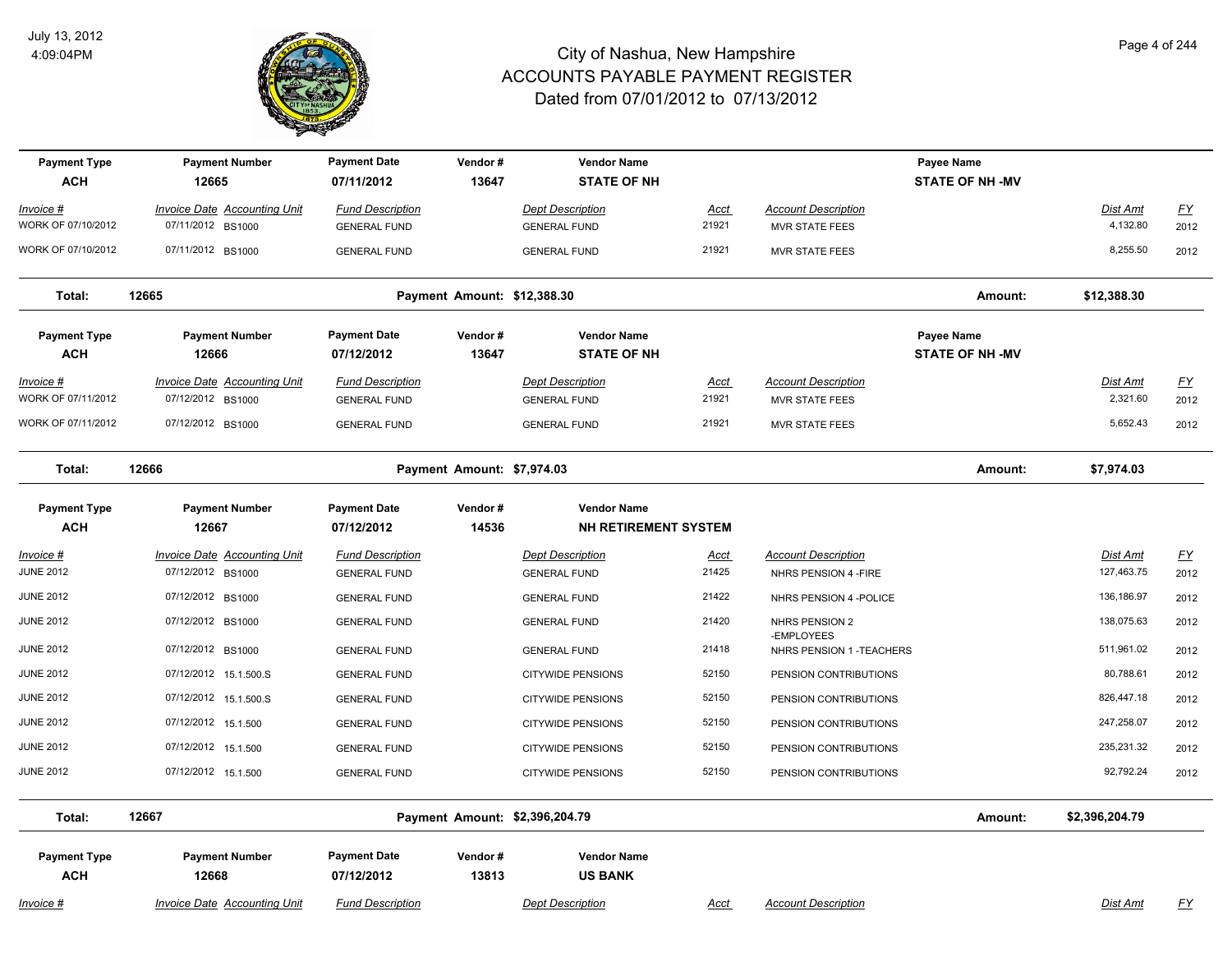

| Total:                            | 12669                                                    | Payment Amount: \$16,831.35                           |                                                |                      |                                                     | Amount:                              | \$16,831.35                 |                   |
|-----------------------------------|----------------------------------------------------------|-------------------------------------------------------|------------------------------------------------|----------------------|-----------------------------------------------------|--------------------------------------|-----------------------------|-------------------|
| WORK OF 07/12/2012                | 07/13/2012 BS1000                                        | <b>GENERAL FUND</b>                                   | <b>GENERAL FUND</b>                            | 21921                | <b>MVR STATE FEES</b>                               |                                      | 10,960.63                   | 2012              |
| Invoice #<br>WORK OF 07/12/2012   | <b>Invoice Date Accounting Unit</b><br>07/13/2012 BS1000 | <b>Fund Description</b><br><b>GENERAL FUND</b>        | <b>Dept Description</b><br><b>GENERAL FUND</b> | <b>Acct</b><br>21921 | <b>Account Description</b><br><b>MVR STATE FEES</b> |                                      | <b>Dist Amt</b><br>5,870.72 | <u>FY</u><br>2012 |
| <b>Payment Type</b><br><b>ACH</b> | <b>Payment Number</b><br>12669                           | <b>Payment Date</b><br>Vendor#<br>13647<br>07/13/2012 | <b>Vendor Name</b><br><b>STATE OF NH</b>       |                      |                                                     | Payee Name<br><b>STATE OF NH -MV</b> |                             |                   |
| Total:                            | 12668                                                    | Payment Amount: \$11,251,130.22                       |                                                |                      |                                                     | Amount:                              | \$11,251,130.22             |                   |
| 803317400 07/15/2012              | 07/12/2012 26.2510                                       | PENNICHUCK BOND FUND                                  | PENNICHUCK BOND FUND                           | 75200                | <b>INTEREST</b>                                     |                                      | 2,611,436.71                | 2012              |
| 130873 07/15/2012-2               | 07/12/2012 69.6200.900                                   | <b>WASTEWATER FUND</b>                                | WASTEWATER                                     | 75100                | <b>PRINCIPAL</b>                                    |                                      | 15,166.67                   | 2012              |
| 130873 07/15/2012-2               | 07/12/2012 69.6200.900                                   | <b>WASTEWATER FUND</b>                                | WASTEWATER                                     | 75200                | <b>INTEREST</b>                                     |                                      | 894.92                      | 2012              |
| 130873 07/15/2012-2               | 07/12/2012 68.6000.900                                   | SOLID WASTE FUND                                      | <b>SOLID WASTE</b>                             | 75100                | <b>PRINCIPAL</b>                                    |                                      | 20,222.22                   | 2012              |
| 130873 07/15/2012-2               | 07/12/2012 68.6000.900                                   | SOLID WASTE FUND                                      | SOLID WASTE                                    | 75200                | <b>INTEREST</b>                                     |                                      | 1,193.22                    | 2012              |
| 130873 07/15/2012-2               | 07/12/2012 93.1.902                                      | <b>GENERAL FUND</b>                                   | <b>DEBT SERVICE</b>                            | 75100                | <b>PRINCIPAL</b>                                    |                                      | 273,000.00                  | 2012              |
| 130873 07/15/2012-2               | 07/12/2012 93.1.902                                      | <b>GENERAL FUND</b>                                   | <b>DEBT SERVICE</b>                            | 75200                | <b>INTEREST</b>                                     |                                      | 16,108.50                   | 2012              |
| 130873 07/15/2012-2               | 07/12/2012 93.1.900                                      | <b>GENERAL FUND</b>                                   | <b>DEBT SERVICE</b>                            | 75100                | <b>PRINCIPAL</b>                                    |                                      | 146,611.11                  | 2012              |
| 130873 07/15/2012-2               | 07/12/2012 93.1.900                                      | <b>GENERAL FUND</b>                                   | <b>DEBT SERVICE</b>                            | 75200                | <b>INTEREST</b>                                     |                                      | 8,650.86                    | 2012              |
| 130873 07/15/2012                 | 07/12/2012 93.1.902                                      | <b>GENERAL FUND</b>                                   | <b>DEBT SERVICE</b>                            | 75100                | <b>PRINCIPAL</b>                                    |                                      | 2,785,605.00                | 2012              |
| 130873 07/15/2012                 | 07/12/2012 93.1.902                                      | <b>GENERAL FUND</b>                                   | <b>DEBT SERVICE</b>                            | 75200                | <b>INTEREST</b>                                     |                                      | 550,213.01                  | 2012              |
| 130873 07/15/2012                 | 07/12/2012 93.1.900                                      | <b>GENERAL FUND</b>                                   | <b>DEBT SERVICE</b>                            | 75100                | <b>PRINCIPAL</b>                                    |                                      | 1,369,395.00                | 2012              |
| 130873 07/15/2012                 | 07/12/2012 93.1.900                                      | <b>GENERAL FUND</b>                                   | <b>DEBT SERVICE</b>                            | 75200                | <b>INTEREST</b>                                     |                                      | 788,112.00                  | 2012              |
| 129405 07/15/2012                 | 07/12/2012 69.6200.900                                   | <b>WASTEWATER FUND</b>                                | WASTEWATER                                     | 75100                | <b>PRINCIPAL</b>                                    |                                      | 100,000.00                  | 2012              |
| 129405 07/15/2012                 | 07/12/2012 69.6200.900                                   | <b>WASTEWATER FUND</b>                                | WASTEWATER                                     | 75200                | <b>INTEREST</b>                                     |                                      | 2,250.00                    | 2012              |
| 129405 07/15/2012                 | 07/12/2012 93.1.902                                      | <b>GENERAL FUND</b>                                   | <b>DEBT SERVICE</b>                            | 75100                | <b>PRINCIPAL</b>                                    |                                      | 2,260,000.00                | 2012              |
| 129405 07/15/2012                 | 07/12/2012 93.1.902                                      | <b>GENERAL FUND</b>                                   | <b>DEBT SERVICE</b>                            | 75200                | <b>INTEREST</b>                                     |                                      | 60,525.00                   | 2012              |
| 129405 07/15/2012                 | 07/12/2012 93.1.900                                      | <b>GENERAL FUND</b>                                   | <b>DEBT SERVICE</b>                            | 75100                | <b>PRINCIPAL</b>                                    |                                      | 215,000.00                  | 2012              |
| 129405 07/15/2012                 | 07/12/2012 93.1.900                                      | <b>GENERAL FUND</b>                                   | <b>DEBT SERVICE</b>                            | 75200                | <b>INTEREST</b>                                     |                                      | 13,440.00                   | 2012              |
| 122636 07/15/2012                 | 07/12/2012 93.1.900                                      | <b>GENERAL FUND</b>                                   | <b>DEBT SERVICE</b>                            | 75200                | <b>INTEREST</b>                                     |                                      | 13,306.00                   | 2012              |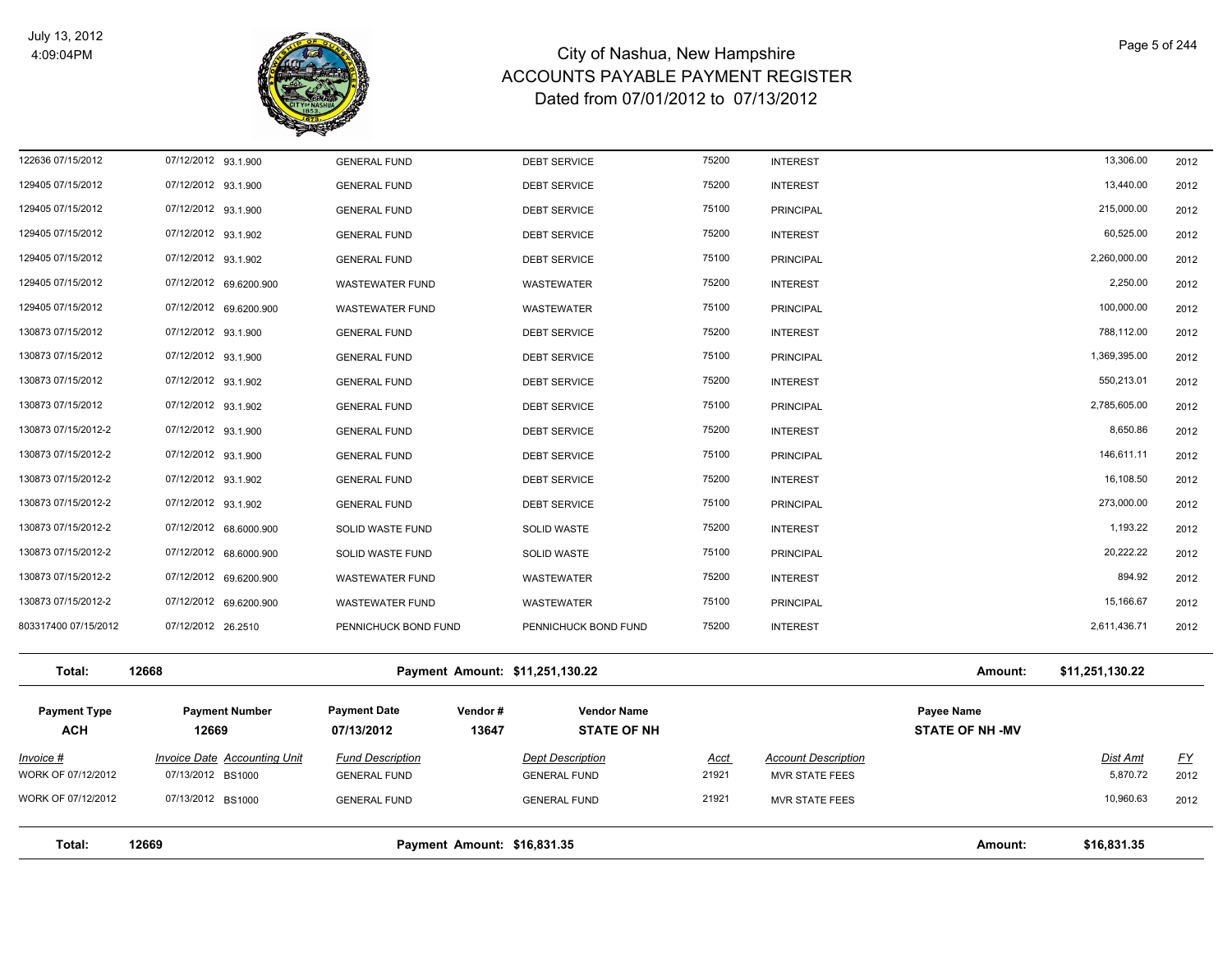

| <b>Payment Type</b>            | <b>Payment Number</b>               | <b>Payment Date</b>                    | Vendor#                      | <b>Vendor Name</b>                     |             |                              |         |                 |           |
|--------------------------------|-------------------------------------|----------------------------------------|------------------------------|----------------------------------------|-------------|------------------------------|---------|-----------------|-----------|
| <b>ACH</b>                     | 12670                               | 07/13/2012                             | 13978                        | <b>ANTHEM BCBS OF NE</b>               |             |                              |         |                 |           |
| Invoice #                      | <b>Invoice Date Accounting Unit</b> | <b>Fund Description</b>                |                              | <b>Dept Description</b>                | <u>Acct</u> | <b>Account Description</b>   |         | <b>Dist Amt</b> | <u>FY</u> |
| AENH00039575                   | 07/06/2012 13.6600.890              | BENEFITS SELF INSURANCE<br><b>FUND</b> |                              | BENEFITS SELF INSURANCE<br><b>FUND</b> | 59507       | CLAIMS-BC/BS POS PLAN        |         | 20,393.84       | 2012      |
| AENH00039575                   | 07/06/2012 13.6600.890              | BENEFITS SELF INSURANCE<br><b>FUND</b> |                              | BENEFITS SELF INSURANCE<br><b>FUND</b> | 59507       | CLAIMS-BC/BS HMO PLAN        |         | 181,541.53      | 2012      |
| AENH00039575                   | 07/06/2012 13.6600.890              | BENEFITS SELF INSURANCE<br><b>FUND</b> |                              | BENEFITS SELF INSURANCE<br><b>FUND</b> | 59507       | CLAIMS-BC/BS JW PLAN         |         | 44,261.38       | 2012      |
| AENH00039575                   | 07/06/2012 13.6600.890.S            | BENEFITS SELF INSURANCE<br><b>FUND</b> |                              | BENEFITS SELF INSURANCE<br><b>FUND</b> | 59507       | CLAIMS-BC/BS POS PLAN        |         | 42,335.71       | 2012      |
| AENH00039575                   | 07/06/2012 13.6600.890.S            | BENEFITS SELF INSURANCE<br><b>FUND</b> |                              | BENEFITS SELF INSURANCE<br><b>FUND</b> | 59507       | CLAIMS-BC/BS HMO PLAN        |         | 212,126.61      | 2012      |
| Total:                         | 12670                               |                                        | Payment Amount: \$500,659.07 |                                        |             |                              | Amount: | \$500,659.07    |           |
| <b>Payment Type</b>            | <b>Payment Number</b>               | <b>Payment Date</b>                    | Vendor#                      | <b>Vendor Name</b>                     |             |                              |         |                 |           |
| <b>ACH</b>                     | 12671                               | 07/13/2012                             | 12837                        | <b>HARVARD PILGRIM HEALTH CARE</b>     |             |                              |         |                 |           |
| <u>Invoice #</u>               | <b>Invoice Date Accounting Unit</b> | <b>Fund Description</b>                |                              | <b>Dept Description</b>                | <u>Acct</u> | <b>Account Description</b>   |         | <b>Dist Amt</b> | EY        |
| 259344                         | 07/03/2012 13.6600.890              | BENEFITS SELF INSURANCE<br><b>FUND</b> |                              | BENEFITS SELF INSURANCE<br><b>FUND</b> | 59507       | <b>CLAIMS-HPHC PLAN</b>      |         | 62,589.89       | 2012      |
| 259344                         | 07/03/2012 13.6600.890.S            | BENEFITS SELF INSURANCE<br><b>FUND</b> |                              | BENEFITS SELF INSURANCE<br><b>FUND</b> | 59507       | <b>CLAIMS-HPHC PLAN</b>      |         | 61,169.44       | 2012      |
| Total:                         | 12671                               |                                        | Payment Amount: \$123,759.33 |                                        |             |                              | Amount: | \$123,759.33    |           |
| <b>Payment Type</b>            | <b>Payment Number</b>               | <b>Payment Date</b>                    | Vendor#                      | <b>Vendor Name</b>                     |             |                              |         |                 |           |
| <b>ACH</b>                     | 12672                               | 07/13/2012                             | 10803                        | <b>HM LIFE INSURANCE CO</b>            |             |                              |         |                 |           |
| <u> Invoice #</u>              | <b>Invoice Date Accounting Unit</b> | <b>Fund Description</b>                |                              | <b>Dept Description</b>                | <u>Acct</u> | <b>Account Description</b>   |         | Dist Amt        | <u>FY</u> |
| 403708-0010<br><b>JULY2012</b> | 07/13/2012 13.6600.890              | BENEFITS SELF INSURANCE<br><b>FUND</b> |                              | BENEFITS SELF INSURANCE<br><b>FUND</b> | 59165       | STOP LOSS COVERAGE           |         | 88,609.30       | 2012      |
| Total:                         | 12672                               |                                        | Payment Amount: \$88,609.30  |                                        |             |                              | Amount: | \$88,609.30     |           |
| <b>Payment Type</b>            | <b>Payment Number</b>               | <b>Payment Date</b>                    | Vendor#                      | <b>Vendor Name</b>                     |             |                              |         |                 |           |
| <b>ACH</b>                     | 12673                               | 07/13/2012                             | 14555                        | <b>NORTHEAST DELTA DENTAL</b>          |             |                              |         |                 |           |
| <u> Invoice #</u>              | <b>Invoice Date Accounting Unit</b> | <b>Fund Description</b>                |                              | <b>Dept Description</b>                | <u>Acct</u> | <b>Account Description</b>   |         | <b>Dist Amt</b> | <u>FY</u> |
| 0134-00004200<br>06/28/12      | 07/13/2012 13.6600.890.S            | BENEFITS SELF INSURANCE<br><b>FUND</b> |                              | BENEFITS SELF INSURANCE<br><b>FUND</b> | 59525       | CLAIMS-DENTAL                |         | 6,597.92        | 2012      |
| 0134-99999999<br>06/2012       | 07/13/2012 13.6600.890.S            | BENEFITS SELF INSURANCE<br><b>FUND</b> |                              | BENEFITS SELF INSURANCE<br><b>FUND</b> | 59500       | <b>CLAIMS ADMINISTRATION</b> |         | 3,935.46        | 2012      |
| 4336-00004285<br>06/28/12      | 07/13/2012 13.6600.890              | BENEFITS SELF INSURANCE<br><b>FUND</b> |                              | BENEFITS SELF INSURANCE<br><b>FUND</b> | 59525       | CLAIMS-DENTAL                |         | 8,321.84        | 2012      |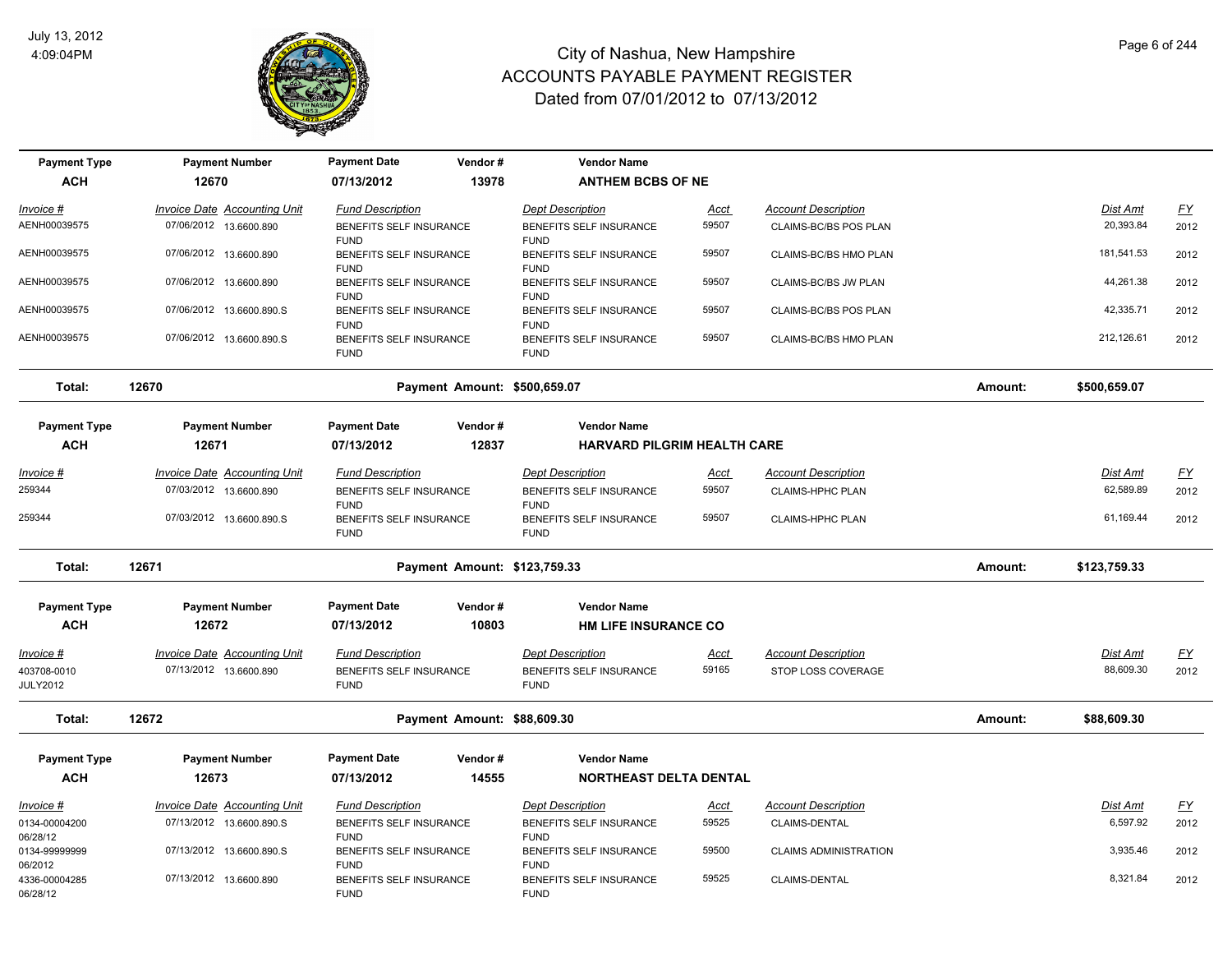

| 4336-99999999<br>06/2012 |       | 07/13/2012 13.6600.890      | BENEFITS SELF INSURANCE<br><b>FUND</b> | BENEFITS SELF INSURANCE<br><b>FUND</b> | 59500 | <b>CLAIMS ADMINISTRATION</b> |         | 6,619.02        | 2012 |
|--------------------------|-------|-----------------------------|----------------------------------------|----------------------------------------|-------|------------------------------|---------|-----------------|------|
| Total:                   | 12673 | Payment Amount: \$25,474.24 |                                        |                                        |       |                              |         | \$25,474.24     |      |
| <b>Total ACH</b>         |       |                             | <b>Transaction Amount:</b>             | \$16,002,573.76                        |       |                              | Amount: | \$16,002,573.76 |      |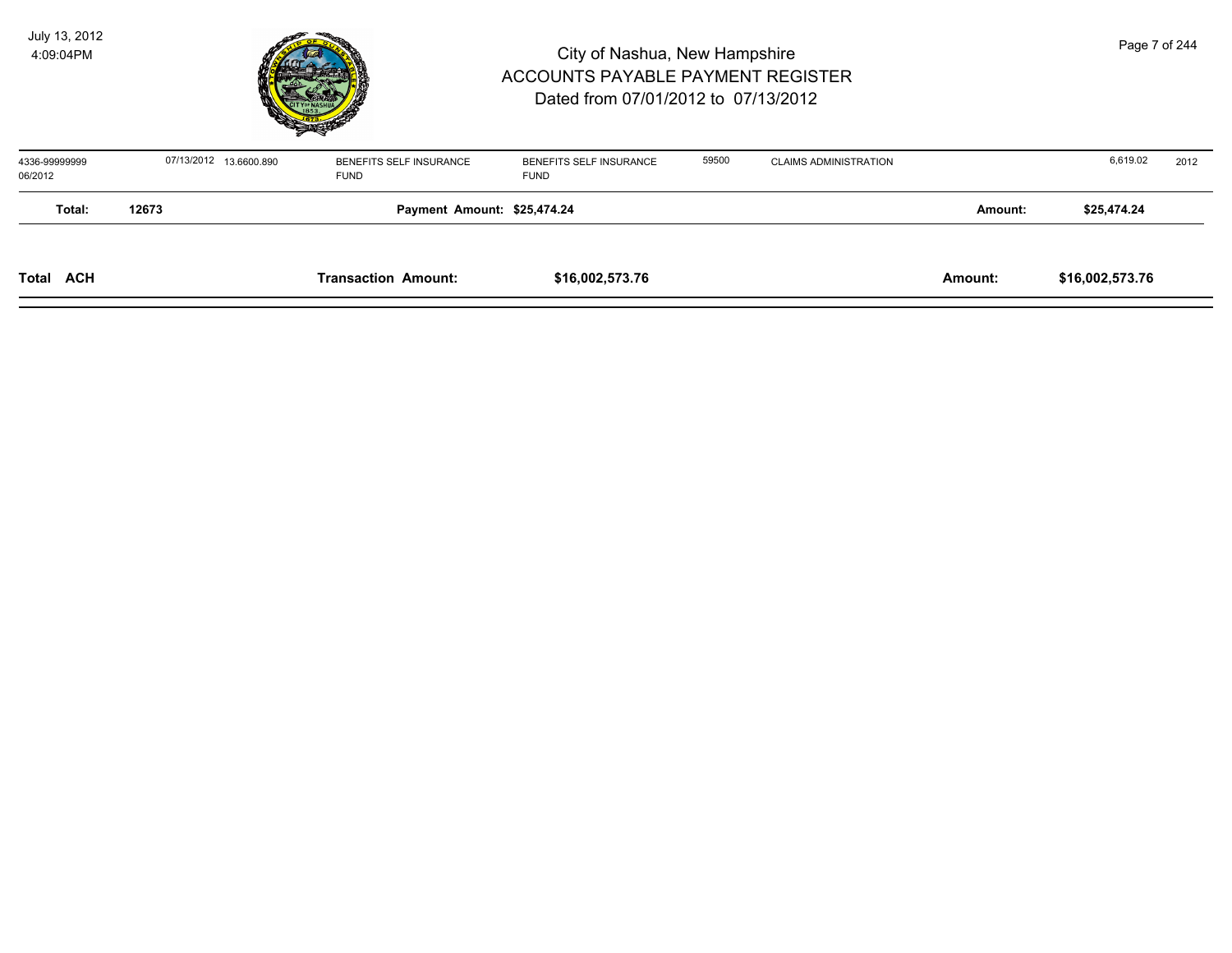

#### **SYS**

| <b>Payment Type</b><br><b>SYS</b>            | <b>Payment Number</b><br>206270                            | <b>Payment Date</b><br>07/05/2012                                     | Vendor#<br>12095         | <b>Vendor Name</b><br><b>ROBERT BEAUCHER</b>                    |                      |                                                                                 |                                  |                          |                   |
|----------------------------------------------|------------------------------------------------------------|-----------------------------------------------------------------------|--------------------------|-----------------------------------------------------------------|----------------------|---------------------------------------------------------------------------------|----------------------------------|--------------------------|-------------------|
| Invoice #<br>6/28-ROBERT<br><b>BEAUCHER</b>  | <b>Invoice Date Accounting Unit</b><br>06/28/2012 77.1.650 | <b>Fund Description</b><br><b>GENERAL FUND</b>                        |                          | <b>Dept Description</b><br>PARKS & RECREATION                   | <u>Acct</u><br>54280 | <b>Account Description</b><br><b>BUILDING/GROUNDS</b><br>MAINTENANCE            |                                  | Dist Amt<br>10.99        | <u>FY</u><br>2012 |
| Total:                                       | 206270                                                     |                                                                       | Payment Amount: \$10.99  |                                                                 |                      |                                                                                 | Amount:                          | \$10.99                  |                   |
| <b>Payment Type</b><br><b>SYS</b>            | <b>Payment Number</b><br>206271                            | <b>Payment Date</b><br>07/05/2012                                     | Vendor#<br>14052         | <b>Vendor Name</b><br><b>KEN BRITTON</b>                        |                      |                                                                                 |                                  |                          |                   |
| $Invoice$ #<br>6/27-KEN BRITTON              | <b>Invoice Date Accounting Unit</b><br>06/27/2012 22.5010  | <b>Fund Description</b><br>CAP PROJECTS-INFO<br><b>TECHNOLOGY</b>     |                          | <b>Dept Description</b><br>CAPITAL PROJECTS-INFO<br><b>TECH</b> | <u>Acct</u><br>81342 | <b>Account Description</b><br><b>COMPUTER SOFTWARE &amp;</b><br><b>HARDWARE</b> | <b>Activity</b><br>1010.22.01.30 | <b>Dist Amt</b><br>26.59 | <u>FY</u><br>2012 |
| Total:                                       | 206271                                                     |                                                                       | Payment Amount: \$26.59  |                                                                 |                      |                                                                                 | Amount:                          | \$26.59                  |                   |
| <b>Payment Type</b><br><b>SYS</b>            | <b>Payment Number</b><br>206272                            | <b>Payment Date</b><br>07/05/2012                                     | Vendor#<br>11407         | <b>Vendor Name</b><br><b>JOHN CINELLI</b>                       |                      |                                                                                 |                                  |                          |                   |
| Invoice #<br>TUITION REIMB JUN12             | <b>Invoice Date Accounting Unit</b><br>06/28/2012 50.1.635 | <b>Fund Description</b><br><b>GENERAL FUND</b>                        |                          | <b>Dept Description</b><br>POLICE                               | Acct<br>52800        | <b>Account Description</b><br>EDUCATIONAL ASSISTANCE                            |                                  | Dist Amt<br>466.50       | <u>FY</u><br>2012 |
| Total:                                       | 206272                                                     |                                                                       | Payment Amount: \$466.50 |                                                                 |                      |                                                                                 | Amount:                          | \$466.50                 |                   |
| <b>Payment Type</b><br><b>SYS</b>            | <b>Payment Number</b><br>206273                            | <b>Payment Date</b><br>07/05/2012                                     | Vendor#<br>14120         | <b>Vendor Name</b><br><b>JOHN COLANGELO</b>                     |                      |                                                                                 |                                  |                          |                   |
| Invoice #<br>6/23-JOHN<br>COLANGELO          | <b>Invoice Date Accounting Unit</b><br>06/23/2012 50.1.500 | <b>Fund Description</b><br><b>GENERAL FUND</b>                        |                          | <b>Dept Description</b><br><b>POLICE</b>                        | <u>Acct</u><br>61107 | <b>Account Description</b><br><b>CLOTHING &amp; UNIFORMS</b>                    |                                  | Dist Amt<br>110.00       | <u>FY</u><br>2012 |
| Total:                                       | 206273                                                     |                                                                       | Payment Amount: \$110.00 |                                                                 |                      |                                                                                 | Amount:                          | \$110.00                 |                   |
| <b>Payment Type</b><br><b>SYS</b>            | <b>Payment Number</b><br>206274                            | <b>Payment Date</b><br>07/05/2012                                     | Vendor#<br>14148         | <b>Vendor Name</b><br><b>PATRICIA CROOKER</b>                   |                      |                                                                                 |                                  |                          |                   |
| Invoice #<br>6/24-30-PATTY<br><b>CROOKER</b> | <b>Invoice Date Accounting Unit</b><br>06/30/2012 71.3068  | <b>Fund Description</b><br><b>COMMUNITY SERVICES</b><br><b>GRANTS</b> |                          | Dept Description<br><b>COMMUNITY SERVICES</b><br><b>GRANTS</b>  | <u>Acct</u><br>55300 | <b>Account Description</b><br><b>TRAVEL</b>                                     | Activity<br>71.1004.12.01        | Dist Amt<br>76.56        | <u>FY</u><br>2012 |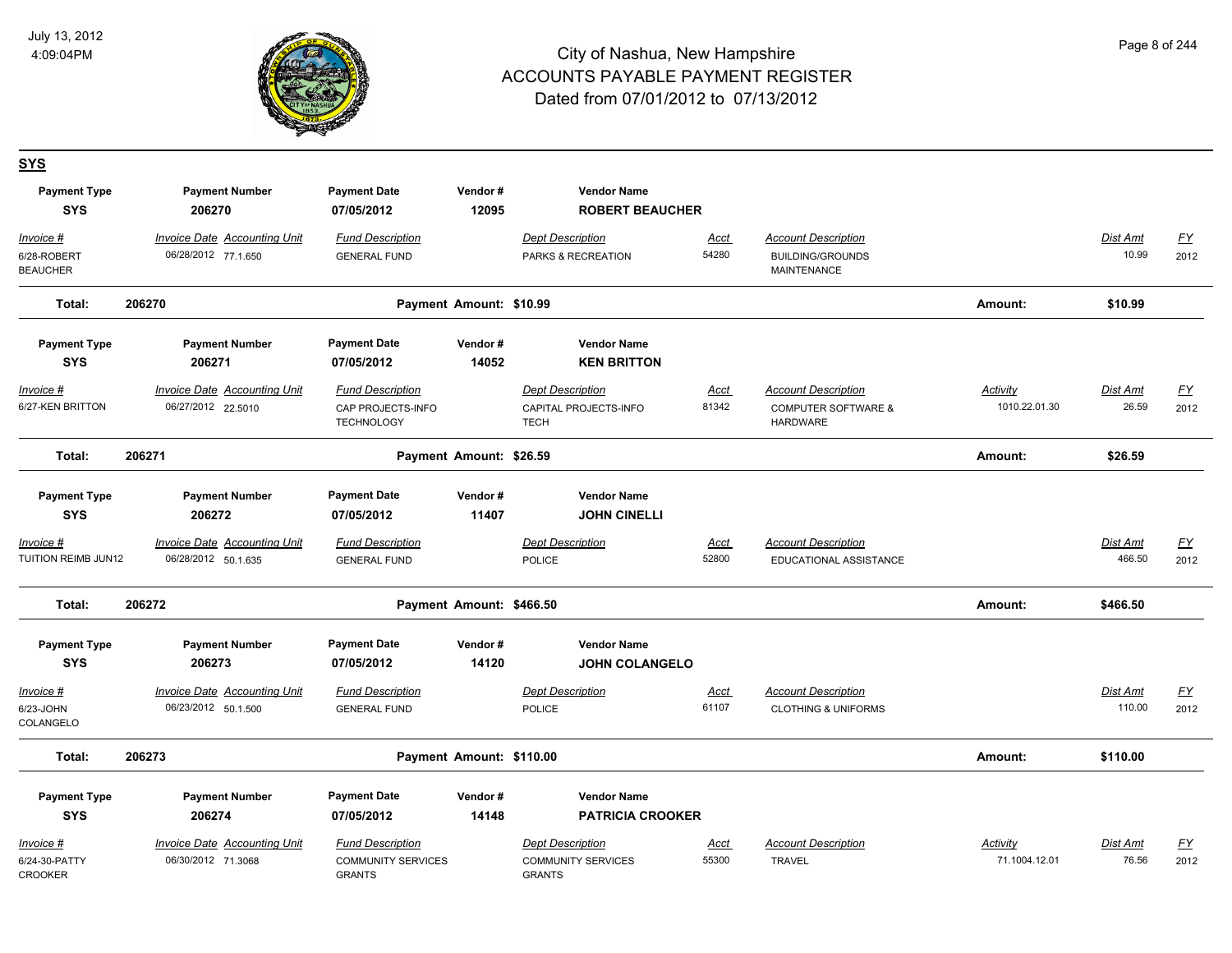

| Total:                                                           | 206274                                                        |                                                   | Payment Amount: \$76.56  |                                                      |                      |                                                                                  | Amount: | \$76.56                   |                   |
|------------------------------------------------------------------|---------------------------------------------------------------|---------------------------------------------------|--------------------------|------------------------------------------------------|----------------------|----------------------------------------------------------------------------------|---------|---------------------------|-------------------|
| <b>Payment Type</b><br><b>SYS</b>                                | <b>Payment Number</b><br>206275                               | <b>Payment Date</b><br>07/05/2012                 | Vendor#<br>14163         | <b>Vendor Name</b><br><b>DOUGLAS DAME</b>            |                      |                                                                                  |         |                           |                   |
| Invoice #<br>6/29-DOUGLAS DAME                                   | <b>Invoice Date Accounting Unit</b><br>06/29/2012 32.1.600    | <b>Fund Description</b><br><b>GENERAL FUND</b>    |                          | <b>Dept Description</b><br><b>ASSESSING</b>          | Acct<br>55307        | <b>Account Description</b><br>MILEAGE REIMBURSEMENTS                             |         | Dist Amt<br>31.08         | <u>FY</u><br>2012 |
| Total:                                                           | 206275                                                        |                                                   | Payment Amount: \$31.08  |                                                      |                      |                                                                                  | Amount: | \$31.08                   |                   |
| <b>Payment Type</b><br><b>SYS</b>                                | <b>Payment Number</b><br>206276                               | <b>Payment Date</b><br>07/05/2012                 | Vendor#<br>12065         | <b>Vendor Name</b><br><b>DAWN ENWRIGHT</b>           |                      |                                                                                  |         |                           |                   |
| Invoice #<br>6/2012-DAWN<br><b>ENWRIGHT</b>                      | <b>Invoice Date Accounting Unit</b><br>06/22/2012 26.1.500    | <b>Fund Description</b><br><b>GENERAL FUND</b>    |                          | <b>Dept Description</b><br><b>FINANCIAL SERVICES</b> | <b>Acct</b><br>55300 | <b>Account Description</b><br><b>TRAVEL</b>                                      |         | Dist Amt<br>112.56        | <u>FY</u><br>2012 |
| Total:                                                           | 206276                                                        |                                                   | Payment Amount: \$112.56 |                                                      |                      |                                                                                  | Amount: | \$112.56                  |                   |
| <b>Payment Type</b><br><b>SYS</b>                                | <b>Payment Number</b><br>206277                               | <b>Payment Date</b><br>07/05/2012                 | Vendor#<br>14237         | <b>Vendor Name</b><br><b>DAVID FREDETTE</b>          |                      |                                                                                  |         |                           |                   |
| Invoice #<br>6/28-DAVID FREDETTE                                 | Invoice Date Accounting Unit<br>06/28/2012 26.1.500           | <b>Fund Description</b><br><b>GENERAL FUND</b>    |                          | <b>Dept Description</b><br><b>FINANCIAL SERVICES</b> | Acct<br>55300        | <b>Account Description</b><br><b>TRAVEL</b>                                      |         | <b>Dist Amt</b><br>166.60 | FY<br>2012        |
| Total:                                                           | 206277                                                        |                                                   | Payment Amount: \$166.60 |                                                      |                      |                                                                                  | Amount: | \$166.60                  |                   |
| <b>Payment Type</b><br><b>SYS</b>                                | <b>Payment Number</b><br>206278                               | <b>Payment Date</b><br>07/05/2012                 | Vendor#<br>12075         | <b>Vendor Name</b><br><b>RICHARD HABERMAN</b>        |                      |                                                                                  |         |                           |                   |
| Invoice #<br>4/2012-RICH<br><b>HABERMAN</b>                      | <b>Invoice Date Accounting Unit</b><br>06/15/2012 69.6200.540 | <b>Fund Description</b><br><b>WASTEWATER FUND</b> |                          | <b>Dept Description</b><br><b>WASTEWATER</b>         | Acct<br>55314        | <b>Account Description</b><br>FIXED RATE MILEAGE<br><b>ALLOWANCE</b>             |         | Dist Amt<br>50.01         | <u>FY</u><br>2012 |
| 5/2012-RICH<br><b>HABERMAN</b><br>6/2012-RICH<br><b>HABERMAN</b> | 06/15/2012 69.6200.540<br>06/15/2012 69.6200.540              | <b>WASTEWATER FUND</b><br><b>WASTEWATER FUND</b>  |                          | WASTEWATER<br>WASTEWATER                             | 55314<br>55314       | FIXED RATE MILEAGE<br><b>ALLOWANCE</b><br>FIXED RATE MILEAGE<br><b>ALLOWANCE</b> |         | 66.05<br>45.51            | 2012<br>2012      |
| Total:                                                           | 206278                                                        |                                                   | Payment Amount: \$161.57 |                                                      |                      |                                                                                  | Amount: | \$161.57                  |                   |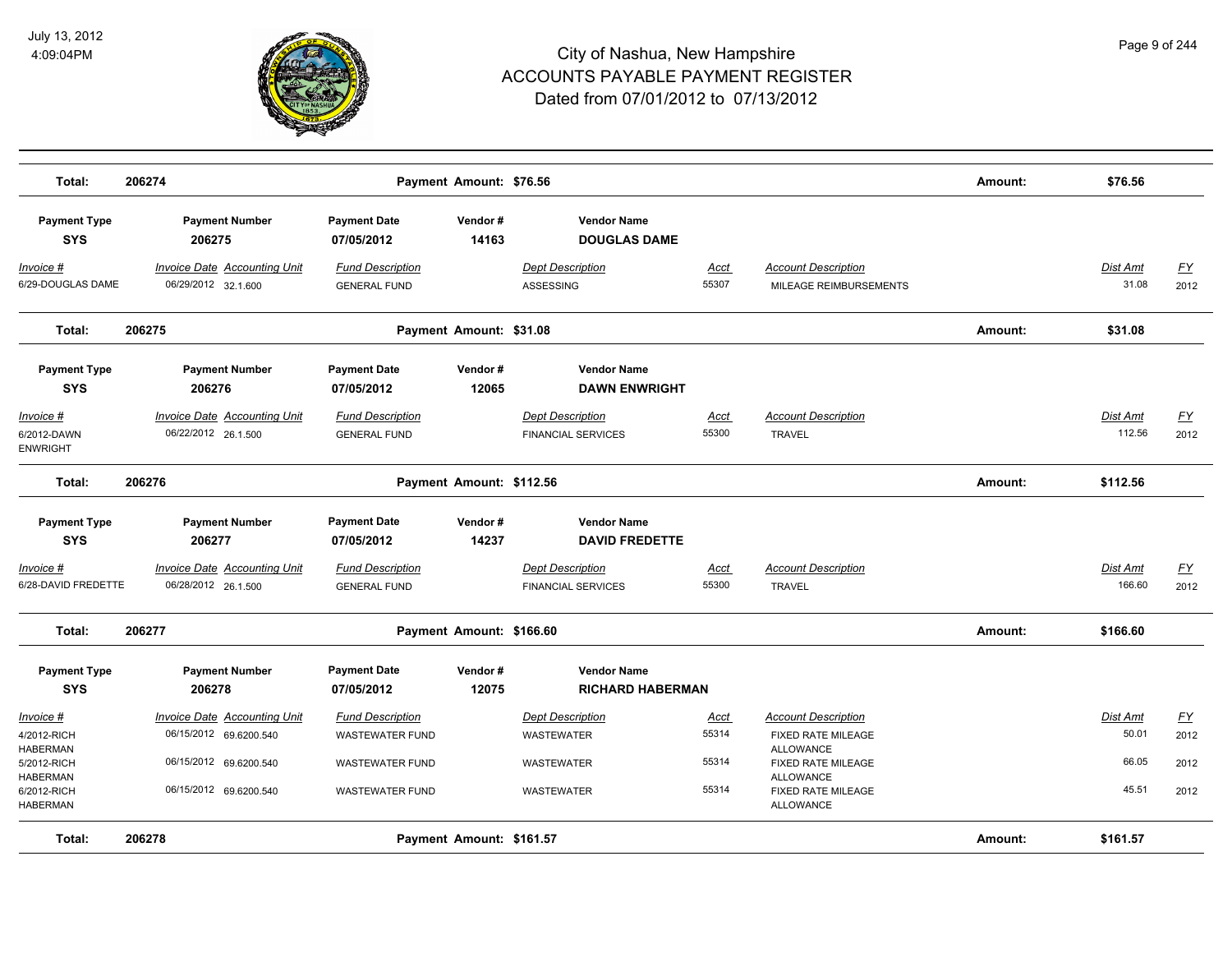

| <b>Payment Type</b><br><b>SYS</b>              | <b>Payment Number</b><br>206279                               | <b>Payment Date</b><br>07/05/2012                 | Vendor#<br>14301         | <b>Vendor Name</b><br><b>SHAWN HILL</b>      |               |                                                                         |         |                    |                          |
|------------------------------------------------|---------------------------------------------------------------|---------------------------------------------------|--------------------------|----------------------------------------------|---------------|-------------------------------------------------------------------------|---------|--------------------|--------------------------|
| Invoice #<br><b>TUITION REIMB</b>              | <b>Invoice Date Accounting Unit</b><br>06/28/2012 50.1.635    | <b>Fund Description</b><br><b>GENERAL FUND</b>    |                          | <b>Dept Description</b><br><b>POLICE</b>     | Acct<br>52800 | <b>Account Description</b><br>EDUCATIONAL ASSISTANCE                    |         | Dist Amt<br>900.00 | $\underline{FY}$<br>2012 |
| Total:                                         | 206279                                                        |                                                   | Payment Amount: \$900.00 |                                              |               |                                                                         | Amount: | \$900.00           |                          |
| <b>Payment Type</b><br><b>SYS</b>              | <b>Payment Number</b><br>206280                               | <b>Payment Date</b><br>07/05/2012                 | Vendor#<br>14313         | <b>Vendor Name</b><br><b>ROGER HOUSTON</b>   |               |                                                                         |         |                    |                          |
| Invoice #                                      | <b>Invoice Date Accounting Unit</b>                           | <b>Fund Description</b>                           |                          | <b>Dept Description</b>                      | <u>Acct</u>   | <b>Account Description</b>                                              |         | <b>Dist Amt</b>    | <u>FY</u>                |
| 5/12-ROGER                                     | 06/22/2012 82.1.500                                           | <b>GENERAL FUND</b>                               |                          | PLANNING & ZONING                            | 55307         | MILEAGE REIMBURSEMENTS                                                  |         | 180.93             | 2012                     |
| <b>HOUSTON</b><br>6/12-ROGER<br><b>HOUSTON</b> | 06/22/2012 82.1.500                                           | <b>GENERAL FUND</b>                               |                          | PLANNING & ZONING                            | 55307         | MILEAGE REIMBURSEMENTS                                                  |         | 185.93             | 2012                     |
| Total:                                         | 206280                                                        |                                                   | Payment Amount: \$366.86 |                                              |               |                                                                         | Amount: | \$366.86           |                          |
| <b>Payment Type</b><br><b>SYS</b>              | <b>Payment Number</b><br>206281                               | <b>Payment Date</b><br>07/05/2012                 | Vendor#<br>10897         | <b>Vendor Name</b><br><b>JUSTIN KATES</b>    |               |                                                                         |         |                    |                          |
| Invoice #                                      | Invoice Date Accounting Unit                                  | <b>Fund Description</b>                           |                          | <b>Dept Description</b>                      | <b>Acct</b>   | <b>Account Description</b>                                              |         | Dist Amt           | $\underline{FY}$         |
| REIMB 5/10 - 6/25/12                           | 06/27/2012 56.1.500                                           | <b>GENERAL FUND</b>                               |                          | <b>EMERGENCY MANAGEMENT</b>                  | 68325         | <b>EMERGENCY</b><br><b>PREPAREDNESS</b>                                 |         | 553.68             | 2012                     |
| Total:                                         | 206281                                                        |                                                   | Payment Amount: \$553.68 |                                              |               |                                                                         | Amount: | \$553.68           |                          |
| <b>Payment Type</b><br><b>SYS</b>              | <b>Payment Number</b><br>206282                               | <b>Payment Date</b><br>07/05/2012                 | Vendor#<br>14353         | <b>Vendor Name</b><br><b>WILLIAM KEATING</b> |               |                                                                         |         |                    |                          |
| Invoice #<br><b>REIMB NEWEA</b><br>SEMINAR     | <b>Invoice Date Accounting Unit</b><br>06/06/2012 69.6200.540 | <b>Fund Description</b><br><b>WASTEWATER FUND</b> |                          | <b>Dept Description</b><br><b>WASTEWATER</b> | Acct<br>55400 | <b>Account Description</b><br><b>CONFERENCES AND</b><br><b>SEMINARS</b> |         | Dist Amt<br>406.96 | <u>FY</u><br>2012        |
| Total:                                         | 206282                                                        |                                                   | Payment Amount: \$406.96 |                                              |               |                                                                         | Amount: | \$406.96           |                          |
| <b>Payment Type</b><br><b>SYS</b>              | <b>Payment Number</b><br>206283                               | <b>Payment Date</b><br>07/05/2012                 | Vendor#<br>10891         | <b>Vendor Name</b><br><b>ANDREW LEMAY</b>    |               |                                                                         |         |                    |                          |
| Invoice #                                      | <b>Invoice Date Accounting Unit</b>                           | <b>Fund Description</b>                           |                          | <b>Dept Description</b>                      | <u>Acct</u>   | <b>Account Description</b>                                              |         | Dist Amt           | $\underline{FY}$         |
| 6/29-ANDREW LEMAY                              | 06/29/2012 32.1.600                                           | <b>GENERAL FUND</b>                               |                          | ASSESSING                                    | 55307         | MILEAGE REIMBURSEMENTS                                                  |         | 11.10              | 2012                     |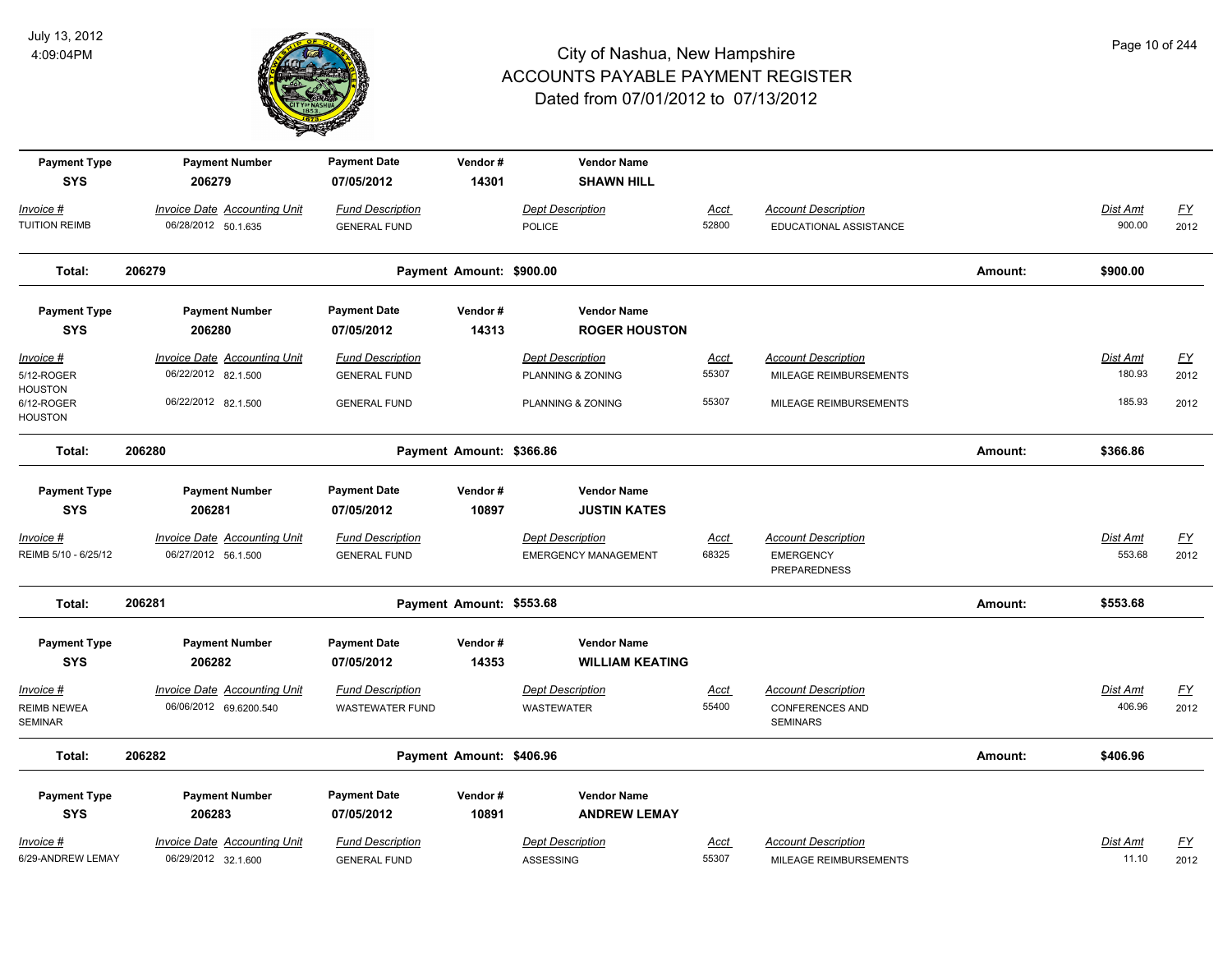

| Total:                                        | 206283                                                     |                                                                   | Payment Amount: \$11.10  |                                                                 |                      |                                                                                 | Amount:                   | \$11.10              |                   |
|-----------------------------------------------|------------------------------------------------------------|-------------------------------------------------------------------|--------------------------|-----------------------------------------------------------------|----------------------|---------------------------------------------------------------------------------|---------------------------|----------------------|-------------------|
| <b>Payment Type</b><br><b>SYS</b>             | <b>Payment Number</b><br>206284                            | <b>Payment Date</b><br>07/05/2012                                 | Vendor#<br>14404         | <b>Vendor Name</b><br><b>JAMES LIMA</b>                         |                      |                                                                                 |                           |                      |                   |
| Invoice #<br>6/26-JAMES LIMA                  | <b>Invoice Date Accounting Unit</b><br>06/26/2012 50.1.500 | <b>Fund Description</b><br><b>GENERAL FUND</b>                    |                          | <b>Dept Description</b><br><b>POLICE</b>                        | Acct<br>52809        | <b>Account Description</b><br><b>WELLNESS PROGRAM</b>                           |                           | Dist Amt<br>239.88   | <u>FY</u><br>2012 |
| Total:                                        | 206284                                                     |                                                                   | Payment Amount: \$239.88 |                                                                 |                      |                                                                                 | Amount:                   | \$239.88             |                   |
| <b>Payment Type</b><br><b>SYS</b>             | <b>Payment Number</b><br>206285                            | <b>Payment Date</b><br>07/05/2012                                 | Vendor#<br>14414         | <b>Vendor Name</b><br><b>SUSAN LOVERING</b>                     |                      |                                                                                 |                           |                      |                   |
| Invoice #<br>REIMB JUN COMCAST                | <b>Invoice Date Accounting Unit</b><br>06/18/2012 20.1.555 | <b>Fund Description</b><br><b>GENERAL FUND</b>                    |                          | <b>Dept Description</b><br><b>TELECOMMUNICATIONS</b>            | Acct<br>55109        | <b>Account Description</b><br>TELEPHONE-VOICE                                   |                           | Dist Amt<br>33.00    | <u>FY</u><br>2012 |
| Total:                                        | 206285                                                     |                                                                   | Payment Amount: \$33.00  |                                                                 |                      |                                                                                 | Amount:                   | \$33.00              |                   |
| <b>Payment Type</b><br><b>SYS</b>             | <b>Payment Number</b><br>206286                            | <b>Payment Date</b><br>07/05/2012                                 | Vendor#<br>14425         | <b>Vendor Name</b><br><b>ROBERT MACK</b>                        |                      |                                                                                 |                           |                      |                   |
| Invoice #<br>6/28-ROBERT MACK                 | Invoice Date Accounting Unit<br>06/28/2012 74.1.500        | <b>Fund Description</b><br><b>GENERAL FUND</b>                    |                          | <b>Dept Description</b><br><b>WELFARE ADMINISTRATION</b>        | Acct<br>55307        | <b>Account Description</b><br>MILEAGE REIMBURSEMENTS                            |                           | Dist Amt<br>181.01   | <u>FY</u><br>2012 |
| Total:                                        | 206286                                                     |                                                                   | Payment Amount: \$181.01 |                                                                 |                      |                                                                                 | Amount:                   | \$181.01             |                   |
| <b>Payment Type</b><br><b>SYS</b>             | <b>Payment Number</b><br>206287                            | <b>Payment Date</b><br>07/05/2012                                 | Vendor#<br>14437         | <b>Vendor Name</b><br><b>RUSS MARCUM</b>                        |                      |                                                                                 |                           |                      |                   |
| Invoice #<br>6/22-RUSS MARCUM                 | <b>Invoice Date Accounting Unit</b><br>06/22/2012 53.1.730 | <b>Fund Description</b><br><b>GENERAL FUND</b>                    |                          | <b>Dept Description</b><br><b>BUILDING INSPECTION</b>           | Acct<br>55307        | <b>Account Description</b><br>MILEAGE REIMBURSEMENTS                            |                           | Dist Amt<br>127.66   | <u>FY</u><br>2012 |
| Total:                                        | 206287                                                     |                                                                   | Payment Amount: \$127.66 |                                                                 |                      |                                                                                 | Amount:                   | \$127.66             |                   |
| <b>Payment Type</b><br><b>SYS</b>             | <b>Payment Number</b><br>206288                            | <b>Payment Date</b><br>07/05/2012                                 | Vendor#<br>11741         | <b>Vendor Name</b><br><b>NICHOLAS MISEIRVITCH</b>               |                      |                                                                                 |                           |                      |                   |
| Invoice #<br>06/12-NICK<br><b>MISEIRVITCH</b> | <b>Invoice Date Accounting Unit</b><br>06/29/2012 22.5010  | <b>Fund Description</b><br>CAP PROJECTS-INFO<br><b>TECHNOLOGY</b> |                          | <b>Dept Description</b><br>CAPITAL PROJECTS-INFO<br><b>TECH</b> | <u>Acct</u><br>81342 | <b>Account Description</b><br><b>COMPUTER SOFTWARE &amp;</b><br><b>HARDWARE</b> | Activity<br>1010.22.01.30 | Dist Amt<br>1,361.80 | <u>FY</u><br>2012 |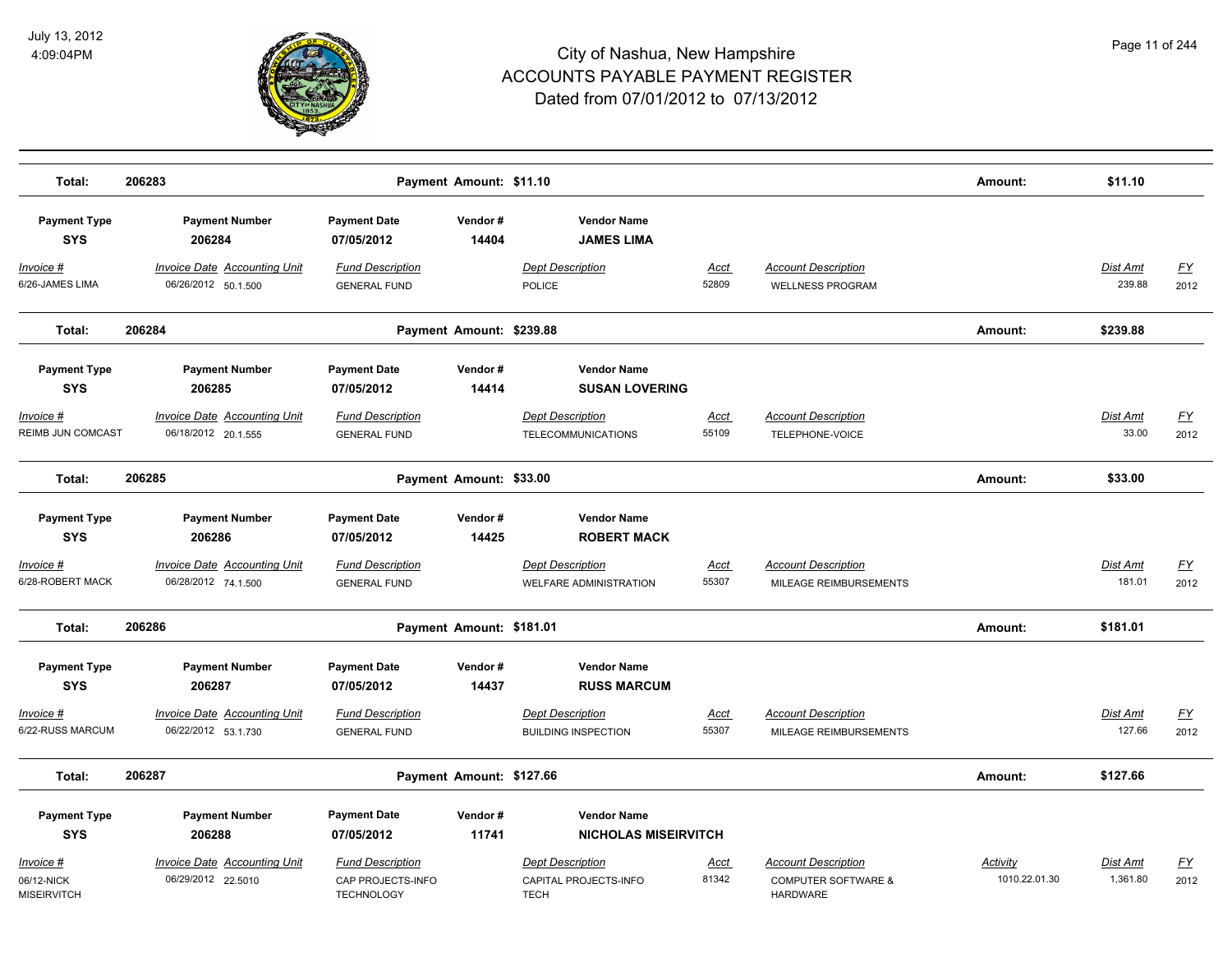

| Total:                                         | 206288                                                       | Payment Amount: \$1,361.80                         |                  |                                                                              |                      |                                                                  | Amount:                                          | \$1,361.80                  |                   |
|------------------------------------------------|--------------------------------------------------------------|----------------------------------------------------|------------------|------------------------------------------------------------------------------|----------------------|------------------------------------------------------------------|--------------------------------------------------|-----------------------------|-------------------|
| <b>Payment Type</b><br><b>SYS</b>              | <b>Payment Number</b><br>206289                              | <b>Payment Date</b><br>07/05/2012                  | Vendor#<br>14486 | <b>Vendor Name</b><br><b>MICHAEL MOUSHEGIAN</b>                              |                      |                                                                  |                                                  |                             |                   |
| Invoice #<br>06/12-MIKE<br>MOUSHEGIAN          | <b>Invoice Date Accounting Unit</b><br>06/30/2012 50.1.635   | <b>Fund Description</b><br><b>GENERAL FUND</b>     |                  | <b>Dept Description</b><br>POLICE                                            | Acct<br>55400        | <b>Account Description</b><br>CONFERENCES AND<br><b>SEMINARS</b> |                                                  | Dist Amt<br>180.00          | <u>FY</u><br>2012 |
| Total:                                         | 206289                                                       | Payment Amount: \$180.00                           |                  |                                                                              |                      |                                                                  | Amount:                                          | \$180.00                    |                   |
| <b>Payment Type</b><br><b>SYS</b>              | <b>Payment Number</b><br>206290                              | <b>Payment Date</b><br>07/05/2012                  | Vendor#<br>12094 | <b>Vendor Name</b><br><b>NASHUA LITTLE LEAGUE</b>                            |                      |                                                                  |                                                  |                             |                   |
| <u> Invoice #</u><br>ROOF DUGOUT<br>SUNSET HGT | <b>Invoice Date Accounting Unit</b><br>06/30/2012 09.1.510   | <b>Fund Description</b><br><b>GENERAL FUND</b>     |                  | <b>Dept Description</b><br><b>CIVIC &amp; COMMUNITY</b><br><b>ACTIVITIES</b> | <u>Acct</u><br>56200 | <b>Account Description</b><br><b>COMMUNITY FUND</b>              |                                                  | Dist Amt<br>1,400.00        | <u>FY</u><br>2012 |
| Total:                                         | 206290                                                       | Payment Amount: \$1,400.00                         |                  |                                                                              |                      |                                                                  | Amount:                                          | \$1,400.00                  |                   |
| <b>Payment Type</b><br><b>SYS</b>              | <b>Payment Number</b><br>206291                              | <b>Payment Date</b><br>07/05/2012                  | Vendor#<br>11999 | <b>Vendor Name</b><br>NASHUA SYMPHONY ORGANIZATION                           |                      |                                                                  | Payee Name<br><b>NASHUA SYMPHONY ASSOCIATION</b> |                             |                   |
|                                                |                                                              |                                                    |                  |                                                                              |                      |                                                                  |                                                  |                             |                   |
| Invoice #<br><b>BACH LUNCH</b><br>CONCERTS     | <b>Invoice Date Accounting Unit</b><br>07/01/2012 TF900.8090 | <b>Fund Description</b><br>MOSES HUNT LECTURE FUND |                  | <b>Dept Description</b><br>MOSES HUNT LECTURE<br><b>FUND</b>                 | <u>Acct</u><br>55654 | <b>Account Description</b><br><b>CONCERTS</b>                    |                                                  | <u>Dist Amt</u><br>1,449.00 | <u>FY</u><br>2012 |
| <b>BACH LUNCH</b><br>CONCERTS                  | 07/01/2012 TF900.8092                                        | IRA HARRIS LECTURE FUND                            |                  | IRA HARRIS LECTURE FUND                                                      | 55654                | <b>CONCERTS</b>                                                  |                                                  | 770.00                      | 2012              |
| Total:                                         | 206291                                                       | Payment Amount: \$2,219.00                         |                  |                                                                              |                      |                                                                  | Amount:                                          | \$2,219.00                  |                   |
| <b>Payment Type</b><br><b>SYS</b>              | <b>Payment Number</b><br>206292                              | <b>Payment Date</b><br>07/05/2012                  | Vendor#<br>12099 | <b>Vendor Name</b><br><b>JULIJA OKRUSKO</b>                                  |                      |                                                                  |                                                  |                             |                   |
| Invoice #                                      | <b>Invoice Date Accounting Unit</b>                          | <b>Fund Description</b>                            |                  | <b>Dept Description</b>                                                      | <u>Acct</u>          | <b>Account Description</b>                                       |                                                  | Dist Amt                    | <u>FY</u>         |
| 7/11/2012                                      | 07/02/2012 TF79.8050                                         | <b>LIBRARY-CHARLES ZYLONIS</b>                     |                  | LIBRARY-CHARLES ZYLONIS                                                      | 55650                | <b>ENRICHMENT PROGRAMS</b>                                       |                                                  | 800.00                      | 2012              |
| Total:                                         | 206292                                                       | Payment Amount: \$800.00                           |                  |                                                                              |                      |                                                                  | Amount:                                          | \$800.00                    |                   |
| <b>Payment Type</b><br><b>SYS</b>              | <b>Payment Number</b><br>206293                              | <b>Payment Date</b><br>07/05/2012                  | Vendor#<br>13228 | <b>Vendor Name</b><br><b>NELSON ORTEGA</b>                                   |                      |                                                                  |                                                  |                             |                   |
| <u>Invoice #</u>                               | <b>Invoice Date Accounting Unit</b>                          | <b>Fund Description</b>                            |                  | <b>Dept Description</b>                                                      | <u>Acct</u>          | <b>Account Description</b>                                       |                                                  | Dist Amt                    | <u>FY</u>         |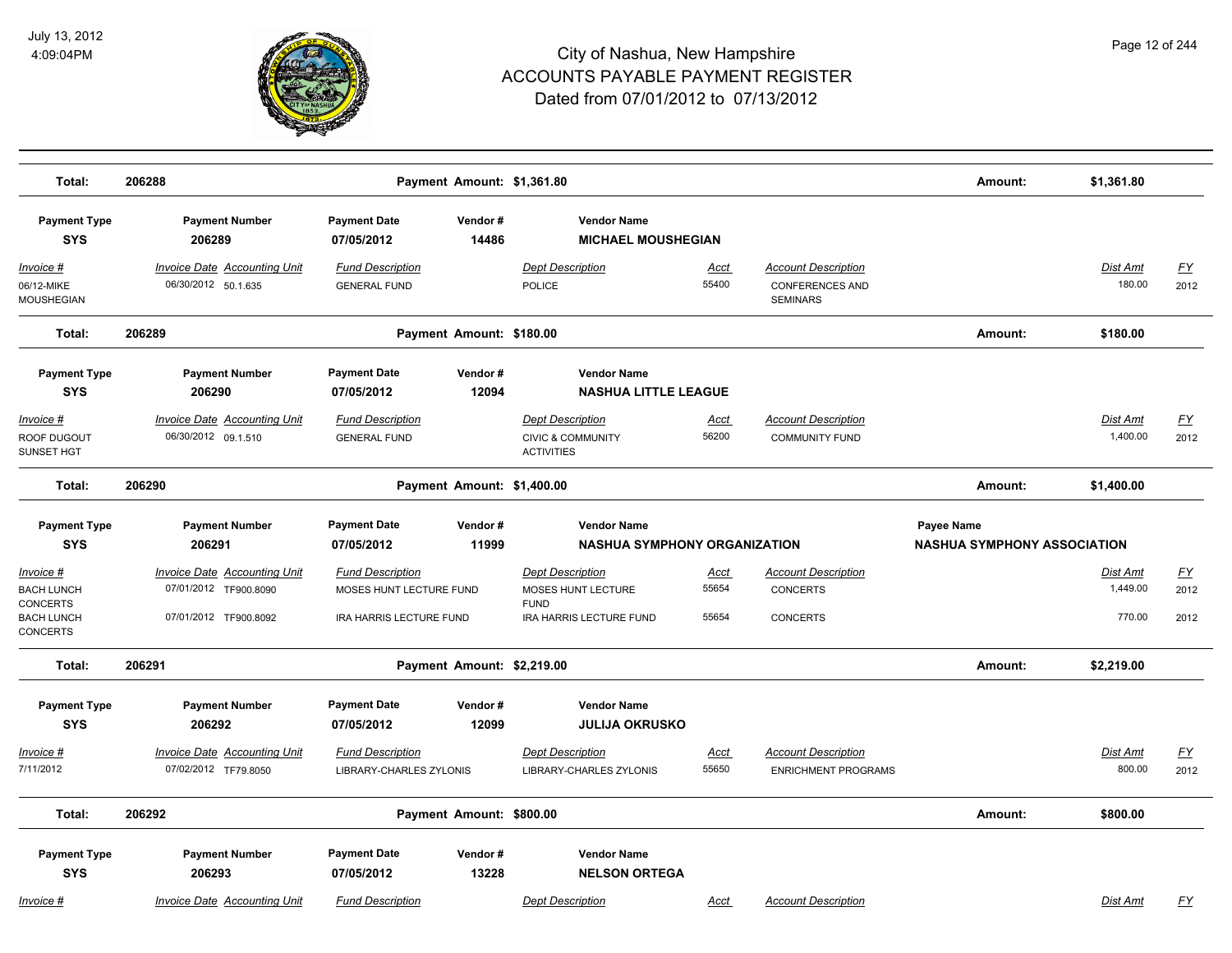

| 6/26-NELSON ORTEGA                          | 06/26/2012 55.1.740                                        | <b>GENERAL FUND</b>                                            |                          | <b>CODE ENFORCEMENT</b>                         | 55400                | <b>CONFERENCES AND</b><br><b>SEMINARS</b>            |         | 690.32                   | 2012              |
|---------------------------------------------|------------------------------------------------------------|----------------------------------------------------------------|--------------------------|-------------------------------------------------|----------------------|------------------------------------------------------|---------|--------------------------|-------------------|
| Total:                                      | 206293                                                     |                                                                | Payment Amount: \$690.32 |                                                 |                      |                                                      | Amount: | \$690.32                 |                   |
| <b>Payment Type</b><br><b>SYS</b>           | <b>Payment Number</b><br>206294                            | <b>Payment Date</b><br>07/05/2012                              | Vendor#<br>13303         | <b>Vendor Name</b><br><b>PETTY CASH</b>         |                      |                                                      |         |                          |                   |
| Invoice #<br>6/27-SUSAN<br><b>BIELAWSKI</b> | <b>Invoice Date Accounting Unit</b><br>06/27/2012 77.2503  | <b>Fund Description</b><br>PARKS & REC PROGRAMS<br><b>FUND</b> |                          | <b>Dept Description</b><br>PARKS & REC PROGRAMS | <u>Acct</u><br>44549 | <b>Account Description</b><br><b>TRIPS</b>           |         | <u>Dist Amt</u><br>72.71 | <u>FY</u><br>2012 |
| Total:                                      | 206294                                                     |                                                                | Payment Amount: \$72.71  |                                                 |                      |                                                      | Amount: | \$72.71                  |                   |
| <b>Payment Type</b><br><b>SYS</b>           | <b>Payment Number</b><br>206295                            | <b>Payment Date</b><br>07/05/2012                              | Vendor#<br>13303         | <b>Vendor Name</b><br><b>PETTY CASH</b>         |                      |                                                      |         |                          |                   |
| Invoice #<br>6/27-BRIAN<br><b>MORRISSEY</b> | <b>Invoice Date Accounting Unit</b><br>06/27/2012 52.1.625 | <b>Fund Description</b><br><b>GENERAL FUND</b>                 |                          | <b>Dept Description</b><br><b>FIRE</b>          | Acct<br>55307        | <b>Account Description</b><br>MILEAGE REIMBURSEMENTS |         | Dist Amt<br>8.00         | <u>FY</u><br>2012 |
| 6/27-BRIAN<br><b>MORRISSEY</b>              | 06/27/2012 52.1.625                                        | <b>GENERAL FUND</b>                                            |                          | <b>FIRE</b>                                     | 54487                | <b>EQUIPMENT REPAIRS &amp;</b><br><b>MAINTENANCE</b> |         | 25.00                    | 2012              |
| 6/27-BRIAN<br><b>MORRISSEY</b>              | 06/27/2012 52.1.500                                        | <b>GENERAL FUND</b>                                            |                          | <b>FIRE</b>                                     | 61100                | OFFICE SUPPLIES                                      |         | 12.99                    | 2012              |
| 6/27-BRIAN<br><b>MORRISSEY</b>              | 06/27/2012 52.1.500                                        | <b>GENERAL FUND</b>                                            |                          | <b>FIRE</b>                                     | 55607                | POSTAGE & DELIVERY                                   |         | 9.00                     | 2012              |
| 6/27-BRIAN<br><b>MORRISSEY</b>              | 06/27/2012 52.1.720                                        | <b>GENERAL FUND</b>                                            |                          | <b>FIRE</b>                                     | 54280                | <b>BUILDING/GROUNDS</b><br>MAINTENANCE               |         | 42.15                    | 2012              |
| Total:                                      | 206295                                                     |                                                                | Payment Amount: \$97.14  |                                                 |                      |                                                      | Amount: | \$97.14                  |                   |
| <b>Payment Type</b><br><b>SYS</b>           | <b>Payment Number</b><br>206296                            | <b>Payment Date</b><br>07/05/2012                              | Vendor#<br>13303         | <b>Vendor Name</b><br><b>PETTY CASH</b>         |                      |                                                      |         |                          |                   |
| $Invoice$ #                                 | <b>Invoice Date Accounting Unit</b>                        | <b>Fund Description</b>                                        |                          | <b>Dept Description</b>                         | <b>Acct</b>          | <b>Account Description</b>                           |         | Dist Amt                 | $\underline{FY}$  |
| 6/25-GERRI<br><b>CIARDELLI</b>              | 06/25/2012 69.6200.540                                     | <b>WASTEWATER FUND</b>                                         |                          | <b>WASTEWATER</b>                               | 54600                | <b>VEHICLE REPAIRS &amp;</b><br><b>MAINTENANCE</b>   |         | 31.37                    | 2012              |
| 6/25-GERRI<br><b>CIARDELLI</b>              | 06/25/2012 69.6200.670                                     | <b>WASTEWATER FUND</b>                                         |                          | WASTEWATER                                      | 55607                | POSTAGE & DELIVERY                                   |         | 13.70                    | 2012              |
| 6/25-GERRI<br><b>CIARDELLI</b>              | 06/25/2012 69.6200.670                                     | <b>WASTEWATER FUND</b>                                         |                          | WASTEWATER                                      | 55607                | POSTAGE & DELIVERY                                   |         | 14.40                    | 2012              |
| 6/25-GERRI<br>CIARDELLI                     | 06/25/2012 69.6200.670                                     | <b>WASTEWATER FUND</b>                                         |                          | <b>WASTEWATER</b>                               | 55400                | <b>CONFERENCES AND</b><br><b>SEMINARS</b>            |         | 13.98                    | 2012              |
| 6/25-GERRI<br><b>CIARDELLI</b>              | 06/25/2012 69.6200.670                                     | <b>WASTEWATER FUND</b>                                         |                          | <b>WASTEWATER</b>                               | 54487                | <b>EQUIPMENT REPAIRS &amp;</b><br><b>MAINTENANCE</b> |         | 10.00                    | 2012              |
| Total:                                      | 206296                                                     |                                                                | Payment Amount: \$83.45  |                                                 |                      |                                                      | Amount: | \$83.45                  |                   |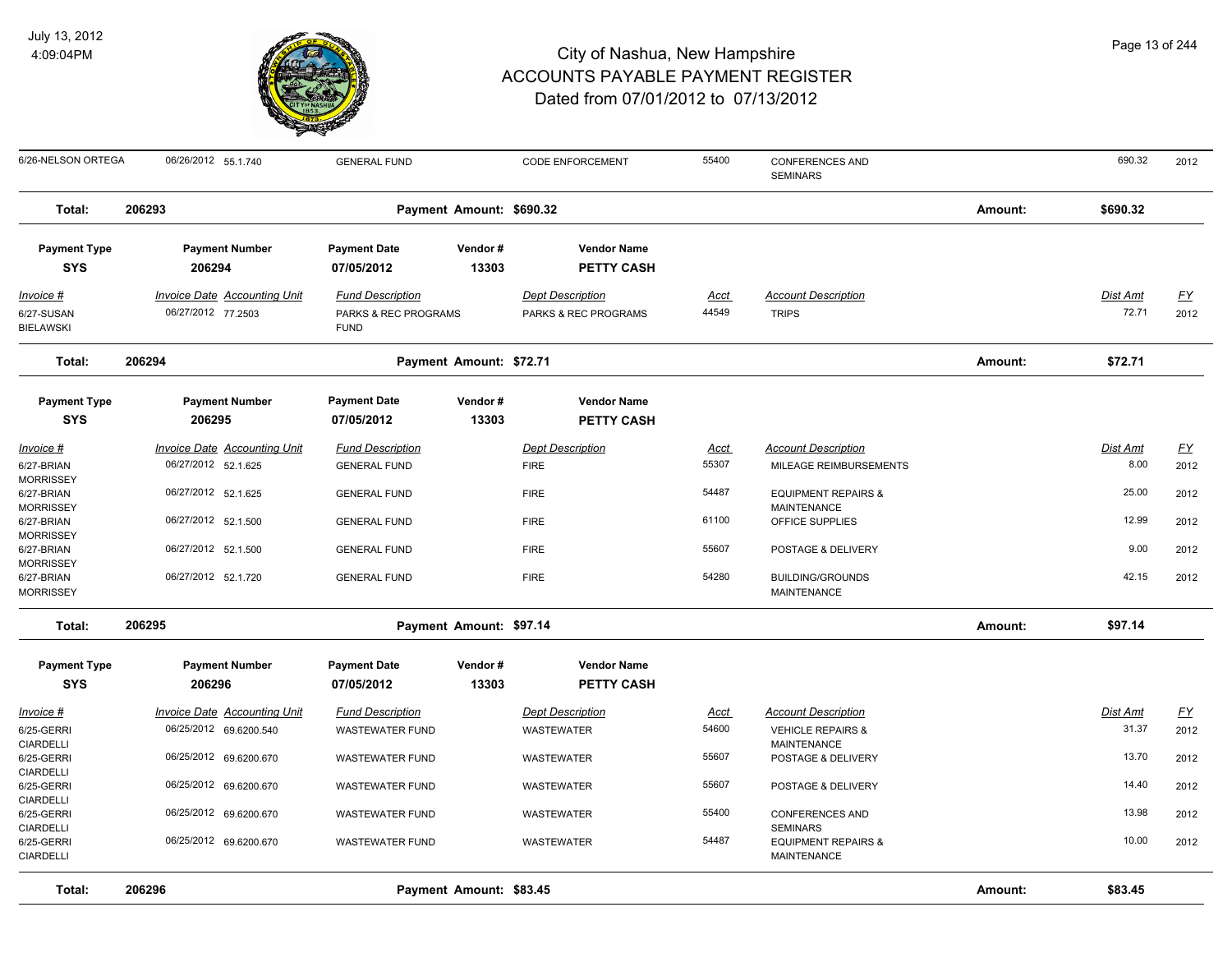

| <b>Payment Type</b><br><b>SYS</b>                 | <b>Payment Number</b><br>206297                            | <b>Payment Date</b><br>07/05/2012                                     | Vendor#<br>13315         | <b>Vendor Name</b><br><b>PATRICIA PIECUCH</b>                         |                      |                                                                         |                           |                           |                          |
|---------------------------------------------------|------------------------------------------------------------|-----------------------------------------------------------------------|--------------------------|-----------------------------------------------------------------------|----------------------|-------------------------------------------------------------------------|---------------------------|---------------------------|--------------------------|
| <u> Invoice #</u><br>NEMCI.A-PIECUCH              | <b>Invoice Date Accounting Unit</b><br>07/01/2012 07.1.565 | <b>Fund Description</b><br><b>GENERAL FUND</b>                        |                          | <b>Dept Description</b><br><b>CITY CLERK</b>                          | Acct<br>55400        | <b>Account Description</b><br><b>CONFERENCES AND</b><br><b>SEMINARS</b> |                           | Dist Amt<br>700.00        | $\underline{FY}$<br>2012 |
| Total:                                            | 206297                                                     |                                                                       | Payment Amount: \$700.00 |                                                                       |                      |                                                                         | Amount:                   | \$700.00                  |                          |
| <b>Payment Type</b><br><b>SYS</b>                 | <b>Payment Number</b><br>206298                            | <b>Payment Date</b><br>07/05/2012                                     | Vendor#<br>12060         | <b>Vendor Name</b><br><b>RENEE REDER</b>                              |                      |                                                                         |                           |                           |                          |
| $Invoice$ #<br>6/27-RENEE REDER                   | <b>Invoice Date Accounting Unit</b><br>06/27/2012 81.1.500 | <b>Fund Description</b><br><b>GENERAL FUND</b>                        |                          | <b>Dept Description</b><br><b>COMMUNITY DEVELOPMENT</b>               | <u>Acct</u><br>61100 | <b>Account Description</b><br>OFFICE SUPPLIES                           |                           | <b>Dist Amt</b><br>130.75 | <u>FY</u><br>2012        |
| Total:                                            | 206298                                                     |                                                                       | Payment Amount: \$130.75 |                                                                       |                      |                                                                         | Amount:                   | \$130.75                  |                          |
| <b>Payment Type</b><br><b>SYS</b>                 | <b>Payment Number</b><br>206299                            | <b>Payment Date</b><br>07/05/2012                                     | Vendor#<br>13516         | <b>Vendor Name</b><br><b>CARRIE JOHNSON SCHENA</b>                    |                      |                                                                         |                           |                           |                          |
| <u> Invoice #</u><br>JUNE-CARRIE<br><b>SCHENA</b> | <b>Invoice Date Accounting Unit</b><br>06/26/2012 84.3090  | <b>Fund Description</b><br><b>URBAN PROGRAM GRANTS</b>                |                          | <b>Dept Description</b><br><b>URBAN PROGRAM GRANTS</b>                | <u>Acct</u><br>55300 | <b>Account Description</b><br><b>TRAVEL</b>                             | Activity<br>1092.84.10.20 | Dist Amt<br>611.20        | <u>FY</u><br>2012        |
| Total:                                            | 206299                                                     |                                                                       | Payment Amount: \$611.20 |                                                                       |                      |                                                                         | Amount:                   | \$611.20                  |                          |
| <b>Payment Type</b><br><b>SYS</b>                 | <b>Payment Number</b><br>206300                            | <b>Payment Date</b><br>07/05/2012                                     | Vendor#<br>12017         | <b>Vendor Name</b><br><b>SHAW'S</b>                                   |                      |                                                                         |                           |                           |                          |
| <u> Invoice #</u><br>6/27/12-8492                 | <b>Invoice Date Accounting Unit</b><br>06/27/2012 71.3068  | <b>Fund Description</b><br><b>COMMUNITY SERVICES</b><br><b>GRANTS</b> |                          | <b>Dept Description</b><br><b>COMMUNITY SERVICES</b><br><b>GRANTS</b> | <u>Acct</u><br>61917 | <b>Account Description</b><br><b>MEETING EXPENSES</b>                   | Activity<br>71.1004.12.01 | Dist Amt<br>40.51         | <u>FY</u><br>2012        |
| Total:                                            | 206300                                                     |                                                                       | Payment Amount: \$40.51  |                                                                       |                      |                                                                         | Amount:                   | \$40.51                   |                          |
| <b>Payment Type</b><br><b>SYS</b>                 | <b>Payment Number</b><br>206301                            | <b>Payment Date</b><br>07/05/2012                                     | Vendor#<br>12059         | <b>Vendor Name</b><br><b>MICHAEL STANIUM</b>                          |                      |                                                                         |                           |                           |                          |
| Invoice #<br>6/27-MICHAEL<br><b>STANIUM</b>       | <b>Invoice Date Accounting Unit</b><br>06/27/2012 61.1.670 | <b>Fund Description</b><br><b>GENERAL FUND</b>                        |                          | <b>Dept Description</b><br><b>STREETS</b>                             | Acct<br>61107        | <b>Account Description</b><br><b>CLOTHING &amp; UNIFORMS</b>            |                           | Dist Amt<br>82.00         | EY<br>2012               |
| Total:                                            | 206301                                                     |                                                                       | Payment Amount: \$82.00  |                                                                       |                      |                                                                         | Amount:                   | \$82.00                   |                          |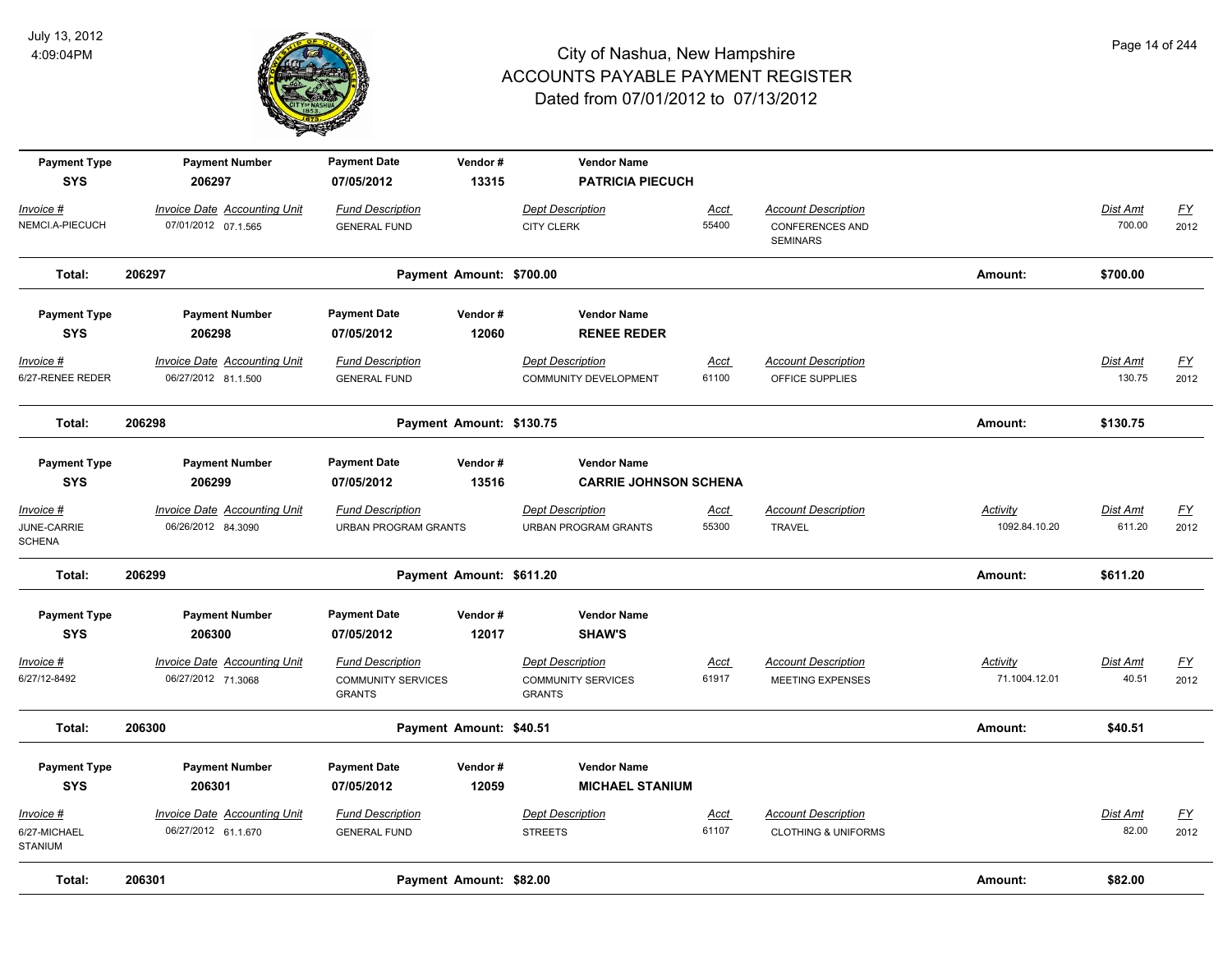

| <b>Payment Type</b><br><b>SYS</b>             | <b>Payment Number</b><br>206302                             | <b>Payment Date</b><br>07/05/2012                                      | Vendor#<br>11212         | <b>Vendor Name</b><br><b>JILL STANSFIELD</b>                                 |                      |                                                      |                                          |                           |                          |
|-----------------------------------------------|-------------------------------------------------------------|------------------------------------------------------------------------|--------------------------|------------------------------------------------------------------------------|----------------------|------------------------------------------------------|------------------------------------------|---------------------------|--------------------------|
| Invoice #<br>023561 07/05/2012<br><b>DCAP</b> | <b>Invoice Date Accounting Unit</b><br>06/30/2012 BS1000    | <b>Fund Description</b><br><b>GENERAL FUND</b>                         |                          | <b>Dept Description</b><br><b>GENERAL FUND</b>                               | Acct<br>21460        | <b>Account Description</b><br>125 DEPENDENT CARE     |                                          | Dist Amt<br>96.15         | EY<br>2012               |
| Total:                                        | 206302                                                      |                                                                        | Payment Amount: \$96.15  |                                                                              |                      |                                                      | Amount:                                  | \$96.15                   |                          |
| <b>Payment Type</b><br><b>SYS</b>             | <b>Payment Number</b><br>206303                             | <b>Payment Date</b><br>07/05/2012                                      | Vendor#<br>11212         | <b>Vendor Name</b><br><b>JILL STANSFIELD</b>                                 |                      |                                                      |                                          |                           |                          |
| Invoice #<br>6/22-JILL STANSFIELD             | <b>Invoice Date Accounting Unit</b><br>06/22/2012 TF11.7020 | <b>Fund Description</b><br><b>UAW EDUCATIONAL</b><br><b>ASSISTANCE</b> |                          | <b>Dept Description</b><br><b>UAW EDUCATIONAL</b><br><b>ASSISTANCE</b>       | <b>Acct</b><br>51607 | <b>Account Description</b><br>EDUCATIONAL INCENTIVE  |                                          | Dist Amt<br>699.75        | <u>FY</u><br>2012        |
| Total:                                        | 206303                                                      |                                                                        | Payment Amount: \$699.75 |                                                                              |                      |                                                      | Amount:                                  | \$699.75                  |                          |
| <b>Payment Type</b><br><b>SYS</b>             | <b>Payment Number</b><br>206304                             | <b>Payment Date</b><br>07/05/2012                                      | Vendor#<br>11212         | <b>Vendor Name</b><br><b>JILL STANSFIELD</b>                                 |                      |                                                      |                                          |                           |                          |
| Invoice #<br>6/29-JILL STANSFIELD             | Invoice Date Accounting Unit<br>06/29/2012 66.1.500         | <b>Fund Description</b><br><b>GENERAL FUND</b>                         |                          | <b>Dept Description</b><br>PARKING LOTS                                      | <u>Acct</u><br>55307 | <b>Account Description</b><br>MILEAGE REIMBURSEMENTS |                                          | <b>Dist Amt</b><br>37.52  | $\underline{FY}$<br>2012 |
| Total:                                        | 206304                                                      |                                                                        | Payment Amount: \$37.52  |                                                                              |                      |                                                      | Amount:                                  | \$37.52                   |                          |
| <b>Payment Type</b><br><b>SYS</b>             | <b>Payment Number</b><br>206305                             | <b>Payment Date</b><br>07/05/2012                                      | Vendor#<br>13782         | <b>Vendor Name</b><br><b>GREG TURGISS</b>                                    |                      |                                                      |                                          |                           |                          |
| Invoice #<br>6/28-GREG TURGISS                | <b>Invoice Date Accounting Unit</b><br>06/29/2012 32.1.600  | <b>Fund Description</b><br><b>GENERAL FUND</b>                         |                          | <b>Dept Description</b><br><b>ASSESSING</b>                                  | Acct<br>55307        | <b>Account Description</b><br>MILEAGE REIMBURSEMENTS |                                          | <b>Dist Amt</b><br>147.63 | EY<br>2012               |
| Total:                                        | 206305                                                      |                                                                        | Payment Amount: \$147.63 |                                                                              |                      |                                                      | Amount:                                  | \$147.63                  |                          |
| <b>Payment Type</b><br><b>SYS</b>             | <b>Payment Number</b><br>206306                             | <b>Payment Date</b><br>07/05/2012                                      | Vendor#<br>12666         | <b>Vendor Name</b><br><b>EASTER SEALS OF NEW HAMPSHIRE</b>                   |                      |                                                      | Payee Name<br><b>VETERANS COUNT CLUB</b> |                           |                          |
| Invoice #<br>FY12CONTRIBUTION                 | <b>Invoice Date Accounting Unit</b><br>06/30/2012 09.1.510  | <b>Fund Description</b><br><b>GENERAL FUND</b>                         |                          | <b>Dept Description</b><br><b>CIVIC &amp; COMMUNITY</b><br><b>ACTIVITIES</b> | <u>Acct</u><br>56200 | <b>Account Description</b><br><b>COMMUNITY FUND</b>  |                                          | <b>Dist Amt</b><br>250.00 | <u>FY</u><br>2012        |
| Total:                                        | 206306                                                      |                                                                        | Payment Amount: \$250.00 |                                                                              |                      |                                                      | Amount:                                  | \$250.00                  |                          |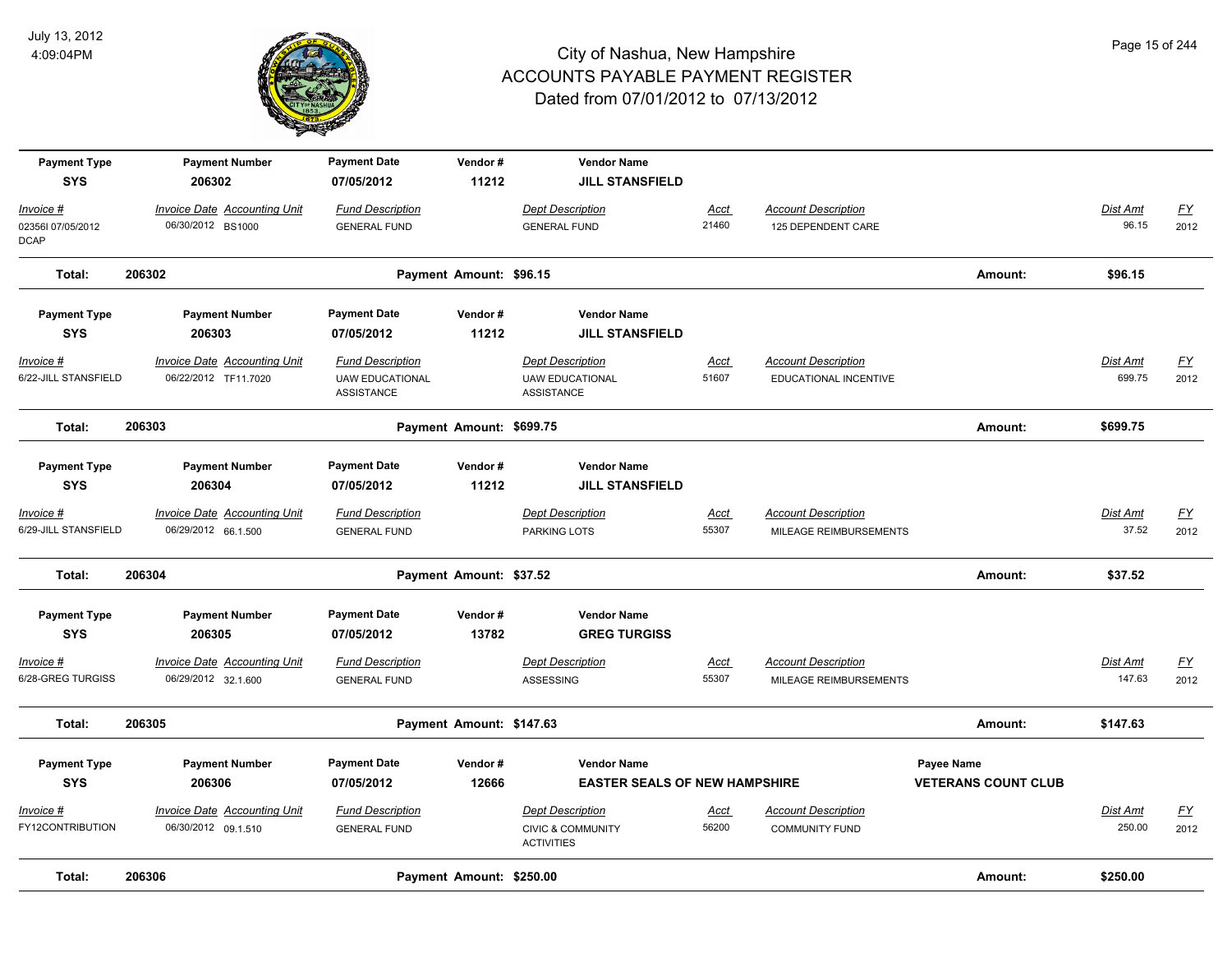

| <b>Payment Type</b><br><b>SYS</b> | <b>Payment Number</b><br>206307                        | <b>Payment Date</b><br>07/05/2012                  | Vendor#<br>13978            | <b>Vendor Name</b><br><b>ANTHEM BCBS OF NE</b>     |               |                                                          | Payee Name<br><b>ANTHEM-EAP</b> |                      |                   |
|-----------------------------------|--------------------------------------------------------|----------------------------------------------------|-----------------------------|----------------------------------------------------|---------------|----------------------------------------------------------|---------------------------------|----------------------|-------------------|
|                                   |                                                        |                                                    |                             |                                                    |               |                                                          |                                 |                      |                   |
| Invoice #<br>40386                | Invoice Date Accounting Unit<br>07/01/2012 13.6600.525 | <b>Fund Description</b><br>BENEFITS SELF INSURANCE |                             | <b>Dept Description</b><br>BENEFITS SELF INSURANCE | Acct<br>52815 | <b>Account Description</b><br><b>EMPLOYEE ASSISTANCE</b> |                                 | Dist Amt<br>4,228.20 | <u>FY</u><br>2012 |
|                                   |                                                        | <b>FUND</b>                                        |                             | <b>FUND</b>                                        |               | PROGRAM                                                  |                                 |                      |                   |
| 40386                             | 07/01/2012 13.6600.525.S                               | BENEFITS SELF INSURANCE<br><b>FUND</b>             |                             | BENEFITS SELF INSURANCE<br><b>FUND</b>             | 52815         | EMPLOYEE ASSISTANCE<br>PROGRAM                           |                                 | 9,865.80             | 2012              |
| Total:                            | 206307                                                 |                                                    | Payment Amount: \$14,094.00 |                                                    |               |                                                          | Amount:                         | \$14,094.00          |                   |
| <b>Payment Type</b>               | <b>Payment Number</b>                                  | <b>Payment Date</b>                                | Vendor#                     | <b>Vendor Name</b>                                 |               |                                                          |                                 |                      |                   |
| <b>SYS</b>                        | 206308                                                 | 07/05/2012                                         | 14110                       | CITY OF MANCHESTER POLICE DEPT                     |               |                                                          |                                 |                      |                   |
| Invoice #                         | <b>Invoice Date Accounting Unit</b>                    | <b>Fund Description</b>                            |                             | <b>Dept Description</b>                            | <b>Acct</b>   | <b>Account Description</b>                               | <b>Activity</b>                 | <b>Dist Amt</b>      | EY                |
| JAG GRNT REIMB REQ                | 06/22/2012 50.3050                                     | POLICE GRANTS FUND                                 |                             | POLICE GRANTS FUND                                 | 71000         | <b>EQUIPMENT</b>                                         | 50.1001.09.51                   | 23,888.96            | 2012              |
| Total:                            | 206308                                                 |                                                    | Payment Amount: \$23,888.96 |                                                    |               |                                                          | Amount:                         | \$23,888.96          |                   |
| <b>Payment Type</b>               | <b>Payment Number</b>                                  | <b>Payment Date</b>                                | Vendor#                     | <b>Vendor Name</b>                                 |               |                                                          |                                 |                      |                   |
| <b>SYS</b>                        | 206309                                                 | 07/05/2012                                         | 12536                       | <b>COMCAST CABLE COMMUNICATIONS I</b>              |               |                                                          |                                 |                      |                   |
| Invoice #                         | <b>Invoice Date Accounting Unit</b>                    | <b>Fund Description</b>                            |                             | <b>Dept Description</b>                            | Acct          | <b>Account Description</b>                               |                                 | Dist Amt             | <u>FY</u>         |
| 8773200810859417<br>JUN12         | 06/22/2012 BS1000                                      | <b>GENERAL FUND</b>                                |                             | <b>GENERAL FUND</b>                                | 12428         | A/R STATE-VITAL STATISTICS                               |                                 | 112.00               | 2012              |
| Total:                            | 206309                                                 |                                                    | Payment Amount: \$112.00    |                                                    |               |                                                          | Amount:                         | \$112.00             |                   |
| <b>Payment Type</b>               | <b>Payment Number</b>                                  | <b>Payment Date</b>                                | Vendor#                     | <b>Vendor Name</b>                                 |               |                                                          |                                 |                      |                   |
| <b>SYS</b>                        | 206310                                                 | 07/05/2012                                         | 10588                       | <b>DENNIS K BURKE INC</b>                          |               |                                                          |                                 |                      |                   |
| <u> Invoice #</u>                 | <b>Invoice Date Accounting Unit</b>                    | <b>Fund Description</b>                            |                             | <b>Dept Description</b>                            | <u>Acct</u>   | <b>Account Description</b>                               |                                 | <b>Dist Amt</b>      | $\underline{FY}$  |
| 57253                             | 06/05/2012 61.1.700                                    | <b>GENERAL FUND</b>                                |                             | <b>STREETS</b>                                     | 61300         | FUEL, UNLEADED                                           |                                 | 18,428.83            | 2012              |
| Total:                            | 206310                                                 |                                                    | Payment Amount: \$18,428.83 |                                                    |               |                                                          | Amount:                         | \$18,428.83          |                   |
| <b>Payment Type</b>               | <b>Payment Number</b>                                  | <b>Payment Date</b>                                | Vendor#                     | <b>Vendor Name</b>                                 |               |                                                          |                                 |                      |                   |
| <b>SYS</b>                        | 206311                                                 | 07/05/2012                                         | 11903                       | <b>DESA</b>                                        |               |                                                          |                                 |                      |                   |
| Invoice #                         | <b>Invoice Date Accounting Unit</b>                    | <b>Fund Description</b>                            |                             | <b>Dept Description</b>                            | Acct          | <b>Account Description</b>                               | Activity                        | Dist Amt             | $\underline{FY}$  |
| 20120275                          | 05/21/2012 71.3068                                     | <b>COMMUNITY SERVICES</b><br><b>GRANTS</b>         |                             | <b>COMMUNITY SERVICES</b><br><b>GRANTS</b>         | 55421         | <b>TRAINING &amp; CERTIFICATIONS</b>                     | 71.1001.13.01                   | 600.00               | 2012              |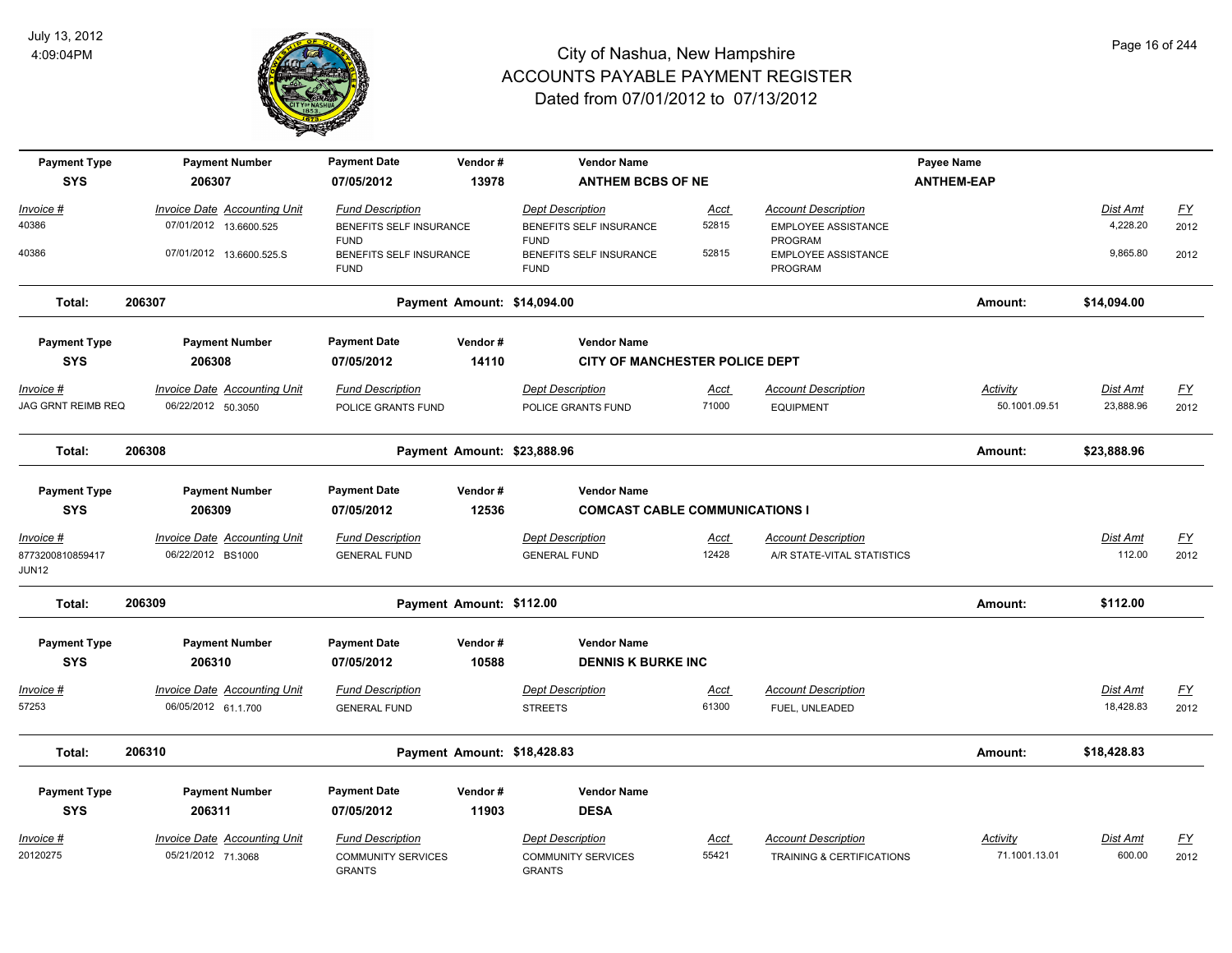

| Total:                            | 206311                              |                                   | Payment Amount: \$600.00     |                                                       |       |                                     | Amount:         | \$600.00        |                  |
|-----------------------------------|-------------------------------------|-----------------------------------|------------------------------|-------------------------------------------------------|-------|-------------------------------------|-----------------|-----------------|------------------|
| <b>Payment Type</b><br><b>SYS</b> | <b>Payment Number</b><br>206312     | <b>Payment Date</b><br>07/05/2012 | Vendor#<br>14216             | <b>Vendor Name</b><br><b>FAIRPOINT COMMUNICATIONS</b> |       |                                     |                 |                 |                  |
| Invoice #                         | <b>Invoice Date Accounting Unit</b> | <b>Fund Description</b>           |                              | <b>Dept Description</b>                               | Acct  | <b>Account Description</b>          | <b>Activity</b> | <b>Dist Amt</b> | <u>FY</u>        |
| 006 301 3068<br>256-JUN12         | 06/13/2012 20.1.555                 | <b>GENERAL FUND</b>               |                              | <b>TELECOMMUNICATIONS</b>                             | 55109 | TELEPHONE-VOICE                     |                 | 259.99          | 2012             |
| 136 098 2761 5-JUN12              | 06/15/2012 20.1.555                 | <b>GENERAL FUND</b>               |                              | <b>TELECOMMUNICATIONS</b>                             | 55109 | TELEPHONE-VOICE                     |                 | 32.31           | 2012             |
| 603 401 2132<br>196-JUN12         | 06/21/2012 20.1.555                 | <b>GENERAL FUND</b>               |                              | <b>TELECOMMUNICATIONS</b>                             | 55109 | TELEPHONE-VOICE                     |                 | 153.00          | 2012             |
| 603 401 3412<br>403-JUN12         | 06/21/2012 20.1.555                 | <b>GENERAL FUND</b>               |                              | TELECOMMUNICATIONS                                    | 55109 | TELEPHONE-VOICE                     |                 | 51.00           | 2012             |
| 603 401 7002<br>982-JUN12         | 06/21/2012 86.3120                  | <b>TRANSIT GRANTS</b>             |                              | <b>GRANT FUNDS-TRANSIT</b>                            | 55109 | TELEPHONE-VOICE                     | 86.800.12.10.10 | 50.00           | 2012             |
| 603 598 0569<br>443-JUN12         | 06/21/2012 20.1.555                 | <b>GENERAL FUND</b>               |                              | <b>TELECOMMUNICATIONS</b>                             | 55109 | TELEPHONE-VOICE                     |                 | 29.65           | 2012             |
| 603 598 3556<br>002-JUN12         | 06/21/2012 20.1.555                 | <b>GENERAL FUND</b>               |                              | <b>TELECOMMUNICATIONS</b>                             | 55109 | TELEPHONE-VOICE                     |                 | 29.65           | 2012             |
| 603 883 6924<br>992-JUN12         | 06/21/2012 20.1.555                 | <b>GENERAL FUND</b>               |                              | <b>TELECOMMUNICATIONS</b>                             | 55109 | TELEPHONE-VOICE                     |                 | 29.65           | 2012             |
| 603 886 9256<br>877-JUN12         | 06/21/2012 50.1.500                 | <b>GENERAL FUND</b>               |                              | <b>POLICE</b>                                         | 54849 | <b>TELEPHONE LEASE</b>              |                 | 29.65           | 2012             |
| 603 889 3201<br>324-JUN12         | 06/21/2012 20.1.555                 | <b>GENERAL FUND</b>               |                              | <b>TELECOMMUNICATIONS</b>                             | 55109 | TELEPHONE-VOICE                     |                 | 29.65           | 2012             |
| 603 889 3456<br>820-JUN12         | 06/21/2012 20.1.555                 | <b>GENERAL FUND</b>               |                              | <b>TELECOMMUNICATIONS</b>                             | 55109 | TELEPHONE-VOICE                     |                 | 32.62           | 2012             |
| 603 889 3850<br>726-JUN12         | 06/21/2012 20.1.555                 | <b>GENERAL FUND</b>               |                              | <b>TELECOMMUNICATIONS</b>                             | 55109 | TELEPHONE-VOICE                     |                 | 32.62           | 2012             |
| 603 889 9525<br>823-JUN12         | 06/21/2012 20.1.555                 | <b>GENERAL FUND</b>               |                              | <b>TELECOMMUNICATIONS</b>                             | 55109 | TELEPHONE-VOICE                     |                 | 82.21           | 2012             |
| Total:                            | 206312                              |                                   | Payment Amount: \$842.00     |                                                       |       |                                     | Amount:         | \$842.00        |                  |
| <b>Payment Type</b>               | <b>Payment Number</b>               | <b>Payment Date</b>               | Vendor#                      | <b>Vendor Name</b>                                    |       |                                     |                 |                 |                  |
| <b>SYS</b>                        | 206313                              | 07/05/2012                        | 12721                        | <b>FIRST TRANSIT INC</b>                              |       |                                     |                 |                 |                  |
| Invoice #                         | <b>Invoice Date Accounting Unit</b> | <b>Fund Description</b>           |                              | <b>Dept Description</b>                               | Acct  | <b>Account Description</b>          | Activity        | <b>Dist Amt</b> | $\underline{FY}$ |
| 10684188                          | 06/05/2012 86.3120                  | <b>TRANSIT GRANTS</b>             |                              | <b>GRANT FUNDS-TRANSIT</b>                            | 55699 | OTHER CONTRACTED<br><b>SERVICES</b> | 86.800.12.20.01 | 128,174.85      | 2012             |
| 10684202                          | 06/05/2012 86.3120                  | <b>TRANSIT GRANTS</b>             |                              | <b>GRANT FUNDS-TRANSIT</b>                            | 55699 | OTHER CONTRACTED<br><b>SERVICES</b> | 86.800.12.20.01 | 630.00          | 2012             |
| 10697710                          | 07/03/2012 86.3120                  | <b>TRANSIT GRANTS</b>             |                              | <b>GRANT FUNDS-TRANSIT</b>                            | 55699 | OTHER CONTRACTED<br><b>SERVICES</b> | 86.800.12.20.01 | 125,391.07      | 2012             |
| Total:                            | 206313                              |                                   | Payment Amount: \$254,195.92 |                                                       |       |                                     | Amount:         | \$254,195.92    |                  |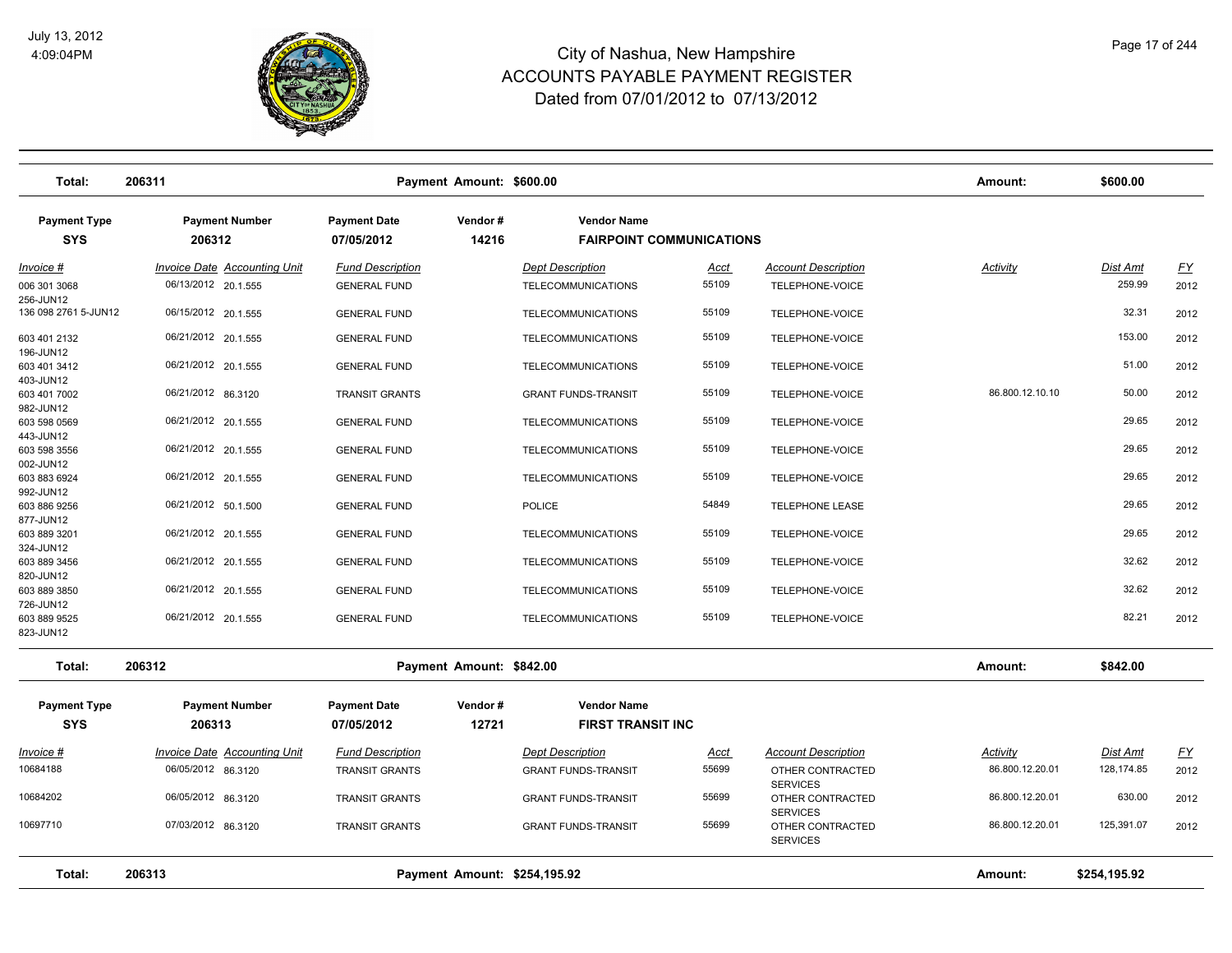

| <b>Payment Type</b><br><b>SYS</b>              | <b>Payment Number</b><br>206314                            | <b>Payment Date</b><br>07/05/2012                                     | Vendor#<br>12900         | <b>Vendor Name</b><br><b>INTERNATIONAL CODE COUNCIL INC</b>           |                      |                                                                         | Payee Name<br><b>ICC</b>                                       |                           |                          |
|------------------------------------------------|------------------------------------------------------------|-----------------------------------------------------------------------|--------------------------|-----------------------------------------------------------------------|----------------------|-------------------------------------------------------------------------|----------------------------------------------------------------|---------------------------|--------------------------|
| Invoice #<br>2892765                           | <b>Invoice Date Accounting Unit</b><br>06/05/2012 52.1.500 | <b>Fund Description</b><br><b>GENERAL FUND</b>                        |                          | <b>Dept Description</b><br><b>FIRE</b>                                | Acct<br>55200        | <b>Account Description</b><br>DUES AND MEMBERSHIPS                      |                                                                | Dist Amt<br>225.00        | <u>FY</u><br>2012        |
| Total:                                         | 206314                                                     |                                                                       | Payment Amount: \$225.00 |                                                                       |                      |                                                                         | Amount:                                                        | \$225.00                  |                          |
| <b>Payment Type</b><br><b>SYS</b>              | <b>Payment Number</b><br>206315                            | <b>Payment Date</b><br>07/05/2012                                     | Vendor#<br>10797         | <b>Vendor Name</b><br><b>NAGARA</b>                                   |                      |                                                                         |                                                                |                           |                          |
| <u> Invoice #</u><br>TRANSACTION#81959<br>1923 | <b>Invoice Date Accounting Unit</b><br>06/14/2012 07.1.565 | <b>Fund Description</b><br><b>GENERAL FUND</b>                        |                          | <b>Dept Description</b><br><b>CITY CLERK</b>                          | <b>Acct</b><br>55400 | <b>Account Description</b><br><b>CONFERENCES AND</b><br><b>SEMINARS</b> |                                                                | <b>Dist Amt</b><br>275.00 | <u>FY</u><br>2012        |
| Total:                                         | 206315                                                     |                                                                       | Payment Amount: \$275.00 |                                                                       |                      |                                                                         | Amount:                                                        | \$275.00                  |                          |
| <b>Payment Type</b><br><b>SYS</b>              | <b>Payment Number</b><br>206316                            | <b>Payment Date</b><br>07/05/2012                                     | Vendor#<br>11901         | <b>Vendor Name</b><br><b>NEW HAMPSHIRE BAR ASSOC</b>                  |                      |                                                                         |                                                                |                           |                          |
| Invoice #<br>314991                            | <b>Invoice Date Accounting Unit</b><br>06/01/2012 03.1.500 | <b>Fund Description</b><br><b>GENERAL FUND</b>                        |                          | <b>Dept Description</b><br>LEGAL                                      | <u>Acct</u><br>55200 | <b>Account Description</b><br>DUES AND MEMBERSHIPS                      |                                                                | <b>Dist Amt</b><br>310.00 | <u>FY</u><br>2012        |
| Total:                                         | 206316                                                     |                                                                       | Payment Amount: \$310.00 |                                                                       |                      |                                                                         | Amount:                                                        | \$310.00                  |                          |
| <b>Payment Type</b><br><b>SYS</b>              | <b>Payment Number</b><br>206317                            | <b>Payment Date</b><br>07/05/2012                                     | Vendor#<br>14523         | <b>Vendor Name</b><br><b>NEW HAMPSHIRE HOSPITAL</b>                   |                      |                                                                         | <b>Payee Name</b><br><b>NH INFECTION CONTROL &amp; EPIDEMI</b> |                           |                          |
| Invoice #<br>ANN.DUES-ASHLEY<br>CONLEY         | <b>Invoice Date Accounting Unit</b><br>06/22/2012 71.3068  | <b>Fund Description</b><br><b>COMMUNITY SERVICES</b><br><b>GRANTS</b> |                          | <b>Dept Description</b><br><b>COMMUNITY SERVICES</b><br><b>GRANTS</b> | <u>Acct</u><br>55421 | <b>Account Description</b><br>TRAINING & CERTIFICATIONS                 | <b>Activity</b><br>71.1004.12.01                               | Dist Amt<br>40.00         | $\underline{FY}$<br>2012 |
| Total:                                         | 206317                                                     |                                                                       | Payment Amount: \$40.00  |                                                                       |                      |                                                                         | Amount:                                                        | \$40.00                   |                          |
| <b>Payment Type</b><br><b>SYS</b>              | <b>Payment Number</b><br>206318                            | <b>Payment Date</b><br>07/05/2012                                     | Vendor#<br>11900         | <b>Vendor Name</b><br><b>NHBA COURT FEES SERVICE</b>                  |                      |                                                                         |                                                                |                           |                          |
| <u> Invoice #</u><br>1720/314992/314993        | <b>Invoice Date Accounting Unit</b><br>06/01/2012 03.1.500 | <b>Fund Description</b><br><b>GENERAL FUND</b>                        |                          | <b>Dept Description</b><br><b>LEGAL</b>                               | Acct<br>55200        | <b>Account Description</b><br>DUES AND MEMBERSHIPS                      |                                                                | Dist Amt<br>210.00        | $\underline{FY}$<br>2012 |
| Total:                                         | 206318                                                     |                                                                       | Payment Amount: \$210.00 |                                                                       |                      |                                                                         | Amount:                                                        | \$210.00                  |                          |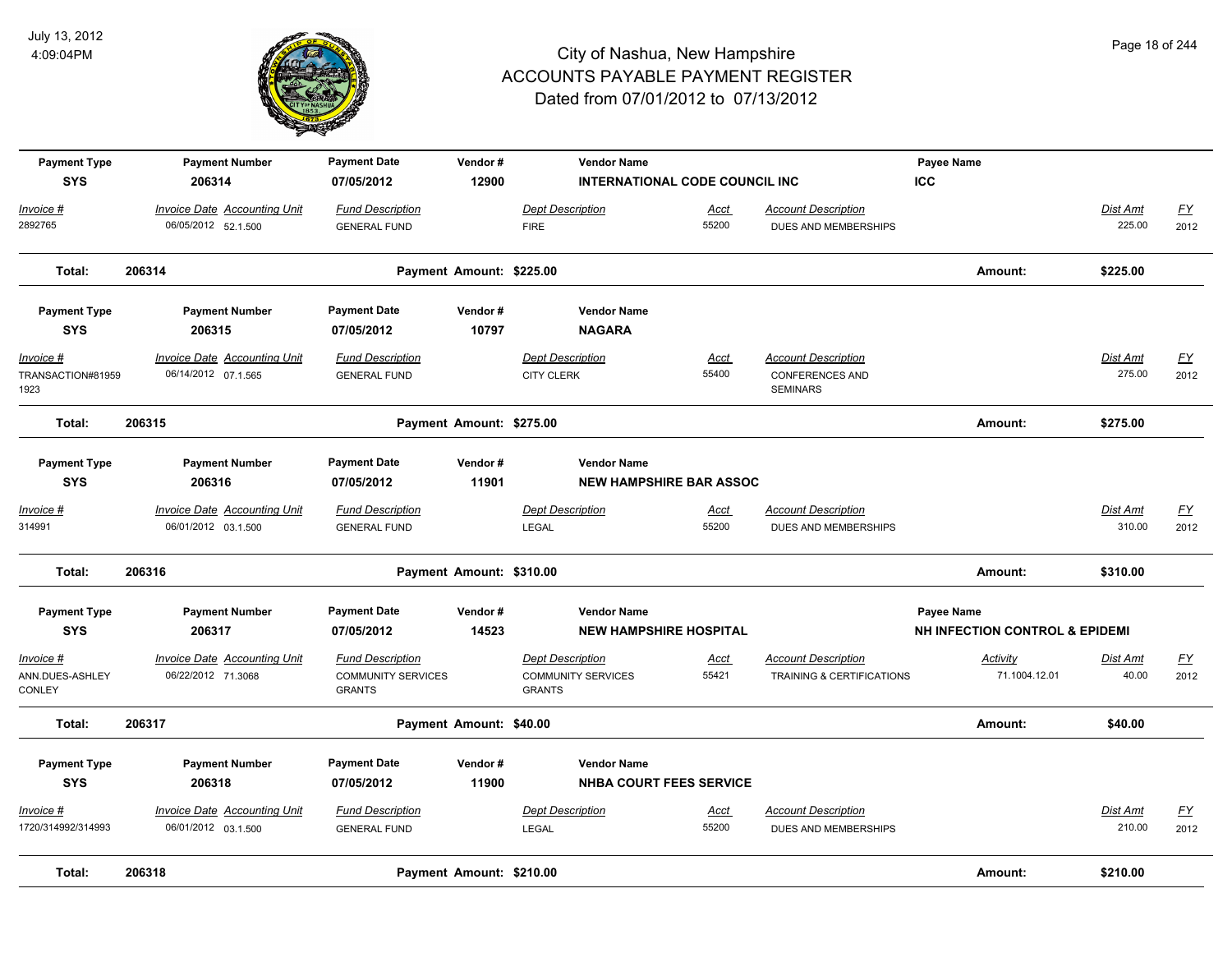

| <b>Payment Type</b>                  | <b>Payment Number</b>        | <b>Payment Date</b><br>Vendor#          | <b>Vendor Name</b>                      |                                   |                            |                 |                 |           |
|--------------------------------------|------------------------------|-----------------------------------------|-----------------------------------------|-----------------------------------|----------------------------|-----------------|-----------------|-----------|
| <b>SYS</b>                           | 206319                       | 07/05/2012                              | 13291                                   | <b>PENNICHUCK WATER WORKS INC</b> |                            |                 |                 |           |
| Invoice #                            | Invoice Date Accounting Unit | <b>Fund Description</b>                 | <b>Dept Description</b>                 | Acct                              | <b>Account Description</b> | <b>Activity</b> | <b>Dist Amt</b> | <u>FY</u> |
| 100000807-991MAY12                   | 06/14/2012 29.1.720.8162     | <b>GENERAL FUND</b>                     | <b>CITY BUILDINGS</b>                   | 54141                             | <b>WATER &amp; SEWER</b>   |                 | 218.33          | 2012      |
| 100000881-991JUN12                   | 06/07/2012 50.1.500          | <b>GENERAL FUND</b>                     | <b>POLICE</b>                           | 54141                             | <b>WATER &amp; SEWER</b>   |                 | 28.05           | 2012      |
| 100001601-1922JUN1<br>$\overline{2}$ | 06/21/2012 45.1.720          | <b>GENERAL FUND</b>                     | SUBURBAN CEMETERY                       | 54141                             | <b>WATER &amp; SEWER</b>   |                 | 162.66          | 2012      |
| 100001628-991MAY12                   | 06/14/2012 69.6200.670       | <b>WASTEWATER FUND</b>                  | WASTEWATER                              | 54141                             | <b>WATER &amp; SEWER</b>   |                 | 50.16           | 2012      |
| 100001998-2371MAY1                   | 06/07/2012 52.1.720.8175     | <b>GENERAL FUND</b>                     | <b>FIRE</b>                             | 54141                             | <b>WATER &amp; SEWER</b>   |                 | 225.24          | 2012      |
| 100002003-2377JUN1                   | 06/21/2012 TF79.7534         | LIBRARY-CHANDLER MEM LIB<br><b>FUND</b> | LIBRARY-CHANDLER MEM                    | 54141                             | <b>WATER &amp; SEWER</b>   |                 | 23.85           | 2012      |
| 100002823-3271JUN1<br>$\mathfrak{p}$ | 06/21/2012 52.1.720          | <b>GENERAL FUND</b>                     | LIB FUND<br><b>FIRE</b>                 | 54141                             | <b>WATER &amp; SEWER</b>   |                 | 37.60           | 2012      |
| 100002980-991MAY12                   | 06/14/2012 31.1.500          | <b>GENERAL FUND</b>                     | <b>HUNT BUILDING</b>                    | 54141                             | <b>WATER &amp; SEWER</b>   |                 | 319.77          | 2012      |
| 100003748-4266JUN1<br>2              | 06/14/2012 77.1.650          | <b>GENERAL FUND</b>                     | PARKS & RECREATION                      | 54141                             | <b>WATER &amp; SEWER</b>   |                 | 355.91          | 2012      |
| 100005315-6281MAY1                   | 06/14/2012 77.1.650          | <b>GENERAL FUND</b>                     | PARKS & RECREATION                      | 54141                             | <b>WATER &amp; SEWER</b>   |                 | 95.09           | 2012      |
| 100005484-6492JUN1                   | 06/21/2012 29.1.720.8162     | <b>GENERAL FUND</b>                     | <b>CITY BUILDINGS</b>                   | 54141                             | <b>WATER &amp; SEWER</b>   |                 | 439.74          | 2012      |
| 100006776-2241MAY1<br>2              | 06/14/2012 77.1.650          | <b>GENERAL FUND</b>                     | PARKS & RECREATION                      | 54141                             | <b>WATER &amp; SEWER</b>   |                 | 48.95           | 2012      |
| 100007252-2371MAY1                   | 06/04/2012 77.1.650          | <b>GENERAL FUND</b>                     | PARKS & RECREATION                      | 54141                             | <b>WATER &amp; SEWER</b>   |                 | 249.47          | 2012      |
| 2<br>100007911-2241MAY1              | 06/07/2012 44.1.720          | <b>GENERAL FUND</b>                     | EDGEWOOD CEMETERY                       | 54141                             | <b>WATER &amp; SEWER</b>   |                 | 165.22          | 2012      |
| 100008548-5329JUN1<br>2              | 06/21/2012 69.6200.670       | WASTEWATER FUND                         | WASTEWATER                              | 54141                             | <b>WATER &amp; SEWER</b>   |                 | 4,976.59        | 2012      |
| 100009394-5329JUN1<br>2              | 06/21/2012 71.1.500          | <b>GENERAL FUND</b>                     | <b>COMMUNITY SERVICES</b>               | 54141                             | <b>WATER &amp; SEWER</b>   |                 | 209.79          | 2012      |
| 100009703-12242MAY<br>12             | 06/14/2012 77.1.650          | <b>GENERAL FUND</b>                     | PARKS & RECREATION                      | 54141                             | <b>WATER &amp; SEWER</b>   |                 | 289.86          | 2012      |
| 100011656-14849JUN                   | 06/21/2012 77.1.650          | <b>GENERAL FUND</b>                     | PARKS & RECREATION                      | 54141                             | <b>WATER &amp; SEWER</b>   |                 | 95.25           | 2012      |
| 12<br>100012411-2241MAY1             | 06/07/2012 52.1.720.8175     | <b>GENERAL FUND</b>                     | <b>FIRE</b>                             | 54141                             | WATER & SEWER              |                 | 148.98          | 2012      |
| 100012767-991MAY12                   | 06/14/2012 79.1.720          | <b>GENERAL FUND</b>                     | <b>LIBRARY</b>                          | 54141                             | WATER & SEWER              |                 | 329.17          | 2012      |
| 100013144-4266JUN1<br>2              | 06/21/2012 77.1.650          | <b>GENERAL FUND</b>                     | PARKS & RECREATION                      | 54141                             | <b>WATER &amp; SEWER</b>   |                 | 322.91          | 2012      |
| 100013459-5329JUN1<br>2              | 06/21/2012 29.1.720.8163     | <b>GENERAL FUND</b>                     | <b>CITY BUILDINGS</b>                   | 54141                             | <b>WATER &amp; SEWER</b>   |                 | 21.32           | 2012      |
| 10001395115303JUN1                   | 06/14/2012 60.1.500          | <b>GENERAL FUND</b>                     | <b>PUBLIC</b><br>WORKS-ADMIN/ENGINEERIN | 54141                             | <b>WATER &amp; SEWER</b>   |                 | 127.72          | 2012      |
| 100014076-4266JUN1<br>2              | 06/21/2012 77.1.660          | <b>GENERAL FUND</b>                     | PARKS & RECREATION                      | 54141                             | <b>WATER &amp; SEWER</b>   |                 | 884.37          | 2012      |
| 100015404-991JUN12                   | 06/21/2012 79.1.720          | <b>GENERAL FUND</b>                     | <b>LIBRARY</b>                          | 54141                             | <b>WATER &amp; SEWER</b>   |                 | 53.49           | 2012      |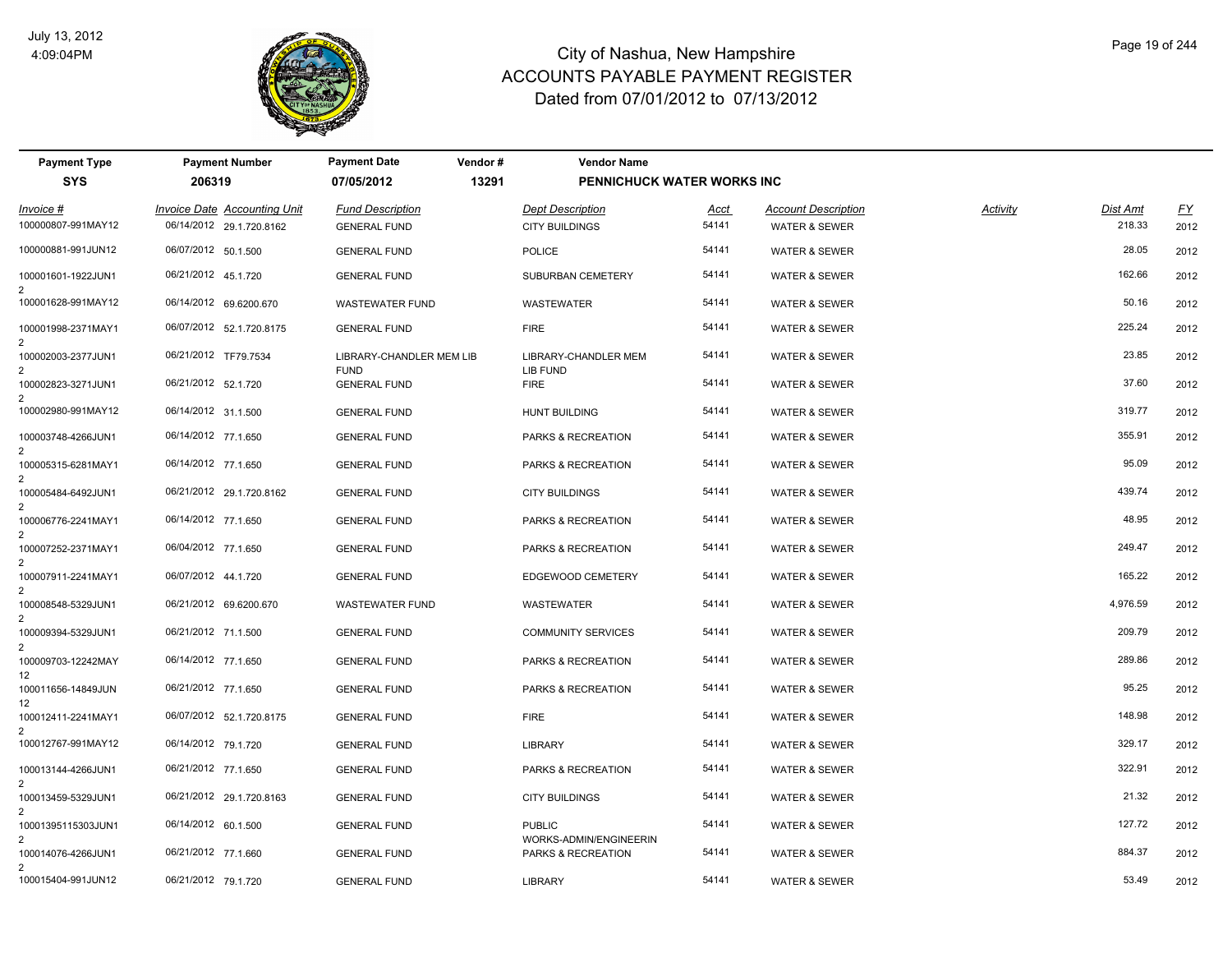

| 100016526-21591JUN<br>12  | 06/21/2012 29.1.720.8162 | <b>GENERAL FUND</b>    | <b>CITY BUILDINGS</b>      | 54141 | <b>WATER &amp; SEWER</b> |                 | 87.68    | 2012 |
|---------------------------|--------------------------|------------------------|----------------------------|-------|--------------------------|-----------------|----------|------|
| 100016980-22195JUN<br>12  | 06/07/2012 77.1.650      | <b>GENERAL FUND</b>    | PARKS & RECREATION         | 54141 | <b>WATER &amp; SEWER</b> |                 | 99.96    | 2012 |
| 100017785-2371MAY1        | 06/07/2012 69.6200.540   | <b>WASTEWATER FUND</b> | <b>WASTEWATER</b>          | 54141 | <b>WATER &amp; SEWER</b> |                 | 206.94   | 2012 |
| 100018628-991JUN12        | 06/21/2012 79.1.720      | <b>GENERAL FUND</b>    | <b>LIBRARY</b>             | 54141 | <b>WATER &amp; SEWER</b> |                 | 21.49    | 2012 |
| 100020009-991MAY12        | 06/04/2012 69.6200.540   | <b>WASTEWATER FUND</b> | <b>WASTEWATER</b>          | 54141 | <b>WATER &amp; SEWER</b> |                 | 52.41    | 2012 |
| 100020198-27002<br>JUN12  | 06/07/2012 52.1.720.8172 | <b>GENERAL FUND</b>    | <b>FIRE</b>                | 54141 | <b>WATER &amp; SEWER</b> |                 | 52.41    | 2012 |
| 100020319-346MAY12        | 06/21/2012 77.1.660      | <b>GENERAL FUND</b>    | PARKS & RECREATION         | 54141 | <b>WATER &amp; SEWER</b> |                 | 1,163.23 | 2012 |
| 100020645-27469JUN<br>12  | 06/21/2012 71.1.500      | <b>GENERAL FUND</b>    | <b>COMMUNITY SERVICES</b>  | 54141 | WATER & SEWER            |                 | 87.68    | 2012 |
| 100021002-5329JUN1<br>2   | 06/21/2012 52.1.720.8182 | <b>GENERAL FUND</b>    | <b>FIRE</b>                | 54141 | <b>WATER &amp; SEWER</b> |                 | 52.40    | 2012 |
| 100021208-5329JUN1        | 06/21/2012 29.1.720.8163 | <b>GENERAL FUND</b>    | <b>CITY BUILDINGS</b>      | 54141 | <b>WATER &amp; SEWER</b> |                 | 52.40    | 2012 |
| 100021221-28285MAY<br>12  | 06/04/2012 77.1.650      | <b>GENERAL FUND</b>    | PARKS & RECREATION         | 54141 | <b>WATER &amp; SEWER</b> |                 | 95.79    | 2012 |
| 100021229-2241MAY1        | 06/07/2012 52.1.720.8176 | <b>GENERAL FUND</b>    | <b>FIRE</b>                | 54141 | <b>WATER &amp; SEWER</b> |                 | 52.41    | 2012 |
| 100021258-5329JUN1        | 06/21/2012 52.1.720.8174 | <b>GENERAL FUND</b>    | <b>FIRE</b>                | 54141 | <b>WATER &amp; SEWER</b> |                 | 314.68   | 2012 |
| 100021433-28520MAY<br>12  | 06/14/2012 77.1.650      | <b>GENERAL FUND</b>    | PARKS & RECREATION         | 54141 | <b>WATER &amp; SEWER</b> |                 | 219.91   | 2012 |
| 100022180-29524JUN<br>12  | 06/21/2012 77.1.650      | <b>GENERAL FUND</b>    | PARKS & RECREATION         | 54141 | <b>WATER &amp; SEWER</b> |                 | 20.34    | 2012 |
| 100022670-2241MAY1<br>2   | 06/07/2012 77.1.650      | <b>GENERAL FUND</b>    | PARKS & RECREATION         | 54141 | <b>WATER &amp; SEWER</b> |                 | 45.38    | 2012 |
| 100022823-2241JUN1        | 06/21/2012 77.1.650      | <b>GENERAL FUND</b>    | PARKS & RECREATION         | 54141 | <b>WATER &amp; SEWER</b> |                 | 107.23   | 2012 |
| 100023214-991JUN12        | 06/21/2012 52.1.720.8173 | <b>GENERAL FUND</b>    | <b>FIRE</b>                | 54141 | <b>WATER &amp; SEWER</b> |                 | 329.68   | 2012 |
| 100023215-3271JUN1        | 06/21/2012 52.1.720.8173 | <b>GENERAL FUND</b>    | <b>FIRE</b>                | 54141 | <b>WATER &amp; SEWER</b> |                 | 87.68    | 2012 |
| 100023396-31096JUN<br>12  | 06/21/2012 86.3120       | <b>TRANSIT GRANTS</b>  | <b>GRANT FUNDS-TRANSIT</b> | 54141 | WATER & SEWER            | 86.800.12.10.10 | 51.04    | 2012 |
| 100023507-31249MAY<br>12  | 06/14/2012 77.1.650      | <b>GENERAL FUND</b>    | PARKS & RECREATION         | 54141 | WATER & SEWER            |                 | 91.91    | 2012 |
| 100023672-31457<br>MAY12  | 06/07/2012 77.1.650      | <b>GENERAL FUND</b>    | PARKS & RECREATION         | 54141 | <b>WATER &amp; SEWER</b> |                 | 101.48   | 2012 |
| 100024019-2241JUN1<br>2   | 06/21/2012 71.1.500      | <b>GENERAL FUND</b>    | <b>COMMUNITY SERVICES</b>  | 54141 | <b>WATER &amp; SEWER</b> |                 | 129.70   | 2012 |
| 100024221-32166JMA<br>Y12 | 06/21/2012 77.1.650      | <b>GENERAL FUND</b>    | PARKS & RECREATION         | 54141 | <b>WATER &amp; SEWER</b> |                 | 310.41   | 2012 |
| 100024390-31457JUN<br>12  | 06/21/2012 77.1.650      | <b>GENERAL FUND</b>    | PARKS & RECREATION         | 54141 | <b>WATER &amp; SEWER</b> |                 | 150.47   | 2012 |
| 100024452-32436MAY<br>12  | 06/07/2012 77.1.720.8191 | <b>GENERAL FUND</b>    | PARKS & RECREATION         | 54141 | <b>WATER &amp; SEWER</b> |                 | 128.95   | 2012 |
| 100024453-32436MAY<br>12  | 06/07/2012 77.1.720.8191 | <b>GENERAL FUND</b>    | PARKS & RECREATION         | 54141 | <b>WATER &amp; SEWER</b> |                 | 877.16   | 2012 |
| 100024489-32436MAY<br>12  | 06/07/2012 77.1.650      | <b>GENERAL FUND</b>    | PARKS & RECREATION         | 54141 | <b>WATER &amp; SEWER</b> |                 | 24.77    | 2012 |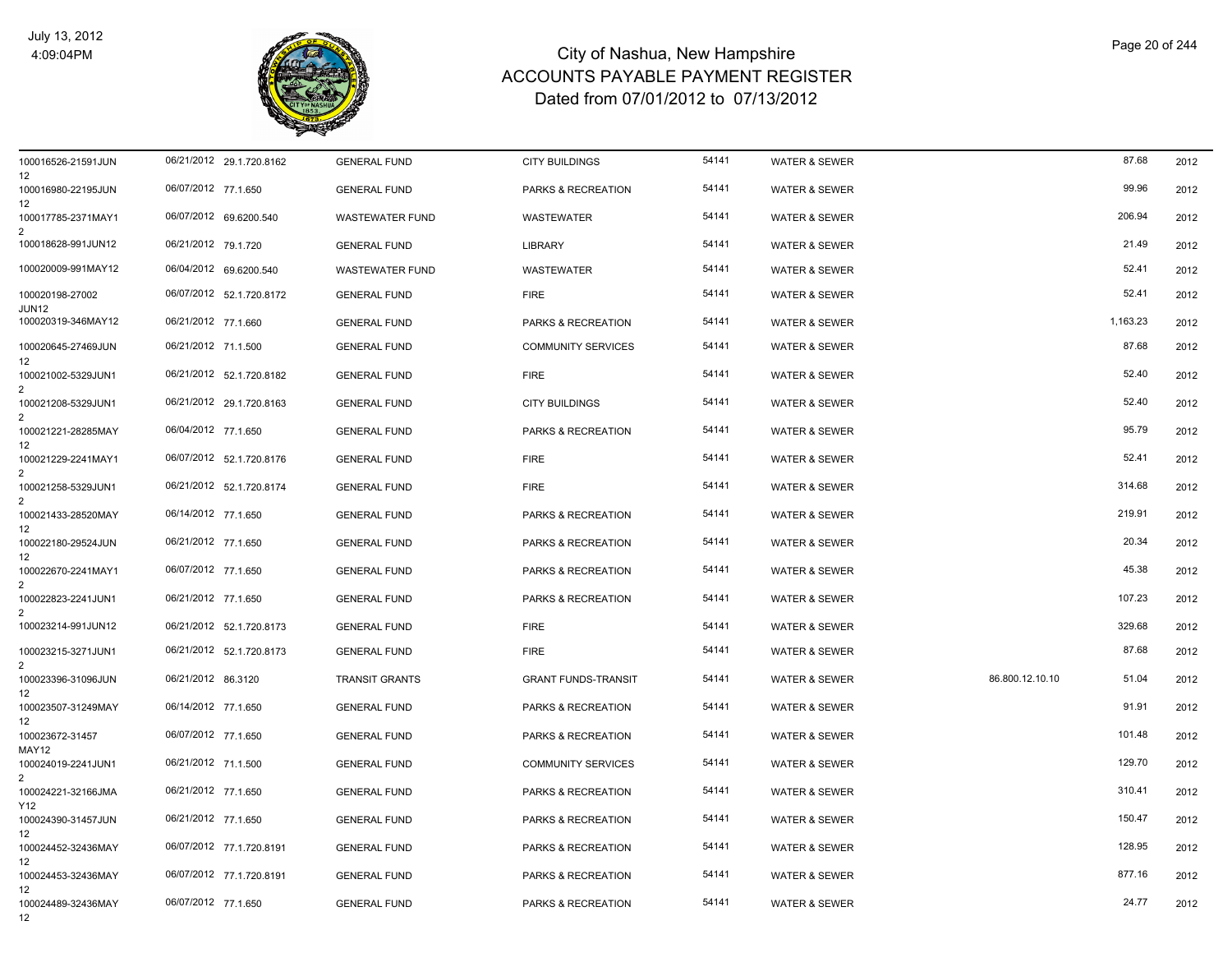

| 100024828-32837                       | 06/21/2012 77.1.650 |                          | <b>GENERAL FUND</b>    | <b>PARKS &amp; RECREATION</b> | 54141 | WATER & SEWER | 689.16   | 2012 |
|---------------------------------------|---------------------|--------------------------|------------------------|-------------------------------|-------|---------------|----------|------|
| 100024830-32837                       | 06/07/2012 77.1.650 |                          | <b>GENERAL FUND</b>    | <b>PARKS &amp; RECREATION</b> | 54141 | WATER & SEWER | 1,318.67 | 2012 |
| 100025146-32975JUN<br>12 <sup>°</sup> | 06/21/2012 77.1.650 |                          | <b>GENERAL FUND</b>    | <b>PARKS &amp; RECREATION</b> | 54141 | WATER & SEWER | 35.88    | 2012 |
| 100025584-63686MAY<br>12              |                     | 06/14/2012 52.1.720.8175 | <b>GENERAL FUND</b>    | <b>FIRE</b>                   | 54141 | WATER & SEWER | 229.04   | 2012 |
| 100025586-63686MAY<br>12              |                     | 06/14/2012 52.1.720.8175 | <b>GENERAL FUND</b>    | <b>FIRE</b>                   | 54141 | WATER & SEWER | 128.92   | 2012 |
| 100025641-346 MAY12                   | 06/07/2012 77.1.650 |                          | <b>GENERAL FUND</b>    | PARKS & RECREATION            | 54141 | WATER & SEWER | 92.62    | 2012 |
| 100026526-5329JUN1                    |                     | 06/21/2012 69.6200.540   | <b>WASTEWATER FUND</b> | <b>WASTEWATER</b>             | 54141 | WATER & SEWER | 21.35    | 2012 |
| 100026535-29524JUN<br>12              | 06/21/2012 77.1.650 |                          | <b>GENERAL FUND</b>    | <b>PARKS &amp; RECREATION</b> | 54141 | WATER & SEWER | 206.38   | 2012 |
| 100027254-85359JUN<br>12              | 06/25/2012 77.1.650 |                          | <b>GENERAL FUND</b>    | <b>PARKS &amp; RECREATION</b> | 54141 | WATER & SEWER | 422.49   | 2012 |

| Total: | 206319 | \$18.039.59<br><b>Payment Amount:</b> | Amount: | \$18.039.59 |
|--------|--------|---------------------------------------|---------|-------------|
|        |        |                                       |         |             |

| <b>Payment Type</b><br><b>SYS</b> | <b>Payment Number</b><br>206320                     | <b>Payment Date</b><br>07/05/2012              | Vendor#<br>13372 | <b>Vendor Name</b><br><b>PSNH</b>         |                      |                                                  |                 |                          |                   |
|-----------------------------------|-----------------------------------------------------|------------------------------------------------|------------------|-------------------------------------------|----------------------|--------------------------------------------------|-----------------|--------------------------|-------------------|
| $Invoice$ #<br>56051190056 APR12  | Invoice Date Accounting Unit<br>05/24/2012 64.1.705 | <b>Fund Description</b><br><b>GENERAL FUND</b> |                  | <b>Dept Description</b><br><b>TRAFFIC</b> | <u>Acct</u><br>54100 | <b>Account Description</b><br><b>ELECTRICITY</b> | <b>Activity</b> | <u>Dist Amt</u><br>16.01 | <u>FY</u><br>2012 |
| 56051190056 APR12                 | 05/24/2012 64.1.705                                 | <b>GENERAL FUND</b>                            |                  | <b>TRAFFIC</b>                            | 54100                | <b>ELECTRICITY</b>                               |                 | 40.27                    | 2012              |
| 56051190056 APR12                 | 05/24/2012 64.1.705                                 | <b>GENERAL FUND</b>                            |                  | <b>TRAFFIC</b>                            | 54100                | <b>ELECTRICITY</b>                               |                 | 77.70                    | 2012              |
| 56051190056 APR12                 | 05/24/2012 64.1.705                                 | <b>GENERAL FUND</b>                            |                  | <b>TRAFFIC</b>                            | 54100                | <b>ELECTRICITY</b>                               |                 | 36.19                    | 2012              |
| 56051190056 APR12                 | 05/24/2012 64.1.705                                 | <b>GENERAL FUND</b>                            |                  | <b>TRAFFIC</b>                            | 54100                | <b>ELECTRICITY</b>                               |                 | 35.85                    | 2012              |
| 56051190056 APR12                 | 05/24/2012 64.1.705                                 | <b>GENERAL FUND</b>                            |                  | <b>TRAFFIC</b>                            | 54100                | <b>ELECTRICITY</b>                               |                 | 13.53                    | 2012              |
| 56051190056 APR12                 | 05/24/2012 64.1.705                                 | <b>GENERAL FUND</b>                            |                  | <b>TRAFFIC</b>                            | 54100                | <b>ELECTRICITY</b>                               |                 | 39.13                    | 2012              |
| 56051190056 APR12                 | 05/24/2012 64.1.705                                 | <b>GENERAL FUND</b>                            |                  | <b>TRAFFIC</b>                            | 54100                | <b>ELECTRICITY</b>                               |                 | 41.43                    | 2012              |
| 56051190056 APR12                 | 05/24/2012 64.1.705                                 | <b>GENERAL FUND</b>                            |                  | <b>TRAFFIC</b>                            | 54100                | <b>ELECTRICITY</b>                               |                 | 20.75                    | 2012              |
| 56051190056 APR12                 | 05/24/2012 64.1.705                                 | <b>GENERAL FUND</b>                            |                  | <b>TRAFFIC</b>                            | 54100                | <b>ELECTRICITY</b>                               |                 | 21.26                    | 2012              |
| 56051190056 APR12                 | 05/24/2012 64.1.705                                 | <b>GENERAL FUND</b>                            |                  | <b>TRAFFIC</b>                            | 54100                | <b>ELECTRICITY</b>                               |                 | 38.79                    | 2012              |
| 56051190056 APR12                 | 05/24/2012 64.1.705                                 | <b>GENERAL FUND</b>                            |                  | <b>TRAFFIC</b>                            | 54100                | <b>ELECTRICITY</b>                               |                 | 36.83                    | 2012              |
| 56051190056 APR12                 | 05/24/2012 64.1.705                                 | <b>GENERAL FUND</b>                            |                  | <b>TRAFFIC</b>                            | 54100                | <b>ELECTRICITY</b>                               |                 | 48.98                    | 2012              |
| 56051190056 APR12                 | 05/24/2012 64.1.705                                 | <b>GENERAL FUND</b>                            |                  | <b>TRAFFIC</b>                            | 54100                | <b>ELECTRICITY</b>                               |                 | 13.53                    | 2012              |
| 56051190056 APR12                 | 05/24/2012 64.1.705                                 | <b>GENERAL FUND</b>                            |                  | <b>TRAFFIC</b>                            | 54100                | <b>ELECTRICITY</b>                               |                 | 44.54                    | 2012              |
| 56051190056 APR12                 | 05/24/2012 64.1.705                                 | <b>GENERAL FUND</b>                            |                  | <b>TRAFFIC</b>                            | 54100                | <b>ELECTRICITY</b>                               |                 | 13.53                    | 2012              |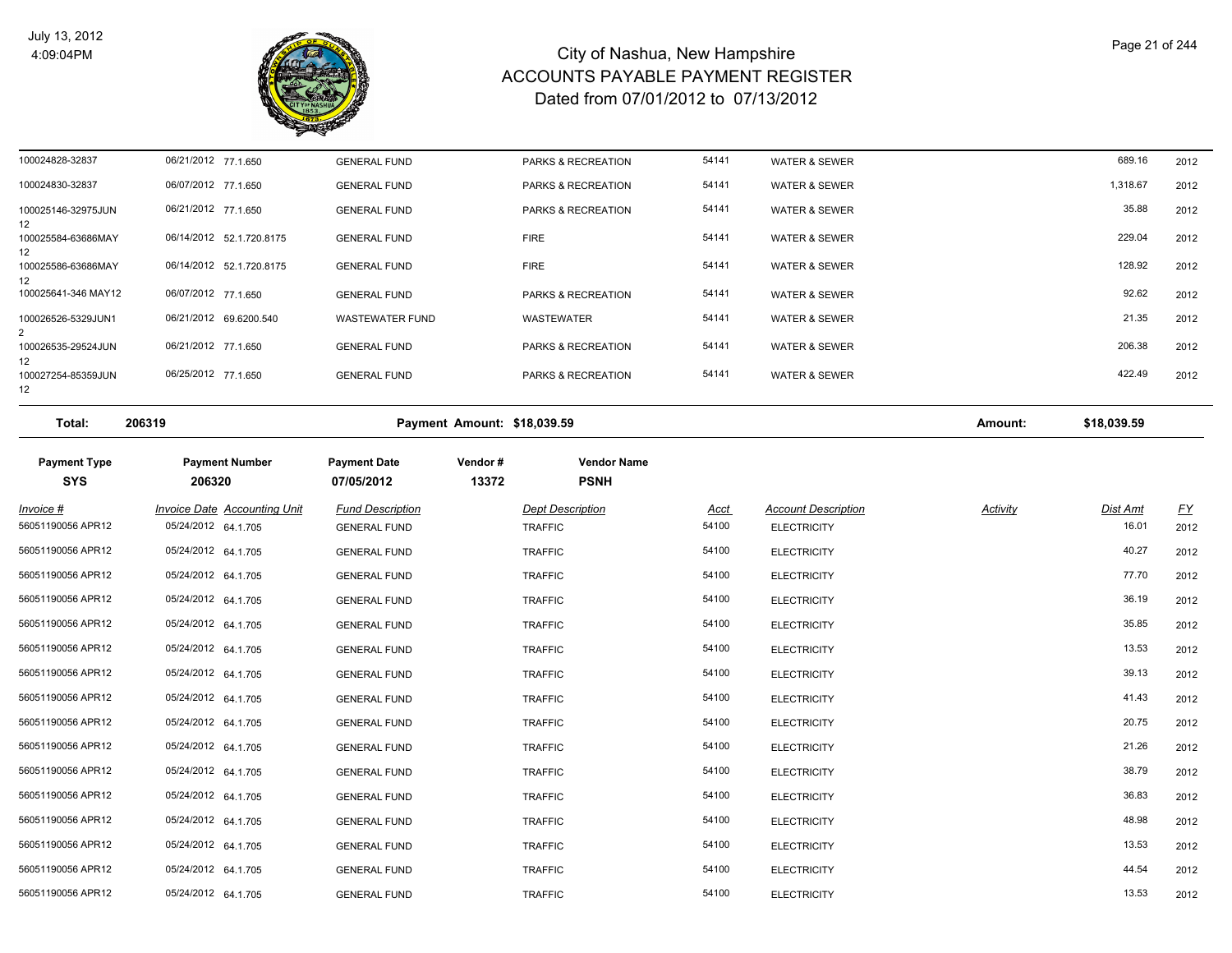

| 56051190056 APR12 | 05/24/2012 64.1.705 | <b>GENERAL FUND</b>                  | <b>TRAFFIC</b>                      | 54100 | <b>ELECTRICITY</b>           |               | 39.79 | 2012 |
|-------------------|---------------------|--------------------------------------|-------------------------------------|-------|------------------------------|---------------|-------|------|
| 56051190056 APR12 | 05/24/2012 64.1.705 | <b>GENERAL FUND</b>                  | <b>TRAFFIC</b>                      | 54100 | <b>ELECTRICITY</b>           |               | 41.30 | 2012 |
| 56051190056 APR12 | 05/24/2012 64.1.705 | <b>GENERAL FUND</b>                  | <b>TRAFFIC</b>                      | 54100 | <b>ELECTRICITY</b>           |               | 42.74 | 2012 |
| 56051190056 APR12 | 05/24/2012 64.1.705 | <b>GENERAL FUND</b>                  | <b>TRAFFIC</b>                      | 54100 | <b>ELECTRICITY</b>           |               | 40.10 | 2012 |
| 56051190056 APR12 | 05/24/2012 64.1.705 | <b>GENERAL FUND</b>                  | <b>TRAFFIC</b>                      | 54100 | <b>ELECTRICITY</b>           |               | 43.73 | 2012 |
| 56051190056 APR12 | 05/24/2012 64.1.705 | <b>GENERAL FUND</b>                  | <b>TRAFFIC</b>                      | 54100 | <b>ELECTRICITY</b>           |               | 13.53 | 2012 |
| 56131090086 JUN12 | 06/21/2012 64.1.705 | <b>GENERAL FUND</b>                  | <b>TRAFFIC</b>                      | 54100 | <b>ELECTRICITY</b>           |               | 37.48 | 2012 |
| 56131090086 JUN12 | 06/21/2012 64.1.705 | <b>GENERAL FUND</b>                  | <b>TRAFFIC</b>                      | 54100 | <b>ELECTRICITY</b>           |               | 38.63 | 2012 |
| 56131090086 JUN12 | 06/21/2012 64.1.705 | <b>GENERAL FUND</b>                  | <b>TRAFFIC</b>                      | 54100 | <b>ELECTRICITY</b>           |               | 33.22 | 2012 |
| 56131090086 JUN12 | 06/21/2012 64.1.705 | <b>GENERAL FUND</b>                  | <b>TRAFFIC</b>                      | 54100 | <b>ELECTRICITY</b>           |               | 39.79 | 2012 |
| 56131090086 JUN12 | 06/21/2012 64.1.705 | <b>GENERAL FUND</b>                  | <b>TRAFFIC</b>                      | 54100 | <b>ELECTRICITY</b>           |               | 39.79 | 2012 |
| 56131090086 JUN12 | 06/21/2012 64.1.705 | <b>GENERAL FUND</b>                  | <b>TRAFFIC</b>                      | 54100 | <b>ELECTRICITY</b>           |               | 55.21 | 2012 |
| 56131090086 JUN12 | 06/21/2012 64.1.705 | <b>GENERAL FUND</b>                  | <b>TRAFFIC</b>                      | 54100 | <b>ELECTRICITY</b>           |               | 51.12 | 2012 |
| 56131090086 JUN12 | 06/21/2012 64.1.705 | <b>GENERAL FUND</b>                  | <b>TRAFFIC</b>                      | 54100 | <b>ELECTRICITY</b>           |               | 47.99 | 2012 |
| 56131090086 JUN12 | 06/21/2012 64.1.705 | <b>GENERAL FUND</b>                  | <b>TRAFFIC</b>                      | 54100 | <b>ELECTRICITY</b>           |               | 33.71 | 2012 |
| 56131090086 JUN12 | 06/21/2012 64.1.705 | <b>GENERAL FUND</b>                  | <b>TRAFFIC</b>                      | 54100 | <b>ELECTRICITY</b>           |               | 42.74 | 2012 |
| 56131090086 JUN12 | 06/21/2012 64.1.705 | <b>GENERAL FUND</b>                  | <b>TRAFFIC</b>                      | 54100 | <b>ELECTRICITY</b>           |               | 54.57 | 2012 |
| 56131090086 JUN12 | 06/21/2012 64.1.705 | <b>GENERAL FUND</b>                  | <b>TRAFFIC</b>                      | 54100 | <b>ELECTRICITY</b>           |               | 48.16 | 2012 |
| 56131090086 JUN12 | 06/21/2012 64.1.705 | <b>GENERAL FUND</b>                  | <b>TRAFFIC</b>                      | 54100 | <b>ELECTRICITY</b>           |               | 19.40 | 2012 |
| 56131090086 JUN12 | 06/21/2012 64.1.705 | <b>GENERAL FUND</b>                  | <b>TRAFFIC</b>                      | 54100 | <b>ELECTRICITY</b>           |               | 45.20 | 2012 |
| 56131090086 JUN12 | 06/21/2012 64.1.705 | <b>GENERAL FUND</b>                  | <b>TRAFFIC</b>                      | 54100 | <b>ELECTRICITY</b>           |               | 16.90 | 2012 |
| 56131090086 JUN12 | 06/21/2012 64.1.705 | <b>GENERAL FUND</b>                  | <b>TRAFFIC</b>                      | 54100 | <b>ELECTRICITY</b>           |               | 43.73 | 2012 |
| 56131090086 JUN12 | 06/21/2012 64.1.705 | <b>GENERAL FUND</b>                  | <b>TRAFFIC</b>                      | 54100 | <b>ELECTRICITY</b>           |               | 23.28 | 2012 |
| 56131090086 JUN12 | 06/21/2012 64.1.705 | <b>GENERAL FUND</b>                  | <b>TRAFFIC</b>                      | 54100 | <b>ELECTRICITY</b>           |               | 42.26 | 2012 |
| 56131090086 JUN12 | 06/21/2012 64.1.705 | <b>GENERAL FUND</b>                  | <b>TRAFFIC</b>                      | 54100 | <b>ELECTRICITY</b>           |               | 37.32 | 2012 |
| 56131090086 JUN12 | 06/21/2012 64.1.705 | <b>GENERAL FUND</b>                  | <b>TRAFFIC</b>                      | 54100 | <b>ELECTRICITY</b>           |               | 42.26 | 2012 |
| 56131090086 JUN12 | 06/21/2012 64.1.705 | <b>GENERAL FUND</b>                  | <b>TRAFFIC</b>                      | 54100 | <b>ELECTRICITY</b>           |               | 41.25 | 2012 |
| 56131090086 JUN12 | 06/21/2012 64.1.705 | <b>GENERAL FUND</b>                  | <b>TRAFFIC</b>                      | 54100 | <b>ELECTRICITY</b>           |               | 41.92 | 2012 |
| 56131090086 JUN12 | 06/21/2012 64.1.705 | <b>GENERAL FUND</b>                  | <b>TRAFFIC</b>                      | 54100 | <b>ELECTRICITY</b>           |               | 29.60 | 2012 |
| 56273695098 JUN12 | 06/12/2012 81.3080  | COMMUNITY DEVELOPMENT                | COMMUNITY DEVELOPMENT               | 54210 | <b>CONSTRUCTION SERVICES</b> | 1078.81.01.30 | 13.69 | 2012 |
| 56276606084 JUN12 | 06/05/2012 77.1.650 | <b>GRANTS</b><br><b>GENERAL FUND</b> | <b>GRANTS</b><br>PARKS & RECREATION | 54100 | <b>ELECTRICITY</b>           |               | 95.35 | 2012 |
|                   |                     |                                      |                                     |       |                              |               |       |      |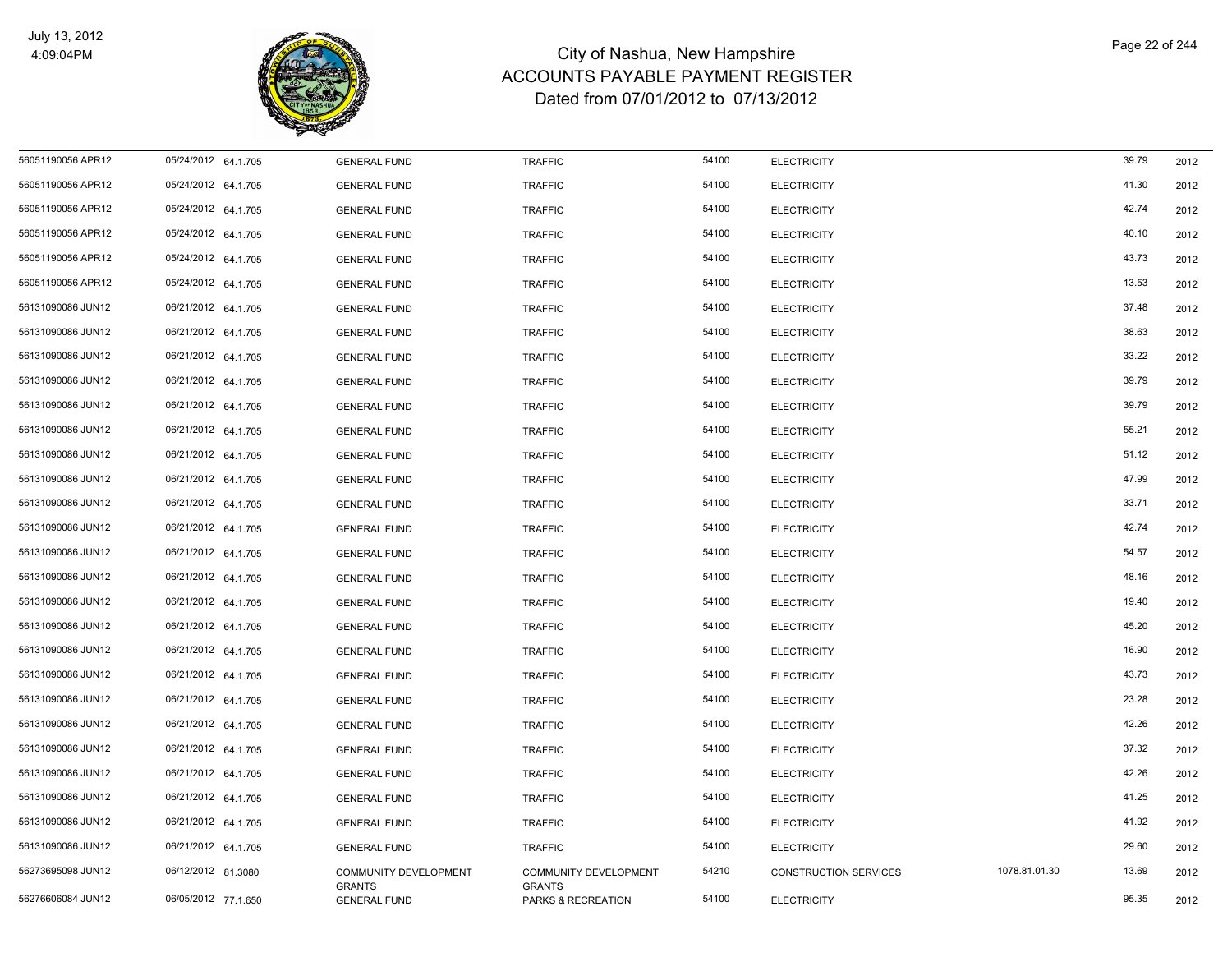

| 56451741060 JUN12                        | 06/20/2012 57.1.620                                           | <b>GENERAL FUND</b>                               |                             | CITYWIDE COMMUNICATIONS                             | 54100                | <b>ELECTRICITY</b>                                                   |         | 391.21                       | 2012                     |
|------------------------------------------|---------------------------------------------------------------|---------------------------------------------------|-----------------------------|-----------------------------------------------------|----------------------|----------------------------------------------------------------------|---------|------------------------------|--------------------------|
| 56900841008 MAY12                        | 06/05/2012 57.1.620                                           | <b>GENERAL FUND</b>                               |                             | CITYWIDE COMMUNICATIONS                             | 54100                | <b>ELECTRICITY</b>                                                   |         | 280.99                       | 2012                     |
| 8000183-01-6-7MAY12                      | 06/06/2012 29.1.720.8162                                      | <b>GENERAL FUND</b>                               |                             | <b>CITY BUILDINGS</b>                               | 54100                | <b>ELECTRICITY</b>                                                   |         | 5,106.53                     | 2012                     |
| 8000183-08-2-9MAY12                      | 06/07/2012 71.1.500                                           | <b>GENERAL FUND</b>                               |                             | <b>COMMUNITY SERVICES</b>                           | 54100                | <b>ELECTRICITY</b>                                                   |         | 994.61                       | 2012                     |
| Total:                                   | 206320                                                        |                                                   | Payment Amount: \$8,547.42  |                                                     |                      |                                                                      | Amount: | \$8,547.42                   |                          |
| <b>Payment Type</b><br><b>SYS</b>        | <b>Payment Number</b><br>206321                               | <b>Payment Date</b><br>07/05/2012                 | Vendor#<br>13372            | <b>Vendor Name</b><br><b>PSNH</b>                   |                      |                                                                      |         |                              |                          |
| <u>Invoice #</u><br>8000183-06-6-2 JUN12 | <b>Invoice Date Accounting Unit</b><br>06/11/2012 69.6200.670 | <b>Fund Description</b><br><b>WASTEWATER FUND</b> |                             | <b>Dept Description</b><br><b>WASTEWATER</b>        | <u>Acct</u><br>54100 | <b>Account Description</b><br><b>ELECTRICITY</b>                     |         | <b>Dist Amt</b><br>35,290.32 | <u>FY</u><br>2012        |
| 8000183-11-5-7MAY12                      | 06/06/2012 66.1.500                                           | <b>GENERAL FUND</b>                               |                             | PARKING LOTS                                        | 54100                | <b>ELECTRICITY</b>                                                   |         | 677.86                       | 2012                     |
| 8005211-01-0-5MAY12                      | 06/06/2012 66.1.500                                           | <b>GENERAL FUND</b>                               |                             | PARKING LOTS                                        | 54100                | <b>ELECTRICITY</b>                                                   |         | 965.45                       | 2012                     |
| Total:                                   | 206321                                                        |                                                   | Payment Amount: \$36,933.63 |                                                     |                      |                                                                      | Amount: | \$36,933.63                  |                          |
| <b>Payment Type</b><br><b>SYS</b>        | <b>Payment Number</b><br>206322                               | <b>Payment Date</b><br>07/05/2012                 | Vendor#<br>13372            | <b>Vendor Name</b><br><b>PSNH</b>                   |                      |                                                                      |         |                              |                          |
| Invoice #<br>733560005-ADJUSTME<br>NΤ    | <b>Invoice Date Accounting Unit</b><br>06/06/2012 64.1.705    | <b>Fund Description</b><br><b>GENERAL FUND</b>    |                             | <b>Dept Description</b><br><b>TRAFFIC</b>           | Acct<br>54100        | <b>Account Description</b><br><b>ELECTRICITY</b>                     |         | <b>Dist Amt</b><br>350.56    | $\underline{FY}$<br>2012 |
| Total:                                   | 206322                                                        |                                                   | Payment Amount: \$350.56    |                                                     |                      |                                                                      | Amount: | \$350.56                     |                          |
| <b>Payment Type</b><br><b>SYS</b>        | <b>Payment Number</b><br>206323                               | <b>Payment Date</b><br>07/05/2012                 | Vendor#<br>11423            | <b>Vendor Name</b><br><b>SEE SCIENCE CENTER</b>     |                      |                                                                      |         |                              |                          |
| Invoice #<br>MEMBERSHIP2012              | <b>Invoice Date Accounting Unit</b><br>04/25/2012 79.1.500    | <b>Fund Description</b><br><b>GENERAL FUND</b>    |                             | <b>Dept Description</b><br><b>LIBRARY</b>           | Acct<br>55200        | <b>Account Description</b><br>DUES AND MEMBERSHIPS                   |         | Dist Amt<br>200.00           | $\underline{FY}$<br>2012 |
| Total:                                   | 206323                                                        |                                                   | Payment Amount: \$200.00    |                                                     |                      |                                                                      | Amount: | \$200.00                     |                          |
| <b>Payment Type</b><br><b>SYS</b>        | <b>Payment Number</b><br>206324                               | <b>Payment Date</b><br>07/05/2012                 | Vendor#<br>11887            | <b>Vendor Name</b><br><b>SHATTUCK MALONE OIL CO</b> |                      |                                                                      |         |                              |                          |
| <u>Invoice #</u><br>143839               | <b>Invoice Date Accounting Unit</b><br>06/01/2012 44.1.720    | <b>Fund Description</b><br><b>GENERAL FUND</b>    |                             | <b>Dept Description</b><br>EDGEWOOD CEMETERY        | <u>Acct</u><br>54280 | <b>Account Description</b><br><b>BUILDING/GROUNDS</b><br>MAINTENANCE |         | Dist Amt<br>242.52           | <u>FY</u><br>2012        |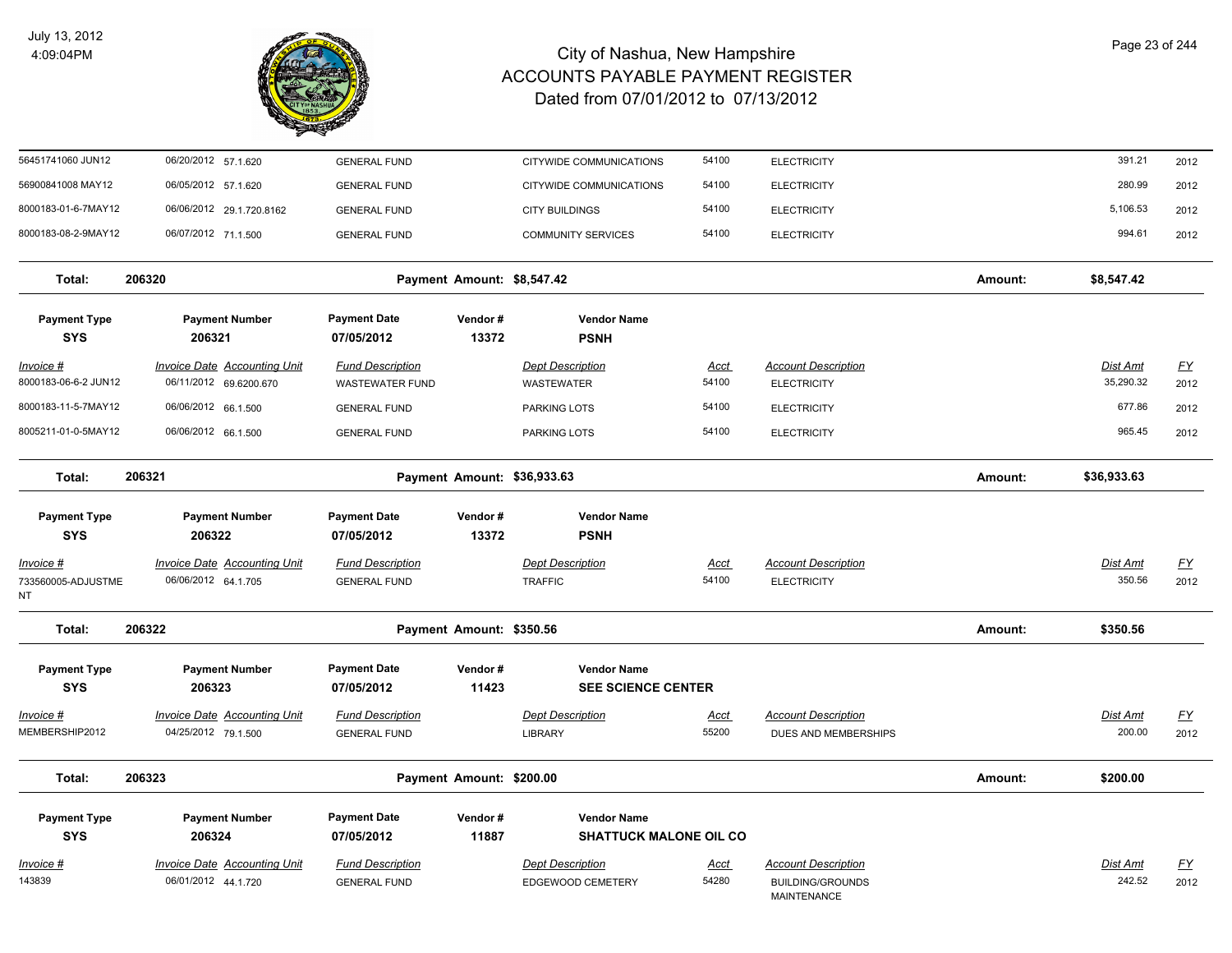

| 765514                             | 06/08/2012 61.1.700                                      | <b>GENERAL FUND</b>                            |                             | <b>STREETS</b>                                 | 61307                | FUEL, DIESEL                                            |                                            | 17,471.70                | 2012         |
|------------------------------------|----------------------------------------------------------|------------------------------------------------|-----------------------------|------------------------------------------------|----------------------|---------------------------------------------------------|--------------------------------------------|--------------------------|--------------|
| Total:                             | 206324                                                   |                                                | Payment Amount: \$17,714.22 |                                                |                      |                                                         | Amount:                                    | \$17,714.22              |              |
| <b>Payment Type</b><br><b>SYS</b>  | <b>Payment Number</b><br>206325                          | <b>Payment Date</b><br>07/05/2012              | Vendor#<br>13647            | <b>Vendor Name</b><br><b>STATE OF NH</b>       |                      |                                                         | Payee Name<br>STATE OF NH - DEPT OF SAFETY |                          |              |
| Invoice #<br><b>IRENE WAINAINA</b> | <b>Invoice Date Accounting Unit</b><br>06/25/2012 BS1000 | <b>Fund Description</b><br><b>GENERAL FUND</b> |                             | <b>Dept Description</b><br><b>GENERAL FUND</b> | <u>Acct</u><br>21922 | <b>Account Description</b><br>FBI FINGERPRINT STATE FEE |                                            | <b>Dist Amt</b><br>16.50 | EY<br>2012   |
| Total:                             | 206325                                                   |                                                | Payment Amount: \$16.50     |                                                |                      |                                                         | Amount:                                    | \$16.50                  |              |
| <b>Payment Type</b>                | <b>Payment Number</b>                                    | <b>Payment Date</b>                            | Vendor#                     | <b>Vendor Name</b>                             |                      |                                                         |                                            |                          |              |
| <b>SYS</b>                         | 206326                                                   | 07/05/2012                                     | 10948                       | STATE OF NH DEPT OF SAFETY                     |                      |                                                         |                                            |                          |              |
| Invoice #<br>LAMICHHANE, S.        | <b>Invoice Date Accounting Unit</b><br>06/22/2012 BS1000 | <b>Fund Description</b><br><b>GENERAL FUND</b> |                             | <b>Dept Description</b><br><b>GENERAL FUND</b> | <u>Acct</u><br>21922 | <b>Account Description</b><br>FBI FINGERPRINT STATE FEE |                                            | Dist Amt<br>16.50        | $FY$<br>2012 |
| THOMPSON, M.                       | 06/20/2012 BS1000                                        | <b>GENERAL FUND</b>                            |                             | <b>GENERAL FUND</b>                            | 21922                | FBI FINGERPRINT STATE FEE                               |                                            | 16.50                    | 2012         |
| Total:                             | 206326                                                   |                                                | Payment Amount: \$33.00     |                                                |                      |                                                         | Amount:                                    | \$33.00                  |              |
| <b>Payment Type</b>                | <b>Payment Number</b>                                    | <b>Payment Date</b>                            | Vendor#                     | <b>Vendor Name</b>                             |                      |                                                         |                                            |                          |              |
| <b>SYS</b>                         | 206327                                                   | 07/05/2012                                     | 13764                       | <b>TREASURER STATE OF NH</b>                   |                      |                                                         |                                            |                          |              |
| Invoice #                          | <b>Invoice Date Accounting Unit</b>                      | <b>Fund Description</b>                        |                             | <b>Dept Description</b>                        | Acct                 | <b>Account Description</b>                              |                                            | Dist Amt                 | <u>FY</u>    |
| 000272717                          | 06/19/2012 28.6500.500                                   | PROPERTY & CASUALTY FUND                       |                             | RISK MGMT-PROPERTY &<br>CASUALTY               | 54267                | ELEVATOR MAINTENANCE                                    |                                            | 50.00                    | 2012         |
| 000272718                          | 06/19/2012 28.6500.500                                   | PROPERTY & CASUALTY FUND                       |                             | RISK MGMT-PROPERTY &                           | 54267                | ELEVATOR MAINTENANCE                                    |                                            | 100.00                   | 2012         |
| 000272993                          | 06/26/2012 28.6500.500                                   | PROPERTY & CASUALTY FUND                       |                             | CASUALTY<br><b>RISK MGMT-PROPERTY &amp;</b>    | 54267                | ELEVATOR MAINTENANCE                                    |                                            | 300.00                   | 2012         |
| 000272994                          | 06/26/2012 28.6500.500                                   | PROPERTY & CASUALTY FUND                       |                             | CASUALTY<br>RISK MGMT-PROPERTY &<br>CASUALTY   | 54267                | ELEVATOR MAINTENANCE                                    |                                            | 50.00                    | 2012         |
| Total:                             | 206327                                                   |                                                | Payment Amount: \$500.00    |                                                |                      |                                                         | Amount:                                    | \$500.00                 |              |
| <b>Payment Type</b>                | <b>Payment Number</b>                                    | <b>Payment Date</b>                            | Vendor#                     | <b>Vendor Name</b>                             |                      |                                                         |                                            |                          |              |
| <b>SYS</b>                         | 206328                                                   | 07/05/2012                                     | 13764                       | <b>TREASURER STATE OF NH</b>                   |                      |                                                         |                                            |                          |              |
| Invoice #                          | Invoice Date Accounting Unit                             | <b>Fund Description</b>                        |                             | <b>Dept Description</b>                        | Acct                 | <b>Account Description</b>                              |                                            | Dist Amt                 | <u>FY</u>    |
| 5731580                            | 06/01/2012 07.1.565                                      | <b>GENERAL FUND</b>                            |                             | <b>CITY CLERK</b>                              | 44149                | <b>CERTIFIED COPIES</b>                                 |                                            | 9,842.00                 | 2012         |
| 5731580                            | 06/01/2012 07.1.565                                      | <b>GENERAL FUND</b>                            |                             | <b>CITY CLERK</b>                              | 42508                | <b>MARRIAGE LICENSES</b>                                |                                            | 1,824.00                 | 2012         |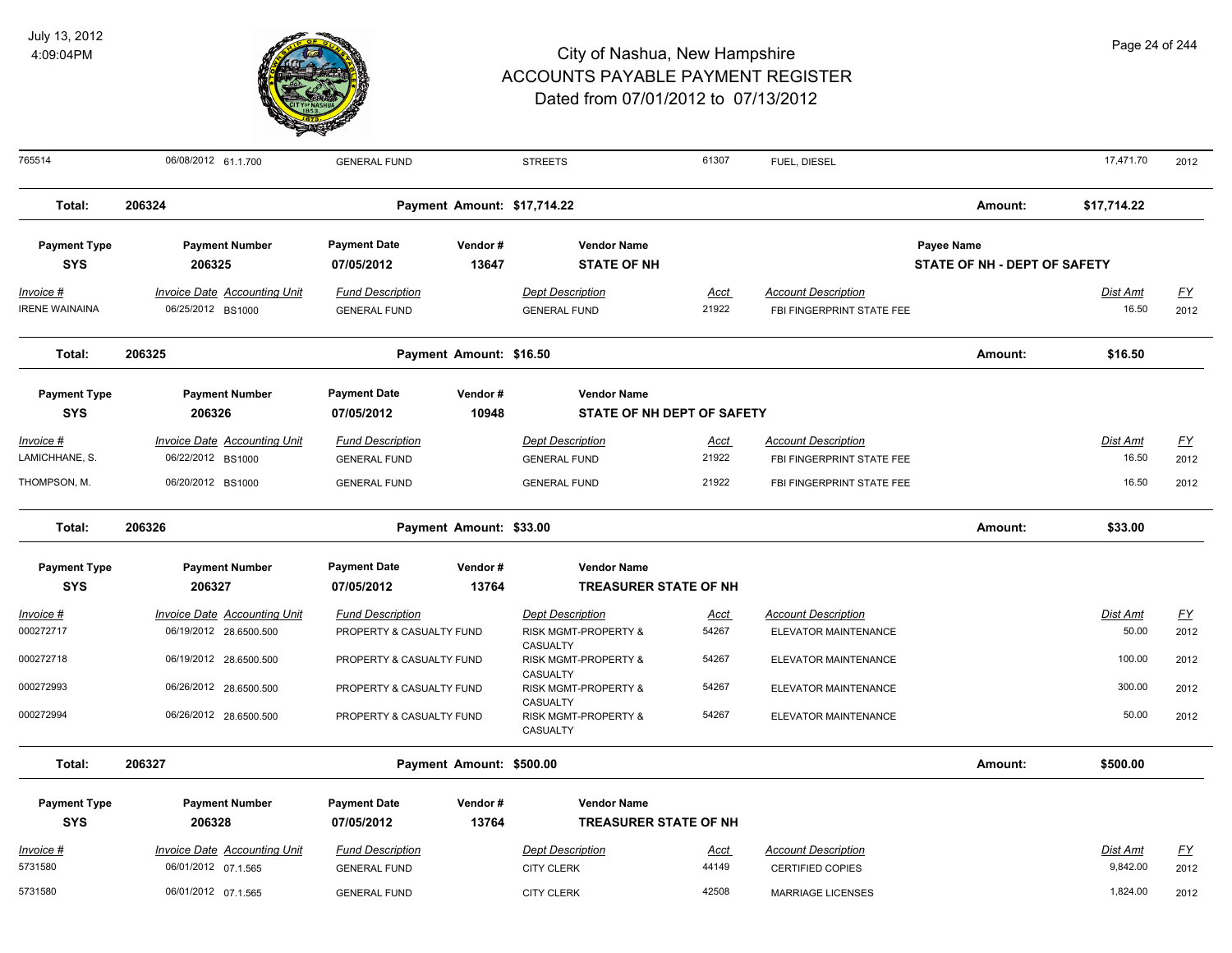

| Page 25 of 244 |  |  |
|----------------|--|--|
|                |  |  |

| HAFNER/GIROUARD                   | 06/27/2012 50.1.500                                        | <b>GENERAL FUND</b>                                            |                             | POLICE                                                         | 55200                | DUES AND MEMBERSHIPS                             |                                                 | 150.00                    | 2012              |
|-----------------------------------|------------------------------------------------------------|----------------------------------------------------------------|-----------------------------|----------------------------------------------------------------|----------------------|--------------------------------------------------|-------------------------------------------------|---------------------------|-------------------|
| Total:                            | 206328                                                     |                                                                | Payment Amount: \$11,816.00 |                                                                |                      |                                                  | Amount:                                         | \$11,816.00               |                   |
| <b>Payment Type</b><br><b>SYS</b> | <b>Payment Number</b><br>206329                            | <b>Payment Date</b><br>07/05/2012                              | Vendor#<br>13798            | <b>Vendor Name</b><br><b>UNION LEADER CORP</b>                 |                      |                                                  |                                                 |                           |                   |
| $Invoice$ #<br>128333-6/24/2012   | <b>Invoice Date Accounting Unit</b><br>06/28/2012 79.1.760 | <b>Fund Description</b><br><b>GENERAL FUND</b>                 |                             | <b>Dept Description</b><br><b>LIBRARY</b>                      | Acct<br>61821        | <b>Account Description</b><br><b>PERIODICALS</b> |                                                 | <b>Dist Amt</b><br>197.60 | <u>FY</u><br>2012 |
| Total:                            | 206329                                                     |                                                                | Payment Amount: \$197.60    |                                                                |                      |                                                  | Amount:                                         | \$197.60                  |                   |
| <b>Payment Type</b><br><b>SYS</b> | <b>Payment Number</b><br>206330                            | <b>Payment Date</b><br>07/05/2012                              | Vendor#<br>13322            | <b>Vendor Name</b><br>PITNEY BOWES GLOBAL FIN SRVS             |                      |                                                  | <b>Payee Name</b><br><b>US POSTAL SERVICE</b>   |                           |                   |
| Invoice #<br>49113079 201206      | <b>Invoice Date Accounting Unit</b><br>06/30/2012 79.1.500 | <b>Fund Description</b><br><b>GENERAL FUND</b>                 |                             | <b>Dept Description</b><br><b>LIBRARY</b>                      | Acct<br>55607        | <b>Account Description</b><br>POSTAGE & DELIVERY |                                                 | Dist Amt<br>1,500.00      | <u>FY</u><br>2012 |
| Total:                            | 206330                                                     |                                                                | Payment Amount: \$1,500.00  |                                                                |                      |                                                  | Amount:                                         | \$1,500.00                |                   |
| <b>Payment Type</b><br><b>SYS</b> | <b>Payment Number</b><br>206331                            | <b>Payment Date</b><br>07/05/2012                              | Vendor#<br>13833            | <b>Vendor Name</b><br><b>VERIZON WIRELESS</b>                  |                      |                                                  | <b>Payee Name</b><br>VERIZON WIRELESS-785728687 |                           |                   |
| $Invoice$ #<br>2757559050         | <b>Invoice Date Accounting Unit</b><br>06/13/2012 50.4025  | <b>Fund Description</b><br>DOJ DRUG FORFEITURE<br><b>FUNDS</b> |                             | <b>Dept Description</b><br>DOJ DRUG FORFEITURE<br><b>FUNDS</b> | Acct<br>55118        | <b>Account Description</b><br>TELEPHONE-CELLULAR |                                                 | Dist Amt<br>489.60        | <u>FY</u><br>2012 |
| Total:                            | 206331                                                     |                                                                | Payment Amount: \$489.60    |                                                                |                      |                                                  | Amount:                                         | \$489.60                  |                   |
| <b>Payment Type</b><br><b>SYS</b> | <b>Payment Number</b><br>206332                            | <b>Payment Date</b><br>07/05/2012                              | Vendor#<br>13833            | <b>Vendor Name</b><br><b>VERIZON WIRELESS</b>                  |                      |                                                  | Payee Name<br>VERIZON WIRELESS-581499451        |                           |                   |
| Invoice #<br>2754426381           | Invoice Date Accounting Unit<br>06/07/2012 57.1.620        | <b>Fund Description</b><br><b>GENERAL FUND</b>                 |                             | <b>Dept Description</b><br>CITYWIDE COMMUNICATIONS             | <b>Acct</b><br>55118 | <b>Account Description</b><br>TELEPHONE-CELLULAR |                                                 | Dist Amt<br>74.89         | <u>FY</u><br>2012 |
| 2754426381                        | 06/07/2012 50.1.500                                        | <b>GENERAL FUND</b>                                            |                             | <b>POLICE</b>                                                  | 54849                | TELEPHONE LEASE                                  |                                                 | 577.16                    | 2012              |
| Total:                            | 206332                                                     |                                                                | Payment Amount: \$652.05    |                                                                |                      |                                                  | Amount:                                         | \$652.05                  |                   |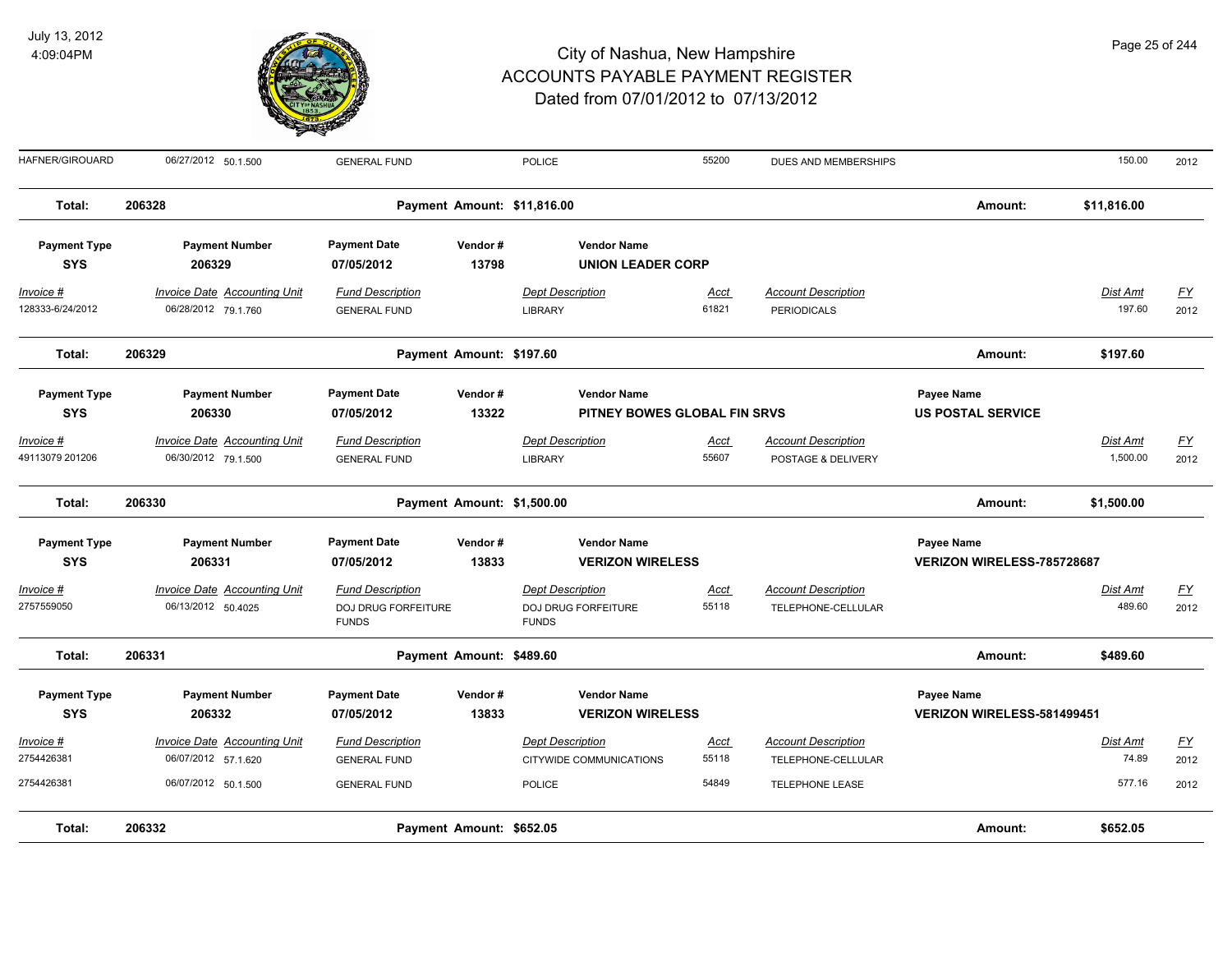

| <b>Payment Type</b><br><b>SYS</b>              | <b>Payment Number</b><br>206333                                 | <b>Payment Date</b><br>07/05/2012                                 | Vendor#<br>13833           | <b>Vendor Name</b><br><b>VERIZON WIRELESS</b>                     |                      |                                                      | <b>Payee Name</b><br><b>VERIZON WIRELESS-286546928</b> |                             |                   |
|------------------------------------------------|-----------------------------------------------------------------|-------------------------------------------------------------------|----------------------------|-------------------------------------------------------------------|----------------------|------------------------------------------------------|--------------------------------------------------------|-----------------------------|-------------------|
| Invoice #                                      | <b>Invoice Date Accounting Unit</b>                             | <b>Fund Description</b>                                           |                            | Dept Description                                                  | Acct                 | <b>Account Description</b>                           |                                                        | Dist Amt                    | EY                |
| 2732537386                                     | 04/20/2012 50.1.500                                             | <b>GENERAL FUND</b>                                               |                            | <b>POLICE</b>                                                     | 54849                | <b>TELEPHONE LEASE</b>                               |                                                        | 1,072.67                    | 2012              |
| Total:                                         | 206333                                                          |                                                                   | Payment Amount: \$1,072.67 |                                                                   |                      |                                                      | Amount:                                                | \$1,072.67                  |                   |
| <b>Payment Type</b><br><b>SYS</b>              | <b>Payment Number</b><br>206334                                 | <b>Payment Date</b><br>07/05/2012                                 | Vendor#<br>13844           | <b>Vendor Name</b><br><b>VISION SERVICE PLAN NH</b>               |                      |                                                      | Payee Name<br><b>VISION SERVICE PLAN</b>               |                             |                   |
|                                                |                                                                 |                                                                   |                            |                                                                   |                      |                                                      |                                                        |                             |                   |
| <u> Invoice #</u><br>127007510001-JUL-FY<br>13 | <b>Invoice Date Accounting Unit</b><br>07/01/2012 13.6600.525.S | <b>Fund Description</b><br>BENEFITS SELF INSURANCE<br><b>FUND</b> |                            | <b>Dept Description</b><br>BENEFITS SELF INSURANCE<br><b>FUND</b> | <u>Acct</u><br>59020 | <b>Account Description</b><br><b>VISION POLICIES</b> |                                                        | <b>Dist Amt</b><br>2,705.60 | <u>FY</u><br>2012 |
| Total:                                         | 206334                                                          |                                                                   | Payment Amount: \$2,705.60 |                                                                   |                      |                                                      | Amount:                                                | \$2,705.60                  |                   |
| <b>Payment Type</b><br><b>SYS</b>              | <b>Payment Number</b><br>206335                                 | <b>Payment Date</b><br>07/05/2012                                 | Vendor#<br>10188           | <b>Vendor Name</b><br>THE WALL STREET JOUNAL                      |                      |                                                      |                                                        |                             |                   |
| Invoice #                                      | <b>Invoice Date Accounting Unit</b>                             | <b>Fund Description</b>                                           |                            | <b>Dept Description</b>                                           | <u>Acct</u>          | <b>Account Description</b>                           |                                                        | Dist Amt                    | EY                |
| 6/26/2012                                      | 06/26/2012 82.1.500                                             | <b>GENERAL FUND</b>                                               |                            | PLANNING & ZONING                                                 | 61807                | <b>PUBLICATIONS</b>                                  |                                                        | 309.40                      | 2012              |
| Total:                                         | 206335                                                          |                                                                   | Payment Amount: \$309.40   |                                                                   |                      |                                                      | Amount:                                                | \$309.40                    |                   |
| <b>Payment Type</b>                            | <b>Payment Number</b>                                           | <b>Payment Date</b>                                               | Vendor#                    | <b>Vendor Name</b>                                                |                      |                                                      |                                                        |                             |                   |
| <b>SYS</b>                                     | 206336                                                          | 07/05/2012                                                        | 11375                      | <b>1ST PRIORITY TOWING &amp; RECOVERY</b>                         |                      |                                                      |                                                        |                             |                   |
| <u> Invoice #</u>                              | <b>Invoice Date Accounting Unit</b>                             | <b>Fund Description</b>                                           |                            | <b>Dept Description</b>                                           | <u>Acct</u>          | <b>Account Description</b>                           |                                                        | Dist Amt                    | <u>FY</u>         |
| 1238                                           | 05/08/2012 50.1.500                                             | <b>GENERAL FUND</b>                                               |                            | POLICE                                                            | 55699                | OTHER CONTRACTED<br><b>SERVICES</b>                  |                                                        | 125.00                      | 2012              |
| Total:                                         | 206336                                                          |                                                                   | Payment Amount: \$125.00   |                                                                   |                      |                                                      | Amount:                                                | \$125.00                    |                   |
| <b>Payment Type</b>                            | <b>Payment Number</b>                                           | <b>Payment Date</b>                                               | Vendor#                    | <b>Vendor Name</b>                                                |                      |                                                      | Payee Name                                             |                             |                   |
| <b>SYS</b>                                     | 206337                                                          | 07/05/2012                                                        | 11535                      | <b>CHESTERSON NORTHEAST</b>                                       |                      |                                                      | A W CHESTERTON COMPANY                                 |                             |                   |
| <u> Invoice #</u>                              | <b>Invoice Date Accounting Unit</b>                             | <b>Fund Description</b>                                           |                            | <b>Dept Description</b>                                           | <u>Acct</u>          | <b>Account Description</b>                           |                                                        | <b>Dist Amt</b>             | <u>FY</u>         |
| IN002435539/912                                | 06/06/2012 69.6200.670                                          | <b>WASTEWATER FUND</b>                                            |                            | WASTEWATER                                                        | 54487                | <b>EQUIPMENT REPAIRS &amp;</b><br><b>MAINTENANCE</b> |                                                        | 9.03                        | 2012              |
| IN002435539/912                                | 06/06/2012 69.6200.670                                          | <b>WASTEWATER FUND</b>                                            |                            | WASTEWATER                                                        | 54487                | <b>EQUIPMENT REPAIRS &amp;</b><br><b>MAINTENANCE</b> |                                                        | 1,860.00                    | 2012              |

Page 26 of 244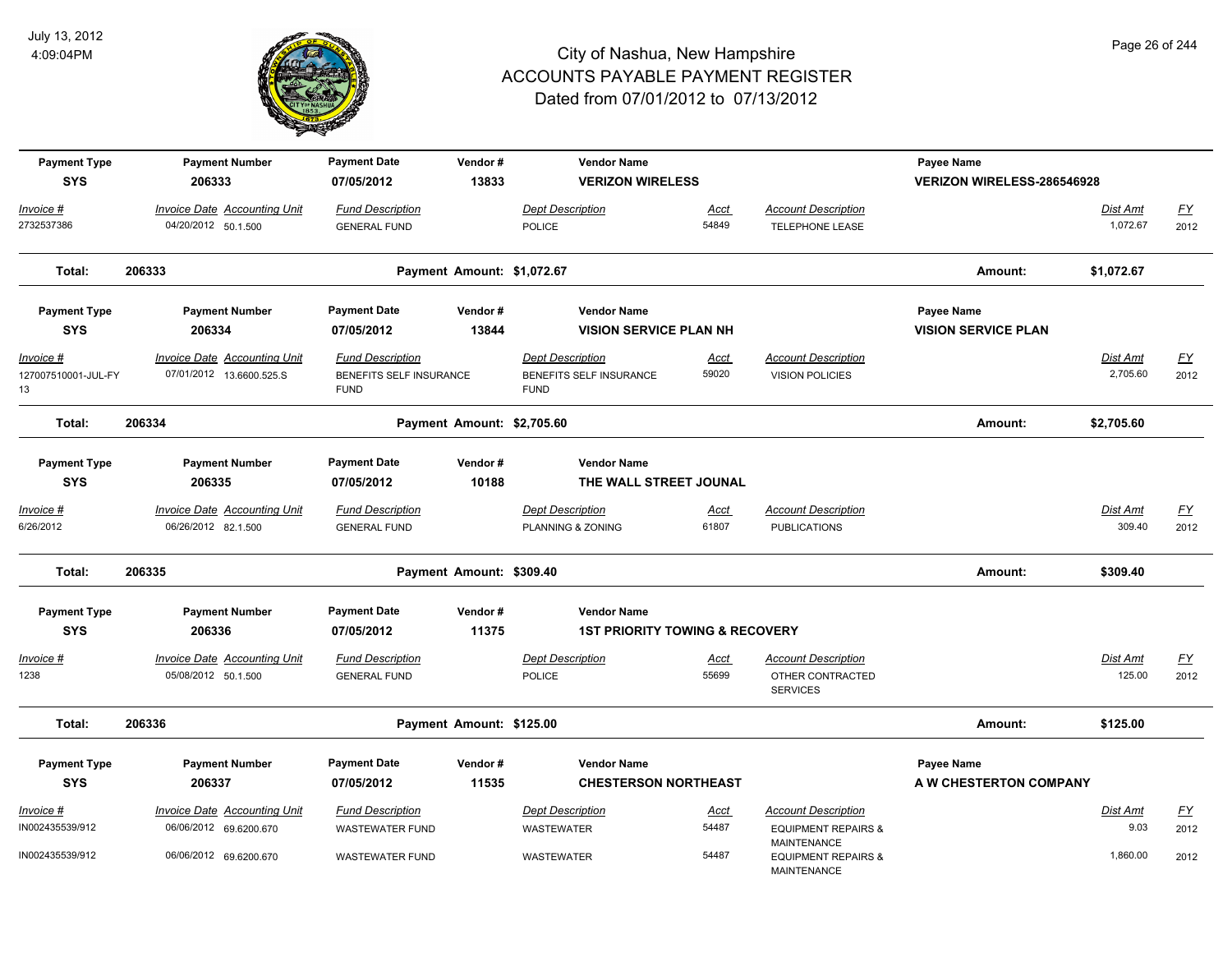

| Total:                            | 206337                                                                 |                                                              | Payment Amount: \$1,869.03  |                                                                    |                      |                                                                             | Amount: | \$1,869.03            |                          |
|-----------------------------------|------------------------------------------------------------------------|--------------------------------------------------------------|-----------------------------|--------------------------------------------------------------------|----------------------|-----------------------------------------------------------------------------|---------|-----------------------|--------------------------|
| <b>Payment Type</b><br><b>SYS</b> | <b>Payment Number</b><br>206338                                        | <b>Payment Date</b><br>07/05/2012                            | Vendor#<br>11865            | <b>Vendor Name</b><br><b>ADMINS INC</b>                            |                      |                                                                             |         |                       |                          |
| <u> Invoice #</u><br>12144        | <b>Invoice Date Accounting Unit</b><br>06/01/2012 22.1.535             | <b>Fund Description</b><br><b>GENERAL FUND</b>               |                             | <b>Dept Description</b><br><b>INFORMATION TECHNOLOGY</b>           | Acct<br>54407        | <b>Account Description</b><br>SOFTWARE MAINTENANCE                          |         | Dist Amt<br>44,400.00 | <u>FY</u><br>2012        |
| 12145                             | 06/01/2012 22.1.535                                                    | <b>GENERAL FUND</b>                                          |                             | <b>INFORMATION TECHNOLOGY</b>                                      | 54407                | SOFTWARE MAINTENANCE                                                        |         | 800.00                | 2012                     |
| Total:                            | 206338                                                                 |                                                              | Payment Amount: \$45,200.00 |                                                                    |                      |                                                                             | Amount: | \$45,200.00           |                          |
| <b>Payment Type</b><br><b>SYS</b> | <b>Payment Number</b><br>206339                                        | <b>Payment Date</b><br>07/05/2012                            | Vendor#<br>10089            | <b>Vendor Name</b><br>ADT SECURITY SERVICES INC                    |                      |                                                                             |         |                       |                          |
| <u> Invoice #</u><br>48015050     | <b>Invoice Date Accounting Unit</b><br>05/18/2012 66.1.500             | <b>Fund Description</b><br><b>GENERAL FUND</b>               |                             | <b>Dept Description</b><br>PARKING LOTS                            | <u>Acct</u><br>54280 | <b>Account Description</b><br><b>BUILDING/GROUNDS</b><br><b>MAINTENANCE</b> |         | Dist Amt<br>1,538.75  | EY<br>2012               |
| Total:                            | 206339                                                                 |                                                              | Payment Amount: \$1,538.75  |                                                                    |                      |                                                                             | Amount: | \$1,538.75            |                          |
| <b>Payment Type</b><br><b>SYS</b> | <b>Payment Number</b><br>206340<br><b>Invoice Date Accounting Unit</b> | <b>Payment Date</b><br>07/05/2012<br><b>Fund Description</b> | Vendor#<br>13957            | <b>Vendor Name</b><br>AE MECHANICAL INC<br><b>Dept Description</b> |                      | <b>Account Description</b>                                                  |         |                       |                          |
| Invoice #<br>31562                | 06/06/2012 52.1.720                                                    | <b>GENERAL FUND</b>                                          |                             | <b>FIRE</b>                                                        | Acct<br>54243        | <b>HVAC MAINTENANCE</b>                                                     |         | Dist Amt<br>2,050.00  | $\underline{FY}$<br>2012 |
| Total:                            | 206340                                                                 |                                                              | Payment Amount: \$2,050.00  |                                                                    |                      |                                                                             | Amount: | \$2,050.00            |                          |
| <b>Payment Type</b><br><b>SYS</b> | <b>Payment Number</b><br>206341                                        | <b>Payment Date</b><br>07/05/2012                            | Vendor#<br>12298            | <b>Vendor Name</b><br>ALECS SHOE STORE INC                         |                      |                                                                             |         |                       |                          |
| Invoice #<br>20598                | <b>Invoice Date Accounting Unit</b><br>05/16/2012 50.1.500             | <b>Fund Description</b><br><b>GENERAL FUND</b>               |                             | <b>Dept Description</b><br><b>POLICE</b>                           | Acct<br>61110        | <b>Account Description</b><br>PROTECTIVE CLOTHING                           |         | Dist Amt<br>74.95     | EY<br>2012               |
| 22276                             | 06/05/2012 61.1.670                                                    | <b>GENERAL FUND</b>                                          |                             | <b>STREETS</b>                                                     | 61107                | <b>CLOTHING &amp; UNIFORMS</b>                                              |         | 110.00                | 2012                     |
| Total:                            | 206341                                                                 |                                                              | Payment Amount: \$184.95    |                                                                    |                      |                                                                             | Amount: | \$184.95              |                          |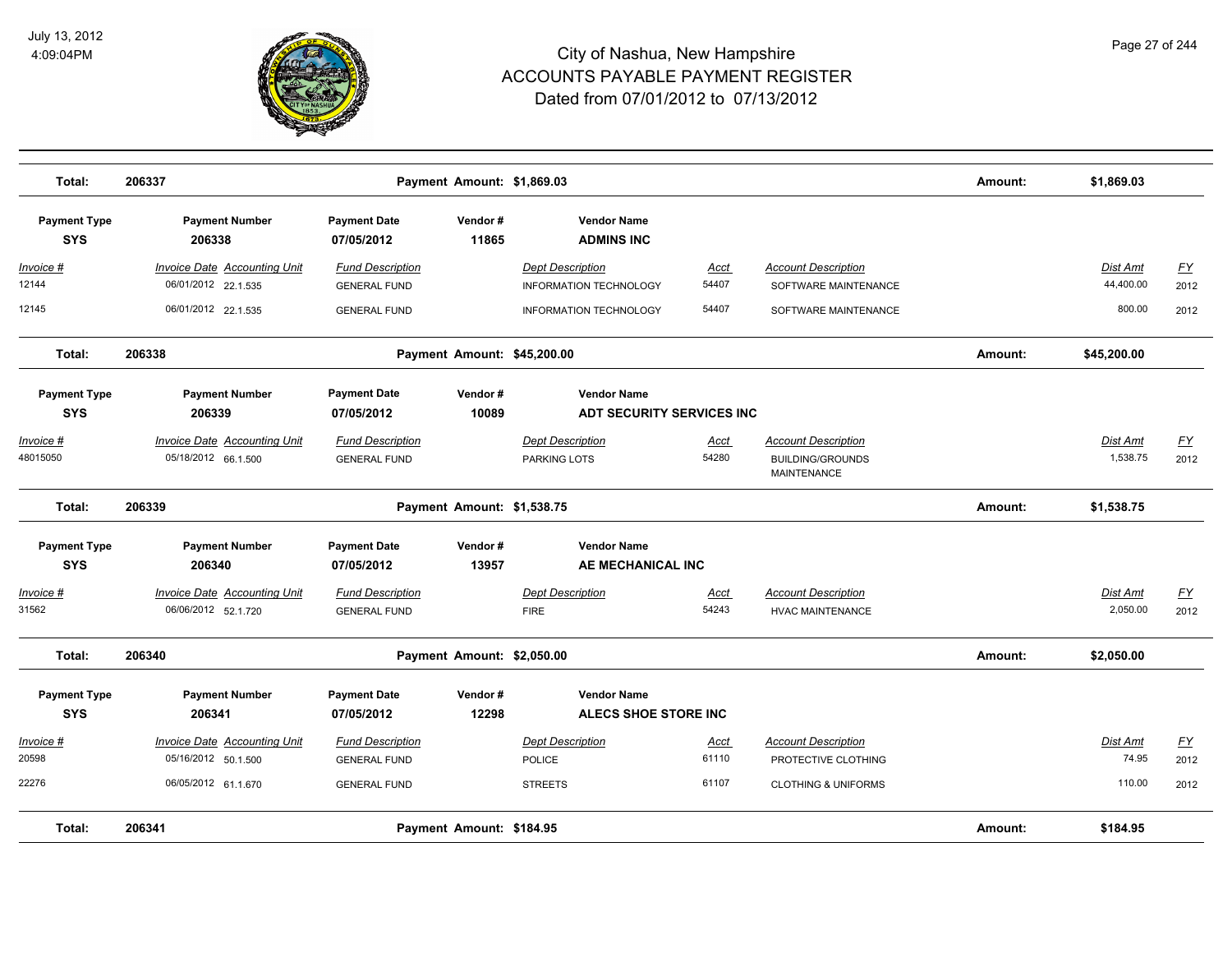

| <b>Payment Type</b> | <b>Payment Number</b>               | <b>Payment Date</b>                    | Vendor#                    | <b>Vendor Name</b>                   |                                       |                                                              |                 |                 |                  |
|---------------------|-------------------------------------|----------------------------------------|----------------------------|--------------------------------------|---------------------------------------|--------------------------------------------------------------|-----------------|-----------------|------------------|
| <b>SYS</b>          | 206342                              | 07/05/2012                             | 12325                      |                                      | <b>ANCO SIGNS &amp; STAMPS INC</b>    |                                                              |                 |                 |                  |
| Invoice #           | Invoice Date Accounting Unit        | <b>Fund Description</b>                |                            | <b>Dept Description</b>              | Acct                                  | <b>Account Description</b>                                   |                 | Dist Amt        | <u>FY</u>        |
| 2012002212          | 06/01/2012 79.1.500                 | <b>GENERAL FUND</b>                    |                            | <b>LIBRARY</b>                       | 61100                                 | OFFICE SUPPLIES                                              |                 | 8.80            | 2012             |
| Total:              | 206342                              |                                        | Payment Amount: \$8.80     |                                      | Discount:                             | 0.18                                                         | Amount:         | \$8.80          |                  |
| <b>Payment Type</b> | <b>Payment Number</b>               | <b>Payment Date</b>                    | Vendor#                    | <b>Vendor Name</b>                   |                                       |                                                              |                 |                 |                  |
| <b>SYS</b>          | 206343                              | 07/05/2012                             | 10906                      | <b>ASPEXSOLUTIONS INC</b>            |                                       |                                                              |                 |                 |                  |
| <u> Invoice #</u>   | <b>Invoice Date Accounting Unit</b> | <b>Fund Description</b>                |                            | <b>Dept Description</b>              | <u>Acct</u>                           | <b>Account Description</b>                                   | <b>Activity</b> | <u>Dist Amt</u> | <u>FY</u>        |
| 18384               | 06/30/2012 22.5010                  | CAP PROJECTS-INFO<br><b>TECHNOLOGY</b> |                            | CAPITAL PROJECTS-INFO<br><b>TECH</b> | 81342                                 | <b>COMPUTER SOFTWARE &amp;</b><br><b>HARDWARE</b>            | 1010.22.01.30   | 7,500.00        | 2012             |
| Total:              | 206343                              |                                        | Payment Amount: \$7,500.00 |                                      |                                       |                                                              | Amount:         | \$7,500.00      |                  |
| <b>Payment Type</b> | <b>Payment Number</b>               | <b>Payment Date</b>                    | Vendor#                    | <b>Vendor Name</b>                   |                                       |                                                              |                 |                 |                  |
| <b>SYS</b>          | 206344                              | 07/05/2012                             | 10424                      |                                      | <b>ALTERNATIVE VEHICLE SERVICE GR</b> |                                                              |                 |                 |                  |
| <u>Invoice #</u>    | <b>Invoice Date Accounting Unit</b> | <b>Fund Description</b>                |                            | <b>Dept Description</b>              | <u>Acct</u>                           | <b>Account Description</b>                                   |                 | Dist Amt        | $\underline{FY}$ |
| 612-30-6            | 06/01/2012 68.6000.692              | SOLID WASTE FUND                       |                            | <b>SOLID WASTE</b>                   | 61310                                 | FUEL, COMPRESSED                                             |                 | 3,824.89        | 2012             |
| 612-30-6            | 06/01/2012 68.6000.695              | SOLID WASTE FUND                       |                            | <b>SOLID WASTE</b>                   | 61310                                 | NATURAL GAS<br>FUEL, COMPRESSED                              |                 | 3,824.89        | 2012             |
| 612-30-6            | 06/01/2012 60.1.665                 | <b>GENERAL FUND</b>                    |                            | <b>PUBLIC</b>                        | 61310                                 | <b>NATURAL GAS</b><br>FUEL, COMPRESSED                       |                 | 20.70           | 2012             |
| 612-30-6            |                                     |                                        |                            | WORKS-ADMIN/ENGINEERIN               | 61310                                 | <b>NATURAL GAS</b>                                           |                 | 128.13          |                  |
|                     | 06/01/2012 61.1.700                 | <b>GENERAL FUND</b>                    |                            | <b>STREETS</b>                       |                                       | FUEL, COMPRESSED<br>NATURAL GAS                              |                 |                 | 2012             |
| Total:              | 206344                              |                                        | Payment Amount: \$7,798.61 |                                      |                                       |                                                              | Amount:         | \$7,798.61      |                  |
| <b>Payment Type</b> | <b>Payment Number</b>               | <b>Payment Date</b>                    | Vendor#                    | <b>Vendor Name</b>                   |                                       |                                                              |                 |                 |                  |
| <b>SYS</b>          | 206345                              | 07/05/2012                             | 12358                      | <b>B &amp; S LOCKSMITHS INC</b>      |                                       |                                                              |                 |                 |                  |
| Invoice #           | Invoice Date Accounting Unit        | <b>Fund Description</b>                |                            | <b>Dept Description</b>              | <u>Acct</u>                           | <b>Account Description</b>                                   |                 | Dist Amt        | $\underline{FY}$ |
| 22829               | 06/13/2012 77.1.650                 | <b>GENERAL FUND</b>                    |                            | PARKS & RECREATION                   | 54280                                 | <b>BUILDING/GROUNDS</b>                                      |                 | 11.25           | 2012             |
| 22853               | 06/15/2012 77.1.650                 | <b>GENERAL FUND</b>                    |                            | PARKS & RECREATION                   | 54280                                 | <b>MAINTENANCE</b><br><b>BUILDING/GROUNDS</b><br>MAINTENANCE |                 | 20.00           | 2012             |
| Total:              | 206345                              |                                        | Payment Amount: \$31.25    |                                      |                                       |                                                              | Amount:         | \$31.25         |                  |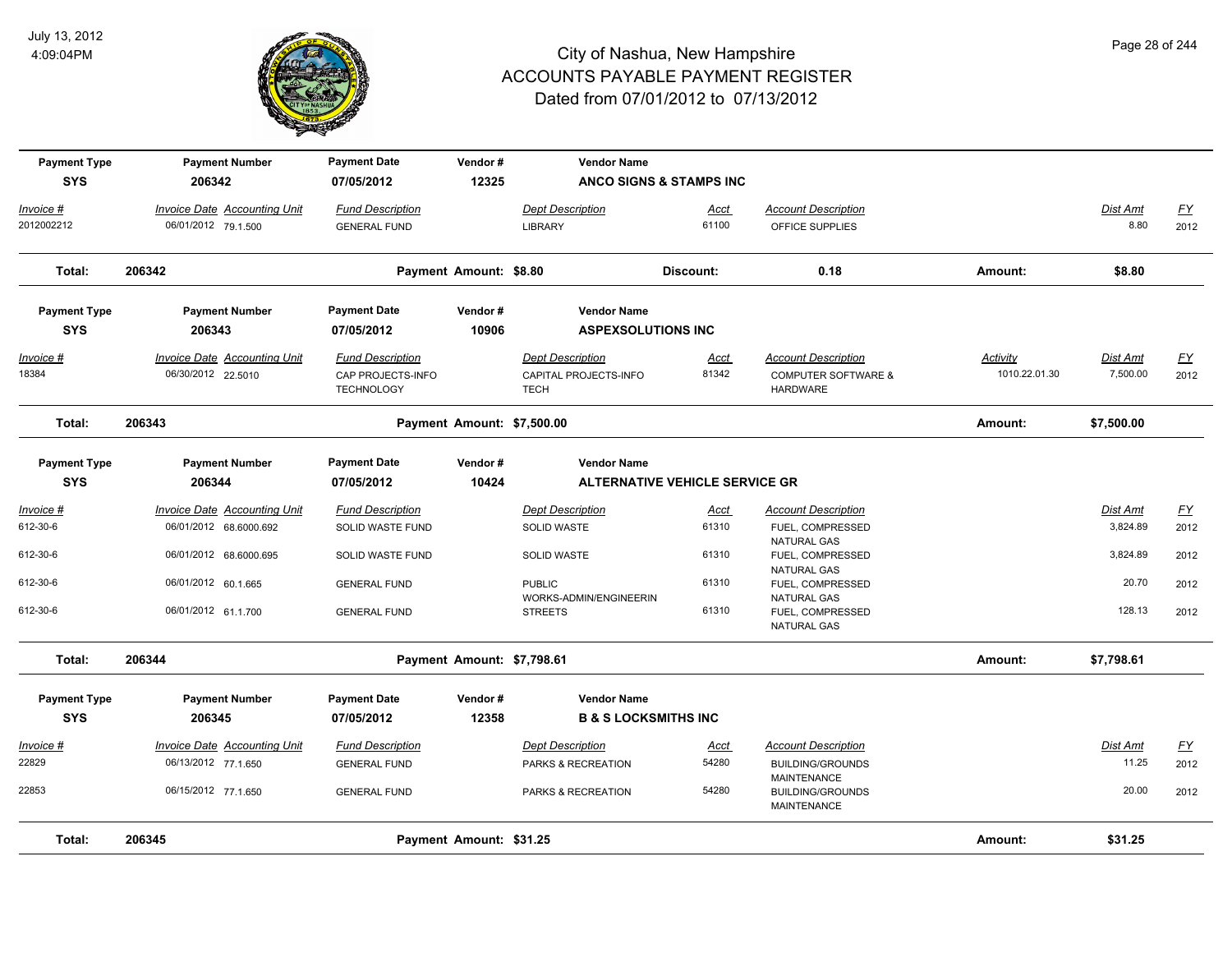

| <b>Payment Type</b> | <b>Payment Number</b>               | <b>Payment Date</b>                         | Vendor# | <b>Vendor Name</b>                          |             |                            |         |                 |           |
|---------------------|-------------------------------------|---------------------------------------------|---------|---------------------------------------------|-------------|----------------------------|---------|-----------------|-----------|
| <b>SYS</b>          | 206346                              | 07/05/2012                                  | 11778   | <b>BADGE-A-MINIT LTD</b>                    |             |                            |         |                 |           |
| Invoice #           | Invoice Date Accounting Unit        | <b>Fund Description</b>                     |         | <b>Dept Description</b>                     | Acct        | <b>Account Description</b> |         | Dist Amt        | <u>FY</u> |
| XZ905               | 06/07/2012 79.4090                  | LIB-LOST/DAMAGED BOOK<br><b>FINES</b>       |         | LIB-LOST/DAMAGED BOOK<br><b>FINES</b>       | 61299       | MISCELLANEOUS SUPPLIES     |         | 100.17          | 2012      |
| Total:              | 206346                              | Payment Amount: \$100.17                    |         |                                             |             |                            | Amount: | \$100.17        |           |
| <b>Payment Type</b> | <b>Payment Number</b>               | <b>Payment Date</b>                         | Vendor# | <b>Vendor Name</b>                          |             |                            |         |                 |           |
| <b>SYS</b>          | 206347                              | 07/05/2012                                  | 12362   | <b>BAKER &amp; TAYLOR</b>                   |             |                            |         |                 |           |
| $Invoice$ #         | <b>Invoice Date Accounting Unit</b> | <b>Fund Description</b>                     |         | <b>Dept Description</b>                     | <u>Acct</u> | <b>Account Description</b> |         | <b>Dist Amt</b> | EY        |
| 3017954876          | 06/04/2012 TF79.8063                | <b>LIBRARY-HENRY STEARNS</b><br><b>FUND</b> |         | <b>LIBRARY-HENRY STEARNS</b><br><b>FUND</b> | 61807       | <b>PUBLICATIONS</b>        |         | 255.66          | 2012      |
| 3017954877          | 06/04/2012 TF79.8063                | <b>LIBRARY-HENRY STEARNS</b>                |         | <b>LIBRARY-HENRY STEARNS</b>                | 61807       | <b>PUBLICATIONS</b>        |         | 43.81           | 2012      |
| 3017954878          | 06/04/2012 TF79.8063                | <b>FUND</b><br>LIBRARY-HENRY STEARNS        |         | <b>FUND</b><br>LIBRARY-HENRY STEARNS        | 61807       | <b>PUBLICATIONS</b>        |         | 38.37           | 2012      |
| 3017954879          | 06/04/2012 TF79.8063                | <b>FUND</b><br>LIBRARY-HENRY STEARNS        |         | <b>FUND</b><br>LIBRARY-HENRY STEARNS        | 61807       | <b>PUBLICATIONS</b>        |         | 16.07           | 2012      |
| 3017954880          | 06/04/2012 TF79.8063                | <b>FUND</b><br>LIBRARY-HENRY STEARNS        |         | <b>FUND</b><br>LIBRARY-HENRY STEARNS        | 61807       | <b>PUBLICATIONS</b>        |         | 11.19           | 2012      |
| 3017954881          | 06/04/2012 TF79.8063                | <b>FUND</b><br><b>LIBRARY-HENRY STEARNS</b> |         | <b>FUND</b><br><b>LIBRARY-HENRY STEARNS</b> | 61807       | <b>PUBLICATIONS</b>        |         | 14.40           | 2012      |
|                     |                                     | <b>FUND</b>                                 |         | <b>FUND</b>                                 |             |                            |         |                 |           |
| 3017954882          | 06/04/2012 TF79.8063                | <b>LIBRARY-HENRY STEARNS</b><br><b>FUND</b> |         | <b>LIBRARY-HENRY STEARNS</b><br><b>FUND</b> | 61807       | <b>PUBLICATIONS</b>        |         | 13.99           | 2012      |
| 3017954883          | 06/04/2012 TF79.8063                | <b>LIBRARY-HENRY STEARNS</b>                |         | <b>LIBRARY-HENRY STEARNS</b>                | 61807       | <b>PUBLICATIONS</b>        |         | 14.96           | 2012      |
| 3017954884          | 06/04/2012 TF79.8063                | <b>FUND</b><br><b>LIBRARY-HENRY STEARNS</b> |         | <b>FUND</b><br><b>LIBRARY-HENRY STEARNS</b> | 61807       | <b>PUBLICATIONS</b>        |         | 12.95           | 2012      |
| 3017954885          | 06/04/2012 TF79.8063                | <b>FUND</b><br>LIBRARY-HENRY STEARNS        |         | <b>FUND</b><br>LIBRARY-HENRY STEARNS        | 61807       | <b>PUBLICATIONS</b>        |         | 57.60           | 2012      |
|                     |                                     | <b>FUND</b>                                 |         | <b>FUND</b>                                 |             |                            |         |                 |           |
| 3017954886          | 06/04/2012 TF79.8063                | LIBRARY-HENRY STEARNS<br><b>FUND</b>        |         | <b>LIBRARY-HENRY STEARNS</b><br><b>FUND</b> | 61807       | <b>PUBLICATIONS</b>        |         | 32.33           | 2012      |
| 3017954887          | 06/04/2012 TF79.8063                | LIBRARY-HENRY STEARNS<br><b>FUND</b>        |         | <b>LIBRARY-HENRY STEARNS</b><br><b>FUND</b> | 61807       | <b>PUBLICATIONS</b>        |         | 14.40           | 2012      |
| 3017954888          | 06/04/2012 TF79.8063                | <b>LIBRARY-HENRY STEARNS</b>                |         | <b>LIBRARY-HENRY STEARNS</b>                | 61807       | <b>PUBLICATIONS</b>        |         | 15.95           | 2012      |
| 3017954889          | 06/04/2012 TF79.8063                | <b>FUND</b><br><b>LIBRARY-HENRY STEARNS</b> |         | <b>FUND</b><br><b>LIBRARY-HENRY STEARNS</b> | 61807       | <b>PUBLICATIONS</b>        |         | 44.34           | 2012      |
|                     |                                     | <b>FUND</b>                                 |         | <b>FUND</b>                                 |             |                            |         |                 |           |
| 3017954890          | 06/04/2012 TF79.8063                | <b>LIBRARY-HENRY STEARNS</b>                |         | <b>LIBRARY-HENRY STEARNS</b>                | 61807       | <b>PUBLICATIONS</b>        |         | 15.40           | 2012      |
| 3017954891          | 06/04/2012 TF79.8063                | <b>FUND</b><br><b>LIBRARY-HENRY STEARNS</b> |         | <b>FUND</b><br><b>LIBRARY-HENRY STEARNS</b> | 61807       | <b>PUBLICATIONS</b>        |         | 14.96           | 2012      |
|                     |                                     | <b>FUND</b>                                 |         | <b>FUND</b>                                 |             |                            |         |                 |           |
| 3017954892          | 06/04/2012 TF79.8063                | LIBRARY-HENRY STEARNS                       |         | LIBRARY-HENRY STEARNS                       | 61807       | <b>PUBLICATIONS</b>        |         | 14.96           | 2012      |
| 3017954893          | 06/04/2012 TF79.8063                | <b>FUND</b><br>LIBRARY-HENRY STEARNS        |         | <b>FUND</b><br>LIBRARY-HENRY STEARNS        | 61807       | <b>PUBLICATIONS</b>        |         | 19.43           | 2012      |
|                     |                                     | <b>FUND</b>                                 |         | <b>FUND</b>                                 |             |                            |         |                 |           |
| 3017954894          | 06/04/2012 TF79.8063                | <b>LIBRARY-HENRY STEARNS</b><br><b>FUND</b> |         | <b>LIBRARY-HENRY STEARNS</b><br><b>FUND</b> | 61807       | <b>PUBLICATIONS</b>        |         | 25.99           | 2012      |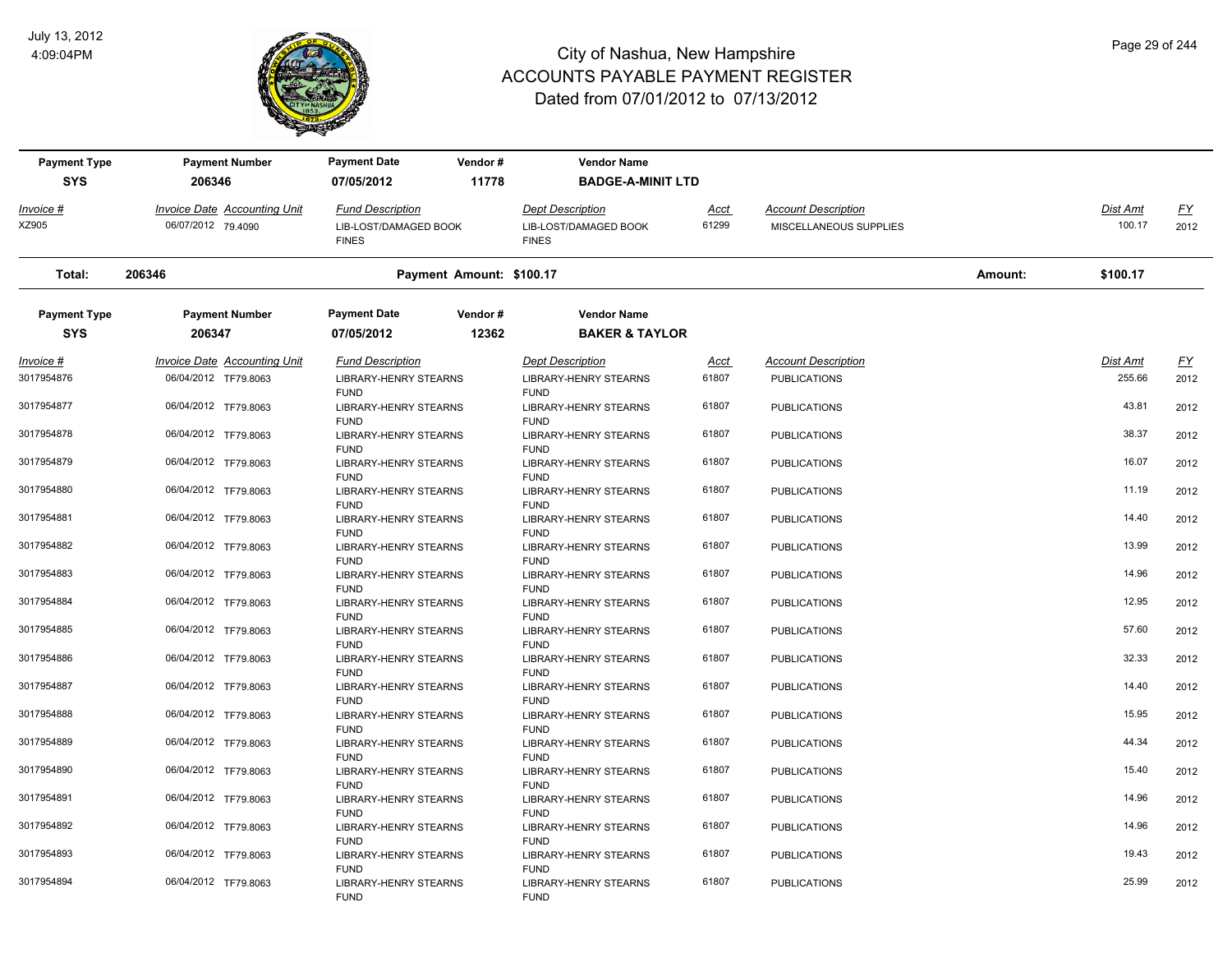

FUND

# City of Nashua, New Hampshire ACCOUNTS PAYABLE PAYMENT REGISTER Dated from 07/01/2012 to 07/13/2012

| $Invoice$ #<br>46622              | Invoice Date Accounting Unit<br>06/01/2012 61.1.670 | <b>Fund Description</b><br><b>GENERAL FUND</b>             |                          | <b>Dept Description</b><br><b>STREETS</b>                   | Acct<br>61428 | <b>Account Description</b><br><b>JANITORIAL SUPPLIES</b> |         | <b>Dist Amt</b><br>450.78 | <u>FY</u><br>2012 |
|-----------------------------------|-----------------------------------------------------|------------------------------------------------------------|--------------------------|-------------------------------------------------------------|---------------|----------------------------------------------------------|---------|---------------------------|-------------------|
| <b>Payment Type</b><br><b>SYS</b> | <b>Payment Number</b><br>206348                     | <b>Payment Date</b><br>07/05/2012                          | Vendor#<br>12366         | <b>Vendor Name</b><br><b>BANNER SYSTEMS OF MASSACHUSETT</b> |               |                                                          |         |                           |                   |
| Total:                            | 206347                                              |                                                            | Payment Amount: \$886.43 |                                                             |               |                                                          | Amount: | \$886.43                  |                   |
| V79128041                         | 06/07/2012 79.1.755                                 | <b>GENERAL FUND</b>                                        |                          | <b>LIBRARY</b>                                              | 61814         | <b>MEDIA</b>                                             |         | 15.09                     | 2012              |
| V79128040                         | 06/07/2012 79.1.755                                 | <b>GENERAL FUND</b>                                        |                          | <b>LIBRARY</b>                                              | 61814         | <b>MEDIA</b>                                             |         | 12.57                     | 2012              |
| V79069210                         | 06/06/2012 79.1.755                                 | <b>GENERAL FUND</b>                                        |                          | <b>LIBRARY</b>                                              | 61814         | <b>MEDIA</b>                                             |         | 22.18                     | 2012              |
| V79009810                         | 06/05/2012 79.1.755                                 | <b>GENERAL FUND</b>                                        |                          | <b>LIBRARY</b>                                              | 61814         | <b>MEDIA</b>                                             |         | 31.79                     | 2012              |
| V78856810                         | 06/01/2012 79.1.755                                 | <b>GENERAL FUND</b>                                        |                          | <b>LIBRARY</b>                                              | 61814         | <b>MEDIA</b>                                             |         | 67.83                     | 2012              |
| 3017954899                        | 06/04/2012 TF79.8063                                | <b>LIBRARY-HENRY STEARNS</b><br><b>FUND</b>                |                          | <b>LIBRARY-HENRY STEARNS</b><br><b>FUND</b>                 | 61807         | <b>PUBLICATIONS</b>                                      |         | 9.77                      | 2012              |
| 3017954898                        | 06/04/2012 TF79.8063                                | <b>FUND</b><br><b>LIBRARY-HENRY STEARNS</b><br><b>FUND</b> |                          | <b>FUND</b><br><b>LIBRARY-HENRY STEARNS</b><br><b>FUND</b>  | 61807         | <b>PUBLICATIONS</b>                                      |         | 14.40                     | 2012              |
| 3017954897                        | 06/04/2012 TF79.8063                                | <b>FUND</b><br><b>LIBRARY-HENRY STEARNS</b>                |                          | <b>FUND</b><br><b>LIBRARY-HENRY STEARNS</b>                 | 61807         | <b>PUBLICATIONS</b>                                      |         | 14.40                     | 2012              |
| 3017954896                        | 06/04/2012 TF79.8063                                | <b>LIBRARY-HENRY STEARNS</b>                               |                          | <b>LIBRARY-HENRY STEARNS</b>                                | 61807         | <b>PUBLICATIONS</b>                                      |         | 9.77                      | 2012              |
| 3017954895                        | 06/04/2012 TF79.8063                                | LIBRARY-HENRY STEARNS<br><b>FUND</b>                       |                          | <b>LIBRARY-HENRY STEARNS</b><br><b>FUND</b>                 | 61807         | <b>PUBLICATIONS</b>                                      |         | 11.87                     | 2012              |

| Total:                            | 206348                                                 |                                                    | Payment Amount: \$450.78   |                                               |                      |                                                      | Amount:                        | \$450.78             |                   |
|-----------------------------------|--------------------------------------------------------|----------------------------------------------------|----------------------------|-----------------------------------------------|----------------------|------------------------------------------------------|--------------------------------|----------------------|-------------------|
| <b>Payment Type</b><br><b>SYS</b> | <b>Payment Number</b><br>206349                        | <b>Payment Date</b><br>07/05/2012                  | Vendor#<br>10184           | <b>Vendor Name</b><br><b>BASF CORPORATION</b> |                      |                                                      | Payee Name<br><b>BASF CORP</b> |                      |                   |
| Invoice #<br>131948115            | Invoice Date Accounting Unit<br>05/31/2012 69.6200.670 | <b>Fund Description</b><br><b>WASTEWATER FUND</b>  |                            | <b>Dept Description</b><br><b>WASTEWATER</b>  | <u>Acct</u><br>61156 | <b>Account Description</b><br><b>CHEMICALS</b>       |                                | Dist Amt<br>4,739.04 | <u>FY</u><br>2012 |
| Total:                            | 206349                                                 |                                                    | Payment Amount: \$4,739.04 |                                               |                      |                                                      | Amount:                        | \$4,739.04           |                   |
| <b>Payment Type</b><br><b>SYS</b> | <b>Payment Number</b><br>206350                        | <b>Payment Date</b><br>07/05/2012                  | Vendor#<br>12379           | <b>Vendor Name</b><br><b>BATTERIES PLUS</b>   |                      |                                                      |                                |                      |                   |
| Invoice #<br>222477               | Invoice Date Accounting Unit<br>06/01/2012 50.4020     | <b>Fund Description</b><br>POLICE DRUG ENFORCEMENT |                            | <b>Dept Description</b><br><b>POLICE DRUG</b> | Acct<br>61299        | <b>Account Description</b><br>MISCELLANEOUS SUPPLIES |                                | Dist Amt<br>233.80   | <u>FY</u><br>2012 |

ENFORCEMENT FUND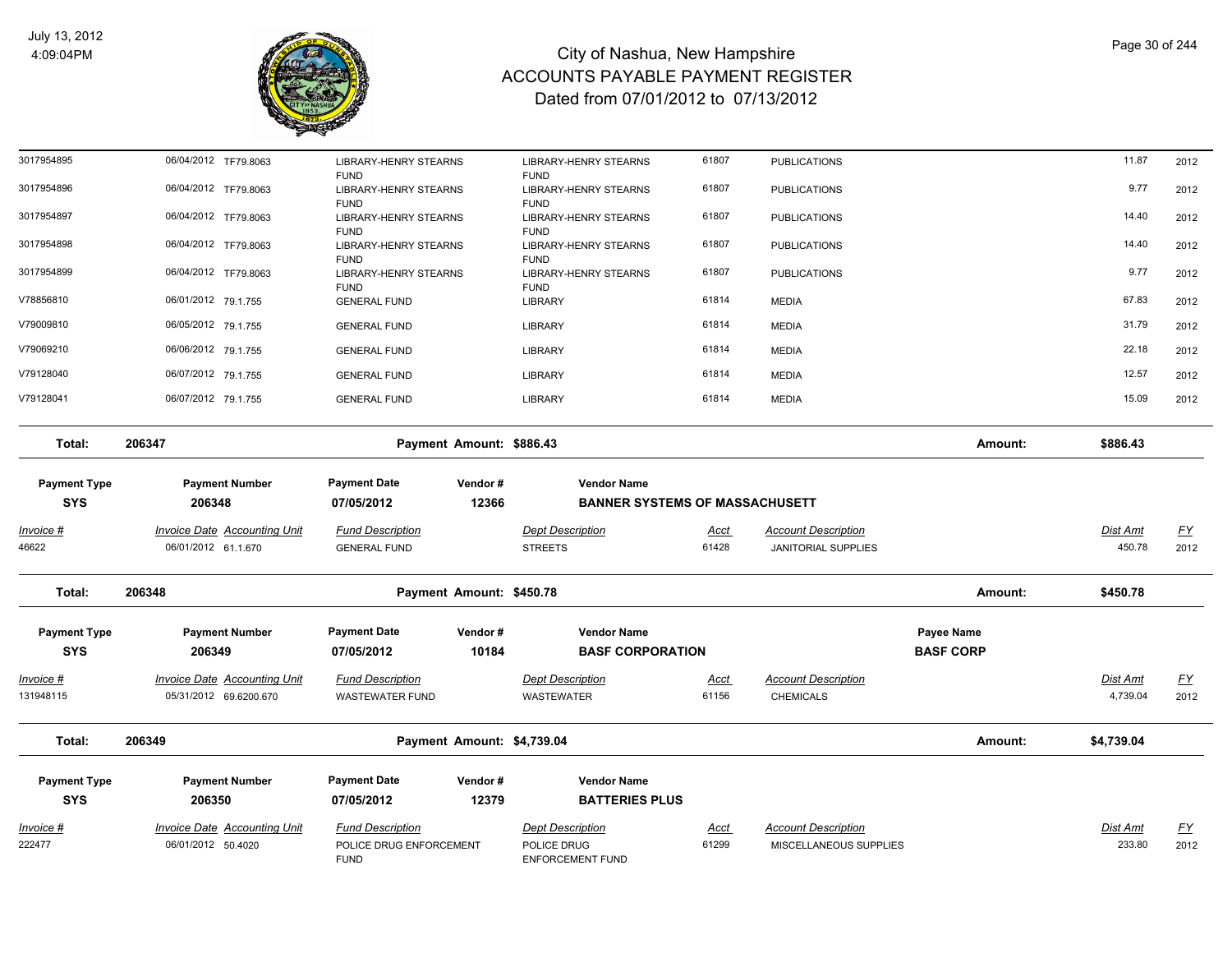

| Total:                                   | 206350                                                      |                                                                 | Payment Amount: \$233.80   |                                                                 |                      |                                                                           | Amount: | \$233.80                  |                          |
|------------------------------------------|-------------------------------------------------------------|-----------------------------------------------------------------|----------------------------|-----------------------------------------------------------------|----------------------|---------------------------------------------------------------------------|---------|---------------------------|--------------------------|
| <b>Payment Type</b><br><b>SYS</b>        | <b>Payment Number</b><br>206351                             | <b>Payment Date</b><br>07/05/2012                               | Vendor#<br>12090           | <b>Vendor Name</b><br><b>HEATHER BEAUDOIN</b>                   |                      |                                                                           |         |                           |                          |
| <u> Invoice #</u><br>TUITION SPRING 2012 | <b>Invoice Date Accounting Unit</b><br>06/29/2012 TF11.7020 | <b>Fund Description</b><br><b>UAW EDUCATIONAL</b><br>ASSISTANCE |                            | <b>Dept Description</b><br><b>UAW EDUCATIONAL</b><br>ASSISTANCE | <u>Acct</u><br>51607 | <b>Account Description</b><br>EDUCATIONAL INCENTIVE                       |         | Dist Amt<br>2,283.75      | EY<br>2012               |
| Total:                                   | 206351                                                      |                                                                 | Payment Amount: \$2,283.75 |                                                                 |                      |                                                                           | Amount: | \$2,283.75                |                          |
| <b>Payment Type</b><br><b>SYS</b>        | <b>Payment Number</b><br>206352                             | <b>Payment Date</b><br>07/05/2012                               | Vendor#<br>12391           | <b>Vendor Name</b><br><b>BELLETETES INC</b>                     |                      |                                                                           |         |                           |                          |
| <u> Invoice #</u><br>4576489             | <b>Invoice Date Accounting Unit</b><br>06/06/2012 52.1.630  | <b>Fund Description</b><br><b>GENERAL FUND</b>                  |                            | <b>Dept Description</b><br><b>FIRE</b>                          | <u>Acct</u><br>54600 | <b>Account Description</b><br><b>VEHICLE REPAIRS &amp;</b><br>MAINTENANCE |         | Dist Amt<br>122.16        | EY<br>2012               |
| 4576631                                  | 06/06/2012 61.1.675                                         | <b>GENERAL FUND</b>                                             |                            | <b>STREETS</b>                                                  | 61560                | <b>CONSTRUCTION MATERIALS</b>                                             |         | 21.59                     | 2012                     |
| 4576670                                  | 06/06/2012 68.6000.695                                      | <b>SOLID WASTE FUND</b>                                         |                            | SOLID WASTE                                                     | 54625                | <b>TOWING SERVICES</b>                                                    |         | 18.38                     | 2012                     |
| 4576740                                  | 06/06/2012 77.1.650                                         | <b>GENERAL FUND</b>                                             |                            | PARKS & RECREATION                                              | 54280                | <b>BUILDING/GROUNDS</b><br>MAINTENANCE                                    |         | 2.70                      | 2012                     |
| 4577093                                  | 06/08/2012 61.1.700                                         | <b>GENERAL FUND</b>                                             |                            | <b>STREETS</b>                                                  | 61166                | GASES                                                                     |         | 15.00                     | 2012                     |
| 4577189                                  | 06/08/2012 61.1.675                                         | <b>GENERAL FUND</b>                                             |                            | <b>STREETS</b>                                                  | 61560                | <b>CONSTRUCTION MATERIALS</b>                                             |         | 21.59                     | 2012                     |
| 4578152                                  | 06/12/2012 50.1.500                                         | <b>GENERAL FUND</b>                                             |                            | POLICE                                                          | 61428                | JANITORIAL SUPPLIES                                                       |         | 43.91                     | 2012                     |
| Total:                                   | 206352                                                      |                                                                 | Payment Amount: \$245.33   |                                                                 | Discount:            | 2.46                                                                      | Amount: | \$245.33                  |                          |
| <b>Payment Type</b><br><b>SYS</b>        | <b>Payment Number</b><br>206353                             | <b>Payment Date</b><br>07/05/2012                               | Vendor#<br>12395           | <b>Vendor Name</b><br><b>BENS UNIFORMS</b>                      |                      |                                                                           |         |                           |                          |
| $Invoice$ #<br>37880                     | <b>Invoice Date Accounting Unit</b><br>06/07/2012 50.1.500  | <b>Fund Description</b><br><b>GENERAL FUND</b>                  |                            | <b>Dept Description</b><br>POLICE                               | <u>Acct</u><br>61110 | <b>Account Description</b><br>PROTECTIVE CLOTHING                         |         | <b>Dist Amt</b><br>670.00 | $\underline{FY}$<br>2012 |
| 37881                                    | 06/07/2012 50.1.500                                         | <b>GENERAL FUND</b>                                             |                            | POLICE                                                          | 61110                | PROTECTIVE CLOTHING                                                       |         | 380.00                    | 2012                     |
| 37882                                    | 06/07/2012 50.1.500                                         | <b>GENERAL FUND</b>                                             |                            | POLICE                                                          | 61110                | PROTECTIVE CLOTHING                                                       |         | 280.00                    | 2012                     |
| 37883                                    | 06/07/2012 50.1.500                                         | <b>GENERAL FUND</b>                                             |                            | POLICE                                                          | 61110                | PROTECTIVE CLOTHING                                                       |         | 120.00                    | 2012                     |
| 37970                                    | 06/01/2012 50.1.500                                         | <b>GENERAL FUND</b>                                             |                            | POLICE                                                          | 61110                | PROTECTIVE CLOTHING                                                       |         | 1,467.00                  | 2012                     |
| 37971                                    | 06/01/2012 50.1.500                                         | <b>GENERAL FUND</b>                                             |                            | POLICE                                                          | 61110                | PROTECTIVE CLOTHING                                                       |         | 994.00                    | 2012                     |
| 37972                                    | 06/01/2012 50.1.500                                         | <b>GENERAL FUND</b>                                             |                            | POLICE                                                          | 61110                | PROTECTIVE CLOTHING                                                       |         | 1,569.00                  | 2012                     |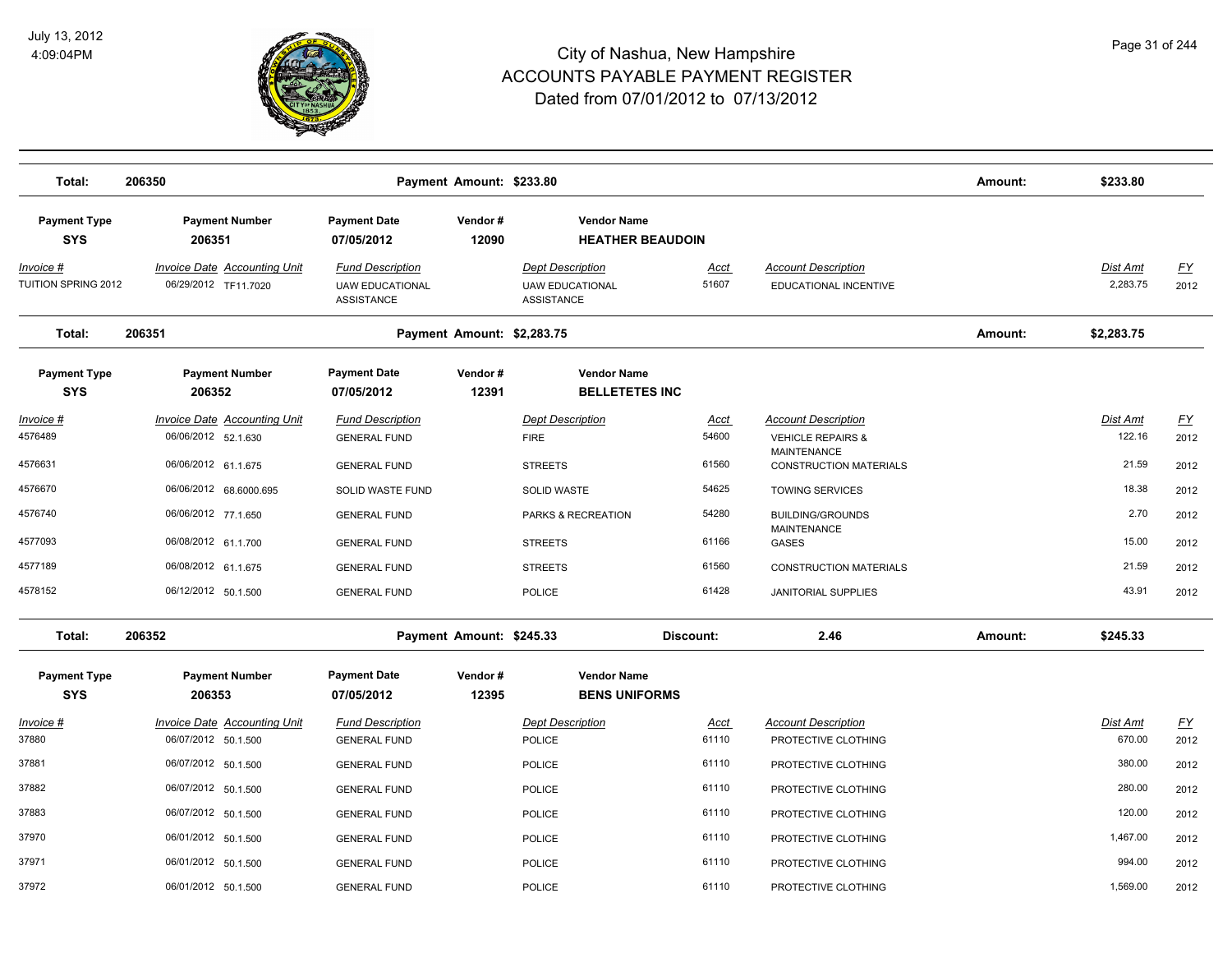

| 37973               | 06/01/2012 50.1.500                 | <b>GENERAL FUND</b>     |                             | <b>POLICE</b>                 | 61110                        | PROTECTIVE CLOTHING                  |                                | 268.00          | 2012      |
|---------------------|-------------------------------------|-------------------------|-----------------------------|-------------------------------|------------------------------|--------------------------------------|--------------------------------|-----------------|-----------|
| 37974               | 06/01/2012 50.1.500                 | <b>GENERAL FUND</b>     |                             | <b>POLICE</b>                 | 61110                        | PROTECTIVE CLOTHING                  |                                | 1,707.00        | 2012      |
| 37975               | 06/01/2012 50.1.500                 | <b>GENERAL FUND</b>     |                             | POLICE                        | 61110                        | PROTECTIVE CLOTHING                  |                                | 130.00          | 2012      |
| 37976               | 06/01/2012 50.1.500                 | <b>GENERAL FUND</b>     |                             | <b>POLICE</b>                 | 61110                        | PROTECTIVE CLOTHING                  |                                | 1,597.00        | 2012      |
| 37977               | 06/01/2012 50.1.500                 | <b>GENERAL FUND</b>     |                             | <b>POLICE</b>                 | 61110                        | PROTECTIVE CLOTHING                  |                                | 130.00          | 2012      |
| 37978               | 06/01/2012 50.1.500                 | <b>GENERAL FUND</b>     |                             | <b>POLICE</b>                 | 61110                        | PROTECTIVE CLOTHING                  |                                | 1,707.00        | 2012      |
| 37979               | 06/01/2012 50.1.500                 | <b>GENERAL FUND</b>     |                             | POLICE                        | 61110                        | PROTECTIVE CLOTHING                  |                                | 130.00          | 2012      |
| 37980               | 06/01/2012 50.1.500                 | <b>GENERAL FUND</b>     |                             | <b>POLICE</b>                 | 61110                        | PROTECTIVE CLOTHING                  |                                | 1,567.00        | 2012      |
| 37983               | 06/01/2012 50.1.500                 | <b>GENERAL FUND</b>     |                             | <b>POLICE</b>                 | 61107                        | <b>CLOTHING &amp; UNIFORMS</b>       |                                | 156.00          | 2012      |
| 38078               | 06/05/2012 50.1.500                 | <b>GENERAL FUND</b>     |                             | <b>POLICE</b>                 | 61107                        | <b>CLOTHING &amp; UNIFORMS</b>       |                                | 321.00          | 2012      |
| 38080               | 06/06/2012 50.1.500                 | <b>GENERAL FUND</b>     |                             | <b>POLICE</b>                 | 61107                        | <b>CLOTHING &amp; UNIFORMS</b>       |                                | 85.00           | 2012      |
| 38081               | 06/06/2012 50.1.500                 | <b>GENERAL FUND</b>     |                             | POLICE                        | 61107                        | <b>CLOTHING &amp; UNIFORMS</b>       |                                | 20.00           | 2012      |
| Total:              | 206353                              |                         | Payment Amount: \$13,298.00 |                               |                              |                                      | Amount:                        | \$13,298.00     |           |
| <b>Payment Type</b> | <b>Payment Number</b>               | <b>Payment Date</b>     | Vendor#                     | <b>Vendor Name</b>            |                              |                                      |                                |                 |           |
| <b>SYS</b>          | 206354                              | 07/05/2012              | 11869                       |                               | BLUE DAWG POWERWASH OF SO NH |                                      |                                |                 |           |
| <u>Invoice #</u>    | <b>Invoice Date Accounting Unit</b> | <b>Fund Description</b> |                             | <b>Dept Description</b>       | Acct                         | <b>Account Description</b>           |                                | Dist Amt        | <u>FY</u> |
| 1031                | 06/07/2012 77.1.660                 | <b>GENERAL FUND</b>     |                             | PARKS & RECREATION            | 54250                        | POOL REPAIRS &<br><b>MAINTENANCE</b> |                                | 350.00          | 2012      |
| Total:              | 206354                              |                         | Payment Amount: \$350.00    |                               |                              |                                      | Amount:                        | \$350.00        |           |
| <b>Payment Type</b> | <b>Payment Number</b>               | <b>Payment Date</b>     | Vendor#                     | <b>Vendor Name</b>            |                              |                                      | Payee Name                     |                 |           |
| <b>SYS</b>          | 206355                              | 07/05/2012              | 13990                       | <b>AUBUCHON HARDWARE</b>      |                              |                                      | <b>BLUE TARP FINANCIAL</b>     |                 |           |
| <u>Invoice #</u>    | <b>Invoice Date Accounting Unit</b> | <b>Fund Description</b> |                             | <b>Dept Description</b>       | <u>Acct</u>                  | <b>Account Description</b>           |                                | <u>Dist Amt</u> | <u>FY</u> |
| 13650778            | 06/22/2012 66.1.500                 | <b>GENERAL FUND</b>     |                             | PARKING LOTS                  | 61299                        | MISCELLANEOUS SUPPLIES               |                                | 143.98          | 2012      |
| Total:              | 206355                              |                         | Payment Amount: \$143.98    |                               |                              |                                      | Amount:                        | \$143.98        |           |
| <b>Payment Type</b> | <b>Payment Number</b>               | <b>Payment Date</b>     | Vendor#                     | <b>Vendor Name</b>            |                              |                                      | Payee Name                     |                 |           |
| <b>SYS</b>          | 206356                              | 07/05/2012              | 12426                       | <b>BOUND TREE MEDICAL LLC</b> |                              |                                      | <b>BOUND TREE MEDICAL, LLC</b> |                 |           |
| <u>Invoice #</u>    | <b>Invoice Date Accounting Unit</b> | <b>Fund Description</b> |                             | Dept Description              | <u>Acct</u>                  | <b>Account Description</b>           |                                | <u>Dist Amt</u> | <u>FY</u> |
| 80788971            | 06/06/2012 50.1.500                 | <b>GENERAL FUND</b>     |                             | <b>POLICE</b>                 | 61142                        | <b>MEDICAL SUPPLIES</b>              |                                | 232.84          | 2012      |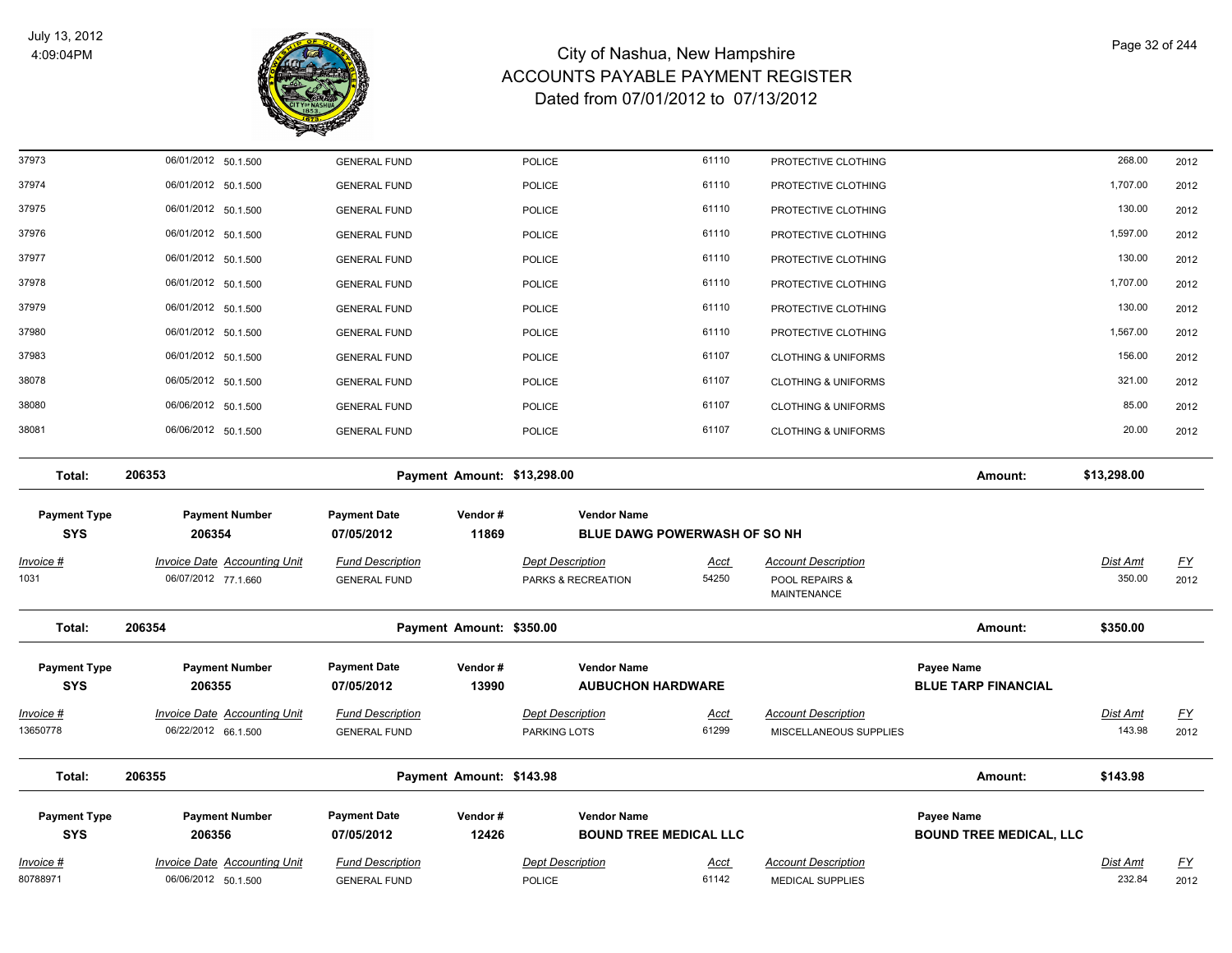

| Total:                            | 206356<br>Payment Amount: \$232.84                            |                                                   |                  |                                                  |                      |                                                 |  | \$232.84          |                   |
|-----------------------------------|---------------------------------------------------------------|---------------------------------------------------|------------------|--------------------------------------------------|----------------------|-------------------------------------------------|--|-------------------|-------------------|
| <b>Payment Type</b><br><b>SYS</b> | <b>Payment Number</b><br>206357                               | <b>Payment Date</b><br>07/05/2012                 | Vendor#<br>14057 | <b>Vendor Name</b><br><b>BROX INDUSTRIES INC</b> |                      |                                                 |  |                   |                   |
| Invoice #<br>340541               | <b>Invoice Date Accounting Unit</b><br>04/06/2012 69.6200.540 | <b>Fund Description</b><br><b>WASTEWATER FUND</b> |                  | <b>Dept Description</b><br><b>WASTEWATER</b>     | <u>Acct</u><br>54300 | <b>Account Description</b><br>SEWER MAINTENANCE |  | Dist Amt<br>49.28 | <u>FY</u><br>2012 |
| 340541                            | 04/06/2012 61.1.675                                           | <b>GENERAL FUND</b>                               |                  | <b>STREETS</b>                                   | 61535                | <b>GRAVEL/LOAM</b>                              |  | 46.06             | 2012              |
| 340541                            | 04/06/2012 61.1.675                                           | <b>GENERAL FUND</b>                               |                  | <b>STREETS</b>                                   | 61507                | <b>ASPHALT</b>                                  |  | 145.54            | 2012              |
| Total:                            | 206357<br>Payment Amount: \$240.88                            |                                                   |                  |                                                  |                      |                                                 |  | \$240.88          |                   |
| <b>Payment Type</b><br><b>SYS</b> | <b>Payment Number</b><br>206358                               | <b>Payment Date</b><br>07/05/2012                 | Vendor#<br>14057 | <b>Vendor Name</b><br><b>BROX INDUSTRIES INC</b> |                      |                                                 |  |                   |                   |
| Invoice #                         | <b>Invoice Date Accounting Unit</b>                           | <b>Fund Description</b>                           |                  | <b>Dept Description</b>                          | <u>Acct</u>          | <b>Account Description</b>                      |  | Dist Amt          | <u>FY</u>         |
| 340968                            | 04/20/2012 TF60.7514                                          | <b>PW-AMHERST ST TRAF</b>                         |                  | <b>PW-AMHERST ST TRAF</b>                        | 55699                | OTHER CONTRACTED<br><b>SERVICES</b>             |  | 44.22             | 2012              |
| 340968                            | 04/20/2012 69.6200.540                                        | <b>MITIGATION</b><br><b>WASTEWATER FUND</b>       |                  | <b>MITIGATION</b><br>WASTEWATER                  | 54300                | <b>SEWER MAINTENANCE</b>                        |  | 89.88             | 2012              |
| 340968                            | 04/20/2012 61.1.675                                           | <b>GENERAL FUND</b>                               |                  | <b>STREETS</b>                                   | 61507                | <b>ASPHALT</b>                                  |  | 61.02             | 2012              |
| 342187                            | 05/03/2012 TF60.7514                                          | PW-AMHERST ST TRAF<br><b>MITIGATION</b>           |                  | PW-AMHERST ST TRAF<br><b>MITIGATION</b>          | 55699                | OTHER CONTRACTED<br><b>SERVICES</b>             |  | 216.00            | 2012              |
| 342187                            | 05/03/2012 69.6200.540                                        | <b>WASTEWATER FUND</b>                            |                  | <b>WASTEWATER</b>                                | 54300                | <b>SEWER MAINTENANCE</b>                        |  | 2,384.64          | 2012              |
| 342187                            | 05/03/2012 61.1.675                                           | <b>GENERAL FUND</b>                               |                  | <b>STREETS</b>                                   | 61507                | <b>ASPHALT</b>                                  |  | 325.44            | 2012              |
| 342188                            | 05/03/2012 TF60.7514                                          | PW-AMHERST ST TRAF<br><b>MITIGATION</b>           |                  | <b>PW-AMHERST ST TRAF</b><br><b>MITIGATION</b>   | 55699                | OTHER CONTRACTED<br><b>SERVICES</b>             |  | 52.00             | 2012              |
| 342188                            | 05/03/2012 69.6200.540                                        | <b>WASTEWATER FUND</b>                            |                  | <b>WASTEWATER</b>                                | 54300                | SEWER MAINTENANCE                               |  | 104.00            | 2012              |
| 342221                            | 05/03/2012 69.6200.540                                        | <b>WASTEWATER FUND</b>                            |                  | <b>WASTEWATER</b>                                | 54300                | <b>SEWER MAINTENANCE</b>                        |  | 110.00            | 2012              |
| 343471                            | 05/17/2012 TF60.7514                                          | PW-AMHERST ST TRAF                                |                  | PW-AMHERST ST TRAF                               | 55699                | OTHER CONTRACTED                                |  | 289.44            | 2012              |
| 343471                            | 05/17/2012 69.6200.540                                        | <b>MITIGATION</b><br><b>WASTEWATER FUND</b>       |                  | <b>MITIGATION</b><br><b>WASTEWATER</b>           | 54300                | <b>SERVICES</b><br><b>SEWER MAINTENANCE</b>     |  | 180.00            | 2012              |
| 343471                            | 05/17/2012 61.1.675                                           | <b>GENERAL FUND</b>                               |                  | <b>STREETS</b>                                   | 61507                | <b>ASPHALT</b>                                  |  | 1,962.00          | 2012              |
| 343998                            | 05/23/2012 69.6200.540                                        | <b>WASTEWATER FUND</b>                            |                  | <b>WASTEWATER</b>                                | 54300                | <b>SEWER MAINTENANCE</b>                        |  | 290.16            | 2012              |
| 343998                            | 05/23/2012 61.1.675                                           | <b>GENERAL FUND</b>                               |                  | <b>STREETS</b>                                   | 61507                | <b>ASPHALT</b>                                  |  | 3,272.40          | 2012              |
| 343999                            | 05/23/2012 69.6200.540                                        | <b>WASTEWATER FUND</b>                            |                  | <b>WASTEWATER</b>                                | 54300                | <b>SEWER MAINTENANCE</b>                        |  | 50.00             | 2012              |
| 343999                            | 05/23/2012 61.1.675                                           | <b>GENERAL FUND</b>                               |                  | <b>STREETS</b>                                   | 61507                | <b>ASPHALT</b>                                  |  | 350.00            | 2012              |
| 344027                            | 05/23/2012 69.6200.540                                        | <b>WASTEWATER FUND</b>                            |                  | <b>WASTEWATER</b>                                | 54300                | <b>SEWER MAINTENANCE</b>                        |  | 291.31            | 2012              |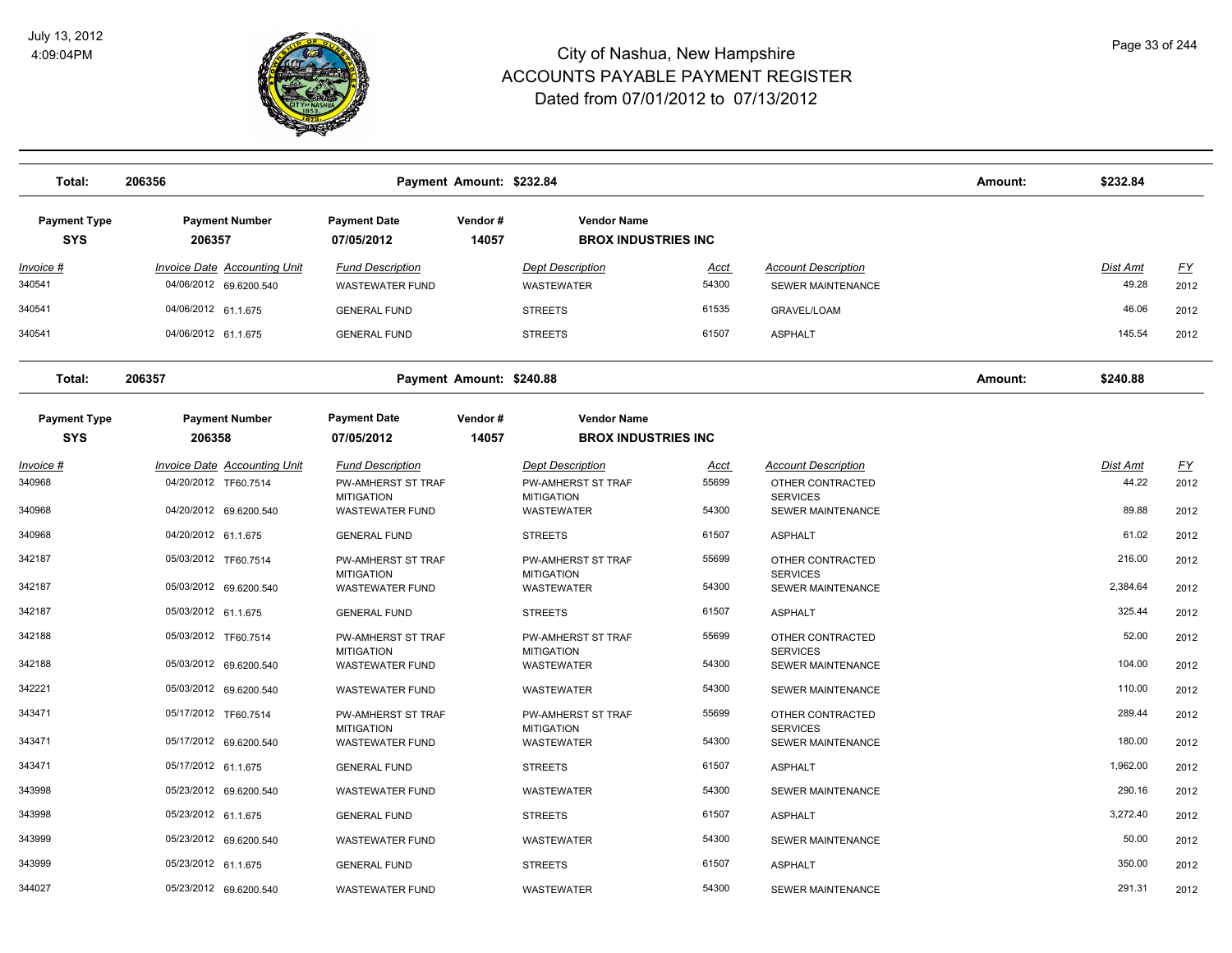

| Total:                            | 206361<br>Payment Amount: \$125.18                         |                                                |                             |                                                 |                      |                                                      |               | \$125.18          |                                   |
|-----------------------------------|------------------------------------------------------------|------------------------------------------------|-----------------------------|-------------------------------------------------|----------------------|------------------------------------------------------|---------------|-------------------|-----------------------------------|
| INV00909124                       | 06/01/2012 44.1.720                                        | <b>GENERAL FUND</b>                            |                             | EDGEWOOD CEMETERY                               | 61107                | <b>CLOTHING &amp; UNIFORMS</b>                       |               | 109.50            | 2012                              |
| INV00909124                       | 06/01/2012 44.1.720                                        | <b>GENERAL FUND</b>                            |                             | EDGEWOOD CEMETERY                               | 61107                | <b>CLOTHING &amp; UNIFORMS</b>                       |               | 15.68             | 2012                              |
| Invoice #                         | <b>Invoice Date Accounting Unit</b>                        | <b>Fund Description</b>                        |                             | <b>Dept Description</b>                         | <u>Acct</u>          | <b>Account Description</b>                           |               | <b>Dist Amt</b>   | $\underline{FY}$                  |
| <b>SYS</b>                        | 206361                                                     | 07/05/2012                                     | 12488                       | <b>CCP INDUSTRIES INC</b>                       |                      |                                                      |               |                   |                                   |
| <b>Payment Type</b>               | <b>Payment Number</b>                                      | <b>Payment Date</b>                            | Vendor#                     | <b>Vendor Name</b>                              |                      |                                                      |               |                   |                                   |
| Total:                            | 206360                                                     |                                                | Payment Amount: \$873.16    |                                                 |                      |                                                      | Amount:       | \$873.16          |                                   |
| 35523                             | 06/12/2012 22.5010                                         | CAP PROJECTS-INFO<br><b>TECHNOLOGY</b>         |                             | CAPITAL PROJECTS-INFO<br><b>TECH</b>            | 81342                | <b>COMPUTER SOFTWARE &amp;</b><br><b>HARDWARE</b>    | 1010.22.01.30 | 873.16            | 2012                              |
| Invoice #                         | <b>Invoice Date Accounting Unit</b>                        | <b>Fund Description</b>                        |                             | <b>Dept Description</b>                         | Acct                 | <b>Account Description</b>                           | Activity      | Dist Amt          | $\underline{FY}$                  |
| <b>Payment Type</b><br><b>SYS</b> | <b>Payment Number</b><br>206360                            | <b>Payment Date</b><br>07/05/2012              | Vendor#<br>12470            | <b>Vendor Name</b><br><b>CAREER CONNECTIONS</b> |                      |                                                      |               |                   |                                   |
| Total:                            | 206359                                                     |                                                | Payment Amount: \$64.65     |                                                 |                      |                                                      | Amount:       | \$64.65           |                                   |
| <b>BURNETTE</b>                   |                                                            |                                                |                             |                                                 |                      | <b>SEMINARS</b>                                      |               |                   |                                   |
| $Invoice$ #<br>5/25-JENNIFER      | <b>Invoice Date Accounting Unit</b><br>05/25/2012 77.1.500 | <b>Fund Description</b><br><b>GENERAL FUND</b> |                             | <b>Dept Description</b><br>PARKS & RECREATION   | <u>Acct</u><br>55400 | <b>Account Description</b><br><b>CONFERENCES AND</b> |               | Dist Amt<br>64.65 | $\underline{\mathsf{FY}}$<br>2012 |
| <b>SYS</b>                        | 206359                                                     | 07/05/2012                                     | 11361                       | <b>JENNIFER BURNETTE</b>                        |                      |                                                      |               |                   |                                   |
| <b>Payment Type</b>               | <b>Payment Number</b>                                      | <b>Payment Date</b>                            | Vendor#                     | <b>Vendor Name</b>                              |                      |                                                      |               |                   |                                   |
| Total:                            | 206358                                                     |                                                | Payment Amount: \$15,922.10 |                                                 |                      |                                                      | Amount:       | \$15,922.10       |                                   |
| 344714                            | 05/31/2012 77.1.650                                        | <b>GENERAL FUND</b>                            |                             | PARKS & RECREATION                              | 54280                | <b>BUILDING/GROUNDS</b><br><b>MAINTENANCE</b>        |               | 131.24            | 2012                              |
| 344711                            | 05/31/2012 61.1.675                                        | <b>GENERAL FUND</b>                            |                             | <b>STREETS</b>                                  | 61507                | <b>ASPHALT</b>                                       |               | 300.00            | 2012                              |
| 344711                            | 05/31/2012 69.6200.540                                     | <b>WASTEWATER FUND</b>                         |                             | <b>WASTEWATER</b>                               | 54300                | <b>SEWER MAINTENANCE</b>                             |               | 50.00             | 2012                              |
| 344706                            | 05/31/2012 61.1.675                                        | <b>GENERAL FUND</b>                            |                             | <b>STREETS</b>                                  | 61507                | <b>ASPHALT</b>                                       |               | 3,889.44          | 2012                              |
| 344706                            | 05/31/2012 69.6200.540                                     | <b>WASTEWATER FUND</b>                         |                             | <b>WASTEWATER</b>                               | 54300                | <b>SEWER MAINTENANCE</b>                             |               | 1,293.12          | 2012                              |
| 344694                            | 05/31/2012 61.1.675                                        | <b>GENERAL FUND</b>                            |                             | <b>STREETS</b>                                  | 61535                | <b>GRAVEL/LOAM</b>                                   |               | 92.69             | 2012                              |
| 344694                            | 05/31/2012 69.6200.540                                     | <b>WASTEWATER FUND</b>                         |                             | WASTEWATER                                      | 54300                | SEWER MAINTENANCE                                    |               | 45.14             | 2012                              |
| 344027                            | 05/23/2012 61.1.675                                        | <b>GENERAL FUND</b>                            |                             | <b>STREETS</b>                                  | 61535                | <b>GRAVEL/LOAM</b>                                   |               | 47.96             | 2012                              |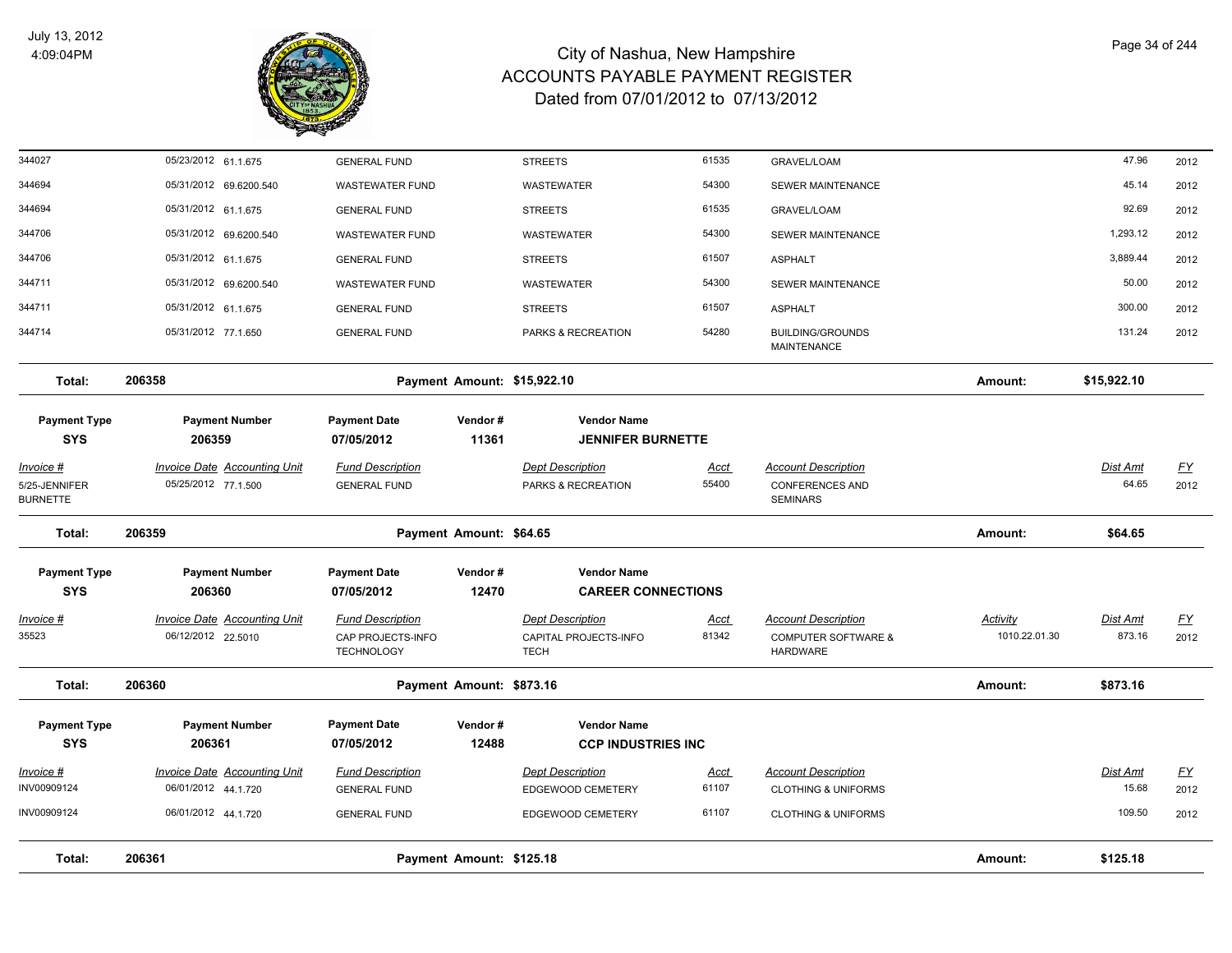

| <b>Payment Type</b> | <b>Payment Number</b>               | <b>Payment Date</b>                          | Vendor#                     | <b>Vendor Name</b>                          |             |                                                             | <b>Payee Name</b>              |             |           |
|---------------------|-------------------------------------|----------------------------------------------|-----------------------------|---------------------------------------------|-------------|-------------------------------------------------------------|--------------------------------|-------------|-----------|
| <b>SYS</b>          | 206362                              | 07/05/2012                                   | 14241                       | <b>GALE GROUP INC</b>                       |             |                                                             | <b>CENGAGE LEARNING / GALE</b> |             |           |
| Invoice #           | <b>Invoice Date Accounting Unit</b> | <b>Fund Description</b>                      |                             | <b>Dept Description</b>                     | <u>Acct</u> | <b>Account Description</b>                                  |                                | Dist Amt    | EY        |
| 80935895 + A        | 06/01/2012 TF79.8063                | <b>LIBRARY-HENRY STEARNS</b><br><b>FUND</b>  |                             | <b>LIBRARY-HENRY STEARNS</b><br><b>FUND</b> | 61807       | <b>PUBLICATIONS</b>                                         |                                | 9,500.00    | 2012      |
| 80936086            | 06/01/2012 TF79.8063                | <b>LIBRARY-HENRY STEARNS</b><br><b>FUND</b>  |                             | <b>LIBRARY-HENRY STEARNS</b><br><b>FUND</b> | 61807       | <b>PUBLICATIONS</b>                                         |                                | 4,002.00    | 2012      |
| Total:              | 206362                              |                                              | Payment Amount: \$13,502.00 |                                             |             |                                                             | Amount:                        | \$13,502.00 |           |
| <b>Payment Type</b> | <b>Payment Number</b>               | <b>Payment Date</b>                          | Vendor#                     | <b>Vendor Name</b>                          |             |                                                             |                                |             |           |
| <b>SYS</b>          | 206363                              | 07/05/2012                                   | 12504                       | <b>CHEMSERVE ENVIRONMENTAL ANALYS</b>       |             |                                                             |                                |             |           |
| Invoice #           | <b>Invoice Date Accounting Unit</b> | <b>Fund Description</b>                      |                             | <b>Dept Description</b>                     | <u>Acct</u> | <b>Account Description</b>                                  |                                | Dist Amt    | <u>FY</u> |
| 46862               | 05/03/2012 69.6200.670              | <b>WASTEWATER FUND</b>                       |                             | WASTEWATER                                  | 53107       | ARCHITECT/ENGINEERING<br><b>SERVICES</b>                    |                                | 42.07       | 2012      |
| 47195               | 05/31/2012 69.6200.670              | <b>WASTEWATER FUND</b>                       |                             | WASTEWATER                                  | 53107       | ARCHITECT/ENGINEERING                                       |                                | 297.74      | 2012      |
| 47299               | 06/06/2012 69.6200.670              | <b>WASTEWATER FUND</b>                       |                             | WASTEWATER                                  | 53107       | <b>SERVICES</b><br>ARCHITECT/ENGINEERING                    |                                | 87.71       | 2012      |
| 47300               | 06/06/2012 69.6200.670              | <b>WASTEWATER FUND</b>                       |                             | WASTEWATER                                  | 53107       | <b>SERVICES</b><br>ARCHITECT/ENGINEERING                    |                                | 87.71       | 2012      |
| 47337               | 06/04/2012 69.6200.670              | <b>WASTEWATER FUND</b>                       |                             | <b>WASTEWATER</b>                           | 53107       | <b>SERVICES</b><br>ARCHITECT/ENGINEERING                    |                                | 350.00      | 2012      |
| 47353               | 06/07/2012 69.6200.670              | <b>WASTEWATER FUND</b>                       |                             | WASTEWATER                                  | 53107       | <b>SERVICES</b><br>ARCHITECT/ENGINEERING<br><b>SERVICES</b> |                                | 173.96      | 2012      |
| Total:              | 206363                              |                                              | Payment Amount: \$1,039.19  |                                             |             |                                                             | Amount:                        | \$1,039.19  |           |
| <b>Payment Type</b> | <b>Payment Number</b>               | <b>Payment Date</b>                          | Vendor#                     | <b>Vendor Name</b>                          |             |                                                             |                                |             |           |
| <b>SYS</b>          | 206364                              | 07/05/2012                                   | 12507                       | <b>CHICK BEAULIEU INC</b>                   |             |                                                             |                                |             |           |
| Invoice #           | <b>Invoice Date Accounting Unit</b> | <b>Fund Description</b>                      |                             | <b>Dept Description</b>                     | <u>Acct</u> | <b>Account Description</b>                                  |                                | Dist Amt    | <u>FY</u> |
| 1829                | 06/25/2012 52.1.720                 | <b>GENERAL FUND</b>                          |                             | <b>FIRE</b>                                 | 54280       | <b>BUILDING/GROUNDS</b><br><b>MAINTENANCE</b>               |                                | 310.00      | 2012      |
| Total:              | 206364                              |                                              | Payment Amount: \$310.00    |                                             |             |                                                             | Amount:                        | \$310.00    |           |
| <b>Payment Type</b> | <b>Payment Number</b>               | <b>Payment Date</b>                          | Vendor#                     | <b>Vendor Name</b>                          |             |                                                             |                                |             |           |
| <b>SYS</b>          | 206365                              | 07/05/2012                                   | 12510                       | <b>DEBORA A CHISHOLM</b>                    |             |                                                             |                                |             |           |
| Invoice #           | <b>Invoice Date Accounting Unit</b> | <b>Fund Description</b>                      |                             | Dept Description                            | Acct        | <b>Account Description</b>                                  | Activity                       | Dist Amt    | <u>FY</u> |
| 201206ED            | 07/03/2012 83.3100                  | <b>ECONOMIC DEVELOPMENT</b><br><b>GRANTS</b> |                             | ECONOMIC DEVELOPMENT<br><b>GRANTS</b>       | 53999       | OTHER PROFESSIONAL<br><b>SERVICES</b>                       | 1080.83.01.30                  | 1,282.50    | 2012      |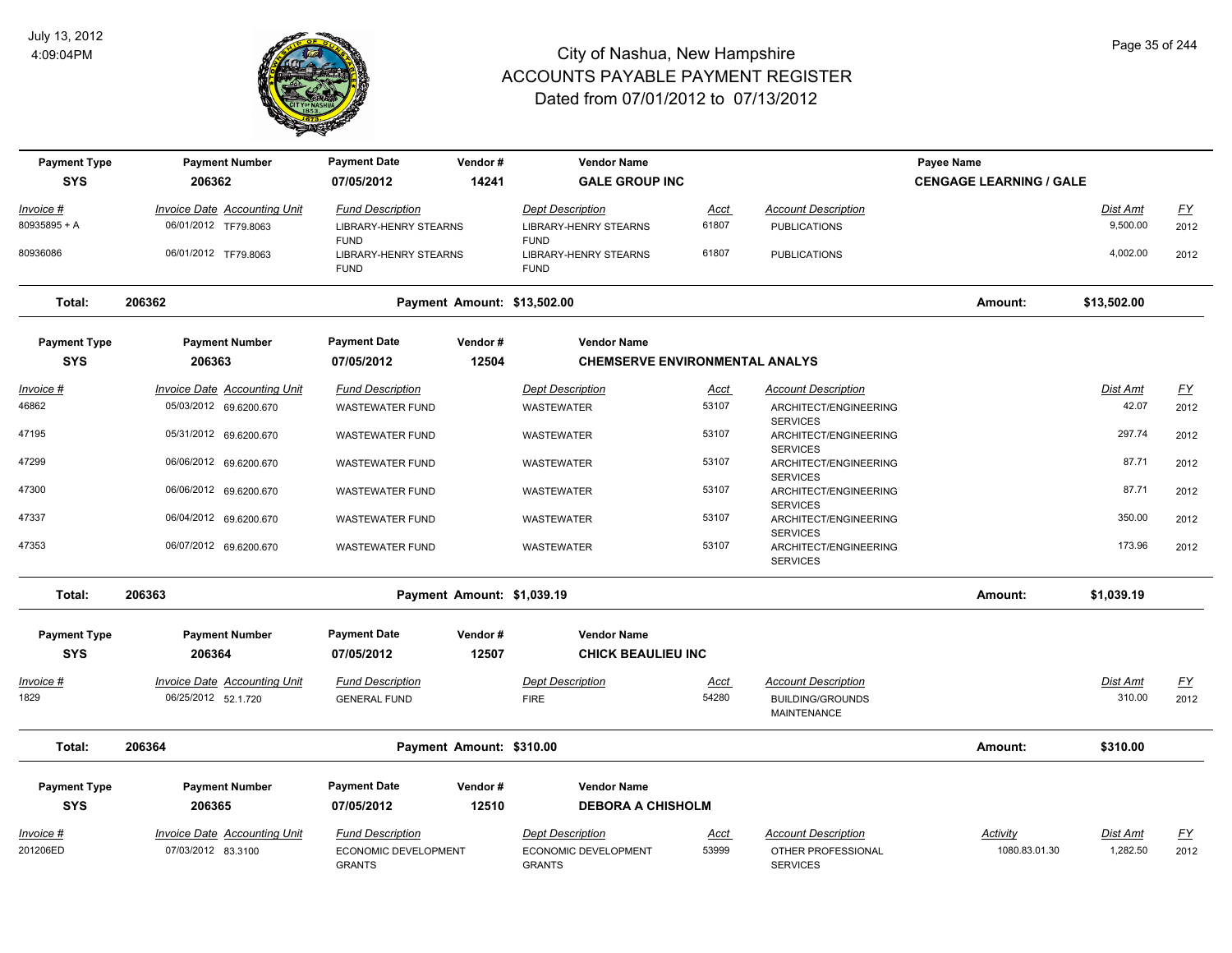

| Total:                            | 206365                                                        |                                                                         | Payment Amount: \$1,282.50 |                                                                     |                      |                                                                                  | Amount: | \$1,282.50               |                          |
|-----------------------------------|---------------------------------------------------------------|-------------------------------------------------------------------------|----------------------------|---------------------------------------------------------------------|----------------------|----------------------------------------------------------------------------------|---------|--------------------------|--------------------------|
| <b>Payment Type</b><br><b>SYS</b> | <b>Payment Number</b><br>206366                               | <b>Payment Date</b><br>07/05/2012                                       | Vendor#<br>12525           | <b>Vendor Name</b><br>CN WOOD CO INC                                |                      |                                                                                  |         |                          |                          |
| <u> Invoice #</u><br>01444267     | <b>Invoice Date Accounting Unit</b><br>06/06/2012 69.6200.540 | <b>Fund Description</b><br><b>WASTEWATER FUND</b>                       |                            | <b>Dept Description</b><br><b>WASTEWATER</b>                        | <u>Acct</u><br>54600 | <b>Account Description</b><br><b>VEHICLE REPAIRS &amp;</b><br><b>MAINTENANCE</b> |         | Dist Amt<br>36.24        | <u>FY</u><br>2012        |
| Total:                            | 206366                                                        |                                                                         | Payment Amount: \$36.24    |                                                                     |                      |                                                                                  | Amount: | \$36.24                  |                          |
| <b>Payment Type</b><br><b>SYS</b> | <b>Payment Number</b><br>206367                               | <b>Payment Date</b><br>07/05/2012                                       | Vendor#<br>12534           | <b>Vendor Name</b><br><b>JOHN COLLINS</b>                           |                      |                                                                                  |         |                          |                          |
| Invoice #<br>7/3/12               | Invoice Date Accounting Unit<br>07/03/2012 22.2505            | <b>Fund Description</b><br><b>GOVT &amp; EDUCATION</b><br>CHANNELS FUND |                            | <b>Dept Description</b><br><b>GOV'T &amp; EDUCATION</b><br>CHANNELS | <u>Acct</u><br>53470 | <b>Account Description</b><br><b>VIDEOGRAPHY SERVICES</b>                        |         | Dist Amt<br>50.00        | $\underline{FY}$<br>2012 |
| Total:                            | 206367                                                        |                                                                         | Payment Amount: \$50.00    |                                                                     |                      |                                                                                  | Amount: | \$50.00                  |                          |
| <b>Payment Type</b><br><b>SYS</b> | <b>Payment Number</b><br>206368                               | <b>Payment Date</b><br>07/05/2012                                       | Vendor#<br>10490           | <b>Vendor Name</b><br><b>CONWAY OFFICE PRODUCTS LLC</b>             |                      |                                                                                  |         |                          |                          |
| Invoice #<br>18617A               | <b>Invoice Date Accounting Unit</b><br>05/31/2012 22.1.535    | <b>Fund Description</b><br><b>GENERAL FUND</b>                          |                            | <b>Dept Description</b><br><b>INFORMATION TECHNOLOGY</b>            | Acct<br>54414        | <b>Account Description</b><br>HARDWARE MAINTENANCE                               |         | Dist Amt<br>6,000.00     | <u>FY</u><br>2012        |
| 20644A<br>948559                  | 04/19/2012 77.1.500<br>03/28/2012 22.1.500                    | <b>GENERAL FUND</b><br><b>GENERAL FUND</b>                              |                            | PARKS & RECREATION<br><b>INFORMATION TECHNOLOGY</b>                 | 71900<br>61615       | OFFICE EQUIPMENT<br><b>TECHNOLOGY EQUIP</b><br><b>CONSUMABLES</b>                |         | 100.00<br>1,401.52       | 2012<br>2012             |
| Total:                            | 206368                                                        |                                                                         | Payment Amount: \$7,501.52 |                                                                     |                      |                                                                                  | Amount: | \$7,501.52               |                          |
| <b>Payment Type</b><br><b>SYS</b> | <b>Payment Number</b><br>206369                               | <b>Payment Date</b><br>07/05/2012                                       | Vendor#<br>12560           | <b>Vendor Name</b><br><b>CORRIVEAU ROUTHIER INC</b>                 |                      |                                                                                  |         |                          |                          |
| Invoice #<br>263360               | <b>Invoice Date Accounting Unit</b><br>06/01/2012 77.1.650    | <b>Fund Description</b><br><b>GENERAL FUND</b>                          |                            | <b>Dept Description</b><br>PARKS & RECREATION                       | <u>Acct</u><br>54280 | <b>Account Description</b><br><b>BUILDING/GROUNDS</b>                            |         | <b>Dist Amt</b><br>59.90 | <u>FY</u><br>2012        |
| 263364                            | 06/01/2012 61.1.675                                           | <b>GENERAL FUND</b>                                                     |                            | <b>STREETS</b>                                                      | 61560                | MAINTENANCE<br><b>CONSTRUCTION MATERIALS</b>                                     |         | 29.95                    | 2012                     |
| 263427                            | 06/04/2012 61.1.675                                           | <b>GENERAL FUND</b>                                                     |                            | <b>STREETS</b>                                                      | 61560                | <b>CONSTRUCTION MATERIALS</b>                                                    |         | 72.00                    | 2012                     |
| 263451<br>263452                  | 06/05/2012 69.6200.540<br>06/05/2012 69.6200.540              | <b>WASTEWATER FUND</b><br><b>WASTEWATER FUND</b>                        |                            | WASTEWATER<br><b>WASTEWATER</b>                                     | 54300<br>54300       | SEWER MAINTENANCE<br><b>SEWER MAINTENANCE</b>                                    |         | 103.80<br>29.90          | 2012<br>2012             |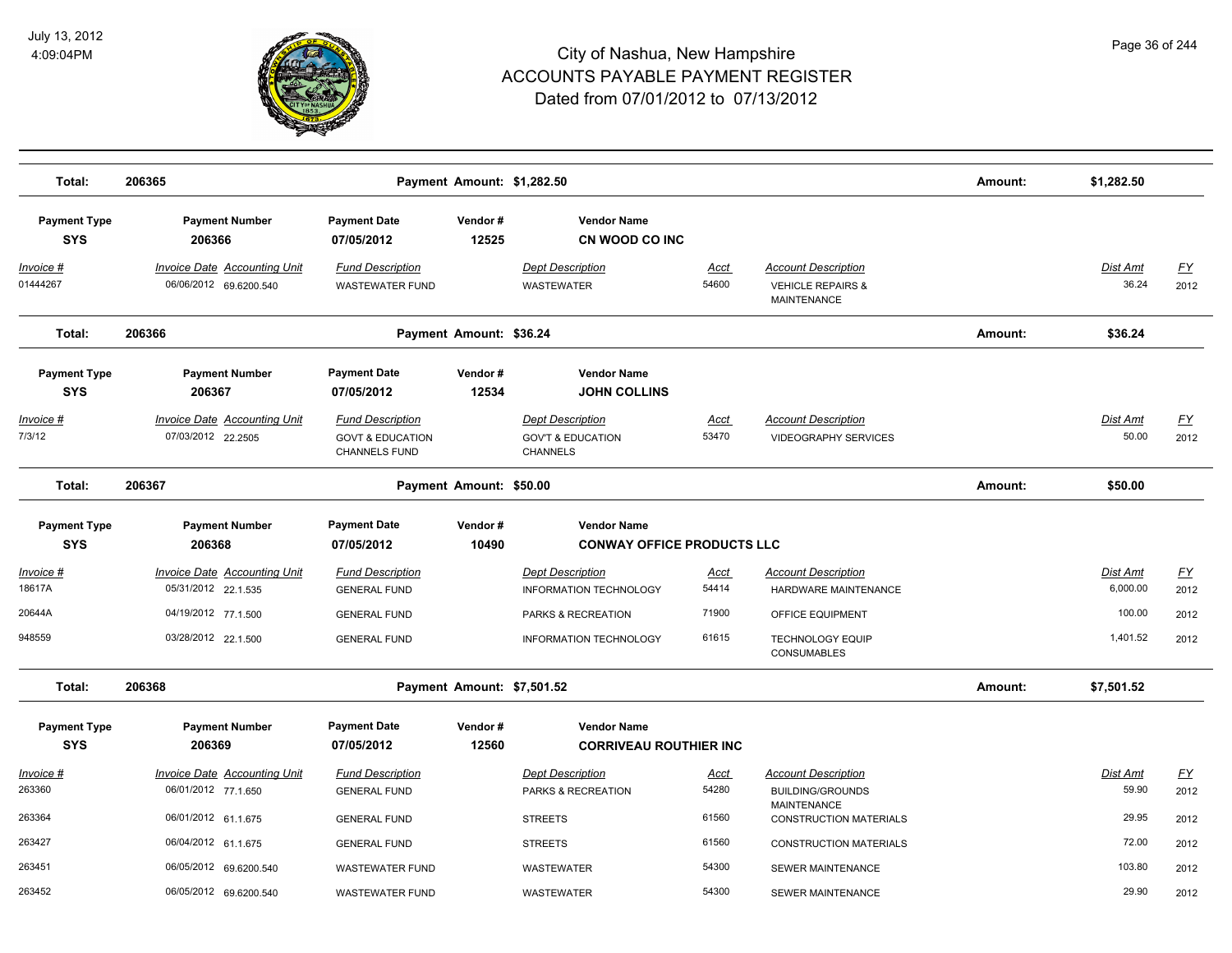

| 263453                            | 06/05/2012 69.6200.540                                     | <b>WASTEWATER FUND</b>                         |                          | WASTEWATER                                       | 54300                | SEWER MAINTENANCE                                                 |                           | 37.95              | 2012                      |
|-----------------------------------|------------------------------------------------------------|------------------------------------------------|--------------------------|--------------------------------------------------|----------------------|-------------------------------------------------------------------|---------------------------|--------------------|---------------------------|
| 263480                            | 06/06/2012 77.1.650                                        | <b>GENERAL FUND</b>                            |                          | PARKS & RECREATION                               | 54280                | <b>BUILDING/GROUNDS</b>                                           |                           | 29.95              | 2012                      |
| 263512                            | 06/07/2012 61.1.675                                        | <b>GENERAL FUND</b>                            |                          | <b>STREETS</b>                                   | 61560                | <b>MAINTENANCE</b><br><b>CONSTRUCTION MATERIALS</b>               |                           | 72.00              | 2012                      |
| 263566                            | 06/08/2012 77.1.650                                        | <b>GENERAL FUND</b>                            |                          | PARKS & RECREATION                               | 54280                | <b>BUILDING/GROUNDS</b><br><b>MAINTENANCE</b>                     |                           | 26.82              | 2012                      |
| Total:                            | 206369                                                     |                                                | Payment Amount: \$462.27 |                                                  |                      |                                                                   | Amount:                   | \$462.27           |                           |
| <b>Payment Type</b>               | <b>Payment Number</b>                                      | <b>Payment Date</b>                            | Vendor#                  | <b>Vendor Name</b>                               |                      |                                                                   |                           |                    |                           |
| <b>SYS</b>                        | 206370                                                     | 07/05/2012                                     | 10520                    | <b>CREATIVE SIGNS LLC</b>                        |                      |                                                                   |                           |                    |                           |
| <u>Invoice #</u><br>8285          | <b>Invoice Date Accounting Unit</b><br>06/01/2012 50.1.500 | <b>Fund Description</b><br><b>GENERAL FUND</b> |                          | <b>Dept Description</b><br>POLICE                | <b>Acct</b><br>61799 | <b>Account Description</b><br><b>VEHICLE PARTS &amp; SUPPLIES</b> |                           | Dist Amt<br>960.00 | <u>FY</u><br>2012         |
| Total:                            | 206370                                                     |                                                | Payment Amount: \$960.00 |                                                  |                      |                                                                   | Amount:                   | \$960.00           |                           |
| <b>Payment Type</b><br><b>SYS</b> | <b>Payment Number</b><br>206371                            | <b>Payment Date</b><br>07/05/2012              | Vendor#<br>14153         | <b>Vendor Name</b><br><b>CROWNE PLAZA NASHUA</b> |                      |                                                                   |                           |                    |                           |
|                                   |                                                            |                                                |                          |                                                  |                      |                                                                   |                           |                    |                           |
| Invoice #<br>163455               | <b>Invoice Date Accounting Unit</b><br>06/04/2012 22.5010  | <b>Fund Description</b><br>CAP PROJECTS-INFO   |                          | <b>Dept Description</b><br>CAPITAL PROJECTS-INFO | <u>Acct</u><br>81342 | <b>Account Description</b><br><b>COMPUTER SOFTWARE &amp;</b>      | Activity<br>1010.22.01.30 | Dist Amt<br>270.00 | EY<br>2012                |
| 163867                            | 06/07/2012 22.5010                                         | <b>TECHNOLOGY</b><br>CAP PROJECTS-INFO         |                          | <b>TECH</b><br>CAPITAL PROJECTS-INFO             | 81342                | <b>HARDWARE</b><br><b>COMPUTER SOFTWARE &amp;</b>                 | 1010.22.01.30             | 90.00              | 2012                      |
|                                   |                                                            | <b>TECHNOLOGY</b>                              |                          | <b>TECH</b>                                      |                      | <b>HARDWARE</b>                                                   |                           |                    |                           |
| 163871                            | 06/07/2012 22.5010                                         | CAP PROJECTS-INFO<br><b>TECHNOLOGY</b>         |                          | CAPITAL PROJECTS-INFO<br><b>TECH</b>             | 81342                | <b>COMPUTER SOFTWARE &amp;</b><br><b>HARDWARE</b>                 | 1010.22.01.30             | 360.00             | 2012                      |
| Total:                            | 206371                                                     |                                                | Payment Amount: \$720.00 |                                                  |                      |                                                                   | Amount:                   | \$720.00           |                           |
| <b>Payment Type</b>               | <b>Payment Number</b>                                      | <b>Payment Date</b>                            | Vendor#                  | <b>Vendor Name</b>                               |                      |                                                                   |                           |                    |                           |
| <b>SYS</b>                        | 206372                                                     | 07/05/2012                                     | 12653                    | <b>DIANE DUCHARME</b>                            |                      |                                                                   |                           |                    |                           |
| Invoice #                         | <b>Invoice Date Accounting Unit</b>                        | <b>Fund Description</b>                        |                          | <b>Dept Description</b>                          | Acct                 | <b>Account Description</b>                                        |                           | Dist Amt           | $\underline{\mathsf{FY}}$ |
| 41477/VOUCHER6908<br>620          | 06/05/2012 75.1.500                                        | <b>GENERAL FUND</b>                            |                          | <b>WELFARE ASSISTANCE</b>                        | 55810                | RENTAL ASSISTANCE                                                 |                           | 575.00             | 2012                      |
| Total:                            | 206372                                                     |                                                | Payment Amount: \$575.00 |                                                  |                      |                                                                   | Amount:                   | \$575.00           |                           |
| <b>Payment Type</b>               | <b>Payment Number</b>                                      | <b>Payment Date</b>                            | Vendor#                  | <b>Vendor Name</b>                               |                      |                                                                   |                           |                    |                           |
| <b>SYS</b>                        | 206373                                                     | 07/05/2012                                     | 10826                    | <b>DREAMWORLD BACKDROPS</b>                      |                      |                                                                   |                           |                    |                           |
| <u>Invoice #</u>                  | <b>Invoice Date Accounting Unit</b>                        | <b>Fund Description</b>                        |                          | <b>Dept Description</b>                          | <u>Acct</u>          | <b>Account Description</b>                                        |                           | Dist Amt           | <u>FY</u>                 |
| AROUND T/WORLD                    | 01/24/2012 TF77.7551                                       | P&R-SUMMERFUN                                  |                          | P&R-SUMMERFUN                                    | 61299                | MISCELLANEOUS SUPPLIES                                            |                           | 529.00             | 2012                      |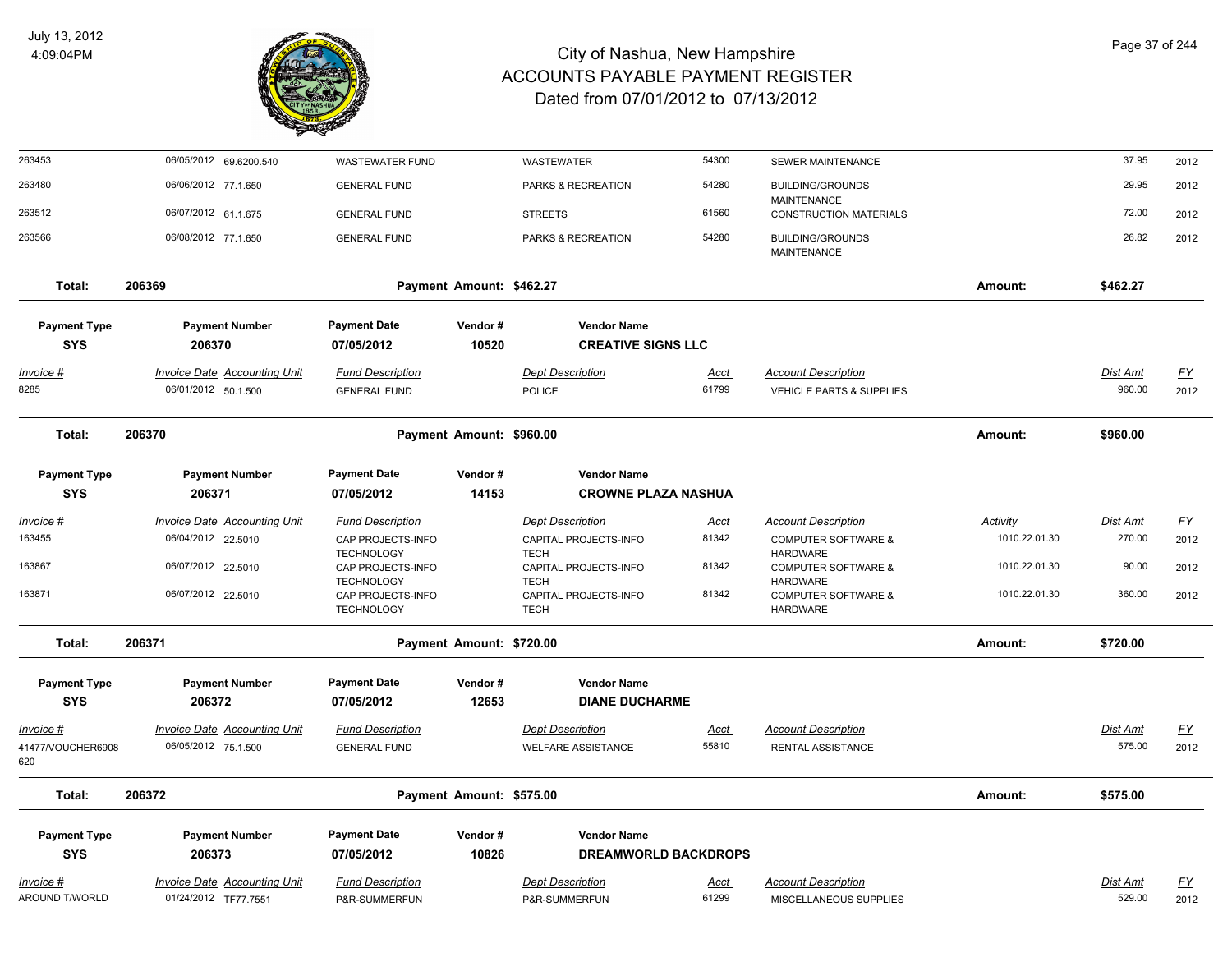

| Total:                                 | 206373                                                        |                                                   | Payment Amount: \$529.00 |                                                            |                      |                                                                                    | Amount:         | \$529.00                  |                   |
|----------------------------------------|---------------------------------------------------------------|---------------------------------------------------|--------------------------|------------------------------------------------------------|----------------------|------------------------------------------------------------------------------------|-----------------|---------------------------|-------------------|
| <b>Payment Type</b><br><b>SYS</b>      | <b>Payment Number</b><br>206374                               | <b>Payment Date</b><br>07/05/2012                 | Vendor#<br>12660         | <b>Vendor Name</b><br>THE DURKIN CO INC                    |                      |                                                                                    |                 |                           |                   |
| $Invoice$ #<br>0067464-IN              | <b>Invoice Date Accounting Unit</b><br>06/05/2012 50.1.500    | <b>Fund Description</b><br><b>GENERAL FUND</b>    |                          | <b>Dept Description</b><br>POLICE                          | Acct<br>61428        | <b>Account Description</b><br><b>JANITORIAL SUPPLIES</b>                           |                 | <b>Dist Amt</b><br>410.71 | <u>FY</u><br>2012 |
| Total:                                 | 206374                                                        |                                                   | Payment Amount: \$410.71 |                                                            |                      |                                                                                    | Amount:         | \$410.71                  |                   |
| <b>Payment Type</b><br><b>SYS</b>      | <b>Payment Number</b><br>206375                               | <b>Payment Date</b><br>07/05/2012                 | Vendor#<br>12663         | <b>Vendor Name</b><br><b>EW SLEEPER CO</b>                 |                      |                                                                                    |                 |                           |                   |
| Invoice #<br>2126711A                  | <b>Invoice Date Accounting Unit</b><br>03/30/2012 61.1.700    | <b>Fund Description</b><br><b>GENERAL FUND</b>    |                          | <b>Dept Description</b><br><b>STREETS</b>                  | Acct<br>54600        | <b>Account Description</b><br><b>VEHICLE REPAIRS &amp;</b><br><b>MAINTENANCE</b>   |                 | Dist Amt<br>337.25        | <u>FY</u><br>2012 |
| Total:                                 | 206375                                                        |                                                   | Payment Amount: \$337.25 |                                                            |                      |                                                                                    | Amount:         | \$337.25                  |                   |
| <b>Payment Type</b><br><b>SYS</b>      | <b>Payment Number</b><br>206376                               | <b>Payment Date</b><br>07/05/2012                 | Vendor#<br>12667         | <b>Vendor Name</b><br><b>EASTERN ANALYTICAL INC</b>        |                      |                                                                                    |                 |                           |                   |
| Invoice #<br>111864                    | <b>Invoice Date Accounting Unit</b><br>06/05/2012 69.6200.670 | <b>Fund Description</b><br><b>WASTEWATER FUND</b> |                          | <b>Dept Description</b><br><b>WASTEWATER</b>               | <u>Acct</u><br>53107 | <b>Account Description</b><br>ARCHITECT/ENGINEERING<br><b>SERVICES</b>             |                 | Dist Amt<br>130.00        | <u>FY</u><br>2012 |
| Total:                                 | 206376                                                        |                                                   | Payment Amount: \$130.00 |                                                            |                      |                                                                                    | Amount:         | \$130.00                  |                   |
| <b>Payment Type</b><br><b>SYS</b>      | <b>Payment Number</b><br>206377                               | <b>Payment Date</b><br>07/05/2012                 | Vendor#<br>11894         | <b>Vendor Name</b><br><b>EASTERN INDUSTRIAL AUTOMATION</b> |                      |                                                                                    |                 |                           |                   |
| Invoice #<br>3728246                   | <b>Invoice Date Accounting Unit</b><br>06/05/2012 69.6200.670 | <b>Fund Description</b><br><b>WASTEWATER FUND</b> |                          | <b>Dept Description</b><br><b>WASTEWATER</b>               | Acct<br>54487        | <b>Account Description</b><br><b>EQUIPMENT REPAIRS &amp;</b><br>MAINTENANCE        |                 | <b>Dist Amt</b><br>37.11  | <u>FY</u><br>2012 |
| Total:                                 | 206377                                                        |                                                   | Payment Amount: \$37.11  |                                                            |                      |                                                                                    | Amount:         | \$37.11                   |                   |
| <b>Payment Type</b><br><b>SYS</b>      | <b>Payment Number</b><br>206378                               | <b>Payment Date</b><br>07/05/2012                 | Vendor#<br>14222         | <b>Vendor Name</b><br><b>FASTENAL CO</b>                   |                      |                                                                                    |                 |                           |                   |
| <u> Invoice #</u><br><b>NHNAS86235</b> | <b>Invoice Date Accounting Unit</b><br>05/04/2012 69.6200.670 | <b>Fund Description</b><br><b>WASTEWATER FUND</b> |                          | <b>Dept Description</b><br>WASTEWATER                      | <u>Acct</u><br>54487 | <b>Account Description</b><br><b>EQUIPMENT REPAIRS &amp;</b><br><b>MAINTENANCE</b> | <b>Activity</b> | Dist Amt<br>559.74        | <u>FY</u><br>2012 |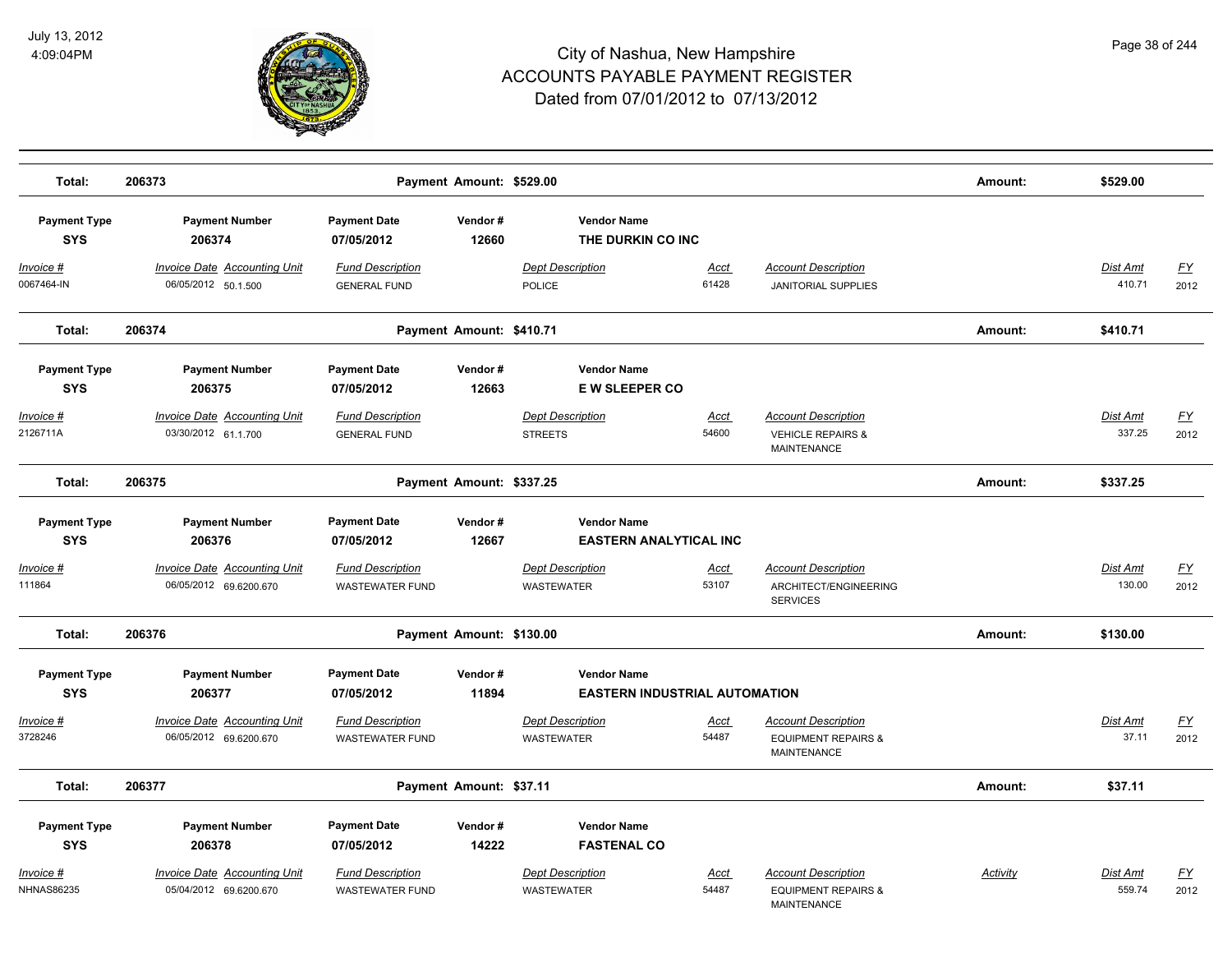

| <b>NHNAS86325</b>                 | 05/14/2012 69.6200.670                                     | WASTEWATER FUND                                |                  | WASTEWATER                                           | 54487                | <b>EQUIPMENT REPAIRS &amp;</b><br><b>MAINTENANCE</b>     |                 | 61.78              | 2012              |
|-----------------------------------|------------------------------------------------------------|------------------------------------------------|------------------|------------------------------------------------------|----------------------|----------------------------------------------------------|-----------------|--------------------|-------------------|
| <b>NHNAS86326</b>                 | 05/14/2012 69.6200.540                                     | <b>WASTEWATER FUND</b>                         |                  | WASTEWATER                                           | 61299                | MISCELLANEOUS SUPPLIES                                   |                 | 973.66             | 2012              |
| <b>NHNAS86363</b>                 | 05/15/2012 69.6200.670                                     | <b>WASTEWATER FUND</b>                         |                  | <b>WASTEWATER</b>                                    | 54487                | <b>EQUIPMENT REPAIRS &amp;</b><br><b>MAINTENANCE</b>     |                 | 60.47              | 2012              |
| NHNAS86406                        | 05/17/2012 69.6200.670                                     | <b>WASTEWATER FUND</b>                         |                  | <b>WASTEWATER</b>                                    | 54487                | <b>EQUIPMENT REPAIRS &amp;</b><br><b>MAINTENANCE</b>     |                 | 961.66             | 2012              |
| <b>NHNAS86412</b>                 | 05/18/2012 69.6200.670                                     | <b>WASTEWATER FUND</b>                         |                  | <b>WASTEWATER</b>                                    | 54487                | <b>EQUIPMENT REPAIRS &amp;</b><br><b>MAINTENANCE</b>     |                 | 44.13              | 2012              |
| <b>NHNAS86429</b>                 | 05/21/2012 69.6200.670                                     | <b>WASTEWATER FUND</b>                         |                  | WASTEWATER                                           | 54487                | <b>EQUIPMENT REPAIRS &amp;</b><br><b>MAINTENANCE</b>     |                 | 176.50             | 2012              |
| <b>NHNAS86623</b>                 | 06/04/2012 86.3120                                         | <b>TRANSIT GRANTS</b>                          |                  | <b>GRANT FUNDS-TRANSIT</b>                           | 61799                | VEHICLE PARTS & SUPPLIES                                 | 86.800.12.30.05 | 8.80               | 2012              |
| <b>NHNAS86654</b>                 | 06/05/2012 86.3120                                         | <b>TRANSIT GRANTS</b>                          |                  | <b>GRANT FUNDS-TRANSIT</b>                           | 61799                | <b>VEHICLE PARTS &amp; SUPPLIES</b>                      | 86.800.12.30.05 | 33.69              | 2012              |
| <b>NHNAS86674</b>                 | 06/07/2012 69.6200.670                                     | <b>WASTEWATER FUND</b>                         |                  | WASTEWATER                                           | 54487                | <b>EQUIPMENT REPAIRS &amp;</b><br><b>MAINTENANCE</b>     |                 | 122.70             | 2012              |
| Total:                            | 206378                                                     | Payment Amount: \$3,003.13                     |                  |                                                      |                      |                                                          | Amount:         | \$3,003.13         |                   |
| <b>Payment Type</b><br><b>SYS</b> | <b>Payment Number</b><br>206379                            | <b>Payment Date</b><br>07/05/2012              | Vendor#<br>12718 | <b>Vendor Name</b><br>FIRE TECH & SAFETY OF NEW ENGL |                      |                                                          |                 |                    |                   |
| <u> Invoice #</u>                 | <b>Invoice Date Accounting Unit</b>                        | <b>Fund Description</b>                        |                  | <b>Dept Description</b>                              | <u>Acct</u>          | <b>Account Description</b>                               |                 | Dist Amt           | <u>FY</u>         |
| 124976                            | 06/07/2012 52.1.625                                        | <b>GENERAL FUND</b>                            |                  | <b>FIRE</b>                                          | 71999                | MISCELLANEOUS EQUIPMENT                                  |                 | 250.00             | 2012              |
| Total:                            | 206379                                                     | Payment Amount: \$250.00                       |                  |                                                      |                      |                                                          | Amount:         | \$250.00           |                   |
| <b>Payment Type</b>               | <b>Payment Number</b>                                      | <b>Payment Date</b>                            | Vendor#          | <b>Vendor Name</b>                                   |                      |                                                          |                 |                    |                   |
| <b>SYS</b>                        | 206380                                                     | 07/05/2012                                     | 10751            | <b>FISHER SCIENTIFIC</b>                             |                      |                                                          |                 |                    |                   |
| <u> Invoice #</u><br>0100363      | <b>Invoice Date Accounting Unit</b><br>05/18/2012 73.1.500 | <b>Fund Description</b><br><b>GENERAL FUND</b> |                  | <b>Dept Description</b><br>ENVIRONMENTAL HEALTH      | <u>Acct</u><br>61149 | <b>Account Description</b><br><b>LABORATORY SUPPLIES</b> |                 | Dist Amt<br>504.30 | <u>FY</u><br>2012 |
| Total:                            | 206380                                                     | Payment Amount: \$504.30                       |                  |                                                      |                      |                                                          | Amount:         | \$504.30           |                   |
| <b>Payment Type</b>               | <b>Payment Number</b>                                      | <b>Payment Date</b>                            | Vendor#          | <b>Vendor Name</b>                                   |                      |                                                          |                 |                    |                   |
| <b>SYS</b>                        | 206381                                                     | 07/05/2012                                     | 12753            | <b>G H BERLIN LUBRICANTS</b>                         |                      |                                                          |                 |                    |                   |
| <u>Invoice #</u><br>1699919       | <b>Invoice Date Accounting Unit</b><br>05/15/2012 52.1.630 | <b>Fund Description</b>                        |                  | <b>Dept Description</b>                              | <u>Acct</u><br>61709 | <b>Account Description</b>                               |                 | Dist Amt<br>88.75  | <u>FY</u>         |
| 1704265                           |                                                            | <b>GENERAL FUND</b>                            |                  | <b>FIRE</b>                                          | 61799                | <b>LUBRICANTS</b>                                        |                 | 65.36              | 2012              |
|                                   | 06/04/2012 50.1.500                                        | <b>GENERAL FUND</b>                            |                  | <b>POLICE</b>                                        |                      | <b>VEHICLE PARTS &amp; SUPPLIES</b>                      |                 |                    | 2012              |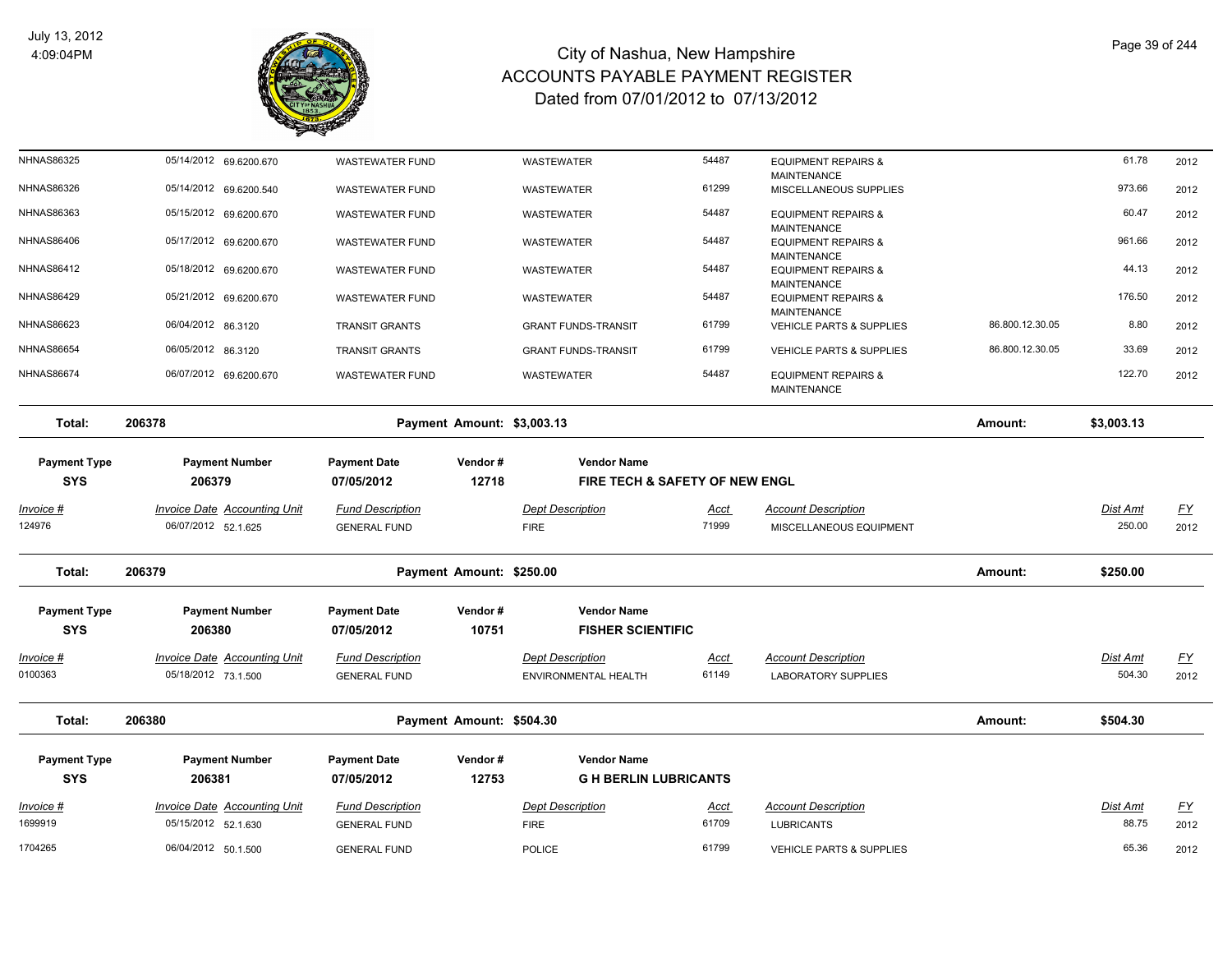

| Total:                            | 206381                                                      |                                                            | Payment Amount: \$154.11   |                                                            |                      |                                                              | Amount:                          | \$154.11                  |                   |
|-----------------------------------|-------------------------------------------------------------|------------------------------------------------------------|----------------------------|------------------------------------------------------------|----------------------|--------------------------------------------------------------|----------------------------------|---------------------------|-------------------|
| <b>Payment Type</b><br><b>SYS</b> | <b>Payment Number</b><br>206382                             | <b>Payment Date</b><br>07/05/2012                          | Vendor#<br>14241           | <b>Vendor Name</b><br><b>GALE GROUP INC</b>                |                      |                                                              | <b>Payee Name</b><br><b>GALE</b> |                           |                   |
| <u>Invoice #</u><br>96457493      | <b>Invoice Date Accounting Unit</b><br>06/04/2012 TF79.8063 | <b>Fund Description</b><br><b>LIBRARY-HENRY STEARNS</b>    |                            | <b>Dept Description</b><br><b>LIBRARY-HENRY STEARNS</b>    | Acct<br>61807        | <b>Account Description</b><br><b>PUBLICATIONS</b>            |                                  | <b>Dist Amt</b><br>111.96 | <u>FY</u><br>2012 |
| 96468433                          | 06/05/2012 TF79.8063                                        | <b>FUND</b><br><b>LIBRARY-HENRY STEARNS</b><br><b>FUND</b> |                            | <b>FUND</b><br><b>LIBRARY-HENRY STEARNS</b><br><b>FUND</b> | 61807                | <b>PUBLICATIONS</b>                                          |                                  | 24.74                     | 2012              |
| 96468489                          | 06/05/2012 TF79.8063                                        | <b>LIBRARY-HENRY STEARNS</b><br><b>FUND</b>                |                            | <b>LIBRARY-HENRY STEARNS</b><br><b>FUND</b>                | 61807                | <b>PUBLICATIONS</b>                                          |                                  | 23.24                     | 2012              |
| Total:                            | 206382                                                      |                                                            | Payment Amount: \$159.94   |                                                            |                      |                                                              | Amount:                          | \$159.94                  |                   |
| <b>Payment Type</b>               | <b>Payment Number</b>                                       | <b>Payment Date</b>                                        | Vendor#                    | <b>Vendor Name</b>                                         |                      |                                                              |                                  |                           |                   |
| <b>SYS</b>                        | 206383                                                      | 07/05/2012                                                 | 12762                      | <b>GATE CITY FENCE CO INC</b>                              |                      |                                                              |                                  |                           |                   |
| Invoice #                         | Invoice Date Accounting Unit                                | <b>Fund Description</b>                                    |                            | <b>Dept Description</b>                                    | <u>Acct</u>          | <b>Account Description</b>                                   |                                  | Dist Amt                  | <u>FY</u>         |
| 36355                             | 06/02/2012 77.1.650                                         | <b>GENERAL FUND</b>                                        |                            | PARKS & RECREATION                                         | 54280                | <b>BUILDING/GROUNDS</b><br><b>MAINTENANCE</b>                |                                  | 825.00                    | 2012              |
| 36372                             | 06/07/2012 77.1.650                                         | <b>GENERAL FUND</b>                                        |                            | PARKS & RECREATION                                         | 54280                | <b>BUILDING/GROUNDS</b><br><b>MAINTENANCE</b>                |                                  | 240.00                    | 2012              |
| 36373                             | 06/07/2012 77.1.650                                         | <b>GENERAL FUND</b>                                        |                            | PARKS & RECREATION                                         | 54280                | <b>BUILDING/GROUNDS</b><br><b>MAINTENANCE</b>                |                                  | 975.00                    | 2012              |
| 36388                             | 06/12/2012 77.1.650                                         | <b>GENERAL FUND</b>                                        |                            | PARKS & RECREATION                                         | 54280                | <b>BUILDING/GROUNDS</b><br><b>MAINTENANCE</b>                |                                  | 420.00                    | 2012              |
| 36408                             | 06/14/2012 TF77.7572                                        | JEFF MORIN-ROBY PARK ETF                                   |                            | JEFF MORIN-ETF                                             | 54280                | <b>BUILDING/GROUNDS</b><br><b>MAINTENANCE</b>                |                                  | 978.00                    | 2012              |
| 36409                             | 06/14/2012 77.1.650                                         | <b>GENERAL FUND</b>                                        |                            | PARKS & RECREATION                                         | 54280                | <b>BUILDING/GROUNDS</b><br><b>MAINTENANCE</b>                |                                  | 972.00                    | 2012              |
| 65671                             | 06/19/2012 TF77.7050                                        | <b>HOLMAN STADIUM</b><br><b>IMPROVEMNTS ETF</b>            |                            | <b>HOLMAN STADIUM</b><br><b>IMPROVEMNTS ETF</b>            | 61570                | <b>FENCING</b>                                               |                                  | 108.00                    | 2012              |
| Total:                            | 206383                                                      |                                                            | Payment Amount: \$4,518.00 |                                                            |                      |                                                              | Amount:                          | \$4,518.00                |                   |
| <b>Payment Type</b>               | <b>Payment Number</b>                                       | <b>Payment Date</b>                                        | Vendor#                    | <b>Vendor Name</b>                                         |                      |                                                              |                                  |                           |                   |
| <b>SYS</b>                        | 206384                                                      | 07/05/2012                                                 | 12773                      | <b>GEORGE'S APPAREL</b>                                    |                      |                                                              |                                  |                           |                   |
| Invoice #<br>4908                 | <b>Invoice Date Accounting Unit</b><br>05/17/2012 50.1.500  | <b>Fund Description</b><br><b>GENERAL FUND</b>             |                            | <b>Dept Description</b><br><b>POLICE</b>                   | <u>Acct</u><br>61107 | <b>Account Description</b><br><b>CLOTHING &amp; UNIFORMS</b> |                                  | Dist Amt<br>157.34        | <u>FY</u><br>2012 |
| Total:                            | 206384                                                      |                                                            | Payment Amount: \$157.34   |                                                            |                      |                                                              | Amount:                          | \$157.34                  |                   |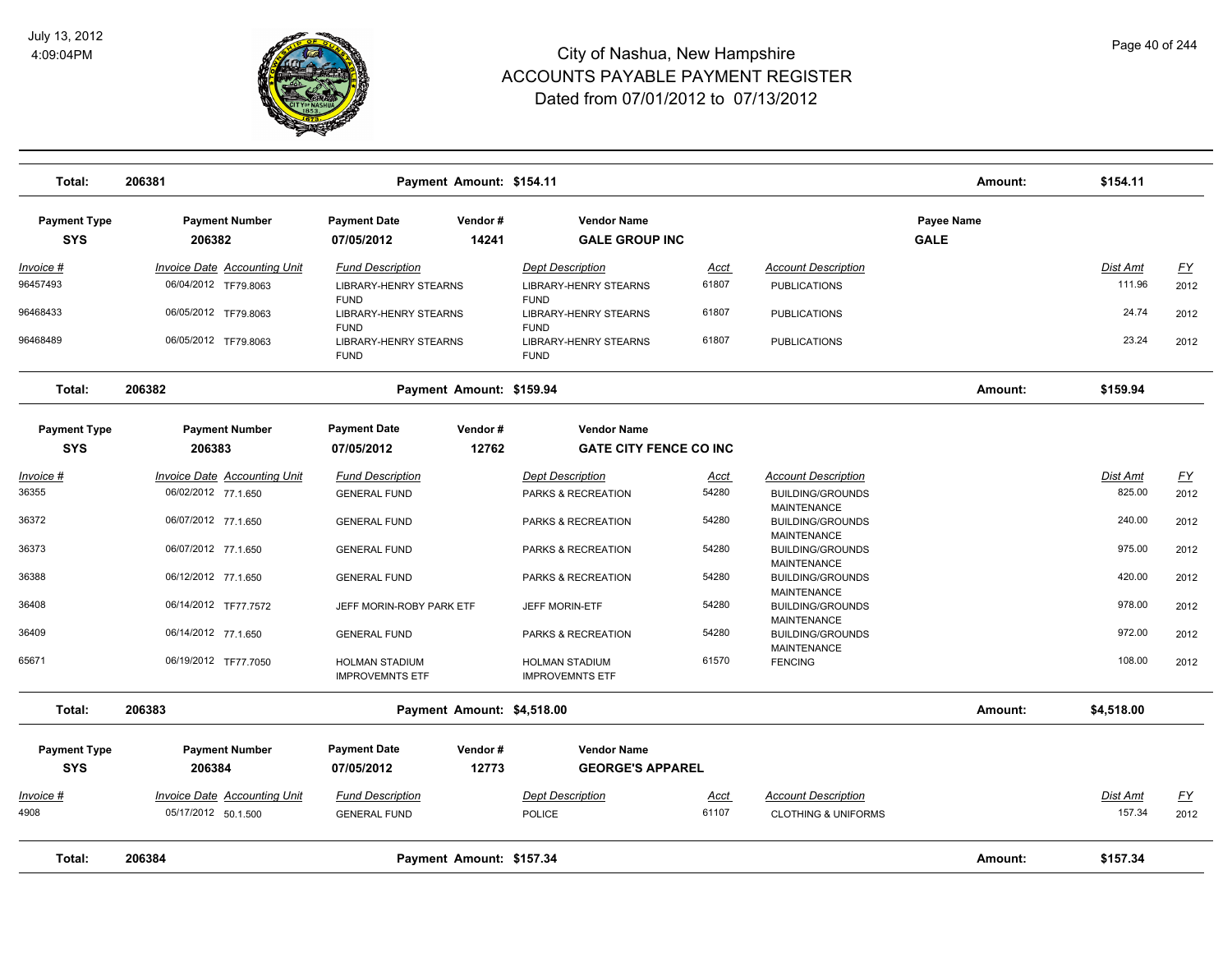

| <b>Payment Type</b><br><b>SYS</b>                    | <b>Payment Number</b><br>206385                            | <b>Payment Date</b><br>07/05/2012                | Vendor#<br>12776           | <b>Vendor Name</b><br><b>GILLIG LLC</b>               |                      |                                                                   |                             |                           |                          |
|------------------------------------------------------|------------------------------------------------------------|--------------------------------------------------|----------------------------|-------------------------------------------------------|----------------------|-------------------------------------------------------------------|-----------------------------|---------------------------|--------------------------|
| Invoice #<br>4817008                                 | <b>Invoice Date Accounting Unit</b><br>05/14/2012 86.3120  | <b>Fund Description</b><br><b>TRANSIT GRANTS</b> |                            | <b>Dept Description</b><br><b>GRANT FUNDS-TRANSIT</b> | <u>Acct</u><br>61799 | <b>Account Description</b><br><b>VEHICLE PARTS &amp; SUPPLIES</b> | Activity<br>86.800.12.30.01 | Dist Amt<br>973.88        | $\underline{FY}$<br>2012 |
| 4817009                                              | 05/14/2012 86.3120                                         | <b>TRANSIT GRANTS</b>                            |                            | <b>GRANT FUNDS-TRANSIT</b>                            | 61799                | VEHICLE PARTS & SUPPLIES                                          | 86.800.12.30.01             | 973.88                    | 2012                     |
| 4817010                                              | 05/14/2012 86.3120                                         | <b>TRANSIT GRANTS</b>                            |                            | <b>GRANT FUNDS-TRANSIT</b>                            | 61799                | <b>VEHICLE PARTS &amp; SUPPLIES</b>                               | 86.800.12.30.01             | 973.88                    | 2012                     |
| 4822138                                              | 06/04/2012 86.3120                                         | <b>TRANSIT GRANTS</b>                            |                            | <b>GRANT FUNDS-TRANSIT</b>                            | 61799                | VEHICLE PARTS & SUPPLIES                                          | 86.800.12.30.01             | 58.40                     | 2012                     |
| Total:                                               | 206385                                                     |                                                  | Payment Amount: \$2,980.04 |                                                       |                      |                                                                   | Amount:                     | \$2,980.04                |                          |
| <b>Payment Type</b><br><b>SYS</b>                    | <b>Payment Number</b><br>206386                            | <b>Payment Date</b><br>07/05/2012                | Vendor#<br>11370           | <b>Vendor Name</b><br><b>KAREN GLEASON</b>            |                      |                                                                   |                             |                           |                          |
| <u>Invoice #</u><br>33248A 07/05/2012<br><b>DCAP</b> | <b>Invoice Date Accounting Unit</b><br>06/30/2012 BS1000   | <b>Fund Description</b><br><b>GENERAL FUND</b>   |                            | <b>Dept Description</b><br><b>GENERAL FUND</b>        | <b>Acct</b><br>21460 | <b>Account Description</b><br>125 DEPENDENT CARE                  |                             | <b>Dist Amt</b><br>300.00 | <u>FY</u><br>2012        |
| Total:                                               | 206386                                                     |                                                  | Payment Amount: \$300.00   |                                                       |                      |                                                                   | Amount:                     | \$300.00                  |                          |
| <b>Payment Type</b><br><b>SYS</b>                    | <b>Payment Number</b><br>206387                            | <b>Payment Date</b><br>07/05/2012                | Vendor#<br>12086           | <b>Vendor Name</b><br><b>KATHY GODIN</b>              |                      |                                                                   |                             |                           |                          |
| <u>Invoice #</u><br><b>REFUND</b>                    | <b>Invoice Date Accounting Unit</b><br>06/19/2012 07.1.565 | <b>Fund Description</b><br><b>GENERAL FUND</b>   |                            | <b>Dept Description</b><br><b>CITY CLERK</b>          | <u>Acct</u><br>55699 | <b>Account Description</b><br>OTHER CONTRACTED<br><b>SERVICES</b> |                             | Dist Amt<br>25.00         | $\underline{FY}$<br>2012 |
| Total:                                               | 206387                                                     |                                                  | Payment Amount: \$25.00    |                                                       |                      |                                                                   | Amount:                     | \$25.00                   |                          |
| <b>Payment Type</b><br><b>SYS</b>                    | <b>Payment Number</b><br>206388                            | <b>Payment Date</b><br>07/05/2012                | Vendor#<br>12791           | <b>Vendor Name</b><br><b>DONNA GRAHAM</b>             |                      |                                                                   |                             |                           |                          |
| Invoice #<br><b>BDGT MTNG 6/20/12</b>                | <b>Invoice Date Accounting Unit</b><br>06/24/2012 02.1.500 | <b>Fund Description</b><br><b>GENERAL FUND</b>   |                            | <b>Dept Description</b><br><b>BOARD OF ALDERMEN</b>   | <u>Acct</u><br>53428 | <b>Account Description</b><br>STENOGRAPHIC SERVICES               |                             | <b>Dist Amt</b><br>225.00 | <u>FY</u><br>2012        |
| CNSR CM MTNG                                         | 06/24/2012 02.1.500                                        | <b>GENERAL FUND</b>                              |                            | BOARD OF ALDERMEN                                     | 53428                | STENOGRAPHIC SERVICES                                             |                             | 170.00                    | 2012                     |
| 6/19/12<br><b>INFR MTNG 6/13/12</b>                  | 06/19/2012 02.1.500                                        | <b>GENERAL FUND</b>                              |                            | <b>BOARD OF ALDERMEN</b>                              | 53428                | STENOGRAPHIC SERVICES                                             |                             | 230.00                    | 2012                     |
| Total:                                               | 206388                                                     |                                                  | Payment Amount: \$625.00   |                                                       |                      |                                                                   | Amount:                     | \$625.00                  |                          |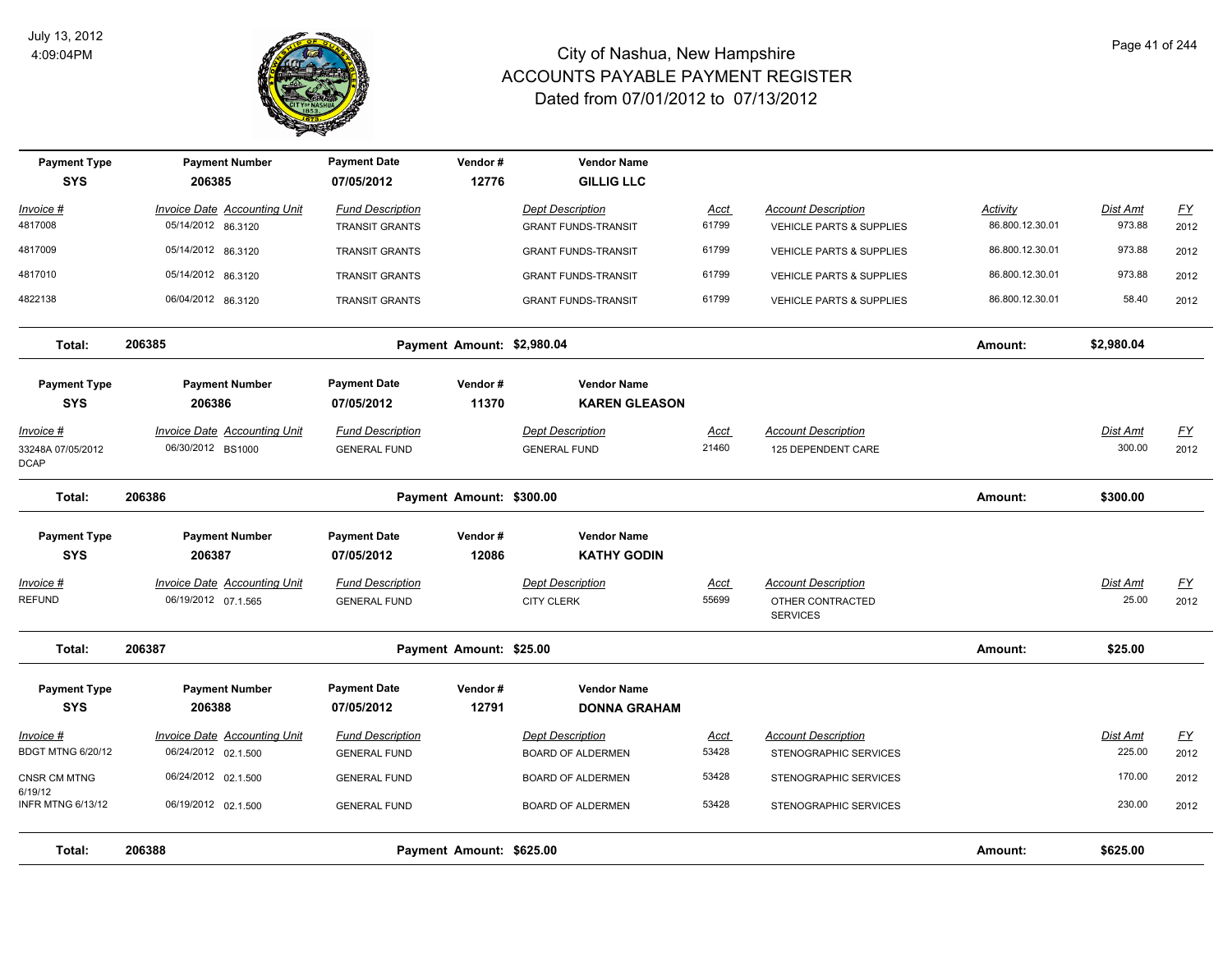

| <b>Payment Type</b><br><b>SYS</b> | <b>Payment Number</b><br>206389     | <b>Payment Date</b><br>07/05/2012 | Vendor#<br>14101           | <b>Vendor Name</b><br><b>CHILD ADVOCACY CENTER</b> |                                       |                                                       | Payee Name<br><b>GRANITE STATE CHILDREN'S ALLIA</b> |            |                           |
|-----------------------------------|-------------------------------------|-----------------------------------|----------------------------|----------------------------------------------------|---------------------------------------|-------------------------------------------------------|-----------------------------------------------------|------------|---------------------------|
| Invoice #                         | <b>Invoice Date Accounting Unit</b> | <b>Fund Description</b>           |                            | <b>Dept Description</b>                            | <u>Acct</u>                           | <b>Account Description</b>                            |                                                     | Dist Amt   | <u>FY</u>                 |
| 162CON 4TH QTR                    | 06/01/2012 09.1.505                 | <b>GENERAL FUND</b>               |                            | <b>CIVIC &amp; COMMUNITY</b><br><b>ACTIVITIES</b>  | 56315                                 | CHILD ADVOCACY CENTER                                 |                                                     | 2,125.00   | 2012                      |
| Total:                            | 206389                              |                                   | Payment Amount: \$2,125.00 |                                                    |                                       |                                                       | Amount:                                             | \$2,125.00 |                           |
| <b>Payment Type</b>               | <b>Payment Number</b>               | <b>Payment Date</b>               | Vendor#                    | <b>Vendor Name</b>                                 |                                       |                                                       |                                                     |            |                           |
| <b>SYS</b>                        | 206390                              | 07/05/2012                        | 12795                      | <b>GRANITE STATE GLASS</b>                         |                                       |                                                       |                                                     |            |                           |
| <u>Invoice #</u>                  | <b>Invoice Date Accounting Unit</b> | <b>Fund Description</b>           |                            | <b>Dept Description</b>                            | <u>Acct</u>                           | <b>Account Description</b>                            |                                                     | Dist Amt   | <u>FY</u>                 |
| J07354681                         | 06/25/2012 52.1.720                 | <b>GENERAL FUND</b>               |                            | <b>FIRE</b>                                        | 54280                                 | <b>BUILDING/GROUNDS</b><br><b>MAINTENANCE</b>         |                                                     | 721.00     | 2012                      |
| Total:                            | 206390                              |                                   | Payment Amount: \$721.00   |                                                    |                                       |                                                       | Amount:                                             | \$721.00   |                           |
| <b>Payment Type</b>               | <b>Payment Number</b>               | <b>Payment Date</b>               | Vendor#                    | <b>Vendor Name</b>                                 |                                       |                                                       |                                                     |            |                           |
| <b>SYS</b>                        | 206391                              | 07/05/2012                        | 10245                      |                                                    | <b>GUSTAVO PRESTON SERVICE COMPAN</b> |                                                       |                                                     |            |                           |
| Invoice #                         | Invoice Date Accounting Unit        | <b>Fund Description</b>           |                            | <b>Dept Description</b>                            | Acct                                  | <b>Account Description</b>                            |                                                     | Dist Amt   | $\underline{FY}$          |
| SO10001822                        | 05/25/2012 77.1.650                 | <b>GENERAL FUND</b>               |                            | PARKS & RECREATION                                 | 54280                                 | <b>BUILDING/GROUNDS</b>                               |                                                     | 1,750.00   | 2012                      |
| SO10001833                        | 06/01/2012 77.1.650                 | <b>GENERAL FUND</b>               |                            | PARKS & RECREATION                                 | 54280                                 | MAINTENANCE<br><b>BUILDING/GROUNDS</b><br>MAINTENANCE |                                                     | 243.75     | 2012                      |
| Total:                            | 206391                              |                                   | Payment Amount: \$1,993.75 |                                                    |                                       |                                                       | Amount:                                             | \$1,993.75 |                           |
| <b>Payment Type</b>               | <b>Payment Number</b>               | <b>Payment Date</b>               | Vendor#                    | <b>Vendor Name</b>                                 |                                       |                                                       |                                                     |            |                           |
| <b>SYS</b>                        | 206392                              | 07/05/2012                        | 11922                      |                                                    | <b>HANSEN MARINE ENGINEERING</b>      |                                                       |                                                     |            |                           |
| Invoice #                         | <b>Invoice Date Accounting Unit</b> | <b>Fund Description</b>           |                            | <b>Dept Description</b>                            | <u>Acct</u>                           | <b>Account Description</b>                            |                                                     | Dist Amt   | $\underline{\mathsf{FY}}$ |
| 0315388-IN                        | 06/07/2012 52.1.630                 | <b>GENERAL FUND</b>               |                            | <b>FIRE</b>                                        | 54600                                 | <b>VEHICLE REPAIRS &amp;</b><br><b>MAINTENANCE</b>    |                                                     | 1,701.00   | 2012                      |
| Total:                            | 206392                              |                                   | Payment Amount: \$1,701.00 |                                                    |                                       |                                                       | Amount:                                             | \$1,701.00 |                           |
| <b>Payment Type</b>               | <b>Payment Number</b>               | <b>Payment Date</b>               | Vendor#                    | <b>Vendor Name</b>                                 |                                       |                                                       |                                                     |            |                           |
| <b>SYS</b>                        | 206393                              | 07/05/2012                        | 10469                      |                                                    | <b>HI-WAY SAFETY SYSTEMS INC</b>      |                                                       |                                                     |            |                           |
| Invoice #                         | Invoice Date Accounting Unit        | <b>Fund Description</b>           |                            | <b>Dept Description</b>                            | <u>Acct</u>                           | <b>Account Description</b>                            |                                                     | Dist Amt   | $\mathsf{F}\mathsf{Y}$    |
| 17454-12                          | 06/28/2012 64.1.705                 | <b>GENERAL FUND</b>               |                            | <b>TRAFFIC</b>                                     | 54275                                 | <b>SIGNING &amp; STRIPING</b>                         |                                                     | 2,952.11   | 2012                      |

SERVICES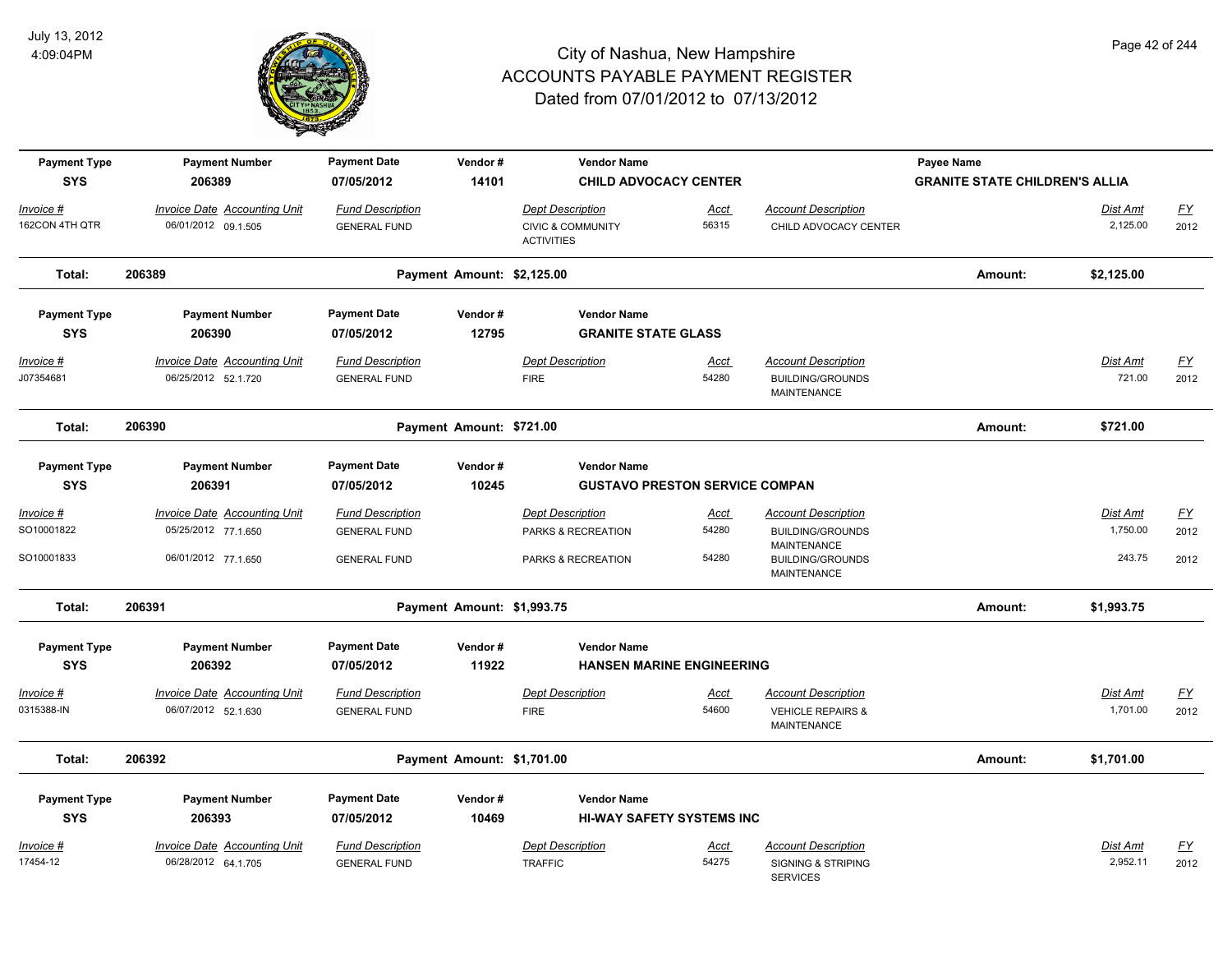

| Total:                            | 206393                                                        |                                                                       | Payment Amount: \$2,952.11 |                                                                       |                      |                                                                                    | Amount:                                             | \$2,952.11           |                   |
|-----------------------------------|---------------------------------------------------------------|-----------------------------------------------------------------------|----------------------------|-----------------------------------------------------------------------|----------------------|------------------------------------------------------------------------------------|-----------------------------------------------------|----------------------|-------------------|
| <b>Payment Type</b><br><b>SYS</b> | <b>Payment Number</b><br>206394                               | <b>Payment Date</b><br>07/05/2012                                     | Vendor#<br>14300           | <b>Vendor Name</b><br><b>HIGHLAND POWER</b>                           |                      |                                                                                    |                                                     |                      |                   |
| <u>Invoice #</u><br>7036          | <b>Invoice Date Accounting Unit</b><br>05/31/2012 69.6200.670 | <b>Fund Description</b><br><b>WASTEWATER FUND</b>                     |                            | <b>Dept Description</b><br><b>WASTEWATER</b>                          | <b>Acct</b><br>54487 | <b>Account Description</b><br><b>EQUIPMENT REPAIRS &amp;</b><br><b>MAINTENANCE</b> |                                                     | Dist Amt<br>1,260.00 | <u>FY</u><br>2012 |
| Total:                            | 206394                                                        |                                                                       | Payment Amount: \$1,260.00 |                                                                       |                      |                                                                                    | Amount:                                             | \$1,260.00           |                   |
| <b>Payment Type</b><br><b>SYS</b> | <b>Payment Number</b><br>206395                               | <b>Payment Date</b><br>07/05/2012                                     | Vendor#<br>12862           | <b>Vendor Name</b><br>THE HOLISTIC SELF CARE CENTER                   |                      |                                                                                    |                                                     |                      |                   |
| Invoice #<br>CD'S                 | <b>Invoice Date Accounting Unit</b><br>05/30/2012 71.3068     | <b>Fund Description</b><br><b>COMMUNITY SERVICES</b><br><b>GRANTS</b> |                            | <b>Dept Description</b><br><b>COMMUNITY SERVICES</b><br><b>GRANTS</b> | <u>Acct</u><br>55500 | <b>Account Description</b><br><b>ADVERTISING</b>                                   | Activity<br>71.1001.12.01                           | Dist Amt<br>999.60   | <u>FY</u><br>2012 |
| Total:                            | 206395                                                        |                                                                       | Payment Amount: \$999.60   |                                                                       |                      |                                                                                    | Amount:                                             | \$999.60             |                   |
| <b>Payment Type</b><br><b>SYS</b> | <b>Payment Number</b><br>206396                               | <b>Payment Date</b><br>07/05/2012                                     | Vendor#<br>10966           | <b>Vendor Name</b><br><b>HOLLAND CO INC</b>                           |                      |                                                                                    |                                                     |                      |                   |
| Invoice #<br>80775                | <b>Invoice Date Accounting Unit</b><br>05/31/2012 69.6200.670 | <b>Fund Description</b><br><b>WASTEWATER FUND</b>                     |                            | <b>Dept Description</b><br>WASTEWATER                                 | Acct<br>61156        | <b>Account Description</b><br><b>CHEMICALS</b>                                     |                                                     | Dist Amt<br>5,760.00 | <u>FY</u><br>2012 |
| Total:                            | 206396                                                        |                                                                       | Payment Amount: \$5,760.00 |                                                                       |                      |                                                                                    | Amount:                                             | \$5,760.00           |                   |
| <b>Payment Type</b><br><b>SYS</b> | <b>Payment Number</b><br>206397                               | <b>Payment Date</b><br>07/05/2012                                     | Vendor#<br>14309           | <b>Vendor Name</b><br><b>HOME DEPOT CREDIT SERVICES</b>               |                      |                                                                                    | Payee Name<br><b>HOME DEPOT CREDIT SERVICE 3065</b> |                      |                   |
| Invoice #                         | <b>Invoice Date Accounting Unit</b>                           | <b>Fund Description</b>                                               |                            | <b>Dept Description</b>                                               | Acct                 | <b>Account Description</b>                                                         |                                                     | <b>Dist Amt</b>      | <u>FY</u>         |
| 0020481                           | 06/18/2012 69.6200.670                                        | <b>WASTEWATER FUND</b>                                                |                            | <b>WASTEWATER</b>                                                     | 54487                | <b>EQUIPMENT REPAIRS &amp;</b><br><b>MAINTENANCE</b>                               |                                                     | 53.92                | 2012              |
| 0020545                           | 06/18/2012 77.1.650                                           | <b>GENERAL FUND</b>                                                   |                            | PARKS & RECREATION                                                    | 54280                | <b>BUILDING/GROUNDS</b><br><b>MAINTENANCE</b>                                      |                                                     | 9.97                 | 2012              |
| 0022347                           | 06/28/2012 66.1.500                                           | <b>GENERAL FUND</b>                                                   |                            | PARKING LOTS                                                          | 71025                | SMALL TOOLS                                                                        |                                                     | 207.84               | 2012              |
| 1052593                           | 06/27/2012 69.6200.670                                        | <b>WASTEWATER FUND</b>                                                |                            | <b>WASTEWATER</b>                                                     | 54487                | <b>EQUIPMENT REPAIRS &amp;</b><br><b>MAINTENANCE</b>                               |                                                     | 120.46               | 2012              |
| 2012970                           | 06/26/2012 69.6200.540                                        | <b>WASTEWATER FUND</b>                                                |                            | WASTEWATER                                                            | 61299                | MISCELLANEOUS SUPPLIES                                                             |                                                     | 92.92                | 2012              |
| 2021940                           | 06/26/2012 77.1.650                                           | <b>GENERAL FUND</b>                                                   |                            | PARKS & RECREATION                                                    | 54280                | <b>BUILDING/GROUNDS</b><br><b>MAINTENANCE</b>                                      |                                                     | 85.88                | 2012              |
| 3020176                           | 06/15/2012 77.1.650                                           | <b>GENERAL FUND</b>                                                   |                            | <b>PARKS &amp; RECREATION</b>                                         | 54280                | <b>BUILDING/GROUNDS</b><br><b>MAINTENANCE</b>                                      |                                                     | 21.95                | 2012              |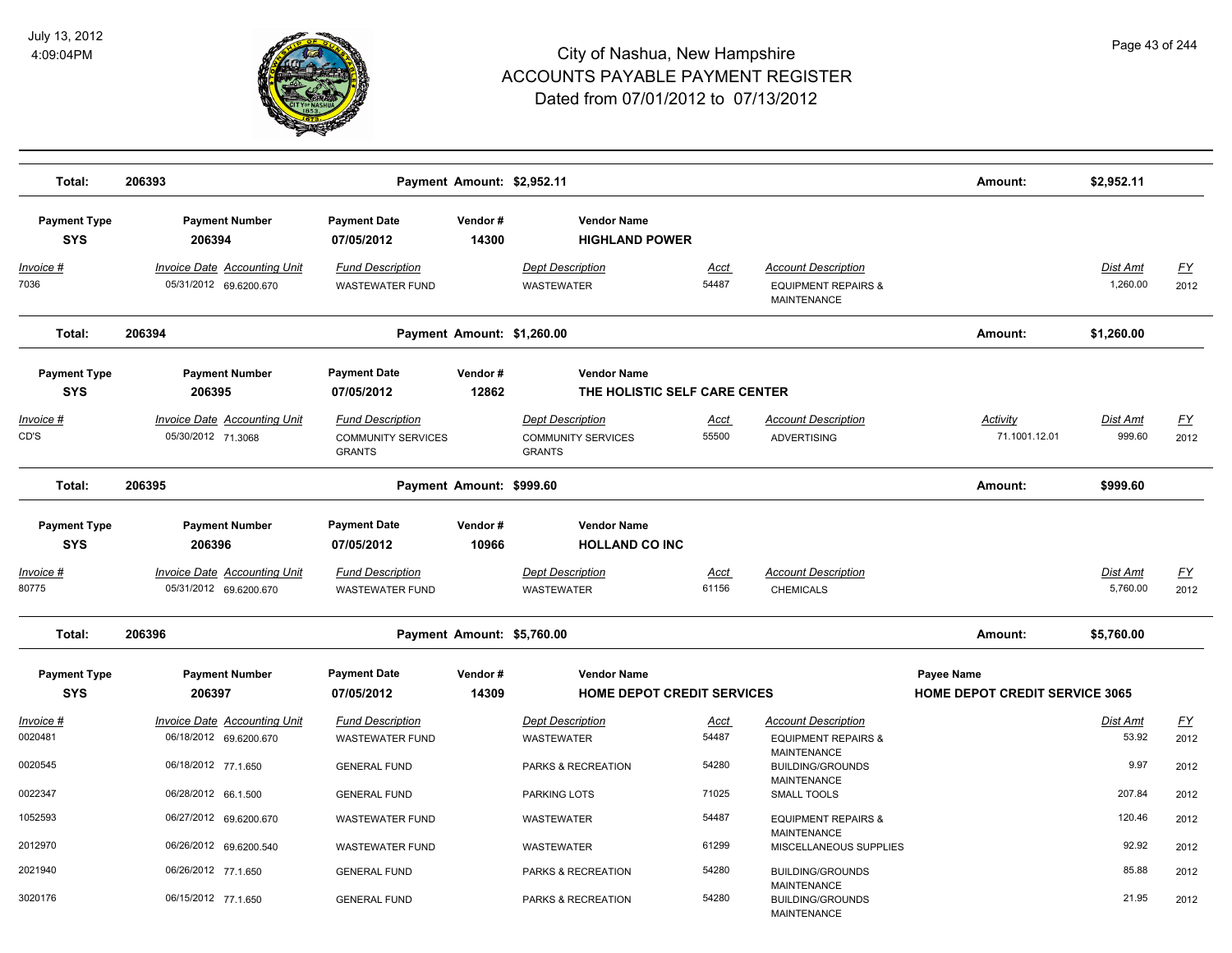

| Total:             | 206397                                     |                                            | Payment Amount: \$3,005.23               |                |                                                                          | Amount: | \$3,005.23      |              |
|--------------------|--------------------------------------------|--------------------------------------------|------------------------------------------|----------------|--------------------------------------------------------------------------|---------|-----------------|--------------|
|                    |                                            |                                            |                                          |                | MAINTENANCE                                                              |         |                 |              |
| 9292667<br>9292669 | 06/19/2012 77.1.650<br>06/19/2012 77.1.650 | <b>GENERAL FUND</b><br><b>GENERAL FUND</b> | PARKS & RECREATION<br>PARKS & RECREATION | 54280<br>54280 | <b>BUILDING/GROUNDS</b><br><b>MAINTENANCE</b><br><b>BUILDING/GROUNDS</b> |         | 68.60<br>163.30 | 2012<br>2012 |
| 9202276            | 06/19/2012 69.6200.670                     | <b>WASTEWATER FUND</b>                     | WASTEWATER                               | 54487          | <b>EQUIPMENT REPAIRS &amp;</b><br><b>MAINTENANCE</b>                     |         |                 | 2012         |
| 8990218            | 06/20/2012 77.1.650                        | <b>GENERAL FUND</b>                        | PARKS & RECREATION                       | 54280          | <b>BUILDING/GROUNDS</b><br><b>MAINTENANCE</b>                            |         | 11.99<br>953.95 | 2012         |
| 8012073            | 06/20/2012 77.1.650                        | <b>GENERAL FUND</b>                        | PARKS & RECREATION                       | 54280          | <b>BUILDING/GROUNDS</b><br><b>MAINTENANCE</b>                            |         | 95.74           | 2012         |
| 7271292            | 06/11/2012 77.1.650                        | <b>GENERAL FUND</b>                        | PARKS & RECREATION                       | 54280          | <b>BUILDING/GROUNDS</b><br><b>MAINTENANCE</b>                            |         | 55.88           | 2012         |
| 7029485            | 06/11/2012 77.1.650                        | <b>GENERAL FUND</b>                        | PARKS & RECREATION                       | 54280          | <b>BUILDING/GROUNDS</b><br><b>MAINTENANCE</b>                            |         | 95.03           | 2012         |
| 7021159            | 06/21/2012 77.1.650                        | <b>GENERAL FUND</b>                        | PARKS & RECREATION                       | 54280          | <b>BUILDING/GROUNDS</b><br><b>MAINTENANCE</b>                            |         | 146.31          | 2012         |
| 7020751            | 06/21/2012 69.6200.670                     | <b>WASTEWATER FUND</b>                     | WASTEWATER                               | 54487          | <b>EQUIPMENT REPAIRS &amp;</b><br><b>MAINTENANCE</b>                     |         | 20.97           | 2012         |
| 6292724            | 06/22/2012 77.1.650                        | <b>GENERAL FUND</b>                        | PARKS & RECREATION                       | 54280          | <b>BUILDING/GROUNDS</b><br><b>MAINTENANCE</b>                            |         | 36.47           | 2012         |
| 6029716            | 06/12/2012 77.1.650                        | <b>GENERAL FUND</b>                        | PARKS & RECREATION                       | 54280          | <b>BUILDING/GROUNDS</b><br><b>MAINTENANCE</b>                            |         | 28.18           | 2012         |
| 6029592            | 06/12/2012 77.1.650                        | <b>GENERAL FUND</b>                        | PARKS & RECREATION                       | 54280          | <b>BUILDING/GROUNDS</b><br><b>MAINTENANCE</b>                            |         | 87.16           | 2012         |
| 6021950            | 06/22/2012 77.1.650                        | <b>GENERAL FUND</b>                        | PARKS & RECREATION                       | 54280          | <b>BUILDING/GROUNDS</b><br><b>MAINTENANCE</b>                            |         | 53.45           | 2012         |
| 6021334            | 06/22/2012 77.1.650                        | <b>GENERAL FUND</b>                        | PARKS & RECREATION                       | 54280          | <b>BUILDING/GROUNDS</b><br><b>MAINTENANCE</b>                            |         | 27.22           | 2012         |
| 6012526            | 06/22/2012 42.1.720                        | <b>GENERAL FUND</b>                        | <b>WOODLAWN CEMETERY</b>                 | 61709          | <b>LUBRICANTS</b>                                                        |         | 9.46            | 2012         |
| 5292603            | 06/13/2012 77.1.650                        | <b>GENERAL FUND</b>                        | PARKS & RECREATION                       | 54280          | <b>BUILDING/GROUNDS</b><br><b>MAINTENANCE</b>                            |         | 48.23           | 2012         |
| 5271588            | 06/13/2012 77.1.650                        | <b>GENERAL FUND</b>                        | PARKS & RECREATION                       | 54280          | <b>BUILDING/GROUNDS</b><br><b>MAINTENANCE</b>                            |         | 58.45           | 2012         |
| 5029825            | 06/13/2012 77.1.650                        | <b>GENERAL FUND</b>                        | <b>PARKS &amp; RECREATION</b>            | 54280          | <b>BUILDING/GROUNDS</b><br><b>MAINTENANCE</b>                            |         | 144.77          | 2012         |
| 5010849            | 06/13/2012 77.1.650                        | <b>GENERAL FUND</b>                        | PARKS & RECREATION                       | 54280          | <b>MAINTENANCE</b><br><b>BUILDING/GROUNDS</b><br><b>MAINTENANCE</b>      |         | 174.17          | 2012         |
| 4029994            | 06/14/2012 77.1.650                        | <b>GENERAL FUND</b>                        | PARKS & RECREATION                       | 54280          | <b>MAINTENANCE</b><br><b>BUILDING/GROUNDS</b>                            |         | 54.63           | 2012         |
| 3020236            | 06/15/2012 77.1.650                        | <b>GENERAL FUND</b>                        | PARKS & RECREATION                       | 54280          | <b>BUILDING/GROUNDS</b>                                                  |         | 78.33           | 2012         |

| <b>Payment Type</b><br>SYS | <b>Payment Number</b><br>206398 | <b>Payment Date</b><br>07/05/2012 | Vendor#<br>14312 | <b>Vendor Name</b><br><b>JENNIFER HOSKING</b> |             |                            |          |          |
|----------------------------|---------------------------------|-----------------------------------|------------------|-----------------------------------------------|-------------|----------------------------|----------|----------|
| Invoice #                  | Invoice Date Accounting Unit    | <b>Fund Description</b>           |                  | <b>Dept Description</b>                       | <u>Acct</u> | <b>Account Description</b> | Dist Amt | $\Gamma$ |
| 6/27-JEN HOSKING           | 06/27/2012 79.1.500             | <b>GENERAL FUND</b>               |                  | LIBRARY                                       | 55307       | MILEAGE REIMBURSEMENTS     | 35.59    | 2012     |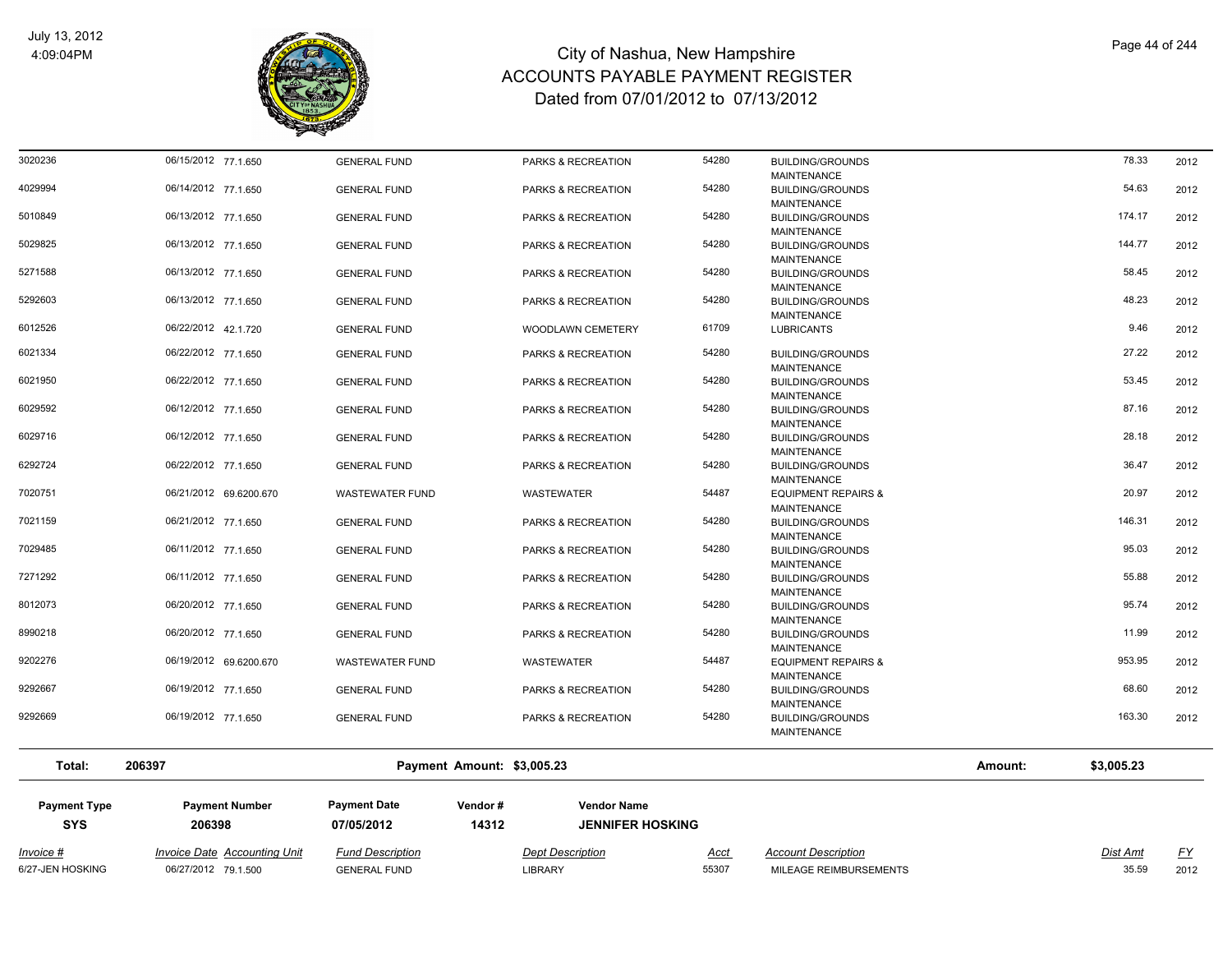

| Total:                            | 206398                                                                     |                                                                       | Payment Amount: \$35.59    |                                                                     |                               |                                                                                                                              | Amount: | \$35.59                          |                           |
|-----------------------------------|----------------------------------------------------------------------------|-----------------------------------------------------------------------|----------------------------|---------------------------------------------------------------------|-------------------------------|------------------------------------------------------------------------------------------------------------------------------|---------|----------------------------------|---------------------------|
| <b>Payment Type</b><br><b>SYS</b> | <b>Payment Number</b><br>206399                                            | <b>Payment Date</b><br>07/05/2012                                     | Vendor#<br>12872           | <b>Vendor Name</b><br><b>HOWARD P FAIRFIELD LLC</b>                 |                               |                                                                                                                              |         |                                  |                           |
| Invoice #<br>INV171344            | <b>Invoice Date Accounting Unit</b><br>06/04/2012 61.1.700                 | <b>Fund Description</b><br><b>GENERAL FUND</b>                        |                            | <b>Dept Description</b><br><b>STREETS</b>                           | <u>Acct</u><br>54600          | <b>Account Description</b><br><b>VEHICLE REPAIRS &amp;</b><br><b>MAINTENANCE</b>                                             |         | Dist Amt<br>810.00               | <u>FY</u><br>2012         |
| Total:                            | 206399                                                                     |                                                                       | Payment Amount: \$810.00   |                                                                     |                               |                                                                                                                              | Amount: | \$810.00                         |                           |
| <b>Payment Type</b><br><b>SYS</b> | <b>Payment Number</b><br>206400                                            | <b>Payment Date</b><br>07/05/2012                                     | Vendor#<br>14318           | <b>Vendor Name</b><br><b>HUDSON SMALL ENGINE</b>                    |                               |                                                                                                                              |         |                                  |                           |
| Invoice #<br>3062<br>3066         | Invoice Date Accounting Unit<br>06/24/2012 77.1.650<br>06/25/2012 77.1.650 | <b>Fund Description</b><br><b>GENERAL FUND</b><br><b>GENERAL FUND</b> |                            | <b>Dept Description</b><br>PARKS & RECREATION<br>PARKS & RECREATION | <b>Acct</b><br>54280<br>54280 | <b>Account Description</b><br><b>BUILDING/GROUNDS</b><br><b>MAINTENANCE</b><br><b>BUILDING/GROUNDS</b><br><b>MAINTENANCE</b> |         | Dist Amt<br>1,140.00<br>1,349.00 | <u>FY</u><br>2012<br>2012 |
| Total:                            | 206400                                                                     |                                                                       | Payment Amount: \$2,489.00 |                                                                     |                               |                                                                                                                              | Amount: | \$2,489.00                       |                           |
| <b>Payment Type</b>               | <b>Payment Number</b>                                                      | <b>Payment Date</b>                                                   | Vendor#                    | <b>Vendor Name</b>                                                  |                               |                                                                                                                              |         |                                  |                           |
| <b>SYS</b>                        | 206401                                                                     | 07/05/2012                                                            | 12893                      | <b>INGRAM LIBRARY SERVICES</b>                                      |                               |                                                                                                                              |         |                                  |                           |
| <u> Invoice #</u><br>04975945     | <b>Invoice Date Accounting Unit</b><br>05/24/2012 TF79.8063                | <b>Fund Description</b><br><b>LIBRARY-HENRY STEARNS</b>               |                            | <b>Dept Description</b><br><b>LIBRARY-HENRY STEARNS</b>             | Acct<br>61807                 | <b>Account Description</b><br><b>PUBLICATIONS</b>                                                                            |         | Dist Amt<br>30.46                | <u>FY</u><br>2012         |
| 05015481                          | 05/29/2012 TF79.8063                                                       | <b>FUND</b><br><b>LIBRARY-HENRY STEARNS</b><br><b>FUND</b>            |                            | <b>FUND</b><br><b>LIBRARY-HENRY STEARNS</b><br><b>FUND</b>          | 61807                         | <b>PUBLICATIONS</b>                                                                                                          |         | 1,368.83                         | 2012                      |
| 05037612                          | 05/30/2012 TF79.8063                                                       | <b>LIBRARY-HENRY STEARNS</b><br><b>FUND</b>                           |                            | <b>LIBRARY-HENRY STEARNS</b><br><b>FUND</b>                         | 61807                         | <b>PUBLICATIONS</b>                                                                                                          |         | 401.43                           | 2012                      |
| 05093236                          | 06/03/2012 TF79.8063                                                       | LIBRARY-HENRY STEARNS<br><b>FUND</b>                                  |                            | LIBRARY-HENRY STEARNS<br><b>FUND</b>                                | 61807                         | <b>PUBLICATIONS</b>                                                                                                          |         | 17.49                            | 2012                      |
| Total:                            | 206401                                                                     |                                                                       | Payment Amount: \$1,818.21 |                                                                     |                               |                                                                                                                              | Amount: | \$1,818.21                       |                           |
| <b>Payment Type</b>               | <b>Payment Number</b>                                                      | <b>Payment Date</b>                                                   | Vendor#                    | <b>Vendor Name</b>                                                  |                               |                                                                                                                              |         |                                  |                           |
| <b>SYS</b>                        | 206402                                                                     | 07/05/2012                                                            | 14332                      | <b>INTEGRATED PAPER RECYCLERS LLC</b>                               |                               |                                                                                                                              |         |                                  |                           |
| Invoice #                         | <b>Invoice Date Accounting Unit</b>                                        | <b>Fund Description</b>                                               |                            | <b>Dept Description</b>                                             | Acct                          | <b>Account Description</b>                                                                                                   |         | Dist Amt                         | <u>FY</u>                 |
| 24X00074                          | 04/30/2012 68.6000.500                                                     | SOLID WASTE FUND                                                      |                            | <b>SOLID WASTE</b>                                                  | 55699                         | OTHER CONTRACTED<br><b>SERVICES</b>                                                                                          |         | 1,229.75                         | 2012                      |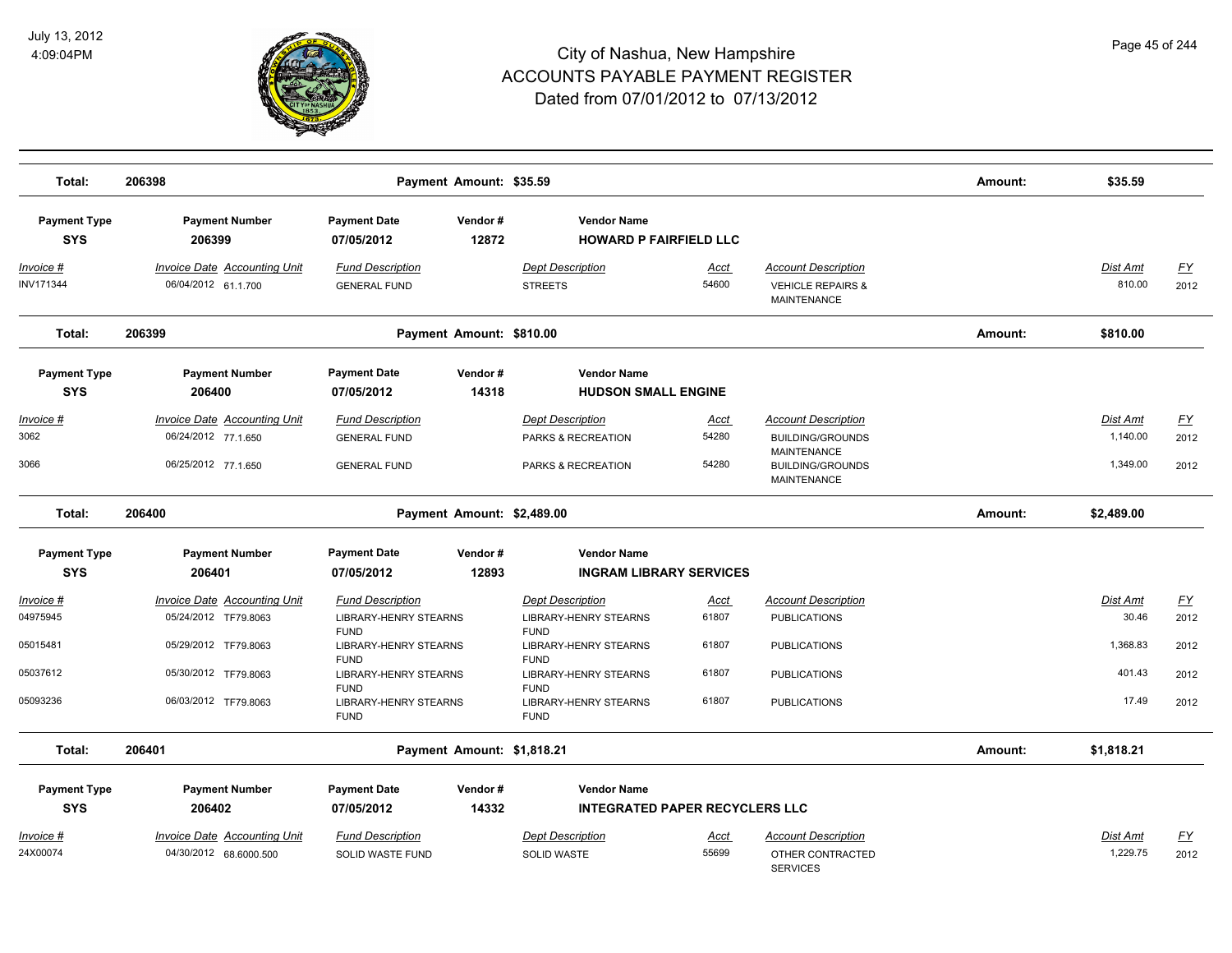

| Total:                                      | 206402                                                        |                                                                                | Payment Amount: \$1,229.75 |                                                                            |                      |                                                                      | Amount:                   | \$1,229.75                  |                          |
|---------------------------------------------|---------------------------------------------------------------|--------------------------------------------------------------------------------|----------------------------|----------------------------------------------------------------------------|----------------------|----------------------------------------------------------------------|---------------------------|-----------------------------|--------------------------|
| <b>Payment Type</b><br><b>SYS</b>           | <b>Payment Number</b><br>206403                               | <b>Payment Date</b><br>07/05/2012                                              | Vendor#<br>12906           | <b>Vendor Name</b><br><b>J LAWRENCE HALL INC</b>                           |                      |                                                                      |                           |                             |                          |
| <u> Invoice #</u><br>55837                  | <b>Invoice Date Accounting Unit</b><br>06/01/2012 50.1.500    | <b>Fund Description</b><br><b>GENERAL FUND</b>                                 |                            | <b>Dept Description</b><br>POLICE                                          | <u>Acct</u><br>54280 | <b>Account Description</b><br><b>BUILDING/GROUNDS</b>                |                           | <b>Dist Amt</b><br>1,463.87 | <u>FY</u><br>2012        |
| 55838                                       | 06/01/2012 50.1.500                                           | <b>GENERAL FUND</b>                                                            |                            | <b>POLICE</b>                                                              | 54243                | MAINTENANCE<br><b>HVAC MAINTENANCE</b>                               |                           | 785.18                      | 2012                     |
| 55881                                       | 06/06/2012 29.1.720.8162                                      | <b>GENERAL FUND</b>                                                            |                            | <b>CITY BUILDINGS</b>                                                      | 54243                | <b>HVAC MAINTENANCE</b>                                              |                           | 448.50                      | 2012                     |
| Total:                                      | 206403                                                        |                                                                                | Payment Amount: \$2,697.55 |                                                                            |                      |                                                                      | Amount:                   | \$2,697.55                  |                          |
| <b>Payment Type</b><br><b>SYS</b>           | <b>Payment Number</b><br>206404                               | <b>Payment Date</b><br>07/05/2012                                              | Vendor#<br>12052           | <b>Vendor Name</b><br><b>JAMES CRETEAU</b>                                 |                      |                                                                      |                           |                             |                          |
| Invoice #<br>REIMB DAY OF<br><b>SERVING</b> | <b>Invoice Date Accounting Unit</b><br>05/18/2012 84.3090     | <b>Fund Description</b><br><b>URBAN PROGRAM GRANTS</b>                         |                            | <b>Dept Description</b><br><b>URBAN PROGRAM GRANTS</b>                     | <u>Acct</u><br>69010 | <b>Account Description</b><br>PUBLIC FACILITY<br><b>IMPROVEMENTS</b> | Activity<br>1029.84.01.30 | Dist Amt<br>1,992.22        | <u>FY</u><br>2012        |
| Total:                                      | 206404                                                        |                                                                                | Payment Amount: \$1,992.22 |                                                                            |                      |                                                                      | Amount:                   | \$1,992.22                  |                          |
| <b>Payment Type</b><br><b>SYS</b>           | <b>Payment Number</b><br>206405                               | <b>Payment Date</b><br>07/05/2012                                              | Vendor#<br>11040           | <b>Vendor Name</b><br><b>JCI JONES CHEMICALS INC</b>                       |                      |                                                                      |                           |                             |                          |
| <u> Invoice #</u><br>548488                 | <b>Invoice Date Accounting Unit</b><br>06/04/2012 69.6200.670 | <b>Fund Description</b><br><b>WASTEWATER FUND</b>                              |                            | <b>Dept Description</b><br><b>WASTEWATER</b>                               | <u>Acct</u><br>61156 | <b>Account Description</b><br><b>CHEMICALS</b>                       |                           | Dist Amt<br>3,154.00        | <u>FY</u><br>2012        |
| Total:                                      | 206405                                                        |                                                                                | Payment Amount: \$3,154.00 |                                                                            |                      |                                                                      | Amount:                   | \$3,154.00                  |                          |
| <b>Payment Type</b>                         | <b>Payment Number</b>                                         | <b>Payment Date</b>                                                            | Vendor#                    | <b>Vendor Name</b>                                                         |                      |                                                                      |                           |                             |                          |
| <b>SYS</b>                                  | 206406                                                        | 07/05/2012                                                                     | 12919                      | <b>MIKE JEYNES</b>                                                         |                      |                                                                      |                           |                             |                          |
| Invoice #<br>6/27/12                        | <b>Invoice Date Accounting Unit</b><br>07/03/2012 22.2505     | <b>Fund Description</b><br><b>GOVT &amp; EDUCATION</b><br><b>CHANNELS FUND</b> |                            | <b>Dept Description</b><br><b>GOV'T &amp; EDUCATION</b><br><b>CHANNELS</b> | Acct<br>53470        | <b>Account Description</b><br><b>VIDEOGRAPHY SERVICES</b>            |                           | Dist Amt<br>75.00           | $\underline{FY}$<br>2012 |
| Total:                                      | 206406                                                        |                                                                                | Payment Amount: \$75.00    |                                                                            |                      |                                                                      | Amount:                   | \$75.00                     |                          |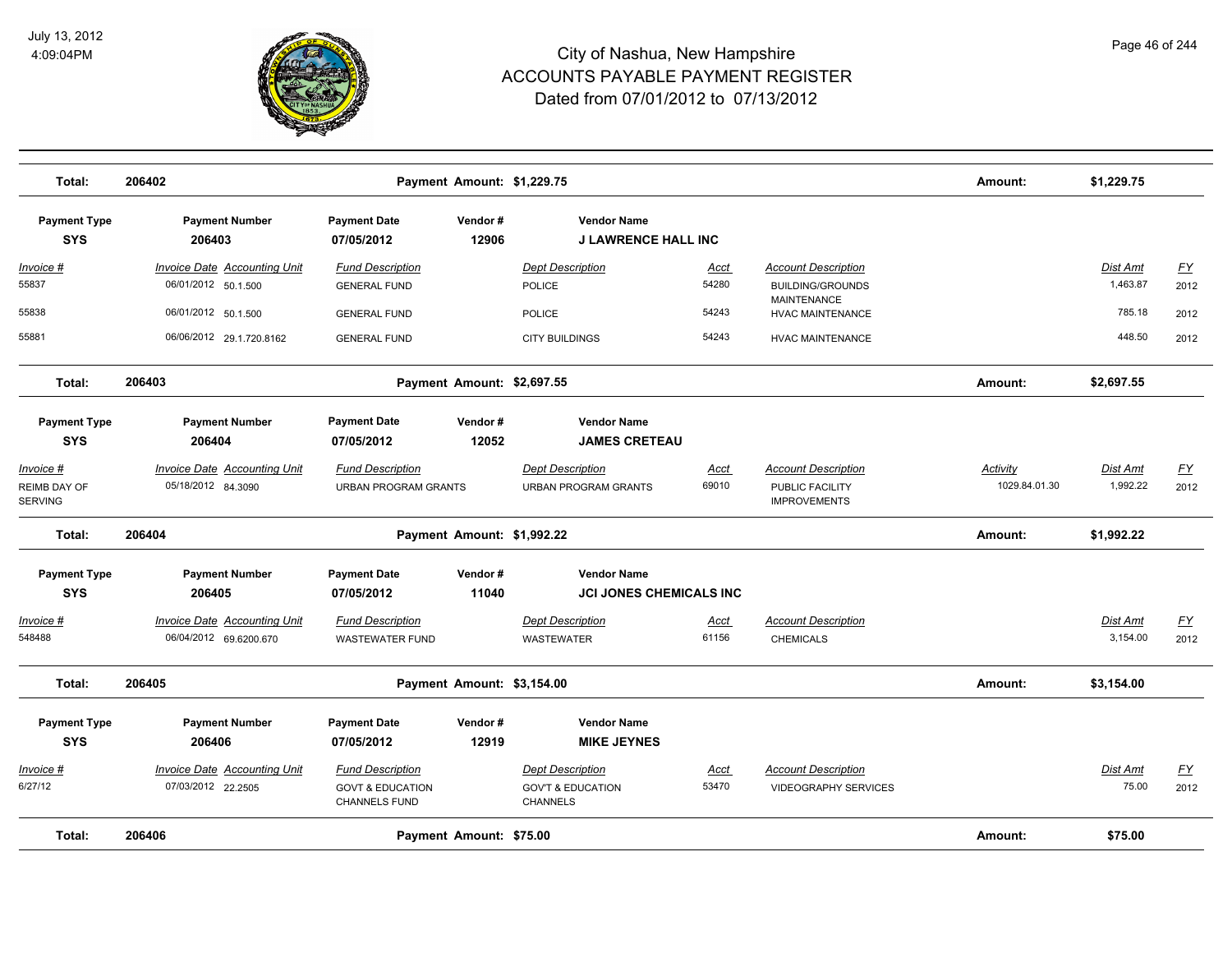

| <b>Payment Type</b><br><b>SYS</b>             | <b>Payment Number</b><br>206407                            | <b>Payment Date</b><br>07/05/2012                                       | Vendor#<br>12927           | <b>Vendor Name</b><br><b>JOHNSONS ELECTRIC INC</b>                           |                      |                                                                      |         |                           |                          |
|-----------------------------------------------|------------------------------------------------------------|-------------------------------------------------------------------------|----------------------------|------------------------------------------------------------------------------|----------------------|----------------------------------------------------------------------|---------|---------------------------|--------------------------|
| Invoice #<br>588                              | Invoice Date Accounting Unit<br>06/02/2012 77.1.650        | <b>Fund Description</b><br><b>GENERAL FUND</b>                          |                            | <b>Dept Description</b><br>PARKS & RECREATION                                | Acct<br>54280        | <b>Account Description</b><br><b>BUILDING/GROUNDS</b><br>MAINTENANCE |         | Dist Amt<br>1,250.00      | $\underline{FY}$<br>2012 |
| Total:                                        | 206407                                                     |                                                                         | Payment Amount: \$1,250.00 |                                                                              |                      |                                                                      | Amount: | \$1,250.00                |                          |
| <b>Payment Type</b>                           | <b>Payment Number</b>                                      | <b>Payment Date</b>                                                     | Vendor#                    | <b>Vendor Name</b>                                                           |                      |                                                                      |         |                           |                          |
| <b>SYS</b>                                    | 206408                                                     | 07/05/2012                                                              | 12081                      | <b>THOMAS J KEEFE</b>                                                        |                      |                                                                      |         |                           |                          |
| <u> Invoice #</u><br>6/27-TRAINING            | <b>Invoice Date Accounting Unit</b><br>06/27/2012 52.1.635 | <b>Fund Description</b><br><b>GENERAL FUND</b>                          |                            | <b>Dept Description</b><br><b>FIRE</b>                                       | <b>Acct</b><br>55421 | <b>Account Description</b><br><b>TRAINING &amp; CERTIFICATIONS</b>   |         | <b>Dist Amt</b><br>500.00 | <u>FY</u><br>2012        |
| Total:                                        | 206408                                                     |                                                                         | Payment Amount: \$500.00   |                                                                              |                      |                                                                      | Amount: | \$500.00                  |                          |
| <b>Payment Type</b><br><b>SYS</b>             | <b>Payment Number</b><br>206409                            | <b>Payment Date</b><br>07/05/2012                                       | Vendor#<br>14359           | <b>Vendor Name</b><br><b>KEYSTONE HALL</b>                                   |                      |                                                                      |         |                           |                          |
| Invoice #<br>1082                             | <b>Invoice Date Accounting Unit</b><br>05/31/2012 09.1.505 | <b>Fund Description</b><br><b>GENERAL FUND</b>                          |                            | <b>Dept Description</b><br><b>CIVIC &amp; COMMUNITY</b><br><b>ACTIVITIES</b> | Acct<br>56329        | <b>Account Description</b><br><b>KEYSTONE HALL</b>                   |         | Dist Amt<br>4,687.50      | <u>FY</u><br>2012        |
| Total:                                        | 206409                                                     |                                                                         | Payment Amount: \$4,687.50 |                                                                              |                      |                                                                      | Amount: | \$4,687.50                |                          |
| <b>Payment Type</b><br><b>SYS</b>             | <b>Payment Number</b><br>206410                            | <b>Payment Date</b><br>07/05/2012                                       | Vendor#<br>12958           | <b>Vendor Name</b><br><b>TOM KING</b>                                        |                      |                                                                      |         |                           |                          |
| Invoice #<br>7/3/12                           | <b>Invoice Date Accounting Unit</b><br>07/05/2012 22.2505  | <b>Fund Description</b><br><b>GOVT &amp; EDUCATION</b><br>CHANNELS FUND |                            | <b>Dept Description</b><br><b>GOV'T &amp; EDUCATION</b><br><b>CHANNELS</b>   | <b>Acct</b><br>53470 | <b>Account Description</b><br><b>VIDEOGRAPHY SERVICES</b>            |         | <b>Dist Amt</b><br>50.00  | EY<br>2012               |
| Total:                                        | 206410                                                     |                                                                         | Payment Amount: \$50.00    |                                                                              |                      |                                                                      | Amount: | \$50.00                   |                          |
| <b>Payment Type</b><br><b>SYS</b>             | <b>Payment Number</b><br>206411                            | <b>Payment Date</b><br>07/05/2012                                       | Vendor#<br>14364           | <b>Vendor Name</b><br><b>JAMES W KIRK</b>                                    |                      |                                                                      |         |                           |                          |
| Invoice #<br>20190A 07/05/2012<br><b>DCAP</b> | <b>Invoice Date Accounting Unit</b><br>06/30/2012 BS1000   | <b>Fund Description</b><br><b>GENERAL FUND</b>                          |                            | <b>Dept Description</b><br><b>GENERAL FUND</b>                               | Acct<br>21460        | <b>Account Description</b><br>125 DEPENDENT CARE                     |         | Dist Amt<br>67.30         | <u>FY</u><br>2012        |
| Total:                                        | 206411                                                     |                                                                         | Payment Amount: \$67.30    |                                                                              |                      |                                                                      | Amount: | \$67.30                   |                          |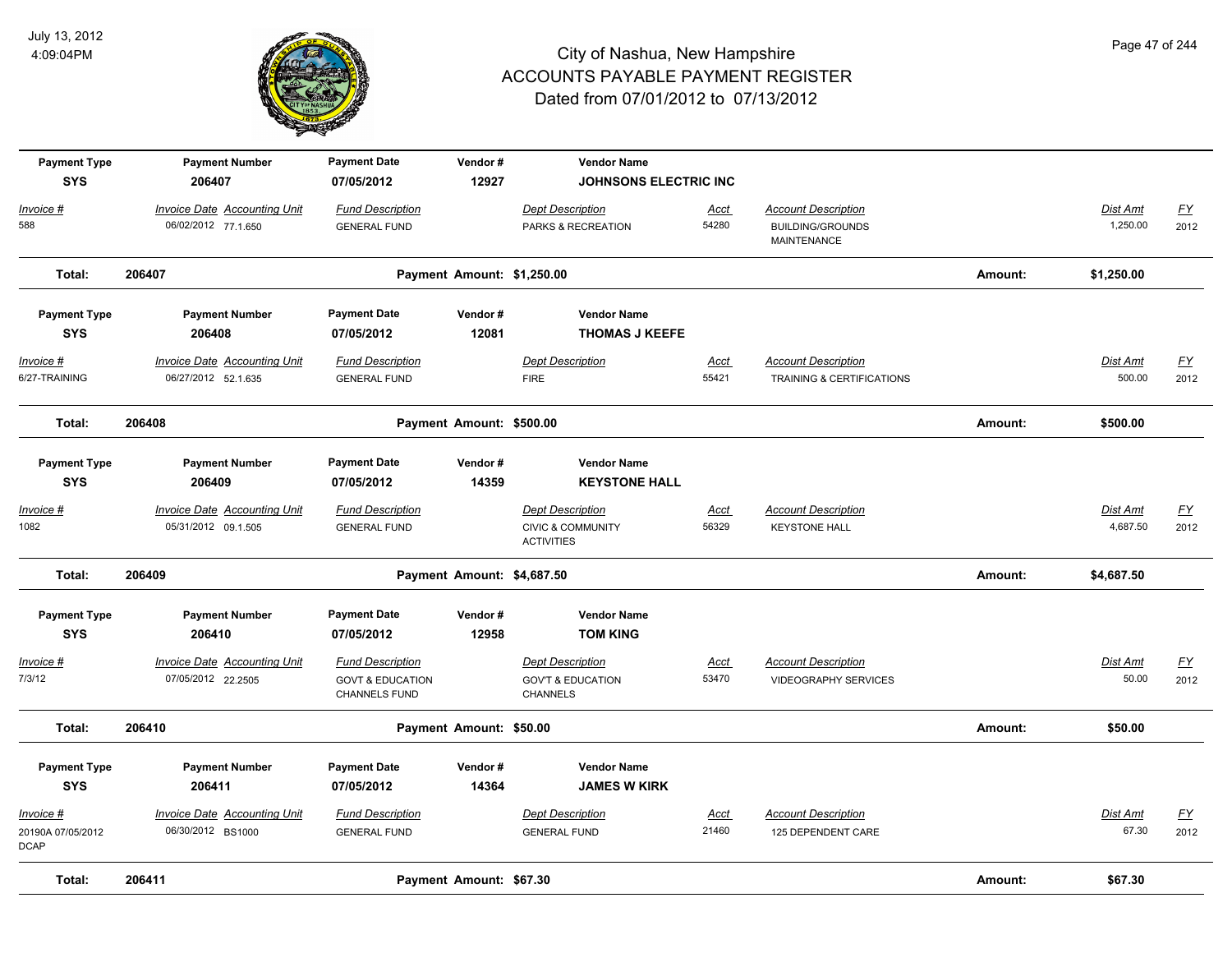

| <b>Payment Type</b> | <b>Payment Number</b>                              | <b>Payment Date</b>                                | Vendor#                    | <b>Vendor Name</b>                                   |               |                                                                 |                      |                          |                   |
|---------------------|----------------------------------------------------|----------------------------------------------------|----------------------------|------------------------------------------------------|---------------|-----------------------------------------------------------------|----------------------|--------------------------|-------------------|
| <b>SYS</b>          | 206412                                             | 07/05/2012                                         | 13012                      | LIBERTY INTNL TRUCKS OF NH LLC                       |               |                                                                 |                      |                          |                   |
| Invoice #           | <b>Invoice Date Accounting Unit</b>                | <b>Fund Description</b>                            |                            | <b>Dept Description</b>                              | <u>Acct</u>   | <b>Account Description</b>                                      |                      | Dist Amt                 | $\underline{FY}$  |
| 171012              | 06/26/2012 61.1.700                                | <b>GENERAL FUND</b>                                |                            | <b>STREETS</b>                                       | 54600         | <b>VEHICLE REPAIRS &amp;</b><br>MAINTENANCE                     |                      | 45.87                    | 2012              |
| Total:              | 206412                                             |                                                    | Payment Amount: \$45.87    |                                                      |               |                                                                 | Amount:              | \$45.87                  |                   |
| <b>Payment Type</b> | <b>Payment Number</b>                              | <b>Payment Date</b>                                | Vendor#                    | <b>Vendor Name</b>                                   |               |                                                                 |                      |                          |                   |
| <b>SYS</b>          | 206413                                             | 07/05/2012                                         | 13014                      | <b>LIFEGUARD SYSTEMS INC</b>                         |               |                                                                 |                      |                          |                   |
| <u> Invoice #</u>   | <b>Invoice Date Accounting Unit</b>                | <b>Fund Description</b>                            |                            | <b>Dept Description</b>                              | <b>Acct</b>   | <b>Account Description</b>                                      |                      | <b>Dist Amt</b>          | <u>FY</u>         |
| 9996                | 05/25/2012 50.1.500                                | <b>GENERAL FUND</b>                                |                            | <b>POLICE</b>                                        | 71400         | <b>EMERGENCY RESCUE</b>                                         |                      | 39.95                    | 2012              |
| 9996                | 05/25/2012 50.1.500                                | <b>GENERAL FUND</b>                                |                            | <b>POLICE</b>                                        | 71400         | <b>EQUIPMENT</b><br><b>EMERGENCY RESCUE</b><br><b>EQUIPMENT</b> |                      | 4,666.38                 | 2012              |
| Total:              | 206413                                             |                                                    | Payment Amount: \$4,706.33 |                                                      |               |                                                                 | Amount:              | \$4,706.33               |                   |
| <b>Payment Type</b> | <b>Payment Number</b>                              | <b>Payment Date</b>                                | Vendor#                    | <b>Vendor Name</b>                                   |               |                                                                 | Payee Name           |                          |                   |
| <b>SYS</b>          | 206414                                             | 07/05/2012                                         | 14415                      | <b>LOWES</b>                                         |               |                                                                 | <b>LOWE'S - 3502</b> |                          |                   |
| Invoice #           | <b>Invoice Date Accounting Unit</b>                | <b>Fund Description</b>                            |                            | <b>Dept Description</b>                              | Acct          | <b>Account Description</b>                                      |                      | Dist Amt                 | <u>FY</u>         |
| 20779587            | 06/15/2012 77.1.650                                | <b>GENERAL FUND</b>                                |                            | PARKS & RECREATION                                   | 54280         | <b>BUILDING/GROUNDS</b><br><b>MAINTENANCE</b>                   |                      | 272.88                   | 2012              |
| Total:              | 206414                                             |                                                    | Payment Amount: \$272.88   |                                                      |               |                                                                 | Amount:              | \$272.88                 |                   |
| <b>Payment Type</b> | <b>Payment Number</b>                              | <b>Payment Date</b>                                | Vendor#                    | <b>Vendor Name</b>                                   |               |                                                                 |                      |                          |                   |
| <b>SYS</b>          | 206415                                             | 07/05/2012                                         | 13036                      | <b>M &amp; N SPORTS LLC</b>                          |               |                                                                 |                      |                          |                   |
| Invoice #           | Invoice Date Accounting Unit                       | <b>Fund Description</b>                            |                            | <b>Dept Description</b>                              | Acct          | <b>Account Description</b>                                      |                      | <b>Dist Amt</b>          | EY                |
| 17818               | 05/25/2012 77.1.655                                | <b>GENERAL FUND</b>                                |                            | PARKS & RECREATION                                   | 61128         | RECREATIONAL SUPPLIES                                           |                      | 725.90                   | 2012              |
| 17889               | 06/14/2012 TF77.7572                               | JEFF MORIN-ROBY PARK ETF                           |                            | JEFF MORIN-ETF                                       | 61107         | <b>CLOTHING &amp; UNIFORMS</b>                                  |                      | 1,398.60                 | 2012              |
| Total:              | 206415                                             |                                                    | Payment Amount: \$2,124.50 |                                                      |               |                                                                 | Amount:              | \$2,124.50               |                   |
| <b>Payment Type</b> | <b>Payment Number</b>                              | <b>Payment Date</b>                                | Vendor#                    | <b>Vendor Name</b>                                   |               |                                                                 |                      |                          |                   |
| <b>SYS</b>          | 206416                                             | 07/05/2012                                         | 13039                      | <b>MAC MULKIN CHEVROLET INC</b>                      |               |                                                                 |                      |                          |                   |
| Invoice #<br>373654 | Invoice Date Accounting Unit<br>06/18/2012 26.4005 | <b>Fund Description</b><br>TRAFFIC VIOLATIONS FUND |                            | <b>Dept Description</b><br><b>TRAFFIC VIOLATIONS</b> | Acct<br>61799 | <b>Account Description</b><br>VEHICLE PARTS & SUPPLIES          |                      | <b>Dist Amt</b><br>69.41 | <u>FY</u><br>2012 |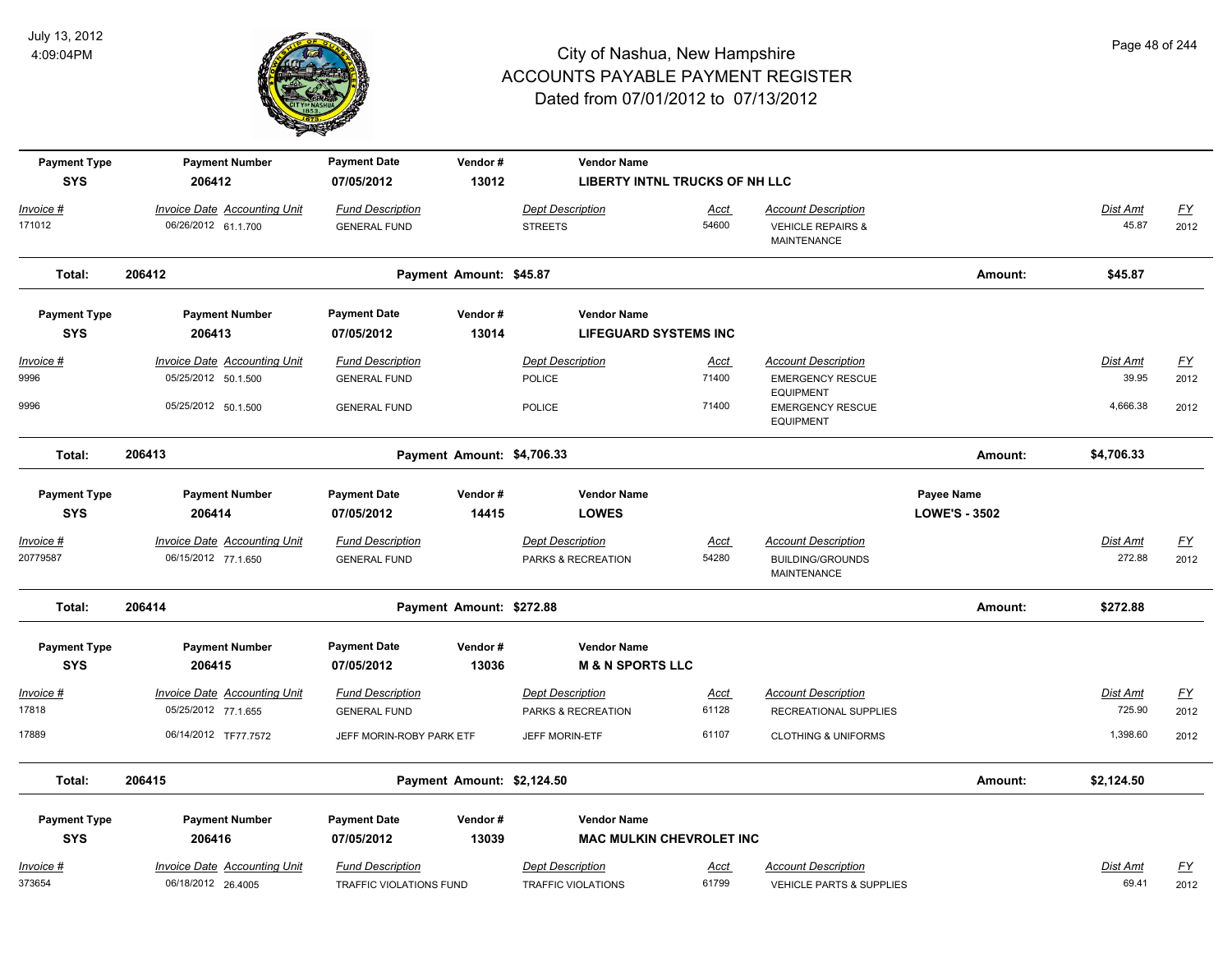

| Total:                            | 206419<br>Payment Amount: \$395.00                         |                                                |                          |                                           |                                           |                                                                                    | Amount: | \$395.00                  |                   |
|-----------------------------------|------------------------------------------------------------|------------------------------------------------|--------------------------|-------------------------------------------|-------------------------------------------|------------------------------------------------------------------------------------|---------|---------------------------|-------------------|
| MMA 18510 12147                   | 06/07/2012 30.1.500                                        | <b>GENERAL FUND</b>                            |                          | <b>PURCHASING</b>                         | 55500                                     | <b>ADVERTISING</b>                                                                 |         | 105.00                    | 2012              |
| MMA 17909 12152                   | 03/12/2012 30.1.500                                        | <b>GENERAL FUND</b>                            |                          | <b>PURCHASING</b>                         | 55500                                     | <b>ADVERTISING</b>                                                                 |         | 145.00                    | 2012              |
| MMA 17908 12151                   | 03/12/2012 68.6000.500                                     | SOLID WASTE FUND                               |                          | <b>SOLID WASTE</b>                        | 55500                                     | <b>ADVERTISING</b>                                                                 |         | 145.00                    | 2012              |
| Invoice #                         | <b>Invoice Date Accounting Unit</b>                        | <b>Fund Description</b>                        |                          | <b>Dept Description</b>                   | Acct                                      | <b>Account Description</b>                                                         |         | Dist Amt                  | <u>FY</u>         |
| <b>Payment Type</b><br><b>SYS</b> | <b>Payment Number</b><br>206419                            | <b>Payment Date</b><br>07/05/2012              | Vendor#<br>14448         | <b>Vendor Name</b>                        | <b>MASSACHUSETTS MUNICIPAL ASSOC</b>      |                                                                                    |         |                           |                   |
| Total:                            | 206418                                                     |                                                | Payment Amount: \$173.30 |                                           |                                           |                                                                                    | Amount: | \$173.30                  |                   |
| MC4454                            | 05/22/2012 61.1.700                                        | <b>GENERAL FUND</b>                            |                          | <b>STREETS</b>                            | 55699                                     | OTHER CONTRACTED<br><b>SERVICES</b>                                                |         | $-142.00$                 | 2012              |
| M33515                            | 06/07/2012 61.1.700                                        | <b>GENERAL FUND</b>                            |                          | <b>STREETS</b>                            | 55699                                     | OTHER CONTRACTED<br><b>SERVICES</b>                                                |         | 173.30                    | 2012              |
| M32918                            | 04/18/2012 61.1.700                                        | <b>GENERAL FUND</b>                            |                          | <b>STREETS</b>                            | 55699                                     | OTHER CONTRACTED<br><b>SERVICES</b>                                                |         | 142.00                    | 2012              |
| Invoice #                         | <b>Invoice Date Accounting Unit</b>                        | <b>Fund Description</b>                        |                          | <b>Dept Description</b>                   | <b>Acct</b>                               | <b>Account Description</b>                                                         |         | Dist Amt                  | EY                |
| <b>SYS</b>                        | 206418                                                     | 07/05/2012                                     | 13064                    |                                           | <b>MASS CRANE &amp; HOIST SERVICE INC</b> |                                                                                    |         |                           |                   |
| <b>Payment Type</b>               | <b>Payment Number</b>                                      | <b>Payment Date</b>                            | Vendor#                  | <b>Vendor Name</b>                        |                                           |                                                                                    |         |                           |                   |
| Total:                            | 206417                                                     |                                                | Payment Amount: \$350.00 |                                           |                                           |                                                                                    | Amount: | \$350.00                  |                   |
| Invoice #<br>239-2410             | <b>Invoice Date Accounting Unit</b><br>06/07/2012 64.1.705 | <b>Fund Description</b><br><b>GENERAL FUND</b> |                          | <b>Dept Description</b><br><b>TRAFFIC</b> | <u>Acct</u><br>54487                      | <b>Account Description</b><br><b>EQUIPMENT REPAIRS &amp;</b><br><b>MAINTENANCE</b> |         | <u>Dist Amt</u><br>350.00 | <u>FY</u><br>2012 |
| <b>SYS</b>                        | 206417                                                     | 07/05/2012                                     | 10858                    | <b>MARLIN CONTROLS INC</b>                |                                           |                                                                                    |         |                           |                   |
| <b>Payment Type</b>               | <b>Payment Number</b>                                      | <b>Payment Date</b>                            | Vendor#                  | <b>Vendor Name</b>                        |                                           |                                                                                    |         |                           |                   |
| Total:                            | 206416                                                     |                                                | Payment Amount: \$184.79 |                                           |                                           |                                                                                    | Amount: | \$184.79                  |                   |
| CM373654X108:47                   | 06/22/2012 26.4005                                         | <b>TRAFFIC VIOLATIONS FUND</b>                 |                          | <b>TRAFFIC VIOLATIONS</b>                 | 61799                                     | <b>VEHICLE PARTS &amp; SUPPLIES</b>                                                |         | $-378.63$                 | 2012              |
| CM334016                          | 06/21/2012 50.1.500                                        | <b>GENERAL FUND</b>                            |                          | POLICE                                    | 61799                                     | VEHICLE PARTS & SUPPLIES                                                           |         | $-256.18$                 | 2012              |
| 373820                            | 06/20/2012 26.4005                                         | <b>TRAFFIC VIOLATIONS FUND</b>                 |                          | <b>TRAFFIC VIOLATIONS</b>                 | 61799                                     | <b>VEHICLE PARTS &amp; SUPPLIES</b>                                                |         | 125.09                    | 2012              |
| 373725                            | 06/20/2012 26.4005                                         | <b>TRAFFIC VIOLATIONS FUND</b>                 |                          | <b>TRAFFIC VIOLATIONS</b>                 | 61799                                     | <b>VEHICLE PARTS &amp; SUPPLIES</b>                                                |         | 204.40                    | 2012              |
| 373654X1                          | 06/22/2012 26.4005                                         | <b>TRAFFIC VIOLATIONS FUND</b>                 |                          | <b>TRAFFIC VIOLATIONS</b>                 | 61799                                     | VEHICLE PARTS & SUPPLIES                                                           |         | 420.70                    | 2012              |
|                                   |                                                            |                                                |                          |                                           |                                           |                                                                                    |         |                           |                   |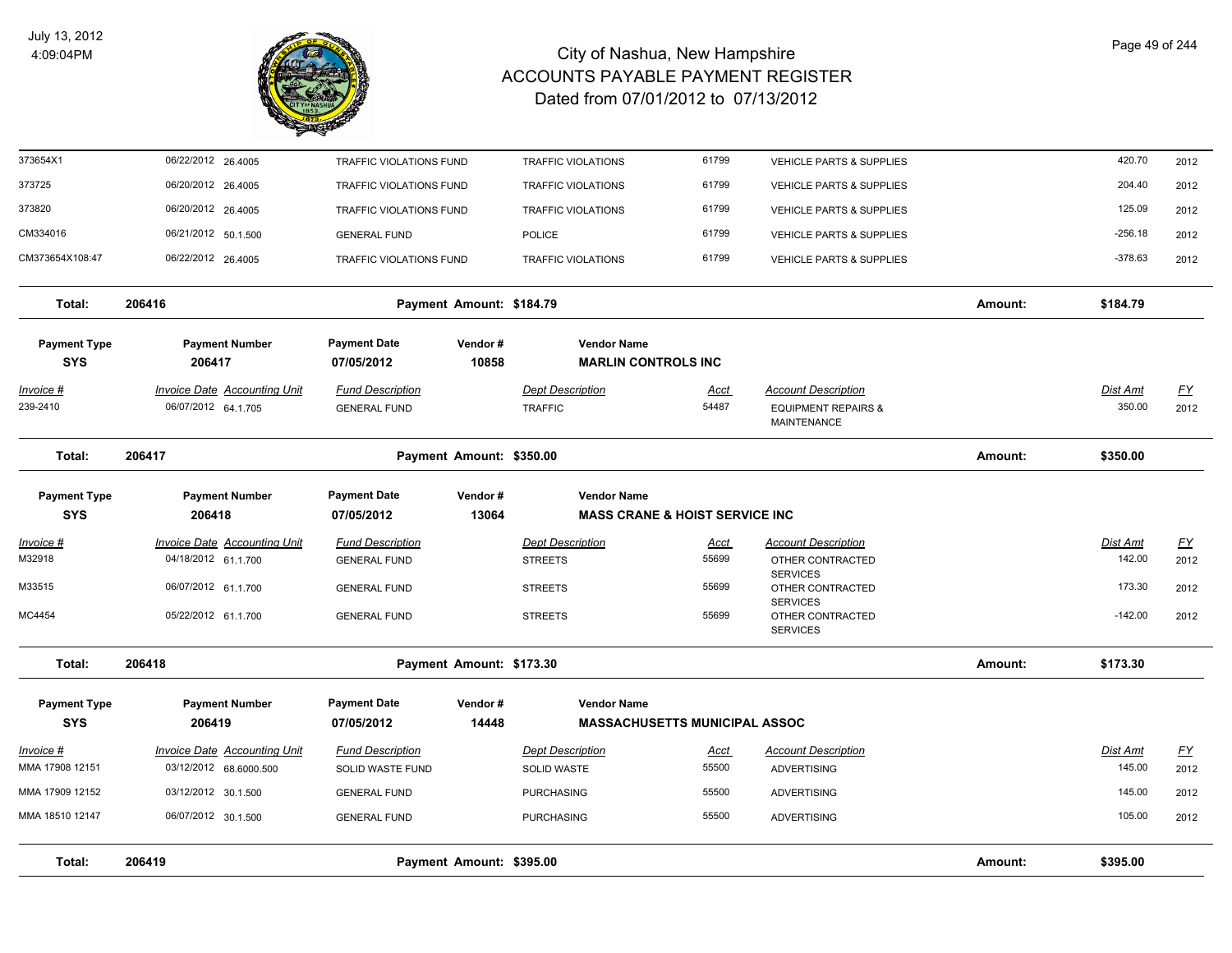

| <b>Payment Type</b><br><b>SYS</b> | <b>Payment Number</b><br>206420                               | <b>Payment Date</b><br>07/05/2012                                    | Vendor#<br>13067         | <b>Vendor Name</b><br><b>MAYNARD &amp; LESIEUR INC</b>             |                      |                                                |         |                          |                   |
|-----------------------------------|---------------------------------------------------------------|----------------------------------------------------------------------|--------------------------|--------------------------------------------------------------------|----------------------|------------------------------------------------|---------|--------------------------|-------------------|
| Invoice #                         | <b>Invoice Date Accounting Unit</b>                           | <b>Fund Description</b>                                              |                          | <b>Dept Description</b>                                            | Acct                 | <b>Account Description</b>                     |         | Dist Amt                 | $\underline{FY}$  |
| 40007                             | 06/08/2012 61.1.700                                           | <b>GENERAL FUND</b>                                                  |                          | <b>STREETS</b>                                                     | 61705                | <b>TIRES</b>                                   |         | 265.00                   | 2012              |
| 40365                             | 06/14/2012 61.1.700                                           | <b>GENERAL FUND</b>                                                  |                          | <b>STREETS</b>                                                     | 61705                | <b>TIRES</b>                                   |         | 76.05                    | 2012              |
| 40391                             | 06/14/2012 61.1.700                                           | <b>GENERAL FUND</b>                                                  |                          | <b>STREETS</b>                                                     | 61705                | <b>TIRES</b>                                   |         | 65.00                    | 2012              |
| Total:                            | 206420                                                        |                                                                      | Payment Amount: \$406.05 |                                                                    |                      |                                                | Amount: | \$406.05                 |                   |
| <b>Payment Type</b><br><b>SYS</b> | <b>Payment Number</b><br>206421                               | <b>Payment Date</b><br>07/05/2012                                    | Vendor#<br>13067         | <b>Vendor Name</b><br><b>MAYNARD &amp; LESIEUR INC</b>             |                      |                                                |         |                          |                   |
| Invoice #<br>40703                | <b>Invoice Date Accounting Unit</b><br>06/16/2012 61.1.700    | <b>Fund Description</b><br><b>GENERAL FUND</b>                       |                          | <b>Dept Description</b><br><b>STREETS</b>                          | <u>Acct</u><br>71025 | <b>Account Description</b><br>SMALL TOOLS      |         | <b>Dist Amt</b><br>40.00 | EY<br>2012        |
| Total:                            | 206421                                                        |                                                                      | Payment Amount: \$40.00  |                                                                    |                      |                                                | Amount: | \$40.00                  |                   |
| <b>Payment Type</b><br><b>SYS</b> | <b>Payment Number</b><br>206422                               | <b>Payment Date</b><br>07/05/2012                                    | Vendor#<br>13067         | <b>Vendor Name</b><br><b>MAYNARD &amp; LESIEUR INC</b>             |                      |                                                |         |                          |                   |
| Invoice #<br>40711                | <b>Invoice Date Accounting Unit</b><br>06/19/2012 42.1.720    | <b>Fund Description</b><br><b>GENERAL FUND</b>                       |                          | <b>Dept Description</b><br><b>WOODLAWN CEMETERY</b>                | Acct<br>61142        | <b>Account Description</b><br>MEDICAL SUPPLIES |         | Dist Amt<br>41.75        | <u>FY</u><br>2012 |
| Total:                            | 206422                                                        |                                                                      | Payment Amount: \$41.75  |                                                                    |                      |                                                | Amount: | \$41.75                  |                   |
| <b>Payment Type</b><br><b>SYS</b> | <b>Payment Number</b><br>206423                               | <b>Payment Date</b><br>07/05/2012                                    | Vendor#<br>14451         | <b>Vendor Name</b><br><b>MCDEVITT TRUCKS INC</b>                   |                      |                                                |         |                          |                   |
| Invoice #<br>1114198M             | <b>Invoice Date Accounting Unit</b><br>06/06/2012 68.6000.540 | <b>Fund Description</b><br>SOLID WASTE FUND                          |                          | <b>Dept Description</b><br>SOLID WASTE                             | Acct<br>61705        | <b>Account Description</b><br><b>TIRES</b>     |         | Dist Amt<br>27.78        | <u>FY</u><br>2012 |
| Total:                            | 206423                                                        |                                                                      | Payment Amount: \$27.78  |                                                                    |                      |                                                | Amount: | \$27.78                  |                   |
| <b>Payment Type</b><br><b>SYS</b> | <b>Payment Number</b><br>206424                               | <b>Payment Date</b><br>07/05/2012                                    | Vendor#<br>13080         | <b>Vendor Name</b><br><b>JIM MCLEAN</b>                            |                      |                                                |         |                          |                   |
| Invoice #                         | Invoice Date Accounting Unit                                  | <b>Fund Description</b>                                              |                          | <b>Dept Description</b>                                            | Acct                 | <b>Account Description</b>                     |         | Dist Amt                 | <u>FY</u>         |
| 6/28/12                           | 06/30/2012 22.2505                                            | <b>GOVT &amp; EDUCATION</b>                                          |                          | <b>GOV'T &amp; EDUCATION</b>                                       | 53470                | VIDEOGRAPHY SERVICES                           |         | 62.50                    | 2012              |
| 7/03-7/05/12                      | 07/05/2012 22.2505                                            | <b>CHANNELS FUND</b><br><b>GOVT &amp; EDUCATION</b><br>CHANNELS FUND |                          | <b>CHANNELS</b><br><b>GOV'T &amp; EDUCATION</b><br><b>CHANNELS</b> | 53470                | <b>VIDEOGRAPHY SERVICES</b>                    |         | 100.00                   | 2012              |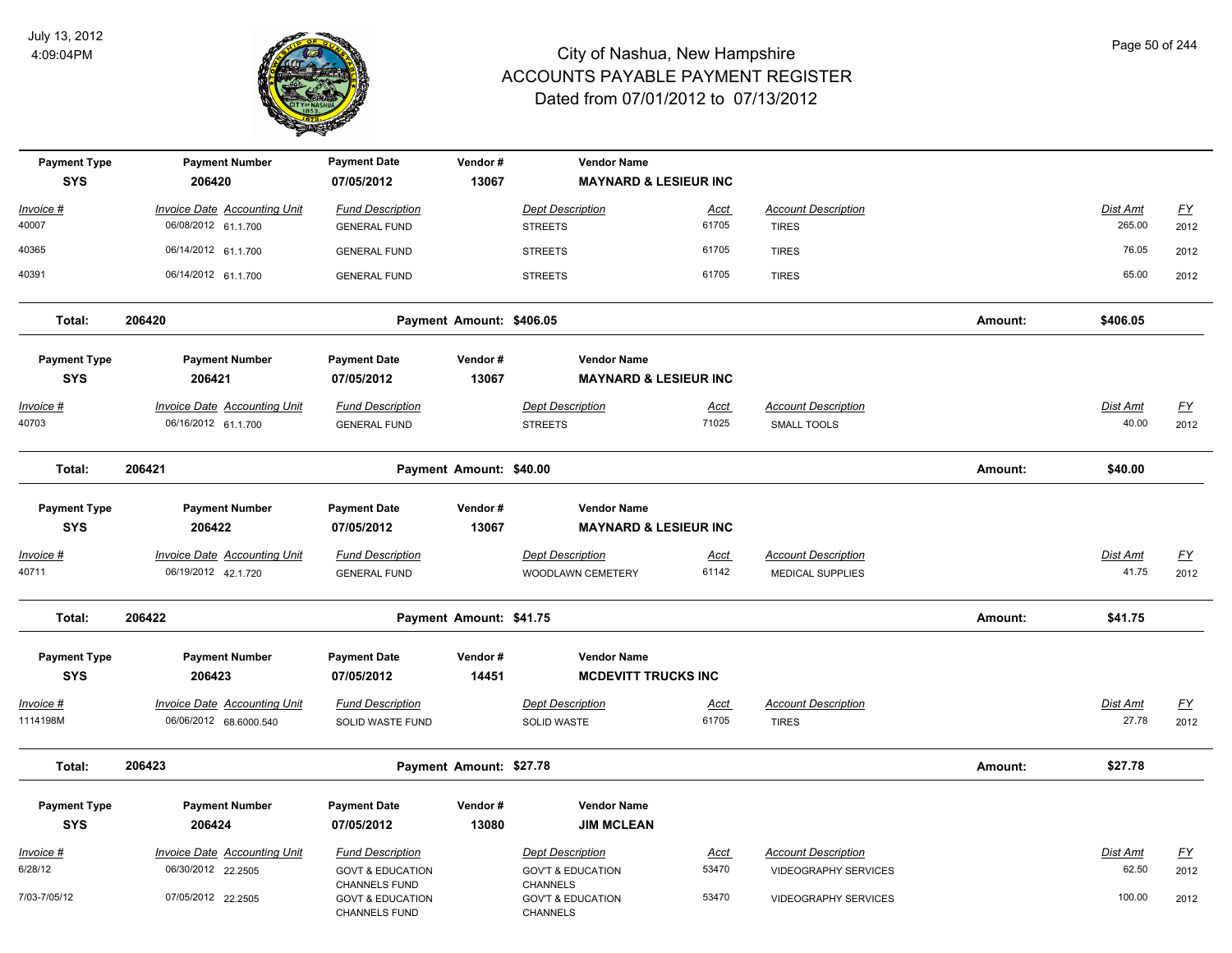

| Total:                                        | 206424                                                     |                                                | Payment Amount: \$162.50   |                                                         |                      |                                                        | Amount: | \$162.50                  |                   |
|-----------------------------------------------|------------------------------------------------------------|------------------------------------------------|----------------------------|---------------------------------------------------------|----------------------|--------------------------------------------------------|---------|---------------------------|-------------------|
| <b>Payment Type</b><br><b>SYS</b>             | <b>Payment Number</b><br>206425                            | <b>Payment Date</b><br>07/05/2012              | Vendor#<br>10901           | <b>Vendor Name</b><br><b>MICHIE CORP</b>                |                      |                                                        |         |                           |                   |
| Invoice #<br>0022344-IN                       | <b>Invoice Date Accounting Unit</b><br>06/05/2012 61.1.675 | <b>Fund Description</b><br><b>GENERAL FUND</b> |                            | <b>Dept Description</b><br><b>STREETS</b>               | <b>Acct</b><br>61560 | <b>Account Description</b><br>CONSTRUCTION MATERIALS   |         | <b>Dist Amt</b><br>480.00 | <u>FY</u><br>2012 |
| 0022344-IN                                    | 06/05/2012 61.1.675                                        | <b>GENERAL FUND</b>                            |                            | <b>STREETS</b>                                          | 61560                | <b>CONSTRUCTION MATERIALS</b>                          |         | 1,302.00                  | 2012              |
| 0022348-IN                                    | 06/05/2012 69.6200.540                                     | <b>WASTEWATER FUND</b>                         |                            | WASTEWATER                                              | 54300                | SEWER MAINTENANCE                                      |         | 24.00                     | 2012              |
| 0022348-IN                                    | 06/05/2012 69.6200.540                                     | <b>WASTEWATER FUND</b>                         |                            | WASTEWATER                                              | 54300                | SEWER MAINTENANCE                                      |         | 922.00                    | 2012              |
| Total:                                        | 206425                                                     |                                                | Payment Amount: \$2,728.00 |                                                         |                      |                                                        | Amount: | \$2,728.00                |                   |
| <b>Payment Type</b><br><b>SYS</b>             | <b>Payment Number</b><br>206426                            | <b>Payment Date</b><br>07/05/2012              | Vendor#<br>13097           | <b>Vendor Name</b><br><b>MICRO MARKETING ASSOCIATES</b> |                      |                                                        |         |                           |                   |
| Invoice #                                     | <b>Invoice Date Accounting Unit</b>                        | <b>Fund Description</b>                        |                            | <b>Dept Description</b>                                 | Acct                 | <b>Account Description</b>                             |         | Dist Amt                  | $\underline{FY}$  |
| 441442                                        | 05/24/2012 79.1.755                                        | <b>GENERAL FUND</b>                            |                            | <b>LIBRARY</b>                                          | 61814                | <b>MEDIA</b>                                           |         | 35.73                     | 2012              |
| 441463                                        | 05/24/2012 79.1.755                                        | <b>GENERAL FUND</b>                            |                            | LIBRARY                                                 | 61814                | <b>MEDIA</b>                                           |         | 28.00                     | 2012              |
| Total:                                        | 206426                                                     |                                                | Payment Amount: \$63.73    |                                                         |                      |                                                        | Amount: | \$63.73                   |                   |
| <b>Payment Type</b><br><b>SYS</b>             | <b>Payment Number</b><br>206427                            | <b>Payment Date</b><br>07/05/2012              | Vendor#<br>13106           | <b>Vendor Name</b><br><b>MINUTEMAN TRUCKS INC</b>       |                      |                                                        |         |                           |                   |
| Invoice #<br>925767                           | Invoice Date Accounting Unit<br>05/31/2012 52.1.630        | <b>Fund Description</b><br><b>GENERAL FUND</b> |                            | <b>Dept Description</b><br><b>FIRE</b>                  | <u>Acct</u><br>61799 | <b>Account Description</b><br>VEHICLE PARTS & SUPPLIES |         | Dist Amt<br>2,820.62      | EY<br>2012        |
| 925770                                        | 05/31/2012 52.1.630                                        | <b>GENERAL FUND</b>                            |                            | <b>FIRE</b>                                             | 61799                | VEHICLE PARTS & SUPPLIES                               |         | 2,946.53                  | 2012              |
| 925770C                                       | 06/20/2012 52.1.630                                        | <b>GENERAL FUND</b>                            |                            | <b>FIRE</b>                                             | 61799                | <b>VEHICLE PARTS &amp; SUPPLIES</b>                    |         | $-999.00$                 | 2012              |
| Total:                                        | 206427                                                     |                                                | Payment Amount: \$4,768.15 |                                                         |                      |                                                        | Amount: | \$4,768.15                |                   |
| <b>Payment Type</b><br><b>SYS</b>             | <b>Payment Number</b><br>206428                            | <b>Payment Date</b><br>07/05/2012              | Vendor#<br>11210           | <b>Vendor Name</b><br><b>ARCHIE S MOBLEY III</b>        |                      |                                                        |         |                           |                   |
| Invoice #<br>32368A 07/05/2012<br><b>DCAP</b> | <b>Invoice Date Accounting Unit</b><br>06/30/2012 BS1000   | <b>Fund Description</b><br><b>GENERAL FUND</b> |                            | <b>Dept Description</b><br><b>GENERAL FUND</b>          | <u>Acct</u><br>21460 | <b>Account Description</b><br>125 DEPENDENT CARE       |         | Dist Amt<br>96.15         | <u>FY</u><br>2012 |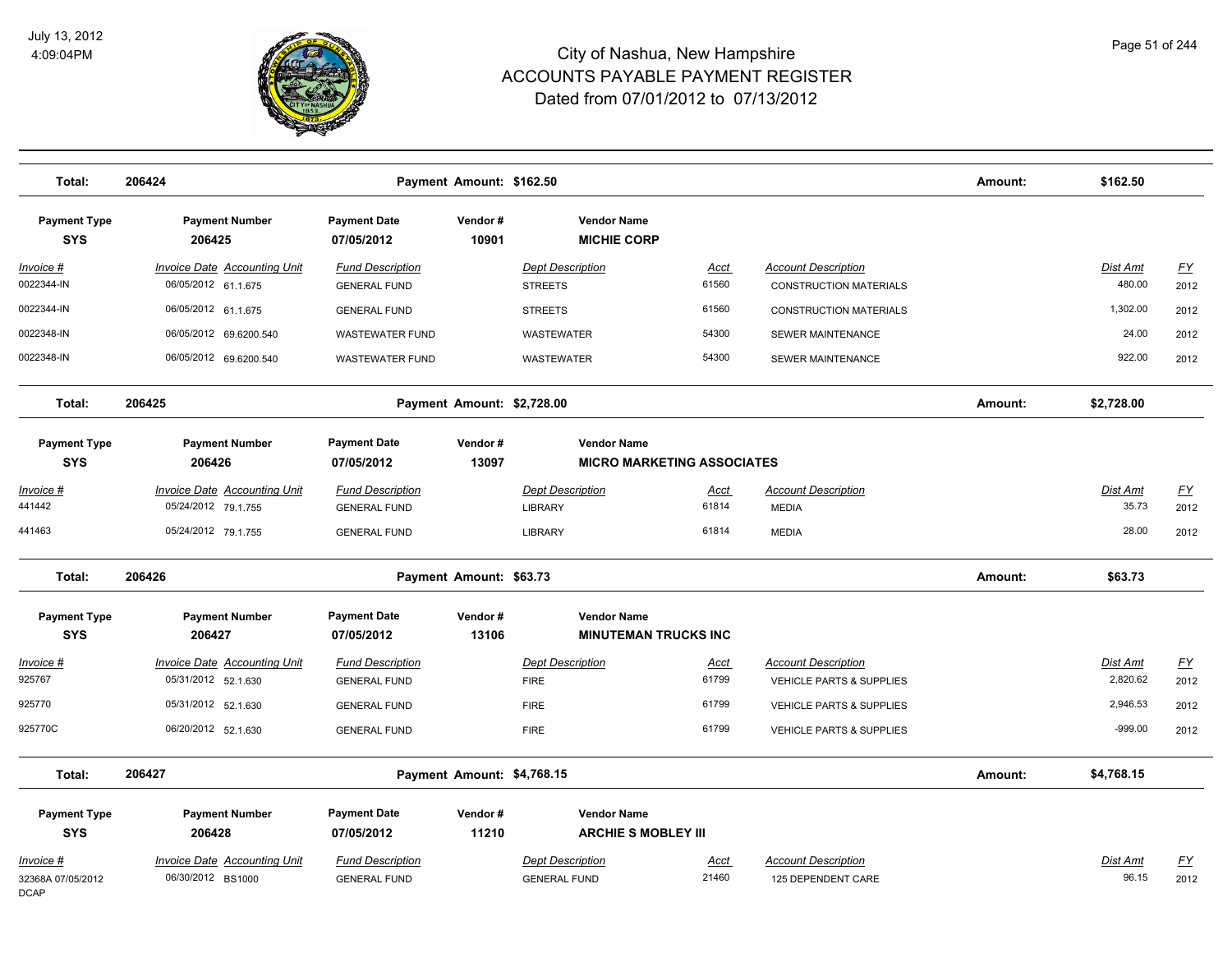

| Total:                            | 206428                                                     |                                                | Payment Amount: \$96.15  |                                                |                      |                                                                                    | Amount: | \$96.15            |                   |
|-----------------------------------|------------------------------------------------------------|------------------------------------------------|--------------------------|------------------------------------------------|----------------------|------------------------------------------------------------------------------------|---------|--------------------|-------------------|
| <b>Payment Type</b><br><b>SYS</b> | <b>Payment Number</b><br>206429                            | <b>Payment Date</b><br>07/05/2012              | Vendor#<br>13108         | <b>Vendor Name</b><br><b>MOORE MEDICAL LLC</b> |                      |                                                                                    |         |                    |                   |
| <u>Invoice #</u><br>97278704 RI   | <b>Invoice Date Accounting Unit</b><br>05/30/2012 52.1.625 | <b>Fund Description</b><br><b>GENERAL FUND</b> |                          | <b>Dept Description</b><br><b>FIRE</b>         | <u>Acct</u><br>61142 | <b>Account Description</b><br><b>MEDICAL SUPPLIES</b>                              |         | Dist Amt<br>750.95 | <u>FY</u><br>2012 |
| Total:                            | 206429                                                     |                                                | Payment Amount: \$750.95 |                                                |                      |                                                                                    | Amount: | \$750.95           |                   |
| <b>Payment Type</b>               | <b>Payment Number</b>                                      | <b>Payment Date</b>                            | Vendor#                  | <b>Vendor Name</b>                             |                      |                                                                                    |         |                    |                   |
| <b>SYS</b>                        | 206430                                                     | 07/05/2012                                     | 10864                    | <b>MORIN ENGINE SERVICES LLC</b>               |                      |                                                                                    |         |                    |                   |
| Invoice #<br>3080                 | Invoice Date Accounting Unit<br>06/27/2012 42.1.720        | <b>Fund Description</b><br><b>GENERAL FUND</b> |                          | <b>Dept Description</b><br>WOODLAWN CEMETERY   | Acct<br>54280        | <b>Account Description</b><br>BUILDING/GROUNDS                                     |         | Dist Amt<br>105.00 | <u>FY</u><br>2012 |
| 3081                              | 06/27/2012 42.1.720                                        | <b>GENERAL FUND</b>                            |                          | WOODLAWN CEMETERY                              | 54280                | <b>MAINTENANCE</b><br><b>BUILDING/GROUNDS</b><br><b>MAINTENANCE</b>                |         | 128.50             | 2012              |
| 3082                              | 06/27/2012 42.1.720                                        | <b>GENERAL FUND</b>                            |                          | WOODLAWN CEMETERY                              | 54280                | <b>BUILDING/GROUNDS</b><br><b>MAINTENANCE</b>                                      |         | 383.00             | 2012              |
| Total:                            | 206430                                                     |                                                | Payment Amount: \$616.50 |                                                |                      |                                                                                    | Amount: | \$616.50           |                   |
| <b>Payment Type</b><br><b>SYS</b> | <b>Payment Number</b><br>206431                            | <b>Payment Date</b><br>07/05/2012              | Vendor#<br>13131         | <b>Vendor Name</b><br><b>NAPA AUTO PARTS</b>   |                      |                                                                                    |         |                    |                   |
| Invoice #                         | Invoice Date Accounting Unit                               | <b>Fund Description</b>                        |                          | <b>Dept Description</b>                        | Acct                 | <b>Account Description</b>                                                         |         | Dist Amt           | <u>FY</u>         |
| 836065                            | 05/31/2012 61.1.700                                        | <b>GENERAL FUND</b>                            |                          | <b>STREETS</b>                                 | 54600                | <b>VEHICLE REPAIRS &amp;</b><br><b>MAINTENANCE</b>                                 |         | $-45.98$           | 2012              |
| 836730                            | 06/06/2012 61.1.700                                        | <b>GENERAL FUND</b>                            |                          | <b>STREETS</b>                                 | 54600                | <b>VEHICLE REPAIRS &amp;</b><br>MAINTENANCE                                        |         | $-45.98$           | 2012              |
| 836844<br>836923                  | 06/07/2012 61.1.700                                        | <b>GENERAL FUND</b>                            |                          | <b>STREETS</b>                                 | 54600<br>54600       | <b>VEHICLE REPAIRS &amp;</b><br><b>MAINTENANCE</b>                                 |         | 297.96<br>219.00   | 2012              |
| 836927                            | 06/07/2012 61.1.700<br>06/07/2012 61.1.700                 | <b>GENERAL FUND</b><br><b>GENERAL FUND</b>     |                          | <b>STREETS</b><br><b>STREETS</b>               | 54600                | <b>VEHICLE REPAIRS &amp;</b><br><b>MAINTENANCE</b><br><b>VEHICLE REPAIRS &amp;</b> |         | 91.56              | 2012<br>2012      |
| 837111                            | 06/08/2012 61.1.700                                        | <b>GENERAL FUND</b>                            |                          | <b>STREETS</b>                                 | 54600                | <b>MAINTENANCE</b><br><b>VEHICLE REPAIRS &amp;</b>                                 |         | 45.94              | 2012              |
| 837321                            | 06/11/2012 61.1.700                                        | <b>GENERAL FUND</b>                            |                          | <b>STREETS</b>                                 | 54600                | <b>MAINTENANCE</b><br><b>VEHICLE REPAIRS &amp;</b>                                 |         | 57.76              | 2012              |
| 837383                            | 06/11/2012 61.1.700                                        | <b>GENERAL FUND</b>                            |                          | <b>STREETS</b>                                 | 54600                | <b>MAINTENANCE</b><br><b>VEHICLE REPAIRS &amp;</b><br>MAINTENANCE                  |         | 25.98              | 2012              |
| 837571                            | 06/12/2012 61.1.700                                        | <b>GENERAL FUND</b>                            |                          | <b>STREETS</b>                                 | 71025                | <b>SMALL TOOLS</b>                                                                 |         | $-20.60$           | 2012              |
| 837577                            | 06/12/2012 61.1.700                                        | <b>GENERAL FUND</b>                            |                          | <b>STREETS</b>                                 | 54600                | <b>VEHICLE REPAIRS &amp;</b><br><b>MAINTENANCE</b>                                 |         | 11.44              | 2012              |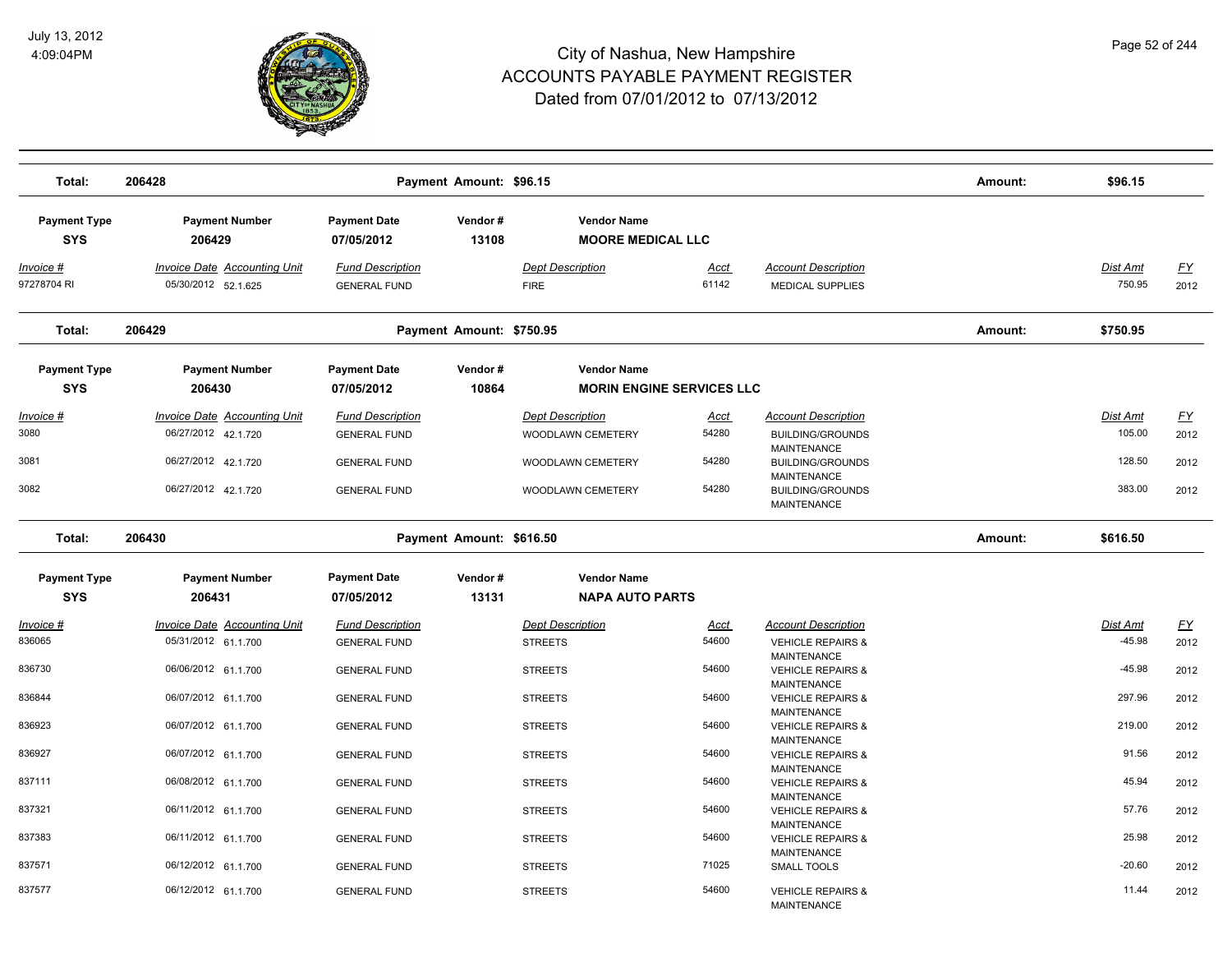

| 837624                            | 06/12/2012 61.1.700                                           | <b>GENERAL FUND</b>                               |                          | <b>STREETS</b>                                        | 54600                | <b>VEHICLE REPAIRS &amp;</b><br><b>MAINTENANCE</b>                |                                    | 50.00                     | 2012              |
|-----------------------------------|---------------------------------------------------------------|---------------------------------------------------|--------------------------|-------------------------------------------------------|----------------------|-------------------------------------------------------------------|------------------------------------|---------------------------|-------------------|
| Total:                            | 206431                                                        |                                                   | Payment Amount: \$687.08 |                                                       |                      |                                                                   | Amount:                            | \$687.08                  |                   |
| <b>Payment Type</b><br><b>SYS</b> | <b>Payment Number</b><br>206432                               | <b>Payment Date</b><br>07/05/2012                 | Vendor#<br>13131         | <b>Vendor Name</b><br><b>NAPA AUTO PARTS</b>          |                      |                                                                   |                                    |                           |                   |
| <b>Invoice #</b><br>833332        | <b>Invoice Date Accounting Unit</b><br>05/11/2012 69.6200.670 | <b>Fund Description</b><br><b>WASTEWATER FUND</b> |                          | <b>Dept Description</b><br><b>WASTEWATER</b>          | <u>Acct</u><br>54600 | <b>Account Description</b><br><b>VEHICLE REPAIRS &amp;</b>        |                                    | <u>Dist Amt</u><br>8.89   | <u>FY</u><br>2012 |
| 833534                            | 05/14/2012 69.6200.670                                        | <b>WASTEWATER FUND</b>                            |                          | <b>WASTEWATER</b>                                     | 54600                | MAINTENANCE<br><b>VEHICLE REPAIRS &amp;</b><br><b>MAINTENANCE</b> |                                    | 69.35                     | 2012              |
| 836696                            | 06/06/2012 69.6200.670                                        | <b>WASTEWATER FUND</b>                            |                          | <b>WASTEWATER</b>                                     | 54487                | <b>EQUIPMENT REPAIRS &amp;</b><br><b>MAINTENANCE</b>              |                                    | 12.43                     | 2012              |
| Total:                            | 206432                                                        | Payment Amount: \$90.67                           |                          |                                                       |                      | Amount:                                                           | \$90.67                            |                           |                   |
| <b>Payment Type</b><br><b>SYS</b> | <b>Payment Number</b><br>206433                               | <b>Payment Date</b><br>07/05/2012                 | Vendor#<br>13131         | <b>Vendor Name</b><br><b>NAPA AUTO PARTS</b>          |                      |                                                                   |                                    |                           |                   |
| Invoice #<br>836697               | <b>Invoice Date Accounting Unit</b><br>06/06/2012 77.1.690    | <b>Fund Description</b><br><b>GENERAL FUND</b>    |                          | <b>Dept Description</b><br>PARKS & RECREATION         | Acct<br>61799        | <b>Account Description</b><br>VEHICLE PARTS & SUPPLIES            |                                    | Dist Amt<br>233.58        | <u>FY</u><br>2012 |
| Total:                            | 206433                                                        |                                                   | Payment Amount: \$233.58 |                                                       |                      |                                                                   | Amount:                            | \$233.58                  |                   |
| <b>Payment Type</b><br><b>SYS</b> | <b>Payment Number</b><br>206434                               | <b>Payment Date</b><br>07/05/2012                 | Vendor#<br>13131         | <b>Vendor Name</b><br><b>NAPA AUTO PARTS</b>          |                      |                                                                   |                                    |                           |                   |
| Invoice #<br>834330               | <b>Invoice Date Accounting Unit</b><br>05/18/2012 86.3120     | <b>Fund Description</b><br><b>TRANSIT GRANTS</b>  |                          | <b>Dept Description</b><br><b>GRANT FUNDS-TRANSIT</b> | Acct<br>61799        | <b>Account Description</b><br><b>VEHICLE PARTS &amp; SUPPLIES</b> | <b>Activity</b><br>86.800.12.30.01 | <b>Dist Amt</b><br>277.66 | <u>FY</u><br>2012 |
| 836703                            | 06/06/2012 66.1.500                                           | <b>GENERAL FUND</b>                               |                          | PARKING LOTS                                          | 61299                | MISCELLANEOUS SUPPLIES                                            |                                    | 55.12                     | 2012              |
| 836747                            | 06/06/2012 86.3120                                            | <b>TRANSIT GRANTS</b>                             |                          | <b>GRANT FUNDS-TRANSIT</b>                            | 61799                | <b>VEHICLE PARTS &amp; SUPPLIES</b>                               | 86.800.12.30.03                    | 4.00                      | 2012              |
| 836828                            | 06/06/2012 86.3120                                            | <b>TRANSIT GRANTS</b>                             |                          | <b>GRANT FUNDS-TRANSIT</b>                            | 61799                | <b>VEHICLE PARTS &amp; SUPPLIES</b>                               | 86.800.12.30.05                    | 28.03                     | 2012              |
| 836829                            | 06/06/2012 86.3120                                            | <b>TRANSIT GRANTS</b>                             |                          | <b>GRANT FUNDS-TRANSIT</b>                            | 61799                | <b>VEHICLE PARTS &amp; SUPPLIES</b>                               | 86.800.12.30.05                    | 12.68                     | 2012              |
| 836855                            | 06/07/2012 86.3120                                            | <b>TRANSIT GRANTS</b>                             |                          | <b>GRANT FUNDS-TRANSIT</b>                            | 61799                | VEHICLE PARTS & SUPPLIES                                          | 86.800.12.30.02                    | 5.29                      | 2012              |
| 836885                            | 06/07/2012 86.3120                                            | <b>TRANSIT GRANTS</b>                             |                          | <b>GRANT FUNDS-TRANSIT</b>                            | 61799                | <b>VEHICLE PARTS &amp; SUPPLIES</b>                               | 86.800.12.30.02                    | 115.18                    | 2012              |
| 837060                            | 06/08/2012 86.3120                                            | TRANSIT GRANTS                                    |                          | <b>GRANT FUNDS-TRANSIT</b>                            | 61799                | VEHICLE PARTS & SUPPLIES                                          | 86.800.12.30.01                    | 10.95                     | 2012              |
| 837075                            | 06/08/2012 66.1.500                                           | <b>GENERAL FUND</b>                               |                          | PARKING LOTS                                          | 54487                | <b>EQUIPMENT REPAIRS &amp;</b><br><b>MAINTENANCE</b>              |                                    | 551.80                    | 2012              |
| 837114                            | 06/08/2012 86.3120                                            | <b>TRANSIT GRANTS</b>                             |                          | <b>GRANT FUNDS-TRANSIT</b>                            | 61799                | VEHICLE PARTS & SUPPLIES                                          | 86.800.12.30.05                    | 20.94                     | 2012              |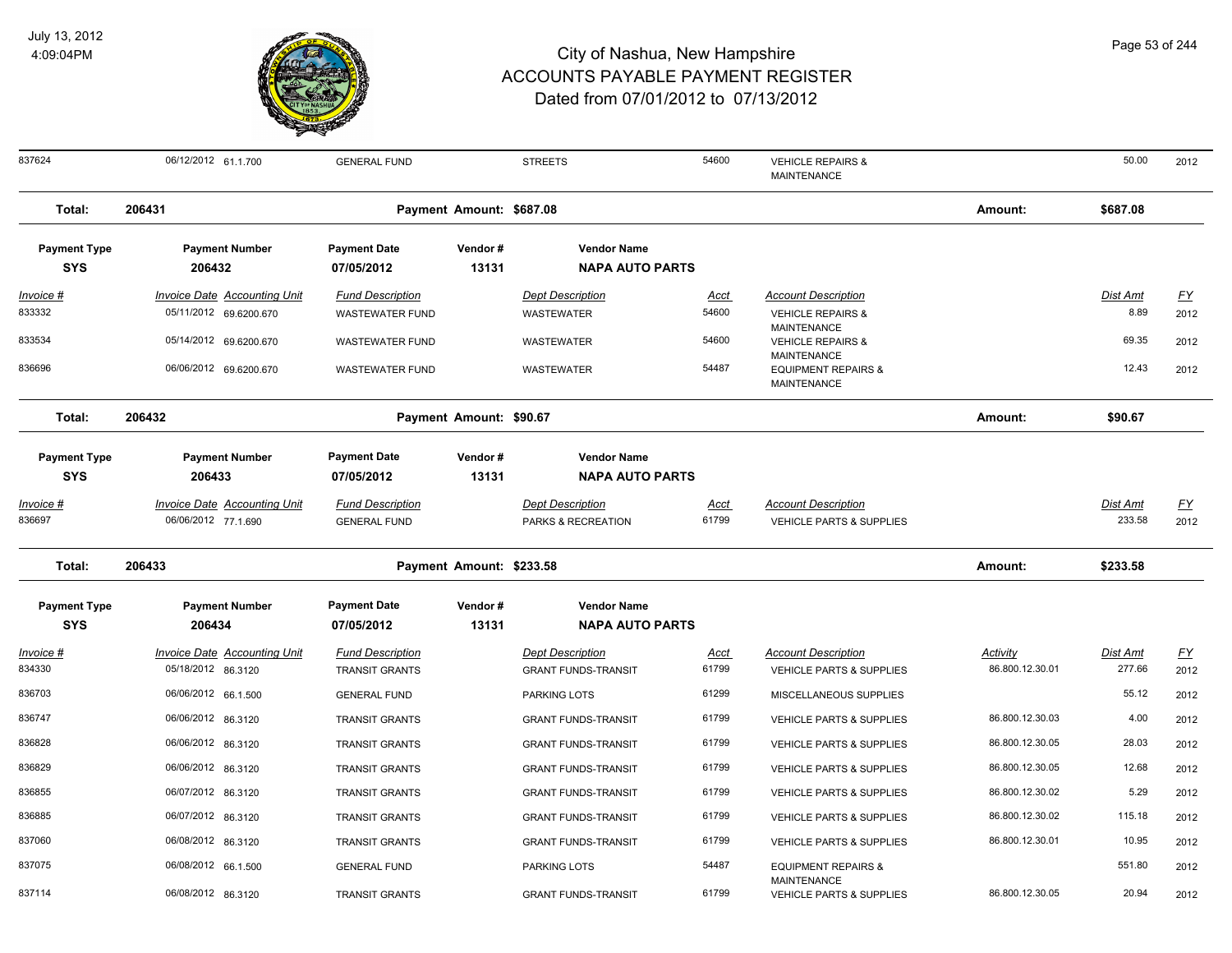

| Total:                    | 206437                                              | Payment Amount: \$2,398.71                     |                          |                                                         |                      |                                                        |                 |                      |                   |
|---------------------------|-----------------------------------------------------|------------------------------------------------|--------------------------|---------------------------------------------------------|----------------------|--------------------------------------------------------|-----------------|----------------------|-------------------|
|                           |                                                     |                                                |                          | <b>ACTIVITIES</b>                                       |                      | PROGRAM                                                |                 |                      |                   |
| Invoice #<br>MAY 12 MEALS | Invoice Date Accounting Unit<br>05/31/2012 09.1.510 | <b>Fund Description</b><br><b>GENERAL FUND</b> |                          | <b>Dept Description</b><br><b>CIVIC &amp; COMMUNITY</b> | Acct<br>56228        | <b>Account Description</b><br>NASHUA SENIORS MEAL      |                 | Dist Amt<br>2,398.71 | <u>FY</u><br>2012 |
| <b>SYS</b>                | 206437                                              | 07/05/2012                                     | 13148                    | <b>NASHUA SENIORS MEAL PROGRAM</b>                      |                      |                                                        |                 |                      |                   |
| <b>Payment Type</b>       | <b>Payment Number</b>                               | <b>Payment Date</b>                            | Vendor#                  | <b>Vendor Name</b>                                      |                      |                                                        |                 |                      |                   |
| Total:                    | 206436                                              |                                                | Payment Amount: \$100.00 |                                                         |                      |                                                        | Amount:         | \$100.00             |                   |
| <b>INAUGURAT</b>          |                                                     |                                                |                          |                                                         |                      |                                                        |                 |                      |                   |
| Invoice #<br>SOLOIST SVCS | Invoice Date Accounting Unit<br>06/21/2012 07.1.565 | <b>Fund Description</b><br><b>GENERAL FUND</b> |                          | <b>Dept Description</b><br><b>CITY CLERK</b>            | <u>Acct</u><br>53435 | <b>Account Description</b><br><b>ELECTION SERVICES</b> |                 | Dist Amt<br>100.00   | <u>FY</u><br>2012 |
| <b>SYS</b>                | 206436                                              | 07/05/2012                                     | 11964                    | <b>NASHUA SCHOOL DISTRICT</b>                           |                      |                                                        |                 |                      |                   |
| <b>Payment Type</b>       | <b>Payment Number</b>                               | <b>Payment Date</b>                            | Vendor#                  | <b>Vendor Name</b>                                      |                      |                                                        |                 |                      |                   |
| Total:                    | 206435                                              |                                                | Payment Amount: \$194.44 |                                                         |                      |                                                        | Amount:         | \$194.44             |                   |
| 375364                    | 06/27/2012 66.1.500                                 | <b>GENERAL FUND</b>                            |                          | PARKING LOTS                                            | 54600                | <b>VEHICLE REPAIRS &amp;</b><br><b>MAINTENANCE</b>     |                 | 48.04                | 2012              |
| 374701                    | 06/20/2012 77.1.650                                 | <b>GENERAL FUND</b>                            |                          | PARKS & RECREATION                                      | 54280                | <b>BUILDING/GROUNDS</b><br><b>MAINTENANCE</b>          |                 | 84.15                | 2012              |
| 374607                    | 06/19/2012 66.1.500                                 | <b>GENERAL FUND</b>                            |                          | PARKING LOTS                                            | 54600                | <b>VEHICLE REPAIRS &amp;</b><br><b>MAINTENANCE</b>     |                 | 27.96                | 2012              |
| 374490                    | 06/18/2012 77.1.650                                 | <b>GENERAL FUND</b>                            |                          | PARKS & RECREATION                                      | 54280                | <b>BUILDING/GROUNDS</b><br><b>MAINTENANCE</b>          |                 | 34.29                | 2012              |
| <u>Invoice #</u>          | <b>Invoice Date Accounting Unit</b>                 | <b>Fund Description</b>                        |                          | <b>Dept Description</b>                                 | <u>Acct</u>          | <b>Account Description</b>                             |                 | <b>Dist Amt</b>      | <u>FY</u>         |
| <b>SYS</b>                | 206435                                              | 07/05/2012                                     | 13144                    | <b>NASHUA OUTDOOR POWER EQUIPMENT</b>                   |                      |                                                        |                 |                      |                   |
| <b>Payment Type</b>       | <b>Payment Number</b>                               | <b>Payment Date</b>                            | Vendor#                  | <b>Vendor Name</b>                                      |                      |                                                        |                 |                      |                   |
| Total:                    | 206434                                              |                                                | Payment Amount: \$904.55 |                                                         |                      |                                                        | Amount:         | \$904.55             |                   |
| 837789                    | 06/13/2012 66.1.500                                 | <b>GENERAL FUND</b>                            |                          | PARKING LOTS                                            | 54487                | <b>EQUIPMENT REPAIRS &amp;</b><br>MAINTENANCE          |                 | $-350.00$            | 2012              |
| 837346                    | 06/11/2012 86.3120                                  | <b>TRANSIT GRANTS</b>                          |                          | <b>GRANT FUNDS-TRANSIT</b>                              | 61799                | <b>VEHICLE PARTS &amp; SUPPLIES</b>                    | 86.800.12.30.05 | 10.91                | 2012              |
| 837326                    | 06/11/2012 86.3120                                  | <b>TRANSIT GRANTS</b>                          |                          | <b>GRANT FUNDS-TRANSIT</b>                              | 61799                | <b>VEHICLE PARTS &amp; SUPPLIES</b>                    | 86.800.12.30.05 | 51.96                | 2012              |
| 837318                    | 06/11/2012 86.3120                                  | <b>TRANSIT GRANTS</b>                          |                          | <b>GRANT FUNDS-TRANSIT</b>                              | 61799                | <b>VEHICLE PARTS &amp; SUPPLIES</b>                    | 86.800.12.30.05 | 64.04                | 2012              |
| 837317                    | 06/11/2012 86.3120                                  | <b>TRANSIT GRANTS</b>                          |                          | <b>GRANT FUNDS-TRANSIT</b>                              | 61799                | <b>VEHICLE PARTS &amp; SUPPLIES</b>                    | 86.800.12.30.01 | 45.99                | 2012              |
|                           |                                                     |                                                |                          |                                                         |                      |                                                        |                 |                      |                   |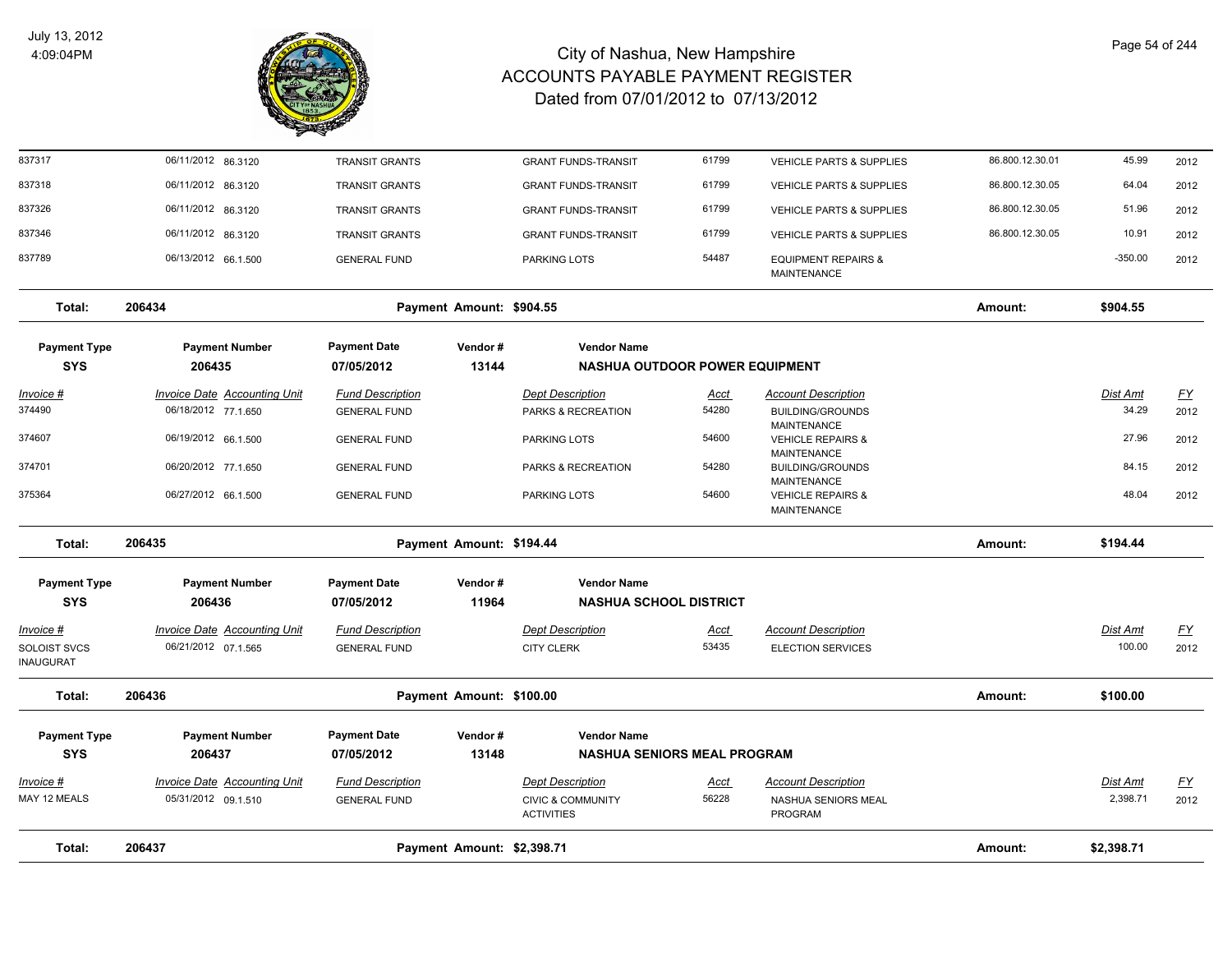

| <b>Payment Type</b> | <b>Payment Number</b>                                         | <b>Payment Date</b>                             | Vendor#                    | <b>Vendor Name</b>                              |               |                                                          |         |                   |                   |
|---------------------|---------------------------------------------------------------|-------------------------------------------------|----------------------------|-------------------------------------------------|---------------|----------------------------------------------------------|---------|-------------------|-------------------|
| <b>SYS</b>          | 206438                                                        | 07/05/2012                                      | 13151                      | <b>NASHUA WALLPAPER &amp; PAINT CO</b>          |               |                                                          |         |                   |                   |
| <u> Invoice #</u>   | <b>Invoice Date Accounting Unit</b>                           | <b>Fund Description</b>                         |                            | <b>Dept Description</b>                         | <b>Acct</b>   | <b>Account Description</b>                               |         | Dist Amt          | EY                |
| 223561              | 06/13/2012 TF77.7050                                          | <b>HOLMAN STADIUM</b><br><b>IMPROVEMNTS ETF</b> |                            | <b>HOLMAN STADIUM</b><br><b>IMPROVEMNTS ETF</b> | 54280         | <b>BUILDING/GROUNDS</b><br>MAINTENANCE                   |         | 194.95            | 2012              |
| 223602              | 06/14/2012 77.1.650                                           | <b>GENERAL FUND</b>                             |                            | PARKS & RECREATION                              | 54280         | <b>BUILDING/GROUNDS</b><br>MAINTENANCE                   |         | 4.76              | 2012              |
| 223663              | 06/13/2012 77.1.650                                           | <b>GENERAL FUND</b>                             |                            | PARKS & RECREATION                              | 54280         | <b>BUILDING/GROUNDS</b><br>MAINTENANCE                   |         | 420.09            | 2012              |
| 223666              | 06/15/2012 44.1.720                                           | <b>GENERAL FUND</b>                             |                            | EDGEWOOD CEMETERY                               | 61499         | <b>GENERAL BUILDING</b><br><b>SUPPLIES</b>               |         | 238.44            | 2012              |
| 223673              | 06/15/2012 77.1.650                                           | <b>GENERAL FUND</b>                             |                            | PARKS & RECREATION                              | 54280         | <b>BUILDING/GROUNDS</b>                                  |         | 132.23            | 2012              |
| 223799              | 06/20/2012 77.1.650                                           | <b>GENERAL FUND</b>                             |                            | PARKS & RECREATION                              | 54280         | MAINTENANCE<br><b>BUILDING/GROUNDS</b><br>MAINTENANCE    |         | 43.45             | 2012              |
| Total:              | 206438                                                        |                                                 | Payment Amount: \$1,033.92 |                                                 |               |                                                          | Amount: | \$1,033.92        |                   |
| <b>Payment Type</b> | <b>Payment Number</b>                                         | <b>Payment Date</b>                             | Vendor#                    | <b>Vendor Name</b>                              |               |                                                          |         |                   |                   |
| <b>SYS</b>          | 206439                                                        | 07/05/2012                                      | 11201                      | <b>NEW ENGLAND CRISIS NEGOTIATORS</b>           |               |                                                          |         |                   |                   |
| $Invoice$ #         | <b>Invoice Date Accounting Unit</b>                           | <b>Fund Description</b>                         |                            | <b>Dept Description</b>                         | <u>Acct</u>   | <b>Account Description</b>                               |         | <b>Dist Amt</b>   | <u>FY</u>         |
| 299                 | 04/24/2012 50.1.500                                           | <b>GENERAL FUND</b>                             |                            | <b>POLICE</b>                                   | 55200         | DUES AND MEMBERSHIPS                                     |         | 75.00             | 2012              |
| Total:              | 206439                                                        |                                                 | Payment Amount: \$75.00    |                                                 |               |                                                          | Amount: | \$75.00           |                   |
| <b>Payment Type</b> | <b>Payment Number</b>                                         | <b>Payment Date</b>                             | Vendor#                    | <b>Vendor Name</b>                              |               |                                                          |         |                   |                   |
| <b>SYS</b>          | 206440                                                        | 07/05/2012                                      | 11473                      | <b>NEW ENGLAND PAPER &amp; SUPPLY</b>           |               |                                                          |         |                   |                   |
| Invoice #<br>10815  | <b>Invoice Date Accounting Unit</b><br>01/25/2012 68.6000.692 | <b>Fund Description</b><br>SOLID WASTE FUND     |                            | <b>Dept Description</b><br>SOLID WASTE          | Acct<br>61428 | <b>Account Description</b><br><b>JANITORIAL SUPPLIES</b> |         | Dist Amt<br>49.20 | <u>FY</u><br>2012 |
| 11188               | 04/30/2012 52.1.720                                           | <b>GENERAL FUND</b>                             |                            | <b>FIRE</b>                                     | 61428         | JANITORIAL SUPPLIES                                      |         | 112.40            | 2012              |
| 11225               | 05/10/2012 52.1.720                                           | <b>GENERAL FUND</b>                             |                            | <b>FIRE</b>                                     | 61428         | JANITORIAL SUPPLIES                                      |         | 22.20             | 2012              |
| 11311               | 06/04/2012 52.1.720                                           | <b>GENERAL FUND</b>                             |                            | <b>FIRE</b>                                     | 61428         | <b>JANITORIAL SUPPLIES</b>                               |         | 71.83             | 2012              |
| 11312               | 06/04/2012 52.1.720                                           | <b>GENERAL FUND</b>                             |                            | <b>FIRE</b>                                     | 61428         | <b>JANITORIAL SUPPLIES</b>                               |         | 66.20             | 2012              |
| 11313               | 06/04/2012 79.1.720                                           | <b>GENERAL FUND</b>                             |                            | <b>LIBRARY</b>                                  | 61428         | <b>JANITORIAL SUPPLIES</b>                               |         | 476.70            | 2012              |
| 11322               | 06/05/2012 60.1.500                                           | <b>GENERAL FUND</b>                             |                            | <b>PUBLIC</b>                                   | 61299         | MISCELLANEOUS SUPPLIES                                   |         | 72.89             | 2012              |
| 11323               | 06/05/2012 52.1.720                                           | <b>GENERAL FUND</b>                             |                            | WORKS-ADMIN/ENGINEERIN<br><b>FIRE</b>           | 61428         | <b>JANITORIAL SUPPLIES</b>                               |         | 112.56            | 2012              |
| 11324               | 06/07/2012 52.1.720                                           | <b>GENERAL FUND</b>                             |                            | <b>FIRE</b>                                     | 61428         | JANITORIAL SUPPLIES                                      |         | 54.00             | 2012              |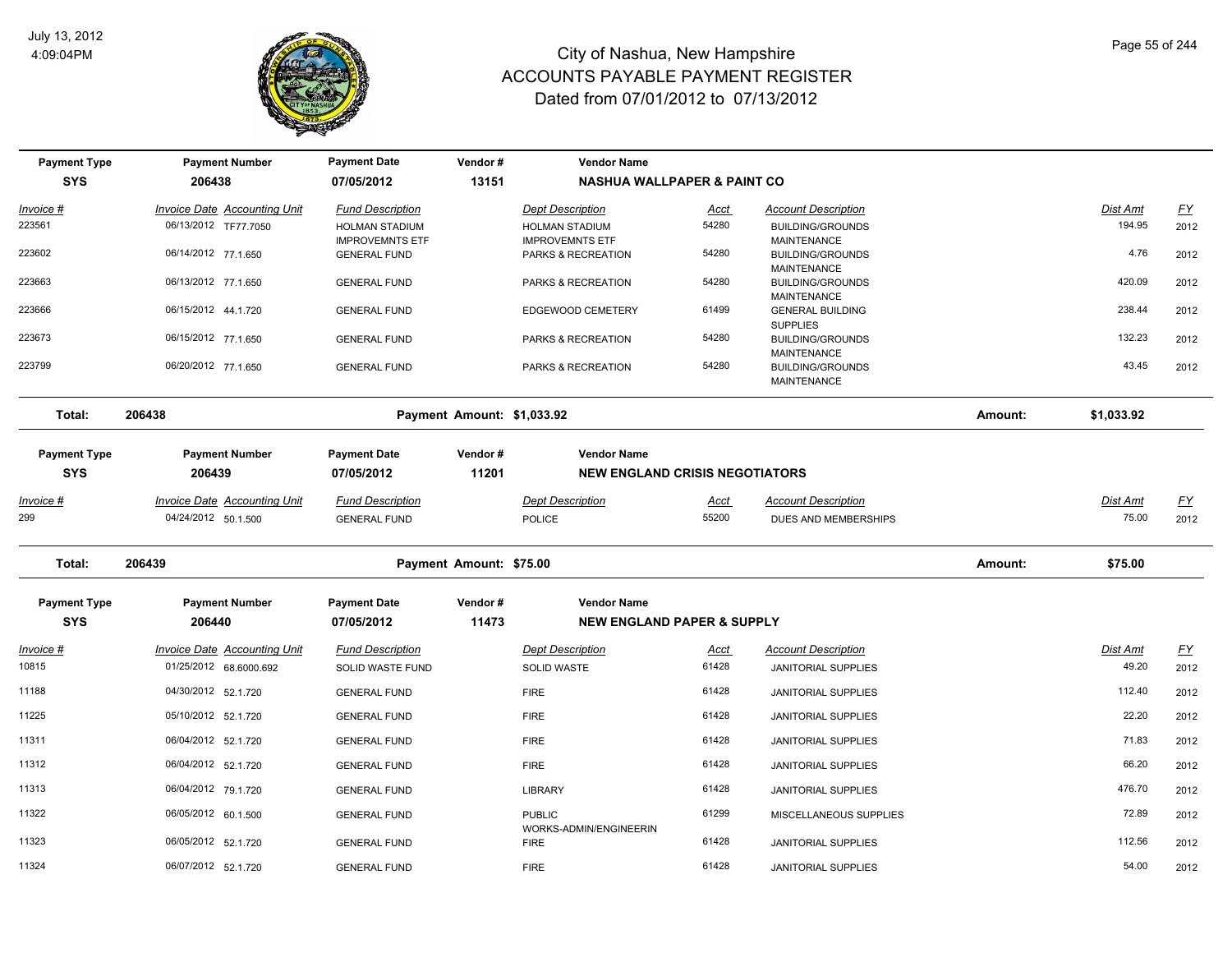

| Total:                                 | 206440                                                     |                                                | Payment Amount: \$1,037.98 |                                                          |                      |                                                                   | Amount:                               | \$1,037.98               |                   |
|----------------------------------------|------------------------------------------------------------|------------------------------------------------|----------------------------|----------------------------------------------------------|----------------------|-------------------------------------------------------------------|---------------------------------------|--------------------------|-------------------|
| <b>Payment Type</b><br><b>SYS</b>      | <b>Payment Number</b><br>206441                            | <b>Payment Date</b><br>07/05/2012              | Vendor#<br>10865           | <b>Vendor Name</b><br><b>NEW ENGLAND PARTS WAREHOUSE</b> |                      |                                                                   |                                       |                          |                   |
| <u> Invoice #</u><br>5-612665          | <b>Invoice Date Accounting Unit</b><br>05/29/2012 50.1.500 | <b>Fund Description</b><br><b>GENERAL FUND</b> |                            | <b>Dept Description</b><br>POLICE                        | <b>Acct</b><br>61799 | <b>Account Description</b><br><b>VEHICLE PARTS &amp; SUPPLIES</b> |                                       | <b>Dist Amt</b><br>47.76 | EY<br>2012        |
| 5-612665                               | 05/29/2012 50.1.500                                        | <b>GENERAL FUND</b>                            |                            | <b>POLICE</b>                                            | 61142                | <b>MEDICAL SUPPLIES</b>                                           |                                       | 420.00                   | 2012              |
| Total:                                 | 206441                                                     |                                                | Payment Amount: \$467.76   |                                                          |                      |                                                                   | Amount:                               | \$467.76                 |                   |
| <b>Payment Type</b>                    | <b>Payment Number</b>                                      | <b>Payment Date</b>                            | Vendor#                    | <b>Vendor Name</b>                                       |                      |                                                                   | Payee Name                            |                          |                   |
| <b>SYS</b>                             | 206442                                                     | 07/05/2012                                     | 11181                      | <b>BABE RUTH LEAGUE INC</b>                              |                      |                                                                   | <b>NEW HAMPSHIRE BABE RUTH LEAGUE</b> |                          |                   |
| <u> Invoice #</u><br><b>STATE DUES</b> | <b>Invoice Date Accounting Unit</b><br>06/25/2012 77.1.655 | <b>Fund Description</b><br><b>GENERAL FUND</b> |                            | <b>Dept Description</b><br>PARKS & RECREATION            | Acct<br>55200        | <b>Account Description</b><br>DUES AND MEMBERSHIPS                |                                       | Dist Amt<br>183.00       | <u>FY</u><br>2012 |
| Total:                                 | 206442                                                     |                                                | Payment Amount: \$183.00   |                                                          |                      |                                                                   | Amount:                               | \$183.00                 |                   |
| <b>Payment Type</b>                    | <b>Payment Number</b>                                      | <b>Payment Date</b>                            | Vendor#                    | <b>Vendor Name</b>                                       |                      |                                                                   |                                       |                          |                   |
| <b>SYS</b>                             | 206443                                                     | 07/05/2012                                     | 14528                      | <b>NEWEA</b>                                             |                      |                                                                   |                                       |                          |                   |
| <u> Invoice #</u>                      | <b>Invoice Date Accounting Unit</b>                        | <b>Fund Description</b>                        |                            | <b>Dept Description</b>                                  | <b>Acct</b>          | <b>Account Description</b>                                        |                                       | Dist Amt                 | <u>FY</u>         |
| 4023                                   | 03/15/2012 69.6200.670                                     | <b>WASTEWATER FUND</b>                         |                            | <b>WASTEWATER</b>                                        | 55400                | <b>CONFERENCES AND</b><br><b>SEMINARS</b>                         |                                       | 55.00                    | 2012              |
| Total:                                 | 206443                                                     |                                                | Payment Amount: \$55.00    |                                                          |                      |                                                                   | Amount:                               | \$55.00                  |                   |
| <b>Payment Type</b><br><b>SYS</b>      | <b>Payment Number</b><br>206444                            | <b>Payment Date</b><br>07/05/2012              | Vendor#<br>11905           | <b>Vendor Name</b><br><b>NH ARCHIVES GROUP</b>           |                      |                                                                   |                                       |                          |                   |
| Invoice #                              | <b>Invoice Date Accounting Unit</b>                        | <b>Fund Description</b>                        |                            | <b>Dept Description</b>                                  | Acct                 | <b>Account Description</b>                                        |                                       | Dist Amt                 | <u>FY</u>         |
| MEMBERSHIP 2012                        | 06/01/2012 07.1.565                                        | <b>GENERAL FUND</b>                            |                            | <b>CITY CLERK</b>                                        | 55200                | DUES AND MEMBERSHIPS                                              |                                       | 15.00                    | 2012              |
| Total:                                 | 206444                                                     |                                                | Payment Amount: \$15.00    |                                                          |                      |                                                                   | Amount:                               | \$15.00                  |                   |
| <b>Payment Type</b><br><b>SYS</b>      | <b>Payment Number</b><br>206445                            | <b>Payment Date</b><br>07/05/2012              | Vendor#<br>14537           | <b>Vendor Name</b><br><b>NH SAFE &amp; LOCK CO INC</b>   |                      |                                                                   |                                       |                          |                   |
| Invoice #                              | Invoice Date Accounting Unit                               | <b>Fund Description</b>                        |                            | <b>Dept Description</b>                                  | Acct                 | <b>Account Description</b>                                        |                                       | <b>Dist Amt</b>          | FY                |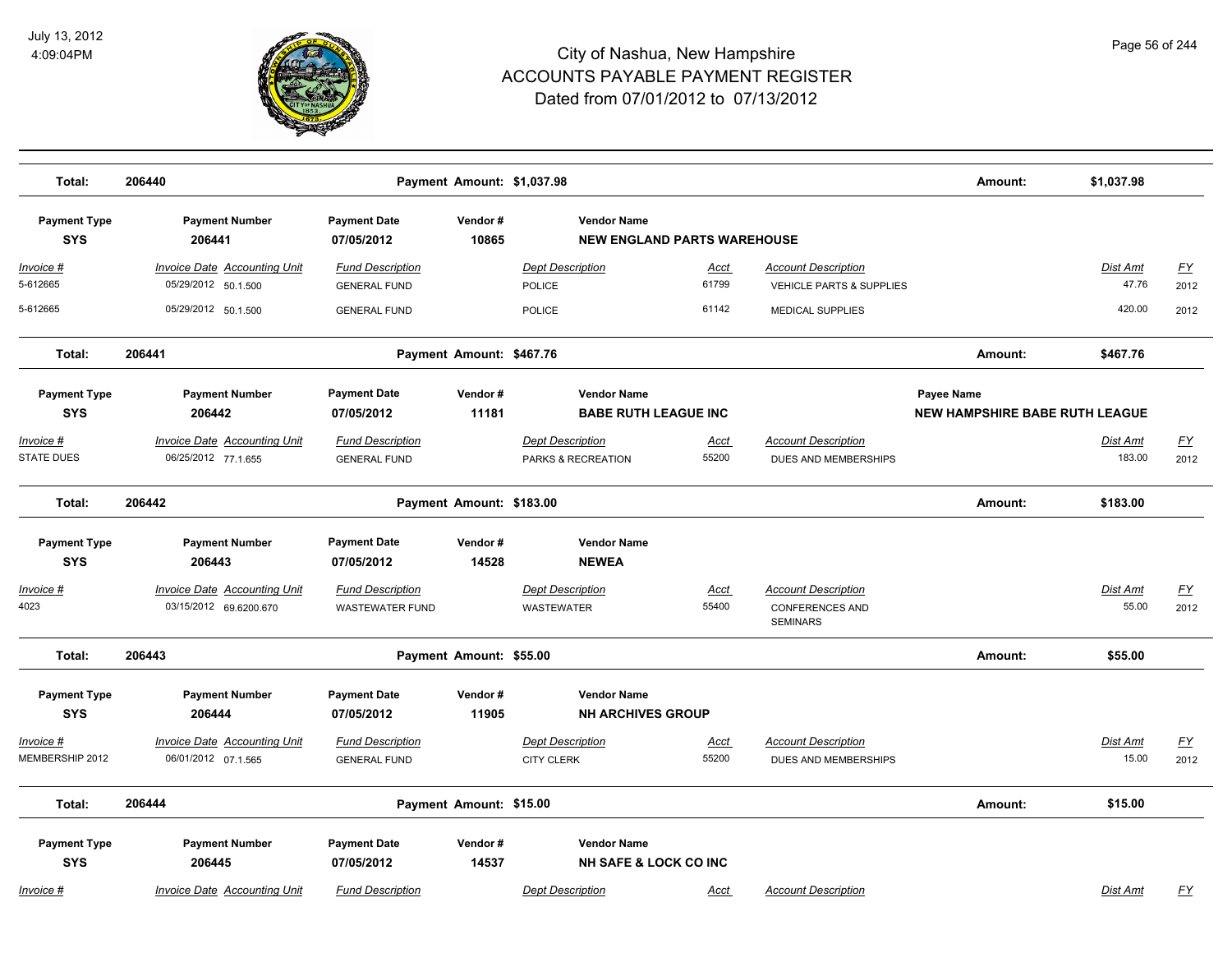

| 93595               | 06/08/2012 64.1.705                 | <b>GENERAL FUND</b>     |                            | <b>TRAFFIC</b>                        | 54280       | <b>BUILDING/GROUNDS</b><br><b>MAINTENANCE</b>        |         | 549.80     | 2012                      |
|---------------------|-------------------------------------|-------------------------|----------------------------|---------------------------------------|-------------|------------------------------------------------------|---------|------------|---------------------------|
| Total:              | 206445                              |                         | Payment Amount: \$549.80   |                                       |             |                                                      | Amount: | \$549.80   |                           |
| <b>Payment Type</b> | <b>Payment Number</b>               | <b>Payment Date</b>     | Vendor#                    | <b>Vendor Name</b>                    |             |                                                      |         |            |                           |
| <b>SYS</b>          | 206446                              | 07/05/2012              | 13189                      | <b>NORMAN E DAY INC</b>               |             |                                                      |         |            |                           |
| Invoice #           | <b>Invoice Date Accounting Unit</b> | <b>Fund Description</b> |                            | <b>Dept Description</b>               | <u>Acct</u> | <b>Account Description</b>                           |         | Dist Amt   | <u>FY</u>                 |
| 15157               | 05/31/2012 50.1.500                 | <b>GENERAL FUND</b>     |                            | <b>POLICE</b>                         | 54280       | <b>BUILDING/GROUNDS</b>                              |         | 174.45     | 2012                      |
| 15162               | 05/31/2012 50.1.500                 | <b>GENERAL FUND</b>     |                            | <b>POLICE</b>                         | 54487       | <b>MAINTENANCE</b><br><b>EQUIPMENT REPAIRS &amp;</b> |         | 1,670.00   | 2012                      |
|                     |                                     |                         |                            |                                       |             | <b>MAINTENANCE</b>                                   |         |            |                           |
| 15171               | 05/31/2012 50.1.500                 | <b>GENERAL FUND</b>     |                            | <b>POLICE</b>                         | 54280       | <b>BUILDING/GROUNDS</b><br>MAINTENANCE               |         | 475.00     | 2012                      |
|                     |                                     |                         |                            |                                       |             |                                                      |         |            |                           |
| Total:              | 206446                              |                         | Payment Amount: \$2,319.45 |                                       |             |                                                      | Amount: | \$2,319.45 |                           |
| <b>Payment Type</b> | <b>Payment Number</b>               | <b>Payment Date</b>     | Vendor#                    | <b>Vendor Name</b>                    |             |                                                      |         |            |                           |
| <b>SYS</b>          | 206447                              | 07/05/2012              | 13196                      | <b>NORTHERN FOREIGN CAR PARTS INC</b> |             |                                                      |         |            |                           |
| Invoice #           | Invoice Date Accounting Unit        | <b>Fund Description</b> |                            | <b>Dept Description</b>               | Acct        | <b>Account Description</b>                           |         | Dist Amt   | <u>FY</u>                 |
| 215427              | 06/14/2012 50.1.500                 | <b>GENERAL FUND</b>     |                            | POLICE                                | 61799       | VEHICLE PARTS & SUPPLIES                             |         | 6.55       | 2012                      |
|                     |                                     |                         |                            |                                       |             |                                                      |         |            |                           |
| Total:              | 206447                              |                         | Payment Amount: \$6.55     |                                       |             |                                                      | Amount: | \$6.55     |                           |
| <b>Payment Type</b> | <b>Payment Number</b>               | <b>Payment Date</b>     | Vendor#                    | <b>Vendor Name</b>                    |             |                                                      |         |            |                           |
| <b>SYS</b>          | 206448                              | 07/05/2012              | 11851                      | <b>RAFAEL NUNEZ</b>                   |             |                                                      |         |            |                           |
| Invoice #           | <b>Invoice Date Accounting Unit</b> | <b>Fund Description</b> |                            | <b>Dept Description</b>               | <b>Acct</b> | <b>Account Description</b>                           |         | Dist Amt   | $\underline{\mathsf{FY}}$ |
| 37977/VOUCHER5908   | 06/12/2012 75.1.500                 | <b>GENERAL FUND</b>     |                            | <b>WELFARE ASSISTANCE</b>             | 55810       | RENTAL ASSISTANCE                                    |         | 728.41     | 2012                      |
| 302                 |                                     |                         |                            |                                       |             |                                                      |         |            |                           |
| Total:              | 206448                              |                         | Payment Amount: \$728.41   |                                       |             |                                                      | Amount: | \$728.41   |                           |
|                     |                                     |                         |                            |                                       |             |                                                      |         |            |                           |
| <b>Payment Type</b> | <b>Payment Number</b>               | <b>Payment Date</b>     | Vendor#                    | <b>Vendor Name</b>                    |             |                                                      |         |            |                           |
| <b>SYS</b>          | 206449                              | 07/05/2012              | 11548                      | <b>O'BRIEN &amp; SONS INC</b>         |             |                                                      |         |            |                           |
| Invoice #           | <b>Invoice Date Accounting Unit</b> | <b>Fund Description</b> |                            | <b>Dept Description</b>               | Acct        | <b>Account Description</b>                           |         | Dist Amt   | EY                        |
| 1120628-IN          | 06/05/2012 77.1.650                 | <b>GENERAL FUND</b>     |                            | PARKS & RECREATION                    | 71625       | PLAYGROUND EQUIPMENT                                 |         | 893.00     | 2012                      |
| 1120629-IN          | 06/05/2012 77.1.650                 | <b>GENERAL FUND</b>     |                            | PARKS & RECREATION                    | 71625       | PLAYGROUND EQUIPMENT                                 |         | 930.00     | 2012                      |
| Total:              | 206449                              |                         | Payment Amount: \$1,823.00 |                                       |             |                                                      | Amount: | \$1,823.00 |                           |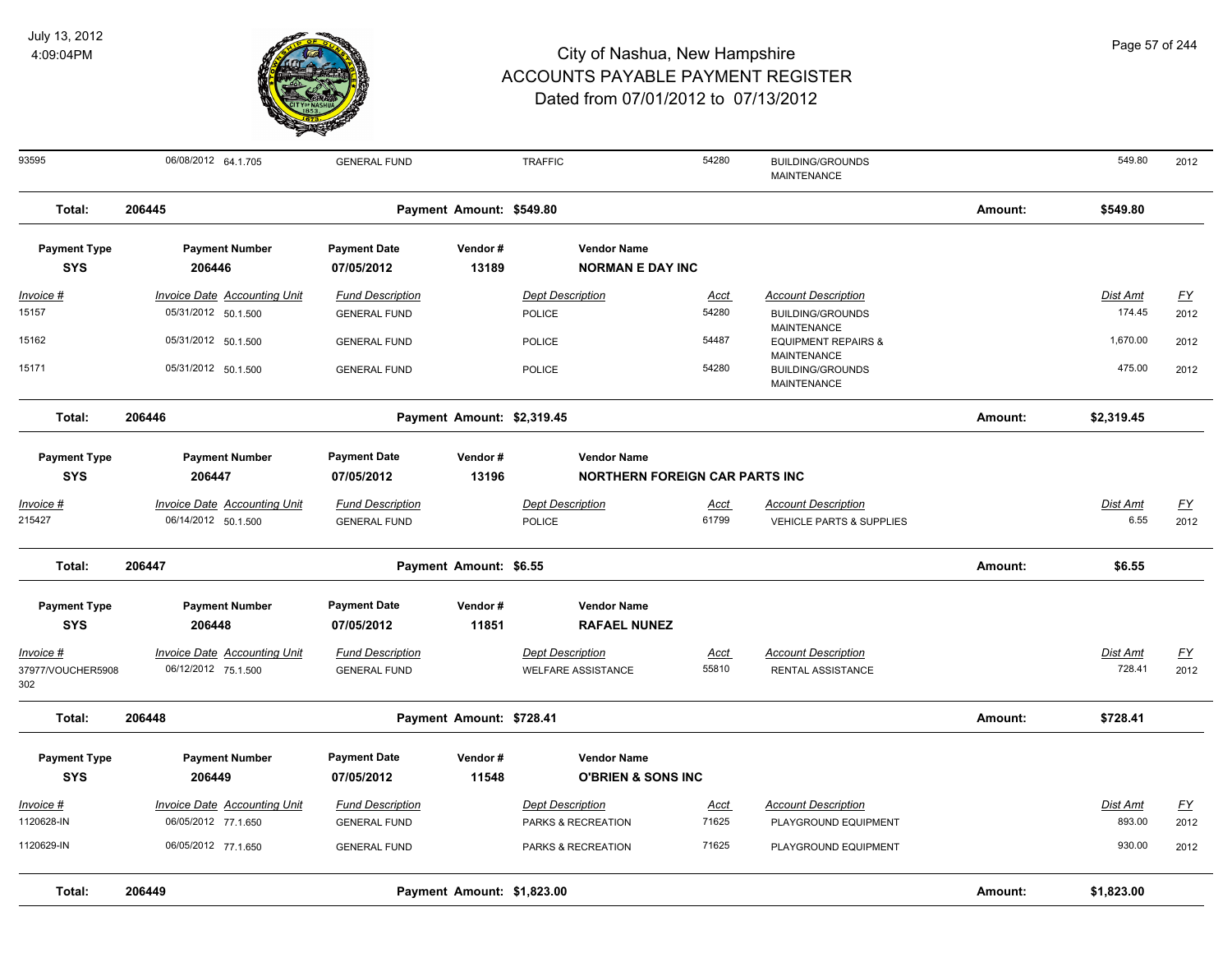

| <b>Payment Type</b>  | <b>Payment Number</b>               | <b>Payment Date</b>                                 | Vendor#                  | <b>Vendor Name</b>                              |             |                                         |         |          |                  |
|----------------------|-------------------------------------|-----------------------------------------------------|--------------------------|-------------------------------------------------|-------------|-----------------------------------------|---------|----------|------------------|
| <b>SYS</b>           | 206450                              | 07/05/2012                                          | 11442                    | <b>TIM O'NEIL</b>                               |             |                                         |         |          |                  |
| Invoice #            | <b>Invoice Date Accounting Unit</b> | <b>Fund Description</b>                             |                          | <b>Dept Description</b>                         | <u>Acct</u> | <b>Account Description</b>              |         | Dist Amt | $\underline{FY}$ |
| 6/27/12              | 06/30/2012 22.2505                  | <b>GOVT &amp; EDUCATION</b><br><b>CHANNELS FUND</b> |                          | <b>GOV'T &amp; EDUCATION</b><br><b>CHANNELS</b> | 53470       | <b>VIDEOGRAPHY SERVICES</b>             |         | 50.00    | 2012             |
| 7/03/12              | 07/05/2012 22.2505                  | <b>GOVT &amp; EDUCATION</b><br>CHANNELS FUND        |                          | <b>GOV'T &amp; EDUCATION</b><br>CHANNELS        | 53470       | VIDEOGRAPHY SERVICES                    |         | 50.00    | 2012             |
| Total:               | 206450                              |                                                     | Payment Amount: \$100.00 |                                                 |             |                                         | Amount: | \$100.00 |                  |
| <b>Payment Type</b>  | <b>Payment Number</b>               | <b>Payment Date</b>                                 | Vendor#                  | <b>Vendor Name</b>                              |             |                                         |         |          |                  |
| <b>SYS</b>           | 206451                              | 07/05/2012                                          | 13211                    | <b>OCCUPATIONAL DRUG TESTING LLC</b>            |             |                                         |         |          |                  |
| Invoice #            | <b>Invoice Date Accounting Unit</b> | <b>Fund Description</b>                             |                          | <b>Dept Description</b>                         | <b>Acct</b> | <b>Account Description</b>              |         | Dist Amt | <u>FY</u>        |
| 13654                | 05/31/2012 52.1.500                 | <b>GENERAL FUND</b>                                 |                          | <b>FIRE</b>                                     | 68337       | NEW HIRE APPLICATION<br><b>EXPENSES</b> |         | 120.00   | 2012             |
| Total:               | 206451                              |                                                     | Payment Amount: \$120.00 |                                                 |             |                                         | Amount: | \$120.00 |                  |
| <b>Payment Type</b>  | <b>Payment Number</b>               | <b>Payment Date</b>                                 | Vendor#                  | <b>Vendor Name</b>                              |             |                                         |         |          |                  |
| <b>SYS</b>           | 206452                              | 07/05/2012                                          | 13297                    | PERMA LINE CORP OF NEW ENGLAND                  |             |                                         |         |          |                  |
| Invoice #            | Invoice Date Accounting Unit        | <b>Fund Description</b>                             |                          | <b>Dept Description</b>                         | Acct        | <b>Account Description</b>              |         | Dist Amt | <u>FY</u>        |
| 134375               | 06/06/2012 64.1.705                 | <b>GENERAL FUND</b>                                 |                          | <b>TRAFFIC</b>                                  | 61542       | <b>SIGNS</b>                            |         | 462.25   | 2012             |
| Total:               | 206452                              |                                                     | Payment Amount: \$462.25 |                                                 |             |                                         | Amount: | \$462.25 |                  |
| <b>Payment Type</b>  | <b>Payment Number</b>               | <b>Payment Date</b>                                 | Vendor#                  | <b>Vendor Name</b>                              |             |                                         |         |          |                  |
| <b>SYS</b>           | 206453                              | 07/05/2012                                          | 13298                    | <b>PERMA-BOUND</b>                              |             |                                         |         |          |                  |
| Invoice #            | Invoice Date Accounting Unit        | <b>Fund Description</b>                             |                          | <b>Dept Description</b>                         | <b>Acct</b> | <b>Account Description</b>              |         | Dist Amt | $\underline{FY}$ |
| 1484141-01           | 05/28/2012 TF79.8063                | <b>LIBRARY-HENRY STEARNS</b><br><b>FUND</b>         |                          | <b>LIBRARY-HENRY STEARNS</b><br><b>FUND</b>     | 61807       | <b>PUBLICATIONS</b>                     |         | 14.41    | 2012             |
| Total:               | 206453                              |                                                     | Payment Amount: \$14.41  |                                                 |             |                                         | Amount: | \$14.41  |                  |
| <b>Payment Type</b>  | <b>Payment Number</b>               | <b>Payment Date</b>                                 | Vendor#                  | <b>Vendor Name</b>                              |             |                                         |         |          |                  |
| <b>SYS</b>           | 206454                              | 07/05/2012                                          | 13321                    | PIONEER TREE SERVICE LLC                        |             |                                         |         |          |                  |
| Invoice #            | <b>Invoice Date Accounting Unit</b> | <b>Fund Description</b>                             |                          | <b>Dept Description</b>                         | <u>Acct</u> | <b>Account Description</b>              |         | Dist Amt | <u>FY</u>        |
| 17 OAKLAND ST        | 05/25/2012 77.1.650                 | <b>GENERAL FUND</b>                                 |                          | PARKS & RECREATION                              | 54253       | TREE REMOVAL SERVICES                   |         | 400.00   | 2012             |
| <b>ROBINSON ROAD</b> | 05/21/2012 77.1.650                 | <b>GENERAL FUND</b>                                 |                          | PARKS & RECREATION                              | 54253       | TREE REMOVAL SERVICES                   |         | 400.00   | 2012             |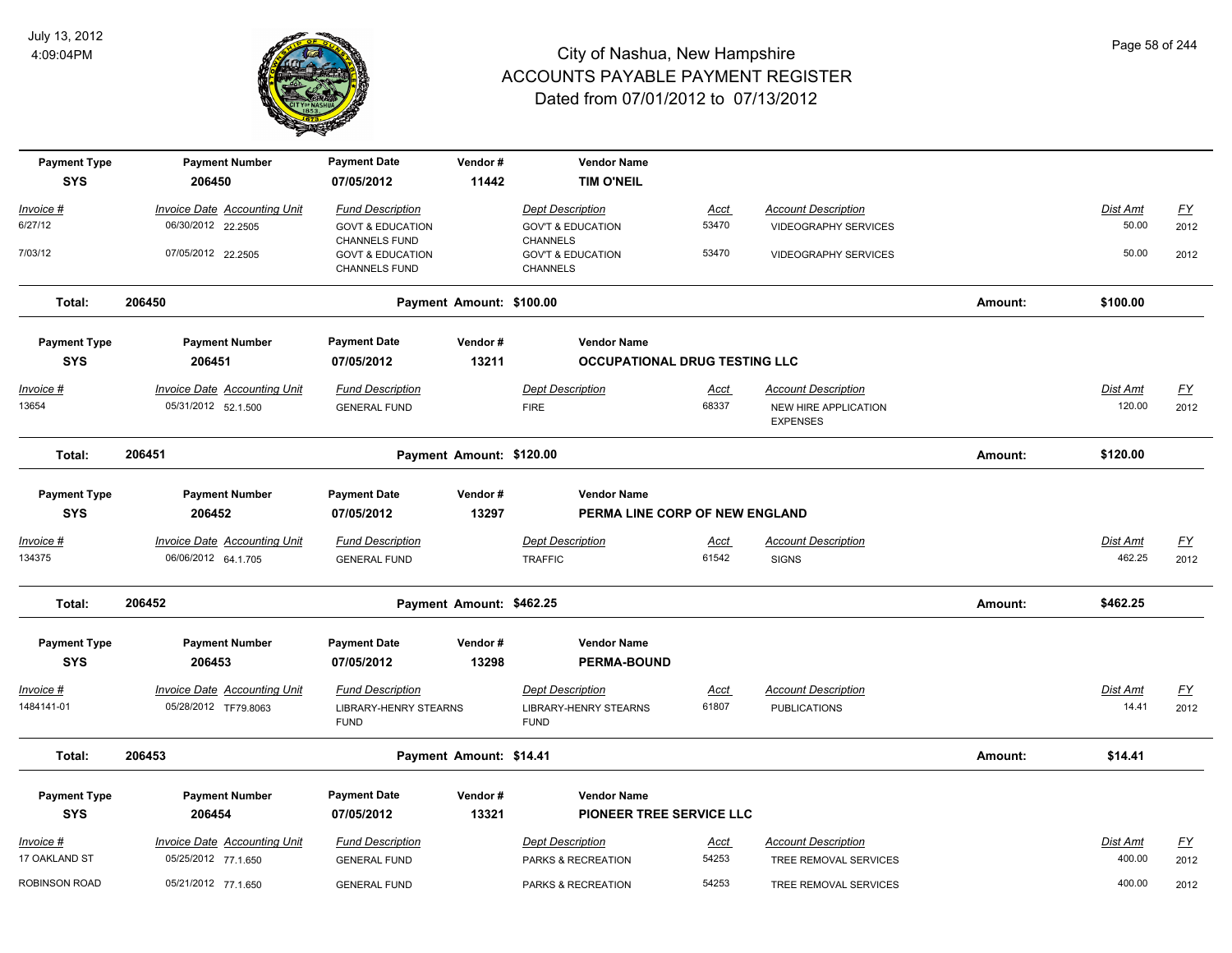

| Total:                            | 206454                              |                                   | Payment Amount: \$800.00   |                                                   |             |                                                        | Amount: | \$800.00   |           |
|-----------------------------------|-------------------------------------|-----------------------------------|----------------------------|---------------------------------------------------|-------------|--------------------------------------------------------|---------|------------|-----------|
| <b>Payment Type</b><br><b>SYS</b> | <b>Payment Number</b><br>206455     | <b>Payment Date</b><br>07/05/2012 | Vendor#<br>10914           | <b>Vendor Name</b><br><b>POND TECH SALES</b>      |             |                                                        |         |            |           |
| <u>Invoice #</u>                  | <b>Invoice Date Accounting Unit</b> | <b>Fund Description</b>           |                            | <b>Dept Description</b>                           | <u>Acct</u> | <b>Account Description</b>                             |         | Dist Amt   | <u>FY</u> |
| SI011796                          | 06/07/2012 69.6200.670              | <b>WASTEWATER FUND</b>            |                            | <b>WASTEWATER</b>                                 | 54487       | <b>EQUIPMENT REPAIRS &amp;</b><br><b>MAINTENANCE</b>   |         | 14.18      | 2012      |
| SI011796                          | 06/07/2012 69.6200.670              | <b>WASTEWATER FUND</b>            |                            | WASTEWATER                                        | 54487       | <b>EQUIPMENT REPAIRS &amp;</b><br>MAINTENANCE          |         | 335.00     | 2012      |
| Total:                            | 206455                              |                                   | Payment Amount: \$349.18   |                                                   |             |                                                        | Amount: | \$349.18   |           |
| <b>Payment Type</b>               | <b>Payment Number</b>               | <b>Payment Date</b>               | Vendor#                    | <b>Vendor Name</b>                                |             |                                                        |         |            |           |
| <b>SYS</b>                        | 206456                              | 07/05/2012                        | 13349                      | <b>PREVENTION MAKES CENTS</b>                     |             |                                                        |         |            |           |
| Invoice #                         | <b>Invoice Date Accounting Unit</b> | <b>Fund Description</b>           |                            | <b>Dept Description</b>                           | Acct        | <b>Account Description</b>                             |         | Dist Amt   | <u>FY</u> |
| PMC#4                             | 06/05/2012 09.1.505                 | <b>GENERAL FUND</b>               |                            | <b>CIVIC &amp; COMMUNITY</b><br><b>ACTIVITIES</b> | 56356       | PREVENTION MAKES CENTS                                 |         | 2,519.00   | 2012      |
| Total:                            | 206456                              |                                   | Payment Amount: \$2,519.00 |                                                   |             |                                                        | Amount: | \$2,519.00 |           |
| <b>Payment Type</b>               | <b>Payment Number</b>               | <b>Payment Date</b>               | Vendor#                    | <b>Vendor Name</b>                                |             |                                                        |         |            |           |
| <b>SYS</b>                        | 206457                              | 07/05/2012                        | 13354                      | <b>PRINTGRAPHICS OF MAINE</b>                     |             |                                                        |         |            |           |
| Invoice #                         | Invoice Date Accounting Unit        | <b>Fund Description</b>           |                            | <b>Dept Description</b>                           | Acct        | <b>Account Description</b>                             |         | Dist Amt   | <u>FY</u> |
| 33666                             | 11/06/2011 68.6000.692              | <b>SOLID WASTE FUND</b>           |                            | <b>SOLID WASTE</b>                                | 55600       | <b>PRINTING</b>                                        |         | 1,509.84   | 2012      |
| 33666                             | 11/06/2011 69.6200.500              | <b>WASTEWATER FUND</b>            |                            | WASTEWATER                                        | 53467       | <b>BILLING &amp; MAILING SERVICES</b>                  |         | 2,773.85   | 2012      |
| Total:                            | 206457                              |                                   | Payment Amount: \$4,283.69 |                                                   |             |                                                        | Amount: | \$4,283.69 |           |
| <b>Payment Type</b>               | <b>Payment Number</b>               | <b>Payment Date</b>               | Vendor#                    | <b>Vendor Name</b>                                |             |                                                        |         |            |           |
| <b>SYS</b>                        | 206458                              | 07/05/2012                        | 13357                      | PROGRESSIVE ALARM SERVICES INC                    |             |                                                        |         |            |           |
| <u>Invoice #</u>                  | <b>Invoice Date Accounting Unit</b> | <b>Fund Description</b>           |                            | <b>Dept Description</b>                           | <u>Acct</u> | <b>Account Description</b>                             |         | Dist Amt   | EY        |
| 2012560.04                        | 05/22/2012 69.6200.670              | <b>WASTEWATER FUND</b>            |                            | WASTEWATER                                        | 55699       | OTHER CONTRACTED                                       |         | 190.00     | 2012      |
| 2012611.01                        | 05/21/2012 69.6200.670              | <b>WASTEWATER FUND</b>            |                            | <b>WASTEWATER</b>                                 | 55699       | <b>SERVICES</b><br>OTHER CONTRACTED<br><b>SERVICES</b> |         | 380.00     | 2012      |
| Total:                            | 206458                              |                                   | Payment Amount: \$570.00   |                                                   |             |                                                        | Amount: | \$570.00   |           |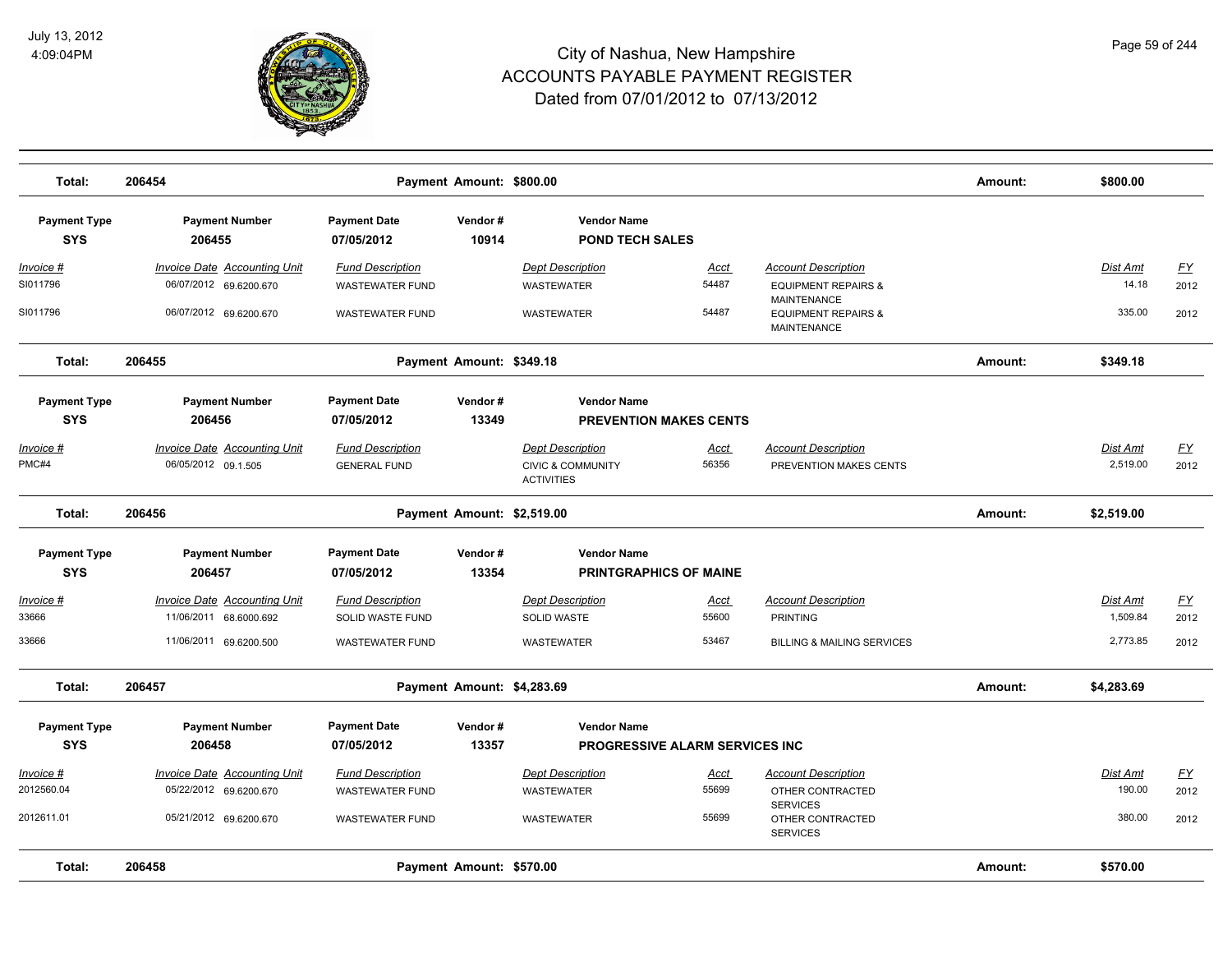

| <b>Payment Type</b><br><b>SYS</b>  | <b>Payment Number</b><br>206459                            | <b>Payment Date</b><br>07/05/2012              | Vendor#<br>10609         |                                           | <b>Vendor Name</b><br><b>PROPERTY LOGISTICS INC.</b> |             |                                                          |                                                    |                           |                          |
|------------------------------------|------------------------------------------------------------|------------------------------------------------|--------------------------|-------------------------------------------|------------------------------------------------------|-------------|----------------------------------------------------------|----------------------------------------------------|---------------------------|--------------------------|
| Invoice #                          | <b>Invoice Date Accounting Unit</b>                        | <b>Fund Description</b>                        |                          | <b>Dept Description</b>                   |                                                      | Acct        | <b>Account Description</b>                               |                                                    | Dist Amt                  | $\underline{FY}$         |
| $\overline{4}$                     | 06/13/2012 52.1.720                                        | <b>GENERAL FUND</b>                            |                          | <b>FIRE</b>                               | 61538                                                |             | <b>LIME AND FERTILIZER</b>                               |                                                    | 265.54                    | 2012                     |
| Total:                             | 206459                                                     |                                                | Payment Amount: \$265.54 |                                           |                                                      |             |                                                          | Amount:                                            | \$265.54                  |                          |
| <b>Payment Type</b><br><b>SYS</b>  | <b>Payment Number</b><br>206460                            | <b>Payment Date</b><br>07/05/2012              | Vendor#<br>13412         |                                           | <b>Vendor Name</b><br><b>RECORDED BOOKS LLC</b>      |             |                                                          |                                                    |                           |                          |
| <u>Invoice #</u><br>74545835       | <b>Invoice Date Accounting Unit</b><br>05/29/2012 79.1.755 | <b>Fund Description</b><br><b>GENERAL FUND</b> |                          | <b>Dept Description</b><br><b>LIBRARY</b> | 61814                                                | <u>Acct</u> | <b>Account Description</b><br><b>MEDIA</b>               |                                                    | <b>Dist Amt</b><br>119.25 | EY<br>2012               |
| 74545837                           | 05/25/2012 79.1.755                                        | <b>GENERAL FUND</b>                            |                          | LIBRARY                                   | 61814                                                |             | <b>MEDIA</b>                                             |                                                    | 41.47                     | 2012                     |
| 74545847                           | 05/25/2012 79.1.755                                        | <b>GENERAL FUND</b>                            |                          | LIBRARY                                   | 61814                                                |             | <b>MEDIA</b>                                             |                                                    | 297.00                    | 2012                     |
| Total:                             | 206460                                                     |                                                | Payment Amount: \$457.72 |                                           |                                                      |             |                                                          | Amount:                                            | \$457.72                  |                          |
| <b>Payment Type</b><br><b>SYS</b>  | <b>Payment Number</b><br>206461                            | <b>Payment Date</b><br>07/05/2012              | Vendor#<br>13417         |                                           | <b>Vendor Name</b><br><b>REDIMIX COMPANIES INC</b>   |             |                                                          |                                                    |                           |                          |
| Invoice #                          | <b>Invoice Date Accounting Unit</b>                        | <b>Fund Description</b>                        |                          | <b>Dept Description</b>                   |                                                      | <u>Acct</u> | <b>Account Description</b>                               |                                                    | Dist Amt                  | $\underline{FY}$         |
| 77219                              | 06/07/2012 61.1.675                                        | <b>GENERAL FUND</b>                            |                          | <b>STREETS</b>                            | 61560                                                |             | <b>CONSTRUCTION MATERIALS</b>                            |                                                    | 860.50                    | 2012                     |
| Total:                             | 206461                                                     |                                                | Payment Amount: \$860.50 |                                           |                                                      |             |                                                          | Amount:                                            | \$860.50                  |                          |
| <b>Payment Type</b><br><b>SYS</b>  | <b>Payment Number</b><br>206462                            | <b>Payment Date</b><br>07/05/2012              | Vendor#<br>11764         |                                           | <b>Vendor Name</b><br><b>REXEL CLS</b>               |             |                                                          | Payee Name<br><b>REXEL</b>                         |                           |                          |
| <u>Invoice #</u><br>S102729823.001 | <b>Invoice Date Accounting Unit</b><br>05/17/2012 50.1.500 | <b>Fund Description</b><br><b>GENERAL FUND</b> |                          | <b>Dept Description</b><br><b>POLICE</b>  | 61428                                                | <u>Acct</u> | <b>Account Description</b><br><b>JANITORIAL SUPPLIES</b> |                                                    | Dist Amt<br>9.47          | $\underline{FY}$<br>2012 |
| S102826947.001                     | 06/06/2012 50.1.500                                        | <b>GENERAL FUND</b>                            |                          | POLICE                                    | 61428                                                |             | <b>JANITORIAL SUPPLIES</b>                               |                                                    | 67.40                     | 2012                     |
| S102842198.001                     | 06/08/2012 50.1.500                                        | <b>GENERAL FUND</b>                            |                          | POLICE                                    | 61428                                                |             | JANITORIAL SUPPLIES                                      |                                                    | 67.40                     | 2012                     |
| Total:                             | 206462                                                     |                                                | Payment Amount: \$144.27 |                                           |                                                      |             |                                                          | Amount:                                            | \$144.27                  |                          |
| <b>Payment Type</b><br><b>SYS</b>  | <b>Payment Number</b><br>206463                            | <b>Payment Date</b><br>07/05/2012              | Vendor#<br>13501         |                                           | <b>Vendor Name</b><br><b>SAM'S CLUB</b>              |             |                                                          | <b>Payee Name</b><br><b>SAM'S CLUB DIRECT-0860</b> |                           |                          |
| Invoice #                          | <b>Invoice Date Accounting Unit</b>                        | <b>Fund Description</b>                        |                          | <b>Dept Description</b>                   |                                                      | Acct        | <b>Account Description</b>                               |                                                    | Dist Amt                  | <u>FY</u>                |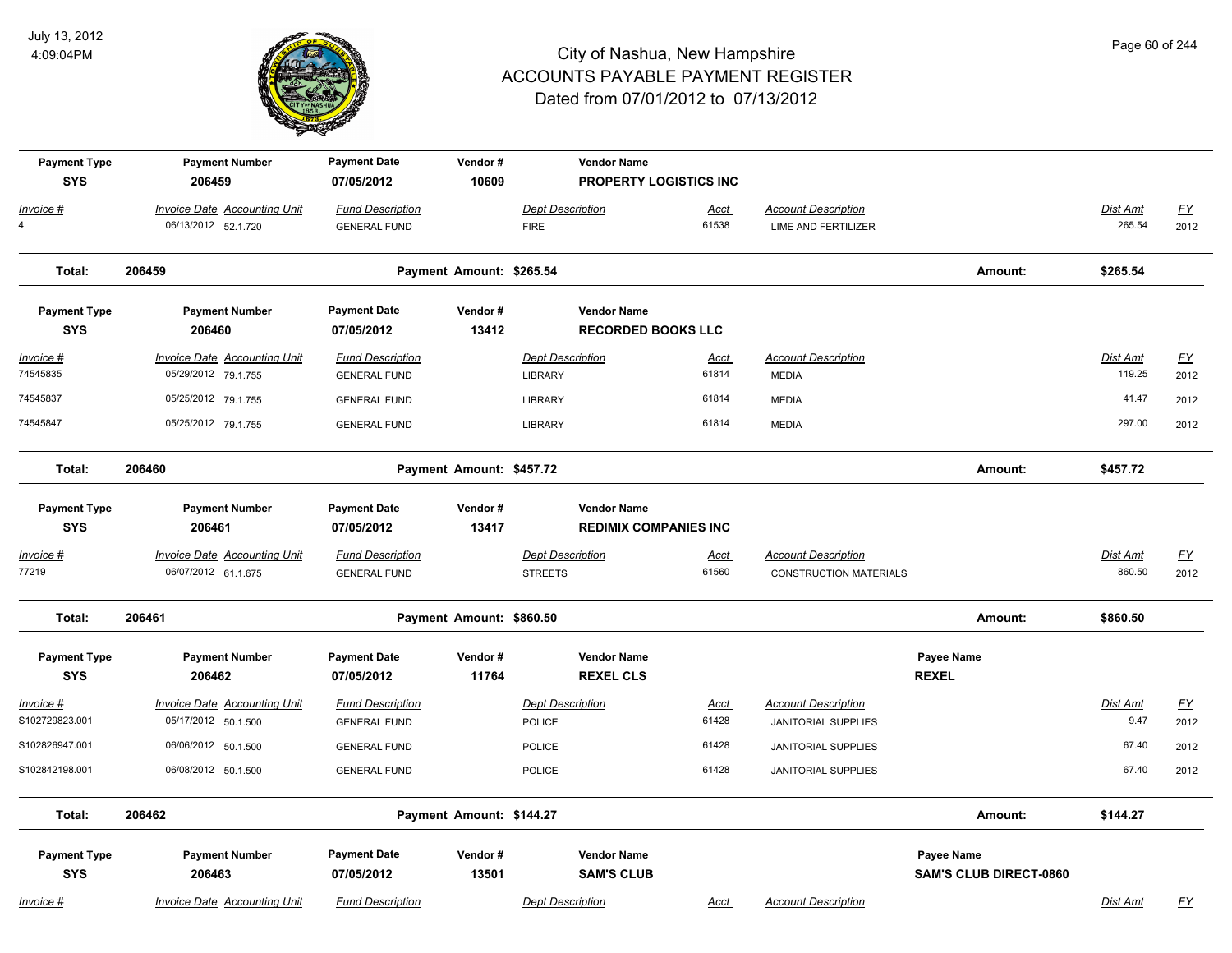

| Page 61 of 244 |  |  |
|----------------|--|--|
|----------------|--|--|

| 0622 6352 007                     | 06/24/2012 01.1.500                                        | <b>GENERAL FUND</b>                            |                          | <b>MAYOR</b>                           | 61910                         | <b>MEALS - FUNCTIONS</b>                                                 |         | 24.38                     | 2012              |
|-----------------------------------|------------------------------------------------------------|------------------------------------------------|--------------------------|----------------------------------------|-------------------------------|--------------------------------------------------------------------------|---------|---------------------------|-------------------|
| Total:                            | 206463                                                     |                                                | Payment Amount: \$24.38  |                                        |                               |                                                                          | Amount: | \$24.38                   |                   |
| <b>Payment Type</b><br><b>SYS</b> | <b>Payment Number</b><br>206464                            | <b>Payment Date</b><br>07/05/2012              | Vendor#<br>13504         | <b>Vendor Name</b>                     | <b>SANEL AUTO PARTS CO</b>    |                                                                          |         |                           |                   |
| <b>Invoice #</b><br>02MD0270      | <b>Invoice Date Accounting Unit</b><br>06/04/2012 52.1.630 | <b>Fund Description</b><br><b>GENERAL FUND</b> |                          | <b>Dept Description</b><br><b>FIRE</b> | <u>Acct</u><br>61799          | <b>Account Description</b><br><b>VEHICLE PARTS &amp; SUPPLIES</b>        |         | <b>Dist Amt</b><br>111.98 | <u>FY</u><br>2012 |
| 02MD4801                          | 06/04/2012 52.1.630                                        | <b>GENERAL FUND</b>                            |                          | <b>FIRE</b>                            | 61799                         | <b>VEHICLE PARTS &amp; SUPPLIES</b>                                      |         | 29.64                     | 2012              |
| 02MD5652                          | 06/04/2012 52.1.630                                        | <b>GENERAL FUND</b>                            |                          | <b>FIRE</b>                            | 61799                         | <b>VEHICLE PARTS &amp; SUPPLIES</b>                                      |         | 19.22                     | 2012              |
| 02ME2964                          | 06/05/2012 52.1.630                                        | <b>GENERAL FUND</b>                            |                          | <b>FIRE</b>                            | 61799                         | <b>VEHICLE PARTS &amp; SUPPLIES</b>                                      |         | 31.45                     | 2012              |
| 02ME5952                          | 06/06/2012 52.1.630                                        | <b>GENERAL FUND</b>                            |                          | <b>FIRE</b>                            | 61799                         | <b>VEHICLE PARTS &amp; SUPPLIES</b>                                      |         | 12.70                     | 2012              |
| 02MF3208                          | 06/07/2012 52.1.630                                        | <b>GENERAL FUND</b>                            |                          | <b>FIRE</b>                            | 61799                         | VEHICLE PARTS & SUPPLIES                                                 |         | 106.16                    | 2012              |
| Total:                            | 206464                                                     |                                                | Payment Amount: \$311.15 |                                        | Discount:                     | 6.21                                                                     | Amount: | \$311.15                  |                   |
| <b>Payment Type</b>               | <b>Payment Number</b>                                      | <b>Payment Date</b>                            | Vendor#                  | <b>Vendor Name</b>                     |                               |                                                                          |         |                           |                   |
| <b>SYS</b>                        | 206465                                                     | 07/05/2012                                     | 13504                    |                                        | <b>SANEL AUTO PARTS CO</b>    |                                                                          |         |                           |                   |
| <i>Invoice</i> #                  | <b>Invoice Date Accounting Unit</b>                        | <b>Fund Description</b>                        |                          | <b>Dept Description</b>                | <u>Acct</u>                   | <b>Account Description</b>                                               |         | Dist Amt                  | <u>FY</u>         |
| 02LP2315                          | 05/08/2012 61.1.700                                        | <b>GENERAL FUND</b>                            |                          | <b>STREETS</b>                         | 54600                         | <b>VEHICLE REPAIRS &amp;</b>                                             |         | 42.60                     | 2012              |
| 02ME9464                          | 06/06/2012 61.1.700                                        | <b>GENERAL FUND</b>                            |                          | <b>STREETS</b>                         | 54600                         | <b>MAINTENANCE</b><br><b>VEHICLE REPAIRS &amp;</b><br><b>MAINTENANCE</b> |         | 4.30                      | 2012              |
| Total:                            | 206465                                                     |                                                | Payment Amount: \$46.90  |                                        | Discount:                     | 0.09                                                                     | Amount: | \$46.90                   |                   |
| <b>Payment Type</b><br><b>SYS</b> | <b>Payment Number</b><br>206466                            | <b>Payment Date</b><br>07/05/2012              | Vendor#<br>13504         | <b>Vendor Name</b>                     | <b>SANEL AUTO PARTS CO</b>    |                                                                          |         |                           |                   |
| Invoice #                         | <b>Invoice Date Accounting Unit</b>                        | <b>Fund Description</b>                        |                          | <b>Dept Description</b>                | <u>Acct</u>                   | <b>Account Description</b>                                               |         | Dist Amt                  | EY                |
| 02ME7135                          | 06/06/2012 77.1.690                                        | <b>GENERAL FUND</b>                            |                          | PARKS & RECREATION                     | 61799                         | <b>VEHICLE PARTS &amp; SUPPLIES</b>                                      |         | 45.85                     | 2012              |
| Total:                            | 206466                                                     |                                                | Payment Amount: \$45.85  |                                        | Discount:                     | 0.92                                                                     | Amount: | \$45.85                   |                   |
| <b>Payment Type</b><br><b>SYS</b> | <b>Payment Number</b><br>206467                            | <b>Payment Date</b><br>07/05/2012              | Vendor#<br>13563         | <b>Vendor Name</b>                     | <b>SHI INTERNATIONAL CORP</b> |                                                                          |         |                           |                   |
| Invoice #                         | <b>Invoice Date Accounting Unit</b>                        | <b>Fund Description</b>                        |                          | <b>Dept Description</b>                | Acct                          | <b>Account Description</b>                                               |         | <b>Dist Amt</b>           | <u>FY</u>         |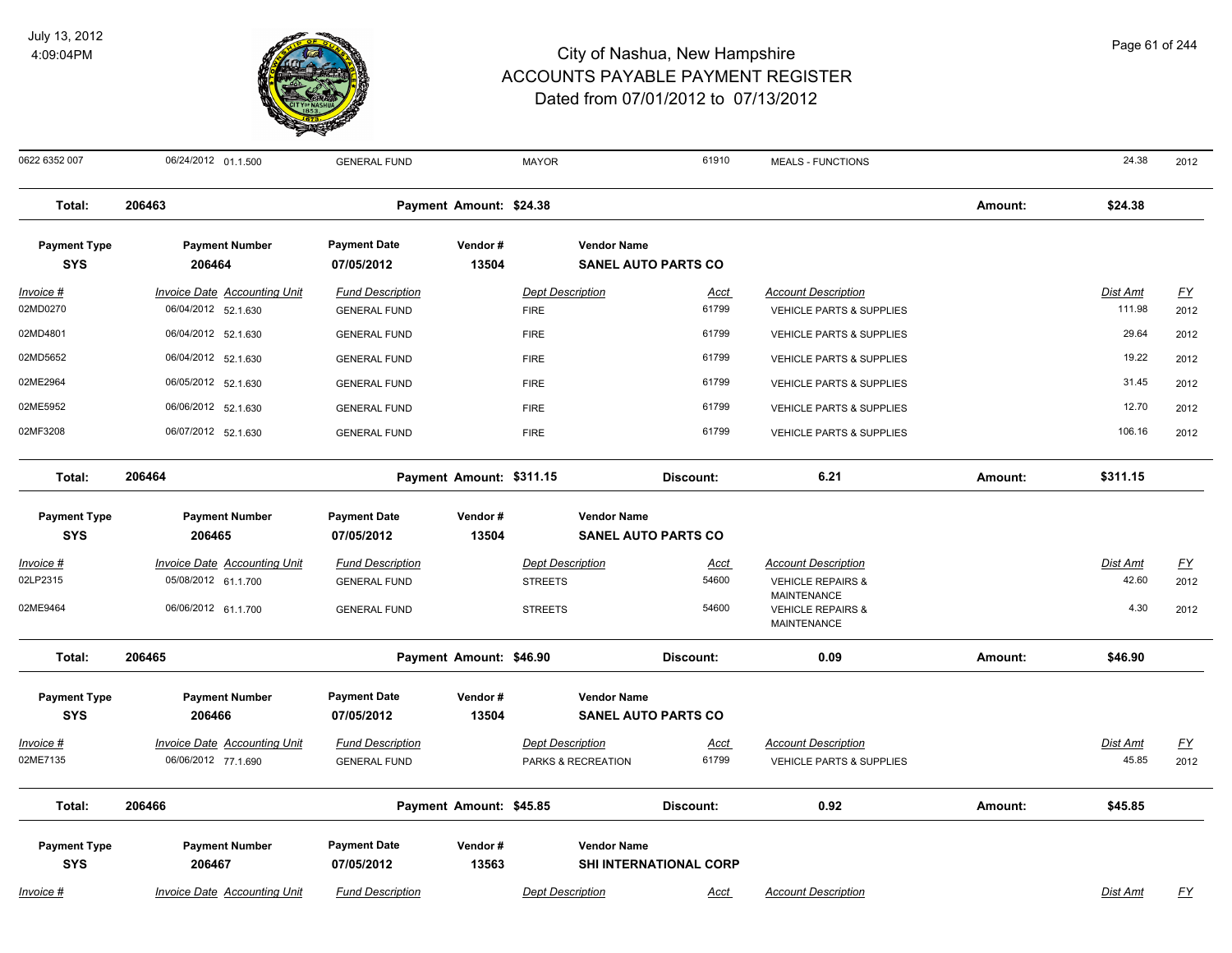

| Page 62 of 244 |  |  |
|----------------|--|--|
|                |  |  |

| B00646047           | 06/01/2012 50.1.500                 | <b>GENERAL FUND</b>                         |                            | POLICE                                      | 71228       | <b>COMPUTER SOFTWARE</b>                       |         | 1,211.20        | 2012      |
|---------------------|-------------------------------------|---------------------------------------------|----------------------------|---------------------------------------------|-------------|------------------------------------------------|---------|-----------------|-----------|
| Total:              | 206467                              |                                             | Payment Amount: \$1,211.20 |                                             |             |                                                | Amount: | \$1,211.20      |           |
| <b>Payment Type</b> | <b>Payment Number</b>               | <b>Payment Date</b>                         | Vendor#                    | <b>Vendor Name</b>                          |             |                                                |         |                 |           |
| <b>SYS</b>          | 206468                              | 07/05/2012                                  | 13575                      | <b>SIMON &amp; SCHUSTER</b>                 |             |                                                |         |                 |           |
| Invoice #           | <b>Invoice Date Accounting Unit</b> | <b>Fund Description</b>                     |                            | <b>Dept Description</b>                     | Acct        | <b>Account Description</b>                     |         | <b>Dist Amt</b> | FY        |
| 013464506           | 05/08/2012 TF79.8063                | <b>LIBRARY-HENRY STEARNS</b><br><b>FUND</b> |                            | <b>LIBRARY-HENRY STEARNS</b><br><b>FUND</b> | 61807       | <b>PUBLICATIONS</b>                            |         | 35.22           | 2012      |
| Total:              | 206468                              |                                             | Payment Amount: \$35.22    |                                             |             |                                                | Amount: | \$35.22         |           |
| <b>Payment Type</b> | <b>Payment Number</b>               | <b>Payment Date</b>                         | Vendor#                    | <b>Vendor Name</b>                          |             |                                                |         |                 |           |
| <b>SYS</b>          | 206469                              | 07/05/2012                                  | 13580                      | <b>SIRCHIE FINGERPRINT LABS</b>             |             |                                                |         |                 |           |
| Invoice #           | <b>Invoice Date Accounting Unit</b> | <b>Fund Description</b>                     |                            | <b>Dept Description</b>                     | <u>Acct</u> | <b>Account Description</b>                     |         | Dist Amt        | <u>FY</u> |
| 0081770-IN          | 05/21/2012 50.1.500                 | <b>GENERAL FUND</b>                         |                            | POLICE                                      | 61185       | <b>CRIME SCENE/EVIDENCE</b><br><b>SUPPLIES</b> |         | 1,273.50        | 2012      |
| Total:              | 206469                              |                                             | Payment Amount: \$1,273.50 |                                             |             |                                                | Amount: | \$1,273.50      |           |
| <b>Payment Type</b> | <b>Payment Number</b>               | <b>Payment Date</b>                         | Vendor#                    | <b>Vendor Name</b>                          |             |                                                |         |                 |           |
| <b>SYS</b>          | 206470                              | 07/05/2012                                  | 10945                      | <b>SMRT INC</b>                             |             |                                                |         |                 |           |
| Invoice #           | <b>Invoice Date Accounting Unit</b> | <b>Fund Description</b>                     |                            | <b>Dept Description</b>                     | Acct        | <b>Account Description</b>                     |         | Dist Amt        | <u>FY</u> |
| 0019869             | 03/31/2012 29.1001                  | CAPITAL IMPROVEMENTS                        |                            | <b>BUILDING</b><br>MAINTENANCE-CAP IMP      | 81100       | CAPITAL IMPROVEMENTS                           |         | 1,073.80        | 2012      |
| Total:              | 206470                              |                                             | Payment Amount: \$1,073.80 |                                             |             |                                                | Amount: | \$1,073.80      |           |
| <b>Payment Type</b> | <b>Payment Number</b>               | <b>Payment Date</b>                         | Vendor#                    | <b>Vendor Name</b>                          |             |                                                |         |                 |           |
| <b>SYS</b>          | 206471                              | 07/05/2012                                  | 13595                      | <b>SNAP ON TOOLS</b>                        |             |                                                |         |                 |           |
| Invoice #           | Invoice Date Accounting Unit        | <b>Fund Description</b>                     |                            | <b>Dept Description</b>                     | Acct        | <b>Account Description</b>                     |         | <b>Dist Amt</b> | <u>FY</u> |
| 197116              | 06/19/2012 50.1.500                 | <b>GENERAL FUND</b>                         |                            | <b>POLICE</b>                               | 71025       | <b>SMALL TOOLS</b>                             |         | 264.00          | 2012      |
| Total:              | 206471                              |                                             | Payment Amount: \$264.00   |                                             |             |                                                | Amount: | \$264.00        |           |
| <b>Payment Type</b> | <b>Payment Number</b>               | <b>Payment Date</b>                         | Vendor#                    | <b>Vendor Name</b>                          |             |                                                |         |                 |           |
| <b>SYS</b>          | 206472                              | 07/05/2012                                  | 11675                      | THE SPEECH IMPROVEMENT CO INC               |             |                                                |         |                 |           |
| Invoice #           | Invoice Date Accounting Unit        | <b>Fund Description</b>                     |                            | <b>Dept Description</b>                     | Acct        | <b>Account Description</b>                     |         | <b>Dist Amt</b> | <u>FY</u> |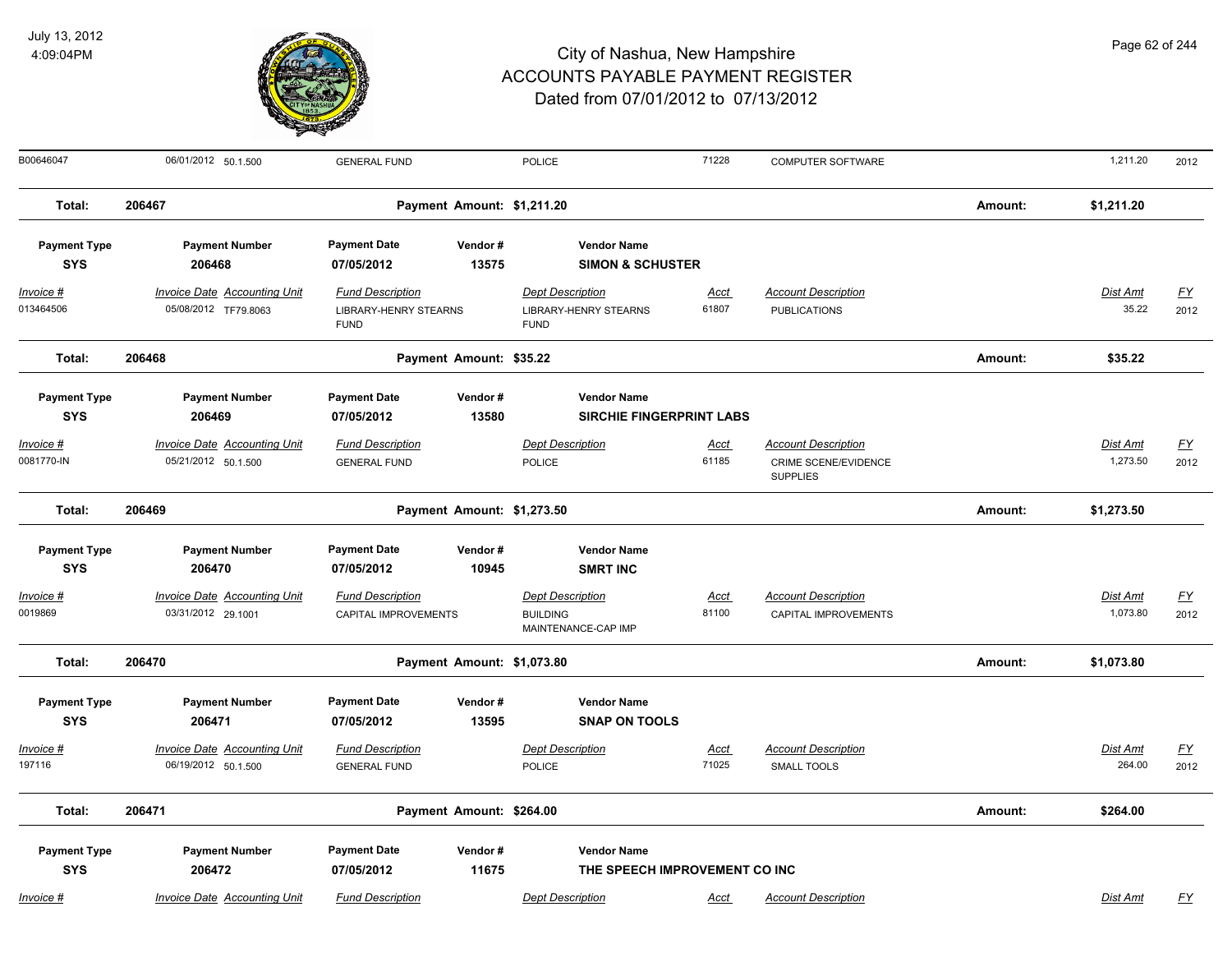

| 12A01               | 06/01/2012 22.1.500                 | <b>GENERAL FUND</b>     |                            | <b>INFORMATION TECHNOLOGY</b>          | 55400       | <b>CONFERENCES AND</b><br><b>SEMINARS</b>     |         | 1,500.00        | 2012             |
|---------------------|-------------------------------------|-------------------------|----------------------------|----------------------------------------|-------------|-----------------------------------------------|---------|-----------------|------------------|
| Total:              | 206472                              |                         | Payment Amount: \$1,500.00 |                                        |             |                                               | Amount: | \$1,500.00      |                  |
| <b>Payment Type</b> | <b>Payment Number</b>               | <b>Payment Date</b>     | Vendor#                    | <b>Vendor Name</b>                     |             |                                               |         |                 |                  |
| <b>SYS</b>          | 206473                              | 07/05/2012              | 13619                      | <b>SPILLERS</b>                        |             |                                               |         |                 |                  |
| Invoice #           | <b>Invoice Date Accounting Unit</b> | <b>Fund Description</b> |                            | <b>Dept Description</b>                | Acct        | <b>Account Description</b>                    |         | <b>Dist Amt</b> | <u>FY</u>        |
| 1273898-01          | 06/13/2012 82.1.500                 | <b>GENERAL FUND</b>     |                            | PLANNING & ZONING                      | 61242       | PRINTING SUPPLIES                             |         | 14.69           | 2012             |
| 1273898-01          | 06/13/2012 82.1.500                 | <b>GENERAL FUND</b>     |                            | PLANNING & ZONING                      | 61242       | PRINTING SUPPLIES                             |         | 54.25           | 2012             |
| Total:              | 206473                              |                         | Payment Amount: \$68.94    |                                        |             |                                               | Amount: | \$68.94         |                  |
| <b>Payment Type</b> | <b>Payment Number</b>               | <b>Payment Date</b>     | Vendor#                    | <b>Vendor Name</b>                     |             |                                               |         |                 |                  |
| <b>SYS</b>          | 206474                              | 07/05/2012              | 13634                      | <b>ST JOSEPH BUSINESS &amp; HEALTH</b> |             |                                               |         |                 |                  |
| Invoice #           | Invoice Date Accounting Unit        | <b>Fund Description</b> |                            | <b>Dept Description</b>                | Acct        | <b>Account Description</b>                    |         | <b>Dist Amt</b> | $\underline{FY}$ |
| 28304               | 06/01/2012 52.1.500                 | <b>GENERAL FUND</b>     |                            | <b>FIRE</b>                            | 53135       | <b>MEDICAL SERVICES</b>                       |         | 68.00           | 2012             |
| Total:              | 206474                              |                         | Payment Amount: \$68.00    |                                        |             |                                               | Amount: | \$68.00         |                  |
| <b>Payment Type</b> | <b>Payment Number</b>               | <b>Payment Date</b>     | Vendor#                    | <b>Vendor Name</b>                     |             |                                               |         |                 |                  |
| <b>SYS</b>          | 206475                              | 07/05/2012              | 13643                      | <b>STANLEY ELEVATOR CO INC</b>         |             |                                               |         |                 |                  |
| Invoice #           | <b>Invoice Date Accounting Unit</b> | <b>Fund Description</b> |                            | <b>Dept Description</b>                | <u>Acct</u> | <b>Account Description</b>                    |         | Dist Amt        | <u>FY</u>        |
| SRV000181960        | 02/02/2012 79.1.720                 | <b>GENERAL FUND</b>     |                            | <b>LIBRARY</b>                         | 54280       | <b>BUILDING/GROUNDS</b><br><b>MAINTENANCE</b> |         | 249.00          | 2012             |
| Total:              | 206475                              |                         | Payment Amount: \$249.00   |                                        |             |                                               | Amount: | \$249.00        |                  |
| <b>Payment Type</b> | <b>Payment Number</b>               | <b>Payment Date</b>     | Vendor#                    | <b>Vendor Name</b>                     |             |                                               |         |                 |                  |
| <b>SYS</b>          | 206476                              | 07/05/2012              | 10947                      | <b>STANLEY SECURITY SOLUTIONS</b>      |             |                                               |         |                 |                  |
| Invoice #           | <b>Invoice Date Accounting Unit</b> | <b>Fund Description</b> |                            | <b>Dept Description</b>                | <u>Acct</u> | <b>Account Description</b>                    |         | Dist Amt        | EY               |
| 9195208             | 05/06/2012 68.6000.692              | SOLID WASTE FUND        |                            | <b>SOLID WASTE</b>                     | 61192       | <b>SAFETY SUPPLIES</b>                        |         | $-0.02$         | 2012             |
| 9195208             | 05/06/2012 68.6000.692              | SOLID WASTE FUND        |                            | <b>SOLID WASTE</b>                     | 61192       | <b>SAFETY SUPPLIES</b>                        |         | 246.42          | 2012             |
| Total:              | 206476                              |                         | Payment Amount: \$246.40   |                                        |             |                                               | Amount: | \$246.40        |                  |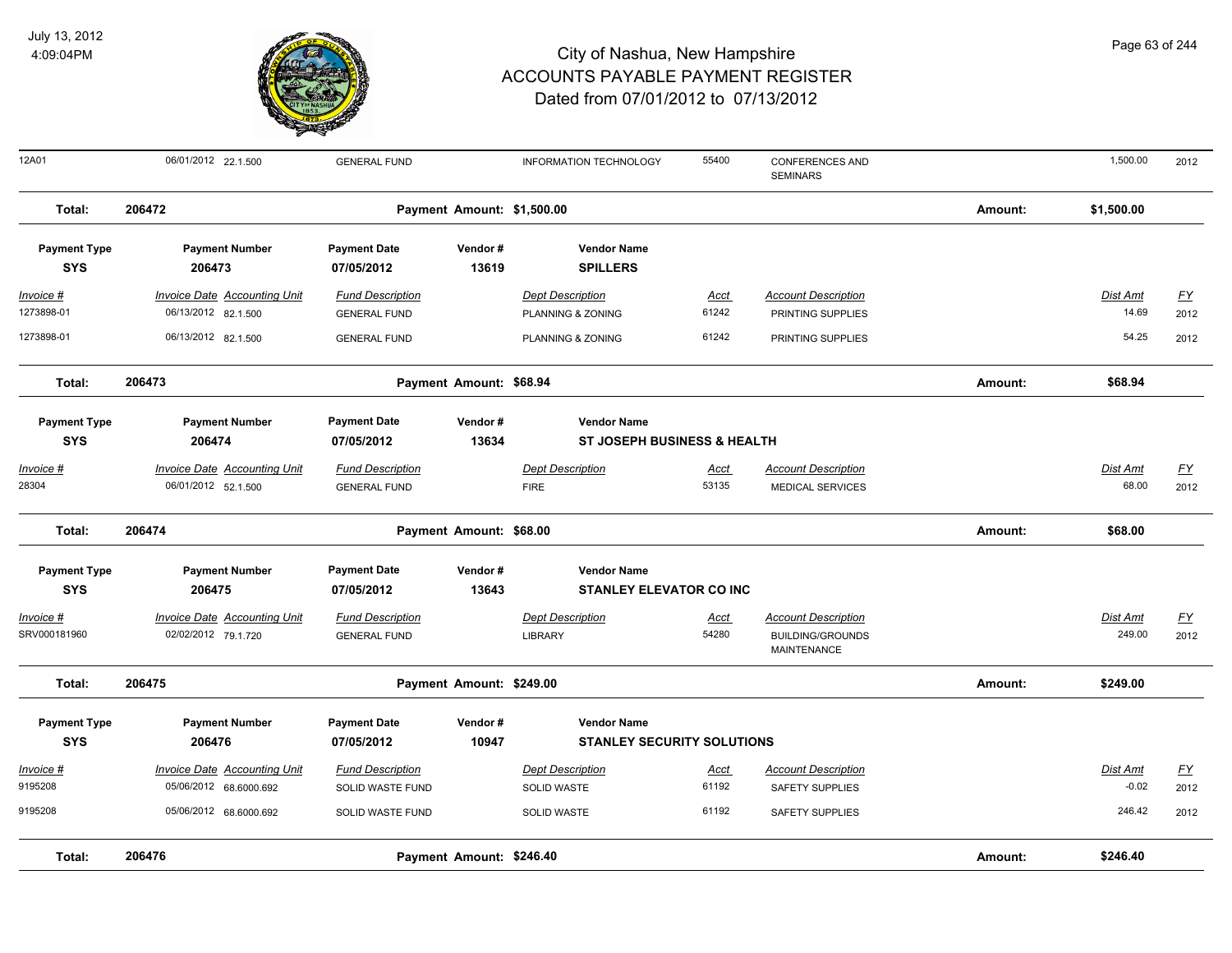

| <b>Payment Type</b><br><b>SYS</b> | <b>Payment Number</b><br>206477                            | <b>Payment Date</b><br>07/05/2012                   | Vendor#<br>11963 | <b>Vendor Name</b><br><b>STAPLES BUSINESS ADVANTAGE</b> |               |                                               |                 |                  |                   |
|-----------------------------------|------------------------------------------------------------|-----------------------------------------------------|------------------|---------------------------------------------------------|---------------|-----------------------------------------------|-----------------|------------------|-------------------|
| Invoice #<br>3173527733           | <b>Invoice Date Accounting Unit</b><br>04/26/2012 81.1.500 | <b>Fund Description</b><br><b>GENERAL FUND</b>      |                  | <b>Dept Description</b><br><b>COMMUNITY DEVELOPMENT</b> | Acct<br>61100 | <b>Account Description</b><br>OFFICE SUPPLIES | Activity        | Dist Amt<br>5.00 | <u>FY</u><br>2012 |
| 3173527733                        | 04/26/2012 81.1.500                                        | <b>GENERAL FUND</b>                                 |                  | <b>COMMUNITY DEVELOPMENT</b>                            | 61100         | OFFICE SUPPLIES                               |                 | 3.79             | 2012              |
| 3174786444                        | 05/15/2012 26.1.590                                        | <b>GENERAL FUND</b>                                 |                  | <b>FINANCIAL SERVICES</b>                               | 61100         | OFFICE SUPPLIES                               |                 | 53.73            | 2012              |
| 3175702119                        | 05/30/2012 01.1.500                                        | <b>GENERAL FUND</b>                                 |                  | <b>MAYOR</b>                                            | 61100         | OFFICE SUPPLIES                               |                 | 5.00             | 2012              |
| 3175702119                        | 05/30/2012 01.1.500                                        | <b>GENERAL FUND</b>                                 |                  | <b>MAYOR</b>                                            | 61100         | OFFICE SUPPLIES                               |                 | 26.24            | 2012              |
| 3175702120                        | 05/30/2012 01.1.500                                        | <b>GENERAL FUND</b>                                 |                  | <b>MAYOR</b>                                            | 71800         | <b>FURNITURE &amp; FIXTURES</b>               |                 | 79.99            | 2012              |
| 3175702120                        | 05/30/2012 01.1.500                                        | <b>GENERAL FUND</b>                                 |                  | <b>MAYOR</b>                                            | 61100         | OFFICE SUPPLIES                               |                 | 21.36            | 2012              |
| 3175817979                        | 06/01/2012 64.1.705                                        | <b>GENERAL FUND</b>                                 |                  | <b>TRAFFIC</b>                                          | 61100         | OFFICE SUPPLIES                               |                 | 183.76           | 2012              |
| 3175817980                        | 06/01/2012 64.1.705                                        | <b>GENERAL FUND</b>                                 |                  | <b>TRAFFIC</b>                                          | 61100         | OFFICE SUPPLIES                               |                 | 102.16           | 2012              |
| 3175817981                        | 06/01/2012 22.2505                                         | <b>GOVT &amp; EDUCATION</b>                         |                  | <b>GOV'T &amp; EDUCATION</b>                            | 61100         | OFFICE SUPPLIES                               |                 | 64.80            | 2012              |
| 3175817982                        | 06/01/2012 22.2505                                         | <b>CHANNELS FUND</b><br><b>GOVT &amp; EDUCATION</b> |                  | <b>CHANNELS</b><br><b>GOV'T &amp; EDUCATION</b>         | 81100         | CAPITAL IMPROVEMENTS                          |                 | 269.98           | 2012              |
| 3175817982                        | 06/01/2012 22.2505                                         | <b>CHANNELS FUND</b><br><b>GOVT &amp; EDUCATION</b> |                  | <b>CHANNELS</b><br><b>GOV'T &amp; EDUCATION</b>         | 61100         | OFFICE SUPPLIES                               |                 | 117.04           | 2012              |
| 3175817982                        | 06/01/2012 18.1.500                                        | <b>CHANNELS FUND</b><br><b>GENERAL FUND</b>         |                  | <b>CHANNELS</b><br>OTHER GENERAL GOV'T                  | 45960         | <b>VENDOR DISCOUNTS</b>                       |                 | $-11.61$         | 2012              |
| 3176033929                        | 06/02/2012 71.3068                                         | <b>COMMUNITY SERVICES</b>                           |                  | <b>COMMUNITY SERVICES</b>                               | 61100         | OFFICE SUPPLIES                               | 71.1004.12.01   | 665.05           | 2012              |
|                                   |                                                            | <b>GRANTS</b>                                       |                  | <b>GRANTS</b>                                           | 45960         |                                               |                 | $-19.95$         |                   |
| 3176033929                        | 06/02/2012 18.1.500                                        | <b>GENERAL FUND</b>                                 |                  | OTHER GENERAL GOV'T                                     |               | <b>VENDOR DISCOUNTS</b>                       |                 |                  | 2012              |
| 3176033933                        | 06/05/2012 26.1.500                                        | <b>GENERAL FUND</b>                                 |                  | <b>FINANCIAL SERVICES</b>                               | 61100         | OFFICE SUPPLIES                               |                 | 5.00             | 2012              |
| 3176033933                        | 06/05/2012 26.1.500                                        | <b>GENERAL FUND</b>                                 |                  | <b>FINANCIAL SERVICES</b>                               | 61100         | OFFICE SUPPLIES                               |                 | 32.40            | 2012              |
| 3176033935                        | 06/05/2012 60.1.500                                        | <b>GENERAL FUND</b>                                 |                  | <b>PUBLIC</b><br>WORKS-ADMIN/ENGINEERIN                 | 61100         | OFFICE SUPPLIES                               |                 | 40.51            | 2012              |
| 3176033937                        | 06/05/2012 60.1.500                                        | <b>GENERAL FUND</b>                                 |                  | <b>PUBLIC</b><br>WORKS-ADMIN/ENGINEERIN                 | 61299         | MISCELLANEOUS SUPPLIES                        |                 | 119.70           | 2012              |
| 3176033937                        | 06/05/2012 60.1.500                                        | <b>GENERAL FUND</b>                                 |                  | <b>PUBLIC</b>                                           | 61100         | OFFICE SUPPLIES                               |                 | 12.68            | 2012              |
| 3176033938                        | 06/05/2012 86.3120                                         | <b>TRANSIT GRANTS</b>                               |                  | WORKS-ADMIN/ENGINEERIN<br><b>GRANT FUNDS-TRANSIT</b>    | 61100         | OFFICE SUPPLIES                               | 86.800.12.10.10 | 76.41            | 2012              |
| 3176033939                        | 06/05/2012 86.3120                                         | <b>TRANSIT GRANTS</b>                               |                  | <b>GRANT FUNDS-TRANSIT</b>                              | 61100         | OFFICE SUPPLIES                               | 86.800.12.10.10 | 5.00             | 2012              |
| 3176033939                        | 06/05/2012 86.3120                                         | <b>TRANSIT GRANTS</b>                               |                  | <b>GRANT FUNDS-TRANSIT</b>                              | 61100         | OFFICE SUPPLIES                               | 86.800.12.10.10 | 3.79             | 2012              |
| 3176064612                        | 06/06/2012 79.1.500                                        | <b>GENERAL FUND</b>                                 |                  | <b>LIBRARY</b>                                          | 61100         | OFFICE SUPPLIES                               |                 | 5.00             | 2012              |
| 3176064612                        | 06/06/2012 79.1.500                                        | <b>GENERAL FUND</b>                                 |                  | <b>LIBRARY</b>                                          | 61100         | OFFICE SUPPLIES                               |                 | 28.34            | 2012              |
| 3176064613                        | 06/06/2012 79.1.500                                        | <b>GENERAL FUND</b>                                 |                  | LIBRARY                                                 | 61100         | OFFICE SUPPLIES                               |                 | 109.46           | 2012              |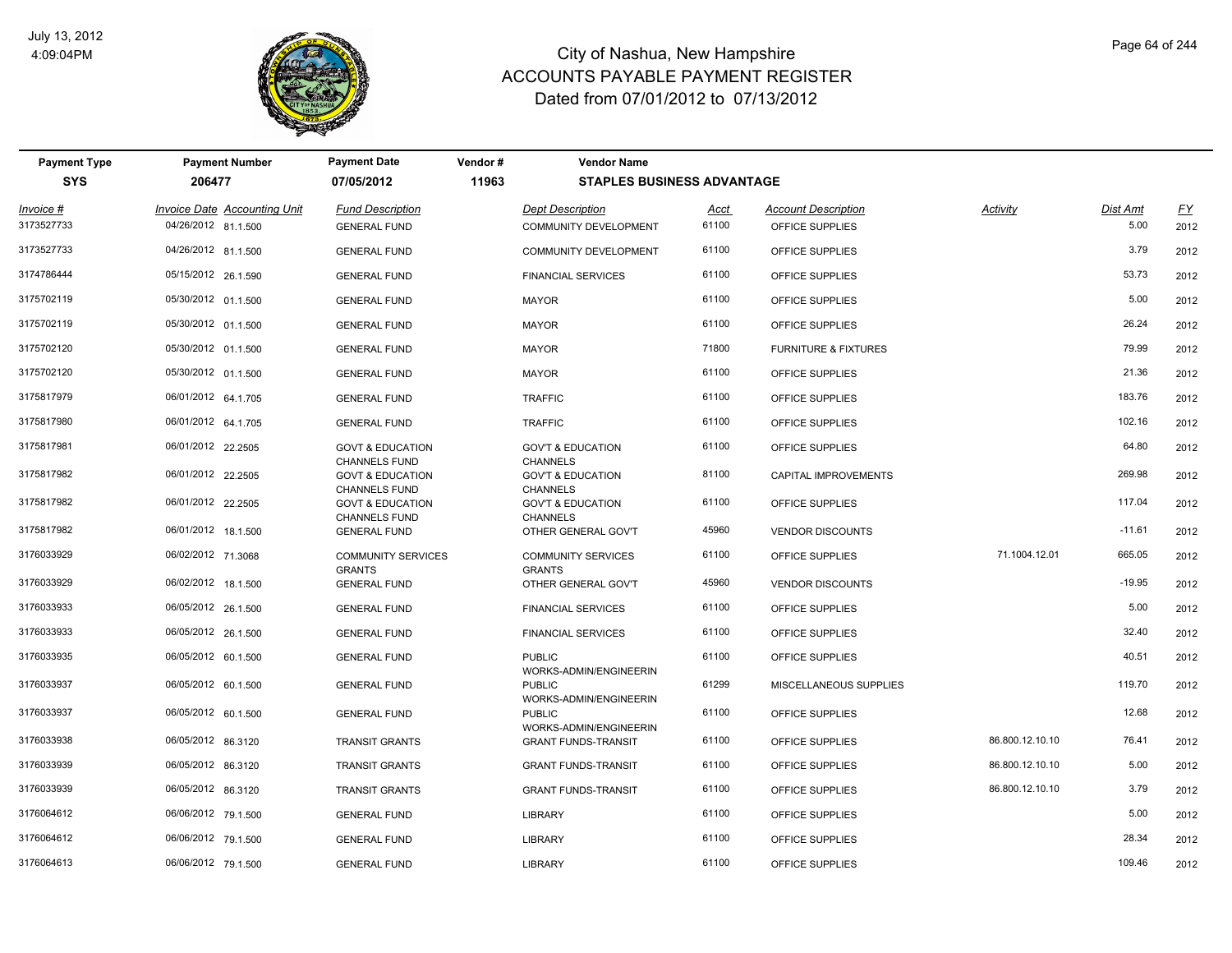

| Total:                            | 206477                                                     |                                                                          | Payment Amount: \$2,004.63 |                                                                          | Discount:                       | 34.76                                                                            | Amount:                             | \$2,004.63                  |                                   |
|-----------------------------------|------------------------------------------------------------|--------------------------------------------------------------------------|----------------------------|--------------------------------------------------------------------------|---------------------------------|----------------------------------------------------------------------------------|-------------------------------------|-----------------------------|-----------------------------------|
| <b>Payment Type</b><br><b>SYS</b> | <b>Payment Number</b><br>206478                            | <b>Payment Date</b><br>07/05/2012                                        | Vendor#<br>10949           | <b>Vendor Name</b><br><b>STERICYCLE</b>                                  |                                 |                                                                                  | Payee Name<br><b>STERICYCLE INC</b> |                             |                                   |
| Invoice #<br>1003446949           | <b>Invoice Date Accounting Unit</b><br>06/01/2012 72.3070  | <b>Fund Description</b><br><b>COMMUNITY HEALTH GRANTS</b><br><b>FUND</b> |                            | <b>Dept Description</b><br><b>COMMUNITY HEALTH</b><br><b>GRANTS FUND</b> | Acct<br>54221                   | <b>Account Description</b><br><b>DISPOSAL SERVICES</b>                           | Activity<br>72.1003.12.01           | Dist Amt<br>51.16           | <u>FY</u><br>2012                 |
| Total:                            | 206478                                                     |                                                                          | Payment Amount: \$51.16    |                                                                          |                                 |                                                                                  | Amount:                             | \$51.16                     |                                   |
| <b>Payment Type</b><br><b>SYS</b> | <b>Payment Number</b><br>206479                            | <b>Payment Date</b><br>07/05/2012                                        | Vendor#<br>13698           | <b>Vendor Name</b><br><b>SWEEPER PARTS SALES</b>                         |                                 |                                                                                  |                                     |                             |                                   |
| <u> Invoice #</u><br>5793         | <b>Invoice Date Accounting Unit</b><br>05/03/2012 61.1.700 | <b>Fund Description</b><br><b>GENERAL FUND</b>                           |                            | <b>Dept Description</b><br><b>STREETS</b>                                | <u>Acct</u><br>54600            | <b>Account Description</b><br><b>VEHICLE REPAIRS &amp;</b><br><b>MAINTENANCE</b> |                                     | Dist Amt<br>2,947.54        | <u>FY</u><br>2012                 |
| Total:                            | 206479                                                     |                                                                          | Payment Amount: \$2,947.54 |                                                                          |                                 |                                                                                  | Amount:                             | \$2,947.54                  |                                   |
| <b>Payment Type</b><br><b>SYS</b> | <b>Payment Number</b><br>206480                            | <b>Payment Date</b><br>07/05/2012                                        | Vendor#<br>10701           | <b>Vendor Name</b>                                                       | <b>TIDEWATER CATERING GROUP</b> |                                                                                  |                                     |                             |                                   |
| Invoice #<br>4491                 | Invoice Date Accounting Unit<br>06/20/2012 71.1.500        | <b>Fund Description</b><br><b>GENERAL FUND</b>                           |                            | <b>Dept Description</b><br><b>COMMUNITY SERVICES</b>                     | <b>Acct</b><br>68318            | <b>Account Description</b><br><b>COMMUNITY HEALTH</b><br><b>IMPROVEMENT PLAN</b> |                                     | <b>Dist Amt</b><br>1,227.60 | $\underline{\mathsf{FY}}$<br>2012 |
| Total:                            | 206480                                                     |                                                                          | Payment Amount: \$1,227.60 |                                                                          |                                 |                                                                                  | Amount:                             | \$1,227.60                  |                                   |
| <b>Payment Type</b><br><b>SYS</b> | <b>Payment Number</b><br>206481                            | <b>Payment Date</b><br>07/05/2012                                        | Vendor#<br>13773           | <b>Vendor Name</b><br><b>TRUE BLUE CLEANERS</b>                          |                                 |                                                                                  |                                     |                             |                                   |
| Invoice #<br>88009                | Invoice Date Accounting Unit<br>06/11/2012 52.1.625        | <b>Fund Description</b><br><b>GENERAL FUND</b>                           |                            | <b>Dept Description</b><br><b>FIRE</b>                                   | Acct<br>55699                   | <b>Account Description</b><br>OTHER CONTRACTED                                   |                                     | Dist Amt<br>22.62           | <u>FY</u><br>2012                 |
| 90097                             | 06/14/2012 52.1.625                                        | <b>GENERAL FUND</b>                                                      |                            | <b>FIRE</b>                                                              | 55699                           | <b>SERVICES</b><br>OTHER CONTRACTED<br><b>SERVICES</b>                           |                                     | 17.00                       | 2012                              |
| 91856                             | 06/18/2012 52.1.625                                        | <b>GENERAL FUND</b>                                                      |                            | <b>FIRE</b>                                                              | 55699                           | OTHER CONTRACTED<br><b>SERVICES</b>                                              |                                     | 22.62                       | 2012                              |
| 91857<br>91858                    | 06/18/2012 52.1.625<br>06/18/2012 52.1.625                 | <b>GENERAL FUND</b><br><b>GENERAL FUND</b>                               |                            | <b>FIRE</b><br><b>FIRE</b>                                               | 55699<br>55699                  | OTHER CONTRACTED<br><b>SERVICES</b><br>OTHER CONTRACTED                          |                                     | 24.54<br>22.62              | 2012<br>2012                      |
| 91859                             | 06/18/2012 52.1.625                                        | <b>GENERAL FUND</b>                                                      |                            | <b>FIRE</b>                                                              | 55699                           | <b>SERVICES</b><br>OTHER CONTRACTED<br><b>SERVICES</b>                           |                                     | 22.62                       | 2012                              |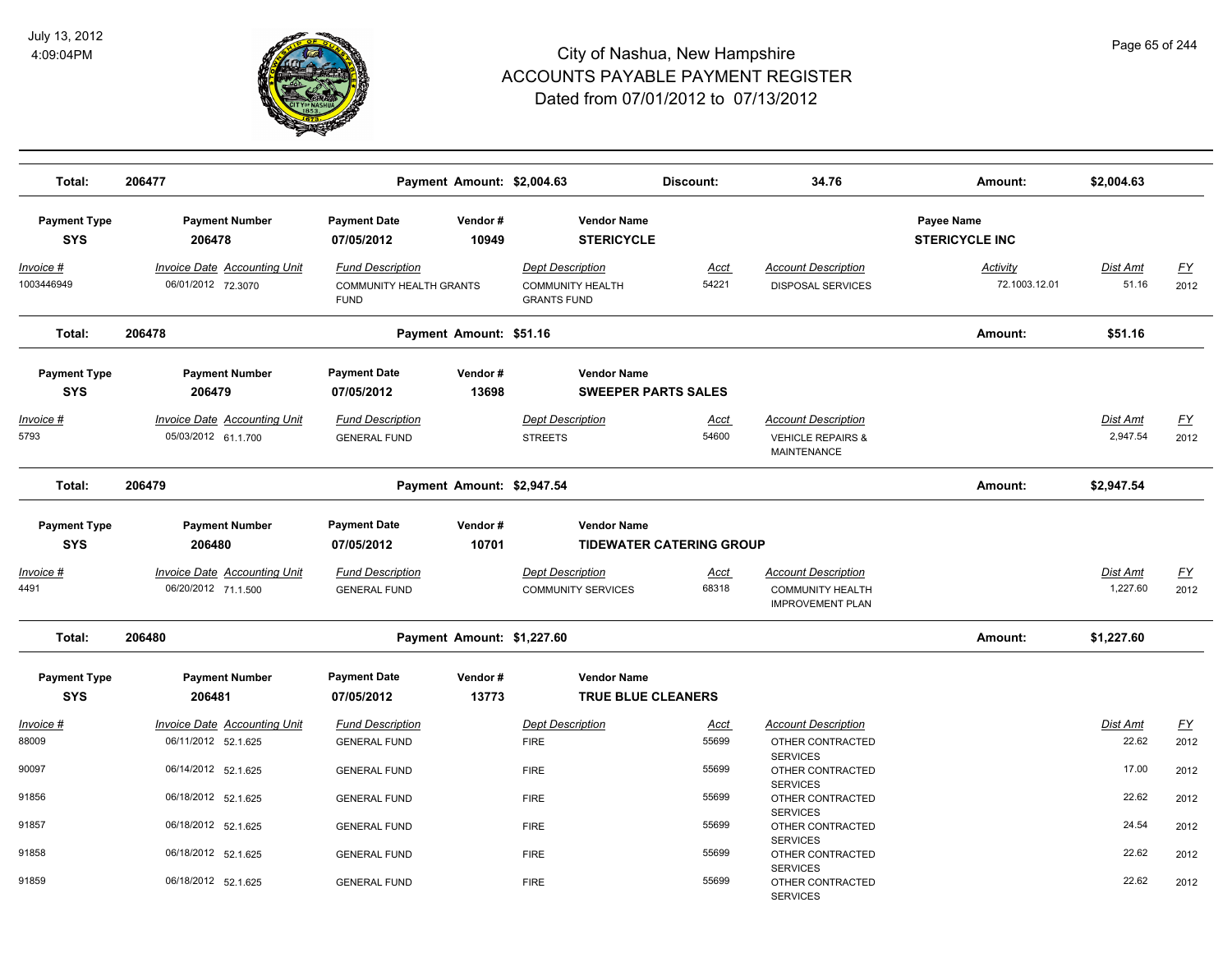

| Page 66 of 244 |  |  |  |
|----------------|--|--|--|
|----------------|--|--|--|

| 91860               | 06/18/2012 52.1.625                 | <b>GENERAL FUND</b>     |                          | <b>FIRE</b>                    | 55699 | OTHER CONTRACTED<br><b>SERVICES</b>                |         | 30.16           | 2012      |
|---------------------|-------------------------------------|-------------------------|--------------------------|--------------------------------|-------|----------------------------------------------------|---------|-----------------|-----------|
| 91861               | 06/18/2012 52.1.625                 | <b>GENERAL FUND</b>     |                          | <b>FIRE</b>                    | 55699 | OTHER CONTRACTED<br><b>SERVICES</b>                |         | 30.16           | 2012      |
| Total:              | 206481                              |                         | Payment Amount: \$192.34 |                                |       |                                                    | Amount: | \$192.34        |           |
| <b>Payment Type</b> | <b>Payment Number</b>               | <b>Payment Date</b>     | Vendor#                  | <b>Vendor Name</b>             |       |                                                    |         |                 |           |
| <b>SYS</b>          | 206482                              | 07/05/2012              | 13776                    | <b>TST HYDRAULICS INC</b>      |       |                                                    |         |                 |           |
| $Invoice$ #         | <b>Invoice Date Accounting Unit</b> | <b>Fund Description</b> |                          | <b>Dept Description</b>        | Acct  | <b>Account Description</b>                         |         | <b>Dist Amt</b> | <u>FY</u> |
| 32275               | 05/14/2012 61.1.700                 | <b>GENERAL FUND</b>     |                          | <b>STREETS</b>                 | 54600 | <b>VEHICLE REPAIRS &amp;</b><br><b>MAINTENANCE</b> |         | 24.25           | 2012      |
| Total:              | 206482                              |                         | Payment Amount: \$24.25  |                                |       |                                                    | Amount: | \$24.25         |           |
| <b>Payment Type</b> | <b>Payment Number</b>               | <b>Payment Date</b>     | Vendor#                  | <b>Vendor Name</b>             |       |                                                    |         |                 |           |
| <b>SYS</b>          | 206483                              | 07/05/2012              | 13781                    | <b>GARY TURGISS</b>            |       |                                                    |         |                 |           |
| Invoice #           | <b>Invoice Date Accounting Unit</b> | <b>Fund Description</b> |                          | <b>Dept Description</b>        | Acct  | <b>Account Description</b>                         |         | <b>Dist Amt</b> | <u>FY</u> |
| 6/28-GARY TURGISS   | 06/29/2012 32.1.600                 | <b>GENERAL FUND</b>     |                          | ASSESSING                      | 55307 | MILEAGE REIMBURSEMENTS                             |         | 107.12          | 2012      |
| Total:              | 206483                              |                         | Payment Amount: \$107.12 |                                |       |                                                    | Amount: | \$107.12        |           |
| <b>Payment Type</b> | <b>Payment Number</b>               | <b>Payment Date</b>     | Vendor#                  | <b>Vendor Name</b>             |       |                                                    |         |                 |           |
| <b>SYS</b>          | 206484                              | 07/05/2012              | 13797                    | UNIFIRST CORPORATION           |       |                                                    |         |                 |           |
| Invoice #           | <b>Invoice Date Accounting Unit</b> | <b>Fund Description</b> |                          | <b>Dept Description</b>        | Acct  | <b>Account Description</b>                         |         | <b>Dist Amt</b> | <u>FY</u> |
| 044 4000775         | 06/04/2012 69.6200.540              | <b>WASTEWATER FUND</b>  |                          | <b>WASTEWATER</b>              | 61107 | <b>CLOTHING &amp; UNIFORMS</b>                     |         | 45.95           | 2012      |
| 044 4000775         | 06/04/2012 69.6200.670              | <b>WASTEWATER FUND</b>  |                          | <b>WASTEWATER</b>              | 61107 | <b>CLOTHING &amp; UNIFORMS</b>                     |         | 252.39          | 2012      |
| 044 4001442         | 06/02/2012 61.1.670                 | <b>GENERAL FUND</b>     |                          | <b>STREETS</b>                 | 61107 | <b>CLOTHING &amp; UNIFORMS</b>                     |         | 274.61          | 2012      |
| 044 4001669         | 06/08/2012 61.1.670                 | <b>GENERAL FUND</b>     |                          | <b>STREETS</b>                 | 61107 | <b>CLOTHING &amp; UNIFORMS</b>                     |         | 294.96          | 2012      |
| Total:              | 206484                              |                         | Payment Amount: \$867.91 |                                |       |                                                    | Amount: | \$867.91        |           |
| <b>Payment Type</b> | <b>Payment Number</b>               | <b>Payment Date</b>     | Vendor#                  | <b>Vendor Name</b>             |       |                                                    |         |                 |           |
| <b>SYS</b>          | 206485                              | 07/05/2012              | 13804                    | UNITED SITE SERVICES NORTHEAST |       |                                                    |         |                 |           |
| Invoice #           | <b>Invoice Date Accounting Unit</b> | <b>Fund Description</b> |                          | <b>Dept Description</b>        | Acct  | <b>Account Description</b>                         |         | <b>Dist Amt</b> | <u>FY</u> |
| 114-634248          | 06/04/2012 77.1.650                 | <b>GENERAL FUND</b>     |                          | PARKS & RECREATION             | 54821 | <b>EQUIPMENT RENTAL</b>                            |         | 109.94          | 2012      |
| 114-634407          | 06/04/2012 66.1.500                 | <b>GENERAL FUND</b>     |                          | PARKING LOTS                   | 55699 | OTHER CONTRACTED<br><b>SERVICES</b>                |         | 54.97           | 2012      |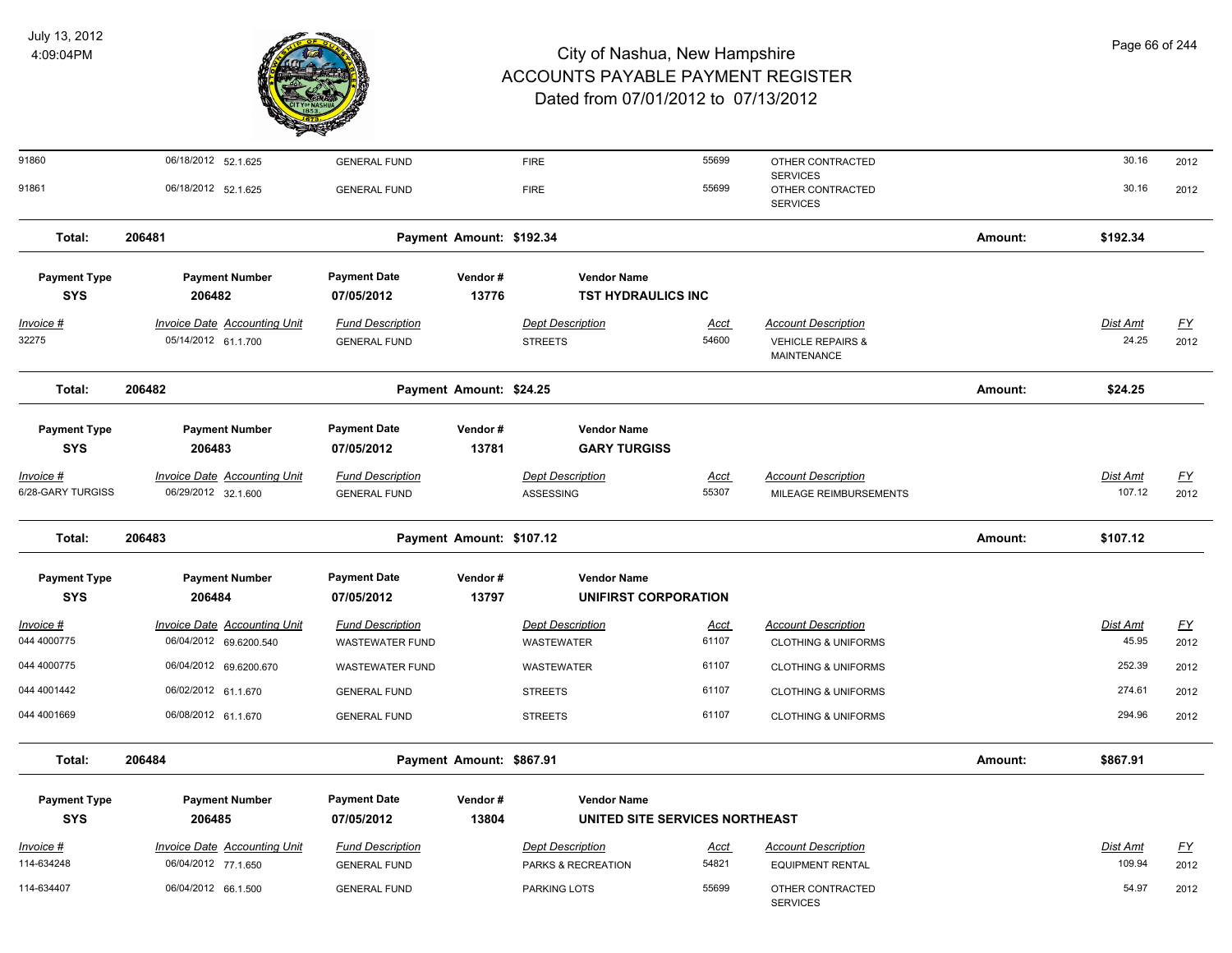

| Total:                                | 206485                                                        |                                                                    | Payment Amount: \$164.91   |                                                                    |                      |                                                                         | Amount:                                 | \$164.91                    |                   |
|---------------------------------------|---------------------------------------------------------------|--------------------------------------------------------------------|----------------------------|--------------------------------------------------------------------|----------------------|-------------------------------------------------------------------------|-----------------------------------------|-----------------------------|-------------------|
| <b>Payment Type</b><br><b>SYS</b>     | <b>Payment Number</b><br>206486                               | <b>Payment Date</b><br>07/05/2012                                  | Vendor#<br>13806           | <b>Vendor Name</b><br>UNIVERSAL RECYCLING TECH LLC                 |                      |                                                                         |                                         |                             |                   |
| <u> Invoice #</u><br>ARINV042860      | <b>Invoice Date Accounting Unit</b><br>05/24/2012 TF68.7002   | <b>Fund Description</b><br>SOLID WASTE RECLAMATION<br><b>TRUST</b> |                            | <b>Dept Description</b><br>SOLID WASTE RECLAMATION<br><b>TRUST</b> | <u>Acct</u><br>53999 | <b>Account Description</b><br>OTHER PROFESSIONAL<br><b>SERVICES</b>     |                                         | <b>Dist Amt</b><br>1,592.88 | <u>FY</u><br>2012 |
| Total:                                | 206486                                                        |                                                                    | Payment Amount: \$1,592.88 |                                                                    |                      |                                                                         | Amount:                                 | \$1,592.88                  |                   |
| <b>Payment Type</b><br><b>SYS</b>     | <b>Payment Number</b><br>206487                               | <b>Payment Date</b><br>07/05/2012                                  | Vendor#<br>13830           | <b>Vendor Name</b><br><b>VELLANO BROS INC</b>                      |                      |                                                                         | Payee Name<br><b>VELLANO BROS., INC</b> |                             |                   |
| Invoice #<br>S1895831.002             | <b>Invoice Date Accounting Unit</b><br>06/07/2012 69.6200.540 | <b>Fund Description</b><br><b>WASTEWATER FUND</b>                  |                            | <b>Dept Description</b><br><b>WASTEWATER</b>                       | <b>Acct</b><br>54300 | <b>Account Description</b><br>SEWER MAINTENANCE                         |                                         | Dist Amt<br>328.00          | <u>FY</u><br>2012 |
| Total:                                | 206487                                                        |                                                                    | Payment Amount: \$328.00   |                                                                    |                      |                                                                         | Amount:                                 | \$328.00                    |                   |
| <b>Payment Type</b><br><b>SYS</b>     | <b>Payment Number</b><br>206488                               | <b>Payment Date</b><br>07/05/2012                                  | Vendor#<br>11672           | <b>Vendor Name</b><br><b>VERMONT SYSTEMS</b>                       |                      |                                                                         |                                         |                             |                   |
| <u> Invoice #</u><br>36475            | <b>Invoice Date Accounting Unit</b><br>06/01/2012 22.1.535    | <b>Fund Description</b><br><b>GENERAL FUND</b>                     |                            | <b>Dept Description</b><br>INFORMATION TECHNOLOGY                  | <u>Acct</u><br>54407 | <b>Account Description</b><br>SOFTWARE MAINTENANCE                      |                                         | Dist Amt<br>2,004.00        | <u>FY</u><br>2012 |
| Total:                                | 206488                                                        |                                                                    | Payment Amount: \$2,004.00 |                                                                    |                      |                                                                         | Amount:                                 | \$2,004.00                  |                   |
| <b>Payment Type</b><br><b>SYS</b>     | <b>Payment Number</b><br>206489                               | <b>Payment Date</b><br>07/05/2012                                  | Vendor#<br>11723           | <b>Vendor Name</b><br><b>VOLOGY DATA SYSTEMS</b>                   |                      |                                                                         |                                         |                             |                   |
| <u> Invoice #</u><br><b>INV181437</b> | <b>Invoice Date Accounting Unit</b><br>06/05/2012 22.1.535    | <b>Fund Description</b><br><b>GENERAL FUND</b>                     |                            | <b>Dept Description</b><br><b>INFORMATION TECHNOLOGY</b>           | <u>Acct</u><br>71207 | <b>Account Description</b><br><b>COMMUNICATIONS</b><br><b>EQUIPMENT</b> |                                         | <b>Dist Amt</b><br>1,770.00 | <u>FY</u><br>2012 |
| Total:                                | 206489                                                        |                                                                    | Payment Amount: \$1,770.00 |                                                                    |                      |                                                                         | Amount:                                 | \$1,770.00                  |                   |
| <b>Payment Type</b><br><b>SYS</b>     | <b>Payment Number</b><br>206490                               | <b>Payment Date</b><br>07/05/2012                                  | Vendor#<br>12157           | <b>Vendor Name</b><br><b>VWR SCIENTIFIC PRODUCTS</b>               |                      |                                                                         | Payee Name<br><b>VWR INTERNATIONAL</b>  |                             |                   |
| <u> Invoice #</u><br>8050628552       | <b>Invoice Date Accounting Unit</b><br>06/04/2012 69.6200.670 | <b>Fund Description</b><br><b>WASTEWATER FUND</b>                  |                            | <b>Dept Description</b><br><b>WASTEWATER</b>                       | <u>Acct</u><br>61149 | <b>Account Description</b><br><b>LABORATORY SUPPLIES</b>                |                                         | Dist Amt<br>1,183.99        | <u>FY</u><br>2012 |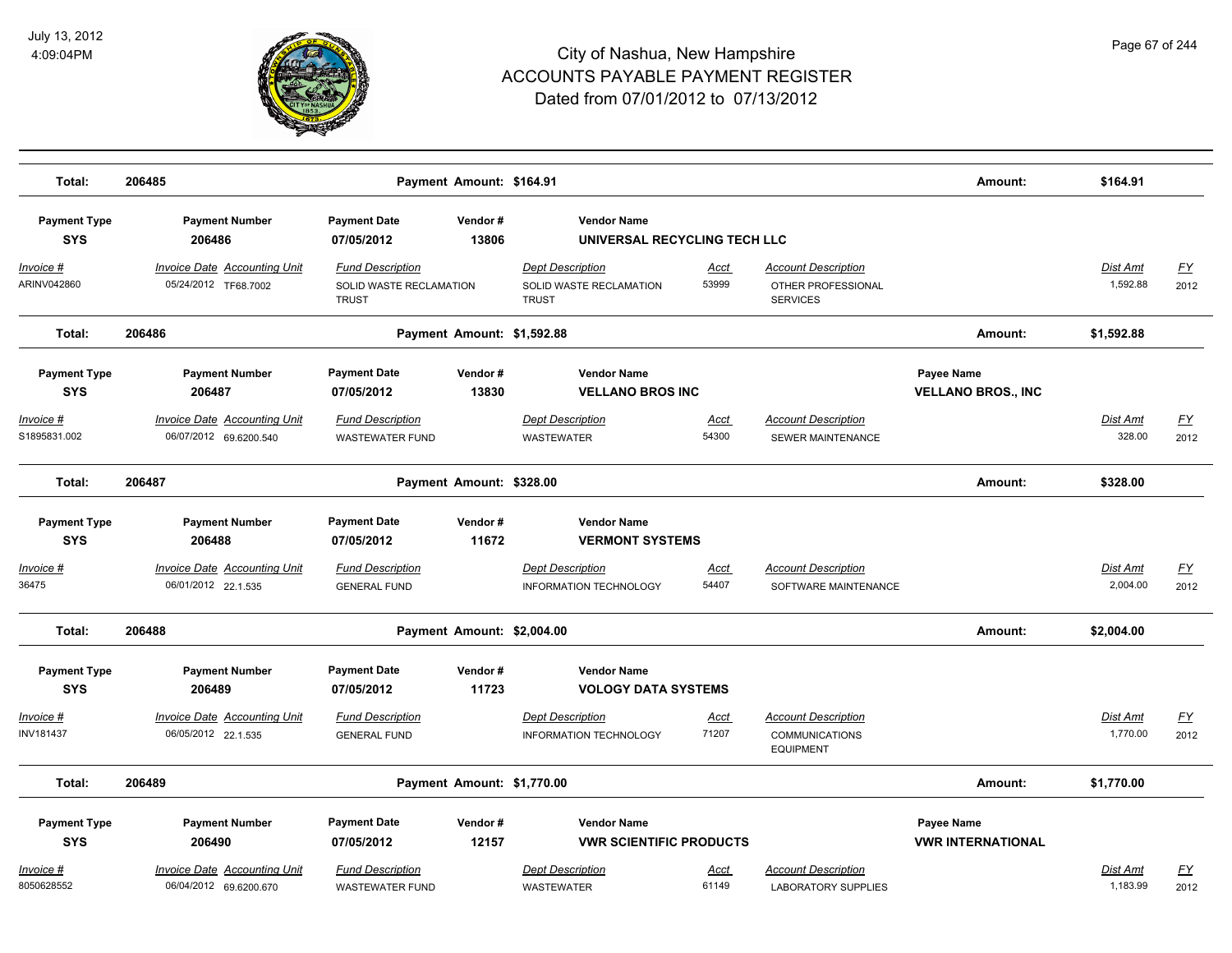

| Total:                                     | 206490                                                        |                                                                         | Payment Amount: \$1,183.99 |                                                                     |                      |                                                                             | Amount: | \$1,183.99                  |                   |
|--------------------------------------------|---------------------------------------------------------------|-------------------------------------------------------------------------|----------------------------|---------------------------------------------------------------------|----------------------|-----------------------------------------------------------------------------|---------|-----------------------------|-------------------|
| <b>Payment Type</b><br><b>SYS</b>          | <b>Payment Number</b><br>206491                               | <b>Payment Date</b><br>07/05/2012                                       | Vendor#<br>12157           | <b>Vendor Name</b><br><b>VWR SCIENTIFIC PRODUCTS</b>                |                      |                                                                             |         |                             |                   |
| Invoice #<br>8050634897                    | <b>Invoice Date Accounting Unit</b><br>06/04/2012 69.6200.670 | <b>Fund Description</b><br><b>WASTEWATER FUND</b>                       |                            | <b>Dept Description</b><br><b>WASTEWATER</b>                        | <u>Acct</u><br>61149 | <b>Account Description</b><br><b>LABORATORY SUPPLIES</b>                    |         | <b>Dist Amt</b><br>1,763.45 | <u>FY</u><br>2012 |
| Total:                                     | 206491                                                        |                                                                         | Payment Amount: \$1,763.45 |                                                                     |                      |                                                                             | Amount: | \$1,763.45                  |                   |
| <b>Payment Type</b><br><b>SYS</b>          | <b>Payment Number</b><br>206492                               | <b>Payment Date</b><br>07/05/2012                                       | Vendor#<br>13855           | <b>Vendor Name</b><br><b>FRANK J WALLENT</b>                        |                      |                                                                             |         |                             |                   |
| Invoice #<br>7/3/12                        | <b>Invoice Date Accounting Unit</b><br>07/05/2012 22.2505     | <b>Fund Description</b><br><b>GOVT &amp; EDUCATION</b><br>CHANNELS FUND |                            | <b>Dept Description</b><br><b>GOV'T &amp; EDUCATION</b><br>CHANNELS | <b>Acct</b><br>53470 | <b>Account Description</b><br><b>VIDEOGRAPHY SERVICES</b>                   |         | Dist Amt<br>50.00           | <u>FY</u><br>2012 |
| Total:                                     | 206492                                                        |                                                                         | Payment Amount: \$50.00    |                                                                     |                      |                                                                             | Amount: | \$50.00                     |                   |
| <b>Payment Type</b><br><b>SYS</b>          | <b>Payment Number</b><br>206493                               | <b>Payment Date</b><br>07/05/2012                                       | Vendor#<br>12082           | <b>Vendor Name</b><br><b>SUSAN WILLMORE</b>                         |                      |                                                                             |         |                             |                   |
| Invoice #<br>2012-SUSAN<br><b>WILLMORE</b> | <b>Invoice Date Accounting Unit</b><br>06/27/2012 79.1.500    | <b>Fund Description</b><br><b>GENERAL FUND</b>                          |                            | <b>Dept Description</b><br><b>LIBRARY</b>                           | <b>Acct</b><br>55307 | <b>Account Description</b><br>MILEAGE REIMBURSEMENTS                        |         | Dist Amt<br>39.34           | <u>FY</u><br>2012 |
| Total:                                     | 206493                                                        |                                                                         | Payment Amount: \$39.34    |                                                                     |                      |                                                                             | Amount: | \$39.34                     |                   |
| <b>Payment Type</b><br><b>SYS</b>          | <b>Payment Number</b><br>206494                               | <b>Payment Date</b><br>07/05/2012                                       | Vendor#<br>13919           | <b>Vendor Name</b><br>YANKEE EQUIPMENT SYSTEMS INC                  |                      |                                                                             |         |                             |                   |
| Invoice #<br>0549124-IN                    | Invoice Date Accounting Unit<br>05/31/2012 52.1.720           | <b>Fund Description</b><br><b>GENERAL FUND</b>                          |                            | <b>Dept Description</b><br><b>FIRE</b>                              | <b>Acct</b><br>54280 | <b>Account Description</b><br><b>BUILDING/GROUNDS</b><br><b>MAINTENANCE</b> |         | Dist Amt<br>174.00          | <u>FY</u><br>2012 |
| Total:                                     | 206494                                                        |                                                                         | Payment Amount: \$174.00   |                                                                     |                      |                                                                             | Amount: | \$174.00                    |                   |
| <b>Payment Type</b><br><b>SYS</b>          | <b>Payment Number</b><br>206495                               | <b>Payment Date</b><br>07/05/2012                                       | Vendor#<br>13920           | <b>Vendor Name</b><br>YANKEE TRUCK LLC                              |                      |                                                                             |         |                             |                   |
| Invoice #<br>279803                        | <b>Invoice Date Accounting Unit</b><br>06/15/2012 52.1.630    | <b>Fund Description</b><br><b>GENERAL FUND</b>                          |                            | <b>Dept Description</b><br><b>FIRE</b>                              | <u>Acct</u><br>61705 | <b>Account Description</b><br><b>TIRES</b>                                  |         | <b>Dist Amt</b><br>296.00   | <u>FY</u><br>2012 |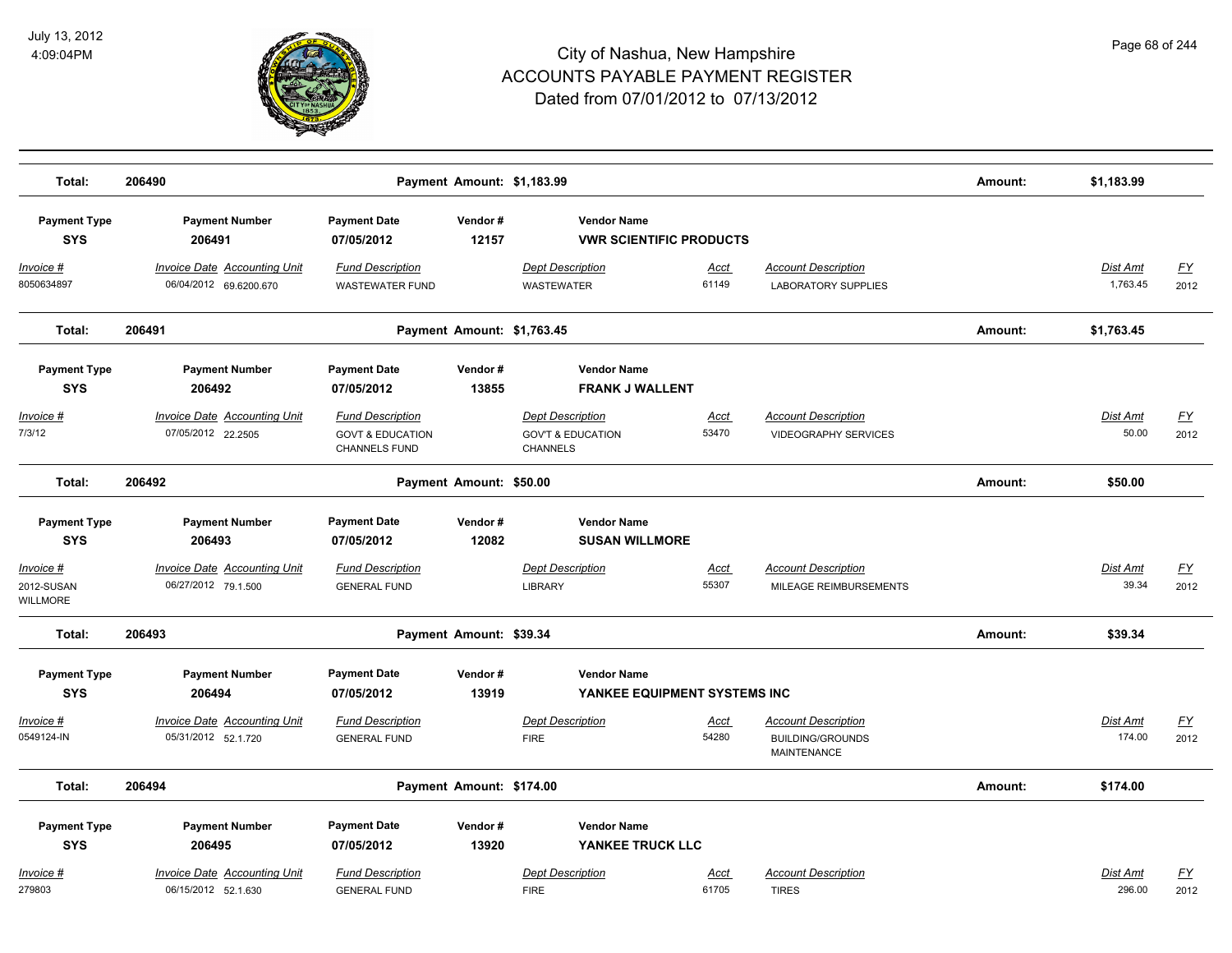

| Total:                            | 206495                                                        | Amount:                                        | \$296.00                   |                                            |                            |                                                        |         |                      |                                   |
|-----------------------------------|---------------------------------------------------------------|------------------------------------------------|----------------------------|--------------------------------------------|----------------------------|--------------------------------------------------------|---------|----------------------|-----------------------------------|
| <b>Payment Type</b><br><b>SYS</b> | <b>Payment Number</b><br>206496                               | <b>Payment Date</b><br>07/05/2012              | Vendor#<br>14509           | <b>Vendor Name</b><br><b>NATIONAL GRID</b> |                            |                                                        |         |                      |                                   |
| <u> Invoice #</u><br>104492MAY    | <b>Invoice Date Accounting Unit</b><br>06/06/2012 91.1.052621 | <b>Fund Description</b><br><b>GENERAL FUND</b> |                            | <b>Dept Description</b><br><b>SCHOOL</b>   | Acct<br>54114              | <b>Account Description</b><br><b>HEATING GAS</b>       |         | Dist Amt<br>645.11   | EY<br>2012                        |
| 521471MAY                         | 06/06/2012 91.1.032621                                        | <b>GENERAL FUND</b>                            |                            | SCHOOL                                     | 54114                      | <b>HEATING GAS</b>                                     |         | 798.90               | 2012                              |
| 5320MAY                           | 06/06/2012 91.1.042621                                        | <b>GENERAL FUND</b>                            |                            | <b>SCHOOL</b>                              | 54114                      | <b>HEATING GAS</b>                                     |         | 713.40               | 2012                              |
| 608275JUN                         | 06/13/2012 91.1.102621                                        | <b>GENERAL FUND</b>                            |                            | <b>SCHOOL</b>                              | 54114                      | <b>HEATING GAS</b>                                     |         | 154.09               | 2012                              |
| Total:                            | 206496                                                        |                                                | Payment Amount: \$2,311.50 |                                            |                            |                                                        | Amount: | \$2,311.50           |                                   |
| <b>Payment Type</b><br><b>SYS</b> | <b>Payment Number</b><br>206497                               | <b>Payment Date</b><br>07/05/2012              | Vendor#<br>13291           | <b>Vendor Name</b>                         | PENNICHUCK WATER WORKS INC |                                                        |         |                      |                                   |
| <u>Invoice #</u><br>31540724MAY   | <b>Invoice Date Accounting Unit</b><br>06/14/2012 91.1.072621 | <b>Fund Description</b><br><b>GENERAL FUND</b> |                            | <b>Dept Description</b><br><b>SCHOOL</b>   | Acct<br>54141              | <b>Account Description</b><br><b>WATER &amp; SEWER</b> |         | Dist Amt<br>2,196.47 | $\underline{\mathsf{FY}}$<br>2012 |
| 31829098MAY                       | 06/07/2012 91.1.132621                                        | <b>GENERAL FUND</b>                            |                            | SCHOOL                                     | 54141                      | WATER & SEWER                                          |         | 494.49               | 2012                              |
| 49604133MAY                       | 06/07/2012 91.1.042621                                        | <b>GENERAL FUND</b>                            |                            | <b>SCHOOL</b>                              | 54141                      | <b>WATER &amp; SEWER</b>                               |         | 57.06                | 2012                              |
| 60012743MAY                       | 06/14/2012 91.1.072621                                        | <b>GENERAL FUND</b>                            |                            | <b>SCHOOL</b>                              | 54141                      | <b>WATER &amp; SEWER</b>                               |         | 635.83               | 2012                              |
| 60143138MAY                       | 06/07/2012 91.1.112621                                        | <b>GENERAL FUND</b>                            |                            | SCHOOL                                     | 54141                      | <b>WATER &amp; SEWER</b>                               |         | 427.06               | 2012                              |
| 60411316MAY                       | 06/07/2012 91.1.092621                                        | <b>GENERAL FUND</b>                            |                            | <b>SCHOOL</b>                              | 54141                      | <b>WATER &amp; SEWER</b>                               |         | 496.69               | 2012                              |
| 60425392MAY                       | 06/07/2012 91.1.112621                                        | <b>GENERAL FUND</b>                            |                            | SCHOOL                                     | 54141                      | <b>WATER &amp; SEWER</b>                               |         | 394.78               | 2012                              |
| 70090390MAY                       | 06/07/2012 91.1.182621                                        | <b>GENERAL FUND</b>                            |                            | <b>SCHOOL</b>                              | 54141                      | <b>WATER &amp; SEWER</b>                               |         | 589.53               | 2012                              |
| 70093750MAY                       | 06/07/2012 91.1.072621                                        | <b>GENERAL FUND</b>                            |                            | SCHOOL                                     | 54141                      | <b>WATER &amp; SEWER</b>                               |         | 721.17               | 2012                              |
| <b>AMHERSTMAY</b>                 | 06/07/2012 91.1.042621                                        | <b>GENERAL FUND</b>                            |                            | <b>SCHOOL</b>                              | 54141                      | <b>WATER &amp; SEWER</b>                               |         | 87.70                | 2012                              |
| <b>BROADMAY</b>                   | 06/07/2012 91.1.122621                                        | <b>GENERAL FUND</b>                            |                            | SCHOOL                                     | 54141                      | <b>WATER &amp; SEWER</b>                               |         | 87.70                | 2012                              |
| CHARLOTTEMAY                      | 06/07/2012 91.1.132621                                        | <b>GENERAL FUND</b>                            |                            | SCHOOL                                     | 54141                      | <b>WATER &amp; SEWER</b>                               |         | 87.70                | 2012                              |
| CHUCKDRUDINGMAY                   | 06/07/2012 91.1.042621                                        | <b>GENERAL FUND</b>                            |                            | SCHOOL                                     | 54141                      | <b>WATER &amp; SEWER</b>                               |         | 128.95               | 2012                              |
| MANCHESTERMAY                     | 06/14/2012 91.1.072621                                        | <b>GENERAL FUND</b>                            |                            | <b>SCHOOL</b>                              | 54141                      | <b>WATER &amp; SEWER</b>                               |         | 86.86                | 2012                              |
| Total:                            | 206497                                                        |                                                | Payment Amount: \$6,491.99 |                                            |                            |                                                        | Amount: | \$6,491.99           |                                   |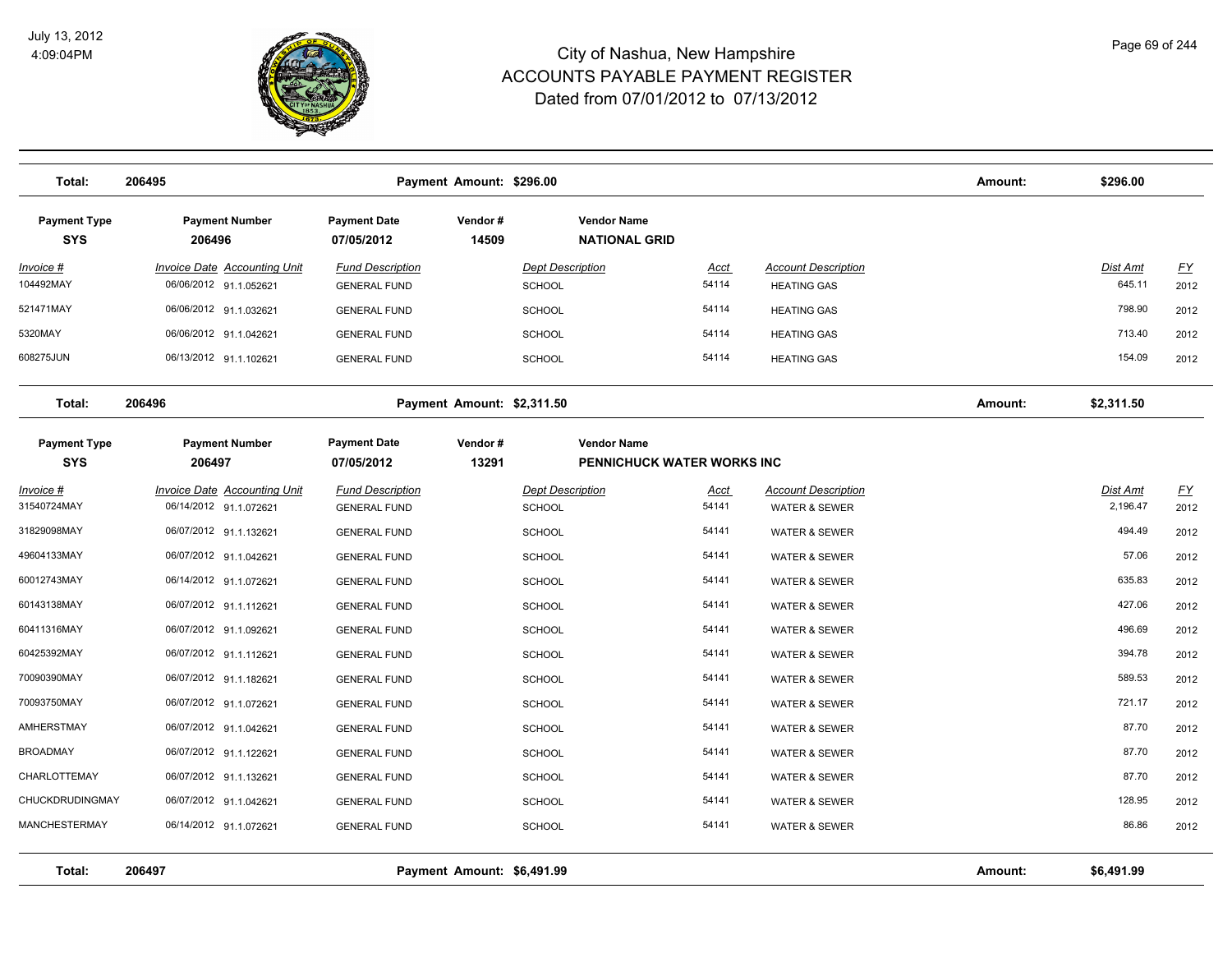

| <b>Payment Type</b><br><b>SYS</b> | <b>Payment Number</b><br>206498                               | <b>Payment Date</b><br>07/05/2012              | Vendor#<br>13372           | <b>Vendor Name</b><br><b>PSNH</b>                  |                      |                                                  |         |                           |                          |
|-----------------------------------|---------------------------------------------------------------|------------------------------------------------|----------------------------|----------------------------------------------------|----------------------|--------------------------------------------------|---------|---------------------------|--------------------------|
|                                   |                                                               |                                                |                            |                                                    |                      |                                                  |         |                           |                          |
| Invoice #<br>S65154403MAY         | <b>Invoice Date Accounting Unit</b><br>06/12/2012 91.1.012621 | <b>Fund Description</b><br><b>GENERAL FUND</b> |                            | <b>Dept Description</b><br>SCHOOL                  | <u>Acct</u><br>54100 | <b>Account Description</b><br><b>ELECTRICITY</b> |         | Dist Amt<br>2,022.45      | $\underline{FY}$<br>2012 |
| Total:                            | 206498                                                        |                                                | Payment Amount: \$2,022.45 |                                                    |                      |                                                  | Amount: | \$2,022.45                |                          |
| <b>Payment Type</b><br><b>SYS</b> | <b>Payment Number</b><br>206499                               | <b>Payment Date</b><br>07/05/2012              | Vendor#<br>13092           | <b>Vendor Name</b><br><b>METROMEDIA ENERGY INC</b> |                      |                                                  |         |                           |                          |
| <u>Invoice #</u><br>5731413810MAY | <b>Invoice Date Accounting Unit</b><br>05/31/2012 91.1.142621 | <b>Fund Description</b><br><b>GENERAL FUND</b> |                            | <b>Dept Description</b><br><b>SCHOOL</b>           | <u>Acct</u><br>54114 | <b>Account Description</b><br><b>HEATING GAS</b> |         | <b>Dist Amt</b><br>213.96 | <u>FY</u><br>2012        |
| 5732422960MAY                     | 06/11/2012 91.1.012621                                        | <b>GENERAL FUND</b>                            |                            | <b>SCHOOL</b>                                      | 54114                | <b>HEATING GAS</b>                               |         | 364.73                    | 2012                     |
| 5733622960MAY                     | 06/12/2012 91.1.112621                                        | <b>GENERAL FUND</b>                            |                            | <b>SCHOOL</b>                                      | 54114                | <b>HEATING GAS</b>                               |         | 423.09                    | 2012                     |
| 5734210190MAY                     | 05/31/2012 91.1.032621                                        | <b>GENERAL FUND</b>                            |                            | <b>SCHOOL</b>                                      | 54114                | <b>HEATING GAS</b>                               |         | 1,402.34                  | 2012                     |
| 5734223590MAY                     | 06/11/2012 91.1.062621                                        | <b>GENERAL FUND</b>                            |                            | <b>SCHOOL</b>                                      | 54114                | <b>HEATING GAS</b>                               |         | 1,320.83                  | 2012                     |
| 5734225060MAY                     | 06/04/2012 91.1.222621                                        | <b>GENERAL FUND</b>                            |                            | <b>SCHOOL</b>                                      | 54114                | <b>HEATING GAS</b>                               |         | 51.63                     | 2012                     |
| 5734816570MAY                     | 05/31/2012 91.1.052621                                        | <b>GENERAL FUND</b>                            |                            | <b>SCHOOL</b>                                      | 54114                | <b>HEATING GAS</b>                               |         | 509.38                    | 2012                     |
| 5734825930MAY                     | 06/01/2012 91.1.052621                                        | <b>GENERAL FUND</b>                            |                            | <b>SCHOOL</b>                                      | 54114                | <b>HEATING GAS</b>                               |         | 96.24                     | 2012                     |
| 5734826830MAY                     | 06/01/2012 91.1.052621                                        | <b>GENERAL FUND</b>                            |                            | <b>SCHOOL</b>                                      | 54114                | <b>HEATING GAS</b>                               |         | 5.18                      | 2012                     |
| 5734826860MAY                     | 06/01/2012 91.1.052621                                        | <b>GENERAL FUND</b>                            |                            | SCHOOL                                             | 54114                | <b>HEATING GAS</b>                               |         | 14.27                     | 2012                     |
| 5734826890MAY                     | 06/01/2012 91.1.052621                                        | <b>GENERAL FUND</b>                            |                            | <b>SCHOOL</b>                                      | 54114                | <b>HEATING GAS</b>                               |         | 6.88                      | 2012                     |
| 5734826920MAY                     | 06/01/2012 91.1.052621                                        | <b>GENERAL FUND</b>                            |                            | <b>SCHOOL</b>                                      | 54114                | <b>HEATING GAS</b>                               |         | 10.90                     | 2012                     |
| 5735428210MAY                     | 06/04/2012 91.1.172621                                        | <b>GENERAL FUND</b>                            |                            | <b>SCHOOL</b>                                      | 54114                | <b>HEATING GAS</b>                               |         | 217.72                    | 2012                     |
| 5736217350MAY                     | 05/14/2012 91.1.042621                                        | <b>GENERAL FUND</b>                            |                            | <b>SCHOOL</b>                                      | 54114                | <b>HEATING GAS</b>                               |         | 1,657.06                  | 2012                     |
| 5736622480MAY                     | 06/05/2012 91.1.072621                                        | <b>GENERAL FUND</b>                            |                            | <b>SCHOOL</b>                                      | 54114                | <b>HEATING GAS</b>                               |         | 1,010.14                  | 2012                     |
| 5738428210MAY                     | 05/21/2012 91.1.042621                                        | <b>GENERAL FUND</b>                            |                            | <b>SCHOOL</b>                                      | 54114                | <b>HEATING GAS</b>                               |         | 929.26                    | 2012                     |
| 5739027670MAY                     | 05/21/2012 91.1.132621                                        | <b>GENERAL FUND</b>                            |                            | <b>SCHOOL</b>                                      | 54114                | <b>HEATING GAS</b>                               |         | 537.16                    | 2012                     |
| 5739029830MAY                     | 05/18/2012 91.1.192621                                        | <b>GENERAL FUND</b>                            |                            | <b>SCHOOL</b>                                      | 54114                | <b>HEATING GAS</b>                               |         | 488.76                    | 2012                     |
| 5739031272MAY                     | 05/31/2012 91.1.042621                                        | <b>GENERAL FUND</b>                            |                            | <b>SCHOOL</b>                                      | 54114                | <b>HEATING GAS</b>                               |         | 4,267.42                  | 2012                     |
| 5739610000MAY                     | 05/10/2012 91.1.162621                                        | <b>GENERAL FUND</b>                            |                            | <b>SCHOOL</b>                                      | 54114                | <b>HEATING GAS</b>                               |         | 1,085.77                  | 2012                     |
| 5739610120MAY                     | 06/07/2012 91.1.202621                                        | <b>GENERAL FUND</b>                            |                            | <b>SCHOOL</b>                                      | 54114                | <b>HEATING GAS</b>                               |         | 2,133.75                  | 2012                     |
| 5739613390MAY                     | 06/11/2012 91.1.042621                                        | <b>GENERAL FUND</b>                            |                            | SCHOOL                                             | 54114                | <b>HEATING GAS</b>                               |         | 856.79                    | 2012                     |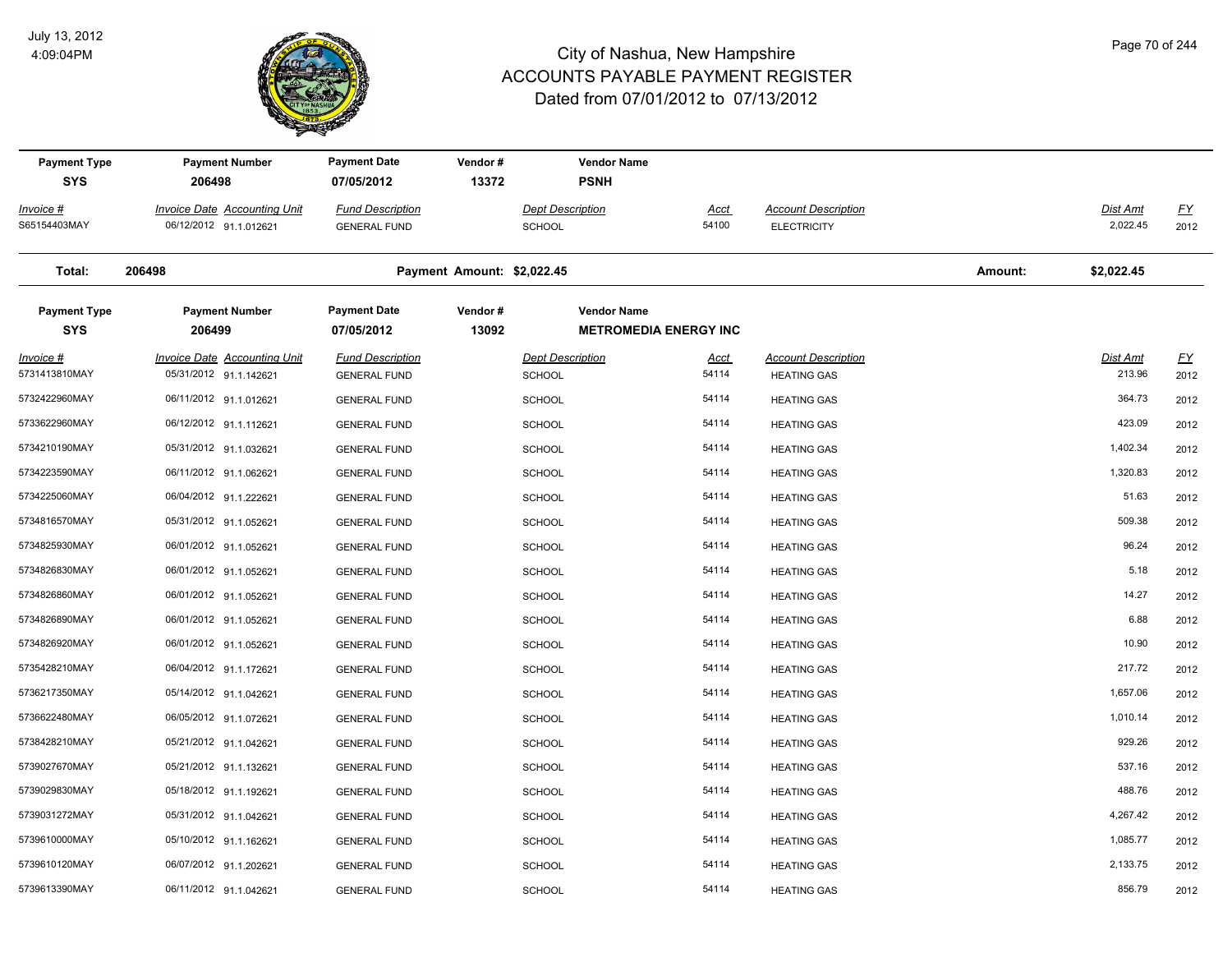

| Page 71 of 244 |  |  |  |
|----------------|--|--|--|
|----------------|--|--|--|

| 5739632530MAY                      | 05/14/2012 91.1.102621                                        | <b>GENERAL FUND</b>                            |                              | <b>SCHOOL</b>                            | 54114                           | <b>HEATING GAS</b>                               |                                                     | 570.71                       | 2012                      |
|------------------------------------|---------------------------------------------------------------|------------------------------------------------|------------------------------|------------------------------------------|---------------------------------|--------------------------------------------------|-----------------------------------------------------|------------------------------|---------------------------|
| 57398027640MAY                     | 05/22/2012 91.1.182621                                        | <b>GENERAL FUND</b>                            |                              | <b>SCHOOL</b>                            | 54114                           | <b>HEATING GAS</b>                               |                                                     | 229.17                       | 2012                      |
| Total:                             | 206499                                                        |                                                | Payment Amount: \$18,403.14  |                                          |                                 |                                                  | Amount:                                             | \$18,403.14                  |                           |
| <b>Payment Type</b><br><b>SYS</b>  | <b>Payment Number</b><br>206500                               | <b>Payment Date</b><br>07/05/2012              | Vendor#<br>13376             | <b>Vendor Name</b>                       | <b>PUBLIC SERVICE OF NH</b>     |                                                  |                                                     |                              |                           |
| $Invoice$ #<br>240B0608B60000-803  | <b>Invoice Date Accounting Unit</b><br>06/07/2012 91.1.032621 | <b>Fund Description</b><br><b>GENERAL FUND</b> |                              | <b>Dept Description</b><br><b>SCHOOL</b> | <b>Acct</b><br>54100            | <b>Account Description</b><br><b>ELECTRICITY</b> |                                                     | <b>Dist Amt</b><br>49,446.71 | EY<br>2012                |
| 2092<br>240B0608B60000-803<br>2094 | 06/07/2012 91.1.042621                                        | <b>GENERAL FUND</b>                            |                              | <b>SCHOOL</b>                            | 54100                           | <b>ELECTRICITY</b>                               |                                                     | 46,701.22                    | 2012                      |
| G10482821MAY                       | 06/07/2012 91.1.052621                                        | <b>GENERAL FUND</b>                            |                              | <b>SCHOOL</b>                            | 54100                           | <b>ELECTRICITY</b>                               |                                                     | 12,325.08                    | 2012                      |
| S64015954JUN                       | 06/12/2012 91.1.162621                                        | <b>GENERAL FUND</b>                            |                              | <b>SCHOOL</b>                            | 54100                           | <b>ELECTRICITY</b>                               |                                                     | 4,191.58                     | 2012                      |
| S89164649MAY                       | 06/05/2012 91.1.042621                                        | <b>GENERAL FUND</b>                            |                              | <b>SCHOOL</b>                            | 54100                           | <b>ELECTRICITY</b>                               |                                                     | 6,437.06                     | 2012                      |
| S93312408JUN                       | 06/12/2012 91.1.102621                                        | <b>GENERAL FUND</b>                            |                              | <b>SCHOOL</b>                            | 54100                           | <b>ELECTRICITY</b>                               |                                                     | 5,668.48                     | 2012                      |
| W01425354MAY                       | 06/02/2012 91.1.112621                                        | <b>GENERAL FUND</b>                            |                              | <b>SCHOOL</b>                            | 54100                           | <b>ELECTRICITY</b>                               |                                                     | 6,289.06                     | 2012                      |
| Total:                             | 206500                                                        |                                                | Payment Amount: \$131,059.19 |                                          |                                 |                                                  | Amount:                                             | \$131,059.19                 |                           |
| <b>Payment Type</b><br><b>SYS</b>  | <b>Payment Number</b><br>206501                               | <b>Payment Date</b><br>07/05/2012              | Vendor#<br>11061             | <b>Vendor Name</b>                       | PETTY CASH SCHOOLS              |                                                  | Payee Name<br><b>FAIRGROUNDS MIDDLE SCH PETTY C</b> |                              |                           |
| Invoice #<br>155-156               | <b>Invoice Date Accounting Unit</b><br>06/30/2012 91.1.061160 | <b>Fund Description</b><br><b>GENERAL FUND</b> |                              | <b>Dept Description</b><br><b>SCHOOL</b> | Acct<br>55607                   | <b>Account Description</b><br>POSTAGE & DELIVERY |                                                     | Dist Amt<br>17.30            | <u>FY</u><br>2012         |
| Total:                             | 206501                                                        |                                                | Payment Amount: \$17.30      |                                          |                                 |                                                  | Amount:                                             | \$17.30                      |                           |
| <b>Payment Type</b><br><b>SYS</b>  | <b>Payment Number</b><br>206502                               | <b>Payment Date</b><br>07/05/2012              | Vendor#<br>14216             | <b>Vendor Name</b>                       | <b>FAIRPOINT COMMUNICATIONS</b> |                                                  |                                                     |                              |                           |
| Invoice #                          | <b>Invoice Date Accounting Unit</b>                           | <b>Fund Description</b>                        |                              | <b>Dept Description</b>                  | Acct                            | <b>Account Description</b>                       |                                                     | Dist Amt                     | $\underline{\mathsf{FY}}$ |
| JUN-12-603886096389<br>9           | 06/21/2012 91.1.052621                                        | <b>GENERAL FUND</b>                            |                              | <b>SCHOOL</b>                            | 54114                           | <b>HEATING GAS</b>                               |                                                     | 29.65                        | 2012                      |
| JUN-12-603889124198                | 06/21/2012 91.1.042621                                        | <b>GENERAL FUND</b>                            |                              | <b>SCHOOL</b>                            | 54114                           | <b>HEATING GAS</b>                               |                                                     | 29.65                        | 2012                      |
| 3<br>JUN-12-603889168495           | 06/21/2012 91.1.032621                                        | <b>GENERAL FUND</b>                            |                              | <b>SCHOOL</b>                            | 54114                           | <b>HEATING GAS</b>                               |                                                     | 32.60                        | 2012                      |
| 3                                  |                                                               |                                                |                              |                                          |                                 |                                                  |                                                     |                              |                           |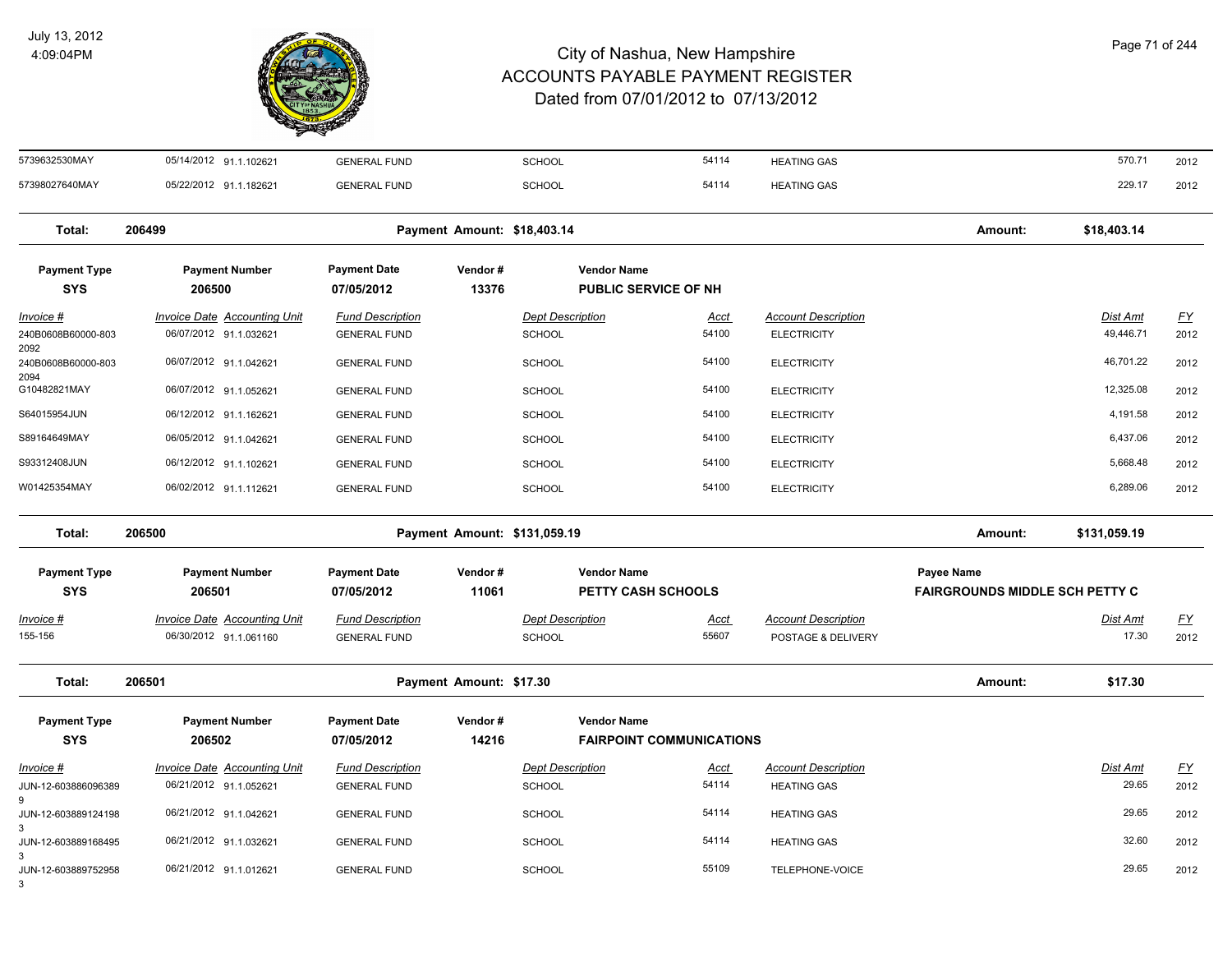

| Total:                               | 206502                                                           | Amount:                                         | \$121.55                 |                                                        |                      |                                                                         |         |                           |                                   |
|--------------------------------------|------------------------------------------------------------------|-------------------------------------------------|--------------------------|--------------------------------------------------------|----------------------|-------------------------------------------------------------------------|---------|---------------------------|-----------------------------------|
| <b>Payment Type</b><br><b>SYS</b>    | <b>Payment Number</b><br>206503                                  | <b>Payment Date</b><br>07/05/2012               | Vendor#<br>14509         | <b>Vendor Name</b><br><b>NATIONAL GRID</b>             |                      |                                                                         |         |                           |                                   |
| Invoice #<br>5550899MAY              | <b>Invoice Date Accounting Unit</b><br>06/07/2012 91.1.202621    | <b>Fund Description</b><br><b>GENERAL FUND</b>  |                          | <b>Dept Description</b><br>SCHOOL                      | Acct<br>54114        | <b>Account Description</b><br><b>HEATING GAS</b>                        |         | <b>Dist Amt</b><br>214.07 | EY<br>2012                        |
| Total:                               | 206503                                                           |                                                 | Payment Amount: \$214.07 |                                                        |                      |                                                                         | Amount: | \$214.07                  |                                   |
| <b>Payment Type</b><br><b>SYS</b>    | <b>Payment Number</b><br>206504                                  | <b>Payment Date</b><br>07/05/2012               | Vendor#<br>12034         | <b>Vendor Name</b><br>NH SCHOOL TRANSPORTATION ASSOC   |                      |                                                                         |         |                           |                                   |
| Invoice #<br>DUES RENEWAL            | <b>Invoice Date Accounting Unit</b><br>07/03/2012 91.1.012320    | <b>Fund Description</b><br><b>GENERAL FUND</b>  |                          | <b>Dept Description</b><br>SCHOOL                      | Acct<br>55200        | <b>Account Description</b><br>DUES AND MEMBERSHIPS                      |         | Dist Amt<br>100.00        | <u>FY</u><br>2012                 |
| Total:                               | 206504                                                           |                                                 | Payment Amount: \$100.00 |                                                        |                      |                                                                         | Amount: | \$100.00                  |                                   |
| <b>Payment Type</b><br><b>SYS</b>    | <b>Payment Number</b><br>206505                                  | <b>Payment Date</b><br>07/05/2012               | Vendor#<br>13626         | <b>Vendor Name</b><br><b>SPRINT</b>                    |                      |                                                                         |         |                           |                                   |
| <u> Invoice #</u><br>635426250-JUN12 | <b>Invoice Date Accounting Unit</b><br>06/25/2012 91.1.012621    | <b>Fund Description</b><br><b>GENERAL FUND</b>  |                          | <b>Dept Description</b><br>SCHOOL                      | <b>Acct</b><br>55109 | <b>Account Description</b><br>TELEPHONE-VOICE                           |         | Dist Amt<br>13.09         | <u>FY</u><br>2012                 |
| Total:                               | 206505                                                           |                                                 | Payment Amount: \$13.09  |                                                        |                      |                                                                         | Amount: | \$13.09                   |                                   |
| <b>Payment Type</b><br><b>SYS</b>    | <b>Payment Number</b><br>206506                                  | <b>Payment Date</b><br>07/05/2012               | Vendor#<br>10096         | <b>Vendor Name</b><br><b>ABSOLUTE DATA DESTRUCTION</b> |                      |                                                                         |         |                           |                                   |
| Invoice #<br>55921                   | <b>Invoice Date Accounting Unit</b><br>06/19/2012 91.1.151160    | <b>Fund Description</b><br><b>GENERAL FUND</b>  |                          | <b>Dept Description</b><br>SCHOOL                      | <u>Acct</u><br>55400 | <b>Account Description</b><br><b>CONFERENCES AND</b><br><b>SEMINARS</b> |         | <b>Dist Amt</b><br>106.00 | <u>FY</u><br>2012                 |
| Total:                               | 206506                                                           |                                                 | Payment Amount: \$106.00 |                                                        |                      |                                                                         | Amount: | \$106.00                  |                                   |
| <b>Payment Type</b><br><b>SYS</b>    | <b>Payment Number</b><br>206507                                  | <b>Payment Date</b><br>07/05/2012               | Vendor#<br>13950         | <b>Vendor Name</b><br><b>ACE PRINTING CO</b>           |                      |                                                                         |         |                           |                                   |
| Invoice #<br>27615                   | <b>Invoice Date Accounting Unit</b><br>06/30/2012 91.2100.993120 | <b>Fund Description</b><br><b>FOOD SERVICES</b> |                          | <b>Dept Description</b><br>SCHOOL                      | Acct<br>55600        | <b>Account Description</b><br><b>PRINTING</b>                           |         | Dist Amt<br>4,960.00      | $\underline{\mathsf{FY}}$<br>2012 |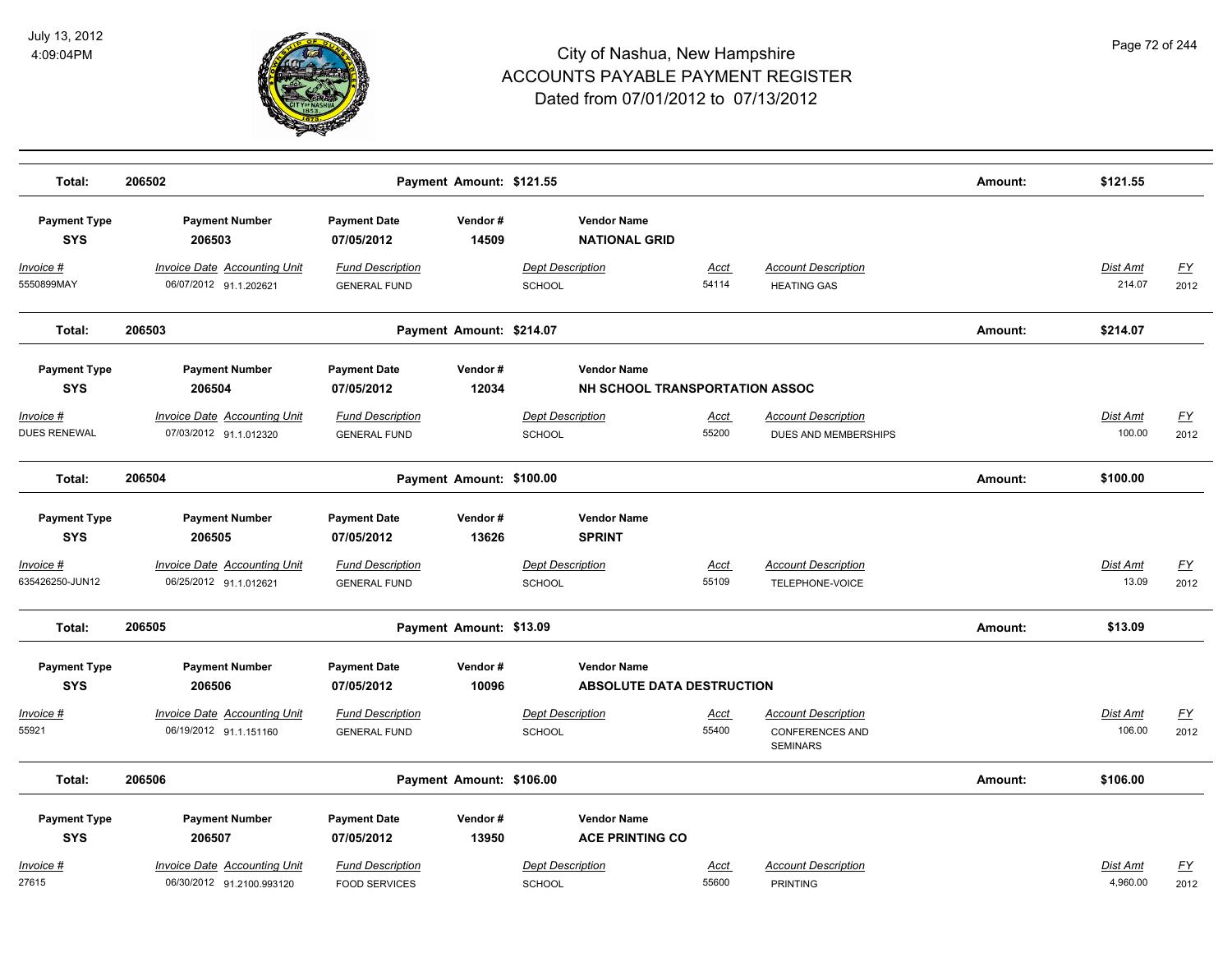

| Total:                            | 206507                                                           |                                                      |                  | Payment Amount: \$4,960.00                                   |                      |                                                       | Amount:                     | \$4,960.00                |                                   |
|-----------------------------------|------------------------------------------------------------------|------------------------------------------------------|------------------|--------------------------------------------------------------|----------------------|-------------------------------------------------------|-----------------------------|---------------------------|-----------------------------------|
| <b>Payment Type</b><br><b>SYS</b> | <b>Payment Number</b><br>206508                                  | <b>Payment Date</b><br>07/05/2012                    | Vendor#<br>11449 | <b>Vendor Name</b><br><b>APPLE INC</b>                       |                      |                                                       |                             |                           |                                   |
| <u>Invoice #</u><br>9998255037    | <b>Invoice Date Accounting Unit</b><br>06/16/2012 91.1.111160    | <b>Fund Description</b><br><b>GENERAL FUND</b>       |                  | <b>Dept Description</b><br>SCHOOL                            | <u>Acct</u><br>71999 | <b>Account Description</b><br>MISCELLANEOUS EQUIPMENT |                             | <u>Dist Amt</u><br>998.00 | <u>FY</u><br>2012                 |
| Total:                            | 206508                                                           | Payment Amount: \$998.00                             |                  |                                                              |                      |                                                       | Amount:                     | \$998.00                  |                                   |
| <b>Payment Type</b><br><b>SYS</b> | <b>Payment Number</b><br>206509                                  | <b>Payment Date</b><br>07/05/2012                    | Vendor#<br>13983 | <b>Vendor Name</b><br><b>JANICE ARCARO</b>                   |                      |                                                       |                             |                           |                                   |
| Invoice #<br>MILES-JUN            | <b>Invoice Date Accounting Unit</b><br>06/29/2012 91.1.012320    | <b>Fund Description</b><br><b>GENERAL FUND</b>       |                  | <b>Dept Description</b><br><b>SCHOOL</b>                     | Acct<br>55307        | <b>Account Description</b><br>MILEAGE REIMBURSEMENTS  |                             | Dist Amt<br>135.45        | EY<br>2012                        |
| MILES-MAY                         | 05/31/2012 91.1.012320                                           | <b>GENERAL FUND</b>                                  |                  | <b>SCHOOL</b>                                                | 55307                | MILEAGE REIMBURSEMENTS                                | Amount:                     | 138.78<br>\$274.23        | 2012                              |
| Total:                            | 206509                                                           | Payment Amount: \$274.23                             |                  |                                                              |                      |                                                       |                             |                           |                                   |
| <b>Payment Type</b><br><b>SYS</b> | <b>Payment Number</b><br>206510                                  | <b>Payment Date</b><br>07/05/2012                    | Vendor#<br>11602 | <b>Vendor Name</b><br><b>WILLIAM AUBIN</b>                   |                      |                                                       |                             |                           |                                   |
| Invoice #<br>52212-03             | <b>Invoice Date Accounting Unit</b><br>05/22/2012 91.1.041474    | <b>Fund Description</b><br><b>GENERAL FUND</b>       |                  | <b>Dept Description</b><br><b>SCHOOL</b>                     | Acct<br>55642        | <b>Account Description</b><br><b>GAME OFFICIALS</b>   |                             | <u>Dist Amt</u><br>60.00  | <u>FY</u><br>2012                 |
| Total:                            | 206510                                                           | Payment Amount: \$60.00                              |                  |                                                              |                      |                                                       | Amount:                     | \$60.00                   |                                   |
| <b>Payment Type</b><br><b>SYS</b> | <b>Payment Number</b><br>206511                                  | <b>Payment Date</b><br>07/05/2012                    | Vendor#<br>12357 | <b>Vendor Name</b><br><b>B &amp; H PHOTO VIDEO PRO AUDIO</b> |                      |                                                       |                             |                           |                                   |
| <u>Invoice #</u><br>61348170      | <b>Invoice Date Accounting Unit</b><br>06/12/2012 91.1.031300    | <b>Fund Description</b><br><b>GENERAL FUND</b>       |                  | <b>Dept Description</b><br><b>SCHOOL</b>                     | <u>Acct</u><br>61135 | <b>Account Description</b><br>EDUCATIONAL SUPPLIES    |                             | Dist Amt<br>76.00         | $\underline{\mathsf{FY}}$<br>2012 |
| Total:                            | 206511                                                           | Payment Amount: \$76.00                              |                  |                                                              |                      |                                                       | Amount:                     | \$76.00                   |                                   |
| <b>Payment Type</b><br><b>SYS</b> | <b>Payment Number</b><br>206512                                  | <b>Payment Date</b><br>07/05/2012                    | Vendor#<br>12369 | <b>Vendor Name</b><br><b>BARNES &amp; NOBLE INC</b>          |                      |                                                       |                             |                           |                                   |
| <u>Invoice #</u><br>06/27         | <b>Invoice Date Accounting Unit</b><br>06/27/2012 91.3800.992210 | <b>Fund Description</b><br><b>SCHOOL GRANTS FUND</b> |                  | <b>Dept Description</b><br>SCHOOL                            | <u>Acct</u><br>61875 | <b>Account Description</b><br><b>BOOKS</b>            | Activity<br>91.03501.992210 | Dist Amt<br>27.96         | <u>FY</u><br>2012                 |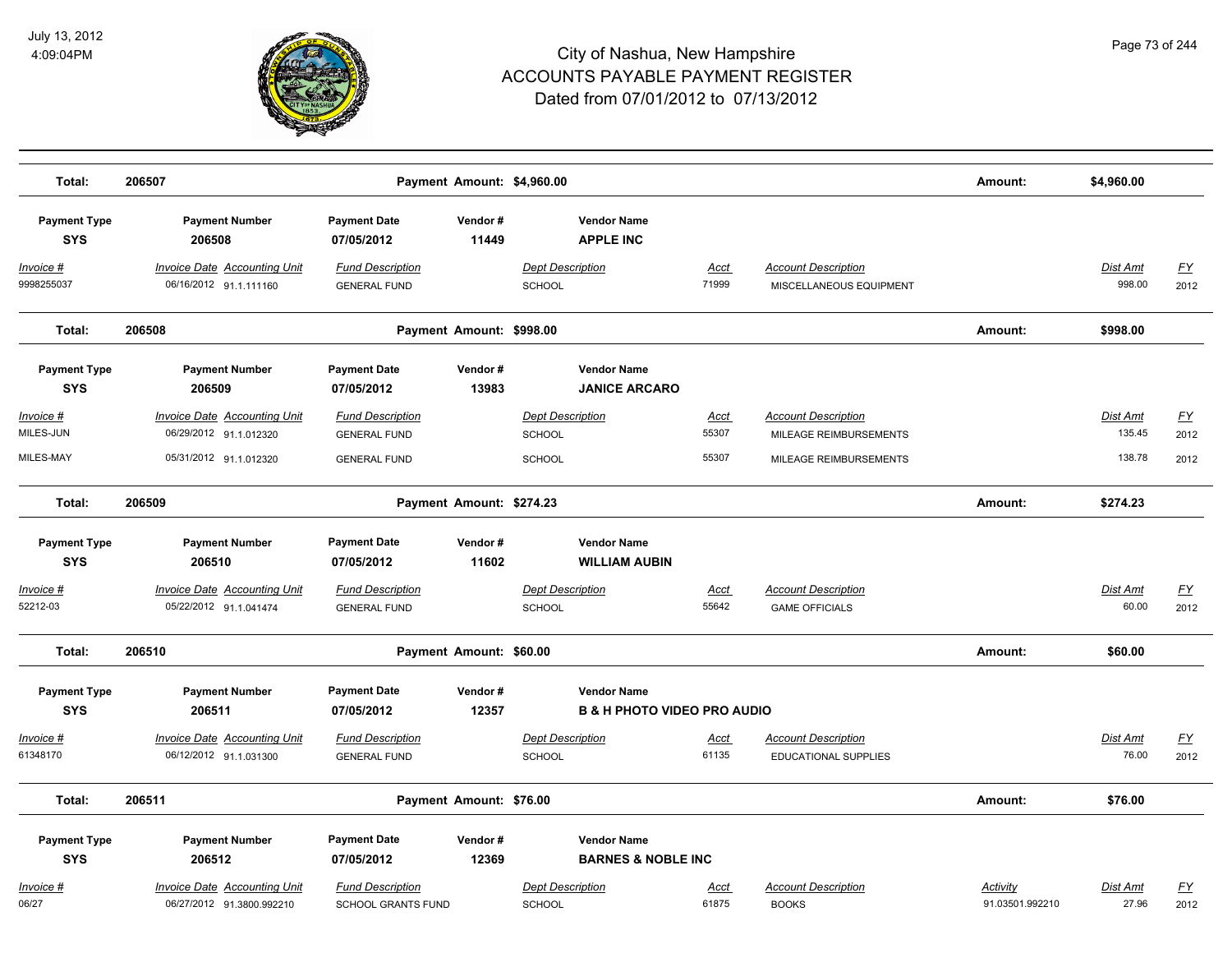

| Total:                            | 206512                                                           |                                                 | Payment Amount: \$27.96    |                                             |                      |                                                             | Amount: | \$27.96                     |                          |
|-----------------------------------|------------------------------------------------------------------|-------------------------------------------------|----------------------------|---------------------------------------------|----------------------|-------------------------------------------------------------|---------|-----------------------------|--------------------------|
| <b>Payment Type</b><br><b>SYS</b> | <b>Payment Number</b><br>206513                                  | <b>Payment Date</b><br>07/05/2012               | Vendor#<br>12391           | <b>Vendor Name</b><br><b>BELLETETES INC</b> |                      |                                                             |         |                             |                          |
| $Invoice$ #<br>4573872            | <b>Invoice Date Accounting Unit</b><br>06/07/2012 91.1.031370    | <b>Fund Description</b><br><b>GENERAL FUND</b>  |                            | <b>Dept Description</b><br><b>SCHOOL</b>    | <u>Acct</u><br>71999 | <b>Account Description</b><br>MISCELLANEOUS EQUIPMENT       |         | <b>Dist Amt</b><br>1,099.98 | EY<br>2012               |
| 4573872A                          | 06/07/2012 91.1.031370                                           | <b>GENERAL FUND</b>                             |                            | <b>SCHOOL</b>                               | 61135                | EDUCATIONAL SUPPLIES                                        |         | 9.67                        | 2012                     |
| 4578315                           | 06/13/2012 91.1.222620                                           | <b>GENERAL FUND</b>                             |                            | <b>SCHOOL</b>                               | 61299                | MISCELLANEOUS SUPPLIES                                      |         | 3.86                        | 2012                     |
| 4578549                           | 06/14/2012 91.1.222620                                           | <b>GENERAL FUND</b>                             |                            | <b>SCHOOL</b>                               | 61299                | MISCELLANEOUS SUPPLIES                                      |         | 46.78                       | 2012                     |
| 4578631                           | 06/14/2012 91.1.222620                                           | <b>GENERAL FUND</b>                             |                            | <b>SCHOOL</b>                               | 61299                | MISCELLANEOUS SUPPLIES                                      |         | 25.87                       | 2012                     |
| 4578770                           | 06/15/2012 91.1.222620                                           | <b>GENERAL FUND</b>                             |                            | <b>SCHOOL</b>                               | 61299                | MISCELLANEOUS SUPPLIES                                      |         | 6.29                        | 2012                     |
| 4579909                           | 06/20/2012 91.1.031370                                           | <b>GENERAL FUND</b>                             |                            | <b>SCHOOL</b>                               | 61135                | EDUCATIONAL SUPPLIES                                        |         | 496.11                      | 2012                     |
| Total:                            | 206513                                                           |                                                 | Payment Amount: \$1,688.56 |                                             |                      |                                                             | Amount: | \$1,688.56                  |                          |
| <b>Payment Type</b>               | <b>Payment Number</b>                                            | <b>Payment Date</b>                             | Vendor#                    | <b>Vendor Name</b>                          |                      |                                                             |         |                             |                          |
| <b>SYS</b>                        | 206514                                                           | 07/05/2012                                      | 11333                      | <b>DOUGLAS BOOTH</b>                        |                      |                                                             |         |                             |                          |
| <u>Invoice #</u>                  | Invoice Date Accounting Unit                                     | <b>Fund Description</b>                         |                            | <b>Dept Description</b>                     | <u>Acct</u>          | <b>Account Description</b>                                  |         | Dist Amt                    | $\underline{FY}$         |
| 61612-03                          | 06/16/2012 91.1.041451                                           | <b>GENERAL FUND</b>                             |                            | SCHOOL                                      | 55642                | <b>GAME OFFICIALS</b>                                       |         | 40.00                       | 2012                     |
| 61612-03                          | 06/16/2012 91.1.041452                                           | <b>GENERAL FUND</b>                             |                            | SCHOOL                                      | 55642                | <b>GAME OFFICIALS</b>                                       |         | 40.00                       | 2012                     |
| Total:                            | 206514                                                           |                                                 | Payment Amount: \$80.00    |                                             |                      |                                                             | Amount: | \$80.00                     |                          |
| <b>Payment Type</b><br><b>SYS</b> | <b>Payment Number</b><br>206515                                  | <b>Payment Date</b><br>07/05/2012               | Vendor#<br>14041           | <b>Vendor Name</b><br><b>BOSTON PIE INC</b> |                      |                                                             |         |                             |                          |
| <u> Invoice #</u><br>10165        | <b>Invoice Date Accounting Unit</b><br>06/30/2012 91.2100.123120 | <b>Fund Description</b><br><b>FOOD SERVICES</b> |                            | <b>Dept Description</b><br><b>SCHOOL</b>    | <u>Acct</u><br>61214 | <b>Account Description</b><br>FOOD, FOOD SERVICE<br>PROGRAM |         | <b>Dist Amt</b><br>142.50   | $\underline{FY}$<br>2012 |
| Total:                            | 206515                                                           |                                                 | Payment Amount: \$142.50   |                                             |                      |                                                             | Amount: | \$142.50                    |                          |
| <b>Payment Type</b><br><b>SYS</b> | <b>Payment Number</b><br>206516                                  | <b>Payment Date</b><br>07/05/2012               | Vendor#<br>12062           | <b>Vendor Name</b><br><b>BRINESTONE</b>     |                      |                                                             |         |                             |                          |
| Invoice #                         | <b>Invoice Date Accounting Unit</b>                              | <b>Fund Description</b>                         |                            | Dept Description                            | Acct                 | <b>Account Description</b>                                  |         | Dist Amt                    | FY                       |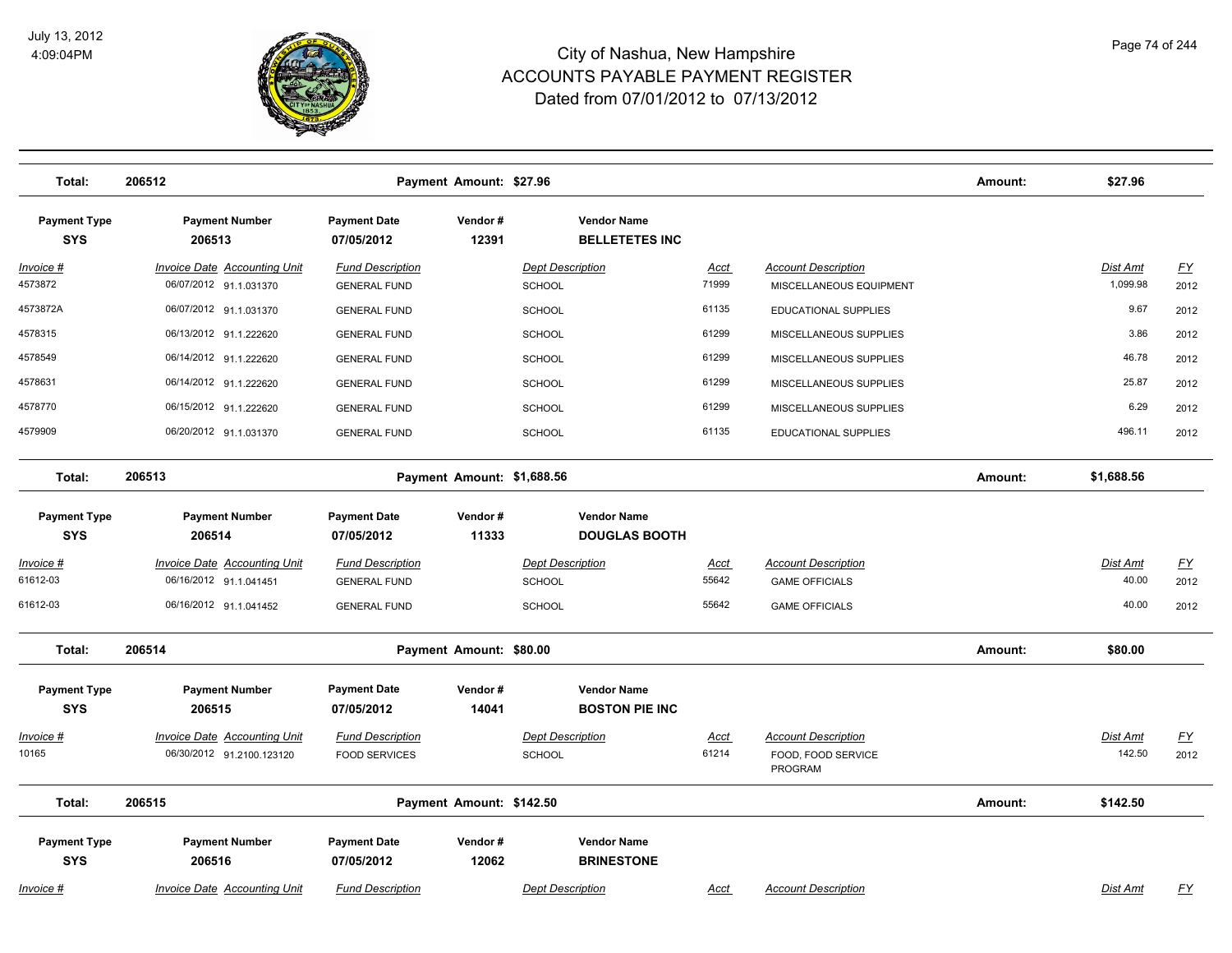

| Q-19                              | 06/18/2012 91.1.041300                                        | <b>GENERAL FUND</b>                            |                          | <b>SCHOOL</b>                            |                                                   | 54487                | <b>EQUIPMENT REPAIRS &amp;</b><br><b>MAINTENANCE</b>                        |         | 294.00                    | 2012                     |
|-----------------------------------|---------------------------------------------------------------|------------------------------------------------|--------------------------|------------------------------------------|---------------------------------------------------|----------------------|-----------------------------------------------------------------------------|---------|---------------------------|--------------------------|
| Total:                            | 206516                                                        |                                                | Payment Amount: \$294.00 |                                          |                                                   |                      |                                                                             | Amount: | \$294.00                  |                          |
| <b>Payment Type</b><br><b>SYS</b> | <b>Payment Number</b><br>206517                               | <b>Payment Date</b><br>07/05/2012              | Vendor#<br>14057         |                                          | <b>Vendor Name</b><br><b>BROX INDUSTRIES INC.</b> |                      |                                                                             |         |                           |                          |
| Invoice #<br>345762               | <b>Invoice Date Accounting Unit</b><br>06/11/2012 91.1.222630 | <b>Fund Description</b><br><b>GENERAL FUND</b> |                          | <b>Dept Description</b><br><b>SCHOOL</b> |                                                   | Acct<br>61599        | <b>Account Description</b><br><b>GROUNDS MAINTENANCE</b><br><b>SUPPLIES</b> |         | <b>Dist Amt</b><br>156.98 | <u>FY</u><br>2012        |
| Total:                            | 206517                                                        |                                                | Payment Amount: \$156.98 |                                          |                                                   |                      |                                                                             | Amount: | \$156.98                  |                          |
| <b>Payment Type</b><br><b>SYS</b> | <b>Payment Number</b><br>206518                               | <b>Payment Date</b><br>07/05/2012              | Vendor#<br>14057         |                                          | <b>Vendor Name</b><br><b>BROX INDUSTRIES INC</b>  |                      |                                                                             |         |                           |                          |
| Invoice #<br>345720               | <b>Invoice Date Accounting Unit</b><br>06/11/2012 91.1.222630 | <b>Fund Description</b><br><b>GENERAL FUND</b> |                          | <b>Dept Description</b><br><b>SCHOOL</b> |                                                   | <u>Acct</u><br>61599 | <b>Account Description</b><br><b>GROUNDS MAINTENANCE</b><br><b>SUPPLIES</b> |         | Dist Amt<br>66.15         | <u>FY</u><br>2012        |
| Total:                            | 206518                                                        |                                                | Payment Amount: \$66.15  |                                          |                                                   |                      |                                                                             | Amount: | \$66.15                   |                          |
| <b>Payment Type</b><br><b>SYS</b> | <b>Payment Number</b><br>206519                               | <b>Payment Date</b><br>07/05/2012              | Vendor#<br>14071         |                                          | <b>Vendor Name</b><br><b>KIMBERLY CALLAN</b>      |                      |                                                                             |         |                           |                          |
| Invoice #<br>MILES-JUN            | <b>Invoice Date Accounting Unit</b><br>06/15/2012 91.1.992322 | <b>Fund Description</b><br><b>GENERAL FUND</b> |                          | <b>Dept Description</b><br><b>SCHOOL</b> |                                                   | <u>Acct</u><br>55307 | <b>Account Description</b><br>MILEAGE REIMBURSEMENTS                        |         | Dist Amt<br>42.46         | $\underline{FY}$<br>2012 |
| MILES-MAY                         | 05/31/2012 91.1.992322                                        | <b>GENERAL FUND</b>                            |                          | <b>SCHOOL</b>                            |                                                   | 55307                | MILEAGE REIMBURSEMENTS                                                      |         | 202.44                    | 2012                     |
| Total:                            | 206519                                                        |                                                | Payment Amount: \$244.90 |                                          |                                                   |                      |                                                                             | Amount: | \$244.90                  |                          |
| <b>Payment Type</b><br><b>SYS</b> | <b>Payment Number</b><br>206520                               | <b>Payment Date</b><br>07/05/2012              | Vendor#<br>14077         |                                          | <b>Vendor Name</b><br><b>BRAD CANFIELD</b>        |                      |                                                                             |         |                           |                          |
| Invoice #<br>MILES-JUN            | <b>Invoice Date Accounting Unit</b><br>06/29/2012 91.1.992700 | <b>Fund Description</b><br><b>GENERAL FUND</b> |                          | <b>Dept Description</b><br><b>SCHOOL</b> |                                                   | <b>Acct</b><br>55690 | <b>Account Description</b><br>REGULAR TRANSPORTATION<br><b>SERVICES</b>     |         | Dist Amt<br>888.00        | <u>FY</u><br>2012        |
| Total:                            | 206520                                                        |                                                | Payment Amount: \$888.00 |                                          |                                                   |                      |                                                                             | Amount: | \$888.00                  |                          |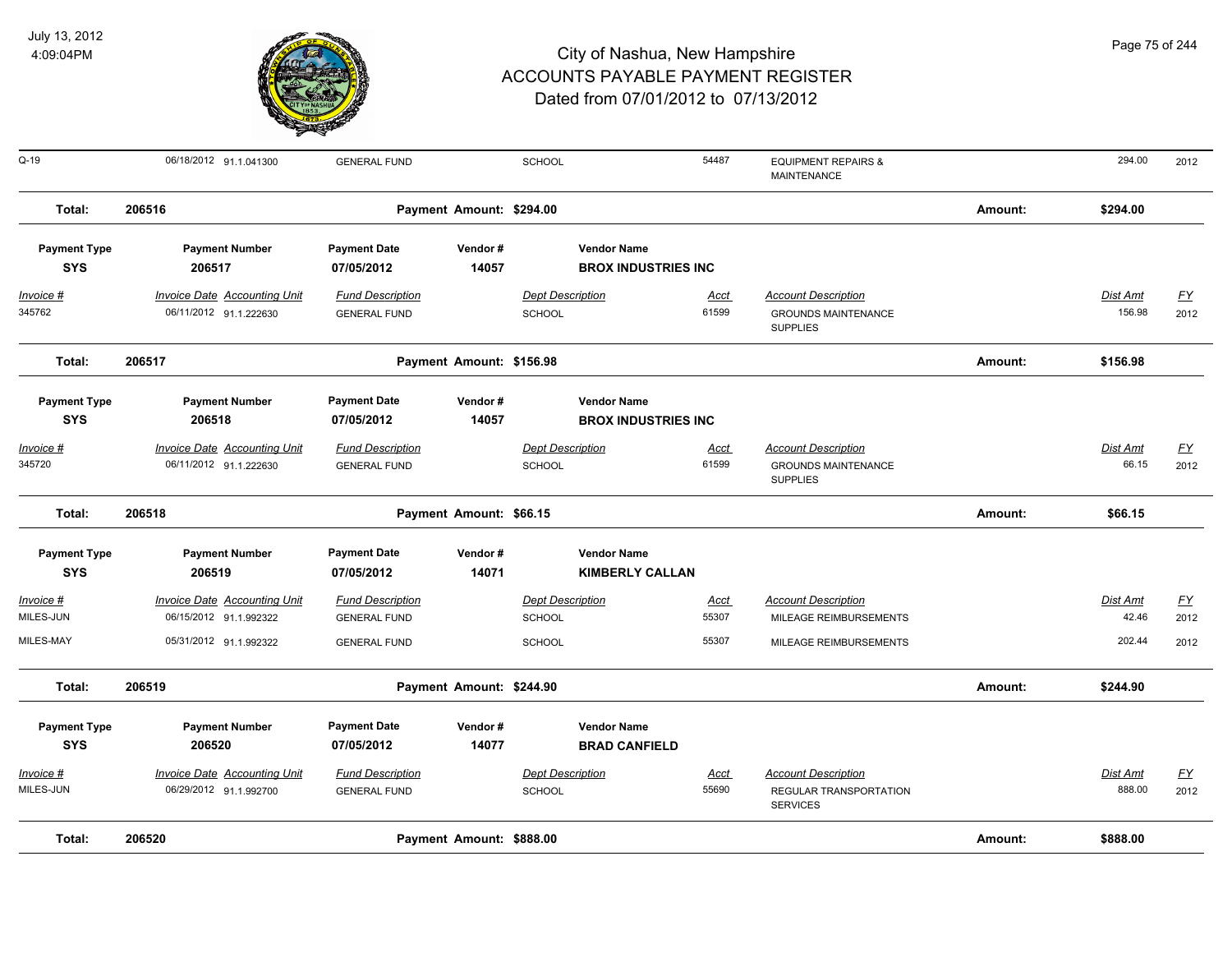

| <b>Payment Type</b><br><b>SYS</b> | <b>Payment Number</b><br>206521                               | <b>Payment Date</b><br>07/05/2012              | Vendor#<br>12493           |                                          | <b>Vendor Name</b><br><b>CENTRAL PAPER PRODUCTS CO</b>  |                                                                           |         |                           |                   |
|-----------------------------------|---------------------------------------------------------------|------------------------------------------------|----------------------------|------------------------------------------|---------------------------------------------------------|---------------------------------------------------------------------------|---------|---------------------------|-------------------|
| Invoice #                         | Invoice Date Accounting Unit                                  | <b>Fund Description</b>                        |                            | <b>Dept Description</b>                  | Acct                                                    | <b>Account Description</b>                                                |         | Dist Amt                  | <u>FY</u>         |
| 1177545                           | 06/30/2012 91.2100.073120                                     | <b>FOOD SERVICES</b>                           |                            | SCHOOL                                   | 61299                                                   | MISCELLANEOUS SUPPLIES                                                    |         | 130.20                    | 2012              |
| 1179445                           | 06/30/2012 91.2100.103120                                     | <b>FOOD SERVICES</b>                           |                            | <b>SCHOOL</b>                            | 61299                                                   | MISCELLANEOUS SUPPLIES                                                    |         | 608.48                    | 2012              |
| 1180049                           | 06/13/2012 91.1.222620                                        | <b>GENERAL FUND</b>                            |                            | <b>SCHOOL</b>                            | 61428                                                   | <b>JANITORIAL SUPPLIES</b>                                                |         | 2,623.80                  | 2012              |
| 1180051                           | 06/13/2012 91.1.162410                                        | <b>GENERAL FUND</b>                            |                            | <b>SCHOOL</b>                            | 61100                                                   | OFFICE SUPPLIES                                                           |         | 232.16                    | 2012              |
| 1180665                           | 07/03/2012 91.2120.993120                                     | SUMMER FEEDING PROGRAM                         |                            | <b>SCHOOL</b>                            | 61299                                                   | MISCELLANEOUS SUPPLIES                                                    |         | 473.64                    | 2012              |
| Total:                            | 206521                                                        |                                                | Payment Amount: \$4,068.28 |                                          |                                                         |                                                                           | Amount: | \$4,068.28                |                   |
| <b>Payment Type</b><br><b>SYS</b> | <b>Payment Number</b><br>206522                               | <b>Payment Date</b><br>07/05/2012              | Vendor#<br>12499           |                                          | <b>Vendor Name</b><br><b>CHAPPELL TRACTOR SALES INC</b> |                                                                           |         |                           |                   |
| <u> Invoice #</u><br>PI35347      | <b>Invoice Date Accounting Unit</b><br>06/13/2012 91.1.222620 | <b>Fund Description</b><br><b>GENERAL FUND</b> |                            | <b>Dept Description</b><br><b>SCHOOL</b> | <u>Acct</u><br>54600                                    | <b>Account Description</b><br><b>VEHICLE REPAIRS &amp;</b><br>MAINTENANCE |         | <b>Dist Amt</b><br>250.27 | <u>FY</u><br>2012 |
| Total:                            | 206522                                                        |                                                | Payment Amount: \$250.27   |                                          |                                                         |                                                                           | Amount: | \$250.27                  |                   |
| <b>Payment Type</b><br><b>SYS</b> | <b>Payment Number</b><br>206523                               | <b>Payment Date</b><br>07/05/2012              | Vendor#<br>11046           |                                          | <b>Vendor Name</b><br><b>CHRISTIAN PARTY RENTAL</b>     |                                                                           |         |                           |                   |
| Invoice #<br>18842-3              | <b>Invoice Date Accounting Unit</b><br>06/14/2012 91.1.172410 | <b>Fund Description</b><br><b>GENERAL FUND</b> |                            | <b>Dept Description</b><br><b>SCHOOL</b> | <u>Acct</u><br>61100                                    | <b>Account Description</b><br>OFFICE SUPPLIES                             |         | Dist Amt<br>320.25        | <u>FY</u><br>2012 |
| Total:                            | 206523                                                        |                                                | Payment Amount: \$320.25   |                                          |                                                         |                                                                           | Amount: | \$320.25                  |                   |
| <b>Payment Type</b><br><b>SYS</b> | <b>Payment Number</b><br>206524                               | <b>Payment Date</b><br>07/05/2012              | Vendor#<br>14116           |                                          | <b>Vendor Name</b><br><b>COCA COLA BOTTLING CO</b>      |                                                                           |         |                           |                   |
| Invoice #                         | <b>Invoice Date Accounting Unit</b>                           | <b>Fund Description</b>                        |                            | <b>Dept Description</b>                  | <u>Acct</u>                                             | <b>Account Description</b>                                                |         | Dist Amt                  | $\underline{FY}$  |
| 0012554744                        | 06/30/2012 91.2100.033120                                     | <b>FOOD SERVICES</b>                           |                            | <b>SCHOOL</b>                            | 61214                                                   | FOOD, FOOD SERVICE                                                        |         | 150.00                    | 2012              |
| 0012693127                        | 06/30/2012 91.2100.033120                                     | <b>FOOD SERVICES</b>                           |                            | <b>SCHOOL</b>                            | 61214                                                   | PROGRAM<br>FOOD, FOOD SERVICE<br>PROGRAM                                  |         | $-144.00$                 | 2012              |
| Total:                            | 206524                                                        |                                                | Payment Amount: \$6.00     |                                          |                                                         |                                                                           | Amount: | \$6.00                    |                   |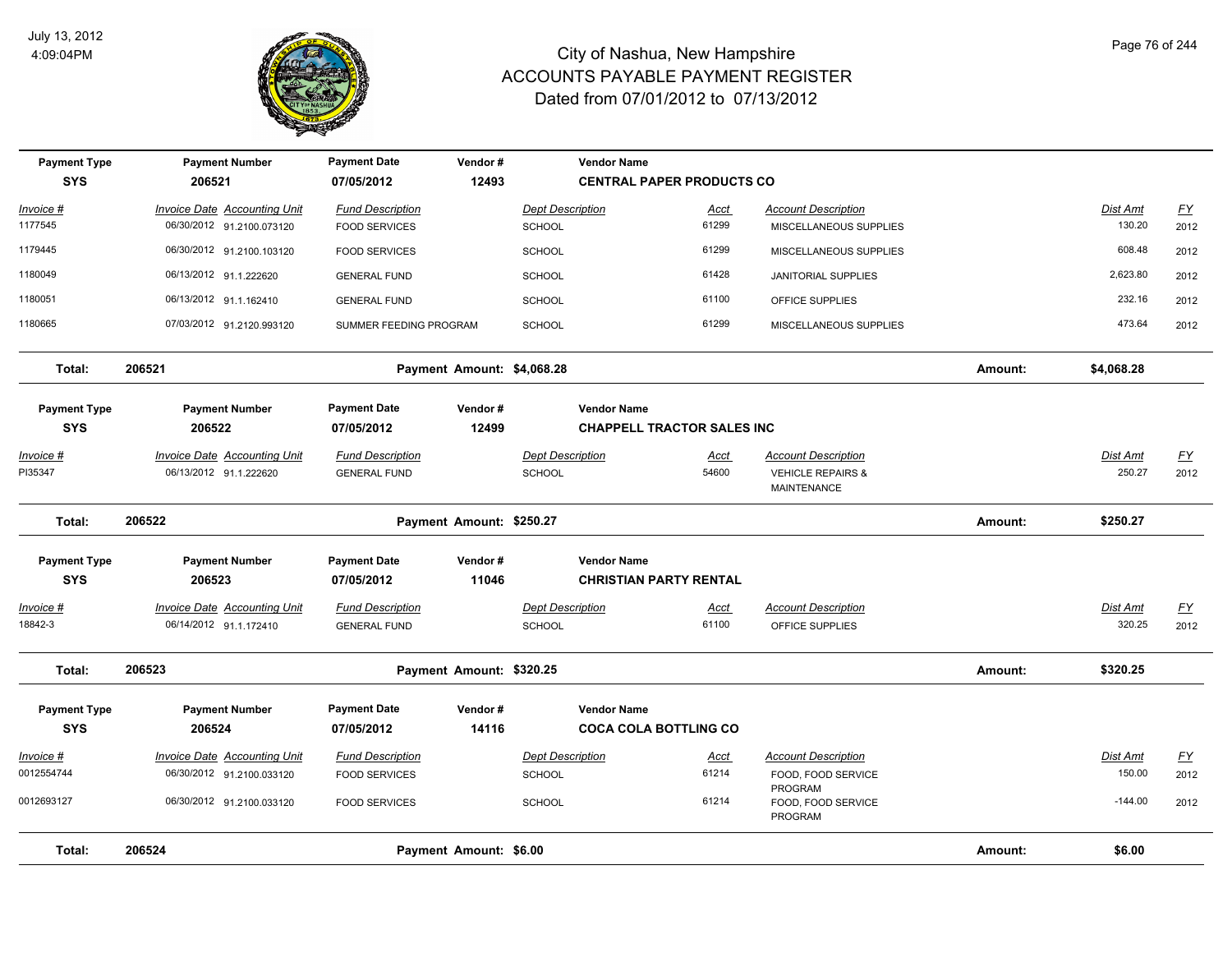

| <b>Payment Type</b><br><b>SYS</b> | <b>Payment Number</b><br>206525                               | <b>Payment Date</b><br>07/05/2012              | Vendor#<br>14117           |                                          | <b>Vendor Name</b><br><b>DONALD COCHRANE</b>                  |                      |                                                         |                 |                    |                          |
|-----------------------------------|---------------------------------------------------------------|------------------------------------------------|----------------------------|------------------------------------------|---------------------------------------------------------------|----------------------|---------------------------------------------------------|-----------------|--------------------|--------------------------|
| Invoice #                         | <b>Invoice Date Accounting Unit</b>                           | <b>Fund Description</b>                        |                            | <b>Dept Description</b>                  |                                                               | <u>Acct</u>          | <b>Account Description</b>                              |                 | Dist Amt           | $FY$                     |
| MILES-JUN                         | 06/30/2012 91.1.012320                                        | <b>GENERAL FUND</b>                            |                            | <b>SCHOOL</b>                            |                                                               | 55307                | MILEAGE REIMBURSEMENTS                                  |                 | 48.56              | 2012                     |
| Total:                            | 206525                                                        |                                                | Payment Amount: \$48.56    |                                          |                                                               |                      |                                                         | Amount:         | \$48.56            |                          |
| <b>Payment Type</b>               | <b>Payment Number</b>                                         | <b>Payment Date</b>                            | Vendor#                    |                                          | <b>Vendor Name</b>                                            |                      |                                                         |                 |                    |                          |
| <b>SYS</b>                        | 206526                                                        | 07/05/2012                                     | 12533                      |                                          | <b>COLLINS EDUCATION ASSOC LLC</b>                            |                      |                                                         |                 |                    |                          |
| Invoice #<br>9610                 | <b>Invoice Date Accounting Unit</b><br>06/14/2012 91.1.061160 | <b>Fund Description</b><br><b>GENERAL FUND</b> |                            | <b>Dept Description</b><br>SCHOOL        |                                                               | <b>Acct</b><br>61135 | <b>Account Description</b><br>EDUCATIONAL SUPPLIES      |                 | Dist Amt<br>247.50 | <u>FY</u><br>2012        |
| Total:                            | 206526                                                        |                                                | Payment Amount: \$247.50   |                                          |                                                               |                      |                                                         | Amount:         | \$247.50           |                          |
| <b>Payment Type</b>               | <b>Payment Number</b>                                         | <b>Payment Date</b>                            | Vendor#                    |                                          | <b>Vendor Name</b>                                            |                      |                                                         |                 |                    |                          |
| <b>SYS</b>                        | 206527                                                        | 07/05/2012                                     | 12540                      |                                          | <b>COMPUTER HUT dba IT INSIDERS</b>                           |                      |                                                         |                 |                    |                          |
| Invoice #<br>82278                | <b>Invoice Date Accounting Unit</b><br>06/12/2012 91.1.022150 | <b>Fund Description</b><br><b>GENERAL FUND</b> |                            | <b>Dept Description</b><br><b>SCHOOL</b> |                                                               | <u>Acct</u><br>71221 | <b>Account Description</b><br><b>COMPUTER EQUIPMENT</b> | Activity        | Dist Amt<br>129.95 | $\underline{FY}$<br>2012 |
| 82313                             | 06/15/2012 91.2100.993120                                     | <b>FOOD SERVICES</b>                           |                            | <b>SCHOOL</b>                            |                                                               | 71221                | <b>COMPUTER EQUIPMENT</b>                               |                 | 591.60             | 2012                     |
| 82324                             | 06/18/2012 91.3800.991600                                     | SCHOOL GRANTS FUND                             |                            | <b>SCHOOL</b>                            |                                                               | 71221                | <b>COMPUTER EQUIPMENT</b>                               | 91.03532.991600 | 1,829.90           | 2012                     |
| Total:                            | 206527                                                        |                                                | Payment Amount: \$2,551.45 |                                          |                                                               |                      |                                                         | Amount:         | \$2,551.45         |                          |
| <b>Payment Type</b><br><b>SYS</b> | <b>Payment Number</b><br>206528                               | <b>Payment Date</b><br>07/05/2012              | Vendor#<br>12555           |                                          | <b>Vendor Name</b><br>THE COPY SHOP                           |                      |                                                         |                 |                    |                          |
| <u> Invoice #</u><br>48556        | <b>Invoice Date Accounting Unit</b><br>06/14/2012 91.1.031160 | <b>Fund Description</b><br><b>GENERAL FUND</b> |                            | <b>Dept Description</b><br><b>SCHOOL</b> |                                                               | <u>Acct</u><br>55600 | <b>Account Description</b><br><b>PRINTING</b>           |                 | Dist Amt<br>78.54  | $\underline{FY}$<br>2012 |
| 48560                             | 06/14/2012 91.1.031160                                        | <b>GENERAL FUND</b>                            |                            | <b>SCHOOL</b>                            |                                                               | 55600                | <b>PRINTING</b>                                         |                 | 246.44             | 2012                     |
| 48569                             | 06/15/2012 91.1.031160                                        | <b>GENERAL FUND</b>                            |                            | <b>SCHOOL</b>                            |                                                               | 55600                | <b>PRINTING</b>                                         |                 | 1,815.00           | 2012                     |
| Total:                            | 206528                                                        |                                                | Payment Amount: \$2,139.98 |                                          |                                                               |                      |                                                         | Amount:         | \$2,139.98         |                          |
| <b>Payment Type</b><br><b>SYS</b> | <b>Payment Number</b><br>206529                               | <b>Payment Date</b><br>07/05/2012              | Vendor#<br>14138           |                                          | <b>Vendor Name</b><br><b>COSTA FRUIT &amp; PRODUCE CO INC</b> |                      |                                                         |                 |                    |                          |
| Invoice #                         | Invoice Date Accounting Unit                                  | <b>Fund Description</b>                        |                            | <b>Dept Description</b>                  |                                                               | Acct                 | <b>Account Description</b>                              |                 | Dist Amt           | FY                       |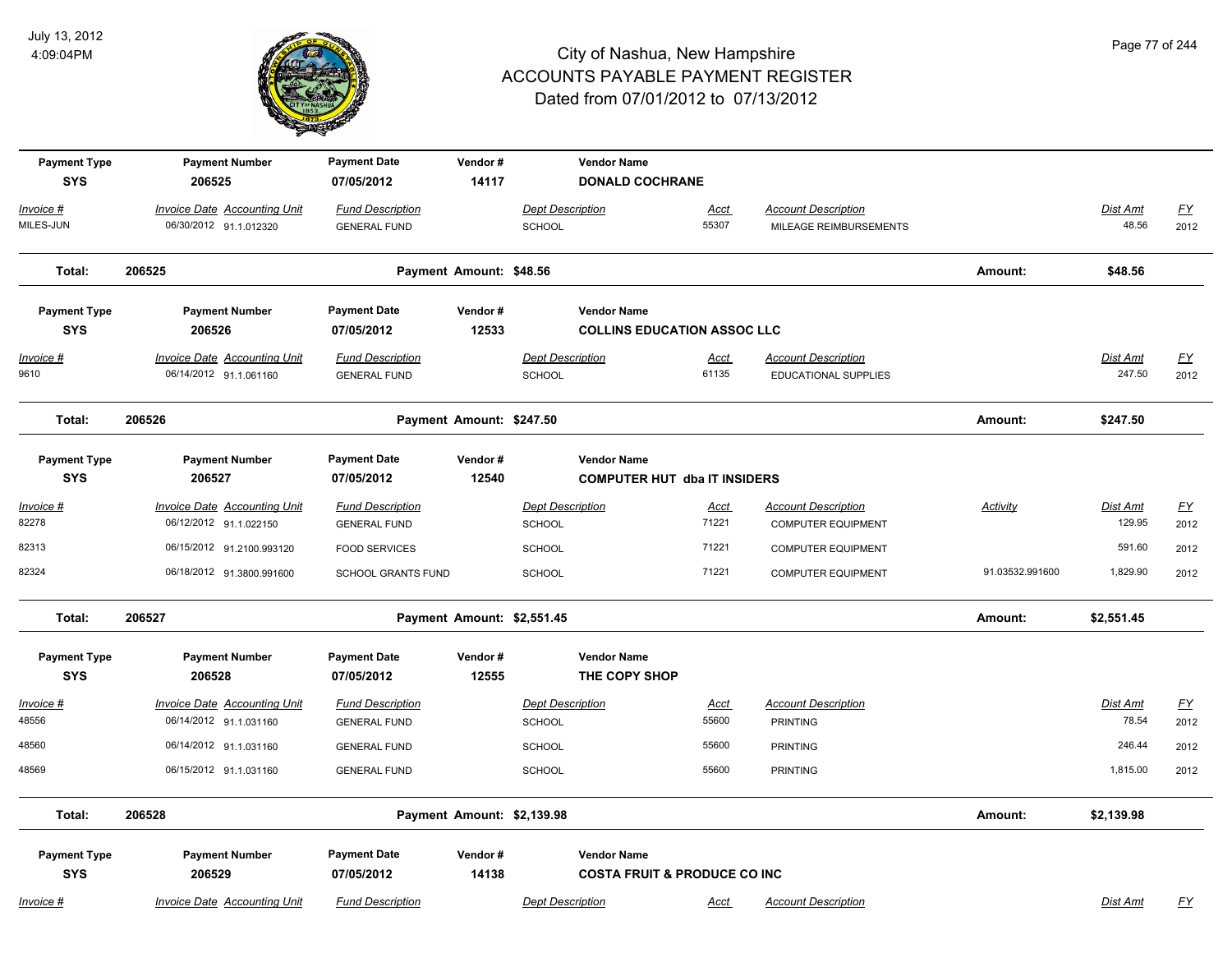

| 2674953.                          | 07/03/2012 91.2120.993120                                     | SUMMER FEEDING PROGRAM                                | <b>SCHOOL</b>                     |                                                 | 61214                | FOOD, FOOD SERVICE<br>PROGRAM                           |               | 149.70               | 2012                      |
|-----------------------------------|---------------------------------------------------------------|-------------------------------------------------------|-----------------------------------|-------------------------------------------------|----------------------|---------------------------------------------------------|---------------|----------------------|---------------------------|
| 2687044                           | 07/03/2012 91.2120.993120                                     | SUMMER FEEDING PROGRAM                                | SCHOOL                            |                                                 | 61214                | FOOD, FOOD SERVICE<br>PROGRAM                           |               | 6,521.79             | 2012                      |
| 2704480                           | 07/03/2012 91.2120.993120                                     | SUMMER FEEDING PROGRAM                                | <b>SCHOOL</b>                     |                                                 | 61214                | FOOD, FOOD SERVICE<br>PROGRAM                           |               | 218.07               | 2012                      |
| 2707189                           | 06/30/2012 91.2100.033120                                     | <b>FOOD SERVICES</b>                                  | SCHOOL                            |                                                 | 61214                | FOOD, FOOD SERVICE<br>PROGRAM                           |               | 566.00               | 2012                      |
| Total:                            | 206529                                                        | Payment Amount: \$7,455.56                            |                                   |                                                 |                      |                                                         | Amount:       | \$7,455.56           |                           |
| <b>Payment Type</b>               | <b>Payment Number</b>                                         | <b>Payment Date</b><br>Vendor#                        |                                   | <b>Vendor Name</b>                              |                      |                                                         |               |                      |                           |
| <b>SYS</b>                        | 206530                                                        | 12590<br>07/05/2012                                   |                                   | <b>CUSTOM COMPUTER SPECIALIST INC</b>           |                      |                                                         |               |                      |                           |
| <u>Invoice #</u><br>136           | <b>Invoice Date Accounting Unit</b><br>02/02/2012 91.1.992225 | <b>Fund Description</b><br><b>GENERAL FUND</b>        | <b>Dept Description</b><br>SCHOOL |                                                 | <u>Acct</u><br>71221 | <b>Account Description</b><br><b>COMPUTER EQUIPMENT</b> |               | Dist Amt<br>2,726.76 | <u>FY</u><br>2012         |
| Total:                            | 206530                                                        | Payment Amount: \$2,726.76                            |                                   |                                                 |                      |                                                         | Amount:       | \$2,726.76           |                           |
| <b>Payment Type</b><br><b>SYS</b> | <b>Payment Number</b><br>206531                               | <b>Payment Date</b><br>Vendor#<br>14158<br>07/05/2012 |                                   | <b>Vendor Name</b><br><b>CX ASSOCIATES LLC</b>  |                      |                                                         |               |                      |                           |
| Invoice #                         | Invoice Date Accounting Unit                                  | <b>Fund Description</b>                               | <b>Dept Description</b>           |                                                 | Acct                 | <b>Account Description</b>                              | Activity      | Dist Amt             | $\underline{\mathsf{FY}}$ |
| 985.04                            | 05/31/2012 91.5800.134600                                     | SCHOOL CAPITAL PROJECTS<br><b>FUND</b>                | SCHOOL                            |                                                 | 81200                | <b>BUILDINGS AND</b><br><b>IMPROVEMENTS</b>             | 1011.91.04.30 | 1,991.25             | 2012                      |
| Total:                            | 206531                                                        | Payment Amount: \$1,991.25                            |                                   |                                                 |                      |                                                         | Amount:       | \$1,991.25           |                           |
| <b>Payment Type</b><br><b>SYS</b> | <b>Payment Number</b><br>206532                               | <b>Payment Date</b><br>Vendor#<br>12592<br>07/05/2012 |                                   | <b>Vendor Name</b><br><b>D &amp; M STRIPING</b> |                      |                                                         |               |                      |                           |
| Invoice #                         | <b>Invoice Date Accounting Unit</b>                           | <b>Fund Description</b>                               | <b>Dept Description</b>           |                                                 | <u>Acct</u>          | <b>Account Description</b>                              |               | <u>Dist Amt</u>      | <u>FY</u>                 |
| APRIL-12                          | 04/11/2012 91.1.222620                                        | <b>GENERAL FUND</b>                                   | SCHOOL                            |                                                 | 54280                | <b>BUILDING/GROUNDS</b><br><b>MAINTENANCE</b>           |               | 7,702.10             | 2012                      |
| Total:                            | 206532                                                        | Payment Amount: \$7,702.10                            |                                   |                                                 |                      |                                                         | Amount:       | \$7,702.10           |                           |
| <b>Payment Type</b><br><b>SYS</b> | <b>Payment Number</b><br>206533                               | <b>Payment Date</b><br>Vendor#<br>07/05/2012<br>12058 |                                   | <b>Vendor Name</b><br><b>EDWARD W DANIELS</b>   |                      |                                                         |               |                      |                           |
| Invoice #                         | <b>Invoice Date Accounting Unit</b>                           | <b>Fund Description</b>                               | <b>Dept Description</b>           |                                                 | Acct                 | <b>Account Description</b>                              |               | Dist Amt             | <u>FY</u>                 |
| 61612-03                          | 06/16/2012 91.1.041451                                        | <b>GENERAL FUND</b>                                   | <b>SCHOOL</b>                     |                                                 | 55642                | <b>GAME OFFICIALS</b>                                   |               | 80.00                | 2012                      |
| 61612-03                          | 06/16/2012 91.1.041452                                        | <b>GENERAL FUND</b>                                   | <b>SCHOOL</b>                     |                                                 | 55642                | <b>GAME OFFICIALS</b>                                   |               | 80.00                | 2012                      |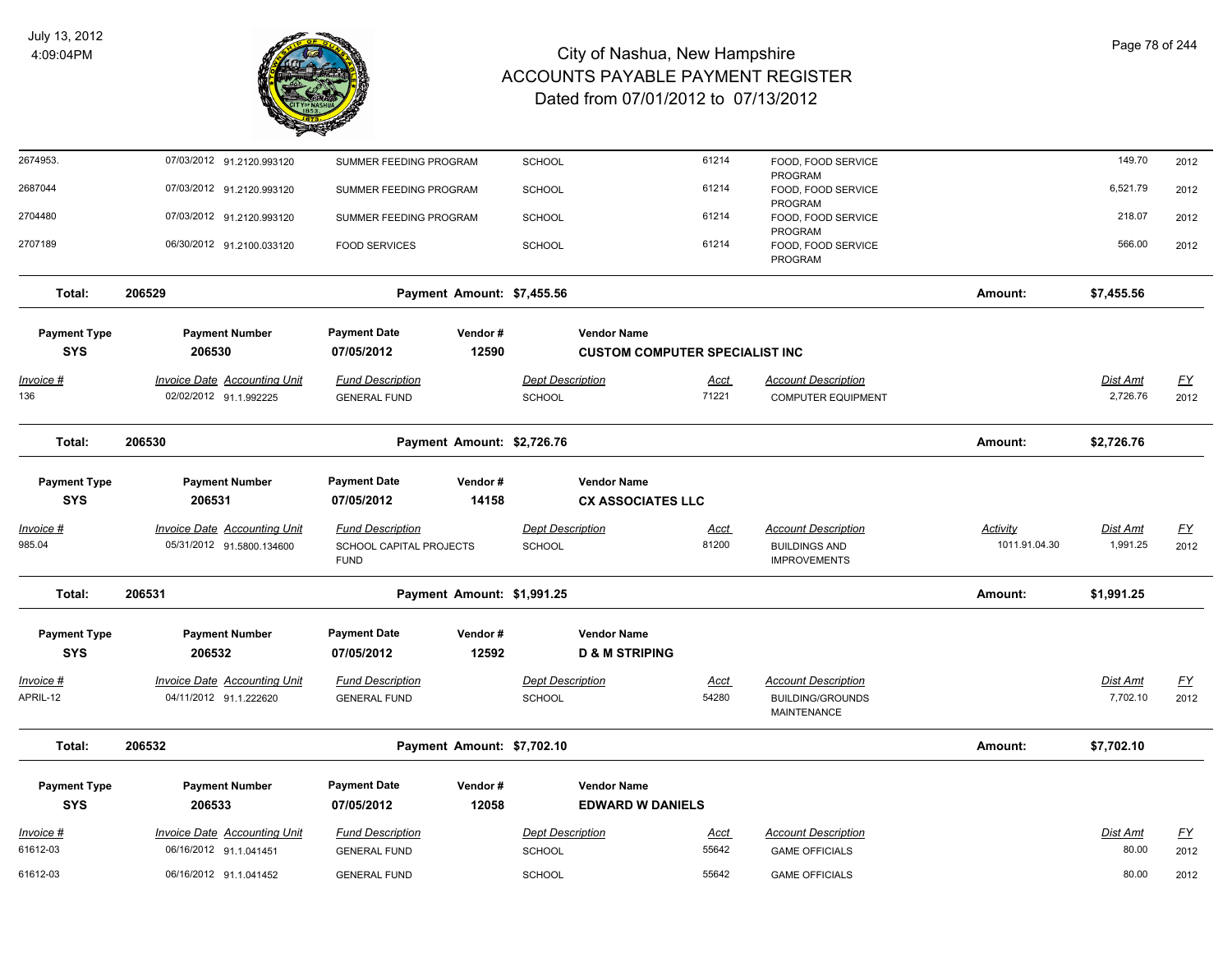

| Total:                            | 206533                                                        | Payment Amount: \$160.00                        |                  |                                                    |                      |                                                        | Amount: | \$160.00              |                   |
|-----------------------------------|---------------------------------------------------------------|-------------------------------------------------|------------------|----------------------------------------------------|----------------------|--------------------------------------------------------|---------|-----------------------|-------------------|
| <b>Payment Type</b><br><b>SYS</b> | <b>Payment Number</b><br>206534                               | <b>Payment Date</b><br>07/05/2012               | Vendor#<br>12637 | <b>Vendor Name</b><br>DONORSCHOOSE.ORG             |                      |                                                        |         |                       |                   |
| <u> Invoice #</u><br>EA12-270     | <b>Invoice Date Accounting Unit</b><br>07/01/2012 91.1.012212 | <b>Fund Description</b><br><b>GENERAL FUND</b>  |                  | <b>Dept Description</b><br>SCHOOL                  | <b>Acct</b><br>61135 | <b>Account Description</b><br>EDUCATIONAL SUPPLIES     |         | Dist Amt<br>25,000.00 | <u>FY</u><br>2012 |
| Total:                            | 206534                                                        |                                                 |                  | Payment Amount: \$25,000.00                        |                      |                                                        | Amount: | \$25,000.00           |                   |
| <b>Payment Type</b><br><b>SYS</b> | <b>Payment Number</b><br>206535                               | <b>Payment Date</b><br>07/05/2012               | Vendor#<br>14189 | <b>Vendor Name</b><br><b>KATHLEEN DROLET</b>       |                      |                                                        |         |                       |                   |
| Invoice #<br>MILES-JUN            | <b>Invoice Date Accounting Unit</b><br>06/30/2012 91.1.012320 | <b>Fund Description</b><br><b>GENERAL FUND</b>  |                  | <b>Dept Description</b><br><b>SCHOOL</b>           | <b>Acct</b><br>55307 | <b>Account Description</b><br>MILEAGE REIMBURSEMENTS   |         | Dist Amt<br>79.98     | <u>FY</u><br>2012 |
| Total:                            | 206535                                                        | Payment Amount: \$79.98                         |                  |                                                    |                      |                                                        | Amount: | \$79.98               |                   |
| <b>Payment Type</b><br><b>SYS</b> | <b>Payment Number</b><br>206536                               | <b>Payment Date</b><br>07/05/2012               | Vendor#<br>11793 | <b>Vendor Name</b><br><b>ELAINE A VANDYKE</b>      |                      |                                                        |         |                       |                   |
| Invoice #<br>NASHUA 5/30/12       | Invoice Date Accounting Unit<br>06/30/2012 91.2100.993120     | <b>Fund Description</b><br><b>FOOD SERVICES</b> |                  | Dept Description<br>SCHOOL                         | Acct<br>53628        | <b>Account Description</b><br><b>CONTRACT SERVICES</b> |         | Dist Amt<br>875.00    | <u>FY</u><br>2012 |
| Total:                            | 206536                                                        | Payment Amount: \$875.00                        |                  |                                                    |                      |                                                        | Amount: | \$875.00              |                   |
| <b>Payment Type</b><br><b>SYS</b> | <b>Payment Number</b><br>206537                               | <b>Payment Date</b><br>07/05/2012               | Vendor#<br>12698 | <b>Vendor Name</b><br><b>FWWEBBCO</b>              |                      |                                                        |         |                       |                   |
| <u> Invoice #</u><br>36589592-2   | <b>Invoice Date Accounting Unit</b><br>06/12/2012 91.1.222620 | <b>Fund Description</b><br><b>GENERAL FUND</b>  |                  | <b>Dept Description</b><br><b>SCHOOL</b>           | Acct<br>61421        | <b>Account Description</b><br>SUPPLIES, HVAC           |         | Dist Amt<br>35.39     | <u>FY</u><br>2012 |
| 36959345                          | 06/12/2012 91.1.222620                                        | <b>GENERAL FUND</b>                             |                  | <b>SCHOOL</b>                                      | 61421                | SUPPLIES, HVAC                                         |         | 365.00                | 2012              |
| Total:                            | 206537                                                        | Payment Amount: \$400.39                        |                  |                                                    |                      |                                                        | Amount: | \$400.39              |                   |
| <b>Payment Type</b><br><b>SYS</b> | <b>Payment Number</b><br>206538                               | <b>Payment Date</b><br>07/05/2012               | Vendor#<br>14220 | <b>Vendor Name</b><br><b>FANTINI BAKING CO INC</b> |                      |                                                        |         |                       |                   |
| Invoice #                         | Invoice Date Accounting Unit                                  | <b>Fund Description</b>                         |                  | <b>Dept Description</b>                            | Acct                 | <b>Account Description</b>                             |         | <b>Dist Amt</b>       | <b>FY</b>         |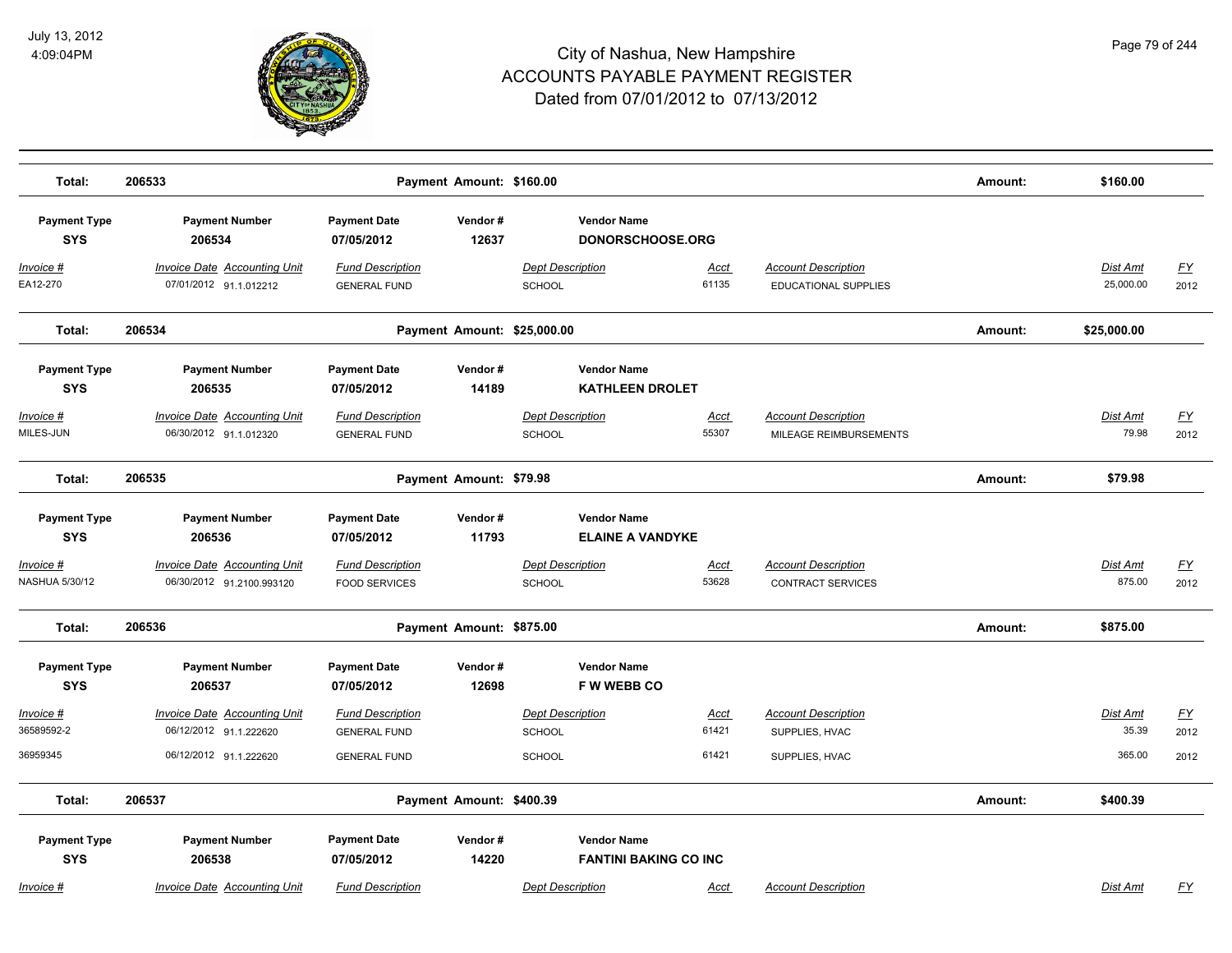

| Page 80 of 244 |  |  |  |
|----------------|--|--|--|
|----------------|--|--|--|

| A72832                            | 06/30/2012 91.2100.123120           | <b>FOOD SERVICES</b>              |                          | SCHOOL                  |                                                  | 61214       | FOOD, FOOD SERVICE<br><b>PROGRAM</b>      |         | 114.28          | 2012      |
|-----------------------------------|-------------------------------------|-----------------------------------|--------------------------|-------------------------|--------------------------------------------------|-------------|-------------------------------------------|---------|-----------------|-----------|
| Total:                            | 206538                              |                                   | Payment Amount: \$114.28 |                         |                                                  |             |                                           | Amount: | \$114.28        |           |
| <b>Payment Type</b>               | <b>Payment Number</b>               | <b>Payment Date</b>               | Vendor#                  |                         | <b>Vendor Name</b>                               |             |                                           |         |                 |           |
| <b>SYS</b>                        | 206539                              | 07/05/2012                        | 14221                    |                         | <b>RICHARD FARRENKOPF</b>                        |             |                                           |         |                 |           |
| $Invoice$ #                       | <b>Invoice Date Accounting Unit</b> | <b>Fund Description</b>           |                          | <b>Dept Description</b> |                                                  | Acct        | <b>Account Description</b>                |         | <b>Dist Amt</b> | <u>FY</u> |
| <b>JUNE-12</b>                    | 06/25/2012 91.1.992225              | <b>GENERAL FUND</b>               |                          | <b>SCHOOL</b>           |                                                  | 61299       | MISCELLANEOUS SUPPLIES                    |         | 215.49          | 2012      |
| Total:                            | 206539                              |                                   | Payment Amount: \$215.49 |                         |                                                  |             |                                           | Amount: | \$215.49        |           |
| <b>Payment Type</b>               | <b>Payment Number</b>               | <b>Payment Date</b>               | Vendor#                  |                         | <b>Vendor Name</b>                               |             |                                           |         |                 |           |
| <b>SYS</b>                        | 206540                              | 07/05/2012                        | 14227                    |                         | <b>FIRST STUDENT INC</b>                         |             |                                           |         |                 |           |
| Invoice #                         | Invoice Date Accounting Unit        | <b>Fund Description</b>           |                          | <b>Dept Description</b> |                                                  | Acct        | <b>Account Description</b>                |         | Dist Amt        | <u>FY</u> |
| 17746219                          | 06/05/2012 91.1.041410              | <b>GENERAL FUND</b>               |                          | <b>SCHOOL</b>           |                                                  | 55690       | REGULAR TRANSPORTATION                    |         | 120.95          | 2012      |
|                                   |                                     |                                   |                          |                         |                                                  |             | <b>SERVICES</b>                           |         |                 |           |
| 17746301                          | 06/12/2012 91.1.992700              | <b>GENERAL FUND</b>               |                          | <b>SCHOOL</b>           |                                                  | 55690       | REGULAR TRANSPORTATION<br><b>SERVICES</b> |         | 73.45           | 2012      |
| 17746334                          | 06/19/2012 91.1.031410              | <b>GENERAL FUND</b>               |                          | <b>SCHOOL</b>           |                                                  | 55690       | REGULAR TRANSPORTATION<br><b>SERVICES</b> |         | 323.04          | 2012      |
| Total:                            | 206540                              |                                   | Payment Amount: \$517.44 |                         |                                                  |             |                                           | Amount: | \$517.44        |           |
| <b>Payment Type</b><br><b>SYS</b> | <b>Payment Number</b><br>206541     | <b>Payment Date</b><br>07/05/2012 | Vendor#<br>14247         |                         | <b>Vendor Name</b><br><b>GARELICK FARMS LYNN</b> |             |                                           |         |                 |           |
| Invoice #                         | Invoice Date Accounting Unit        | <b>Fund Description</b>           |                          | <b>Dept Description</b> |                                                  | <b>Acct</b> | <b>Account Description</b>                |         | Dist Amt        | EY        |
| 9417376 CM                        | 06/30/2012 91.2100.033120           | <b>FOOD SERVICES</b>              |                          | SCHOOL                  |                                                  | 61214       | FOOD, FOOD SERVICE<br>PROGRAM             |         | $-30.00$        | 2012      |
| 9475406                           | 06/30/2012 91.2100.193120           | <b>FOOD SERVICES</b>              |                          | <b>SCHOOL</b>           |                                                  | 61214       | FOOD, FOOD SERVICE<br>PROGRAM             |         | $-64.05$        | 2012      |
| 9475406                           | 06/30/2012 91.2100.203120           | <b>FOOD SERVICES</b>              |                          | <b>SCHOOL</b>           |                                                  | 61214       | FOOD, FOOD SERVICE<br>PROGRAM             |         | $-96.08$        | 2012      |
| 9475406                           | 06/30/2012 91.2100.043120           | <b>FOOD SERVICES</b>              |                          | SCHOOL                  |                                                  | 61214       | FOOD, FOOD SERVICE<br>PROGRAM             |         | $-80.07$        | 2012      |
| 9475406                           | 06/30/2012 91.2100.053120           | <b>FOOD SERVICES</b>              |                          | SCHOOL                  |                                                  | 61214       | FOOD, FOOD SERVICE<br>PROGRAM             |         | $-128.10$       | 2012      |
| 9475406                           | 06/30/2012 91.2100.063120           | <b>FOOD SERVICES</b>              |                          | SCHOOL                  |                                                  | 61214       | FOOD, FOOD SERVICE<br><b>PROGRAM</b>      |         | $-64.05$        | 2012      |
| 9475406                           | 06/30/2012 91.2100.073120           | <b>FOOD SERVICES</b>              |                          | <b>SCHOOL</b>           |                                                  | 61214       | FOOD, FOOD SERVICE<br>PROGRAM             |         | $-64.05$        | 2012      |
| 9475406                           | 06/30/2012 91.2100.093120           | <b>FOOD SERVICES</b>              |                          | <b>SCHOOL</b>           |                                                  | 61214       | FOOD, FOOD SERVICE<br>PROGRAM             |         | $-80.05$        | 2012      |
| 9475406                           | 06/30/2012 91.2100.103120           | <b>FOOD SERVICES</b>              |                          | SCHOOL                  |                                                  | 61214       | FOOD, FOOD SERVICE<br>PROGRAM             |         | $-112.09$       | 2012      |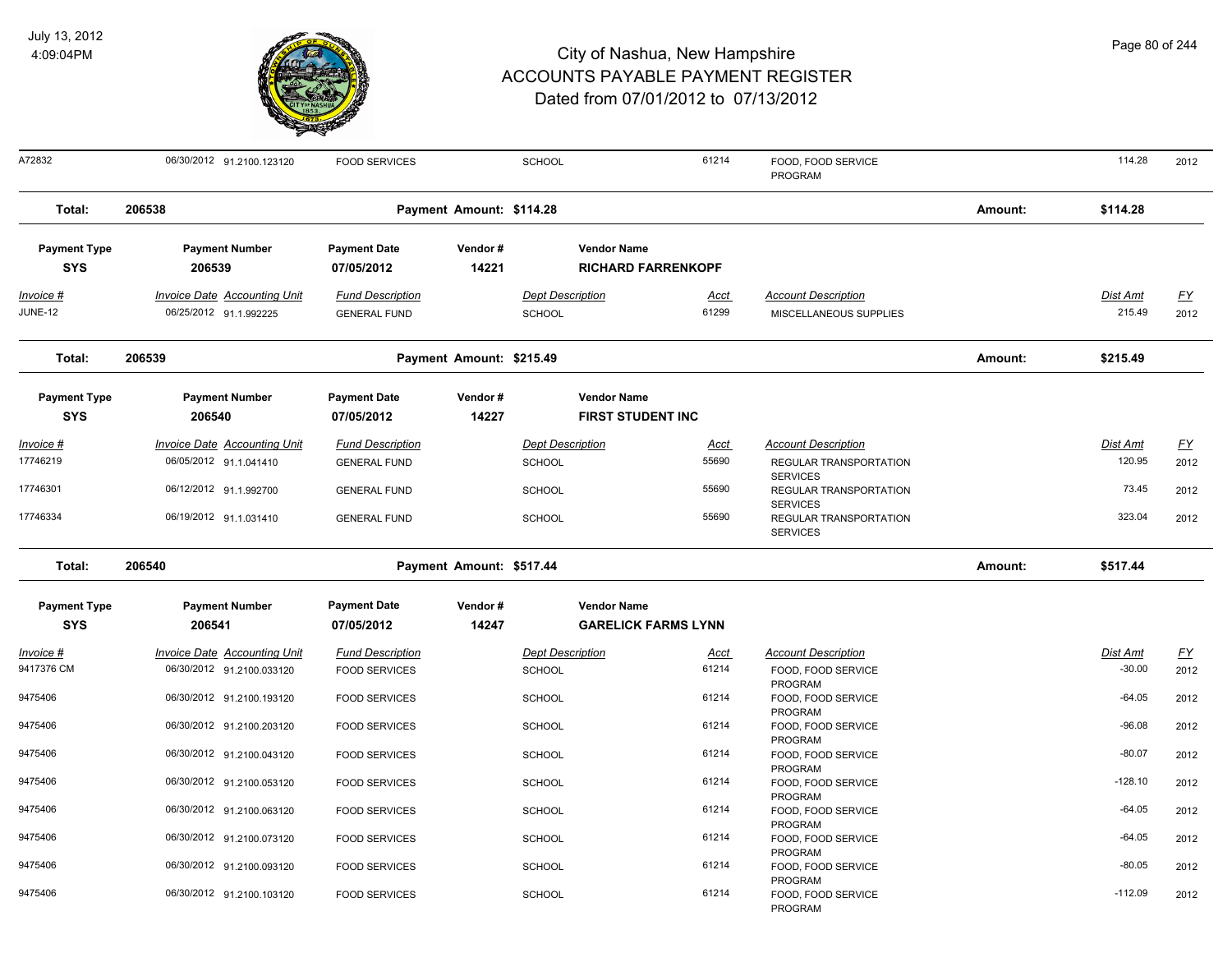

| 9475406 | 06/30/2012 91.2100.113120 | <b>FOOD SERVICES</b> | <b>SCHOOL</b> | 61214 | FOOD, FOOD SERVICE<br><b>PROGRAM</b> | $-96.08$  | 2012 |
|---------|---------------------------|----------------------|---------------|-------|--------------------------------------|-----------|------|
| 9475406 | 06/30/2012 91.2100.123120 | <b>FOOD SERVICES</b> | <b>SCHOOL</b> | 61214 | FOOD. FOOD SERVICE<br><b>PROGRAM</b> | $-64.05$  | 2012 |
| 9475406 | 06/30/2012 91.2100.133120 | <b>FOOD SERVICES</b> | <b>SCHOOL</b> | 61214 | FOOD, FOOD SERVICE<br><b>PROGRAM</b> | $-96.08$  | 2012 |
| 9475406 | 06/30/2012 91.2100.143120 | <b>FOOD SERVICES</b> | <b>SCHOOL</b> | 61214 | FOOD, FOOD SERVICE<br><b>PROGRAM</b> | $-80.07$  | 2012 |
| 9475406 | 06/30/2012 91.2100.153120 | <b>FOOD SERVICES</b> | <b>SCHOOL</b> | 61214 | FOOD, FOOD SERVICE<br><b>PROGRAM</b> | $-160.13$ | 2012 |
| 9475406 | 06/30/2012 91.2100.163120 | <b>FOOD SERVICES</b> | <b>SCHOOL</b> | 61214 | FOOD, FOOD SERVICE<br>PROGRAM        | $-144.12$ | 2012 |
| 9475406 | 06/30/2012 91.2100.173120 | <b>FOOD SERVICES</b> | <b>SCHOOL</b> | 61214 | FOOD, FOOD SERVICE<br><b>PROGRAM</b> | $-96.08$  | 2012 |
| 9475406 | 06/30/2012 91.2100.183120 | <b>FOOD SERVICES</b> | <b>SCHOOL</b> | 61214 | FOOD, FOOD SERVICE<br><b>PROGRAM</b> | $-96.08$  | 2012 |
| 9475406 | 06/30/2012 91.2100.033120 | <b>FOOD SERVICES</b> | <b>SCHOOL</b> | 61214 | FOOD, FOOD SERVICE<br>PROGRAM        | $-80.07$  | 2012 |
| 9578013 | 06/30/2012 91.2100.033120 | <b>FOOD SERVICES</b> | <b>SCHOOL</b> | 61214 | FOOD, FOOD SERVICE<br>PROGRAM        | 638.60    | 2012 |
| 9578014 | 06/30/2012 91.2100.133120 | <b>FOOD SERVICES</b> | <b>SCHOOL</b> | 61214 | FOOD, FOOD SERVICE<br><b>PROGRAM</b> | 330.66    | 2012 |
| 9578015 | 06/30/2012 91.2100.113120 | <b>FOOD SERVICES</b> | <b>SCHOOL</b> | 61214 | FOOD, FOOD SERVICE<br>PROGRAM        | 287.17    | 2012 |
| 9578016 | 06/30/2012 91.2100.123120 | <b>FOOD SERVICES</b> | <b>SCHOOL</b> | 61214 | FOOD, FOOD SERVICE<br>PROGRAM        | 300.75    | 2012 |
| 9578017 | 06/30/2012 91.2100.183120 | <b>FOOD SERVICES</b> | <b>SCHOOL</b> | 61214 | FOOD, FOOD SERVICE<br>PROGRAM        | 389.72    | 2012 |
| 9578018 | 06/30/2012 91.2100.093120 | <b>FOOD SERVICES</b> | <b>SCHOOL</b> | 61214 | FOOD, FOOD SERVICE<br>PROGRAM        | 298.16    | 2012 |
| 9578019 | 06/30/2012 91.2100.143120 | <b>FOOD SERVICES</b> | <b>SCHOOL</b> | 61214 | FOOD, FOOD SERVICE<br>PROGRAM        | 275.33    | 2012 |
| 9578020 | 06/30/2012 91.2100.153120 | <b>FOOD SERVICES</b> | <b>SCHOOL</b> | 61214 | FOOD, FOOD SERVICE<br>PROGRAM        | 642.95    | 2012 |
| 9578021 | 06/30/2012 91.2100.063120 | <b>FOOD SERVICES</b> | <b>SCHOOL</b> | 61214 | FOOD, FOOD SERVICE<br>PROGRAM        | 265.61    | 2012 |
| 9578022 | 06/30/2012 91.2100.193120 | <b>FOOD SERVICES</b> | <b>SCHOOL</b> | 61214 | FOOD, FOOD SERVICE<br>PROGRAM        | 178.33    | 2012 |
| 9578023 | 06/30/2012 91.2100.163120 | <b>FOOD SERVICES</b> | <b>SCHOOL</b> | 61214 | FOOD, FOOD SERVICE<br>PROGRAM        | 424.15    | 2012 |
| 9578024 | 06/30/2012 91.2100.203120 | <b>FOOD SERVICES</b> | <b>SCHOOL</b> | 61214 | FOOD, FOOD SERVICE<br>PROGRAM        | 148.84    | 2012 |
| 9578025 | 06/30/2012 91.2100.053120 | <b>FOOD SERVICES</b> | <b>SCHOOL</b> | 61214 | FOOD, FOOD SERVICE<br>PROGRAM        | 733.53    | 2012 |
| 9578026 | 06/30/2012 91.2100.043120 | <b>FOOD SERVICES</b> | <b>SCHOOL</b> | 61214 | FOOD, FOOD SERVICE<br>PROGRAM        | 420.31    | 2012 |
| 9578027 | 06/30/2012 91.2100.103120 | <b>FOOD SERVICES</b> | <b>SCHOOL</b> | 61214 | FOOD, FOOD SERVICE<br>PROGRAM        | 209.76    | 2012 |
| 9578028 | 06/30/2012 91.2100.173120 | <b>FOOD SERVICES</b> | <b>SCHOOL</b> | 61214 | FOOD, FOOD SERVICE<br><b>PROGRAM</b> | 159.10    | 2012 |
| 9578029 | 06/30/2012 91.2100.073120 | <b>FOOD SERVICES</b> | <b>SCHOOL</b> | 61214 | FOOD, FOOD SERVICE<br>PROGRAM        | 544.60    | 2012 |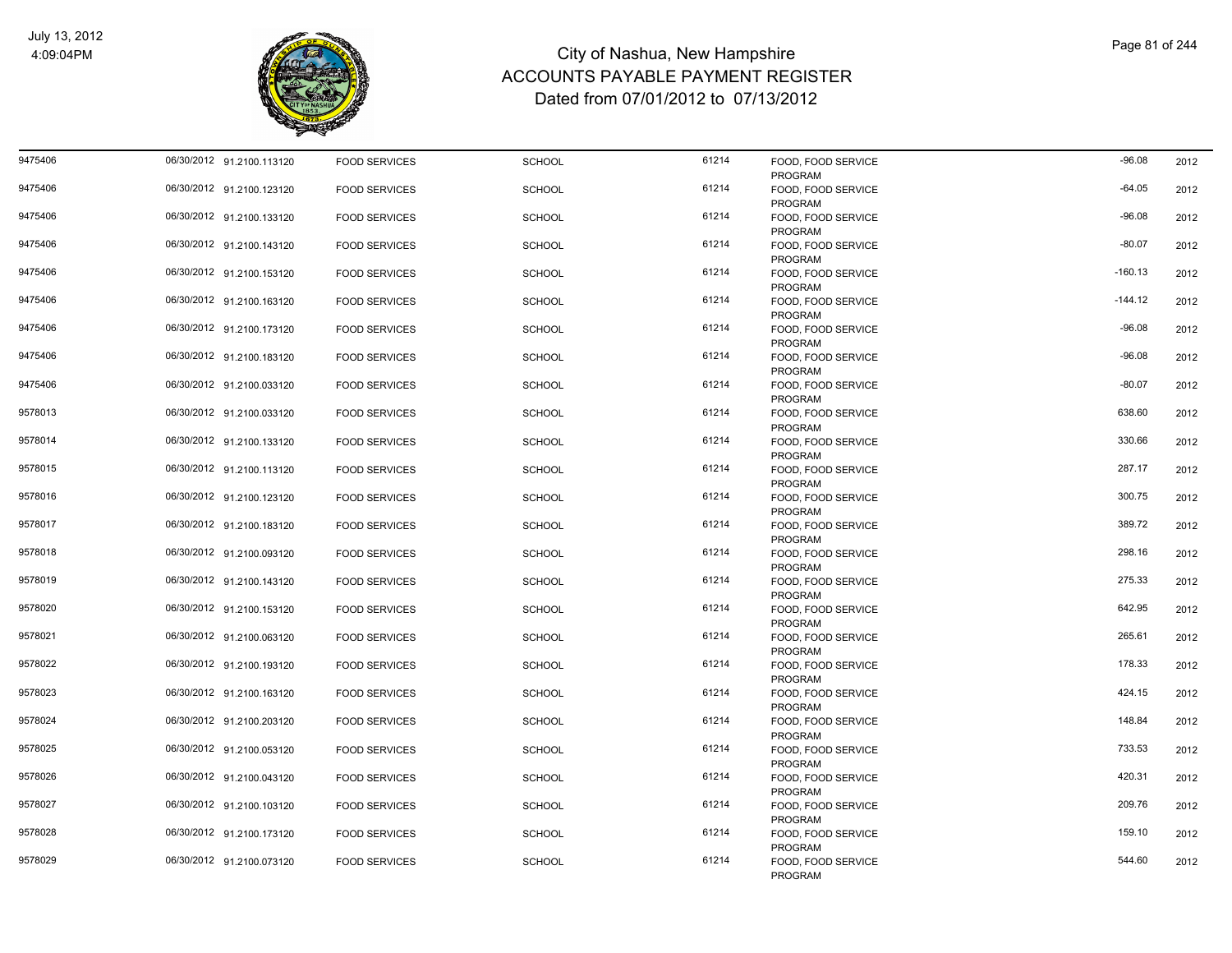

| Total:                            | 206541                                                        |                                                | Payment Amount: \$4,616.27 |                                   |                                                     |                      |                                                                             | Amount: | \$4,616.27                  |                   |
|-----------------------------------|---------------------------------------------------------------|------------------------------------------------|----------------------------|-----------------------------------|-----------------------------------------------------|----------------------|-----------------------------------------------------------------------------|---------|-----------------------------|-------------------|
| <b>Payment Type</b><br><b>SYS</b> | <b>Payment Number</b><br>206542                               | <b>Payment Date</b><br>07/05/2012              | Vendor#<br>12762           |                                   | <b>Vendor Name</b><br><b>GATE CITY FENCE CO INC</b> |                      |                                                                             |         |                             |                   |
| <u>Invoice #</u><br>36418         | <b>Invoice Date Accounting Unit</b><br>06/18/2012 91.1.222620 | <b>Fund Description</b><br><b>GENERAL FUND</b> |                            | <b>Dept Description</b><br>SCHOOL |                                                     | <u>Acct</u><br>54280 | <b>Account Description</b><br><b>BUILDING/GROUNDS</b><br><b>MAINTENANCE</b> |         | <b>Dist Amt</b><br>1,925.00 | <u>FY</u><br>2012 |
| Total:                            | 206542                                                        |                                                | Payment Amount: \$1,925.00 |                                   |                                                     |                      |                                                                             | Amount: | \$1,925.00                  |                   |
| <b>Payment Type</b><br><b>SYS</b> | <b>Payment Number</b><br>206543                               | <b>Payment Date</b><br>07/05/2012              | Vendor#<br>14255           |                                   | <b>Vendor Name</b><br><b>GILLS PIZZA CO</b>         |                      |                                                                             |         |                             |                   |
| Invoice #                         | <b>Invoice Date Accounting Unit</b>                           | <b>Fund Description</b>                        |                            | <b>Dept Description</b>           |                                                     | Acct                 | <b>Account Description</b>                                                  |         | Dist Amt                    | <u>FY</u>         |
| 4834                              | 05/30/2012 91.2100.063120                                     | <b>FOOD SERVICES</b>                           |                            | <b>SCHOOL</b>                     |                                                     | 61214                | FOOD, FOOD SERVICE<br>PROGRAM                                               |         | 576.30                      | 2012              |
| 5244                              | 06/30/2012 91.2100.033120                                     | <b>FOOD SERVICES</b>                           |                            | <b>SCHOOL</b>                     |                                                     | 61214                | FOOD, FOOD SERVICE<br><b>PROGRAM</b>                                        |         | 330.00                      | 2012              |
| 5245                              | 06/30/2012 91.2100.043120                                     | <b>FOOD SERVICES</b>                           |                            | <b>SCHOOL</b>                     |                                                     | 61214                | FOOD, FOOD SERVICE<br>PROGRAM                                               |         | 591.60                      | 2012              |
| 5246                              | 06/30/2012 91.2100.073120                                     | <b>FOOD SERVICES</b>                           |                            | <b>SCHOOL</b>                     |                                                     | 61214                | FOOD, FOOD SERVICE<br>PROGRAM                                               |         | 749.70                      | 2012              |
| 5247                              | 06/30/2012 91.2100.063120                                     | <b>FOOD SERVICES</b>                           |                            | <b>SCHOOL</b>                     |                                                     | 61214                | FOOD, FOOD SERVICE<br>PROGRAM                                               |         | 576.30                      | 2012              |
| 5248                              | 06/30/2012 91.2100.053120                                     | <b>FOOD SERVICES</b>                           |                            | SCHOOL                            |                                                     | 61214                | FOOD, FOOD SERVICE<br>PROGRAM                                               |         | 902.70                      | 2012              |
| 5249                              | 06/30/2012 91.2100.173120                                     | <b>FOOD SERVICES</b>                           |                            | <b>SCHOOL</b>                     |                                                     | 61214                | FOOD, FOOD SERVICE<br>PROGRAM                                               |         | 255.00                      | 2012              |
| 5250                              | 06/30/2012 91.2100.033120                                     | <b>FOOD SERVICES</b>                           |                            | <b>SCHOOL</b>                     |                                                     | 61214                | FOOD, FOOD SERVICE<br>PROGRAM                                               |         | 240.00                      | 2012              |
| 5251                              | 06/30/2012 91.2100.043120                                     | <b>FOOD SERVICES</b>                           |                            | <b>SCHOOL</b>                     |                                                     | 61214                | FOOD, FOOD SERVICE<br><b>PROGRAM</b>                                        |         | 280.50                      | 2012              |
| 5252                              | 06/30/2012 91.2100.073120                                     | <b>FOOD SERVICES</b>                           |                            | <b>SCHOOL</b>                     |                                                     | 61214                | FOOD, FOOD SERVICE                                                          |         | 392.70                      | 2012              |
| 5253                              | 06/30/2012 91.2100.063120                                     | <b>FOOD SERVICES</b>                           |                            | <b>SCHOOL</b>                     |                                                     | 61214                | <b>PROGRAM</b><br>FOOD, FOOD SERVICE                                        |         | 601.80                      | 2012              |
| 5254                              | 06/30/2012 91.2100.053120                                     | <b>FOOD SERVICES</b>                           |                            | <b>SCHOOL</b>                     |                                                     | 61214                | <b>PROGRAM</b><br>FOOD, FOOD SERVICE                                        |         | 861.90                      | 2012              |
| 5255                              | 06/30/2012 91.2100.163120                                     | <b>FOOD SERVICES</b>                           |                            | <b>SCHOOL</b>                     |                                                     | 61214                | PROGRAM<br>FOOD, FOOD SERVICE                                               |         | 306.00                      | 2012              |
| BROAD ST - 4/20/12                | 06/30/2012 91.2100.123120                                     | <b>FOOD SERVICES</b>                           |                            | <b>SCHOOL</b>                     |                                                     | 61214                | PROGRAM<br>FOOD, FOOD SERVICE                                               |         | 158.10                      | 2012              |
| BROAD ST - 5/18/12                | 06/30/2012 91.2100.123120                                     | <b>FOOD SERVICES</b>                           |                            | <b>SCHOOL</b>                     |                                                     | 61214                | PROGRAM<br>FOOD, FOOD SERVICE<br>PROGRAM                                    |         | 158.10                      | 2012              |
| Total:                            | 206543                                                        |                                                | Payment Amount: \$6,980.70 |                                   |                                                     |                      |                                                                             | Amount: | \$6,980.70                  |                   |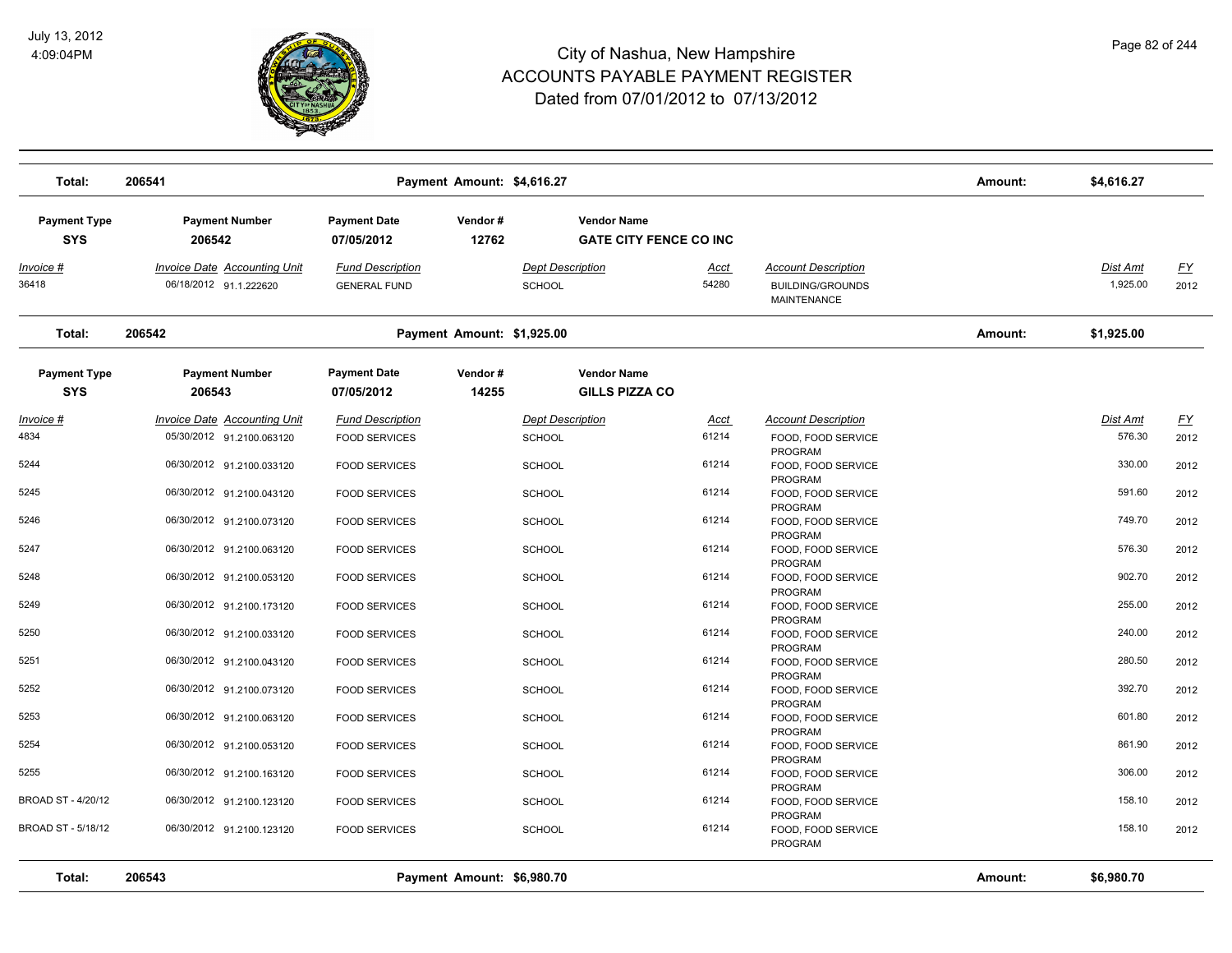

| <b>Payment Type</b> | <b>Payment Number</b>               | <b>Payment Date</b>                    | Vendor#                     | <b>Vendor Name</b>           |                                 |                                             |                 |                 |           |
|---------------------|-------------------------------------|----------------------------------------|-----------------------------|------------------------------|---------------------------------|---------------------------------------------|-----------------|-----------------|-----------|
| <b>SYS</b>          | 206544                              | 07/05/2012                             | 12778                       | <b>GIOVANNIS</b>             |                                 |                                             |                 |                 |           |
| Invoice #           | <b>Invoice Date Accounting Unit</b> | <b>Fund Description</b>                |                             | <b>Dept Description</b>      | <b>Acct</b>                     | <b>Account Description</b>                  |                 | Dist Amt        | <u>FY</u> |
| 83                  | 06/28/2012 91.2207.991600           | ADULT ED/CONTINUING ED                 |                             | SCHOOL                       | 61299                           | MISCELLANEOUS SUPPLIES                      |                 | 54.50           | 2012      |
| Total:              | 206544                              |                                        | Payment Amount: \$54.50     |                              |                                 |                                             | Amount:         | \$54.50         |           |
| <b>Payment Type</b> | <b>Payment Number</b>               | <b>Payment Date</b>                    | Vendor#                     | <b>Vendor Name</b>           |                                 |                                             |                 |                 |           |
| <b>SYS</b>          | 206545                              | 07/05/2012                             | 11512                       | <b>GWINN DESIGN BUILD</b>    |                                 |                                             |                 |                 |           |
| Invoice #           | <b>Invoice Date Accounting Unit</b> | <b>Fund Description</b>                |                             | <b>Dept Description</b>      | <u>Acct</u>                     | <b>Account Description</b>                  | <u>Activity</u> | Dist Amt        | <u>FY</u> |
| $\overline{2}$      | 06/26/2012 91.1.222620              | <b>GENERAL FUND</b>                    |                             | SCHOOL                       | 54280                           | <b>BUILDING/GROUNDS</b><br>MAINTENANCE      |                 | 7,000.00        | 2012      |
| 2                   | 06/26/2012 91.5800.054600           | SCHOOL CAPITAL PROJECTS<br><b>FUND</b> |                             | <b>SCHOOL</b>                | 81200                           | <b>BUILDINGS AND</b><br><b>IMPROVEMENTS</b> | 1011.91.01.30   | 43,000.00       | 2012      |
| Total:              | 206545                              |                                        | Payment Amount: \$50,000.00 |                              |                                 |                                             | Amount:         | \$50,000.00     |           |
| <b>Payment Type</b> | <b>Payment Number</b>               | <b>Payment Date</b>                    | Vendor#                     | <b>Vendor Name</b>           |                                 |                                             |                 |                 |           |
| <b>SYS</b>          | 206546                              | 07/05/2012                             | 11416                       |                              | <b>HAMPSHIRE PEWTER COMPANY</b> |                                             |                 |                 |           |
| Invoice #           | <b>Invoice Date Accounting Unit</b> | <b>Fund Description</b>                |                             | <b>Dept Description</b>      | <u>Acct</u>                     | <b>Account Description</b>                  |                 | <u>Dist Amt</u> | <u>FY</u> |
| 95343A              | 05/29/2012 91.1.012320              | <b>GENERAL FUND</b>                    |                             | SCHOOL                       | 71999                           | MISCELLANEOUS EQUIPMENT                     |                 | 1,909.70        | 2012      |
| Total:              | 206546                              |                                        | Payment Amount: \$1,909.70  |                              |                                 |                                             | Amount:         | \$1,909.70      |           |
| <b>Payment Type</b> | <b>Payment Number</b>               | <b>Payment Date</b>                    | Vendor#                     | <b>Vendor Name</b>           |                                 |                                             |                 |                 |           |
| <b>SYS</b>          | 206547                              | 07/05/2012                             | 14293                       |                              | <b>HARVEY CONSTRUCTION CO</b>   |                                             |                 |                 |           |
| <u> Invoice #</u>   | <b>Invoice Date Accounting Unit</b> | <b>Fund Description</b>                |                             | <b>Dept Description</b>      | <u>Acct</u>                     | <b>Account Description</b>                  | Activity        | <b>Dist Amt</b> | <u>FY</u> |
| 12 <sup>°</sup>     | 06/15/2012 91.5800.164600           | SCHOOL CAPITAL PROJECTS<br><b>FUND</b> |                             | <b>SCHOOL</b>                | 81200                           | <b>BUILDINGS AND</b><br><b>IMPROVEMENTS</b> | 1011.91.03.30   | 65,855.14       | 2012      |
| $\overline{2}$      | 06/17/2012 91.5800.134600           | SCHOOL CAPITAL PROJECTS<br><b>FUND</b> |                             | <b>SCHOOL</b>                | 81200                           | <b>BUILDINGS AND</b><br><b>IMPROVEMENTS</b> | 1011.91.04.30   | 431,775.80      | 2012      |
| Total:              | 206547                              |                                        |                             | Payment Amount: \$497,630.94 |                                 |                                             | Amount:         | \$497,630.94    |           |
| <b>Payment Type</b> | <b>Payment Number</b>               | <b>Payment Date</b>                    | Vendor#                     | <b>Vendor Name</b>           |                                 |                                             |                 |                 |           |
| <b>SYS</b>          | 206548                              | 07/05/2012                             | 11325                       | <b>FRANK HOELL</b>           |                                 |                                             |                 |                 |           |
| Invoice #           | Invoice Date Accounting Unit        | <b>Fund Description</b>                |                             | <b>Dept Description</b>      | Acct                            | <b>Account Description</b>                  |                 | Dist Amt        | <u>FY</u> |
| 61712-03            | 06/17/2012 91.1.041451              | <b>GENERAL FUND</b>                    |                             | SCHOOL                       | 55642                           | <b>GAME OFFICIALS</b>                       |                 | 40.00           | 2012      |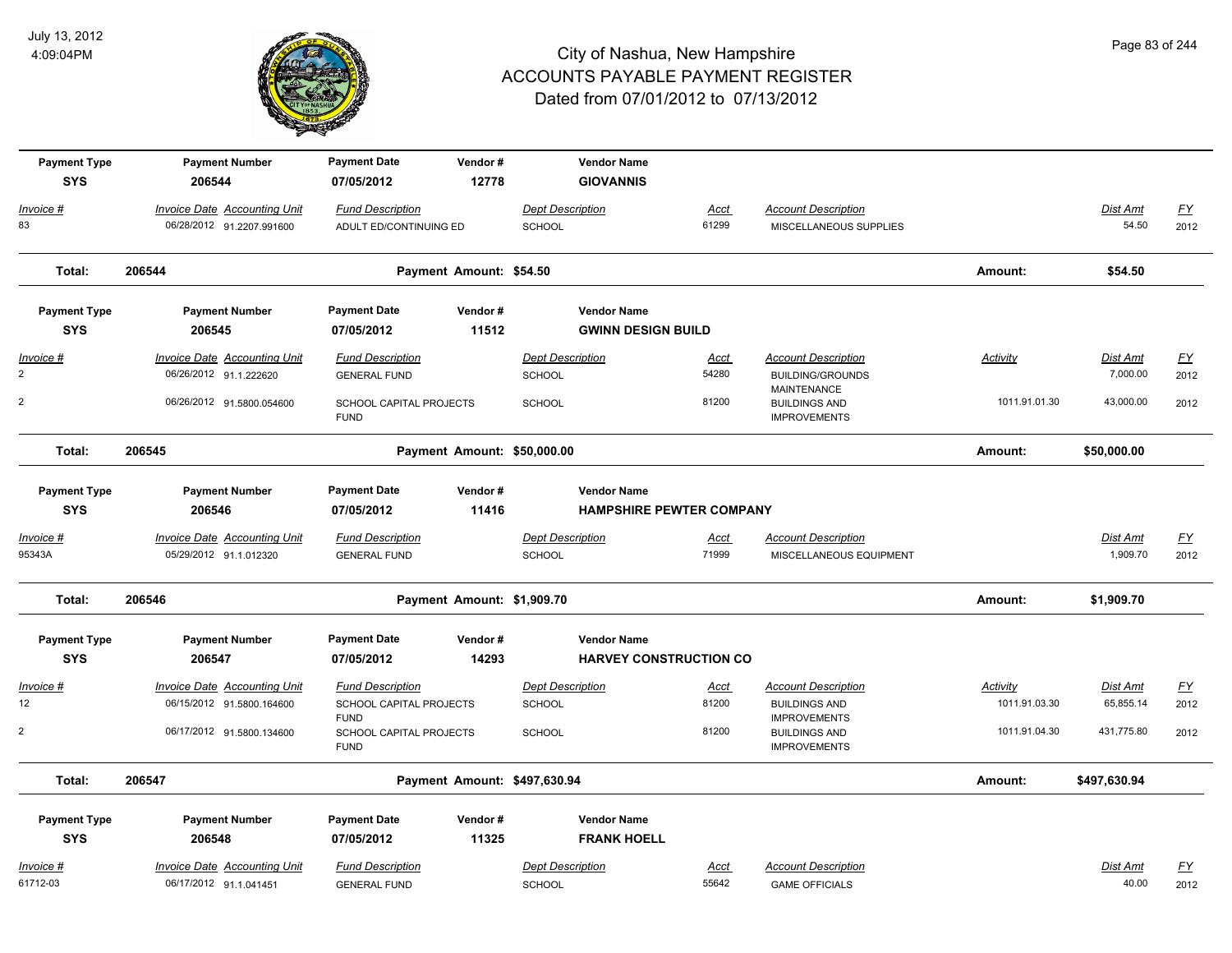

| 61712-03                                                   | 06/17/2012 91.1.041452                                                                              | <b>GENERAL FUND</b>                                                                |                            | SCHOOL                                   |                                                       | 55642                | <b>GAME OFFICIALS</b>                                     |                             | 40.00                       | 2012              |
|------------------------------------------------------------|-----------------------------------------------------------------------------------------------------|------------------------------------------------------------------------------------|----------------------------|------------------------------------------|-------------------------------------------------------|----------------------|-----------------------------------------------------------|-----------------------------|-----------------------------|-------------------|
| Total:                                                     | 206548                                                                                              |                                                                                    | Payment Amount: \$80.00    |                                          |                                                       |                      |                                                           | Amount:                     | \$80.00                     |                   |
| <b>Payment Type</b><br><b>SYS</b>                          | <b>Payment Number</b><br>206549                                                                     | <b>Payment Date</b><br>07/05/2012                                                  | Vendor#<br>12888           |                                          | <b>Vendor Name</b><br><b>IMTEK REPROGRAPHICS INC</b>  |                      |                                                           |                             |                             |                   |
| <u> Invoice #</u><br>606-43495                             | <b>Invoice Date Accounting Unit</b><br>06/13/2012 91.1.222610                                       | <b>Fund Description</b><br><b>GENERAL FUND</b>                                     |                            | <b>Dept Description</b><br>SCHOOL        |                                                       | <u>Acct</u><br>61100 | <b>Account Description</b><br>OFFICE SUPPLIES             |                             | <b>Dist Amt</b><br>7.20     | <u>FY</u><br>2012 |
| Total:                                                     | 206549                                                                                              |                                                                                    | Payment Amount: \$7.20     |                                          |                                                       |                      |                                                           | Amount:                     | \$7.20                      |                   |
| <b>Payment Type</b><br><b>SYS</b>                          | <b>Payment Number</b><br>206550                                                                     | <b>Payment Date</b><br>07/05/2012                                                  | Vendor#<br>14336           |                                          | <b>Vendor Name</b><br><b>J W PEPPER &amp; SON INC</b> |                      |                                                           |                             |                             |                   |
| <u> Invoice #</u><br>1J89966                               | <b>Invoice Date Accounting Unit</b><br>02/20/2012 91.1.031112                                       | <b>Fund Description</b><br><b>GENERAL FUND</b>                                     |                            | <b>Dept Description</b><br>SCHOOL        |                                                       | <u>Acct</u><br>61135 | <b>Account Description</b><br><b>EDUCATIONAL SUPPLIES</b> |                             | Dist Amt<br>22.97           | <u>FY</u><br>2012 |
| 1K32480                                                    | 06/14/2012 91.1.041112                                                                              | <b>GENERAL FUND</b>                                                                |                            | <b>SCHOOL</b>                            |                                                       | 61135                | EDUCATIONAL SUPPLIES                                      |                             | 43.98                       | 2012              |
| Total:                                                     | 206550                                                                                              |                                                                                    | Payment Amount: \$66.95    |                                          |                                                       |                      |                                                           | Amount:                     | \$66.95                     |                   |
| <b>Payment Type</b><br><b>SYS</b><br>Invoice #<br>PV-62512 | <b>Payment Number</b><br>206551<br><b>Invoice Date Accounting Unit</b><br>06/30/2012 91.3800.992210 | <b>Payment Date</b><br>07/05/2012<br><b>Fund Description</b><br>SCHOOL GRANTS FUND | Vendor#<br>11993           | <b>Dept Description</b><br><b>SCHOOL</b> | <b>Vendor Name</b><br><b>PATRICK JOHNSON</b>          | <b>Acct</b><br>55300 | <b>Account Description</b><br><b>TRAVEL</b>               | Activity<br>91.03502.992210 | <b>Dist Amt</b><br>1,277.60 | <u>FY</u><br>2012 |
| Total:                                                     | 206551                                                                                              |                                                                                    | Payment Amount: \$1,277.60 |                                          |                                                       |                      |                                                           | Amount:                     | \$1,277.60                  |                   |
| <b>Payment Type</b><br><b>SYS</b>                          | <b>Payment Number</b><br>206552                                                                     | <b>Payment Date</b><br>07/05/2012                                                  | Vendor#<br>14347           |                                          | <b>Vendor Name</b><br><b>JOSTENS INC</b>              |                      |                                                           |                             |                             |                   |
| Invoice #<br>639448                                        | <b>Invoice Date Accounting Unit</b><br>06/12/2012 91.1.031160                                       | <b>Fund Description</b><br><b>GENERAL FUND</b>                                     |                            | <b>Dept Description</b><br>SCHOOL        |                                                       | Acct<br>61135        | <b>Account Description</b><br><b>EDUCATIONAL SUPPLIES</b> |                             | Dist Amt<br>185.81          | <u>FY</u><br>2012 |
| 639496<br>639497                                           | 06/13/2012 91.1.031160<br>06/13/2012 91.1.031160                                                    | <b>GENERAL FUND</b><br><b>GENERAL FUND</b>                                         |                            | <b>SCHOOL</b><br>SCHOOL                  |                                                       | 61135<br>61135       | EDUCATIONAL SUPPLIES<br>EDUCATIONAL SUPPLIES              |                             | 63.14<br>342.48             | 2012<br>2012      |
| Total:                                                     | 206552                                                                                              |                                                                                    | Payment Amount: \$591.43   |                                          |                                                       |                      |                                                           | Amount:                     | \$591.43                    |                   |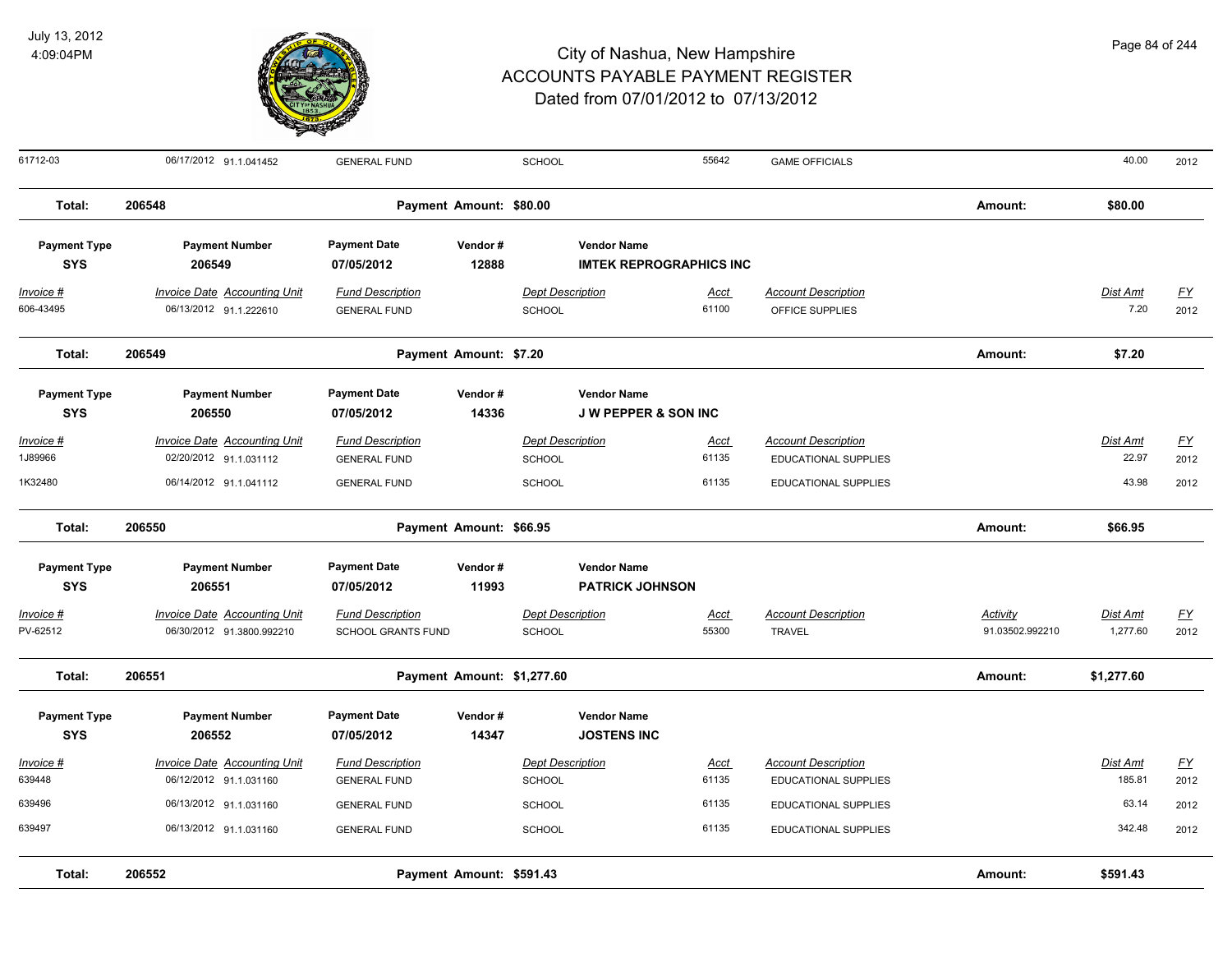

| <b>Payment Type</b>           | <b>Payment Number</b>               | <b>Payment Date</b>     | Vendor#                    |                         | <b>Vendor Name</b>              |             |                            |         |                 |                  |
|-------------------------------|-------------------------------------|-------------------------|----------------------------|-------------------------|---------------------------------|-------------|----------------------------|---------|-----------------|------------------|
| <b>SYS</b>                    | 206553                              | 07/05/2012              | 12069                      |                         | <b>DAVID JUKNIEVICH</b>         |             |                            |         |                 |                  |
| Invoice #                     | <b>Invoice Date Accounting Unit</b> | <b>Fund Description</b> |                            | <b>Dept Description</b> |                                 | Acct        | <b>Account Description</b> |         | Dist Amt        | $\underline{FY}$ |
| JOSEPH/SARAH<br>LUNCH         | 06/30/2012 91.2100.04               | <b>FOOD SERVICES</b>    |                            | <b>SCHOOL</b>           |                                 | 44503       | LUNCH SALES                |         | 65.85           | 2012             |
| Total:                        | 206553                              |                         | Payment Amount: \$65.85    |                         |                                 |             |                            | Amount: | \$65.85         |                  |
| <b>Payment Type</b>           | <b>Payment Number</b>               | <b>Payment Date</b>     | Vendor#                    |                         | <b>Vendor Name</b>              |             |                            |         |                 |                  |
| <b>SYS</b>                    | 206554                              | 07/05/2012              | 14386                      |                         | <b>DONNA LATINA</b>             |             |                            |         |                 |                  |
| Invoice #                     | <b>Invoice Date Accounting Unit</b> | <b>Fund Description</b> |                            | <b>Dept Description</b> |                                 | <u>Acct</u> | <b>Account Description</b> |         | <b>Dist Amt</b> | <u>FY</u>        |
| MILES-JUNE                    | 06/30/2012 91.1.992322              | <b>GENERAL FUND</b>     |                            | <b>SCHOOL</b>           |                                 | 55307       | MILEAGE REIMBURSEMENTS     |         | 88.11           | 2012             |
| Total:                        | 206554                              |                         | Payment Amount: \$88.11    |                         |                                 |             |                            | Amount: | \$88.11         |                  |
| <b>Payment Type</b>           | <b>Payment Number</b>               | <b>Payment Date</b>     | Vendor#                    |                         | <b>Vendor Name</b>              |             |                            |         |                 |                  |
| <b>SYS</b>                    | 206555                              | 07/05/2012              | 12066                      |                         | <b>KATHLEEN LESNIAK</b>         |             |                            |         |                 |                  |
| Invoice #                     | <b>Invoice Date Accounting Unit</b> | <b>Fund Description</b> |                            | <b>Dept Description</b> |                                 | <u>Acct</u> | <b>Account Description</b> |         | <b>Dist Amt</b> | $\underline{FY}$ |
| <b>JONATHAN LUNCH</b><br>ACCT | 06/30/2012 91.2100.04               | <b>FOOD SERVICES</b>    |                            | SCHOOL                  |                                 | 44503       | LUNCH SALES                |         | 47.70           | 2012             |
| Total:                        | 206555                              |                         | Payment Amount: \$47.70    |                         |                                 |             |                            | Amount: | \$47.70         |                  |
| <b>Payment Type</b>           | <b>Payment Number</b>               | <b>Payment Date</b>     | Vendor#                    |                         | <b>Vendor Name</b>              |             |                            |         |                 |                  |
| <b>SYS</b>                    | 206556                              | 07/05/2012              | 11002                      |                         | LITCHFIELD SCHOOL DISTRICT      |             |                            |         |                 |                  |
| Invoice #                     | <b>Invoice Date Accounting Unit</b> | <b>Fund Description</b> |                            | <b>Dept Description</b> |                                 | Acct        | <b>Account Description</b> |         | Dist Amt        | $\underline{FY}$ |
| 2ND SEMESTER                  | 03/15/2012 91.1.021267              | <b>GENERAL FUND</b>     |                            | <b>SCHOOL</b>           |                                 | 55694       | TUITION, OUT OF DISTRICT   |         | 6,094.72        | 2012             |
| Total:                        | 206556                              |                         | Payment Amount: \$6,094.72 |                         |                                 |             |                            | Amount: | \$6,094.72      |                  |
| <b>Payment Type</b>           | <b>Payment Number</b>               | <b>Payment Date</b>     | Vendor#                    |                         | <b>Vendor Name</b>              |             |                            |         |                 |                  |
| <b>SYS</b>                    | 206557                              | 07/05/2012              | 13037                      |                         | <b>ME OBRIEN &amp; SONS INC</b> |             |                            |         |                 |                  |
| <u> Invoice #</u>             | <b>Invoice Date Accounting Unit</b> | <b>Fund Description</b> |                            | <b>Dept Description</b> |                                 | <u>Acct</u> | <b>Account Description</b> |         | Dist Amt        | $\underline{FY}$ |
| 1120701                       | 06/12/2012 91.1.222630              | <b>GENERAL FUND</b>     |                            | <b>SCHOOL</b>           |                                 | 71999       | MISCELLANEOUS EQUIPMENT    |         | 1,873.00        | 2012             |
| Total:                        | 206557                              |                         | Payment Amount: \$1,873.00 |                         |                                 |             |                            | Amount: | \$1,873.00      |                  |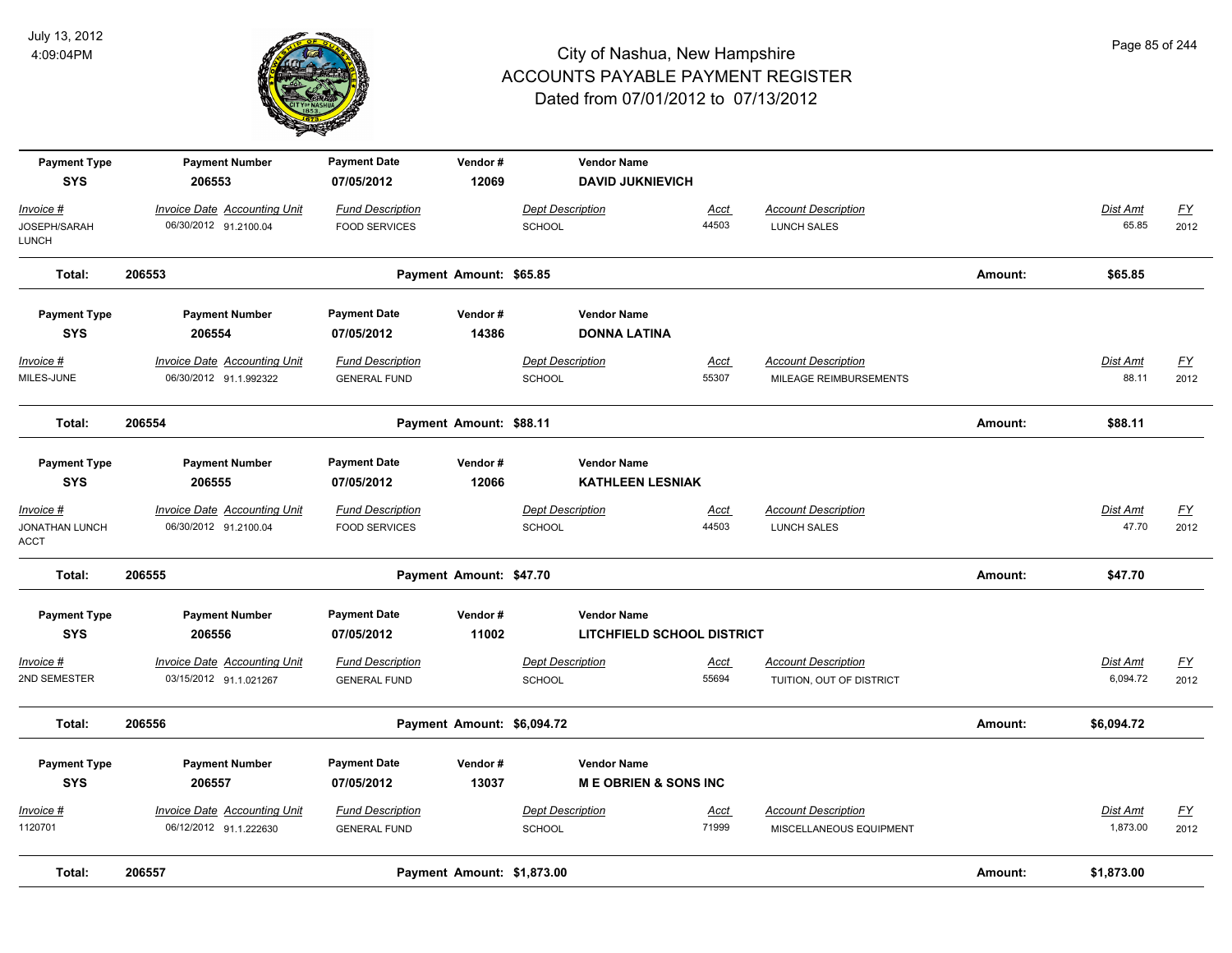

| <b>Payment Type</b><br><b>SYS</b> | <b>Payment Number</b><br>206558                                  | <b>Payment Date</b><br>07/05/2012                 | Vendor#<br>14420            |                                          | <b>Vendor Name</b><br><b>M SAUNDERS INC</b>                 |                      |                                                             |                                                 |                           |                   |
|-----------------------------------|------------------------------------------------------------------|---------------------------------------------------|-----------------------------|------------------------------------------|-------------------------------------------------------------|----------------------|-------------------------------------------------------------|-------------------------------------------------|---------------------------|-------------------|
| Invoice #<br>625420 - 1920        | <b>Invoice Date Accounting Unit</b><br>06/30/2012 91.2100.143120 | <b>Fund Description</b><br><b>FOOD SERVICES</b>   |                             | <b>Dept Description</b><br><b>SCHOOL</b> |                                                             | Acct<br>61214        | <b>Account Description</b><br>FOOD, FOOD SERVICE<br>PROGRAM |                                                 | Dist Amt<br>383.25        | <u>FY</u><br>2012 |
| Total:                            | 206558                                                           |                                                   | Payment Amount: \$383.25    |                                          |                                                             |                      |                                                             | Amount:                                         | \$383.25                  |                   |
| <b>Payment Type</b><br><b>SYS</b> | <b>Payment Number</b><br>206559                                  | <b>Payment Date</b><br>07/05/2012                 | Vendor#<br>13041            |                                          | <b>Vendor Name</b><br><b>WILLIAM V MACGILL &amp; CO</b>     |                      |                                                             |                                                 |                           |                   |
| $Invoice$ #<br>405534             | <b>Invoice Date Accounting Unit</b><br>06/05/2012 91.1.092130    | <b>Fund Description</b><br><b>GENERAL FUND</b>    |                             | <b>Dept Description</b><br>SCHOOL        |                                                             | Acct<br>61142        | <b>Account Description</b><br>MEDICAL SUPPLIES              |                                                 | <b>Dist Amt</b><br>175.51 | <u>FY</u><br>2012 |
| 406098                            | 06/13/2012 91.1.152130                                           | <b>GENERAL FUND</b>                               |                             | <b>SCHOOL</b>                            |                                                             | 61142                | <b>MEDICAL SUPPLIES</b>                                     |                                                 | 232.19                    | 2012              |
| Total:                            | 206559                                                           |                                                   | Payment Amount: \$407.70    |                                          |                                                             |                      |                                                             | Amount:                                         | \$407.70                  |                   |
| <b>Payment Type</b><br><b>SYS</b> | <b>Payment Number</b><br>206560                                  | <b>Payment Date</b><br>07/05/2012                 | Vendor#<br>13046            |                                          | <b>Vendor Name</b><br><b>MAINE OXY</b>                      |                      |                                                             |                                                 |                           |                   |
| Invoice #<br>30722375             | <b>Invoice Date Accounting Unit</b><br>06/11/2012 91.1.031300    | <b>Fund Description</b><br><b>GENERAL FUND</b>    |                             | <b>Dept Description</b><br><b>SCHOOL</b> |                                                             | <u>Acct</u><br>61135 | <b>Account Description</b><br><b>EDUCATIONAL SUPPLIES</b>   |                                                 | Dist Amt<br>237.44        | EY<br>2012        |
| 30724631                          | 06/15/2012 91.1.031300                                           | <b>GENERAL FUND</b>                               |                             | SCHOOL                                   |                                                             | 61135                | EDUCATIONAL SUPPLIES                                        |                                                 | 99.97                     | 2012              |
| Total:                            | 206560                                                           |                                                   | Payment Amount: \$337.41    |                                          |                                                             |                      |                                                             | Amount:                                         | \$337.41                  |                   |
| <b>Payment Type</b><br><b>SYS</b> | <b>Payment Number</b><br>206561                                  | <b>Payment Date</b><br>07/05/2012                 | Vendor#<br>14435            |                                          | <b>Vendor Name</b><br><b>MANCHESTER PROGRAM FOR THE DEA</b> |                      |                                                             | Payee Name<br><b>MANCHESTER SCHOOL DISTRICT</b> |                           |                   |
| Invoice #<br>FY12                 | Invoice Date Accounting Unit<br>01/18/2012 91.1.021267           | <b>Fund Description</b><br><b>GENERAL FUND</b>    |                             | <b>Dept Description</b><br><b>SCHOOL</b> |                                                             | <u>Acct</u><br>55694 | <b>Account Description</b><br>TUITION, OUT OF DISTRICT      |                                                 | Dist Amt<br>65,000.00     | <u>FY</u><br>2012 |
| Total:                            | 206561                                                           |                                                   | Payment Amount: \$65,000.00 |                                          |                                                             |                      |                                                             | Amount:                                         | \$65,000.00               |                   |
| <b>Payment Type</b><br><b>SYS</b> | <b>Payment Number</b><br>206562                                  | <b>Payment Date</b><br>07/05/2012                 | Vendor#<br>13052            |                                          | <b>Vendor Name</b><br><b>MANSFIELD PAPER CO INC</b>         |                      |                                                             |                                                 |                           |                   |
| Invoice #<br>537804               | <b>Invoice Date Accounting Unit</b><br>07/03/2012 91.2120.993120 | <b>Fund Description</b><br>SUMMER FEEDING PROGRAM |                             | <b>Dept Description</b><br>SCHOOL        |                                                             | <u>Acct</u><br>61299 | <b>Account Description</b><br>MISCELLANEOUS SUPPLIES        |                                                 | Dist Amt<br>777.62        | <u>FY</u><br>2012 |
| 537805                            | 07/03/2012 91.2120.993120                                        | SUMMER FEEDING PROGRAM                            |                             | <b>SCHOOL</b>                            |                                                             | 61299                | MISCELLANEOUS SUPPLIES                                      |                                                 | 636.30                    | 2012              |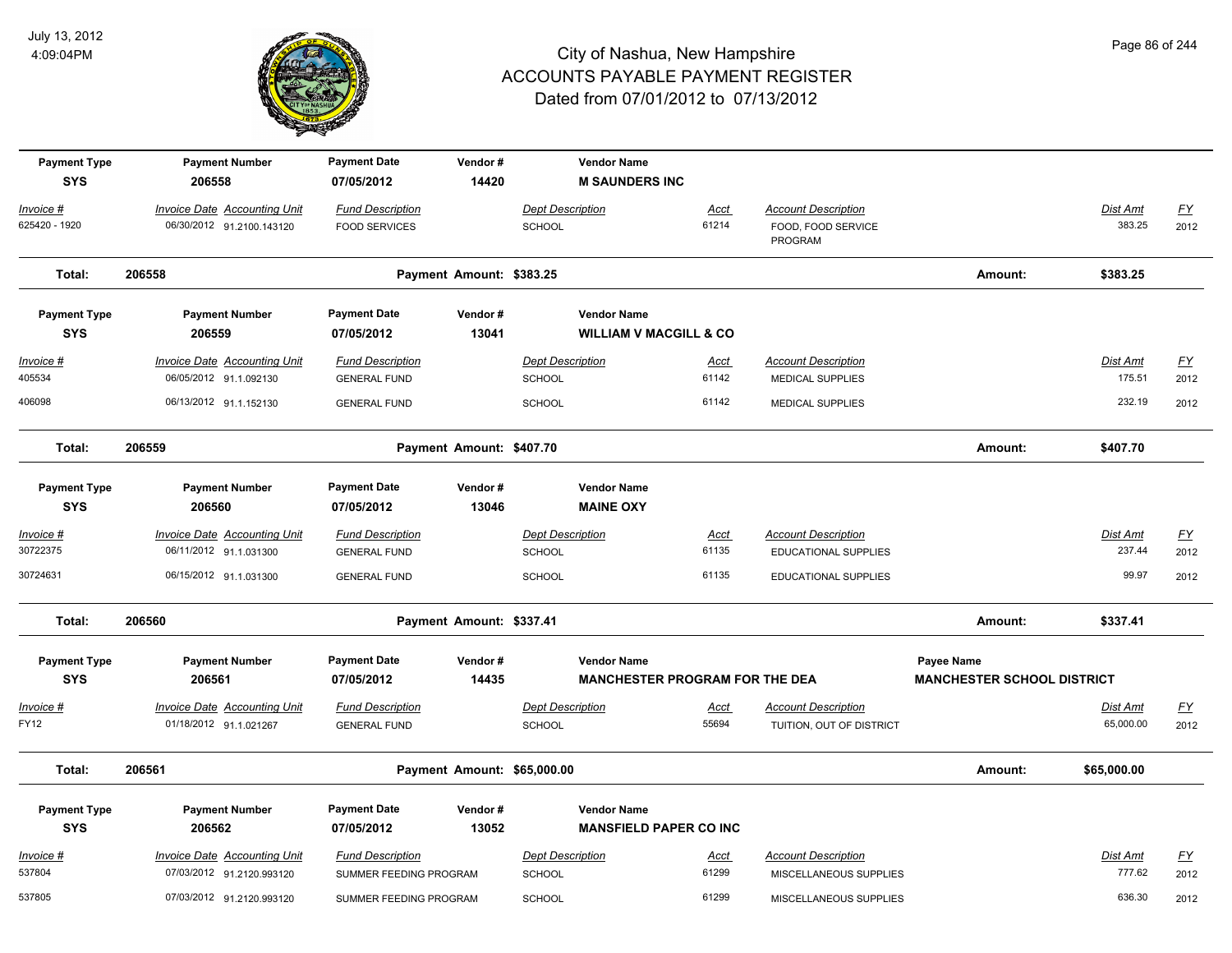

| 537806                            | 07/03/2012 91.2120.993120           | SUMMER FEEDING PROGRAM            |                            | <b>SCHOOL</b>           |                                                      | 61299       | MISCELLANEOUS SUPPLIES     |                 | 326.61          | 2012             |
|-----------------------------------|-------------------------------------|-----------------------------------|----------------------------|-------------------------|------------------------------------------------------|-------------|----------------------------|-----------------|-----------------|------------------|
| 537807                            | 07/03/2012 91.2120.993120           | SUMMER FEEDING PROGRAM            |                            | <b>SCHOOL</b>           |                                                      | 61299       | MISCELLANEOUS SUPPLIES     |                 | 27.17           | 2012             |
| 537808                            | 07/03/2012 91.2120.993120           | SUMMER FEEDING PROGRAM            |                            | <b>SCHOOL</b>           |                                                      | 61299       | MISCELLANEOUS SUPPLIES     |                 | 409.02          | 2012             |
| 537809                            | 07/03/2012 91.2120.993120           | SUMMER FEEDING PROGRAM            |                            | <b>SCHOOL</b>           |                                                      | 61299       | MISCELLANEOUS SUPPLIES     |                 | 328.03          | 2012             |
| 537854                            | 07/03/2012 91.2120.993120           | SUMMER FEEDING PROGRAM            |                            | <b>SCHOOL</b>           |                                                      | 61299       | MISCELLANEOUS SUPPLIES     |                 | 1,181.12        | 2012             |
|                                   |                                     |                                   |                            |                         |                                                      |             |                            |                 |                 |                  |
| Total:                            | 206562                              |                                   | Payment Amount: \$3,685.87 |                         |                                                      |             |                            | Amount:         | \$3,685.87      |                  |
| <b>Payment Type</b>               | <b>Payment Number</b>               | <b>Payment Date</b>               | Vendor#                    |                         | <b>Vendor Name</b>                                   |             |                            |                 |                 |                  |
| <b>SYS</b>                        | 206563                              | 07/05/2012                        | 11284                      |                         | <b>MARK PROULX</b>                                   |             |                            |                 |                 |                  |
| Invoice #                         | <b>Invoice Date Accounting Unit</b> | <b>Fund Description</b>           |                            | <b>Dept Description</b> |                                                      | Acct        | <b>Account Description</b> | <b>Activity</b> | <b>Dist Amt</b> | <u>FY</u>        |
| MAY-JUNE 2012                     | 06/18/2012 91.3800.042210           | <b>SCHOOL GRANTS FUND</b>         |                            | <b>SCHOOL</b>           |                                                      | 53607       | PROGRAM IMPROVEMENT        | 91.03902.042210 | 540.00          | 2012             |
|                                   |                                     |                                   |                            |                         |                                                      |             | <b>SERVICES</b>            |                 |                 |                  |
| Total:                            | 206563                              |                                   | Payment Amount: \$540.00   |                         |                                                      |             |                            | Amount:         | \$540.00        |                  |
| <b>Payment Type</b>               | <b>Payment Number</b>               | <b>Payment Date</b>               | Vendor#                    |                         | <b>Vendor Name</b>                                   |             |                            |                 |                 |                  |
| <b>SYS</b>                        | 206564                              | 07/05/2012                        | 11280                      |                         | <b>MARKET BASKET ACCT #2589096</b>                   |             |                            |                 |                 |                  |
| <u> Invoice #</u>                 | <b>Invoice Date Accounting Unit</b> | <b>Fund Description</b>           |                            | <b>Dept Description</b> |                                                      | <u>Acct</u> | <b>Account Description</b> |                 | Dist Amt        | $\underline{FY}$ |
| 101758-142                        | 04/04/2012 91.1.031160              | <b>GENERAL FUND</b>               |                            | SCHOOL                  |                                                      | 61135       | EDUCATIONAL SUPPLIES       |                 | 3.50            | 2012             |
| 108703-137                        | 06/11/2012 91.1.031340              | <b>GENERAL FUND</b>               |                            | <b>SCHOOL</b>           |                                                      | 61135       | EDUCATIONAL SUPPLIES       |                 | 251.22          | 2012             |
| 110637-100                        | 06/12/2012 91.1.041370              | <b>GENERAL FUND</b>               |                            | <b>SCHOOL</b>           |                                                      | 61135       | EDUCATIONAL SUPPLIES       |                 | 204.11          | 2012             |
| 110664-100                        | 06/12/2012 91.1.041370              | <b>GENERAL FUND</b>               |                            | <b>SCHOOL</b>           |                                                      | 61135       | EDUCATIONAL SUPPLIES       |                 | 189.06          | 2012             |
| 113584-137                        | 06/12/2012 91.1.031340              | <b>GENERAL FUND</b>               |                            | <b>SCHOOL</b>           |                                                      | 61135       | EDUCATIONAL SUPPLIES       |                 | 139.74          | 2012             |
| 124094-131                        | 06/14/2012 BS1000                   | <b>GENERAL FUND</b>               |                            | <b>GENERAL FUND</b>     |                                                      | 21983       | <b>SCHOOL SUSPENSE</b>     |                 | 290.90          | 2012             |
| 162362-72                         | 06/11/2012 91.1.071345              | <b>GENERAL FUND</b>               |                            | <b>SCHOOL</b>           |                                                      | 61135       | EDUCATIONAL SUPPLIES       |                 | 6.52            | 2012             |
| 179400-95                         | 06/14/2012 91.1.061345              | <b>GENERAL FUND</b>               |                            | <b>SCHOOL</b>           |                                                      | 61135       | EDUCATIONAL SUPPLIES       |                 | 54.48           | 2012             |
| 189002-72                         | 06/12/2012 91.1.071345              | <b>GENERAL FUND</b>               |                            | <b>SCHOOL</b>           |                                                      | 61135       | EDUCATIONAL SUPPLIES       |                 | 47.13           | 2012             |
| 191994-119                        | 06/14/2012 91.1.051345              | <b>GENERAL FUND</b>               |                            | <b>SCHOOL</b>           |                                                      | 61135       | EDUCATIONAL SUPPLIES       |                 | 39.25           | 2012             |
| Total:                            | 206564                              |                                   | Payment Amount: \$1,225.91 |                         |                                                      |             |                            | Amount:         | \$1,225.91      |                  |
|                                   |                                     |                                   |                            |                         |                                                      |             |                            |                 |                 |                  |
| <b>Payment Type</b><br><b>SYS</b> | <b>Payment Number</b><br>206565     | <b>Payment Date</b><br>07/05/2012 | Vendor#<br>13063           |                         | <b>Vendor Name</b><br><b>MARVELL PLATE GLASS INC</b> |             |                            |                 |                 |                  |
| Invoice #                         | <b>Invoice Date Accounting Unit</b> | <b>Fund Description</b>           |                            | <b>Dept Description</b> |                                                      | <b>Acct</b> | <b>Account Description</b> | Activity        | Dist Amt        | <u>FY</u>        |
|                                   |                                     |                                   |                            |                         |                                                      |             |                            |                 |                 |                  |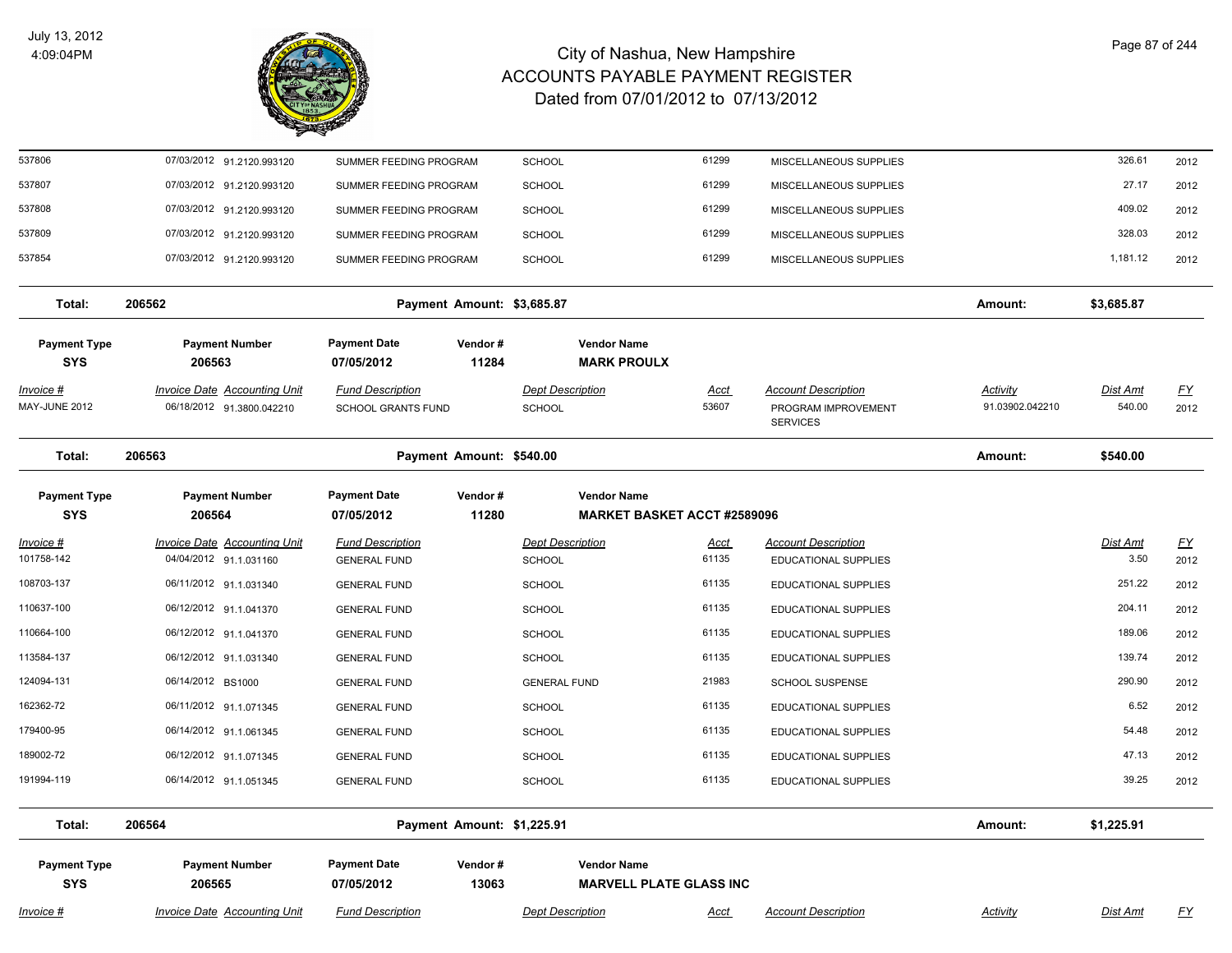

| 3543                              | 06/14/2012 91.1001.994600                                        | CAPITAL IMPROVEMENTS                                 |                            | <b>SCHOOL</b>                            |                                                           | 81100                | CAPITAL IMPROVEMENTS                                                 | 1075.91.11.01                      | 54.00                     | 2012                     |
|-----------------------------------|------------------------------------------------------------------|------------------------------------------------------|----------------------------|------------------------------------------|-----------------------------------------------------------|----------------------|----------------------------------------------------------------------|------------------------------------|---------------------------|--------------------------|
| Total:                            | 206565                                                           |                                                      | Payment Amount: \$54.00    |                                          |                                                           |                      |                                                                      | Amount:                            | \$54.00                   |                          |
| <b>Payment Type</b><br><b>SYS</b> | <b>Payment Number</b><br>206566                                  | <b>Payment Date</b><br>07/05/2012                    | Vendor#<br>11005           |                                          | <b>Vendor Name</b><br><b>MARY MORSE</b>                   |                      |                                                                      |                                    |                           |                          |
| <u> Invoice #</u><br>06/05-06/12  | <b>Invoice Date Accounting Unit</b><br>06/19/2012 91.3800.022190 | <b>Fund Description</b><br><b>SCHOOL GRANTS FUND</b> |                            | <b>Dept Description</b><br><b>SCHOOL</b> |                                                           | <b>Acct</b><br>53628 | <b>Account Description</b><br><b>CONTRACT SERVICES</b>               | <b>Activity</b><br>91.03952.022190 | <b>Dist Amt</b><br>445.27 | EY<br>2012               |
| Total:                            | 206566                                                           |                                                      | Payment Amount: \$445.27   |                                          |                                                           |                      |                                                                      | Amount:                            | \$445.27                  |                          |
| <b>Payment Type</b><br><b>SYS</b> | <b>Payment Number</b><br>206567                                  | <b>Payment Date</b><br>07/05/2012                    | Vendor#<br>11008           |                                          | <b>Vendor Name</b><br><b>MC CONTRACTING INC</b>           |                      |                                                                      |                                    |                           |                          |
| <u> Invoice #</u>                 | <b>Invoice Date Accounting Unit</b><br>06/04/2012 91.1.222620    | <b>Fund Description</b><br><b>GENERAL FUND</b>       |                            | <b>Dept Description</b><br><b>SCHOOL</b> |                                                           | <u>Acct</u><br>54280 | <b>Account Description</b><br><b>BUILDING/GROUNDS</b><br>MAINTENANCE |                                    | Dist Amt<br>2,455.00      | $\underline{FY}$<br>2012 |
| Total:                            | 206567                                                           |                                                      | Payment Amount: \$2,455.00 |                                          |                                                           |                      |                                                                      | Amount:                            | \$2,455.00                |                          |
| <b>Payment Type</b><br><b>SYS</b> | <b>Payment Number</b><br>206568                                  | <b>Payment Date</b><br>07/05/2012                    | Vendor#<br>11692           |                                          | <b>Vendor Name</b><br><b>MEMORY SUPPLIERS, INC</b>        |                      |                                                                      |                                    |                           |                          |
| Invoice #<br>1021194              | Invoice Date Accounting Unit<br>06/15/2012 91.1.041300           | <b>Fund Description</b><br><b>GENERAL FUND</b>       |                            | <b>Dept Description</b><br>SCHOOL        |                                                           | <u>Acct</u><br>61135 | <b>Account Description</b><br>EDUCATIONAL SUPPLIES                   |                                    | Dist Amt<br>281.00        | $\underline{FY}$<br>2012 |
| Total:                            | 206568                                                           |                                                      | Payment Amount: \$281.00   |                                          |                                                           |                      |                                                                      | Amount:                            | \$281.00                  |                          |
| <b>Payment Type</b><br><b>SYS</b> | <b>Payment Number</b><br>206569                                  | <b>Payment Date</b><br>07/05/2012                    | Vendor#<br>13090           |                                          | <b>Vendor Name</b><br><b>MERRIMACK SPED COLLABORATIVE</b> |                      |                                                                      |                                    |                           |                          |
| <u> Invoice #</u>                 | <b>Invoice Date Accounting Unit</b>                              | <b>Fund Description</b>                              |                            | <b>Dept Description</b>                  |                                                           | <u>Acct</u>          | <b>Account Description</b>                                           |                                    | Dist Amt                  | <u>FY</u>                |
| 1756-CM                           | 06/15/2010 91.1.021267                                           | <b>GENERAL FUND</b>                                  |                            | <b>SCHOOL</b>                            |                                                           | 55694                | TUITION, OUT OF DISTRICT                                             |                                    | $-6,354.88$               | 2012                     |
| 1757-CM                           | 06/15/2010 91.1.021267                                           | <b>GENERAL FUND</b>                                  |                            | <b>SCHOOL</b>                            |                                                           | 55694                | TUITION, OUT OF DISTRICT                                             |                                    | $-198.59$                 | 2012                     |
| 4509-CM                           | 03/31/2011 91.1.021267                                           | <b>GENERAL FUND</b>                                  |                            | <b>SCHOOL</b>                            |                                                           | 55694                | TUITION, OUT OF DISTRICT                                             |                                    | $-198.59$                 | 2012                     |
| 9603                              | 05/30/2012 91.1.021267                                           | <b>GENERAL FUND</b>                                  |                            | <b>SCHOOL</b>                            |                                                           | 55694                | TUITION, OUT OF DISTRICT                                             |                                    | 9,532.32                  | 2012                     |
| 9604                              | 05/30/2012 91.1.021267                                           | <b>GENERAL FUND</b>                                  |                            | SCHOOL                                   |                                                           | 55694                | TUITION, OUT OF DISTRICT                                             |                                    | 9.532.32                  | 2012                     |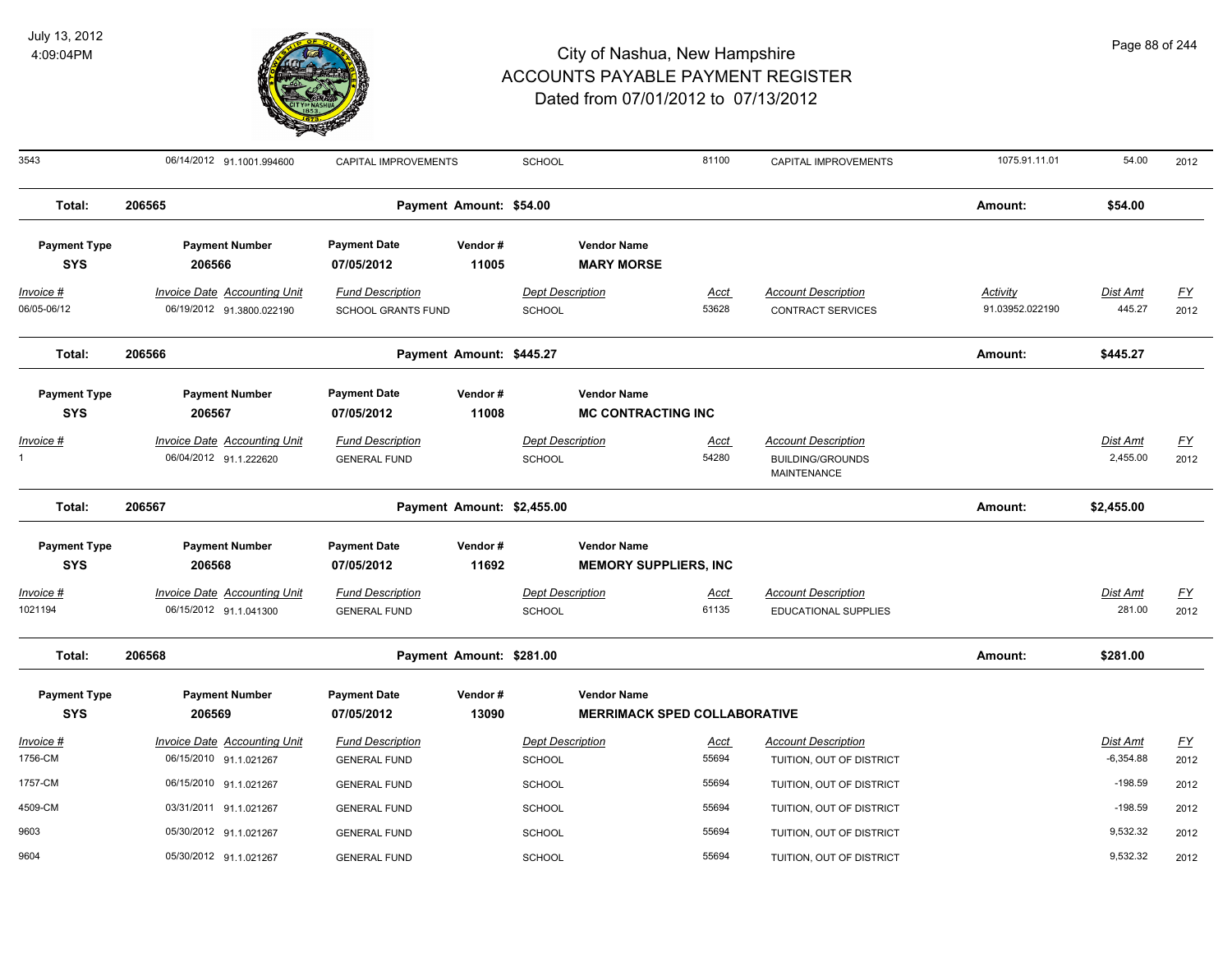

| Total:                            | 206569                                                        |                                                | Payment Amount: \$12,312.58 |                                   |                                                     |                      |                                                      | Amount: | \$12,312.58                 |                                   |
|-----------------------------------|---------------------------------------------------------------|------------------------------------------------|-----------------------------|-----------------------------------|-----------------------------------------------------|----------------------|------------------------------------------------------|---------|-----------------------------|-----------------------------------|
| <b>Payment Type</b><br><b>SYS</b> | <b>Payment Number</b><br>206570                               | <b>Payment Date</b><br>07/05/2012              | Vendor#<br>11034            |                                   | <b>Vendor Name</b><br>MILFORD SCHOOL DISTRICT       |                      |                                                      |         |                             |                                   |
| <u> Invoice #</u><br>APR-12       | <b>Invoice Date Accounting Unit</b><br>05/13/2012 91.1.992700 | <b>Fund Description</b><br><b>GENERAL FUND</b> |                             | <b>Dept Description</b><br>SCHOOL |                                                     | <u>Acct</u><br>55690 | <b>Account Description</b><br>REGULAR TRANSPORTATION |         | <b>Dist Amt</b><br>1,335.00 | $\underline{\mathsf{FY}}$<br>2012 |
| JAN-JUN12                         | 02/10/2012 91.1.021267                                        | <b>GENERAL FUND</b>                            |                             | SCHOOL                            |                                                     | 55694                | <b>SERVICES</b><br>TUITION, OUT OF DISTRICT          |         | 0.36                        | 2012                              |
| JAN-JUN12                         | 02/10/2012 91.1.021267                                        | <b>GENERAL FUND</b>                            |                             | <b>SCHOOL</b>                     |                                                     | 55694                | TUITION, OUT OF DISTRICT                             |         | 2,769.22                    | 2012                              |
| MAY-12                            | 06/13/2012 91.1.992700                                        | <b>GENERAL FUND</b>                            |                             | SCHOOL                            |                                                     | 55690                | REGULAR TRANSPORTATION<br><b>SERVICES</b>            |         | 1,705.00                    | 2012                              |
| Total:                            | 206570                                                        |                                                | Payment Amount: \$5,809.58  |                                   |                                                     |                      |                                                      | Amount: | \$5,809.58                  |                                   |
| <b>Payment Type</b><br><b>SYS</b> | <b>Payment Number</b><br>206571                               | <b>Payment Date</b><br>07/05/2012              | Vendor#<br>12067            |                                   | <b>Vendor Name</b><br><b>RAY MORTON</b>             |                      |                                                      |         |                             |                                   |
| <u> Invoice #</u>                 | <b>Invoice Date Accounting Unit</b>                           | <b>Fund Description</b>                        |                             | <b>Dept Description</b>           |                                                     | <u>Acct</u>          | <b>Account Description</b>                           |         | Dist Amt                    | $\underline{FY}$                  |
| <b>JACOB LUNCH ACCT</b>           | 07/03/2012 91.2100.11                                         | <b>FOOD SERVICES</b>                           |                             | <b>SCHOOL</b>                     |                                                     | 44503                | <b>LUNCH SALES</b>                                   |         | 12.85                       | 2012                              |
| Total:                            | 206571                                                        |                                                | Payment Amount: \$12.85     |                                   |                                                     |                      |                                                      | Amount: | \$12.85                     |                                   |
| <b>Payment Type</b><br><b>SYS</b> | <b>Payment Number</b><br>206572                               | <b>Payment Date</b><br>07/05/2012              | Vendor#<br>14496            |                                   | <b>Vendor Name</b><br><b>NASHOBA LEARNING GROUP</b> |                      |                                                      |         |                             |                                   |
| <u> Invoice #</u>                 | <b>Invoice Date Accounting Unit</b>                           | <b>Fund Description</b>                        |                             | <b>Dept Description</b>           |                                                     | <u>Acct</u>          | <b>Account Description</b>                           |         | <b>Dist Amt</b>             | <u>FY</u>                         |
| 6581                              | 05/01/2012 91.1.021267                                        | <b>GENERAL FUND</b>                            |                             | <b>SCHOOL</b>                     |                                                     | 55694                | TUITION, OUT OF DISTRICT                             |         | 7,089.28                    | 2012                              |
| Total:                            | 206572                                                        |                                                | Payment Amount: \$7,089.28  |                                   |                                                     |                      |                                                      | Amount: | \$7,089.28                  |                                   |
| <b>Payment Type</b><br><b>SYS</b> | <b>Payment Number</b><br>206573                               | <b>Payment Date</b><br>07/05/2012              | Vendor#<br>14498            |                                   | <b>Vendor Name</b><br><b>NASHUA CHILDRENS HOME</b>  |                      |                                                      |         |                             |                                   |
| Invoice #                         | <b>Invoice Date Accounting Unit</b>                           | <b>Fund Description</b>                        |                             | <b>Dept Description</b>           |                                                     | Acct                 | <b>Account Description</b>                           |         | Dist Amt                    | $\underline{FY}$                  |
| 254256A                           | 05/08/2012 91.1.021267                                        | <b>GENERAL FUND</b>                            |                             | <b>SCHOOL</b>                     |                                                     | 55694                | TUITION, OUT OF DISTRICT                             |         | 1,969.83                    | 2012                              |
| 254257A                           | 05/08/2012 91.1.021267                                        | <b>GENERAL FUND</b>                            |                             | <b>SCHOOL</b>                     |                                                     | 55694                | TUITION, OUT OF DISTRICT                             |         | 1,969.83                    | 2012                              |
| 254258A                           | 05/08/2012 91.1.021267                                        | <b>GENERAL FUND</b>                            |                             | SCHOOL                            |                                                     | 55694                | TUITION, OUT OF DISTRICT                             |         | 1,969.83                    | 2012                              |
| 254259A                           | 05/08/2012 91.1.021267                                        | <b>GENERAL FUND</b>                            |                             | SCHOOL                            |                                                     | 55694                | TUITION, OUT OF DISTRICT                             |         | 1,969.83                    | 2012                              |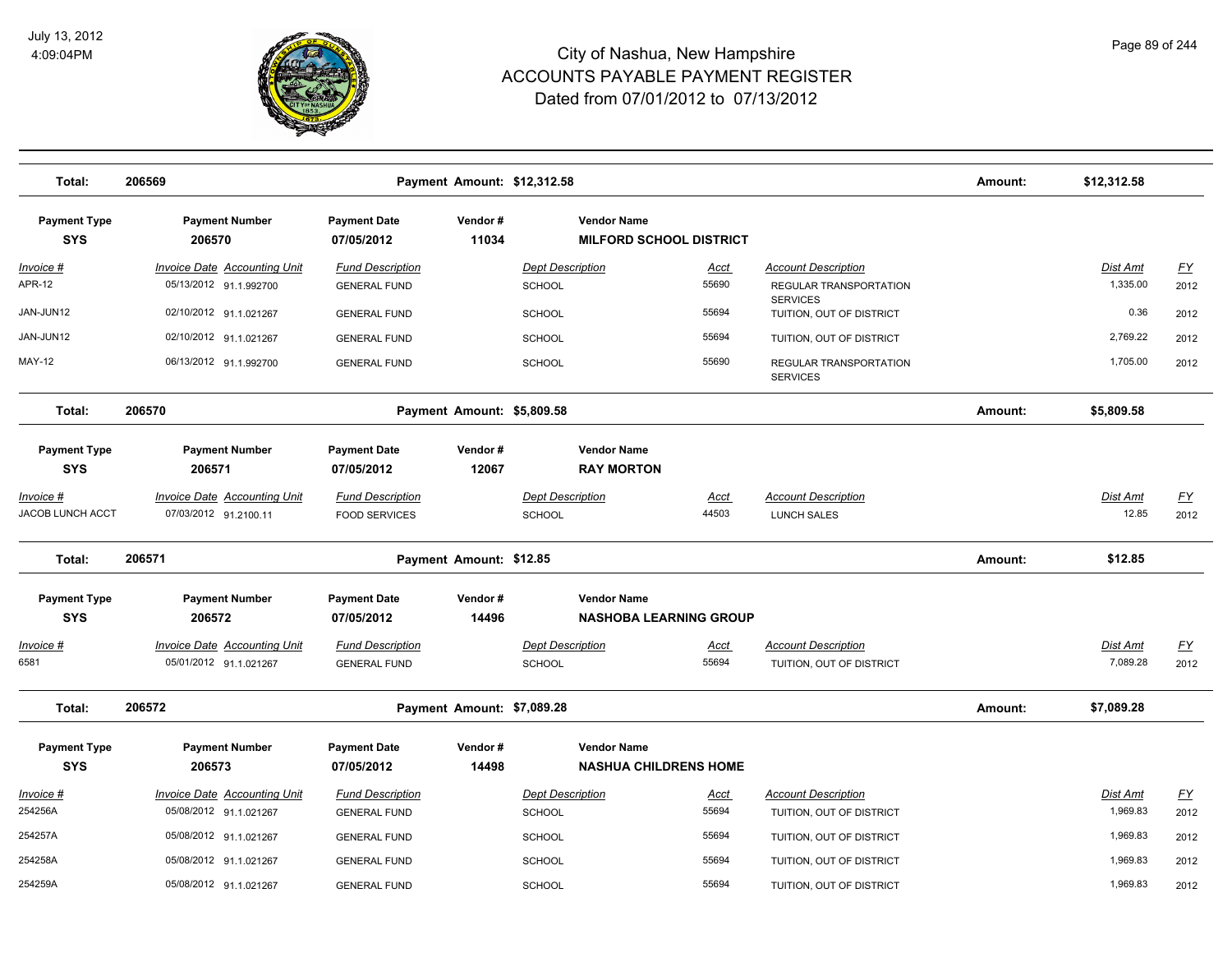

| 254260                            | 05/08/2012 91.1.021267                                        | <b>GENERAL FUND</b>                            |                             | <b>SCHOOL</b>                     | 55694                                                       | TUITION, OUT OF DISTRICT                             |                                  | 1,969.83           | 2012             |
|-----------------------------------|---------------------------------------------------------------|------------------------------------------------|-----------------------------|-----------------------------------|-------------------------------------------------------------|------------------------------------------------------|----------------------------------|--------------------|------------------|
| 254261A                           | 05/08/2012 91.1.021267                                        | <b>GENERAL FUND</b>                            |                             | SCHOOL                            | 55694                                                       | TUITION, OUT OF DISTRICT                             |                                  | 1,969.83           | 2012             |
| 254262A                           | 05/08/2012 91.1.021267                                        | <b>GENERAL FUND</b>                            |                             | SCHOOL                            | 55694                                                       | TUITION, OUT OF DISTRICT                             |                                  | 1,969.83           | 2012             |
| 254263A                           | 05/08/2012 91.1.021267                                        | <b>GENERAL FUND</b>                            |                             | <b>SCHOOL</b>                     | 55694                                                       | TUITION, OUT OF DISTRICT                             |                                  | 1,969.83           | 2012             |
| 254264A                           | 05/08/2012 91.1.021267                                        | <b>GENERAL FUND</b>                            |                             | <b>SCHOOL</b>                     | 55694                                                       | TUITION, OUT OF DISTRICT                             |                                  | 0.04               | 2012             |
| 254264A                           | 05/08/2012 91.1.021267                                        | <b>GENERAL FUND</b>                            |                             | SCHOOL                            | 55694                                                       | TUITION, OUT OF DISTRICT                             |                                  | 1,969.79           | 2012             |
| Total:                            | 206573                                                        |                                                | Payment Amount: \$17,728.47 |                                   |                                                             |                                                      | Amount:                          | \$17,728.47        |                  |
| <b>Payment Type</b><br><b>SYS</b> | <b>Payment Number</b><br>206574                               | <b>Payment Date</b><br>07/05/2012              | Vendor#<br>13144            |                                   | <b>Vendor Name</b><br><b>NASHUA OUTDOOR POWER EQUIPMENT</b> |                                                      |                                  |                    |                  |
| <u>Invoice #</u>                  | <b>Invoice Date Accounting Unit</b>                           | <b>Fund Description</b>                        |                             | <b>Dept Description</b>           | <u>Acct</u>                                                 | <b>Account Description</b>                           |                                  | <u>Dist Amt</u>    | <u>FY</u>        |
| 373840                            | 06/11/2012 91.1.222630                                        | <b>GENERAL FUND</b>                            |                             | <b>SCHOOL</b>                     | 61599                                                       | <b>GROUNDS MAINTENANCE</b><br><b>SUPPLIES</b>        |                                  | 482.70             | 2012             |
| Total:                            | 206574                                                        |                                                | Payment Amount: \$482.70    |                                   |                                                             |                                                      | Amount:                          | \$482.70           |                  |
| <b>Payment Type</b>               | <b>Payment Number</b>                                         | <b>Payment Date</b>                            | Vendor#                     |                                   | <b>Vendor Name</b>                                          |                                                      |                                  |                    |                  |
| <b>SYS</b>                        | 206575                                                        | 07/05/2012                                     | 13151                       |                                   | <b>NASHUA WALLPAPER &amp; PAINT CO</b>                      |                                                      |                                  |                    |                  |
| Invoice #<br>223675               | <b>Invoice Date Accounting Unit</b><br>06/15/2012 91.1.222620 | <b>Fund Description</b><br><b>GENERAL FUND</b> |                             | <b>Dept Description</b><br>SCHOOL | <b>Acct</b><br>61299                                        | <b>Account Description</b><br>MISCELLANEOUS SUPPLIES |                                  | Dist Amt<br>293.50 | EY<br>2012       |
| Total:                            | 206575                                                        |                                                | Payment Amount: \$293.50    |                                   |                                                             |                                                      | Amount:                          | \$293.50           |                  |
| <b>Payment Type</b><br><b>SYS</b> | <b>Payment Number</b><br>206576                               | <b>Payment Date</b><br>07/05/2012              | Vendor#<br>14513            |                                   | <b>Vendor Name</b><br><b>NATIONWIDE SALES &amp; SERVICE</b> |                                                      |                                  |                    |                  |
| Invoice #                         | Invoice Date Accounting Unit                                  | <b>Fund Description</b>                        |                             | <b>Dept Description</b>           | Acct                                                        | <b>Account Description</b>                           |                                  | Dist Amt           | $\underline{FY}$ |
| 175939                            | 06/14/2012 91.1.222620                                        | <b>GENERAL FUND</b>                            |                             | <b>SCHOOL</b>                     | 61428                                                       | <b>JANITORIAL SUPPLIES</b>                           |                                  | 394.76             | 2012             |
| Total:                            | 206576                                                        |                                                | Payment Amount: \$394.76    |                                   |                                                             |                                                      | Amount:                          | \$394.76           |                  |
| <b>Payment Type</b><br><b>SYS</b> | <b>Payment Number</b><br>206577                               | <b>Payment Date</b><br>07/05/2012              | Vendor#<br>11474            |                                   | <b>Vendor Name</b><br><b>PEARSON ASSESSMENTS</b>            |                                                      | Payee Name<br><b>NCS PEARSON</b> |                    |                  |
| <u>Invoice #</u>                  | <b>Invoice Date Accounting Unit</b>                           | <b>Fund Description</b>                        |                             | <b>Dept Description</b>           | <u>Acct</u>                                                 | <b>Account Description</b>                           |                                  | Dist Amt           | EY               |
| 3649894                           | 06/12/2012 91.1.022150                                        | <b>GENERAL FUND</b>                            |                             | <b>SCHOOL</b>                     | 61249                                                       | <b>TESTING MATERIALS</b>                             |                                  | 64.34              | 2012             |
| 3649894                           | 06/12/2012 91.1.022150                                        | <b>GENERAL FUND</b>                            |                             | <b>SCHOOL</b>                     | 61249                                                       | <b>TESTING MATERIALS</b>                             |                                  | 1,286.60           | 2012             |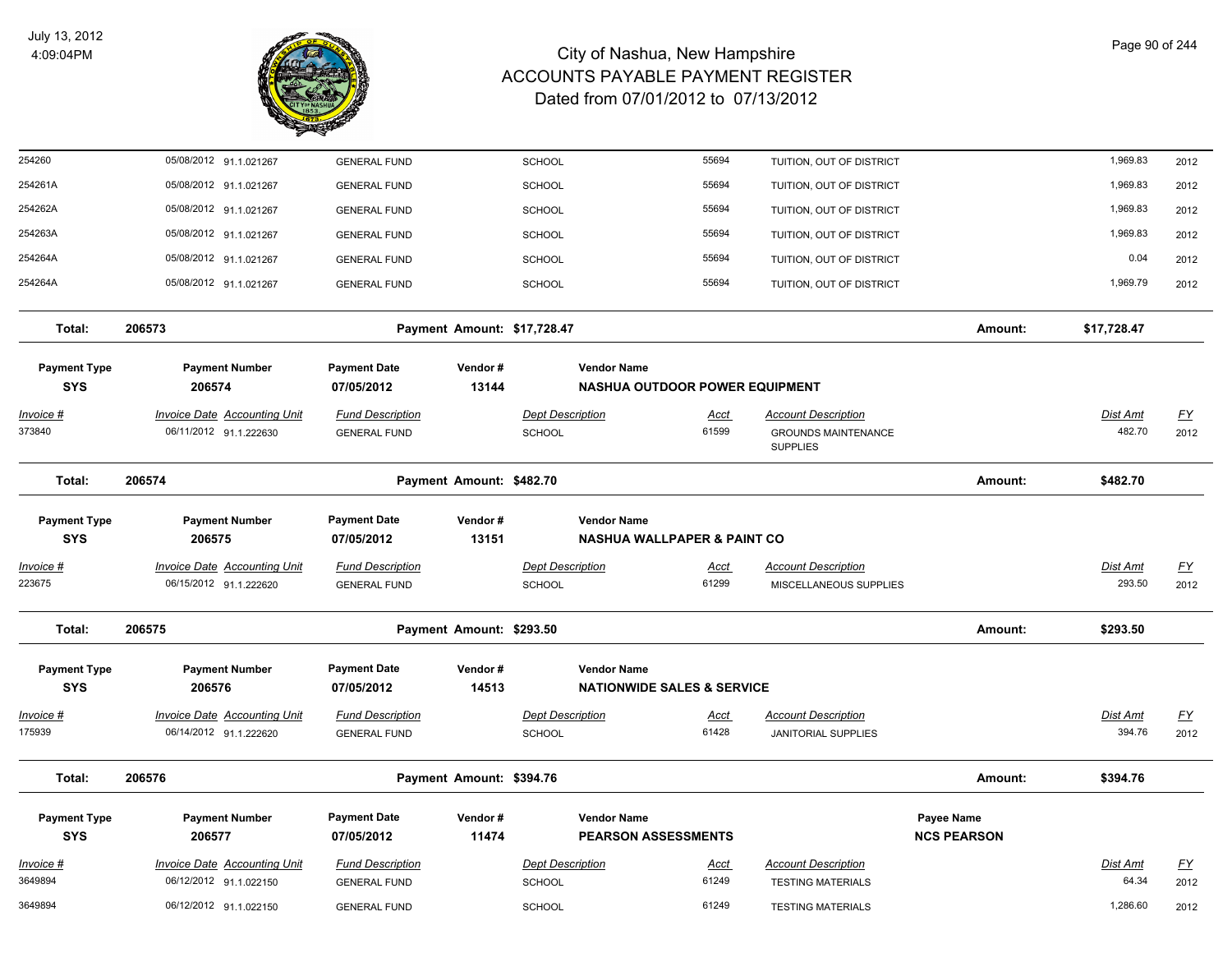

| Total:                            | 206577                                                        |                                                | Payment Amount: \$1,350.94 |                                                    |                      |                                                      | Amount: | \$1,350.94                  |                                   |
|-----------------------------------|---------------------------------------------------------------|------------------------------------------------|----------------------------|----------------------------------------------------|----------------------|------------------------------------------------------|---------|-----------------------------|-----------------------------------|
| <b>Payment Type</b><br><b>SYS</b> | <b>Payment Number</b><br>206578                               | <b>Payment Date</b><br>07/05/2012              | Vendor#<br>11013           | <b>Vendor Name</b><br><b>NESDEC</b>                |                      |                                                      |         |                             |                                   |
| <u>Invoice #</u><br>B2230         | <b>Invoice Date Accounting Unit</b><br>04/01/2012 91.1.992322 | <b>Fund Description</b><br><b>GENERAL FUND</b> |                            | <b>Dept Description</b><br>SCHOOL                  | <b>Acct</b><br>55200 | <b>Account Description</b><br>DUES AND MEMBERSHIPS   |         | Dist Amt<br>3,995.00        | $\underline{\mathsf{FY}}$<br>2012 |
| Total:                            | 206578                                                        |                                                | Payment Amount: \$3,995.00 |                                                    |                      |                                                      | Amount: | \$3,995.00                  |                                   |
| <b>Payment Type</b><br><b>SYS</b> | <b>Payment Number</b><br>206579                               | <b>Payment Date</b><br>07/05/2012              | Vendor#<br>10998           | <b>Vendor Name</b><br><b>ALLAN NEVILLE</b>         |                      |                                                      |         |                             |                                   |
| Invoice #<br>61612-03             | <b>Invoice Date Accounting Unit</b><br>06/16/2012 91.1.041451 | <b>Fund Description</b><br><b>GENERAL FUND</b> |                            | <b>Dept Description</b><br>SCHOOL                  | <u>Acct</u><br>55642 | <b>Account Description</b><br><b>GAME OFFICIALS</b>  |         | Dist Amt<br>40.00           | EY<br>2012                        |
| 61612-03                          | 06/16/2012 91.1.041452                                        | <b>GENERAL FUND</b>                            |                            | <b>SCHOOL</b>                                      | 55642                | <b>GAME OFFICIALS</b>                                |         | 40.00                       | 2012                              |
| 61712-03                          | 06/17/2012 91.1.041451                                        | <b>GENERAL FUND</b>                            |                            | <b>SCHOOL</b>                                      | 55642                | <b>GAME OFFICIALS</b>                                |         | 40.00                       | 2012                              |
| 61712-03                          | 06/17/2012 91.1.041452                                        | <b>GENERAL FUND</b>                            |                            | SCHOOL                                             | 55642                | <b>GAME OFFICIALS</b>                                |         | 40.00                       | 2012                              |
| Total:                            | 206579                                                        |                                                | Payment Amount: \$160.00   |                                                    |                      |                                                      | Amount: | \$160.00                    |                                   |
| <b>Payment Type</b><br><b>SYS</b> | <b>Payment Number</b><br>206580                               | <b>Payment Date</b><br>07/05/2012              | Vendor#<br>11028           | <b>Vendor Name</b><br><b>TREASURER STATE OF NH</b> |                      |                                                      |         |                             |                                   |
| Invoice #<br>C410575              | Invoice Date Accounting Unit<br>06/13/2012 91.1.222620        | <b>Fund Description</b><br><b>GENERAL FUND</b> |                            | <b>Dept Description</b><br>SCHOOL                  | Acct<br>61299        | <b>Account Description</b><br>MISCELLANEOUS SUPPLIES |         | Dist Amt<br>632.40          | EY<br>2012                        |
| Total:                            | 206580                                                        |                                                | Payment Amount: \$632.40   |                                                    |                      |                                                      | Amount: | \$632.40                    |                                   |
| <b>Payment Type</b><br><b>SYS</b> | <b>Payment Number</b><br>206581                               | <b>Payment Date</b><br>07/05/2012              | Vendor#<br>14540           | <b>Vendor Name</b><br><b>NHASP</b>                 |                      |                                                      |         |                             |                                   |
| Invoice #<br>2905                 | Invoice Date Accounting Unit<br>05/30/2012 91.1.992212        | <b>Fund Description</b><br><b>GENERAL FUND</b> |                            | <b>Dept Description</b><br>SCHOOL                  | <b>Acct</b><br>55300 | <b>Account Description</b><br><b>TRAVEL</b>          |         | <b>Dist Amt</b><br>3,615.00 | $\underline{FY}$<br>2012          |
| Total:                            | 206581                                                        |                                                | Payment Amount: \$3,615.00 |                                                    |                      |                                                      | Amount: | \$3,615.00                  |                                   |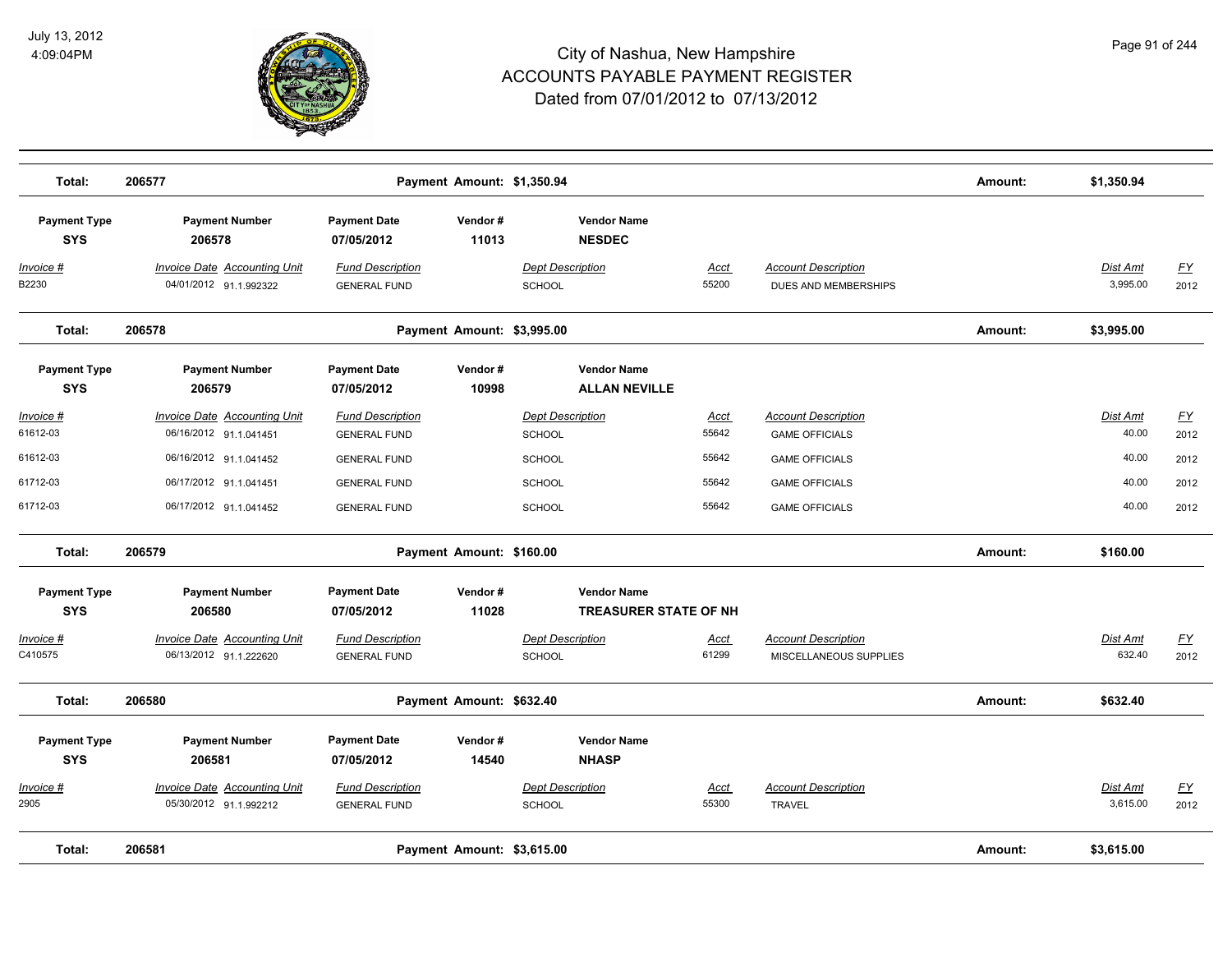

| <b>Payment Type</b><br><b>SYS</b> | <b>Payment Number</b><br>206582                                  | <b>Payment Date</b><br>07/05/2012               | Vendor#<br>14556            | <b>Vendor Name</b>                       | <b>NORTHEAST FOOD SVC EQUIPMENT &amp;</b> |                                                           |                 |                           |                          |
|-----------------------------------|------------------------------------------------------------------|-------------------------------------------------|-----------------------------|------------------------------------------|-------------------------------------------|-----------------------------------------------------------|-----------------|---------------------------|--------------------------|
| Invoice #<br>416366               | <b>Invoice Date Accounting Unit</b><br>06/30/2012 91.2100.143120 | <b>Fund Description</b><br><b>FOOD SERVICES</b> |                             | <b>Dept Description</b><br><b>SCHOOL</b> | <u>Acct</u><br>71000                      | <b>Account Description</b><br><b>EQUIPMENT</b>            |                 | <b>Dist Amt</b><br>297.60 | $\underline{FY}$<br>2012 |
| 416367                            | 06/30/2012 91.2100.143120                                        | <b>FOOD SERVICES</b>                            |                             | <b>SCHOOL</b>                            | 71000                                     | <b>EQUIPMENT</b>                                          |                 | 32.10                     | 2012                     |
| 416368                            | 06/30/2012 91.2100.993120                                        | <b>FOOD SERVICES</b>                            |                             | <b>SCHOOL</b>                            | 71000                                     | <b>EQUIPMENT</b>                                          |                 | 42.90                     | 2012                     |
| 416369                            | 06/30/2012 91.2100.073120                                        | <b>FOOD SERVICES</b>                            |                             | <b>SCHOOL</b>                            | 71000                                     | <b>EQUIPMENT</b>                                          |                 | 35.85                     | 2012                     |
| 416370                            | 06/30/2012 91.2100.993120                                        | <b>FOOD SERVICES</b>                            |                             | <b>SCHOOL</b>                            | 71000                                     | <b>EQUIPMENT</b>                                          |                 | 28.50                     | 2012                     |
| 416371                            | 06/30/2012 91.2100.193120                                        | <b>FOOD SERVICES</b>                            |                             | <b>SCHOOL</b>                            | 71000                                     | <b>EQUIPMENT</b>                                          |                 | 1,338.00                  | 2012                     |
| 416372                            | 06/30/2012 91.2100.053120                                        | <b>FOOD SERVICES</b>                            |                             | <b>SCHOOL</b>                            | 71000                                     | <b>EQUIPMENT</b>                                          |                 | 78.60                     | 2012                     |
| 416373                            | 06/30/2012 91.2100.193120                                        | <b>FOOD SERVICES</b>                            |                             | <b>SCHOOL</b>                            | 71000                                     | <b>EQUIPMENT</b>                                          |                 | 290.90                    | 2012                     |
| 416374                            | 06/30/2012 91.2100.033120                                        | <b>FOOD SERVICES</b>                            |                             | SCHOOL                                   | 71000                                     | <b>EQUIPMENT</b>                                          |                 | 93.60                     | 2012                     |
| 416375                            | 06/30/2012 91.2100.113120                                        | <b>FOOD SERVICES</b>                            |                             | <b>SCHOOL</b>                            | 71000                                     | <b>EQUIPMENT</b>                                          |                 | 165.30                    | 2012                     |
| 416376                            | 06/30/2012 91.2100.133120                                        | <b>FOOD SERVICES</b>                            |                             | <b>SCHOOL</b>                            | 71000                                     | <b>EQUIPMENT</b>                                          |                 | 28.50                     | 2012                     |
| 416398                            | 06/30/2012 91.2100.033120                                        | <b>FOOD SERVICES</b>                            |                             | <b>SCHOOL</b>                            | 71000                                     | <b>EQUIPMENT</b>                                          |                 | 1,188.50                  | 2012                     |
| 416399                            | 06/30/2012 91.2100.993120                                        | <b>FOOD SERVICES</b>                            |                             | <b>SCHOOL</b>                            | 71000                                     | <b>EQUIPMENT</b>                                          |                 | 839.00                    | 2012                     |
| 416400                            | 06/30/2012 91.2100.103120                                        | <b>FOOD SERVICES</b>                            |                             | <b>SCHOOL</b>                            | 71000                                     | <b>EQUIPMENT</b>                                          |                 | 519.00                    | 2012                     |
| 416401                            | 06/30/2012 91.2100.103120                                        | <b>FOOD SERVICES</b>                            |                             | <b>SCHOOL</b>                            | 71000                                     | <b>EQUIPMENT</b>                                          |                 | 4,834.00                  | 2012                     |
| 416402                            | 06/30/2012 91.2100.063120                                        | <b>FOOD SERVICES</b>                            |                             | <b>SCHOOL</b>                            | 71000                                     | <b>EQUIPMENT</b>                                          |                 | 198.90                    | 2012                     |
| Total:                            | 206582                                                           |                                                 | Payment Amount: \$10,011.25 |                                          |                                           |                                                           | Amount:         | \$10,011.25               |                          |
| <b>Payment Type</b><br><b>SYS</b> | <b>Payment Number</b><br>206583                                  | <b>Payment Date</b><br>07/05/2012               | Vendor#<br>10343            | <b>Vendor Name</b>                       | <b>OCE IMAGISTICS INC</b>                 |                                                           |                 |                           |                          |
| $Invoice$ #<br>77798A             | <b>Invoice Date Accounting Unit</b><br>06/11/2012 91.1.031160    | <b>Fund Description</b><br><b>GENERAL FUND</b>  |                             | <b>Dept Description</b><br><b>SCHOOL</b> | <b>Acct</b><br>61135                      | <b>Account Description</b><br><b>EDUCATIONAL SUPPLIES</b> |                 | <b>Dist Amt</b><br>5.00   | <u>FY</u><br>2012        |
| 77798A                            | 06/11/2012 91.1.031160                                           | <b>GENERAL FUND</b>                             |                             | <b>SCHOOL</b>                            | 61135                                     | <b>EDUCATIONAL SUPPLIES</b>                               |                 | 115.00                    | 2012                     |
| Total:                            | 206583                                                           |                                                 | Payment Amount: \$120.00    |                                          |                                           |                                                           | Amount:         | \$120.00                  |                          |
| <b>Payment Type</b><br><b>SYS</b> | <b>Payment Number</b><br>206584                                  | <b>Payment Date</b><br>07/05/2012               | Vendor#<br>11158            | <b>Vendor Name</b>                       | <b>PAGE STREET LEASING LLC</b>            |                                                           |                 |                           |                          |
| Invoice #                         | <b>Invoice Date Accounting Unit</b>                              | <b>Fund Description</b>                         |                             | <b>Dept Description</b>                  | <u>Acct</u>                               | <b>Account Description</b>                                | <b>Activity</b> | <b>Dist Amt</b>           | $\underline{FY}$         |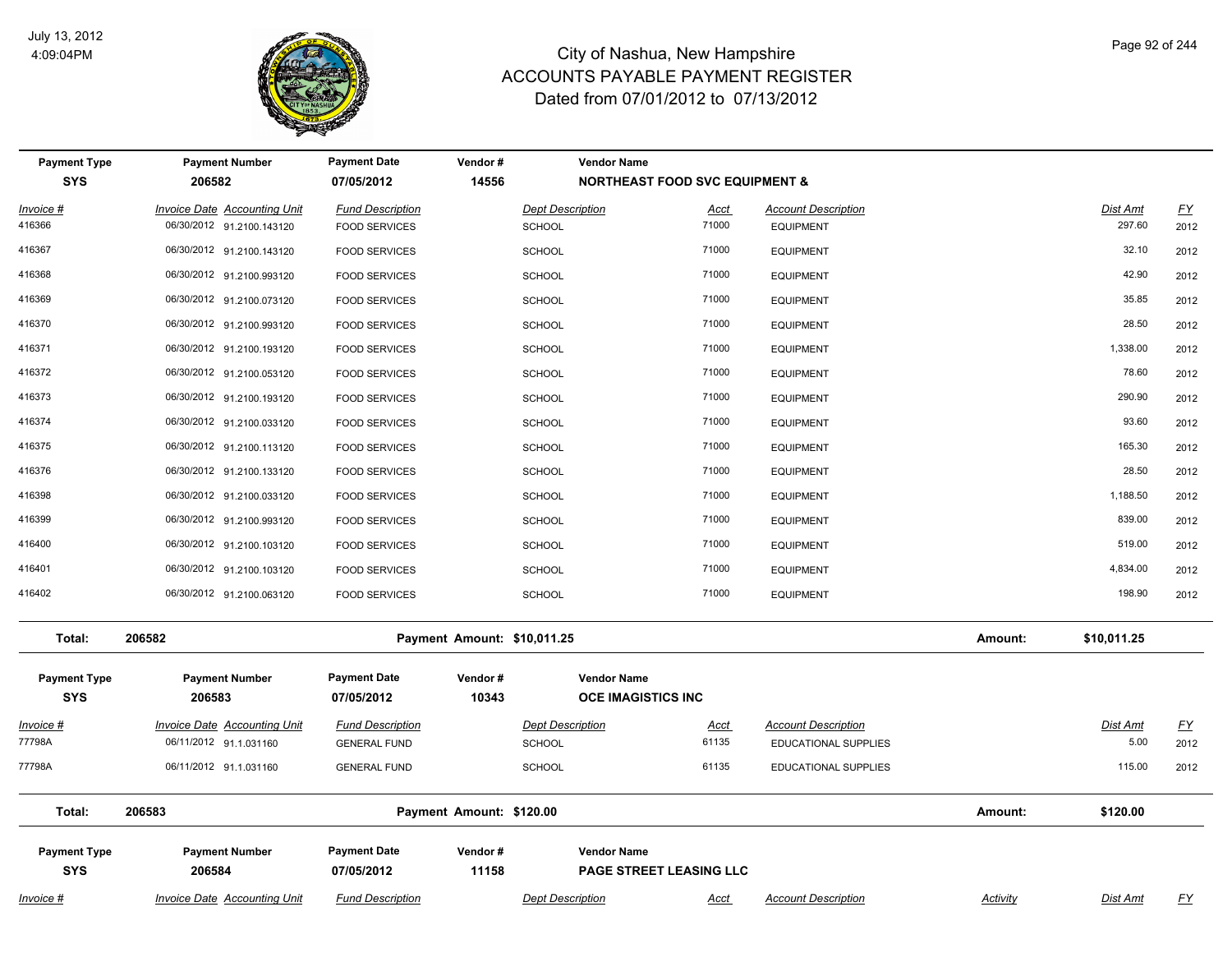

| 92459                              | 05/24/2012 91.5800.134600                                        | SCHOOL CAPITAL PROJECTS<br><b>FUND</b>                |                            | <b>SCHOOL</b>                            |                                                   | 81200                | <b>BUILDINGS AND</b><br><b>IMPROVEMENTS</b>                        | 1011.91.04.30 | 95.00                     | 2012                     |
|------------------------------------|------------------------------------------------------------------|-------------------------------------------------------|----------------------------|------------------------------------------|---------------------------------------------------|----------------------|--------------------------------------------------------------------|---------------|---------------------------|--------------------------|
| 92460                              | 05/24/2012 91.5800.134600                                        | SCHOOL CAPITAL PROJECTS                               |                            | <b>SCHOOL</b>                            |                                                   | 81200                | <b>BUILDINGS AND</b>                                               | 1011.91.04.30 | 95.00                     | 2012                     |
| 92544                              | 05/27/2012 91.5800.134600                                        | <b>FUND</b><br>SCHOOL CAPITAL PROJECTS<br><b>FUND</b> |                            | <b>SCHOOL</b>                            |                                                   | 81200                | <b>IMPROVEMENTS</b><br><b>BUILDINGS AND</b><br><b>IMPROVEMENTS</b> | 1011.91.04.30 | 95.00                     | 2012                     |
| Total:                             | 206584                                                           |                                                       | Payment Amount: \$285.00   |                                          |                                                   |                      |                                                                    | Amount:       | \$285.00                  |                          |
| <b>Payment Type</b><br><b>SYS</b>  | <b>Payment Number</b><br>206585                                  | <b>Payment Date</b><br>07/05/2012                     | Vendor#<br>13252           |                                          | <b>Vendor Name</b><br><b>MICHELLE PAPANICOLAU</b> |                      |                                                                    |               |                           |                          |
| <u>Invoice #</u><br><b>JUNE-12</b> | <b>Invoice Date Accounting Unit</b><br>06/30/2012 91.2207.991600 | <b>Fund Description</b><br>ADULT ED/CONTINUING ED     |                            | <b>Dept Description</b><br><b>SCHOOL</b> |                                                   | <u>Acct</u><br>61299 | <b>Account Description</b><br>MISCELLANEOUS SUPPLIES               |               | <b>Dist Amt</b><br>418.82 | <u>FY</u><br>2012        |
| Total:                             | 206585                                                           |                                                       | Payment Amount: \$418.82   |                                          |                                                   |                      |                                                                    | Amount:       | \$418.82                  |                          |
| <b>Payment Type</b><br><b>SYS</b>  | <b>Payment Number</b><br>206586                                  | <b>Payment Date</b><br>07/05/2012                     | Vendor#<br>13268           |                                          | <b>Vendor Name</b><br><b>PASEK CORP</b>           |                      |                                                                    |               |                           |                          |
| Invoice #<br>S 917989              | <b>Invoice Date Accounting Unit</b><br>06/12/2012 91.1.222620    | <b>Fund Description</b><br><b>GENERAL FUND</b>        |                            | <b>Dept Description</b><br>SCHOOL        |                                                   | <u>Acct</u><br>61299 | <b>Account Description</b><br>MISCELLANEOUS SUPPLIES               |               | Dist Amt<br>142.87        | $\underline{FY}$<br>2012 |
| Total:                             | 206586                                                           |                                                       | Payment Amount: \$142.87   |                                          |                                                   |                      |                                                                    | Amount:       | \$142.87                  |                          |
| <b>Payment Type</b><br><b>SYS</b>  | <b>Payment Number</b><br>206587                                  | <b>Payment Date</b><br>07/05/2012                     | Vendor#<br>13273           |                                          | <b>Vendor Name</b><br><b>PAXTON PATTERSON</b>     |                      |                                                                    |               |                           |                          |
| Invoice #<br>269322                | <b>Invoice Date Accounting Unit</b><br>06/13/2012 91.1.041300    | <b>Fund Description</b><br><b>GENERAL FUND</b>        |                            | <b>Dept Description</b><br><b>SCHOOL</b> |                                                   | <u>Acct</u><br>71999 | <b>Account Description</b><br>MISCELLANEOUS EQUIPMENT              |               | Dist Amt<br>1,160.00      | EY<br>2012               |
| Total:                             | 206587                                                           |                                                       | Payment Amount: \$1,160.00 |                                          |                                                   |                      |                                                                    | Amount:       | \$1,160.00                |                          |
| <b>Payment Type</b><br><b>SYS</b>  | <b>Payment Number</b><br>206588                                  | <b>Payment Date</b><br>07/05/2012                     | Vendor#<br>11059           |                                          | <b>Vendor Name</b><br>PCI EDUCATIONAL PUBLISHING  |                      |                                                                    |               |                           |                          |
| Invoice #<br>844091                | Invoice Date Accounting Unit<br>04/17/2012 91.1.041160           | <b>Fund Description</b><br><b>GENERAL FUND</b>        |                            | <b>Dept Description</b><br>SCHOOL        |                                                   | <u>Acct</u><br>61875 | <b>Account Description</b><br><b>BOOKS</b>                         |               | Dist Amt<br>$-530.35$     | <u>FY</u><br>2012        |
| 844091                             | 04/17/2012 91.1.041160                                           | <b>GENERAL FUND</b>                                   |                            | <b>SCHOOL</b>                            |                                                   | 61875                | <b>BOOKS</b>                                                       |               | 530.35                    | 2012                     |
| 844093                             | 04/17/2012 91.1.051111                                           | <b>GENERAL FUND</b>                                   |                            | SCHOOL                                   |                                                   | 61135                | EDUCATIONAL SUPPLIES                                               |               | $-44.90$                  | 2012                     |
| 844093                             | 04/17/2012 91.1.051111                                           | <b>GENERAL FUND</b>                                   |                            | SCHOOL                                   |                                                   | 61135                | <b>EDUCATIONAL SUPPLIES</b>                                        |               | 44.90                     | 2012                     |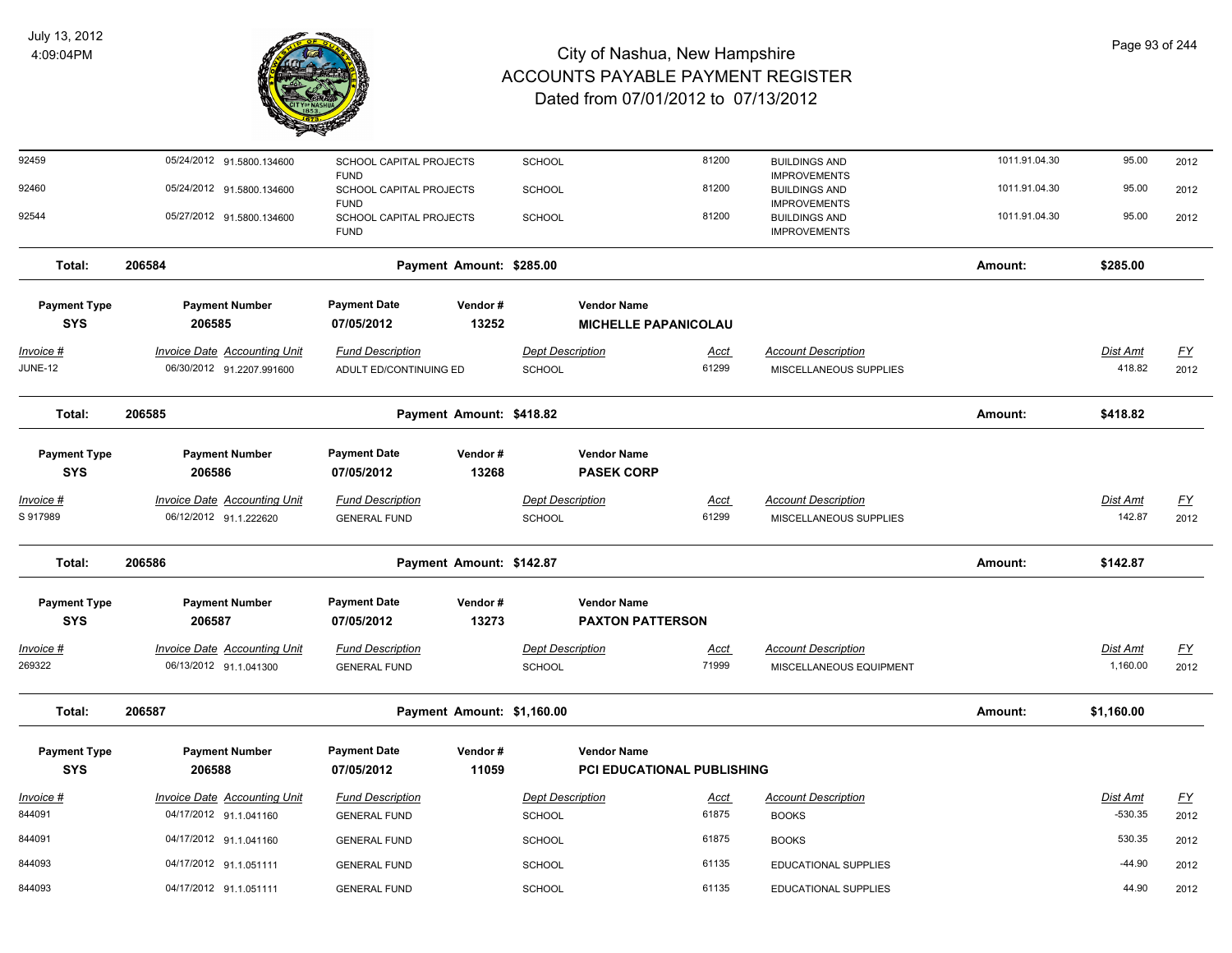

| 849290                            | 06/11/2012 91.1.201210                                           | <b>GENERAL FUND</b>                             |                             | <b>SCHOOL</b>                               | 61249                          | <b>TESTING MATERIALS</b>                               |                                        | 126.21                      | 2012              |
|-----------------------------------|------------------------------------------------------------------|-------------------------------------------------|-----------------------------|---------------------------------------------|--------------------------------|--------------------------------------------------------|----------------------------------------|-----------------------------|-------------------|
| 849435                            | 06/12/2012 91.1.992213                                           | <b>GENERAL FUND</b>                             |                             | SCHOOL                                      | 61299                          | MISCELLANEOUS SUPPLIES                                 |                                        | 582.95                      | 2012              |
| 849435                            | 06/12/2012 BS1000                                                | <b>GENERAL FUND</b>                             |                             | <b>GENERAL FUND</b>                         | 29185                          | <b>LAWSON INVENTORY</b>                                |                                        | $-0.01$                     | 2012              |
| 849725                            | 06/14/2012 91.1.992213                                           | <b>GENERAL FUND</b>                             |                             | SCHOOL                                      | 61299                          | <b>SUSPENSE</b><br>MISCELLANEOUS SUPPLIES              |                                        | 219.90                      | 2012              |
| 417491                            | 04/13/2012 91.1.051128                                           | <b>GENERAL FUND</b>                             |                             | SCHOOL                                      | 61135                          | EDUCATIONAL SUPPLIES                                   |                                        | $-73.53$                    | 2012              |
| 417491                            | 04/13/2012 91.1.051128                                           | <b>GENERAL FUND</b>                             |                             | <b>SCHOOL</b>                               | 61135                          | <b>EDUCATIONAL SUPPLIES</b>                            |                                        | 73.53                       | 2012              |
| Total:                            | 206588                                                           |                                                 | Payment Amount: \$929.05    |                                             |                                |                                                        | Amount:                                | \$929.05                    |                   |
| <b>Payment Type</b><br><b>SYS</b> | <b>Payment Number</b><br>206589                                  | <b>Payment Date</b><br>07/05/2012               | Vendor#<br>13275            | <b>Vendor Name</b>                          | PCS REVENUE CONTROL SYSTEMS IN |                                                        |                                        |                             |                   |
| <u> Invoice #</u><br>MS120498     | <b>Invoice Date Accounting Unit</b><br>06/30/2012 91.2100.993120 | <b>Fund Description</b><br><b>FOOD SERVICES</b> |                             | <b>Dept Description</b><br><b>SCHOOL</b>    | <u>Acct</u><br>53628           | <b>Account Description</b><br><b>CONTRACT SERVICES</b> |                                        | <u>Dist Amt</u><br>7,289.75 | <u>FY</u><br>2012 |
| Total:                            | 206589                                                           |                                                 | Payment Amount: \$7,289.75  |                                             |                                |                                                        | Amount:                                | \$7,289.75                  |                   |
| <b>Payment Type</b><br><b>SYS</b> | <b>Payment Number</b><br>206590                                  | <b>Payment Date</b><br>07/05/2012               | Vendor#<br>13276            | <b>Vendor Name</b>                          | PEABODY SUPPLY CO              |                                                        |                                        |                             |                   |
| Invoice #                         | <b>Invoice Date Accounting Unit</b>                              | <b>Fund Description</b>                         |                             | <b>Dept Description</b>                     | <b>Acct</b>                    | <b>Account Description</b>                             |                                        | Dist Amt                    | <u>FY</u>         |
| 980322                            | 06/14/2012 91.1.222620                                           | <b>GENERAL FUND</b>                             |                             | <b>SCHOOL</b>                               | 61414                          | SUPPLIES, PLUMBING                                     |                                        | 49.46                       | 2012              |
| 980791                            | 06/15/2012 91.1.222620                                           | <b>GENERAL FUND</b>                             |                             | SCHOOL                                      | 61414                          | SUPPLIES, PLUMBING                                     |                                        | 212.50                      | 2012              |
| Total:                            | 206590                                                           |                                                 | Payment Amount: \$261.96    |                                             |                                |                                                        | Amount:                                | \$261.96                    |                   |
| <b>Payment Type</b><br><b>SYS</b> | <b>Payment Number</b><br>206591                                  | <b>Payment Date</b><br>07/05/2012               | Vendor#<br>13280            | <b>Vendor Name</b>                          | <b>PEARSON LEARNING GROUP</b>  |                                                        | Payee Name<br><b>PEARSON EDUCATION</b> |                             |                   |
| Invoice #                         | <b>Invoice Date Accounting Unit</b>                              | <b>Fund Description</b>                         |                             | <b>Dept Description</b>                     | <u>Acct</u>                    | <b>Account Description</b>                             |                                        | <u>Dist Amt</u>             | <u>FY</u>         |
| BK 66656486                       | 06/12/2012 91.1.031160                                           | <b>GENERAL FUND</b>                             |                             | <b>SCHOOL</b>                               | 61875                          | <b>BOOKS</b>                                           |                                        | 764.24                      | 2012              |
| BK 66656486                       | 06/12/2012 91.1.031160                                           | <b>GENERAL FUND</b>                             |                             | <b>SCHOOL</b>                               | 61875                          | <b>BOOKS</b>                                           |                                        | 9,553.05                    | 2012              |
| Total:                            | 206591                                                           |                                                 | Payment Amount: \$10,317.29 |                                             |                                |                                                        | Amount:                                | \$10,317.29                 |                   |
| <b>Payment Type</b><br><b>SYS</b> | <b>Payment Number</b><br>206592                                  | <b>Payment Date</b><br>07/05/2012               | Vendor#<br>12068            | <b>Vendor Name</b><br><b>DIANE PORTILLO</b> |                                |                                                        |                                        |                             |                   |
| Invoice #                         | <b>Invoice Date Accounting Unit</b>                              | <b>Fund Description</b>                         |                             | <b>Dept Description</b>                     | <b>Acct</b>                    | <b>Account Description</b>                             |                                        | Dist Amt                    | <u>FY</u>         |
|                                   |                                                                  |                                                 |                             |                                             |                                |                                                        |                                        |                             |                   |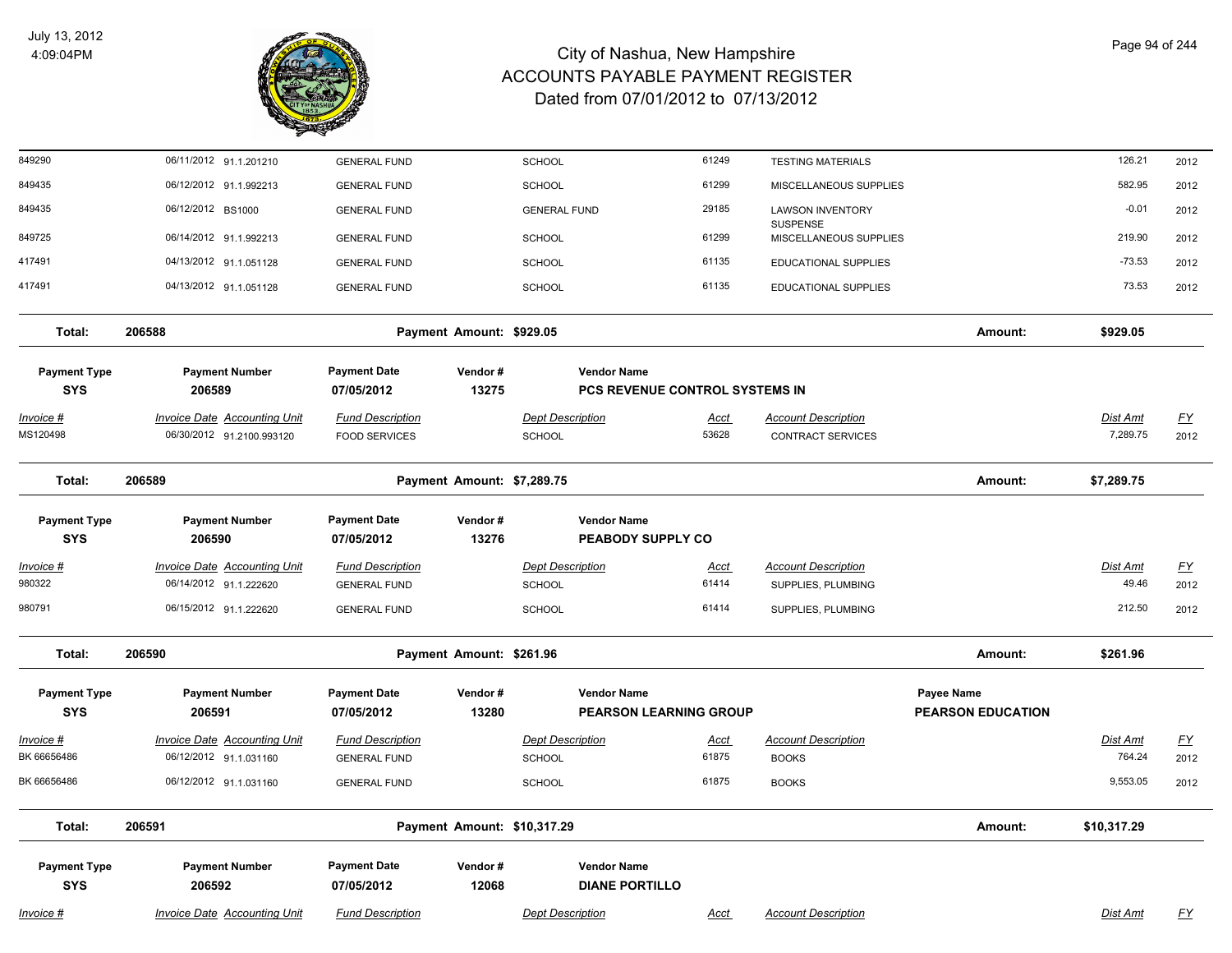

| JEYMEE LUNCH ACCT                 | 06/30/2012 91.2100.04                                            | <b>FOOD SERVICES</b>                                 |                            | SCHOOL                                   |                                                      | 44503                | LUNCH SALES                                                                 |            |                               | 20.00                       | 2012                              |
|-----------------------------------|------------------------------------------------------------------|------------------------------------------------------|----------------------------|------------------------------------------|------------------------------------------------------|----------------------|-----------------------------------------------------------------------------|------------|-------------------------------|-----------------------------|-----------------------------------|
| Total:                            | 206592                                                           |                                                      | Payment Amount: \$20.00    |                                          |                                                      |                      |                                                                             |            | Amount:                       | \$20.00                     |                                   |
| <b>Payment Type</b><br><b>SYS</b> | <b>Payment Number</b><br>206593                                  | <b>Payment Date</b><br>07/05/2012                    | Vendor#<br>13347           |                                          | <b>Vendor Name</b><br><b>PREMIER AGENDAS</b>         |                      |                                                                             | Payee Name | <b>PREMIER SCHOOL AGENDAS</b> |                             |                                   |
| <u>Invoice #</u>                  | <b>Invoice Date Accounting Unit</b>                              | <b>Fund Description</b>                              |                            | <b>Dept Description</b>                  |                                                      | <u>Acct</u>          | <b>Account Description</b>                                                  |            |                               | <u>Dist Amt</u>             | <u>FY</u>                         |
| 204500234726                      | 06/15/2012 91.1.061160                                           | <b>GENERAL FUND</b>                                  |                            | <b>SCHOOL</b>                            |                                                      | 55600                | <b>PRINTING</b>                                                             |            |                               | 2,504.00                    | 2012                              |
| Total:                            | 206593                                                           |                                                      | Payment Amount: \$2,504.00 |                                          |                                                      |                      |                                                                             |            | Amount:                       | \$2,504.00                  |                                   |
| <b>Payment Type</b><br><b>SYS</b> | <b>Payment Number</b><br>206594                                  | <b>Payment Date</b><br>07/05/2012                    | Vendor#<br>13355           |                                          | <b>Vendor Name</b><br><b>PRO AV SYSTEMS INC</b>      |                      |                                                                             |            |                               |                             |                                   |
| Invoice #<br>17069                | <b>Invoice Date Accounting Unit</b><br>06/11/2012 91.3800.181271 | <b>Fund Description</b><br><b>SCHOOL GRANTS FUND</b> |                            | <b>Dept Description</b><br>SCHOOL        |                                                      | <u>Acct</u><br>71221 | <b>Account Description</b><br><b>COMPUTER EQUIPMENT</b>                     |            | Activity<br>91.03762.181271   | Dist Amt<br>1,774.60        | $\underline{\mathsf{FY}}$<br>2012 |
| 17087                             | 06/14/2012 91.1.092410                                           | <b>GENERAL FUND</b>                                  |                            | <b>SCHOOL</b>                            |                                                      | 61100                | OFFICE SUPPLIES                                                             |            |                               | 651.00                      | 2012                              |
| Total:                            | 206594                                                           |                                                      | Payment Amount: \$2,425.60 |                                          |                                                      |                      |                                                                             |            | Amount:                       | \$2,425.60                  |                                   |
| <b>Payment Type</b><br><b>SYS</b> | <b>Payment Number</b><br>206595                                  | <b>Void Date</b><br>07/05/2012                       | Vendor#<br>13374           |                                          | <b>Vendor Name</b><br><b>PSYCHOTHERAPY ASSOC INC</b> |                      |                                                                             |            |                               |                             |                                   |
| <u> Invoice #</u><br>4560         | <b>Invoice Date Accounting Unit</b><br>06/15/2012 91.1.022190    | <b>Fund Description</b><br><b>GENERAL FUND</b>       |                            | <b>Dept Description</b><br><b>SCHOOL</b> |                                                      | <u>Acct</u><br>53614 | <b>Account Description</b><br>PUPIL SUPPORT SERVICES                        |            |                               | <u>Dist Amt</u><br>1,250.00 | <u>FY</u><br>2012                 |
| Total:                            | 206595                                                           |                                                      | Payment Amount: \$1,250.00 |                                          |                                                      |                      |                                                                             |            | Amount:                       | \$1,250.00                  |                                   |
| <b>Payment Type</b>               | <b>Payment Number</b>                                            | <b>Payment Date</b>                                  | Vendor#                    |                                          | <b>Vendor Name</b>                                   |                      |                                                                             |            |                               |                             |                                   |
| <b>SYS</b>                        | 206596                                                           | 07/05/2012                                           | 13392                      |                                          | <b>R WHITE EQUIPMENT CENTER INC</b>                  |                      |                                                                             |            |                               |                             |                                   |
| Invoice #<br>11548                | <b>Invoice Date Accounting Unit</b><br>06/13/2012 91.1.222630    | <b>Fund Description</b><br><b>GENERAL FUND</b>       |                            | <b>Dept Description</b><br><b>SCHOOL</b> |                                                      | <u>Acct</u><br>61599 | <b>Account Description</b><br><b>GROUNDS MAINTENANCE</b><br><b>SUPPLIES</b> |            |                               | Dist Amt<br>27.00           | $\underline{FY}$<br>2012          |
| Total:                            | 206596                                                           |                                                      | Payment Amount: \$27.00    |                                          |                                                      |                      |                                                                             |            | Amount:                       | \$27.00                     |                                   |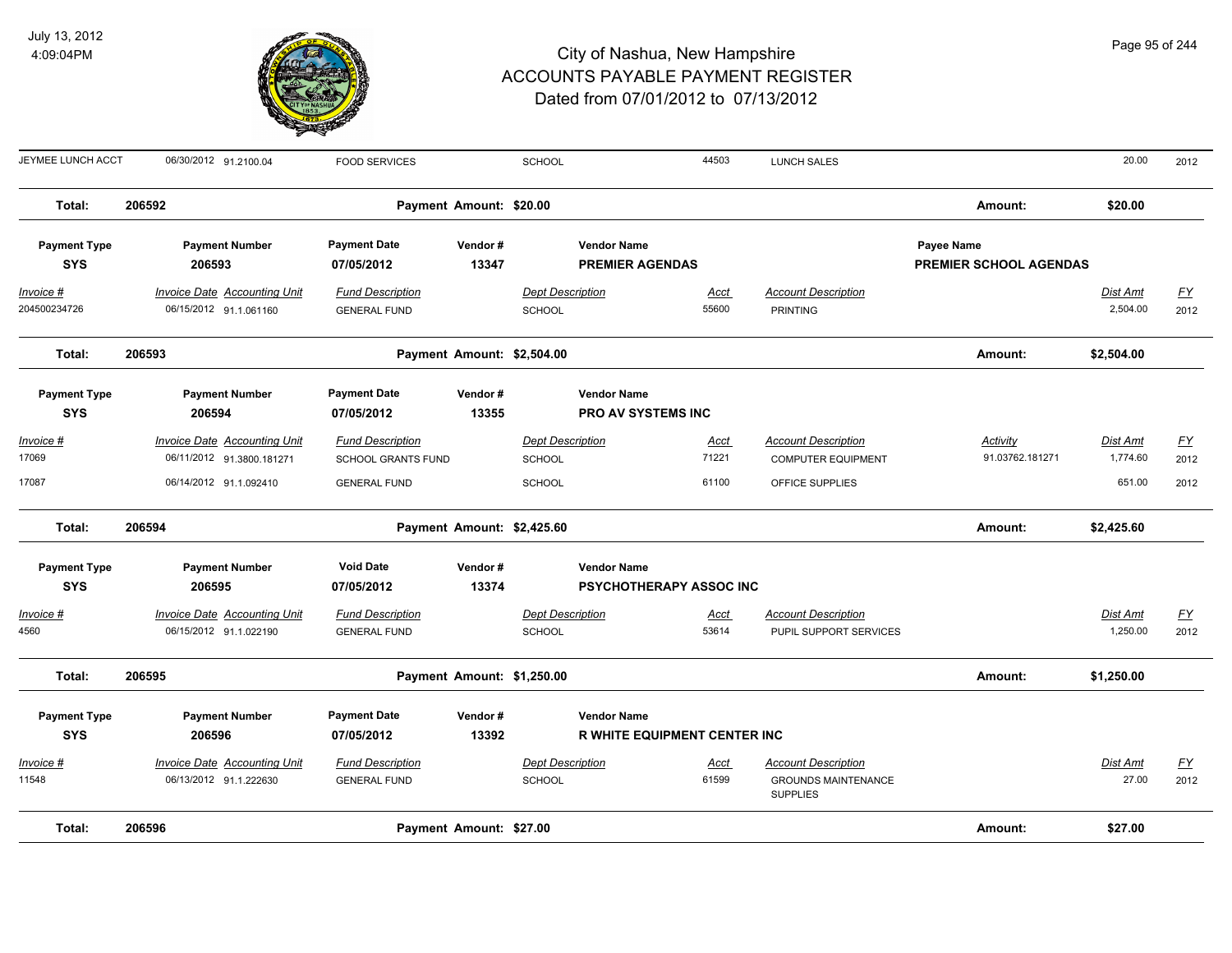

| <b>Payment Type</b>               | <b>Payment Number</b>               | <b>Payment Date</b>               | Vendor#                    |                         | <b>Vendor Name</b>                                             |       |                            |         |                 |           |
|-----------------------------------|-------------------------------------|-----------------------------------|----------------------------|-------------------------|----------------------------------------------------------------|-------|----------------------------|---------|-----------------|-----------|
| <b>SYS</b>                        | 206597                              | 07/05/2012                        | 13410                      |                         | <b>REALLY GOOD STUFF INC</b>                                   |       |                            |         |                 |           |
| Invoice #                         | Invoice Date Accounting Unit        | <b>Fund Description</b>           |                            | <b>Dept Description</b> |                                                                | Acct  | <b>Account Description</b> |         | Dist Amt        | <u>FY</u> |
| 3878188                           | 06/12/2012 91.1.161117              | <b>GENERAL FUND</b>               |                            | SCHOOL                  |                                                                | 61135 | EDUCATIONAL SUPPLIES       |         | 2.00            | 2012      |
| 3878188                           | 06/12/2012 91.1.161117              | <b>GENERAL FUND</b>               |                            | <b>SCHOOL</b>           |                                                                | 61135 | EDUCATIONAL SUPPLIES       |         | 30.93           | 2012      |
| Total:                            | 206597                              |                                   | Payment Amount: \$32.93    |                         |                                                                |       |                            | Amount: | \$32.93         |           |
| <b>Payment Type</b><br><b>SYS</b> | <b>Payment Number</b><br>206598     | <b>Payment Date</b><br>07/05/2012 | Vendor#<br>11764           |                         | <b>Vendor Name</b><br><b>REXEL CLS</b>                         |       |                            |         |                 |           |
| Invoice #                         | <b>Invoice Date Accounting Unit</b> | <b>Fund Description</b>           |                            | <b>Dept Description</b> |                                                                | Acct  | <b>Account Description</b> |         | Dist Amt        | <u>FY</u> |
| S102867638.001                    | 06/13/2012 91.1.222620              | <b>GENERAL FUND</b>               |                            | <b>SCHOOL</b>           |                                                                | 61407 | SUPPLIES, ELECTRICAL       |         | 89.55           | 2012      |
| S102871937.001                    | 06/14/2012 91.1.222620              | <b>GENERAL FUND</b>               |                            | <b>SCHOOL</b>           |                                                                | 61407 | SUPPLIES, ELECTRICAL       |         | 76.04           | 2012      |
| Total:                            | 206598                              |                                   | Payment Amount: \$165.59   |                         |                                                                |       |                            | Amount: | \$165.59        |           |
| <b>Payment Type</b><br><b>SYS</b> | <b>Payment Number</b><br>206599     | <b>Payment Date</b><br>07/05/2012 | Vendor#<br>11027           |                         | <b>Vendor Name</b><br><b>REGIONAL SERVICES &amp; EDUCATION</b> |       |                            |         |                 |           |
| Invoice #                         | <b>Invoice Date Accounting Unit</b> | <b>Fund Description</b>           |                            | <b>Dept Description</b> |                                                                | Acct  | <b>Account Description</b> |         | Dist Amt        | <u>FY</u> |
| 10007790-JUN12                    | 01/25/2012 91.1.021267              | <b>GENERAL FUND</b>               |                            | SCHOOL                  |                                                                | 55694 | TUITION, OUT OF DISTRICT   |         | 1,973.79        | 2012      |
| 10007931-JUN12                    | 03/13/2012 91.1.021267              | <b>GENERAL FUND</b>               |                            | SCHOOL                  |                                                                | 55694 | TUITION, OUT OF DISTRICT   |         | 2,631.72        | 2012      |
| Total:                            | 206599                              |                                   | Payment Amount: \$4,605.51 |                         |                                                                |       |                            | Amount: | \$4,605.51      |           |
| <b>Payment Type</b><br><b>SYS</b> | <b>Payment Number</b><br>206600     | <b>Payment Date</b><br>07/05/2012 | Vendor#<br>13422           |                         | <b>Vendor Name</b><br><b>RSEC SERVICES</b>                     |       |                            |         |                 |           |
| Invoice #                         | <b>Invoice Date Accounting Unit</b> | <b>Fund Description</b>           |                            | <b>Dept Description</b> |                                                                | Acct  | <b>Account Description</b> |         | <u>Dist Amt</u> | <u>FY</u> |
| 10007740-JUN12                    | 01/19/2012 91.1.021267              | <b>GENERAL FUND</b>               |                            | <b>SCHOOL</b>           |                                                                | 55694 | TUITION, OUT OF DISTRICT   |         | 1,481.27        | 2012      |
| Total:                            | 206600                              |                                   | Payment Amount: \$1,481.27 |                         |                                                                |       |                            | Amount: | \$1,481.27      |           |
| <b>Payment Type</b><br><b>SYS</b> | <b>Payment Number</b><br>206601     | <b>Payment Date</b><br>07/05/2012 | Vendor#<br>13508           |                         | <b>Vendor Name</b><br><b>SARGENT WELCH</b>                     |       |                            |         |                 |           |
| <u> Invoice #</u>                 | <b>Invoice Date Accounting Unit</b> | <b>Fund Description</b>           |                            | <b>Dept Description</b> |                                                                | Acct  | <b>Account Description</b> |         | Dist Amt        | <u>FY</u> |
| 48984056                          | 06/13/2012 91.1.041160              | <b>GENERAL FUND</b>               |                            | SCHOOL                  |                                                                | 61135 | EDUCATIONAL SUPPLIES       |         | 14.73           | 2012      |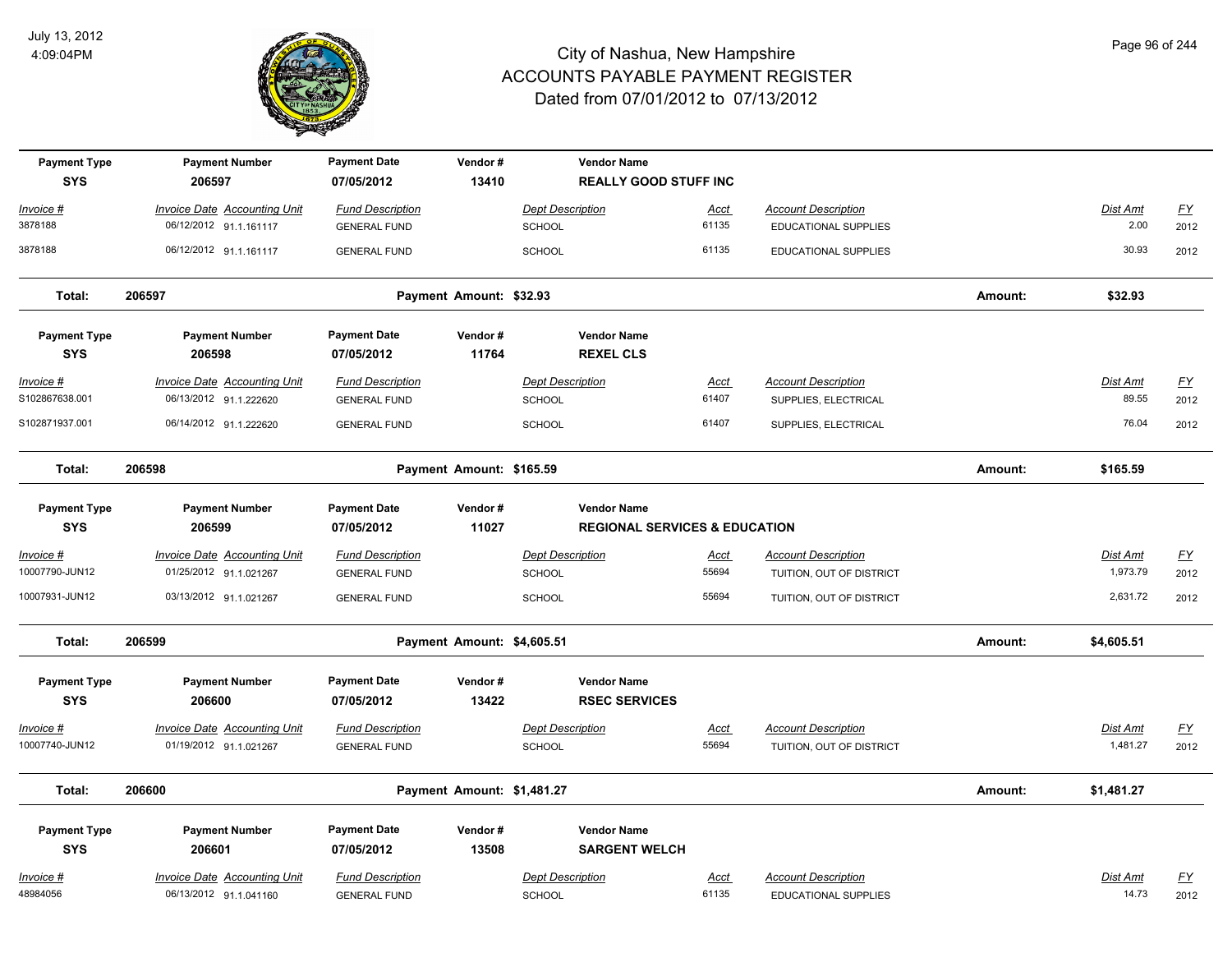

| Total:                            | 206601                                                        |                                                | Payment Amount: \$14.73 |                                               |                      |                                                           | Amount:         | \$14.73                 |                   |
|-----------------------------------|---------------------------------------------------------------|------------------------------------------------|-------------------------|-----------------------------------------------|----------------------|-----------------------------------------------------------|-----------------|-------------------------|-------------------|
| <b>Payment Type</b><br><b>SYS</b> | <b>Payment Number</b><br>206602                               | <b>Payment Date</b><br>07/05/2012              | Vendor#<br>13526        | <b>Vendor Name</b><br><b>SCHOOL SPECIALTY</b> |                      |                                                           |                 |                         |                   |
| Invoice #<br>208108300113         | <b>Invoice Date Accounting Unit</b><br>06/11/2012 91.1.161117 | <b>Fund Description</b><br><b>GENERAL FUND</b> |                         | <b>Dept Description</b><br><b>SCHOOL</b>      | <u>Acct</u><br>61135 | <b>Account Description</b><br><b>EDUCATIONAL SUPPLIES</b> | <b>Activity</b> | <b>Dist Amt</b><br>4.26 | <u>FY</u><br>2012 |
| 208108300118                      | 06/11/2012 91.1.201160                                        | <b>GENERAL FUND</b>                            |                         | <b>SCHOOL</b>                                 | 71999                | MISCELLANEOUS EQUIPMENT                                   |                 | 977.50                  | 2012              |
| 208108300118                      | 06/11/2012 91.1.201160                                        | <b>GENERAL FUND</b>                            |                         | <b>SCHOOL</b>                                 | 71221                | <b>COMPUTER EQUIPMENT</b>                                 |                 | 100.00                  | 2012              |
| 208108300118                      | 06/11/2012 91.1.201160                                        | <b>GENERAL FUND</b>                            |                         | <b>SCHOOL</b>                                 | 61100                | OFFICE SUPPLIES                                           |                 | 8.39                    | 2012              |
| 208108300121                      | 06/11/2012 91.1.061113                                        | <b>GENERAL FUND</b>                            |                         | <b>SCHOOL</b>                                 | 61135                | EDUCATIONAL SUPPLIES                                      |                 | 292.42                  | 2012              |
| 208108300124                      | 06/11/2012 91.1.061160                                        | <b>GENERAL FUND</b>                            |                         | <b>SCHOOL</b>                                 | 61135                | <b>EDUCATIONAL SUPPLIES</b>                               |                 | 350.84                  | 2012              |
| 208108300127                      | 06/11/2012 91.1.141160                                        | <b>GENERAL FUND</b>                            |                         | <b>SCHOOL</b>                                 | 61135                | <b>EDUCATIONAL SUPPLIES</b>                               |                 | 533.55                  | 2012              |
| 208108300133                      | 06/11/2012 91.1.141160                                        | <b>GENERAL FUND</b>                            |                         | <b>SCHOOL</b>                                 | 61135                | <b>EDUCATIONAL SUPPLIES</b>                               |                 | 1,124.97                | 2012              |
| 208108300138                      | 06/11/2012 91.1.091119                                        | <b>GENERAL FUND</b>                            |                         | <b>SCHOOL</b>                                 | 61135                | EDUCATIONAL SUPPLIES                                      |                 | 125.51                  | 2012              |
| 208108306431                      | 06/12/2012 91.1.101160                                        | <b>GENERAL FUND</b>                            |                         | <b>SCHOOL</b>                                 | 61135                | <b>EDUCATIONAL SUPPLIES</b>                               |                 | 131.47                  | 2012              |
| 208108306432                      | 06/12/2012 91.1.062120                                        | <b>GENERAL FUND</b>                            |                         | <b>SCHOOL</b>                                 | 61807                | <b>PUBLICATIONS</b>                                       |                 | 81.82                   | 2012              |
| 208108306433                      | 06/12/2012 91.1.061210                                        | <b>GENERAL FUND</b>                            |                         | <b>SCHOOL</b>                                 | 61135                | <b>EDUCATIONAL SUPPLIES</b>                               |                 | 59.33                   | 2012              |
| 208108306434                      | 06/12/2012 91.1.031300                                        | <b>GENERAL FUND</b>                            |                         | <b>SCHOOL</b>                                 | 61135                | <b>EDUCATIONAL SUPPLIES</b>                               |                 | 657.05                  | 2012              |
| 208108306435                      | 06/12/2012 91.1.071160                                        | <b>GENERAL FUND</b>                            |                         | <b>SCHOOL</b>                                 | 61135                | <b>EDUCATIONAL SUPPLIES</b>                               |                 | 1,019.15                | 2012              |
| 208108306436                      | 06/12/2012 91.1.071160                                        | <b>GENERAL FUND</b>                            |                         | <b>SCHOOL</b>                                 | 61135                | EDUCATIONAL SUPPLIES                                      |                 | 1,802.72                | 2012              |
| 208108317592                      | 06/13/2012 91.1.092120                                        | <b>GENERAL FUND</b>                            |                         | SCHOOL                                        | 61135                | EDUCATIONAL SUPPLIES                                      |                 | 11.20                   | 2012              |
| 208108317593                      | 06/13/2012 91.1.092120                                        | <b>GENERAL FUND</b>                            |                         | <b>SCHOOL</b>                                 | 61135                | <b>EDUCATIONAL SUPPLIES</b>                               |                 | 82.90                   | 2012              |
| 208108317595                      | 06/13/2012 91.1.061113                                        | <b>GENERAL FUND</b>                            |                         | <b>SCHOOL</b>                                 | 61135                | <b>EDUCATIONAL SUPPLIES</b>                               |                 | 24.10                   | 2012              |
| 208108317596                      | 06/13/2012 91.1.071160                                        | <b>GENERAL FUND</b>                            |                         | <b>SCHOOL</b>                                 | 61135                | <b>EDUCATIONAL SUPPLIES</b>                               |                 | 7.90                    | 2012              |
| 208108317597                      | 06/13/2012 91.1.071160                                        | <b>GENERAL FUND</b>                            |                         | SCHOOL                                        | 61135                | <b>EDUCATIONAL SUPPLIES</b>                               |                 | 17.79                   | 2012              |
| 208108317598                      | 06/13/2012 91.1.071160                                        | <b>GENERAL FUND</b>                            |                         | SCHOOL                                        | 61135                | <b>EDUCATIONAL SUPPLIES</b>                               |                 | 152.77                  | 2012              |
| 208108322543                      | 06/14/2012 91.1.092120                                        | <b>GENERAL FUND</b>                            |                         | <b>SCHOOL</b>                                 | 61135                | <b>EDUCATIONAL SUPPLIES</b>                               |                 | 17.79                   | 2012              |
| 208108322544                      | 06/14/2012 91.1.161121                                        | <b>GENERAL FUND</b>                            |                         | <b>SCHOOL</b>                                 | 61135                | <b>EDUCATIONAL SUPPLIES</b>                               |                 | 178.85                  | 2012              |
| 208108322545                      | 06/14/2012 91.1.141160                                        | <b>GENERAL FUND</b>                            |                         | <b>SCHOOL</b>                                 | 61135                | EDUCATIONAL SUPPLIES                                      |                 | 853.36                  | 2012              |
| 208108322547                      | 06/14/2012 91.1.041160                                        | <b>GENERAL FUND</b>                            |                         | <b>SCHOOL</b>                                 | 61135                | <b>EDUCATIONAL SUPPLIES</b>                               |                 | 1,071.96                | 2012              |
| 208108329878                      | 06/15/2012 91.1.101124                                        | <b>GENERAL FUND</b>                            | SCHOOL                  |                                               | 61135                | <b>EDUCATIONAL SUPPLIES</b>                               |                 | 12.44                   | 2012              |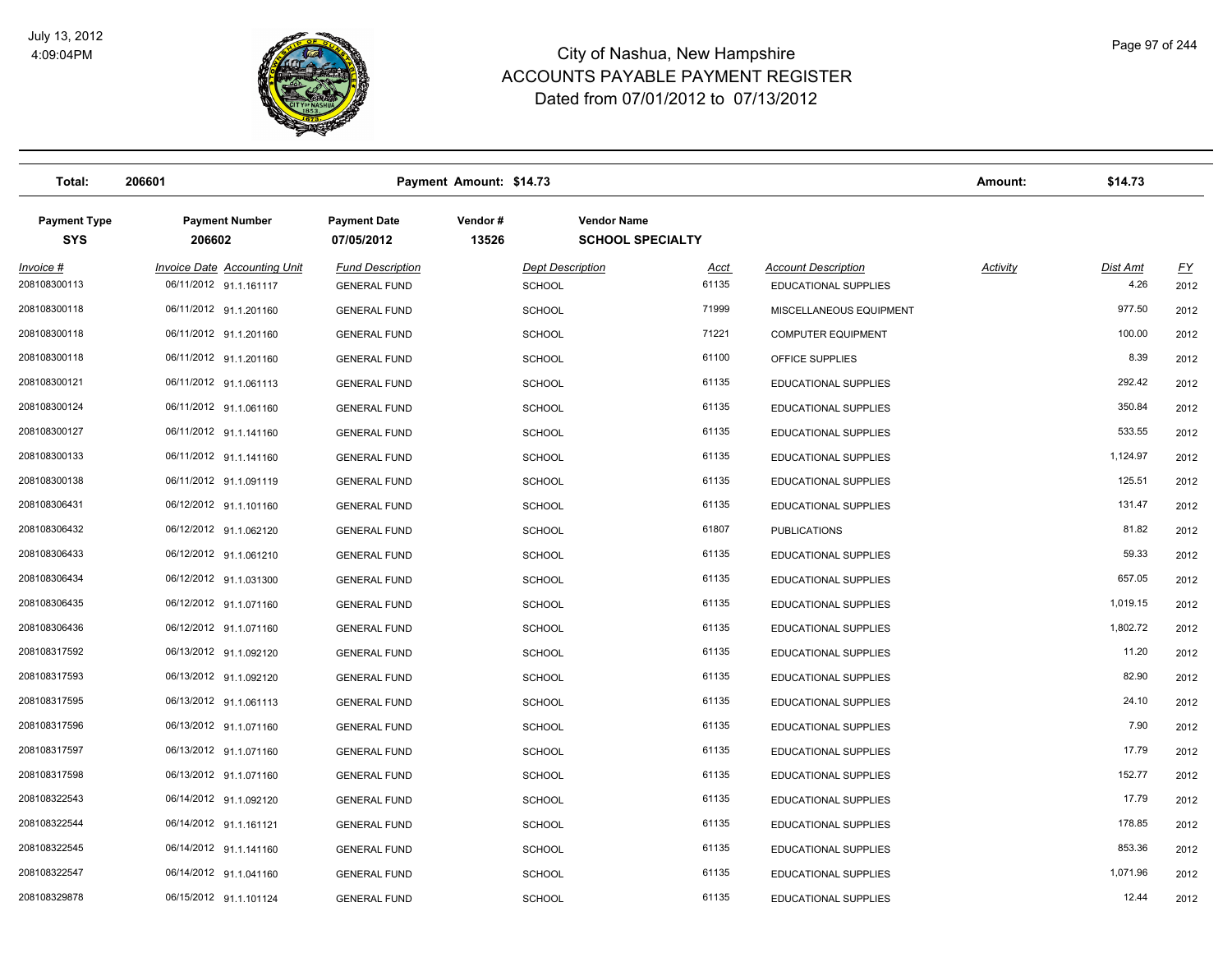

| 208108329880                      | 06/15/2012 91.1.141160              | <b>GENERAL FUND</b>               | SCHOOL                      |                                                    | 61135       | <b>EDUCATIONAL SUPPLIES</b> |                 | 346.80          | 2012      |
|-----------------------------------|-------------------------------------|-----------------------------------|-----------------------------|----------------------------------------------------|-------------|-----------------------------|-----------------|-----------------|-----------|
| 208108329881                      | 06/15/2012 91.1.131160              | <b>GENERAL FUND</b>               | <b>SCHOOL</b>               |                                                    | 61135       | EDUCATIONAL SUPPLIES        |                 | 90.00           | 2012      |
| 208108329881                      | 06/15/2012 91.1.131210              | <b>GENERAL FUND</b>               | <b>SCHOOL</b>               |                                                    | 61135       | <b>EDUCATIONAL SUPPLIES</b> |                 | 34.50           | 2012      |
| 208108329882                      | 06/15/2012 91.3800.991430           | <b>SCHOOL GRANTS FUND</b>         | SCHOOL                      |                                                    | 61299       | MISCELLANEOUS SUPPLIES      | 91.03762.991430 | 280.72          | 2012      |
| 208108331288                      | 06/16/2012 91.1.071160              | <b>GENERAL FUND</b>               | <b>SCHOOL</b>               |                                                    | 61135       | <b>EDUCATIONAL SUPPLIES</b> |                 | 300.27          | 2012      |
| Total:                            | 206602                              |                                   | Payment Amount: \$10,752.33 |                                                    |             |                             | Amount:         | \$10,752.33     |           |
| <b>Payment Type</b><br><b>SYS</b> | <b>Payment Number</b><br>206603     | <b>Payment Date</b><br>07/05/2012 | Vendor#<br>13564            | <b>Vendor Name</b><br>SHIFFLER EQUIPMENT SALES INC |             |                             |                 |                 |           |
| <u>Invoice #</u>                  | <b>Invoice Date Accounting Unit</b> | <b>Fund Description</b>           |                             | <b>Dept Description</b>                            | <b>Acct</b> | <b>Account Description</b>  |                 | <b>Dist Amt</b> | EY        |
| 1216006900                        | 06/11/2012 91.1.222620              | <b>GENERAL FUND</b>               | SCHOOL                      |                                                    | 61299       | MISCELLANEOUS SUPPLIES      |                 | 27.26           | 2012      |
| Total:                            | 206603                              |                                   | Payment Amount: \$27.26     |                                                    |             |                             | Amount:         | \$27.26         |           |
| <b>Payment Type</b><br><b>SYS</b> | <b>Payment Number</b><br>206604     | <b>Payment Date</b><br>07/05/2012 | Vendor#<br>13589            | <b>Vendor Name</b><br><b>ODETTE SLOSEK</b>         |             |                             |                 |                 |           |
| Invoice #                         | <b>Invoice Date Accounting Unit</b> | <b>Fund Description</b>           |                             | <b>Dept Description</b>                            | <u>Acct</u> | <b>Account Description</b>  |                 | Dist Amt        | $FY$      |
| JUNE MILE                         | 06/30/2012 91.2100.193120           | <b>FOOD SERVICES</b>              | <b>SCHOOL</b>               |                                                    | 55307       | MILEAGE REIMBURSEMENTS      |                 | 15.54           | 2012      |
| JUNE MILE                         | 06/30/2012 91.2100.203120           | <b>FOOD SERVICES</b>              | SCHOOL                      |                                                    | 55307       | MILEAGE REIMBURSEMENTS      |                 | 15.54           | 2012      |
| JUNE MILE                         | 06/30/2012 91.2100.053120           | <b>FOOD SERVICES</b>              | <b>SCHOOL</b>               |                                                    | 55307       | MILEAGE REIMBURSEMENTS      |                 | 15.54           | 2012      |
| JUNE MILE                         | 06/30/2012 91.2100.153120           | <b>FOOD SERVICES</b>              | SCHOOL                      |                                                    | 55307       | MILEAGE REIMBURSEMENTS      |                 | 15.54           | 2012      |
| MAY MILE                          | 06/30/2012 91.2100.193120           | <b>FOOD SERVICES</b>              | <b>SCHOOL</b>               |                                                    | 55307       | MILEAGE REIMBURSEMENTS      |                 | 21.51           | 2012      |
| MAY MILE                          | 06/30/2012 91.2100.203120           | <b>FOOD SERVICES</b>              | <b>SCHOOL</b>               |                                                    | 55307       | MILEAGE REIMBURSEMENTS      |                 | 21.51           | 2012      |
| MAY MILE                          | 06/30/2012 91.2100.053120           | <b>FOOD SERVICES</b>              | SCHOOL                      |                                                    | 55307       | MILEAGE REIMBURSEMENTS      |                 | 21.50           | 2012      |
| MAY MILE                          | 06/30/2012 91.2100.153120           | <b>FOOD SERVICES</b>              | <b>SCHOOL</b>               |                                                    | 55307       | MILEAGE REIMBURSEMENTS      |                 | 21.51           | 2012      |
| Total:                            | 206604                              |                                   | Payment Amount: \$148.19    |                                                    |             |                             | Amount:         | \$148.19        |           |
| <b>Payment Type</b>               | <b>Payment Number</b>               | <b>Payment Date</b>               | Vendor#                     | <b>Vendor Name</b>                                 |             |                             |                 |                 |           |
| <b>SYS</b>                        | 206605                              | 07/05/2012                        | 12057                       | <b>SOUTHERN NEW HAMPSHIRE UNIVERS</b>              |             |                             |                 |                 |           |
| Invoice #                         | <b>Invoice Date Accounting Unit</b> | <b>Fund Description</b>           |                             | <b>Dept Description</b>                            | <u>Acct</u> | <b>Account Description</b>  | Activity        | Dist Amt        | <u>FY</u> |
| <b>EDPD 507</b>                   | 06/11/2012 91.3800.991260           | <b>SCHOOL GRANTS FUND</b>         | SCHOOL                      |                                                    | 55300       | <b>TRAVEL</b>               | 91.03772.991260 | 4,342.55        | 2012      |
| <b>EDPD 507</b>                   | 06/11/2012 91.3800.991260           | <b>SCHOOL GRANTS FUND</b>         | SCHOOL                      |                                                    | 55300       | <b>TRAVEL</b>               | 91.03771.991260 | 907.45          | 2012      |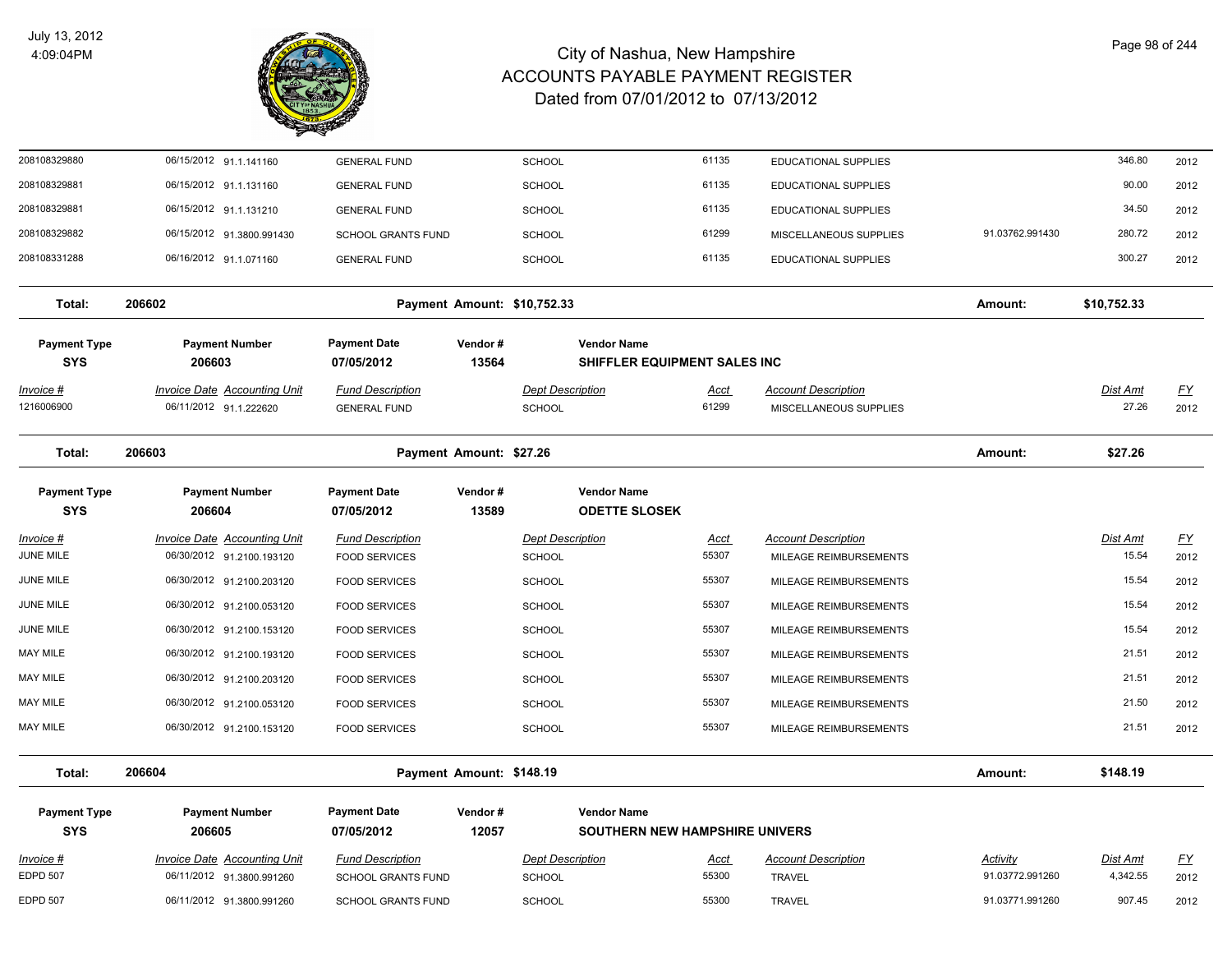

| Total:                            | 206605                                                        |                                                | Payment Amount: \$5,250.00 |                                          |                                                         |                                                    | Amount: | \$5,250.00               |                   |
|-----------------------------------|---------------------------------------------------------------|------------------------------------------------|----------------------------|------------------------------------------|---------------------------------------------------------|----------------------------------------------------|---------|--------------------------|-------------------|
| <b>Payment Type</b><br><b>SYS</b> | <b>Payment Number</b><br>206606                               | <b>Payment Date</b><br>07/05/2012              | Vendor#<br>11963           |                                          | <b>Vendor Name</b><br><b>STAPLES BUSINESS ADVANTAGE</b> |                                                    |         |                          |                   |
| $Invoice$ #<br>3174848055         | <b>Invoice Date Accounting Unit</b><br>05/17/2012 91.1.031160 | <b>Fund Description</b><br><b>GENERAL FUND</b> |                            | <b>Dept Description</b><br><b>SCHOOL</b> | <u>Acct</u><br>61135                                    | <b>Account Description</b><br>EDUCATIONAL SUPPLIES |         | <b>Dist Amt</b><br>49.15 | <u>FY</u><br>2012 |
| 3176355315                        | 06/12/2012 91.1.012320                                        | <b>GENERAL FUND</b>                            |                            | <b>SCHOOL</b>                            | 61100                                                   | OFFICE SUPPLIES                                    |         | 454.89                   | 2012              |
| 3176355317                        | 06/12/2012 91.1.012320                                        | <b>GENERAL FUND</b>                            |                            | <b>SCHOOL</b>                            | 61100                                                   | OFFICE SUPPLIES                                    |         | $-17.22$                 | 2012              |
| 3176355317                        | 06/12/2012 91.1.012320                                        | <b>GENERAL FUND</b>                            |                            | <b>SCHOOL</b>                            | 61100                                                   | OFFICE SUPPLIES                                    |         | 119.08                   | 2012              |
| 3176355318                        | 06/12/2012 91.1.162410                                        | <b>GENERAL FUND</b>                            |                            | <b>SCHOOL</b>                            | 61100                                                   | OFFICE SUPPLIES                                    |         | $-14.01$                 | 2012              |
| 3176355318                        | 06/12/2012 91.1.162410                                        | <b>GENERAL FUND</b>                            |                            | <b>SCHOOL</b>                            | 61100                                                   | OFFICE SUPPLIES                                    |         | 466.92                   | 2012              |
| 3176355320                        | 06/12/2012 91.1.091119                                        | <b>GENERAL FUND</b>                            |                            | <b>SCHOOL</b>                            | 61135                                                   | <b>EDUCATIONAL SUPPLIES</b>                        |         | 90.84                    | 2012              |
| 3176355321                        | 06/12/2012 91.1.091124                                        | <b>GENERAL FUND</b>                            |                            | <b>SCHOOL</b>                            | 61135                                                   | <b>EDUCATIONAL SUPPLIES</b>                        |         | 149.72                   | 2012              |
| 3176355322                        | 06/12/2012 91.1.092220                                        | <b>GENERAL FUND</b>                            |                            | <b>SCHOOL</b>                            | 61814                                                   | <b>MEDIA</b>                                       |         | 133.08                   | 2012              |
| 3176355323                        | 06/12/2012 91.1.071160                                        | <b>GENERAL FUND</b>                            |                            | <b>SCHOOL</b>                            | 61135                                                   | <b>EDUCATIONAL SUPPLIES</b>                        |         | $-6.86$                  | 2012              |
| 3176355323                        | 06/12/2012 91.1.071160                                        | <b>GENERAL FUND</b>                            |                            | <b>SCHOOL</b>                            | 61135                                                   | <b>EDUCATIONAL SUPPLIES</b>                        |         | 228.52                   | 2012              |
| 3176355324                        | 06/12/2012 91.1.151160                                        | <b>GENERAL FUND</b>                            |                            | <b>SCHOOL</b>                            | 61135                                                   | EDUCATIONAL SUPPLIES                               |         | 168.88                   | 2012              |
| 3176408741                        | 06/14/2012 91.1.061160                                        | <b>GENERAL FUND</b>                            |                            | <b>SCHOOL</b>                            | 61135                                                   | <b>EDUCATIONAL SUPPLIES</b>                        |         | 110.42                   | 2012              |
| 3176408742                        | 06/14/2012 91.1.012320                                        | <b>GENERAL FUND</b>                            |                            | <b>SCHOOL</b>                            | 61100                                                   | OFFICE SUPPLIES                                    |         | 5.00                     | 2012              |
| 3176408742                        | 06/14/2012 91.1.012320                                        | <b>GENERAL FUND</b>                            |                            | <b>SCHOOL</b>                            | 61100                                                   | OFFICE SUPPLIES                                    |         | 17.98                    | 2012              |
| 3176408743                        | 06/14/2012 91.1.061112                                        | <b>GENERAL FUND</b>                            |                            | <b>SCHOOL</b>                            | 61135                                                   | <b>EDUCATIONAL SUPPLIES</b>                        |         | $-20.70$                 | 2012              |
| 3176408743                        | 06/14/2012 91.1.061112                                        | <b>GENERAL FUND</b>                            |                            | <b>SCHOOL</b>                            | 61135                                                   | <b>EDUCATIONAL SUPPLIES</b>                        |         | 689.98                   | 2012              |
| 3176408744                        | 06/14/2012 91.1.132410                                        | <b>GENERAL FUND</b>                            |                            | <b>SCHOOL</b>                            | 61100                                                   | OFFICE SUPPLIES                                    |         | 107.31                   | 2012              |
| 3176408746                        | 06/14/2012 91.1.041300                                        | <b>GENERAL FUND</b>                            |                            | <b>SCHOOL</b>                            | 61135                                                   | <b>EDUCATIONAL SUPPLIES</b>                        |         | 5.00                     | 2012              |
| 3176408746                        | 06/14/2012 91.1.041300                                        | <b>GENERAL FUND</b>                            |                            | <b>SCHOOL</b>                            | 61135                                                   | <b>EDUCATIONAL SUPPLIES</b>                        |         | 27.55                    | 2012              |
| 3176457594                        | 06/15/2012 91.1.091124                                        | <b>GENERAL FUND</b>                            |                            | <b>SCHOOL</b>                            | 61135                                                   | <b>EDUCATIONAL SUPPLIES</b>                        |         | 87.81                    | 2012              |
| 3176457596                        | 06/15/2012 91.1.031160                                        | <b>GENERAL FUND</b>                            |                            | <b>SCHOOL</b>                            | 61100                                                   | OFFICE SUPPLIES                                    |         | 108.69                   | 2012              |
| 3176457599                        | 06/15/2012 91.1.061160                                        | <b>GENERAL FUND</b>                            |                            | <b>SCHOOL</b>                            | 61135                                                   | <b>EDUCATIONAL SUPPLIES</b>                        |         | $-27.74$                 | 2012              |
| 3176457599                        | 06/15/2012 91.1.061160                                        | <b>GENERAL FUND</b>                            |                            | <b>SCHOOL</b>                            | 61135                                                   | <b>EDUCATIONAL SUPPLIES</b>                        |         | 924.60                   | 2012              |
| 3176457600                        | 06/15/2012 91.1.061160                                        | <b>GENERAL FUND</b>                            |                            | <b>SCHOOL</b>                            | 61100                                                   | OFFICE SUPPLIES                                    |         | $-19.32$                 | 2012              |
| 3176457600                        | 06/15/2012 91.1.061160                                        | <b>GENERAL FUND</b>                            |                            | <b>SCHOOL</b>                            | 61100                                                   | OFFICE SUPPLIES                                    |         | 644.02                   | 2012              |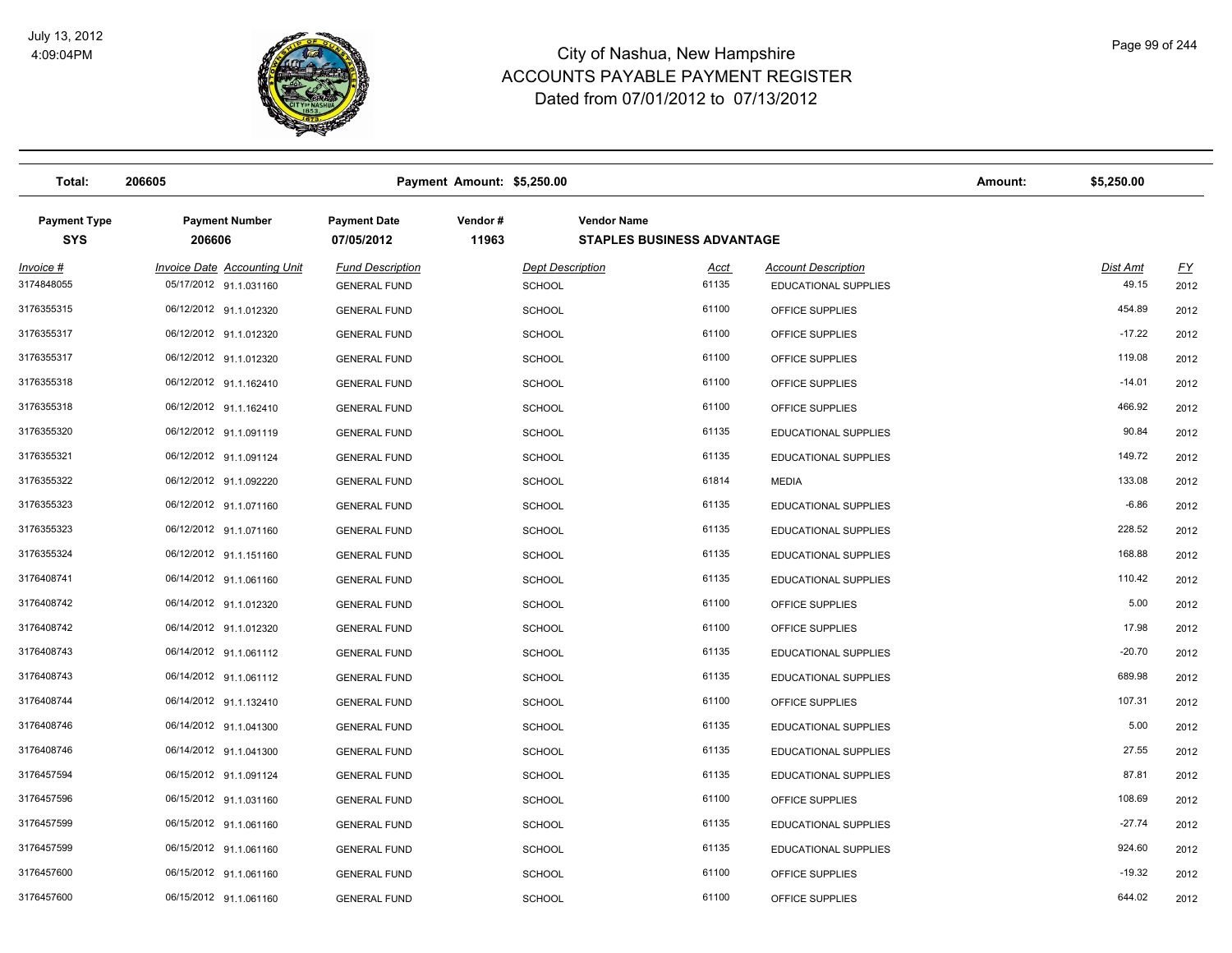

| 3176457601          | 06/15/2012 91.1.062410              | <b>GENERAL FUND</b>     |                            | <b>SCHOOL</b>           | 61100                                 | OFFICE SUPPLIES                      |         | $-74.90$        | 2012      |
|---------------------|-------------------------------------|-------------------------|----------------------------|-------------------------|---------------------------------------|--------------------------------------|---------|-----------------|-----------|
| 3176457601          | 06/15/2012 91.1.062410              | <b>GENERAL FUND</b>     |                            | <b>SCHOOL</b>           | 61100                                 | OFFICE SUPPLIES                      |         | 2,496.63        | 2012      |
| 3176457602          | 06/15/2012 91.1.061160              | <b>GENERAL FUND</b>     |                            | <b>SCHOOL</b>           | 61135                                 | EDUCATIONAL SUPPLIES                 |         | $-54.38$        | 2012      |
| 3176457602          | 06/15/2012 91.1.061160              | <b>GENERAL FUND</b>     |                            | <b>SCHOOL</b>           | 61135                                 | EDUCATIONAL SUPPLIES                 |         | 1,812.60        | 2012      |
| 3176457605          | 06/15/2012 91.1.061160              | <b>GENERAL FUND</b>     |                            | <b>SCHOOL</b>           | 61607                                 | <b>COMPUTER SUPPLIES</b>             |         | $-9.39$         | 2012      |
| 3176457605          | 06/15/2012 91.1.061160              | <b>GENERAL FUND</b>     |                            | SCHOOL                  | 61607                                 | <b>COMPUTER SUPPLIES</b>             |         | 313.08          | 2012      |
| 3176457606          | 06/15/2012 91.1.062410              | <b>GENERAL FUND</b>     |                            | <b>SCHOOL</b>           | 61100                                 | OFFICE SUPPLIES                      |         | $-8.04$         | 2012      |
| 3176457606          | 06/15/2012 91.1.062410              | <b>GENERAL FUND</b>     |                            | SCHOOL                  | 61100                                 | OFFICE SUPPLIES                      |         | 268.15          | 2012      |
| 3176673341          | 06/16/2012 91.1.092410              | <b>GENERAL FUND</b>     |                            | <b>SCHOOL</b>           | 55307                                 | MILEAGE REIMBURSEMENTS               |         | 44.82           | 2012      |
| 3176673343          | 06/16/2000 91.1.091160              | <b>GENERAL FUND</b>     |                            | <b>SCHOOL</b>           | 61135                                 | EDUCATIONAL SUPPLIES                 |         | 12.29           | 2012      |
| 3176673343          | 06/16/2000 91.1.092410              | <b>GENERAL FUND</b>     |                            | <b>SCHOOL</b>           | 55307                                 | MILEAGE REIMBURSEMENTS               |         | 59.69           | 2012      |
| 3176673344          | 06/16/2012 91.1.031300              | <b>GENERAL FUND</b>     |                            | <b>SCHOOL</b>           | 61135                                 | EDUCATIONAL SUPPLIES                 |         | 57.02           | 2012      |
| 3176723946          | 06/20/2012 91.1.031160              | <b>GENERAL FUND</b>     |                            | <b>SCHOOL</b>           | 61135                                 | EDUCATIONAL SUPPLIES                 |         | 7.39            | 2012      |
| 3176773342          | 06/16/2012 91.1.092410              | <b>GENERAL FUND</b>     |                            | <b>SCHOOL</b>           | 55307                                 | MILEAGE REIMBURSEMENTS               |         | 70.14           | 2012      |
|                     |                                     |                         |                            |                         |                                       |                                      |         |                 |           |
| Total:              | 206606                              |                         | Payment Amount: \$9,478.69 |                         |                                       |                                      | Amount: | \$9,478.69      |           |
| <b>Payment Type</b> | <b>Payment Number</b>               | <b>Payment Date</b>     | Vendor#                    |                         | <b>Vendor Name</b>                    |                                      |         |                 |           |
| <b>SYS</b>          | 206607                              | 07/05/2012              | 13657                      |                         | <b>STELLOS ELECTRICAL SUPPLY CO I</b> |                                      |         |                 |           |
| <u>Invoice #</u>    | <b>Invoice Date Accounting Unit</b> | <b>Fund Description</b> |                            | <b>Dept Description</b> | <u>Acct</u>                           | <b>Account Description</b>           |         | <u>Dist Amt</u> | <u>FY</u> |
| 5634                | 06/14/2012 91.1.071345              | <b>GENERAL FUND</b>     |                            | <b>SCHOOL</b>           | 61135                                 | <b>EDUCATIONAL SUPPLIES</b>          |         | 630.00          | 2012      |
|                     |                                     |                         |                            |                         |                                       |                                      |         |                 |           |
| Total:              | 206607                              |                         | Payment Amount: \$630.00   |                         |                                       |                                      | Amount: | \$630.00        |           |
| <b>Payment Type</b> | <b>Payment Number</b>               | <b>Payment Date</b>     | Vendor#                    |                         | <b>Vendor Name</b>                    |                                      |         |                 |           |
| <b>SYS</b>          | 206608                              | 07/05/2012              | 13690                      |                         | <b>SURPLUS DISTRIBUTION SECTION</b>   |                                      |         |                 |           |
| Invoice #           | <b>Invoice Date Accounting Unit</b> | <b>Fund Description</b> |                            | <b>Dept Description</b> | <u>Acct</u>                           | <b>Account Description</b>           |         | Dist Amt        | <u>FY</u> |
| 94125.              | 06/30/2012 91.2100.203120           | <b>FOOD SERVICES</b>    |                            | SCHOOL                  | 61214                                 | FOOD, FOOD SERVICE                   |         | 65.09           | 2012      |
| 94125.              | 06/30/2012 91.2100.093120           | <b>FOOD SERVICES</b>    |                            | <b>SCHOOL</b>           | 61214                                 | PROGRAM<br>FOOD, FOOD SERVICE        |         | 69.70           | 2012      |
| 94125.              | 06/30/2012 91.2100.103120           | <b>FOOD SERVICES</b>    |                            | <b>SCHOOL</b>           | 61214                                 | <b>PROGRAM</b><br>FOOD, FOOD SERVICE |         | 81.53           | 2012      |
| 94125.              | 06/30/2012 91.2100.113120           | <b>FOOD SERVICES</b>    |                            | <b>SCHOOL</b>           | 61214                                 | PROGRAM                              |         | 74.48           | 2012      |
|                     |                                     |                         |                            |                         |                                       | FOOD, FOOD SERVICE<br>PROGRAM        |         |                 |           |
| 94125.              | 06/30/2012 91.2100.123120           | <b>FOOD SERVICES</b>    |                            | <b>SCHOOL</b>           | 61214                                 | FOOD, FOOD SERVICE<br>PROGRAM        |         | 54.10           | 2012      |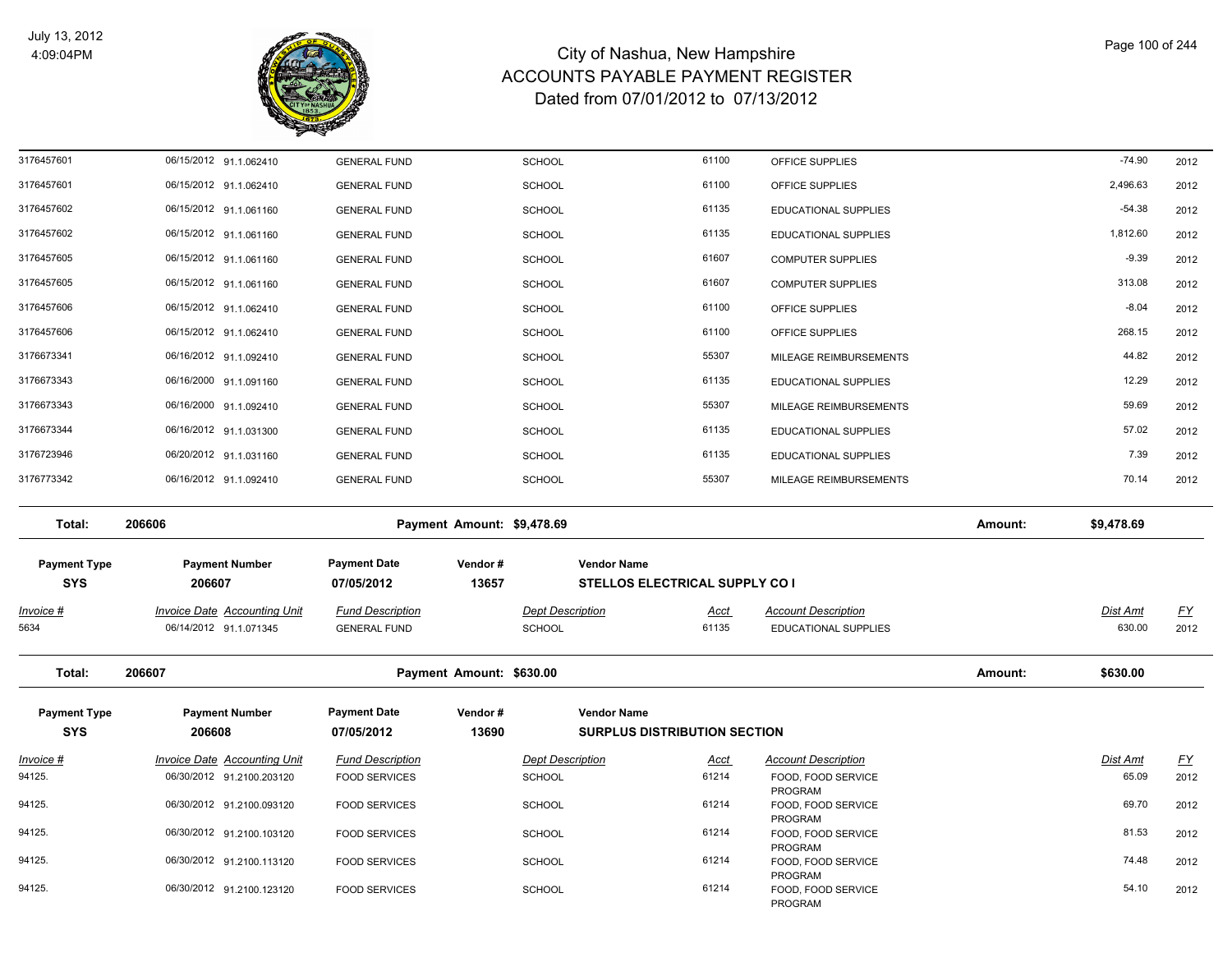

| 94125.              | 06/30/2012 91.2100.133120           | <b>FOOD SERVICES</b>      |                            | <b>SCHOOL</b>           |                                 | 61214       | FOOD, FOOD SERVICE                   |                           | 75.07      | 2012      |
|---------------------|-------------------------------------|---------------------------|----------------------------|-------------------------|---------------------------------|-------------|--------------------------------------|---------------------------|------------|-----------|
| 94125.              | 06/30/2012 91.2100.143120           | <b>FOOD SERVICES</b>      |                            | <b>SCHOOL</b>           |                                 | 61214       | PROGRAM<br>FOOD, FOOD SERVICE        |                           | 103.50     | 2012      |
| 94125.              | 06/30/2012 91.2100.153120           | <b>FOOD SERVICES</b>      |                            | SCHOOL                  |                                 | 61214       | PROGRAM<br>FOOD, FOOD SERVICE        |                           | 121.95     | 2012      |
| 94125.              | 06/30/2012 91.2100.163120           | <b>FOOD SERVICES</b>      |                            | <b>SCHOOL</b>           |                                 | 61214       | PROGRAM<br>FOOD, FOOD SERVICE        |                           | 73.39      | 2012      |
| 94125.              | 06/30/2012 91.2100.173120           | <b>FOOD SERVICES</b>      |                            | <b>SCHOOL</b>           |                                 | 61214       | PROGRAM<br>FOOD, FOOD SERVICE        |                           | 64.33      | 2012      |
| 94125.              |                                     |                           |                            |                         |                                 | 61214       | PROGRAM                              |                           | 55.61      |           |
|                     | 06/30/2012 91.2100.183120           | <b>FOOD SERVICES</b>      |                            | SCHOOL                  |                                 |             | FOOD, FOOD SERVICE<br><b>PROGRAM</b> |                           |            | 2012      |
| Total:              | 206608                              |                           | Payment Amount: \$838.75   |                         |                                 |             |                                      | Amount:                   | \$838.75   |           |
| <b>Payment Type</b> | <b>Payment Number</b>               | <b>Payment Date</b>       | Vendor#                    |                         | <b>Vendor Name</b>              |             |                                      |                           |            |           |
| <b>SYS</b>          | 206609                              | 07/05/2012                | 12064                      |                         | <b>KARIE SWIFT</b>              |             |                                      |                           |            |           |
| <u>Invoice #</u>    | <b>Invoice Date Accounting Unit</b> | <b>Fund Description</b>   |                            | <b>Dept Description</b> |                                 | <u>Acct</u> | <b>Account Description</b>           |                           | Dist Amt   | <u>FY</u> |
| <b>MAY-12</b>       | 05/04/2012 91.1.031112              | <b>GENERAL FUND</b>       |                            | SCHOOL                  |                                 | 61135       | EDUCATIONAL SUPPLIES                 |                           | 400.00     | 2012      |
| Total:              | 206609                              |                           | Payment Amount: \$400.00   |                         |                                 |             |                                      | Amount:                   | \$400.00   |           |
| <b>Payment Type</b> | <b>Payment Number</b>               | <b>Payment Date</b>       | Vendor#                    |                         | <b>Vendor Name</b>              |             |                                      |                           |            |           |
| <b>SYS</b>          | 206610                              | 07/05/2012                | 12414                      |                         | <b>TERESA BOLICK PHD</b>        |             |                                      |                           |            |           |
| Invoice #           | Invoice Date Accounting Unit        | <b>Fund Description</b>   |                            | <b>Dept Description</b> |                                 | Acct        | <b>Account Description</b>           | Activity                  | Dist Amt   | EY        |
| 5/29-6/29/12        | 06/28/2012 91.3800.022200           | <b>SCHOOL GRANTS FUND</b> |                            | SCHOOL                  |                                 | 53628       | <b>CONTRACT SERVICES</b>             | 91.03952.022200           | 1,100.00   | 2012      |
| Total:              | 206610                              |                           | Payment Amount: \$1,100.00 |                         |                                 |             |                                      | Amount:                   | \$1,100.00 |           |
| <b>Payment Type</b> | <b>Payment Number</b>               | <b>Payment Date</b>       | Vendor#                    |                         | <b>Vendor Name</b>              |             |                                      | Payee Name                |            |           |
| <b>SYS</b>          | 206611                              | 07/05/2012                | 13629                      |                         | <b>SRA</b>                      |             |                                      | THE MCGRAW HILL COMPANIES |            |           |
| Invoice #           | <b>Invoice Date Accounting Unit</b> | <b>Fund Description</b>   |                            | <b>Dept Description</b> |                                 | Acct        | <b>Account Description</b>           |                           | Dist Amt   | <u>FY</u> |
| 67817461001         | 05/31/2012 91.1.201210              | <b>GENERAL FUND</b>       |                            | SCHOOL                  |                                 | 61249       | <b>TESTING MATERIALS</b>             |                           | 123.56     | 2012      |
| Total:              | 206611                              |                           | Payment Amount: \$123.56   |                         |                                 |             |                                      | Amount:                   | \$123.56   |           |
| <b>Payment Type</b> | <b>Payment Number</b>               | <b>Payment Date</b>       | Vendor#                    |                         | <b>Vendor Name</b>              |             |                                      | Payee Name                |            |           |
| <b>SYS</b>          | 206612                              | 07/05/2012                | 13913                      |                         | <b>WRIGHT GROUP MCGRAW HILL</b> |             |                                      | THE MCGRAW HILL COMPANIES |            |           |
| Invoice #           | <b>Invoice Date Accounting Unit</b> | <b>Fund Description</b>   |                            | <b>Dept Description</b> |                                 | Acct        | <b>Account Description</b>           |                           | Dist Amt   | <u>FY</u> |
| 67720236001         | 05/23/2012 91.1.181160              | <b>GENERAL FUND</b>       |                            | SCHOOL                  |                                 | 61135       | <b>EDUCATIONAL SUPPLIES</b>          |                           | 57.35      | 2012      |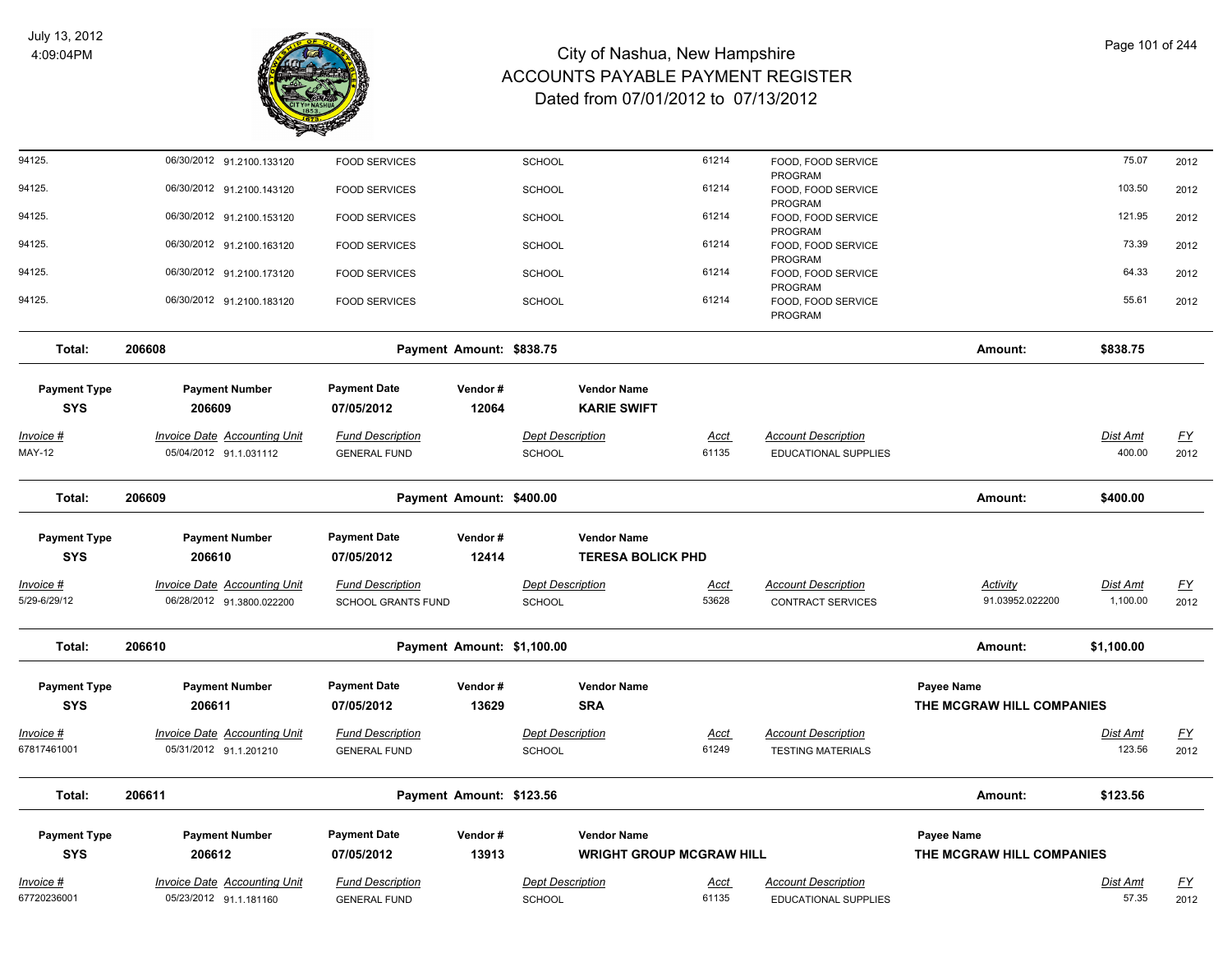

| 67720236001         | 05/23/2012 91.1.181160              | <b>GENERAL FUND</b>                    |                            | <b>SCHOOL</b>           |                                    | 61135       | EDUCATIONAL SUPPLIES                               |         | 696.00          | 2012             |
|---------------------|-------------------------------------|----------------------------------------|----------------------------|-------------------------|------------------------------------|-------------|----------------------------------------------------|---------|-----------------|------------------|
| 67858358001         | 06/04/2012 91.1.101160              | <b>GENERAL FUND</b>                    |                            | <b>SCHOOL</b>           |                                    | 61135       | <b>EDUCATIONAL SUPPLIES</b>                        |         | 3,362.90        | 2012             |
| Total:              | 206612                              |                                        | Payment Amount: \$4,116.25 |                         |                                    |             |                                                    | Amount: | \$4,116.25      |                  |
| <b>Payment Type</b> | <b>Payment Number</b>               | <b>Payment Date</b>                    | Vendor#                    |                         | <b>Vendor Name</b>                 |             |                                                    |         |                 |                  |
| <b>SYS</b>          | 206613                              | 07/05/2012                             | 13757                      |                         | <b>TOWERS MOTOR PARTS CORP</b>     |             |                                                    |         |                 |                  |
| Invoice #           | <b>Invoice Date Accounting Unit</b> | <b>Fund Description</b>                |                            | <b>Dept Description</b> |                                    | <b>Acct</b> | <b>Account Description</b>                         |         | <b>Dist Amt</b> | <u>FY</u>        |
| 683812              | 06/15/2012 91.1.222620              | <b>GENERAL FUND</b>                    |                            | <b>SCHOOL</b>           |                                    | 54600       | <b>VEHICLE REPAIRS &amp;</b><br><b>MAINTENANCE</b> |         | 39.80           | 2012             |
| Total:              | 206613                              |                                        | Payment Amount: \$39.80    |                         |                                    |             |                                                    | Amount: | \$39.80         |                  |
| <b>Payment Type</b> | <b>Payment Number</b>               | <b>Payment Date</b>                    | Vendor#                    |                         | <b>Vendor Name</b>                 |             |                                                    |         |                 |                  |
| <b>SYS</b>          | 206614                              | 07/05/2012                             | 11731                      |                         | <b>TOWNSEND PRESS</b>              |             |                                                    |         |                 |                  |
| Invoice #           | <b>Invoice Date Accounting Unit</b> | <b>Fund Description</b>                |                            | Dept Description        |                                    | <u>Acct</u> | <b>Account Description</b>                         |         | Dist Amt        | <u>FY</u>        |
| 278390              | 06/11/2012 91.1.031160              | <b>GENERAL FUND</b>                    |                            | <b>SCHOOL</b>           |                                    | 61135       | EDUCATIONAL SUPPLIES                               |         | 7.35            | 2012             |
| 278390              | 06/11/2012 91.1.031160              | <b>GENERAL FUND</b>                    |                            | <b>SCHOOL</b>           |                                    | 61135       | EDUCATIONAL SUPPLIES                               |         | 20.00           | 2012             |
| Total:              | 206614                              |                                        | Payment Amount: \$27.35    |                         |                                    |             |                                                    | Amount: | \$27.35         |                  |
| <b>Payment Type</b> | <b>Payment Number</b>               | <b>Payment Date</b>                    | Vendor#                    |                         | <b>Vendor Name</b>                 |             |                                                    |         |                 |                  |
| <b>SYS</b>          | 206615                              | 07/05/2012                             | 13783                      |                         | <b>TURNER BUILDING SCIENCE LLC</b> |             |                                                    |         |                 |                  |
| Invoice #           | <b>Invoice Date Accounting Unit</b> | <b>Fund Description</b>                |                            | <b>Dept Description</b> |                                    | <u>Acct</u> | <b>Account Description</b>                         |         | Dist Amt        | EY               |
| 5464                | 05/25/2012 91.5800.134600           | SCHOOL CAPITAL PROJECTS<br><b>FUND</b> |                            | <b>SCHOOL</b>           |                                    | 81200       | <b>BUILDINGS AND</b><br><b>IMPROVEMENTS</b>        |         | 9,858.03        | 2012             |
| Total:              | 206615                              |                                        | Payment Amount: \$9,858.03 |                         |                                    |             |                                                    | Amount: | \$9,858.03      |                  |
| <b>Payment Type</b> | <b>Payment Number</b>               | <b>Payment Date</b>                    | Vendor#                    |                         | <b>Vendor Name</b>                 |             |                                                    |         |                 |                  |
| <b>SYS</b>          | 206616                              | 07/05/2012                             | 13805                      |                         | UNITED STATES POSTAL SERVICE       |             |                                                    |         |                 |                  |
| Invoice #           | <b>Invoice Date Accounting Unit</b> | <b>Fund Description</b>                |                            | <b>Dept Description</b> |                                    | <u>Acct</u> | <b>Account Description</b>                         |         | <b>Dist Amt</b> | $\underline{FY}$ |
| TMS#254220          | 06/29/2012 91.1.041160              | <b>GENERAL FUND</b>                    |                            | <b>SCHOOL</b>           |                                    | 55607       | POSTAGE & DELIVERY                                 |         | 2,000.00        | 2012             |
| Total:              | 206616                              |                                        | Payment Amount: \$2,000.00 |                         |                                    |             |                                                    | Amount: | \$2,000.00      |                  |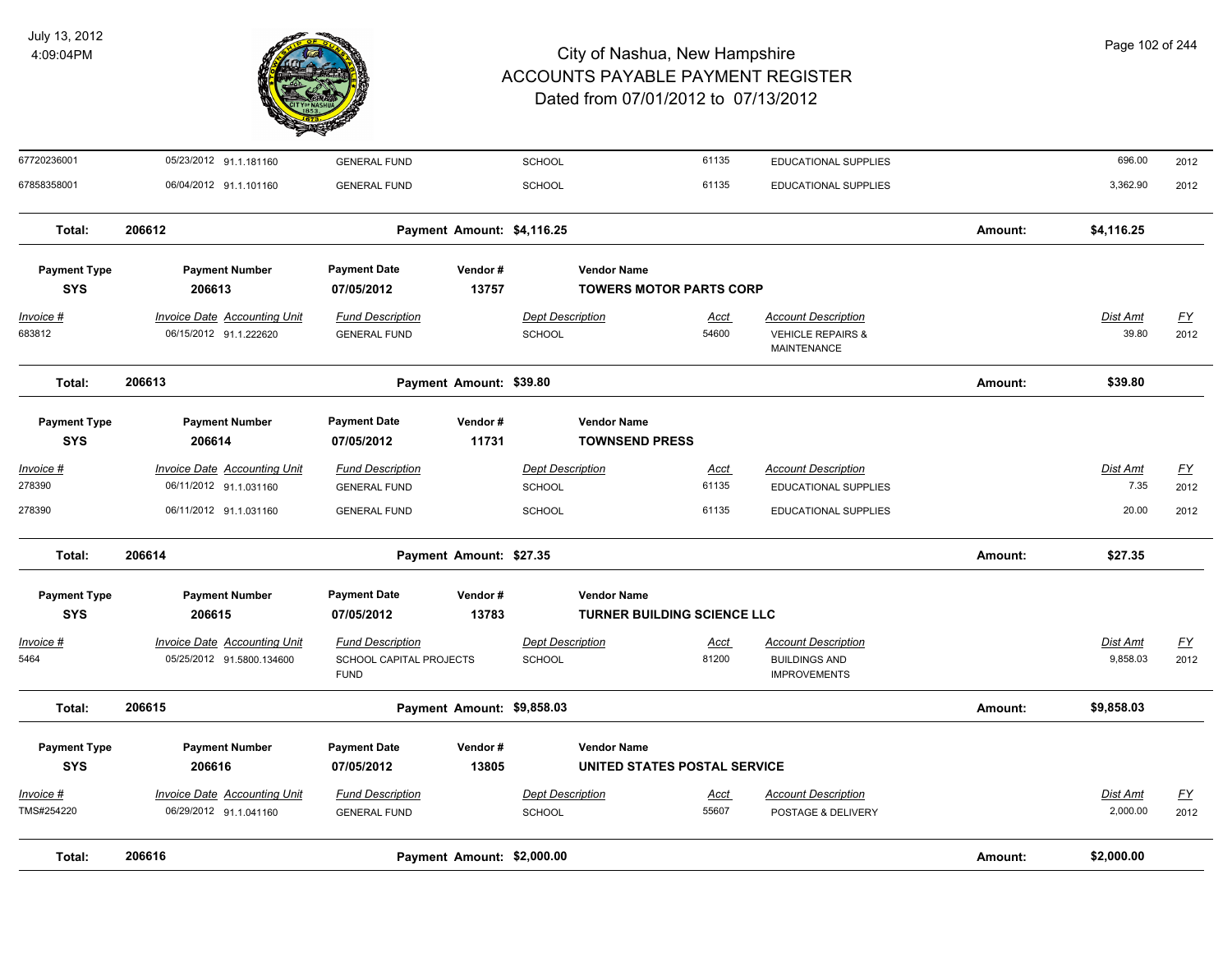

| <b>Payment Type</b>               | <b>Payment Number</b>               | <b>Payment Date</b>               | Vendor#                  |                           | <b>Vendor Name</b>                                     |             |                                 |                 |                 |                  |
|-----------------------------------|-------------------------------------|-----------------------------------|--------------------------|---------------------------|--------------------------------------------------------|-------------|---------------------------------|-----------------|-----------------|------------------|
| <b>SYS</b>                        | 206617                              | 07/05/2012                        | 13806                    |                           | UNIVERSAL RECYCLING TECH LLC                           |             |                                 |                 |                 |                  |
| Invoice #                         | <b>Invoice Date Accounting Unit</b> | <b>Fund Description</b>           |                          | <b>Dept Description</b>   |                                                        | Acct        | <b>Account Description</b>      |                 | <b>Dist Amt</b> | $\underline{FY}$ |
| ARINV043410                       | 06/12/2012 91.1.222620              | <b>GENERAL FUND</b>               |                          | <b>SCHOOL</b>             |                                                        | 53628       | <b>CONTRACT SERVICES</b>        |                 | 326.39          | 2012             |
| Total:                            | 206617                              |                                   | Payment Amount: \$326.39 |                           |                                                        |             |                                 | Amount:         | \$326.39        |                  |
| <b>Payment Type</b>               | <b>Payment Number</b>               | <b>Payment Date</b>               | Vendor#                  |                           | <b>Vendor Name</b>                                     |             |                                 |                 |                 |                  |
| <b>SYS</b>                        | 206618                              | 07/05/2012                        | 13857                    |                           | <b>WAL-MART</b>                                        |             |                                 |                 |                 |                  |
| $Invoice$ #                       | <b>Invoice Date Accounting Unit</b> | <b>Fund Description</b>           |                          | <b>Dept Description</b>   |                                                        | Acct        | <b>Account Description</b>      | <b>Activity</b> | <b>Dist Amt</b> | <u>FY</u>        |
| 28901                             | 06/28/2012 91.3800.991260           | SCHOOL GRANTS FUND                |                          | <b>SCHOOL</b>             |                                                        | 61875       | <b>BOOKS</b>                    | 91.03772.991260 | 50.02           | 2012             |
| 29032                             | 06/29/2012 91.3800.991260           | SCHOOL GRANTS FUND                |                          | SCHOOL                    |                                                        | 61875       | <b>BOOKS</b>                    | 91.03772.991260 | 69.17           | 2012             |
| Total:                            | 206618                              |                                   | Payment Amount: \$119.19 |                           |                                                        |             |                                 | Amount:         | \$119.19        |                  |
| <b>Payment Type</b><br><b>SYS</b> | <b>Payment Number</b><br>206619     | <b>Payment Date</b><br>07/05/2012 | Vendor#<br>999000604     |                           | <b>Vendor Name</b><br><b>ANTHONY DAMANTI</b>           |             |                                 |                 |                 |                  |
| Invoice #                         | <b>Invoice Date Accounting Unit</b> | <b>Fund Description</b>           |                          | <b>Dept Description</b>   |                                                        | <u>Acct</u> | <b>Account Description</b>      |                 | Dist Amt        | EY               |
| 44,278-TAX REFUND                 | 06/28/2012 26.1.580                 | <b>GENERAL FUND</b>               |                          | <b>FINANCIAL SERVICES</b> |                                                        | 41300       | <b>INTEREST ON TAXES</b>        |                 | 11.48           | 2012             |
| 44,278-TAX REFUND                 | 06/28/2012 BS1000                   | <b>GENERAL FUND</b>               |                          | <b>GENERAL FUND</b>       |                                                        | 11200       | PROPERTY TAX RECEIVABLE<br>2011 |                 | 421.50          | 2012             |
| Total:                            | 206619                              |                                   | Payment Amount: \$432.98 |                           |                                                        |             |                                 | Amount:         | \$432.98        |                  |
| <b>Payment Type</b><br><b>SYS</b> | <b>Payment Number</b><br>206620     | <b>Payment Date</b><br>07/05/2012 | Vendor#<br>999000608     |                           | <b>Vendor Name</b><br><b>DIANE L SNOW</b>              |             |                                 |                 |                 |                  |
| Invoice #                         | <b>Invoice Date Accounting Unit</b> | <b>Fund Description</b>           |                          | <b>Dept Description</b>   |                                                        | <u>Acct</u> | <b>Account Description</b>      |                 | Dist Amt        | EY               |
| 44,240-TAX REFUND                 | 06/28/2012 26.1.580                 | <b>GENERAL FUND</b>               |                          | <b>FINANCIAL SERVICES</b> |                                                        | 41300       | <b>INTEREST ON TAXES</b>        |                 | 14.35           | 2012             |
| 44,240-TAX REFUND                 | 06/28/2012 BS1000                   | <b>GENERAL FUND</b>               |                          | <b>GENERAL FUND</b>       |                                                        | 11200       | PROPERTY TAX RECEIVABLE<br>2011 |                 | 421.50          | 2012             |
| Total:                            | 206620                              |                                   | Payment Amount: \$435.85 |                           |                                                        |             |                                 | Amount:         | \$435.85        |                  |
| <b>Payment Type</b><br><b>SYS</b> | <b>Payment Number</b><br>206621     | <b>Payment Date</b><br>07/05/2012 | Vendor#<br>999000597     |                           | <b>Vendor Name</b><br><b>FRASCA &amp; FRASCA, P.A.</b> |             |                                 |                 |                 |                  |
| Invoice #                         | <b>Invoice Date Accounting Unit</b> | <b>Fund Description</b>           |                          | <b>Dept Description</b>   |                                                        | <u>Acct</u> | <b>Account Description</b>      |                 | Dist Amt        | <u>FY</u>        |
| 34,342-TAX REFUND                 | 06/28/2012 BS1000                   | <b>GENERAL FUND</b>               |                          | <b>GENERAL FUND</b>       |                                                        | 11200       | PROPERTY TAX RECEIVABLE<br>2012 |                 | 2,599.23        | 2012             |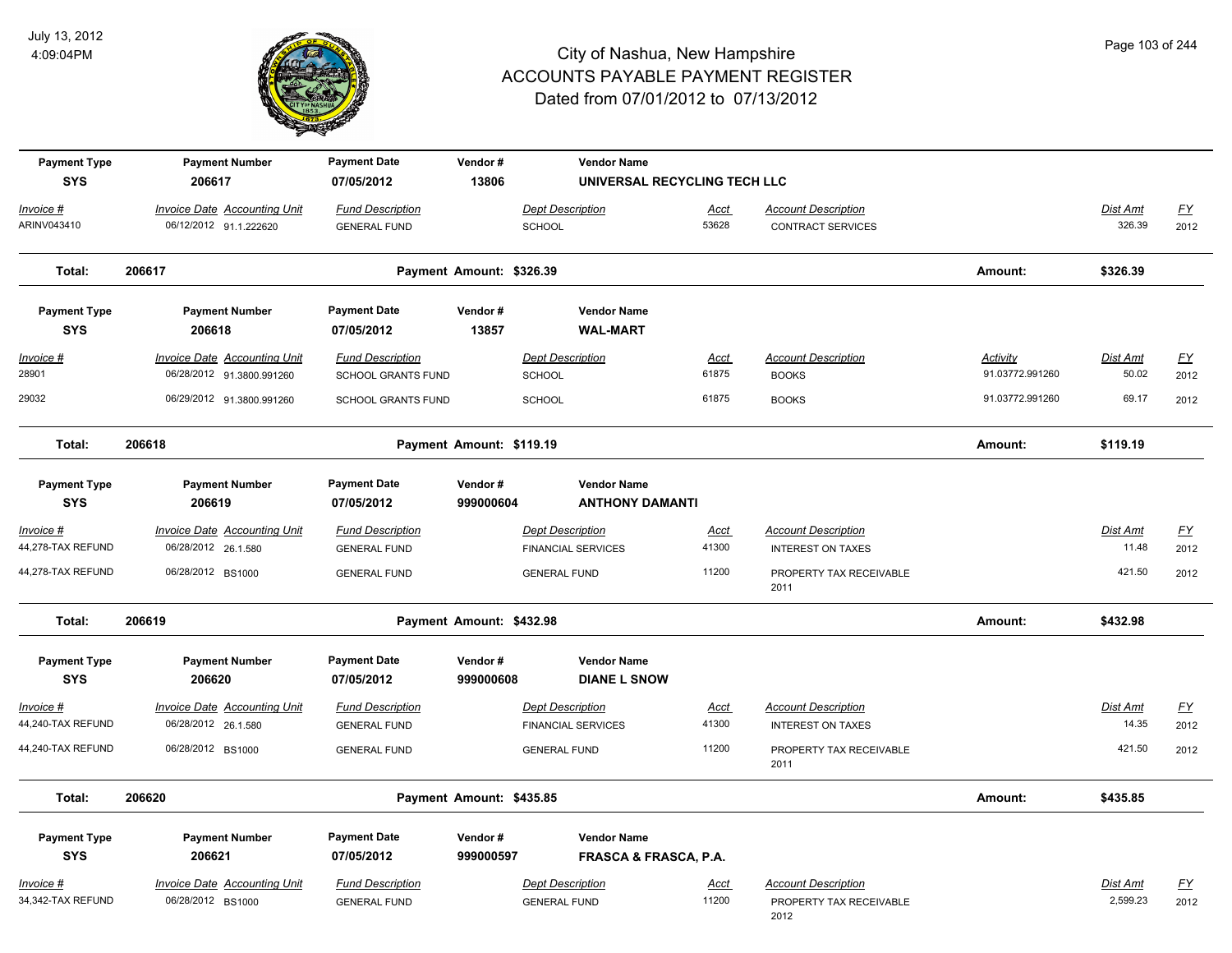

| Total:                                              | 206621                                                                          | Payment Amount: \$2,599.23                                            |                          | Amount:                                                                     | \$2,599.23             |                                                                                   |         |                             |                                           |
|-----------------------------------------------------|---------------------------------------------------------------------------------|-----------------------------------------------------------------------|--------------------------|-----------------------------------------------------------------------------|------------------------|-----------------------------------------------------------------------------------|---------|-----------------------------|-------------------------------------------|
| <b>Payment Type</b><br><b>SYS</b>                   | <b>Payment Number</b><br>206622                                                 | <b>Payment Date</b><br>07/05/2012                                     | Vendor#<br>999000600     | <b>Vendor Name</b><br><b>GEOFFREY DALY</b>                                  |                        |                                                                                   |         |                             |                                           |
| Invoice #<br>43,542-TAX REFUND                      | <b>Invoice Date Accounting Unit</b><br>06/28/2012 26.1.580                      | <b>Fund Description</b><br><b>GENERAL FUND</b>                        |                          | <b>Dept Description</b><br><b>FINANCIAL SERVICES</b>                        | <u>Acct</u><br>41300   | <b>Account Description</b><br><b>INTEREST ON TAXES</b>                            |         | <b>Dist Amt</b><br>12.30    | <u>FY</u><br>2012                         |
| 43,542-TAX REFUND                                   | 06/28/2012 BS1000                                                               | <b>GENERAL FUND</b>                                                   |                          | <b>GENERAL FUND</b>                                                         | 11200                  | PROPERTY TAX RECEIVABLE<br>2011                                                   |         | 385.85                      | 2012                                      |
| Total:                                              | 206622                                                                          |                                                                       | Payment Amount: \$398.15 |                                                                             |                        |                                                                                   | Amount: | \$398.15                    |                                           |
| <b>Payment Type</b><br><b>SYS</b>                   | <b>Payment Number</b><br>206623                                                 | <b>Payment Date</b><br>07/05/2012                                     | Vendor#<br>999000607     | <b>Vendor Name</b><br><b>IOURI &amp; KATE MAKAR</b>                         |                        |                                                                                   |         |                             |                                           |
| Invoice #<br>51,575-TAX REFUND<br>51,575-TAX REFUND | <b>Invoice Date Accounting Unit</b><br>06/28/2012 26.1.580<br>06/28/2012 BS1000 | <b>Fund Description</b><br><b>GENERAL FUND</b><br><b>GENERAL FUND</b> |                          | <b>Dept Description</b><br><b>FINANCIAL SERVICES</b><br><b>GENERAL FUND</b> | Acct<br>41300<br>11200 | <b>Account Description</b><br><b>INTEREST ON TAXES</b><br>PROPERTY TAX RECEIVABLE |         | Dist Amt<br>27.30<br>771.70 | $\underline{\mathsf{FY}}$<br>2012<br>2012 |
| Total:                                              | 206623                                                                          |                                                                       | Payment Amount: \$799.00 |                                                                             |                        | 2011                                                                              | Amount: | \$799.00                    |                                           |
| <b>Payment Type</b><br><b>SYS</b>                   | <b>Payment Number</b><br>206624                                                 | <b>Payment Date</b><br>07/05/2012                                     | Vendor#<br>999000599     | <b>Vendor Name</b><br><b>JOEL &amp; DANIEL PREMINGER</b>                    |                        |                                                                                   |         |                             |                                           |
| Invoice #<br>40,199-TAX REFUND                      | <b>Invoice Date Accounting Unit</b><br>06/28/2012 26.1.580                      | <b>Fund Description</b><br><b>GENERAL FUND</b>                        |                          | <b>Dept Description</b><br><b>FINANCIAL SERVICES</b>                        | <b>Acct</b><br>41300   | <b>Account Description</b><br><b>INTEREST ON TAXES</b>                            |         | Dist Amt<br>24.60           | EY<br>2012                                |
| 40,199-TAX REFUND                                   | 06/28/2012 BS1000                                                               | <b>GENERAL FUND</b>                                                   |                          | <b>GENERAL FUND</b>                                                         | 11200                  | PROPERTY TAX RECEIVABLE<br>2011                                                   |         | 723.47                      | 2012                                      |
| Total:                                              | 206624                                                                          |                                                                       | Payment Amount: \$748.07 |                                                                             |                        |                                                                                   | Amount: | \$748.07                    |                                           |
| <b>Payment Type</b><br><b>SYS</b>                   | <b>Payment Number</b><br>206625                                                 | <b>Payment Date</b><br>07/05/2012                                     | Vendor#<br>999000603     | <b>Vendor Name</b><br><b>KATHERINE DONOVAN</b>                              |                        |                                                                                   |         |                             |                                           |
| Invoice #<br>44,272-TAX REFUND                      | <b>Invoice Date Accounting Unit</b><br>06/28/2012 26.1.580                      | <b>Fund Description</b><br><b>GENERAL FUND</b>                        |                          | <b>Dept Description</b><br><b>FINANCIAL SERVICES</b>                        | <u>Acct</u><br>41300   | <b>Account Description</b><br><b>INTEREST ON TAXES</b>                            |         | Dist Amt<br>14.35           | <u>FY</u><br>2012                         |
| 44,272-TAX REFUND                                   | 06/28/2012 BS1000                                                               | <b>GENERAL FUND</b>                                                   |                          | <b>GENERAL FUND</b>                                                         | 11200                  | PROPERTY TAX RECEIVABLE<br>2011                                                   |         | 421.50                      | 2012                                      |
| Total:                                              | 206625                                                                          |                                                                       | Payment Amount: \$435.85 |                                                                             |                        |                                                                                   | Amount: | \$435.85                    |                                           |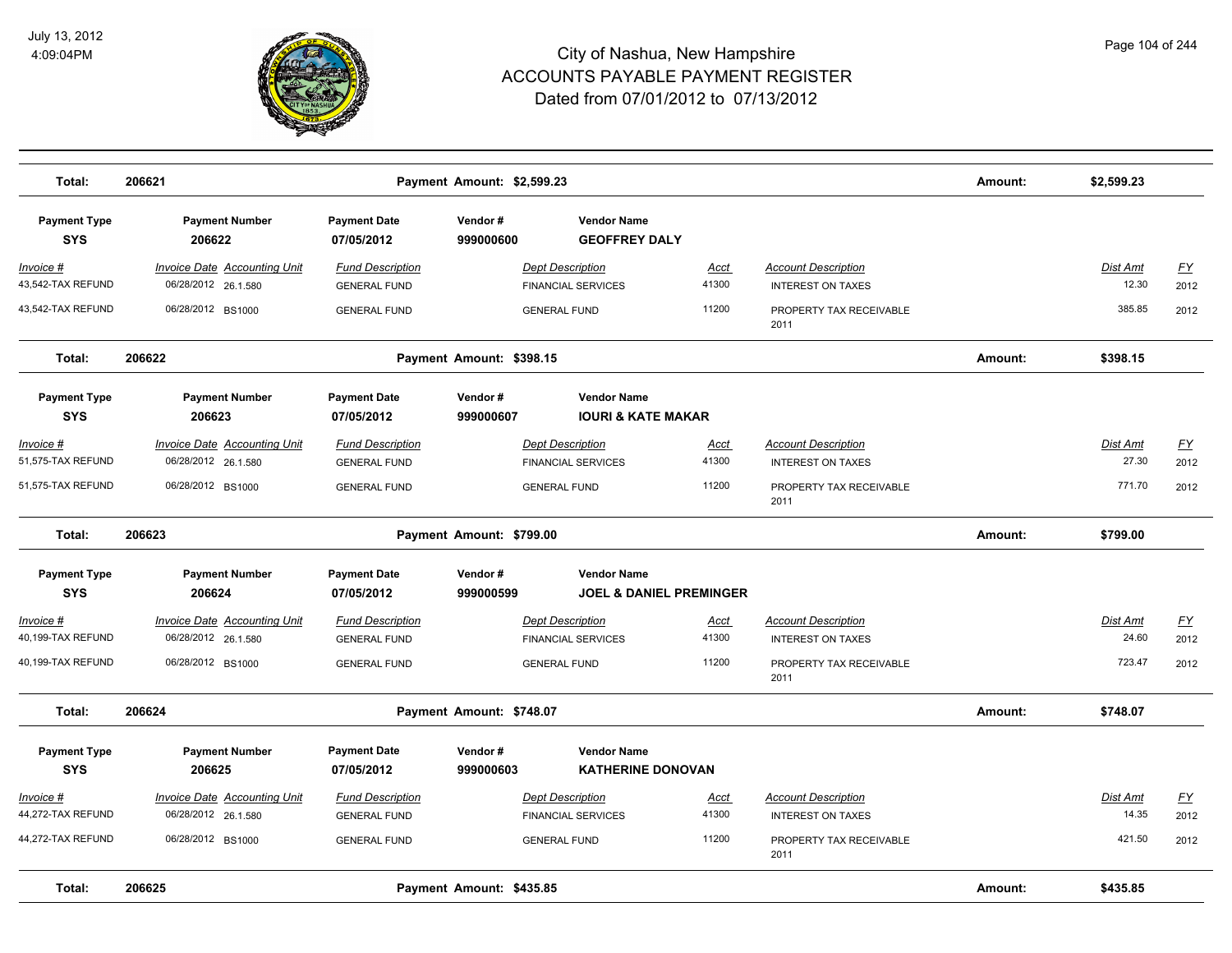

| <b>Payment Type</b><br><b>SYS</b>     | <b>Payment Number</b><br>206626                            | <b>Payment Date</b><br>07/05/2012              | Vendor#<br>999000601       | <b>Vendor Name</b><br><b>MICHAEL &amp; ANITA CHOW</b>  |                      |                                                        |         |                   |                                   |
|---------------------------------------|------------------------------------------------------------|------------------------------------------------|----------------------------|--------------------------------------------------------|----------------------|--------------------------------------------------------|---------|-------------------|-----------------------------------|
| Invoice #                             | Invoice Date Accounting Unit                               | <b>Fund Description</b>                        |                            | <b>Dept Description</b>                                | Acct                 | <b>Account Description</b>                             |         | Dist Amt          | <u>FY</u>                         |
| 43674-TAX REFUND                      | 06/28/2012 26.1.580                                        | <b>GENERAL FUND</b>                            |                            | <b>FINANCIAL SERVICES</b>                              | 41300                | <b>INTEREST ON TAXES</b>                               |         | 141.29            | 2012                              |
| 43674-TAX REFUND                      | 06/28/2012 BS1000                                          | <b>GENERAL FUND</b>                            |                            | <b>GENERAL FUND</b>                                    | 11200                | PROPERTY TAX RECEIVABLE<br>2011                        |         | 4,340.79          | 2012                              |
| Total:                                | 206626                                                     |                                                | Payment Amount: \$4,482.08 |                                                        |                      |                                                        | Amount: | \$4,482.08        |                                   |
| <b>Payment Type</b><br><b>SYS</b>     | <b>Payment Number</b><br>206627                            | <b>Payment Date</b><br>07/05/2012              | Vendor#<br>999000606       | <b>Vendor Name</b><br><b>MICHAEL &amp; DIANA MCCOY</b> |                      |                                                        |         |                   |                                   |
| <u>Invoice #</u><br>45,907-TAX REFUND | <b>Invoice Date Accounting Unit</b><br>06/28/2012 26.1.580 | <b>Fund Description</b><br><b>GENERAL FUND</b> |                            | <b>Dept Description</b><br><b>FINANCIAL SERVICES</b>   | <u>Acct</u><br>41300 | <b>Account Description</b><br><b>INTEREST ON TAXES</b> |         | Dist Amt<br>25.87 | $\underline{\mathsf{FY}}$<br>2012 |
| 45,907-TAX REFUND                     | 06/28/2012 BS1000                                          | <b>GENERAL FUND</b>                            |                            | <b>GENERAL FUND</b>                                    | 11200                | PROPERTY TAX RECEIVABLE<br>2011                        |         | 771.70            | 2012                              |
| Total:                                | 206627                                                     |                                                | Payment Amount: \$797.57   |                                                        |                      |                                                        | Amount: | \$797.57          |                                   |
| <b>Payment Type</b>                   | <b>Payment Number</b>                                      | <b>Payment Date</b>                            | Vendor#                    | <b>Vendor Name</b>                                     |                      |                                                        |         |                   |                                   |
| <b>SYS</b>                            | 206628                                                     | 07/05/2012                                     | 999000602                  | <b>MICHAEL B HAYWARD</b>                               |                      |                                                        |         |                   |                                   |
| <u> Invoice #</u>                     | <b>Invoice Date Accounting Unit</b>                        | <b>Fund Description</b>                        |                            | <b>Dept Description</b>                                | <u>Acct</u>          | <b>Account Description</b>                             |         | <u>Dist Amt</u>   | <u>FY</u>                         |
| 44,265-TAX REFUND                     | 06/28/2012 26.1.580                                        | <b>GENERAL FUND</b>                            |                            | <b>FINANCIAL SERVICES</b>                              | 41300                | <b>INTEREST ON TAXES</b>                               |         | 14.35             | 2012                              |
| 44,265-TAX REFUND                     | 06/28/2012 BS1000                                          | <b>GENERAL FUND</b>                            |                            | <b>GENERAL FUND</b>                                    | 11200                | PROPERTY TAX RECEIVABLE                                |         | 421.50            | 2012                              |
| 44,273-TAX REFUND                     | 06/28/2012 26.1.580                                        | <b>GENERAL FUND</b>                            |                            | <b>FINANCIAL SERVICES</b>                              | 41300                | 2011<br><b>INTEREST ON TAXES</b>                       |         | 13.86             | 2012                              |
| 44,273-TAX REFUND                     | 06/28/2012 BS1000                                          | <b>GENERAL FUND</b>                            |                            | <b>GENERAL FUND</b>                                    | 11200                | PROPERTY TAX RECEIVABLE<br>2011                        |         | 421.50            | 2012                              |
| Total:                                | 206628                                                     |                                                | Payment Amount: \$871.21   |                                                        |                      |                                                        | Amount: | \$871.21          |                                   |
| <b>Payment Type</b><br><b>SYS</b>     | <b>Payment Number</b><br>206629                            | <b>Payment Date</b><br>07/05/2012              | Vendor#<br>999000598       | <b>Vendor Name</b><br><b>ROCHELLE GOREN</b>            |                      |                                                        |         |                   |                                   |
| <u> Invoice #</u><br>3,328-TAX REFUND | <b>Invoice Date Accounting Unit</b><br>06/28/2012 26.1.580 | <b>Fund Description</b><br><b>GENERAL FUND</b> |                            | <b>Dept Description</b><br><b>FINANCIAL SERVICES</b>   | Acct<br>41300        | <b>Account Description</b><br><b>INTEREST ON TAXES</b> |         | Dist Amt<br>24.00 | EY<br>2012                        |
| 3,328-TAX REFUND                      |                                                            |                                                |                            |                                                        | 11200                |                                                        |         | 742.34            |                                   |
|                                       | 06/28/2012 BS1000                                          | <b>GENERAL FUND</b>                            |                            | <b>GENERAL FUND</b>                                    |                      | PROPERTY TAX RECEIVABLE<br>2011                        |         |                   | 2012                              |
| 30,076-TAX REFUND                     | 06/28/2012 26.1.580                                        | <b>GENERAL FUND</b>                            |                            | <b>FINANCIAL SERVICES</b>                              | 41300                | <b>INTEREST ON TAXES</b>                               |         | 30.00             | 2012                              |
| 30,076-TAX REFUND                     | 06/28/2012 BS1000                                          | <b>GENERAL FUND</b>                            |                            | <b>GENERAL FUND</b>                                    | 11200                | PROPERTY TAX RECEIVABLE<br>2011                        |         | 920.58            | 2012                              |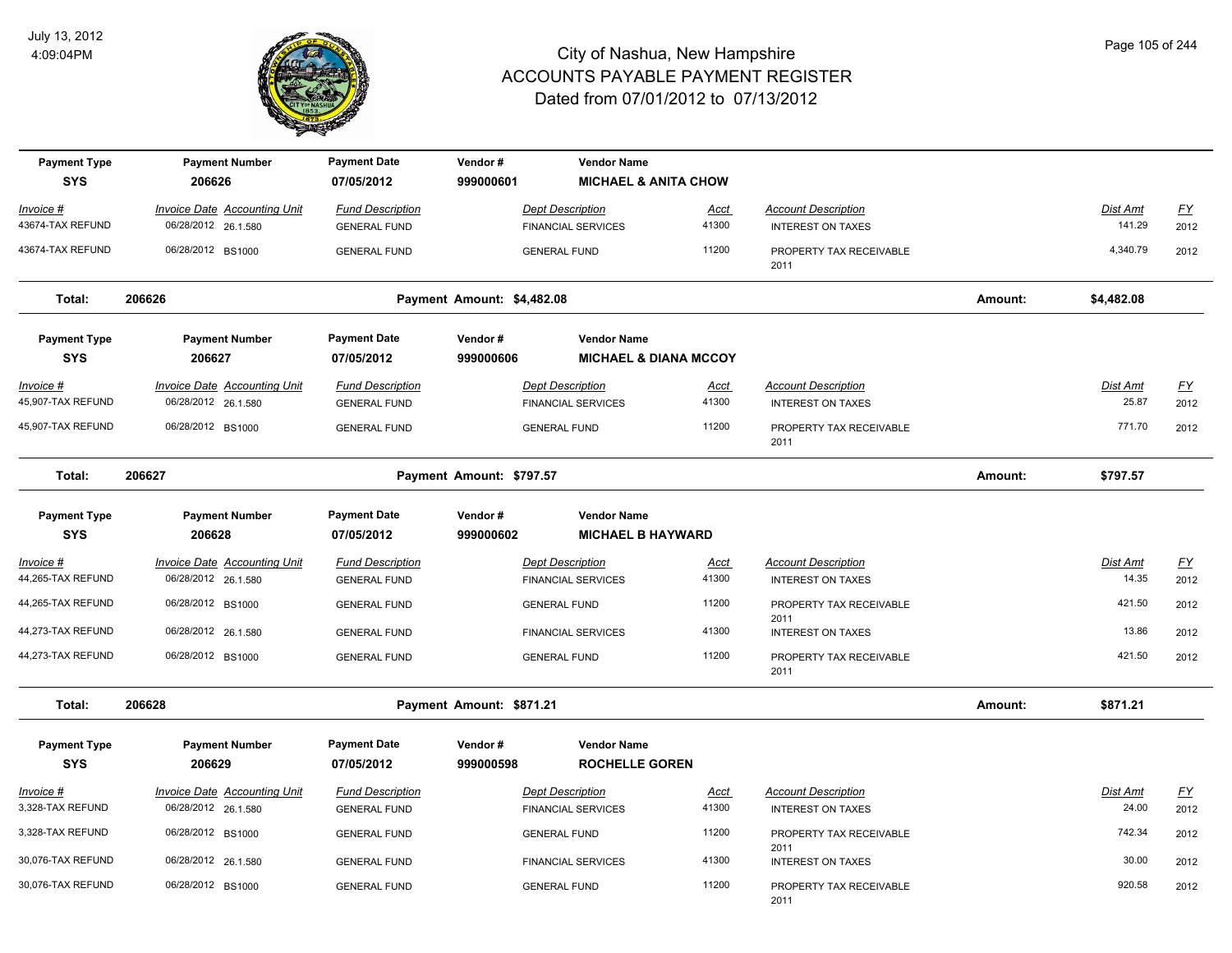

| Total:                            | 206629                                                      | Payment Amount: \$1,716.92                         |                             | Amount:                                                                      | \$1,716.92           |                                                        |         |                              |                   |
|-----------------------------------|-------------------------------------------------------------|----------------------------------------------------|-----------------------------|------------------------------------------------------------------------------|----------------------|--------------------------------------------------------|---------|------------------------------|-------------------|
| <b>Payment Type</b><br><b>SYS</b> | <b>Payment Number</b><br>206630                             | <b>Payment Date</b><br>07/05/2012                  | Vendor#<br>999000605        | <b>Vendor Name</b><br><b>SALLY WATSON</b>                                    |                      |                                                        |         |                              |                   |
| Invoice #<br>44,304-TAX REFUND    | <b>Invoice Date Accounting Unit</b><br>06/28/2012 26.1.580  | <b>Fund Description</b><br><b>GENERAL FUND</b>     |                             | <b>Dept Description</b><br><b>FINANCIAL SERVICES</b>                         | <u>Acct</u><br>41300 | <b>Account Description</b><br><b>INTEREST ON TAXES</b> |         | <b>Dist Amt</b><br>14.35     | <u>FY</u><br>2012 |
| 44,304-TAX REFUND                 | 06/28/2012 BS1000                                           | <b>GENERAL FUND</b>                                |                             | <b>GENERAL FUND</b>                                                          | 11200                | PROPERTY TAX RECEIVABLE<br>2011                        |         | 421.50                       | 2012              |
| Total:                            | 206630                                                      |                                                    | Payment Amount: \$435.85    |                                                                              |                      |                                                        | Amount: | \$435.85                     |                   |
| <b>Payment Type</b><br><b>SYS</b> | <b>Payment Number</b><br>206631                             | <b>Payment Date</b><br>07/06/2012                  | Vendor#<br>12103            | <b>Vendor Name</b><br><b>CHICK-FIL-A PHEASANT LANE MALL</b>                  |                      |                                                        |         |                              |                   |
| Invoice #<br>07/04/2012           | <b>Invoice Date Accounting Unit</b><br>07/03/2012 01.1.500  | <b>Fund Description</b><br><b>GENERAL FUND</b>     |                             | <b>Dept Description</b><br><b>MAYOR</b>                                      | <u>Acct</u><br>68300 | <b>Account Description</b><br>MAYORS EXPENSE ACCOUNT   |         | <b>Dist Amt</b><br>171.68    | <u>FY</u><br>2012 |
| Total:                            | 206631                                                      |                                                    | Payment Amount: \$171.68    |                                                                              |                      |                                                        | Amount: | \$171.68                     |                   |
| <b>Payment Type</b><br><b>SYS</b> | <b>Payment Number</b><br>206632                             | <b>Payment Date</b><br>07/06/2012                  | Vendor#<br>12083            | <b>Vendor Name</b><br><b>NASHUA RIVER HOLDING CO</b>                         |                      |                                                        |         |                              |                   |
| <u>Invoice #</u><br>FY12 RENT     | <b>Invoice Date Accounting Unit</b><br>03/31/2012 09.1.510  | <b>Fund Description</b><br><b>GENERAL FUND</b>     |                             | <b>Dept Description</b><br><b>CIVIC &amp; COMMUNITY</b><br><b>ACTIVITIES</b> | <u>Acct</u><br>54875 | <b>Account Description</b><br><b>HYDRO-DAM RENTAL</b>  |         | <b>Dist Amt</b><br>15,891.27 | <u>FY</u><br>2012 |
| Total:                            | 206632                                                      |                                                    | Payment Amount: \$15,891.27 |                                                                              |                      |                                                        | Amount: | \$15,891.27                  |                   |
| <b>Payment Type</b><br><b>SYS</b> | <b>Payment Number</b><br>206633                             | <b>Payment Date</b><br>07/10/2012                  | Vendor#<br>12135            | <b>Vendor Name</b><br>THE ESTATE OF ROLAND LEVESQUE                          |                      |                                                        |         |                              |                   |
| Invoice #<br><b>DEATH BENEFIT</b> | <b>Invoice Date Accounting Unit</b><br>07/10/2012 TF15.8200 | <b>Fund Description</b><br><b>BPW PENSION FUND</b> |                             | <b>Dept Description</b><br><b>BPW PENSION FUND</b>                           | Acct<br>52120        | <b>Account Description</b><br>PENSION DISTRIBUTIONS    |         | Dist Amt<br>3,000.00         | <u>FY</u><br>2012 |
| Total:                            | 206633                                                      |                                                    | Payment Amount: \$3,000.00  |                                                                              |                      |                                                        | Amount: | \$3,000.00                   |                   |
| <b>Payment Type</b><br><b>SYS</b> | <b>Payment Number</b><br>206634                             | <b>Payment Date</b><br>07/10/2012                  | Vendor#<br>999000609        | <b>Vendor Name</b><br><b>SANDRA READ</b>                                     |                      |                                                        |         |                              |                   |
| Invoice #                         | Invoice Date Accounting Unit                                | <b>Fund Description</b>                            |                             | <b>Dept Description</b>                                                      | Acct                 | <b>Account Description</b>                             |         | <b>Dist Amt</b>              | FY                |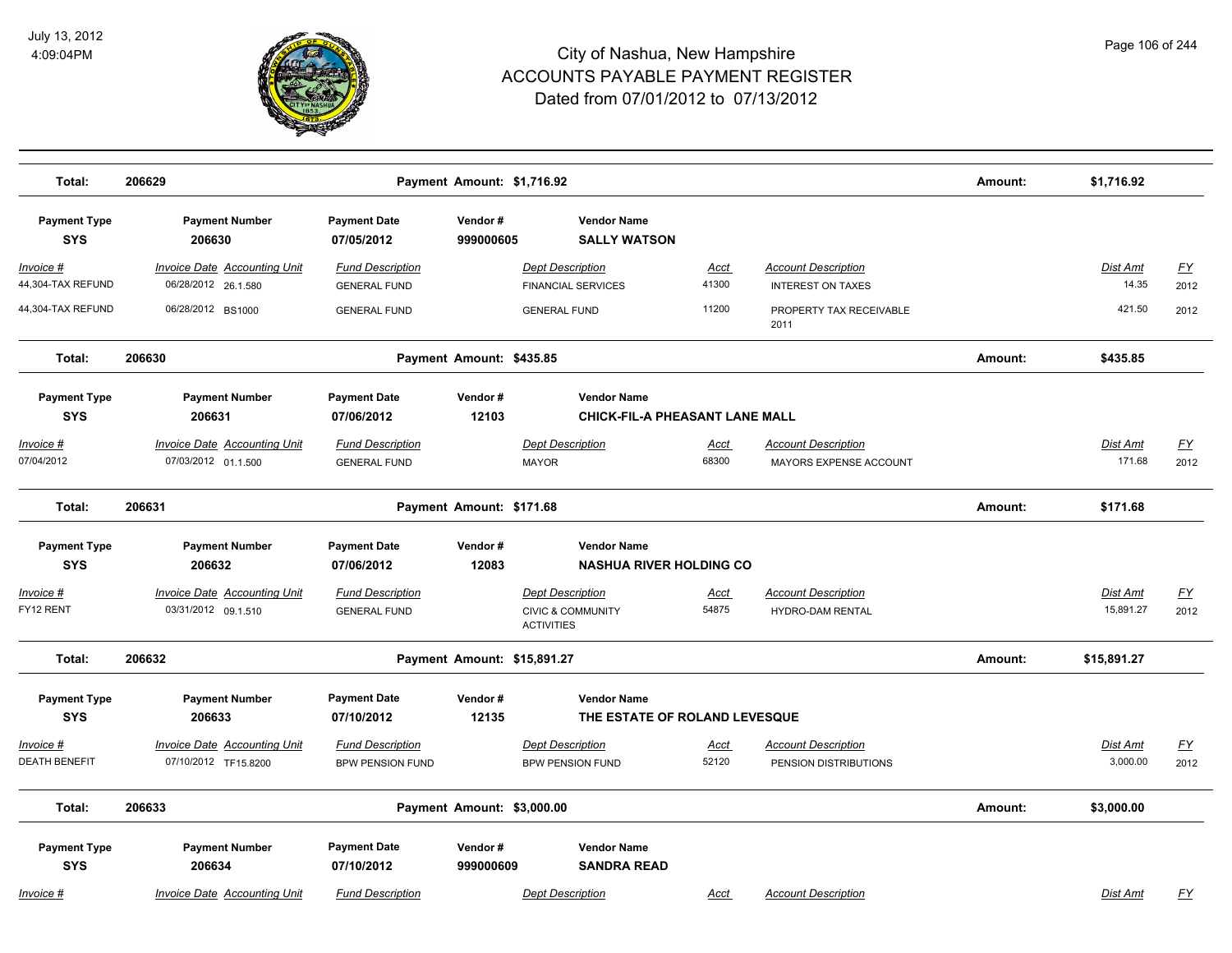

| <b>SUMMER CAMP</b><br><b>REFUND</b> | 07/10/2012 77.2503                  | PARKS & REC PROGRAMS<br><b>FUND</b> |                            | PARKS & REC PROGRAMS                | 44549       | <b>CAMPS</b>                           |         | 75.00           | 2012             |
|-------------------------------------|-------------------------------------|-------------------------------------|----------------------------|-------------------------------------|-------------|----------------------------------------|---------|-----------------|------------------|
| Total:                              | 206634                              |                                     | Payment Amount: \$75.00    |                                     |             |                                        | Amount: | \$75.00         |                  |
| <b>Payment Type</b>                 | <b>Payment Number</b>               | <b>Payment Date</b>                 | Vendor#                    | <b>Vendor Name</b>                  |             |                                        |         |                 |                  |
| <b>SYS</b>                          | 206635                              | 07/10/2012                          | 13648                      | <b>STATE OF NH CRIMINAL RECORDS</b> |             |                                        |         |                 |                  |
| Invoice #                           | <b>Invoice Date Accounting Unit</b> | <b>Fund Description</b>             |                            | <b>Dept Description</b>             | <b>Acct</b> | <b>Account Description</b>             |         | <u>Dist Amt</u> | <u>FY</u>        |
| 07102012                            | 07/10/2012 11.1.500                 | <b>GENERAL FUND</b>                 |                            | <b>HUMAN RESOURCES</b>              | 55425       | EMPLOYMENT BACKGROUND<br><b>CHECKS</b> |         | 25.00           | 2012             |
| Total:                              | 206635                              |                                     | Payment Amount: \$25.00    |                                     |             |                                        | Amount: | \$25.00         |                  |
| <b>Payment Type</b>                 | <b>Payment Number</b>               | <b>Payment Date</b>                 | Vendor#                    | <b>Vendor Name</b>                  |             |                                        |         |                 |                  |
| <b>SYS</b>                          | 206636                              | 07/11/2012                          | 13372                      | <b>PSNH</b>                         |             |                                        |         |                 |                  |
| <u> Invoice #</u>                   | <b>Invoice Date Accounting Unit</b> | <b>Fund Description</b>             |                            | <b>Dept Description</b>             | <u>Acct</u> | <b>Account Description</b>             |         | Dist Amt        | $FY$             |
| 34035-5908342                       | 07/09/2012 75.1.500                 | <b>GENERAL FUND</b>                 |                            | <b>WELFARE ASSISTANCE</b>           | 55800       | <b>GENERAL ASSISTANCE</b>              |         | 90.45           | 2012             |
| Total:                              | 206636                              |                                     | Payment Amount: \$90.45    |                                     |             |                                        | Amount: | \$90.45         |                  |
| <b>Payment Type</b>                 | <b>Payment Number</b>               | <b>Payment Date</b>                 | Vendor#                    | <b>Vendor Name</b>                  |             |                                        |         |                 |                  |
| <b>SYS</b>                          | 206637                              | 07/11/2012                          | 13372                      | <b>PSNH</b>                         |             |                                        |         |                 |                  |
| Invoice #                           | <b>Invoice Date Accounting Unit</b> | <b>Fund Description</b>             |                            | <b>Dept Description</b>             | <u>Acct</u> | <b>Account Description</b>             |         | <b>Dist Amt</b> | $\underline{FY}$ |
| 33209-6908671                       | 06/29/2012 75.1.500                 | <b>GENERAL FUND</b>                 |                            | <b>WELFARE ASSISTANCE</b>           | 55800       | <b>GENERAL ASSISTANCE</b>              |         | 61.35           | 2012             |
| 34371-7901241                       | 06/20/2012 75.1.500                 | <b>GENERAL FUND</b>                 |                            | <b>WELFARE ASSISTANCE</b>           | 55800       | <b>GENERAL ASSISTANCE</b>              |         | 67.05           | 2012             |
| 37445-6908679                       | 07/03/2012 75.1.500                 | <b>GENERAL FUND</b>                 |                            | <b>WELFARE ASSISTANCE</b>           | 55800       | <b>GENERAL ASSISTANCE</b>              |         | 70.05           | 2012             |
| 38280-5908329                       | 06/26/2012 75.1.500                 | <b>GENERAL FUND</b>                 |                            | <b>WELFARE ASSISTANCE</b>           | 55800       | <b>GENERAL ASSISTANCE</b>              |         | 98.82           | 2012             |
| 40215-6908667                       | 06/28/2012 75.1.500                 | <b>GENERAL FUND</b>                 |                            | <b>WELFARE ASSISTANCE</b>           | 55800       | <b>GENERAL ASSISTANCE</b>              |         | 11.81           | 2012             |
| 40697-4945132                       | 06/22/2012 75.1.500                 | <b>GENERAL FUND</b>                 |                            | <b>WELFARE ASSISTANCE</b>           | 55800       | <b>GENERAL ASSISTANCE</b>              |         | 89.62           | 2012             |
| 41212-6908655                       | 06/22/2012 75.1.500                 | <b>GENERAL FUND</b>                 |                            | <b>WELFARE ASSISTANCE</b>           | 55800       | <b>GENERAL ASSISTANCE</b>              |         | 312.06          | 2012             |
| 41492-4945142                       | 06/28/2012 75.1.500                 | <b>GENERAL FUND</b>                 |                            | <b>WELFARE ASSISTANCE</b>           | 55800       | <b>GENERAL ASSISTANCE</b>              |         | 80.00           | 2012             |
| 41568-7901251                       | 06/25/2012 75.1.500                 | <b>GENERAL FUND</b>                 |                            | <b>WELFARE ASSISTANCE</b>           | 55800       | <b>GENERAL ASSISTANCE</b>              |         | 59.72           | 2012             |
| 41578-7901256                       | 06/28/2012 75.1.500                 | <b>GENERAL FUND</b>                 |                            | <b>WELFARE ASSISTANCE</b>           | 55800       | <b>GENERAL ASSISTANCE</b>              |         | 268.46          | 2012             |
| Total:                              | 206637                              |                                     | Payment Amount: \$1,118.94 |                                     |             |                                        | Amount: | \$1,118.94      |                  |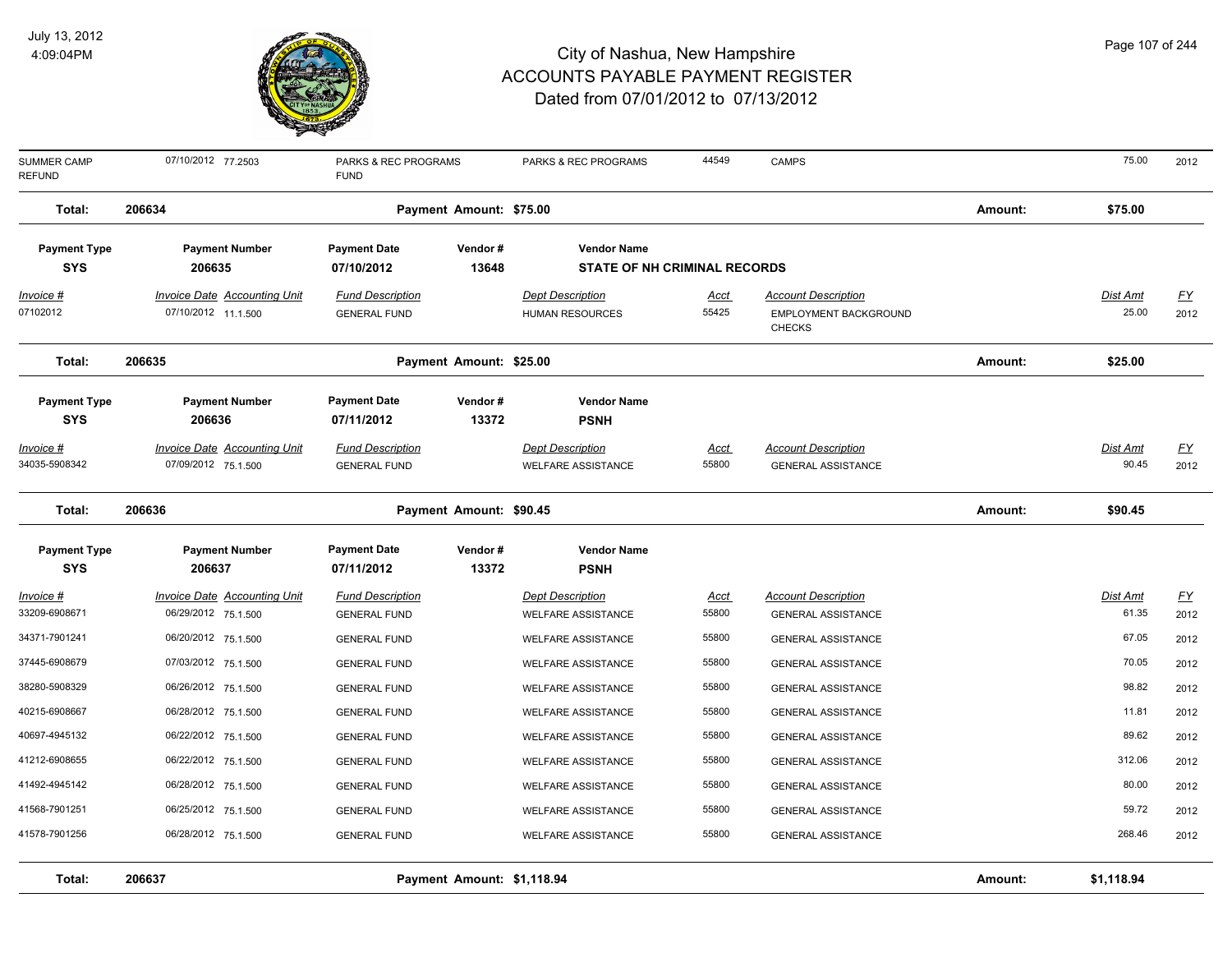

| <b>Payment Type</b><br><b>SYS</b> | <b>Payment Number</b><br>206638                            | <b>Payment Date</b><br>07/11/2012              | Vendor#<br>11498 | <b>Vendor Name</b><br><b>18-24 ASH STREET LLC</b>    |                      |                                                 |         |                           |                          |
|-----------------------------------|------------------------------------------------------------|------------------------------------------------|------------------|------------------------------------------------------|----------------------|-------------------------------------------------|---------|---------------------------|--------------------------|
| $Invoice$ #                       | Invoice Date Accounting Unit                               | <b>Fund Description</b>                        |                  | <b>Dept Description</b>                              | Acct                 | <b>Account Description</b>                      |         | Dist Amt                  | <u>FY</u>                |
| 33884-4945149                     | 07/03/2012 75.1.500                                        | <b>GENERAL FUND</b>                            |                  | <b>WELFARE ASSISTANCE</b>                            | 55810                | RENTAL ASSISTANCE                               |         | 650.00                    | 2012                     |
| Total:                            | 206638<br>Payment Amount: \$650.00                         |                                                |                  |                                                      |                      |                                                 | Amount: | \$650.00                  |                          |
| <b>Payment Type</b><br><b>SYS</b> | <b>Payment Number</b><br>206639                            | <b>Payment Date</b><br>07/11/2012              | Vendor#<br>12253 | <b>Vendor Name</b><br><b>188 CONCORD ST LLC</b>      |                      |                                                 |         |                           |                          |
| Invoice #                         | <b>Invoice Date Accounting Unit</b>                        | <b>Fund Description</b>                        |                  | <b>Dept Description</b>                              | <u>Acct</u>          | <b>Account Description</b>                      |         | <b>Dist Amt</b>           | <u>FY</u>                |
| 32920-5908317                     | 06/22/2012 75.1.500                                        | <b>GENERAL FUND</b>                            |                  | <b>WELFARE ASSISTANCE</b>                            | 55810                | RENTAL ASSISTANCE                               |         | 301.00                    | 2012                     |
| 40323-6908662                     | 06/26/2012 75.1.500                                        | <b>GENERAL FUND</b>                            |                  | <b>WELFARE ASSISTANCE</b>                            | 55810                | RENTAL ASSISTANCE                               |         | 287.00                    | 2012                     |
| 40676-4945127                     | 06/21/2012 75.1.500                                        | <b>GENERAL FUND</b>                            |                  | <b>WELFARE ASSISTANCE</b>                            | 55810                | RENTAL ASSISTANCE                               |         | 273.00                    | 2012                     |
| 41466-5908326                     | 06/26/2012 75.1.500                                        | <b>GENERAL FUND</b>                            |                  | <b>WELFARE ASSISTANCE</b>                            | 55810                | RENTAL ASSISTANCE                               |         | 273.00                    | 2012                     |
| 41466-6908647                     | 06/19/2012 75.1.500                                        | <b>GENERAL FUND</b>                            |                  | <b>WELFARE ASSISTANCE</b>                            | 55810                | RENTAL ASSISTANCE                               |         | 273.00                    | 2012                     |
| 41491-5908311                     | 06/20/2012 75.1.500                                        | <b>GENERAL FUND</b>                            |                  | <b>WELFARE ASSISTANCE</b>                            | 55810                | RENTAL ASSISTANCE                               |         | 252.00                    | 2012                     |
| 41512-5908316                     | 06/21/2012 75.1.500                                        | <b>GENERAL FUND</b>                            |                  | <b>WELFARE ASSISTANCE</b>                            | 55810                | RENTAL ASSISTANCE                               |         | 315.00                    | 2012                     |
| Total:                            | 206639<br>Payment Amount: \$1,974.00                       |                                                |                  |                                                      |                      |                                                 | Amount: | \$1,974.00                |                          |
| <b>Payment Type</b>               | <b>Payment Number</b>                                      | <b>Payment Date</b>                            | Vendor#          | <b>Vendor Name</b>                                   |                      |                                                 |         |                           |                          |
| <b>SYS</b>                        | 206640                                                     | 07/11/2012                                     | 12255            | <b>28 - 34 RAILROAD SQUARE LLC</b>                   |                      |                                                 |         |                           |                          |
| $Invoice$ #                       | <b>Invoice Date Accounting Unit</b>                        | <b>Fund Description</b>                        |                  | <b>Dept Description</b>                              | <b>Acct</b>          | <b>Account Description</b>                      |         | Dist Amt                  | <u>FY</u>                |
| 29693-5908287                     | 06/06/2012 75.1.500                                        | <b>GENERAL FUND</b>                            |                  | <b>WELFARE ASSISTANCE</b>                            | 55810                | RENTAL ASSISTANCE                               |         | 450.00                    | 2012                     |
| Total:                            | 206640<br>Payment Amount: \$450.00                         |                                                |                  |                                                      |                      |                                                 | Amount: | \$450.00                  |                          |
| <b>Payment Type</b>               | <b>Payment Number</b>                                      | <b>Payment Date</b>                            | Vendor#          | <b>Vendor Name</b>                                   |                      |                                                 |         |                           |                          |
| <b>SYS</b>                        | 206641                                                     | 07/11/2012                                     | 11571            | <b>88 3/4 PALM STREET PROPERTIES</b>                 |                      |                                                 |         |                           |                          |
| Invoice #<br>39780-2955311        | <b>Invoice Date Accounting Unit</b><br>05/17/2012 75.1.500 | <b>Fund Description</b><br><b>GENERAL FUND</b> |                  | <b>Dept Description</b><br><b>WELFARE ASSISTANCE</b> | <u>Acct</u><br>55810 | <b>Account Description</b><br>RENTAL ASSISTANCE |         | <b>Dist Amt</b><br>750.00 | $\underline{FY}$<br>2012 |
| Total:                            | 206641<br>Payment Amount: \$750.00                         |                                                |                  |                                                      |                      |                                                 |         | \$750.00                  |                          |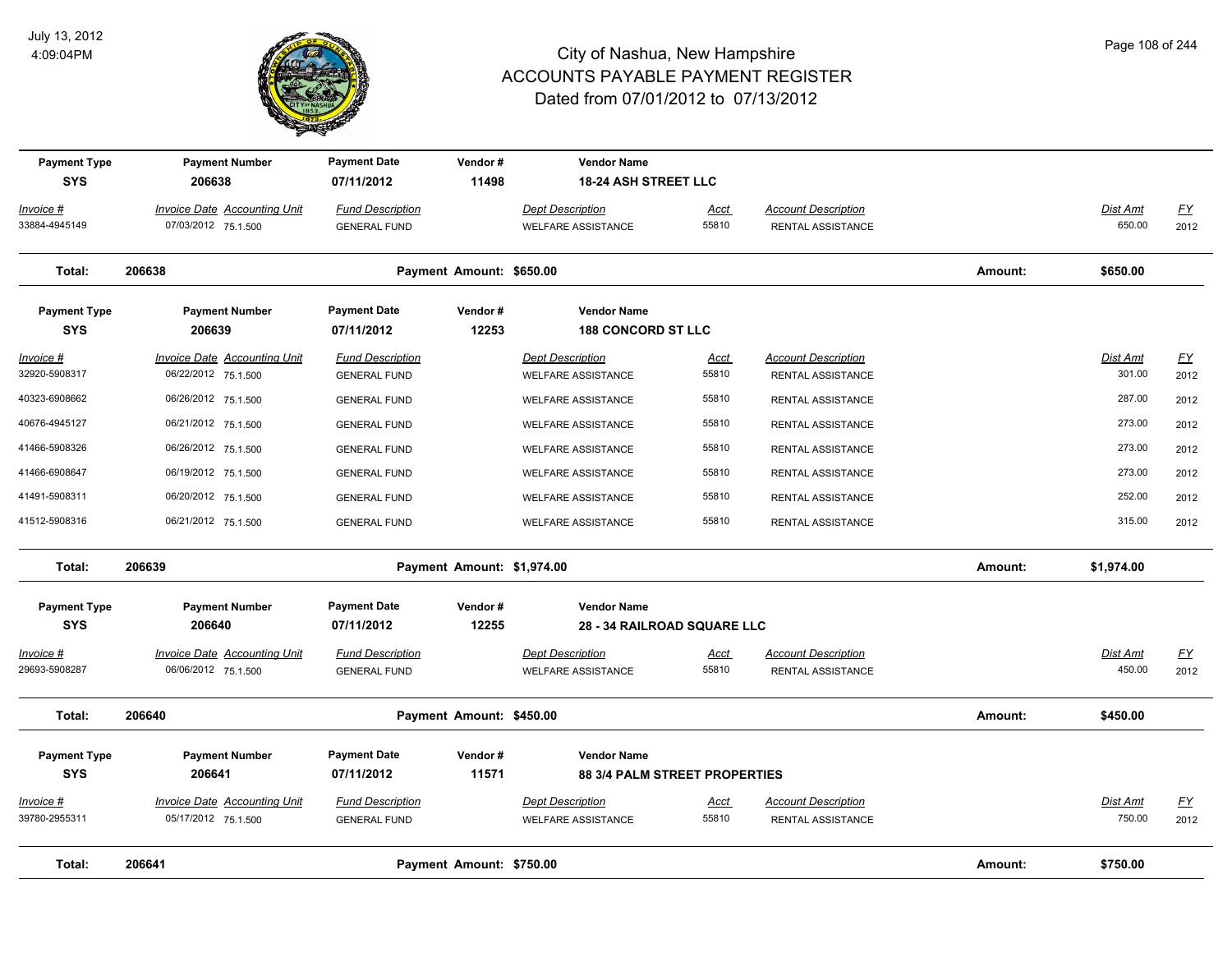

| <b>Payment Type</b><br><b>SYS</b> | <b>Payment Number</b><br>206642                            | <b>Payment Date</b><br>07/11/2012              | Vendor#<br>11702           | <b>Vendor Name</b><br><b>RONALD J ADAMO</b>          |                      |                                                        |         |                           |                                   |
|-----------------------------------|------------------------------------------------------------|------------------------------------------------|----------------------------|------------------------------------------------------|----------------------|--------------------------------------------------------|---------|---------------------------|-----------------------------------|
| Invoice #<br>41502-4945148        | <b>Invoice Date Accounting Unit</b><br>07/02/2012 75.1.500 | <b>Fund Description</b><br><b>GENERAL FUND</b> |                            | <b>Dept Description</b><br><b>WELFARE ASSISTANCE</b> | Acct<br>55810        | <b>Account Description</b><br>RENTAL ASSISTANCE        |         | Dist Amt<br>1,000.00      | $\underline{FY}$<br>2012          |
| Total:                            | 206642                                                     |                                                | Payment Amount: \$1,000.00 |                                                      |                      |                                                        | Amount: | \$1,000.00                |                                   |
| <b>Payment Type</b><br><b>SYS</b> | <b>Payment Number</b><br>206643                            | <b>Payment Date</b><br>07/11/2012              | Vendor#<br>11913           | <b>Vendor Name</b><br><b>ROBERT ALLEN</b>            |                      |                                                        |         |                           |                                   |
| <u>Invoice #</u><br>38494-4945122 | <b>Invoice Date Accounting Unit</b><br>06/18/2012 75.1.500 | <b>Fund Description</b><br><b>GENERAL FUND</b> |                            | <b>Dept Description</b><br><b>WELFARE ASSISTANCE</b> | <u>Acct</u><br>55810 | <b>Account Description</b><br>RENTAL ASSISTANCE        |         | <u>Dist Amt</u><br>747.85 | $\underline{\mathsf{FY}}$<br>2012 |
| 38494-4945158                     | 07/09/2012 75.1.500                                        | <b>GENERAL FUND</b>                            |                            | <b>WELFARE ASSISTANCE</b>                            | 55810                | RENTAL ASSISTANCE                                      |         | 1,000.00                  | 2012                              |
| Total:                            | 206643                                                     |                                                | Payment Amount: \$1,747.85 |                                                      |                      |                                                        | Amount: | \$1,747.85                |                                   |
| <b>Payment Type</b><br><b>SYS</b> | <b>Payment Number</b><br>206644                            | <b>Payment Date</b><br>07/11/2012              | Vendor#<br>11822           | <b>Vendor Name</b><br><b>ROBERT M BORN</b>           |                      |                                                        |         |                           |                                   |
| Invoice #<br>40108-5908289        | <b>Invoice Date Accounting Unit</b><br>06/07/2012 75.1.500 | <b>Fund Description</b><br><b>GENERAL FUND</b> |                            | <b>Dept Description</b><br><b>WELFARE ASSISTANCE</b> | <u>Acct</u><br>55810 | <b>Account Description</b><br><b>RENTAL ASSISTANCE</b> |         | Dist Amt<br>235.00        | $\underline{FY}$<br>2012          |
| Total:                            | 206644                                                     |                                                | Payment Amount: \$235.00   |                                                      |                      |                                                        | Amount: | \$235.00                  |                                   |
| <b>Payment Type</b><br><b>SYS</b> | <b>Payment Number</b><br>206645                            | <b>Payment Date</b><br>07/11/2012              | Vendor#<br>11936           | <b>Vendor Name</b><br><b>PAUL R BRIAND</b>           |                      |                                                        |         |                           |                                   |
| Invoice #<br>41536-7901223        | Invoice Date Accounting Unit<br>06/13/2012 75.1.500        | <b>Fund Description</b><br><b>GENERAL FUND</b> |                            | <b>Dept Description</b><br><b>WELFARE ASSISTANCE</b> | Acct<br>55810        | <b>Account Description</b><br>RENTAL ASSISTANCE        |         | Dist Amt<br>430.00        | $\underline{FY}$<br>2012          |
| Total:                            | 206645                                                     |                                                | Payment Amount: \$430.00   |                                                      |                      |                                                        | Amount: | \$430.00                  |                                   |
| <b>Payment Type</b><br><b>SYS</b> | <b>Payment Number</b><br>206646                            | <b>Payment Date</b><br>07/11/2012              | Vendor#<br>12462           | <b>Vendor Name</b><br><b>GILBERT CAMPBELL</b>        |                      |                                                        |         |                           |                                   |
| Invoice #<br>41556-7901247        | <b>Invoice Date Accounting Unit</b><br>06/22/2012 75.1.500 | <b>Fund Description</b><br><b>GENERAL FUND</b> |                            | <b>Dept Description</b><br><b>WELFARE ASSISTANCE</b> | Acct<br>55810        | <b>Account Description</b><br>RENTAL ASSISTANCE        |         | Dist Amt<br>209.66        | $\underline{FY}$<br>2012          |
| Total:                            | 206646                                                     |                                                | Payment Amount: \$209.66   |                                                      |                      |                                                        | Amount: | \$209.66                  |                                   |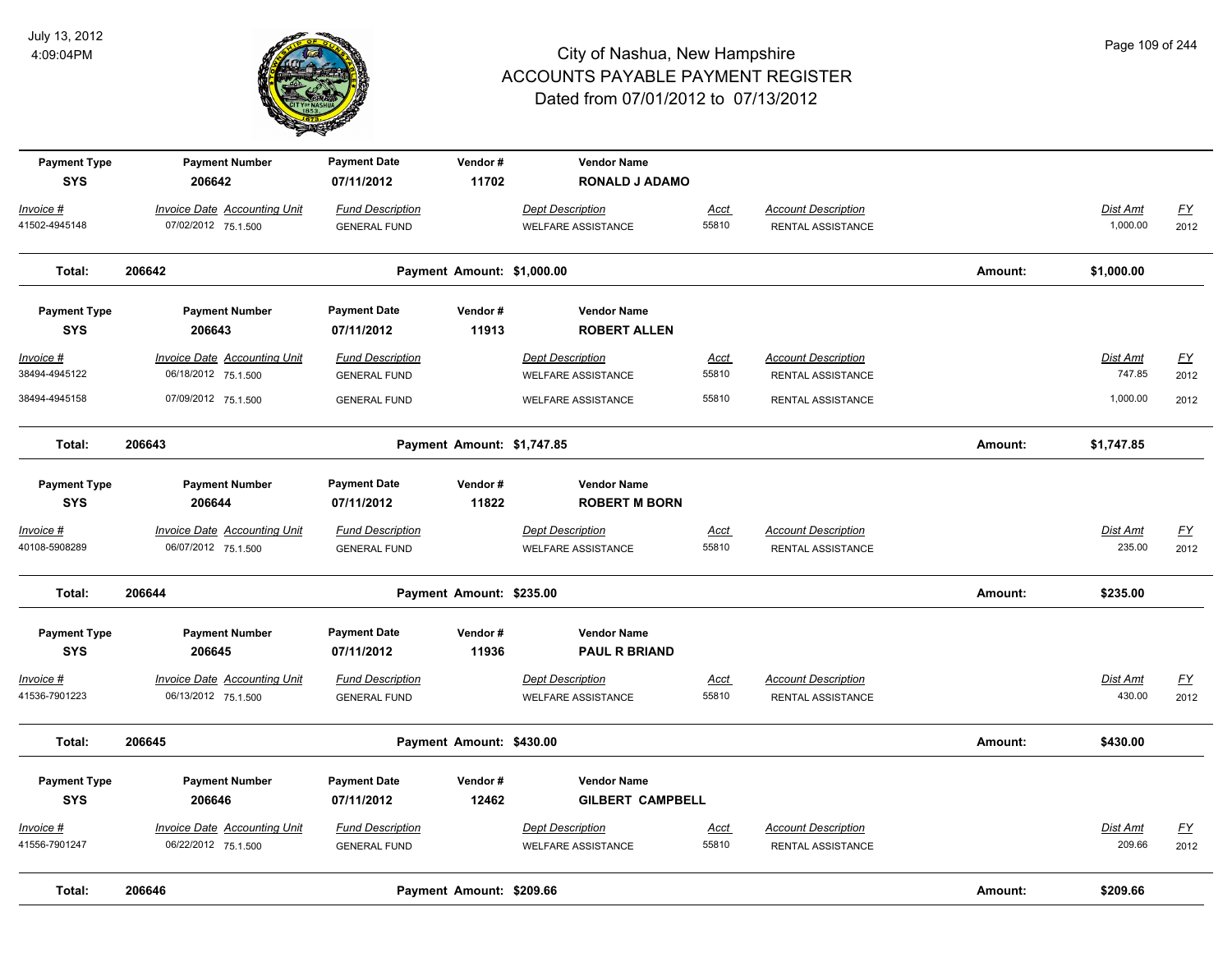

| <b>Payment Type</b><br><b>SYS</b> | <b>Payment Number</b><br>206647                            | <b>Payment Date</b><br>07/11/2012              | Vendor#<br>12465         | <b>Vendor Name</b><br><b>CANTERBURY APARTMENTS</b>   |                      |                                                 |         |                    |                  |
|-----------------------------------|------------------------------------------------------------|------------------------------------------------|--------------------------|------------------------------------------------------|----------------------|-------------------------------------------------|---------|--------------------|------------------|
| Invoice #<br>41589-4945159        | <b>Invoice Date Accounting Unit</b><br>07/10/2012 75.1.500 | <b>Fund Description</b><br><b>GENERAL FUND</b> |                          | <b>Dept Description</b><br><b>WELFARE ASSISTANCE</b> | <b>Acct</b><br>55810 | <b>Account Description</b><br>RENTAL ASSISTANCE |         | Dist Amt<br>990.08 | $FY$<br>2012     |
| Total:                            | 206647                                                     |                                                | Payment Amount: \$990.08 |                                                      |                      |                                                 | Amount: | \$990.08           |                  |
| <b>Payment Type</b>               | <b>Payment Number</b>                                      | <b>Payment Date</b>                            | Vendor#                  | <b>Vendor Name</b>                                   |                      |                                                 |         |                    |                  |
| <b>SYS</b>                        | 206648                                                     | 07/11/2012                                     | 12563                    | <b>COUNTRY BARN MOTEL</b>                            |                      |                                                 |         |                    |                  |
| <u>Invoice #</u>                  | <b>Invoice Date Accounting Unit</b>                        | <b>Fund Description</b>                        |                          | <b>Dept Description</b>                              | <u>Acct</u>          | <b>Account Description</b>                      |         | Dist Amt           | $\underline{FY}$ |
| 39335-6908653                     | 06/21/2012 75.1.500                                        | <b>GENERAL FUND</b>                            |                          | <b>WELFARE ASSISTANCE</b>                            | 55810                | RENTAL ASSISTANCE                               |         | 289.00             | 2012             |
| 41322-6908660                     | 06/26/2012 75.1.500                                        | <b>GENERAL FUND</b>                            |                          | <b>WELFARE ASSISTANCE</b>                            | 55810                | RENTAL ASSISTANCE                               |         | 259.00             | 2012             |
| 41322-7901239                     | 06/19/2012 75.1.500                                        | <b>GENERAL FUND</b>                            |                          | <b>WELFARE ASSISTANCE</b>                            | 55810                | RENTAL ASSISTANCE                               |         | 259.00             | 2012             |
| Total:                            | 206648                                                     |                                                | Payment Amount: \$807.00 |                                                      |                      |                                                 | Amount: | \$807.00           |                  |
| <b>Payment Type</b>               | <b>Payment Number</b>                                      | <b>Payment Date</b>                            | Vendor#                  | <b>Vendor Name</b>                                   |                      |                                                 |         |                    |                  |
| <b>SYS</b>                        | 206649                                                     | 07/11/2012                                     | 12577                    | <b>CREMATION SOCIETY OF NH</b>                       |                      |                                                 |         |                    |                  |
| Invoice #                         | <b>Invoice Date Accounting Unit</b>                        | <b>Fund Description</b>                        |                          | <b>Dept Description</b>                              | <u>Acct</u>          | <b>Account Description</b>                      |         | Dist Amt           | $FY$             |
| 35598-4945141                     | 06/28/2012 75.1.500                                        | <b>GENERAL FUND</b>                            |                          | <b>WELFARE ASSISTANCE</b>                            | 55800                | <b>GENERAL ASSISTANCE</b>                       |         | 750.00             | 2012             |
| Total:                            | 206649                                                     |                                                | Payment Amount: \$750.00 |                                                      |                      |                                                 | Amount: | \$750.00           |                  |
| <b>Payment Type</b>               | <b>Payment Number</b>                                      | <b>Payment Date</b>                            | Vendor#                  | <b>Vendor Name</b>                                   |                      |                                                 |         |                    |                  |
| <b>SYS</b>                        | 206650                                                     | 07/11/2012                                     | 12596                    | <b>TERRY DAKIN</b>                                   |                      |                                                 |         |                    |                  |
| Invoice #                         | Invoice Date Accounting Unit                               | <b>Fund Description</b>                        |                          | <b>Dept Description</b>                              | <u>Acct</u>          | <b>Account Description</b>                      |         | Dist Amt           | $\underline{FY}$ |
| 37762-7901254                     | 06/28/2012 75.1.500                                        | <b>GENERAL FUND</b>                            |                          | <b>WELFARE ASSISTANCE</b>                            | 55810                | <b>RENTAL ASSISTANCE</b>                        |         | 350.00             | 2012             |
| Total:                            | 206650                                                     |                                                | Payment Amount: \$350.00 |                                                      |                      |                                                 | Amount: | \$350.00           |                  |
| <b>Payment Type</b>               | <b>Payment Number</b>                                      | <b>Payment Date</b>                            | Vendor#                  | <b>Vendor Name</b>                                   |                      |                                                 |         |                    |                  |
| <b>SYS</b>                        | 206651                                                     | 07/11/2012                                     | 11848                    | <b>DONALD DOBENS</b>                                 |                      |                                                 |         |                    |                  |
| Invoice #                         | <b>Invoice Date Accounting Unit</b>                        | <b>Fund Description</b>                        |                          | <b>Dept Description</b>                              | <u>Acct</u>          | <b>Account Description</b>                      |         | Dist Amt           | $FY$             |
| 30031-6908588                     | 05/14/2012 75.1.500                                        | <b>GENERAL FUND</b>                            |                          | <b>WELFARE ASSISTANCE</b>                            | 55810                | RENTAL ASSISTANCE                               |         | 700.00             | 2012             |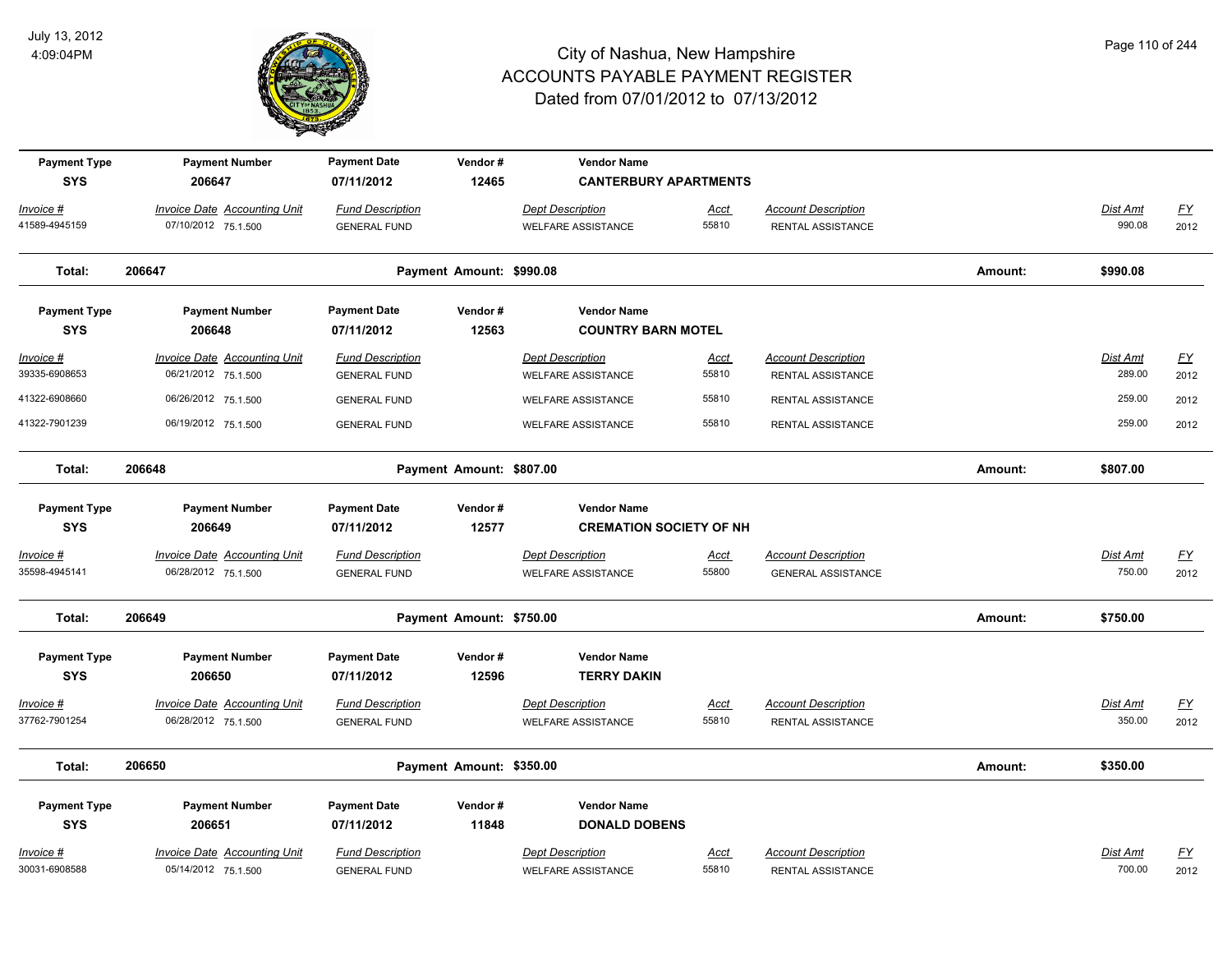

| Total:                            | 206651                                                     |                                                | Payment Amount: \$700.00   |                                                           |                      |                                                 | Amount: | \$700.00           |                   |
|-----------------------------------|------------------------------------------------------------|------------------------------------------------|----------------------------|-----------------------------------------------------------|----------------------|-------------------------------------------------|---------|--------------------|-------------------|
| <b>Payment Type</b><br><b>SYS</b> | <b>Payment Number</b><br>206652                            | <b>Payment Date</b><br>07/11/2012              | Vendor#<br>14196           | <b>Vendor Name</b><br><b>DUNSTABLE LEDGE REALTY TRUST</b> |                      |                                                 |         |                    |                   |
| Invoice #<br>41507-5908313        | <b>Invoice Date Accounting Unit</b><br>06/21/2012 75.1.500 | <b>Fund Description</b><br><b>GENERAL FUND</b> |                            | <b>Dept Description</b><br><b>WELFARE ASSISTANCE</b>      | Acct<br>55810        | <b>Account Description</b><br>RENTAL ASSISTANCE |         | Dist Amt<br>690.00 | <u>FY</u><br>2012 |
| Total:                            | 206652                                                     |                                                | Payment Amount: \$690.00   |                                                           |                      |                                                 | Amount: | \$690.00           |                   |
| <b>Payment Type</b><br><b>SYS</b> | <b>Payment Number</b><br>206653                            | <b>Payment Date</b><br>07/11/2012              | Vendor#<br>12008           | <b>Vendor Name</b><br><b>JOHN M EDWARDS</b>               |                      |                                                 |         |                    |                   |
| Invoice #<br>30304-5908323        | Invoice Date Accounting Unit<br>06/25/2012 75.1.500        | <b>Fund Description</b><br><b>GENERAL FUND</b> |                            | <b>Dept Description</b><br><b>WELFARE ASSISTANCE</b>      | Acct<br>55810        | <b>Account Description</b><br>RENTAL ASSISTANCE |         | Dist Amt<br>400.00 | <u>FY</u><br>2012 |
| Total:                            | 206653                                                     |                                                | Payment Amount: \$400.00   |                                                           |                      |                                                 | Amount: | \$400.00           |                   |
| <b>Payment Type</b><br><b>SYS</b> | <b>Payment Number</b><br>206654                            | <b>Payment Date</b><br>07/11/2012              | Vendor#<br>10902           | <b>Vendor Name</b><br>THE FRONT DOOR AGENCY INC           |                      |                                                 |         |                    |                   |
| Invoice #                         | <b>Invoice Date Accounting Unit</b>                        | <b>Fund Description</b>                        |                            | <b>Dept Description</b>                                   | Acct                 | <b>Account Description</b>                      |         | Dist Amt           | <u>FY</u>         |
| 41572-4945150                     | 07/03/2012 75.1.500                                        | <b>GENERAL FUND</b>                            |                            | <b>WELFARE ASSISTANCE</b>                                 | 55810                | RENTAL ASSISTANCE                               |         | 750.00             | 2012              |
| Total:                            | 206654                                                     |                                                | Payment Amount: \$750.00   |                                                           |                      |                                                 | Amount: | \$750.00           |                   |
| <b>Payment Type</b><br><b>SYS</b> | <b>Payment Number</b><br>206655                            | <b>Payment Date</b><br>07/11/2012              | Vendor#<br>12765           | <b>Vendor Name</b><br><b>GAUTHIER REALTY</b>              |                      |                                                 |         |                    |                   |
| Invoice #                         | Invoice Date Accounting Unit                               | <b>Fund Description</b>                        |                            | <b>Dept Description</b>                                   | <u>Acct</u>          | <b>Account Description</b>                      |         | Dist Amt           | <u>FY</u>         |
| 35898-5908325                     | 06/26/2012 75.1.500                                        | <b>GENERAL FUND</b>                            |                            | <b>WELFARE ASSISTANCE</b>                                 | 55810                | RENTAL ASSISTANCE                               |         | 504.00             | 2012              |
| 41559-6908657                     | 06/22/2012 75.1.500                                        | <b>GENERAL FUND</b>                            |                            | <b>WELFARE ASSISTANCE</b>                                 | 55810                | RENTAL ASSISTANCE                               |         | 600.00             | 2012              |
| Total:                            | 206655                                                     |                                                | Payment Amount: \$1,104.00 |                                                           |                      |                                                 | Amount: | \$1,104.00         |                   |
| <b>Payment Type</b><br><b>SYS</b> | <b>Payment Number</b><br>206656                            | <b>Payment Date</b><br>07/11/2012              | Vendor#<br>12766           | <b>Vendor Name</b><br><b>GARY GAUVIN</b>                  |                      |                                                 |         |                    |                   |
| Invoice #<br>41492-7901238        | <b>Invoice Date Accounting Unit</b><br>06/18/2012 75.1.500 | <b>Fund Description</b><br><b>GENERAL FUND</b> |                            | <b>Dept Description</b><br><b>WELFARE ASSISTANCE</b>      | <u>Acct</u><br>55810 | <b>Account Description</b><br>RENTAL ASSISTANCE |         | Dist Amt<br>620.00 | <u>FY</u><br>2012 |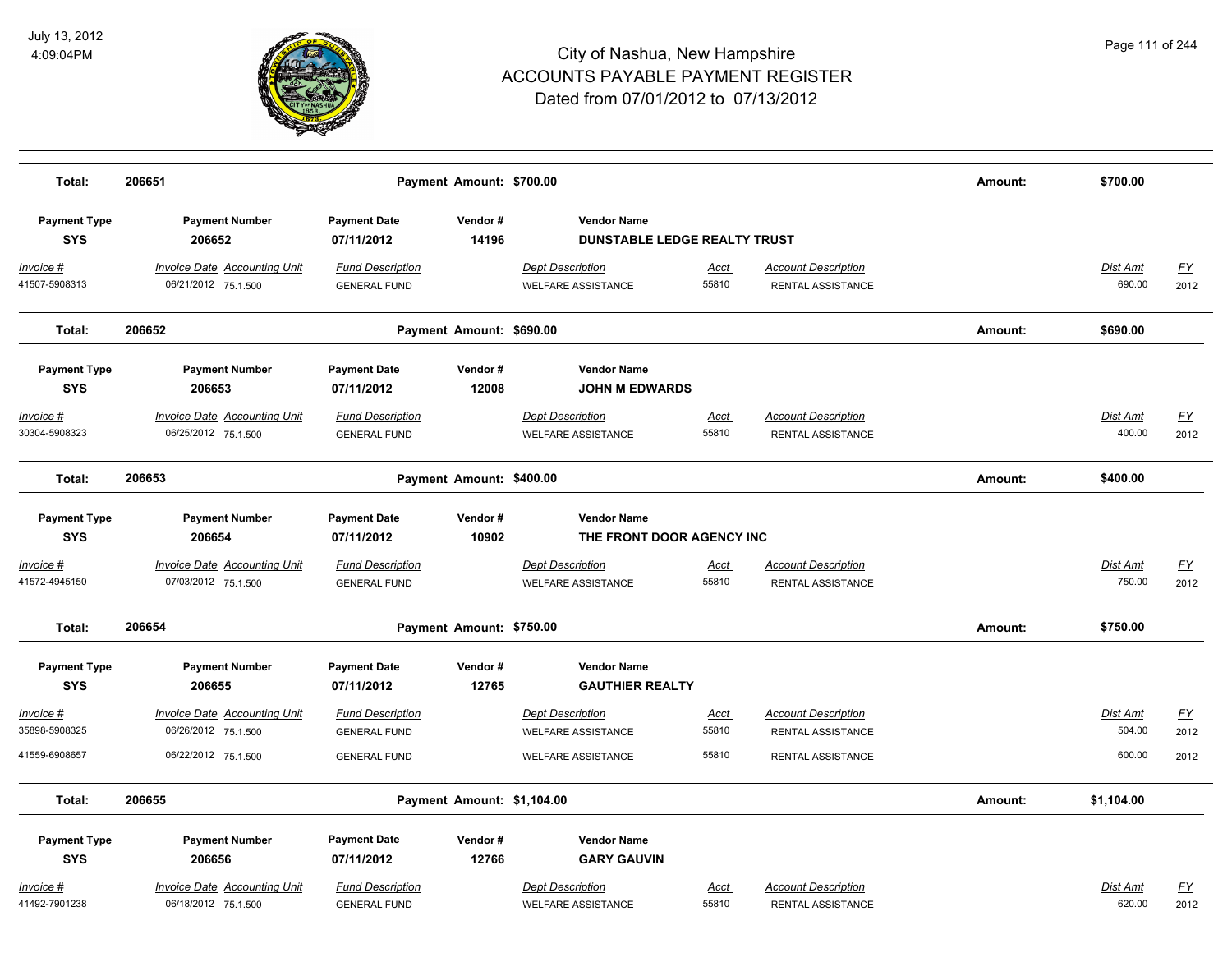

| Total:                            | 206656                                                     |                                                | Payment Amount: \$620.00 |                                                      |                      |                                                 | Amount: | \$620.00                  |                   |
|-----------------------------------|------------------------------------------------------------|------------------------------------------------|--------------------------|------------------------------------------------------|----------------------|-------------------------------------------------|---------|---------------------------|-------------------|
| <b>Payment Type</b><br><b>SYS</b> | <b>Payment Number</b><br>206657                            | <b>Payment Date</b><br>07/11/2012              | Vendor#<br>11920         | <b>Vendor Name</b><br><b>BRENDA M JASTRAB</b>        |                      |                                                 |         |                           |                   |
| Invoice #<br>33208-4945123        | <b>Invoice Date Accounting Unit</b><br>06/19/2012 75.1.500 | <b>Fund Description</b><br><b>GENERAL FUND</b> |                          | <b>Dept Description</b><br><b>WELFARE ASSISTANCE</b> | Acct<br>55810        | <b>Account Description</b><br>RENTAL ASSISTANCE |         | <b>Dist Amt</b><br>425.00 | <u>FY</u><br>2012 |
| Total:                            | 206657                                                     |                                                | Payment Amount: \$425.00 |                                                      |                      |                                                 | Amount: | \$425.00                  |                   |
| <b>Payment Type</b>               | <b>Payment Number</b>                                      | <b>Payment Date</b>                            | Vendor#                  | <b>Vendor Name</b>                                   |                      |                                                 |         |                           |                   |
| <b>SYS</b>                        | 206658                                                     | 07/11/2012                                     | 12973                    | <b>L &amp; G PROPERTIES LLC</b>                      |                      |                                                 |         |                           |                   |
| Invoice #<br>41549-5908310        | <b>Invoice Date Accounting Unit</b><br>06/19/2012 75.1.500 | <b>Fund Description</b><br><b>GENERAL FUND</b> |                          | <b>Dept Description</b><br><b>WELFARE ASSISTANCE</b> | <u>Acct</u><br>55810 | <b>Account Description</b><br>RENTAL ASSISTANCE |         | Dist Amt<br>600.00        | <u>FY</u><br>2012 |
| Total:                            | 206658                                                     |                                                | Payment Amount: \$600.00 |                                                      |                      |                                                 | Amount: | \$600.00                  |                   |
| <b>Payment Type</b>               | <b>Payment Number</b>                                      | <b>Payment Date</b>                            | Vendor#                  | <b>Vendor Name</b>                                   |                      |                                                 |         |                           |                   |
| <b>SYS</b>                        | 206659                                                     | 07/11/2012                                     | 12980                    | <b>LAMERAND ENTERPRISES</b>                          |                      |                                                 |         |                           |                   |
| Invoice #                         | <b>Invoice Date Accounting Unit</b>                        | <b>Fund Description</b>                        |                          | <b>Dept Description</b>                              | Acct                 | <b>Account Description</b>                      |         | Dist Amt                  | <u>FY</u>         |
| 41153-7901258                     | 07/02/2012 75.1.500                                        | <b>GENERAL FUND</b>                            |                          | <b>WELFARE ASSISTANCE</b>                            | 55810                | RENTAL ASSISTANCE                               |         | 340.00                    | 2012              |
| Total:                            | 206659                                                     |                                                | Payment Amount: \$340.00 |                                                      |                      |                                                 | Amount: | \$340.00                  |                   |
| <b>Payment Type</b>               | <b>Payment Number</b>                                      | <b>Payment Date</b>                            | Vendor#                  | <b>Vendor Name</b>                                   |                      |                                                 |         |                           |                   |
| <b>SYS</b>                        | 206660                                                     | 07/11/2012                                     | 11872                    | <b>MILE HIGH REAL ESTATE MGT LLC</b>                 |                      |                                                 |         |                           |                   |
| Invoice #                         | <b>Invoice Date Accounting Unit</b>                        | <b>Fund Description</b>                        |                          | <b>Dept Description</b>                              | Acct                 | <b>Account Description</b>                      |         | Dist Amt                  | <u>FY</u>         |
| 41543-4945109                     | 06/14/2012 75.1.500                                        | <b>GENERAL FUND</b>                            |                          | <b>WELFARE ASSISTANCE</b>                            | 55810                | RENTAL ASSISTANCE                               |         | 700.00                    | 2012              |
| Total:                            | 206660                                                     |                                                | Payment Amount: \$700.00 |                                                      |                      |                                                 | Amount: | \$700.00                  |                   |
| <b>Payment Type</b>               | <b>Payment Number</b>                                      | <b>Payment Date</b>                            | Vendor#                  | <b>Vendor Name</b>                                   |                      |                                                 |         |                           |                   |
| <b>SYS</b>                        | 206661                                                     | 07/11/2012                                     | 13114                    | <b>MOTEL 6</b>                                       |                      |                                                 |         |                           |                   |
| Invoice #                         | <b>Invoice Date Accounting Unit</b>                        | <b>Fund Description</b>                        |                          | <b>Dept Description</b>                              | <u>Acct</u>          | <b>Account Description</b>                      |         | Dist Amt                  | <u>FY</u>         |
| 31856-6908626                     | 06/06/2012 75.1.500                                        | <b>GENERAL FUND</b>                            |                          | <b>WELFARE ASSISTANCE</b>                            | 55810                | RENTAL ASSISTANCE                               |         | 318.99                    | 2012              |
| 32213-7901224                     | 06/13/2012 75.1.500                                        | <b>GENERAL FUND</b>                            |                          | <b>WELFARE ASSISTANCE</b>                            | 55810                | RENTAL ASSISTANCE                               |         | 213.55                    | 2012              |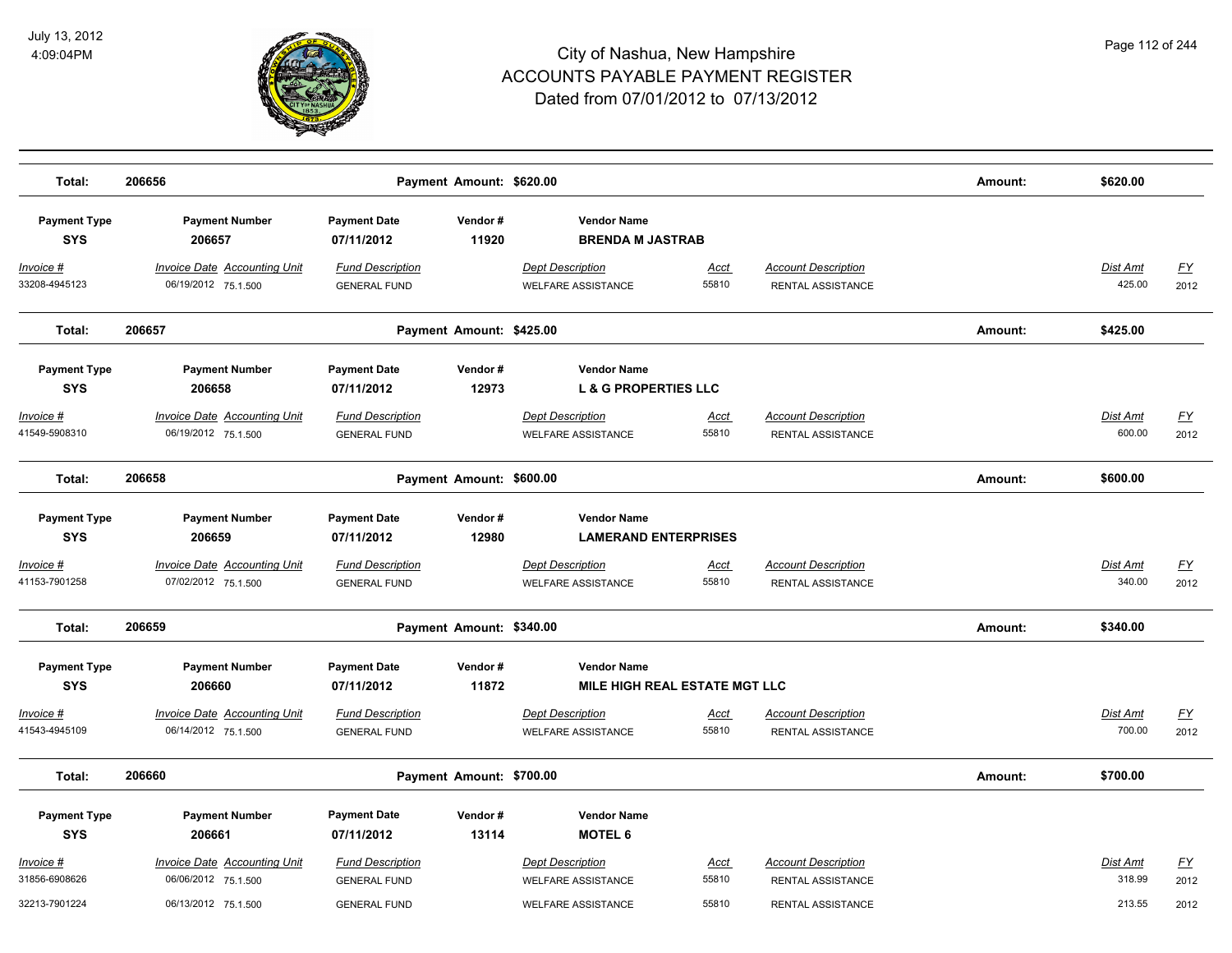

| 39047-5908299                     | 06/11/2012 75.1.500                 | <b>GENERAL FUND</b>               |                            | WELFARE ASSISTANCE              | 55810         | RENTAL ASSISTANCE          |         | 297.98     | 2012             |
|-----------------------------------|-------------------------------------|-----------------------------------|----------------------------|---------------------------------|---------------|----------------------------|---------|------------|------------------|
| 40149-6908635                     | 06/11/2012 75.1.500                 | <b>GENERAL FUND</b>               |                            | <b>WELFARE ASSISTANCE</b>       | 55810         | RENTAL ASSISTANCE          |         | 318.99     | 2012             |
| 40149-6908645                     | 06/18/2012 75.1.500                 | <b>GENERAL FUND</b>               |                            | <b>WELFARE ASSISTANCE</b>       | 55810         | RENTAL ASSISTANCE          |         | 318.99     | 2012             |
| Total:                            | 206661                              |                                   | Payment Amount: \$1,468.50 |                                 |               |                            | Amount: | \$1,468.50 |                  |
| <b>Payment Type</b>               | <b>Payment Number</b>               | <b>Payment Date</b>               | Vendor#                    | <b>Vendor Name</b>              |               |                            |         |            |                  |
| <b>SYS</b>                        | 206662                              | 07/11/2012                        | 13141                      | <b>NASHUA HOUSING AUTHORITY</b> |               |                            |         |            |                  |
| <u>Invoice #</u>                  | <b>Invoice Date Accounting Unit</b> | <b>Fund Description</b>           |                            | <b>Dept Description</b>         | <u>Acct</u>   | <b>Account Description</b> |         | Dist Amt   | <u>FY</u>        |
| 41467-4945139                     | 06/25/2012 75.1.500                 | <b>GENERAL FUND</b>               |                            | <b>WELFARE ASSISTANCE</b>       | 55810         | RENTAL ASSISTANCE          |         | 460.00     | 2012             |
| Total:                            | 206662                              |                                   | Payment Amount: \$460.00   |                                 |               |                            | Amount: | \$460.00   |                  |
| <b>Payment Type</b>               | <b>Payment Number</b>               | <b>Payment Date</b>               | Vendor#                    | <b>Vendor Name</b>              |               |                            |         |            |                  |
| <b>SYS</b>                        | 206663                              | 07/11/2012                        | 13207                      | NUTMEG PROPERTY GROUP LLC       |               |                            |         |            |                  |
| Invoice #                         | <b>Invoice Date Accounting Unit</b> | <b>Fund Description</b>           |                            | <b>Dept Description</b>         | <u>Acct</u>   | <b>Account Description</b> |         | Dist Amt   | <u>FY</u>        |
| 37646-4945128                     | 06/21/2012 75.1.500                 | <b>GENERAL FUND</b>               |                            | <b>WELFARE ASSISTANCE</b>       | 55810         | RENTAL ASSISTANCE          |         | 700.00     | 2012             |
| 40939-6908666                     | 06/27/2012 75.1.500                 | <b>GENERAL FUND</b>               |                            | <b>WELFARE ASSISTANCE</b>       | 55810         | RENTAL ASSISTANCE          |         | 750.00     | 2012             |
| Total:                            | 206663                              |                                   | Payment Amount: \$1,450.00 |                                 |               |                            | Amount: | \$1,450.00 |                  |
| <b>Payment Type</b>               | <b>Payment Number</b>               | <b>Payment Date</b>               | Vendor#                    | <b>Vendor Name</b>              |               |                            |         |            |                  |
| <b>SYS</b>                        | 206664                              | 07/11/2012                        | 13233                      | <b>OTD REALTY LLC</b>           |               |                            |         |            |                  |
| <u> Invoice #</u>                 | <b>Invoice Date Accounting Unit</b> | <b>Fund Description</b>           |                            | <b>Dept Description</b>         | <u>Acct</u>   | <b>Account Description</b> |         | Dist Amt   | <u>FY</u>        |
| 38222-6908674                     | 07/02/2012 75.1.500                 | <b>GENERAL FUND</b>               |                            | <b>WELFARE ASSISTANCE</b>       | 55810         | RENTAL ASSISTANCE          |         | 450.00     | 2012             |
| 41371-4945136                     | 06/22/2012 75.1.500                 | <b>GENERAL FUND</b>               |                            | <b>WELFARE ASSISTANCE</b>       | 55810         | RENTAL ASSISTANCE          |         | 404.04     | 2012             |
| Total:                            | 206664                              |                                   | Payment Amount: \$854.04   |                                 |               |                            | Amount: | \$854.04   |                  |
|                                   |                                     |                                   |                            | <b>Vendor Name</b>              |               |                            |         |            |                  |
| <b>Payment Type</b><br><b>SYS</b> | <b>Payment Number</b><br>206665     | <b>Payment Date</b><br>07/11/2012 | Vendor#<br>10577           | <b>PALM SQUARE LLC</b>          |               |                            |         |            |                  |
|                                   |                                     |                                   |                            |                                 |               |                            |         |            |                  |
| Invoice #<br>41522-4945146        | Invoice Date Accounting Unit        | <b>Fund Description</b>           |                            | <b>Dept Description</b>         | Acct<br>55810 | <b>Account Description</b> |         | Dist Amt   | $\underline{FY}$ |
|                                   | 07/02/2012 75.1.500                 | <b>GENERAL FUND</b>               |                            | <b>WELFARE ASSISTANCE</b>       |               | RENTAL ASSISTANCE          |         | 765.39     | 2012             |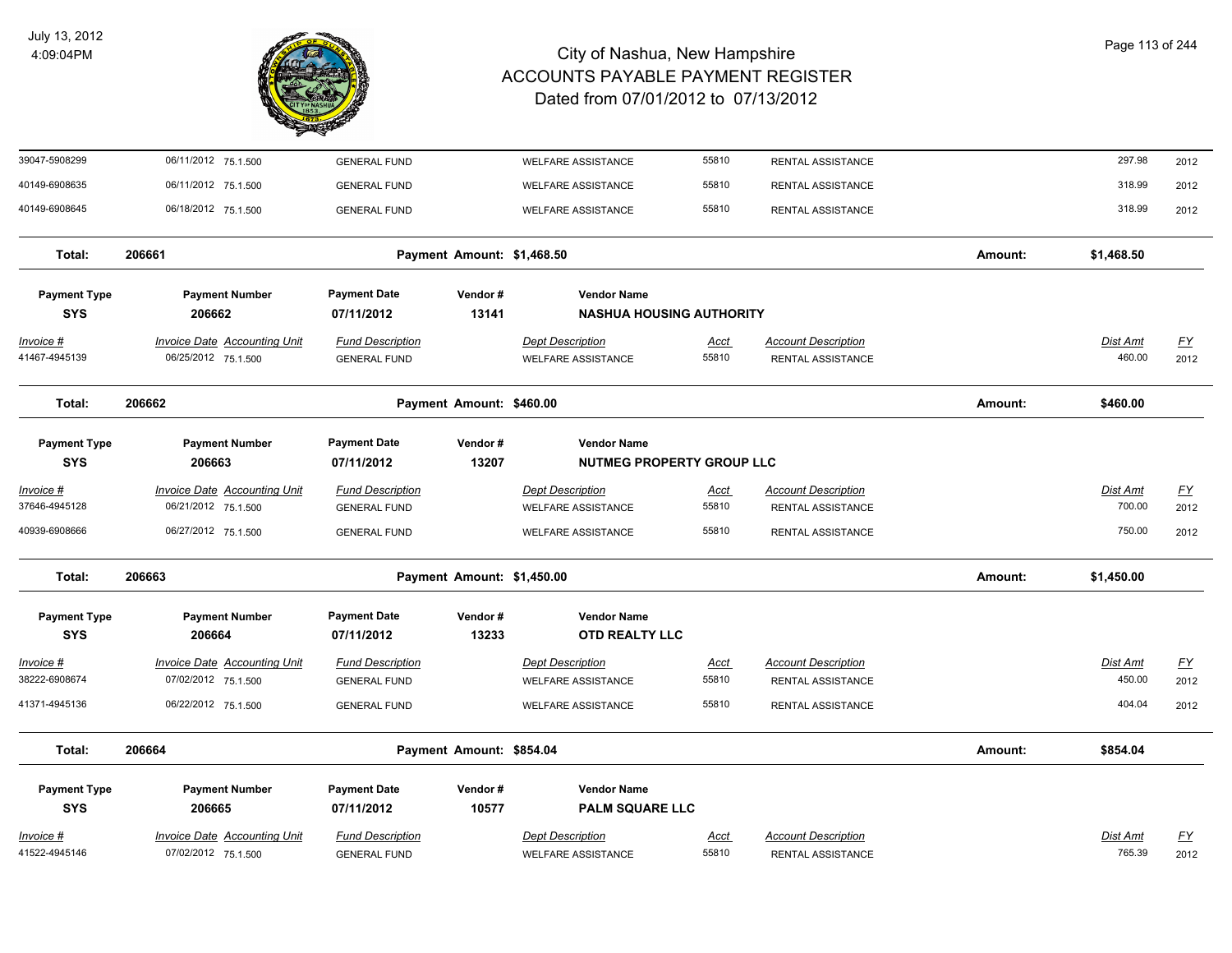

| Total:                            | 206665                                                     |                                                | Payment Amount: \$765.39   |                                                      |                      |                                                  | Amount: | \$765.39                  |                   |
|-----------------------------------|------------------------------------------------------------|------------------------------------------------|----------------------------|------------------------------------------------------|----------------------|--------------------------------------------------|---------|---------------------------|-------------------|
| <b>Payment Type</b><br><b>SYS</b> | <b>Payment Number</b><br>206666                            | <b>Payment Date</b><br>07/11/2012              | Vendor#<br>13272           | <b>Vendor Name</b><br>PAUL BUTLER REMODELING LLP     |                      |                                                  |         |                           |                   |
| $Invoice$ #<br>10384-5908309      | <b>Invoice Date Accounting Unit</b><br>06/18/2012 75.1.500 | <b>Fund Description</b><br><b>GENERAL FUND</b> |                            | <b>Dept Description</b><br><b>WELFARE ASSISTANCE</b> | <u>Acct</u><br>55810 | <b>Account Description</b><br>RENTAL ASSISTANCE  |         | <u>Dist Amt</u><br>464.94 | <u>FY</u><br>2012 |
| Total:                            | 206666                                                     |                                                | Payment Amount: \$464.94   |                                                      |                      |                                                  | Amount: | \$464.94                  |                   |
| <b>Payment Type</b><br><b>SYS</b> | <b>Payment Number</b><br>206667                            | <b>Payment Date</b><br>07/11/2012              | Vendor#<br>11104           | <b>Vendor Name</b><br><b>FERNAND POULIN</b>          |                      |                                                  |         |                           |                   |
| Invoice #<br>36193-5908328        | <b>Invoice Date Accounting Unit</b><br>06/26/2012 75.1.500 | <b>Fund Description</b><br><b>GENERAL FUND</b> |                            | <b>Dept Description</b><br><b>WELFARE ASSISTANCE</b> | Acct<br>55810        | <b>Account Description</b><br>RENTAL ASSISTANCE. |         | Dist Amt<br>455.92        | <u>FY</u><br>2012 |
| Total:                            | 206667                                                     |                                                | Payment Amount: \$455.92   |                                                      |                      |                                                  | Amount: | \$455.92                  |                   |
| <b>Payment Type</b><br><b>SYS</b> | <b>Payment Number</b><br>206668                            | <b>Void Date</b><br>07/11/2012                 | Vendor#<br>11399           | <b>Vendor Name</b><br><b>ANDRE J QUIRION</b>         |                      |                                                  |         |                           |                   |
| <b>Invoice #</b><br>41540-4945107 | <b>Invoice Date Accounting Unit</b><br>06/14/2012 75.1.500 | <b>Fund Description</b><br><b>GENERAL FUND</b> |                            | <b>Dept Description</b><br><b>WELFARE ASSISTANCE</b> | <u>Acct</u><br>55810 | <b>Account Description</b><br>RENTAL ASSISTANCE  |         | Dist Amt<br>700.00        | <u>FY</u><br>2012 |
| Total:                            | 206668                                                     |                                                | Payment Amount: \$700.00   |                                                      |                      |                                                  | Amount: | \$700.00                  |                   |
| <b>Payment Type</b><br><b>SYS</b> | <b>Payment Number</b><br>206669                            | <b>Payment Date</b><br>07/11/2012              | Vendor#<br>11860           | <b>Vendor Name</b><br><b>STEPHEN RICHER</b>          |                      |                                                  |         |                           |                   |
| Invoice #<br>41500-4945154        | Invoice Date Accounting Unit<br>07/06/2012 75.1.500        | <b>Fund Description</b><br><b>GENERAL FUND</b> |                            | <b>Dept Description</b><br><b>WELFARE ASSISTANCE</b> | <u>Acct</u><br>55810 | <b>Account Description</b><br>RENTAL ASSISTANCE  |         | Dist Amt<br>950.00        | <u>FY</u><br>2012 |
| 41500-7901185                     | 06/01/2012 75.1.500                                        | <b>GENERAL FUND</b>                            |                            | <b>WELFARE ASSISTANCE</b>                            | 55810                | RENTAL ASSISTANCE                                |         | 950.00                    | 2012              |
| Total:                            | 206669                                                     |                                                | Payment Amount: \$1,900.00 |                                                      |                      |                                                  | Amount: | \$1,900.00                |                   |
| <b>Payment Type</b><br><b>SYS</b> | <b>Payment Number</b><br>206670                            | <b>Payment Date</b><br>07/11/2012              | Vendor#<br>13465           | <b>Vendor Name</b><br><b>ROBERT N RODRIGUE</b>       |                      |                                                  |         |                           |                   |
| Invoice #<br>41514-7901261        | <b>Invoice Date Accounting Unit</b><br>07/03/2012 75.1.500 | <b>Fund Description</b><br><b>GENERAL FUND</b> |                            | <b>Dept Description</b><br><b>WELFARE ASSISTANCE</b> | <b>Acct</b><br>55810 | <b>Account Description</b><br>RENTAL ASSISTANCE  |         | Dist Amt<br>261.00        | <u>FY</u><br>2012 |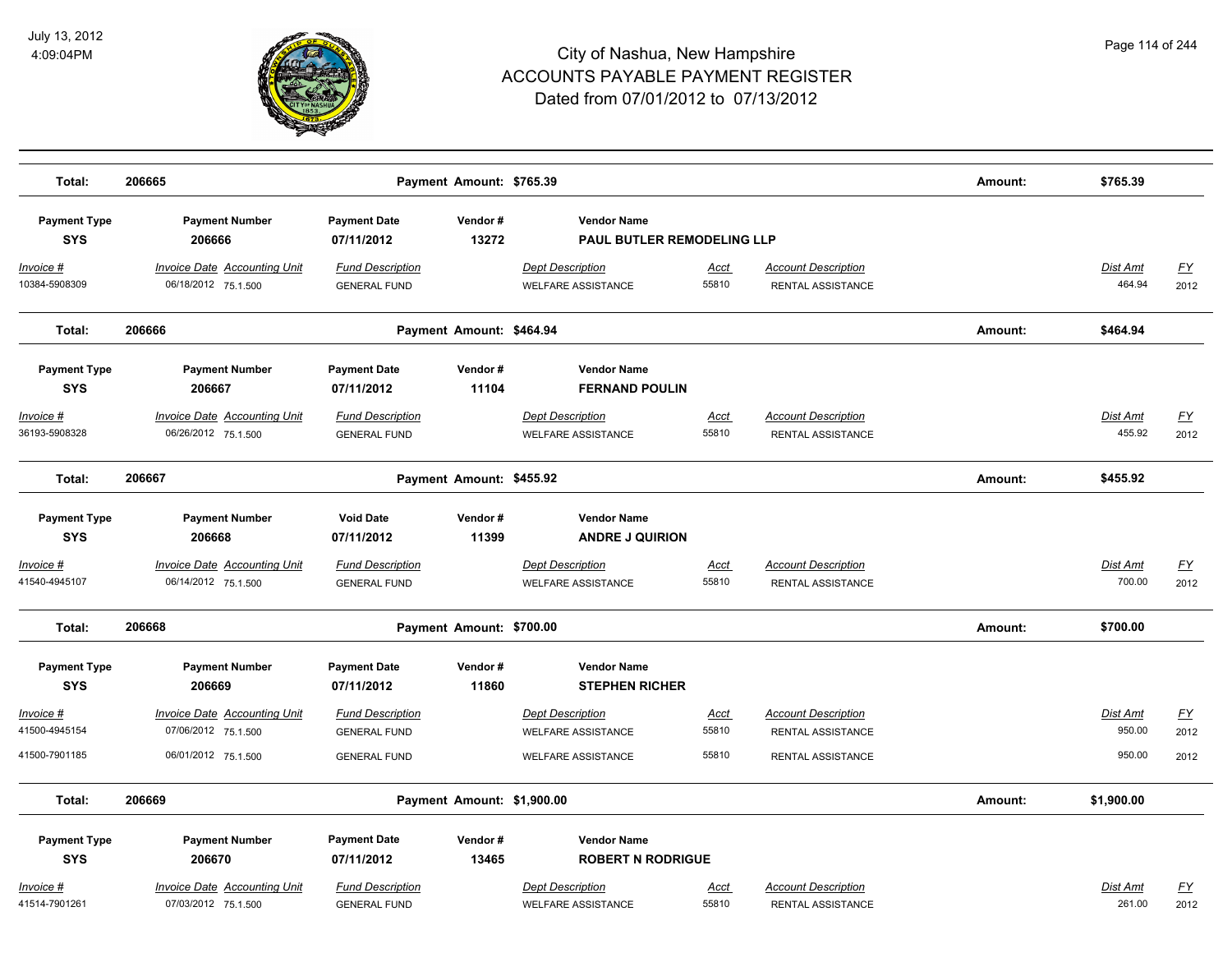

| Total:                             | 206670                                                     | Payment Amount: \$261.00                       |                  |                                                      |                      |                                                 | Amount: | \$261.00                  |                   |
|------------------------------------|------------------------------------------------------------|------------------------------------------------|------------------|------------------------------------------------------|----------------------|-------------------------------------------------|---------|---------------------------|-------------------|
| <b>Payment Type</b><br><b>SYS</b>  | <b>Payment Number</b><br>206671                            | <b>Payment Date</b><br>07/11/2012              | Vendor#<br>13472 | <b>Vendor Name</b><br><b>JUSSARA ROSA</b>            |                      |                                                 |         |                           |                   |
| <u>Invoice #</u><br>41400-7901136  | <b>Invoice Date Accounting Unit</b><br>05/01/2012 75.1.500 | <b>Fund Description</b><br><b>GENERAL FUND</b> |                  | <b>Dept Description</b><br><b>WELFARE ASSISTANCE</b> | <u>Acct</u><br>55810 | <b>Account Description</b><br>RENTAL ASSISTANCE |         | <b>Dist Amt</b><br>700.00 | <u>FY</u><br>2012 |
| Total:                             | 206671                                                     | Payment Amount: \$700.00                       |                  |                                                      |                      |                                                 | Amount: | \$700.00                  |                   |
| <b>Payment Type</b><br><b>SYS</b>  | <b>Payment Number</b><br>206672                            | <b>Payment Date</b><br>07/11/2012              | Vendor#<br>11831 | <b>Vendor Name</b><br><b>RTN LLC</b>                 |                      |                                                 |         |                           |                   |
| Invoice #<br>41516-5908281         | <b>Invoice Date Accounting Unit</b><br>05/31/2012 75.1.500 | <b>Fund Description</b><br><b>GENERAL FUND</b> |                  | <b>Dept Description</b><br><b>WELFARE ASSISTANCE</b> | Acct<br>55810        | <b>Account Description</b><br>RENTAL ASSISTANCE |         | Dist Amt<br>864.13        | <u>FY</u><br>2012 |
| Total:                             | 206672                                                     | Payment Amount: \$864.13                       |                  |                                                      |                      |                                                 | Amount: | \$864.13                  |                   |
| <b>Payment Type</b><br><b>SYS</b>  | <b>Payment Number</b><br>206673                            | <b>Payment Date</b><br>07/11/2012              | Vendor#<br>12011 | <b>Vendor Name</b><br><b>SBKA PROPERTIES LLC</b>     |                      |                                                 |         |                           |                   |
| <u> Invoice #</u><br>36402-7901158 | <b>Invoice Date Accounting Unit</b><br>05/15/2012 75.1.500 | <b>Fund Description</b><br><b>GENERAL FUND</b> |                  | <b>Dept Description</b><br><b>WELFARE ASSISTANCE</b> | <u>Acct</u><br>55810 | <b>Account Description</b><br>RENTAL ASSISTANCE |         | Dist Amt<br>500.00        | <u>FY</u><br>2012 |
| Total:                             | 206673                                                     | Payment Amount: \$500.00                       |                  |                                                      |                      |                                                 | Amount: | \$500.00                  |                   |
| <b>Payment Type</b><br><b>SYS</b>  | <b>Payment Number</b><br>206674                            | <b>Payment Date</b><br>07/11/2012              | Vendor#<br>13769 | <b>Vendor Name</b><br><b>LISE TREMBLAY</b>           |                      |                                                 |         |                           |                   |
| <u> Invoice #</u><br>41064-4945151 | <b>Invoice Date Accounting Unit</b><br>07/03/2012 75.1.500 | <b>Fund Description</b><br><b>GENERAL FUND</b> |                  | <b>Dept Description</b><br><b>WELFARE ASSISTANCE</b> | <u>Acct</u><br>55810 | <b>Account Description</b><br>RENTAL ASSISTANCE |         | Dist Amt<br>461.72        | <u>FY</u><br>2012 |
| Total:                             | 206674                                                     | Payment Amount: \$461.72                       |                  |                                                      |                      |                                                 | Amount: | \$461.72                  |                   |
| <b>Payment Type</b><br><b>SYS</b>  | <b>Payment Number</b><br>206675                            | <b>Payment Date</b><br>07/11/2012              | Vendor#<br>10788 | <b>Vendor Name</b><br><b>WEST HOLLIS TRUST</b>       |                      |                                                 |         |                           |                   |
| Invoice #<br>38863-7901253         | <b>Invoice Date Accounting Unit</b><br>06/26/2012 75.1.500 | <b>Fund Description</b><br><b>GENERAL FUND</b> |                  | <b>Dept Description</b><br><b>WELFARE ASSISTANCE</b> | Acct<br>55810        | <b>Account Description</b><br>RENTAL ASSISTANCE |         | Dist Amt<br>375.00        | <u>FY</u><br>2012 |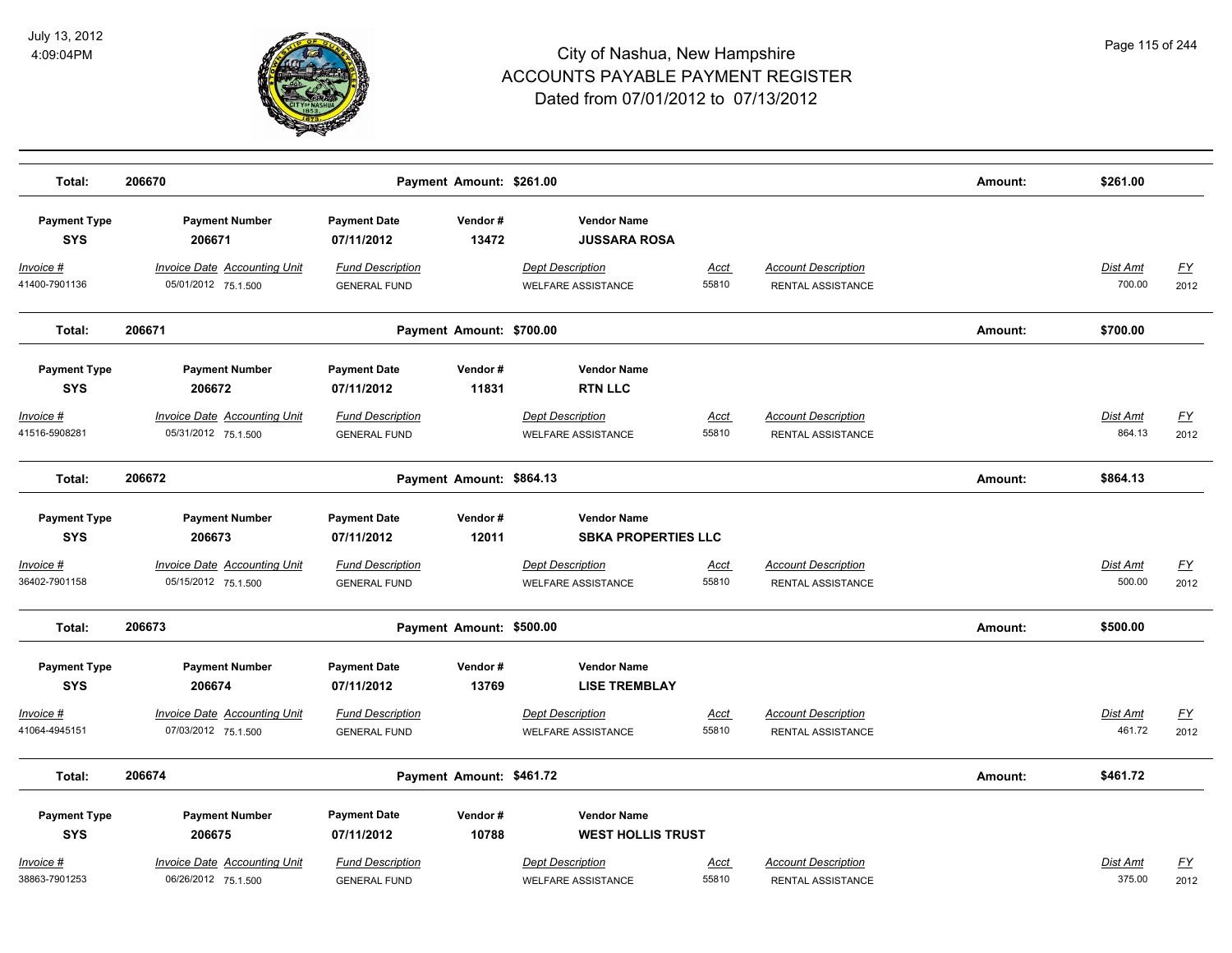

| Total:              | 206675                              |                         | Payment Amount: \$375.00 |                                 |             |                            | Amount: | \$375.00        |           |
|---------------------|-------------------------------------|-------------------------|--------------------------|---------------------------------|-------------|----------------------------|---------|-----------------|-----------|
|                     |                                     |                         |                          |                                 |             |                            |         |                 |           |
| <b>Payment Type</b> | <b>Payment Number</b>               | <b>Payment Date</b>     | Vendor#                  | <b>Vendor Name</b>              |             |                            |         |                 |           |
| <b>SYS</b>          | 206676                              | 07/11/2012              | 11937                    | <b>WILKINSON-BEANE INC</b>      |             |                            |         |                 |           |
| Invoice #           | <b>Invoice Date Accounting Unit</b> | <b>Fund Description</b> |                          | <b>Dept Description</b>         | <u>Acct</u> | <b>Account Description</b> |         | Dist Amt        | <u>FY</u> |
| 41538-1946785       | 06/07/2012 75.1.500                 | <b>GENERAL FUND</b>     |                          | <b>WELFARE ASSISTANCE</b>       | 55800       | <b>GENERAL ASSISTANCE</b>  |         | 750.00          | 2012      |
| Total:              | 206676                              |                         | Payment Amount: \$750.00 |                                 |             |                            | Amount: | \$750.00        |           |
| <b>Payment Type</b> | <b>Payment Number</b>               | <b>Payment Date</b>     | Vendor#                  | <b>Vendor Name</b>              |             |                            |         |                 |           |
| <b>SYS</b>          | 206677                              | 07/11/2012              | 10372                    | <b>12 EAST PEARL LLC</b>        |             |                            |         |                 |           |
| Invoice #           | <b>Invoice Date Accounting Unit</b> | <b>Fund Description</b> |                          | <b>Dept Description</b>         | Acct        | <b>Account Description</b> |         | Dist Amt        | <u>FY</u> |
| 33725-5908321       | 06/25/2012 75.1.500                 | <b>GENERAL FUND</b>     |                          | <b>WELFARE ASSISTANCE</b>       | 55810       | RENTAL ASSISTANCE          |         | 423.89          | 2012      |
| Total:              | 206677                              |                         | Payment Amount: \$423.89 |                                 |             |                            | Amount: | \$423.89        |           |
| <b>Payment Type</b> | <b>Payment Number</b>               | <b>Payment Date</b>     | Vendor#                  | <b>Vendor Name</b>              |             |                            |         |                 |           |
| <b>SYS</b>          | 206678                              | 07/11/2012              | 11872                    | MILE HIGH REAL ESTATE MGT LLC   |             |                            |         |                 |           |
| <u>Invoice #</u>    | <b>Invoice Date Accounting Unit</b> | <b>Fund Description</b> |                          | <b>Dept Description</b>         | <u>Acct</u> | <b>Account Description</b> |         | <b>Dist Amt</b> | <u>FY</u> |
| 31759-7901266       | 07/06/2012 75.1.500                 | <b>GENERAL FUND</b>     |                          | <b>WELFARE ASSISTANCE</b>       | 55810       | RENTAL ASSISTANCE          |         | 975.00          | 2012      |
| Total:              | 206678                              |                         | Payment Amount: \$975.00 |                                 |             |                            | Amount: | \$975.00        |           |
| <b>Payment Type</b> | <b>Payment Number</b>               | <b>Payment Date</b>     | Vendor#                  | <b>Vendor Name</b>              |             |                            |         |                 |           |
| <b>SYS</b>          | 206679                              | 07/11/2012              | 13141                    | <b>NASHUA HOUSING AUTHORITY</b> |             |                            |         |                 |           |
| Invoice #           | <b>Invoice Date Accounting Unit</b> | <b>Fund Description</b> |                          | <b>Dept Description</b>         | <u>Acct</u> | <b>Account Description</b> |         | Dist Amt        | <u>FY</u> |
| 37906-6908659       | 06/25/2012 75.1.500                 | <b>GENERAL FUND</b>     |                          | <b>WELFARE ASSISTANCE</b>       | 55810       | RENTAL ASSISTANCE          |         | 484.00          | 2012      |
| Total:              | 206679                              |                         | Payment Amount: \$484.00 |                                 |             |                            | Amount: | \$484.00        |           |
| <b>Payment Type</b> | <b>Payment Number</b>               | <b>Payment Date</b>     | Vendor#                  | <b>Vendor Name</b>              |             |                            |         |                 |           |
| <b>SYS</b>          | 206680                              | 07/11/2012              | 12012                    | <b>RICKY J SMART</b>            |             |                            |         |                 |           |
| Invoice #           | <b>Invoice Date Accounting Unit</b> | <b>Fund Description</b> |                          | <b>Dept Description</b>         | Acct        | <b>Account Description</b> |         | Dist Amt        | <u>FY</u> |
| 33339-7901228       | 06/14/2012 75.1.500                 | <b>GENERAL FUND</b>     |                          | <b>WELFARE ASSISTANCE</b>       | 55810       | RENTAL ASSISTANCE          |         | 400.00          | 2012      |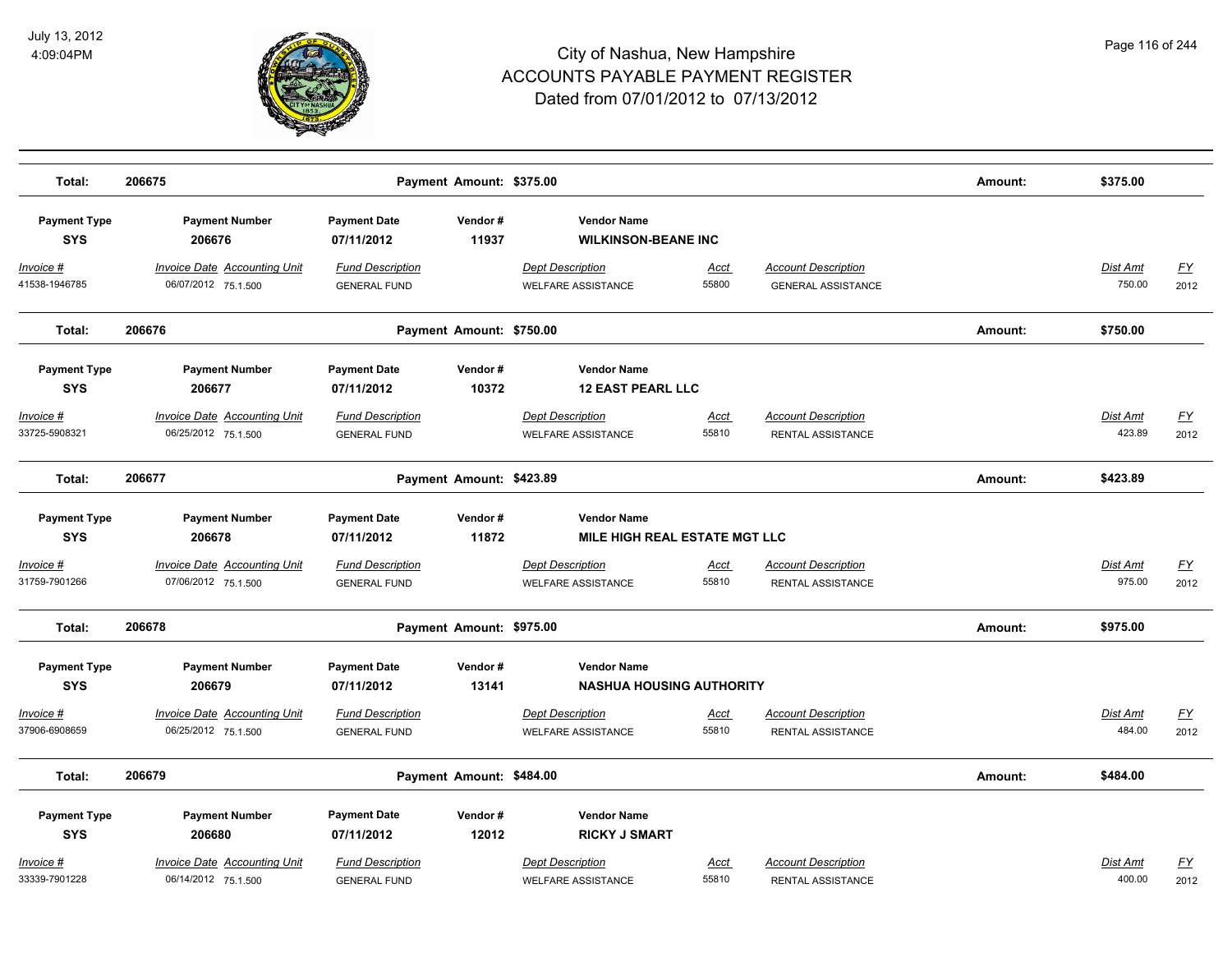

| Total:                                     | 206680                                                     |                                                | Payment Amount: \$400.00   |                                                             |                      |                                                                             | Amount: | \$400.00                  |                   |
|--------------------------------------------|------------------------------------------------------------|------------------------------------------------|----------------------------|-------------------------------------------------------------|----------------------|-----------------------------------------------------------------------------|---------|---------------------------|-------------------|
| <b>Payment Type</b><br><b>SYS</b>          | <b>Payment Number</b><br>206681                            | <b>Payment Date</b><br>07/11/2012              | Vendor#<br>11829           | <b>Vendor Name</b><br><b>DAVID W WENDT</b>                  |                      |                                                                             |         |                           |                   |
| <u>Invoice #</u><br>37852-4945056          | <b>Invoice Date Accounting Unit</b><br>05/11/2012 75.1.500 | <b>Fund Description</b><br><b>GENERAL FUND</b> |                            | <b>Dept Description</b><br><b>WELFARE ASSISTANCE</b>        | <u>Acct</u><br>55810 | <b>Account Description</b><br>RENTAL ASSISTANCE                             |         | <b>Dist Amt</b><br>747.74 | <u>FY</u><br>2012 |
| Total:                                     | 206681                                                     |                                                | Payment Amount: \$747.74   |                                                             |                      |                                                                             | Amount: | \$747.74                  |                   |
| <b>Payment Type</b><br><b>SYS</b>          | <b>Payment Number</b><br>206682                            | <b>Payment Date</b><br>07/11/2012              | Vendor#<br>13892           | <b>Vendor Name</b><br><b>WILLIAMS COMMUNICATIONS SERVIC</b> |                      |                                                                             |         |                           |                   |
| <u> Invoice #</u><br>33642-6908672         | <b>Invoice Date Accounting Unit</b><br>06/29/2012 75.1.500 | <b>Fund Description</b><br><b>GENERAL FUND</b> |                            | <b>Dept Description</b><br><b>WELFARE ASSISTANCE</b>        | <u>Acct</u><br>55810 | <b>Account Description</b><br>RENTAL ASSISTANCE                             |         | Dist Amt<br>1,000.00      | <u>FY</u><br>2012 |
| Total:                                     | 206682                                                     |                                                | Payment Amount: \$1,000.00 |                                                             |                      |                                                                             | Amount: | \$1,000.00                |                   |
| <b>Payment Type</b><br><b>SYS</b>          | <b>Payment Number</b><br>206683                            | <b>Payment Date</b><br>07/11/2012              | Vendor#<br>11873           | <b>Vendor Name</b><br><b>CLAUDE QUIRION</b>                 |                      |                                                                             |         |                           |                   |
| Invoice #<br>41540-4945107                 | <b>Invoice Date Accounting Unit</b><br>06/14/2012 75.1.500 | <b>Fund Description</b><br><b>GENERAL FUND</b> |                            | <b>Dept Description</b><br>WELFARE ASSISTANCE               | Acct<br>55810        | <b>Account Description</b><br>RENTAL ASSISTANCE                             |         | Dist Amt<br>700.00        | <u>FY</u><br>2012 |
| Total:                                     | 206683                                                     |                                                | Payment Amount: \$700.00   |                                                             |                      |                                                                             | Amount: | \$700.00                  |                   |
| <b>Payment Type</b><br><b>SYS</b>          | <b>Payment Number</b><br>206684                            | <b>Payment Date</b><br>07/12/2012              | Vendor#<br>12175           | <b>Vendor Name</b><br><b>MATTHEW ALLEN</b>                  |                      |                                                                             |         |                           |                   |
| <u> Invoice #</u><br><b>MILEAGE 7/5/12</b> | <b>Invoice Date Accounting Unit</b><br>07/09/2012 50.1.500 | <b>Fund Description</b><br><b>GENERAL FUND</b> |                            | <b>Dept Description</b><br><b>POLICE</b>                    | <u>Acct</u><br>55307 | <b>Account Description</b><br>MILEAGE REIMBURSEMENTS                        |         | Dist Amt<br>44.40         | <u>FY</u><br>2012 |
| Total:                                     | 206684                                                     |                                                | Payment Amount: \$44.40    |                                                             |                      |                                                                             | Amount: | \$44.40                   |                   |
| <b>Payment Type</b><br><b>SYS</b>          | <b>Payment Number</b><br>206685                            | <b>Payment Date</b><br>07/12/2012              | Vendor#<br>12095           | <b>Vendor Name</b><br><b>ROBERT BEAUCHER</b>                |                      |                                                                             |         |                           |                   |
| Invoice #<br>REIMB 6/28/12                 | <b>Invoice Date Accounting Unit</b><br>06/28/2012 77.1.650 | <b>Fund Description</b><br><b>GENERAL FUND</b> |                            | <b>Dept Description</b><br>PARKS & RECREATION               | <b>Acct</b><br>54280 | <b>Account Description</b><br><b>BUILDING/GROUNDS</b><br><b>MAINTENANCE</b> |         | Dist Amt<br>10.99         | <u>FY</u><br>2012 |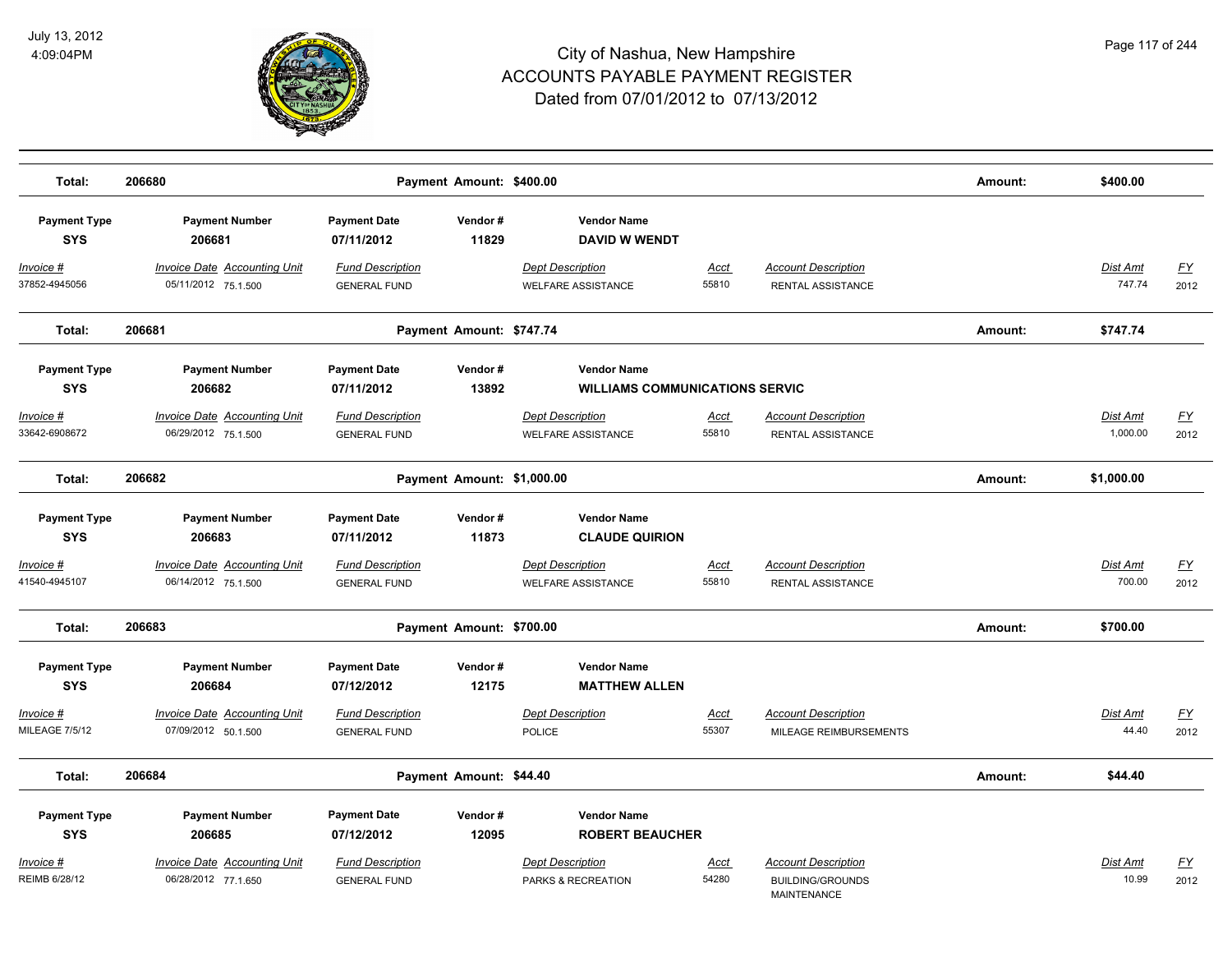

| Total:                               | 206685                                                     |                                                              | Payment Amount: \$10.99  |                                                                        |               |                                                                     | Amount:                                            | \$10.99              |                   |
|--------------------------------------|------------------------------------------------------------|--------------------------------------------------------------|--------------------------|------------------------------------------------------------------------|---------------|---------------------------------------------------------------------|----------------------------------------------------|----------------------|-------------------|
| <b>Payment Type</b><br><b>SYS</b>    | <b>Payment Number</b><br>206686                            | <b>Payment Date</b><br>07/12/2012                            | Vendor#<br>12186         | <b>Vendor Name</b><br><b>SUSAN BIELAWSKI</b>                           |               |                                                                     |                                                    |                      |                   |
| Invoice #<br>REIMB 6/30/12           | <b>Invoice Date Accounting Unit</b><br>06/30/2012 77.1.500 | <b>Fund Description</b><br><b>GENERAL FUND</b>               |                          | <b>Dept Description</b><br>PARKS & RECREATION                          | Acct<br>61100 | <b>Account Description</b><br>OFFICE SUPPLIES                       |                                                    | Dist Amt<br>56.50    | <u>FY</u><br>2012 |
| Total:                               | 206686                                                     |                                                              | Payment Amount: \$56.50  |                                                                        |               |                                                                     | Amount:                                            | \$56.50              |                   |
| <b>Payment Type</b><br><b>SYS</b>    | <b>Payment Number</b><br>206687                            | <b>Payment Date</b><br>07/12/2012                            | Vendor#<br>14105         | <b>Vendor Name</b><br>PETER CINFO                                      |               |                                                                     |                                                    |                      |                   |
| Invoice #<br>REIMB JUL COMCAST       | <b>Invoice Date Accounting Unit</b><br>07/09/2012 50.1.500 | <b>Fund Description</b><br><b>GENERAL FUND</b>               |                          | <b>Dept Description</b><br><b>POLICE</b>                               | Acct<br>54849 | <b>Account Description</b><br><b>TELEPHONE LEASE</b>                |                                                    | Dist Amt<br>45.96    | <u>FY</u><br>2012 |
| Total:                               | 206687                                                     |                                                              | Payment Amount: \$45.96  |                                                                        |               |                                                                     | Amount:                                            | \$45.96              |                   |
| <b>Payment Type</b><br><b>SYS</b>    | <b>Payment Number</b><br>206688                            | <b>Payment Date</b><br>07/12/2012                            | Vendor#<br>14111         | <b>Vendor Name</b><br><b>CITY OF NASHUA</b>                            |               |                                                                     | Payee Name<br><b>CITY OF NASHUA/TAX COLLECTORS</b> |                      |                   |
| Invoice #<br>101-0720                | <b>Invoice Date Accounting Unit</b><br>06/29/2012 86.3120  | <b>Fund Description</b><br><b>TRANSIT GRANTS</b>             |                          | <b>Dept Description</b><br><b>GRANT FUNDS-TRANSIT</b>                  | Acct<br>61300 | <b>Account Description</b><br>FUEL, UNLEADED                        | Activity<br>86.800.12.10.10                        | Dist Amt<br>163.92   | <u>FY</u><br>2012 |
| Total:                               | 206688                                                     |                                                              | Payment Amount: \$163.92 |                                                                        |               |                                                                     | Amount:                                            | \$163.92             |                   |
| <b>Payment Type</b><br><b>SYS</b>    | <b>Payment Number</b><br>206689                            | <b>Payment Date</b><br>07/12/2012                            | Vendor#<br>12174         | <b>Vendor Name</b><br><b>JAMES CIULLA</b>                              |               |                                                                     |                                                    |                      |                   |
| <u> Invoice #</u><br>MILEAGE 6/28/12 | <b>Invoice Date Accounting Unit</b><br>06/29/2012 50.1.500 | <b>Fund Description</b><br><b>GENERAL FUND</b>               |                          | <b>Dept Description</b><br><b>POLICE</b>                               | Acct<br>55307 | <b>Account Description</b><br>MILEAGE REIMBURSEMENTS                |                                                    | Dist Amt<br>16.17    | <u>FY</u><br>2012 |
| Total:                               | 206689                                                     |                                                              | Payment Amount: \$16.17  |                                                                        |               |                                                                     | Amount:                                            | \$16.17              |                   |
| <b>Payment Type</b><br><b>SYS</b>    | <b>Payment Number</b><br>206690                            | <b>Payment Date</b><br>07/12/2012                            | Vendor#<br>12018         | <b>Vendor Name</b><br><b>COMPAQ BIG BAND</b>                           |               |                                                                     |                                                    |                      |                   |
| Invoice #<br>8/2-CONCERT             | Invoice Date Accounting Unit<br>07/01/2012 TF79.7549       | <b>Fund Description</b><br><b>LIBRARY-MISC LIB DONATIONS</b> |                          | <b>Dept Description</b><br><b>LIBRARY-MISC LIB</b><br><b>DONATIONS</b> | Acct<br>53999 | <b>Account Description</b><br>OTHER PROFESSIONAL<br><b>SERVICES</b> |                                                    | Dist Amt<br>1,000.00 | <u>FY</u><br>2012 |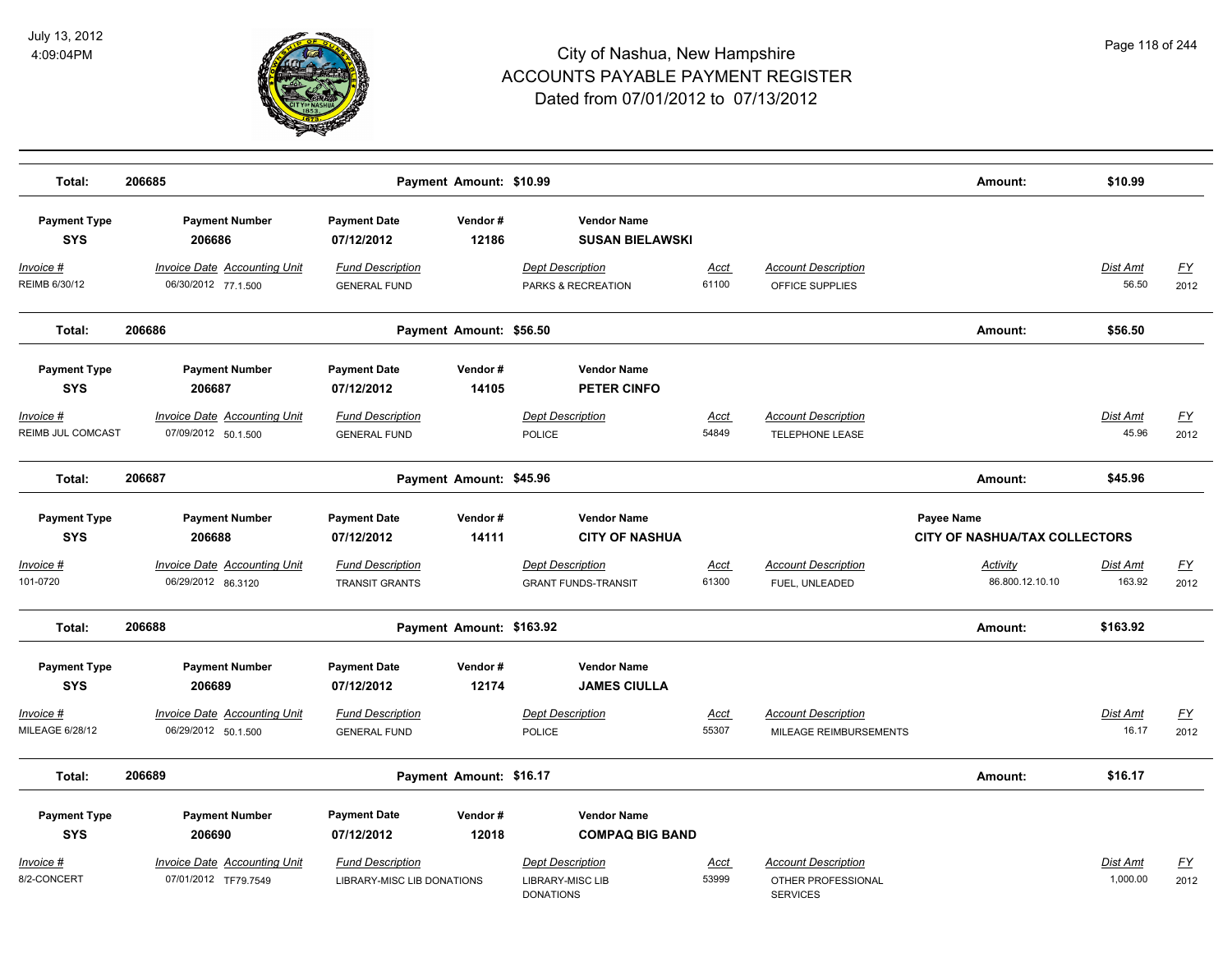

| Total:                                 | 206690                                                      |                                                       | Payment Amount: \$1,000.00 |                                                                              |                      |                                                                     | Amount:                                     | \$1,000.00                  |                   |
|----------------------------------------|-------------------------------------------------------------|-------------------------------------------------------|----------------------------|------------------------------------------------------------------------------|----------------------|---------------------------------------------------------------------|---------------------------------------------|-----------------------------|-------------------|
| <b>Payment Type</b><br><b>SYS</b>      | <b>Payment Number</b><br>206691                             | <b>Payment Date</b><br>07/12/2012                     | Vendor#<br>12128           | <b>Vendor Name</b><br><b>CORPUS CHRISTI</b>                                  |                      |                                                                     |                                             |                             |                   |
| <u> Invoice #</u><br>6/30/2012         | <b>Invoice Date Accounting Unit</b><br>06/30/2012 09.1.510  | <b>Fund Description</b><br><b>GENERAL FUND</b>        |                            | <b>Dept Description</b><br><b>CIVIC &amp; COMMUNITY</b><br><b>ACTIVITIES</b> | <b>Acct</b><br>56200 | <b>Account Description</b><br><b>COMMUNITY FUND</b>                 |                                             | <b>Dist Amt</b><br>1,000.00 | <u>FY</u><br>2012 |
| Total:                                 | 206691                                                      |                                                       | Payment Amount: \$1,000.00 |                                                                              |                      |                                                                     | Amount:                                     | \$1,000.00                  |                   |
| <b>Payment Type</b><br><b>SYS</b>      | <b>Payment Number</b><br>206692                             | <b>Payment Date</b><br>07/12/2012                     | Vendor#<br>10591           | <b>Vendor Name</b><br><b>DOUGLAS E PHILBROOK</b>                             |                      |                                                                     | Payee Name<br><b>DOUGLAS PHILBROOK-BAZA</b> |                             |                   |
| <u> Invoice #</u><br>7/26-CONCERT      | <b>Invoice Date Accounting Unit</b><br>07/01/2012 TF79.7549 | <b>Fund Description</b><br>LIBRARY-MISC LIB DONATIONS |                            | <b>Dept Description</b><br><b>LIBRARY-MISC LIB</b><br><b>DONATIONS</b>       | <u>Acct</u><br>53999 | <b>Account Description</b><br>OTHER PROFESSIONAL<br><b>SERVICES</b> |                                             | Dist Amt<br>400.00          | <u>FY</u><br>2012 |
| Total:                                 | 206692                                                      |                                                       | Payment Amount: \$400.00   |                                                                              |                      |                                                                     | Amount:                                     | \$400.00                    |                   |
| <b>Payment Type</b><br><b>SYS</b>      | <b>Payment Number</b><br>206693                             | <b>Payment Date</b><br>07/12/2012                     | Vendor#<br>13882           | <b>Vendor Name</b><br><b>DOUG WHEELER</b>                                    |                      |                                                                     | Payee Name<br><b>DOUGLAS WHEELER</b>        |                             |                   |
|                                        |                                                             |                                                       |                            |                                                                              |                      |                                                                     |                                             |                             |                   |
| Invoice #<br>07252012 SPIES IN<br>TIME | Invoice Date Accounting Unit<br>07/06/2012 79.3300          | <b>Fund Description</b><br><b>LIBRARY GRANTS</b>      |                            | <b>Dept Description</b><br><b>LIBRARY GRANTS</b>                             | <b>Acct</b><br>55699 | <b>Account Description</b><br>OTHER CONTRACTED<br><b>SERVICES</b>   | Activity<br>79.1002.13.01                   | Dist Amt<br>250.00          | <u>FY</u><br>2012 |
| 07252012 SPIES IN<br>TIME              | 07/06/2012 79.4090                                          | LIB-LOST/DAMAGED BOOK<br><b>FINES</b>                 |                            | LIB-LOST/DAMAGED BOOK<br><b>FINES</b>                                        | 61299                | MISCELLANEOUS SUPPLIES                                              |                                             | 7.30                        | 2012              |
| Total:                                 | 206693                                                      |                                                       | Payment Amount: \$257.30   |                                                                              |                      |                                                                     | Amount:                                     | \$257.30                    |                   |
| <b>Payment Type</b><br><b>SYS</b>      | <b>Payment Number</b><br>206694                             | <b>Payment Date</b><br>07/12/2012                     | Vendor#<br>12096           | <b>Vendor Name</b><br><b>LISA FAUTEUX</b>                                    |                      |                                                                     |                                             |                             |                   |
| <u>Invoice</u> #                       | <b>Invoice Date Accounting Unit</b>                         | <b>Fund Description</b>                               |                            | <b>Dept Description</b>                                                      | <b>Acct</b>          | <b>Account Description</b>                                          |                                             | Dist Amt                    | <u>FY</u>         |
| 6/27-LISA FAUTEUX                      | 06/27/2012 60.1.500                                         | <b>GENERAL FUND</b>                                   |                            | <b>PUBLIC</b><br>WORKS-ADMIN/ENGINEERIN                                      | 55400                | <b>CONFERENCES AND</b><br><b>SEMINARS</b>                           |                                             | 291.74                      | 2012              |
| Total:                                 | 206694                                                      |                                                       | Payment Amount: \$291.74   |                                                                              |                      |                                                                     | Amount:                                     | \$291.74                    |                   |
| <b>Payment Type</b><br><b>SYS</b>      | <b>Payment Number</b><br>206695                             | <b>Payment Date</b><br>07/12/2012                     | Vendor#<br>12178           | <b>Vendor Name</b><br><b>JONATHAN FISHER</b>                                 |                      |                                                                     |                                             |                             |                   |
| Invoice #                              | <b>Invoice Date Accounting Unit</b>                         | <b>Fund Description</b>                               |                            | <b>Dept Description</b>                                                      | Acct                 | <b>Account Description</b>                                          |                                             | <b>Dist Amt</b>             | FY                |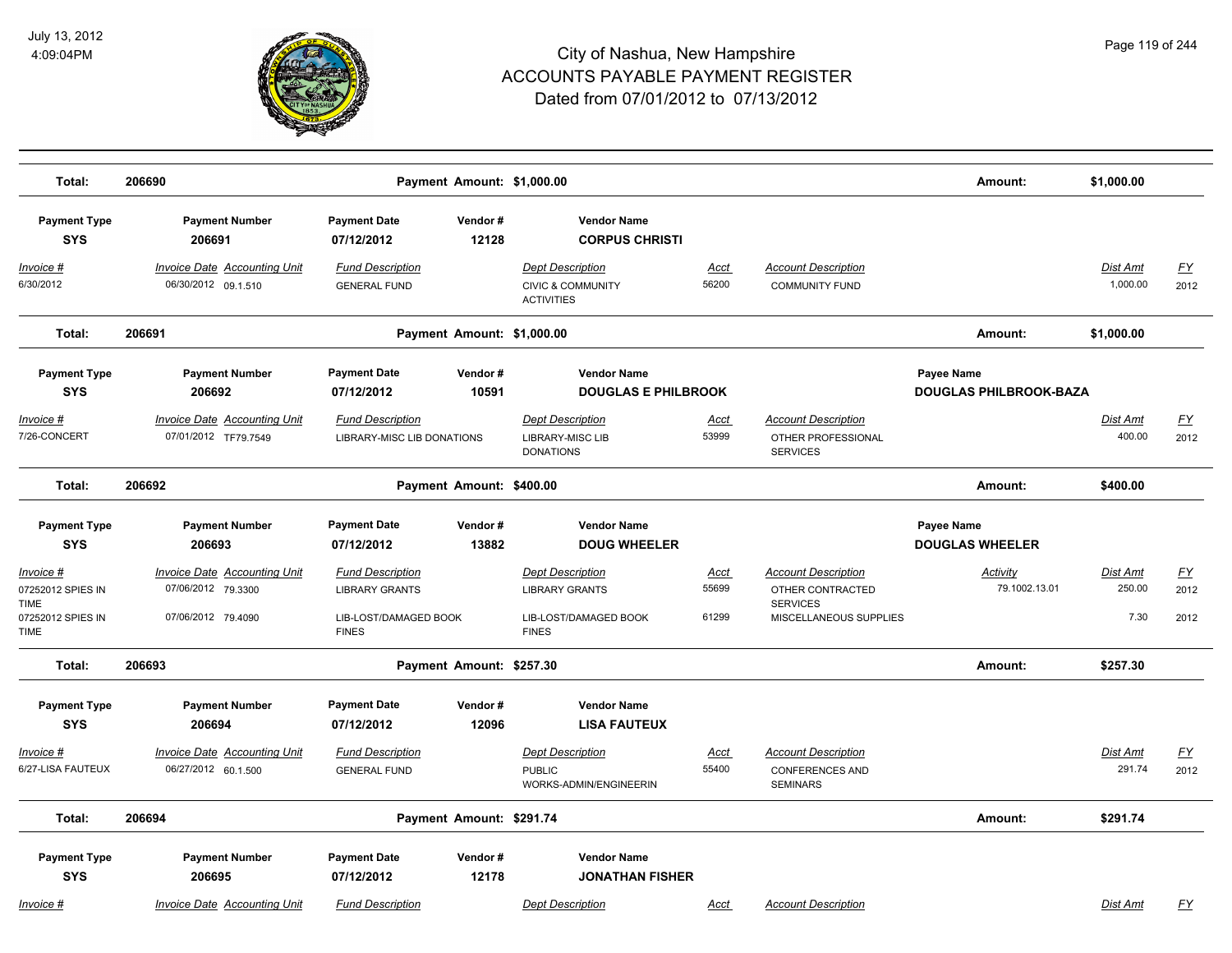

| LIB PERFORM 7/18/12                            | 07/02/2012 79.1.750                                             | <b>GENERAL FUND</b>                                          |                          | <b>LIBRARY</b>                                                       | 61819                | <b>TEEN MEDIA</b>                                                       |         | 125.00                    | 2012              |
|------------------------------------------------|-----------------------------------------------------------------|--------------------------------------------------------------|--------------------------|----------------------------------------------------------------------|----------------------|-------------------------------------------------------------------------|---------|---------------------------|-------------------|
| Total:                                         | 206695                                                          |                                                              | Payment Amount: \$125.00 |                                                                      |                      |                                                                         | Amount: | \$125.00                  |                   |
| <b>Payment Type</b><br><b>SYS</b>              | <b>Payment Number</b><br>206696                                 | <b>Payment Date</b><br>07/12/2012                            | Vendor#<br>12184         | <b>Vendor Name</b><br><b>JANET GRAZIANO</b>                          |                      |                                                                         |         |                           |                   |
| <u>Invoice #</u><br>REIMB 6/13/12 CPE          | <b>Invoice Date Accounting Unit</b><br>06/12/2012 26.1.500      | <b>Fund Description</b><br><b>GENERAL FUND</b>               |                          | <b>Dept Description</b><br><b>FINANCIAL SERVICES</b>                 | <u>Acct</u><br>55400 | <b>Account Description</b><br><b>CONFERENCES AND</b><br><b>SEMINARS</b> |         | <b>Dist Amt</b><br>399.40 | <u>FY</u><br>2012 |
| Total:                                         | 206696                                                          |                                                              | Payment Amount: \$399.40 |                                                                      |                      |                                                                         | Amount: | \$399.40                  |                   |
| <b>Payment Type</b><br><b>SYS</b><br>Invoice # | <b>Payment Number</b><br>206697<br>Invoice Date Accounting Unit | <b>Payment Date</b><br>07/12/2012<br><b>Fund Description</b> | Vendor#<br>14372         | <b>Vendor Name</b><br><b>TY KUCHARSKI</b><br><b>Dept Description</b> | Acct                 | <b>Account Description</b>                                              |         | Dist Amt                  | EY                |
| 7/30-TY KUCHARSKI                              | 06/30/2012 50.1.500                                             | <b>GENERAL FUND</b>                                          |                          | POLICE                                                               | 52809                | <b>WELLNESS PROGRAM</b>                                                 |         | 149.00                    | 2012              |
| Total:                                         | 206697                                                          |                                                              | Payment Amount: \$149.00 |                                                                      |                      |                                                                         | Amount: | \$149.00                  |                   |
| <b>Payment Type</b><br><b>SYS</b>              | <b>Payment Number</b><br>206698                                 | <b>Payment Date</b><br>07/12/2012                            | Vendor#<br>12170         | <b>Vendor Name</b><br><b>RYAN MCDERMOTT</b>                          |                      |                                                                         |         |                           |                   |
| <u>Invoice #</u><br>ALS HEAR<br>MILEAGE070512  | Invoice Date Accounting Unit<br>07/05/2012 50.1.500             | <b>Fund Description</b><br><b>GENERAL FUND</b>               |                          | <b>Dept Description</b><br>POLICE                                    | <u>Acct</u><br>55307 | <b>Account Description</b><br>MILEAGE REIMBURSEMENTS                    |         | Dist Amt<br>44.40         | EY<br>2012        |
| Total:                                         | 206698                                                          |                                                              | Payment Amount: \$44.40  |                                                                      |                      |                                                                         | Amount: | \$44.40                   |                   |
| <b>Payment Type</b><br><b>SYS</b>              | <b>Payment Number</b><br>206699                                 | <b>Payment Date</b><br>07/12/2012                            | Vendor#<br>11747         | <b>Vendor Name</b><br><b>BRIAN MOORES</b>                            |                      |                                                                         |         |                           |                   |
| <b>Invoice #</b><br>ALS HEAR<br>MILEAGE070512  | <b>Invoice Date Accounting Unit</b><br>07/05/2012 50.1.500      | <b>Fund Description</b><br><b>GENERAL FUND</b>               |                          | <b>Dept Description</b><br><b>POLICE</b>                             | <u>Acct</u><br>55307 | <b>Account Description</b><br>MILEAGE REIMBURSEMENTS                    |         | <b>Dist Amt</b><br>44.40  | EY<br>2012        |
| Total:                                         | 206699                                                          |                                                              | Payment Amount: \$44.40  |                                                                      |                      |                                                                         | Amount: | \$44.40                   |                   |
| <b>Payment Type</b><br><b>SYS</b>              | <b>Payment Number</b><br>206700                                 | <b>Payment Date</b><br>07/12/2012                            | Vendor#<br>13214         | <b>Vendor Name</b><br><b>MARIANNE O'CONNOR</b>                       |                      |                                                                         |         |                           |                   |
| Invoice #                                      | Invoice Date Accounting Unit                                    | <b>Fund Description</b>                                      |                          | <b>Dept Description</b>                                              | Acct                 | <b>Account Description</b>                                              |         | Dist Amt                  | FY                |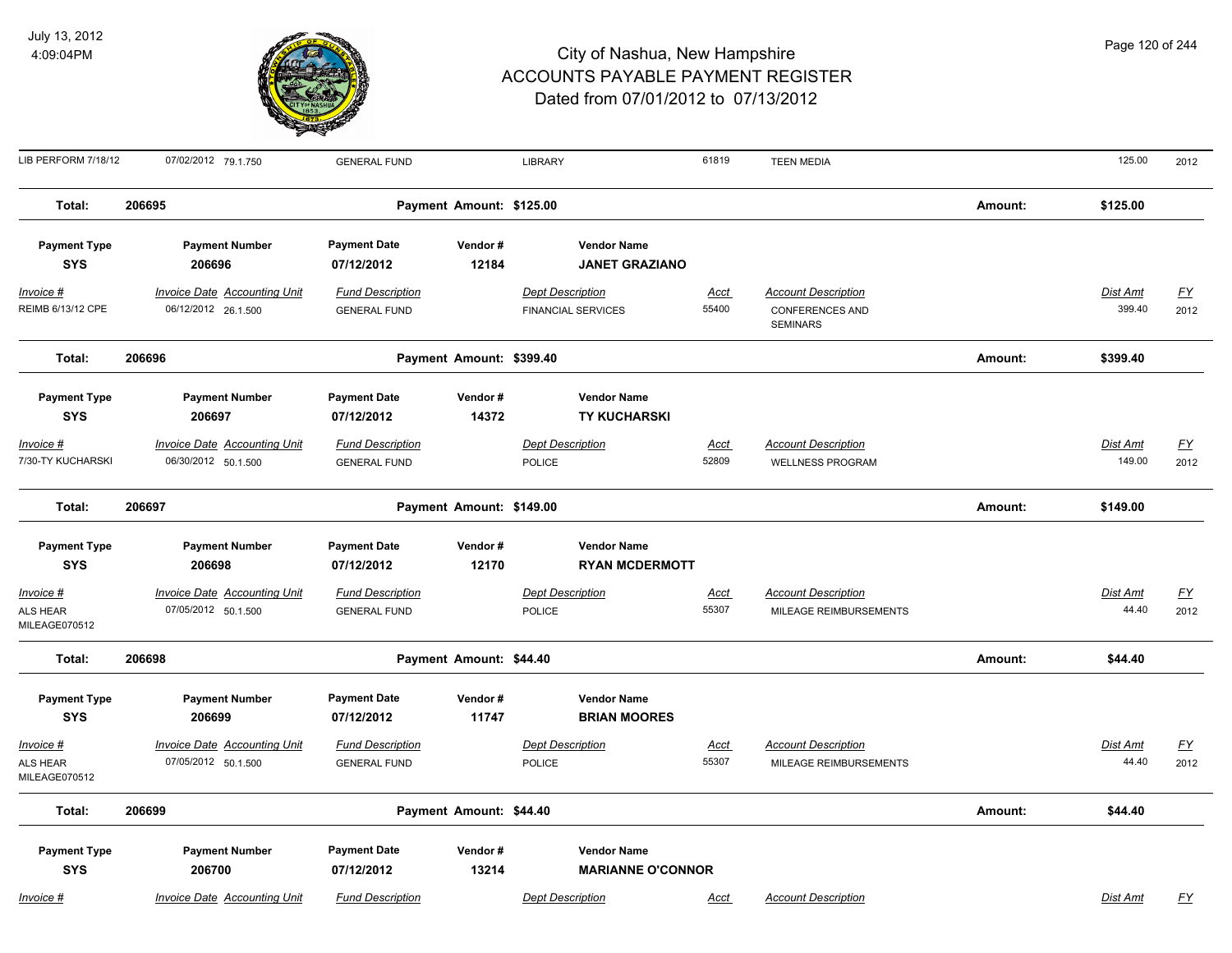

| 07112012 HAUNTED<br>HIKES               | 07/02/2012 79.4090                                          | LIB-LOST/DAMAGED BOOK<br><b>FINES</b>                                  |                          | LIB-LOST/DAMAGED BOOK<br><b>FINES</b>                                  | 61299                | MISCELLANEOUS SUPPLIES                              |               | 50.00              | 2012              |
|-----------------------------------------|-------------------------------------------------------------|------------------------------------------------------------------------|--------------------------|------------------------------------------------------------------------|----------------------|-----------------------------------------------------|---------------|--------------------|-------------------|
| Total:                                  | 206700                                                      |                                                                        | Payment Amount: \$50.00  |                                                                        |                      |                                                     | Amount:       | \$50.00            |                   |
| <b>Payment Type</b><br><b>SYS</b>       | <b>Payment Number</b><br>206701                             | <b>Payment Date</b><br>07/12/2012                                      | Vendor#<br>11427         | <b>Vendor Name</b><br><b>LINDA PANNY</b>                               |                      |                                                     |               |                    |                   |
| <u>Invoice #</u><br>TUITION-LINDA PANNY | <b>Invoice Date Accounting Unit</b><br>06/29/2012 TF11.7020 | <b>Fund Description</b><br><b>UAW EDUCATIONAL</b><br><b>ASSISTANCE</b> |                          | <b>Dept Description</b><br><b>UAW EDUCATIONAL</b><br><b>ASSISTANCE</b> | <u>Acct</u><br>51607 | <b>Account Description</b><br>EDUCATIONAL INCENTIVE |               | Dist Amt<br>699.75 | <u>FY</u><br>2012 |
| Total:                                  | 206701                                                      |                                                                        | Payment Amount: \$699.75 |                                                                        |                      |                                                     | Amount:       | \$699.75           |                   |
| <b>Payment Type</b><br><b>SYS</b>       | <b>Payment Number</b><br>206702                             | <b>Payment Date</b><br>07/12/2012                                      | Vendor#<br>13303         | <b>Vendor Name</b><br><b>PETTY CASH</b>                                |                      |                                                     |               |                    |                   |
| Invoice #<br>20120630PETTYCASH          | <b>Invoice Date Accounting Unit</b><br>06/30/2012 79.1.500  | <b>Fund Description</b><br><b>GENERAL FUND</b>                         |                          | <b>Dept Description</b><br><b>LIBRARY</b>                              | <u>Acct</u><br>55699 | <b>Account Description</b><br>OTHER CONTRACTED      |               | Dist Amt<br>35.24  | <u>FY</u><br>2012 |
| 20120630PETTYCASH                       | 06/30/2012 79.1.500                                         | <b>GENERAL FUND</b>                                                    |                          | <b>LIBRARY</b>                                                         | 55307                | <b>SERVICES</b><br>MILEAGE REIMBURSEMENTS           |               | 24.42              | 2012              |
| 20120630PETTYCASH                       | 06/30/2012 79.1.720                                         | <b>GENERAL FUND</b>                                                    |                          | <b>LIBRARY</b>                                                         | 54280                | <b>BUILDING/GROUNDS</b><br><b>MAINTENANCE</b>       |               | 6.04               | 2012              |
| 20120630PETTYCASH                       | 06/30/2012 79.1.750                                         | <b>GENERAL FUND</b>                                                    |                          | LIBRARY                                                                | 61816                | CHILDREN'S MEDIA                                    |               | 46.13              | 2012              |
| Total:                                  | 206702                                                      |                                                                        | Payment Amount: \$111.83 |                                                                        |                      |                                                     | Amount:       | \$111.83           |                   |
| <b>Payment Type</b><br><b>SYS</b>       | <b>Payment Number</b><br>206703                             | <b>Payment Date</b><br>07/12/2012                                      | Vendor#<br>13303         | <b>Vendor Name</b><br>PETTY CASH                                       |                      |                                                     |               |                    |                   |
| Invoice #                               | Invoice Date Accounting Unit                                | <b>Fund Description</b>                                                |                          | <b>Dept Description</b>                                                | <b>Acct</b>          | <b>Account Description</b>                          | Activity      | Dist Amt           | EY                |
| 6/30/12                                 | 06/30/2012 71.3068                                          | <b>COMMUNITY SERVICES</b><br><b>GRANTS</b>                             |                          | <b>COMMUNITY SERVICES</b><br><b>GRANTS</b>                             | 55300                | <b>TRAVEL</b>                                       | 71.1001.12.01 | 51.73              | 2012              |
| 6/30/12                                 | 06/30/2012 71.3068                                          | <b>COMMUNITY SERVICES</b><br><b>GRANTS</b>                             |                          | <b>COMMUNITY SERVICES</b><br><b>GRANTS</b>                             | 55300                | <b>TRAVEL</b>                                       | 71.1004.12.01 | 56.17              | 2012              |
| 6/30/12                                 | 06/30/2012 75.1.500                                         | <b>GENERAL FUND</b>                                                    |                          | <b>WELFARE ASSISTANCE</b>                                              | 55800                | <b>GENERAL ASSISTANCE</b>                           |               | 6.50               | 2012              |
| 6/30/12                                 | 06/30/2012 75.1.500                                         | <b>GENERAL FUND</b>                                                    |                          | <b>WELFARE ASSISTANCE</b>                                              | 55800                | <b>GENERAL ASSISTANCE</b>                           |               | 6.50               | 2012              |
| 6/30/12                                 | 06/30/2012 72.1.500                                         | <b>GENERAL FUND</b>                                                    |                          | <b>COMMUNITY HEALTH</b>                                                | 55307                | MILEAGE REIMBURSEMENTS                              |               | 45.80              | 2012              |
| Total:                                  | 206703                                                      |                                                                        | Payment Amount: \$166.70 |                                                                        |                      |                                                     | Amount:       | \$166.70           |                   |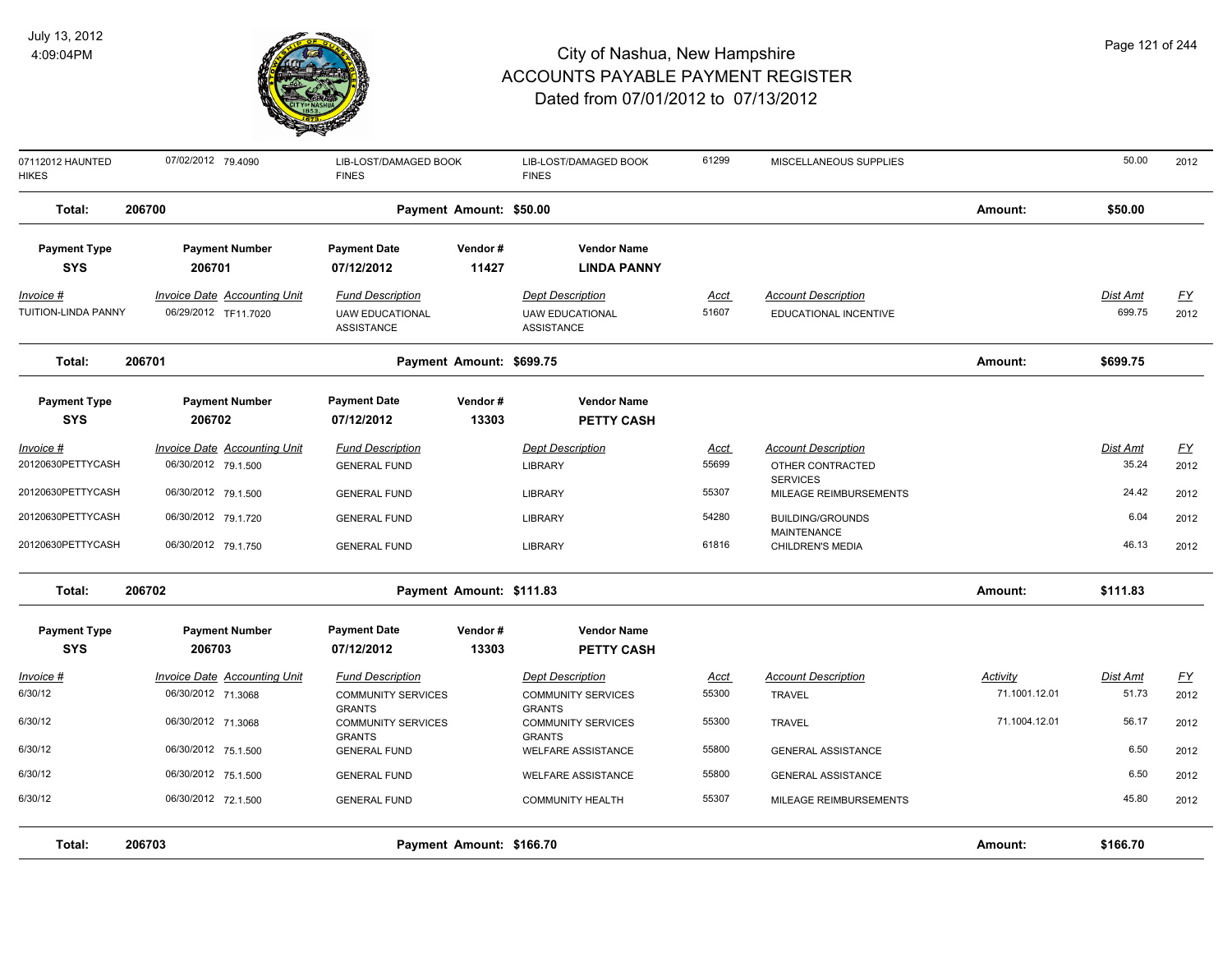

| <b>Payment Type</b><br><b>SYS</b> | <b>Payment Number</b><br>206704                             | <b>Payment Date</b><br>07/12/2012                                        | Vendor#<br>12061         | <b>Vendor Name</b><br><b>HUNTER PICARD</b>                               |                      |                                                                         |                           |                          |                                   |
|-----------------------------------|-------------------------------------------------------------|--------------------------------------------------------------------------|--------------------------|--------------------------------------------------------------------------|----------------------|-------------------------------------------------------------------------|---------------------------|--------------------------|-----------------------------------|
| Invoice #<br>6/26-HUNTER PICARD   | Invoice Date Accounting Unit<br>06/26/2012 60.1.665         | <b>Fund Description</b><br><b>GENERAL FUND</b>                           |                          | <b>Dept Description</b><br><b>PUBLIC</b><br>WORKS-ADMIN/ENGINEERIN       | Acct<br>55307        | <b>Account Description</b><br>MILEAGE REIMBURSEMENTS                    |                           | <b>Dist Amt</b><br>30.64 | $\underline{\mathsf{FY}}$<br>2012 |
| Total:                            | 206704                                                      |                                                                          | Payment Amount: \$30.64  |                                                                          |                      |                                                                         | Amount:                   | \$30.64                  |                                   |
| <b>Payment Type</b><br><b>SYS</b> | <b>Payment Number</b><br>206705                             | <b>Payment Date</b><br>07/12/2012                                        | Vendor#<br>13335         | <b>Vendor Name</b><br><b>LUIS PORRES</b>                                 |                      |                                                                         |                           |                          |                                   |
| Invoice #<br>MILEAGEJUN12         | <b>Invoice Date Accounting Unit</b><br>07/02/2012 72.3070   | <b>Fund Description</b><br><b>COMMUNITY HEALTH GRANTS</b><br><b>FUND</b> |                          | <b>Dept Description</b><br><b>COMMUNITY HEALTH</b><br><b>GRANTS FUND</b> | Acct<br>55300        | <b>Account Description</b><br><b>TRAVEL</b>                             | Activity<br>72.1002.12.01 | Dist Amt<br>57.72        | EY<br>2012                        |
| Total:                            | 206705                                                      |                                                                          | Payment Amount: \$57.72  |                                                                          |                      |                                                                         | Amount:                   | \$57.72                  |                                   |
| <b>Payment Type</b><br><b>SYS</b> | <b>Payment Number</b><br>206706                             | <b>Payment Date</b><br>07/12/2012                                        | Vendor#<br>12168         | <b>Vendor Name</b><br><b>DAWN REEBY</b>                                  |                      |                                                                         |                           |                          |                                   |
| <u> Invoice #</u><br>MILEAGEMAY12 | <b>Invoice Date Accounting Unit</b><br>07/06/2012 50.1.635  | <b>Fund Description</b><br><b>GENERAL FUND</b>                           |                          | <b>Dept Description</b><br>POLICE                                        | <u>Acct</u><br>55400 | <b>Account Description</b><br><b>CONFERENCES AND</b><br><b>SEMINARS</b> |                           | Dist Amt<br>126.54       | <u>FY</u><br>2012                 |
| Total:                            | 206706                                                      |                                                                          | Payment Amount: \$126.54 |                                                                          |                      |                                                                         | Amount:                   | \$126.54                 |                                   |
| <b>Payment Type</b><br><b>SYS</b> | <b>Payment Number</b><br>206707                             | <b>Payment Date</b><br>07/12/2012                                        | Vendor#<br>12053         | <b>Vendor Name</b><br><b>ROLLING VIDEO GAMES OF NH LLC</b>               |                      |                                                                         |                           |                          |                                   |
| <u> Invoice #</u><br>7/10/2012    | <b>Invoice Date Accounting Unit</b><br>07/01/2012 TF79.7549 | <b>Fund Description</b><br>LIBRARY-MISC LIB DONATIONS                    |                          | <b>Dept Description</b><br><b>LIBRARY-MISC LIB</b><br><b>DONATIONS</b>   | <u>Acct</u><br>53999 | <b>Account Description</b><br>OTHER PROFESSIONAL<br><b>SERVICES</b>     |                           | Dist Amt<br>250.00       | $\underline{FY}$<br>2012          |
| Total:                            | 206707                                                      |                                                                          | Payment Amount: \$250.00 |                                                                          |                      |                                                                         | Amount:                   | \$250.00                 |                                   |
| <b>Payment Type</b><br><b>SYS</b> | <b>Payment Number</b><br>206708                             | <b>Payment Date</b><br>07/12/2012                                        | Vendor#<br>10899         | <b>Vendor Name</b><br><b>NANCY SESKES</b>                                |                      |                                                                         |                           |                          |                                   |
| <u> Invoice #</u><br>MILEAGEJUN12 | <b>Invoice Date Accounting Unit</b><br>07/05/2012 72.1.500  | <b>Fund Description</b><br><b>GENERAL FUND</b>                           |                          | <b>Dept Description</b><br><b>COMMUNITY HEALTH</b>                       | <u>Acct</u><br>55307 | <b>Account Description</b><br>MILEAGE REIMBURSEMENTS                    |                           | Dist Amt<br>117.66       | <u>FY</u><br>2012                 |
| Total:                            | 206708                                                      |                                                                          | Payment Amount: \$117.66 |                                                                          |                      |                                                                         | Amount:                   | \$117.66                 |                                   |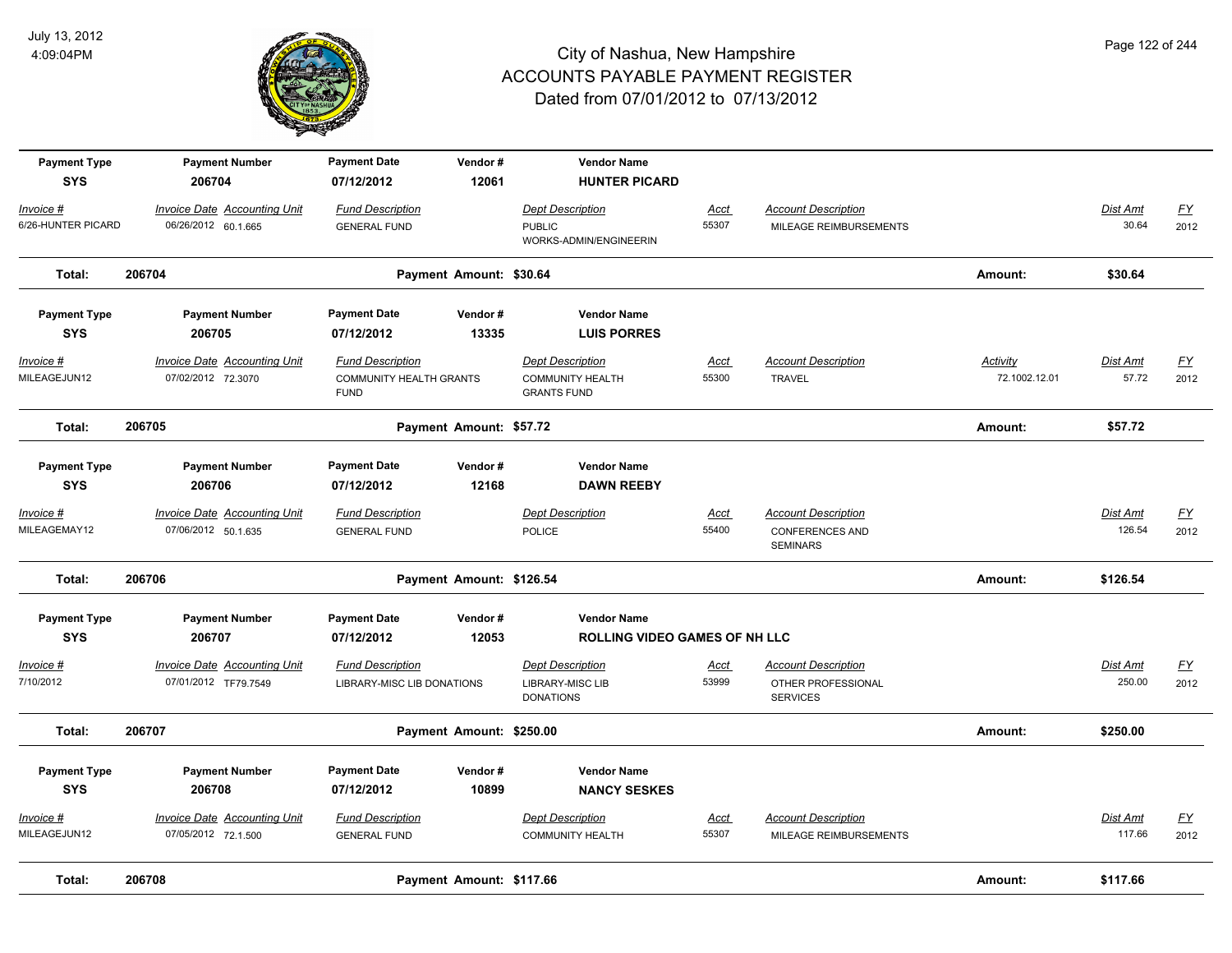

| <b>Payment Type</b><br><b>SYS</b> | <b>Payment Number</b><br>206709     | <b>Payment Date</b><br>07/12/2012     | Vendor#<br>12167         | <b>Vendor Name</b><br><b>MARK SIMARD</b>    |             |                                     |                    |          |                           |
|-----------------------------------|-------------------------------------|---------------------------------------|--------------------------|---------------------------------------------|-------------|-------------------------------------|--------------------|----------|---------------------------|
| Invoice #                         | Invoice Date Accounting Unit        | <b>Fund Description</b>               |                          | <b>Dept Description</b>                     | Acct        | <b>Account Description</b>          |                    | Dist Amt | $\underline{\mathsf{FY}}$ |
| EXPRPT07092012                    | 06/30/2012 53.1.730                 | <b>GENERAL FUND</b>                   |                          | <b>BUILDING INSPECTION</b>                  | 55421       | TRAINING & CERTIFICATIONS           |                    | 165.00   | 2012                      |
| EXPRPT07092012                    | 06/30/2012 53.1.730                 | <b>GENERAL FUND</b>                   |                          | <b>BUILDING INSPECTION</b>                  | 55421       | TRAINING & CERTIFICATIONS           |                    | 1.00     | 2012                      |
| EXPRPT07092012                    | 06/30/2012 53.1.730                 | <b>GENERAL FUND</b>                   |                          | <b>BUILDING INSPECTION</b>                  | 55421       | TRAINING & CERTIFICATIONS           |                    | 50.00    | 2012                      |
| EXPRPT07092012                    | 06/30/2012 53.1.730                 | <b>GENERAL FUND</b>                   |                          | <b>BUILDING INSPECTION</b>                  | 55421       | TRAINING & CERTIFICATIONS           |                    | 90.00    | 2012                      |
| Total:                            | 206709                              |                                       | Payment Amount: \$306.00 |                                             |             |                                     | Amount:            | \$306.00 |                           |
| <b>Payment Type</b><br><b>SYS</b> | <b>Payment Number</b><br>206710     | <b>Payment Date</b><br>07/12/2012     | Vendor#<br>13637         | <b>Vendor Name</b><br><b>JOSHUA ST ONGE</b> |             |                                     |                    |          |                           |
| Invoice #                         | Invoice Date Accounting Unit        | <b>Fund Description</b>               |                          | <b>Dept Description</b>                     | <u>Acct</u> | <b>Account Description</b>          |                    | Dist Amt | <u>FY</u>                 |
| REIMB JUN COMCAST                 | 06/28/2012 50.1.500                 | <b>GENERAL FUND</b>                   |                          | <b>POLICE</b>                               | 54849       | <b>TELEPHONE LEASE</b>              |                    | 45.96    | 2012                      |
| Total:                            | 206710                              |                                       | Payment Amount: \$45.96  |                                             |             |                                     | Amount:            | \$45.96  |                           |
| <b>Payment Type</b>               | <b>Payment Number</b>               | <b>Payment Date</b>                   | Vendor#                  | <b>Vendor Name</b>                          |             |                                     |                    |          |                           |
| <b>SYS</b>                        | 206711                              | 07/12/2012                            | 11212                    | <b>JILL STANSFIELD</b>                      |             |                                     |                    |          |                           |
| Invoice #                         | Invoice Date Accounting Unit        | <b>Fund Description</b>               |                          | <b>Dept Description</b>                     | Acct        | <b>Account Description</b>          |                    | Dist Amt | $\underline{FY}$          |
| 023561 07/12/2012<br><b>DCAP</b>  | 07/11/2012 BS1000                   | <b>GENERAL FUND</b>                   |                          | <b>GENERAL FUND</b>                         | 21460       | 125 DEPENDENT CARE                  |                    | 96.15    | 2012                      |
| Total:                            | 206711                              |                                       | Payment Amount: \$96.15  |                                             |             |                                     | Amount:            | \$96.15  |                           |
| <b>Payment Type</b><br><b>SYS</b> | <b>Payment Number</b><br>206712     | <b>Payment Date</b><br>07/12/2012     | Vendor#<br>11179         | <b>Vendor Name</b><br><b>STEVE HALLAM</b>   |             |                                     |                    |          |                           |
| Invoice #                         | <b>Invoice Date Accounting Unit</b> | <b>Fund Description</b>               |                          | <b>Dept Description</b>                     | <u>Acct</u> | <b>Account Description</b>          |                    | Dist Amt | $\underline{\mathsf{FY}}$ |
| MILEAGE 7/5/12                    | 07/10/2012 50.1.500                 | <b>GENERAL FUND</b>                   |                          | POLICE                                      | 55307       | MILEAGE REIMBURSEMENTS              |                    | 44.40    | 2012                      |
| Total:                            | 206712                              |                                       | Payment Amount: \$44.40  |                                             |             |                                     | Amount:            | \$44.40  |                           |
| <b>Payment Type</b>               | <b>Payment Number</b>               | <b>Payment Date</b>                   | Vendor#                  | <b>Vendor Name</b>                          |             |                                     | Payee Name         |          |                           |
| <b>SYS</b>                        | 206713                              | 07/12/2012                            | 11999                    | <b>NASHUA SYMPHONY ORGANIZATION</b>         |             |                                     | <b>SYMPHONY NH</b> |          |                           |
| Invoice #                         | Invoice Date Accounting Unit        | <b>Fund Description</b>               |                          | <b>Dept Description</b>                     | <u>Acct</u> | <b>Account Description</b>          |                    | Dist Amt | $\underline{\mathsf{FY}}$ |
| 174                               | 06/14/2012 79.4090                  | LIB-LOST/DAMAGED BOOK<br><b>FINES</b> |                          | LIB-LOST/DAMAGED BOOK<br><b>FINES</b>       | 55699       | OTHER CONTRACTED<br><b>SERVICES</b> |                    | 1,781.50 | 2012                      |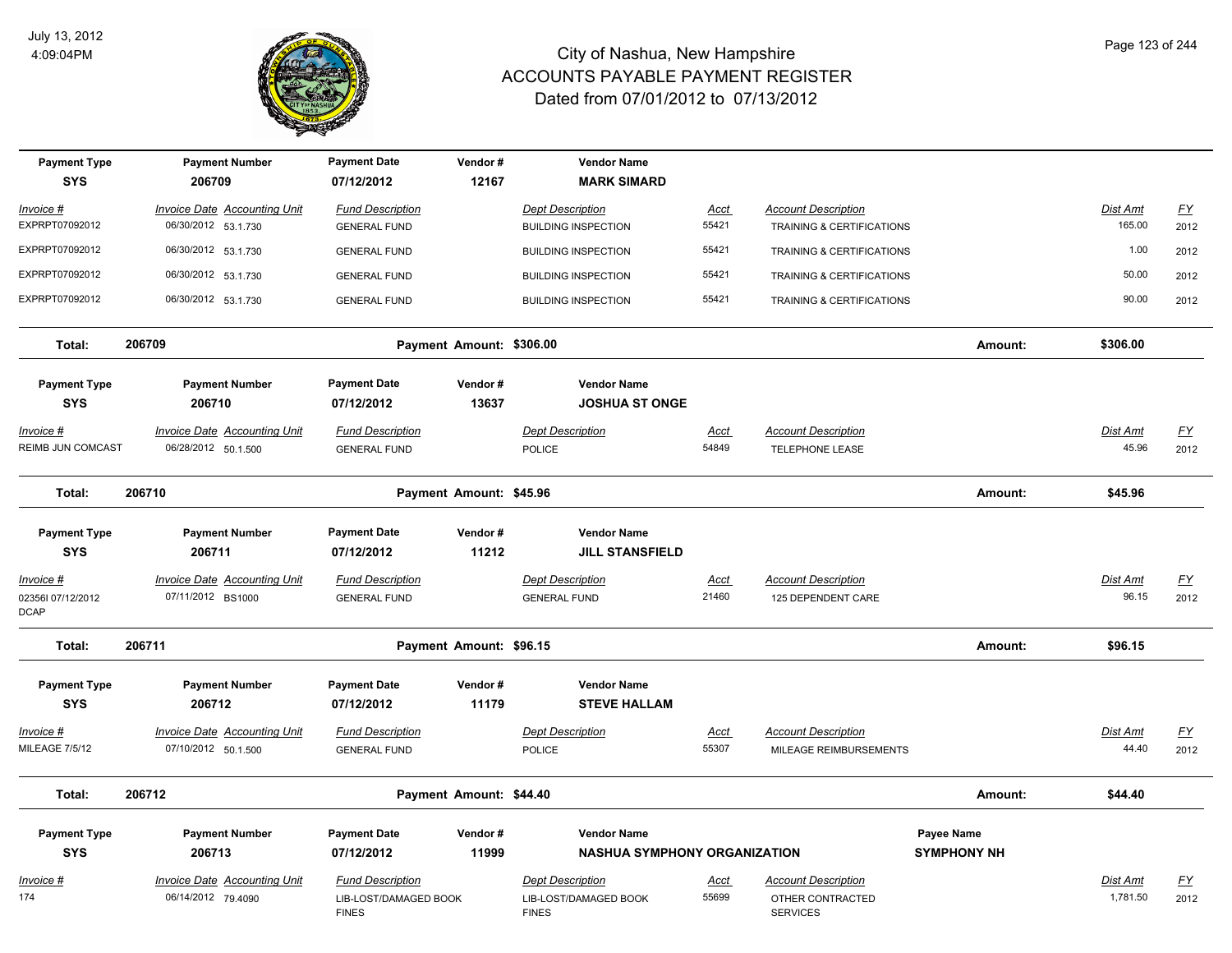

| Total:                                 | 206713                                                     |                                                | Payment Amount: \$1,781.50 |                                                       |               |                                                       | Amount: | \$1,781.50         |                           |
|----------------------------------------|------------------------------------------------------------|------------------------------------------------|----------------------------|-------------------------------------------------------|---------------|-------------------------------------------------------|---------|--------------------|---------------------------|
| <b>Payment Type</b><br><b>SYS</b>      | <b>Payment Number</b><br>206714                            | <b>Payment Date</b><br>07/12/2012              | Vendor#<br>13760           | <b>Vendor Name</b><br><b>WILLIAM TRACY</b>            |               |                                                       |         |                    |                           |
| Invoice #<br>MILEAGEJUN12              | <b>Invoice Date Accounting Unit</b><br>06/29/2012 53.1.730 | <b>Fund Description</b><br><b>GENERAL FUND</b> |                            | <b>Dept Description</b><br><b>BUILDING INSPECTION</b> | Acct<br>55307 | <b>Account Description</b><br>MILEAGE REIMBURSEMENTS  |         | Dist Amt<br>167.05 | <u>FY</u><br>2012         |
| Total:                                 | 206714                                                     |                                                | Payment Amount: \$167.05   |                                                       |               |                                                       | Amount: | \$167.05           |                           |
| <b>Payment Type</b><br><b>SYS</b>      | <b>Payment Number</b><br>206715                            | <b>Payment Date</b><br>07/12/2012              | Vendor#<br>13872           | <b>Vendor Name</b><br><b>MIKE WELCH</b>               |               |                                                       |         |                    |                           |
| Invoice #<br>6/30-MIKE WELCH           | <b>Invoice Date Accounting Unit</b><br>06/30/2012 50.1.500 | <b>Fund Description</b><br><b>GENERAL FUND</b> |                            | <b>Dept Description</b><br><b>POLICE</b>              | Acct<br>52809 | <b>Account Description</b><br><b>WELLNESS PROGRAM</b> |         | Dist Amt<br>200.00 | <u>FY</u><br>2012         |
| Total:                                 | 206715                                                     |                                                | Payment Amount: \$200.00   |                                                       |               |                                                       | Amount: | \$200.00           |                           |
| <b>Payment Type</b>                    | <b>Payment Number</b>                                      | <b>Payment Date</b>                            | Vendor#                    | <b>Vendor Name</b>                                    |               |                                                       |         |                    |                           |
| <b>SYS</b>                             | 206716                                                     | 07/12/2012                                     | 12536                      | <b>COMCAST CABLE COMMUNICATIONS I</b>                 |               |                                                       |         |                    |                           |
| Invoice #                              | <b>Invoice Date Accounting Unit</b>                        | <b>Fund Description</b>                        |                            | <b>Dept Description</b>                               | <u>Acct</u>   | <b>Account Description</b>                            |         | Dist Amt           | EY                        |
| 8773200811012461<br>JUN12              | 06/14/2012 68.6000.692                                     | <b>SOLID WASTE FUND</b>                        |                            | <b>SOLID WASTE</b>                                    | 55109         | TELEPHONE-VOICE                                       |         | 75.48              | 2012                      |
| 8773200811209679<br>JUN12              | 06/26/2012 50.1.500                                        | <b>GENERAL FUND</b>                            |                            | <b>POLICE</b>                                         | 54849         | TELEPHONE LEASE                                       |         | 216.90             | 2012                      |
| 8773200811354293<br>JUN12              | 06/22/2012 50.4020                                         | POLICE DRUG ENFORCEMENT<br><b>FUND</b>         |                            | POLICE DRUG<br><b>ENFORCEMENT FUND</b>                | 55699         | OTHER CONTRACTED<br><b>SERVICES</b>                   |         | 222.14             | 2012                      |
| Total:                                 | 206716                                                     |                                                | Payment Amount: \$514.52   |                                                       |               |                                                       | Amount: | \$514.52           |                           |
| <b>Payment Type</b>                    | <b>Payment Number</b>                                      | <b>Payment Date</b>                            | Vendor#                    | <b>Vendor Name</b>                                    |               |                                                       |         |                    |                           |
| <b>SYS</b>                             | 206717                                                     | 07/12/2012                                     | 14216                      | <b>FAIRPOINT COMMUNICATIONS</b>                       |               |                                                       |         |                    |                           |
| Invoice #                              | <b>Invoice Date Accounting Unit</b>                        | <b>Fund Description</b>                        |                            | <b>Dept Description</b>                               | Acct          | <b>Account Description</b>                            |         | Dist Amt           | $\underline{\mathsf{FY}}$ |
| 007 301 4299                           | 06/24/2012 20.1.555                                        | <b>GENERAL FUND</b>                            |                            | <b>TELECOMMUNICATIONS</b>                             | 55109         | TELEPHONE-VOICE                                       |         | 69.99              | 2012                      |
| 811-JUN12<br>603 578 0289<br>234-JUN12 | 06/30/2012 69.6200.540                                     | <b>WASTEWATER FUND</b>                         |                            | WASTEWATER                                            | 55109         | TELEPHONE-VOICE                                       |         | 32.62              | 2012                      |
| 603 880 4509 528<br>JUN12              | 06/06/2012 68.6000.692                                     | SOLID WASTE FUND                               |                            | <b>SOLID WASTE</b>                                    | 55109         | TELEPHONE-VOICE                                       |         | 30.06              | 2012                      |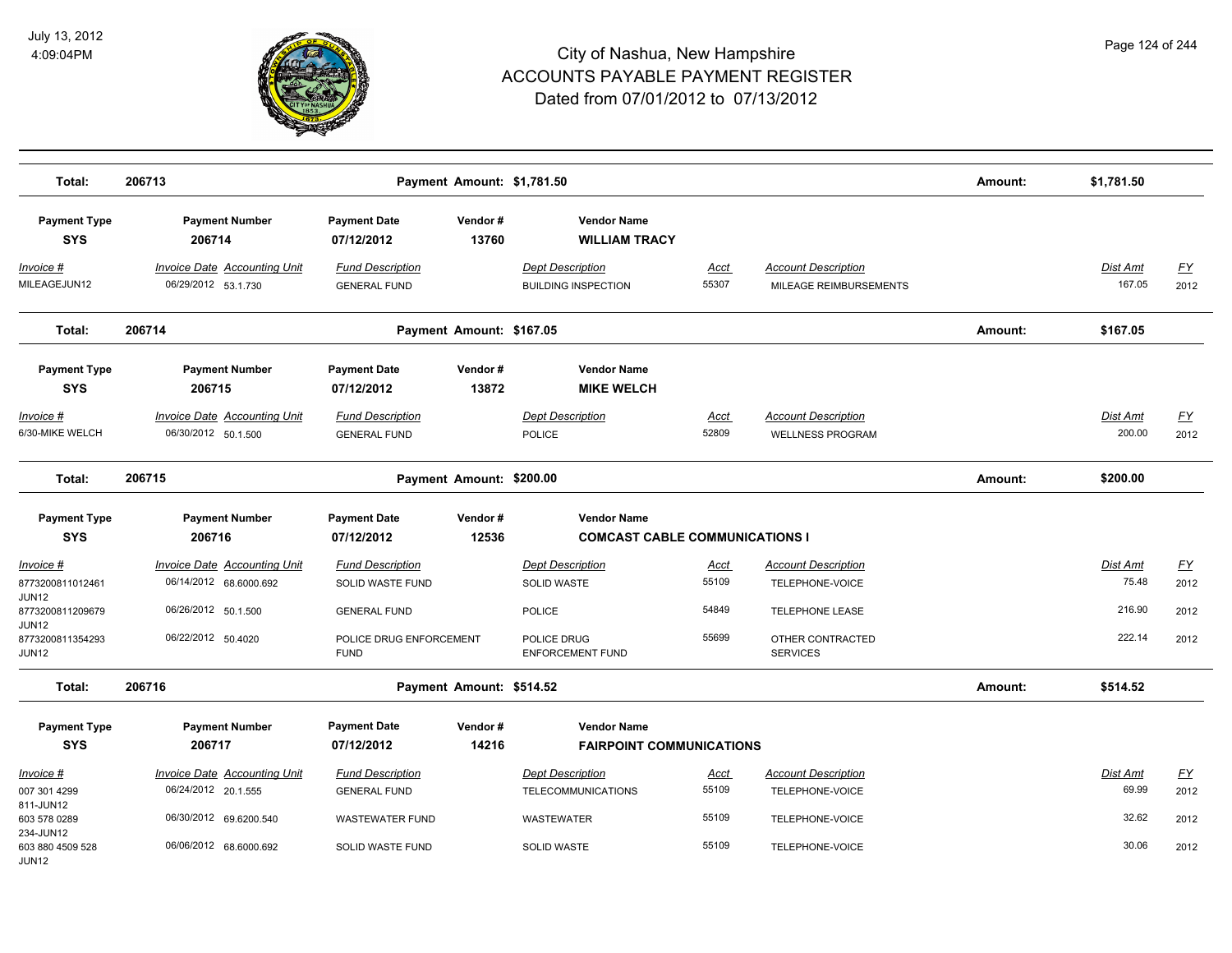

| Total:                            | 206717                                                          |                                                | Payment Amount: \$132.67 |                                                         |                      |                                                   | Amount:         | \$132.67                 |                   |
|-----------------------------------|-----------------------------------------------------------------|------------------------------------------------|--------------------------|---------------------------------------------------------|----------------------|---------------------------------------------------|-----------------|--------------------------|-------------------|
| <b>Payment Type</b><br><b>SYS</b> | Payment Number<br>206718                                        | <b>Payment Date</b><br>07/12/2012              | Vendor#<br>14390         | <b>Vendor Name</b><br><b>LAWYERS DIARY &amp; MANUAL</b> |                      |                                                   |                 |                          |                   |
| <u> Invoice #</u><br>ORDER RENEW  | <b>Invoice Date Accounting Unit</b><br>07/09/2012 50.1.500      | <b>Fund Description</b><br><b>GENERAL FUND</b> |                          | <b>Dept Description</b><br>POLICE                       | <u>Acct</u><br>61807 | <b>Account Description</b><br><b>PUBLICATIONS</b> |                 | <u>Dist Amt</u><br>64.00 | <u>FY</u><br>2012 |
| Total:                            | 206718                                                          |                                                | Payment Amount: \$64.00  |                                                         |                      |                                                   | Amount:         | \$64.00                  |                   |
| <b>Payment Type</b><br><b>SYS</b> | <b>Payment Number</b><br>206719                                 | <b>Payment Date</b><br>07/12/2012              | Vendor#<br>14509         | <b>Vendor Name</b><br><b>NATIONAL GRID</b>              |                      |                                                   |                 |                          |                   |
| Invoice #<br>5733218910JUN12      | <b>Invoice Date Accounting Unit</b><br>07/01/2012 52.1.720.8182 | <b>Fund Description</b><br><b>GENERAL FUND</b> |                          | <b>Dept Description</b><br><b>FIRE</b>                  | <b>Acct</b><br>54114 | <b>Account Description</b><br><b>HEATING GAS</b>  | <b>Activity</b> | Dist Amt<br>42.21        | <u>FY</u><br>2012 |
| 5733218910MAY12                   | 06/04/2012 52.1.720.8182                                        | <b>GENERAL FUND</b>                            |                          | <b>FIRE</b>                                             | 54114                | <b>HEATING GAS</b>                                |                 | 67.26                    | 2012              |
| 5733314742 JUN12                  | 07/02/2012 29.1.720.8163                                        | <b>GENERAL FUND</b>                            |                          | <b>CITY BUILDINGS</b>                                   | 54114                | <b>HEATING GAS</b>                                |                 | 188.91                   | 2012              |
| 5733325300JUN12                   | 07/03/2012 79.1.720                                             | <b>GENERAL FUND</b>                            |                          | <b>LIBRARY</b>                                          | 54114                | <b>HEATING GAS</b>                                |                 | 298.55                   | 2012              |
| 5733325300MAY12                   | 06/01/2012 79.1.720                                             | <b>GENERAL FUND</b>                            |                          | <b>LIBRARY</b>                                          | 54114                | <b>HEATING GAS</b>                                |                 | 423.38                   | 2012              |
| 5734017040JUN12                   | 06/28/2012 52.1.720.8175                                        | <b>GENERAL FUND</b>                            |                          | <b>FIRE</b>                                             | 54114                | <b>HEATING GAS</b>                                |                 | 237.20                   | 2012              |
| 5734017040MAY12                   | 05/31/2012 52.1.720.8175                                        | <b>GENERAL FUND</b>                            |                          | <b>FIRE</b>                                             | 54114                | <b>HEATING GAS</b>                                |                 | 275.92                   | 2012              |
| 5734210120JUN12                   | 07/05/2012 50.1.500                                             | <b>GENERAL FUND</b>                            |                          | <b>POLICE</b>                                           | 54114                | <b>HEATING GAS</b>                                |                 | 681.46                   | 2012              |
| 5734210120MAY12                   | 06/05/2012 50.1.500                                             | <b>GENERAL FUND</b>                            |                          | <b>POLICE</b>                                           | 54114                | <b>HEATING GAS</b>                                |                 | 957.21                   | 2012              |
| 5734210152JUN12                   | 07/05/2012 22.2505                                              | <b>GOVT &amp; EDUCATION</b>                    |                          | <b>GOV'T &amp; EDUCATION</b>                            | 54114                | <b>HEATING GAS</b>                                |                 | 4.71                     | 2012              |
| 5734210152JUN12                   | 07/05/2012 86.3120                                              | <b>CHANNELS FUND</b><br><b>TRANSIT GRANTS</b>  |                          | <b>CHANNELS</b><br><b>GRANT FUNDS-TRANSIT</b>           | 54114                | <b>HEATING GAS</b>                                | 86.800.12.10.10 | 17.44                    | 2012              |
| 5734210152JUN12                   | 07/05/2012 60.1.500                                             | <b>GENERAL FUND</b>                            |                          | <b>PUBLIC</b>                                           | 54114                | <b>HEATING GAS</b>                                |                 | 16.97                    | 2012              |
| 5734210152JUN12                   | 07/05/2012 50.1.500                                             | <b>GENERAL FUND</b>                            |                          | WORKS-ADMIN/ENGINEERIN<br><b>POLICE</b>                 | 54114                | <b>HEATING GAS</b>                                |                 | 8.01                     | 2012              |
| 5734210152MAY12                   | 06/05/2012 22.2505                                              | <b>GOVT &amp; EDUCATION</b>                    |                          | <b>GOV'T &amp; EDUCATION</b>                            | 54114                | <b>HEATING GAS</b>                                |                 | 6.10                     | 2012              |
| 5734210152MAY12                   | 06/05/2012 86.3120                                              | <b>CHANNELS FUND</b><br><b>TRANSIT GRANTS</b>  |                          | <b>CHANNELS</b><br><b>GRANT FUNDS-TRANSIT</b>           | 54114                | <b>HEATING GAS</b>                                | 86.800.12.10.10 | 22.57                    | 2012              |
| 5734210152MAY12                   | 06/05/2012 60.1.500                                             | <b>GENERAL FUND</b>                            |                          | <b>PUBLIC</b>                                           | 54114                | <b>HEATING GAS</b>                                |                 | 21.95                    | 2012              |
| 5734210152MAY12                   | 06/05/2012 50.1.500                                             |                                                |                          | WORKS-ADMIN/ENGINEERIN                                  | 54114                |                                                   |                 | 10.37                    | 2012              |
| 5734210410JUN12                   | 07/05/2012 86.3120                                              | <b>GENERAL FUND</b>                            |                          | <b>POLICE</b>                                           | 54114                | <b>HEATING GAS</b>                                | 86.800.12.10.10 | 81.34                    |                   |
| 5734210410MAY12                   | 06/05/2012 86.3120                                              | <b>TRANSIT GRANTS</b>                          |                          | <b>GRANT FUNDS-TRANSIT</b>                              | 54114                | <b>HEATING GAS</b>                                | 86.800.12.10.10 | 91.67                    | 2012              |
|                                   |                                                                 | <b>TRANSIT GRANTS</b>                          |                          | <b>GRANT FUNDS-TRANSIT</b>                              |                      | <b>HEATING GAS</b>                                |                 |                          | 2012              |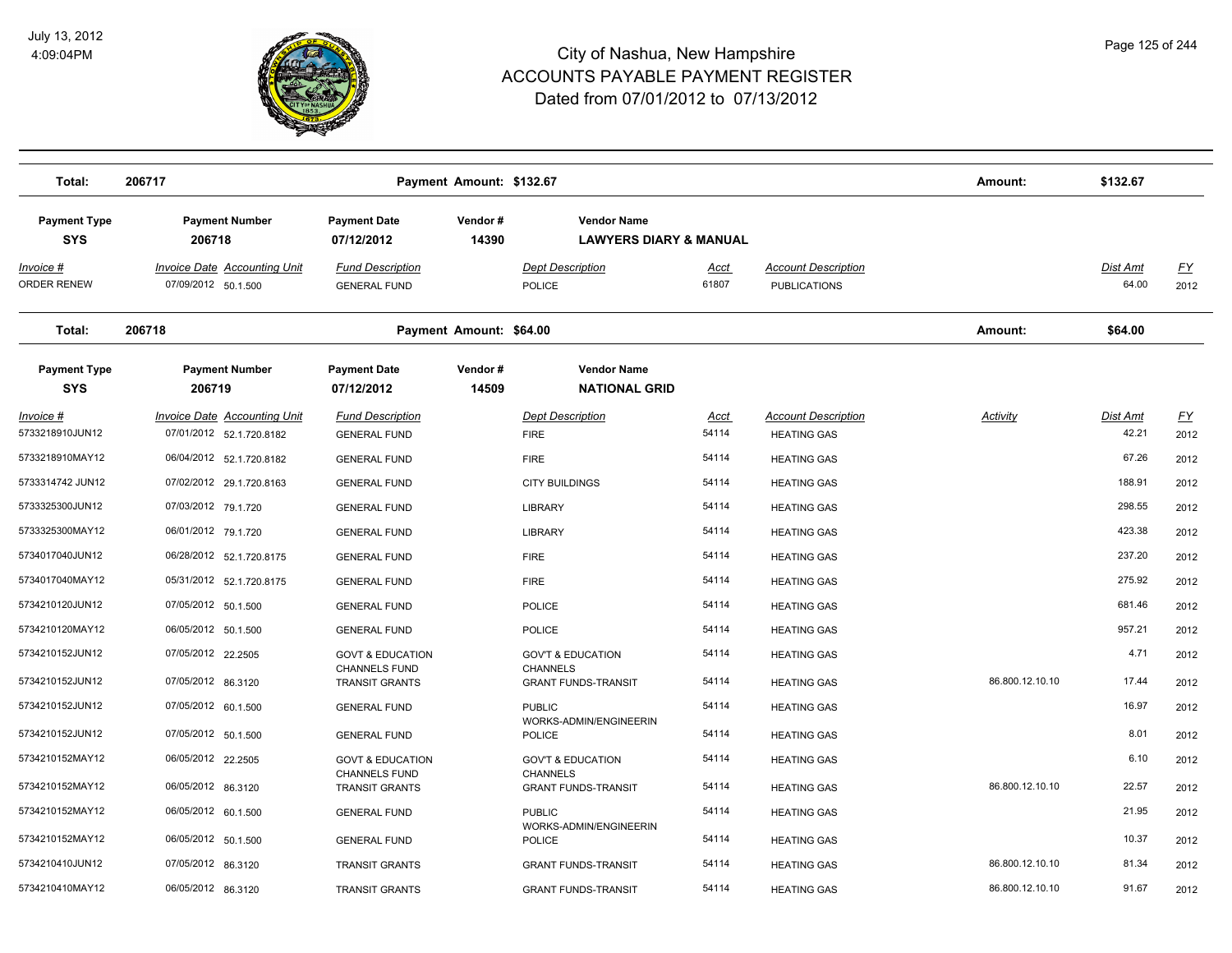

| Total:          | 206719                   | Payment Amount: \$6,691.60              |                                  |                |                    | Amount:         | \$6,691.60     |      |
|-----------------|--------------------------|-----------------------------------------|----------------------------------|----------------|--------------------|-----------------|----------------|------|
| 5739249570JUN12 | 06/13/2012 52.1.720.8174 | <b>GENERAL FUND</b>                     | <b>FIRE</b>                      |                | <b>HEATING GAS</b> |                 |                | 2012 |
| 5739024550JUN12 | 06/20/2012 77.1.720.8191 | <b>GENERAL FUND</b>                     | PARKS & RECREATION               | 54114<br>54114 | <b>HEATING GAS</b> |                 | 73.77<br>74.00 | 2012 |
| 5739020410JUN12 | 06/20/2012 52.1.720.8175 | <b>GENERAL FUND</b>                     | <b>FIRE</b>                      | 54114          | <b>HEATING GAS</b> |                 | 149.65         | 2012 |
| 5738837780JUN12 | 06/21/2012 86.3120       | <b>TRANSIT GRANTS</b>                   | <b>GRANT FUNDS-TRANSIT</b>       | 54114          | <b>HEATING GAS</b> | 86.800.12.10.10 | 43.72          | 2012 |
| 5738810390JUN12 | 06/21/2012 29.1.720.8162 | <b>GENERAL FUND</b>                     | <b>CITY BUILDINGS</b>            | 54114          | <b>HEATING GAS</b> |                 | 198.06         | 2012 |
| 5738610000JUN12 | 06/07/2012 77.1.500      | <b>GENERAL FUND</b>                     | PARKS & RECREATION               | 54114          | <b>HEATING GAS</b> |                 | 75.72          | 2012 |
| 5738423600JUN12 | 06/20/2012 77.1.500      | <b>GENERAL FUND</b>                     | PARKS & RECREATION               | 54114          | <b>HEATING GAS</b> |                 | 41.30          | 2012 |
| 5737627850JUN12 | 06/20/2012 31.1.500      | <b>GENERAL FUND</b>                     | <b>HUNT BUILDING</b>             | 54114          | <b>HEATING GAS</b> |                 | 61.71          | 2012 |
| 5737619422JUN12 | 06/07/2012 50.1.500      | <b>GENERAL FUND</b>                     | POLICE                           | 54114          | <b>HEATING GAS</b> |                 | 42.82          | 2012 |
| 5737030700JUN12 | 06/07/2012 69.6200.670   | <b>WASTEWATER FUND</b>                  | <b>WASTEWATER</b>                | 54114          | <b>HEATING GAS</b> |                 | 45.30          | 2012 |
| 5737030250JUN12 | 06/07/2012 69.6200.670   | <b>WASTEWATER FUND</b>                  | <b>WASTEWATER</b>                | 54114          | <b>HEATING GAS</b> |                 | 43.42          | 2012 |
| 5737030220JUN12 | 06/07/2012 69.6200.670   | <b>WASTEWATER FUND</b>                  | <b>WASTEWATER</b>                | 54114          | <b>HEATING GAS</b> |                 | 40.77          | 2012 |
| 5737030200JUN12 | 06/07/2012 69.6200.670   | <b>WASTEWATER FUND</b>                  | <b>WASTEWATER</b>                | 54114          | <b>HEATING GAS</b> |                 | 195.86         | 2012 |
| 5737030190JUN12 | 06/07/2012 69.6200.670   | <b>WASTEWATER FUND</b>                  | <b>WASTEWATER</b>                | 54114          | <b>HEATING GAS</b> |                 | 143.15         | 2012 |
| 5737030180JUN12 | 06/07/2012 69.6200.670   | <b>WASTEWATER FUND</b>                  | <b>WASTEWATER</b>                | 54114          | <b>HEATING GAS</b> |                 | 128.04         | 2012 |
| 5737030160JUN12 | 06/07/2012 69.6200.670   | <b>WASTEWATER FUND</b>                  | WASTEWATER                       | 54114          | <b>HEATING GAS</b> |                 | 524.50         | 2012 |
| 5737017530JUN12 | 06/07/2012 77.1.500      | <b>GENERAL FUND</b>                     | PARKS & RECREATION               | 54114          | <b>HEATING GAS</b> |                 | 41.30          | 2012 |
| 5736819960JUN12 | 06/12/2012 42.1.720      | <b>GENERAL FUND</b>                     | WOODLAWN CEMETERY                | 54114          | <b>HEATING GAS</b> |                 | 95.62          | 2012 |
| 5736812700JUN12 | 06/13/2012 69.6200.670   | <b>WASTEWATER FUND</b>                  | <b>WASTEWATER</b>                | 54114          | <b>HEATING GAS</b> |                 | 41.00          | 2012 |
| 5734820620MAY12 | 06/04/2012 TF79.7534     | LIBRARY-CHANDLER MEM LIB<br><b>FUND</b> | LIBRARY-CHANDLER MEM<br>LIB FUND | 54114          | <b>HEATING GAS</b> |                 | 52.04          | 2012 |
| 5734820620JUN12 | 07/01/2012 TF79.7534     | LIBRARY-CHANDLER MEM LIB<br><b>FUND</b> | LIBRARY-CHANDLER MEM<br>LIB FUND | 54114          | <b>HEATING GAS</b> |                 | 40.70          | 2012 |
| 5734820590MAY12 | 06/04/2012 TF79.7534     | LIBRARY-CHANDLER MEM LIB<br><b>FUND</b> | LIBRARY-CHANDLER MEM<br>LIB FUND | 54114          | <b>HEATING GAS</b> |                 | 55.21          | 2012 |
| 5734820590JUN12 | 07/02/2012 TF79.7534     | LIBRARY-CHANDLER MEM LIB<br><b>FUND</b> | LIBRARY-CHANDLER MEM<br>LIB FUND | 54114          | <b>HEATING GAS</b> |                 | 42.58          | 2012 |
| 5734618460JUN12 | 06/13/2012 52.1.720.8175 | <b>GENERAL FUND</b>                     | <b>FIRE</b>                      | 54114          | <b>HEATING GAS</b> |                 | 77.92          | 2012 |
| 5734415580JUN12 | 06/08/2012 52.1.720.8178 | <b>GENERAL FUND</b>                     | <b>FIRE</b>                      | 54114          | <b>HEATING GAS</b> |                 | 176.23         | 2012 |
| 5734226620JUN12 | 06/05/2012 61.1.670      | <b>GENERAL FUND</b>                     | <b>STREETS</b>                   | 54114          | <b>HEATING GAS</b> |                 | 449.85         | 2012 |
| 573422110JUN12  | 06/12/2012 52.1.720.8173 | <b>GENERAL FUND</b>                     | <b>FIRE</b>                      | 54114          | <b>HEATING GAS</b> |                 | 284.13         | 2012 |
|                 |                          |                                         |                                  |                |                    |                 |                |      |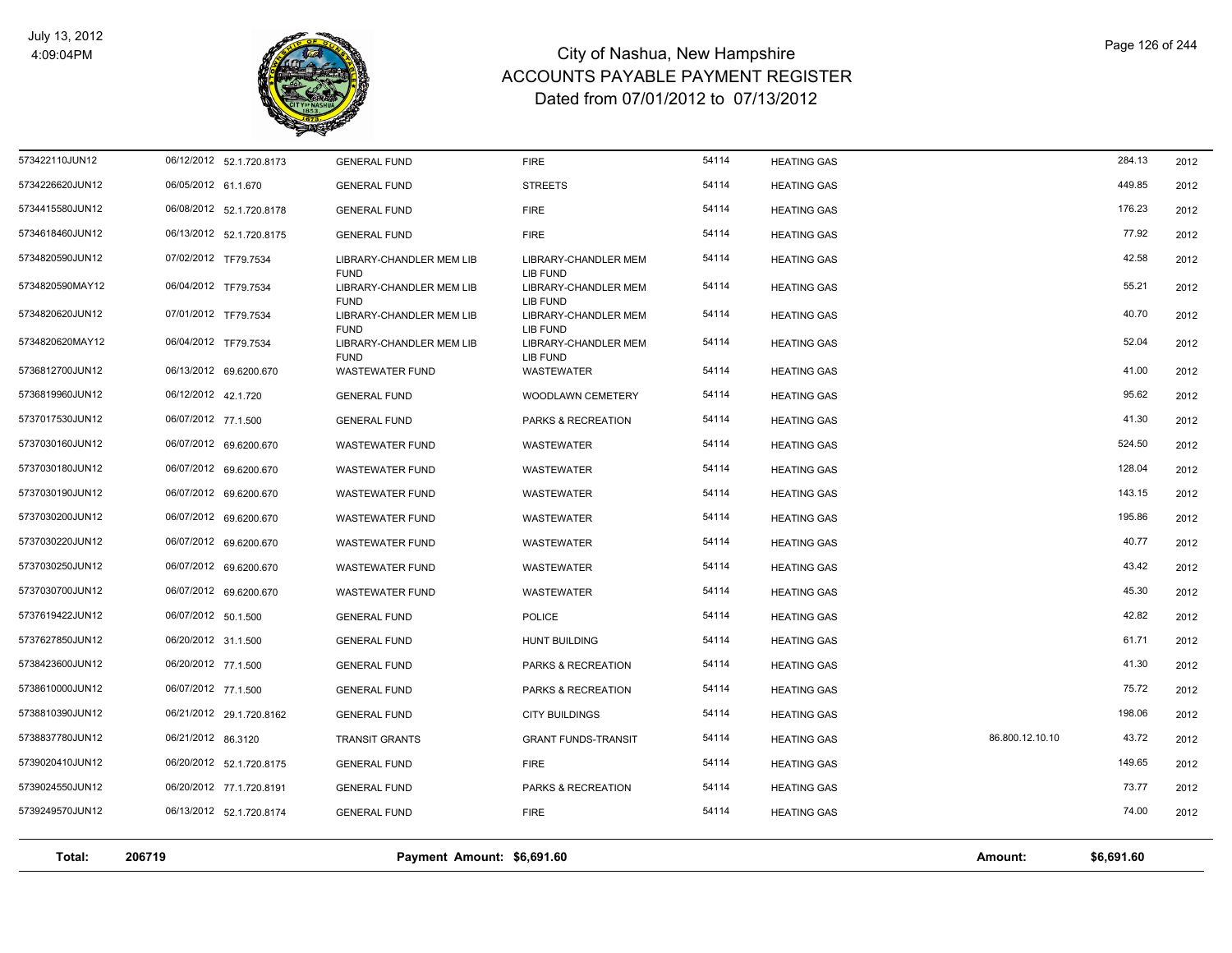

| <b>Payment Type</b><br><b>SYS</b>               | <b>Payment Number</b><br>206720                            | <b>Payment Date</b><br>Vendor#<br>10557<br>07/12/2012 |                          | <b>Vendor Name</b>                               | <b>NEW ENGLAND STATE POLICE INFOR</b> |                                                    |                 |                          |                   |
|-------------------------------------------------|------------------------------------------------------------|-------------------------------------------------------|--------------------------|--------------------------------------------------|---------------------------------------|----------------------------------------------------|-----------------|--------------------------|-------------------|
| Invoice #<br>2013-715                           | Invoice Date Accounting Unit<br>07/01/2012 50.1.500        | <b>Fund Description</b><br><b>GENERAL FUND</b>        |                          | <b>Dept Description</b><br><b>POLICE</b>         | Acct<br>55200                         | <b>Account Description</b><br>DUES AND MEMBERSHIPS |                 | Dist Amt<br>250.00       | EY<br>2012        |
| Total:                                          | 206720                                                     |                                                       | Payment Amount: \$250.00 |                                                  |                                       |                                                    | Amount:         | \$250.00                 |                   |
| <b>Payment Type</b><br><b>SYS</b>               | <b>Payment Number</b><br>206721                            | <b>Payment Date</b><br>07/12/2012                     | Vendor#<br>13291         | <b>Vendor Name</b><br>PENNICHUCK WATER WORKS INC |                                       |                                                    |                 |                          |                   |
| <u> Invoice #</u><br>100024230-32176JUN<br>E 12 | <b>Invoice Date Accounting Unit</b><br>06/28/2012 50.1.500 | <b>Fund Description</b><br><b>GENERAL FUND</b>        |                          | <b>Dept Description</b><br>POLICE                | <b>Acct</b><br>54141                  | <b>Account Description</b><br>WATER & SEWER        |                 | <b>Dist Amt</b><br>21.77 | <u>FY</u><br>2012 |
| Total:                                          | 206721                                                     |                                                       | Payment Amount: \$21.77  |                                                  |                                       |                                                    | Amount:         | \$21.77                  |                   |
| <b>Payment Type</b><br><b>SYS</b>               | <b>Payment Number</b><br>206722                            | <b>Payment Date</b><br>07/12/2012                     | Vendor#<br>13372         | <b>Vendor Name</b><br><b>PSNH</b>                |                                       |                                                    |                 |                          |                   |
| <u> Invoice #</u><br>56003941028 JUN12          | <b>Invoice Date Accounting Unit</b><br>06/27/2012 44.1.720 | <b>Fund Description</b><br><b>GENERAL FUND</b>        |                          | <b>Dept Description</b><br>EDGEWOOD CEMETERY     | <u>Acct</u><br>54100                  | <b>Account Description</b><br><b>ELECTRICITY</b>   | <b>Activity</b> | <b>Dist Amt</b><br>72.43 | <u>FY</u><br>2012 |
| 56003941028 JUN12                               | 06/27/2012 44.1.720                                        | <b>GENERAL FUND</b>                                   |                          | EDGEWOOD CEMETERY                                | 54100                                 | <b>ELECTRICITY</b>                                 |                 | 17.61                    | 2012              |
| 56003941028 JUN12                               | 06/27/2012 29.1.720.8163                                   | <b>GENERAL FUND</b>                                   |                          | <b>CITY BUILDINGS</b>                            | 54100                                 | <b>ELECTRICITY</b>                                 |                 | 726.11                   | 2012              |
| 56003941028 JUN12                               | 06/27/2012 29.1.720.8163                                   | <b>GENERAL FUND</b>                                   |                          | <b>CITY BUILDINGS</b>                            | 54100                                 | <b>ELECTRICITY</b>                                 |                 | 13.38                    | 2012              |
| 56003941028 JUN12                               | 06/27/2012 29.1.720.8163                                   | <b>GENERAL FUND</b>                                   |                          | <b>CITY BUILDINGS</b>                            | 54100                                 | <b>ELECTRICITY</b>                                 |                 | 1,033.75                 | 2012              |
| 56003941028 JUN12                               | 06/27/2012 29.1.720.8164                                   | <b>GENERAL FUND</b>                                   |                          | <b>CITY BUILDINGS</b>                            | 54100                                 | <b>ELECTRICITY</b>                                 |                 | 237.16                   | 2012              |
| 56003941028 JUN12                               | 06/27/2012 29.1.720.8166                                   | <b>GENERAL FUND</b>                                   |                          | <b>CITY BUILDINGS</b>                            | 54100                                 | <b>ELECTRICITY</b>                                 |                 | 33.88                    | 2012              |
| 56003941028 JUN12                               | 06/27/2012 86.3120                                         | <b>TRANSIT GRANTS</b>                                 |                          | <b>GRANT FUNDS-TRANSIT</b>                       | 54100                                 | <b>ELECTRICITY</b>                                 | 86.800.12.10.10 | 221.06                   | 2012              |
| 56003941028 JUN12                               | 06/27/2012 86.3120                                         | <b>TRANSIT GRANTS</b>                                 |                          | <b>GRANT FUNDS-TRANSIT</b>                       | 54100                                 | <b>ELECTRICITY</b>                                 | 86.800.12.10.10 | 1,253.52                 | 2012              |
| 56003941028 JUN12                               | 06/27/2012 31.1.500                                        | <b>GENERAL FUND</b>                                   |                          | <b>HUNT BUILDING</b>                             | 54100                                 | <b>ELECTRICITY</b>                                 |                 | 239.06                   | 2012              |
| 56003941028 JUN12                               | 06/27/2012 42.1.720                                        | <b>GENERAL FUND</b>                                   |                          | WOODLAWN CEMETERY                                | 54100                                 | <b>ELECTRICITY</b>                                 |                 | 270.48                   | 2012              |
| 56003941028 JUN12                               | 06/27/2012 52.1.720.8173                                   | <b>GENERAL FUND</b>                                   |                          | <b>FIRE</b>                                      | 54100                                 | <b>ELECTRICITY</b>                                 |                 | 13.53                    | 2012              |
| 56003941028 JUN12                               | 06/27/2012 52.1.720.8174                                   | <b>GENERAL FUND</b>                                   |                          | <b>FIRE</b>                                      | 54100                                 | <b>ELECTRICITY</b>                                 |                 | 650.44                   | 2012              |
| 56003941028 JUN12                               | 06/27/2012 52.1.720.8175                                   | <b>GENERAL FUND</b>                                   |                          | <b>FIRE</b>                                      | 54100                                 | <b>ELECTRICITY</b>                                 |                 | 2,019.27                 | 2012              |
| 56003941028 JUN12                               | 06/27/2012 52.1.720.8175                                   | <b>GENERAL FUND</b>                                   |                          | <b>FIRE</b>                                      | 54100                                 | <b>ELECTRICITY</b>                                 |                 | 1,671.10                 | 2012              |
| 56003941028 JUN12                               | 06/27/2012 52.1.720.8176                                   | <b>GENERAL FUND</b>                                   |                          | <b>FIRE</b>                                      | 54100                                 | <b>ELECTRICITY</b>                                 |                 | 377.54                   | 2012              |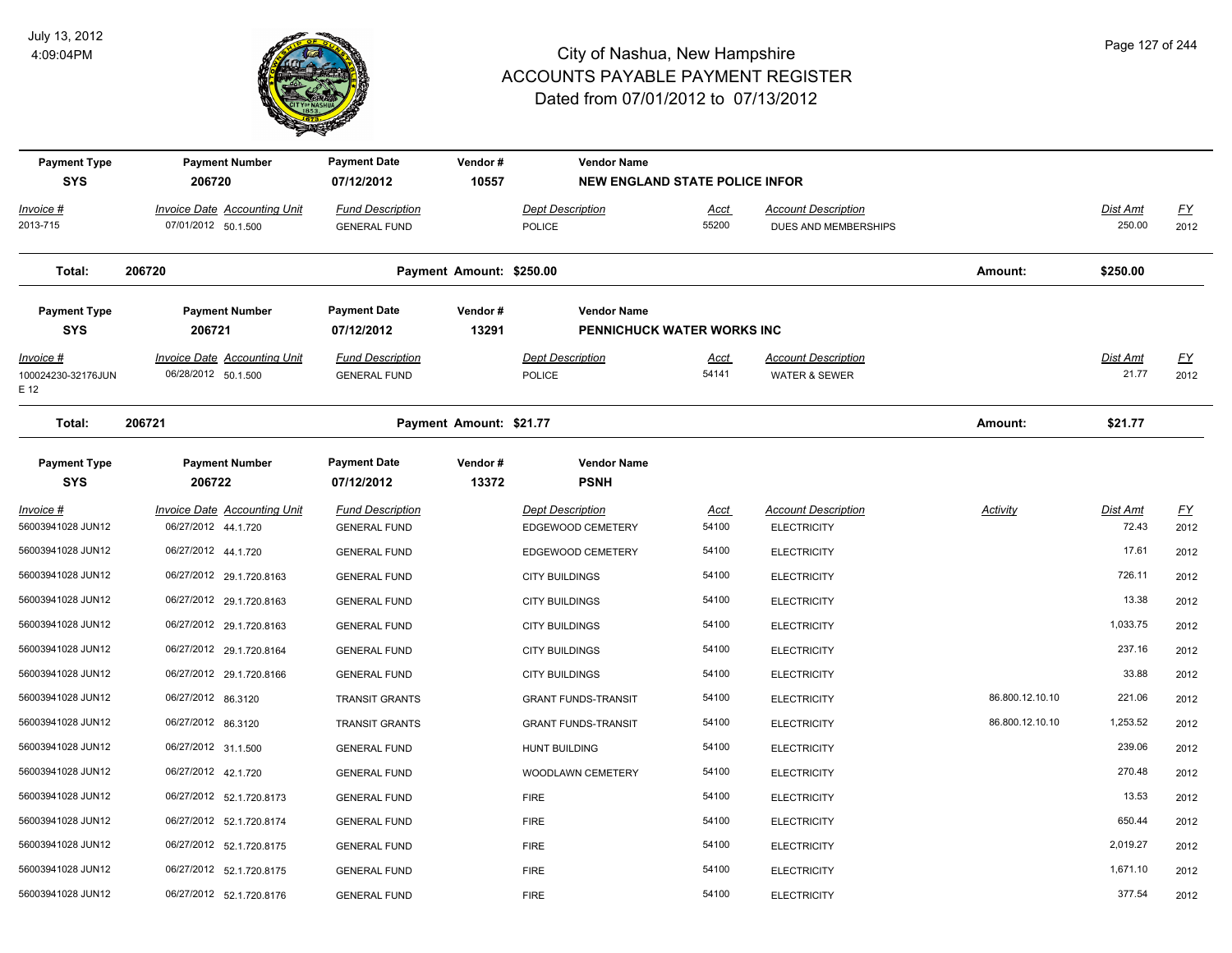

| 56003941028 JUN12 | 06/27/2012 52.1.720.8178 | <b>GENERAL FUND</b>    | <b>FIRE</b>        | 54100 | <b>ELECTRICITY</b> | 809.84   | 2012 |
|-------------------|--------------------------|------------------------|--------------------|-------|--------------------|----------|------|
| 56003941028 JUN12 | 06/27/2012 52.1.720.8182 | <b>GENERAL FUND</b>    | <b>FIRE</b>        | 54100 | <b>ELECTRICITY</b> | 1,262.28 | 2012 |
| 56003941028 JUN12 | 06/27/2012 64.1.705      | <b>GENERAL FUND</b>    | <b>TRAFFIC</b>     | 54100 | <b>ELECTRICITY</b> | 56.85    | 2012 |
| 56003941028 JUN12 | 06/27/2012 52.1.720.8163 | <b>GENERAL FUND</b>    | <b>FIRE</b>        | 54100 | <b>ELECTRICITY</b> | 36.24    | 2012 |
| 56003941028 JUN12 | 06/27/2012 50.1.500      | <b>GENERAL FUND</b>    | <b>POLICE</b>      | 54100 | <b>ELECTRICITY</b> | 62.76    | 2012 |
| 56003941028 JUN12 | 06/27/2012 50.1.500      | <b>GENERAL FUND</b>    | POLICE             | 54100 | <b>ELECTRICITY</b> | 44.54    | 2012 |
| 56003941028 JUN12 | 06/27/2012 50.1.500      | <b>GENERAL FUND</b>    | <b>POLICE</b>      | 54100 | <b>ELECTRICITY</b> | 23.04    | 2012 |
| 56030121040 JUN12 | 06/27/2012 69.6200.540   | <b>WASTEWATER FUND</b> | <b>WASTEWATER</b>  | 54100 | <b>ELECTRICITY</b> | 27.05    | 2012 |
| 56030121040 JUN12 | 06/27/2012 69.6200.540   | <b>WASTEWATER FUND</b> | WASTEWATER         | 54100 | <b>ELECTRICITY</b> | 34.14    | 2012 |
| 56030121040 JUN12 | 06/27/2012 69.6200.540   | <b>WASTEWATER FUND</b> | WASTEWATER         | 54100 | <b>ELECTRICITY</b> | 332.80   | 2012 |
| 56030121040 JUN12 | 06/27/2012 69.6200.540   | <b>WASTEWATER FUND</b> | WASTEWATER         | 54100 | <b>ELECTRICITY</b> | 152.62   | 2012 |
| 56030121040 JUN12 | 06/27/2012 69.6200.540   | <b>WASTEWATER FUND</b> | <b>WASTEWATER</b>  | 54100 | <b>ELECTRICITY</b> | 138.90   | 2012 |
| 56030121040 JUN12 | 06/27/2012 69.6200.540   | <b>WASTEWATER FUND</b> | <b>WASTEWATER</b>  | 54100 | <b>ELECTRICITY</b> | 176.08   | 2012 |
| 56030121040 JUN12 | 06/27/2012 69.6200.540   | <b>WASTEWATER FUND</b> | WASTEWATER         | 54100 | <b>ELECTRICITY</b> | 27.05    | 2012 |
| 56030121040 JUN12 | 06/27/2012 69.6200.540   | <b>WASTEWATER FUND</b> | WASTEWATER         | 54100 | <b>ELECTRICITY</b> | 15.13    | 2012 |
| 56030121040 JUN12 | 06/27/2012 69.6200.540   | <b>WASTEWATER FUND</b> | WASTEWATER         | 54100 | <b>ELECTRICITY</b> | 26.33    | 2012 |
| 56030121040 JUN12 | 06/27/2012 69.6200.540   | <b>WASTEWATER FUND</b> | <b>WASTEWATER</b>  | 54100 | <b>ELECTRICITY</b> | 245.11   | 2012 |
| 56030121040 JUN12 | 06/27/2012 69.6200.540   | <b>WASTEWATER FUND</b> | <b>WASTEWATER</b>  | 54100 | <b>ELECTRICITY</b> | 35.51    | 2012 |
| 56030121040 JUN12 | 06/27/2012 69.6200.540   | <b>WASTEWATER FUND</b> | WASTEWATER         | 54100 | <b>ELECTRICITY</b> | 16.19    | 2012 |
| 56030121040 JUN12 | 06/27/2012 69.6200.540   | <b>WASTEWATER FUND</b> | WASTEWATER         | 54100 | <b>ELECTRICITY</b> | 37.69    | 2012 |
| 56030121040 JUN12 | 06/27/2012 69.6200.540   | <b>WASTEWATER FUND</b> | <b>WASTEWATER</b>  | 54100 | <b>ELECTRICITY</b> | 37.69    | 2012 |
| 56030121040 JUN12 | 06/27/2012 69.6200.540   | <b>WASTEWATER FUND</b> | WASTEWATER         | 54100 | <b>ELECTRICITY</b> | 90.95    | 2012 |
| 56030121040 JUN12 | 06/27/2012 69.6200.540   | <b>WASTEWATER FUND</b> | WASTEWATER         | 54100 | <b>ELECTRICITY</b> | 72.99    | 2012 |
| 56037601010 JUN12 | 06/22/2012 68.6000.692   | SOLID WASTE FUND       | <b>SOLID WASTE</b> | 54100 | <b>ELECTRICITY</b> | 41.15    | 2012 |
| 56037601010 JUN12 | 06/22/2012 68.6000.692   | SOLID WASTE FUND       | <b>SOLID WASTE</b> | 54100 | <b>ELECTRICITY</b> | 53.97    | 2012 |
| 56037601010 JUN12 | 06/22/2012 68.6000.692   | SOLID WASTE FUND       | <b>SOLID WASTE</b> | 54100 | <b>ELECTRICITY</b> | 22.71    | 2012 |
| 56037601010 JUN12 | 06/22/2012 68.6000.692   | SOLID WASTE FUND       | SOLID WASTE        | 54100 | <b>ELECTRICITY</b> | 17.61    | 2012 |
| 56037601010 JUN12 | 06/22/2012 68.6000.692   | SOLID WASTE FUND       | <b>SOLID WASTE</b> | 54100 | <b>ELECTRICITY</b> | 13.53    | 2012 |
| 56037601010 JUN12 | 06/22/2012 68.6000.692   | SOLID WASTE FUND       | <b>SOLID WASTE</b> | 54100 | <b>ELECTRICITY</b> | 23.93    | 2012 |
| 56037601010 JUN12 | 06/22/2012 68.6000.692   | SOLID WASTE FUND       | <b>SOLID WASTE</b> | 54100 | <b>ELECTRICITY</b> | 20.08    | 2012 |
| 56037601010 JUN12 | 06/22/2012 68.6000.692   | SOLID WASTE FUND       | <b>SOLID WASTE</b> | 54100 | <b>ELECTRICITY</b> | 13.53    | 2012 |
|                   |                          |                        |                    |       |                    |          |      |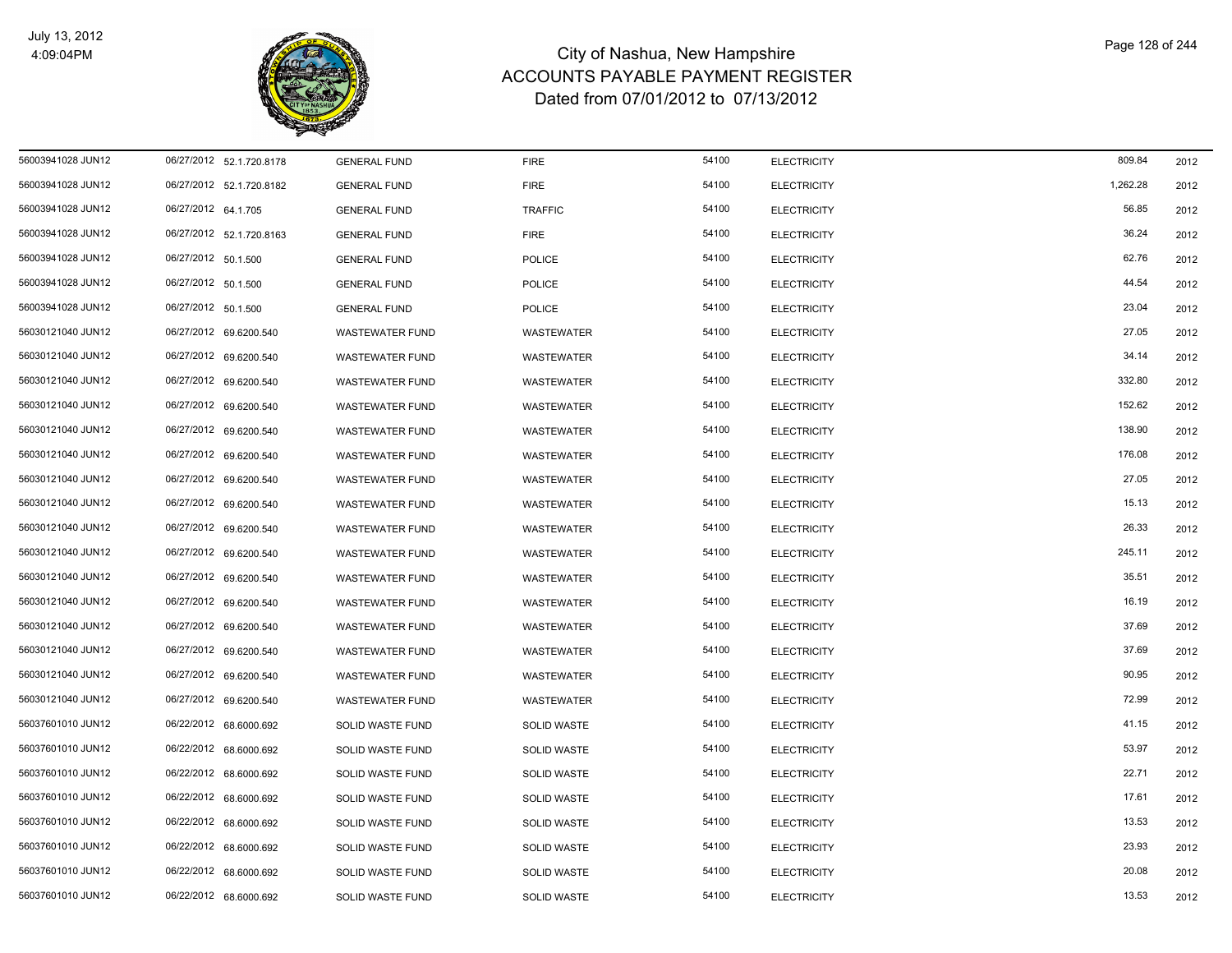

| 56037601010 JUN12 | 06/22/2012 TF79.7534 | LIBRARY-CHANDLER MEM LIB<br><b>FUND</b> | LIBRARY-CHANDLER MEM<br>LIB FUND | 54100 | <b>ELECTRICITY</b> | 32.24    | 2012 |
|-------------------|----------------------|-----------------------------------------|----------------------------------|-------|--------------------|----------|------|
| 56037601010 JUN12 | 06/22/2012 66.1.500  | <b>GENERAL FUND</b>                     | PARKING LOTS                     | 54100 | <b>ELECTRICITY</b> | 118.11   | 2012 |
| 56037601010 JUN12 | 06/22/2012 66.1.500  | <b>GENERAL FUND</b>                     | PARKING LOTS                     | 54100 | <b>ELECTRICITY</b> | 104.00   | 2012 |
| 56037601010 JUN12 | 06/22/2012 66.1.500  | <b>GENERAL FUND</b>                     | <b>PARKING LOTS</b>              | 54100 | <b>ELECTRICITY</b> | 77.08    | 2012 |
| 56037601010 JUN12 | 06/22/2012 66.1.500  | <b>GENERAL FUND</b>                     | PARKING LOTS                     | 54100 | <b>ELECTRICITY</b> | 59.81    | 2012 |
| 56037601010 JUN12 | 06/22/2012 66.1.500  | <b>GENERAL FUND</b>                     | PARKING LOTS                     | 54100 | <b>ELECTRICITY</b> | 79.81    | 2012 |
| 56037601010 JUN12 | 06/22/2012 66.1.500  | <b>GENERAL FUND</b>                     | PARKING LOTS                     | 54100 | <b>ELECTRICITY</b> | 391.66   | 2012 |
| 56051190056 MAY12 | 06/26/2012 64.1.705  | <b>GENERAL FUND</b>                     | <b>TRAFFIC</b>                   | 54100 | <b>ELECTRICITY</b> | 15.85    | 2012 |
| 56051190056 MAY12 | 06/26/2012 64.1.705  | <b>GENERAL FUND</b>                     | <b>TRAFFIC</b>                   | 54100 | <b>ELECTRICITY</b> | 39.79    | 2012 |
| 56051190056 MAY12 | 06/26/2012 64.1.705  | <b>GENERAL FUND</b>                     | <b>TRAFFIC</b>                   | 54100 | <b>ELECTRICITY</b> | 89.02    | 2012 |
| 56051190056 MAY12 | 06/26/2012 64.1.705  | <b>GENERAL FUND</b>                     | <b>TRAFFIC</b>                   | 54100 | <b>ELECTRICITY</b> | 33.40    | 2012 |
| 56051190056 MAY12 | 06/26/2012 64.1.705  | <b>GENERAL FUND</b>                     | <b>TRAFFIC</b>                   | 54100 | <b>ELECTRICITY</b> | 35.36    | 2012 |
| 56051190056 MAY12 | 06/26/2012 64.1.705  | <b>GENERAL FUND</b>                     | <b>TRAFFIC</b>                   | 54100 | <b>ELECTRICITY</b> | 13.53    | 2012 |
| 56051190056 MAY12 | 06/26/2012 64.1.705  | <b>GENERAL FUND</b>                     | <b>TRAFFIC</b>                   | 54100 | <b>ELECTRICITY</b> | 38.63    | 2012 |
| 56051190056 MAY12 | 06/26/2012 64.1.705  | <b>GENERAL FUND</b>                     | <b>TRAFFIC</b>                   | 54100 | <b>ELECTRICITY</b> | 42.26    | 2012 |
| 56051190056 MAY12 | 06/26/2012 64.1.705  | <b>GENERAL FUND</b>                     | <b>TRAFFIC</b>                   | 54100 | <b>ELECTRICITY</b> | 40.77    | 2012 |
| 56051190056 MAY12 | 06/26/2012 64.1.705  | <b>GENERAL FUND</b>                     | <b>TRAFFIC</b>                   | 54100 | <b>ELECTRICITY</b> | 21.90    | 2012 |
| 56051190056 MAY12 | 06/26/2012 64.1.705  | <b>GENERAL FUND</b>                     | <b>TRAFFIC</b>                   | 54100 | <b>ELECTRICITY</b> | 42.90    | 2012 |
| 56051190056 MAY12 | 06/26/2012 64.1.705  | <b>GENERAL FUND</b>                     | <b>TRAFFIC</b>                   | 54100 | <b>ELECTRICITY</b> | 38.31    | 2012 |
| 56051190056 MAY12 | 06/26/2012 64.1.705  | <b>GENERAL FUND</b>                     | <b>TRAFFIC</b>                   | 54100 | <b>ELECTRICITY</b> | 48.16    | 2012 |
| 56051190056 MAY12 | 06/26/2012 64.1.705  | <b>GENERAL FUND</b>                     | <b>TRAFFIC</b>                   | 54100 | <b>ELECTRICITY</b> | 13.53    | 2012 |
| 56051190056 MAY12 | 06/26/2012 64.1.705  | <b>GENERAL FUND</b>                     | <b>TRAFFIC</b>                   | 54100 | <b>ELECTRICITY</b> | 49.47    | 2012 |
| 56051190056 MAY12 | 06/26/2012 64.1.705  | <b>GENERAL FUND</b>                     | <b>TRAFFIC</b>                   | 54100 | <b>ELECTRICITY</b> | 13.53    | 2012 |
| 56051190056 MAY12 | 06/26/2012 64.1.705  | <b>GENERAL FUND</b>                     | <b>TRAFFIC</b>                   | 54100 | <b>ELECTRICITY</b> | 41.25    | 2012 |
| 56051190056 MAY12 | 06/26/2012 64.1.705  | <b>GENERAL FUND</b>                     | <b>TRAFFIC</b>                   | 54100 | <b>ELECTRICITY</b> | 37.89    | 2012 |
| 56051190056 MAY12 | 06/26/2012 64.1.705  | <b>GENERAL FUND</b>                     | <b>TRAFFIC</b>                   | 54100 | <b>ELECTRICITY</b> | 45.20    | 2012 |
| 56051190056 MAY12 | 06/26/2012 64.1.705  | <b>GENERAL FUND</b>                     | <b>TRAFFIC</b>                   | 54100 | <b>ELECTRICITY</b> | 43.73    | 2012 |
| 56051190056 MAY12 | 06/26/2012 64.1.705  | <b>GENERAL FUND</b>                     | <b>TRAFFIC</b>                   | 54100 | <b>ELECTRICITY</b> | 48.81    | 2012 |
| 56051190056 MAY12 | 06/26/2012 64.1.705  | <b>GENERAL FUND</b>                     | <b>TRAFFIC</b>                   | 54100 | <b>ELECTRICITY</b> | 13.53    | 2012 |
| 56065090078 JUN12 | 06/25/2012 77.1.650  | <b>GENERAL FUND</b>                     | PARKS & RECREATION               | 54100 | <b>ELECTRICITY</b> | 650.02   | 2012 |
| 56065090078 JUN12 | 06/25/2012 77.1.650  | <b>GENERAL FUND</b>                     | PARKS & RECREATION               | 54100 | <b>ELECTRICITY</b> | 1,512.45 | 2012 |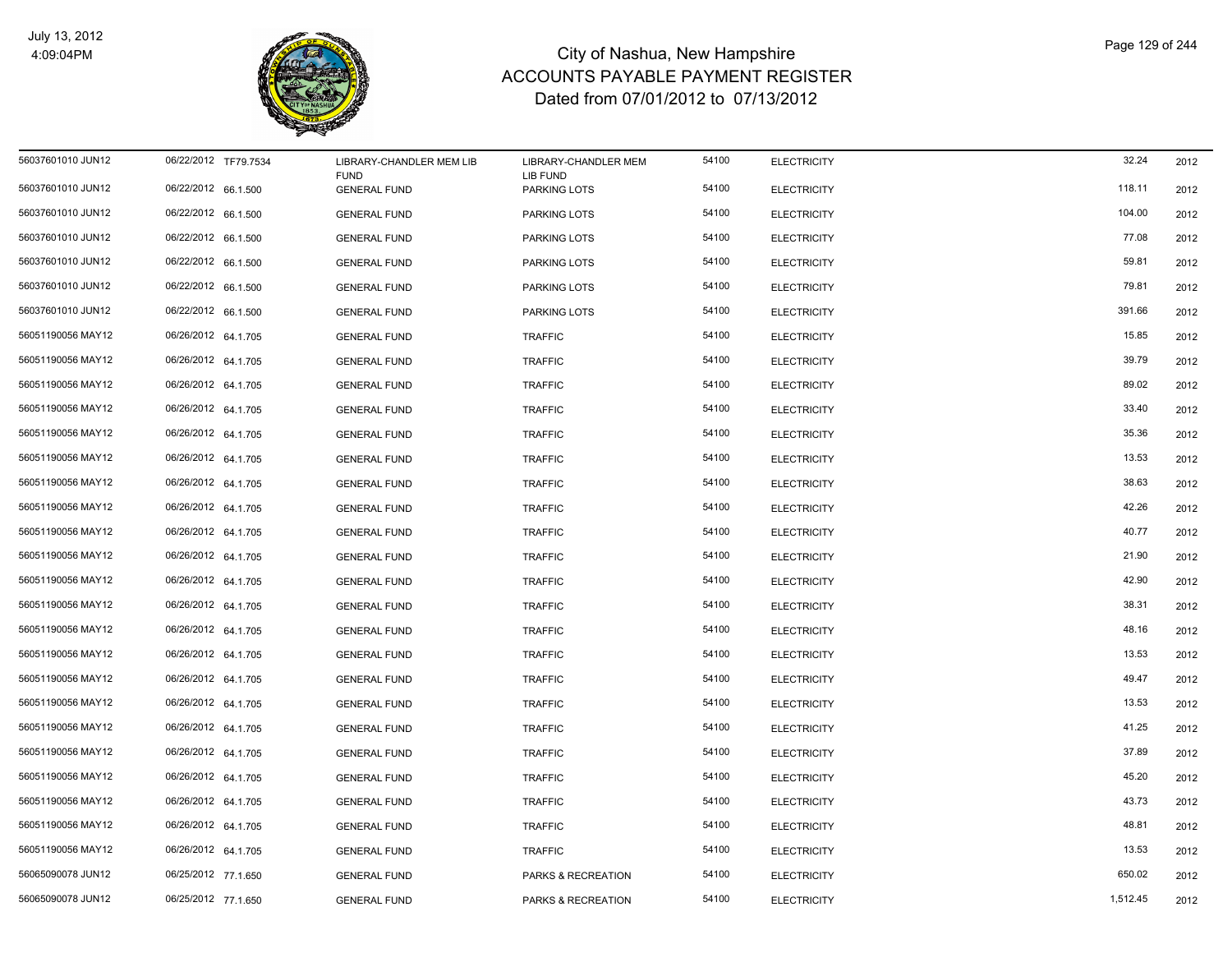

| 56065090078 JUN12 | 06/25/2012 77.1.650      | <b>GENERAL FUND</b> | PARKS & RECREATION            | 54100 | <b>ELECTRICITY</b> | 22.95    | 2012 |
|-------------------|--------------------------|---------------------|-------------------------------|-------|--------------------|----------|------|
| 56065090078 JUN12 | 06/25/2012 77.1.650      | <b>GENERAL FUND</b> | PARKS & RECREATION            | 54100 | <b>ELECTRICITY</b> | 53.08    | 2012 |
| 56065090078 JUN12 | 06/25/2012 77.1.650      | <b>GENERAL FUND</b> | PARKS & RECREATION            | 54100 | <b>ELECTRICITY</b> | 45.04    | 2012 |
| 56065090078 JUN12 | 06/25/2012 77.1.650      | <b>GENERAL FUND</b> | PARKS & RECREATION            | 54100 | <b>ELECTRICITY</b> | 13.53    | 2012 |
| 56065090078 JUN12 | 06/25/2012 77.1.650      | <b>GENERAL FUND</b> | PARKS & RECREATION            | 54100 | <b>ELECTRICITY</b> | 32.39    | 2012 |
| 56065090078 JUN12 | 06/25/2012 77.1.650      | <b>GENERAL FUND</b> | PARKS & RECREATION            | 54100 | <b>ELECTRICITY</b> | 13.53    | 2012 |
| 56065090078 JUN12 | 06/25/2012 77.1.650      | <b>GENERAL FUND</b> | PARKS & RECREATION            | 54100 | <b>ELECTRICITY</b> | 43.73    | 2012 |
| 56065090078 JUN12 | 06/25/2012 77.1.650      | <b>GENERAL FUND</b> | PARKS & RECREATION            | 54100 | <b>ELECTRICITY</b> | 28.10    | 2012 |
| 56065090078 JUN12 | 06/25/2012 77.1.650      | <b>GENERAL FUND</b> | PARKS & RECREATION            | 54100 | <b>ELECTRICITY</b> | 106.78   | 2012 |
| 56065090078 JUN12 | 06/25/2012 77.1.650      | <b>GENERAL FUND</b> | PARKS & RECREATION            | 54100 | <b>ELECTRICITY</b> | 21.75    | 2012 |
| 56065090078 JUN12 | 06/25/2012 77.1.650      | <b>GENERAL FUND</b> | PARKS & RECREATION            | 54100 | <b>ELECTRICITY</b> | 24.90    | 2012 |
| 56065090078 JUN12 | 06/25/2012 77.1.650      | <b>GENERAL FUND</b> | PARKS & RECREATION            | 54100 | <b>ELECTRICITY</b> | 57.33    | 2012 |
| 56065090078 JUN12 | 06/25/2012 77.1.650      | <b>GENERAL FUND</b> | PARKS & RECREATION            | 54100 | <b>ELECTRICITY</b> | 13.53    | 2012 |
| 56065090078 JUN12 | 06/25/2012 77.1.650      | <b>GENERAL FUND</b> | <b>PARKS &amp; RECREATION</b> | 54100 | <b>ELECTRICITY</b> | 15.32    | 2012 |
| 56065090078 JUN12 | 06/25/2012 77.1.650      | <b>GENERAL FUND</b> | PARKS & RECREATION            | 54100 | <b>ELECTRICITY</b> | 47.08    | 2012 |
| 56065090078 JUN12 | 06/25/2012 77.1.650      | <b>GENERAL FUND</b> | PARKS & RECREATION            | 54100 | <b>ELECTRICITY</b> | 13.53    | 2012 |
| 56065090078 JUN12 | 06/25/2012 77.1.650      | <b>GENERAL FUND</b> | PARKS & RECREATION            | 54100 | <b>ELECTRICITY</b> | 1,676.90 | 2012 |
| 56065090078 JUN12 | 06/25/2012 77.1.655      | <b>GENERAL FUND</b> | PARKS & RECREATION            | 54100 | <b>ELECTRICITY</b> | 545.43   | 2012 |
| 56065090078 JUN12 | 06/25/2012 77.1.655      | <b>GENERAL FUND</b> | PARKS & RECREATION            | 54100 | <b>ELECTRICITY</b> | 786.47   | 2012 |
| 56065090078 JUN12 | 06/25/2012 77.1.720.8191 | <b>GENERAL FUND</b> | PARKS & RECREATION            | 54100 | <b>ELECTRICITY</b> | 2,151.41 | 2012 |
| 56065090078 JUN12 | 06/25/2012 77.1.720.8191 | <b>GENERAL FUND</b> | PARKS & RECREATION            | 54100 | <b>ELECTRICITY</b> | 109.06   | 2012 |
| 56065090078 JUN12 | 06/25/2012 77.1.720.8191 | <b>GENERAL FUND</b> | PARKS & RECREATION            | 54100 | <b>ELECTRICITY</b> | 13.53    | 2012 |
| 56065090078 JUN12 | 06/25/2012 77.1.720.8191 | <b>GENERAL FUND</b> | PARKS & RECREATION            | 54100 | <b>ELECTRICITY</b> | 478.91   | 2012 |
| 56066690017 JUN12 | 06/22/2012 62.1.710      | <b>GENERAL FUND</b> | <b>STREET LIGHTING</b>        | 54100 | <b>ELECTRICITY</b> | 16.19    | 2012 |
| 56066690017 JUN12 | 06/22/2012 62.1.710      | <b>GENERAL FUND</b> | <b>STREET LIGHTING</b>        | 54100 | <b>ELECTRICITY</b> | 22.95    | 2012 |
| 56066690017 JUN12 | 06/22/2012 62.1.710      | <b>GENERAL FUND</b> | <b>STREET LIGHTING</b>        | 54100 | <b>ELECTRICITY</b> | 13.53    | 2012 |
| 56066690017 JUN12 | 06/22/2012 62.1.710      | <b>GENERAL FUND</b> | <b>STREET LIGHTING</b>        | 54100 | <b>ELECTRICITY</b> | 28.79    | 2012 |
| 56066690017 JUN12 | 06/22/2012 62.1.710      | <b>GENERAL FUND</b> | <b>STREET LIGHTING</b>        | 54100 | <b>ELECTRICITY</b> | 38.63    | 2012 |
| 56066690017 JUN12 | 06/22/2012 62.1.710      | <b>GENERAL FUND</b> | <b>STREET LIGHTING</b>        | 54100 | <b>ELECTRICITY</b> | 16.55    | 2012 |
| 56066690017 JUN12 | 06/22/2012 62.1.710      | <b>GENERAL FUND</b> | <b>STREET LIGHTING</b>        | 54100 | <b>ELECTRICITY</b> | 22.88    | 2012 |
| 56066690017 JUN12 | 06/22/2012 62.1.710      | <b>GENERAL FUND</b> | <b>STREET LIGHTING</b>        | 54100 | <b>ELECTRICITY</b> | 16.19    | 2012 |
|                   |                          |                     |                               |       |                    |          |      |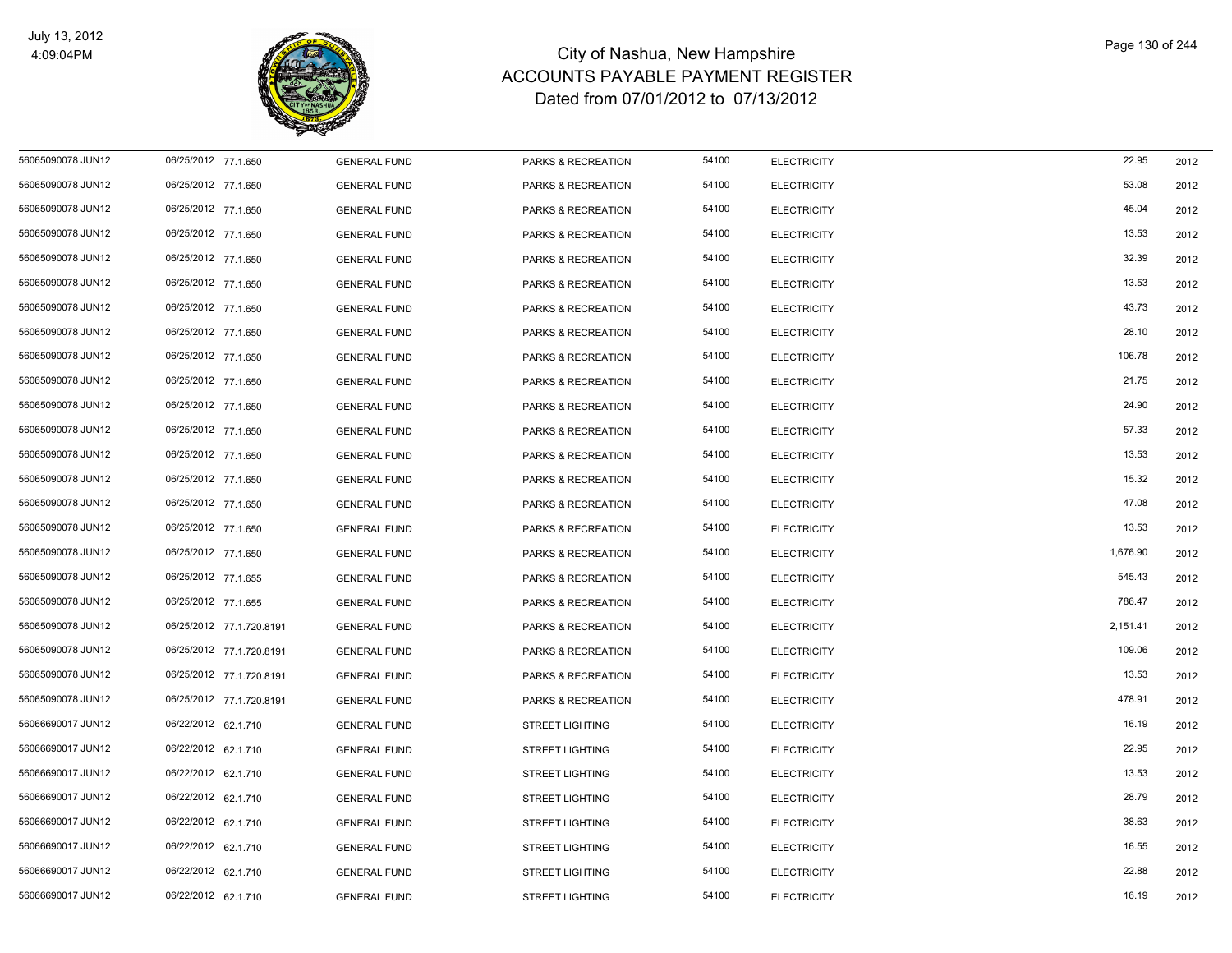

| 56066690017 JUN12 | 06/22/2012 62.1.710 | <b>GENERAL FUND</b> | <b>STREET LIGHTING</b> | 54100 | <b>ELECTRICITY</b> | 26.49  | 2012 |
|-------------------|---------------------|---------------------|------------------------|-------|--------------------|--------|------|
| 56066690017 JUN12 | 06/22/2012 62.1.710 | <b>GENERAL FUND</b> | <b>STREET LIGHTING</b> | 54100 | <b>ELECTRICITY</b> | 16.19  | 2012 |
| 56066690017 JUN12 | 06/22/2012 62.1.710 | <b>GENERAL FUND</b> | <b>STREET LIGHTING</b> | 54100 | <b>ELECTRICITY</b> | 16.19  | 2012 |
| 56066690017 JUN12 | 06/22/2012 62.1.710 | <b>GENERAL FUND</b> | <b>STREET LIGHTING</b> | 54100 | <b>ELECTRICITY</b> | 33.71  | 2012 |
| 56120141023 JUN12 | 06/26/2012 64.1.705 | <b>GENERAL FUND</b> | <b>TRAFFIC</b>         | 54100 | <b>ELECTRICITY</b> | 47.17  | 2012 |
| 56120141023 JUN12 | 06/26/2012 64.1.705 | <b>GENERAL FUND</b> | TRAFFIC                | 54100 | <b>ELECTRICITY</b> | 33.88  | 2012 |
| 56120141023 JUN12 | 06/26/2012 64.1.705 | <b>GENERAL FUND</b> | <b>TRAFFIC</b>         | 54100 | <b>ELECTRICITY</b> | 68.84  | 2012 |
| 56120141023 JUN12 | 06/26/2012 64.1.705 | <b>GENERAL FUND</b> | <b>TRAFFIC</b>         | 54100 | <b>ELECTRICITY</b> | 41.76  | 2012 |
| 56120141023 JUN12 | 06/26/2012 64.1.705 | <b>GENERAL FUND</b> | TRAFFIC                | 54100 | <b>ELECTRICITY</b> | 51.60  | 2012 |
| 56120141023 JUN12 | 06/26/2012 64.1.705 | <b>GENERAL FUND</b> | <b>TRAFFIC</b>         | 54100 | <b>ELECTRICITY</b> | 40.10  | 2012 |
| 56120141023 JUN12 | 06/26/2012 64.1.705 | <b>GENERAL FUND</b> | <b>TRAFFIC</b>         | 54100 | <b>ELECTRICITY</b> | 17.43  | 2012 |
| 56120141023 JUN12 | 06/26/2012 64.1.705 | <b>GENERAL FUND</b> | <b>TRAFFIC</b>         | 54100 | <b>ELECTRICITY</b> | 16.55  | 2012 |
| 56120141023 JUN12 | 06/26/2012 64.1.705 | <b>GENERAL FUND</b> | <b>TRAFFIC</b>         | 54100 | <b>ELECTRICITY</b> | 62.91  | 2012 |
| 56120141023 JUN12 | 06/26/2012 64.1.705 | <b>GENERAL FUND</b> | <b>TRAFFIC</b>         | 54100 | <b>ELECTRICITY</b> | 20.28  | 2012 |
| 56120141023 JUN12 | 06/26/2012 64.1.705 | <b>GENERAL FUND</b> | <b>TRAFFIC</b>         | 54100 | <b>ELECTRICITY</b> | 79.65  | 2012 |
| 56120141023 JUN12 | 06/26/2012 64.1.705 | <b>GENERAL FUND</b> | <b>TRAFFIC</b>         | 54100 | <b>ELECTRICITY</b> | 18.69  | 2012 |
| 56120141023 JUN12 | 06/26/2012 64.1.705 | <b>GENERAL FUND</b> | <b>TRAFFIC</b>         | 54100 | <b>ELECTRICITY</b> | 31.75  | 2012 |
| 56120141023 JUN12 | 06/26/2012 64.1.705 | <b>GENERAL FUND</b> | <b>TRAFFIC</b>         | 54100 | <b>ELECTRICITY</b> | 62.27  | 2012 |
| 56120141023 JUN12 | 06/26/2012 64.1.705 | <b>GENERAL FUND</b> | <b>TRAFFIC</b>         | 54100 | <b>ELECTRICITY</b> | 54.39  | 2012 |
| 56120141023 JUN12 | 06/26/2012 64.1.705 | <b>GENERAL FUND</b> | <b>TRAFFIC</b>         | 54100 | <b>ELECTRICITY</b> | 43.23  | 2012 |
| 56120141023 JUN12 | 06/26/2012 64.1.705 | <b>GENERAL FUND</b> | <b>TRAFFIC</b>         | 54100 | <b>ELECTRICITY</b> | 13.53  | 2012 |
| 56120141023 JUN12 | 06/26/2012 64.1.705 | <b>GENERAL FUND</b> | <b>TRAFFIC</b>         | 54100 | <b>ELECTRICITY</b> | 44.37  | 2012 |
| 56120141023 JUN12 | 06/26/2012 64.1.705 | <b>GENERAL FUND</b> | <b>TRAFFIC</b>         | 54100 | <b>ELECTRICITY</b> | 47.83  | 2012 |
| 56120141023 JUN12 | 06/26/2012 64.1.705 | <b>GENERAL FUND</b> | <b>TRAFFIC</b>         | 54100 | <b>ELECTRICITY</b> | 75.23  | 2012 |
| 56120141023 JUN12 | 06/26/2012 64.1.705 | <b>GENERAL FUND</b> | <b>TRAFFIC</b>         | 54100 | <b>ELECTRICITY</b> | 50.29  | 2012 |
| 56120141023 JUN12 | 06/26/2012 64.1.705 | <b>GENERAL FUND</b> | TRAFFIC                | 54100 | <b>ELECTRICITY</b> | 44.22  | 2012 |
| 56120141023 JUN12 | 06/26/2012 64.1.705 | <b>GENERAL FUND</b> | <b>TRAFFIC</b>         | 54100 | <b>ELECTRICITY</b> | 46.01  | 2012 |
| 56120141023 JUN12 | 06/26/2012 64.1.705 | <b>GENERAL FUND</b> | <b>TRAFFIC</b>         | 54100 | <b>ELECTRICITY</b> | 13.53  | 2012 |
| 56120141023 JUN12 | 06/26/2012 64.1.705 | <b>GENERAL FUND</b> | <b>TRAFFIC</b>         | 54100 | <b>ELECTRICITY</b> | 43.40  | 2012 |
| 56221051089 JUN12 | 06/25/2012 77.1.650 | <b>GENERAL FUND</b> | PARKS & RECREATION     | 54100 | <b>ELECTRICITY</b> | 152.62 | 2012 |
| 56221051089 JUN12 | 06/25/2012 77.1.650 | <b>GENERAL FUND</b> | PARKS & RECREATION     | 54100 | <b>ELECTRICITY</b> | 143.57 | 2012 |
|                   |                     |                     |                        |       |                    |        |      |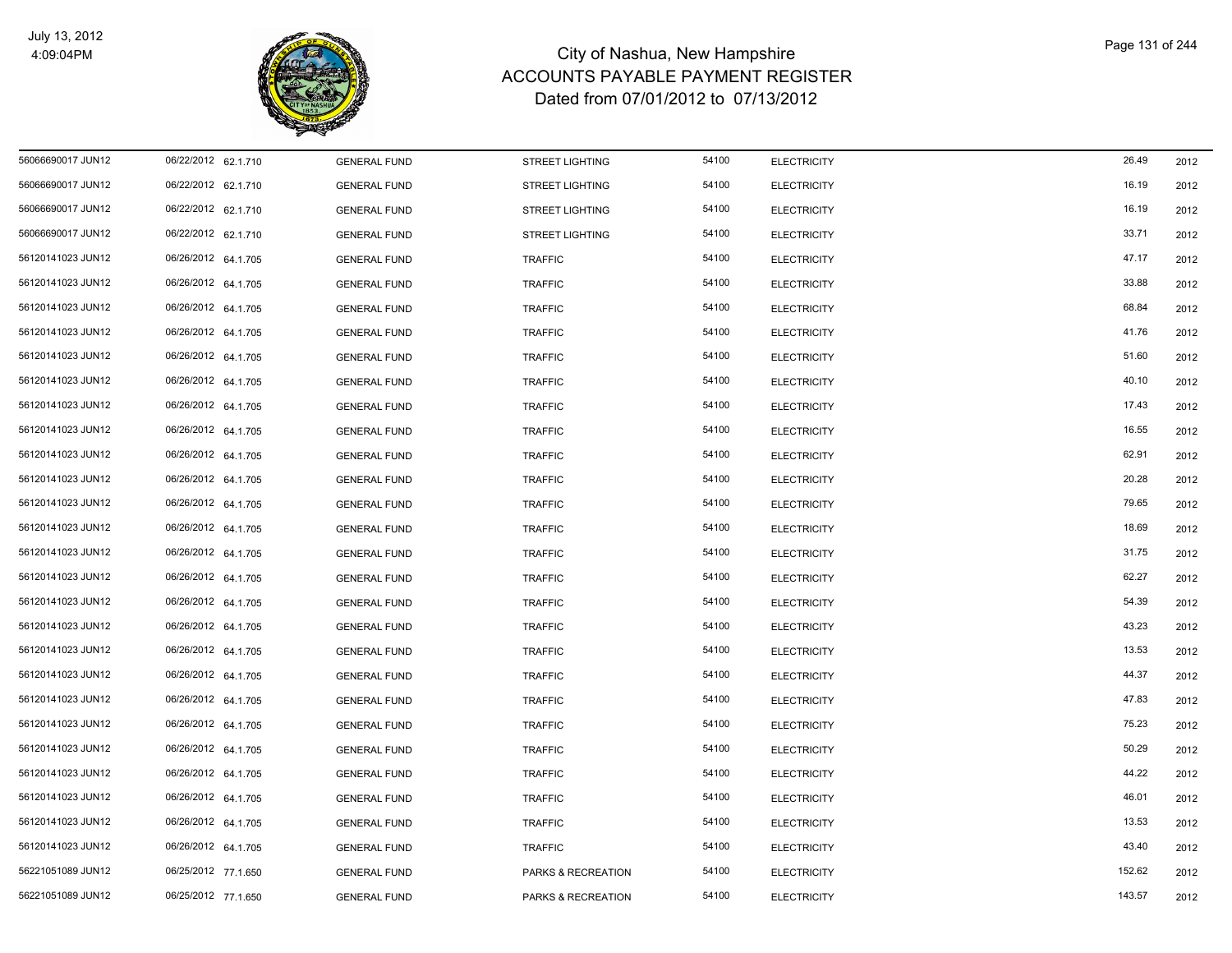

| 56221051089 JUN12 | 06/25/2012 77.1.650      | <b>GENERAL FUND</b> | PARKS & RECREATION | 54100 | <b>ELECTRICITY</b> | 13.70    | 2012 |
|-------------------|--------------------------|---------------------|--------------------|-------|--------------------|----------|------|
| 56221051089 JUN12 | 06/25/2012 77.1.650      | <b>GENERAL FUND</b> | PARKS & RECREATION | 54100 | <b>ELECTRICITY</b> | 15.18    | 2012 |
| 56221051089 JUN12 | 06/25/2012 77.1.650      | <b>GENERAL FUND</b> | PARKS & RECREATION | 54100 | <b>ELECTRICITY</b> | 13.53    | 2012 |
| 56221051089 JUN12 | 06/25/2012 77.1.650      | <b>GENERAL FUND</b> | PARKS & RECREATION | 54100 | <b>ELECTRICITY</b> | 32.39    | 2012 |
| 56221051089 JUN12 | 06/25/2012 77.1.655      | <b>GENERAL FUND</b> | PARKS & RECREATION | 54100 | <b>ELECTRICITY</b> | 57.92    | 2012 |
| 56221051089 JUN12 | 06/25/2012 77.1.655      | <b>GENERAL FUND</b> | PARKS & RECREATION | 54100 | <b>ELECTRICITY</b> | 38.16    | 2012 |
| 56221051089 JUN12 | 06/25/2012 77.1.655      | <b>GENERAL FUND</b> | PARKS & RECREATION | 54100 | <b>ELECTRICITY</b> | 24.54    | 2012 |
| 56326594090 JUN12 | 06/27/2012 77.1.650      | <b>GENERAL FUND</b> | PARKS & RECREATION | 54100 | <b>ELECTRICITY</b> | 13.70    | 2012 |
| 56326594090 JUN12 | 06/27/2012 77.1.650      | <b>GENERAL FUND</b> | PARKS & RECREATION | 54100 | <b>ELECTRICITY</b> | 13.53    | 2012 |
| 56326594090 JUN12 | 06/27/2012 77.1.650      | <b>GENERAL FUND</b> | PARKS & RECREATION | 54100 | <b>ELECTRICITY</b> | 20.80    | 2012 |
| 56326594090 JUN12 | 06/27/2012 77.1.650      | <b>GENERAL FUND</b> | PARKS & RECREATION | 54100 | <b>ELECTRICITY</b> | 70.63    | 2012 |
| 56326594090 JUN12 | 06/27/2012 77.1.650      | <b>GENERAL FUND</b> | PARKS & RECREATION | 54100 | <b>ELECTRICITY</b> | 20.62    | 2012 |
| 56326594090 JUN12 | 06/27/2012 77.1.650      | <b>GENERAL FUND</b> | PARKS & RECREATION | 54100 | <b>ELECTRICITY</b> | 13.53    | 2012 |
| 56326594090 JUN12 | 06/27/2012 77.1.650      | <b>GENERAL FUND</b> | PARKS & RECREATION | 54100 | <b>ELECTRICITY</b> | 60.95    | 2012 |
| 56326594090 JUN12 | 06/27/2012 77.1.650      | <b>GENERAL FUND</b> | PARKS & RECREATION | 54100 | <b>ELECTRICITY</b> | 13.86    | 2012 |
| 56326594090 JUN12 | 06/27/2012 77.1.650      | <b>GENERAL FUND</b> | PARKS & RECREATION | 54100 | <b>ELECTRICITY</b> | 50.29    | 2012 |
| 56326594090 JUN12 | 06/27/2012 77.1.650      | <b>GENERAL FUND</b> | PARKS & RECREATION | 54100 | <b>ELECTRICITY</b> | 13.53    | 2012 |
| 56326594090 JUN12 | 06/27/2012 77.1.650      | <b>GENERAL FUND</b> | PARKS & RECREATION | 54100 | <b>ELECTRICITY</b> | 13.53    | 2012 |
| 56326594090 JUN12 | 06/27/2012 77.1.650      | <b>GENERAL FUND</b> | PARKS & RECREATION | 54100 | <b>ELECTRICITY</b> | 13.53    | 2012 |
| 56326594090 JUN12 | 06/27/2012 77.1.650      | <b>GENERAL FUND</b> | PARKS & RECREATION | 54100 | <b>ELECTRICITY</b> | 11.54    | 2012 |
| 56326594090 JUN12 | 06/27/2012 77.1.650      | <b>GENERAL FUND</b> | PARKS & RECREATION | 54100 | <b>ELECTRICITY</b> | 59.87    | 2012 |
| 56326594090 JUN12 | 06/27/2012 77.1.650      | <b>GENERAL FUND</b> | PARKS & RECREATION | 54100 | <b>ELECTRICITY</b> | 177.49   | 2012 |
| 56326594090 JUN12 | 06/27/2012 77.1.650      | <b>GENERAL FUND</b> | PARKS & RECREATION | 54100 | <b>ELECTRICITY</b> | 722.25   | 2012 |
| 56326594090 JUN12 | 06/27/2012 77.1.650      | <b>GENERAL FUND</b> | PARKS & RECREATION | 54100 | <b>ELECTRICITY</b> | 13.53    | 2012 |
| 56326594090 JUN12 | 06/27/2012 77.1.650      | <b>GENERAL FUND</b> | PARKS & RECREATION | 54100 | <b>ELECTRICITY</b> | 797.64   | 2012 |
| 56326594090 JUN12 | 06/27/2012 77.1.650      | <b>GENERAL FUND</b> | PARKS & RECREATION | 54100 | <b>ELECTRICITY</b> | 192.32   | 2012 |
| 56326594090 JUN12 | 06/27/2012 77.1.650      | <b>GENERAL FUND</b> | PARKS & RECREATION | 54100 | <b>ELECTRICITY</b> | 389.09   | 2012 |
| 56326594090 JUN12 | 06/27/2012 77.1.650      | <b>GENERAL FUND</b> | PARKS & RECREATION | 54100 | <b>ELECTRICITY</b> | 28.84    | 2012 |
| 56326594090 JUN12 | 06/27/2012 77.1.650      | <b>GENERAL FUND</b> | PARKS & RECREATION | 54100 | <b>ELECTRICITY</b> | 151.25   | 2012 |
| 56326594090 JUN12 | 06/27/2012 77.1.655      | <b>GENERAL FUND</b> | PARKS & RECREATION | 54100 | <b>ELECTRICITY</b> | 352.72   | 2012 |
| 56326594090 JUN12 | 06/27/2012 77.1.720.8191 | <b>GENERAL FUND</b> | PARKS & RECREATION | 54100 | <b>ELECTRICITY</b> | 2,544.11 | 2012 |
|                   |                          |                     |                    |       |                    |          |      |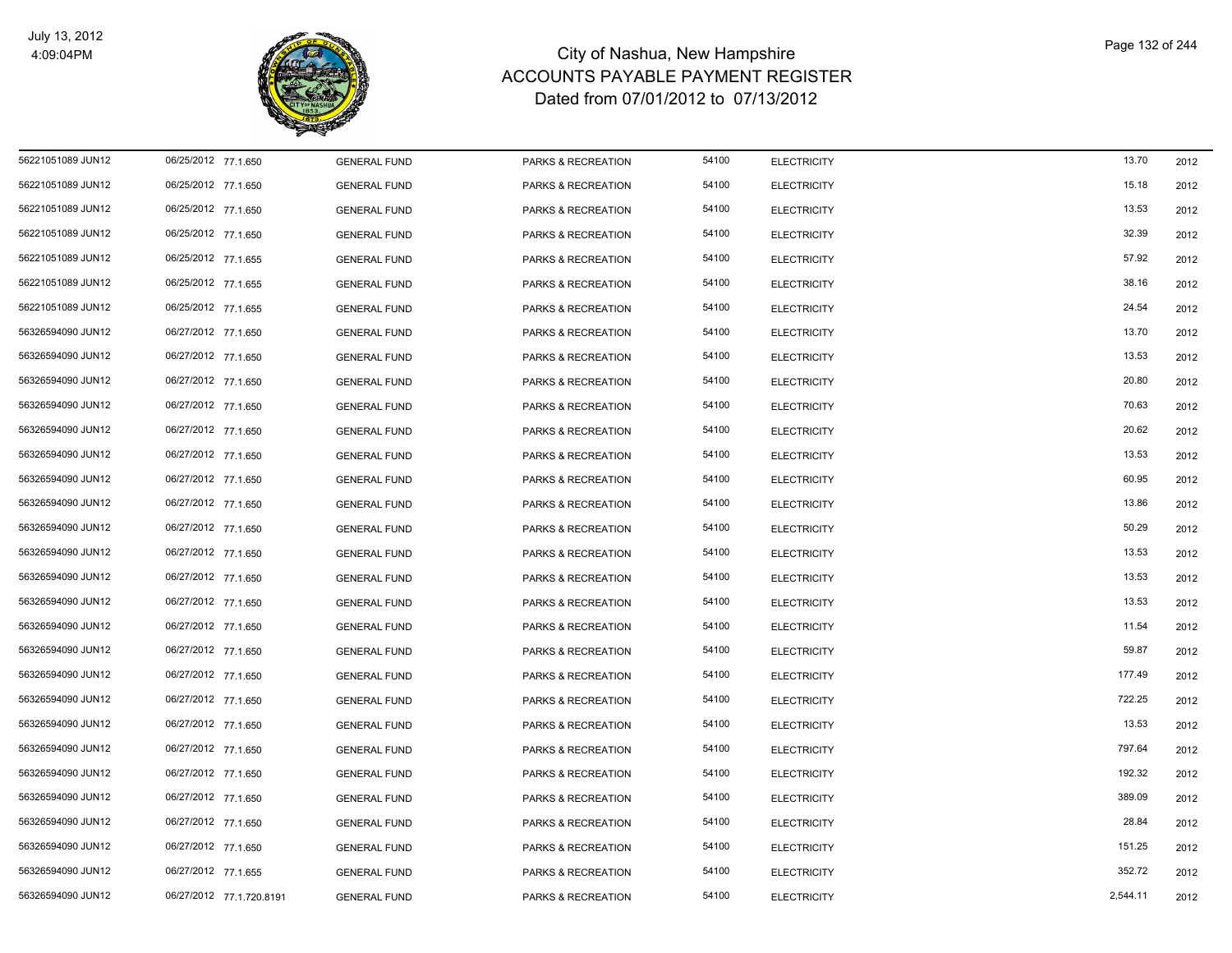

| Total:            | 206722                   |                     | Payment Amount: \$32,449.19 |       |                    | Amount: | \$32,449.19 |      |
|-------------------|--------------------------|---------------------|-----------------------------|-------|--------------------|---------|-------------|------|
|                   |                          |                     |                             |       |                    |         |             |      |
| 56693090037 JUN12 | 07/03/2012 64.1.705      | <b>GENERAL FUND</b> | <b>TRAFFIC</b>              | 54100 | <b>ELECTRICITY</b> |         | 99.73       | 2012 |
| 56693090037 JUN12 | 07/03/2012 64.1.705      | <b>GENERAL FUND</b> | <b>TRAFFIC</b>              | 54100 | <b>ELECTRICITY</b> |         | 17.96       | 2012 |
| 56693090037 JUN12 | 07/03/2012 64.1.705      | <b>GENERAL FUND</b> | <b>TRAFFIC</b>              | 54100 | <b>ELECTRICITY</b> |         | 15.49       | 2012 |
| 56693090037 JUN12 | 07/03/2012 64.1.705      | <b>GENERAL FUND</b> | <b>TRAFFIC</b>              | 54100 | <b>ELECTRICITY</b> |         | 42.31       | 2012 |
| 56693090037 JUN12 | 07/03/2012 64.1.705      | <b>GENERAL FUND</b> | <b>TRAFFIC</b>              | 54100 | <b>ELECTRICITY</b> |         | 35.03       | 2012 |
| 56693090037 JUN12 | 07/03/2012 64.1.705      | <b>GENERAL FUND</b> | <b>TRAFFIC</b>              | 54100 | <b>ELECTRICITY</b> |         | 47.65       | 2012 |
| 56693090037 JUN12 | 07/03/2012 64.1.705      | <b>GENERAL FUND</b> | <b>TRAFFIC</b>              | 54100 | <b>ELECTRICITY</b> |         | 40.41       | 2012 |
| 56693090037 JUN12 | 07/03/2012 64.1.705      | <b>GENERAL FUND</b> | <b>TRAFFIC</b>              | 54100 | <b>ELECTRICITY</b> |         | 37.16       | 2012 |
| 56693090037 JUN12 | 07/03/2012 64.1.705      | <b>GENERAL FUND</b> | <b>TRAFFIC</b>              | 54100 | <b>ELECTRICITY</b> |         | 56.35       | 2012 |
| 56693090037 JUN12 | 07/03/2012 64.1.705      | <b>GENERAL FUND</b> | <b>TRAFFIC</b>              | 54100 | <b>ELECTRICITY</b> |         | 45.20       | 2012 |
| 56693090037 JUN12 | 07/03/2012 64.1.705      | <b>GENERAL FUND</b> | <b>TRAFFIC</b>              | 54100 | <b>ELECTRICITY</b> |         | 42.57       | 2012 |
| 56693090037 JUN12 | 07/03/2012 64.1.705      | <b>GENERAL FUND</b> | <b>TRAFFIC</b>              | 54100 | <b>ELECTRICITY</b> |         | 35.85       | 2012 |
| 56693090037 JUN12 | 07/03/2012 64.1.705      | <b>GENERAL FUND</b> | <b>TRAFFIC</b>              | 54100 | <b>ELECTRICITY</b> |         | 49.14       | 2012 |
| 56693090037 JUN12 | 07/03/2012 64.1.705      | <b>GENERAL FUND</b> | <b>TRAFFIC</b>              | 54100 | <b>ELECTRICITY</b> |         | 40.44       | 2012 |
| 56693090037 JUN12 | 07/03/2012 64.1.705      | <b>GENERAL FUND</b> | <b>TRAFFIC</b>              | 54100 | <b>ELECTRICITY</b> |         | 45.20       | 2012 |
| 56693090037 JUN12 | 07/03/2012 64.1.705      | <b>GENERAL FUND</b> | <b>TRAFFIC</b>              | 54100 | <b>ELECTRICITY</b> |         | 50.63       | 2012 |
| 56693090037 JUN12 | 07/03/2012 64.1.705      | <b>GENERAL FUND</b> | <b>TRAFFIC</b>              | 54100 | <b>ELECTRICITY</b> |         | 53.90       | 2012 |
| 56693090037 JUN12 | 07/03/2012 64.1.705      | <b>GENERAL FUND</b> | <b>TRAFFIC</b>              | 54100 | <b>ELECTRICITY</b> |         | 48.54       | 2012 |
| 56693090037 JUN12 | 07/03/2012 64.1.705      | <b>GENERAL FUND</b> | <b>TRAFFIC</b>              | 54100 | <b>ELECTRICITY</b> |         | 41.92       | 2012 |
| 56693090037 JUN12 | 07/03/2012 64.1.705      | <b>GENERAL FUND</b> | <b>TRAFFIC</b>              | 54100 | <b>ELECTRICITY</b> |         | 44.87       | 2012 |
| 56693090037 JUN12 | 07/03/2012 64.1.705      | <b>GENERAL FUND</b> | <b>TRAFFIC</b>              | 54100 | <b>ELECTRICITY</b> |         | 44.37       | 2012 |
| 56693090037 JUN12 | 07/03/2012 64.1.705      | <b>GENERAL FUND</b> | <b>TRAFFIC</b>              | 54100 | <b>ELECTRICITY</b> |         | 16.73       | 2012 |
| 56693090037 JUN12 | 07/03/2012 64.1.705      | <b>GENERAL FUND</b> | <b>TRAFFIC</b>              | 54100 | <b>ELECTRICITY</b> |         | 28.45       | 2012 |
| 56693090037 JUN12 | 07/03/2012 64.1.705      | <b>GENERAL FUND</b> | <b>TRAFFIC</b>              | 54100 | <b>ELECTRICITY</b> |         | 64.78       | 2012 |
| 56693090037 JUN12 | 07/03/2012 64.1.705      | <b>GENERAL FUND</b> | <b>TRAFFIC</b>              | 54100 | <b>ELECTRICITY</b> |         | 35.03       | 2012 |
| 56693090037 JUN12 | 07/03/2012 64.1.705      | <b>GENERAL FUND</b> | <b>TRAFFIC</b>              | 54100 | <b>ELECTRICITY</b> |         | 52.45       | 2012 |
| 56326594090 JUN12 | 06/27/2012 77.1.720.8191 | <b>GENERAL FUND</b> | PARKS & RECREATION          | 54100 | <b>ELECTRICITY</b> |         | 764.18      | 2012 |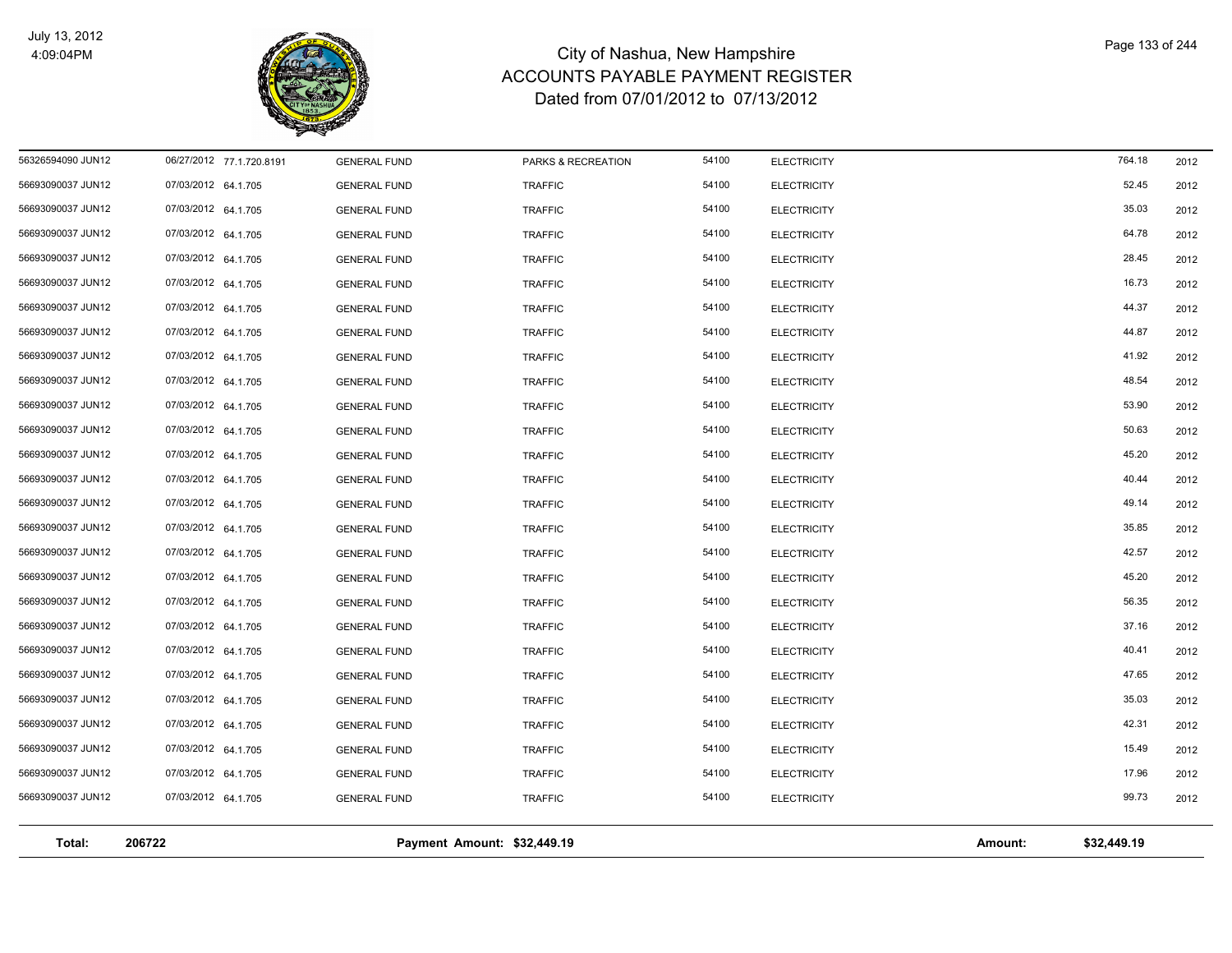

| <b>Payment Type</b><br><b>SYS</b>  | <b>Payment Number</b><br>206723                            | <b>Payment Date</b><br>07/12/2012              | Vendor#<br>13372         | <b>Vendor Name</b><br><b>PSNH</b>             |               |                                                  |                 |                       |                  |
|------------------------------------|------------------------------------------------------------|------------------------------------------------|--------------------------|-----------------------------------------------|---------------|--------------------------------------------------|-----------------|-----------------------|------------------|
| Invoice #<br>8000183-03-2-4JUN12   | <b>Invoice Date Accounting Unit</b><br>06/21/2012 50.1.500 | <b>Fund Description</b><br><b>GENERAL FUND</b> |                          | <b>Dept Description</b><br><b>POLICE</b>      | Acct<br>54100 | <b>Account Description</b><br><b>ELECTRICITY</b> | Activity        | Dist Amt<br>13,704.23 | EY<br>2012       |
| 8000183-07-4-6JUN12                | 06/21/2012 77.1.720.8192                                   | <b>GENERAL FUND</b>                            |                          | PARKS & RECREATION                            | 54100         | <b>ELECTRICITY</b>                               |                 | 3,135.19              | 2012             |
| 8000183-09-0-2JUN12                | 06/21/2012 22.2505                                         | <b>GOVT &amp; EDUCATION</b>                    |                          | <b>GOV'T &amp; EDUCATION</b>                  | 54100         | <b>ELECTRICITY</b>                               |                 | 276.38                | 2012             |
| 8000183-09-0-2JUN12                | 06/21/2012 86.3120                                         | <b>CHANNELS FUND</b><br>TRANSIT GRANTS         |                          | <b>CHANNELS</b><br><b>GRANT FUNDS-TRANSIT</b> | 54100         | <b>ELECTRICITY</b>                               | 86.800.12.10.10 | 1,022.61              | 2012             |
| 8000183-09-0-2JUN12                | 06/21/2012 60.1.500                                        | <b>GENERAL FUND</b>                            |                          | <b>PUBLIC</b><br>WORKS-ADMIN/ENGINEERIN       | 54100         | <b>ELECTRICITY</b>                               |                 | 994.98                | 2012             |
| 8000183-09-0-2JUN12                | 06/21/2012 50.1.500                                        | <b>GENERAL FUND</b>                            |                          | <b>POLICE</b>                                 | 54100         | <b>ELECTRICITY</b>                               |                 | 469.85                | 2012             |
| 8000183-10-7-4JUN12                | 06/21/2012 61.1.670                                        | <b>GENERAL FUND</b>                            |                          | <b>STREETS</b>                                | 54100         | <b>ELECTRICITY</b>                               |                 | 2,568.75              | 2012             |
| 8000183-12-3-1JUN12                | 06/20/2012 68.6000.692                                     | SOLID WASTE FUND                               |                          | <b>SOLID WASTE</b>                            | 54100         | <b>ELECTRICITY</b>                               |                 | 584.71                | 2012             |
| 8000184-01-4-1JUN12                | 06/22/2012 79.1.720                                        | <b>GENERAL FUND</b>                            |                          | LIBRARY                                       | 54100         | <b>ELECTRICITY</b>                               |                 | 6,775.19              | 2012             |
| 8000966-01-6-0JUN12                | 06/30/2012 62.1.710                                        | <b>GENERAL FUND</b>                            |                          | <b>STREET LIGHTING</b>                        | 54100         | <b>ELECTRICITY</b>                               |                 | 55,734.85             | 2012             |
| Total:                             | 206723                                                     | Payment Amount: \$85,266.74                    |                          |                                               |               |                                                  | Amount:         | \$85,266.74           |                  |
| <b>Payment Type</b>                | <b>Payment Number</b>                                      | <b>Payment Date</b>                            | Vendor#                  | <b>Vendor Name</b>                            |               |                                                  |                 |                       |                  |
| <b>SYS</b>                         | 206724                                                     | 07/12/2012                                     | 11742                    | ROCHESTER GENERAL HEALTH SYS                  |               |                                                  |                 |                       |                  |
| $Invoice$ #                        | <b>Invoice Date Accounting Unit</b>                        | <b>Fund Description</b>                        |                          | <b>Dept Description</b>                       | <u>Acct</u>   | <b>Account Description</b>                       | <b>Activity</b> | <b>Dist Amt</b>       | <u>FY</u>        |
| JUNE 28-30-CHRIS<br>CARON          | 05/23/2012 72.3070                                         | <b>COMMUNITY HEALTH GRANTS</b><br><b>FUND</b>  |                          | <b>COMMUNITY HEALTH</b><br><b>GRANTS FUND</b> | 55421         | TRAINING & CERTIFICATIONS                        | 72.1003.12.01   | $-175.00$             | 2012             |
| JUNE 28-30-CHRIS                   | 05/23/2012 72.3070                                         | <b>COMMUNITY HEALTH GRANTS</b>                 |                          | <b>COMMUNITY HEALTH</b>                       | 55421         | TRAINING & CERTIFICATIONS                        | 72.1003.12.01   | 175.00                | 2012             |
| CARON<br>JUNE 28-30-CHRIS<br>CARON | 05/23/2012 72.1.500                                        | <b>FUND</b><br><b>GENERAL FUND</b>             |                          | <b>GRANTS FUND</b><br><b>COMMUNITY HEALTH</b> | 55400         | <b>CONFERENCES AND</b><br><b>SEMINARS</b>        |                 | 175.00                | 2012             |
| Total:                             | 206724                                                     |                                                | Payment Amount: \$175.00 |                                               |               |                                                  | Amount:         | \$175.00              |                  |
| <b>Payment Type</b>                | <b>Payment Number</b>                                      | <b>Payment Date</b>                            | Vendor#                  | <b>Vendor Name</b>                            |               |                                                  |                 |                       |                  |
| <b>SYS</b>                         | 206725                                                     | 07/12/2012                                     | 12055                    | <b>SHRM</b>                                   |               |                                                  |                 |                       |                  |
| Invoice #                          | <b>Invoice Date Accounting Unit</b>                        | <b>Fund Description</b>                        |                          | <b>Dept Description</b>                       | <u>Acct</u>   | <b>Account Description</b>                       |                 | Dist Amt              | $\underline{FY}$ |
| 7/1/2012-6/30/2013                 | 06/26/2012 11.1.500                                        | <b>GENERAL FUND</b>                            |                          | <b>HUMAN RESOURCES</b>                        | 55200         | DUES AND MEMBERSHIPS                             |                 | 180.00                | 2012             |
| Total:                             | 206725                                                     |                                                | Payment Amount: \$180.00 |                                               |               |                                                  | Amount:         | \$180.00              |                  |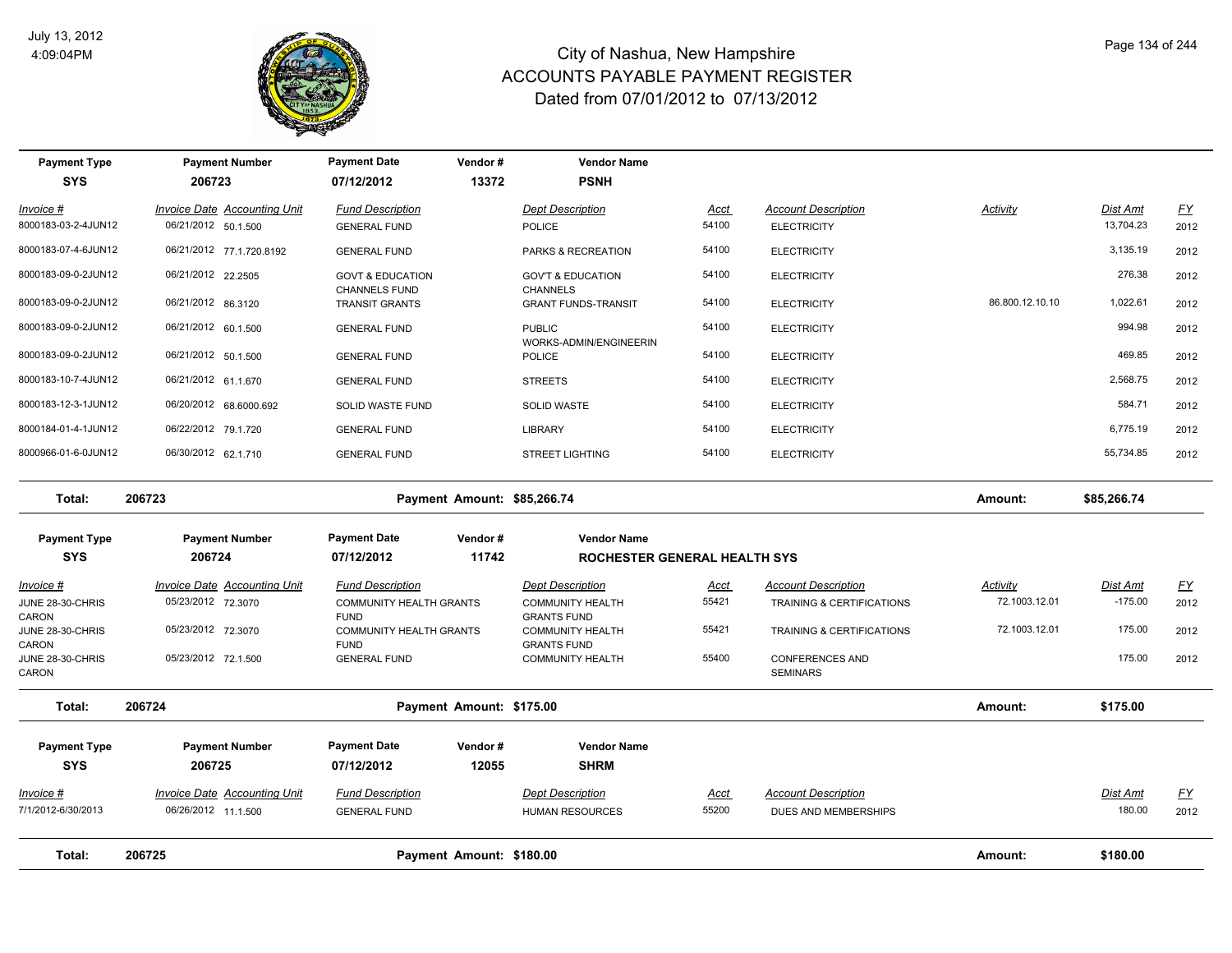

| <b>Payment Type</b>               | <b>Payment Number</b>                                      | <b>Payment Date</b>                            | Vendor#                  | <b>Vendor Name</b>                           |                                 |                                                    |         |                          |                   |
|-----------------------------------|------------------------------------------------------------|------------------------------------------------|--------------------------|----------------------------------------------|---------------------------------|----------------------------------------------------|---------|--------------------------|-------------------|
| <b>SYS</b>                        | 206726                                                     | 07/12/2012                                     | 10948                    |                                              | STATE OF NH DEPT OF SAFETY      |                                                    |         |                          |                   |
| Invoice #                         | Invoice Date Accounting Unit                               | <b>Fund Description</b>                        |                          | <b>Dept Description</b>                      | <b>Acct</b>                     | <b>Account Description</b>                         |         | Dist Amt                 | <u>FY</u>         |
| <b>DEIDRE THURBER</b>             | 07/02/2012 BS1000                                          | <b>GENERAL FUND</b>                            |                          | <b>GENERAL FUND</b>                          | 21922                           | FBI FINGERPRINT STATE FEE                          |         | 16.50                    | 2012              |
| Total:                            | 206726                                                     |                                                | Payment Amount: \$16.50  |                                              |                                 |                                                    | Amount: | \$16.50                  |                   |
| <b>Payment Type</b>               | <b>Payment Number</b>                                      | <b>Payment Date</b>                            | Vendor#                  | <b>Vendor Name</b>                           |                                 |                                                    |         |                          |                   |
| <b>SYS</b>                        | 206727                                                     | 07/12/2012                                     | 12172                    |                                              | THE ACADEMY OF CERTIFIED        |                                                    |         |                          |                   |
| $Invoice$ #<br>1336               | <b>Invoice Date Accounting Unit</b><br>07/01/2012 07.1.565 | <b>Fund Description</b><br><b>GENERAL FUND</b> |                          | <b>Dept Description</b><br><b>CITY CLERK</b> | <u>Acct</u><br>55200            | <b>Account Description</b><br>DUES AND MEMBERSHIPS |         | <b>Dist Amt</b><br>50.00 | <u>FY</u><br>2012 |
|                                   |                                                            |                                                |                          |                                              |                                 |                                                    |         |                          |                   |
| Total:                            | 206727                                                     |                                                | Payment Amount: \$50.00  |                                              |                                 |                                                    | Amount: | \$50.00                  |                   |
| <b>Payment Type</b><br><b>SYS</b> | <b>Payment Number</b><br>206728                            | <b>Payment Date</b><br>07/12/2012              | Vendor#<br>11206         | <b>Vendor Name</b>                           | <b>THOMPSON MEDIA GROUP LLC</b> |                                                    |         |                          |                   |
| Invoice #                         | Invoice Date Accounting Unit                               | <b>Fund Description</b>                        |                          | <b>Dept Description</b>                      | <u>Acct</u>                     | <b>Account Description</b>                         |         | Dist Amt                 | <u>FY</u>         |
| 1223650-6/18/12                   | 06/18/2012 50.1.500                                        | <b>GENERAL FUND</b>                            |                          | <b>POLICE</b>                                | 61807                           | <b>PUBLICATIONS</b>                                |         | 428.50                   | 2012              |
| SUBSCRIPTION20120<br>501          | 05/01/2012 50.1.500                                        | <b>GENERAL FUND</b>                            |                          | <b>POLICE</b>                                | 61807                           | <b>PUBLICATIONS</b>                                |         | 438.50                   | 2012              |
| Total:                            | 206728                                                     |                                                | Payment Amount: \$867.00 |                                              |                                 |                                                    | Amount: | \$867.00                 |                   |
| <b>Payment Type</b>               | <b>Payment Number</b>                                      | <b>Payment Date</b>                            | Vendor#                  | <b>Vendor Name</b>                           |                                 |                                                    |         |                          |                   |
| <b>SYS</b>                        | 206729                                                     | 07/12/2012                                     | 12126                    |                                              | UNH CONFERENCE & CATERING       |                                                    |         |                          |                   |
| Invoice #                         | <b>Invoice Date Accounting Unit</b>                        | <b>Fund Description</b>                        |                          | <b>Dept Description</b>                      | Acct                            | <b>Account Description</b>                         |         | Dist Amt                 | <u>FY</u>         |
| ROBERT LANGIS                     | 06/22/2012 50.1.635                                        | <b>GENERAL FUND</b>                            |                          | <b>POLICE</b>                                | 55400                           | <b>CONFERENCES AND</b><br><b>SEMINARS</b>          |         | 475.00                   | 2012              |
| Total:                            | 206729                                                     |                                                | Payment Amount: \$475.00 |                                              |                                 |                                                    | Amount: | \$475.00                 |                   |
| <b>Payment Type</b>               | <b>Payment Number</b>                                      | <b>Payment Date</b>                            | Vendor#                  | <b>Vendor Name</b>                           |                                 |                                                    |         |                          |                   |
| <b>SYS</b>                        | 206730                                                     | 07/12/2012                                     | 13801                    | <b>UNITED PARCEL SERVICE</b>                 |                                 |                                                    |         |                          |                   |
| Invoice #                         | Invoice Date Accounting Unit                               | <b>Fund Description</b>                        |                          | <b>Dept Description</b>                      | Acct                            | <b>Account Description</b>                         |         | Dist Amt                 | <u>FY</u>         |
| 00002A6E84222                     | 06/02/2012 53.1.730                                        | <b>GENERAL FUND</b>                            |                          | <b>BUILDING INSPECTION</b>                   | 61807                           | <b>PUBLICATIONS</b>                                |         | 17.60                    | 2012              |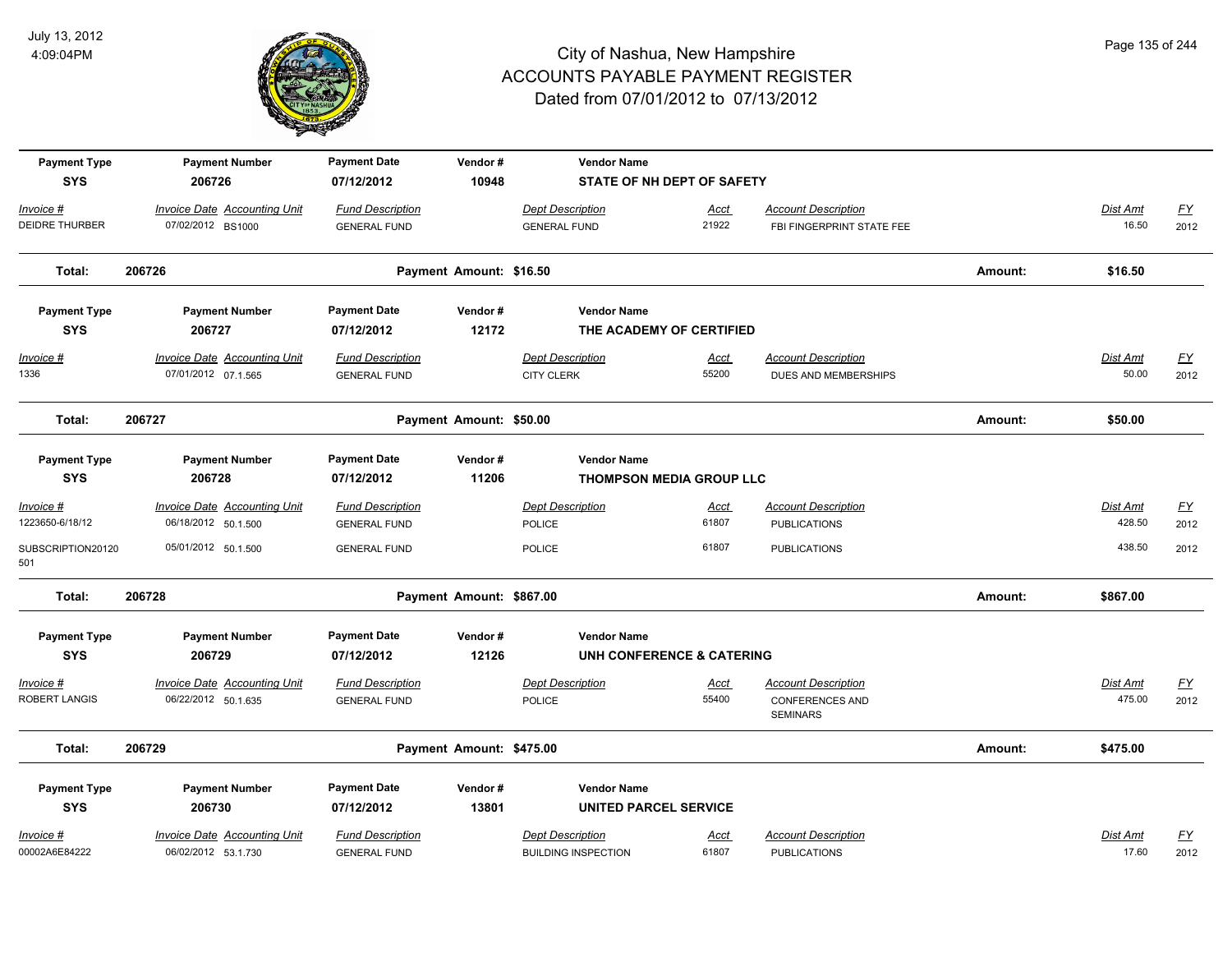

| Total:                                         | 206730                                                                 |                                                              | Payment Amount: \$17.60    |                                                                             |               |                                                      | Amount:                                  | \$17.60              |                   |
|------------------------------------------------|------------------------------------------------------------------------|--------------------------------------------------------------|----------------------------|-----------------------------------------------------------------------------|---------------|------------------------------------------------------|------------------------------------------|----------------------|-------------------|
| <b>Payment Type</b><br><b>SYS</b>              | <b>Payment Number</b><br>206731                                        | <b>Payment Date</b><br>07/12/2012                            | Vendor#<br>13833           | <b>Vendor Name</b><br><b>VERIZON WIRELESS</b>                               |               |                                                      | Payee Name<br>VERIZON WIRELESS-286546928 |                      |                   |
| Invoice #<br>2760929461                        | <b>Invoice Date Accounting Unit</b><br>06/20/2012 50.1.500             | <b>Fund Description</b><br><b>GENERAL FUND</b>               |                            | <b>Dept Description</b><br><b>POLICE</b>                                    | Acct<br>54849 | <b>Account Description</b><br><b>TELEPHONE LEASE</b> |                                          | Dist Amt<br>1,072.79 | <u>FY</u><br>2012 |
| Total:                                         | 206731                                                                 |                                                              | Payment Amount: \$1,072.79 |                                                                             |               |                                                      | Amount:                                  | \$1,072.79           |                   |
| <b>Payment Type</b><br><b>SYS</b>              | <b>Payment Number</b><br>206732                                        | <b>Payment Date</b><br>07/12/2012                            | Vendor#<br>11737           | <b>Vendor Name</b><br><b>WASTE &amp; RECYCLING NEWS</b>                     |               |                                                      |                                          |                      |                   |
| Invoice #<br>2012-2013<br><b>SUBSCRIPTION</b>  | <b>Invoice Date Accounting Unit</b><br>05/24/2012 60.1.500             | <b>Fund Description</b><br><b>GENERAL FUND</b>               |                            | <b>Dept Description</b><br><b>PUBLIC</b><br>WORKS-ADMIN/ENGINEERIN          | Acct<br>61807 | <b>Account Description</b><br><b>PUBLICATIONS</b>    |                                          | Dist Amt<br>74.00    | <u>FY</u><br>2012 |
| Total:                                         | 206732                                                                 |                                                              | Payment Amount: \$74.00    |                                                                             |               |                                                      | Amount:                                  | \$74.00              |                   |
| <b>Payment Type</b><br><b>SYS</b>              | <b>Payment Number</b><br>206733                                        | <b>Payment Date</b><br>07/12/2012                            | Vendor#<br>10804           | <b>Vendor Name</b><br><b>4IMPRINT</b>                                       |               |                                                      | Payee Name<br><b>4IMPRINT INC</b>        |                      |                   |
| Invoice #<br>2468830                           | Invoice Date Accounting Unit<br>06/14/2012 69.6200.670                 | <b>Fund Description</b><br><b>WASTEWATER FUND</b>            |                            | <b>Dept Description</b><br><b>WASTEWATER</b>                                | Acct<br>61807 | <b>Account Description</b><br><b>PUBLICATIONS</b>    |                                          | Dist Amt<br>186.33   | <u>FY</u><br>2012 |
| Total:                                         | 206733                                                                 |                                                              | Payment Amount: \$186.33   |                                                                             |               |                                                      | Amount:                                  | \$186.33             |                   |
| <b>Payment Type</b><br><b>SYS</b><br>Invoice # | <b>Payment Number</b><br>206734<br><b>Invoice Date Accounting Unit</b> | <b>Payment Date</b><br>07/12/2012<br><b>Fund Description</b> | Vendor#<br>10806           | <b>Vendor Name</b><br>AARDVARK THE DEAN OF CLEAN<br><b>Dept Description</b> | <u>Acct</u>   | <b>Account Description</b>                           |                                          | Dist Amt             | <u>FY</u>         |
| ACN100888                                      | 06/12/2012 22.2505                                                     | <b>GOVT &amp; EDUCATION</b><br>CHANNELS FUND                 |                            | <b>GOV'T &amp; EDUCATION</b><br><b>CHANNELS</b>                             | 61428         | <b>JANITORIAL SUPPLIES</b>                           |                                          | 180.00               | 2012              |
| Total:                                         | 206734                                                                 |                                                              | Payment Amount: \$180.00   |                                                                             |               |                                                      | Amount:                                  | \$180.00             |                   |
| <b>Payment Type</b><br><b>SYS</b><br>Invoice # | <b>Payment Number</b><br>206735<br><b>Invoice Date Accounting Unit</b> | <b>Payment Date</b><br>07/12/2012<br><b>Fund Description</b> | Vendor#<br>13944           | <b>Vendor Name</b><br><b>AARTHUN KAY</b><br><b>Dept Description</b>         | Acct          | <b>Account Description</b>                           |                                          | Dist Amt             | <u>FY</u>         |
| <b>REFUND 7/5/12</b>                           | 07/10/2012 13.6600.890                                                 | BENEFITS SELF INSURANCE<br><b>FUND</b>                       |                            | BENEFITS SELF INSURANCE<br><b>FUND</b>                                      | 59507         | CLAIMS-BC/BS HMO PLAN                                |                                          | 31.17                | 2012              |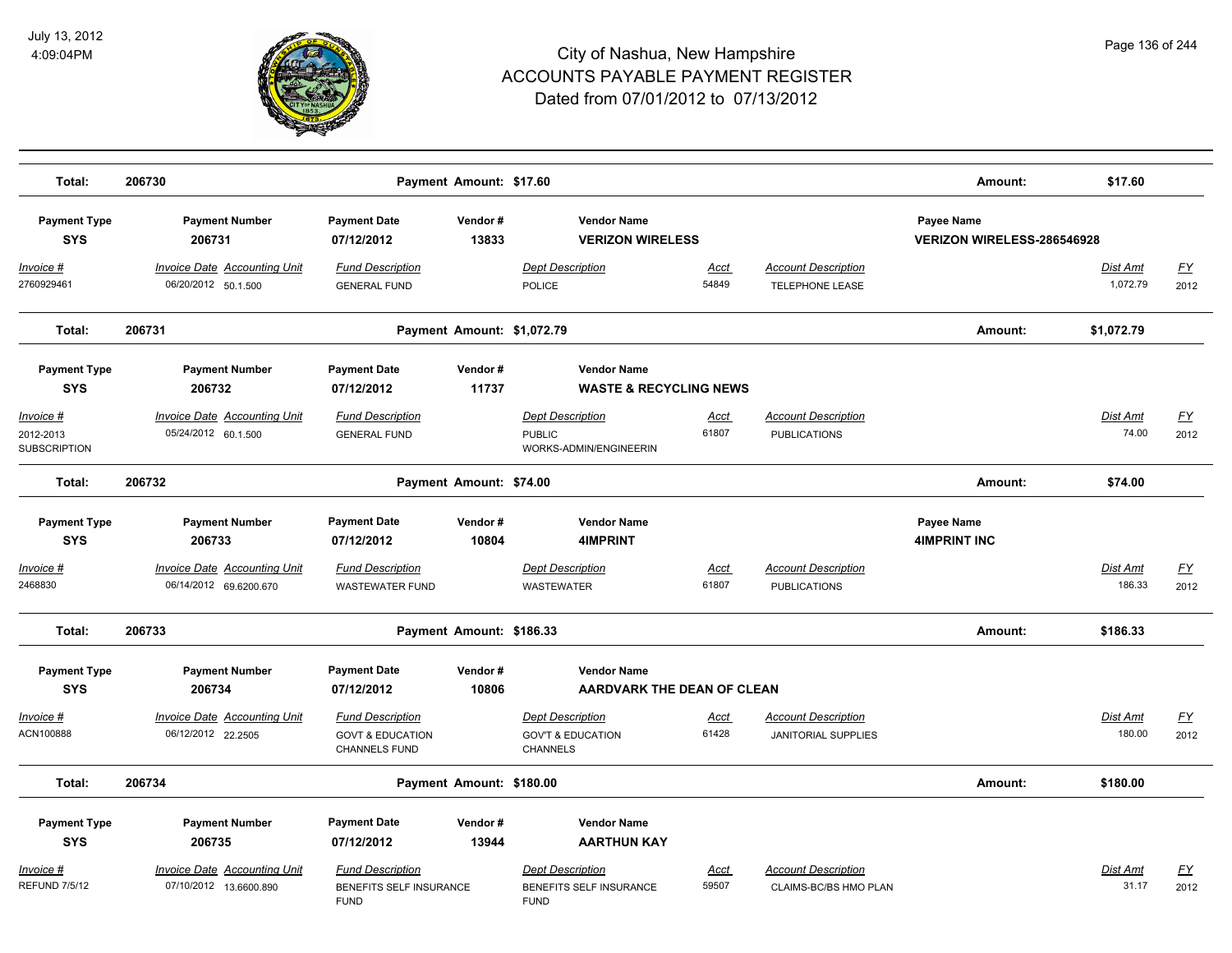

| Total:                            | 206735                                                     |                                                                                                            | Payment Amount: \$31.17    |                                                                                                    |                      |                                                                             | Amount:                           | \$31.17                   |                   |
|-----------------------------------|------------------------------------------------------------|------------------------------------------------------------------------------------------------------------|----------------------------|----------------------------------------------------------------------------------------------------|----------------------|-----------------------------------------------------------------------------|-----------------------------------|---------------------------|-------------------|
| <b>Payment Type</b><br><b>SYS</b> | <b>Payment Number</b><br>206736                            | <b>Payment Date</b><br>07/12/2012                                                                          | Vendor#<br>13946           | <b>Vendor Name</b><br><b>AC MOORE INC</b>                                                          |                      |                                                                             | Payee Name<br>AC MOORE INC (6163) |                           |                   |
| <u> Invoice #</u><br>2955         | <b>Invoice Date Accounting Unit</b><br>07/02/2012 79.1.750 | <b>Fund Description</b><br><b>GENERAL FUND</b>                                                             |                            | <b>Dept Description</b><br><b>LIBRARY</b>                                                          | <u>Acct</u><br>61819 | <b>Account Description</b><br><b>TEEN MEDIA</b>                             |                                   | <b>Dist Amt</b><br>69.36  | <u>FY</u><br>2012 |
| Total:                            | 206736                                                     |                                                                                                            | Payment Amount: \$69.36    |                                                                                                    |                      |                                                                             | Amount:                           | \$69.36                   |                   |
| <b>Payment Type</b><br><b>SYS</b> | <b>Payment Number</b><br>206737                            | <b>Payment Date</b><br>07/12/2012                                                                          | Vendor#<br>12272           | <b>Vendor Name</b><br><b>ACCESS AV</b>                                                             |                      |                                                                             |                                   |                           |                   |
| Invoice #<br>20122002             | <b>Invoice Date Accounting Unit</b><br>06/22/2012 22.2505  | <b>Fund Description</b><br><b>GOVT &amp; EDUCATION</b><br><b>CHANNELS FUND</b>                             |                            | <b>Dept Description</b><br><b>GOV'T &amp; EDUCATION</b><br><b>CHANNELS</b>                         | Acct<br>61299        | <b>Account Description</b><br>MISCELLANEOUS SUPPLIES                        |                                   | Dist Amt<br>125.96        | <u>FY</u><br>2012 |
| 20122003                          | 06/25/2012 22.2505                                         | <b>GOVT &amp; EDUCATION</b><br><b>CHANNELS FUND</b>                                                        |                            | <b>GOV'T &amp; EDUCATION</b><br><b>CHANNELS</b>                                                    | 61299                | MISCELLANEOUS SUPPLIES                                                      |                                   | 60.19                     | 2012              |
| 20122004                          | 06/25/2012 22.2505                                         | <b>GOVT &amp; EDUCATION</b><br><b>CHANNELS FUND</b>                                                        |                            | <b>GOV'T &amp; EDUCATION</b><br><b>CHANNELS</b>                                                    | 61299                | MISCELLANEOUS SUPPLIES                                                      |                                   | 68.00                     | 2012              |
| 20122005<br>20122006              | 06/25/2012 22.2505<br>06/25/2012 22.2505                   | <b>GOVT &amp; EDUCATION</b><br><b>CHANNELS FUND</b>                                                        |                            | <b>GOV'T &amp; EDUCATION</b><br><b>CHANNELS</b>                                                    | 61299<br>61299       | MISCELLANEOUS SUPPLIES                                                      |                                   | 51.98<br>1,192.85         | 2012              |
| 20122007                          | 06/27/2012 22.2505                                         | <b>GOVT &amp; EDUCATION</b><br><b>CHANNELS FUND</b><br><b>GOVT &amp; EDUCATION</b><br><b>CHANNELS FUND</b> |                            | <b>GOV'T &amp; EDUCATION</b><br><b>CHANNELS</b><br><b>GOV'T &amp; EDUCATION</b><br><b>CHANNELS</b> | 81100                | MISCELLANEOUS SUPPLIES<br>CAPITAL IMPROVEMENTS                              |                                   | 2,176.00                  | 2012<br>2012      |
| Total:                            | 206737                                                     |                                                                                                            | Payment Amount: \$3,674.98 |                                                                                                    |                      |                                                                             | Amount:                           | \$3,674.98                |                   |
| <b>Payment Type</b><br><b>SYS</b> | <b>Payment Number</b><br>206738                            | <b>Payment Date</b><br>07/12/2012                                                                          | Vendor#<br>11849           | <b>Vendor Name</b><br><b>ACCOUNTEMPS</b>                                                           |                      |                                                                             |                                   |                           |                   |
| <u> Invoice #</u><br>35775410     | <b>Invoice Date Accounting Unit</b><br>06/25/2012 22.5010  | <b>Fund Description</b><br>CAP PROJECTS-INFO<br><b>TECHNOLOGY</b>                                          |                            | <b>Dept Description</b><br>CAPITAL PROJECTS-INFO<br><b>TECH</b>                                    | <u>Acct</u><br>81342 | <b>Account Description</b><br><b>COMPUTER SOFTWARE &amp;</b><br>HARDWARE    | Activity<br>1010.22.01.30         | <b>Dist Amt</b><br>862.40 | <u>FY</u><br>2012 |
| Total:                            | 206738                                                     |                                                                                                            | Payment Amount: \$862.40   |                                                                                                    |                      |                                                                             | Amount:                           | \$862.40                  |                   |
| <b>Payment Type</b>               | <b>Payment Number</b>                                      | <b>Payment Date</b>                                                                                        | Vendor#                    | <b>Vendor Name</b>                                                                                 |                      |                                                                             |                                   |                           |                   |
| <b>SYS</b>                        | 206739                                                     | 07/12/2012                                                                                                 | 10088                      | <b>ACME PRESSURE WASHING LLC</b>                                                                   |                      |                                                                             |                                   |                           |                   |
| Invoice #<br>60512                | <b>Invoice Date Accounting Unit</b><br>06/05/2012 77.1.650 | <b>Fund Description</b><br><b>GENERAL FUND</b>                                                             |                            | <b>Dept Description</b><br>PARKS & RECREATION                                                      | Acct<br>54280        | <b>Account Description</b><br><b>BUILDING/GROUNDS</b><br><b>MAINTENANCE</b> |                                   | Dist Amt<br>1,700.00      | <u>FY</u><br>2012 |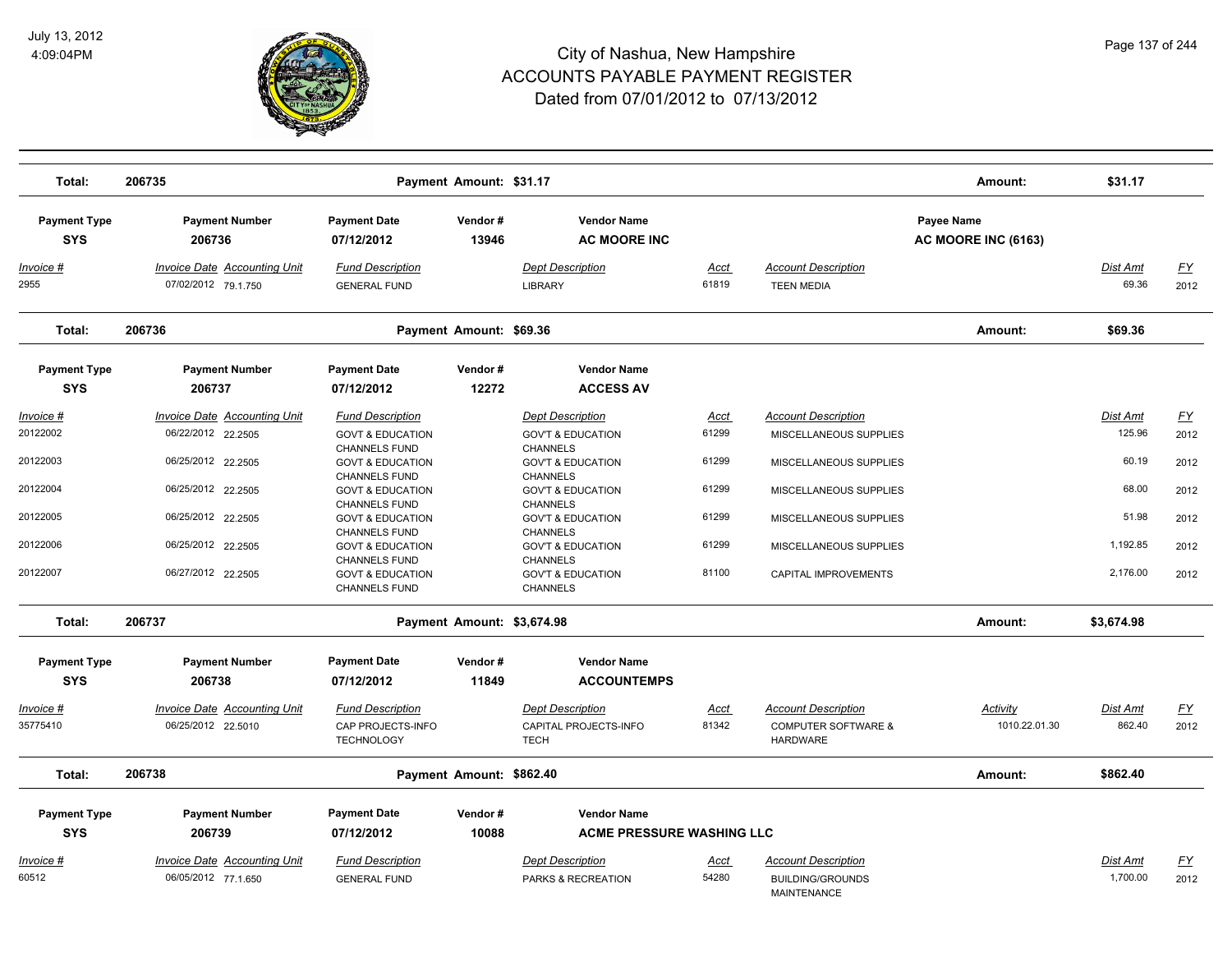

| Total:                            | 206739                                                        |                                                | Amount:                    | \$1,700.00                                                     |                                     |                                                                                    |         |                             |                                   |
|-----------------------------------|---------------------------------------------------------------|------------------------------------------------|----------------------------|----------------------------------------------------------------|-------------------------------------|------------------------------------------------------------------------------------|---------|-----------------------------|-----------------------------------|
| <b>Payment Type</b><br><b>SYS</b> | <b>Payment Number</b><br>206740                               | <b>Payment Date</b><br>07/12/2012              | Vendor#<br>11534           | <b>Vendor Name</b><br><b>ADAMS &amp; FOGG OIL EQUIPMENT CO</b> |                                     |                                                                                    |         |                             |                                   |
| Invoice #<br>J001030              | <b>Invoice Date Accounting Unit</b><br>06/12/2012 68.6000.692 | <b>Fund Description</b><br>SOLID WASTE FUND    |                            | <b>Dept Description</b><br><b>SOLID WASTE</b>                  | Acct<br>54600                       | <b>Account Description</b><br><b>VEHICLE REPAIRS &amp;</b>                         |         | <b>Dist Amt</b><br>5,384.49 | $\underline{\mathsf{FY}}$<br>2012 |
| J001030                           | 06/12/2012 68.6000.540                                        | SOLID WASTE FUND                               |                            | <b>SOLID WASTE</b>                                             | 54600                               | <b>MAINTENANCE</b><br><b>VEHICLE REPAIRS &amp;</b><br>MAINTENANCE                  |         | 1,794.83                    | 2012                              |
| Total:                            | 206740                                                        |                                                | Payment Amount: \$7,179.32 |                                                                |                                     |                                                                                    | Amount: | \$7,179.32                  |                                   |
| <b>Payment Type</b><br><b>SYS</b> | <b>Payment Number</b><br>206741                               | <b>Payment Date</b><br>07/12/2012              | Vendor#<br>12289           | <b>Vendor Name</b>                                             | <b>AFFILIATED HVAC SERVICES LLC</b> |                                                                                    |         |                             |                                   |
| Invoice #<br>30296                | <b>Invoice Date Accounting Unit</b><br>05/29/2012 68.6000.692 | <b>Fund Description</b><br>SOLID WASTE FUND    |                            | <b>Dept Description</b><br>SOLID WASTE                         | <u>Acct</u><br>54487                | <b>Account Description</b><br><b>EQUIPMENT REPAIRS &amp;</b><br><b>MAINTENANCE</b> |         | Dist Amt<br>368.60          | $\underline{FY}$<br>2012          |
| Total:                            | 206741                                                        |                                                | Payment Amount: \$368.60   |                                                                |                                     |                                                                                    | Amount: | \$368.60                    |                                   |
| <b>Payment Type</b><br><b>SYS</b> | <b>Payment Number</b><br>206742                               | <b>Payment Date</b><br>07/12/2012              | Vendor#<br>12295           | <b>Vendor Name</b>                                             | <b>AIREX FILTER CORPORATION</b>     |                                                                                    |         |                             |                                   |
| <u> Invoice #</u><br>184765       | <b>Invoice Date Accounting Unit</b><br>06/11/2012 50.1.500    | <b>Fund Description</b><br><b>GENERAL FUND</b> |                            | <b>Dept Description</b><br>POLICE                              | <u>Acct</u><br>54243                | <b>Account Description</b><br><b>HVAC MAINTENANCE</b>                              |         | Dist Amt<br>249.12          | EY<br>2012                        |
| Total:                            | 206742                                                        |                                                | Payment Amount: \$249.12   |                                                                |                                     |                                                                                    | Amount: | \$249.12                    |                                   |
| <b>Payment Type</b><br><b>SYS</b> | <b>Payment Number</b><br>206743                               | <b>Payment Date</b><br>07/12/2012              | Vendor#<br>12298           | <b>Vendor Name</b>                                             | ALECS SHOE STORE INC                |                                                                                    |         |                             |                                   |
| <u>Invoice #</u><br>21138         | <b>Invoice Date Accounting Unit</b><br>05/22/2012 61.1.670    | <b>Fund Description</b><br><b>GENERAL FUND</b> |                            | <b>Dept Description</b><br><b>STREETS</b>                      | <u>Acct</u><br>61107                | <b>Account Description</b><br><b>CLOTHING &amp; UNIFORMS</b>                       |         | <b>Dist Amt</b><br>82.00    | $\underline{\mathsf{FY}}$<br>2012 |
| Total:                            | 206743                                                        |                                                | Payment Amount: \$82.00    |                                                                |                                     |                                                                                    | Amount: | \$82.00                     |                                   |
| <b>Payment Type</b><br><b>SYS</b> | <b>Payment Number</b><br>206744                               | <b>Payment Date</b><br>07/12/2012              | Vendor#<br>12300           | <b>Vendor Name</b>                                             | ALL SPORTS HEROES UNIFORMS          |                                                                                    |         |                             |                                   |
| Invoice #                         | Invoice Date Accounting Unit                                  | <b>Fund Description</b>                        |                            | <b>Dept Description</b>                                        | <u>Acct</u>                         | <b>Account Description</b>                                                         |         | <b>Dist Amt</b>             | <u>FY</u>                         |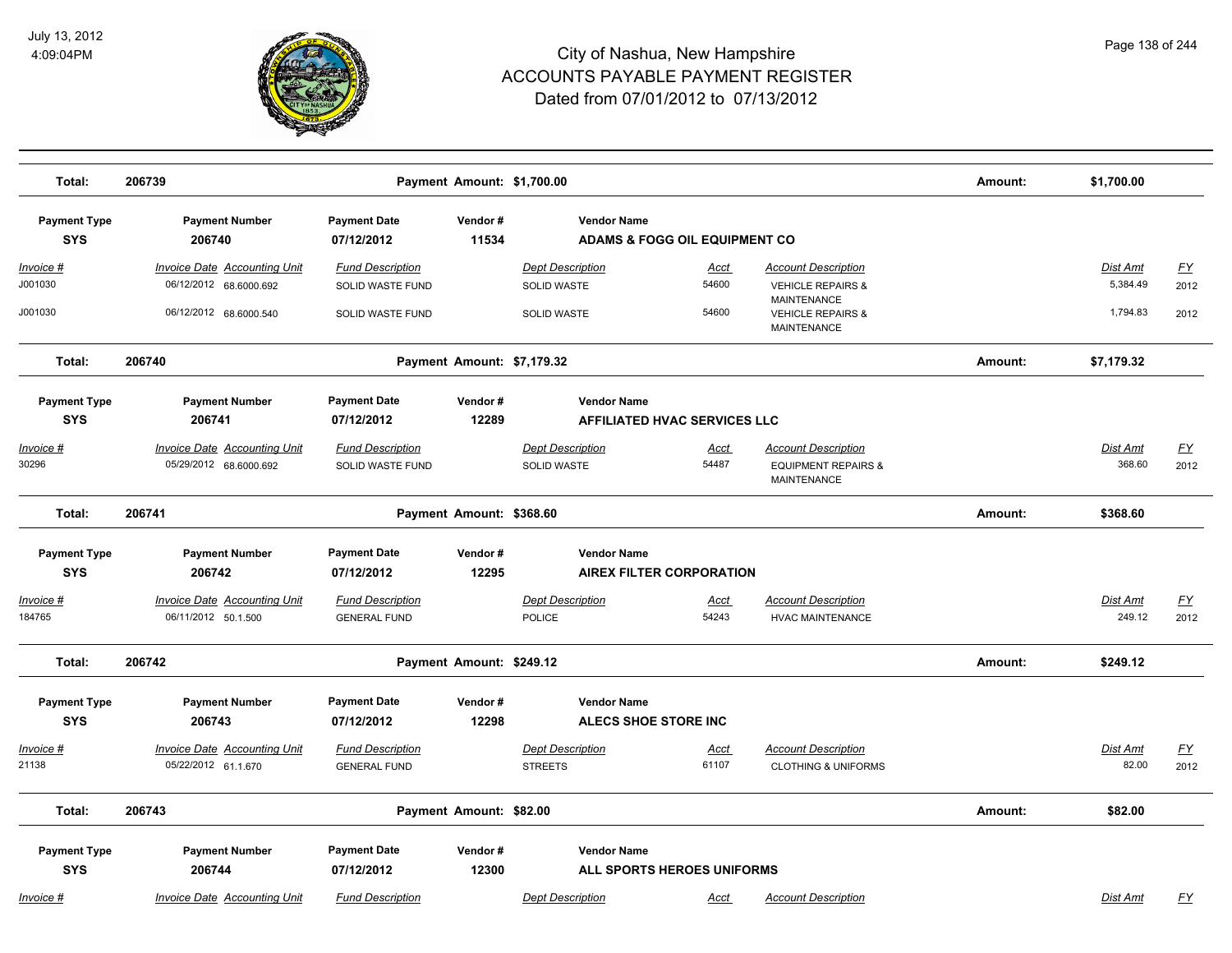

| 35231               | 06/07/2012 50.1.500                 | <b>GENERAL FUND</b>                             |                            | <b>POLICE</b>                                   | 61107                       | <b>CLOTHING &amp; UNIFORMS</b>                                      |                        | 116.90     | 2012             |
|---------------------|-------------------------------------|-------------------------------------------------|----------------------------|-------------------------------------------------|-----------------------------|---------------------------------------------------------------------|------------------------|------------|------------------|
| Total:              | 206744                              |                                                 | Payment Amount: \$116.90   |                                                 |                             |                                                                     | Amount:                | \$116.90   |                  |
| <b>Payment Type</b> | <b>Payment Number</b>               | <b>Payment Date</b>                             | Vendor#                    | <b>Vendor Name</b>                              |                             |                                                                     |                        |            |                  |
| <b>SYS</b>          | 206745                              | 07/12/2012                                      | 11780                      | <b>ARIVA DISTRIBUTION INC</b>                   |                             |                                                                     |                        |            |                  |
| Invoice #           | <b>Invoice Date Accounting Unit</b> | <b>Fund Description</b>                         |                            | <b>Dept Description</b>                         | <u>Acct</u>                 | <b>Account Description</b>                                          |                        | Dist Amt   | EY               |
| 4708925 RI          | 06/05/2012 BS1000                   | <b>GENERAL FUND</b>                             |                            | <b>GENERAL FUND</b>                             | 14300                       | <b>INVENTORY OF SUPPLIES</b>                                        |                        | 773.20     | 2012             |
| Total:              | 206745                              |                                                 | Payment Amount: \$773.20   |                                                 |                             |                                                                     | Amount:                | \$773.20   |                  |
| <b>Payment Type</b> | <b>Payment Number</b>               | <b>Payment Date</b>                             | Vendor#                    | <b>Vendor Name</b>                              |                             |                                                                     |                        |            |                  |
| <b>SYS</b>          | 206746                              | 07/12/2012                                      | 11935                      |                                                 | ASAP ALARM & ELECTRICAL LLC |                                                                     |                        |            |                  |
| Invoice #           | <b>Invoice Date Accounting Unit</b> | <b>Fund Description</b>                         |                            | <b>Dept Description</b>                         | <u>Acct</u>                 | <b>Account Description</b>                                          |                        | Dist Amt   | EY               |
| 08076               | 05/07/2012 TF77.7050                | <b>HOLMAN STADIUM</b><br><b>IMPROVEMNTS ETF</b> |                            | <b>HOLMAN STADIUM</b><br><b>IMPROVEMNTS ETF</b> | 54280                       | <b>BUILDING/GROUNDS</b><br><b>MAINTENANCE</b>                       |                        | 245.00     | 2012             |
| Total:              | 206746                              |                                                 | Payment Amount: \$245.00   |                                                 |                             |                                                                     | Amount:                | \$245.00   |                  |
| <b>Payment Type</b> | <b>Payment Number</b>               | <b>Payment Date</b>                             | Vendor#                    | <b>Vendor Name</b>                              |                             |                                                                     |                        |            |                  |
| <b>SYS</b>          | 206747                              | 07/12/2012                                      | 12347                      | <b>ASAP FIRE &amp; SAFETY CORP</b>              |                             |                                                                     |                        |            |                  |
| Invoice #           | <b>Invoice Date Accounting Unit</b> | <b>Fund Description</b>                         |                            | <b>Dept Description</b>                         | <u>Acct</u>                 | <b>Account Description</b>                                          |                        | Dist Amt   | $\underline{FY}$ |
| 08549               | 05/15/2012 TF77.7050                | <b>HOLMAN STADIUM</b>                           |                            | <b>HOLMAN STADIUM</b>                           | 54280                       | <b>BUILDING/GROUNDS</b>                                             |                        | 439.75     | 2012             |
| 55796               | 06/13/2012 50.1.500                 | <b>IMPROVEMNTS ETF</b><br><b>GENERAL FUND</b>   |                            | <b>IMPROVEMNTS ETF</b><br><b>POLICE</b>         | 54487                       | <b>MAINTENANCE</b><br><b>EQUIPMENT REPAIRS &amp;</b><br>MAINTENANCE |                        | 901.78     | 2012             |
| Total:              | 206747                              |                                                 | Payment Amount: \$1,341.53 |                                                 |                             |                                                                     | Amount:                | \$1,341.53 |                  |
| <b>Payment Type</b> | <b>Payment Number</b>               | <b>Payment Date</b>                             | Vendor#                    | <b>Vendor Name</b>                              |                             |                                                                     | Payee Name             |            |                  |
| <b>SYS</b>          | 206748                              | 07/12/2012                                      | 10906                      | <b>ASPEXSOLUTIONS INC</b>                       |                             |                                                                     | <b>ASPEX SOLUTIONS</b> |            |                  |
| Invoice #           | <b>Invoice Date Accounting Unit</b> | <b>Fund Description</b>                         |                            | <b>Dept Description</b>                         | <u>Acct</u>                 | <b>Account Description</b>                                          |                        | Dist Amt   | EY               |
| 32288               | 06/11/2012 69.6200.540              | <b>WASTEWATER FUND</b>                          |                            | WASTEWATER                                      | 54600                       | <b>VEHICLE REPAIRS &amp;</b><br>MAINTENANCE                         |                        | 2,435.72   | 2012             |
| Total:              | 206748                              |                                                 | Payment Amount: \$2,435.72 |                                                 |                             |                                                                     | Amount:                | \$2,435.72 |                  |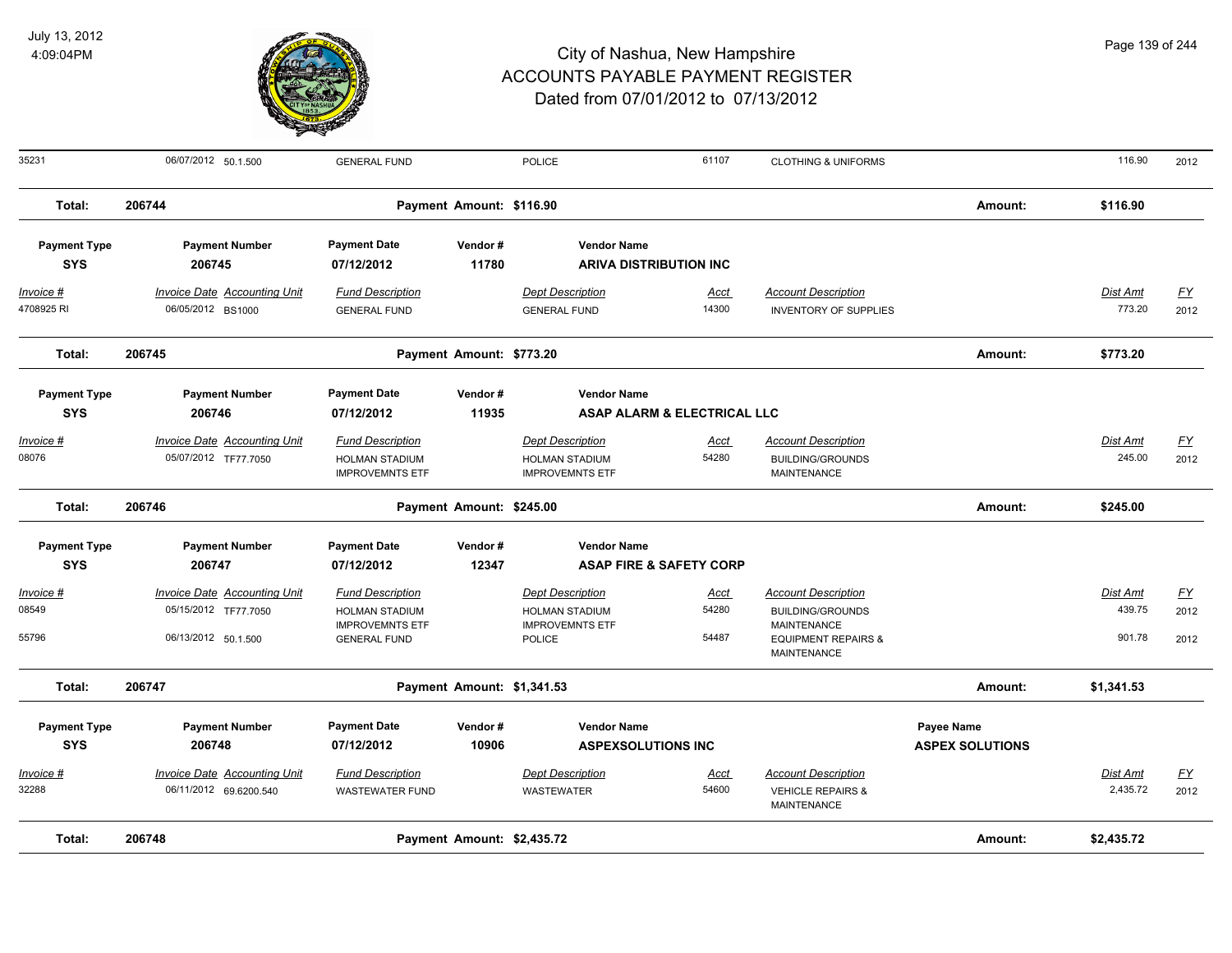

| <b>Payment Type</b> | <b>Payment Number</b>               | <b>Payment Date</b>                                        | Vendor#                    | <b>Vendor Name</b>                                         |             |                                               |                 |            |                  |
|---------------------|-------------------------------------|------------------------------------------------------------|----------------------------|------------------------------------------------------------|-------------|-----------------------------------------------|-----------------|------------|------------------|
| <b>SYS</b>          | 206749                              | 07/12/2012                                                 | 11880                      | ATA TRANSIT ADVERTISING INC                                |             |                                               |                 |            |                  |
| Invoice #           | <b>Invoice Date Accounting Unit</b> | <b>Fund Description</b>                                    |                            | <b>Dept Description</b>                                    | <u>Acct</u> | <b>Account Description</b>                    | <b>Activity</b> | Dist Amt   | $\underline{FY}$ |
| 9662                | 06/26/2012 71.3068                  | <b>COMMUNITY SERVICES</b><br><b>GRANTS</b>                 |                            | <b>COMMUNITY SERVICES</b><br><b>GRANTS</b>                 | 55500       | <b>ADVERTISING</b>                            | 71.1001.12.01   | 499.00     | 2012             |
| 9680                | 06/30/2012 71.3068                  | <b>COMMUNITY SERVICES</b><br><b>GRANTS</b>                 |                            | <b>COMMUNITY SERVICES</b><br><b>GRANTS</b>                 | 55500       | <b>ADVERTISING</b>                            | 71.1001.12.01   | 2,200.00   | 2012             |
| Total:              | 206749                              |                                                            | Payment Amount: \$2,699.00 |                                                            |             |                                               | Amount:         | \$2,699.00 |                  |
| <b>Payment Type</b> | <b>Payment Number</b>               | <b>Payment Date</b>                                        | Vendor#                    | <b>Vendor Name</b>                                         |             |                                               |                 |            |                  |
| <b>SYS</b>          | 206750                              | 07/12/2012                                                 | 12358                      | <b>B &amp; S LOCKSMITHS INC</b>                            |             |                                               |                 |            |                  |
| <u>Invoice #</u>    | <b>Invoice Date Accounting Unit</b> | <b>Fund Description</b>                                    |                            | <b>Dept Description</b>                                    | <u>Acct</u> | <b>Account Description</b>                    |                 | Dist Amt   | EY               |
| 22912               | 06/22/2012 77.1.650                 | <b>GENERAL FUND</b>                                        |                            | PARKS & RECREATION                                         | 54280       | <b>BUILDING/GROUNDS</b><br><b>MAINTENANCE</b> |                 | 27.00      | 2012             |
| 22945               | 06/27/2012 77.1.650                 | <b>GENERAL FUND</b>                                        |                            | PARKS & RECREATION                                         | 54280       | <b>BUILDING/GROUNDS</b><br>MAINTENANCE        |                 | 10.50      | 2012             |
| 22953               | 06/21/2012 77.1.650                 | <b>GENERAL FUND</b>                                        |                            | PARKS & RECREATION                                         | 54280       | <b>BUILDING/GROUNDS</b><br>MAINTENANCE        |                 | 144.57     | 2012             |
| Total:              | 206750                              |                                                            | Payment Amount: \$182.07   |                                                            |             |                                               | Amount:         | \$182.07   |                  |
| <b>Payment Type</b> | <b>Payment Number</b>               | <b>Payment Date</b>                                        | Vendor#                    | <b>Vendor Name</b>                                         |             |                                               |                 |            |                  |
| <b>SYS</b>          | 206751                              | 07/12/2012                                                 | 12359                      | <b>ALEXANDRA BAER</b>                                      |             |                                               |                 |            |                  |
| Invoice #           | <b>Invoice Date Accounting Unit</b> | <b>Fund Description</b>                                    |                            | <b>Dept Description</b>                                    | <u>Acct</u> | <b>Account Description</b>                    |                 | Dist Amt   | $\underline{FY}$ |
| 153                 | 06/14/2012 50.1.500                 | <b>GENERAL FUND</b>                                        |                            | <b>POLICE</b>                                              | 55699       | OTHER CONTRACTED<br><b>SERVICES</b>           |                 | 345.00     | 2012             |
| Total:              | 206751                              |                                                            | Payment Amount: \$345.00   |                                                            |             |                                               | Amount:         | \$345.00   |                  |
| <b>Payment Type</b> | <b>Payment Number</b>               | <b>Payment Date</b>                                        | Vendor#                    | <b>Vendor Name</b>                                         |             |                                               |                 |            |                  |
| <b>SYS</b>          | 206752                              | 07/12/2012                                                 | 12362                      | <b>BAKER &amp; TAYLOR</b>                                  |             |                                               |                 |            |                  |
| <u> Invoice #</u>   | <b>Invoice Date Accounting Unit</b> | <b>Fund Description</b>                                    |                            | <b>Dept Description</b>                                    | Acct        | <b>Account Description</b>                    |                 | Dist Amt   | $\underline{FY}$ |
| 2317019             | 06/15/2012 TF79.8063                | <b>LIBRARY-HENRY STEARNS</b>                               |                            | <b>LIBRARY-HENRY STEARNS</b>                               | 61807       | <b>PUBLICATIONS</b>                           |                 | $-27.50$   | 2012             |
| 3017960265          | 06/05/2012 TF79.8063                | <b>FUND</b><br><b>LIBRARY-HENRY STEARNS</b><br><b>FUND</b> |                            | <b>FUND</b><br>LIBRARY-HENRY STEARNS<br><b>FUND</b>        | 61807       | <b>PUBLICATIONS</b>                           |                 | 31.08      | 2012             |
| 3017960266          | 06/05/2012 TF79.8063                | <b>LIBRARY-HENRY STEARNS</b>                               |                            | LIBRARY-HENRY STEARNS                                      | 61807       | <b>PUBLICATIONS</b>                           |                 | 14.96      | 2012             |
| 3017960267          | 06/05/2012 TF79.8063                | <b>FUND</b><br><b>LIBRARY-HENRY STEARNS</b><br><b>FUND</b> |                            | <b>FUND</b><br>LIBRARY-HENRY STEARNS                       | 61807       | <b>PUBLICATIONS</b>                           |                 | 22.75      | 2012             |
| 3017960268          | 06/05/2012 TF79.8063                | <b>LIBRARY-HENRY STEARNS</b><br><b>FUND</b>                |                            | <b>FUND</b><br><b>LIBRARY-HENRY STEARNS</b><br><b>FUND</b> | 61807       | <b>PUBLICATIONS</b>                           |                 | 11.19      | 2012             |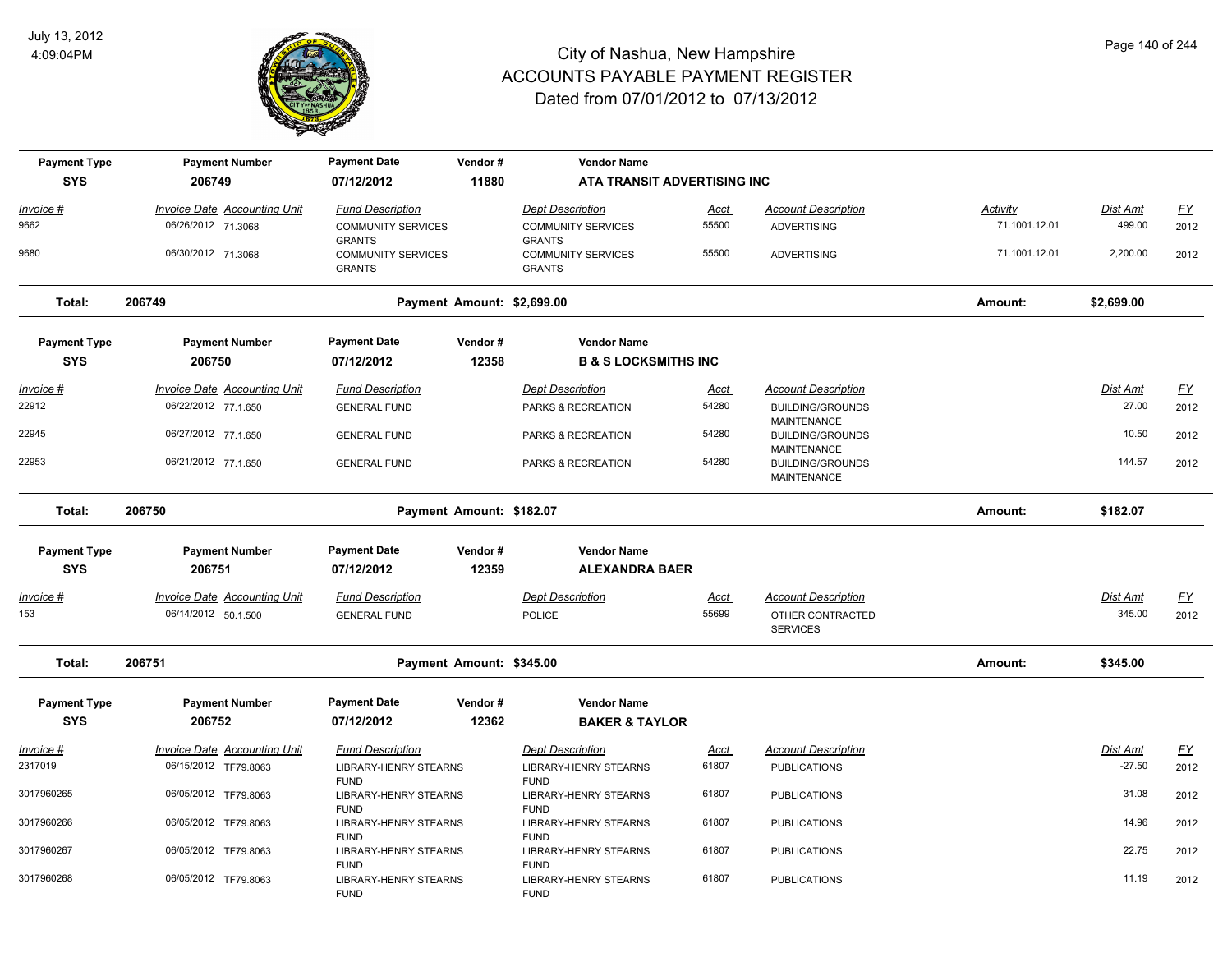

| 3017960269 | 06/05/2012 TF79.8063 | LIBRARY-HENRY STEARNS                       | LIBRARY-HENRY STEARNS                       | 61807 | <b>PUBLICATIONS</b> | 16.07  | 2012 |
|------------|----------------------|---------------------------------------------|---------------------------------------------|-------|---------------------|--------|------|
| 3017960270 | 06/05/2012 TF79.8063 | <b>FUND</b><br>LIBRARY-HENRY STEARNS        | <b>FUND</b><br>LIBRARY-HENRY STEARNS        | 61807 | <b>PUBLICATIONS</b> | 13.87  | 2012 |
| 3017960271 | 06/05/2012 TF79.8063 | <b>FUND</b><br>LIBRARY-HENRY STEARNS        | <b>FUND</b><br><b>LIBRARY-HENRY STEARNS</b> | 61807 | <b>PUBLICATIONS</b> | 69.98  | 2012 |
| 3017960272 | 06/05/2012 TF79.8063 | <b>FUND</b><br><b>LIBRARY-HENRY STEARNS</b> | <b>FUND</b><br><b>LIBRARY-HENRY STEARNS</b> | 61807 | <b>PUBLICATIONS</b> | 10.50  | 2012 |
| 3017960273 | 06/05/2012 TF79.8063 | <b>FUND</b><br><b>LIBRARY-HENRY STEARNS</b> | <b>FUND</b><br><b>LIBRARY-HENRY STEARNS</b> | 61807 | <b>PUBLICATIONS</b> | 13.88  | 2012 |
| 3017960274 | 06/05/2012 TF79.8063 | <b>FUND</b><br>LIBRARY-HENRY STEARNS        | <b>FUND</b><br>LIBRARY-HENRY STEARNS        | 61807 | <b>PUBLICATIONS</b> | 9.80   | 2012 |
| 3017960275 | 06/05/2012 TF79.8063 | <b>FUND</b><br>LIBRARY-HENRY STEARNS        | <b>FUND</b><br>LIBRARY-HENRY STEARNS        | 61807 | <b>PUBLICATIONS</b> | 19.60  | 2012 |
| 3017960276 | 06/05/2012 TF79.8063 | <b>FUND</b><br>LIBRARY-HENRY STEARNS        | <b>FUND</b><br>LIBRARY-HENRY STEARNS        | 61807 | <b>PUBLICATIONS</b> | 17.50  | 2012 |
| 3017960277 | 06/05/2012 TF79.8063 | <b>FUND</b><br>LIBRARY-HENRY STEARNS        | <b>FUND</b><br>LIBRARY-HENRY STEARNS        | 61807 | <b>PUBLICATIONS</b> | 47.83  | 2012 |
| 3017960278 | 06/05/2012 TF79.8063 | <b>FUND</b><br><b>LIBRARY-HENRY STEARNS</b> | <b>FUND</b><br><b>LIBRARY-HENRY STEARNS</b> | 61807 | <b>PUBLICATIONS</b> | 25.72  | 2012 |
| 3017960279 | 06/05/2012 TF79.8063 | <b>FUND</b><br><b>LIBRARY-HENRY STEARNS</b> | <b>FUND</b><br>LIBRARY-HENRY STEARNS        | 61807 | <b>PUBLICATIONS</b> | 25.15  | 2012 |
| 3017960280 | 06/05/2012 TF79.8063 | <b>FUND</b><br>LIBRARY-HENRY STEARNS        | <b>FUND</b><br>LIBRARY-HENRY STEARNS        | 61807 | <b>PUBLICATIONS</b> | 5.59   | 2012 |
| 3017960281 | 06/05/2012 TF79.8063 | <b>FUND</b><br>LIBRARY-HENRY STEARNS        | <b>FUND</b><br>LIBRARY-HENRY STEARNS        | 61807 | <b>PUBLICATIONS</b> | 14.42  | 2012 |
| 3017970603 | 06/11/2012 TF79.8063 | <b>FUND</b><br>LIBRARY-HENRY STEARNS        | <b>FUND</b><br>LIBRARY-HENRY STEARNS        | 61807 | <b>PUBLICATIONS</b> | 44.39  | 2012 |
| 3017970604 | 06/11/2012 TF79.8063 | <b>FUND</b><br><b>LIBRARY-HENRY STEARNS</b> | <b>FUND</b><br><b>LIBRARY-HENRY STEARNS</b> | 61807 | <b>PUBLICATIONS</b> | 31.08  | 2012 |
| 3017970605 | 06/11/2012 TF79.8063 | <b>FUND</b><br>LIBRARY-HENRY STEARNS        | <b>FUND</b><br><b>LIBRARY-HENRY STEARNS</b> | 61807 | <b>PUBLICATIONS</b> | 15.51  | 2012 |
| 3017970606 | 06/11/2012 TF79.8063 | <b>FUND</b><br>LIBRARY-HENRY STEARNS        | <b>FUND</b><br><b>LIBRARY-HENRY STEARNS</b> | 61807 | <b>PUBLICATIONS</b> | 138.07 | 2012 |
| 3017970607 | 06/11/2012 TF79.8063 | <b>FUND</b><br><b>LIBRARY-HENRY STEARNS</b> | <b>FUND</b><br>LIBRARY-HENRY STEARNS        | 61807 | <b>PUBLICATIONS</b> | 18.04  | 2012 |
| 3017970608 | 06/11/2012 TF79.8063 | <b>FUND</b><br>LIBRARY-HENRY STEARNS        | <b>FUND</b><br>LIBRARY-HENRY STEARNS        | 61807 | <b>PUBLICATIONS</b> | 50.38  | 2012 |
| 3017970609 | 06/11/2012 TF79.8063 | <b>FUND</b><br>LIBRARY-HENRY STEARNS        | <b>FUND</b><br>LIBRARY-HENRY STEARNS        | 61807 | <b>PUBLICATIONS</b> | 10.49  | 2012 |
| 3017970610 | 06/11/2012 TF79.8063 | <b>FUND</b><br><b>LIBRARY-HENRY STEARNS</b> | <b>FUND</b><br><b>LIBRARY-HENRY STEARNS</b> | 61807 | <b>PUBLICATIONS</b> | 10.49  | 2012 |
| 3017970611 | 06/11/2012 TF79.8063 | <b>FUND</b><br>LIBRARY-HENRY STEARNS        | <b>FUND</b><br>LIBRARY-HENRY STEARNS        | 61807 | <b>PUBLICATIONS</b> | 9.09   | 2012 |
| 3017970612 | 06/11/2012 TF79.8063 | <b>FUND</b><br>LIBRARY-HENRY STEARNS        | <b>FUND</b><br>LIBRARY-HENRY STEARNS        | 61807 | <b>PUBLICATIONS</b> | 17.95  | 2012 |
| 3017970613 | 06/11/2012 TF79.8063 | <b>FUND</b><br>LIBRARY-HENRY STEARNS        | <b>FUND</b><br>LIBRARY-HENRY STEARNS        | 61807 | <b>PUBLICATIONS</b> | 62.16  | 2012 |
| 3017970614 | 06/11/2012 TF79.8063 | <b>FUND</b><br>LIBRARY-HENRY STEARNS        | <b>FUND</b><br>LIBRARY-HENRY STEARNS        | 61807 | <b>PUBLICATIONS</b> | 130.96 | 2012 |
| 3017970615 | 06/11/2012 TF79.8063 | <b>FUND</b><br><b>LIBRARY-HENRY STEARNS</b> | <b>FUND</b><br><b>LIBRARY-HENRY STEARNS</b> | 61807 | <b>PUBLICATIONS</b> | 20.00  | 2012 |
| 3017970616 | 06/11/2012 TF79.8063 | <b>FUND</b><br><b>LIBRARY-HENRY STEARNS</b> | <b>FUND</b><br><b>LIBRARY-HENRY STEARNS</b> | 61807 | <b>PUBLICATIONS</b> | 91.51  | 2012 |
|            |                      | <b>FUND</b>                                 | <b>FUND</b>                                 |       |                     |        |      |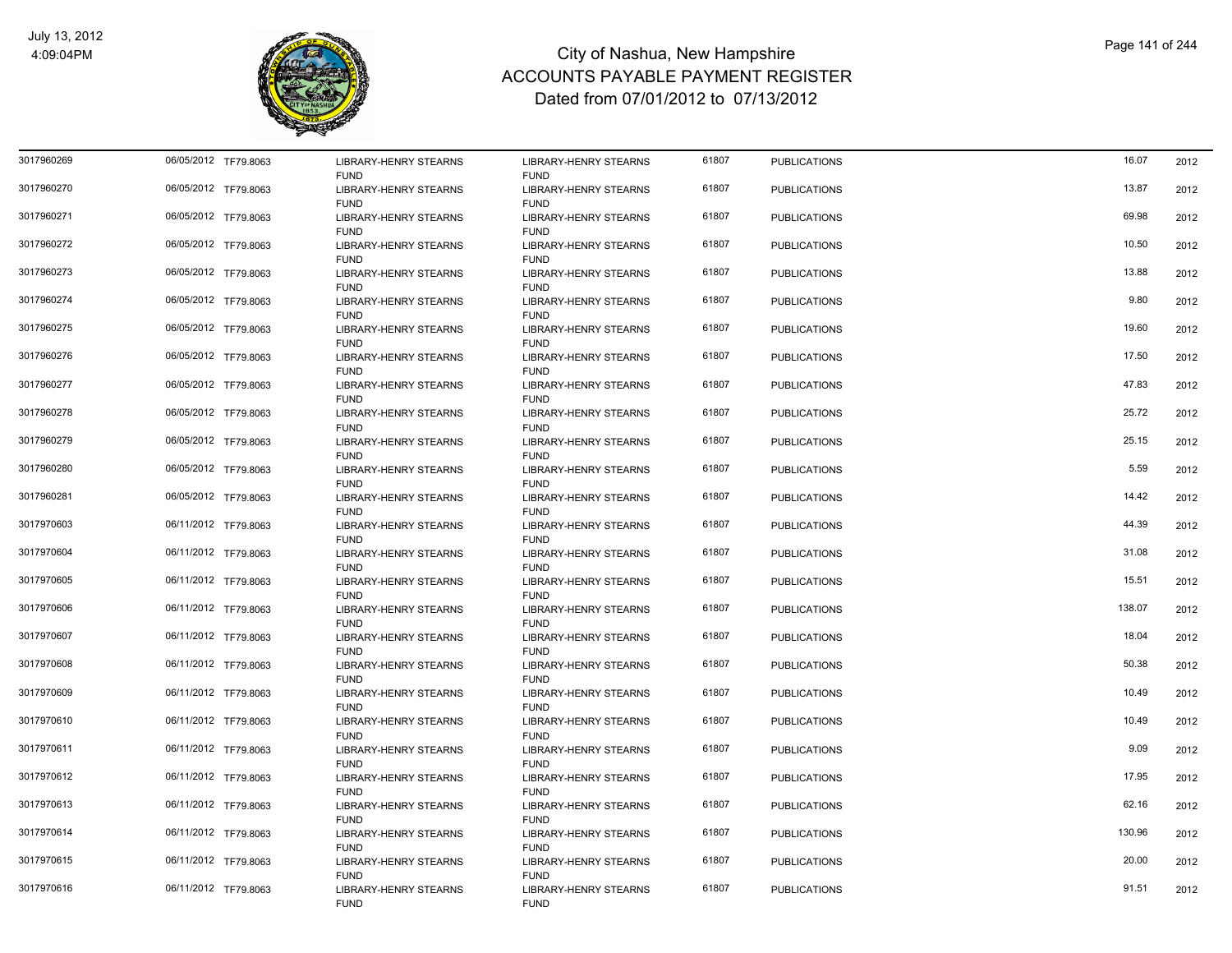

| 3017970617 | 06/11/2012 TF79.8063 | LIBRARY-HENRY STEARNS<br><b>FUND</b>                       | <b>LIBRARY-HENRY STEARNS</b><br><b>FUND</b>                | 61807 | <b>PUBLICATIONS</b> | 26.51  | 2012 |
|------------|----------------------|------------------------------------------------------------|------------------------------------------------------------|-------|---------------------|--------|------|
| 3017970618 | 06/11/2012 TF79.8063 | <b>LIBRARY-HENRY STEARNS</b><br><b>FUND</b>                | <b>LIBRARY-HENRY STEARNS</b><br><b>FUND</b>                | 61807 | <b>PUBLICATIONS</b> | 13.27  | 2012 |
| 3017970619 | 06/11/2012 TF79.8063 | <b>LIBRARY-HENRY STEARNS</b><br><b>FUND</b>                | <b>LIBRARY-HENRY STEARNS</b><br><b>FUND</b>                | 61807 | <b>PUBLICATIONS</b> | 68.47  | 2012 |
| 3017970620 | 06/11/2012 TF79.8063 | <b>LIBRARY-HENRY STEARNS</b><br><b>FUND</b>                | <b>LIBRARY-HENRY STEARNS</b><br><b>FUND</b>                | 61807 | <b>PUBLICATIONS</b> | 13.85  | 2012 |
| 3017970621 | 06/11/2012 TF79.8063 | LIBRARY-HENRY STEARNS<br><b>FUND</b>                       | LIBRARY-HENRY STEARNS<br><b>FUND</b>                       | 61807 | <b>PUBLICATIONS</b> | 22.20  | 2012 |
| 3017970622 | 06/11/2012 TF79.8063 | LIBRARY-HENRY STEARNS<br><b>FUND</b>                       | LIBRARY-HENRY STEARNS<br><b>FUND</b>                       | 61807 | <b>PUBLICATIONS</b> | 12.18  | 2012 |
| 3017970623 | 06/11/2012 TF79.8063 | <b>LIBRARY-HENRY STEARNS</b><br><b>FUND</b>                | <b>LIBRARY-HENRY STEARNS</b><br><b>FUND</b>                | 61807 | <b>PUBLICATIONS</b> | 15.39  | 2012 |
| 3017970624 | 06/11/2012 TF79.8063 | LIBRARY-HENRY STEARNS<br><b>FUND</b>                       | LIBRARY-HENRY STEARNS<br><b>FUND</b>                       | 61807 | <b>PUBLICATIONS</b> | 17.47  | 2012 |
| 3017970625 | 06/11/2012 TF79.8063 | LIBRARY-HENRY STEARNS<br><b>FUND</b>                       | LIBRARY-HENRY STEARNS<br><b>FUND</b>                       | 61807 | <b>PUBLICATIONS</b> | 14.42  | 2012 |
| 3017970626 | 06/11/2012 TF79.8063 | <b>LIBRARY-HENRY STEARNS</b>                               | LIBRARY-HENRY STEARNS                                      | 61807 | <b>PUBLICATIONS</b> | 14.38  | 2012 |
| 3017970627 | 06/11/2012 TF79.8063 | <b>FUND</b><br>LIBRARY-HENRY STEARNS<br><b>FUND</b>        | <b>FUND</b><br>LIBRARY-HENRY STEARNS<br><b>FUND</b>        | 61807 | <b>PUBLICATIONS</b> | 89.08  | 2012 |
| 3017970628 | 06/11/2012 TF79.8063 | <b>LIBRARY-HENRY STEARNS</b>                               | <b>LIBRARY-HENRY STEARNS</b>                               | 61807 | <b>PUBLICATIONS</b> | 44.37  | 2012 |
| 3017970629 | 06/11/2012 TF79.8063 | <b>FUND</b><br>LIBRARY-HENRY STEARNS                       | <b>FUND</b><br>LIBRARY-HENRY STEARNS                       | 61807 | <b>PUBLICATIONS</b> | 34.96  | 2012 |
| 3017970630 | 06/11/2012 TF79.8063 | <b>FUND</b><br>LIBRARY-HENRY STEARNS                       | <b>FUND</b><br><b>LIBRARY-HENRY STEARNS</b>                | 61807 | <b>PUBLICATIONS</b> | 13.85  | 2012 |
| 3017970631 | 06/11/2012 TF79.8063 | <b>FUND</b><br>LIBRARY-HENRY STEARNS                       | <b>FUND</b><br>LIBRARY-HENRY STEARNS                       | 61807 | <b>PUBLICATIONS</b> | 10.49  | 2012 |
| 3017976182 | 06/12/2012 TF79.8063 | <b>FUND</b><br>LIBRARY-HENRY STEARNS                       | <b>FUND</b><br>LIBRARY-HENRY STEARNS                       | 61807 | <b>PUBLICATIONS</b> | 9.09   | 2012 |
| 3017976183 | 06/12/2012 TF79.8063 | <b>FUND</b><br><b>LIBRARY-HENRY STEARNS</b>                | <b>FUND</b><br><b>LIBRARY-HENRY STEARNS</b>                | 61807 | <b>PUBLICATIONS</b> | 9.09   | 2012 |
| 3017976184 | 06/12/2012 TF79.8063 | <b>FUND</b><br>LIBRARY-HENRY STEARNS                       | <b>FUND</b><br>LIBRARY-HENRY STEARNS                       | 61807 | <b>PUBLICATIONS</b> | 14.43  | 2012 |
| 3017976185 | 06/12/2012 TF79.8063 | <b>FUND</b><br>LIBRARY-HENRY STEARNS                       | <b>FUND</b><br>LIBRARY-HENRY STEARNS                       | 61807 | <b>PUBLICATIONS</b> | 10.49  | 2012 |
| 3017976186 | 06/12/2012 TF79.8063 | <b>FUND</b><br>LIBRARY-HENRY STEARNS                       | <b>FUND</b><br>LIBRARY-HENRY STEARNS                       | 61807 | <b>PUBLICATIONS</b> | 10.95  | 2012 |
| 3017976187 | 06/12/2012 TF79.8063 | <b>FUND</b><br>LIBRARY-HENRY STEARNS                       | <b>FUND</b><br><b>LIBRARY-HENRY STEARNS</b>                | 61807 | <b>PUBLICATIONS</b> | 74.90  | 2012 |
| 3017976188 | 06/12/2012 TF79.8063 | <b>FUND</b><br><b>LIBRARY-HENRY STEARNS</b>                | <b>FUND</b><br><b>LIBRARY-HENRY STEARNS</b>                | 61807 | <b>PUBLICATIONS</b> | 235.86 | 2012 |
| 3017976189 | 06/12/2012 TF79.8063 | <b>FUND</b><br><b>LIBRARY-HENRY STEARNS</b>                | <b>FUND</b><br><b>LIBRARY-HENRY STEARNS</b>                | 61807 | <b>PUBLICATIONS</b> | 17.47  | 2012 |
| 3017976190 | 06/12/2012 TF79.8063 | <b>FUND</b><br>LIBRARY-HENRY STEARNS                       | <b>FUND</b><br>LIBRARY-HENRY STEARNS                       | 61807 | <b>PUBLICATIONS</b> | 45.48  | 2012 |
| 3017976191 | 06/12/2012 TF79.8063 | <b>FUND</b><br><b>LIBRARY-HENRY STEARNS</b>                | <b>FUND</b><br><b>LIBRARY-HENRY STEARNS</b>                | 61807 | <b>PUBLICATIONS</b> | 13.85  | 2012 |
| 3017980974 | 06/14/2012 TF79.8063 | <b>FUND</b><br><b>LIBRARY-HENRY STEARNS</b><br><b>FUND</b> | <b>FUND</b><br><b>LIBRARY-HENRY STEARNS</b><br><b>FUND</b> | 61807 | <b>PUBLICATIONS</b> | 180.64 | 2012 |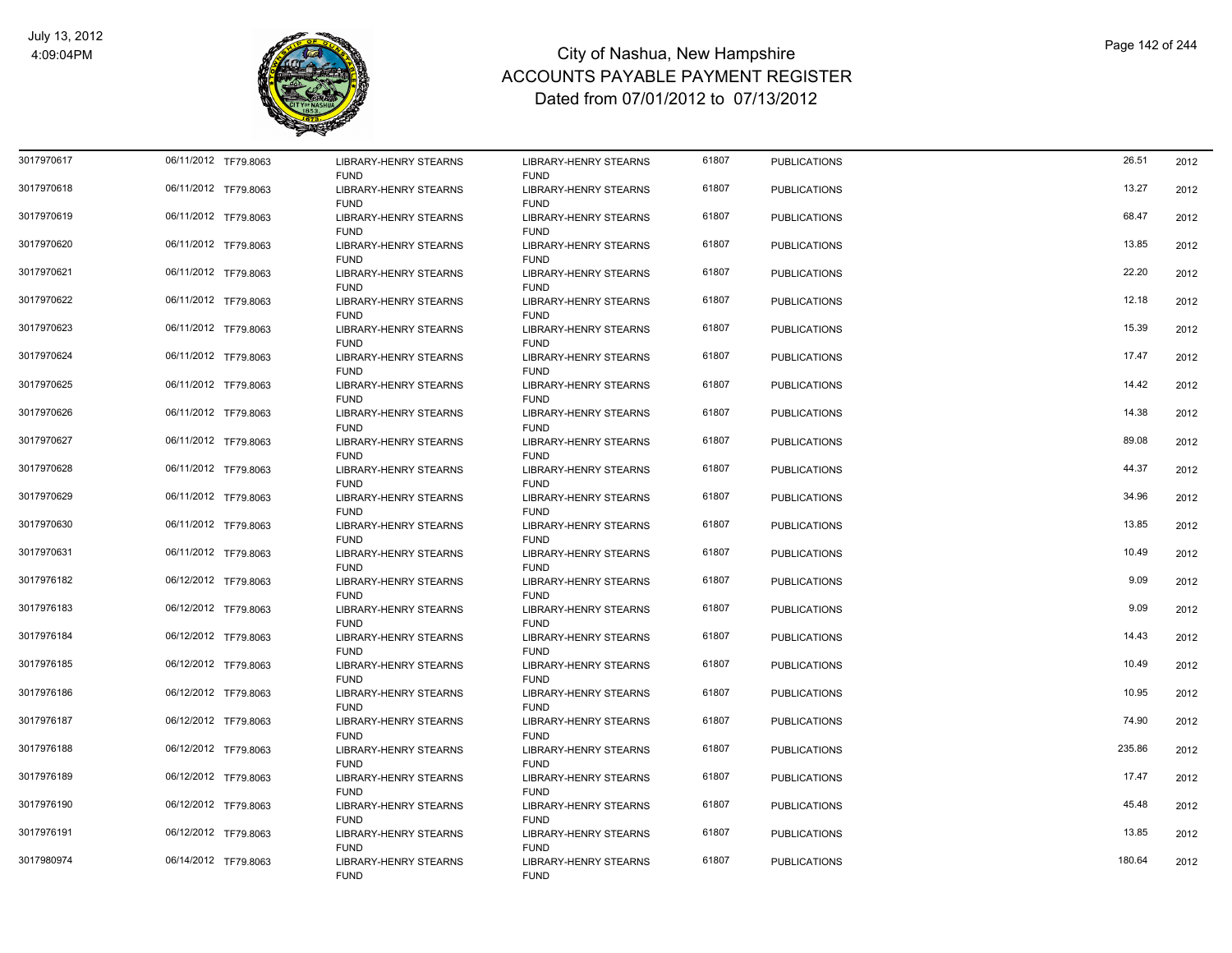

| Total:                            | 206752                                                     |                                                | Payment Amount: \$2,025.65 |                                                        |                      |                                                                                    | Amount:                                            | \$2,025.65                |                   |
|-----------------------------------|------------------------------------------------------------|------------------------------------------------|----------------------------|--------------------------------------------------------|----------------------|------------------------------------------------------------------------------------|----------------------------------------------------|---------------------------|-------------------|
| <b>Payment Type</b><br><b>SYS</b> | <b>Payment Number</b><br>206753                            | <b>Payment Date</b><br>07/12/2012              | Vendor#<br>10186           | <b>Vendor Name</b><br><b>BASS FIRST AID SERVICE CO</b> |                      |                                                                                    | <b>Payee Name</b><br><b>BASS FIRST AID SERVICE</b> |                           |                   |
| Invoice #<br>596032               | <b>Invoice Date Accounting Unit</b><br>06/11/2012 61.1.670 | <b>Fund Description</b><br><b>GENERAL FUND</b> |                            | <b>Dept Description</b><br><b>STREETS</b>              | Acct<br>61142        | <b>Account Description</b><br>MEDICAL SUPPLIES                                     |                                                    | <b>Dist Amt</b><br>203.60 | <u>FY</u><br>2012 |
| Total:                            | 206753                                                     |                                                | Payment Amount: \$203.60   |                                                        |                      |                                                                                    | Amount:                                            | \$203.60                  |                   |
| <b>Payment Type</b><br><b>SYS</b> | <b>Payment Number</b><br>206754                            | <b>Payment Date</b><br>07/12/2012              | Vendor#<br>12379           | <b>Vendor Name</b><br><b>BATTERIES PLUS</b>            |                      |                                                                                    |                                                    |                           |                   |
| Invoice #<br>223043               | Invoice Date Accounting Unit<br>06/14/2012 52.1.620        | <b>Fund Description</b><br><b>GENERAL FUND</b> |                            | <b>Dept Description</b><br><b>FIRE</b>                 | Acct<br>54487        | <b>Account Description</b><br><b>EQUIPMENT REPAIRS &amp;</b><br><b>MAINTENANCE</b> |                                                    | Dist Amt<br>26.28         | <b>FY</b><br>2012 |
| Total:                            | 206754                                                     |                                                | Payment Amount: \$26.28    |                                                        |                      |                                                                                    | Amount:                                            | \$26.28                   |                   |
| <b>Payment Type</b><br><b>SYS</b> | <b>Payment Number</b><br>206755                            | <b>Payment Date</b><br>07/12/2012              | Vendor#<br>12391           | <b>Vendor Name</b><br><b>BELLETETES INC</b>            |                      |                                                                                    |                                                    |                           |                   |
| Invoice #                         | <b>Invoice Date Accounting Unit</b>                        | <b>Fund Description</b>                        |                            | <b>Dept Description</b>                                | <b>Acct</b>          | <b>Account Description</b>                                                         |                                                    | Dist Amt                  | EY                |
| 4578283<br>4578506                | 06/13/2012 61.1.670<br>06/14/2012 77.1.650                 | <b>GENERAL FUND</b><br><b>GENERAL FUND</b>     |                            | <b>STREETS</b><br>PARKS & RECREATION                   | 71025<br>54280       | <b>SMALL TOOLS</b><br><b>BUILDING/GROUNDS</b>                                      |                                                    | 133.86<br>4.90            | 2012<br>2012      |
| 4578510                           | 06/14/2012 77.1.650                                        | <b>GENERAL FUND</b>                            |                            | PARKS & RECREATION                                     | 54280                | MAINTENANCE<br><b>BUILDING/GROUNDS</b>                                             |                                                    | 7.19                      | 2012              |
| 4578538                           | 06/14/2012 61.1.670                                        | <b>GENERAL FUND</b>                            |                            | <b>STREETS</b>                                         | 61299                | MAINTENANCE<br>MISCELLANEOUS SUPPLIES                                              |                                                    | 13.98                     | 2012              |
| 4578740                           | 06/15/2012 61.1.670                                        | <b>GENERAL FUND</b>                            |                            | <b>STREETS</b>                                         | 71025                | <b>SMALL TOOLS</b>                                                                 |                                                    | 9.59                      | 2012              |
| 4578745                           | 06/15/2012 77.1.650                                        | <b>GENERAL FUND</b>                            |                            | PARKS & RECREATION                                     | 54280                | <b>BUILDING/GROUNDS</b>                                                            |                                                    | 86.50                     | 2012              |
| 4579218                           | 06/16/2012 77.1.650                                        | <b>GENERAL FUND</b>                            |                            | PARKS & RECREATION                                     | 54280                | <b>MAINTENANCE</b><br><b>BUILDING/GROUNDS</b><br>MAINTENANCE                       |                                                    | 53.94                     | 2012              |
| Total:                            | 206755                                                     |                                                | Payment Amount: \$309.96   |                                                        | Discount:            | 3.11                                                                               | Amount:                                            | \$309.96                  |                   |
| <b>Payment Type</b><br><b>SYS</b> | <b>Payment Number</b><br>206756                            | <b>Payment Date</b><br>07/12/2012              | Vendor#<br>12395           | <b>Vendor Name</b><br><b>BENS UNIFORMS</b>             |                      |                                                                                    |                                                    |                           |                   |
| Invoice #<br>31749                | Invoice Date Accounting Unit<br>06/14/2012 50.1.500        | <b>Fund Description</b><br><b>GENERAL FUND</b> |                            | Dept Description<br><b>POLICE</b>                      | <u>Acct</u><br>61110 | <b>Account Description</b><br>PROTECTIVE CLOTHING                                  |                                                    | Dist Amt<br>199.95        | EY<br>2012        |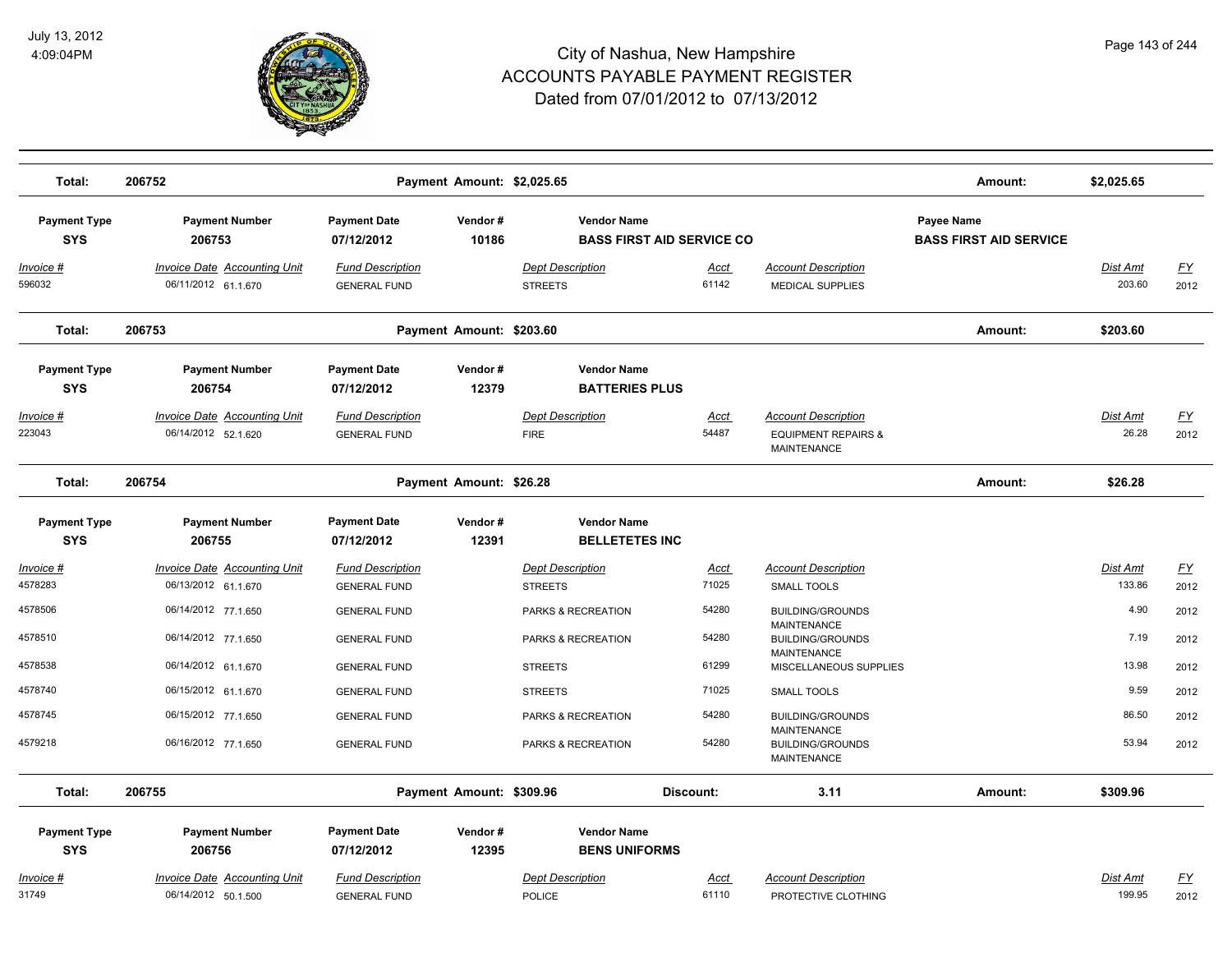

| CPR COURSE                        | 06/26/2012 28.6500.500              | PROPERTY & CASUALTY FUND          |                            | RISK MGMT-PROPERTY &<br>CASUALTY           | 55421       | <b>TRAINING &amp; CERTIFICATIONS</b>               |         | 685.00          | 2012      |
|-----------------------------------|-------------------------------------|-----------------------------------|----------------------------|--------------------------------------------|-------------|----------------------------------------------------|---------|-----------------|-----------|
| Invoice #                         | Invoice Date Accounting Unit        | <b>Fund Description</b>           |                            | <b>Dept Description</b>                    | <u>Acct</u> | <b>Account Description</b>                         |         | Dist Amt        | <u>FY</u> |
| <b>Payment Type</b><br><b>SYS</b> | <b>Payment Number</b><br>206758     | <b>Payment Date</b><br>07/12/2012 | Vendor#<br>11837           | <b>Vendor Name</b><br><b>JOSEPH BOYKIN</b> |             |                                                    |         |                 |           |
| Total:                            | 206757                              |                                   | Payment Amount: \$223.33   |                                            |             |                                                    | Amount: | \$223.33        |           |
| 6026744/1                         | 03/30/2012 50.1.500                 | <b>GENERAL FUND</b>               |                            | <b>POLICE</b>                              | 54600       | <b>VEHICLE REPAIRS &amp;</b><br><b>MAINTENANCE</b> |         | 97.53           | 2012      |
| 5028000                           | 06/14/2012 50.1.500                 | <b>GENERAL FUND</b>               |                            | <b>POLICE</b>                              | 61799       | VEHICLE PARTS & SUPPLIES                           |         | 54.65           | 2012      |
| 5027953                           | 06/13/2012 50.1.500                 | <b>GENERAL FUND</b>               |                            | <b>POLICE</b>                              | 61799       | VEHICLE PARTS & SUPPLIES                           |         | 55.35           | 2012      |
| 5026872                           | 05/11/2012 50.1.500                 | <b>GENERAL FUND</b>               |                            | <b>POLICE</b>                              | 61799       | <b>VEHICLE PARTS &amp; SUPPLIES</b>                |         | $-28.54$        | 2012      |
| 5026834                           | 05/10/2012 50.1.500                 | <b>GENERAL FUND</b>               |                            | <b>POLICE</b>                              | 61799       | <b>VEHICLE PARTS &amp; SUPPLIES</b>                |         | 44.34           | 2012      |
| <u> Invoice #</u>                 | <b>Invoice Date Accounting Unit</b> | <b>Fund Description</b>           |                            | <b>Dept Description</b>                    | <b>Acct</b> | <b>Account Description</b>                         |         | <b>Dist Amt</b> | <u>FY</u> |
| <b>Payment Type</b><br><b>SYS</b> | <b>Payment Number</b><br>206757     | <b>Payment Date</b><br>07/12/2012 | Vendor#<br>12402           | <b>Vendor Name</b><br><b>BEST FORD</b>     |             |                                                    |         |                 |           |
| Total:                            | 206756                              |                                   | Payment Amount: \$2,278.16 |                                            |             |                                                    | Amount: | \$2,278.16      |           |
| 41167                             | 04/09/2012 50.1.500                 | <b>GENERAL FUND</b>               |                            | <b>POLICE</b>                              | 61107       | <b>CLOTHING &amp; UNIFORMS</b>                     |         | 115.00          | 2012      |
| 38083                             | 06/06/2012 50.1.500                 | <b>GENERAL FUND</b>               |                            | <b>POLICE</b>                              | 61107       | <b>CLOTHING &amp; UNIFORMS</b>                     |         | 185.00          | 2012      |
| 37156                             | 06/14/2012 50.1.500                 | <b>GENERAL FUND</b>               |                            | <b>POLICE</b>                              | 61107       | <b>CLOTHING &amp; UNIFORMS</b>                     |         | 224.99          | 2012      |
| 37153                             | 06/14/2012 50.1.500                 | <b>GENERAL FUND</b>               |                            | <b>POLICE</b>                              | 61107       | <b>CLOTHING &amp; UNIFORMS</b>                     |         | 112.00          | 2012      |
| 37142                             | 06/13/2012 50.1.500                 | <b>GENERAL FUND</b>               |                            | <b>POLICE</b>                              | 61107       | <b>CLOTHING &amp; UNIFORMS</b>                     |         | 25.22           | 2012      |
| 37140                             | 06/13/2012 50.1.500                 | <b>GENERAL FUND</b>               |                            | <b>POLICE</b>                              | 61107       | <b>CLOTHING &amp; UNIFORMS</b>                     |         | 446.00          | 2012      |
| 37135                             | 05/13/2012 50.1.500                 | <b>GENERAL FUND</b>               |                            | <b>POLICE</b>                              | 61107       | <b>CLOTHING &amp; UNIFORMS</b>                     |         | 12.00           | 2012      |
| 37131                             | 06/12/2012 50.1.500                 | <b>GENERAL FUND</b>               |                            | <b>POLICE</b>                              | 61107       | <b>CLOTHING &amp; UNIFORMS</b>                     |         | 330.00          | 2012      |
| 37127                             | 06/12/2012 50.1.500                 | <b>GENERAL FUND</b>               |                            | <b>POLICE</b>                              | 61110       | PROTECTIVE CLOTHING                                |         | 10.00           | 2012      |
| 37126                             | 06/12/2012 50.1.500                 | <b>GENERAL FUND</b>               |                            | <b>POLICE</b>                              | 61110       | PROTECTIVE CLOTHING                                |         | 10.00           | 2012      |
| 37125                             | 06/12/2012 50.1.500                 | <b>GENERAL FUND</b>               |                            | <b>POLICE</b>                              | 61110       | PROTECTIVE CLOTHING                                |         | 10.00           | 2012      |
| 37123                             | 06/12/2012 50.1.500                 | <b>GENERAL FUND</b>               |                            | <b>POLICE</b>                              | 61107       | <b>CLOTHING &amp; UNIFORMS</b>                     |         | 72.00           | 2012      |
| 37121                             | 06/12/2012 50.1.500                 | <b>GENERAL FUND</b>               |                            | <b>POLICE</b>                              | 61107       | <b>CLOTHING &amp; UNIFORMS</b>                     |         | 237.00          | 2012      |
| 37119                             | 06/11/2012 50.1.500                 | <b>GENERAL FUND</b>               |                            | <b>POLICE</b>                              | 61107       | <b>CLOTHING &amp; UNIFORMS</b>                     |         | 26.00           | 2012      |
| 37107                             | 06/08/2012 50.1.500                 | <b>GENERAL FUND</b>               |                            | <b>POLICE</b>                              | 61107       | <b>CLOTHING &amp; UNIFORMS</b>                     |         | 263.00          | 2012      |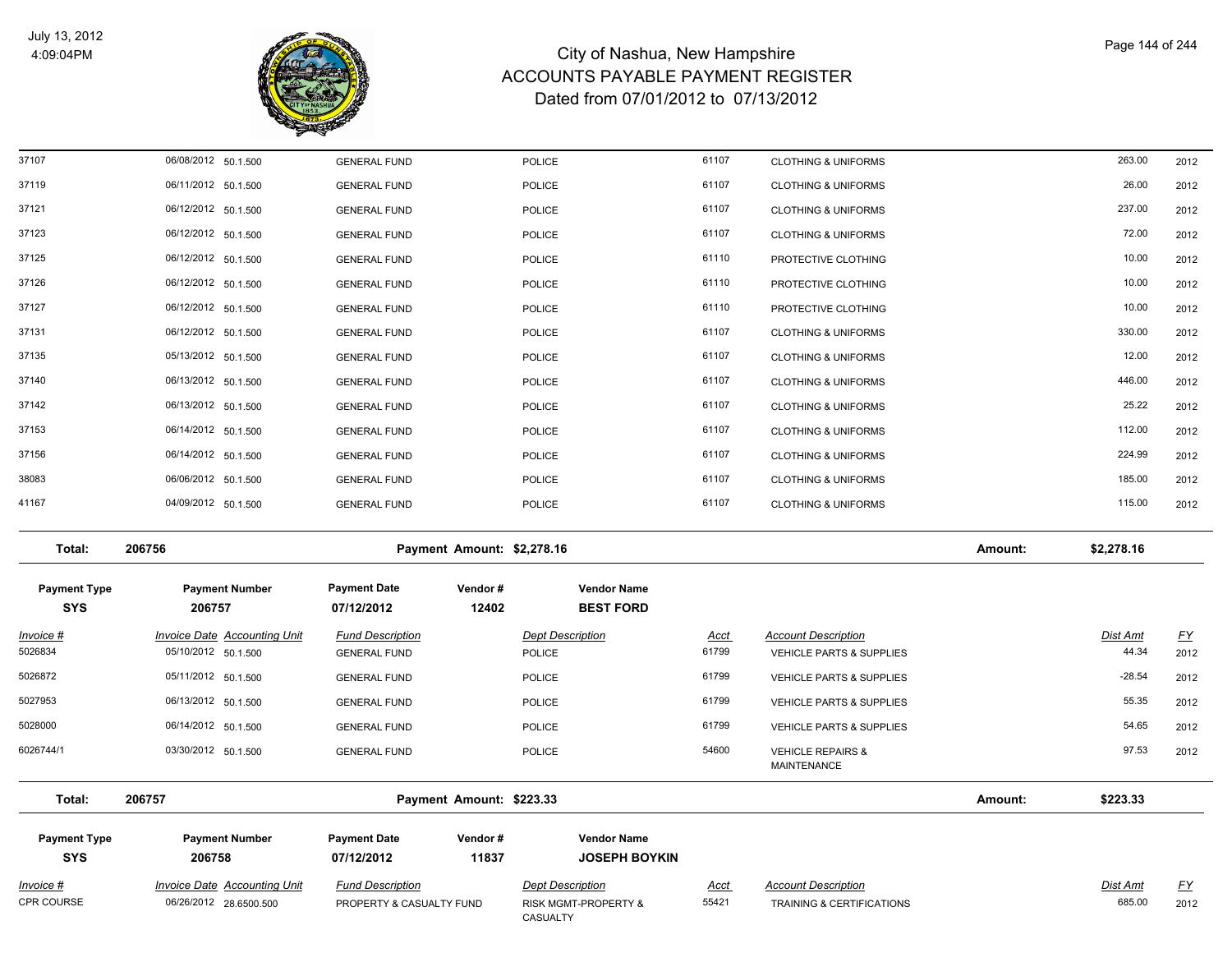

| Total:                            | 206758                                                        |                                                   | Payment Amount: \$685.00   |                                                   |                      |                                                                   | Amount: | \$685.00                  |                   |
|-----------------------------------|---------------------------------------------------------------|---------------------------------------------------|----------------------------|---------------------------------------------------|----------------------|-------------------------------------------------------------------|---------|---------------------------|-------------------|
| <b>Payment Type</b><br><b>SYS</b> | <b>Payment Number</b><br>206759                               | <b>Payment Date</b><br>07/12/2012                 | Vendor#<br>11214           | <b>Vendor Name</b><br><b>KATERI BRODEUR</b>       |                      |                                                                   |         |                           |                   |
| Invoice #<br>33232A 7/12/12 DECAP | <b>Invoice Date Accounting Unit</b><br>07/11/2012 BS1000      | <b>Fund Description</b><br><b>GENERAL FUND</b>    |                            | <b>Dept Description</b><br><b>GENERAL FUND</b>    | <b>Acct</b><br>21460 | <b>Account Description</b><br>125 DEPENDENT CARE                  |         | <b>Dist Amt</b><br>192.30 | <u>FY</u><br>2012 |
| Total:                            | 206759                                                        |                                                   | Payment Amount: \$192.30   |                                                   |                      |                                                                   | Amount: | \$192.30                  |                   |
| <b>Payment Type</b><br><b>SYS</b> | <b>Payment Number</b><br>206760                               | <b>Payment Date</b><br>07/12/2012                 | Vendor#<br>14057           | <b>Vendor Name</b><br><b>BROX INDUSTRIES INC.</b> |                      |                                                                   |         |                           |                   |
| <u> Invoice #</u><br>345665       | <b>Invoice Date Accounting Unit</b><br>06/11/2012 69.6200.540 | <b>Fund Description</b><br><b>WASTEWATER FUND</b> |                            | <b>Dept Description</b><br><b>WASTEWATER</b>      | <u>Acct</u><br>54300 | <b>Account Description</b><br><b>SEWER MAINTENANCE</b>            |         | <b>Dist Amt</b><br>50.00  | <u>FY</u><br>2012 |
| 345665                            | 06/11/2012 61.1.675                                           | <b>GENERAL FUND</b>                               |                            | <b>STREETS</b>                                    | 61507                | <b>ASPHALT</b>                                                    |         | 400.00                    | 2012              |
| 345666                            | 06/11/2012 69.6200.540                                        | <b>WASTEWATER FUND</b>                            |                            | <b>WASTEWATER</b>                                 | 54300                | SEWER MAINTENANCE                                                 |         | 1,122.48                  | 2012              |
| 345666                            | 06/11/2012 61.1.675                                           | <b>GENERAL FUND</b>                               |                            | <b>STREETS</b>                                    | 61507                | <b>ASPHALT</b>                                                    |         | 4,160.88                  | 2012              |
| 345705                            | 06/11/2012 69.6200.540                                        | <b>WASTEWATER FUND</b>                            |                            | WASTEWATER                                        | 54300                | SEWER MAINTENANCE                                                 |         | 560.81                    | 2012              |
| Total:                            | 206760                                                        |                                                   | Payment Amount: \$6,294.17 |                                                   |                      |                                                                   | Amount: | \$6,294.17                |                   |
| <b>Payment Type</b>               | <b>Payment Number</b>                                         | <b>Payment Date</b>                               | Vendor#                    | <b>Vendor Name</b>                                |                      |                                                                   |         |                           |                   |
| <b>SYS</b>                        | 206761                                                        | 07/12/2012                                        | 12464                      | <b>CANAL ART &amp; FRAMING</b>                    |                      |                                                                   |         |                           |                   |
| <u> Invoice #</u><br>60612        | <b>Invoice Date Accounting Unit</b><br>06/06/2012 50.1.500    | <b>Fund Description</b><br><b>GENERAL FUND</b>    |                            | <b>Dept Description</b><br><b>POLICE</b>          | <u>Acct</u><br>55699 | <b>Account Description</b><br>OTHER CONTRACTED<br><b>SERVICES</b> |         | Dist Amt<br>137.00        | <u>FY</u><br>2012 |
| PD JNEWELL                        | 06/30/2012 50.1.500                                           | <b>GENERAL FUND</b>                               |                            | <b>POLICE</b>                                     | 55699                | OTHER CONTRACTED<br><b>SERVICES</b>                               |         | 137.00                    | 2012              |
| Total:                            | 206761                                                        |                                                   | Payment Amount: \$274.00   |                                                   |                      |                                                                   | Amount: | \$274.00                  |                   |
| <b>Payment Type</b><br><b>SYS</b> | <b>Payment Number</b><br>206762                               | <b>Payment Date</b><br>07/12/2012                 | Vendor#<br>12468           | <b>Vendor Name</b><br><b>CARD TECH ID</b>         |                      |                                                                   |         |                           |                   |
| Invoice #                         | <b>Invoice Date Accounting Unit</b>                           | <b>Fund Description</b>                           |                            | <b>Dept Description</b>                           | <b>Acct</b>          | <b>Account Description</b>                                        |         | Dist Amt                  | <u>FY</u>         |
| 18318                             | 03/20/2012 66.1.500                                           | <b>GENERAL FUND</b>                               |                            | PARKING LOTS                                      | 61542                | <b>SIGNS</b>                                                      |         | 112.50                    | 2012              |
| 18372                             | 04/05/2012 66.1.500                                           | <b>GENERAL FUND</b>                               |                            | PARKING LOTS                                      | 61542                | <b>SIGNS</b>                                                      |         | 56.25                     | 2012              |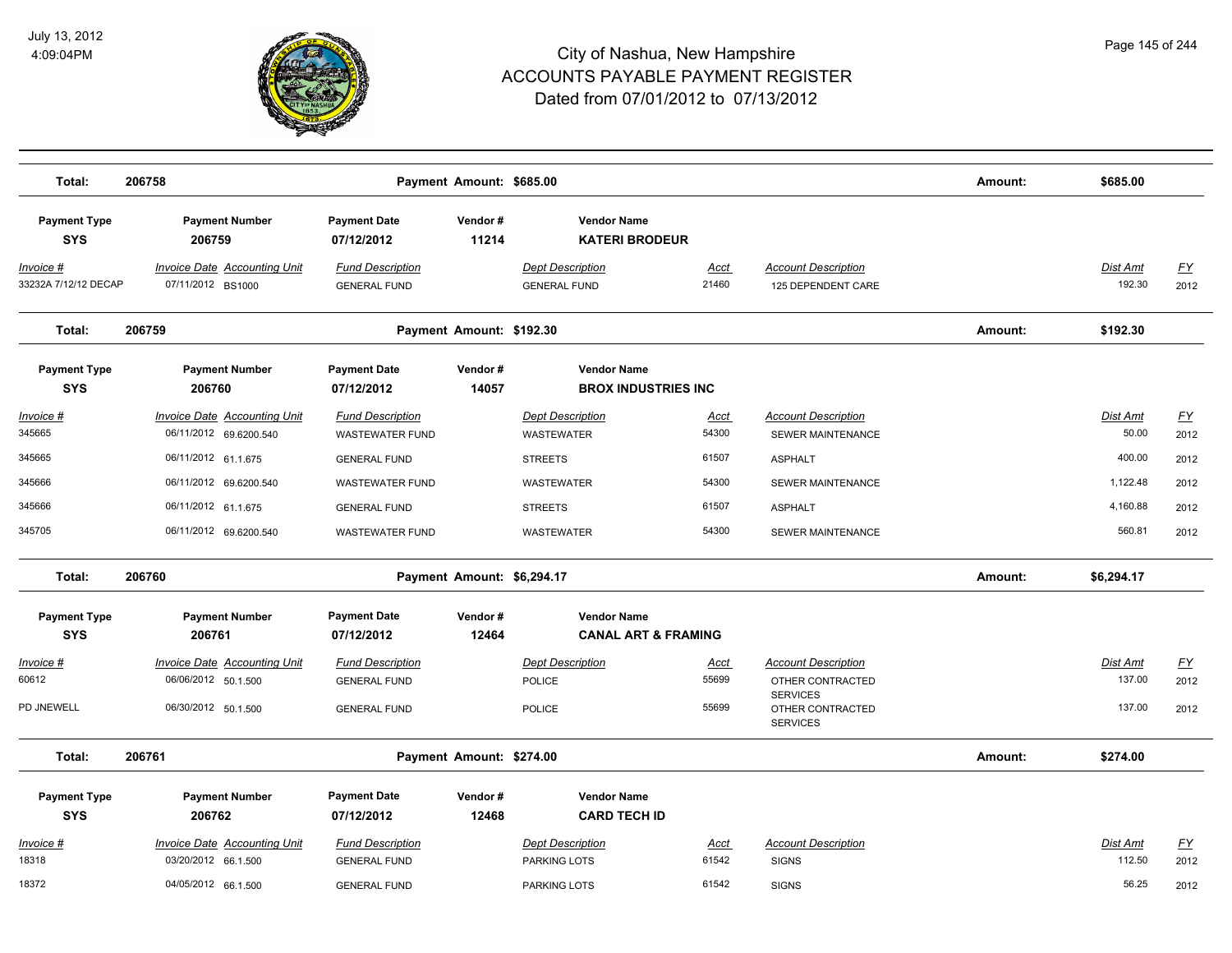

| Total:                            | 206762                                                     |                                                                          | Payment Amount: \$168.75 |                                                                          |                      |                                                                                 | Amount:                   | \$168.75                  |                                   |
|-----------------------------------|------------------------------------------------------------|--------------------------------------------------------------------------|--------------------------|--------------------------------------------------------------------------|----------------------|---------------------------------------------------------------------------------|---------------------------|---------------------------|-----------------------------------|
| <b>Payment Type</b><br><b>SYS</b> | <b>Payment Number</b><br>206763                            | <b>Payment Date</b><br>07/12/2012                                        | Vendor#<br>12470         | <b>Vendor Name</b><br><b>CAREER CONNECTIONS</b>                          |                      |                                                                                 |                           |                           |                                   |
| <u> Invoice #</u><br>35562        | <b>Invoice Date Accounting Unit</b><br>06/26/2012 22.5010  | <b>Fund Description</b><br>CAP PROJECTS-INFO<br><b>TECHNOLOGY</b>        |                          | <b>Dept Description</b><br>CAPITAL PROJECTS-INFO<br><b>TECH</b>          | <b>Acct</b><br>81342 | <b>Account Description</b><br><b>COMPUTER SOFTWARE &amp;</b><br><b>HARDWARE</b> | Activity<br>1010.22.01.30 | <u>Dist Amt</u><br>841.60 | <u>FY</u><br>2012                 |
| Total:                            | 206763                                                     |                                                                          | Payment Amount: \$841.60 |                                                                          |                      |                                                                                 | Amount:                   | \$841.60                  |                                   |
| <b>Payment Type</b><br><b>SYS</b> | <b>Payment Number</b><br>206764                            | <b>Payment Date</b><br>07/12/2012                                        | Vendor#<br>14083         | <b>Vendor Name</b><br><b>CHRISTINE M CARON</b>                           |                      |                                                                                 |                           |                           |                                   |
| Invoice #<br>JUNE MILEAGE         | <b>Invoice Date Accounting Unit</b><br>06/30/2012 72.3070  | <b>Fund Description</b><br><b>COMMUNITY HEALTH GRANTS</b><br><b>FUND</b> |                          | <b>Dept Description</b><br><b>COMMUNITY HEALTH</b><br><b>GRANTS FUND</b> | Acct<br>55300        | <b>Account Description</b><br><b>TRAVEL</b>                                     | Activity<br>72.1003.12.01 | Dist Amt<br>115.18        | $\underline{FY}$<br>2012          |
| Total:                            | 206764                                                     |                                                                          | Payment Amount: \$115.18 | Amount:                                                                  | \$115.18             |                                                                                 |                           |                           |                                   |
| <b>Payment Type</b><br><b>SYS</b> | <b>Payment Number</b><br>206765                            | <b>Payment Date</b><br>07/12/2012                                        | Vendor#<br>12476         | <b>Vendor Name</b><br><b>CARPARTS OF NASHUA</b>                          |                      |                                                                                 |                           |                           |                                   |
| Invoice #<br>C59570               | <b>Invoice Date Accounting Unit</b><br>06/28/2012 50.1.500 | <b>Fund Description</b>                                                  |                          | <b>Dept Description</b>                                                  | Acct<br>61799        | <b>Account Description</b>                                                      |                           | Dist Amt<br>$-2.74$       | $\underline{\mathsf{FY}}$<br>2012 |
| D546286                           | 06/26/2012 26.4005                                         | <b>GENERAL FUND</b><br>TRAFFIC VIOLATIONS FUND                           |                          | <b>POLICE</b><br><b>TRAFFIC VIOLATIONS</b>                               | 61799                | <b>VEHICLE PARTS &amp; SUPPLIES</b><br>VEHICLE PARTS & SUPPLIES                 |                           | 70.83                     | 2012                              |
| D546823                           | 06/28/2012 50.1.500                                        | <b>GENERAL FUND</b>                                                      |                          | POLICE                                                                   | 61799                | <b>VEHICLE PARTS &amp; SUPPLIES</b>                                             |                           | 29.48                     | 2012                              |
| D546824                           | 06/28/2012 50.1.500                                        | <b>GENERAL FUND</b>                                                      |                          | <b>POLICE</b>                                                            | 61799                | <b>VEHICLE PARTS &amp; SUPPLIES</b>                                             |                           | 7.07                      | 2012                              |
| Total:                            | 206765                                                     |                                                                          | Payment Amount: \$104.64 |                                                                          |                      |                                                                                 | Amount:                   | \$104.64                  |                                   |
| <b>Payment Type</b><br><b>SYS</b> | <b>Payment Number</b><br>206766                            | <b>Payment Date</b><br>07/12/2012                                        | Vendor#<br>12487         | <b>Vendor Name</b><br><b>CBCINNOVIS INC</b>                              |                      |                                                                                 |                           |                           |                                   |
| Invoice #<br>2012060384           | Invoice Date Accounting Unit<br>06/30/2012 07.1.565        | <b>Fund Description</b><br><b>GENERAL FUND</b>                           |                          | <b>Dept Description</b><br><b>CITY CLERK</b>                             | <u>Acct</u><br>55699 | <b>Account Description</b><br>OTHER CONTRACTED<br><b>SERVICES</b>               |                           | Dist Amt<br>17.65         | $\underline{FY}$<br>2012          |
| Total:                            | 206766                                                     |                                                                          | Payment Amount: \$17.65  |                                                                          |                      |                                                                                 | Amount:                   | \$17.65                   |                                   |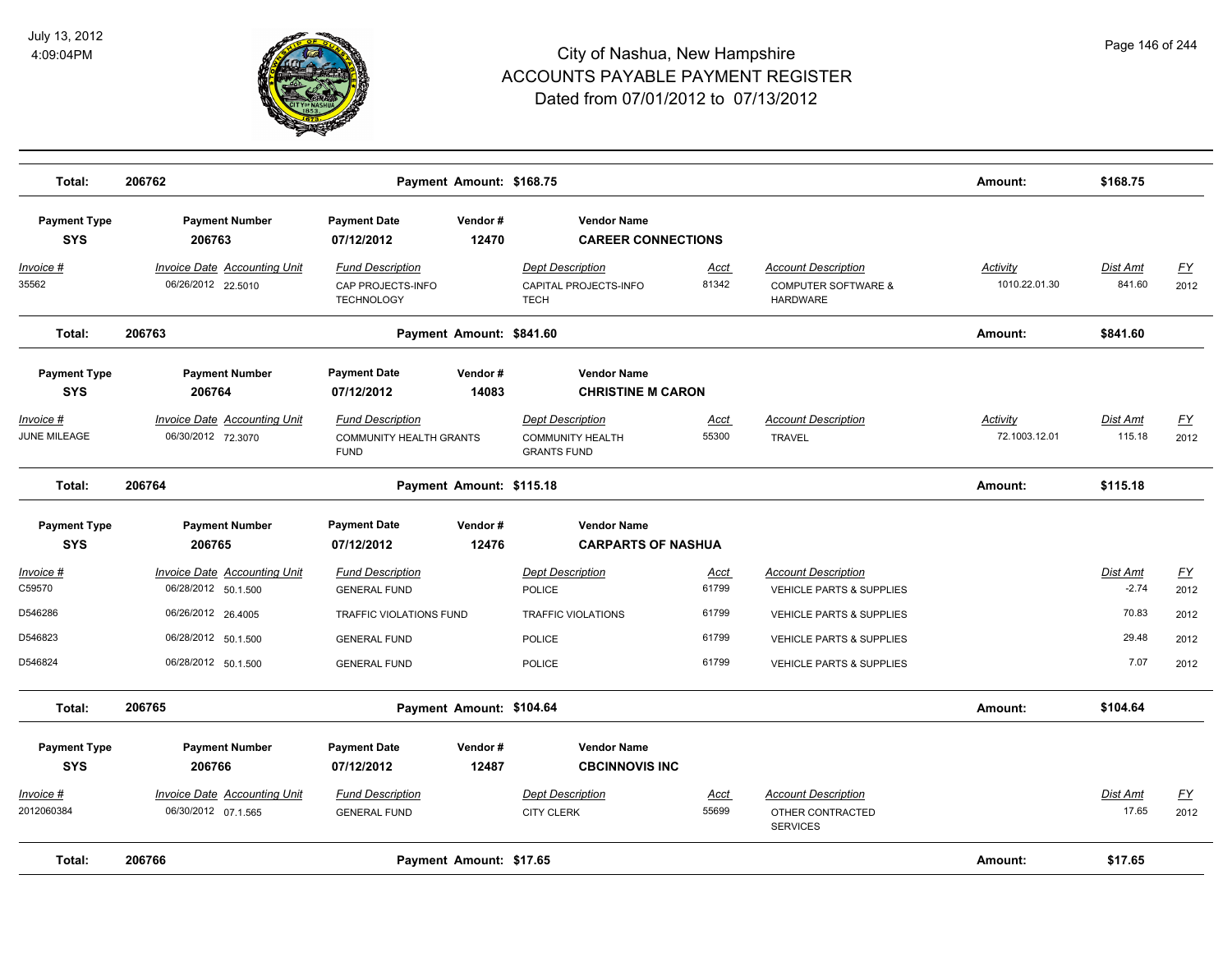

| <b>Payment Type</b><br><b>SYS</b> | <b>Payment Number</b><br>206767     | <b>Payment Date</b><br>07/12/2012      | Vendor#<br>12489            | <b>Vendor Name</b><br><b>CDW GOVERNMENT INC</b> |                      |                            | Payee Name<br><b>CDW GOVERNMENT</b> |                           |           |
|-----------------------------------|-------------------------------------|----------------------------------------|-----------------------------|-------------------------------------------------|----------------------|----------------------------|-------------------------------------|---------------------------|-----------|
| Invoice #                         | <b>Invoice Date Accounting Unit</b> | <b>Fund Description</b>                |                             | <b>Dept Description</b>                         | <u>Acct</u>          | <b>Account Description</b> |                                     | Dist Amt                  | EY        |
| L729247                           | 06/11/2012 22.1.500                 | <b>GENERAL FUND</b>                    |                             | INFORMATION TECHNOLOGY                          | 71228                | COMPUTER SOFTWARE          |                                     | 1,662.04                  | 2012      |
| L806418                           | 06/13/2012 22.1.500                 | <b>GENERAL FUND</b>                    |                             | INFORMATION TECHNOLOGY                          | 71228                | COMPUTER SOFTWARE          |                                     | 5,283.33                  | 2012      |
| L859010                           | 06/14/2012 22.1.535                 | <b>GENERAL FUND</b>                    |                             | <b>INFORMATION TECHNOLOGY</b>                   | 54407                | SOFTWARE MAINTENANCE       |                                     | 5,180.42                  | 2012      |
| Total:                            | 206767                              |                                        | Payment Amount: \$12,125.79 |                                                 |                      |                            | Amount:                             | \$12,125.79               |           |
| <b>Payment Type</b>               | <b>Payment Number</b>               | <b>Payment Date</b>                    | Vendor#                     | <b>Vendor Name</b>                              |                      |                            |                                     |                           |           |
| <b>SYS</b>                        | 206768                              | 07/12/2012                             | 11585                       | <b>CENTRAL EQUIPMENT CO INC</b>                 |                      |                            |                                     |                           |           |
| <u> Invoice #</u><br>22615        | <b>Invoice Date Accounting Unit</b> | <b>Fund Description</b>                |                             | <b>Dept Description</b>                         | <u>Acct</u><br>61299 | <b>Account Description</b> |                                     | <b>Dist Amt</b><br>510.00 | <u>FY</u> |
|                                   | 06/11/2012 50.1.500                 | <b>GENERAL FUND</b>                    |                             | POLICE                                          |                      | MISCELLANEOUS SUPPLIES     |                                     |                           | 2012      |
| Total:                            | 206768                              |                                        | Payment Amount: \$510.00    |                                                 |                      |                            | Amount:                             | \$510.00                  |           |
| <b>Payment Type</b>               | <b>Payment Number</b>               | <b>Payment Date</b>                    | Vendor#                     | <b>Vendor Name</b>                              |                      |                            |                                     |                           |           |
| <b>SYS</b>                        | 206769                              | 07/12/2012                             | 12493                       | <b>CENTRAL PAPER PRODUCTS CO</b>                |                      |                            |                                     |                           |           |
| <u> Invoice #</u>                 | <b>Invoice Date Accounting Unit</b> | <b>Fund Description</b>                |                             | <b>Dept Description</b>                         | <u>Acct</u>          | <b>Account Description</b> |                                     | Dist Amt                  | <u>FY</u> |
| 1181436                           | 06/20/2012 50.1.500                 | <b>GENERAL FUND</b>                    |                             | <b>POLICE</b>                                   | 61428                | <b>JANITORIAL SUPPLIES</b> |                                     | 288.06                    | 2012      |
| Total:                            | 206769                              |                                        | Payment Amount: \$288.06    |                                                 |                      |                            | Amount:                             | \$288.06                  |           |
| <b>Payment Type</b>               | <b>Payment Number</b>               | <b>Payment Date</b>                    | Vendor#                     | <b>Vendor Name</b>                              |                      |                            |                                     |                           |           |
| <b>SYS</b>                        | 206770                              | 07/12/2012                             | 12498                       | <b>CHANNING BETE CO INC</b>                     |                      |                            |                                     |                           |           |
| Invoice #                         | Invoice Date Accounting Unit        | <b>Fund Description</b>                |                             | <b>Dept Description</b>                         | Acct                 | <b>Account Description</b> | Activity                            | Dist Amt                  | <u>FY</u> |
| 52506690                          | 06/13/2012 72.3070                  | COMMUNITY HEALTH GRANTS<br><b>FUND</b> |                             | <b>COMMUNITY HEALTH</b><br><b>GRANTS FUND</b>   | 55500                | <b>ADVERTISING</b>         | 72.1003.12.01                       | 793.52                    | 2012      |
| Total:                            | 206770                              |                                        | Payment Amount: \$793.52    |                                                 |                      |                            | Amount:                             | \$793.52                  |           |
| <b>Payment Type</b>               | <b>Payment Number</b>               | <b>Payment Date</b>                    | Vendor#                     | <b>Vendor Name</b>                              |                      |                            | Payee Name                          |                           |           |
| <b>SYS</b>                        | 206771                              | 07/12/2012                             | 11533                       | <b>PUBLIC SAFETY MEDIA TRAINING</b>             |                      |                            | <b>CHEROKEE PRODUCTIONS INC</b>     |                           |           |
| Invoice #                         | <b>Invoice Date Accounting Unit</b> | <b>Fund Description</b>                |                             | <b>Dept Description</b>                         | <u>Acct</u>          | <b>Account Description</b> |                                     | Dist Amt                  | <u>FY</u> |
| PLO100                            | 06/04/2012 50.1.500                 | <b>GENERAL FUND</b>                    |                             | POLICE                                          | 55200                | DUES AND MEMBERSHIPS       |                                     | 4.00                      | 2012      |
| PLO100                            | 06/04/2012 50.1.500                 | <b>GENERAL FUND</b>                    |                             | <b>POLICE</b>                                   | 55200                | DUES AND MEMBERSHIPS       |                                     | 99.00                     | 2012      |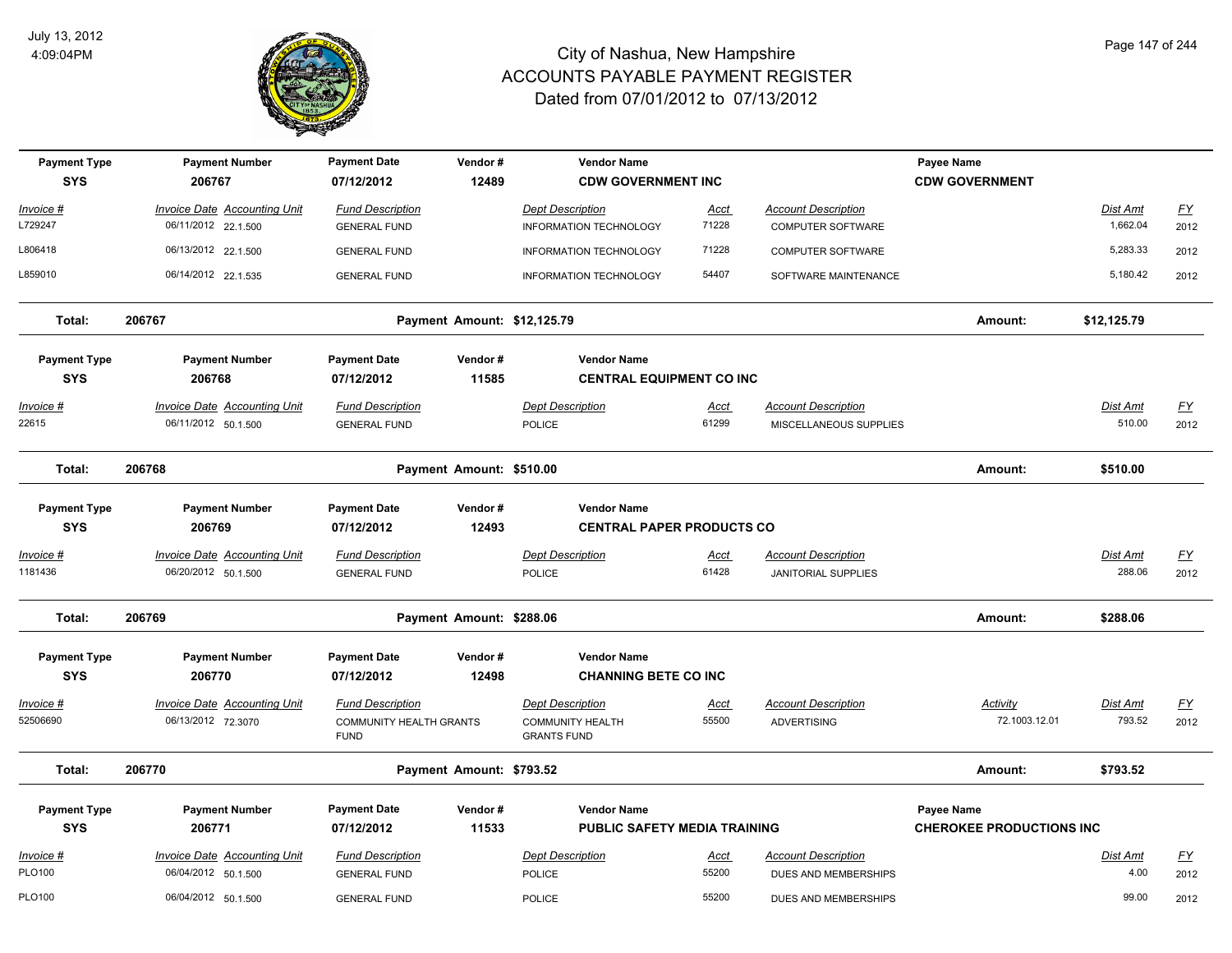

| Total:                            | 206771                                                     |                                                                       | Payment Amount: \$103.00   |                                                                       |                      |                                                                     | Amount:                                     | \$103.00           |                   |
|-----------------------------------|------------------------------------------------------------|-----------------------------------------------------------------------|----------------------------|-----------------------------------------------------------------------|----------------------|---------------------------------------------------------------------|---------------------------------------------|--------------------|-------------------|
| <b>Payment Type</b><br><b>SYS</b> | <b>Payment Number</b><br>206772                            | <b>Payment Date</b><br>07/12/2012                                     | Vendor#<br>14106           | <b>Vendor Name</b><br><b>CINTAS</b>                                   |                      |                                                                     | <b>Payee Name</b><br><b>CINTAS UNIFORMS</b> |                    |                   |
| Invoice #<br>016705800            | <b>Invoice Date Accounting Unit</b><br>06/04/2012 86.3120  | <b>Fund Description</b><br><b>TRANSIT GRANTS</b>                      |                            | <b>Dept Description</b><br><b>GRANT FUNDS-TRANSIT</b>                 | Acct<br>54600        | <b>Account Description</b><br><b>VEHICLE REPAIRS &amp;</b>          | Activity<br>86.800.12.40.01                 | Dist Amt<br>51.29  | <u>FY</u><br>2012 |
| 016713180                         | 06/11/2012 86.3120                                         | <b>TRANSIT GRANTS</b>                                                 |                            | <b>GRANT FUNDS-TRANSIT</b>                                            | 54600                | <b>MAINTENANCE</b><br><b>VEHICLE REPAIRS &amp;</b>                  | 86.800.12.40.01                             | 57.29              | 2012              |
| 016720571                         | 06/18/2012 86.3120                                         | <b>TRANSIT GRANTS</b>                                                 |                            | <b>GRANT FUNDS-TRANSIT</b>                                            | 54600                | <b>MAINTENANCE</b><br><b>VEHICLE REPAIRS &amp;</b>                  | 86.800.12.40.01                             | 57.29              | 2012              |
| 016728226                         | 06/25/2012 86.3120                                         | <b>TRANSIT GRANTS</b>                                                 |                            | <b>GRANT FUNDS-TRANSIT</b>                                            | 54600                | MAINTENANCE<br><b>VEHICLE REPAIRS &amp;</b><br><b>MAINTENANCE</b>   | 86.800.12.40.01                             | 57.29              | 2012              |
| Total:                            | 206772                                                     |                                                                       | Payment Amount: \$223.16   |                                                                       |                      |                                                                     | Amount:                                     | \$223.16           |                   |
| <b>Payment Type</b><br><b>SYS</b> | <b>Payment Number</b><br>206773                            | <b>Payment Date</b><br>07/12/2012                                     | Vendor#<br>12129           | <b>Vendor Name</b><br><b>SALLY CLAY</b>                               |                      |                                                                     |                                             |                    |                   |
| Invoice #<br>60884640             | <b>Invoice Date Accounting Unit</b><br>06/28/2012 50.1.500 | <b>Fund Description</b><br><b>GENERAL FUND</b>                        |                            | <b>Dept Description</b><br><b>POLICE</b>                              | <u>Acct</u><br>53999 | <b>Account Description</b><br>OTHER PROFESSIONAL<br><b>SERVICES</b> |                                             | Dist Amt<br>107.91 | <u>FY</u><br>2012 |
| Total:                            | 206773                                                     |                                                                       | Payment Amount: \$107.91   |                                                                       |                      |                                                                     | Amount:                                     | \$107.91           |                   |
| <b>Payment Type</b><br><b>SYS</b> | <b>Payment Number</b><br>206774                            | <b>Payment Date</b><br>07/12/2012                                     | Vendor#<br>12518           | <b>Vendor Name</b><br><b>CLD CONSULTING ENGINEERS INC</b>             |                      |                                                                     |                                             |                    |                   |
| Invoice #                         | <b>Invoice Date Accounting Unit</b>                        | <b>Fund Description</b>                                               |                            | <b>Dept Description</b>                                               | <u>Acct</u>          | <b>Account Description</b>                                          | Activity                                    | Dist Amt           | <u>FY</u>         |
| 47936                             | 04/28/2012 60.5200                                         | CAPITAL PROJECTS-STREETS                                              |                            | CAPITAL<br>PROJECTS-ENGINEERING                                       | 81700                | <b>INFRASTRUCTURE</b>                                               | 1058.60.01.30                               | 2,527.64           | 2012              |
| 48061                             | 05/26/2012 60.5200                                         | CAPITAL PROJECTS-STREETS                                              |                            | CAPITAL<br>PROJECTS-ENGINEERING                                       | 81700                | <b>INFRASTRUCTURE</b>                                               | 1058.60.01.30                               | 1,991.91           | 2012              |
| Total:                            | 206774                                                     |                                                                       | Payment Amount: \$4,519.55 |                                                                       |                      |                                                                     | Amount:                                     | \$4,519.55         |                   |
| <b>Payment Type</b>               | <b>Payment Number</b>                                      | <b>Payment Date</b>                                                   | Vendor#                    | <b>Vendor Name</b>                                                    |                      |                                                                     | <b>Payee Name</b>                           |                    |                   |
| <b>SYS</b>                        | 206775                                                     | 07/12/2012                                                            | 11268                      | <b>CLEAR CHANNEL MEDIA &amp; ENTERTAI</b>                             |                      |                                                                     | <b>CLEAR CHANNEL BROADCASTING INC</b>       |                    |                   |
| Invoice #<br>211-38901            | Invoice Date Accounting Unit<br>06/10/2012 71.3068         | <b>Fund Description</b><br><b>COMMUNITY SERVICES</b><br><b>GRANTS</b> |                            | <b>Dept Description</b><br><b>COMMUNITY SERVICES</b><br><b>GRANTS</b> | <u>Acct</u><br>55500 | <b>Account Description</b><br><b>ADVERTISING</b>                    | Activity<br>71.1001.12.01                   | Dist Amt<br>940.00 | EY<br>2012        |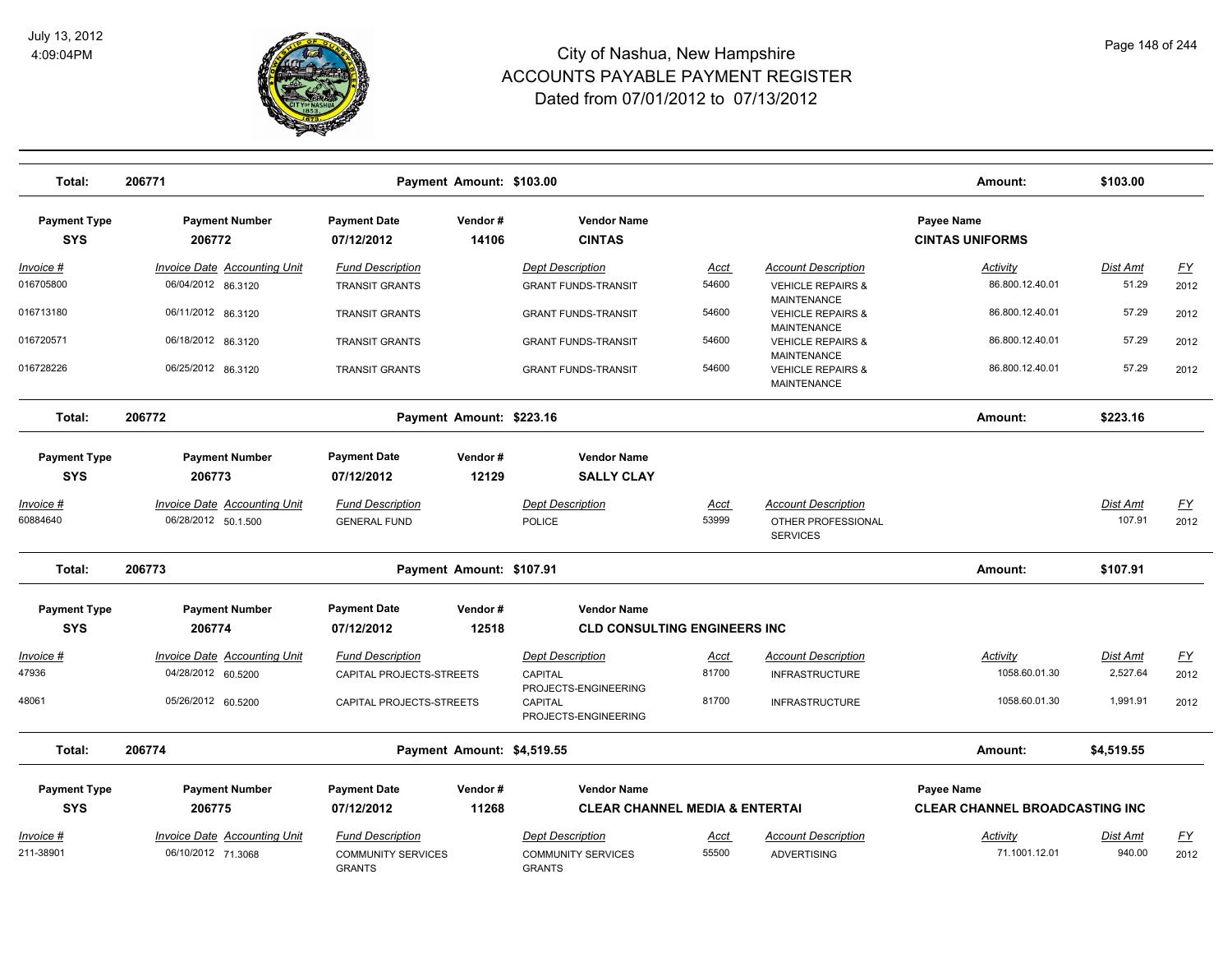

| Total:                            | 206775                                                     |                                                                       | Payment Amount: \$940.00 |                                                                       |               |                                                     | Amount:                   | \$940.00                  |                   |
|-----------------------------------|------------------------------------------------------------|-----------------------------------------------------------------------|--------------------------|-----------------------------------------------------------------------|---------------|-----------------------------------------------------|---------------------------|---------------------------|-------------------|
|                                   |                                                            |                                                                       |                          |                                                                       |               |                                                     |                           |                           |                   |
| <b>Payment Type</b>               | <b>Payment Number</b>                                      | <b>Payment Date</b>                                                   | Vendor#                  | <b>Vendor Name</b>                                                    |               |                                                     |                           |                           |                   |
| <b>SYS</b>                        | 206776                                                     | 07/12/2012                                                            | 12540                    | <b>COMPUTER HUT dba IT INSIDERS</b>                                   |               |                                                     |                           |                           |                   |
| <u> Invoice #</u><br>82376        | <b>Invoice Date Accounting Unit</b><br>06/21/2012 22.1.535 | <b>Fund Description</b><br><b>GENERAL FUND</b>                        |                          | <b>Dept Description</b><br><b>INFORMATION TECHNOLOGY</b>              | Acct<br>54414 | <b>Account Description</b><br>HARDWARE MAINTENANCE  |                           | <b>Dist Amt</b><br>184.50 | <u>FY</u><br>2012 |
| Total:                            | 206776                                                     |                                                                       | Payment Amount: \$184.50 |                                                                       |               |                                                     | Amount:                   | \$184.50                  |                   |
| <b>Payment Type</b>               | <b>Payment Number</b>                                      | <b>Payment Date</b>                                                   | Vendor#                  | <b>Vendor Name</b>                                                    |               |                                                     |                           |                           |                   |
| <b>SYS</b>                        | 206777                                                     | 07/12/2012                                                            | 14129                    | <b>ASHLEY CONLEY</b>                                                  |               |                                                     |                           |                           |                   |
| Invoice #<br>APR - JUNE - MILEAGE | <b>Invoice Date Accounting Unit</b><br>06/30/2012 71.3068  | <b>Fund Description</b><br><b>COMMUNITY SERVICES</b><br><b>GRANTS</b> |                          | <b>Dept Description</b><br><b>COMMUNITY SERVICES</b><br><b>GRANTS</b> | Acct<br>55300 | <b>Account Description</b><br><b>TRAVEL</b>         | Activity<br>71.1004.12.01 | Dist Amt<br>113.27        | <u>FY</u><br>2012 |
| Total:                            | 206777                                                     |                                                                       | Payment Amount: \$113.27 |                                                                       |               |                                                     | Amount:                   | \$113.27                  |                   |
| <b>Payment Type</b>               | <b>Payment Number</b>                                      | <b>Payment Date</b>                                                   | Vendor#                  | <b>Vendor Name</b>                                                    |               |                                                     |                           |                           |                   |
| <b>SYS</b>                        | 206778                                                     | 07/12/2012                                                            | 14135                    | <b>CONTINENTAL PAVING INC</b>                                         |               |                                                     |                           |                           |                   |
| Invoice #<br>91536MB              | <b>Invoice Date Accounting Unit</b><br>06/12/2012 61.1.675 | <b>Fund Description</b><br><b>GENERAL FUND</b>                        |                          | <b>Dept Description</b><br><b>STREETS</b>                             | Acct<br>61507 | <b>Account Description</b><br><b>ASPHALT</b>        |                           | Dist Amt<br>364.23        | <u>FY</u><br>2012 |
| Total:                            | 206778                                                     |                                                                       | Payment Amount: \$364.23 |                                                                       |               |                                                     | Amount:                   | \$364.23                  |                   |
| <b>Payment Type</b><br><b>SYS</b> | <b>Payment Number</b><br>206779                            | <b>Payment Date</b><br>07/12/2012                                     | Vendor#<br>12560         | <b>Vendor Name</b><br><b>CORRIVEAU ROUTHIER INC</b>                   |               |                                                     |                           |                           |                   |
| Invoice #                         | <b>Invoice Date Accounting Unit</b>                        | <b>Fund Description</b>                                               |                          | <b>Dept Description</b>                                               | <b>Acct</b>   | <b>Account Description</b>                          |                           | Dist Amt                  | <u>FY</u>         |
| 261686                            | 03/29/2012 61.1.670                                        | <b>GENERAL FUND</b>                                                   |                          | <b>STREETS</b>                                                        | 54280         | <b>BUILDING/GROUNDS</b><br><b>MAINTENANCE</b>       |                           | 70.39                     | 2012              |
| 263284                            | 05/30/2012 77.1.660                                        | <b>GENERAL FUND</b>                                                   |                          | PARKS & RECREATION                                                    | 54250         | POOL REPAIRS &                                      |                           | 40.32                     | 2012              |
| 263552                            | 06/08/2012 61.1.675                                        | <b>GENERAL FUND</b>                                                   |                          | <b>STREETS</b>                                                        | 61560         | <b>MAINTENANCE</b><br><b>CONSTRUCTION MATERIALS</b> |                           | 1,048.80                  | 2012              |
| 263665                            | 06/12/2012 61.1.675                                        | <b>GENERAL FUND</b>                                                   |                          | <b>STREETS</b>                                                        | 61560         | <b>CONSTRUCTION MATERIALS</b>                       |                           | 122.81                    | 2012              |
| 263679                            | 06/12/2012 61.1.675                                        | <b>GENERAL FUND</b>                                                   |                          | <b>STREETS</b>                                                        | 61560         | <b>CONSTRUCTION MATERIALS</b>                       |                           | $-20.00$                  | 2012              |
| 263723                            | 06/14/2012 69.6200.540                                     | <b>WASTEWATER FUND</b>                                                |                          | WASTEWATER                                                            | 54300         | SEWER MAINTENANCE                                   |                           | 75.90                     | 2012              |
| 263745                            | 06/15/2012 61.1.675                                        | <b>GENERAL FUND</b>                                                   |                          | <b>STREETS</b>                                                        | 61560         | <b>CONSTRUCTION MATERIALS</b>                       |                           | 99.00                     | 2012              |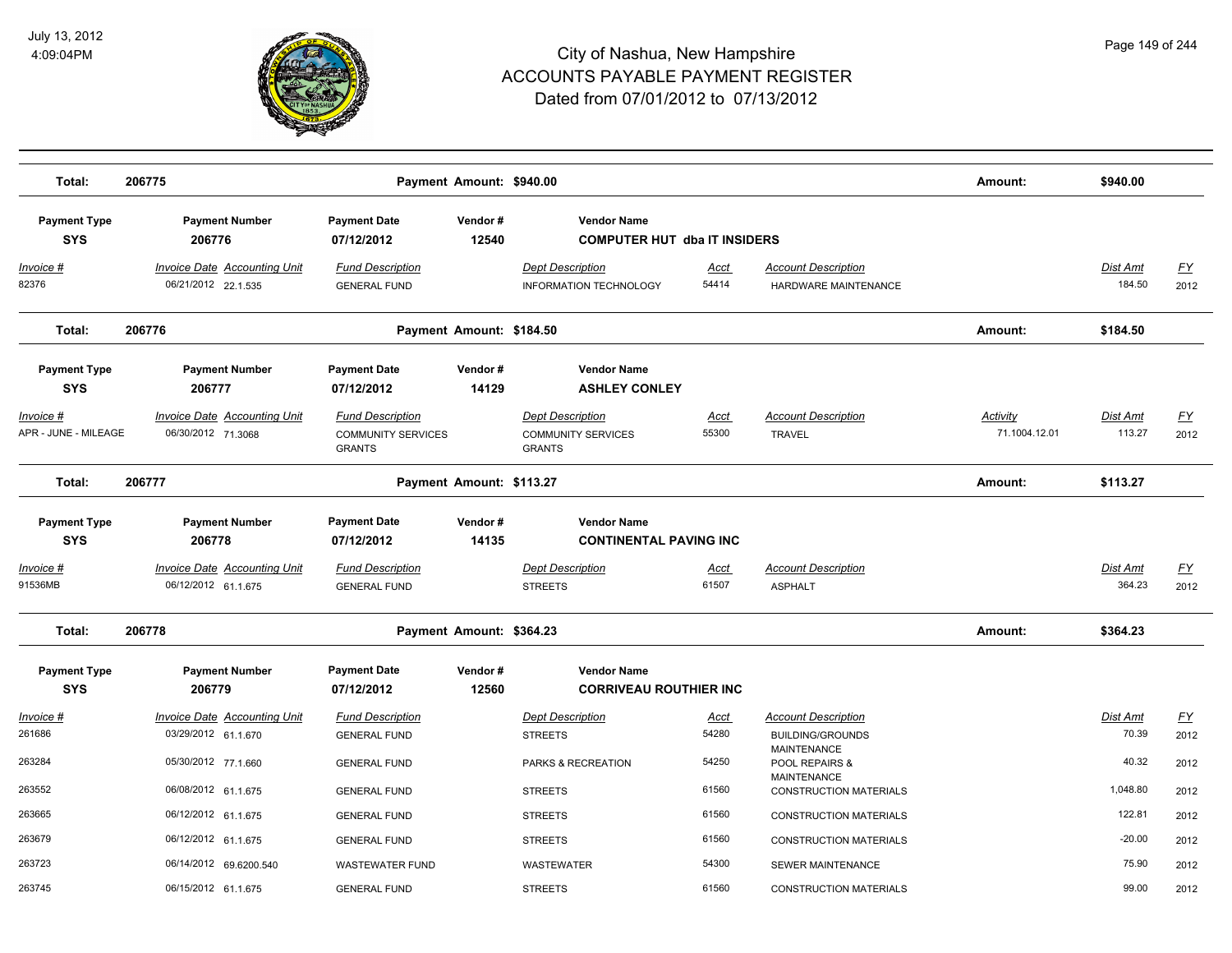

| 263753                      | 06/15/2012 61.1.675                                       | <b>GENERAL FUND</b>                          |                             | <b>STREETS</b>                                   | 61560                | <b>CONSTRUCTION MATERIALS</b>                                |                                  | 18.00              | 2012                      |
|-----------------------------|-----------------------------------------------------------|----------------------------------------------|-----------------------------|--------------------------------------------------|----------------------|--------------------------------------------------------------|----------------------------------|--------------------|---------------------------|
| 263845                      | 06/18/2012 61.1.675                                       | <b>GENERAL FUND</b>                          |                             | <b>STREETS</b>                                   | 61560                | <b>CONSTRUCTION MATERIALS</b>                                |                                  | 54.00              | 2012                      |
| 263882                      | 06/19/2012 61.1.675                                       | <b>GENERAL FUND</b>                          |                             | <b>STREETS</b>                                   | 61560                | <b>CONSTRUCTION MATERIALS</b>                                |                                  | 45.00              | 2012                      |
| 264041                      | 06/26/2012 61.1.675                                       | <b>GENERAL FUND</b>                          |                             | <b>STREETS</b>                                   | 61560                | <b>CONSTRUCTION MATERIALS</b>                                |                                  | $-1,048.80$        | 2012                      |
| 264073                      | 06/27/2012 69.6200.540                                    | <b>WASTEWATER FUND</b>                       |                             | <b>WASTEWATER</b>                                | 54300                | <b>SEWER MAINTENANCE</b>                                     |                                  | 36.95              | 2012                      |
| 264099                      | 06/27/2012 69.6200.540                                    | <b>WASTEWATER FUND</b>                       |                             | <b>WASTEWATER</b>                                | 54300                | SEWER MAINTENANCE                                            |                                  | 59.95              | 2012                      |
| Total:                      | 206779                                                    |                                              | Payment Amount: \$602.32    |                                                  |                      |                                                              | Amount:                          | \$602.32           |                           |
| <b>Payment Type</b>         | <b>Payment Number</b>                                     | <b>Payment Date</b>                          | Vendor#                     | <b>Vendor Name</b>                               |                      |                                                              |                                  |                    |                           |
| <b>SYS</b>                  | 206780                                                    | 07/12/2012                                   | 12562                       | <b>COUNCIL OF STATE GOVERNMENTS</b>              |                      |                                                              |                                  |                    |                           |
| <u>Invoice #</u>            | <b>Invoice Date Accounting Unit</b>                       | <b>Fund Description</b>                      |                             | <b>Dept Description</b>                          | <u>Acct</u>          | <b>Account Description</b>                                   |                                  | <b>Dist Amt</b>    | $\underline{\mathsf{FY}}$ |
| 71232                       | 06/12/2012 TF79.8063                                      | <b>LIBRARY-HENRY STEARNS</b><br><b>FUND</b>  |                             | <b>LIBRARY-HENRY STEARNS</b><br><b>FUND</b>      | 61807                | <b>PUBLICATIONS</b>                                          |                                  | 58.50              | 2012                      |
| Total:                      | 206780                                                    |                                              | Payment Amount: \$58.50     |                                                  |                      |                                                              | Amount:                          | \$58.50            |                           |
| <b>Payment Type</b>         | <b>Payment Number</b>                                     | <b>Payment Date</b>                          | Vendor#                     | <b>Vendor Name</b>                               |                      |                                                              |                                  |                    |                           |
| <b>SYS</b>                  | 206781                                                    | 07/12/2012                                   | 11433                       | <b>COVITA LLC</b>                                |                      |                                                              |                                  |                    |                           |
| Invoice #                   | Invoice Date Accounting Unit                              | <b>Fund Description</b>                      |                             | <b>Dept Description</b>                          | <u>Acct</u>          | <b>Account Description</b>                                   | Activity                         | Dist Amt           | <u>FY</u>                 |
| V1877                       | 06/11/2012 71.3068                                        | <b>COMMUNITY SERVICES</b><br><b>GRANTS</b>   |                             | <b>COMMUNITY SERVICES</b><br><b>GRANTS</b>       | 71000                | <b>EQUIPMENT</b>                                             | 71.1001.12.01                    | 999.97             | 2012                      |
| Total:                      | 206781                                                    |                                              | Payment Amount: \$999.97    |                                                  |                      |                                                              | Amount:                          | \$999.97           |                           |
| <b>Payment Type</b>         | <b>Payment Number</b>                                     | <b>Payment Date</b>                          | Vendor#                     | <b>Vendor Name</b>                               |                      |                                                              |                                  |                    |                           |
| <b>SYS</b>                  | 206782                                                    | 07/12/2012                                   | 12576                       | <b>CREDERE ASSOCIATES</b>                        |                      |                                                              |                                  |                    |                           |
| Invoice #                   | <b>Invoice Date Accounting Unit</b>                       | <b>Fund Description</b>                      |                             | <b>Dept Description</b>                          | <u>Acct</u>          | <b>Account Description</b>                                   | Activity                         | <u>Dist Amt</u>    | <u>FY</u>                 |
| 1944                        | 05/27/2012 60.5700                                        | CAP PROJECTS-BROAD ST<br><b>PKWY</b>         |                             | CAP PROJECTS-BROAD ST<br><b>PKWY</b>             | 81700                | <b>INFRASTRUCTURE</b>                                        | 1061.60.02.20                    | 10,156.85          | 2012                      |
| Total:                      | 206782                                                    |                                              | Payment Amount: \$10,156.85 |                                                  |                      |                                                              | Amount:                          | \$10,156.85        |                           |
| <b>Payment Type</b>         | <b>Payment Number</b>                                     | <b>Payment Date</b>                          | Vendor#                     | <b>Vendor Name</b>                               |                      |                                                              |                                  |                    |                           |
| <b>SYS</b>                  | 206783                                                    | 07/12/2012                                   | 14153                       | <b>CROWNE PLAZA NASHUA</b>                       |                      |                                                              |                                  |                    |                           |
|                             |                                                           |                                              |                             |                                                  |                      |                                                              |                                  |                    |                           |
| <u> Invoice #</u><br>164243 | <b>Invoice Date Accounting Unit</b><br>06/13/2012 22.5010 | <b>Fund Description</b><br>CAP PROJECTS-INFO |                             | <b>Dept Description</b><br>CAPITAL PROJECTS-INFO | <u>Acct</u><br>81342 | <b>Account Description</b><br><b>COMPUTER SOFTWARE &amp;</b> | <b>Activity</b><br>1010.22.01.30 | Dist Amt<br>270.00 | EY<br>2012                |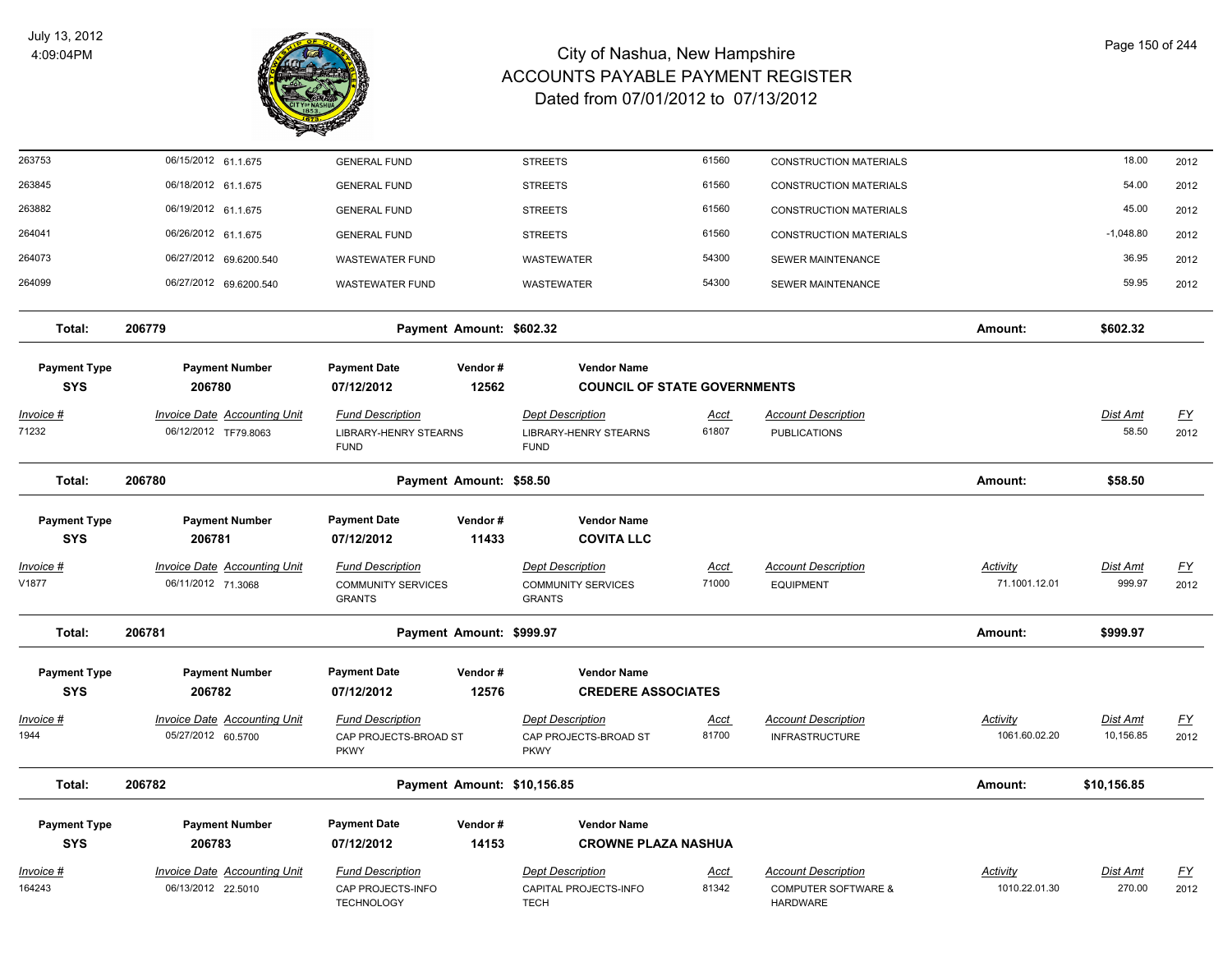

| Total:                            | 206783                                                        | Payment Amount: \$270.00                                                 |                  |                                                                          |                      |                                                                                    | Amount:                   | \$270.00                  |                          |
|-----------------------------------|---------------------------------------------------------------|--------------------------------------------------------------------------|------------------|--------------------------------------------------------------------------|----------------------|------------------------------------------------------------------------------------|---------------------------|---------------------------|--------------------------|
| <b>Payment Type</b><br><b>SYS</b> | <b>Payment Number</b><br>206784                               | <b>Payment Date</b><br>07/12/2012                                        | Vendor#<br>14156 | <b>Vendor Name</b><br><b>CUES INC</b>                                    |                      |                                                                                    |                           |                           |                          |
| <u> Invoice #</u><br>32209        | <b>Invoice Date Accounting Unit</b><br>06/08/2012 69.6200.540 | <b>Fund Description</b><br><b>WASTEWATER FUND</b>                        |                  | <b>Dept Description</b><br><b>WASTEWATER</b>                             | <b>Acct</b><br>54600 | <b>Account Description</b><br><b>VEHICLE REPAIRS &amp;</b>                         |                           | <b>Dist Amt</b><br>11.00  | <u>FY</u><br>2012        |
| 32209                             | 06/08/2012 69.6200.540                                        | <b>WASTEWATER FUND</b>                                                   |                  | WASTEWATER                                                               | 54600                | MAINTENANCE<br><b>VEHICLE REPAIRS &amp;</b><br><b>MAINTENANCE</b>                  |                           | 365.25                    | 2012                     |
| Total:                            | 206784                                                        | Payment Amount: \$376.25                                                 |                  |                                                                          |                      |                                                                                    | Amount:                   | \$376.25                  |                          |
| <b>Payment Type</b>               | <b>Payment Number</b>                                         | <b>Payment Date</b>                                                      | Vendor#          | <b>Vendor Name</b>                                                       |                      |                                                                                    |                           |                           |                          |
| <b>SYS</b>                        | 206785                                                        | 07/12/2012                                                               | 10912            | <b>CUOCO &amp; CORMIER ENG ASSOC INC</b>                                 |                      |                                                                                    |                           |                           |                          |
| Invoice #<br>37797                | <b>Invoice Date Accounting Unit</b><br>01/26/2012 81.3080     | <b>Fund Description</b><br><b>COMMUNITY DEVELOPMENT</b><br><b>GRANTS</b> |                  | <b>Dept Description</b><br><b>COMMUNITY DEVELOPMENT</b><br><b>GRANTS</b> | <u>Acct</u><br>81700 | <b>Account Description</b><br><b>INFRASTRUCTURE</b>                                | Activity<br>1077.81.02.30 | Dist Amt<br>282.93        | $\underline{FY}$<br>2012 |
| Total:                            | 206785                                                        | Payment Amount: \$282.93                                                 |                  |                                                                          |                      |                                                                                    | Amount:                   | \$282.93                  |                          |
| <b>Payment Type</b>               | <b>Payment Number</b>                                         | <b>Payment Date</b>                                                      | Vendor#          | <b>Vendor Name</b>                                                       |                      |                                                                                    |                           |                           |                          |
| <b>SYS</b>                        | 206786                                                        | 07/12/2012                                                               | 12601            | DAVE ILLGS COLLISION REPAIR CE                                           |                      |                                                                                    |                           |                           |                          |
| Invoice #<br>3412                 | <b>Invoice Date Accounting Unit</b>                           | <b>Fund Description</b>                                                  |                  | <b>Dept Description</b>                                                  | <u>Acct</u><br>54600 | <b>Account Description</b>                                                         |                           | <b>Dist Amt</b><br>154.94 | $\underline{FY}$         |
| 3456                              | 06/01/2012 50.1.500<br>04/06/2012 50.1.500                    | <b>GENERAL FUND</b><br><b>GENERAL FUND</b>                               |                  | <b>POLICE</b><br><b>POLICE</b>                                           | 54600                | <b>VEHICLE REPAIRS &amp;</b><br><b>MAINTENANCE</b><br><b>VEHICLE REPAIRS &amp;</b> |                           | 843.99                    | 2012<br>2012             |
| 3478-1                            | 06/21/2012 50.1.500                                           | <b>GENERAL FUND</b>                                                      |                  | <b>POLICE</b>                                                            | 54600                | <b>MAINTENANCE</b><br><b>VEHICLE REPAIRS &amp;</b>                                 |                           | 367.00                    | 2012                     |
|                                   |                                                               |                                                                          |                  |                                                                          |                      | MAINTENANCE                                                                        |                           |                           |                          |
| Total:                            | 206786                                                        | Payment Amount: \$1,365.93                                               |                  |                                                                          |                      |                                                                                    | Amount:                   | \$1,365.93                |                          |
| <b>Payment Type</b><br><b>SYS</b> | <b>Payment Number</b><br>206787                               | <b>Payment Date</b><br>07/12/2012                                        | Vendor#<br>14164 | <b>Vendor Name</b><br><b>PATRICIA DAVIDSON</b>                           |                      |                                                                                    |                           |                           |                          |
| Invoice #<br>12857A 7/12/12 DCAP  | Invoice Date Accounting Unit<br>07/11/2012 BS1000             | <b>Fund Description</b><br><b>GENERAL FUND</b>                           |                  | <b>Dept Description</b><br><b>GENERAL FUND</b>                           | Acct<br>21460        | <b>Account Description</b><br>125 DEPENDENT CARE                                   |                           | Dist Amt<br>6.10          | $\underline{FY}$<br>2012 |
| Total:                            | 206787                                                        | Payment Amount: \$6.10                                                   |                  |                                                                          |                      |                                                                                    | Amount:                   | \$6.10                    |                          |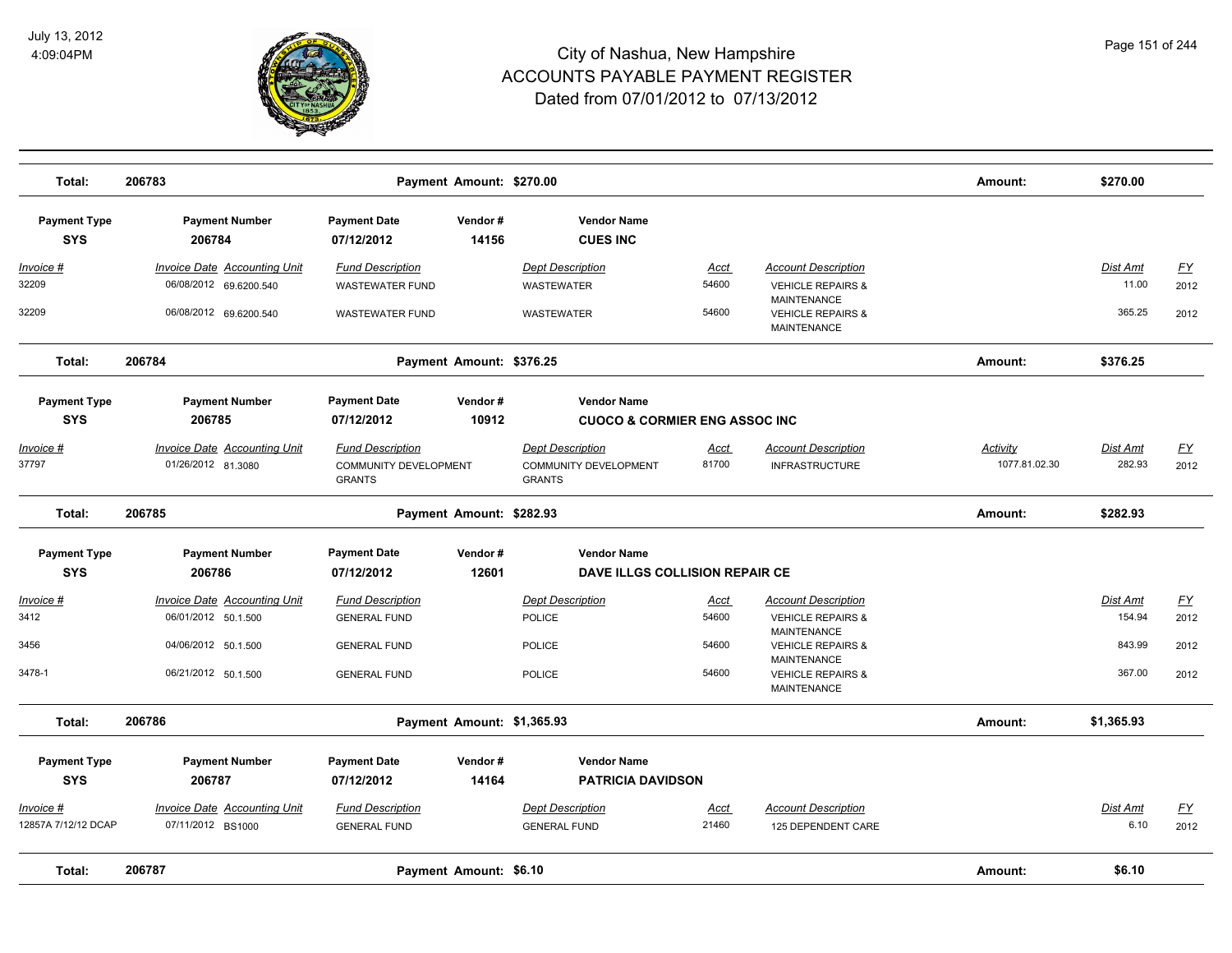

| <b>Payment Type</b>                          | <b>Payment Number</b>                                         | <b>Payment Date</b>                                          | Vendor#                  | <b>Vendor Name</b>                                           |                      |                                                                           |         |                              |                   |
|----------------------------------------------|---------------------------------------------------------------|--------------------------------------------------------------|--------------------------|--------------------------------------------------------------|----------------------|---------------------------------------------------------------------------|---------|------------------------------|-------------------|
| <b>SYS</b>                                   | 206788                                                        | 07/12/2012                                                   | 12617                    | DEPENDABLE LOCK SERVICE INC                                  |                      |                                                                           |         |                              |                   |
| <u> Invoice #</u><br>43178                   | <b>Invoice Date Accounting Unit</b><br>06/23/2012 50.1.500    | <b>Fund Description</b><br><b>GENERAL FUND</b>               |                          | <b>Dept Description</b><br>POLICE                            | <u>Acct</u><br>61799 | <b>Account Description</b><br>VEHICLE PARTS & SUPPLIES                    |         | Dist Amt<br>8.00             | <u>FY</u><br>2012 |
| Total:                                       | 206788                                                        |                                                              | Payment Amount: \$8.00   |                                                              |                      |                                                                           | Amount: | \$8.00                       |                   |
| <b>Payment Type</b><br><b>SYS</b>            | <b>Payment Number</b><br>206789                               | <b>Payment Date</b><br>07/12/2012                            | Vendor#<br>11537         | <b>Vendor Name</b><br><b>DLB PAVING INC</b>                  |                      |                                                                           |         |                              |                   |
| <u>Invoice #</u><br>7724                     | <b>Invoice Date Accounting Unit</b><br>06/11/2012 TF44.7504   | <b>Fund Description</b><br>ETF CONTRIB<br>EDGEWOOD-DEED FUND |                          | <b>Dept Description</b><br>ETF CONTRIB<br>EDGEWOOD-DEED FUND | <u>Acct</u><br>54280 | <b>Account Description</b><br><b>BUILDING/GROUNDS</b><br>MAINTENANCE      |         | <b>Dist Amt</b><br>18,365.00 | <u>FY</u><br>2012 |
| Total:                                       | 206789                                                        |                                                              |                          | Payment Amount: \$18,365.00                                  |                      |                                                                           | Amount: | \$18,365.00                  |                   |
| <b>Payment Type</b><br><b>SYS</b>            | <b>Payment Number</b><br>206790                               | <b>Payment Date</b><br>07/12/2012                            | Vendor#<br>12638         | <b>Vendor Name</b><br>DONOVAN EQUIPMENT CO INC               |                      |                                                                           |         |                              |                   |
| <u> Invoice #</u><br>650346                  | <b>Invoice Date Accounting Unit</b><br>06/11/2012 61.1.700    | <b>Fund Description</b><br><b>GENERAL FUND</b>               |                          | <b>Dept Description</b><br><b>STREETS</b>                    | Acct<br>54600        | <b>Account Description</b><br><b>VEHICLE REPAIRS &amp;</b><br>MAINTENANCE |         | Dist Amt<br>72.69            | <u>FY</u><br>2012 |
| Total:                                       | 206790                                                        |                                                              | Payment Amount: \$72.69  |                                                              |                      |                                                                           | Amount: | \$72.69                      |                   |
| <b>Payment Type</b><br><b>SYS</b>            | <b>Payment Number</b><br>206791                               | <b>Payment Date</b><br>07/12/2012                            | Vendor#<br>11717         | <b>Vendor Name</b><br><b>JASON W DUFOE</b>                   |                      |                                                                           |         |                              |                   |
| Invoice #<br>33240A 7/12/2012<br><b>DCAP</b> | <b>Invoice Date Accounting Unit</b><br>07/11/2012 BS1000      | <b>Fund Description</b><br><b>GENERAL FUND</b>               |                          | <b>Dept Description</b><br><b>GENERAL FUND</b>               | Acct<br>21460        | <b>Account Description</b><br>125 DEPENDENT CARE                          |         | Dist Amt<br>192.30           | <u>FY</u><br>2012 |
| Total:                                       | 206791                                                        |                                                              | Payment Amount: \$192.30 |                                                              |                      |                                                                           | Amount: | \$192.30                     |                   |
| <b>Payment Type</b>                          | <b>Payment Number</b>                                         | <b>Payment Date</b>                                          | Vendor#                  | <b>Vendor Name</b>                                           |                      |                                                                           |         |                              |                   |
| <b>SYS</b>                                   | 206792                                                        | 07/12/2012                                                   | 11894                    | <b>EASTERN INDUSTRIAL AUTOMATION</b>                         |                      |                                                                           |         |                              |                   |
| Invoice #<br>3728156                         | <b>Invoice Date Accounting Unit</b><br>06/05/2012 69.6200.670 | <b>Fund Description</b><br><b>WASTEWATER FUND</b>            |                          | <b>Dept Description</b><br><b>WASTEWATER</b>                 | Acct<br>54487        | <b>Account Description</b><br><b>EQUIPMENT REPAIRS &amp;</b>              |         | Dist Amt<br>35.00            | <u>FY</u><br>2012 |
| 3728307                                      | 06/05/2012 69.6200.670                                        | <b>WASTEWATER FUND</b>                                       |                          | <b>WASTEWATER</b>                                            | 54487                | <b>MAINTENANCE</b><br><b>EQUIPMENT REPAIRS &amp;</b>                      |         | 38.45                        | 2012              |

MAINTENANCE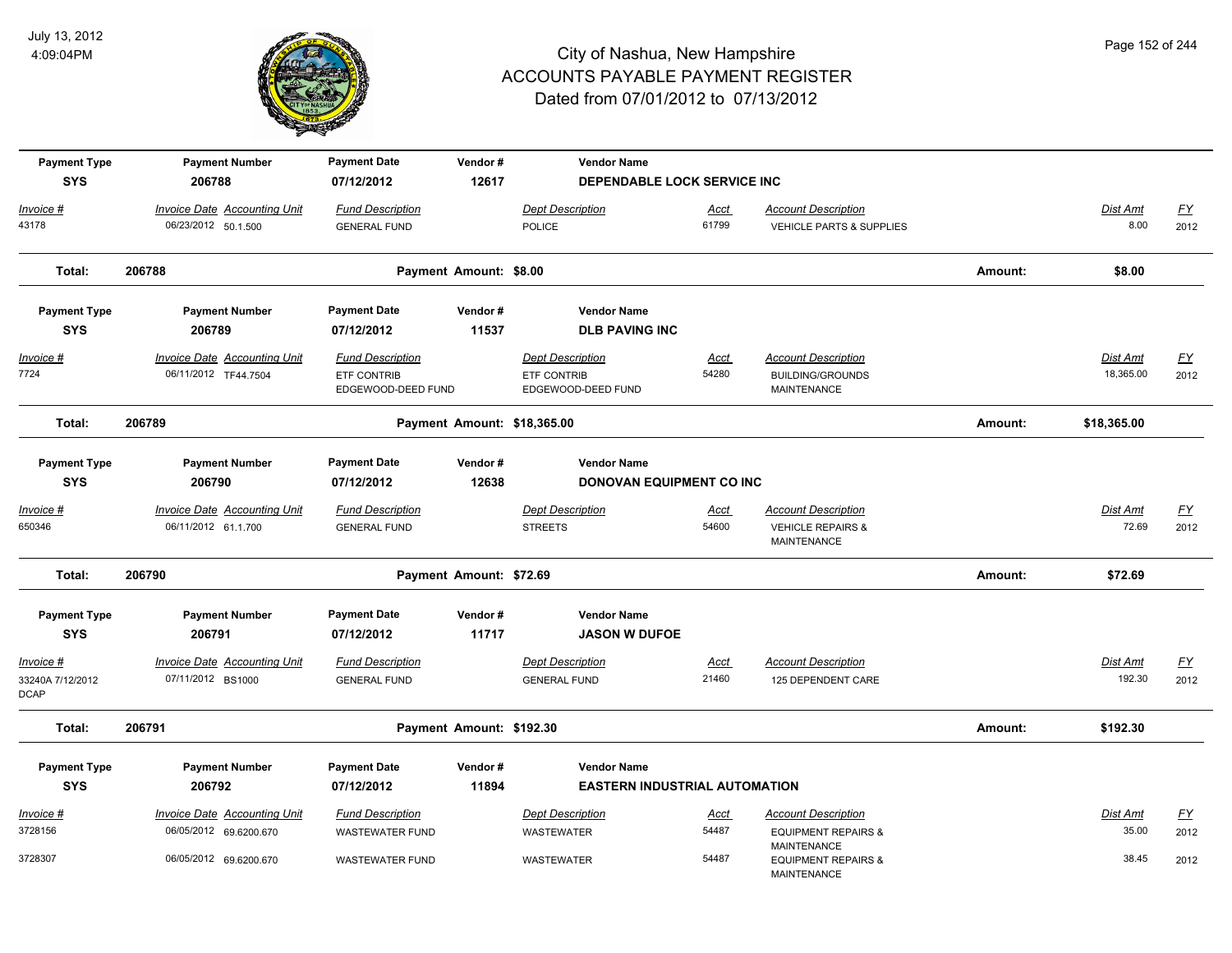

| Total:                                  | 206792                                                                                                            |                                                                                     | Payment Amount: \$73.45    |                                                                      |                                 |                                                                                                                                                                | Amount:                      | \$73.45                                  |                                   |
|-----------------------------------------|-------------------------------------------------------------------------------------------------------------------|-------------------------------------------------------------------------------------|----------------------------|----------------------------------------------------------------------|---------------------------------|----------------------------------------------------------------------------------------------------------------------------------------------------------------|------------------------------|------------------------------------------|-----------------------------------|
| <b>Payment Type</b><br><b>SYS</b>       | <b>Payment Number</b><br>206793                                                                                   | <b>Payment Date</b><br>07/12/2012                                                   | Vendor#<br>12670           | <b>Vendor Name</b><br><b>EBSCO INFORMATION SERVICES</b>              |                                 |                                                                                                                                                                |                              |                                          |                                   |
| <u> Invoice #</u><br>0037635            | <b>Invoice Date Accounting Unit</b><br>06/13/2012 79.1.760                                                        | <b>Fund Description</b><br><b>GENERAL FUND</b>                                      |                            | <b>Dept Description</b><br><b>LIBRARY</b>                            | <u>Acct</u><br>61821            | <b>Account Description</b><br><b>PERIODICALS</b>                                                                                                               |                              | <b>Dist Amt</b><br>2.20                  | <u>FY</u><br>2012                 |
| Total:                                  | 206793                                                                                                            |                                                                                     | Payment Amount: \$2.20     |                                                                      |                                 |                                                                                                                                                                | Amount:                      | \$2.20                                   |                                   |
| <b>Payment Type</b><br><b>SYS</b>       | <b>Payment Number</b><br>206794                                                                                   | <b>Payment Date</b><br>07/12/2012                                                   | Vendor#<br>12687           | <b>Vendor Name</b><br><b>ENV COMPLIANCE SERVICES INC</b>             |                                 |                                                                                                                                                                | Payee Name<br><b>ECS INC</b> |                                          |                                   |
| Invoice #<br>233400<br>233401<br>233402 | <b>Invoice Date Accounting Unit</b><br>06/12/2012 68.6000.692<br>06/12/2012 68.6000.692<br>06/12/2012 68.6000.692 | <b>Fund Description</b><br>SOLID WASTE FUND<br>SOLID WASTE FUND<br>SOLID WASTE FUND |                            | <b>Dept Description</b><br>SOLID WASTE<br>SOLID WASTE<br>SOLID WASTE | Acct<br>53107<br>53107<br>53107 | <b>Account Description</b><br>ARCHITECT/ENGINEERING<br><b>SERVICES</b><br>ARCHITECT/ENGINEERING<br><b>SERVICES</b><br>ARCHITECT/ENGINEERING<br><b>SERVICES</b> |                              | Dist Amt<br>955.55<br>793.90<br>5,768.70 | <u>FY</u><br>2012<br>2012<br>2012 |
| Total:                                  | 206794                                                                                                            |                                                                                     | Payment Amount: \$7,518.15 |                                                                      |                                 |                                                                                                                                                                | Amount:                      | \$7,518.15                               |                                   |
| <b>Payment Type</b><br><b>SYS</b>       | <b>Payment Number</b><br>206795                                                                                   | <b>Payment Date</b><br>07/12/2012                                                   | Vendor#<br>14222           | <b>Vendor Name</b><br><b>FASTENAL CO</b>                             |                                 |                                                                                                                                                                |                              |                                          |                                   |
| Invoice #<br>NHNAS86705                 | <b>Invoice Date Accounting Unit</b><br>06/08/2012 86.3120                                                         | <b>Fund Description</b><br><b>TRANSIT GRANTS</b>                                    |                            | <b>Dept Description</b><br><b>GRANT FUNDS-TRANSIT</b>                | <b>Acct</b><br>61799            | <b>Account Description</b><br>VEHICLE PARTS & SUPPLIES                                                                                                         | Activity<br>86.800.12.30.05  | Dist Amt<br>3.88                         | <u>FY</u><br>2012                 |
| NHNAS86717<br>NHNAS86726                | 06/11/2012 69.6200.670<br>06/11/2012 86.3120                                                                      | WASTEWATER FUND<br><b>TRANSIT GRANTS</b>                                            |                            | WASTEWATER<br><b>GRANT FUNDS-TRANSIT</b>                             | 54487<br>61799                  | <b>EQUIPMENT REPAIRS &amp;</b><br><b>MAINTENANCE</b><br>VEHICLE PARTS & SUPPLIES                                                                               | 86.800.12.30.01              | 33.30<br>30.61                           | 2012<br>2012                      |
| <b>NHNAS86765</b>                       | 06/13/2012 86.3120                                                                                                | <b>TRANSIT GRANTS</b>                                                               |                            | <b>GRANT FUNDS-TRANSIT</b>                                           | 61799                           | <b>VEHICLE PARTS &amp; SUPPLIES</b>                                                                                                                            | 86.800.12.30.01              | 17.15                                    | 2012                              |
| Total:                                  | 206795                                                                                                            |                                                                                     | Payment Amount: \$84.94    |                                                                      |                                 |                                                                                                                                                                | Amount:                      | \$84.94                                  |                                   |
| <b>Payment Type</b><br><b>SYS</b>       | <b>Payment Number</b><br>206796                                                                                   | <b>Payment Date</b><br>07/12/2012                                                   | Vendor#<br>12707           | <b>Vendor Name</b><br><b>FEDEX</b>                                   |                                 |                                                                                                                                                                |                              |                                          |                                   |
| Invoice #<br>7-856-96366                | Invoice Date Accounting Unit<br>04/16/2012 68.6000.692                                                            | <b>Fund Description</b><br>SOLID WASTE FUND                                         |                            | <b>Dept Description</b><br>SOLID WASTE                               | <u>Acct</u><br>53999            | <b>Account Description</b><br>OTHER PROFESSIONAL<br><b>SERVICES</b>                                                                                            |                              | <b>Dist Amt</b><br>471.57                | <u>FY</u><br>2012                 |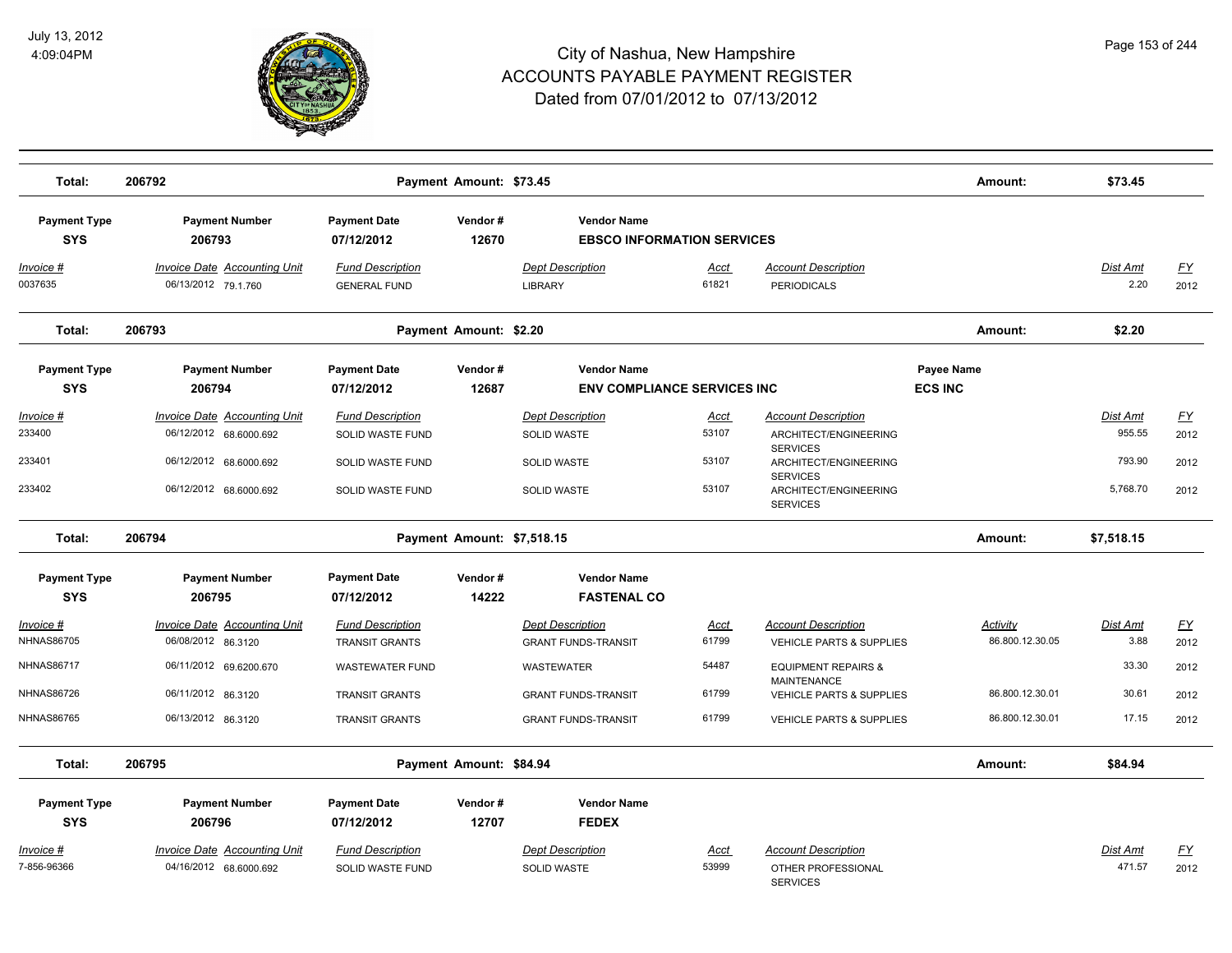

| Total:                            | 206796                                                                                  | Payment Amount: \$471.57                                                    |                  |                                                                          |                               |                                                                                                                      | Amount:                   | \$471.57                       |                           |
|-----------------------------------|-----------------------------------------------------------------------------------------|-----------------------------------------------------------------------------|------------------|--------------------------------------------------------------------------|-------------------------------|----------------------------------------------------------------------------------------------------------------------|---------------------------|--------------------------------|---------------------------|
| <b>Payment Type</b><br><b>SYS</b> | <b>Payment Number</b><br>206797                                                         | <b>Payment Date</b><br>07/12/2012                                           | Vendor#<br>12715 | <b>Vendor Name</b><br><b>FILLION ASSOCIATES INC</b>                      |                               |                                                                                                                      |                           |                                |                           |
| Invoice #<br>16382                | <b>Invoice Date Accounting Unit</b><br>06/08/2012 77.1.660                              | <b>Fund Description</b><br><b>GENERAL FUND</b>                              |                  | <b>Dept Description</b><br>PARKS & RECREATION                            | <u>Acct</u><br>61114          | <b>Account Description</b><br>POOL SUPPLIES                                                                          |                           | Dist Amt<br>88.34              | <u>FY</u><br>2012         |
| Total:                            | 206797                                                                                  | Payment Amount: \$88.34                                                     |                  |                                                                          |                               |                                                                                                                      | Amount:                   | \$88.34                        |                           |
| <b>Payment Type</b><br><b>SYS</b> | <b>Payment Number</b><br>206798                                                         | <b>Payment Date</b><br>07/12/2012                                           | Vendor#<br>12718 | <b>Vendor Name</b><br>FIRE TECH & SAFETY OF NEW ENGL                     |                               |                                                                                                                      |                           |                                |                           |
| Invoice #<br>125006<br>125103     | <b>Invoice Date Accounting Unit</b><br>06/08/2012 52.1.625<br>06/12/2012 52.1.625       | <b>Fund Description</b><br><b>GENERAL FUND</b><br><b>GENERAL FUND</b>       |                  | <b>Dept Description</b><br><b>FIRE</b><br><b>FIRE</b>                    | <u>Acct</u><br>71400<br>71432 | <b>Account Description</b><br><b>EMERGENCY RESCUE</b><br><b>EQUIPMENT</b><br><b>FIRE APPARATUS EQUIPMENT</b>         |                           | Dist Amt<br>241.92<br>1,185.00 | <u>FY</u><br>2012<br>2012 |
| Total:                            | 206798                                                                                  | Payment Amount: \$1,426.92                                                  |                  |                                                                          |                               |                                                                                                                      | Amount:                   | \$1,426.92                     |                           |
| <b>Payment Type</b><br><b>SYS</b> | <b>Payment Number</b><br>206799                                                         | <b>Payment Date</b><br>07/12/2012                                           | Vendor#<br>14227 | <b>Vendor Name</b><br><b>FIRST STUDENT INC</b>                           |                               |                                                                                                                      |                           |                                |                           |
| Invoice #<br>11746264<br>17746265 | <b>Invoice Date Accounting Unit</b><br>06/12/2012 69.6200.670<br>06/12/2012 69.6200.670 | <b>Fund Description</b><br><b>WASTEWATER FUND</b><br><b>WASTEWATER FUND</b> |                  | <b>Dept Description</b><br><b>WASTEWATER</b><br><b>WASTEWATER</b>        | Acct<br>55400<br>55400        | <b>Account Description</b><br><b>CONFERENCES AND</b><br><b>SEMINARS</b><br><b>CONFERENCES AND</b><br><b>SEMINARS</b> |                           | Dist Amt<br>68.15<br>60.40     | EY<br>2012<br>2012        |
| Total:                            | 206799                                                                                  | Payment Amount: \$128.55                                                    |                  |                                                                          |                               |                                                                                                                      | Amount:                   | \$128.55                       |                           |
| <b>Payment Type</b><br><b>SYS</b> | <b>Payment Number</b><br>206800                                                         | <b>Payment Date</b><br>07/12/2012                                           | Vendor#<br>12729 | <b>Vendor Name</b><br><b>FLEGAL LAW OFFICES</b>                          |                               |                                                                                                                      |                           |                                |                           |
| Invoice #<br>17956                | Invoice Date Accounting Unit<br>05/31/2012 81.3080                                      | <b>Fund Description</b><br><b>COMMUNITY DEVELOPMENT</b><br><b>GRANTS</b>    |                  | <b>Dept Description</b><br><b>COMMUNITY DEVELOPMENT</b><br><b>GRANTS</b> | <b>Acct</b><br>81600          | <b>Account Description</b><br>LAND                                                                                   | Activity<br>1078.81.02.30 | Dist Amt<br>40.00              | $\underline{FY}$<br>2012  |
| Total:                            | 206800                                                                                  | Payment Amount: \$40.00                                                     |                  |                                                                          |                               |                                                                                                                      | Amount:                   | \$40.00                        |                           |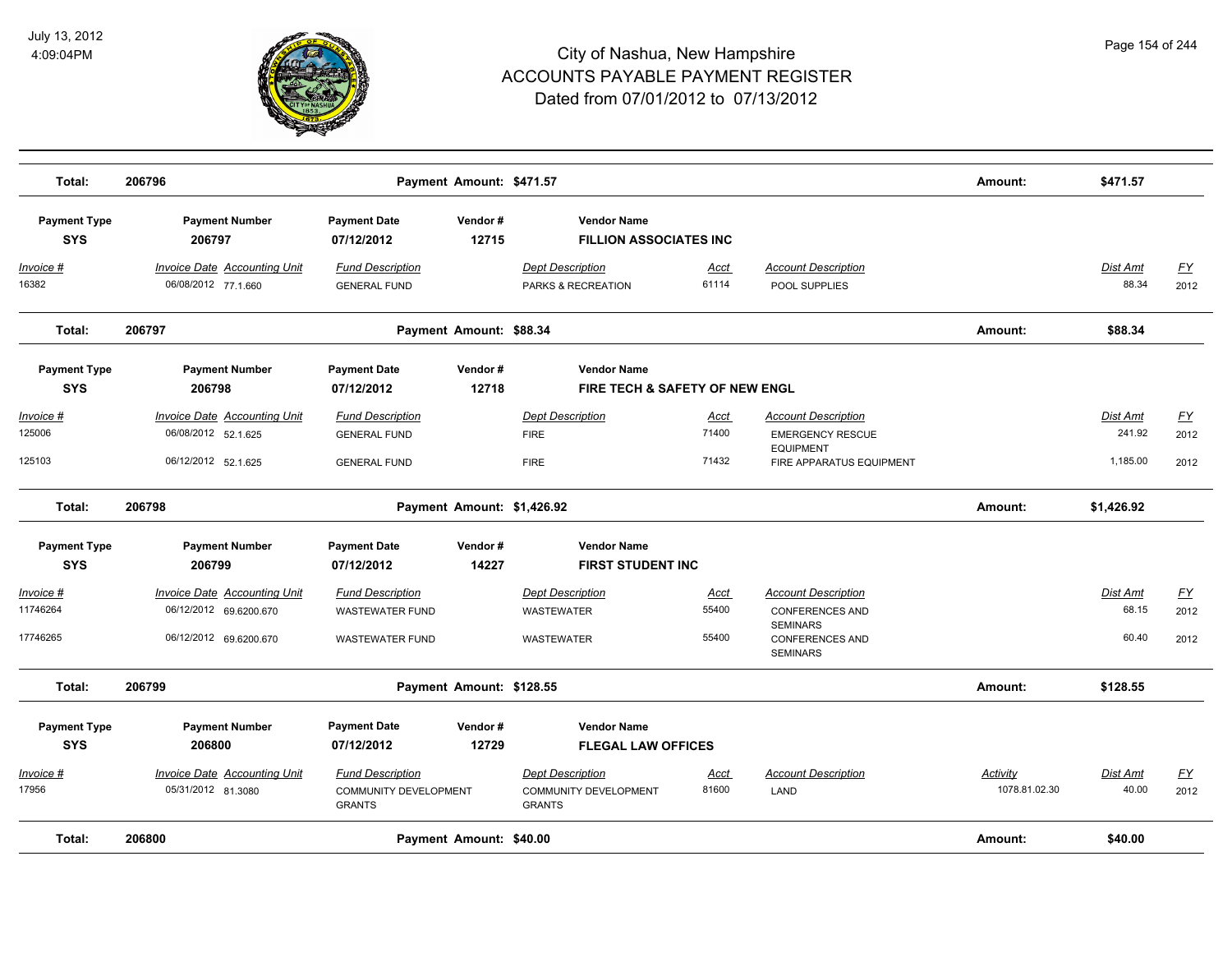

| <b>Payment Type</b> | <b>Payment Number</b>               | <b>Payment Date</b>                             | Vendor#                    | <b>Vendor Name</b>                              |             |                                               |         |            |                  |
|---------------------|-------------------------------------|-------------------------------------------------|----------------------------|-------------------------------------------------|-------------|-----------------------------------------------|---------|------------|------------------|
| <b>SYS</b>          | 206801                              | 07/12/2012                                      | 12732                      | FLOW ASSESSMENT SERVICES LLC                    |             |                                               |         |            |                  |
| Invoice #           | Invoice Date Accounting Unit        | <b>Fund Description</b>                         |                            | <b>Dept Description</b>                         | Acct        | <b>Account Description</b>                    |         | Dist Amt   | $\underline{FY}$ |
| 1829                | 05/23/2012 69.6200.540              | <b>WASTEWATER FUND</b>                          |                            | <b>WASTEWATER</b>                               | 53107       | ARCHITECT/ENGINEERING<br><b>SERVICES</b>      |         | 8,566.66   | 2012             |
| Total:              | 206801                              |                                                 | Payment Amount: \$8,566.66 |                                                 |             |                                               | Amount: | \$8,566.66 |                  |
| <b>Payment Type</b> | <b>Payment Number</b>               | <b>Payment Date</b>                             | Vendor#                    | <b>Vendor Name</b>                              |             |                                               |         |            |                  |
| <b>SYS</b>          | 206802                              | 07/12/2012                                      | 11536                      | <b>FORCIER CONTRACTING &amp; BUILDING</b>       |             |                                               |         |            |                  |
| Invoice #           | <b>Invoice Date Accounting Unit</b> | <b>Fund Description</b>                         |                            | <b>Dept Description</b>                         | <u>Acct</u> | <b>Account Description</b>                    |         | Dist Amt   | EY               |
| PARK 5/4/12         | 05/04/2012 TF77.7050                | <b>HOLMAN STADIUM</b><br><b>IMPROVEMNTS ETF</b> |                            | <b>HOLMAN STADIUM</b><br><b>IMPROVEMNTS ETF</b> | 54280       | <b>BUILDING/GROUNDS</b><br><b>MAINTENANCE</b> |         | 1,400.00   | 2012             |
| Total:              | 206802                              |                                                 | Payment Amount: \$1,400.00 |                                                 |             |                                               | Amount: | \$1,400.00 |                  |
| <b>Payment Type</b> | <b>Payment Number</b>               | <b>Payment Date</b>                             | Vendor#                    | <b>Vendor Name</b>                              |             |                                               |         |            |                  |
| <b>SYS</b>          | 206803                              | 07/12/2012                                      | 12753                      | <b>GH BERLIN LUBRICANTS</b>                     |             |                                               |         |            |                  |
| Invoice #           | <b>Invoice Date Accounting Unit</b> | <b>Fund Description</b>                         |                            | <b>Dept Description</b>                         | Acct        | <b>Account Description</b>                    |         | Dist Amt   | $\underline{FY}$ |
| 1725549             | 05/17/2012 77.1.690                 | <b>GENERAL FUND</b>                             |                            | PARKS & RECREATION                              | 61799       | <b>VEHICLE PARTS &amp; SUPPLIES</b>           |         | 80.31      | 2012             |
| Total:              | 206803                              |                                                 | Payment Amount: \$80.31    |                                                 |             |                                               | Amount: | \$80.31    |                  |
| <b>Payment Type</b> | <b>Payment Number</b>               | <b>Payment Date</b>                             | Vendor#                    | <b>Vendor Name</b>                              |             |                                               |         |            |                  |
| <b>SYS</b>          | 206804                              | 07/12/2012                                      | 12762                      | <b>GATE CITY FENCE CO INC</b>                   |             |                                               |         |            |                  |
| <u> Invoice #</u>   | <b>Invoice Date Accounting Unit</b> | <b>Fund Description</b>                         |                            | <b>Dept Description</b>                         | <u>Acct</u> | <b>Account Description</b>                    |         | Dist Amt   | $\underline{FY}$ |
| 36435               | 06/20/2012 77.1.650                 | <b>GENERAL FUND</b>                             |                            | PARKS & RECREATION                              | 54280       | <b>BUILDING/GROUNDS</b><br><b>MAINTENANCE</b> |         | 955.00     | 2012             |
| Total:              | 206804                              |                                                 | Payment Amount: \$955.00   |                                                 |             |                                               | Amount: | \$955.00   |                  |
| <b>Payment Type</b> | <b>Payment Number</b>               | <b>Payment Date</b>                             | Vendor#                    | <b>Vendor Name</b>                              |             |                                               |         |            |                  |
| <b>SYS</b>          | 206805                              | 07/12/2012                                      | 11871                      | <b>GEMPLER'S</b>                                |             |                                               |         |            |                  |
| Invoice #           | <b>Invoice Date Accounting Unit</b> | <b>Fund Description</b>                         |                            | <b>Dept Description</b>                         | Acct        | <b>Account Description</b>                    |         | Dist Amt   | <u>FY</u>        |
| 1018903950          | 06/14/2012 TF77.7052                | MINE FALLS PARK ETF                             |                            | MINE FALLS PARK ETF                             | 54280       | <b>BUILDING/GROUNDS</b><br>MAINTENANCE        |         | 107.95     | 2012             |
| Total:              | 206805                              |                                                 | Payment Amount: \$107.95   |                                                 |             |                                               | Amount: | \$107.95   |                  |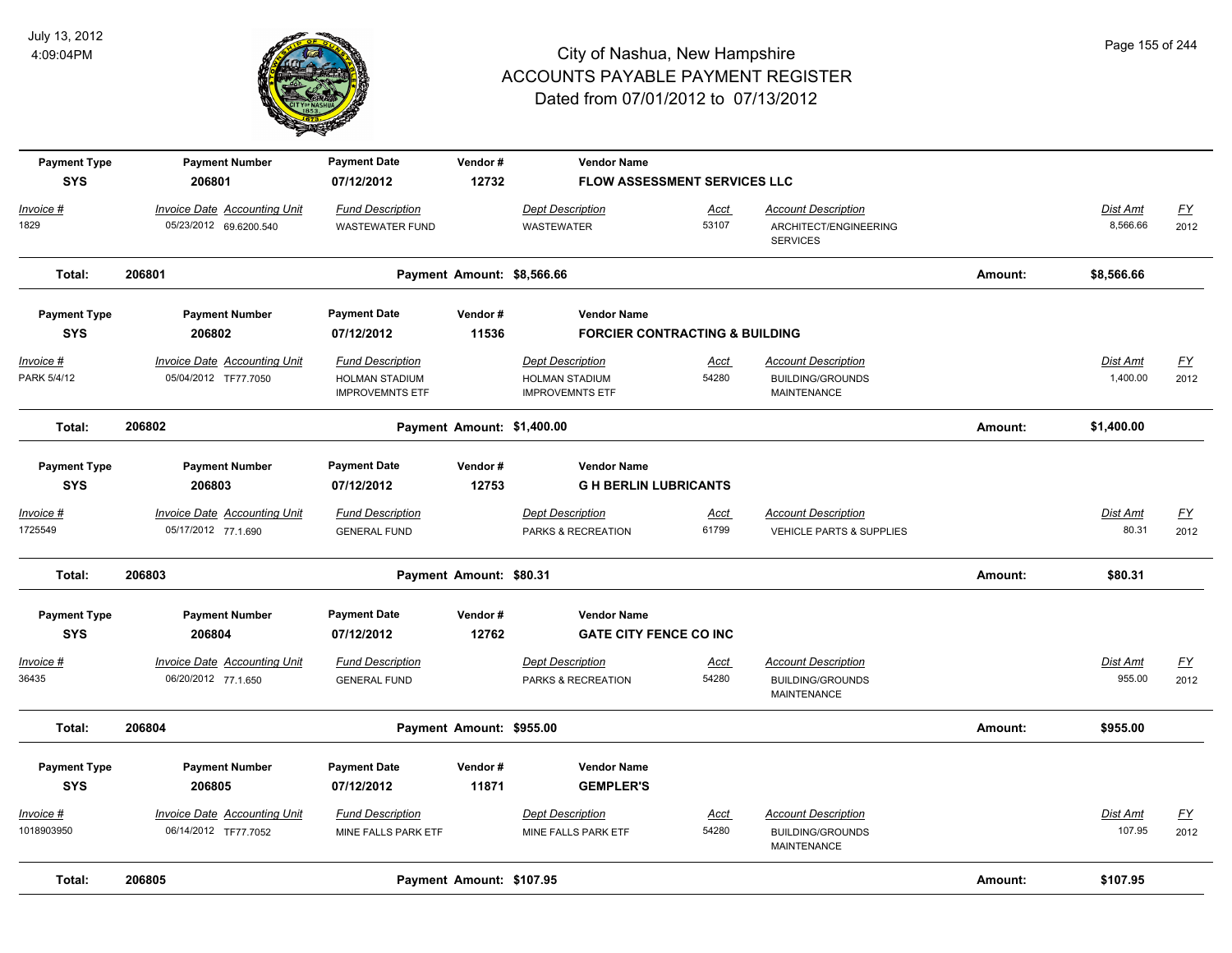

| <b>Payment Type</b><br><b>SYS</b> | <b>Payment Number</b><br>206806                            | <b>Payment Date</b><br>07/12/2012                | Vendor#<br>12776           | <b>Vendor Name</b><br><b>GILLIG LLC</b>               |                      |                                                                     |                                      |                             |                          |
|-----------------------------------|------------------------------------------------------------|--------------------------------------------------|----------------------------|-------------------------------------------------------|----------------------|---------------------------------------------------------------------|--------------------------------------|-----------------------------|--------------------------|
| Invoice #<br>4824268              | <b>Invoice Date Accounting Unit</b><br>06/12/2012 86.3120  | <b>Fund Description</b><br><b>TRANSIT GRANTS</b> |                            | <b>Dept Description</b><br><b>GRANT FUNDS-TRANSIT</b> | <u>Acct</u><br>61799 | <b>Account Description</b><br><b>VEHICLE PARTS &amp; SUPPLIES</b>   | Activity<br>86.800.12.30.01          | Dist Amt<br>132.99          | $\underline{FY}$<br>2012 |
| 4824269                           | 06/12/2012 86.3120                                         | <b>TRANSIT GRANTS</b>                            |                            | <b>GRANT FUNDS-TRANSIT</b>                            | 61799                | <b>VEHICLE PARTS &amp; SUPPLIES</b>                                 | 86.800.12.30.01                      | 288.23                      | 2012                     |
| Total:                            | 206806                                                     |                                                  | Payment Amount: \$421.22   |                                                       |                      |                                                                     | Amount:                              | \$421.22                    |                          |
| <b>Payment Type</b>               | <b>Payment Number</b>                                      | <b>Payment Date</b>                              | Vendor#                    | <b>Vendor Name</b>                                    |                      |                                                                     | <b>Payee Name</b>                    |                             |                          |
| <b>SYS</b>                        | 206807                                                     | 07/12/2012                                       | 12787                      | <b>GOODYEAR WHOLESALE TIRE CENTER</b>                 |                      |                                                                     | <b>GOODYEAR TIRE &amp; RUBBER CO</b> |                             |                          |
| Invoice #<br>900086731            | <b>Invoice Date Accounting Unit</b><br>06/21/2012 50.1.500 | <b>Fund Description</b><br><b>GENERAL FUND</b>   |                            | <b>Dept Description</b><br><b>POLICE</b>              | <u>Acct</u><br>61705 | <b>Account Description</b><br><b>TIRES</b>                          |                                      | <b>Dist Amt</b><br>5,346.00 | EY<br>2012               |
| Total:                            | 206807                                                     |                                                  | Payment Amount: \$5,346.00 |                                                       |                      |                                                                     | Amount:                              | \$5,346.00                  |                          |
| <b>Payment Type</b><br><b>SYS</b> | <b>Payment Number</b><br>206808                            | <b>Payment Date</b><br>07/12/2012                | Vendor#<br>12791           | <b>Vendor Name</b><br><b>DONNA GRAHAM</b>             |                      |                                                                     |                                      |                             |                          |
| Invoice #                         | <b>Invoice Date Accounting Unit</b>                        | <b>Fund Description</b>                          |                            | <b>Dept Description</b>                               | <u>Acct</u>          | <b>Account Description</b>                                          |                                      | Dist Amt                    | $\underline{FY}$         |
| <b>BDGT MTNG 6/21/12</b>          | 06/28/2012 02.1.500                                        | <b>GENERAL FUND</b>                              |                            | <b>BOARD OF ALDERMEN</b>                              | 53428                | STENOGRAPHIC SERVICES                                               |                                      | 250.00                      | 2012                     |
| <b>INFR MTNG 6/27/12</b>          | 06/29/2012 02.1.500                                        | <b>GENERAL FUND</b>                              |                            | <b>BOARD OF ALDERMEN</b>                              | 53428                | STENOGRAPHIC SERVICES                                               |                                      | 390.00                      | 2012                     |
| Total:                            | 206808                                                     |                                                  | Payment Amount: \$640.00   |                                                       |                      |                                                                     | Amount:                              | \$640.00                    |                          |
| <b>Payment Type</b>               | <b>Payment Number</b>                                      | <b>Payment Date</b>                              | Vendor#                    | <b>Vendor Name</b>                                    |                      |                                                                     |                                      |                             |                          |
| <b>SYS</b>                        | 206809                                                     | 07/12/2012                                       | 10853                      | <b>GRAINGER</b>                                       |                      |                                                                     |                                      |                             |                          |
| Invoice #                         | <b>Invoice Date Accounting Unit</b>                        | <b>Fund Description</b>                          |                            | <b>Dept Description</b>                               | <u>Acct</u>          | <b>Account Description</b>                                          |                                      | Dist Amt                    | $\underline{FY}$         |
| 9826767890                        | 05/14/2012 69.6200.670                                     | <b>WASTEWATER FUND</b>                           |                            | WASTEWATER                                            | 54487                | <b>EQUIPMENT REPAIRS &amp;</b>                                      |                                      | 675.90                      | 2012                     |
| 9838477876                        | 05/29/2012 69.6200.670                                     | <b>WASTEWATER FUND</b>                           |                            | <b>WASTEWATER</b>                                     | 54487                | MAINTENANCE<br><b>EQUIPMENT REPAIRS &amp;</b><br><b>MAINTENANCE</b> |                                      | $-617.40$                   | 2012                     |
| 9847888634                        | 06/08/2012 69.6200.670                                     | <b>WASTEWATER FUND</b>                           |                            | WASTEWATER                                            | 54487                | <b>EQUIPMENT REPAIRS &amp;</b><br>MAINTENANCE                       |                                      | 447.75                      | 2012                     |
| 9851522350                        | 06/12/2012 60.1.665                                        | <b>GENERAL FUND</b>                              |                            | <b>PUBLIC</b><br>WORKS-ADMIN/ENGINEERIN               | 61299                | MISCELLANEOUS SUPPLIES                                              |                                      | 192.99                      | 2012                     |
| 9851522350                        | 06/12/2012 60.1.665                                        | <b>GENERAL FUND</b>                              |                            | <b>PUBLIC</b><br>WORKS-ADMIN/ENGINEERIN               | 61107                | <b>CLOTHING &amp; UNIFORMS</b>                                      |                                      | 90.11                       | 2012                     |
| 9852345975                        | 06/13/2012 69.6200.670                                     | <b>WASTEWATER FUND</b>                           |                            | WASTEWATER                                            | 54487                | <b>EQUIPMENT REPAIRS &amp;</b><br><b>MAINTENANCE</b>                |                                      | 486.90                      | 2012                     |
| 9852871095                        | 06/14/2012 69.6200.670                                     | WASTEWATER FUND                                  |                            | WASTEWATER                                            | 54487                | <b>EQUIPMENT REPAIRS &amp;</b><br><b>MAINTENANCE</b>                |                                      | 190.07                      | 2012                     |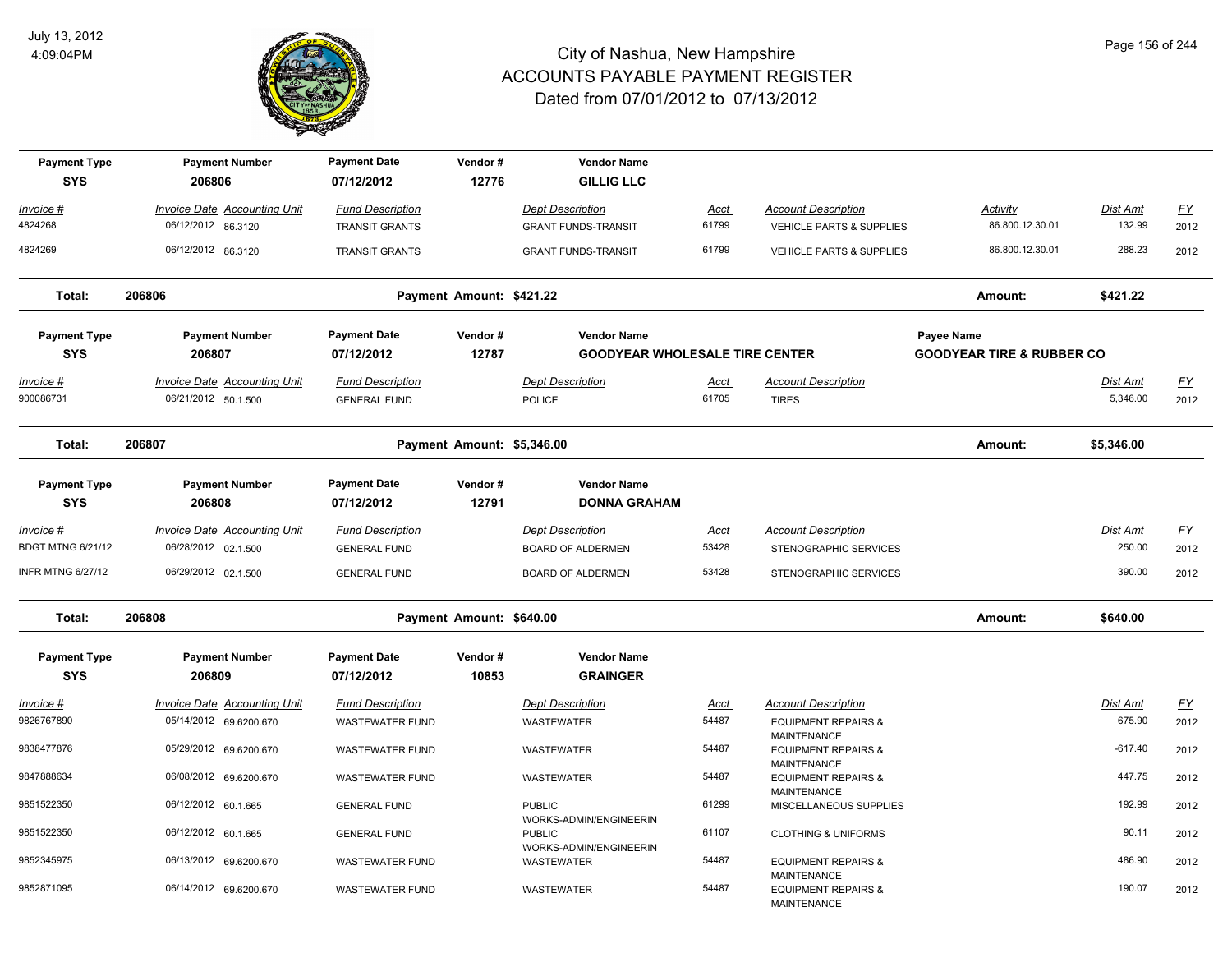

| Total:                            | 206809                              |                                            | Payment Amount: \$1,466.32 |                                                    |                                      |                                                    | Amount:                                                    | \$1,466.32      |           |
|-----------------------------------|-------------------------------------|--------------------------------------------|----------------------------|----------------------------------------------------|--------------------------------------|----------------------------------------------------|------------------------------------------------------------|-----------------|-----------|
| <b>Payment Type</b><br><b>SYS</b> | <b>Payment Number</b><br>206810     | <b>Payment Date</b><br>07/12/2012          | Vendor#<br>14101           | <b>Vendor Name</b><br><b>CHILD ADVOCACY CENTER</b> |                                      |                                                    | <b>Payee Name</b><br><b>GRANITE STATE CHILDREN'S ALLIA</b> |                 |           |
| <u>Invoice #</u>                  | <b>Invoice Date Accounting Unit</b> | <b>Fund Description</b>                    |                            | <b>Dept Description</b>                            | <u>Acct</u>                          | <b>Account Description</b>                         |                                                            | <u>Dist Amt</u> | <u>FY</u> |
| 164CON                            | 05/01/2012 50.4025                  | <b>DOJ DRUG FORFEITURE</b><br><b>FUNDS</b> |                            | DOJ DRUG FORFEITURE<br><b>FUNDS</b>                | 56315                                | CHILD ADVOCACY CENTER                              |                                                            | 5,000.00        | 2012      |
| Total:                            | 206810                              |                                            | Payment Amount: \$5,000.00 |                                                    |                                      |                                                    | Amount:                                                    | \$5,000.00      |           |
| <b>Payment Type</b>               | <b>Payment Number</b>               | <b>Payment Date</b>                        | Vendor#                    | <b>Vendor Name</b>                                 |                                      |                                                    |                                                            |                 |           |
| <b>SYS</b>                        | 206811                              | 07/12/2012                                 | 14266                      |                                                    | <b>GRANITE STATE CONCRETE CO INC</b> |                                                    |                                                            |                 |           |
| Invoice #                         | <b>Invoice Date Accounting Unit</b> | <b>Fund Description</b>                    |                            | <b>Dept Description</b>                            | <u>Acct</u>                          | <b>Account Description</b>                         |                                                            | Dist Amt        | EY        |
| 20110415                          | 05/23/2012 61.1.675                 | <b>GENERAL FUND</b>                        |                            | <b>STREETS</b>                                     | 61560                                | <b>CONSTRUCTION MATERIALS</b>                      |                                                            | 875.00          | 2012      |
| 20110416                          | 05/23/2012 61.1.675                 | <b>GENERAL FUND</b>                        |                            | <b>STREETS</b>                                     | 61560                                | <b>CONSTRUCTION MATERIALS</b>                      |                                                            | 950.00          | 2012      |
| Total:                            | 206811                              |                                            | Payment Amount: \$1,825.00 |                                                    |                                      |                                                    | Amount:                                                    | \$1,825.00      |           |
| <b>Payment Type</b><br><b>SYS</b> | <b>Payment Number</b><br>206812     | <b>Payment Date</b><br>07/12/2012          | Vendor#<br>12800           | <b>Vendor Name</b>                                 | <b>GRANITE STATE STAMPS INC</b>      |                                                    |                                                            |                 |           |
| Invoice #                         | <b>Invoice Date Accounting Unit</b> | <b>Fund Description</b>                    |                            | <b>Dept Description</b>                            | Acct                                 | <b>Account Description</b>                         |                                                            | Dist Amt        | <u>FY</u> |
| 426733                            | 06/12/2012 50.1.500                 | <b>GENERAL FUND</b>                        |                            | <b>POLICE</b>                                      | 61100                                | OFFICE SUPPLIES                                    |                                                            | 31.74           | 2012      |
| 426823                            | 06/14/2012 50.1.500                 | <b>GENERAL FUND</b>                        |                            | <b>POLICE</b>                                      | 61100                                | OFFICE SUPPLIES                                    |                                                            | 13.17           | 2012      |
| Total:                            | 206812                              |                                            | Payment Amount: \$44.91    |                                                    |                                      |                                                    | Amount:                                                    | \$44.91         |           |
| <b>Payment Type</b>               | <b>Payment Number</b>               | <b>Payment Date</b>                        | Vendor#                    | <b>Vendor Name</b>                                 |                                      |                                                    |                                                            |                 |           |
| <b>SYS</b>                        | 206813                              | 07/12/2012                                 | 12130                      |                                                    | <b>GREEN MOUNTAIN MANUFACTURING</b>  |                                                    |                                                            |                 |           |
| Invoice #                         | <b>Invoice Date Accounting Unit</b> | <b>Fund Description</b>                    |                            | <b>Dept Description</b>                            | <u>Acct</u>                          | Account Description                                | <b>Activity</b>                                            | Dist Amt        | EY        |
| 4212                              | 05/06/2012 86.3120                  | <b>TRANSIT GRANTS</b>                      |                            | <b>GRANT FUNDS-TRANSIT</b>                         | 54600                                | <b>VEHICLE REPAIRS &amp;</b><br><b>MAINTENANCE</b> | 86.800.12.40.01                                            | 290.00          | 2012      |
| Total:                            | 206813                              |                                            | Payment Amount: \$290.00   |                                                    |                                      |                                                    | Amount:                                                    | \$290.00        |           |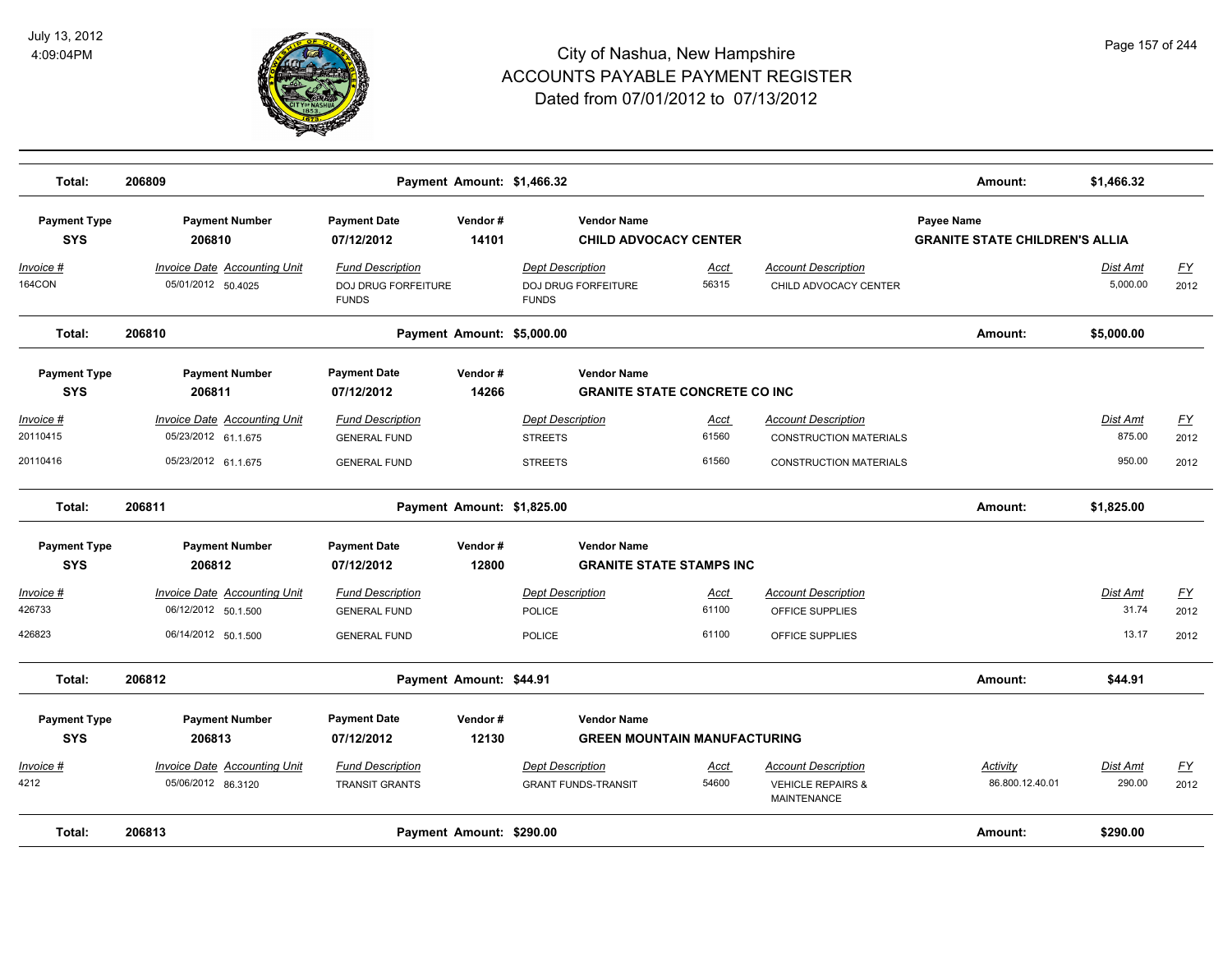

| <b>Payment Type</b><br><b>SYS</b> | <b>Payment Number</b><br>206814                               | <b>Payment Date</b><br>07/12/2012                                  | Vendor#<br>12075            | <b>Vendor Name</b><br><b>RICHARD HABERMAN</b>                      |                           |                                                                     |                           |                              |                          |
|-----------------------------------|---------------------------------------------------------------|--------------------------------------------------------------------|-----------------------------|--------------------------------------------------------------------|---------------------------|---------------------------------------------------------------------|---------------------------|------------------------------|--------------------------|
| Invoice #<br><b>JUN MILEAGE</b>   | <b>Invoice Date Accounting Unit</b><br>06/29/2012 60.1.665    | <b>Fund Description</b><br><b>GENERAL FUND</b>                     |                             | <b>Dept Description</b><br><b>PUBLIC</b><br>WORKS-ADMIN/ENGINEERIN | <u>Acct</u><br>55307      | <b>Account Description</b><br>MILEAGE REIMBURSEMENTS                |                           | Dist Amt<br>106.45           | $\underline{FY}$<br>2012 |
| Total:                            | 206814                                                        |                                                                    | Payment Amount: \$106.45    |                                                                    |                           |                                                                     | Amount:                   | \$106.45                     |                          |
| <b>Payment Type</b>               | <b>Payment Number</b>                                         | <b>Payment Date</b>                                                | Vendor#                     | <b>Vendor Name</b>                                                 |                           |                                                                     |                           |                              |                          |
| <b>SYS</b>                        | 206815                                                        | 07/12/2012                                                         | 12827                       | <b>HARDY DORIC INC</b>                                             |                           |                                                                     |                           |                              |                          |
| Invoice #<br>8197                 | <b>Invoice Date Accounting Unit</b><br>07/03/2012 TF42.7506   | <b>Fund Description</b><br>ETF CONTRIB-WOODLAWN<br><b>CEMETERY</b> |                             | <b>Dept Description</b><br>ETF CONTRIB-WOODLAWN<br><b>CEMETERY</b> | Acct<br>61299             | <b>Account Description</b><br>MISCELLANEOUS SUPPLIES                |                           | <b>Dist Amt</b><br>780.00    | <u>FY</u><br>2012        |
| Total:                            | 206815                                                        |                                                                    | Payment Amount: \$764.40    |                                                                    | Discount:                 | 15.60                                                               | Amount:                   | \$780.00                     |                          |
| <b>Payment Type</b><br><b>SYS</b> | <b>Payment Number</b><br>206816                               | <b>Payment Date</b><br>07/12/2012                                  | Vendor#<br>11832            | <b>Vendor Name</b><br><b>HAYES PUMPS INC</b>                       |                           |                                                                     |                           |                              |                          |
| Invoice #                         | <b>Invoice Date Accounting Unit</b>                           | <b>Fund Description</b>                                            |                             | <b>Dept Description</b>                                            | <u>Acct</u>               | <b>Account Description</b>                                          |                           | Dist Amt                     | $\underline{FY}$         |
| 24197                             | 06/13/2012 69.6200.670                                        | <b>WASTEWATER FUND</b>                                             |                             | WASTEWATER                                                         | 54487                     | <b>EQUIPMENT REPAIRS &amp;</b><br><b>MAINTENANCE</b>                |                           | 194.80                       | 2012                     |
| 25247                             | 06/11/2012 69.6200.670                                        | <b>WASTEWATER FUND</b>                                             |                             | <b>WASTEWATER</b>                                                  | 54487                     | <b>EQUIPMENT REPAIRS &amp;</b>                                      |                           | 11.81                        | 2012                     |
| 25247                             | 06/11/2012 69.6200.670                                        | <b>WASTEWATER FUND</b>                                             |                             | WASTEWATER                                                         | 54487                     | MAINTENANCE<br><b>EQUIPMENT REPAIRS &amp;</b><br><b>MAINTENANCE</b> |                           | 183.54                       | 2012                     |
| Total:                            | 206816                                                        |                                                                    | Payment Amount: \$390.15    |                                                                    |                           |                                                                     | Amount:                   | \$390.15                     |                          |
| <b>Payment Type</b><br><b>SYS</b> | <b>Payment Number</b><br>206817                               | <b>Payment Date</b><br>07/12/2012                                  | Vendor#<br>12841            | <b>Vendor Name</b>                                                 | <b>HAYNER SWANSON INC</b> |                                                                     |                           |                              |                          |
| Invoice #<br>10316                | Invoice Date Accounting Unit<br>06/04/2012 69.6200.950        | <b>Fund Description</b><br><b>WASTEWATER FUND</b>                  |                             | <b>Dept Description</b><br>WASTEWATER                              | <u>Acct</u><br>81700      | <b>Account Description</b><br><b>INFRASTRUCTURE</b>                 | Activity<br>1047.69.01.30 | <b>Dist Amt</b><br>20,313.88 | <u>FY</u><br>2012        |
| Total:                            | 206817                                                        |                                                                    | Payment Amount: \$20,313.88 |                                                                    |                           |                                                                     | Amount:                   | \$20,313.88                  |                          |
| <b>Payment Type</b>               | <b>Payment Number</b>                                         | <b>Payment Date</b>                                                | Vendor#                     | <b>Vendor Name</b>                                                 |                           |                                                                     |                           |                              |                          |
| <b>SYS</b>                        | 206818                                                        | 07/12/2012                                                         | 12842                       | <b>HAZEN &amp; SAWYER PC</b>                                       |                           |                                                                     |                           |                              |                          |
| Invoice #<br>000001               | <b>Invoice Date Accounting Unit</b><br>05/14/2012 69.6200.950 | <b>Fund Description</b><br><b>WASTEWATER FUND</b>                  |                             | <b>Dept Description</b><br><b>WASTEWATER</b>                       | <u>Acct</u><br>81700      | <b>Account Description</b><br><b>INFRASTRUCTURE</b>                 | Activity<br>1050.69.01.30 | <b>Dist Amt</b><br>6,476.44  | <u>FY</u><br>2012        |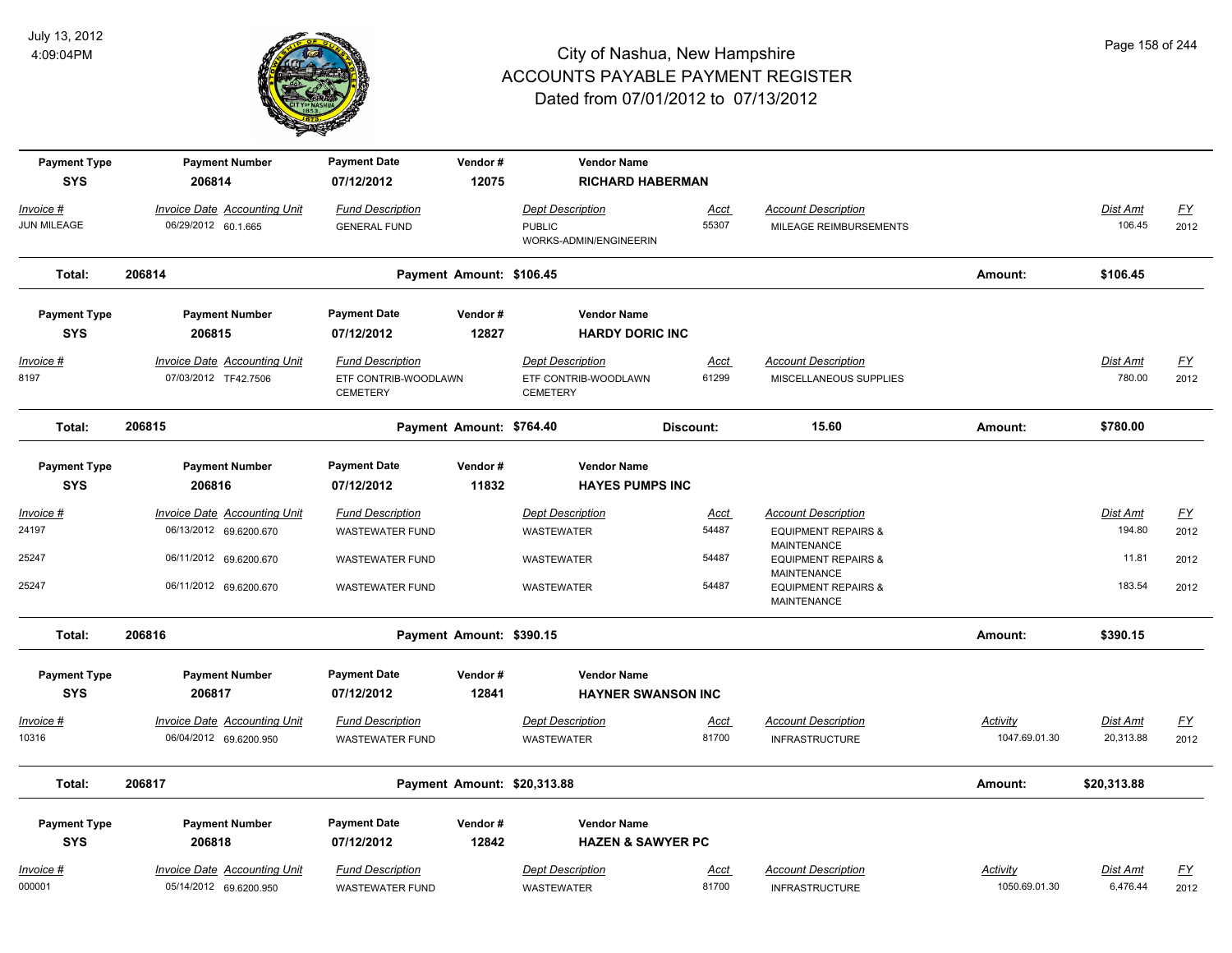

| 000006              | 05/14/2012 69.6200.950              | <b>WASTEWATER FUND</b>                        |                             | <b>WASTEWATER</b>                           | 81700                                 | <b>INFRASTRUCTURE</b>                                                      | 1044.69.01.30                         | 41,541.64       | 2012             |
|---------------------|-------------------------------------|-----------------------------------------------|-----------------------------|---------------------------------------------|---------------------------------------|----------------------------------------------------------------------------|---------------------------------------|-----------------|------------------|
| Total:              | 206818                              |                                               | Payment Amount: \$48,018.08 |                                             |                                       |                                                                            | Amount:                               | \$48,018.08     |                  |
| <b>Payment Type</b> | <b>Payment Number</b>               | <b>Payment Date</b>                           | Vendor#                     | <b>Vendor Name</b>                          |                                       |                                                                            |                                       |                 |                  |
| <b>SYS</b>          | 206819                              | 07/12/2012                                    | 12851                       | <b>HELLO DIRECT INC</b>                     |                                       |                                                                            |                                       |                 |                  |
| <u>Invoice #</u>    | <b>Invoice Date Accounting Unit</b> | <b>Fund Description</b>                       |                             | <b>Dept Description</b>                     | <u>Acct</u>                           | <b>Account Description</b>                                                 |                                       | <u>Dist Amt</u> | EY               |
| HD01689807          | 06/14/2012 52.1.625                 | <b>GENERAL FUND</b>                           |                             | <b>FIRE</b>                                 | 54487                                 | <b>EQUIPMENT REPAIRS &amp;</b>                                             |                                       | 5.00            | 2012             |
| HD01689807          | 06/14/2012 52.1.625                 | <b>GENERAL FUND</b>                           |                             | <b>FIRE</b>                                 | 54487                                 | <b>MAINTENANCE</b><br><b>EQUIPMENT REPAIRS &amp;</b><br><b>MAINTENANCE</b> |                                       | 789.98          | 2012             |
| Total:              | 206819                              |                                               | Payment Amount: \$794.98    |                                             |                                       |                                                                            | Amount:                               | \$794.98        |                  |
| <b>Payment Type</b> | <b>Payment Number</b>               | <b>Payment Date</b>                           | Vendor#                     | <b>Vendor Name</b>                          |                                       |                                                                            |                                       |                 |                  |
| <b>SYS</b>          | 206820                              | 07/12/2012                                    | 12858                       |                                             | <b>HIGHWAY TECH SIGNAL EQUIP SALE</b> |                                                                            |                                       |                 |                  |
| <u> Invoice #</u>   | <b>Invoice Date Accounting Unit</b> | <b>Fund Description</b>                       |                             | <b>Dept Description</b>                     | <u>Acct</u>                           | <b>Account Description</b>                                                 |                                       | Dist Amt        | <u>FY</u>        |
| 14040               | 06/13/2012 64.1.705                 | <b>GENERAL FUND</b>                           |                             | <b>TRAFFIC</b>                              | 61556                                 | <b>TRAFFIC SIGNAL MATERIALS</b>                                            |                                       | 984.00          | 2012             |
| Total:              | 206820                              |                                               | Payment Amount: \$969.24    |                                             | Discount:                             | 14.76                                                                      | Amount:                               | \$984.00        |                  |
| <b>Payment Type</b> | <b>Payment Number</b>               | <b>Payment Date</b>                           | Vendor#                     | <b>Vendor Name</b>                          |                                       |                                                                            |                                       |                 |                  |
| <b>SYS</b>          | 206821                              | 07/12/2012                                    | 14303                       |                                             | <b>HILLSBOROUGH COUNTY REGISTRY O</b> |                                                                            |                                       |                 |                  |
| Invoice #           | <b>Invoice Date Accounting Unit</b> | <b>Fund Description</b>                       |                             | <b>Dept Description</b>                     | <u>Acct</u>                           | <b>Account Description</b>                                                 |                                       | Dist Amt        | $\underline{FY}$ |
| 443 WW 7/2/12       | 06/30/2012 69.6200                  | <b>WASTEWATER FUND</b>                        |                             | <b>WASTEWATER</b>                           | 41307                                 | TAX REDEMPTIONS-INTEREST                                                   |                                       | 258.70          | 2012             |
| 578 TAX 7/2/2012    | 06/30/2012 26.1.580                 | <b>GENERAL FUND</b>                           |                             | <b>FINANCIAL SERVICES</b>                   | 41307                                 | & COSTS<br>TAX REDEMPTIONS-INTEREST<br>& COSTS                             |                                       | 272.00          | 2012             |
| Total:              | 206821                              |                                               | Payment Amount: \$530.70    |                                             |                                       |                                                                            | Amount:                               | \$530.70        |                  |
| <b>Payment Type</b> | <b>Payment Number</b>               | <b>Payment Date</b>                           | Vendor#                     | <b>Vendor Name</b>                          |                                       |                                                                            | Payee Name                            |                 |                  |
| <b>SYS</b>          | 206822                              | 07/12/2012                                    | 14309                       |                                             | <b>HOME DEPOT CREDIT SERVICES</b>     |                                                                            | <b>HOME DEPOT CREDIT SERVICE 3065</b> |                 |                  |
| Invoice #           | <b>Invoice Date Accounting Unit</b> | <b>Fund Description</b>                       |                             | <b>Dept Description</b>                     | <u>Acct</u>                           | <b>Account Description</b>                                                 | Activity                              | Dist Amt        | $\underline{FY}$ |
| 0013380             | 06/28/2012 42.1.720                 | <b>GENERAL FUND</b>                           |                             | WOODLAWN CEMETERY                           | 61535                                 | GRAVEL/LOAM                                                                |                                       | 168.74          | 2012             |
| 0022331             | 06/28/2012 77.1.650                 | <b>GENERAL FUND</b>                           |                             | PARKS & RECREATION                          | 54280                                 | <b>BUILDING/GROUNDS</b><br><b>MAINTENANCE</b>                              |                                       | 12.47           | 2012             |
| 1022113             | 06/27/2012 TF77.7050                | <b>HOLMAN STADIUM</b>                         |                             | HOLMAN STADIUM                              | 54280                                 | <b>BUILDING/GROUNDS</b>                                                    |                                       | 71.90           | 2012             |
| 3023030             | 07/05/2012 42.1.720                 | <b>IMPROVEMNTS ETF</b><br><b>GENERAL FUND</b> |                             | <b>IMPROVEMNTS ETF</b><br>WOODLAWN CEMETERY | 71025                                 | <b>MAINTENANCE</b><br>SMALL TOOLS                                          |                                       | 71.93           | 2012             |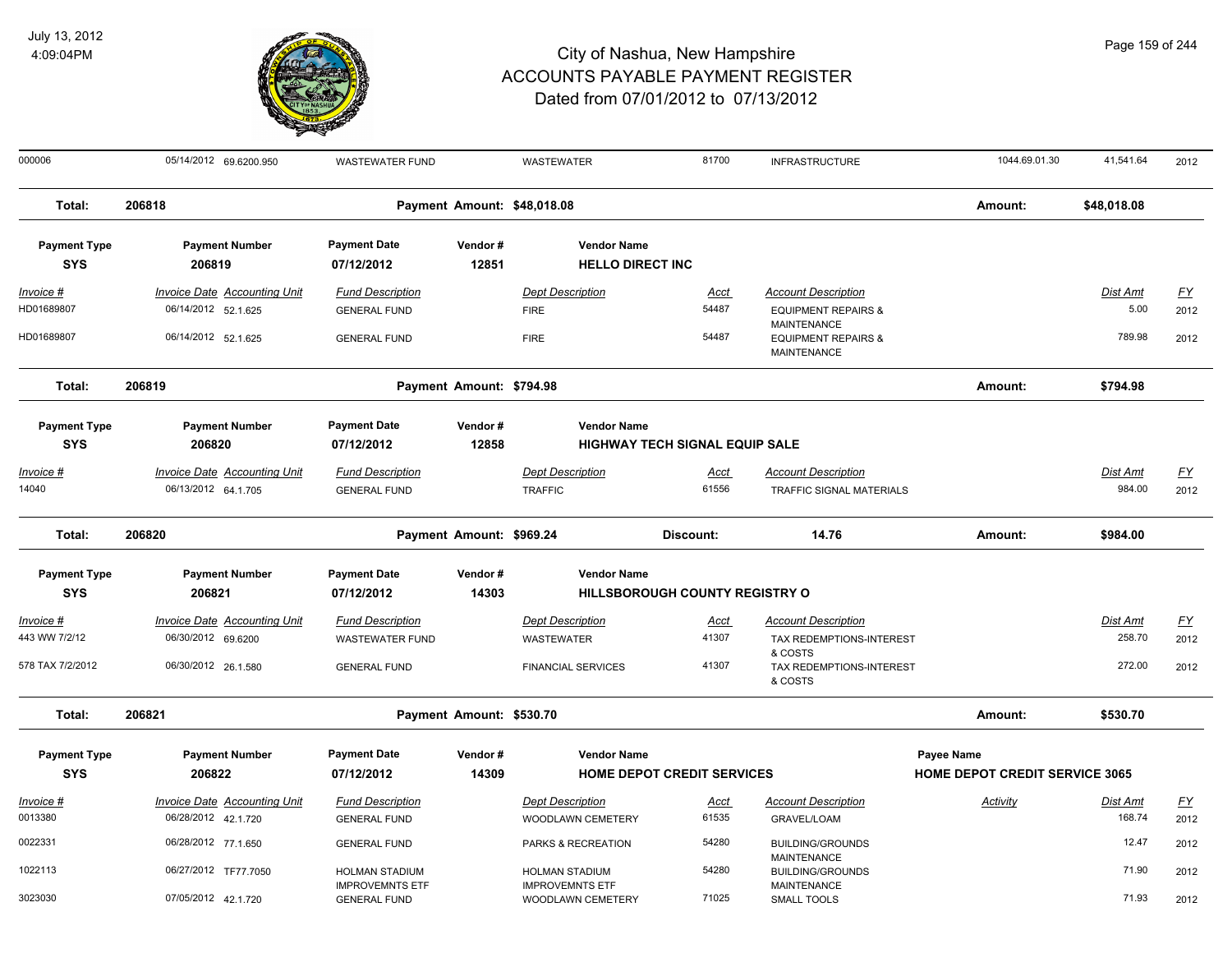

| 9013565              | 06/29/2012 77.1.650                 | <b>GENERAL FUND</b>                    |                            | PARKS & RECREATION                            | 54280       | <b>BUILDING/GROUNDS</b>                |                 | 7.94            | 2012             |
|----------------------|-------------------------------------|----------------------------------------|----------------------------|-----------------------------------------------|-------------|----------------------------------------|-----------------|-----------------|------------------|
| 9013676              | 06/29/2012 42.1.720                 | <b>GENERAL FUND</b>                    |                            | <b>WOODLAWN CEMETERY</b>                      | 71025       | MAINTENANCE<br><b>SMALL TOOLS</b>      |                 | 22.92           | 2012             |
| 9053108              | 06/29/2012 86.3120                  | <b>TRANSIT GRANTS</b>                  |                            | <b>GRANT FUNDS-TRANSIT</b>                    | 61299       | MISCELLANEOUS SUPPLIES                 | 86.800.12.40.01 | 13.98           | 2012             |
| 9992477              | 06/29/2012 29.1.720.8162            | <b>GENERAL FUND</b>                    |                            | <b>CITY BUILDINGS</b>                         | 61428       | <b>JANITORIAL SUPPLIES</b>             |                 | 9.74            | 2012             |
| Total:               | 206822                              |                                        | Payment Amount: \$379.62   |                                               |             |                                        | Amount:         | \$379.62        |                  |
| <b>Payment Type</b>  | <b>Payment Number</b>               | <b>Payment Date</b>                    | Vendor#                    | <b>Vendor Name</b>                            |             |                                        |                 |                 |                  |
| <b>SYS</b>           | 206823                              | 07/12/2012                             | 10840                      | <b>HUDSON PAVING &amp; EXCAVATION INC</b>     |             |                                        |                 |                 |                  |
| <u> Invoice #</u>    | <b>Invoice Date Accounting Unit</b> | <b>Fund Description</b>                |                            | <b>Dept Description</b>                       | <u>Acct</u> | <b>Account Description</b>             | <u>Activity</u> | <u>Dist Amt</u> | $\underline{FY}$ |
| 134320               | 05/30/2012 TF60.7530                | P&Z-SIDEWALK<br><b>CONSTRUCTION SE</b> |                            | <b>ENG-SIDEWALK</b><br><b>CONSTRUCTION SE</b> | 54210       | <b>CONSTRUCTION SERVICES</b>           |                 | 3,250.00        | 2012             |
| 134320               | 05/30/2012 60.1010                  | <b>GF-PRIOR YEAR EXPENSES</b>          |                            | PUBLIC WORKS-PRIOR YEAR                       | 94200       | PRIOR YEAR ESCROWS                     |                 | 2,410.00        | 2012             |
| 134320               | 05/30/2012 69.6200.950              | <b>WASTEWATER FUND</b>                 |                            | WASTEWATER                                    | 81700       | <b>INFRASTRUCTURE</b>                  | 1051.69.01.30   | 125.00          | 2012             |
| Total:               | 206823                              |                                        | Payment Amount: \$5,785.00 |                                               |             |                                        | Amount:         | \$5,785.00      |                  |
| <b>Payment Type</b>  | <b>Payment Number</b>               | <b>Payment Date</b>                    | Vendor#                    | <b>Vendor Name</b>                            |             |                                        |                 |                 |                  |
| <b>SYS</b>           | 206824                              | 07/12/2012                             | 12173                      | <b>AMANDA HYDE</b>                            |             |                                        |                 |                 |                  |
| Invoice #            | <b>Invoice Date Accounting Unit</b> | <b>Fund Description</b>                |                            | <b>Dept Description</b>                       | <u>Acct</u> | <b>Account Description</b>             |                 | Dist Amt        | EY               |
| <b>REFUND 5/7/12</b> | 07/10/2012 11.1.500                 | <b>GENERAL FUND</b>                    |                            | <b>HUMAN RESOURCES</b>                        | 55425       | EMPLOYMENT BACKGROUND<br><b>CHECKS</b> |                 | 25.00           | 2012             |
| Total:               | 206824                              |                                        | Payment Amount: \$25.00    |                                               |             |                                        | Amount:         | \$25.00         |                  |
| <b>Payment Type</b>  | <b>Payment Number</b>               | <b>Payment Date</b>                    | Vendor#                    | <b>Vendor Name</b>                            |             |                                        |                 |                 |                  |
| <b>SYS</b>           | 206825                              | 07/12/2012                             | 14325                      | <b>IDEXX DISTRIBUTION INC</b>                 |             |                                        |                 |                 |                  |
| Invoice #            | Invoice Date Accounting Unit        | <b>Fund Description</b>                |                            | <b>Dept Description</b>                       | Acct        | <b>Account Description</b>             |                 | Dist Amt        | $\underline{FY}$ |
| 260060017            | 05/30/2012 69.6200.670              | <b>WASTEWATER FUND</b>                 |                            | WASTEWATER                                    | 61149       | <b>LABORATORY SUPPLIES</b>             |                 | 153.63          | 2012             |
| Total:               | 206825                              |                                        | Payment Amount: \$153.63   |                                               |             |                                        | Amount:         | \$153.63        |                  |
| <b>Payment Type</b>  | <b>Payment Number</b>               | <b>Payment Date</b>                    | Vendor#                    | <b>Vendor Name</b>                            |             |                                        |                 |                 |                  |
| <b>SYS</b>           | 206826                              | 07/12/2012                             | 12889                      | <b>INDUSTRIAL PROTECTION SERVICES</b>         |             |                                        |                 |                 |                  |
| <u> Invoice #</u>    | <b>Invoice Date Accounting Unit</b> | <b>Fund Description</b>                |                            | <b>Dept Description</b>                       | Acct        | <b>Account Description</b>             | <b>Activity</b> | Dist Amt        | $\underline{FY}$ |
| 105448-00            | 04/27/2012 52.3060                  | <b>FIRE GRANTS FUND</b>                |                            | FIRE GRANTS FUND                              | 71999       | MISCELLANEOUS EQUIPMENT                | 52.1001.09.01   | 512.00          | 2012             |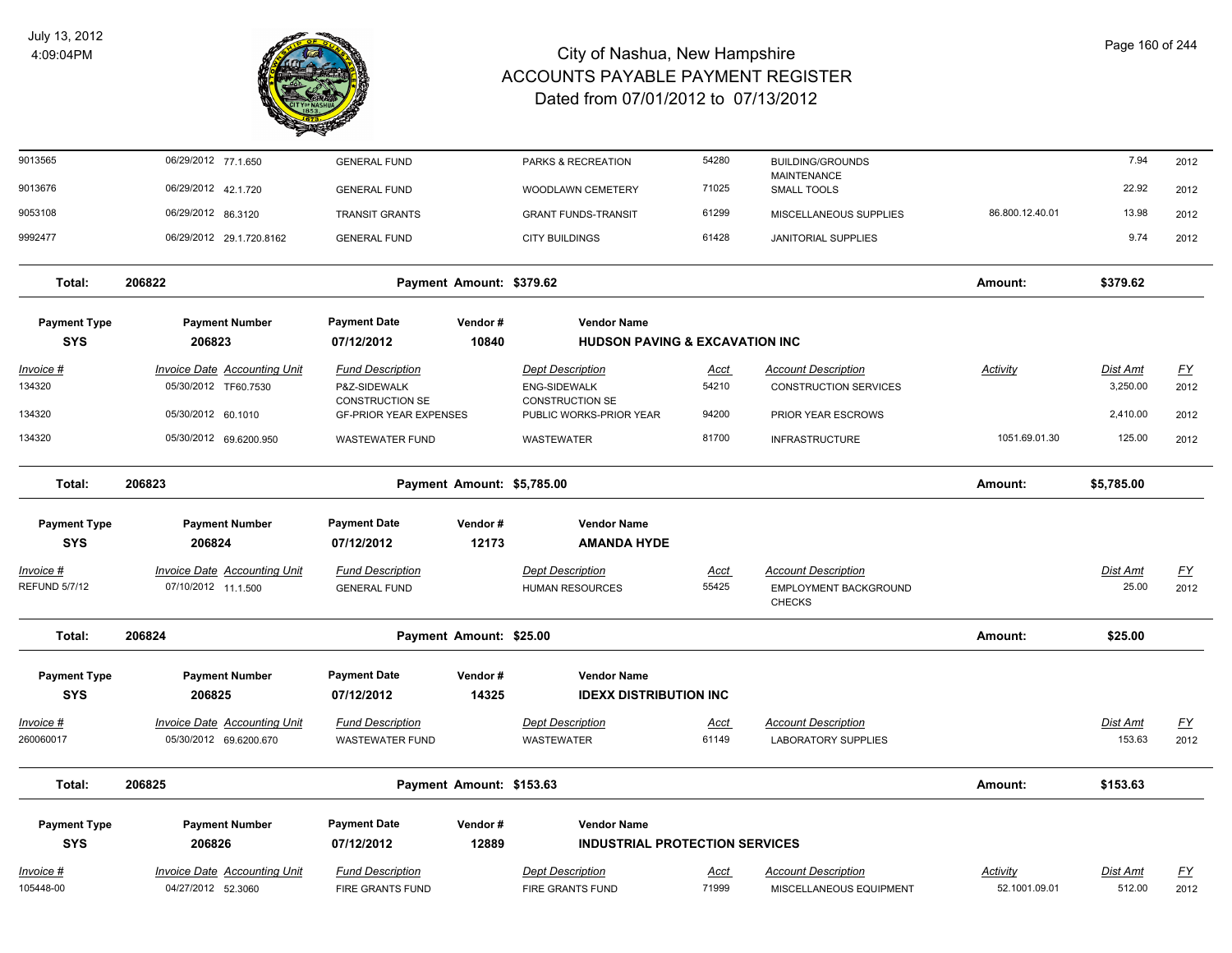

| 105448-01                         | 05/25/2012 52.3060                                              | FIRE GRANTS FUND                                                |                            | FIRE GRANTS FUND                                                       | 71999                | MISCELLANEOUS EQUIPMENT                                              | 52.1001.09.01 | 2,302.40                  | 2012                              |
|-----------------------------------|-----------------------------------------------------------------|-----------------------------------------------------------------|----------------------------|------------------------------------------------------------------------|----------------------|----------------------------------------------------------------------|---------------|---------------------------|-----------------------------------|
| 106214-00                         | 05/30/2012 52.1.625                                             | <b>GENERAL FUND</b>                                             |                            | <b>FIRE</b>                                                            | 71432                | FIRE APPARATUS EQUIPMENT                                             |               | 15.99                     | 2012                              |
| 106214-00                         | 05/30/2012 52.1.625                                             | <b>GENERAL FUND</b>                                             |                            | <b>FIRE</b>                                                            | 71432                | FIRE APPARATUS EQUIPMENT                                             |               | 683.00                    | 2012                              |
| Total:                            | 206826                                                          |                                                                 | Payment Amount: \$3,513.39 |                                                                        |                      |                                                                      | Amount:       | \$3,513.39                |                                   |
| <b>Payment Type</b>               | <b>Payment Number</b>                                           | <b>Payment Date</b>                                             | Vendor#                    | <b>Vendor Name</b>                                                     |                      |                                                                      |               |                           |                                   |
| <b>SYS</b>                        | 206827                                                          | 07/12/2012                                                      | 12893                      | <b>INGRAM LIBRARY SERVICES</b>                                         |                      |                                                                      |               |                           |                                   |
| Invoice #<br>05168357             | <b>Invoice Date Accounting Unit</b><br>06/07/2012 TF79.8063     | <b>Fund Description</b><br>LIBRARY-HENRY STEARNS<br><b>FUND</b> |                            | <b>Dept Description</b><br><b>LIBRARY-HENRY STEARNS</b><br><b>FUND</b> | <u>Acct</u><br>61807 | <b>Account Description</b><br><b>PUBLICATIONS</b>                    |               | <b>Dist Amt</b><br>110.19 | <u>FY</u><br>2012                 |
| Total:                            | 206827                                                          |                                                                 | Payment Amount: \$110.19   |                                                                        |                      |                                                                      | Amount:       | \$110.19                  |                                   |
| <b>Payment Type</b><br><b>SYS</b> | <b>Payment Number</b><br>206828                                 | <b>Payment Date</b><br>07/12/2012                               | Vendor#<br>14332           | <b>Vendor Name</b><br><b>INTEGRATED PAPER RECYCLERS LLC</b>            |                      |                                                                      |               |                           |                                   |
| Invoice #                         | <b>Invoice Date Accounting Unit</b>                             | <b>Fund Description</b>                                         |                            | <b>Dept Description</b>                                                | Acct                 | <b>Account Description</b>                                           |               | Dist Amt                  | <u>FY</u>                         |
| 25X00056                          | 05/31/2012 68.6000.500                                          | <b>SOLID WASTE FUND</b>                                         |                            | <b>SOLID WASTE</b>                                                     | 55699                | OTHER CONTRACTED<br><b>SERVICES</b>                                  |               | 1,331.30                  | 2012                              |
| Total:                            | 206828                                                          |                                                                 | Payment Amount: \$1,331.30 |                                                                        |                      |                                                                      | Amount:       | \$1,331.30                |                                   |
| <b>Payment Type</b>               | <b>Payment Number</b>                                           | <b>Payment Date</b>                                             | Vendor#                    | <b>Vendor Name</b>                                                     |                      |                                                                      |               |                           |                                   |
| <b>SYS</b>                        | 206829                                                          | 07/12/2012                                                      | 10842                      | <b>J A MARINO AUTOMATIC HEATING S</b>                                  |                      |                                                                      |               |                           |                                   |
| Invoice #<br>154096               | Invoice Date Accounting Unit<br>06/11/2012 29.1.720.8162        | <b>Fund Description</b><br><b>GENERAL FUND</b>                  |                            | <b>Dept Description</b><br><b>CITY BUILDINGS</b>                       | Acct<br>54280        | <b>Account Description</b><br><b>BUILDING/GROUNDS</b><br>MAINTENANCE |               | Dist Amt<br>35.95         | <u>FY</u><br>2012                 |
| Total:                            | 206829                                                          |                                                                 | Payment Amount: \$35.95    |                                                                        | Discount:            | 0.72                                                                 | Amount:       | \$35.95                   |                                   |
| <b>Payment Type</b>               | <b>Payment Number</b>                                           | <b>Payment Date</b>                                             | Vendor#                    | <b>Vendor Name</b>                                                     |                      |                                                                      |               |                           |                                   |
| <b>SYS</b>                        | 206830                                                          | 07/12/2012                                                      | 12906                      | <b>J LAWRENCE HALL INC</b>                                             |                      |                                                                      |               |                           |                                   |
| <u>Invoice #</u><br>55972         | <b>Invoice Date Accounting Unit</b><br>06/20/2012 29.1.720.8167 | <b>Fund Description</b><br><b>GENERAL FUND</b>                  |                            | <b>Dept Description</b><br><b>CITY BUILDINGS</b>                       | <u>Acct</u><br>54243 | <b>Account Description</b><br><b>HVAC MAINTENANCE</b>                |               | Dist Amt<br>120.00        | $\underline{\mathsf{FY}}$<br>2012 |
| 56074                             | 06/28/2012 57.1.620                                             | <b>GENERAL FUND</b>                                             |                            | CITYWIDE COMMUNICATIONS                                                | 54243                | <b>HVAC MAINTENANCE</b>                                              |               | 337.23                    | 2012                              |
| 56075                             | 06/28/2012 57.1.620                                             | <b>GENERAL FUND</b>                                             |                            | CITYWIDE COMMUNICATIONS                                                | 54243                | <b>HVAC MAINTENANCE</b>                                              |               | 584.72                    | 2012                              |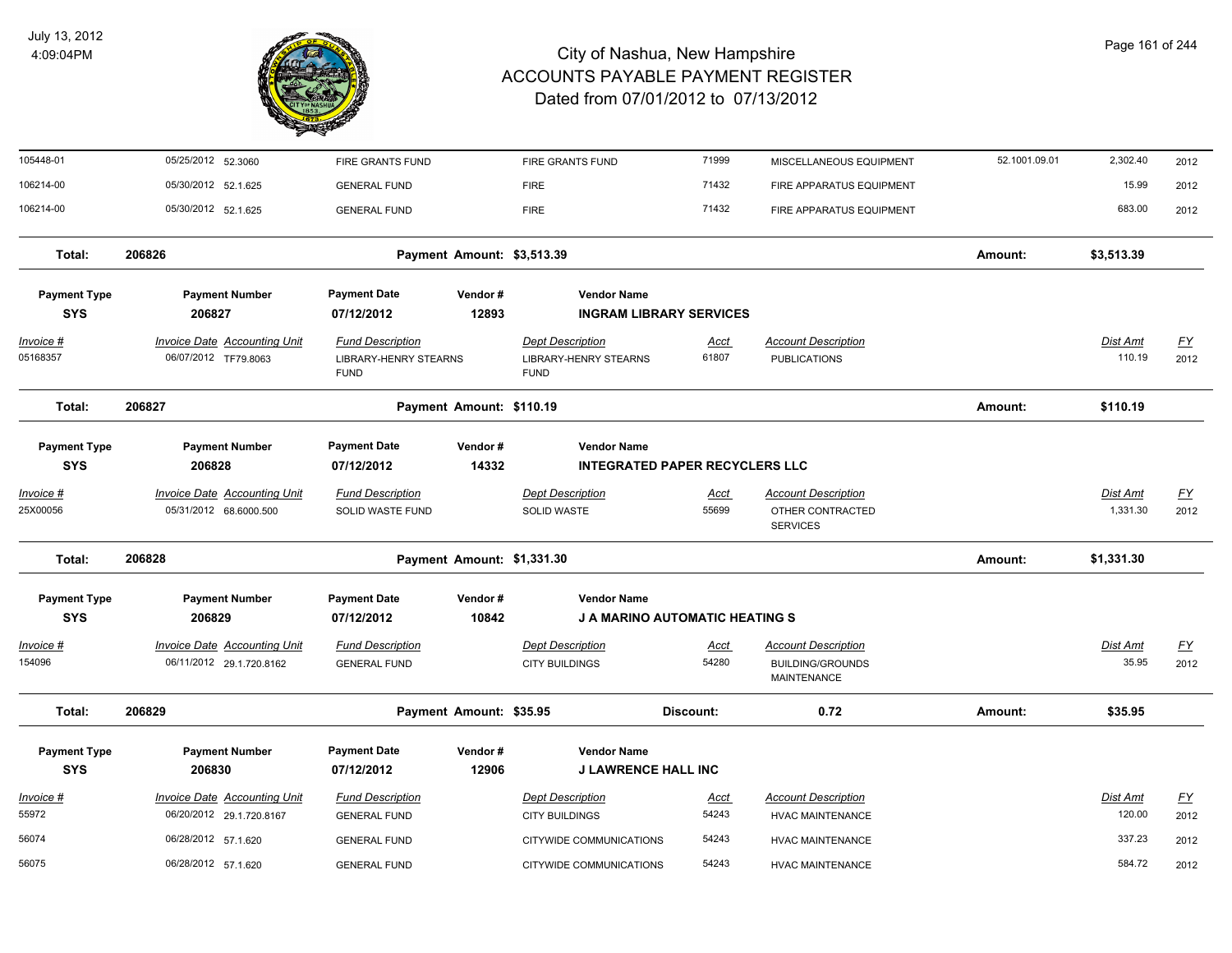

| Total:                                   | 206830                                                        | Payment Amount: \$1,041.95                          |                            |                                                      |                      |                                                          | Amount: | \$1,041.95           |                                   |
|------------------------------------------|---------------------------------------------------------------|-----------------------------------------------------|----------------------------|------------------------------------------------------|----------------------|----------------------------------------------------------|---------|----------------------|-----------------------------------|
| <b>Payment Type</b><br><b>SYS</b>        | <b>Payment Number</b><br>206831                               | <b>Payment Date</b><br>07/12/2012                   | Vendor#<br>12907           | <b>Vendor Name</b><br><b>JP PEST SERVICES</b>        |                      |                                                          |         |                      |                                   |
| <u> Invoice #</u><br>1032007             | <b>Invoice Date Accounting Unit</b><br>06/11/2012 61.1.670    | <b>Fund Description</b><br><b>GENERAL FUND</b>      |                            | <b>Dept Description</b><br><b>STREETS</b>            | <u>Acct</u><br>54228 | <b>Account Description</b><br>PEST CONTROL SERVICES      |         | Dist Amt<br>65.00    | <u>FY</u><br>2012                 |
| 1032117                                  | 06/13/2012 52.1.720                                           | <b>GENERAL FUND</b>                                 |                            | <b>FIRE</b>                                          | 54228                | PEST CONTROL SERVICES                                    |         | 85.00                | 2012                              |
| Total:                                   | 206831                                                        |                                                     | Payment Amount: \$150.00   |                                                      |                      |                                                          | Amount: | \$150.00             |                                   |
| <b>Payment Type</b><br><b>SYS</b>        | <b>Payment Number</b><br>206832                               | <b>Payment Date</b><br>07/12/2012                   | Vendor#<br>12123           | <b>Vendor Name</b><br><b>DAWN JACKSON</b>            |                      |                                                          |         |                      |                                   |
| <u> Invoice #</u><br>000007              | <b>Invoice Date Accounting Unit</b><br>06/29/2012 01.1.500    | <b>Fund Description</b><br><b>GENERAL FUND</b>      |                            | <b>Dept Description</b><br><b>MAYOR</b>              | Acct<br>68300        | <b>Account Description</b><br>MAYORS EXPENSE ACCOUNT     |         | Dist Amt<br>40.00    | <u>FY</u><br>2012                 |
| Total:                                   | 206832                                                        |                                                     | Payment Amount: \$40.00    |                                                      |                      |                                                          | Amount: | \$40.00              |                                   |
| <b>Payment Type</b><br><b>SYS</b>        | <b>Payment Number</b><br>206833                               | <b>Payment Date</b><br>07/12/2012                   | Vendor#<br>11213           | <b>Vendor Name</b><br><b>AMANDA JAGENTENFL</b>       |                      |                                                          |         |                      |                                   |
| <u> Invoice #</u><br>33256A 7/12/12 DCAP | <b>Invoice Date Accounting Unit</b><br>07/11/2012 BS1000      | <b>Fund Description</b><br><b>GENERAL FUND</b>      |                            | <b>Dept Description</b><br><b>GENERAL FUND</b>       | <u>Acct</u><br>21460 | <b>Account Description</b><br>125 DEPENDENT CARE         |         | Dist Amt<br>192.31   | $\underline{\mathsf{FY}}$<br>2012 |
| Total:                                   | 206833                                                        |                                                     | Payment Amount: \$192.31   |                                                      |                      |                                                          | Amount: | \$192.31             |                                   |
| <b>Payment Type</b><br><b>SYS</b>        | <b>Payment Number</b><br>206834                               | <b>Payment Date</b><br>07/12/2012                   | Vendor#<br>11040           | <b>Vendor Name</b><br><b>JCI JONES CHEMICALS INC</b> |                      |                                                          |         |                      |                                   |
| Invoice #<br>549344                      | <b>Invoice Date Accounting Unit</b><br>06/12/2012 69.6200.670 | <b>Fund Description</b><br><b>WASTEWATER FUND</b>   |                            | <b>Dept Description</b><br>WASTEWATER                | <b>Acct</b><br>61156 | <b>Account Description</b><br><b>CHEMICALS</b>           |         | Dist Amt<br>3,228.91 | <u>FY</u><br>2012                 |
| Total:                                   | 206834                                                        |                                                     | Payment Amount: \$3,228.91 |                                                      |                      |                                                          | Amount: | \$3,228.91           |                                   |
| <b>Payment Type</b><br><b>SYS</b>        | <b>Payment Number</b><br>206835                               | <b>Payment Date</b><br>07/12/2012                   | Vendor#<br>12007           | <b>Vendor Name</b><br><b>JEAN'S EXPRESS DOGS</b>     |                      |                                                          |         |                      |                                   |
| <u> Invoice #</u><br>6/16/12-ROBIE PARK  | <b>Invoice Date Accounting Unit</b><br>06/16/2012 TF77.7572   | <b>Fund Description</b><br>JEFF MORIN-ROBY PARK ETF |                            | <b>Dept Description</b><br>JEFF MORIN-ETF            | <u>Acct</u><br>55650 | <b>Account Description</b><br><b>ENRICHMENT PROGRAMS</b> |         | Dist Amt<br>2,295.00 | <u>FY</u><br>2012                 |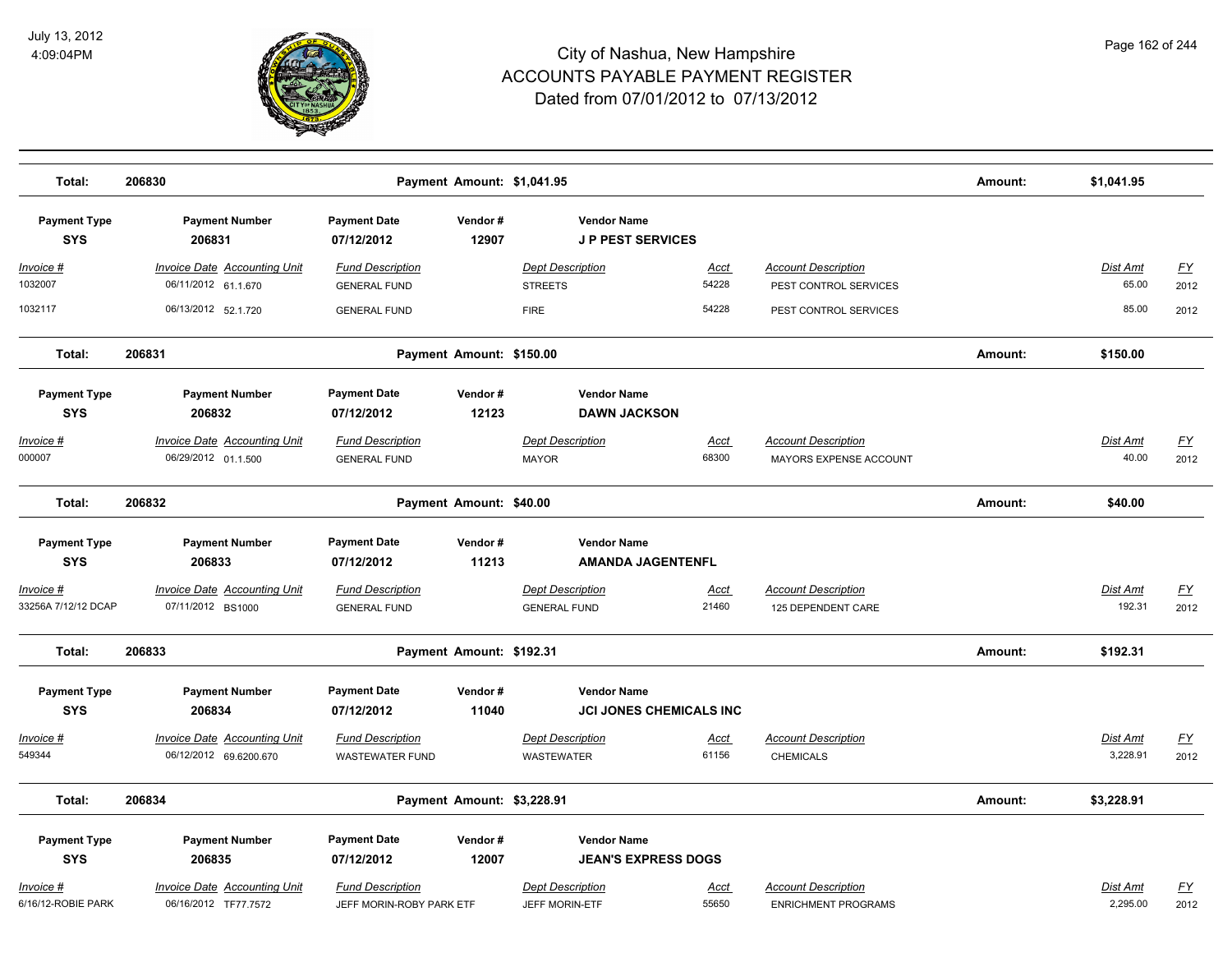

| Total:                                        | 206835                                                                              |                                                                       | Payment Amount: \$2,295.00 |                                                                       |                        |                                                                                                                | Amount:                          | \$2,295.00                       |                           |
|-----------------------------------------------|-------------------------------------------------------------------------------------|-----------------------------------------------------------------------|----------------------------|-----------------------------------------------------------------------|------------------------|----------------------------------------------------------------------------------------------------------------|----------------------------------|----------------------------------|---------------------------|
| <b>Payment Type</b><br><b>SYS</b>             | <b>Payment Number</b><br>206836                                                     | <b>Payment Date</b><br>07/12/2012                                     | Vendor#<br>12138           | <b>Vendor Name</b><br><b>JFK SYSTEMS LLC</b>                          |                        |                                                                                                                |                                  |                                  |                           |
| <u>Invoice #</u><br>1407                      | <b>Invoice Date Accounting Unit</b><br>07/03/2012 22.5010                           | <b>Fund Description</b><br>CAP PROJECTS-INFO<br><b>TECHNOLOGY</b>     |                            | <b>Dept Description</b><br>CAPITAL PROJECTS-INFO<br><b>TECH</b>       | Acct<br>81342          | <b>Account Description</b><br><b>COMPUTER SOFTWARE &amp;</b><br><b>HARDWARE</b>                                | <b>Activity</b><br>1010.22.01.30 | Dist Amt<br>2,468.75             | <u>FY</u><br>2012         |
| Total:                                        | 206836                                                                              |                                                                       | Payment Amount: \$2,468.75 |                                                                       |                        |                                                                                                                | Amount:                          | \$2,468.75                       |                           |
| <b>Payment Type</b><br><b>SYS</b>             | <b>Payment Number</b><br>206837                                                     | <b>Payment Date</b><br>07/12/2012                                     | Vendor#<br>12927           | <b>Vendor Name</b><br><b>JOHNSONS ELECTRIC INC</b>                    |                        |                                                                                                                |                                  |                                  |                           |
| Invoice #<br>617<br>618                       | <b>Invoice Date Accounting Unit</b><br>06/09/2012 TF77.7052<br>06/09/2012 TF77.7052 | <b>Fund Description</b><br>MINE FALLS PARK ETF<br>MINE FALLS PARK ETF |                            | <b>Dept Description</b><br>MINE FALLS PARK ETF<br>MINE FALLS PARK ETF | Acct<br>54280<br>54280 | <b>Account Description</b><br>BUILDING/GROUNDS<br><b>MAINTENANCE</b><br><b>BUILDING/GROUNDS</b><br>MAINTENANCE |                                  | Dist Amt<br>1,225.00<br>1,475.00 | <u>FY</u><br>2012<br>2012 |
| Total:                                        | 206837                                                                              |                                                                       | Payment Amount: \$2,700.00 |                                                                       |                        |                                                                                                                | Amount:                          | \$2,700.00                       |                           |
| <b>Payment Type</b><br><b>SYS</b>             | <b>Payment Number</b><br>206838                                                     | <b>Payment Date</b><br>07/12/2012                                     | Vendor#<br>14364           | <b>Vendor Name</b><br><b>JAMES W KIRK</b>                             |                        |                                                                                                                |                                  |                                  |                           |
| Invoice #<br>20190A 07/12/2012<br><b>DCAP</b> | <b>Invoice Date Accounting Unit</b><br>07/11/2012 BS1000                            | <b>Fund Description</b><br><b>GENERAL FUND</b>                        |                            | <b>Dept Description</b><br><b>GENERAL FUND</b>                        | Acct<br>21460          | <b>Account Description</b><br>125 DEPENDENT CARE                                                               |                                  | Dist Amt<br>67.20                | <u>FY</u><br>2012         |
| Total:                                        | 206838                                                                              |                                                                       | Payment Amount: \$67.20    |                                                                       |                        |                                                                                                                | Amount:                          | \$67.20                          |                           |
| <b>Payment Type</b><br><b>SYS</b>             | <b>Payment Number</b><br>206839                                                     | <b>Payment Date</b><br>07/12/2012                                     | Vendor#<br>12016           | <b>Vendor Name</b><br><b>KT &amp; T DISTRIBUTORS</b>                  |                        |                                                                                                                |                                  |                                  |                           |
| <u>Invoice #</u><br>4660                      | <b>Invoice Date Accounting Unit</b><br>06/29/2012 69.6200.540                       | <b>Fund Description</b><br><b>WASTEWATER FUND</b>                     |                            | <b>Dept Description</b><br>WASTEWATER                                 | <u>Acct</u><br>54300   | <b>Account Description</b><br><b>SEWER MAINTENANCE</b>                                                         |                                  | <u>Dist Amt</u><br>3,525.60      | <u>FY</u><br>2012         |
| Total:                                        | 206839                                                                              |                                                                       | Payment Amount: \$3,525.60 |                                                                       |                        |                                                                                                                | Amount:                          | \$3,525.60                       |                           |
| <b>Payment Type</b><br><b>SYS</b>             | <b>Payment Number</b><br>206840                                                     | <b>Payment Date</b><br>07/12/2012                                     | Vendor#<br>12997           | <b>Vendor Name</b><br><b>LAW ENFORCEMENT TARGETS INC</b>              |                        |                                                                                                                |                                  |                                  |                           |
| <u>Invoice #</u>                              | <b>Invoice Date Accounting Unit</b>                                                 | <b>Fund Description</b>                                               |                            | <b>Dept Description</b>                                               | <u>Acct</u>            | <b>Account Description</b>                                                                                     |                                  | Dist Amt                         | <u>FY</u>                 |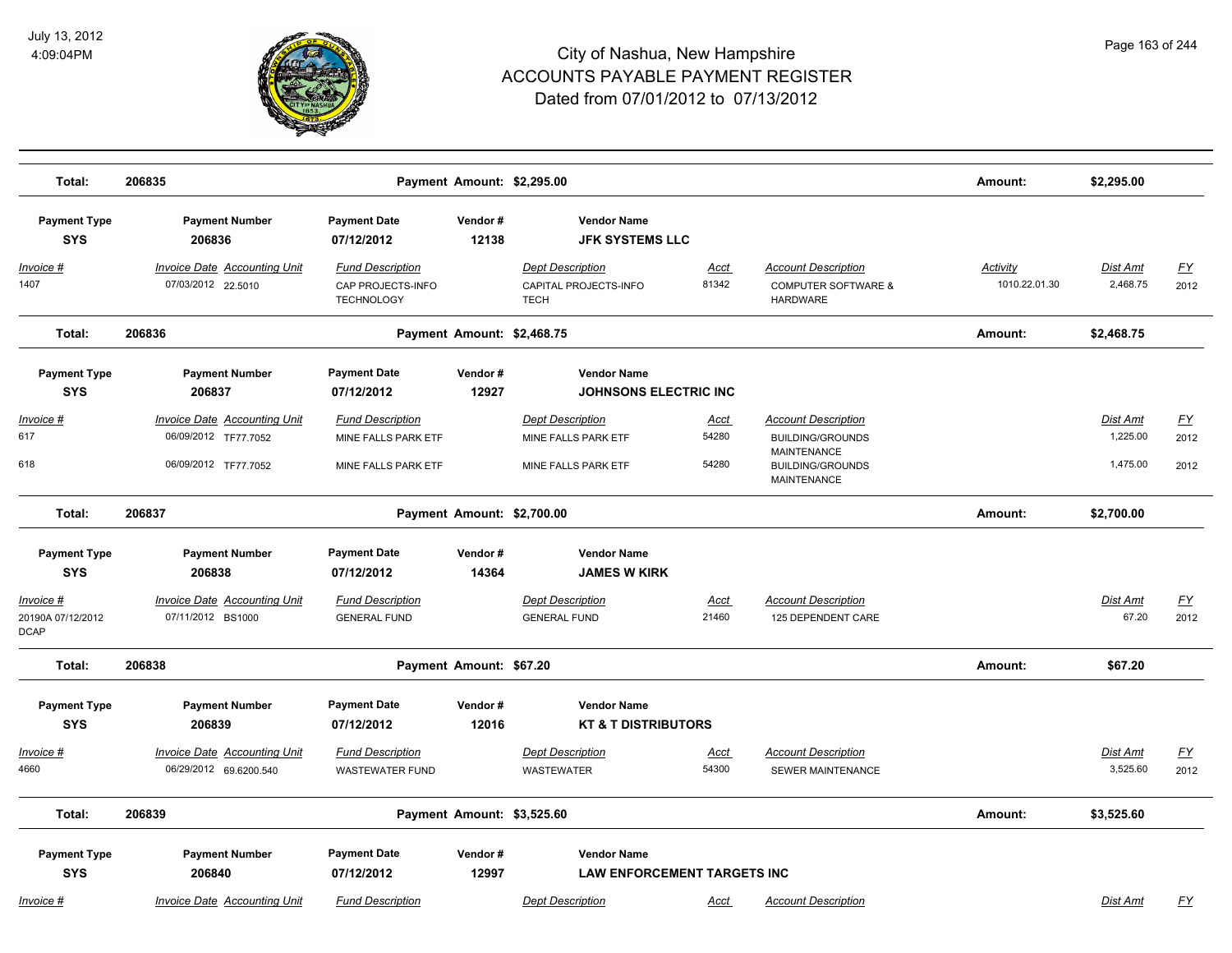

| 0191571-IN          | 06/03/2012 50.1.635                 | <b>GENERAL FUND</b>                 |                            | <b>POLICE</b>                       | 61121                             | <b>AMMUNITION</b>                           |                                 | 29.50           | 2012      |
|---------------------|-------------------------------------|-------------------------------------|----------------------------|-------------------------------------|-----------------------------------|---------------------------------------------|---------------------------------|-----------------|-----------|
| 0191571-IN          | 06/03/2012 50.1.635                 | <b>GENERAL FUND</b>                 |                            | <b>POLICE</b>                       | 61121                             | <b>AMMUNITION</b>                           |                                 | 110.50          | 2012      |
| Total:              | 206840                              |                                     | Payment Amount: \$140.00   |                                     |                                   |                                             | Amount:                         | \$140.00        |           |
| <b>Payment Type</b> | <b>Payment Number</b>               | <b>Payment Date</b>                 | Vendor#                    | <b>Vendor Name</b>                  |                                   |                                             |                                 |                 |           |
| <b>SYS</b>          | 206841                              | 07/12/2012                          | 13012                      |                                     | LIBERTY INTNL TRUCKS OF NH LLC    |                                             |                                 |                 |           |
| <u>Invoice #</u>    | <b>Invoice Date Accounting Unit</b> | <b>Fund Description</b>             |                            | <b>Dept Description</b>             | <u>Acct</u>                       | <b>Account Description</b>                  |                                 | <b>Dist Amt</b> | <u>FY</u> |
| 162742              | 05/11/2012 61.1.700                 | <b>GENERAL FUND</b>                 |                            | <b>STREETS</b>                      | 54600                             | <b>VEHICLE REPAIRS &amp;</b>                |                                 | 121.72          | 2012      |
| 165385              | 05/23/2012 61.1.700                 | <b>GENERAL FUND</b>                 |                            | <b>STREETS</b>                      | 54600                             | MAINTENANCE<br><b>VEHICLE REPAIRS &amp;</b> |                                 | 5.10            | 2012      |
| 165788              | 05/25/2012 61.1.700                 | <b>GENERAL FUND</b>                 |                            | <b>STREETS</b>                      | 54600                             | MAINTENANCE<br><b>VEHICLE REPAIRS &amp;</b> |                                 | 7.65            | 2012      |
|                     |                                     |                                     |                            |                                     |                                   | MAINTENANCE                                 |                                 |                 |           |
| Total:              | 206841                              |                                     | Payment Amount: \$134.47   |                                     |                                   |                                             | Amount:                         | \$134.47        |           |
| <b>Payment Type</b> | <b>Payment Number</b>               | <b>Payment Date</b>                 | Vendor#                    | <b>Vendor Name</b>                  |                                   |                                             |                                 |                 |           |
| <b>SYS</b>          | 206842                              | 07/12/2012                          | 10518                      |                                     | <b>LIBERTY TIRE RECYCLING LLC</b> |                                             |                                 |                 |           |
| Invoice #           | <b>Invoice Date Accounting Unit</b> | <b>Fund Description</b>             |                            | <b>Dept Description</b>             | Acct                              | <b>Account Description</b>                  |                                 | Dist Amt        | <u>FY</u> |
| 75598               | 04/28/2012 68.6000.695              | SOLID WASTE FUND                    |                            | <b>SOLID WASTE</b>                  | 55699                             | OTHER CONTRACTED<br><b>SERVICES</b>         |                                 | 1,254.33        | 2012      |
| Total:              | 206842                              |                                     | Payment Amount: \$1,254.33 |                                     |                                   |                                             | Amount:                         | \$1,254.33      |           |
| <b>Payment Type</b> | <b>Payment Number</b>               | <b>Payment Date</b>                 | Vendor#                    | <b>Vendor Name</b>                  |                                   |                                             |                                 |                 |           |
| <b>SYS</b>          | 206843                              | 07/12/2012                          | 10521                      |                                     | <b>LITCHFIELD VANTAGE LLC</b>     |                                             |                                 |                 |           |
| Invoice #           | <b>Invoice Date Accounting Unit</b> | <b>Fund Description</b>             |                            | <b>Dept Description</b>             | <u>Acct</u>                       | <b>Account Description</b>                  |                                 | Dist Amt        | <u>FY</u> |
| JUL12               | 06/19/2012 50.4025                  | DOJ DRUG FORFEITURE<br><b>FUNDS</b> |                            | DOJ DRUG FORFEITURE<br><b>FUNDS</b> | 54899                             | <b>RENTALS</b>                              |                                 | 1,583.33        | 2012      |
| Total:              | 206843                              |                                     | Payment Amount: \$1,583.33 |                                     |                                   |                                             | Amount:                         | \$1,583.33      |           |
| <b>Payment Type</b> | <b>Payment Number</b>               | <b>Payment Date</b>                 | Vendor#                    | <b>Vendor Name</b>                  |                                   |                                             | Payee Name                      |                 |           |
| <b>SYS</b>          | 206844                              | 07/12/2012                          | 13706                      | TAB PRODUCTS CO LLC                 |                                   |                                             | <b>LUCAS OFFICE SYSTEMS INC</b> |                 |           |
| <u>Invoice #</u>    | <b>Invoice Date Accounting Unit</b> | <b>Fund Description</b>             |                            | <b>Dept Description</b>             | <u>Acct</u>                       | <b>Account Description</b>                  |                                 | Dist Amt        | <u>FY</u> |
| 7155                | 05/10/2012 50.1.500                 | <b>GENERAL FUND</b>                 |                            | <b>POLICE</b>                       | 61100                             | OFFICE SUPPLIES                             |                                 | 8.63            | 2012      |
| 7155                | 05/10/2012 50.1.500                 | <b>GENERAL FUND</b>                 |                            | <b>POLICE</b>                       | 61100                             | OFFICE SUPPLIES                             |                                 | 37.50           | 2012      |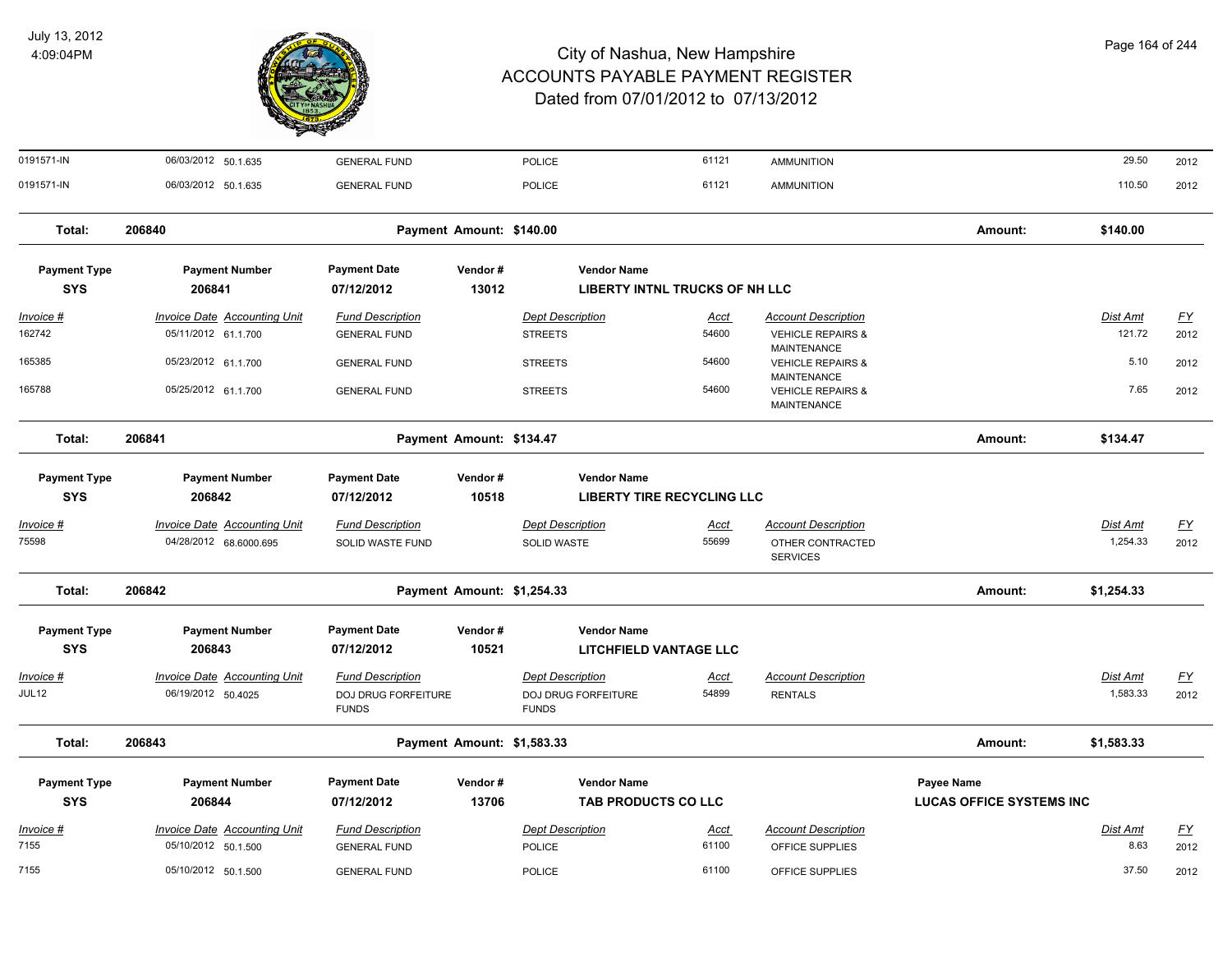

| Total:                            | 206844                                                      | Payment Amount: \$46.13                             |                             |                                                 |               |                                                      |           |                      |                           |
|-----------------------------------|-------------------------------------------------------------|-----------------------------------------------------|-----------------------------|-------------------------------------------------|---------------|------------------------------------------------------|-----------|----------------------|---------------------------|
|                                   |                                                             |                                                     |                             |                                                 |               |                                                      | Amount:   | \$46.13              |                           |
| <b>Payment Type</b>               | <b>Payment Number</b>                                       | <b>Payment Date</b>                                 | Vendor#                     | <b>Vendor Name</b>                              |               |                                                      |           |                      |                           |
| <b>SYS</b>                        | 206845                                                      | 07/12/2012                                          | 10857                       | <b>LYNN PEAVEY CO</b>                           |               |                                                      |           |                      |                           |
| <u> Invoice #</u>                 | <b>Invoice Date Accounting Unit</b>                         | <b>Fund Description</b>                             |                             | <b>Dept Description</b>                         | <b>Acct</b>   | <b>Account Description</b>                           |           | Dist Amt             | $\underline{\mathsf{FY}}$ |
| 258618                            | 06/13/2012 50.1.500                                         | <b>GENERAL FUND</b>                                 |                             | <b>POLICE</b>                                   | 61185         | CRIME SCENE/EVIDENCE<br><b>SUPPLIES</b>              |           | 74.65                | 2012                      |
| 258734                            | 06/14/2012 50.1.500                                         | <b>GENERAL FUND</b>                                 |                             | <b>POLICE</b>                                   | 61185         | <b>CRIME SCENE/EVIDENCE</b><br><b>SUPPLIES</b>       |           | 129.50               | 2012                      |
| Total:                            | 206845                                                      |                                                     | Payment Amount: \$204.15    |                                                 |               |                                                      | Amount:   | \$204.15             |                           |
| <b>Payment Type</b>               | <b>Payment Number</b>                                       | <b>Payment Date</b>                                 | Vendor#                     | <b>Vendor Name</b>                              |               |                                                      |           |                      |                           |
| <b>SYS</b>                        | 206846                                                      | 07/12/2012                                          | 13035                       | <b>M &amp; M ELECTRICAL SUPPLY CO INC</b>       |               |                                                      |           |                      |                           |
| Invoice #                         | <b>Invoice Date Accounting Unit</b>                         | <b>Fund Description</b>                             |                             | <b>Dept Description</b>                         | Acct          | <b>Account Description</b>                           |           | Dist Amt             | <u>FY</u>                 |
| R24627                            | 06/07/2012 69.6200.670                                      | <b>WASTEWATER FUND</b>                              |                             | <b>WASTEWATER</b>                               | 54487         | <b>EQUIPMENT REPAIRS &amp;</b>                       |           | 161.70               | 2012                      |
| R24807                            | 06/20/2012 77.1.650                                         | <b>GENERAL FUND</b>                                 |                             | PARKS & RECREATION                              | 54280         | <b>MAINTENANCE</b><br><b>BUILDING/GROUNDS</b>        |           | 18.75                | 2012                      |
| R24844                            | 06/14/2012 69.6200.670                                      | <b>WASTEWATER FUND</b>                              |                             | WASTEWATER                                      | 54487         | <b>MAINTENANCE</b><br><b>EQUIPMENT REPAIRS &amp;</b> |           | 51.40                | 2012                      |
|                                   |                                                             |                                                     |                             |                                                 |               | <b>MAINTENANCE</b>                                   |           |                      |                           |
| R25071                            | 06/20/2012 77.1.650                                         | <b>GENERAL FUND</b>                                 |                             | PARKS & RECREATION                              | 54280         | <b>BUILDING/GROUNDS</b><br><b>MAINTENANCE</b>        |           | 67.75                | 2012                      |
| Total:                            | 206846                                                      |                                                     | Payment Amount: \$299.60    |                                                 |               |                                                      | Amount:   | \$299.60             |                           |
| <b>Payment Type</b>               | <b>Payment Number</b>                                       | <b>Payment Date</b>                                 | Vendor#                     | <b>Vendor Name</b>                              |               |                                                      |           |                      |                           |
| <b>SYS</b>                        | 206847                                                      | 07/12/2012                                          | 13039                       | <b>MAC MULKIN CHEVROLET INC</b>                 |               |                                                      |           |                      |                           |
| Invoice #                         | <b>Invoice Date Accounting Unit</b>                         | <b>Fund Description</b>                             |                             | <b>Dept Description</b>                         | <u>Acct</u>   | <b>Account Description</b>                           | Activity  | <u>Dist Amt</u>      | <u>FY</u>                 |
| 131059                            | 06/01/2012 95.1.500                                         | <b>GENERAL FUND</b>                                 |                             | <b>CERF EQUIPMENT</b>                           | 81500         | <b>VEHICLES</b>                                      | CERF52.12 | 21,987.00            | 2012                      |
| 373802                            | 06/20/2012 50.1.500                                         | <b>GENERAL FUND</b>                                 |                             | <b>PURCHASES</b><br>POLICE                      | 61799         | VEHICLE PARTS & SUPPLIES                             |           | 60.13                | 2012                      |
| 374163                            | 06/27/2012 26.4005                                          | <b>TRAFFIC VIOLATIONS FUND</b>                      |                             | <b>TRAFFIC VIOLATIONS</b>                       | 61799         | <b>VEHICLE PARTS &amp; SUPPLIES</b>                  |           | 39.65                | 2012                      |
| Total:                            | 206847                                                      |                                                     | Payment Amount: \$22,086.78 |                                                 |               |                                                      | Amount:   | \$22,086.78          |                           |
|                                   |                                                             |                                                     |                             |                                                 |               |                                                      |           |                      |                           |
| <b>Payment Type</b><br><b>SYS</b> | <b>Payment Number</b><br>206848                             | <b>Payment Date</b><br>07/12/2012                   | Vendor#<br>13060            | <b>Vendor Name</b><br><b>MARSHALL SIGNS INC</b> |               |                                                      |           |                      |                           |
|                                   |                                                             |                                                     |                             |                                                 |               |                                                      |           |                      |                           |
| Invoice #<br>12-12177             | <b>Invoice Date Accounting Unit</b><br>06/11/2012 TF77.7572 | <b>Fund Description</b><br>JEFF MORIN-ROBY PARK ETF |                             | <b>Dept Description</b><br>JEFF MORIN-ETF       | Acct<br>61542 | <b>Account Description</b><br><b>SIGNS</b>           |           | Dist Amt<br>2,690.00 | <u>FY</u><br>2012         |
|                                   |                                                             |                                                     |                             |                                                 |               |                                                      |           |                      |                           |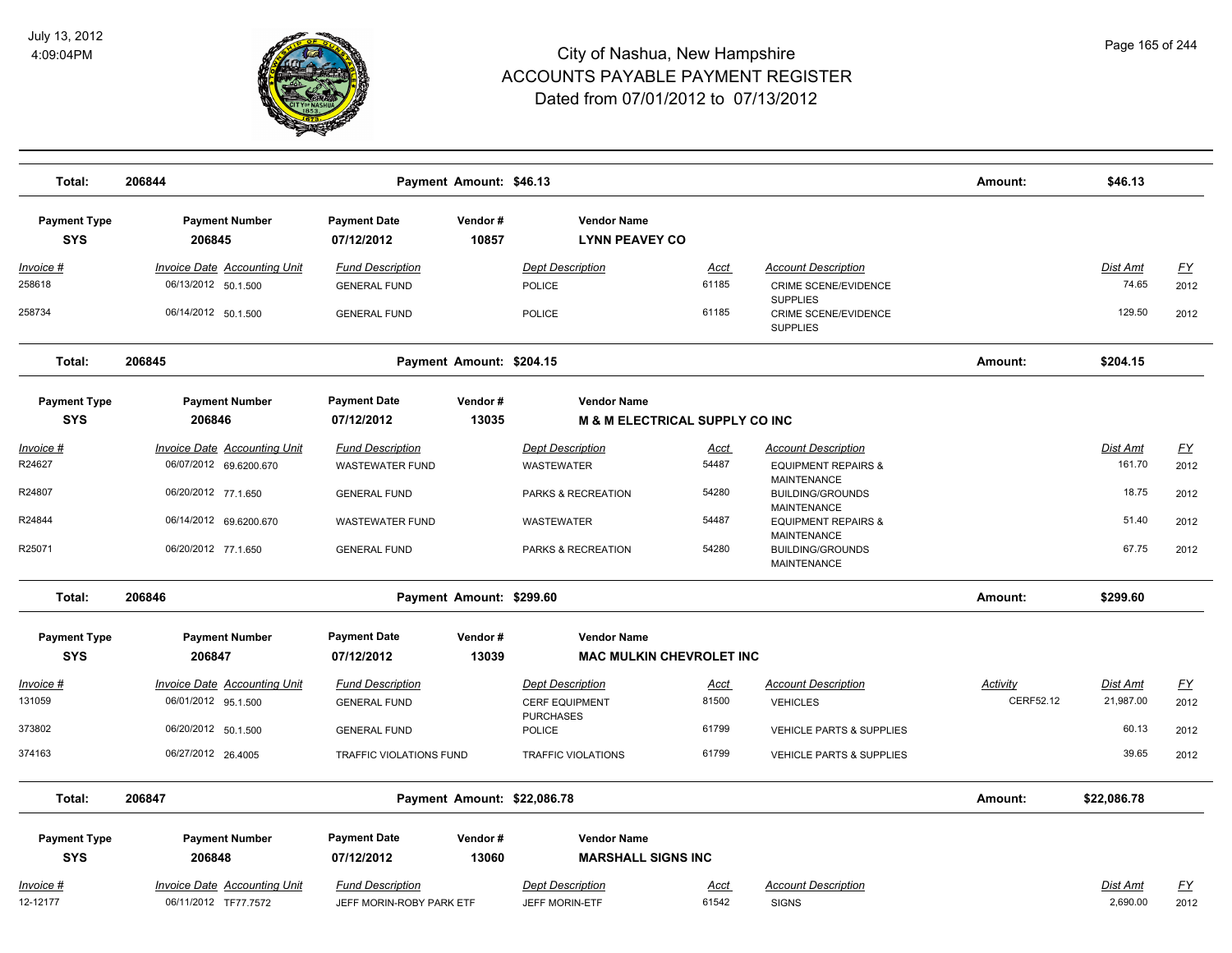

| Total:                            | 206848                                                    |                                                                                | Payment Amount: \$2,690.00 |                                                                            |                      |                                                                                  | Amount:                            | \$2,690.00                |                          |
|-----------------------------------|-----------------------------------------------------------|--------------------------------------------------------------------------------|----------------------------|----------------------------------------------------------------------------|----------------------|----------------------------------------------------------------------------------|------------------------------------|---------------------------|--------------------------|
| <b>Payment Type</b><br><b>SYS</b> | <b>Payment Number</b><br>206849                           | <b>Payment Date</b><br>07/12/2012                                              | Vendor#<br>14447           | <b>Vendor Name</b><br><b>MASI PLUMBING &amp; HEATING INC</b>               |                      |                                                                                  |                                    |                           |                          |
| Invoice #<br>22546                | <b>Invoice Date Accounting Unit</b><br>06/29/2012 86.3120 | <b>Fund Description</b><br><b>TRANSIT GRANTS</b>                               |                            | <b>Dept Description</b><br><b>GRANT FUNDS-TRANSIT</b>                      | <b>Acct</b><br>54600 | <b>Account Description</b><br><b>VEHICLE REPAIRS &amp;</b><br><b>MAINTENANCE</b> | <b>Activity</b><br>86.800.12.40.01 | <b>Dist Amt</b><br>471.00 | <u>FY</u><br>2012        |
| Total:                            | 206849                                                    |                                                                                | Payment Amount: \$471.00   |                                                                            |                      |                                                                                  | Amount:                            | \$471.00                  |                          |
| <b>Payment Type</b><br><b>SYS</b> | <b>Payment Number</b><br>206850                           | <b>Payment Date</b><br>07/12/2012                                              | Vendor#<br>13067           | <b>Vendor Name</b><br><b>MAYNARD &amp; LESIEUR INC</b>                     |                      |                                                                                  |                                    |                           |                          |
| Invoice #<br>38104                | Invoice Date Accounting Unit<br>05/14/2012 52.1.630       | <b>Fund Description</b><br><b>GENERAL FUND</b>                                 |                            | <b>Dept Description</b><br><b>FIRE</b>                                     | Acct<br>61799        | <b>Account Description</b><br>VEHICLE PARTS & SUPPLIES                           |                                    | Dist Amt<br>50.00         | $\underline{FY}$<br>2012 |
| 38403<br>38689                    | 05/17/2012 52.1.630<br>05/22/2012 52.1.630                | <b>GENERAL FUND</b><br><b>GENERAL FUND</b>                                     |                            | <b>FIRE</b><br><b>FIRE</b>                                                 | 61705<br>61799       | <b>TIRES</b><br>VEHICLE PARTS & SUPPLIES                                         |                                    | 1,289.72<br>58.00         | 2012<br>2012             |
| Total:                            | 206850                                                    |                                                                                | Payment Amount: \$1,397.72 |                                                                            |                      |                                                                                  | Amount:                            | \$1,397.72                |                          |
| <b>Payment Type</b><br><b>SYS</b> | <b>Payment Number</b><br>206851                           | <b>Payment Date</b><br>07/12/2012                                              | Vendor#<br>13067           | <b>Vendor Name</b><br><b>MAYNARD &amp; LESIEUR INC</b>                     |                      |                                                                                  |                                    |                           |                          |
| Invoice #<br>40876                | Invoice Date Accounting Unit<br>06/21/2012 77.1.690       | <b>Fund Description</b><br><b>GENERAL FUND</b>                                 |                            | <b>Dept Description</b><br>PARKS & RECREATION                              | Acct<br>61705        | <b>Account Description</b><br><b>TIRES</b>                                       |                                    | Dist Amt<br>31.05         | EY<br>2012               |
| 41201                             | 06/26/2012 77.1.690                                       | <b>GENERAL FUND</b>                                                            |                            | PARKS & RECREATION                                                         | 61705                | <b>TIRES</b>                                                                     |                                    | 53.20                     | 2012                     |
| 41276                             | 06/27/2012 77.1.690                                       | <b>GENERAL FUND</b>                                                            |                            | PARKS & RECREATION                                                         | 61705                | <b>TIRES</b>                                                                     |                                    | 14.10                     | 2012                     |
| Total:                            | 206851                                                    |                                                                                | Payment Amount: \$98.35    |                                                                            |                      |                                                                                  | Amount:                            | \$98.35                   |                          |
| <b>Payment Type</b><br><b>SYS</b> | <b>Payment Number</b><br>206852                           | <b>Payment Date</b><br>07/12/2012                                              | Vendor#<br>13080           | <b>Vendor Name</b><br><b>JIM MCLEAN</b>                                    |                      |                                                                                  |                                    |                           |                          |
| Invoice #<br>07/09-07/10 TAPING   | Invoice Date Accounting Unit<br>07/10/2012 22.2505        | <b>Fund Description</b><br><b>GOVT &amp; EDUCATION</b><br><b>CHANNELS FUND</b> |                            | <b>Dept Description</b><br><b>GOV'T &amp; EDUCATION</b><br><b>CHANNELS</b> | <u>Acct</u><br>53470 | <b>Account Description</b><br><b>VIDEOGRAPHY SERVICES</b>                        |                                    | Dist Amt<br>100.00        | <u>FY</u><br>2012        |
| Total:                            | 206852                                                    |                                                                                | Payment Amount: \$100.00   |                                                                            |                      |                                                                                  | Amount:                            | \$100.00                  |                          |
|                                   |                                                           |                                                                                |                            |                                                                            |                      |                                                                                  |                                    |                           |                          |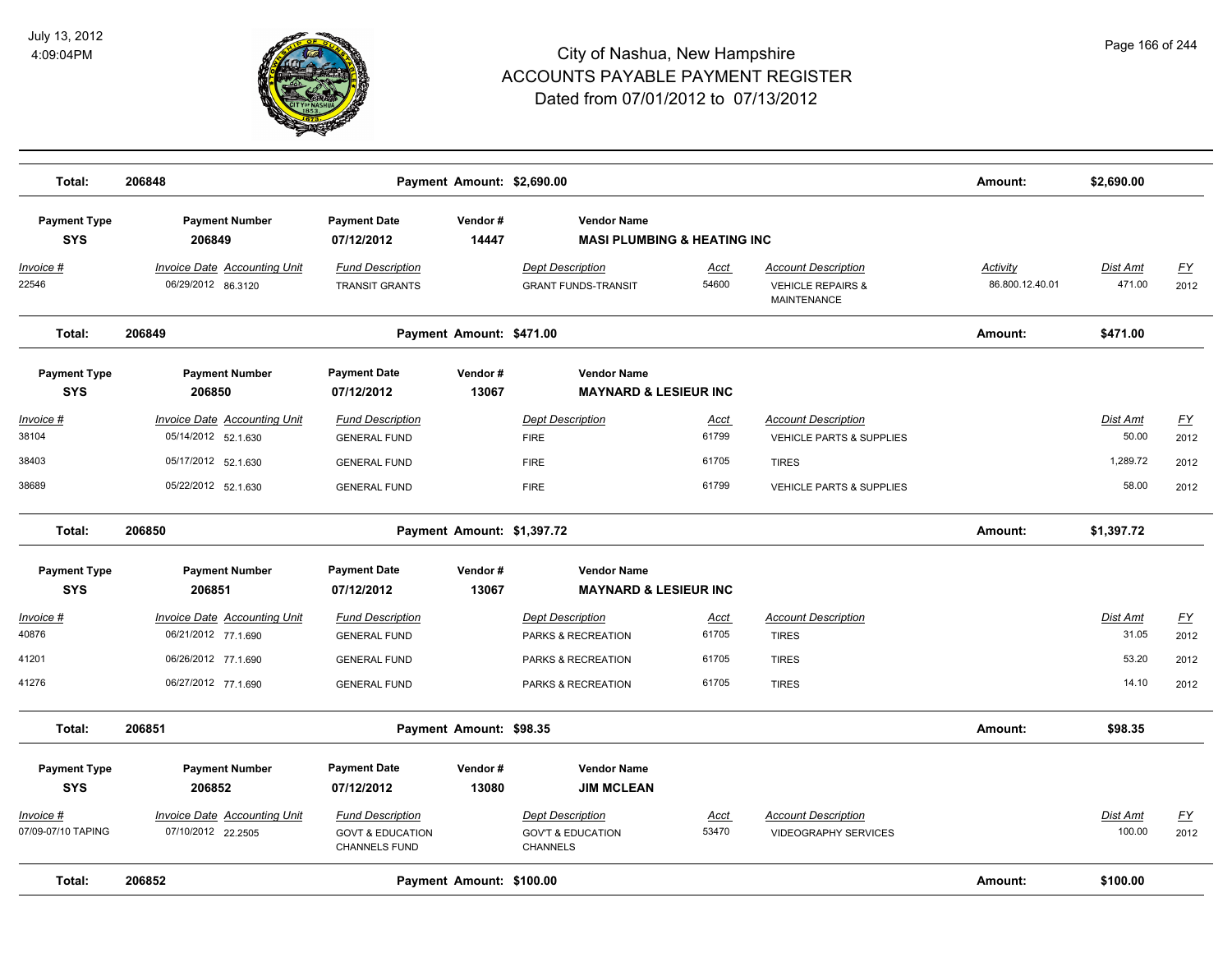

| <b>Payment Type</b><br><b>SYS</b>       | <b>Payment Number</b><br>206853                               | <b>Payment Date</b><br>07/12/2012                      | Vendor#<br>13081           | <b>Vendor Name</b><br><b>MCMASTER CARR SUPPLY CO</b>    |                      |                                                                             | Payee Name<br><b>MCMASTER-CARR</b>       |                           |                                   |
|-----------------------------------------|---------------------------------------------------------------|--------------------------------------------------------|----------------------------|---------------------------------------------------------|----------------------|-----------------------------------------------------------------------------|------------------------------------------|---------------------------|-----------------------------------|
| Invoice #<br>29067843                   | <b>Invoice Date Accounting Unit</b><br>06/13/2012 69.6200.670 | <b>Fund Description</b><br><b>WASTEWATER FUND</b>      |                            | <b>Dept Description</b><br><b>WASTEWATER</b>            | <u>Acct</u><br>54487 | <b>Account Description</b><br><b>EQUIPMENT REPAIRS &amp;</b><br>MAINTENANCE |                                          | Dist Amt<br>363.47        | $\underline{FY}$<br>2012          |
| Total:                                  | 206853                                                        |                                                        | Payment Amount: \$363.47   |                                                         | Discount:            | 7.27                                                                        | Amount:                                  | \$363.47                  |                                   |
| <b>Payment Type</b><br><b>SYS</b>       | <b>Payment Number</b><br>206854                               | <b>Payment Date</b><br>07/12/2012                      | Vendor#<br>14464           | <b>Vendor Name</b><br><b>PAUL MENARD</b>                |                      |                                                                             |                                          |                           |                                   |
| <u>Invoice #</u><br>11227A 7/12/12 DCAP | <b>Invoice Date Accounting Unit</b><br>07/11/2012 BS1000      | <b>Fund Description</b><br><b>GENERAL FUND</b>         |                            | <b>Dept Description</b><br><b>GENERAL FUND</b>          | <u>Acct</u><br>21460 | <b>Account Description</b><br>125 DEPENDENT CARE                            |                                          | <u>Dist Amt</u><br>192.31 | <u>FY</u><br>2012                 |
| Total:                                  | 206854                                                        |                                                        | Payment Amount: \$192.31   |                                                         |                      |                                                                             | Amount:                                  | \$192.31                  |                                   |
| <b>Payment Type</b><br><b>SYS</b>       | <b>Payment Number</b><br>206855                               | <b>Payment Date</b><br>07/12/2012                      | Vendor#<br>13092           | <b>Vendor Name</b><br><b>METROMEDIA ENERGY INC</b>      |                      |                                                                             |                                          |                           |                                   |
| Invoice #<br>1120501915MAY12            | <b>Invoice Date Accounting Unit</b><br>06/15/2012 22.2505     | <b>Fund Description</b><br><b>GOVT &amp; EDUCATION</b> |                            | <b>Dept Description</b><br><b>GOV'T &amp; EDUCATION</b> | <u>Acct</u><br>54114 | <b>Account Description</b><br><b>HEATING GAS</b>                            | Activity                                 | Dist Amt<br>694.70        | $\underline{\mathsf{FY}}$<br>2012 |
| 1120501915MAY12                         | 06/15/2012 86.3120                                            | CHANNELS FUND<br>TRANSIT GRANTS                        |                            | <b>CHANNELS</b><br><b>GRANT FUNDS-TRANSIT</b>           | 54114                | <b>HEATING GAS</b>                                                          | 86.800.12.10.10                          | 2,570.38                  | 2012                              |
| 1120501915MAY12                         | 06/15/2012 60.1.500                                           | <b>GENERAL FUND</b>                                    |                            | <b>PUBLIC</b><br>WORKS-ADMIN/ENGINEERIN                 | 54114                | <b>HEATING GAS</b>                                                          |                                          | 2,500.91                  | 2012                              |
| 1120501915MAY12                         | 06/15/2012 50.1.500                                           | <b>GENERAL FUND</b>                                    |                            | <b>POLICE</b>                                           | 54114                | <b>HEATING GAS</b>                                                          |                                          | 1,180.99                  | 2012                              |
| Total:                                  | 206855                                                        |                                                        | Payment Amount: \$6,946.98 |                                                         |                      |                                                                             | Amount:                                  | \$6,946.98                |                                   |
| <b>Payment Type</b><br><b>SYS</b>       | <b>Payment Number</b><br>206856                               | <b>Payment Date</b><br>07/12/2012                      | Vendor#<br>13097           | <b>Vendor Name</b><br><b>MICRO MARKETING ASSOCIATES</b> |                      |                                                                             |                                          |                           |                                   |
| <u>Invoice #</u>                        | <b>Invoice Date Accounting Unit</b>                           | <b>Fund Description</b>                                |                            | <b>Dept Description</b>                                 | <u>Acct</u>          | <b>Account Description</b>                                                  |                                          | <u>Dist Amt</u>           | $\underline{FY}$                  |
| 443050                                  | 06/06/2012 79.1.755                                           | <b>GENERAL FUND</b>                                    |                            | LIBRARY                                                 | 61814                | <b>MEDIA</b>                                                                |                                          | 231.83                    | 2012                              |
| Total:                                  | 206856                                                        |                                                        | Payment Amount: \$231.83   |                                                         |                      |                                                                             | Amount:                                  | \$231.83                  |                                   |
| <b>Payment Type</b><br><b>SYS</b>       | <b>Payment Number</b><br>206857                               | <b>Payment Date</b><br>07/12/2012                      | Vendor#<br>10861           | <b>Vendor Name</b><br><b>MIDWEST TAPE LLC</b>           |                      |                                                                             | <b>Payee Name</b><br><b>MIDWEST TAPE</b> |                           |                                   |
| Invoice #                               | Invoice Date Accounting Unit                                  | <b>Fund Description</b>                                |                            | <b>Dept Description</b>                                 | Acct                 | <b>Account Description</b>                                                  |                                          | Dist Amt                  | FY                                |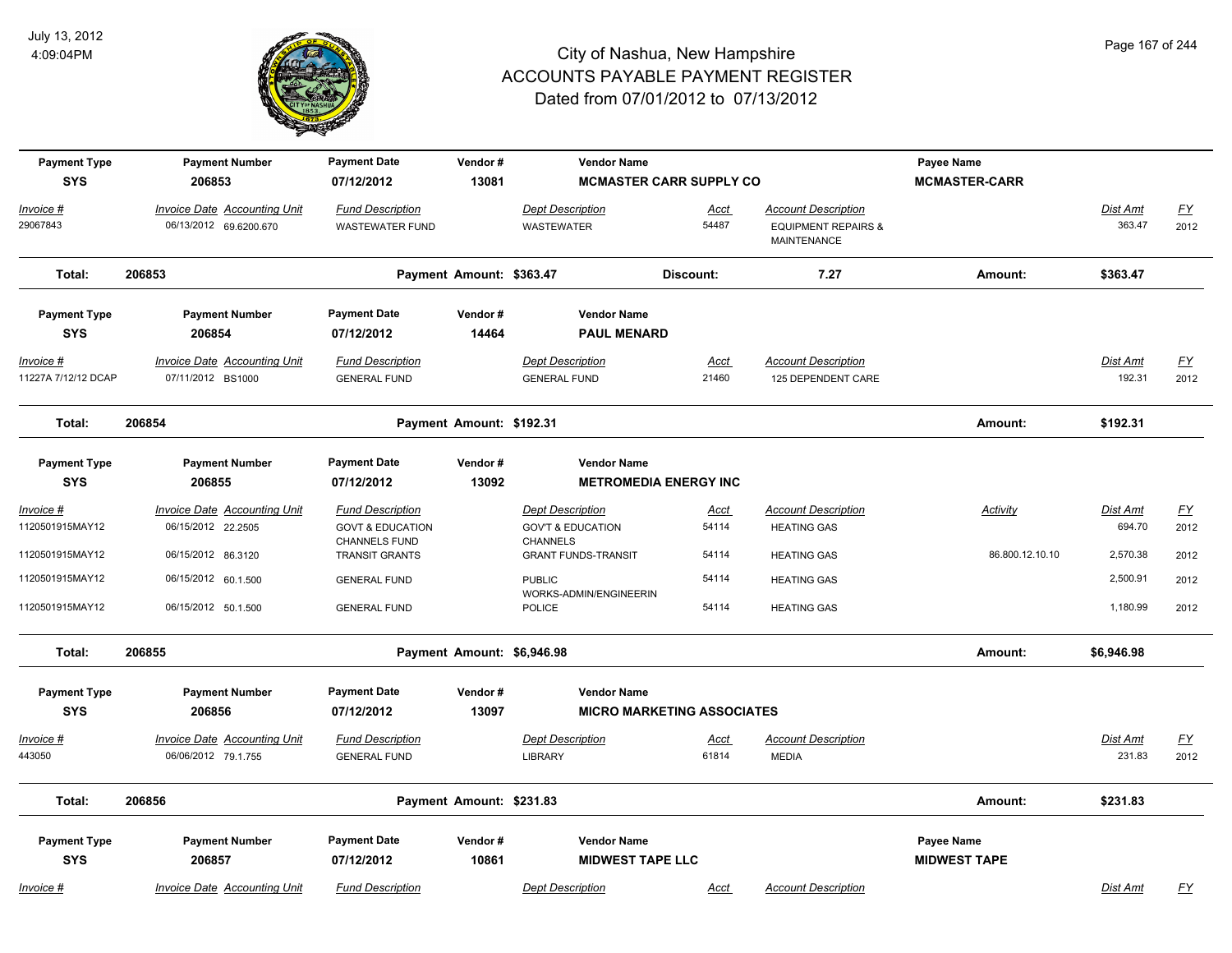

| 90167353                         | 06/14/2012 79.4090                  | LIB-LOST/DAMAGED BOOK<br><b>FINES</b> |                            | LIB-LOST/DAMAGED BOOK<br><b>FINES</b> | 61814       | <b>MEDIA</b>                                                      |                 | 261.76          | 2012             |
|----------------------------------|-------------------------------------|---------------------------------------|----------------------------|---------------------------------------|-------------|-------------------------------------------------------------------|-----------------|-----------------|------------------|
| 90167355                         | 06/14/2012 79.4090                  | LIB-LOST/DAMAGED BOOK<br><b>FINES</b> |                            | LIB-LOST/DAMAGED BOOK<br><b>FINES</b> | 61814       | <b>MEDIA</b>                                                      |                 | 23.44           | 2012             |
| 90171829                         | 06/15/2012 79.4090                  | LIB-LOST/DAMAGED BOOK<br><b>FINES</b> |                            | LIB-LOST/DAMAGED BOOK<br><b>FINES</b> | 61814       | <b>MEDIA</b>                                                      |                 | 67.44           | 2012             |
| 90171881                         | 06/15/2012 79.4090                  | LIB-LOST/DAMAGED BOOK<br><b>FINES</b> |                            | LIB-LOST/DAMAGED BOOK<br><b>FINES</b> | 61814       | <b>MEDIA</b>                                                      |                 | 157.64          | 2012             |
| Total:                           | 206857                              |                                       | Payment Amount: \$510.28   |                                       |             |                                                                   | Amount:         | \$510.28        |                  |
| <b>Payment Type</b>              | <b>Payment Number</b>               | <b>Payment Date</b>                   | Vendor#                    | <b>Vendor Name</b>                    |             |                                                                   |                 |                 |                  |
| <b>SYS</b>                       | 206858                              | 07/12/2012                            | 13102                      | <b>MILL METALS CORP</b>               |             |                                                                   |                 |                 |                  |
| <u>Invoice #</u>                 | <b>Invoice Date Accounting Unit</b> | <b>Fund Description</b>               |                            | <b>Dept Description</b>               | <u>Acct</u> | <b>Account Description</b>                                        |                 | <b>Dist Amt</b> | <u>FY</u>        |
| 20368768                         | 06/12/2012 61.1.700                 | <b>GENERAL FUND</b>                   |                            | <b>STREETS</b>                        | 54600       | <b>VEHICLE REPAIRS &amp;</b>                                      |                 | $-0.01$         | 2012             |
| 20368768                         | 06/12/2012 61.1.700                 | <b>GENERAL FUND</b>                   |                            | <b>STREETS</b>                        | 54600       | MAINTENANCE<br><b>VEHICLE REPAIRS &amp;</b><br><b>MAINTENANCE</b> |                 | 2,338.38        | 2012             |
| 20369149                         | 06/18/2012 61.1.700                 | <b>GENERAL FUND</b>                   |                            | <b>STREETS</b>                        | 54600       | <b>VEHICLE REPAIRS &amp;</b><br>MAINTENANCE                       |                 | 535.72          | 2012             |
| Total:                           | 206858                              |                                       | Payment Amount: \$2,874.09 |                                       |             |                                                                   | Amount:         | \$2,874.09      |                  |
| <b>Payment Type</b>              | <b>Payment Number</b>               | <b>Payment Date</b>                   | Vendor#                    | <b>Vendor Name</b>                    |             |                                                                   |                 |                 |                  |
| <b>SYS</b>                       | 206859                              | 07/12/2012                            | 11210                      | <b>ARCHIE S MOBLEY III</b>            |             |                                                                   |                 |                 |                  |
| <u>Invoice #</u>                 | <b>Invoice Date Accounting Unit</b> | <b>Fund Description</b>               |                            | <b>Dept Description</b>               | <u>Acct</u> | <b>Account Description</b>                                        |                 | Dist Amt        | $\underline{FY}$ |
| 32368A 07/12/2012<br><b>DCAP</b> | 07/11/2012 BS1000                   | <b>GENERAL FUND</b>                   |                            | <b>GENERAL FUND</b>                   | 21460       | 125 DEPENDENT CARE                                                |                 | 80.90           | 2012             |
| Total:                           | 206859                              |                                       | Payment Amount: \$80.90    |                                       |             |                                                                   | Amount:         | \$80.90         |                  |
| <b>Payment Type</b>              | <b>Payment Number</b>               | <b>Payment Date</b>                   | Vendor#                    | <b>Vendor Name</b>                    |             |                                                                   |                 |                 |                  |
| <b>SYS</b>                       | 206860                              | 07/12/2012                            | 14478                      | <b>MOLLY CORPORATION</b>              |             |                                                                   |                 |                 |                  |
| Invoice #                        | <b>Invoice Date Accounting Unit</b> | <b>Fund Description</b>               |                            | <b>Dept Description</b>               | <u>Acct</u> | <b>Account Description</b>                                        | <b>Activity</b> | Dist Amt        | $\underline{FY}$ |
| 8713                             | 06/05/2012 86.3120                  | <b>TRANSIT GRANTS</b>                 |                            | <b>GRANT FUNDS-TRANSIT</b>            | 61799       | <b>VEHICLE PARTS &amp; SUPPLIES</b>                               | 86.800.12.30.03 | 91.60           | 2012             |
| Total:                           | 206860                              |                                       | Payment Amount: \$91.60    |                                       |             |                                                                   | Amount:         | \$91.60         |                  |
| <b>Payment Type</b>              | <b>Payment Number</b>               | <b>Payment Date</b>                   | Vendor#                    | <b>Vendor Name</b>                    |             |                                                                   |                 |                 |                  |
| <b>SYS</b>                       | 206861                              | 07/12/2012                            | 10080                      | <b>MORINS LANDSCAPING INC</b>         |             |                                                                   |                 |                 |                  |
| <u>Invoice #</u>                 | <b>Invoice Date Accounting Unit</b> | <b>Fund Description</b>               |                            | <b>Dept Description</b>               | <u>Acct</u> | <b>Account Description</b>                                        |                 | Dist Amt        | <u>FY</u>        |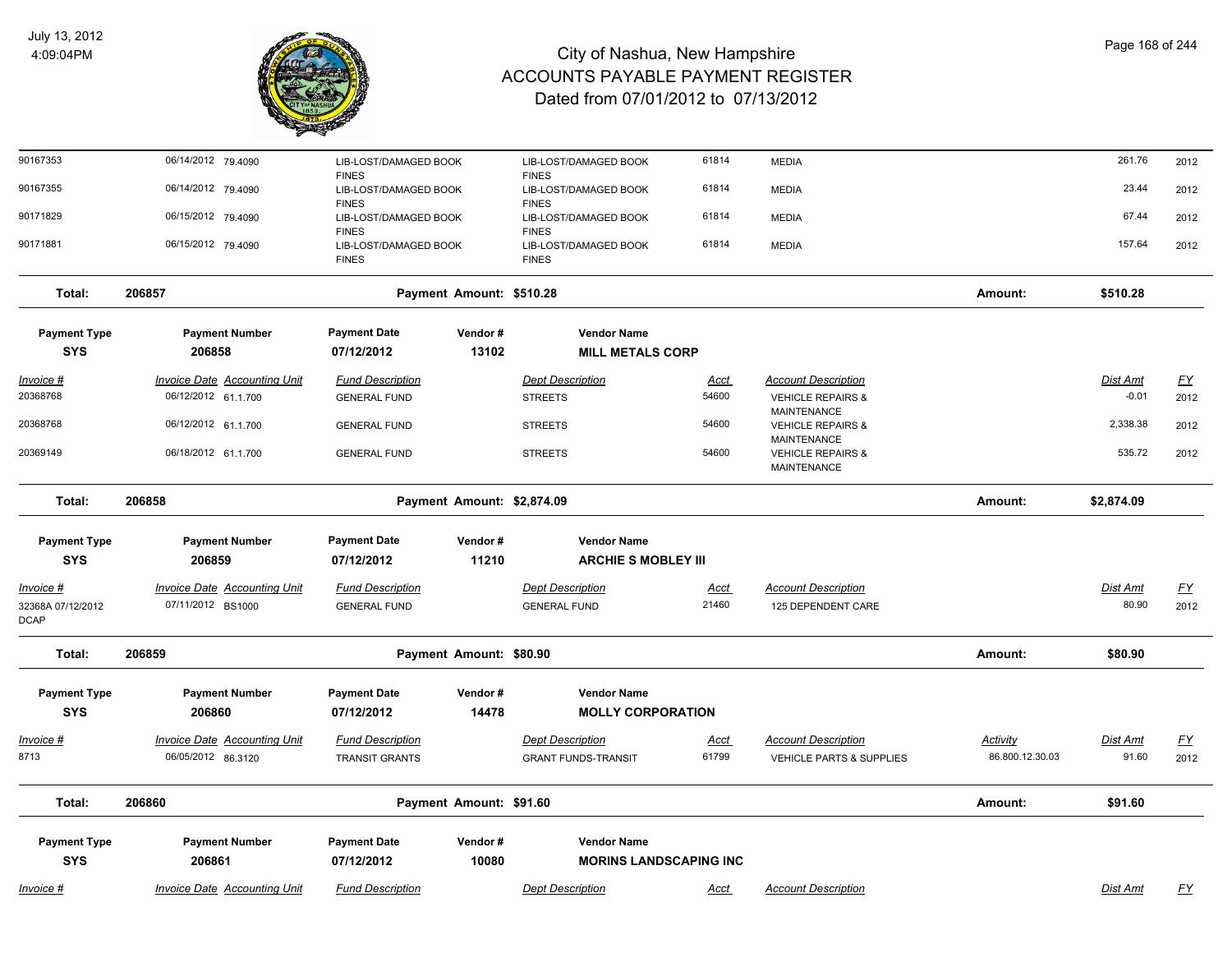

| Page 169 of 244 |  |
|-----------------|--|
|-----------------|--|

| 71652                                                | 05/31/2012 31.1.500                                        | <b>GENERAL FUND</b>                            |                            | <b>HUNT BUILDING</b>                                | 54487                | <b>EQUIPMENT REPAIRS &amp;</b><br>MAINTENANCE                               |         | 80.10                | 2012              |
|------------------------------------------------------|------------------------------------------------------------|------------------------------------------------|----------------------------|-----------------------------------------------------|----------------------|-----------------------------------------------------------------------------|---------|----------------------|-------------------|
| Total:                                               | 206861                                                     |                                                | Payment Amount: \$80.10    |                                                     |                      |                                                                             | Amount: | \$80.10              |                   |
| <b>Payment Type</b><br><b>SYS</b>                    | <b>Payment Number</b><br>206862                            | <b>Payment Date</b><br>07/12/2012              | Vendor#<br>10930           | <b>Vendor Name</b><br><b>MOTOROLA SOLUTIONS INC</b> |                      |                                                                             |         |                      |                   |
| $Invoice$ #<br>91003354                              | <b>Invoice Date Accounting Unit</b><br>06/14/2012 57.1.620 | <b>Fund Description</b><br><b>GENERAL FUND</b> |                            | <b>Dept Description</b><br>CITYWIDE COMMUNICATIONS  | <u>Acct</u><br>54487 | <b>Account Description</b><br><b>EQUIPMENT REPAIRS &amp;</b><br>MAINTENANCE |         | Dist Amt<br>4,606.00 | <u>FY</u><br>2012 |
| Total:                                               | 206862                                                     |                                                | Payment Amount: \$4,606.00 |                                                     |                      |                                                                             | Amount: | \$4,606.00           |                   |
| <b>Payment Type</b><br><b>SYS</b>                    | <b>Payment Number</b><br>206863                            | <b>Payment Date</b><br>07/12/2012              | Vendor#<br>12169           | <b>Vendor Name</b><br><b>AMY MOUTENOT</b>           |                      |                                                                             |         |                      |                   |
| Invoice #<br><b>REIMB BACKGROUND</b><br><b>CHECK</b> | Invoice Date Accounting Unit<br>06/19/2012 11.1.500        | <b>Fund Description</b><br><b>GENERAL FUND</b> |                            | <b>Dept Description</b><br>HUMAN RESOURCES          | Acct<br>55425        | <b>Account Description</b><br>EMPLOYMENT BACKGROUND<br><b>CHECKS</b>        |         | Dist Amt<br>25.00    | <u>FY</u><br>2012 |
| Total:                                               | 206863                                                     |                                                | Payment Amount: \$25.00    |                                                     |                      |                                                                             | Amount: | \$25.00              |                   |
| <b>Payment Type</b>                                  | <b>Payment Number</b>                                      | <b>Payment Date</b>                            | Vendor#                    | <b>Vendor Name</b>                                  |                      |                                                                             |         |                      |                   |
| <b>SYS</b>                                           | 206864                                                     | 07/12/2012                                     | 13120                      | <b>MULTICULTURAL BOOKS &amp; VIDEOS</b>             |                      |                                                                             |         |                      |                   |
| Invoice #<br>5988A                                   | <b>Invoice Date Accounting Unit</b><br>06/14/2012 79.1.755 | <b>Fund Description</b><br><b>GENERAL FUND</b> |                            | <b>Dept Description</b><br><b>LIBRARY</b>           | Acct<br>61814        | <b>Account Description</b><br><b>MEDIA</b>                                  |         | Dist Amt<br>107.75   | <u>FY</u><br>2012 |
| Total:                                               | 206864                                                     |                                                | Payment Amount: \$107.75   |                                                     |                      |                                                                             | Amount: | \$107.75             |                   |
| <b>Payment Type</b><br><b>SYS</b>                    | <b>Payment Number</b><br>206865                            | <b>Payment Date</b><br>07/12/2012              | Vendor#<br>13131           | <b>Vendor Name</b><br><b>NAPA AUTO PARTS</b>        |                      |                                                                             |         |                      |                   |
| Invoice #<br>837670                                  | <b>Invoice Date Accounting Unit</b><br>06/13/2012 61.1.700 | <b>Fund Description</b><br><b>GENERAL FUND</b> |                            | <b>Dept Description</b><br><b>STREETS</b>           | Acct<br>54600        | <b>Account Description</b><br><b>VEHICLE REPAIRS &amp;</b>                  |         | Dist Amt<br>17.59    | <u>FY</u><br>2012 |
| 837829                                               | 06/14/2012 61.1.700                                        | <b>GENERAL FUND</b>                            |                            | <b>STREETS</b>                                      | 54600                | MAINTENANCE<br><b>VEHICLE REPAIRS &amp;</b><br>MAINTENANCE                  |         | 40.62                | 2012              |
| 837847                                               | 06/14/2012 61.1.700                                        | <b>GENERAL FUND</b>                            |                            | <b>STREETS</b>                                      | 54600                | <b>VEHICLE REPAIRS &amp;</b><br>MAINTENANCE                                 |         | 29.16                | 2012              |
| Total:                                               | 206865                                                     |                                                | Payment Amount: \$87.37    |                                                     |                      |                                                                             | Amount: | \$87.37              |                   |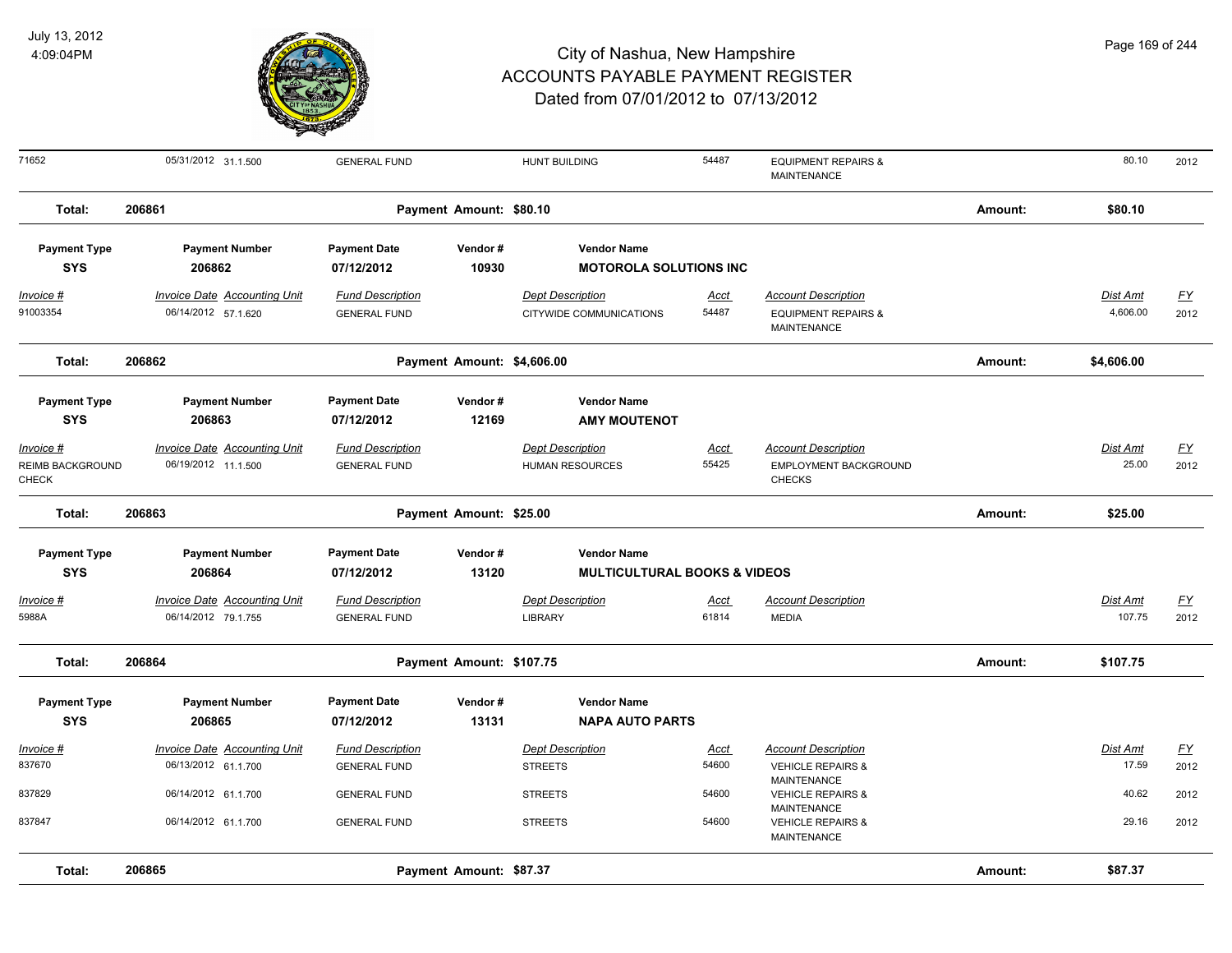

| <b>Payment Type</b><br><b>SYS</b> | <b>Payment Number</b><br>206866                           | <b>Payment Date</b><br>07/12/2012                | Vendor#<br>13131           | <b>Vendor Name</b><br><b>NAPA AUTO PARTS</b>                |                      |                                                        |                                    |                          |                                   |
|-----------------------------------|-----------------------------------------------------------|--------------------------------------------------|----------------------------|-------------------------------------------------------------|----------------------|--------------------------------------------------------|------------------------------------|--------------------------|-----------------------------------|
| Invoice #                         | Invoice Date Accounting Unit                              | <b>Fund Description</b>                          |                            | <b>Dept Description</b>                                     | <u>Acct</u>          | <b>Account Description</b>                             |                                    | Dist Amt                 | $\underline{FY}$                  |
| 834800                            | 05/22/2012 77.1.690                                       | <b>GENERAL FUND</b>                              |                            | PARKS & RECREATION                                          | 61799                | VEHICLE PARTS & SUPPLIES                               |                                    | 51.99                    | 2012                              |
| 837040                            | 06/08/2012 77.1.690                                       | <b>GENERAL FUND</b>                              |                            | PARKS & RECREATION                                          | 61799                | VEHICLE PARTS & SUPPLIES                               |                                    | 57.98                    | 2012                              |
| 837356                            | 06/11/2012 77.1.690                                       | <b>GENERAL FUND</b>                              |                            | PARKS & RECREATION                                          | 61799                | <b>VEHICLE PARTS &amp; SUPPLIES</b>                    |                                    | 97.66                    | 2012                              |
| 837415                            | 06/11/2012 77.1.690                                       | <b>GENERAL FUND</b>                              |                            | PARKS & RECREATION                                          | 61799                | <b>VEHICLE PARTS &amp; SUPPLIES</b>                    |                                    | 4.94                     | 2012                              |
| 837890                            | 06/14/2012 77.1.690                                       | <b>GENERAL FUND</b>                              |                            | PARKS & RECREATION                                          | 61799                | VEHICLE PARTS & SUPPLIES                               |                                    | 9.87                     | 2012                              |
| Total:                            | 206866                                                    |                                                  | Payment Amount: \$222.44   |                                                             |                      |                                                        | Amount:                            | \$222.44                 |                                   |
| <b>Payment Type</b><br><b>SYS</b> | <b>Payment Number</b><br>206867                           | <b>Payment Date</b><br>07/12/2012                | Vendor#<br>13131           | <b>Vendor Name</b><br><b>NAPA AUTO PARTS</b>                |                      |                                                        |                                    |                          |                                   |
| <u>Invoice #</u><br>837689        | <b>Invoice Date Accounting Unit</b><br>06/13/2012 86.3120 | <b>Fund Description</b><br><b>TRANSIT GRANTS</b> |                            | <b>Dept Description</b><br><b>GRANT FUNDS-TRANSIT</b>       | <u>Acct</u><br>61799 | <b>Account Description</b><br>VEHICLE PARTS & SUPPLIES | <b>Activity</b><br>86.800.12.30.02 | <u>Dist Amt</u><br>18.84 | $\underline{\mathsf{FY}}$<br>2012 |
| 837781                            | 06/13/2012 86.3120                                        | <b>TRANSIT GRANTS</b>                            |                            | <b>GRANT FUNDS-TRANSIT</b>                                  | 61799                | <b>VEHICLE PARTS &amp; SUPPLIES</b>                    | 86.800.12.30.05                    | 6.32                     | 2012                              |
| 838320                            | 06/18/2012 86.3120                                        | <b>TRANSIT GRANTS</b>                            |                            | <b>GRANT FUNDS-TRANSIT</b>                                  | 61799                | <b>VEHICLE PARTS &amp; SUPPLIES</b>                    | 86.800.12.30.05                    | 29.70                    | 2012                              |
| 838423                            | 06/18/2012 86.3120                                        | <b>TRANSIT GRANTS</b>                            |                            | <b>GRANT FUNDS-TRANSIT</b>                                  | 61799                | VEHICLE PARTS & SUPPLIES                               | 86.800.12.30.02                    | 63.00                    | 2012                              |
| 838505                            | 06/18/2012 86.3120                                        | <b>TRANSIT GRANTS</b>                            |                            | <b>GRANT FUNDS-TRANSIT</b>                                  | 61799                | <b>VEHICLE PARTS &amp; SUPPLIES</b>                    | 86.800.12.30.01                    | 285.00                   | 2012                              |
| 838550                            | 06/19/2012 86.3120                                        | <b>TRANSIT GRANTS</b>                            |                            | <b>GRANT FUNDS-TRANSIT</b>                                  | 61799                | <b>VEHICLE PARTS &amp; SUPPLIES</b>                    | 86.800.12.30.01                    | $-60.00$                 | 2012                              |
| Total:                            | 206867                                                    |                                                  | Payment Amount: \$342.86   |                                                             |                      |                                                        | Amount:                            | \$342.86                 |                                   |
| <b>Payment Type</b>               | <b>Payment Number</b>                                     | <b>Payment Date</b>                              | Vendor#                    | <b>Vendor Name</b>                                          |                      |                                                        |                                    |                          |                                   |
| <b>SYS</b>                        | 206868                                                    | 07/12/2012                                       | 13140                      | <b>NASHUA HARLEY DAVIDSON</b>                               |                      |                                                        |                                    |                          |                                   |
| Invoice #                         | <b>Invoice Date Accounting Unit</b>                       | <b>Fund Description</b>                          |                            | <b>Dept Description</b>                                     | <u>Acct</u>          | <b>Account Description</b>                             |                                    | Dist Amt                 | $\underline{FY}$                  |
| 152608                            | 07/02/2012 50.1.500                                       | <b>GENERAL FUND</b>                              |                            | <b>POLICE</b>                                               | 54600                | <b>VEHICLE REPAIRS &amp;</b><br>MAINTENANCE            |                                    | 895.23                   | 2012                              |
| 152781                            | 07/02/2012 50.1.500                                       | <b>GENERAL FUND</b>                              |                            | <b>POLICE</b>                                               | 54600                | <b>VEHICLE REPAIRS &amp;</b><br>MAINTENANCE            |                                    | 679.11                   | 2012                              |
| Total:                            | 206868                                                    |                                                  | Payment Amount: \$1,574.34 |                                                             |                      |                                                        | Amount:                            | \$1,574.34               |                                   |
| <b>Payment Type</b><br><b>SYS</b> | <b>Payment Number</b><br>206869                           | <b>Payment Date</b><br>07/12/2012                | Vendor#<br>13144           | <b>Vendor Name</b><br><b>NASHUA OUTDOOR POWER EQUIPMENT</b> |                      |                                                        |                                    |                          |                                   |
| Invoice #                         | <b>Invoice Date Accounting Unit</b>                       | <b>Fund Description</b>                          |                            | <b>Dept Description</b>                                     | Acct                 | <b>Account Description</b>                             |                                    | Dist Amt                 | <u>FY</u>                         |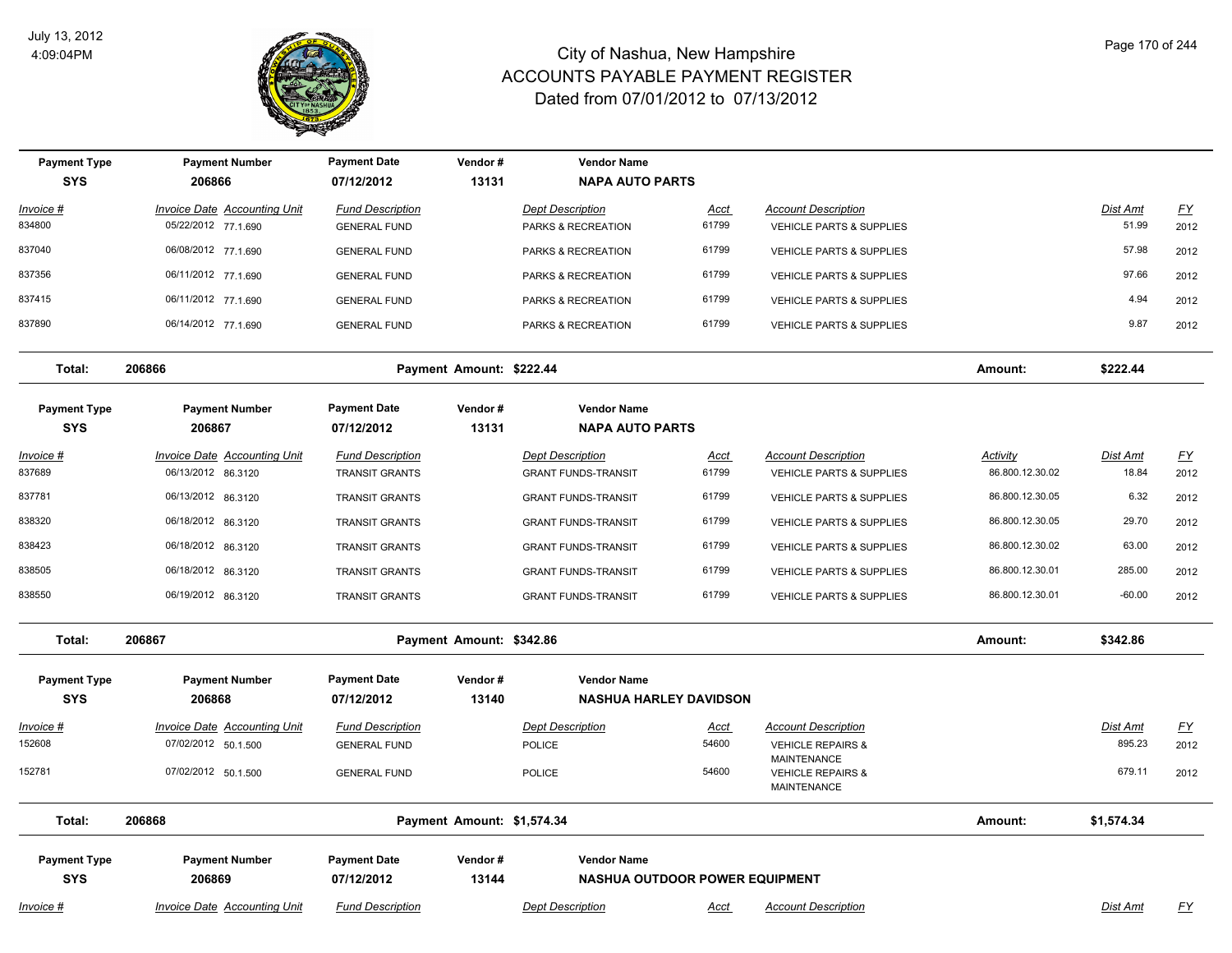

| 372923                            | 06/01/2012 77.1.650                                       | <b>GENERAL FUND</b>                                 |                            | PARKS & RECREATION                                  | 54487                | <b>EQUIPMENT REPAIRS &amp;</b><br><b>MAINTENANCE</b>                |                           | 147.88                 | 2012              |
|-----------------------------------|-----------------------------------------------------------|-----------------------------------------------------|----------------------------|-----------------------------------------------------|----------------------|---------------------------------------------------------------------|---------------------------|------------------------|-------------------|
| 375163                            | 06/25/2012 77.1.650                                       | <b>GENERAL FUND</b>                                 |                            | PARKS & RECREATION                                  | 54487                | <b>EQUIPMENT REPAIRS &amp;</b><br><b>MAINTENANCE</b>                |                           | 6.78                   | 2012              |
| 375552                            | 06/29/2012 66.1.500                                       | <b>GENERAL FUND</b>                                 |                            | PARKING LOTS                                        | 54600                | <b>VEHICLE REPAIRS &amp;</b><br><b>MAINTENANCE</b>                  |                           | 614.50                 | 2012              |
| Total:                            | 206869                                                    |                                                     | Payment Amount: \$769.16   |                                                     |                      |                                                                     | Amount:                   | \$769.16               |                   |
| <b>Payment Type</b>               | <b>Payment Number</b>                                     | <b>Payment Date</b>                                 | Vendor#                    | <b>Vendor Name</b>                                  |                      |                                                                     |                           |                        |                   |
| <b>SYS</b>                        | 206870                                                    | 07/12/2012                                          | 13146                      | NASHUA REGIONAL PLANNING COMM                       |                      |                                                                     |                           |                        |                   |
| <u> Invoice #</u><br>4049         | <b>Invoice Date Accounting Unit</b><br>05/31/2012 83.4100 | <b>Fund Description</b><br><b>ENVIRONMENTAL RLF</b> |                            | <b>Dept Description</b><br><b>ENVIRONMENTAL RLF</b> | <u>Acct</u><br>53142 | <b>Account Description</b><br><b>CONSULTING SERVICES</b>            | <b>Activity</b>           | Dist Amt<br>1,192.50   | <u>FY</u><br>2012 |
| 4049                              | 05/31/2012 81.3080                                        | <b>COMMUNITY DEVELOPMENT</b><br><b>GRANTS</b>       |                            | <b>COMMUNITY DEVELOPMENT</b><br><b>GRANTS</b>       | 81700                | <b>INFRASTRUCTURE</b>                                               | 1077.81.02.30             | 382.50                 | 2012              |
| 4049                              | 05/31/2012 81.3080                                        | COMMUNITY DEVELOPMENT<br><b>GRANTS</b>              |                            | COMMUNITY DEVELOPMENT<br><b>GRANTS</b>              | 53999                | OTHER PROFESSIONAL<br><b>SERVICES</b>                               | 1023.81.03.30             | 765.00                 | 2012              |
| 4049                              | 05/31/2012 81.3080                                        | COMMUNITY DEVELOPMENT<br><b>GRANTS</b>              |                            | <b>COMMUNITY DEVELOPMENT</b><br><b>GRANTS</b>       | 53142                | <b>CONSULTING SERVICES</b>                                          | 1023.81.02.30             | 1,091.25               | 2012              |
| Total:                            | 206870                                                    |                                                     | Payment Amount: \$3,431.25 |                                                     |                      |                                                                     | Amount:                   | \$3,431.25             |                   |
| <b>Payment Type</b>               | <b>Payment Number</b>                                     | <b>Payment Date</b>                                 | Vendor#                    | <b>Vendor Name</b>                                  |                      |                                                                     |                           |                        |                   |
| <b>SYS</b>                        | 206871                                                    | 07/12/2012                                          | 13151                      | <b>NASHUA WALLPAPER &amp; PAINT CO</b>              |                      |                                                                     |                           |                        |                   |
| Invoice #                         | <b>Invoice Date Accounting Unit</b>                       | <b>Fund Description</b>                             |                            | <b>Dept Description</b>                             | <u>Acct</u>          | <b>Account Description</b>                                          |                           | Dist Amt               | $\underline{FY}$  |
| 223019                            | 05/25/2012 77.1.650                                       | <b>GENERAL FUND</b>                                 |                            | PARKS & RECREATION                                  | 54280                | <b>BUILDING/GROUNDS</b><br><b>MAINTENANCE</b>                       |                           | 151.92                 | 2012              |
| 223106                            | 05/29/2012 77.1.650                                       | <b>GENERAL FUND</b>                                 |                            | PARKS & RECREATION                                  | 54280                | <b>BUILDING/GROUNDS</b>                                             |                           | 193.20                 | 2012              |
| 223219                            | 06/01/2012 77.1.650                                       | <b>GENERAL FUND</b>                                 |                            | PARKS & RECREATION                                  | 54280                | <b>MAINTENANCE</b><br><b>BUILDING/GROUNDS</b><br><b>MAINTENANCE</b> |                           | 59.97                  | 2012              |
| 223972                            | 06/26/2012 77.1.650                                       | <b>GENERAL FUND</b>                                 |                            | PARKS & RECREATION                                  | 54280                | <b>BUILDING/GROUNDS</b><br><b>MAINTENANCE</b>                       |                           | 147.20                 | 2012              |
| 223995                            | 06/26/2012 77.1.650                                       | <b>GENERAL FUND</b>                                 |                            | PARKS & RECREATION                                  | 54280                | <b>BUILDING/GROUNDS</b><br><b>MAINTENANCE</b>                       |                           | 23.94                  | 2012              |
| 224078                            | 06/28/2012 77.1.650                                       | <b>GENERAL FUND</b>                                 |                            | PARKS & RECREATION                                  | 54280                | <b>BUILDING/GROUNDS</b><br><b>MAINTENANCE</b>                       |                           | 44.28                  | 2012              |
| Total:                            | 206871                                                    |                                                     | Payment Amount: \$620.51   |                                                     |                      |                                                                     | Amount:                   | \$620.51               |                   |
| <b>Payment Type</b>               | <b>Payment Number</b>                                     | <b>Payment Date</b>                                 | Vendor#                    | <b>Vendor Name</b>                                  |                      |                                                                     |                           |                        |                   |
| <b>SYS</b>                        | 206872                                                    | 07/12/2012                                          | 10070                      | <b>NCM DEMOLITION &amp; REMEDIATION</b>             |                      |                                                                     |                           |                        |                   |
| Invoice #<br><b>APPLICATION 8</b> | <b>Invoice Date Accounting Unit</b><br>06/22/2012 60.5700 | <b>Fund Description</b><br>CAP PROJECTS-BROAD ST    |                            | <b>Dept Description</b><br>CAP PROJECTS-BROAD ST    | <u>Acct</u><br>81700 | <b>Account Description</b><br><b>INFRASTRUCTURE</b>                 | Activity<br>1061.60.02.20 | Dist Amt<br>159,782.60 | <u>FY</u><br>2012 |
|                                   |                                                           | <b>PKWY</b>                                         |                            | <b>PKWY</b>                                         |                      |                                                                     |                           |                        |                   |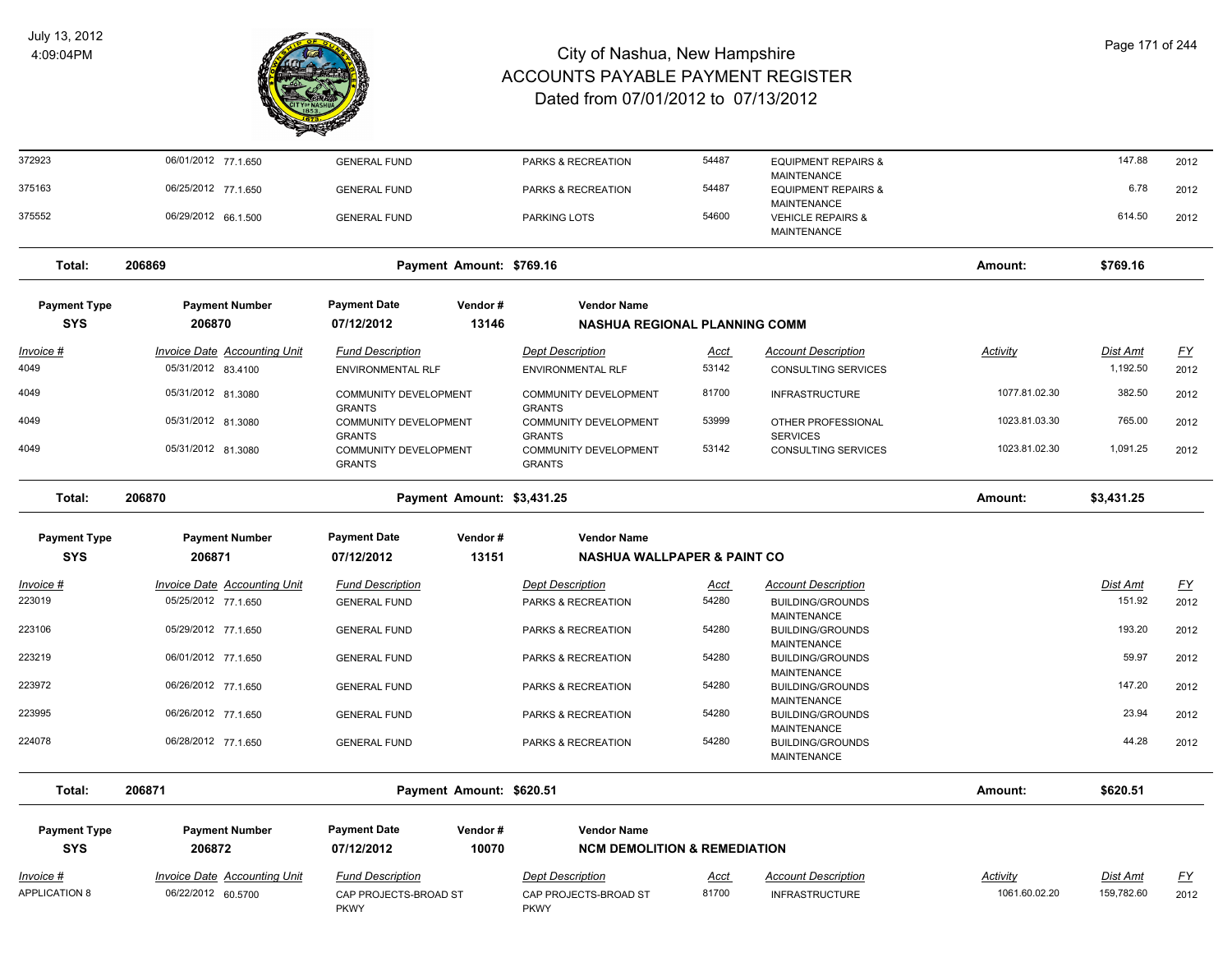

| Total:                            | 206872                                                     |                                                  | Payment Amount: \$159,782.60 |                                                          |                                        |                                                                             | Amount:                     | \$159,782.60              |                   |
|-----------------------------------|------------------------------------------------------------|--------------------------------------------------|------------------------------|----------------------------------------------------------|----------------------------------------|-----------------------------------------------------------------------------|-----------------------------|---------------------------|-------------------|
| <b>Payment Type</b><br><b>SYS</b> | <b>Payment Number</b><br>206873                            | <b>Payment Date</b><br>07/12/2012                | Vendor#<br>13167             | <b>Vendor Name</b><br><b>NEVERETTS SEW &amp; VAC INC</b> |                                        |                                                                             |                             |                           |                   |
| Invoice #<br>20171                | <b>Invoice Date Accounting Unit</b><br>06/11/2012 79.1.720 | <b>Fund Description</b><br><b>GENERAL FUND</b>   |                              | <b>Dept Description</b><br><b>LIBRARY</b>                | <u>Acct</u><br>54487                   | <b>Account Description</b><br><b>EQUIPMENT REPAIRS &amp;</b><br>MAINTENANCE |                             | Dist Amt<br>218.06        | <u>FY</u><br>2012 |
| Total:                            | 206873                                                     |                                                  | Payment Amount: \$218.06     |                                                          |                                        |                                                                             | Amount:                     | \$218.06                  |                   |
| <b>Payment Type</b><br><b>SYS</b> | <b>Payment Number</b><br>206874                            | <b>Payment Date</b><br>07/12/2012                | Vendor#<br>14530             | <b>Vendor Name</b><br><b>NEWSOUND</b>                    |                                        |                                                                             |                             |                           |                   |
| Invoice #<br>3761832              | <b>Invoice Date Accounting Unit</b><br>05/24/2012 79.1.755 | <b>Fund Description</b><br><b>GENERAL FUND</b>   |                              | <b>Dept Description</b><br><b>LIBRARY</b>                | <u>Acct</u><br>61814                   | <b>Account Description</b><br><b>MEDIA</b>                                  |                             | Dist Amt<br>501.78        | EY<br>2012        |
| Total:                            | 206874                                                     |                                                  | Payment Amount: \$501.78     |                                                          |                                        |                                                                             | Amount:                     | \$501.78                  |                   |
| <b>Payment Type</b><br><b>SYS</b> | <b>Payment Number</b><br>206875                            | <b>Payment Date</b><br>07/12/2012                | Vendor#<br>13195             | <b>Vendor Name</b><br><b>NORTHERN BUS SALES INC</b>      |                                        |                                                                             |                             |                           |                   |
| Invoice #<br>012207-08046         | <b>Invoice Date Accounting Unit</b><br>06/25/2012 86.3120  | <b>Fund Description</b><br><b>TRANSIT GRANTS</b> |                              | <b>Dept Description</b><br><b>GRANT FUNDS-TRANSIT</b>    | <u>Acct</u><br>61799                   | <b>Account Description</b><br>VEHICLE PARTS & SUPPLIES                      | Activity<br>86.800.12.30.01 | <b>Dist Amt</b><br>235.51 | EY<br>2012        |
| Total:                            | 206875                                                     |                                                  | Payment Amount: \$235.51     |                                                          |                                        |                                                                             | Amount:                     | \$235.51                  |                   |
| <b>Payment Type</b><br><b>SYS</b> | <b>Payment Number</b><br>206876                            | <b>Payment Date</b><br>07/12/2012                | Vendor#<br>13196             | <b>Vendor Name</b>                                       | <b>NORTHERN FOREIGN CAR PARTS INC.</b> |                                                                             |                             |                           |                   |
| Invoice #<br>216467               | <b>Invoice Date Accounting Unit</b><br>06/20/2012 50.1.500 | <b>Fund Description</b><br><b>GENERAL FUND</b>   |                              | <b>Dept Description</b><br><b>POLICE</b>                 | <u>Acct</u><br>61799                   | <b>Account Description</b><br>VEHICLE PARTS & SUPPLIES                      |                             | Dist Amt<br>169.02        | EY<br>2012        |
| 217441                            | 06/26/2012 50.1.500                                        | <b>GENERAL FUND</b>                              |                              | <b>POLICE</b>                                            | 61799                                  | <b>VEHICLE PARTS &amp; SUPPLIES</b>                                         |                             | 192.81                    | 2012              |
| 218121                            | 06/28/2012 50.1.500                                        | <b>GENERAL FUND</b>                              |                              | <b>POLICE</b>                                            | 61799                                  | <b>VEHICLE PARTS &amp; SUPPLIES</b>                                         |                             | 378.58                    | 2012              |
| Total:                            | 206876                                                     |                                                  | Payment Amount: \$740.41     |                                                          |                                        |                                                                             | Amount:                     | \$740.41                  |                   |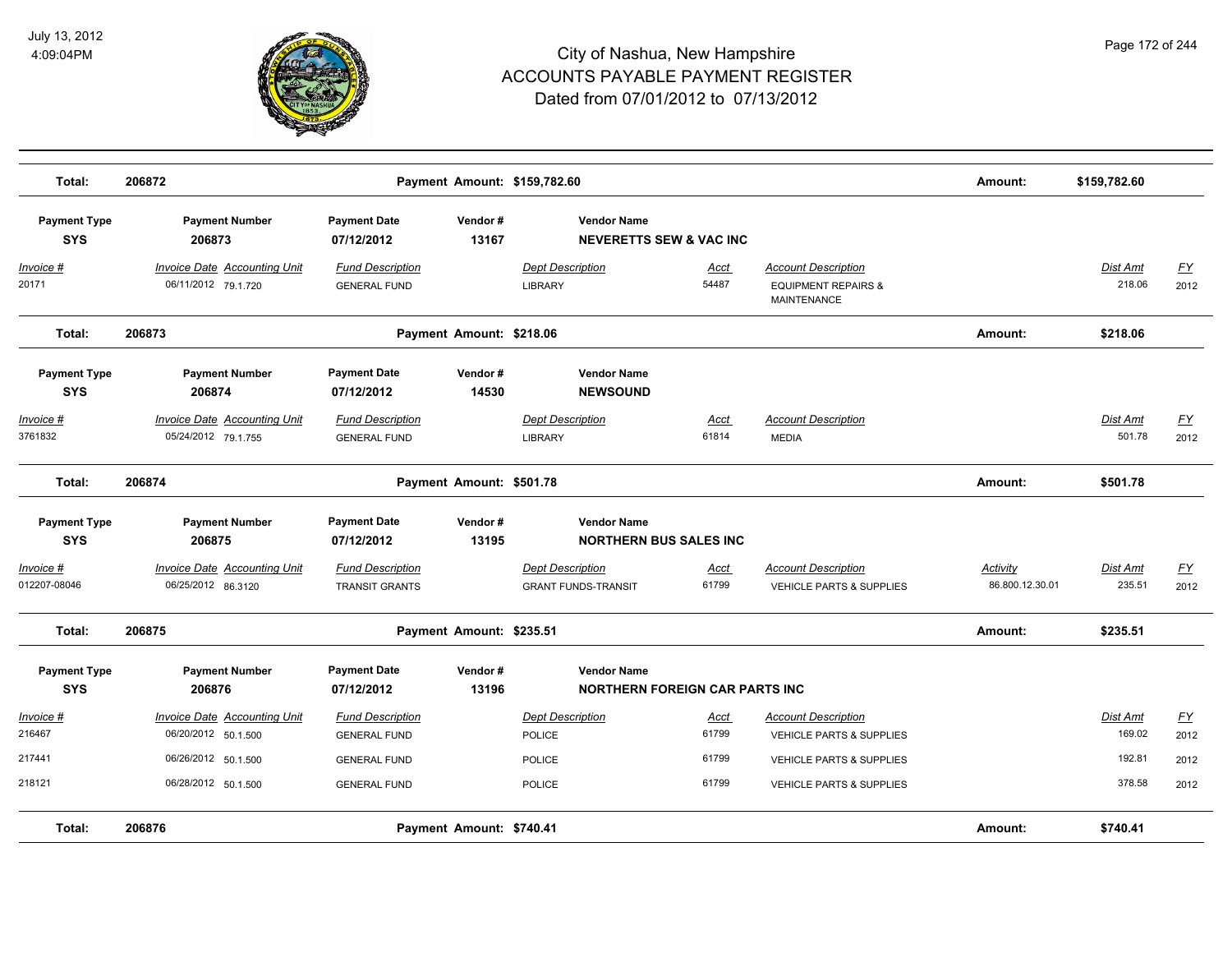

| <b>Payment Type</b><br><b>SYS</b> | <b>Payment Number</b><br>206877     | <b>Payment Date</b><br>07/12/2012                   | Vendor#<br>11442            | <b>Vendor Name</b><br><b>TIM O'NEIL</b>         |             |                                                      |                 |                 |                  |
|-----------------------------------|-------------------------------------|-----------------------------------------------------|-----------------------------|-------------------------------------------------|-------------|------------------------------------------------------|-----------------|-----------------|------------------|
| Invoice #                         | Invoice Date Accounting Unit        | <b>Fund Description</b>                             |                             | <b>Dept Description</b>                         | Acct        | <b>Account Description</b>                           |                 | Dist Amt        | <u>FY</u>        |
| 07/10 TAPING                      | 07/10/2012 22.2505                  | <b>GOVT &amp; EDUCATION</b><br><b>CHANNELS FUND</b> |                             | <b>GOV'T &amp; EDUCATION</b><br><b>CHANNELS</b> | 53470       | <b>VIDEOGRAPHY SERVICES</b>                          |                 | 50.00           | 2012             |
| Total:                            | 206877                              |                                                     | Payment Amount: \$50.00     |                                                 |             |                                                      | Amount:         | \$50.00         |                  |
| <b>Payment Type</b>               | <b>Payment Number</b>               | <b>Payment Date</b>                                 | Vendor#                     | <b>Vendor Name</b>                              |             |                                                      |                 |                 |                  |
|                                   |                                     |                                                     |                             |                                                 |             |                                                      |                 |                 |                  |
| <b>SYS</b>                        | 206878                              | 07/12/2012                                          | 10937                       | <b>ORR &amp; RENO</b>                           |             |                                                      |                 |                 |                  |
| <u> Invoice #</u>                 | <b>Invoice Date Accounting Unit</b> | <b>Fund Description</b>                             |                             | <b>Dept Description</b>                         | <u>Acct</u> | <b>Account Description</b>                           | <b>Activity</b> | <u>Dist Amt</u> | EY               |
| 82005                             | 06/14/2012 22.5010                  | CAP PROJECTS-INFO<br><b>TECHNOLOGY</b>              |                             | CAPITAL PROJECTS-INFO<br><b>TECH</b>            | 81342       | <b>COMPUTER SOFTWARE &amp;</b><br><b>HARDWARE</b>    | 1010.22.01.30   | 140.00          | 2012             |
| Total:                            | 206878                              |                                                     | Payment Amount: \$140.00    |                                                 |             |                                                      | Amount:         | \$140.00        |                  |
| <b>Payment Type</b>               | <b>Payment Number</b>               | <b>Payment Date</b>                                 | Vendor#                     | <b>Vendor Name</b>                              |             |                                                      |                 |                 |                  |
| <b>SYS</b>                        | 206879                              | 07/12/2012                                          | 10938                       | <b>PALMER &amp; SICARD INC</b>                  |             |                                                      |                 |                 |                  |
|                                   |                                     |                                                     |                             |                                                 |             |                                                      |                 |                 |                  |
| Invoice #                         | <b>Invoice Date Accounting Unit</b> | <b>Fund Description</b>                             |                             | <b>Dept Description</b>                         | Acct        | <b>Account Description</b>                           | Activity        | Dist Amt        | <u>FY</u>        |
| 36499                             | 06/30/2012 66.5300                  | CAPITAL PROJECTS-PARKING                            |                             | CAPITAL<br>PROJECTS-PARKING                     | 81200       | <b>BUILDINGS AND</b><br><b>IMPROVEMENTS</b>          | 1006.66.01.30   | 12,610.68       | 2012             |
| Total:                            | 206879                              |                                                     | Payment Amount: \$12,610.68 |                                                 |             |                                                      | Amount:         | \$12,610.68     |                  |
| <b>Payment Type</b>               | <b>Payment Number</b>               | <b>Payment Date</b>                                 | Vendor#                     | <b>Vendor Name</b>                              |             |                                                      |                 |                 |                  |
| <b>SYS</b>                        |                                     |                                                     |                             |                                                 |             |                                                      |                 |                 |                  |
|                                   | 206880                              | 07/12/2012                                          | 13276                       | PEABODY SUPPLY CO                               |             |                                                      |                 |                 |                  |
| Invoice #                         | <b>Invoice Date Accounting Unit</b> | <b>Fund Description</b>                             |                             | <b>Dept Description</b>                         | Acct        | <b>Account Description</b>                           |                 | Dist Amt        | $\underline{FY}$ |
| 972732                            | 05/24/2012 77.1.650                 | <b>GENERAL FUND</b>                                 |                             | PARKS & RECREATION                              | 54280       | <b>BUILDING/GROUNDS</b>                              |                 | 28.98           | 2012             |
|                                   |                                     |                                                     |                             |                                                 |             | MAINTENANCE                                          |                 |                 |                  |
| 974798                            | 05/31/2012 77.1.650                 | <b>GENERAL FUND</b>                                 |                             | PARKS & RECREATION                              | 54280       | <b>BUILDING/GROUNDS</b>                              |                 | 24.00           | 2012             |
| 975332                            | 06/01/2012 29.1.720.8164            |                                                     |                             |                                                 | 54280       | MAINTENANCE                                          |                 | 11.35           | 2012             |
|                                   |                                     | <b>GENERAL FUND</b>                                 |                             | <b>CITY BUILDINGS</b>                           |             | <b>BUILDING/GROUNDS</b><br><b>MAINTENANCE</b>        |                 |                 |                  |
| 978639                            | 06/11/2012 77.1.650                 | <b>GENERAL FUND</b>                                 |                             | PARKS & RECREATION                              | 54280       | <b>BUILDING/GROUNDS</b>                              |                 | 10.64           | 2012             |
|                                   |                                     |                                                     |                             |                                                 |             | <b>MAINTENANCE</b>                                   |                 |                 |                  |
| 979110                            | 06/11/2012 69.6200.670              | <b>WASTEWATER FUND</b>                              |                             | <b>WASTEWATER</b>                               | 54487       | <b>EQUIPMENT REPAIRS &amp;</b>                       |                 | 8.53            | 2012             |
| 980318                            | 06/14/2012 77.1.650                 |                                                     |                             |                                                 | 54280       | <b>MAINTENANCE</b>                                   |                 | 24.00           |                  |
|                                   |                                     | <b>GENERAL FUND</b>                                 |                             | PARKS & RECREATION                              |             | <b>BUILDING/GROUNDS</b><br><b>MAINTENANCE</b>        |                 |                 | 2012             |
| 980319                            | 06/14/2012 69.6200.670              | <b>WASTEWATER FUND</b>                              |                             | <b>WASTEWATER</b>                               | 54487       | <b>EQUIPMENT REPAIRS &amp;</b>                       |                 | 71.16           | 2012             |
|                                   |                                     |                                                     |                             |                                                 |             | <b>MAINTENANCE</b>                                   |                 |                 |                  |
| 980320                            | 06/14/2012 69.6200.670              | <b>WASTEWATER FUND</b>                              |                             | WASTEWATER                                      | 54487       | <b>EQUIPMENT REPAIRS &amp;</b><br><b>MAINTENANCE</b> |                 | 19.85           | 2012             |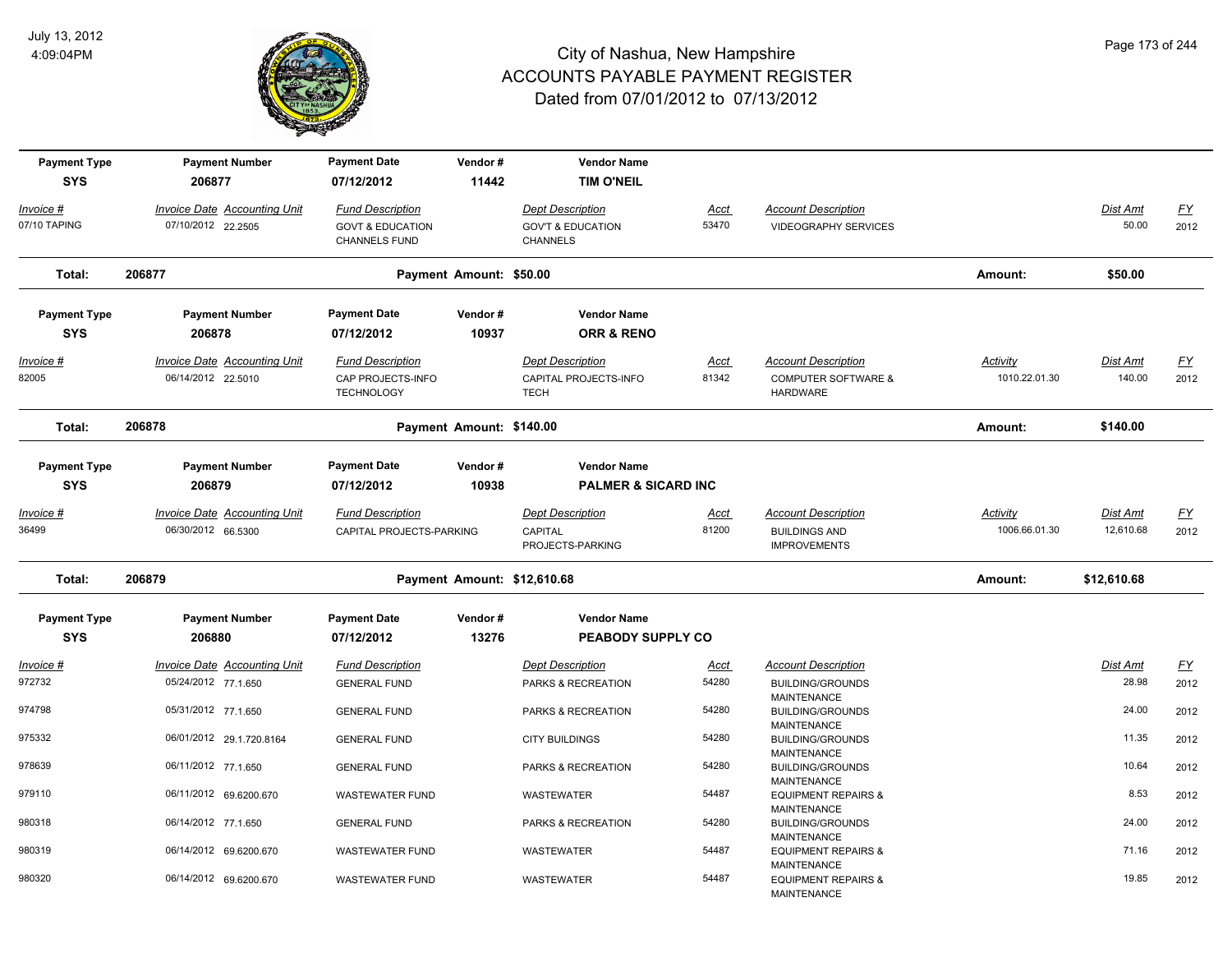

| Total:                            | 206880                                                     |                                                                        | Payment Amount: \$198.51   |                                                                        | Discount:                      | 3.74                                                                | Amount:                            | \$198.51           |                          |
|-----------------------------------|------------------------------------------------------------|------------------------------------------------------------------------|----------------------------|------------------------------------------------------------------------|--------------------------------|---------------------------------------------------------------------|------------------------------------|--------------------|--------------------------|
| <b>Payment Type</b><br><b>SYS</b> | <b>Payment Number</b><br>206881                            | <b>Payment Date</b><br>07/12/2012                                      | Vendor#<br>13297           | <b>Vendor Name</b>                                                     | PERMA LINE CORP OF NEW ENGLAND |                                                                     |                                    |                    |                          |
| <u>Invoice #</u><br>133171        | <b>Invoice Date Accounting Unit</b><br>03/19/2012 64.1.705 | <b>Fund Description</b><br><b>GENERAL FUND</b>                         |                            | <b>Dept Description</b><br><b>TRAFFIC</b>                              | <u>Acct</u><br>61542           | <b>Account Description</b><br><b>SIGNS</b>                          |                                    | Dist Amt<br>39.90  | <u>FY</u><br>2012        |
| 134405                            | 06/08/2012 64.1.705                                        | <b>GENERAL FUND</b>                                                    |                            | <b>TRAFFIC</b>                                                         | 61542                          | <b>SIGNS</b>                                                        |                                    | 392.20             | 2012                     |
| 134487                            | 06/13/2012 64.1.705                                        | <b>GENERAL FUND</b>                                                    |                            | <b>TRAFFIC</b>                                                         | 61542                          | <b>SIGNS</b>                                                        |                                    | 615.00             | 2012                     |
| 134492                            | 06/13/2012 66.1.500                                        | <b>GENERAL FUND</b>                                                    |                            | <b>PARKING LOTS</b>                                                    | 54280                          | <b>BUILDING/GROUNDS</b><br><b>MAINTENANCE</b>                       |                                    | 763.50             | 2012                     |
| 134573                            | 06/12/2012 64.1.705                                        | <b>GENERAL FUND</b>                                                    |                            | <b>TRAFFIC</b>                                                         | 61542                          | <b>SIGNS</b>                                                        |                                    | 466.36             | 2012                     |
| Total:                            | 206881                                                     |                                                                        | Payment Amount: \$2,276.96 |                                                                        |                                |                                                                     | Amount:                            | \$2,276.96         |                          |
| <b>Payment Type</b><br><b>SYS</b> | <b>Payment Number</b><br>206882                            | <b>Payment Date</b><br>07/12/2012                                      | Vendor#<br>13298           | <b>Vendor Name</b><br><b>PERMA-BOUND</b>                               |                                |                                                                     |                                    |                    |                          |
| Invoice #<br>1484142-00           | Invoice Date Accounting Unit<br>05/15/2012 TF79.8063       | <b>Fund Description</b><br><b>LIBRARY-HENRY STEARNS</b><br><b>FUND</b> |                            | <b>Dept Description</b><br><b>LIBRARY-HENRY STEARNS</b><br><b>FUND</b> | Acct<br>61807                  | <b>Account Description</b><br><b>PUBLICATIONS</b>                   |                                    | Dist Amt<br>556.02 | $\underline{FY}$<br>2012 |
| Total:                            | 206882                                                     |                                                                        | Payment Amount: \$556.02   |                                                                        |                                |                                                                     | Amount:                            | \$556.02           |                          |
| <b>Payment Type</b>               | <b>Payment Number</b>                                      | <b>Payment Date</b>                                                    | Vendor#                    | <b>Vendor Name</b>                                                     |                                |                                                                     |                                    |                    |                          |
| <b>SYS</b>                        | 206883                                                     | 07/12/2012                                                             | 11204                      | PETE'S TIRE BARNS INC                                                  |                                |                                                                     |                                    |                    |                          |
| <u> Invoice #</u><br>074117       | <b>Invoice Date Accounting Unit</b><br>06/08/2012 86.3120  | <b>Fund Description</b><br><b>TRANSIT GRANTS</b>                       |                            | <b>Dept Description</b><br><b>GRANT FUNDS-TRANSIT</b>                  | <u>Acct</u><br>61705           | <b>Account Description</b><br><b>TIRES</b>                          | <b>Activity</b><br>86.800.12.30.03 | Dist Amt<br>838.22 | EY<br>2012               |
| Total:                            | 206883                                                     |                                                                        | Payment Amount: \$838.22   |                                                                        |                                |                                                                     | Amount:                            | \$838.22           |                          |
| <b>Payment Type</b><br><b>SYS</b> | <b>Payment Number</b><br>206884                            | Payment Date<br>07/12/2012                                             | Vendor#<br>13319           | <b>Vendor Name</b><br><b>PINE MOTOR PARTS</b>                          |                                |                                                                     |                                    |                    |                          |
| Invoice #<br>88555B               | Invoice Date Accounting Unit<br>06/15/2012 69.6200.670     | <b>Fund Description</b><br><b>WASTEWATER FUND</b>                      |                            | <b>Dept Description</b><br><b>WASTEWATER</b>                           | Acct<br>54600                  | <b>Account Description</b><br><b>VEHICLE REPAIRS &amp;</b>          |                                    | Dist Amt<br>38.97  | EY<br>2012               |
| 89056B                            | 06/25/2012 69.6200.670                                     | <b>WASTEWATER FUND</b>                                                 |                            | <b>WASTEWATER</b>                                                      | 54487                          | <b>MAINTENANCE</b><br><b>EQUIPMENT REPAIRS &amp;</b>                |                                    | 133.50             | 2012                     |
| 89214B                            | 06/26/2012 52.1.625                                        | <b>GENERAL FUND</b>                                                    |                            | <b>FIRE</b>                                                            | 54487                          | <b>MAINTENANCE</b><br><b>EQUIPMENT REPAIRS &amp;</b><br>MAINTENANCE |                                    | 178.08             | 2012                     |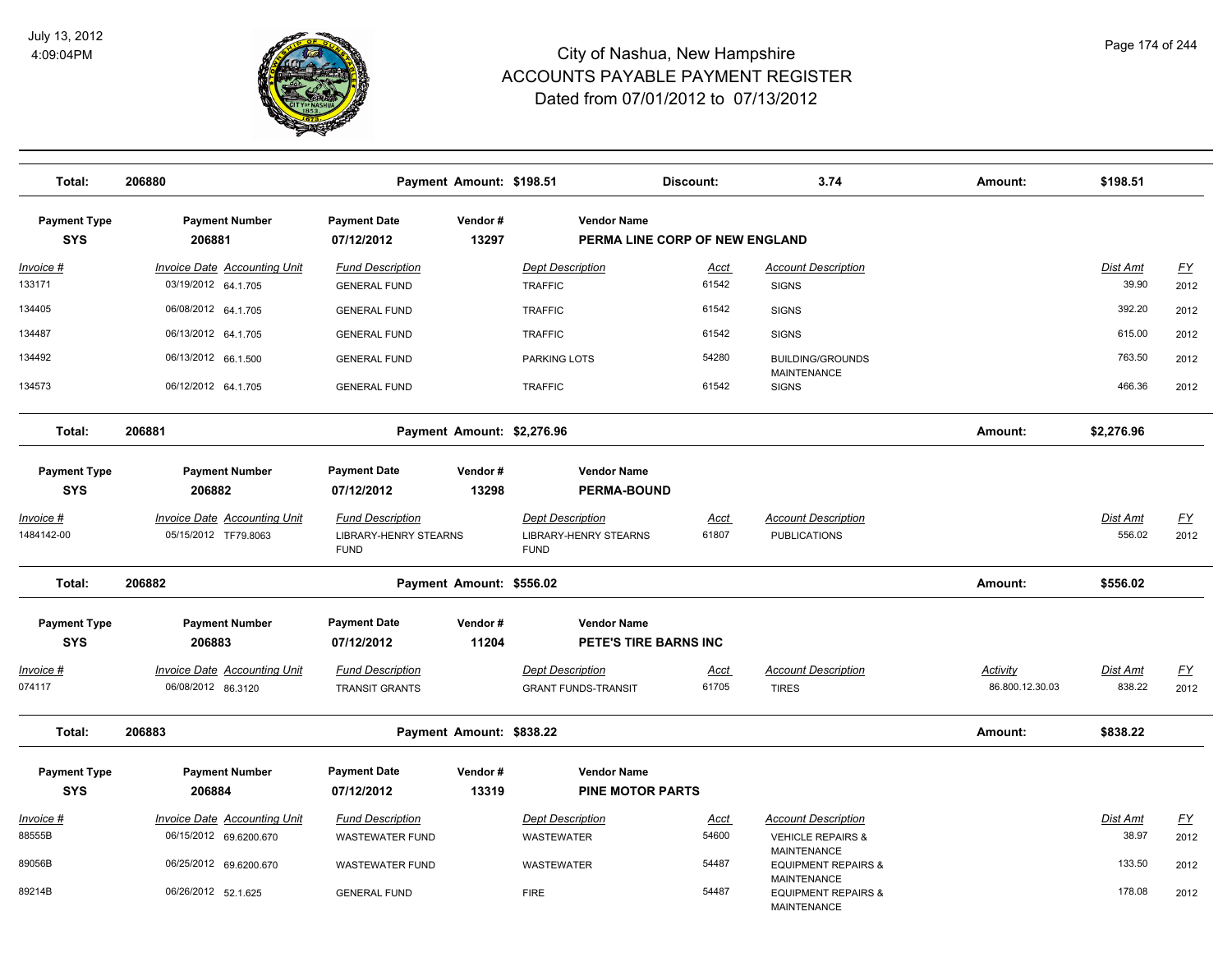

| Page 175 of 244 |  |  |  |  |
|-----------------|--|--|--|--|
|-----------------|--|--|--|--|

| 89346B                                         | 06/28/2012 69.6200.670                                                 | <b>WASTEWATER FUND</b>                                       |                          | WASTEWATER                                                                      | 54487                | <b>EQUIPMENT REPAIRS &amp;</b><br>MAINTENANCE                     |                                              | 30.77                     | 2012              |
|------------------------------------------------|------------------------------------------------------------------------|--------------------------------------------------------------|--------------------------|---------------------------------------------------------------------------------|----------------------|-------------------------------------------------------------------|----------------------------------------------|---------------------------|-------------------|
| Total:                                         | 206884                                                                 |                                                              | Payment Amount: \$381.32 |                                                                                 |                      |                                                                   | Amount:                                      | \$381.32                  |                   |
| <b>Payment Type</b><br><b>SYS</b>              | <b>Payment Number</b><br>206885                                        | <b>Payment Date</b><br>07/12/2012                            | Vendor#<br>10871         | <b>Vendor Name</b><br><b>POM INC</b>                                            |                      |                                                                   |                                              |                           |                   |
| $Invoice$ #<br>22844                           | <b>Invoice Date Accounting Unit</b><br>05/10/2012 66.1.500             | <b>Fund Description</b><br><b>GENERAL FUND</b>               |                          | <b>Dept Description</b><br>PARKING LOTS                                         | Acct<br>71600        | <b>Account Description</b><br>PARKING EQUIPMENT                   |                                              | <b>Dist Amt</b><br>300.00 | <u>FY</u><br>2012 |
| Total:                                         | 206885                                                                 |                                                              | Payment Amount: \$300.00 |                                                                                 |                      |                                                                   | Amount:                                      | \$300.00                  |                   |
| <b>Payment Type</b><br><b>SYS</b><br>Invoice # | <b>Payment Number</b><br>206886<br><b>Invoice Date Accounting Unit</b> | <b>Payment Date</b><br>07/12/2012<br><b>Fund Description</b> | Vendor#<br>10872         | <b>Vendor Name</b><br><b>PRECISION DYNAMICS CORP</b><br><b>Dept Description</b> | Acct                 | <b>Account Description</b>                                        | Payee Name<br>PRECISION DYNAMICS CORPORATION | <b>Dist Amt</b>           | <u>FY</u>         |
| 952821                                         | 06/05/2012 50.1.500                                                    | <b>GENERAL FUND</b>                                          |                          | POLICE                                                                          | 61185                | CRIME SCENE/EVIDENCE<br><b>SUPPLIES</b>                           |                                              | 960.70                    | 2012              |
| Total:                                         | 206886                                                                 |                                                              | Payment Amount: \$960.70 |                                                                                 |                      |                                                                   | Amount:                                      | \$960.70                  |                   |
| <b>Payment Type</b><br><b>SYS</b>              | <b>Payment Number</b><br>206887                                        | <b>Payment Date</b><br>07/12/2012                            | Vendor#<br>13378         | <b>Vendor Name</b><br>PURE WATERS OF NEW ENGLAND LLC                            |                      |                                                                   |                                              |                           |                   |
| Invoice #<br>13934                             | <b>Invoice Date Accounting Unit</b><br>06/06/2012 86.3120              | <b>Fund Description</b><br><b>TRANSIT GRANTS</b>             |                          | <b>Dept Description</b><br><b>GRANT FUNDS-TRANSIT</b>                           | Acct<br>55699        | <b>Account Description</b><br>OTHER CONTRACTED<br><b>SERVICES</b> | Activity<br>86.800.12.10.10                  | Dist Amt<br>31.50         | FY<br>2012        |
| Total:                                         | 206887                                                                 |                                                              | Payment Amount: \$31.50  |                                                                                 |                      |                                                                   | Amount:                                      | \$31.50                   |                   |
| <b>Payment Type</b><br><b>SYS</b>              | <b>Payment Number</b><br>206888                                        | <b>Payment Date</b><br>07/12/2012                            | Vendor#<br>13394         | <b>Vendor Name</b><br><b>RADIO SHACK</b>                                        |                      |                                                                   | Payee Name<br><b>RADIO SHACK CORP</b>        |                           |                   |
| Invoice #<br>038524                            | <b>Invoice Date Accounting Unit</b><br>06/28/2012 52.1.720             | <b>Fund Description</b><br><b>GENERAL FUND</b>               |                          | <b>Dept Description</b><br><b>FIRE</b>                                          | <u>Acct</u><br>71800 | <b>Account Description</b><br><b>FURNITURE &amp; FIXTURES</b>     |                                              | Dist Amt<br>59.97         | <u>FY</u><br>2012 |
| Total:                                         | 206888                                                                 |                                                              | Payment Amount: \$59.97  |                                                                                 |                      |                                                                   | Amount:                                      | \$59.97                   |                   |
| <b>Payment Type</b><br><b>SYS</b>              | <b>Payment Number</b><br>206889                                        | <b>Payment Date</b><br>07/12/2012                            | Vendor#<br>12133         | <b>Vendor Name</b><br><b>RAIS-PROL LLC</b>                                      |                      |                                                                   |                                              |                           |                   |
| Invoice #                                      | Invoice Date Accounting Unit                                           | <b>Fund Description</b>                                      |                          | <b>Dept Description</b>                                                         | Acct                 | <b>Account Description</b>                                        |                                              | Dist Amt                  | <u>FY</u>         |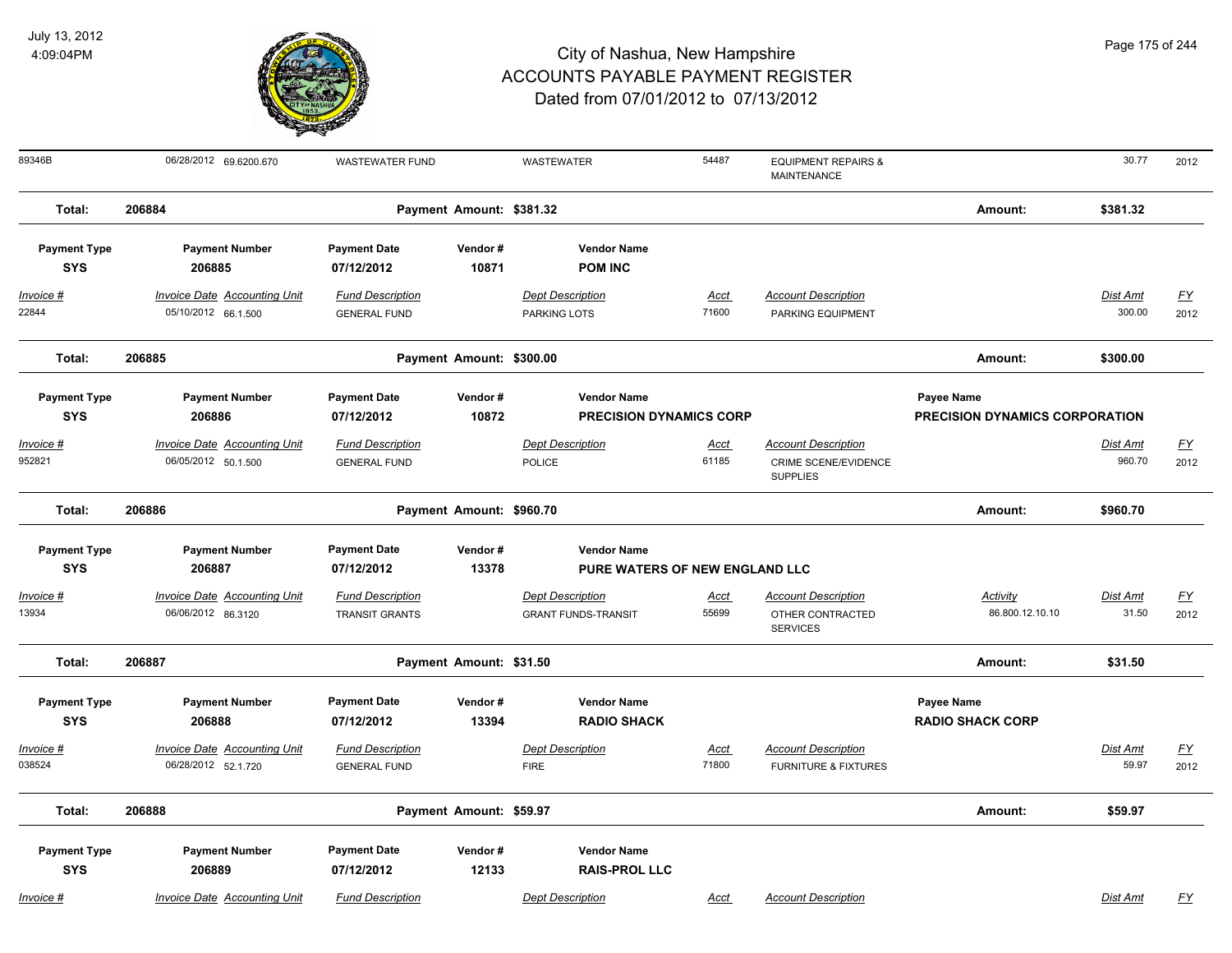

| 206889<br>Total:<br>Payment Amount: \$65.87<br>Amount:                                                                                                                            | \$65.87         |                           |
|-----------------------------------------------------------------------------------------------------------------------------------------------------------------------------------|-----------------|---------------------------|
|                                                                                                                                                                                   |                 |                           |
| <b>Payment Date</b><br><b>Payment Type</b><br><b>Payment Number</b><br>Vendor#<br><b>Vendor Name</b>                                                                              |                 |                           |
| <b>SYS</b><br>206890<br>13412<br><b>RECORDED BOOKS LLC</b><br>07/12/2012                                                                                                          |                 |                           |
| <b>Invoice Date Accounting Unit</b><br><b>Fund Description</b><br><b>Dept Description</b><br><b>Account Description</b><br>Invoice #<br><u>Acct</u>                               | <b>Dist Amt</b> | EY                        |
| 61814<br>74548023<br>06/05/2012 79.1.755<br><b>GENERAL FUND</b><br>LIBRARY<br><b>MEDIA</b>                                                                                        | 55.60           | 2012                      |
| Total:<br>206890<br>Payment Amount: \$55.60<br>Amount:                                                                                                                            | \$55.60         |                           |
| <b>Payment Number</b><br><b>Payment Date</b><br>Vendor#<br><b>Vendor Name</b><br>Payee Name<br><b>Payment Type</b>                                                                |                 |                           |
| <b>SYS</b><br>206891<br>07/12/2012<br>11764<br><b>REXEL CLS</b><br><b>REXEL</b>                                                                                                   |                 |                           |
| <b>Dept Description</b><br><b>Invoice Date Accounting Unit</b><br><b>Fund Description</b><br><b>Account Description</b><br>Invoice #<br>Acct                                      | Dist Amt        | $\underline{\mathsf{FY}}$ |
| 61428<br>S102686202.001<br>05/09/2012 50.1.500<br><b>POLICE</b><br><b>GENERAL FUND</b><br><b>JANITORIAL SUPPLIES</b>                                                              | 4.49            | 2012                      |
| S102686202.002<br>05/10/2012 50.1.500<br>61428<br><b>POLICE</b><br><b>GENERAL FUND</b><br><b>JANITORIAL SUPPLIES</b>                                                              | 161.06          | 2012                      |
| S102729809.001<br>61428<br>05/17/2012 50.1.500<br>POLICE<br><b>GENERAL FUND</b><br><b>JANITORIAL SUPPLIES</b>                                                                     | $-11.72$        | 2012                      |
| 206891<br>Payment Amount: \$153.83<br>2.49<br>Total:<br>Discount:<br>Amount:                                                                                                      | \$153.83        |                           |
| <b>Payment Type</b><br><b>Payment Number</b><br><b>Payment Date</b><br>Vendor#<br><b>Vendor Name</b>                                                                              |                 |                           |
| <b>SYS</b><br>206892<br>07/12/2012<br>13447<br><b>RILEYS SPORT SHOP INC</b>                                                                                                       |                 |                           |
| <b>Dept Description</b><br><b>Account Description</b><br><b>Invoice Date Accounting Unit</b><br><b>Fund Description</b><br>Invoice #<br><u>Acct</u>                               | Dist Amt        | $\underline{\mathsf{FY}}$ |
| 61121<br>24710-C<br>06/04/2012 50.1.635<br><b>GENERAL FUND</b><br><b>POLICE</b><br><b>AMMUNITION</b>                                                                              | 76.68           | 2012                      |
| 25069<br>06/19/2012 50.1.635<br>61121<br>POLICE<br><b>GENERAL FUND</b><br><b>AMMUNITION</b>                                                                                       | 2,556.00        | 2012                      |
| Total:<br>206892<br>Payment Amount: \$2,632.68<br>Amount:                                                                                                                         | \$2,632.68      |                           |
| <b>Payment Type</b><br><b>Payment Number</b><br><b>Payment Date</b><br>Vendor#<br><b>Vendor Name</b>                                                                              |                 |                           |
| <b>SYS</b><br>206893<br>07/12/2012<br>13463<br>ROCHETTES OIL SERVICE INC                                                                                                          |                 |                           |
| <b>Fund Description</b><br><b>Dept Description</b><br><b>Account Description</b>                                                                                                  | Dist Amt        |                           |
| <b>Invoice Date Accounting Unit</b><br>Invoice #<br><u>Acct</u><br>54600<br>28241<br>06/13/2012 61.1.700<br><b>STREETS</b><br><b>VEHICLE REPAIRS &amp;</b><br><b>GENERAL FUND</b> | 858.50          | <u>FY</u><br>2012         |
| <b>MAINTENANCE</b>                                                                                                                                                                |                 |                           |
| 206893<br>Payment Amount: \$858.50<br>Total:<br>Amount:                                                                                                                           | \$858.50        |                           |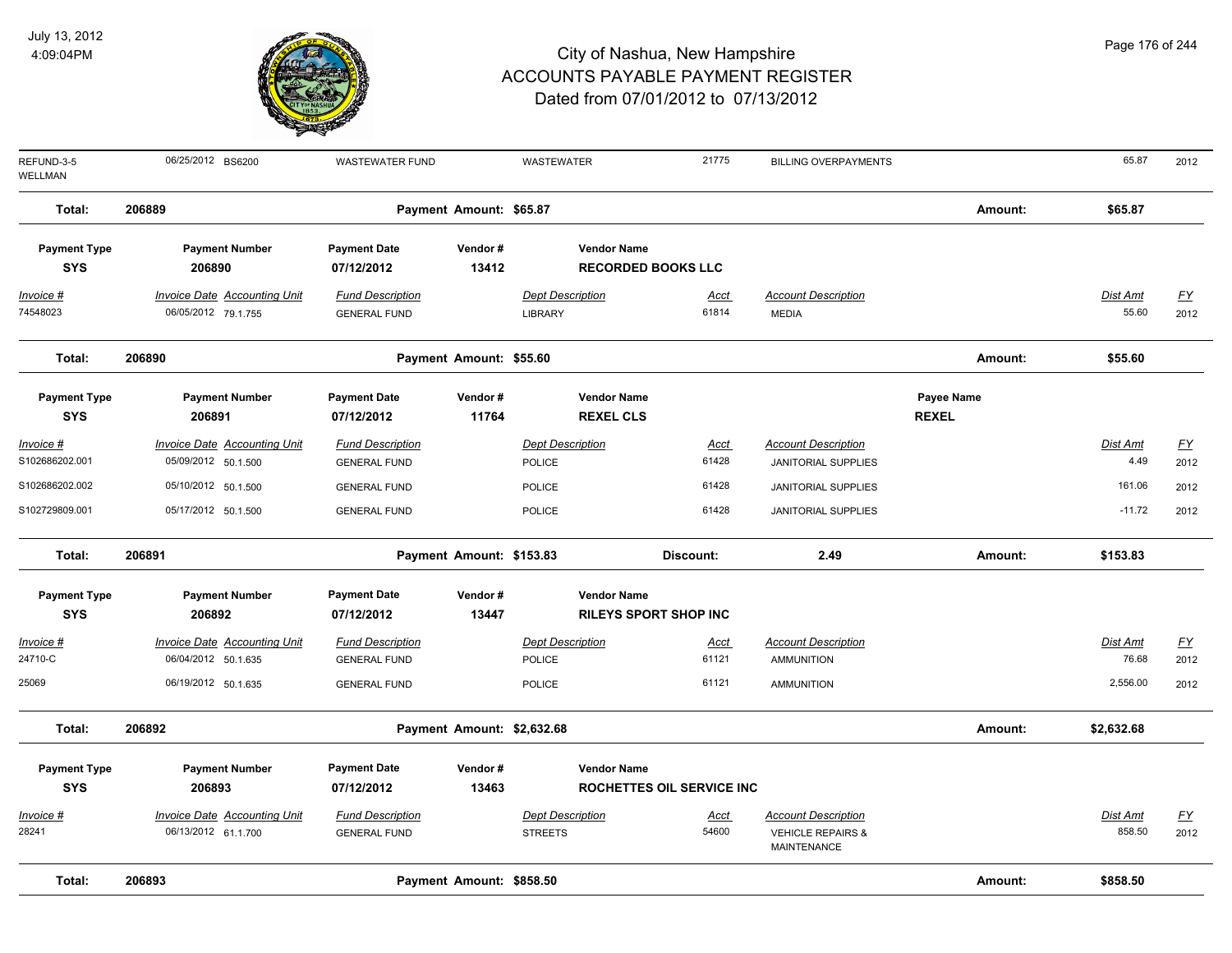

| <b>Payment Type</b><br><b>SYS</b> | <b>Payment Number</b><br>206894                               | <b>Payment Date</b><br>07/12/2012                 | Vendor#<br>13486         | <b>Vendor Name</b>                                    | <b>RYDER FLEET PRODUCTS COM INC</b> |                                                                   | Payee Name<br><b>RYDER FLEET PRODUCTS</b>          |                          |                   |
|-----------------------------------|---------------------------------------------------------------|---------------------------------------------------|--------------------------|-------------------------------------------------------|-------------------------------------|-------------------------------------------------------------------|----------------------------------------------------|--------------------------|-------------------|
| Invoice #<br>2644026              | <b>Invoice Date Accounting Unit</b><br>06/13/2012 86.3120     | <b>Fund Description</b><br><b>TRANSIT GRANTS</b>  |                          | <b>Dept Description</b><br><b>GRANT FUNDS-TRANSIT</b> | <b>Acct</b><br>61799                | <b>Account Description</b><br><b>VEHICLE PARTS &amp; SUPPLIES</b> | Activity<br>86.800.12.30.05                        | Dist Amt<br>106.42       | <u>FY</u><br>2012 |
| Total:                            | 206894                                                        |                                                   | Payment Amount: \$106.42 |                                                       |                                     |                                                                   | Amount:                                            | \$106.42                 |                   |
| <b>Payment Type</b><br><b>SYS</b> | <b>Payment Number</b><br>206895                               | <b>Payment Date</b><br>07/12/2012                 | Vendor#<br>13501         | <b>Vendor Name</b><br><b>SAM'S CLUB</b>               |                                     |                                                                   | <b>Payee Name</b><br><b>SAM'S CLUB DIRECT-0860</b> |                          |                   |
| <u>Invoice #</u><br>34746352011   | <b>Invoice Date Accounting Unit</b><br>06/20/2012 69.6200.670 | <b>Fund Description</b><br><b>WASTEWATER FUND</b> |                          | <b>Dept Description</b><br><b>WASTEWATER</b>          | <u>Acct</u><br>61299                | <b>Account Description</b><br>MISCELLANEOUS SUPPLIES              |                                                    | <u>Dist Amt</u><br>87.24 | EY<br>2012        |
| 71586352013                       | 06/27/2012 52.1.625                                           | <b>GENERAL FUND</b>                               |                          | <b>FIRE</b>                                           | 61900                               | <b>MEALS</b>                                                      |                                                    | 74.50                    | 2012              |
| Total:                            | 206895                                                        |                                                   | Payment Amount: \$161.74 |                                                       |                                     |                                                                   | Amount:                                            | \$161.74                 |                   |
| <b>Payment Type</b><br><b>SYS</b> | <b>Payment Number</b><br>206896                               | <b>Payment Date</b><br>07/12/2012                 | Vendor#<br>13504         | <b>Vendor Name</b><br><b>SANEL AUTO PARTS CO</b>      |                                     |                                                                   |                                                    |                          |                   |
| Invoice #<br>02MD6859             | Invoice Date Accounting Unit<br>06/04/2012 52.1.630           | <b>Fund Description</b><br><b>GENERAL FUND</b>    |                          | <b>Dept Description</b><br><b>FIRE</b>                | <b>Acct</b><br>61799                | <b>Account Description</b><br><b>VEHICLE PARTS &amp; SUPPLIES</b> |                                                    | Dist Amt<br>$-29.64$     | EY<br>2012        |
| 02MF3652                          | 06/07/2012 52.1.630                                           | <b>GENERAL FUND</b>                               |                          | <b>FIRE</b>                                           | 61799                               | VEHICLE PARTS & SUPPLIES                                          |                                                    | $-12.00$                 | 2012              |
| 02MH7337                          | 06/12/2012 52.1.630                                           | <b>GENERAL FUND</b>                               |                          | <b>FIRE</b>                                           | 61799                               | VEHICLE PARTS & SUPPLIES                                          |                                                    | 23.90                    | 2012              |
| 02MH9909                          | 06/12/2012 52.1.630                                           | <b>GENERAL FUND</b>                               |                          | <b>FIRE</b>                                           | 61799                               | <b>VEHICLE PARTS &amp; SUPPLIES</b>                               |                                                    | 24.77                    | 2012              |
| 02MJ0276                          | 06/14/2012 52.1.630                                           | <b>GENERAL FUND</b>                               |                          | <b>FIRE</b>                                           | 61799                               | VEHICLE PARTS & SUPPLIES                                          |                                                    | 18.78                    | 2012              |
| Total:                            | 206896                                                        |                                                   | Payment Amount: \$25.81  |                                                       | Discount:                           | 1.36                                                              | Amount:                                            | \$25.81                  |                   |
| <b>Payment Type</b><br><b>SYS</b> | <b>Payment Number</b><br>206897                               | <b>Payment Date</b><br>07/12/2012                 | Vendor#<br>13504         | <b>Vendor Name</b><br><b>SANEL AUTO PARTS CO</b>      |                                     |                                                                   |                                                    |                          |                   |
| Invoice #                         | <b>Invoice Date Accounting Unit</b>                           | <b>Fund Description</b>                           |                          | <b>Dept Description</b>                               | <u>Acct</u>                         | <b>Account Description</b>                                        |                                                    | Dist Amt                 | <u>FY</u>         |
| 02MG3343                          | 06/08/2012 61.1.700                                           | <b>GENERAL FUND</b>                               |                          | <b>STREETS</b>                                        | 54600                               | <b>VEHICLE REPAIRS &amp;</b><br><b>MAINTENANCE</b>                |                                                    | 85.98                    | 2012              |
| 02MI3043                          | 06/13/2012 61.1.700                                           | <b>GENERAL FUND</b>                               |                          | <b>STREETS</b>                                        | 54600                               | <b>VEHICLE REPAIRS &amp;</b><br><b>MAINTENANCE</b>                |                                                    | 8.00                     | 2012              |
| 02MJ2255                          | 06/14/2012 61.1.700                                           | <b>GENERAL FUND</b>                               |                          | <b>STREETS</b>                                        | 54600                               | <b>VEHICLE REPAIRS &amp;</b><br><b>MAINTENANCE</b>                |                                                    | 29.98                    | 2012              |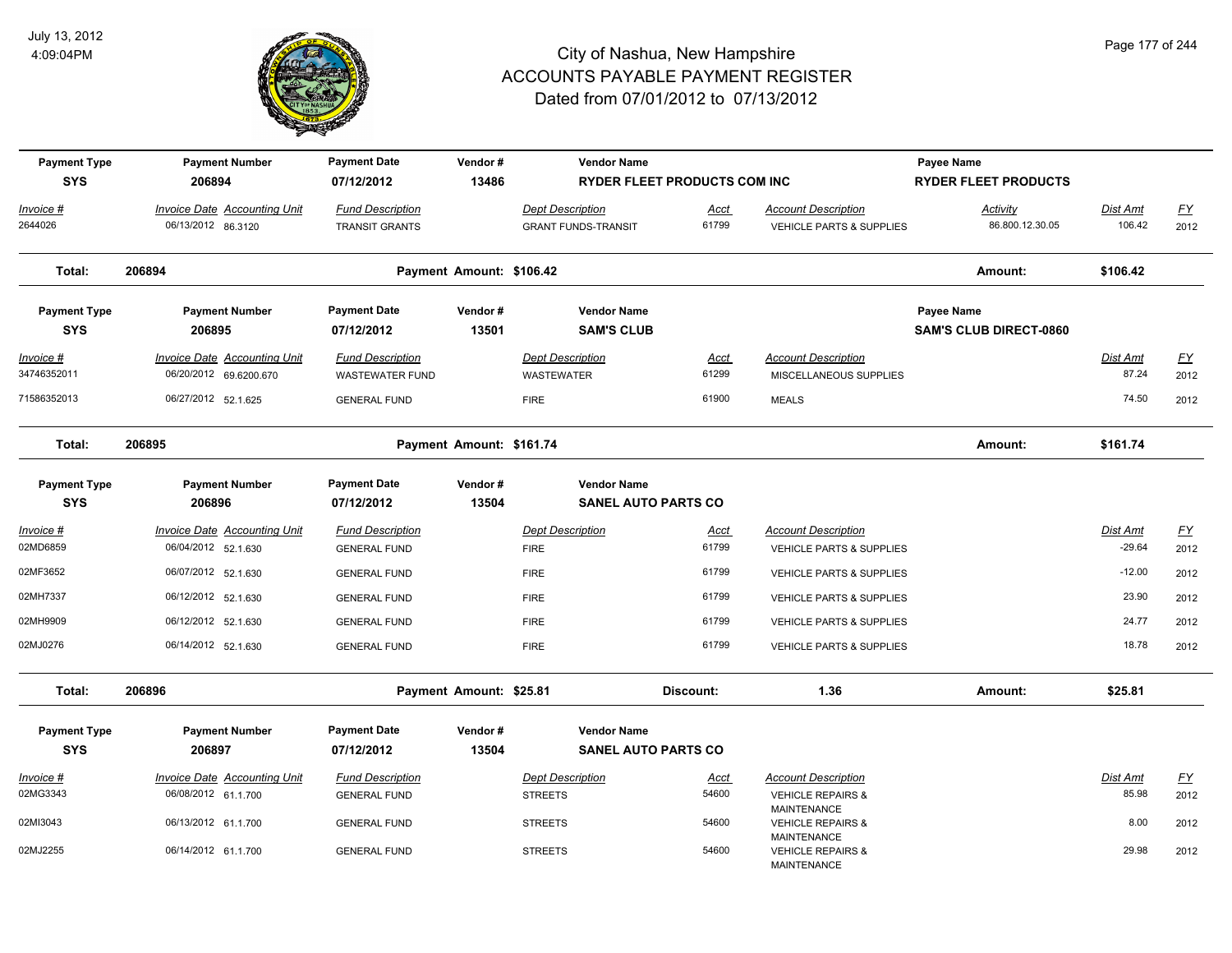

**Total: 206897 Payment Amount: \$123.96 Discount: 2.48 Amount: \$123.96** 

| <b>Payment Type</b><br><b>SYS</b> | <b>Payment Number</b><br>206898                     | <b>Payment Date</b><br>07/12/2012              | Vendor#<br>13504         | <b>Vendor Name</b><br><b>SANEL AUTO PARTS CO</b>  |                                  |                                                                   |         |                     |                   |
|-----------------------------------|-----------------------------------------------------|------------------------------------------------|--------------------------|---------------------------------------------------|----------------------------------|-------------------------------------------------------------------|---------|---------------------|-------------------|
| Invoice #<br>02MA1272             | Invoice Date Accounting Unit<br>05/29/2012 77.1.690 | <b>Fund Description</b><br><b>GENERAL FUND</b> |                          | <b>Dept Description</b><br>PARKS & RECREATION     | Acct<br>61799                    | <b>Account Description</b><br><b>VEHICLE PARTS &amp; SUPPLIES</b> |         | Dist Amt<br>$-5.00$ | <u>FY</u><br>2012 |
| 02MG0146                          | 06/08/2012 77.1.690                                 | <b>GENERAL FUND</b>                            |                          | PARKS & RECREATION                                | 61799                            | VEHICLE PARTS & SUPPLIES                                          |         | 4.04                | 2012              |
| 02MI5480                          | 06/13/2012 77.1.690                                 | <b>GENERAL FUND</b>                            |                          | PARKS & RECREATION                                | 61799                            | <b>VEHICLE PARTS &amp; SUPPLIES</b>                               |         | 89.99               | 2012              |
| 02MI5491                          | 06/13/2012 77.1.690                                 | <b>GENERAL FUND</b>                            |                          | PARKS & RECREATION                                | 61799                            | <b>VEHICLE PARTS &amp; SUPPLIES</b>                               |         | 8.11                | 2012              |
| Total:                            | 206898                                              |                                                | Payment Amount: \$97.14  |                                                   | Discount:                        | 2.04                                                              | Amount: | \$97.14             |                   |
| <b>Payment Type</b><br><b>SYS</b> | <b>Payment Number</b><br>206899                     | <b>Payment Date</b><br>07/12/2012              | Vendor#<br>13543         | <b>Vendor Name</b>                                | <b>SEASONAL SPECIALTY STORES</b> |                                                                   |         |                     |                   |
| Invoice #                         | Invoice Date Accounting Unit                        | <b>Fund Description</b>                        |                          | <b>Dept Description</b>                           | Acct                             | <b>Account Description</b>                                        |         | Dist Amt            | <u>FY</u>         |
| 53707                             | 06/21/2012 77.1.660                                 | <b>GENERAL FUND</b>                            |                          | PARKS & RECREATION                                | 61114                            | POOL SUPPLIES                                                     |         | 116.85              | 2012              |
| 55587                             | 06/05/2012 77.1.660                                 | <b>GENERAL FUND</b>                            |                          | PARKS & RECREATION                                | 61114                            | POOL SUPPLIES                                                     |         | 59.96               | 2012              |
| 55824                             | 06/19/2012 77.1.660                                 | <b>GENERAL FUND</b>                            |                          | PARKS & RECREATION                                | 54250                            | POOL REPAIRS &<br>MAINTENANCE                                     |         | 37.98               | 2012              |
| 55837                             | 06/22/2012 77.1.660                                 | <b>GENERAL FUND</b>                            |                          | PARKS & RECREATION                                | 61114                            | POOL SUPPLIES                                                     |         | 439.36              | 2012              |
| Total:                            | 206899                                              |                                                | Payment Amount: \$654.15 |                                                   |                                  |                                                                   | Amount: | \$654.15            |                   |
| <b>Payment Type</b><br><b>SYS</b> | <b>Payment Number</b><br>206900                     | <b>Payment Date</b><br>07/12/2012              | Vendor#<br>13575         | <b>Vendor Name</b><br><b>SIMON &amp; SCHUSTER</b> |                                  |                                                                   |         |                     |                   |
| Invoice #                         | Invoice Date Accounting Unit                        | <b>Fund Description</b>                        |                          | <b>Dept Description</b>                           | Acct                             | <b>Account Description</b>                                        |         | Dist Amt            | <u>FY</u>         |
| 013602545                         | 06/01/2012 TF79.8063                                | LIBRARY-HENRY STEARNS<br><b>FUND</b>           |                          | LIBRARY-HENRY STEARNS<br><b>FUND</b>              | 61807                            | <b>PUBLICATIONS</b>                                               |         | 35.22               | 2012              |
| 013662506                         | 06/15/2012 79.1.755                                 | <b>GENERAL FUND</b>                            |                          | <b>LIBRARY</b>                                    | 61814                            | <b>MEDIA</b>                                                      |         | 31.64               | 2012              |
| Total:                            | 206900                                              |                                                | Payment Amount: \$66.86  |                                                   |                                  |                                                                   | Amount: | \$66.86             |                   |
| <b>Payment Type</b>               | <b>Payment Number</b>                               | <b>Payment Date</b>                            | Vendor#                  | <b>Vendor Name</b>                                |                                  |                                                                   |         |                     |                   |
| <b>SYS</b>                        | 206901                                              | 07/12/2012                                     | 13580                    |                                                   | <b>SIRCHIE FINGERPRINT LABS</b>  |                                                                   |         |                     |                   |
| Invoice #                         | Invoice Date Accounting Unit                        | <b>Fund Description</b>                        |                          | <b>Dept Description</b>                           | Acct                             | <b>Account Description</b>                                        |         | Dist Amt            | EY                |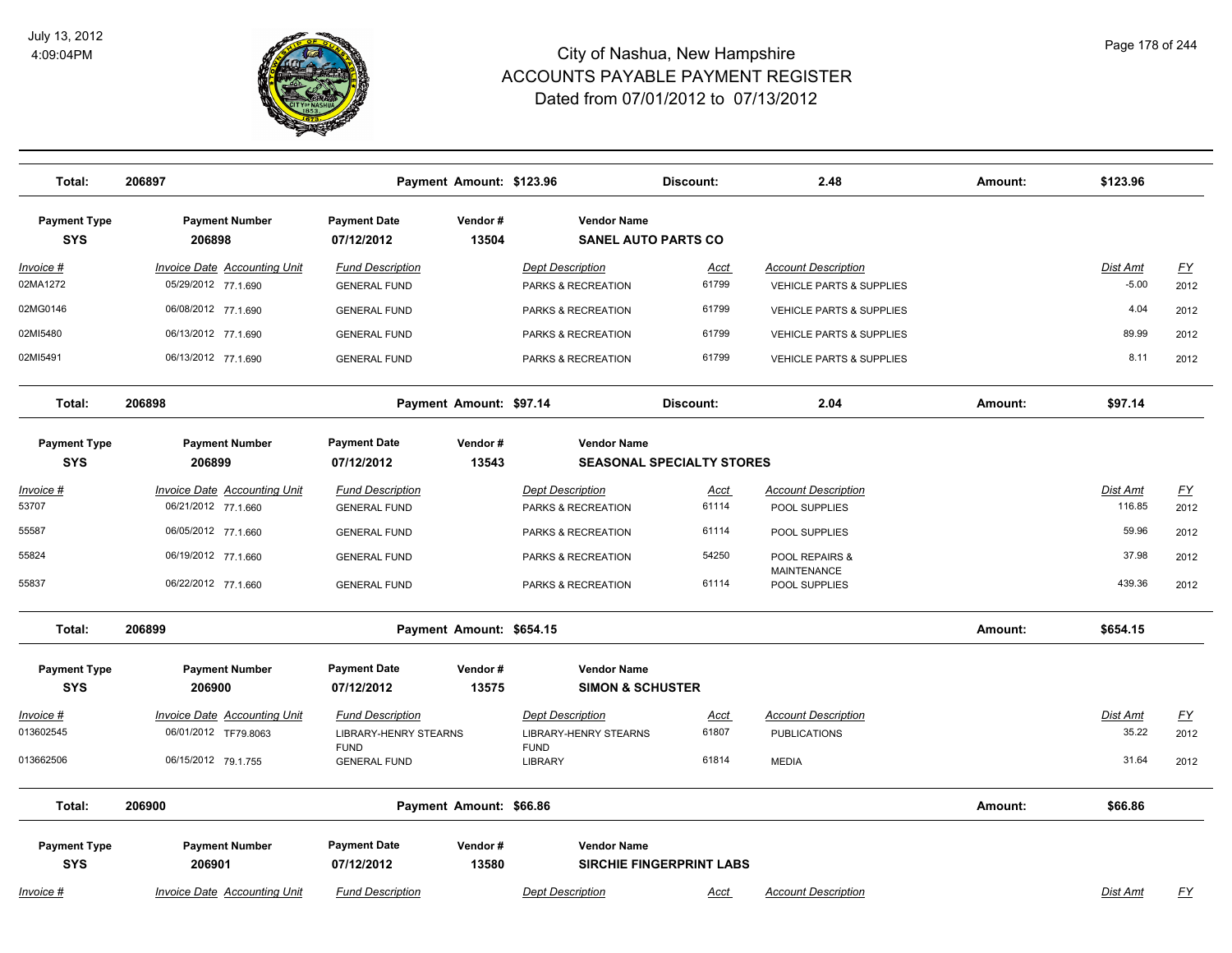

| 0084052-IN            | 06/11/2012 50.1.500                                         | <b>GENERAL FUND</b>                              |                            | <b>POLICE</b>                                    | 61185                | CRIME SCENE/EVIDENCE<br><b>SUPPLIES</b>              |                               | 895.00                    | 2012                      |
|-----------------------|-------------------------------------------------------------|--------------------------------------------------|----------------------------|--------------------------------------------------|----------------------|------------------------------------------------------|-------------------------------|---------------------------|---------------------------|
| Total:                | 206901                                                      | Payment Amount: \$895.00                         |                            |                                                  |                      |                                                      | Amount:                       | \$895.00                  |                           |
| <b>Payment Type</b>   | <b>Payment Number</b>                                       | <b>Payment Date</b>                              | Vendor#                    | <b>Vendor Name</b>                               |                      |                                                      |                               |                           |                           |
| <b>SYS</b>            | 206902                                                      | 07/12/2012                                       | 12125                      | <b>SMITH COLLEGE</b>                             |                      |                                                      |                               |                           |                           |
| $Invoice$ #           | <b>Invoice Date Accounting Unit</b>                         | <b>Fund Description</b>                          |                            | <b>Dept Description</b>                          | <b>Acct</b>          | <b>Account Description</b>                           |                               | <b>Dist Amt</b>           | EY                        |
| 289206                | 06/04/2012 79.4090                                          | LIB-LOST/DAMAGED BOOK<br><b>FINES</b>            |                            | LIB-LOST/DAMAGED BOOK<br><b>FINES</b>            | 45440                | <b>LIBRARY BOOK FINES</b>                            |                               | 10.00                     | 2012                      |
| Total:                | 206902<br>Payment Amount: \$10.00                           |                                                  |                            |                                                  |                      |                                                      | Amount:                       | \$10.00                   |                           |
| <b>Payment Type</b>   | <b>Payment Number</b>                                       | <b>Payment Date</b>                              | Vendor#                    | <b>Vendor Name</b>                               |                      |                                                      |                               |                           |                           |
| <b>SYS</b>            | 206903                                                      | 07/12/2012                                       | 10945                      | <b>SMRT INC</b>                                  |                      |                                                      |                               |                           |                           |
| Invoice #             | <b>Invoice Date Accounting Unit</b>                         | <b>Fund Description</b>                          |                            | <b>Dept Description</b>                          | Acct                 | <b>Account Description</b>                           |                               | Dist Amt                  | <u>FY</u>                 |
| 0020144               | 05/31/2012 29.1001                                          | CAPITAL IMPROVEMENTS                             |                            | <b>BUILDING</b>                                  | 81100                | CAPITAL IMPROVEMENTS                                 |                               | 1,227.20                  | 2012                      |
|                       |                                                             |                                                  |                            | MAINTENANCE-CAP IMP                              |                      |                                                      |                               |                           |                           |
| Total:                | 206903                                                      |                                                  | Payment Amount: \$1,227.20 |                                                  |                      |                                                      | Amount:                       | \$1,227.20                |                           |
| <b>Payment Type</b>   | <b>Payment Number</b>                                       | <b>Payment Date</b>                              | Vendor#                    | <b>Vendor Name</b>                               |                      |                                                      |                               |                           |                           |
| <b>SYS</b>            | 206904                                                      | 07/12/2012                                       | 13619                      | <b>SPILLERS</b>                                  |                      |                                                      |                               |                           |                           |
| Invoice #             | Invoice Date Accounting Unit                                | <b>Fund Description</b>                          |                            | <b>Dept Description</b>                          | Acct                 | <b>Account Description</b>                           |                               | Dist Amt                  | $\underline{\mathsf{FY}}$ |
| 1274099-01            | 06/19/2012 82.1.500                                         | <b>GENERAL FUND</b>                              |                            | PLANNING & ZONING                                | 61299                | MISCELLANEOUS SUPPLIES                               |                               | 8.97                      | 2012                      |
| 1274099-01            | 06/19/2012 82.1.500                                         | <b>GENERAL FUND</b>                              |                            | PLANNING & ZONING                                | 61299                | MISCELLANEOUS SUPPLIES                               |                               | 246.00                    | 2012                      |
| Total:                | 206904                                                      | Payment Amount: \$254.97                         |                            |                                                  |                      |                                                      | Amount:                       | \$254.97                  |                           |
| <b>Payment Type</b>   | <b>Payment Number</b>                                       | <b>Payment Date</b>                              | Vendor#                    | <b>Vendor Name</b>                               |                      |                                                      | Payee Name                    |                           |                           |
| <b>SYS</b>            | 206905                                                      | 07/12/2012                                       | 11292                      | <b>BSN SPORTS</b>                                |                      |                                                      | <b>SPORT SUPPLY GROUP INC</b> |                           |                           |
|                       |                                                             |                                                  |                            |                                                  |                      |                                                      |                               |                           |                           |
| Invoice #<br>94678659 | <b>Invoice Date Accounting Unit</b><br>05/14/2012 TF77.7050 | <b>Fund Description</b><br><b>HOLMAN STADIUM</b> |                            | <b>Dept Description</b><br><b>HOLMAN STADIUM</b> | <u>Acct</u><br>61299 | <b>Account Description</b><br>MISCELLANEOUS SUPPLIES |                               | <b>Dist Amt</b><br>903.08 | <u>FY</u><br>2012         |
|                       |                                                             | <b>IMPROVEMNTS ETF</b>                           |                            | <b>IMPROVEMNTS ETF</b>                           |                      |                                                      |                               |                           |                           |
| 94685403              | 05/17/2012 TF77.7050                                        | HOLMAN STADIUM<br><b>IMPROVEMNTS ETF</b>         |                            | <b>HOLMAN STADIUM</b><br><b>IMPROVEMNTS ETF</b>  | 61299                | MISCELLANEOUS SUPPLIES                               |                               | 964.39                    | 2012                      |
| Total:                | 206905                                                      | Amount:                                          | \$1,867.47                 |                                                  |                      |                                                      |                               |                           |                           |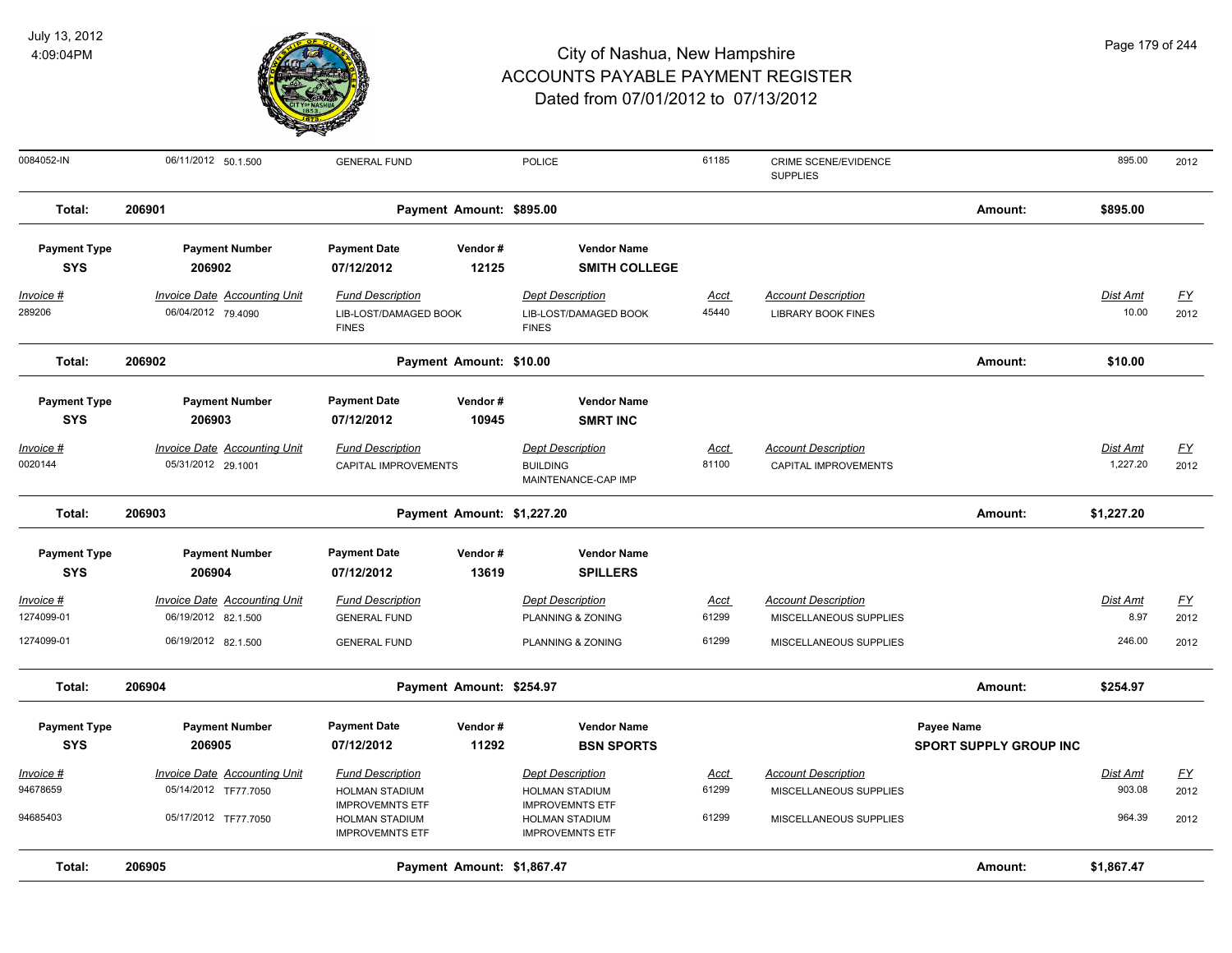

| <b>Payment Type</b><br><b>SYS</b> | <b>Payment Number</b><br>206906     | <b>Payment Date</b><br>07/12/2012          | Vendor#<br>13642         | <b>Vendor Name</b><br><b>STANLEY CONVERGENT SECURITY SO</b> |             |                                                                            | Payee Name<br><b>STANLEY CONVERGENT SECURITY</b> |                 |           |
|-----------------------------------|-------------------------------------|--------------------------------------------|--------------------------|-------------------------------------------------------------|-------------|----------------------------------------------------------------------------|--------------------------------------------------|-----------------|-----------|
| Invoice #                         | <b>Invoice Date Accounting Unit</b> | <b>Fund Description</b>                    |                          | <b>Dept Description</b>                                     | Acct        | <b>Account Description</b>                                                 |                                                  | Dist Amt        | <u>FY</u> |
| 9295272                           | 06/03/2012 29.1.720.8165            | <b>GENERAL FUND</b>                        |                          | <b>CITY BUILDINGS</b>                                       | 54236       | <b>SECURITY SERVICES</b>                                                   |                                                  | 555.72          | 2012      |
| Total:                            | 206906                              |                                            | Payment Amount: \$555.72 |                                                             |             |                                                                            | Amount:                                          | \$555.72        |           |
| <b>Payment Type</b><br><b>SYS</b> | <b>Payment Number</b><br>206907     | <b>Payment Date</b><br>07/12/2012          | Vendor#<br>13643         | <b>Vendor Name</b><br><b>STANLEY ELEVATOR CO INC</b>        |             |                                                                            |                                                  |                 |           |
| <u>Invoice #</u>                  | <b>Invoice Date Accounting Unit</b> | <b>Fund Description</b>                    |                          | <b>Dept Description</b>                                     | <u>Acct</u> | <b>Account Description</b>                                                 |                                                  | <u>Dist Amt</u> | <u>FY</u> |
| SRV000189656                      | 05/17/2012 79.1.720                 | <b>GENERAL FUND</b>                        |                          | <b>LIBRARY</b>                                              | 54280       | <b>BUILDING/GROUNDS</b>                                                    |                                                  | 249.00          | 2012      |
| SRV000189657                      | 06/08/2012 69.6200.670              | <b>WASTEWATER FUND</b>                     |                          | <b>WASTEWATER</b>                                           | 54487       | <b>MAINTENANCE</b><br><b>EQUIPMENT REPAIRS &amp;</b><br><b>MAINTENANCE</b> |                                                  | 249.00          | 2012      |
| Total:                            | 206907                              | Payment Amount: \$498.00                   |                          |                                                             |             |                                                                            | Amount:                                          | \$498.00        |           |
| <b>Payment Type</b><br><b>SYS</b> | <b>Payment Number</b><br>206908     | <b>Payment Date</b><br>07/12/2012          | Vendor#<br>11963         | <b>Vendor Name</b><br><b>STAPLES BUSINESS ADVANTAGE</b>     |             |                                                                            |                                                  |                 |           |
| Invoice #                         | Invoice Date Accounting Unit        | <b>Fund Description</b>                    |                          | <b>Dept Description</b>                                     | <u>Acct</u> | <b>Account Description</b>                                                 | Activity                                         | Dist Amt        | <u>FY</u> |
| 3174786450                        | 05/15/2012 69.6200.670              | <b>WASTEWATER FUND</b>                     |                          | <b>WASTEWATER</b>                                           | 61100       | OFFICE SUPPLIES                                                            |                                                  | 336.95          | 2012      |
| 3174786450                        | 05/15/2012 18.1.500                 | <b>GENERAL FUND</b>                        |                          | OTHER GENERAL GOV'T                                         | 45960       | <b>VENDOR DISCOUNTS</b>                                                    |                                                  | $-10.11$        | 2012      |
| 3176333149                        | 06/09/2012 52.1.500                 | <b>GENERAL FUND</b>                        |                          | <b>FIRE</b>                                                 | 61100       | OFFICE SUPPLIES                                                            |                                                  | 162.00          | 2012      |
| 3176333150                        | 06/09/2012 81.1.500                 | <b>GENERAL FUND</b>                        |                          | <b>COMMUNITY DEVELOPMENT</b>                                | 61650       | <b>COPIER SUPPLIES</b>                                                     |                                                  | 162.00          | 2012      |
| 3176333151                        | 06/09/2012 18.1.500                 | <b>GENERAL FUND</b>                        |                          | OTHER GENERAL GOV'T                                         | 45960       | <b>VENDOR DISCOUNTS</b>                                                    |                                                  | $-6.56$         | 2012      |
| 3176333151                        | 06/09/2012 52.1.500                 | <b>GENERAL FUND</b>                        |                          | <b>FIRE</b>                                                 | 61100       | OFFICE SUPPLIES                                                            |                                                  | 218.57          | 2012      |
| 3176355326                        | 06/12/2012 52.1.500                 | <b>GENERAL FUND</b>                        |                          | <b>FIRE</b>                                                 | 61100       | OFFICE SUPPLIES                                                            |                                                  | 62.71           | 2012      |
| 3176355328                        | 06/12/2012 72.3070                  | <b>COMMUNITY HEALTH GRANTS</b>             |                          | <b>COMMUNITY HEALTH</b>                                     | 61100       | OFFICE SUPPLIES                                                            | 72.1003.12.01                                    | 76.97           | 2012      |
| 3176355330                        | 06/12/2012 18.1.500                 | <b>FUND</b><br><b>GENERAL FUND</b>         |                          | <b>GRANTS FUND</b><br>OTHER GENERAL GOV'T                   | 45960       | <b>VENDOR DISCOUNTS</b>                                                    |                                                  | $-17.50$        | 2012      |
| 3176355330                        | 06/12/2012 50.1.500                 | <b>GENERAL FUND</b>                        |                          | <b>POLICE</b>                                               | 61650       | <b>COPIER SUPPLIES</b>                                                     |                                                  | 583.20          | 2012      |
| 3176355331                        | 06/12/2012 18.1.500                 | <b>GENERAL FUND</b>                        |                          | OTHER GENERAL GOV'T                                         | 45960       | <b>VENDOR DISCOUNTS</b>                                                    |                                                  | $-16.84$        | 2012      |
| 3176355331                        | 06/12/2012 50.1.500                 | <b>GENERAL FUND</b>                        |                          | <b>POLICE</b>                                               | 61100       | OFFICE SUPPLIES                                                            |                                                  | 561.37          | 2012      |
| 3176355332                        | 06/12/2012 26.1.585                 | <b>GENERAL FUND</b>                        |                          | <b>FINANCIAL SERVICES</b>                                   | 61100       | OFFICE SUPPLIES                                                            |                                                  | 5.00            | 2012      |
| 3176355332                        | 06/12/2012 26.1.585                 | <b>GENERAL FUND</b>                        |                          | <b>FINANCIAL SERVICES</b>                                   | 61100       | OFFICE SUPPLIES                                                            |                                                  | 30.30           | 2012      |
| 3176355333                        | 06/12/2012 71.3068                  | <b>COMMUNITY SERVICES</b><br><b>GRANTS</b> |                          | <b>COMMUNITY SERVICES</b><br><b>GRANTS</b>                  | 61142       | <b>MEDICAL SUPPLIES</b>                                                    | 71.1004.12.01                                    | 305.94          | 2012      |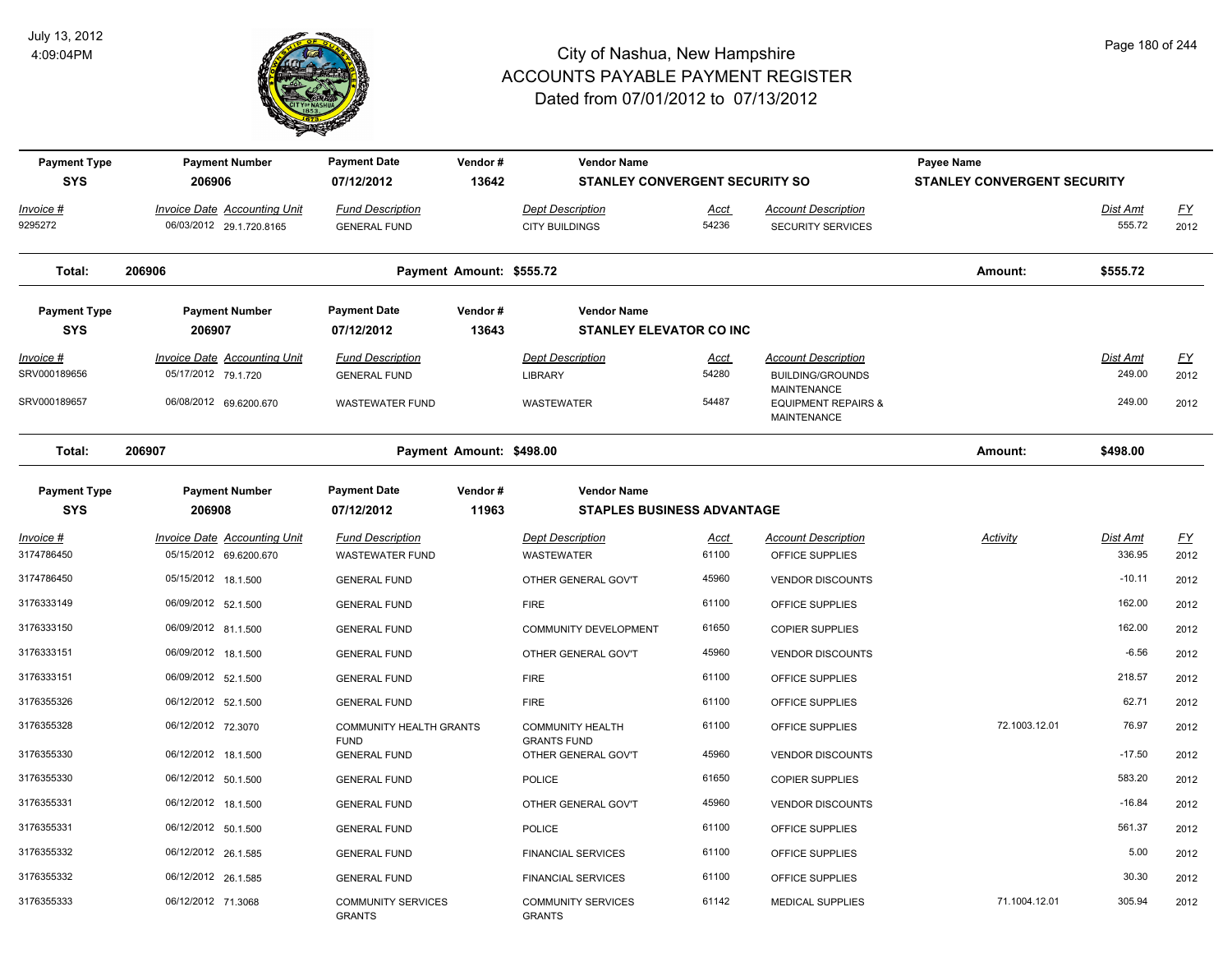

| Total:                                                      | 206911                                                     |                                                | Payment Amount: \$42.00    |                                                   |                                |                                                                      | Amount:                                           | \$42.00                  |                   |
|-------------------------------------------------------------|------------------------------------------------------------|------------------------------------------------|----------------------------|---------------------------------------------------|--------------------------------|----------------------------------------------------------------------|---------------------------------------------------|--------------------------|-------------------|
| 101661                                                      | 06/20/2012 50.1.500                                        | <b>GENERAL FUND</b>                            |                            | <b>POLICE</b>                                     | 54600                          | <b>VEHICLE REPAIRS &amp;</b><br>MAINTENANCE                          |                                                   | 42.00                    | 2012              |
| <u> Invoice #</u>                                           | <b>Invoice Date Accounting Unit</b>                        | <b>Fund Description</b>                        |                            | <b>Dept Description</b>                           | <u>Acct</u>                    | <b>Account Description</b>                                           |                                                   | Dist Amt                 | <u>FY</u>         |
| <b>Payment Type</b><br><b>SYS</b>                           | <b>Payment Number</b><br>206911                            | <b>Payment Date</b><br>07/12/2012              | Vendor#<br>13679           | <b>Vendor Name</b><br><b>SULLIVAN TIRE INC</b>    |                                |                                                                      | <b>Payee Name</b><br><b>SULLIVAN TIRE COMPANY</b> |                          |                   |
| Total:                                                      | 206910                                                     |                                                | Payment Amount: \$1,565.00 |                                                   |                                |                                                                      | Amount:                                           | \$1,565.00               |                   |
| 8493                                                        | 06/13/2012 77.1.660                                        | <b>GENERAL FUND</b>                            |                            | PARKS & RECREATION                                | 61156                          | <b>CHEMICALS</b>                                                     |                                                   | 1,371.00                 | 2012              |
| <u> Invoice #</u><br>8449                                   | <b>Invoice Date Accounting Unit</b><br>06/04/2012 77.1.660 | <b>Fund Description</b><br><b>GENERAL FUND</b> |                            | <b>Dept Description</b><br>PARKS & RECREATION     | <u>Acct</u><br>61114           | <b>Account Description</b><br>POOL SUPPLIES                          |                                                   | Dist Amt<br>194.00       | <u>FY</u><br>2012 |
| <b>Payment Type</b><br><b>SYS</b>                           | <b>Payment Number</b><br>206910                            | <b>Payment Date</b><br>07/12/2012              | Vendor#<br>13669           | <b>Vendor Name</b>                                | <b>STREAMLINE AQUATICS LLC</b> |                                                                      |                                                   |                          |                   |
| Total:                                                      | 206909                                                     |                                                | Payment Amount: \$25.00    |                                                   |                                |                                                                      | Amount:                                           | \$25.00                  |                   |
| <u>Invoice #</u><br><b>REFUND</b><br><b>BACKGROUND CHEC</b> | <b>Invoice Date Accounting Unit</b><br>06/08/2012 11.1.500 | <b>Fund Description</b><br><b>GENERAL FUND</b> |                            | <b>Dept Description</b><br><b>HUMAN RESOURCES</b> | <u>Acct</u><br>55425           | <b>Account Description</b><br>EMPLOYMENT BACKGROUND<br><b>CHECKS</b> |                                                   | <b>Dist Amt</b><br>25.00 | <u>FY</u><br>2012 |
| <b>Payment Type</b><br><b>SYS</b>                           | <b>Payment Number</b><br>206909                            | <b>Payment Date</b><br>07/12/2012              | Vendor#<br>12166           | <b>Vendor Name</b><br><b>JOHN STEWART</b>         |                                |                                                                      |                                                   |                          |                   |
| Total:                                                      | 206908                                                     |                                                | Payment Amount: \$4,018.05 |                                                   | Discount:                      | 39.43                                                                | Amount:                                           | \$4,018.05               |                   |
| 3176383024                                                  | 06/13/2012 50.1.500                                        | <b>GENERAL FUND</b>                            |                            | <b>POLICE</b>                                     | 61100                          | OFFICE SUPPLIES                                                      |                                                   | 1,401.41                 | 2012              |
| 3176383024                                                  | 06/13/2012 18.1.500                                        | <b>GENERAL FUND</b>                            |                            | OTHER GENERAL GOV'T                               | 45960                          | <b>VENDOR DISCOUNTS</b>                                              |                                                   | $-42.04$                 | 2012              |
| 3176383023                                                  | 06/13/2012 03.1.500                                        | <b>GENERAL FUND</b>                            |                            | <b>LEGAL</b>                                      | 61100                          | OFFICE SUPPLIES                                                      |                                                   | 39.28                    | 2012              |
| 3176383022                                                  | 06/13/2012 50.1.500                                        | <b>GENERAL FUND</b>                            |                            | <b>POLICE</b>                                     | 61799                          | VEHICLE PARTS & SUPPLIES                                             |                                                   | 4.99                     | 2012              |
| 3176355336                                                  | 06/12/2012 26.1.585                                        | <b>GENERAL FUND</b>                            |                            | <b>FINANCIAL SERVICES</b>                         | 61100                          | OFFICE SUPPLIES                                                      |                                                   | 34.99                    | 2012              |
| 3176355336                                                  | 06/12/2012 26.1.585                                        | <b>GENERAL FUND</b>                            |                            | <b>FINANCIAL SERVICES</b>                         | 61100                          | OFFICE SUPPLIES                                                      |                                                   | 5.00                     | 2012              |
| 3176355335                                                  | 06/12/2012 83.1.500                                        | <b>GENERAL FUND</b>                            |                            | ECONOMIC DEVELOPMENT                              | 61100                          | OFFICE SUPPLIES                                                      |                                                   | 129.60                   | 2012              |
| 3176355333                                                  | 06/12/2012 18.1.500                                        | <b>GENERAL FUND</b>                            |                            | OTHER GENERAL GOV'T                               | 45960                          | <b>VENDOR DISCOUNTS</b>                                              |                                                   | $-9.18$                  | 2012              |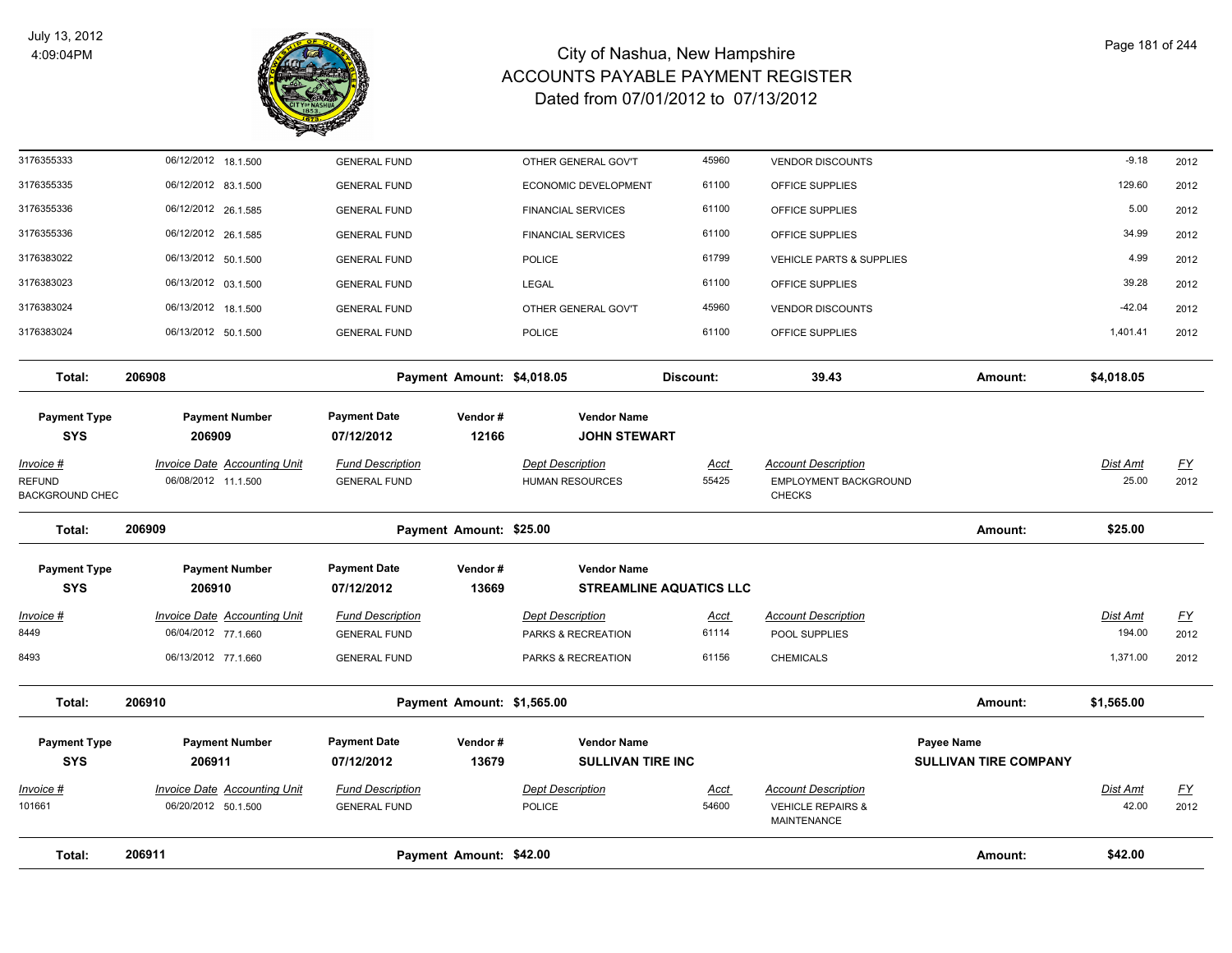

| <b>Payment Type</b><br><b>SYS</b> | <b>Payment Number</b><br>206912                           | <b>Payment Date</b><br>07/12/2012                | Vendor#<br>10698           | <b>Vendor Name</b><br><b>TELEVEND SERVICES INC</b> |               |                                                         |                      |                    |                   |
|-----------------------------------|-----------------------------------------------------------|--------------------------------------------------|----------------------------|----------------------------------------------------|---------------|---------------------------------------------------------|----------------------|--------------------|-------------------|
|                                   |                                                           |                                                  |                            |                                                    |               |                                                         |                      |                    |                   |
| Invoice #<br>3580                 | <b>Invoice Date Accounting Unit</b><br>06/08/2012 79.4090 | <b>Fund Description</b><br>LIB-LOST/DAMAGED BOOK |                            | <b>Dept Description</b><br>LIB-LOST/DAMAGED BOOK   | Acct<br>45440 | <b>Account Description</b><br><b>LIBRARY BOOK FINES</b> |                      | Dist Amt<br>202.15 | <u>FY</u><br>2012 |
|                                   |                                                           | <b>FINES</b>                                     |                            | <b>FINES</b>                                       |               |                                                         |                      |                    |                   |
| Total:                            | 206912                                                    |                                                  | Payment Amount: \$202.15   |                                                    |               |                                                         | Amount:              | \$202.15           |                   |
| <b>Payment Type</b>               | <b>Payment Number</b>                                     | <b>Payment Date</b>                              | Vendor#                    | <b>Vendor Name</b>                                 |               |                                                         |                      |                    |                   |
| <b>SYS</b>                        | 206913                                                    | 07/12/2012                                       | 12124                      | <b>TELVENT DTN LLC</b>                             |               |                                                         |                      |                    |                   |
| Invoice #                         | <b>Invoice Date Accounting Unit</b>                       | <b>Fund Description</b>                          |                            | <b>Dept Description</b>                            | <u>Acct</u>   | <b>Account Description</b>                              |                      | <b>Dist Amt</b>    | <u>FY</u>         |
| 3708795                           | 05/04/2012 69.6200.670                                    | <b>WASTEWATER FUND</b>                           |                            | <b>WASTEWATER</b>                                  | 55699         | OTHER CONTRACTED<br><b>SERVICES</b>                     |                      | 2,436.00           | 2012              |
| Total:                            | 206913                                                    |                                                  | Payment Amount: \$2,436.00 |                                                    |               |                                                         | Amount:              | \$2,436.00         |                   |
| <b>Payment Type</b>               | <b>Payment Number</b>                                     | <b>Payment Date</b>                              | Vendor#                    | <b>Vendor Name</b>                                 |               |                                                         |                      |                    |                   |
| <b>SYS</b>                        | 206914                                                    | 07/12/2012                                       | 13750                      | <b>APRIL TORHAN</b>                                |               |                                                         |                      |                    |                   |
| <u>Invoice #</u>                  | <b>Invoice Date Accounting Unit</b>                       | <b>Fund Description</b>                          |                            | <b>Dept Description</b>                            | <u>Acct</u>   | <b>Account Description</b>                              |                      | Dist Amt           | <u>FY</u>         |
| 2/10-6/30 MILEAGE                 | 06/30/2012 73.1.500                                       | <b>GENERAL FUND</b>                              |                            | ENVIRONMENTAL HEALTH                               | 55307         | MILEAGE REIMBURSEMENTS                                  |                      | 79.93              | 2012              |
| Total:                            | 206914                                                    |                                                  | Payment Amount: \$79.93    |                                                    |               |                                                         | Amount:              | \$79.93            |                   |
| <b>Payment Type</b>               | <b>Payment Number</b>                                     | <b>Payment Date</b>                              | Vendor#                    | <b>Vendor Name</b>                                 |               |                                                         | Payee Name           |                    |                   |
| <b>SYS</b>                        | 206915                                                    | 07/12/2012                                       | 13780                      | <b>TURF PRODUCTS CORP</b>                          |               |                                                         | <b>TURF PRODUCTS</b> |                    |                   |
| Invoice #                         | <b>Invoice Date Accounting Unit</b>                       | <b>Fund Description</b>                          |                            | <b>Dept Description</b>                            | Acct          | <b>Account Description</b>                              |                      | Dist Amt           | EY                |
| 1027544                           | 06/07/2012 77.1.690                                       | <b>GENERAL FUND</b>                              |                            | PARKS & RECREATION                                 | 61799         | <b>VEHICLE PARTS &amp; SUPPLIES</b>                     |                      | 352.25             | 2012              |
| 1115002                           | 05/22/2012 77.1.690                                       | <b>GENERAL FUND</b>                              |                            | PARKS & RECREATION                                 | 61799         | VEHICLE PARTS & SUPPLIES                                |                      | 113.16             | 2012              |
| Total:                            | 206915                                                    |                                                  | Payment Amount: \$465.41   |                                                    |               |                                                         | Amount:              | \$465.41           |                   |
| <b>Payment Type</b>               | <b>Payment Number</b>                                     | <b>Payment Date</b>                              | Vendor#                    | <b>Vendor Name</b>                                 |               |                                                         |                      |                    |                   |
| <b>SYS</b>                        | 206916                                                    | 07/12/2012                                       | 13797                      | <b>UNIFIRST CORPORATION</b>                        |               |                                                         |                      |                    |                   |
| Invoice #                         | Invoice Date Accounting Unit                              | <b>Fund Description</b>                          |                            | <b>Dept Description</b>                            | Acct          | <b>Account Description</b>                              |                      | Dist Amt           | <u>FY</u>         |
| 044 4004656                       | 06/15/2012 61.1.670                                       | <b>GENERAL FUND</b>                              |                            | <b>STREETS</b>                                     | 61107         | <b>CLOTHING &amp; UNIFORMS</b>                          |                      | 294.96             | 2012              |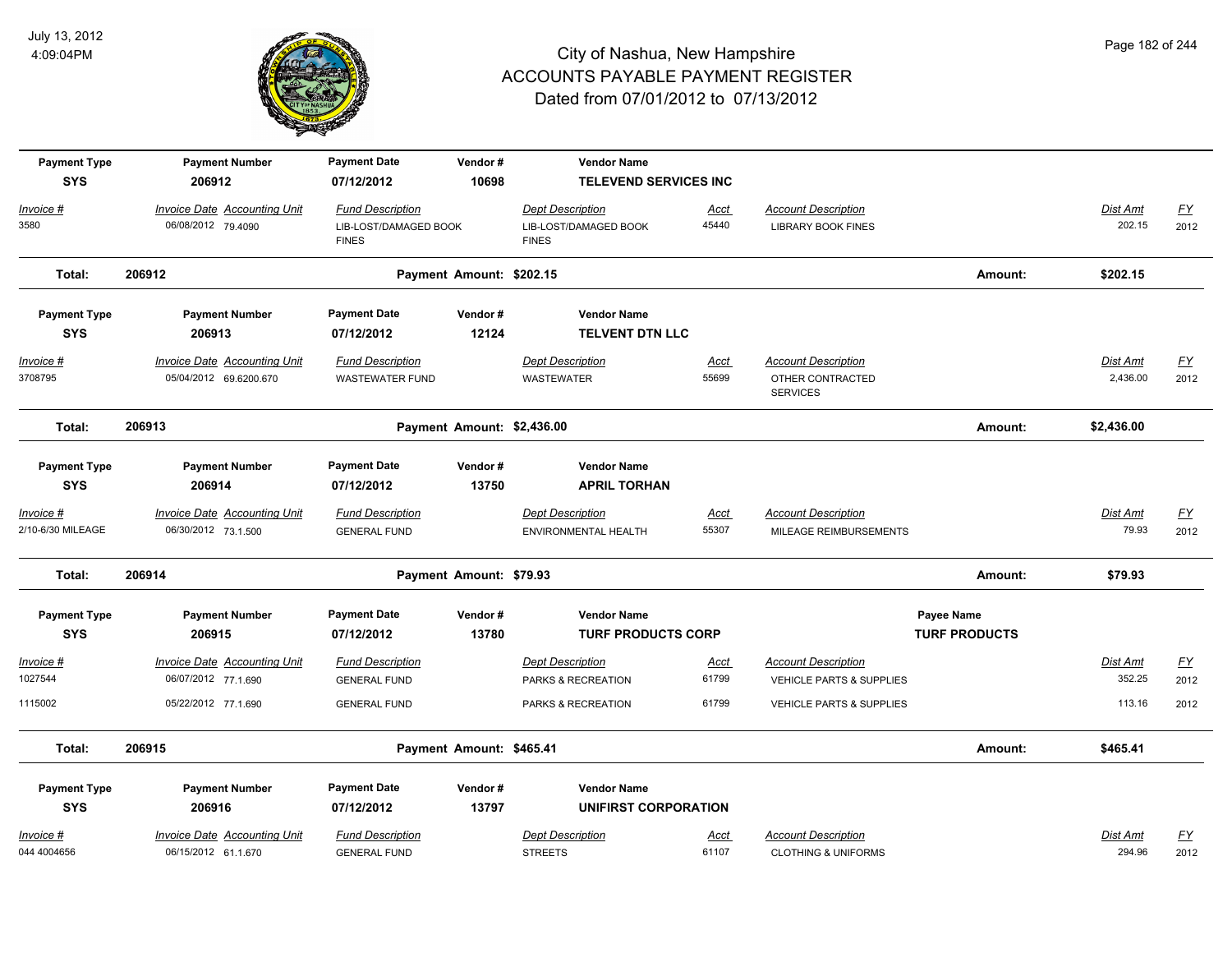

| Total:                                         | 206916                                                     |                                                                  | Payment Amount: \$294.96 |                                                                  |                      |                                                            | Amount: | \$294.96                  |                   |
|------------------------------------------------|------------------------------------------------------------|------------------------------------------------------------------|--------------------------|------------------------------------------------------------------|----------------------|------------------------------------------------------------|---------|---------------------------|-------------------|
| <b>Payment Type</b><br><b>SYS</b>              | <b>Payment Number</b><br>206917                            | <b>Payment Date</b><br>07/12/2012                                | Vendor#<br>13798         | <b>Vendor Name</b><br><b>UNION LEADER CORP</b>                   |                      |                                                            |         |                           |                   |
| <u> Invoice #</u><br>051219828 604047<br>2130C | <b>Invoice Date Accounting Unit</b><br>05/20/2012 30.1.500 | <b>Fund Description</b><br><b>GENERAL FUND</b>                   |                          | <b>Dept Description</b><br><b>PURCHASING</b>                     | <u>Acct</u><br>55500 | <b>Account Description</b><br><b>ADVERTISING</b>           |         | <b>Dist Amt</b><br>117.14 | <u>FY</u><br>2012 |
| Total:                                         | 206917                                                     |                                                                  | Payment Amount: \$117.14 |                                                                  |                      |                                                            | Amount: | \$117.14                  |                   |
| <b>Payment Type</b><br><b>SYS</b>              | <b>Payment Number</b><br>206918                            | <b>Payment Date</b><br>07/12/2012                                | Vendor#<br>13799         | <b>Vendor Name</b><br>UNIQUE MANAGEMENT SERVICES INC             |                      |                                                            |         |                           |                   |
| Invoice #<br>224109                            | <b>Invoice Date Accounting Unit</b><br>06/01/2012 79.4090  | <b>Fund Description</b><br>LIB-LOST/DAMAGED BOOK<br><b>FINES</b> |                          | <b>Dept Description</b><br>LIB-LOST/DAMAGED BOOK<br><b>FINES</b> | <u>Acct</u><br>61875 | <b>Account Description</b><br><b>BOOKS</b>                 |         | Dist Amt<br>805.50        | <u>FY</u><br>2012 |
| Total:                                         | 206918                                                     |                                                                  | Payment Amount: \$805.50 |                                                                  |                      |                                                            | Amount: | \$805.50                  |                   |
| <b>Payment Type</b><br><b>SYS</b>              | <b>Payment Number</b><br>206919                            | <b>Payment Date</b><br>07/12/2012                                | Vendor#<br>13804         | <b>Vendor Name</b><br>UNITED SITE SERVICES NORTHEAST             |                      |                                                            |         |                           |                   |
| Invoice #<br>114-620655                        | <b>Invoice Date Accounting Unit</b><br>05/29/2012 77.1.650 | <b>Fund Description</b><br><b>GENERAL FUND</b>                   |                          | <b>Dept Description</b><br>PARKS & RECREATION                    | <u>Acct</u><br>54821 | <b>Account Description</b><br><b>EQUIPMENT RENTAL</b>      |         | Dist Amt<br>110.00        | <u>FY</u><br>2012 |
| 114-633959                                     | 06/04/2012 77.1.650                                        | <b>GENERAL FUND</b>                                              |                          | PARKS & RECREATION                                               | 54821                | <b>EQUIPMENT RENTAL</b>                                    |         | 54.97                     | 2012              |
| 114-634234                                     | 06/04/2012 77.1.650                                        | <b>GENERAL FUND</b>                                              |                          | PARKS & RECREATION                                               | 54821                | <b>EQUIPMENT RENTAL</b>                                    |         | 54.97                     | 2012              |
| 114-634238                                     | 06/04/2012 77.1.650                                        | <b>GENERAL FUND</b>                                              |                          | PARKS & RECREATION                                               | 54821                | <b>EQUIPMENT RENTAL</b>                                    |         | 54.97                     | 2012              |
| 114-634244                                     | 06/04/2012 77.1.650                                        | <b>GENERAL FUND</b>                                              |                          | PARKS & RECREATION                                               | 54821                | <b>EQUIPMENT RENTAL</b>                                    |         | 109.94                    | 2012              |
| 114-634382                                     | 06/04/2012 77.1.650                                        | <b>GENERAL FUND</b>                                              |                          | PARKS & RECREATION                                               | 54821                | <b>EQUIPMENT RENTAL</b>                                    |         | 54.97                     | 2012              |
| Total:                                         | 206919                                                     |                                                                  | Payment Amount: \$439.82 |                                                                  |                      |                                                            | Amount: | \$439.82                  |                   |
| <b>Payment Type</b><br><b>SYS</b>              | <b>Payment Number</b><br>206920                            | <b>Payment Date</b><br>07/12/2012                                | Vendor#<br>12122         | <b>Vendor Name</b><br><b>US POSTAL SERVICES</b>                  |                      |                                                            |         |                           |                   |
| Invoice #<br>POSTAGE STAMPS<br>JUL12           | <b>Invoice Date Accounting Unit</b><br>07/11/2012 BS1000   | <b>Fund Description</b><br><b>GENERAL FUND</b>                   |                          | <b>Dept Description</b><br><b>GENERAL FUND</b>                   | Acct<br>14300        | <b>Account Description</b><br><b>INVENTORY OF SUPPLIES</b> |         | Dist Amt<br>450.00        | <u>FY</u><br>2012 |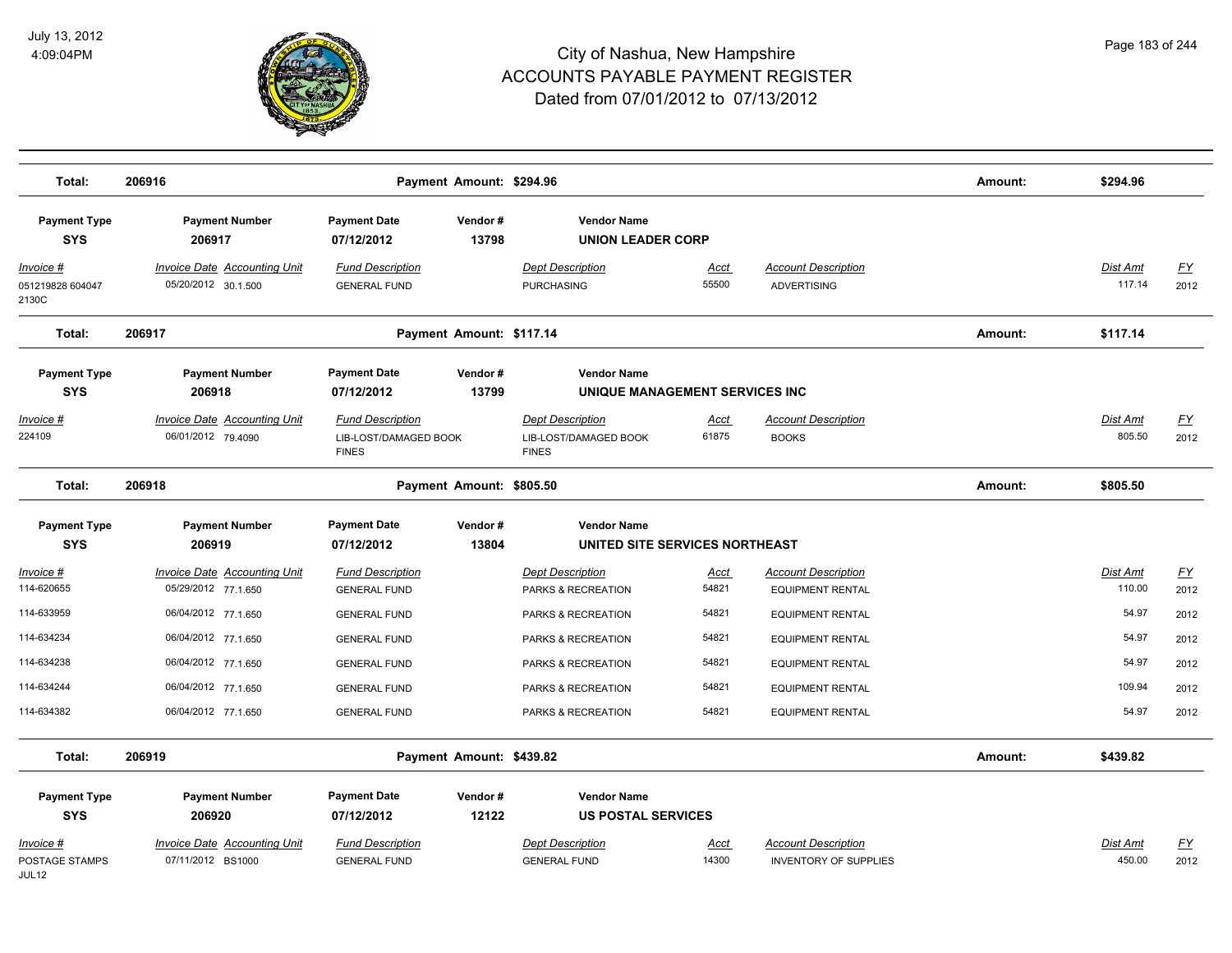

| Total:                            | 206920                                                        |                                                   | Payment Amount: \$450.00   |                                                          |                      |                                                        | Amount:                                       | \$450.00                 |                                   |
|-----------------------------------|---------------------------------------------------------------|---------------------------------------------------|----------------------------|----------------------------------------------------------|----------------------|--------------------------------------------------------|-----------------------------------------------|--------------------------|-----------------------------------|
| <b>Payment Type</b><br><b>SYS</b> | <b>Payment Number</b><br>206921                               | <b>Payment Date</b><br>07/12/2012                 | Vendor#<br>13830           | <b>Vendor Name</b><br><b>VELLANO BROS INC</b>            |                      |                                                        | Payee Name<br><b>VELLANO BROS., INC</b>       |                          |                                   |
| <u>Invoice #</u><br>S1898311.001  | <b>Invoice Date Accounting Unit</b><br>06/22/2012 69.6200.540 | <b>Fund Description</b><br><b>WASTEWATER FUND</b> |                            | <b>Dept Description</b><br><b>WASTEWATER</b>             | <u>Acct</u><br>54300 | <b>Account Description</b><br><b>SEWER MAINTENANCE</b> |                                               | <u>Dist Amt</u><br>29.68 | $\underline{\mathsf{FY}}$<br>2012 |
| S1898311.001                      | 06/22/2012 69.6200.540                                        | <b>WASTEWATER FUND</b>                            |                            | <b>WASTEWATER</b>                                        | 54300                | <b>SEWER MAINTENANCE</b>                               |                                               | 733.74                   | 2012                              |
| Total:                            | 206921                                                        |                                                   | Payment Amount: \$763.42   |                                                          |                      |                                                        | Amount:                                       | \$763.42                 |                                   |
| <b>Payment Type</b><br><b>SYS</b> | <b>Payment Number</b><br>206922                               | <b>Payment Date</b><br>07/12/2012                 | Vendor#<br>10883           | <b>Vendor Name</b><br><b>VELOCITY CONTRACT SOLUTIONS</b> |                      |                                                        |                                               |                          |                                   |
| Invoice #                         | <b>Invoice Date Accounting Unit</b>                           | <b>Fund Description</b>                           |                            | <b>Dept Description</b>                                  | Acct                 | <b>Account Description</b>                             | Activity                                      | Dist Amt                 | <u>FY</u>                         |
| 291212                            | 04/30/2012 22.5010                                            | CAP PROJECTS-INFO<br><b>TECHNOLOGY</b>            |                            | CAPITAL PROJECTS-INFO<br><b>TECH</b>                     | 81342                | <b>COMPUTER SOFTWARE &amp;</b><br><b>HARDWARE</b>      | 1010.22.01.30                                 | 6,237.99                 | 2012                              |
| Total:                            | 206922                                                        |                                                   | Payment Amount: \$6,237.99 |                                                          |                      |                                                        | Amount:                                       | \$6,237.99               |                                   |
| <b>Payment Type</b><br><b>SYS</b> | <b>Payment Number</b><br>206923                               | <b>Payment Date</b><br>07/12/2012                 | Vendor#<br>10956           | <b>Vendor Name</b><br><b>VIKING CONTROLS</b>             |                      |                                                        |                                               |                          |                                   |
| Invoice #<br>17701                | Invoice Date Accounting Unit<br>06/12/2012 29.1.720.8163      | <b>Fund Description</b><br><b>GENERAL FUND</b>    |                            | <b>Dept Description</b><br><b>CITY BUILDINGS</b>         | Acct<br>54243        | <b>Account Description</b><br><b>HVAC MAINTENANCE</b>  |                                               | Dist Amt<br>270.00       | $\underline{FY}$<br>2012          |
| Total:                            | 206923                                                        |                                                   | Payment Amount: \$270.00   |                                                          |                      |                                                        | Amount:                                       | \$270.00                 |                                   |
| <b>Payment Type</b><br><b>SYS</b> | <b>Payment Number</b><br>206924                               | <b>Payment Date</b><br>07/12/2012                 | Vendor#<br>12157           | <b>Vendor Name</b><br><b>VWR SCIENTIFIC PRODUCTS</b>     |                      |                                                        | Payee Name<br><b><i>VWR INTERNATIONAL</i></b> |                          |                                   |
| Invoice #                         | Invoice Date Accounting Unit                                  | <b>Fund Description</b>                           |                            | <b>Dept Description</b>                                  | Acct                 | <b>Account Description</b>                             |                                               | Dist Amt                 | EY                                |
| 8050727523                        | 06/13/2012 69.6200.670                                        | <b>WASTEWATER FUND</b>                            |                            | <b>WASTEWATER</b>                                        | 61428                | <b>JANITORIAL SUPPLIES</b>                             |                                               | 139.55                   | 2012                              |
| 8050727523                        | 06/13/2012 69.6200.670                                        | <b>WASTEWATER FUND</b>                            |                            | WASTEWATER                                               | 61149                | <b>LABORATORY SUPPLIES</b>                             |                                               | 319.53                   | 2012                              |
| Total:                            | 206924                                                        |                                                   | Payment Amount: \$459.08   |                                                          |                      |                                                        | Amount:                                       | \$459.08                 |                                   |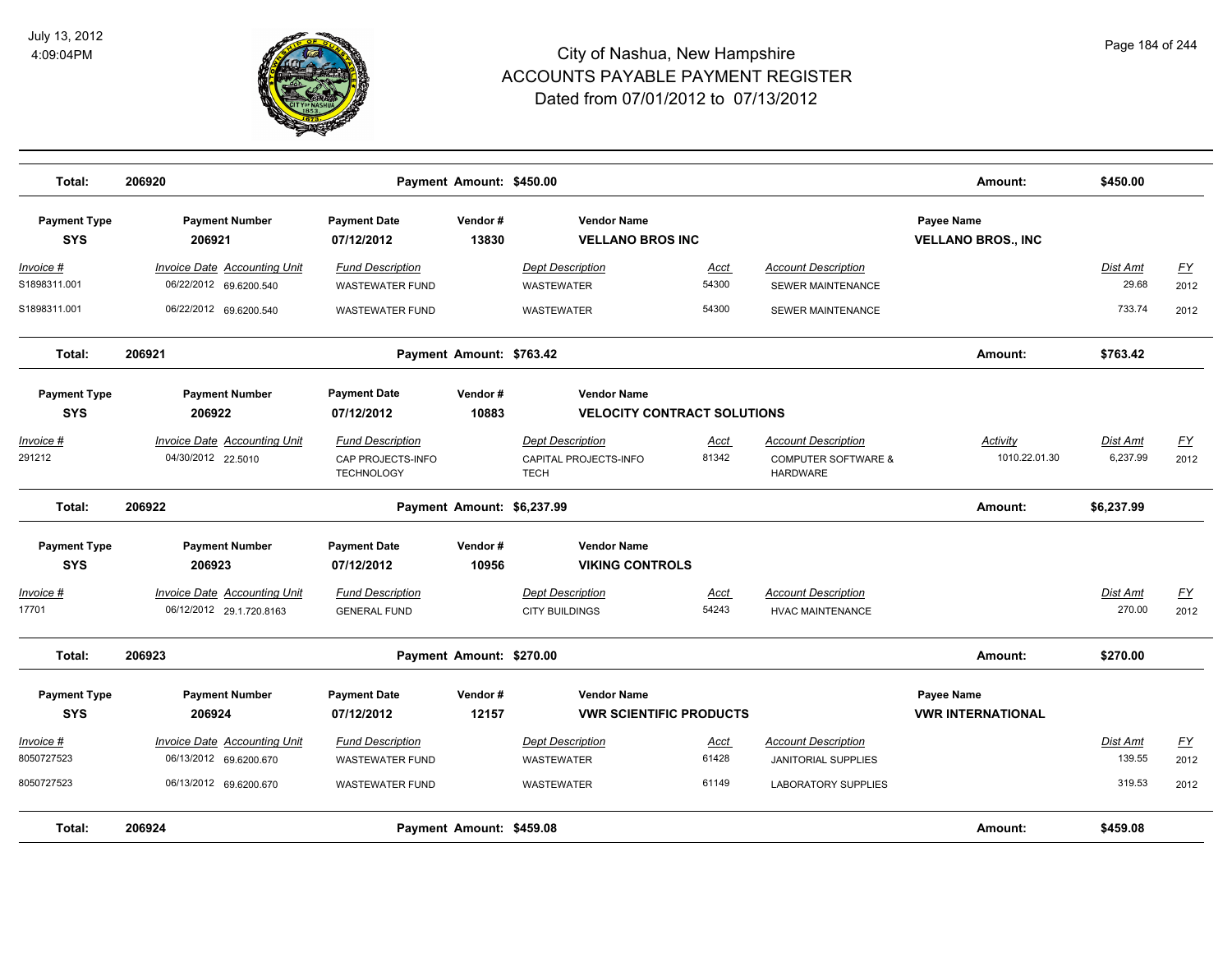

| <b>Payment Type</b><br><b>SYS</b> | <b>Payment Number</b><br>206925                            | <b>Payment Date</b><br>07/12/2012            | Vendor#<br>12157           | <b>Vendor Name</b>                              | <b>VWR SCIENTIFIC PRODUCTS</b> |                                                |                        |                          |                  |
|-----------------------------------|------------------------------------------------------------|----------------------------------------------|----------------------------|-------------------------------------------------|--------------------------------|------------------------------------------------|------------------------|--------------------------|------------------|
| $Invoice$ #                       | <b>Invoice Date Accounting Unit</b>                        | <b>Fund Description</b>                      |                            | <b>Dept Description</b>                         | <u>Acct</u>                    | <b>Account Description</b>                     |                        | <b>Dist Amt</b>          | EY               |
| 8050727523-1                      | 06/12/2012 69.6200.670                                     | <b>WASTEWATER FUND</b>                       |                            | <b>WASTEWATER</b>                               | 61149                          | <b>LABORATORY SUPPLIES</b>                     |                        | 240.83                   | 2012             |
| Total:                            | 206925                                                     |                                              | Payment Amount: \$240.83   |                                                 |                                |                                                | Amount:                | \$240.83                 |                  |
| <b>Payment Type</b>               | <b>Payment Number</b>                                      | <b>Payment Date</b>                          | Vendor#                    | <b>Vendor Name</b>                              |                                |                                                | Payee Name             |                          |                  |
| <b>SYS</b>                        | 206926                                                     | 07/12/2012                                   | 11782                      | <b>HUNTS PHOTO AND VIDEO</b>                    |                                |                                                | <b>W B HUNT CO INC</b> |                          |                  |
| Invoice #<br>MANCE64689-0         | <b>Invoice Date Accounting Unit</b><br>06/12/2012 50.1.500 | <b>Fund Description</b>                      |                            | <b>Dept Description</b>                         | <u>Acct</u><br>61185           | <b>Account Description</b>                     |                        | <b>Dist Amt</b><br>13.97 | EY               |
|                                   |                                                            | <b>GENERAL FUND</b>                          |                            | <b>POLICE</b>                                   |                                | CRIME SCENE/EVIDENCE<br><b>SUPPLIES</b>        |                        |                          | 2012             |
| MANCE64689-0                      | 06/12/2012 50.1.500                                        | <b>GENERAL FUND</b>                          |                            | <b>POLICE</b>                                   | 61185                          | CRIME SCENE/EVIDENCE<br><b>SUPPLIES</b>        |                        | 399.80                   | 2012             |
| MANCE64689-1                      | 06/12/2012 50.1.500                                        | <b>GENERAL FUND</b>                          |                            | <b>POLICE</b>                                   | 61185                          | <b>CRIME SCENE/EVIDENCE</b><br><b>SUPPLIES</b> |                        | 51.96                    | 2012             |
| Total:                            | 206926                                                     |                                              | Payment Amount: \$465.73   |                                                 |                                |                                                | Amount:                | \$465.73                 |                  |
| <b>Payment Type</b>               | <b>Payment Number</b>                                      | <b>Payment Date</b>                          | Vendor#                    | <b>Vendor Name</b>                              |                                |                                                |                        |                          |                  |
| <b>SYS</b>                        | 206927                                                     | 07/12/2012                                   | 11933                      | <b>FRANK J WALLENT</b>                          |                                |                                                |                        |                          |                  |
| Invoice #                         | Invoice Date Accounting Unit                               | <b>Fund Description</b>                      |                            | <b>Dept Description</b>                         | Acct                           | <b>Account Description</b>                     |                        | Dist Amt                 | $\underline{FY}$ |
| 07/05-07/10/12 TAPING             | 07/10/2012 22.2505                                         | <b>GOVT &amp; EDUCATION</b><br>CHANNELS FUND |                            | <b>GOV'T &amp; EDUCATION</b><br><b>CHANNELS</b> | 53470                          | <b>VIDEOGRAPHY SERVICES</b>                    |                        | 150.00                   | 2012             |
| Total:                            | 206927                                                     |                                              | Payment Amount: \$150.00   |                                                 |                                |                                                | Amount:                | \$150.00                 |                  |
| <b>Payment Type</b><br><b>SYS</b> | <b>Payment Number</b><br>206928                            | <b>Payment Date</b><br>07/12/2012            | Vendor#<br>13897           | <b>Vendor Name</b><br><b>WINDWARD PETROLEUM</b> |                                |                                                |                        |                          |                  |
| Invoice #                         | <b>Invoice Date Accounting Unit</b>                        | <b>Fund Description</b>                      |                            | <b>Dept Description</b>                         | <u>Acct</u>                    | <b>Account Description</b>                     |                        | Dist Amt                 | EY               |
| 62527450                          | 05/10/2012 69.6200.670                                     | <b>WASTEWATER FUND</b>                       |                            | <b>WASTEWATER</b>                               | 54487                          | <b>EQUIPMENT REPAIRS &amp;</b><br>MAINTENANCE  |                        | 1,991.99                 | 2012             |
| Total:                            | 206928                                                     |                                              | Payment Amount: \$1,991.99 |                                                 | Discount:                      | 19.92                                          | Amount:                | \$1,991.99               |                  |
| <b>Payment Type</b><br><b>SYS</b> | <b>Payment Number</b><br>206929                            | <b>Payment Date</b><br>07/12/2012            | Vendor#<br>12165           | <b>Vendor Name</b><br><b>OSCAR WRIGHT</b>       |                                |                                                |                        |                          |                  |
| Invoice #                         | <b>Invoice Date Accounting Unit</b>                        | <b>Fund Description</b>                      |                            | <b>Dept Description</b>                         | <u>Acct</u>                    | <b>Account Description</b>                     |                        | Dist Amt                 | <u>FY</u>        |
| <b>REIMB CERT</b><br>03/29/2012   | 03/29/2012 69.6200.670                                     | <b>WASTEWATER FUND</b>                       |                            | <b>WASTEWATER</b>                               | 55421                          | <b>TRAINING &amp; CERTIFICATIONS</b>           |                        | 75.00                    | 2012             |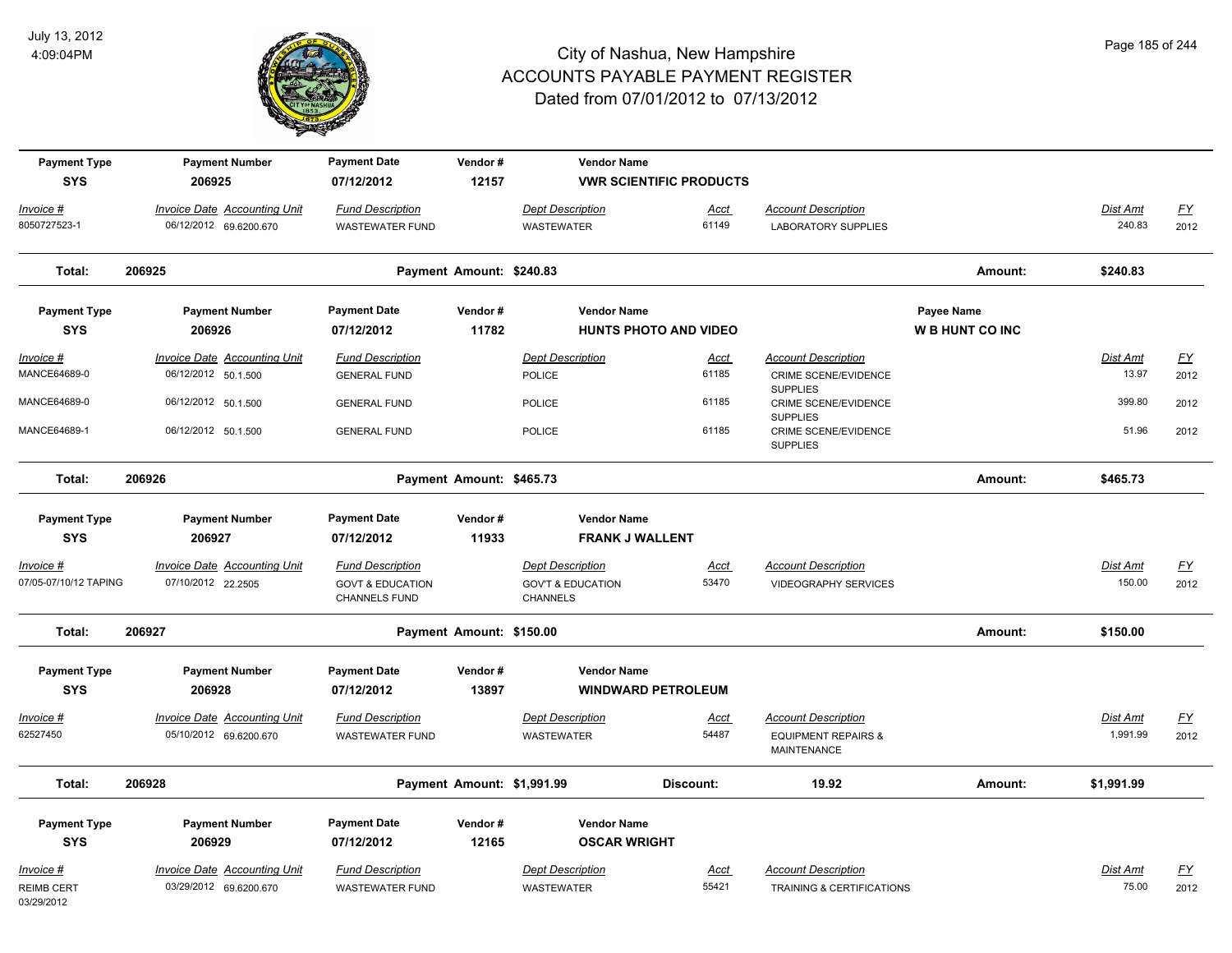

| Total:                                      | 206929                                                    |                                                                | Payment Amount: \$75.00  |                                                 |                               |                                                   | Amount: | \$75.00                   |                   |
|---------------------------------------------|-----------------------------------------------------------|----------------------------------------------------------------|--------------------------|-------------------------------------------------|-------------------------------|---------------------------------------------------|---------|---------------------------|-------------------|
| <b>Payment Type</b><br><b>SYS</b>           | <b>Payment Number</b><br>206930                           | <b>Payment Date</b><br>07/12/2012                              | Vendor#<br>12164         | <b>Vendor Name</b><br>YOGAREDEFINED             |                               |                                                   |         |                           |                   |
| <u>Invoice #</u><br>YOGA CAMP<br>06/29/2012 | <b>Invoice Date Accounting Unit</b><br>06/29/2012 77.2503 | <b>Fund Description</b><br>PARKS & REC PROGRAMS<br><b>FUND</b> |                          | <b>Dept Description</b><br>PARKS & REC PROGRAMS | <u>Acct</u><br>51400          | <b>Account Description</b><br>WAGES TEMP-SEASONAL |         | <b>Dist Amt</b><br>480.00 | <u>FY</u><br>2012 |
| Total:                                      | 206930                                                    |                                                                | Payment Amount: \$480.00 |                                                 |                               |                                                   | Amount: | \$480.00                  |                   |
| <b>Payment Type</b><br><b>SYS</b>           | <b>Payment Number</b><br>206931                           | <b>Payment Date</b><br>07/12/2012                              | Vendor#<br>14011         | <b>Vendor Name</b>                              | <b>BAYRING COMMUNICATIONS</b> |                                                   |         |                           |                   |
| Invoice #                                   | <b>Invoice Date Accounting Unit</b>                       | <b>Fund Description</b>                                        |                          | <b>Dept Description</b>                         | Acct                          | <b>Account Description</b>                        |         | Dist Amt                  | <u>FY</u>         |
| 242475                                      | 07/01/2012 91.1.012621                                    | <b>GENERAL FUND</b>                                            |                          | <b>SCHOOL</b>                                   | 55109                         | TELEPHONE-VOICE                                   |         | 78.00                     | 2012              |
| 242475                                      | 07/01/2012 91.1.032621                                    | <b>GENERAL FUND</b>                                            |                          | <b>SCHOOL</b>                                   | 55109                         | TELEPHONE-VOICE                                   |         | 156.00                    | 2012              |
| 242475                                      | 07/01/2012 91.1.042621                                    | <b>GENERAL FUND</b>                                            |                          | <b>SCHOOL</b>                                   | 55109                         | TELEPHONE-VOICE                                   |         | 162.00                    | 2012              |
| 242475                                      | 07/01/2012 91.1.042621                                    | <b>GENERAL FUND</b>                                            |                          | <b>SCHOOL</b>                                   | 55109                         | TELEPHONE-VOICE                                   |         | 81.03                     | 2012              |
| 242475                                      | 07/01/2012 91.1.042621                                    | <b>GENERAL FUND</b>                                            |                          | <b>SCHOOL</b>                                   | 55109                         | TELEPHONE-VOICE                                   |         | 136.90                    | 2012              |
| 242475                                      | 07/01/2012 91.1.052621                                    | <b>GENERAL FUND</b>                                            |                          | SCHOOL                                          | 55109                         | TELEPHONE-VOICE                                   |         | 175.93                    | 2012              |
| 242475                                      | 07/01/2012 91.1.062621                                    | <b>GENERAL FUND</b>                                            |                          | <b>SCHOOL</b>                                   | 55109                         | TELEPHONE-VOICE                                   |         | 182.88                    | 2012              |
| 242475                                      | 07/01/2012 91.1.072621                                    | <b>GENERAL FUND</b>                                            |                          | <b>SCHOOL</b>                                   | 55109                         | TELEPHONE-VOICE                                   |         | 156.00                    | 2012              |
| 242475                                      | 07/01/2012 91.1.102621                                    | <b>GENERAL FUND</b>                                            |                          | <b>SCHOOL</b>                                   | 55109                         | TELEPHONE-VOICE                                   |         | 156.57                    | 2012              |
| 242475                                      | 07/01/2012 91.1.112621                                    | <b>GENERAL FUND</b>                                            |                          | <b>SCHOOL</b>                                   | 55109                         | TELEPHONE-VOICE                                   |         | 98.25                     | 2012              |
| 242475                                      | 07/01/2012 91.1.132621                                    | <b>GENERAL FUND</b>                                            |                          | <b>SCHOOL</b>                                   | 55109                         | TELEPHONE-VOICE                                   |         | 81.03                     | 2012              |
| 242475                                      | 07/01/2012 91.1.192621                                    | <b>GENERAL FUND</b>                                            |                          | <b>SCHOOL</b>                                   | 55109                         | TELEPHONE-VOICE                                   |         | 138.00                    | 2012              |
| 242475                                      | 07/01/2012 91.1.202621                                    | <b>GENERAL FUND</b>                                            |                          | <b>SCHOOL</b>                                   | 55109                         | TELEPHONE-VOICE                                   |         | 78.75                     | 2012              |
| 242475                                      | 07/01/2012 91.1.202621                                    | <b>GENERAL FUND</b>                                            |                          | <b>SCHOOL</b>                                   | 55109                         | TELEPHONE-VOICE                                   |         | 117.00                    | 2012              |
| 242475                                      | 07/01/2012 91.1.222621                                    | <b>GENERAL FUND</b>                                            |                          | <b>SCHOOL</b>                                   | 55109                         | TELEPHONE-VOICE                                   |         | 60.21                     | 2012              |
| 242475                                      | 07/01/2012 91.1.142621                                    | <b>GENERAL FUND</b>                                            |                          | <b>SCHOOL</b>                                   | 55109                         | TELEPHONE-VOICE                                   |         | 156.00                    | 2012              |
| 242475                                      | 07/01/2012 91.1.152621                                    | <b>GENERAL FUND</b>                                            |                          | <b>SCHOOL</b>                                   | 55109                         | TELEPHONE-VOICE                                   |         | 81.03                     | 2012              |
| 242475                                      | 07/01/2012 91.1.162621                                    | <b>GENERAL FUND</b>                                            |                          | SCHOOL                                          | 55109                         | TELEPHONE-VOICE                                   |         | 39.00                     | 2012              |
| 242475                                      | 07/01/2012 91.1.172621                                    | <b>GENERAL FUND</b>                                            |                          | SCHOOL                                          | 55109                         | TELEPHONE-VOICE                                   |         | 122.46                    | 2012              |
|                                             |                                                           |                                                                |                          |                                                 |                               |                                                   |         |                           |                   |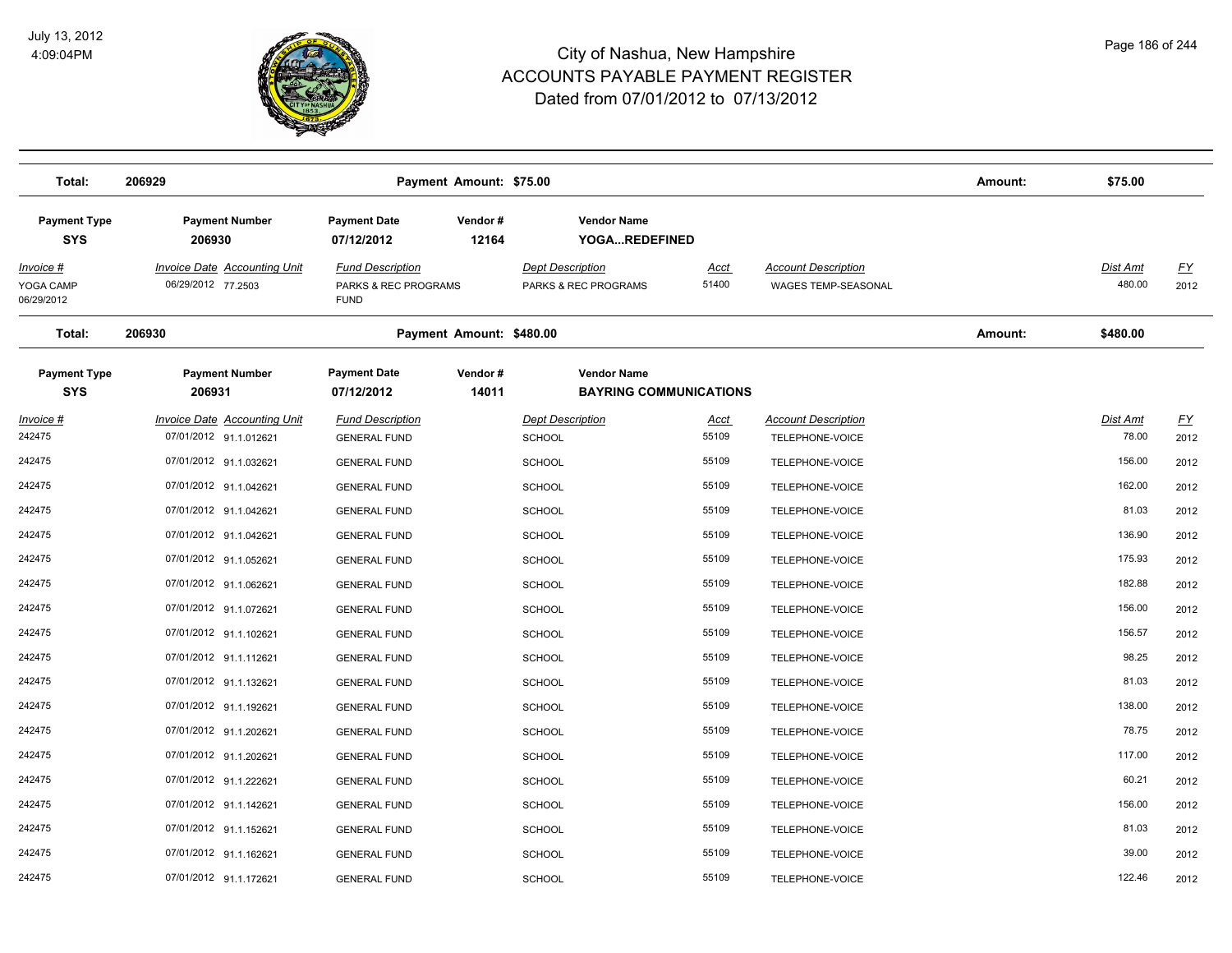

| Total:                            | 206931                                                        |                                                | Payment Amount: \$2,257.04 |                                            |                                   |                                                        | Amount: | \$2,257.04                |                   |
|-----------------------------------|---------------------------------------------------------------|------------------------------------------------|----------------------------|--------------------------------------------|-----------------------------------|--------------------------------------------------------|---------|---------------------------|-------------------|
| <b>Payment Type</b><br><b>SYS</b> | <b>Payment Number</b><br>206932                               | <b>Payment Date</b><br>07/12/2012              | Vendor#<br>14509           | <b>Vendor Name</b><br><b>NATIONAL GRID</b> |                                   |                                                        |         |                           |                   |
| <u> Invoice #</u><br>202210MAY    | <b>Invoice Date Accounting Unit</b><br>06/12/2012 91.1.012621 | <b>Fund Description</b><br><b>GENERAL FUND</b> |                            | <b>Dept Description</b><br>SCHOOL          | <b>Acct</b><br>54114              | <b>Account Description</b><br><b>HEATING GAS</b>       |         | <b>Dist Amt</b><br>109.51 | <u>FY</u><br>2012 |
| 205653MAY                         | 06/18/2012 91.1.112621                                        | <b>GENERAL FUND</b>                            |                            | <b>SCHOOL</b>                              | 54114                             | <b>HEATING GAS</b>                                     |         | 195.60                    | 2012              |
| 2143JUN                           | 06/28/2012 91.1.142621                                        | <b>GENERAL FUND</b>                            |                            | <b>SCHOOL</b>                              | 54114                             | <b>HEATING GAS</b>                                     |         | 150.22                    | 2012              |
| 310JUN                            | 06/20/2012 91.1.132621                                        | <b>GENERAL FUND</b>                            |                            | <b>SCHOOL</b>                              | 54114                             | <b>HEATING GAS</b>                                     |         | 300.01                    | 2012              |
| 402899MAY                         | 06/18/2012 91.1.072621                                        | <b>GENERAL FUND</b>                            |                            | <b>SCHOOL</b>                              | 54114                             | <b>HEATING GAS</b>                                     |         | 247.00                    | 2012              |
| 49144JUN                          | 06/20/2012 91.1.182621                                        | <b>GENERAL FUND</b>                            |                            | <b>SCHOOL</b>                              | 54114                             | <b>HEATING GAS</b>                                     |         | 217.34                    | 2012              |
| 5526702MAY                        | 06/18/2012 91.1.042621                                        | <b>GENERAL FUND</b>                            |                            | <b>SCHOOL</b>                              | 54114                             | <b>HEATING GAS</b>                                     |         | 243.43                    | 2012              |
| 5548167JUN                        | 06/18/2012 91.1.122621                                        | <b>GENERAL FUND</b>                            |                            | <b>SCHOOL</b>                              | 54114                             | <b>HEATING GAS</b>                                     |         | 290.75                    | 2012              |
| 554963MAY                         | 06/18/2012 91.1.062621                                        | <b>GENERAL FUND</b>                            |                            | <b>SCHOOL</b>                              | 54114                             | <b>HEATING GAS</b>                                     |         | 256.64                    | 2012              |
| 605704JUN                         | 06/19/2012 91.1.192621                                        | <b>GENERAL FUND</b>                            |                            | <b>SCHOOL</b>                              | 54114                             | <b>HEATING GAS</b>                                     |         | 298.00                    | 2012              |
| 611135JUN                         | 06/20/2012 91.1.042621                                        | <b>GENERAL FUND</b>                            |                            | <b>SCHOOL</b>                              | 54114                             | <b>HEATING GAS</b>                                     |         | 257.62                    | 2012              |
| 6326482MAY                        | 06/18/2012 91.1.202621                                        | <b>GENERAL FUND</b>                            |                            | <b>SCHOOL</b>                              | 54114                             | <b>HEATING GAS</b>                                     |         | 81.86                     | 2012              |
| H1321MAY                          | 06/18/2012 91.1.162621                                        | <b>GENERAL FUND</b>                            |                            | <b>SCHOOL</b>                              | 54114                             | <b>HEATING GAS</b>                                     |         | 245.22                    | 2012              |
| N9000020MAY                       | 06/18/2012 91.1.172621                                        | <b>GENERAL FUND</b>                            |                            | <b>SCHOOL</b>                              | 54114                             | <b>HEATING GAS</b>                                     |         | 214.87                    | 2012              |
| Total:                            | 206932                                                        |                                                | Payment Amount: \$3,108.07 |                                            |                                   |                                                        | Amount: | \$3,108.07                |                   |
| <b>Payment Type</b><br><b>SYS</b> | <b>Payment Number</b><br>206933                               | <b>Payment Date</b><br>07/12/2012              | Vendor#<br>13291           | <b>Vendor Name</b>                         | <b>PENNICHUCK WATER WORKS INC</b> |                                                        |         |                           |                   |
| <u> Invoice #</u><br>31505959JUN  | <b>Invoice Date Accounting Unit</b><br>06/21/2012 91.1.052621 | <b>Fund Description</b><br><b>GENERAL FUND</b> |                            | <b>Dept Description</b><br><b>SCHOOL</b>   | <b>Acct</b><br>54141              | <b>Account Description</b><br><b>WATER &amp; SEWER</b> |         | Dist Amt<br>190.27        | <u>FY</u><br>2012 |
| 31550503JUN                       | 06/28/2012 91.1.062621                                        | <b>GENERAL FUND</b>                            |                            | <b>SCHOOL</b>                              | 54141                             | <b>WATER &amp; SEWER</b>                               |         | 526.03                    | 2012              |
| 31592028JUN                       | 06/21/2012 91.1.202621                                        | <b>GENERAL FUND</b>                            |                            | <b>SCHOOL</b>                              | 54141                             | <b>WATER &amp; SEWER</b>                               |         | 582.75                    | 2012              |
| 31886598JUN                       | 06/21/2012 91.1.042621                                        | <b>GENERAL FUND</b>                            |                            | SCHOOL                                     | 54141                             | <b>WATER &amp; SEWER</b>                               |         | 612.48                    | 2012              |
| 31954425JUN                       | 06/28/2012 91.1.192621                                        | <b>GENERAL FUND</b>                            |                            | <b>SCHOOL</b>                              | 54141                             | <b>WATER &amp; SEWER</b>                               |         | 614.30                    | 2012              |
| 49739743JUN                       | 06/21/2012 91.1.052621                                        | <b>GENERAL FUND</b>                            |                            | <b>SCHOOL</b>                              | 54141                             | <b>WATER &amp; SEWER</b>                               |         | 47.46                     | 2012              |
| 60019172JUN                       | 06/21/2012 91.1.102621                                        | <b>GENERAL FUND</b>                            |                            | SCHOOL                                     | 54141                             | <b>WATER &amp; SEWER</b>                               |         | 1,094.07                  | 2012              |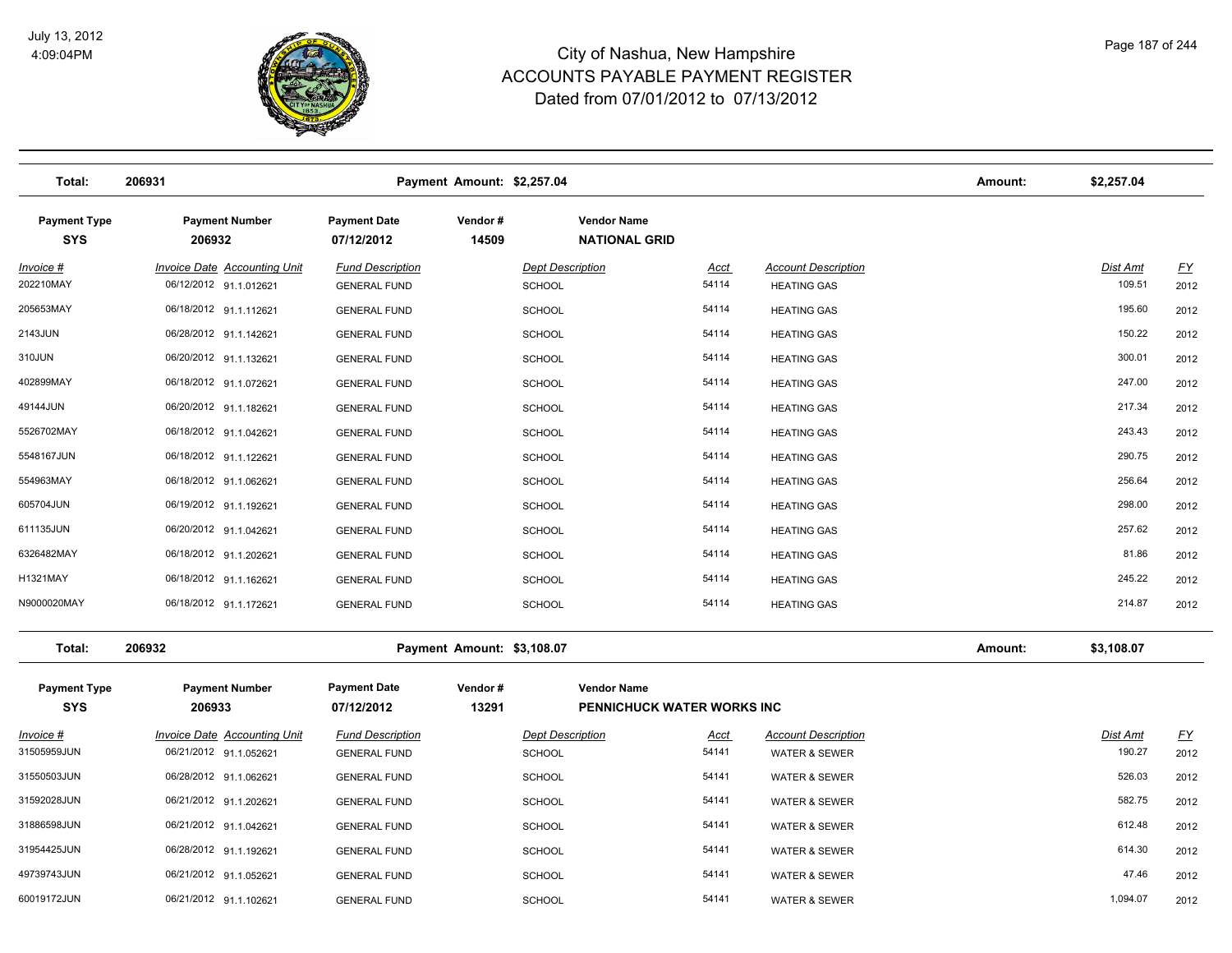

| 60030936JUN | 06/21/2012 91.1.162621 | <b>GENERAL FUND</b> | <b>SCHOOL</b> | 54141 | <b>WATER &amp; SEWER</b> | 579.32   | 2012 |
|-------------|------------------------|---------------------|---------------|-------|--------------------------|----------|------|
| 60109723JUN | 06/28/2012 91.1.172621 | <b>GENERAL FUND</b> | <b>SCHOOL</b> | 54141 | <b>WATER &amp; SEWER</b> | 687.49   | 2012 |
| 60258680JUN | 06/21/2012 91.1.142621 | <b>GENERAL FUND</b> | <b>SCHOOL</b> | 54141 | <b>WATER &amp; SEWER</b> | 527.94   | 2012 |
| 60424927JUN | 06/21/2012 91.1.062621 | <b>GENERAL FUND</b> | <b>SCHOOL</b> | 54141 | <b>WATER &amp; SEWER</b> | 1,114.91 | 2012 |
| 60425372JUN | 06/21/2012 91.1.012621 | <b>GENERAL FUND</b> | <b>SCHOOL</b> | 54141 | <b>WATER &amp; SEWER</b> | 275.41   | 2012 |
| 61607611JUN | 06/28/2012 91.1.222621 | <b>GENERAL FUND</b> | <b>SCHOOL</b> | 54141 | <b>WATER &amp; SEWER</b> | 103.04   | 2012 |
| 70093754JUN | 06/28/2012 91.1.032621 | <b>GENERAL FUND</b> | <b>SCHOOL</b> | 54141 | <b>WATER &amp; SEWER</b> | 2,235.33 | 2012 |
| 70138172JUN | 06/21/2012 91.1.052621 | <b>GENERAL FUND</b> | <b>SCHOOL</b> | 54141 | <b>WATER &amp; SEWER</b> | 1,011.14 | 2012 |
| ARLINGJUN   | 06/21/2012 91.1.142621 | <b>GENERAL FUND</b> | <b>SCHOOL</b> | 54141 | <b>WATER &amp; SEWER</b> | 87.68    | 2012 |
| CLEVELDJUN  | 06/21/2012 91.1.062621 | <b>GENERAL FUND</b> | <b>SCHOOL</b> | 54141 | <b>WATER &amp; SEWER</b> | 128.93   | 2012 |
|             |                        |                     |               |       |                          |          |      |

**Total: 206933 Payment Amount: \$10,418.55 Amount: \$10,418.55** 

| <b>Payment Type</b><br><b>SYS</b> | <b>Payment Number</b><br>206934 | <b>Payment Date</b><br>07/12/2012 | Vendor#<br>13372 | <b>Vendor Name</b><br><b>PSNH</b> |       |                            |          |           |
|-----------------------------------|---------------------------------|-----------------------------------|------------------|-----------------------------------|-------|----------------------------|----------|-----------|
| $Invoice$ #                       | Invoice Date Accounting Unit    | <b>Fund Description</b>           |                  | <b>Dept Description</b>           | Acct  | <b>Account Description</b> | Dist Amt | <u>FY</u> |
| G15012118JUN                      | 06/14/2012 91.1.052621          | <b>GENERAL FUND</b>               |                  | <b>SCHOOL</b>                     | 54100 | <b>ELECTRICITY</b>         | 668.33   | 2012      |
| G20519295JUN                      | 06/02/2012 91.1.202621          | <b>GENERAL FUND</b>               |                  | <b>SCHOOL</b>                     | 54100 | <b>ELECTRICITY</b>         | 18.51    | 2012      |
| G45746069JUN                      | 06/21/2012 91.1.222621          | <b>GENERAL FUND</b>               |                  | <b>SCHOOL</b>                     | 54100 | <b>ELECTRICITY</b>         | 736.42   | 2012      |
| G57831274JUN                      | 06/22/2012 91.1.062621          | <b>GENERAL FUND</b>               |                  | <b>SCHOOL</b>                     | 54100 | <b>ELECTRICITY</b>         | 39.80    | 2012      |
| G72165264JUN                      | 06/12/2012 91.1.162621          | <b>GENERAL FUND</b>               |                  | <b>SCHOOL</b>                     | 54100 | <b>ELECTRICITY</b>         | 16.19    | 2012      |
| G80097783JUN                      | 06/11/2012 91.1.102621          | <b>GENERAL FUND</b>               |                  | <b>SCHOOL</b>                     | 54100 | <b>ELECTRICITY</b>         | 16.73    | 2012      |
| G89225780JUN                      | 06/20/2012 91.1.142621          | <b>GENERAL FUND</b>               |                  | <b>SCHOOL</b>                     | 54100 | <b>ELECTRICITY</b>         | 17.61    | 2012      |
| S22633023JUN                      | 06/12/2012 91.1.072621          | <b>GENERAL FUND</b>               |                  | <b>SCHOOL</b>                     | 54100 | <b>ELECTRICITY</b>         | 320.31   | 2012      |
| S24898725JUN                      | 06/01/2012 91.1.202621          | <b>GENERAL FUND</b>               |                  | <b>SCHOOL</b>                     | 54100 | <b>ELECTRICITY</b>         | 17.61    | 2012      |
| S27767499JUN                      | 06/21/2012 91.1.042621          | <b>GENERAL FUND</b>               |                  | <b>SCHOOL</b>                     | 54100 | <b>ELECTRICITY</b>         | 52.40    | 2012      |
| S41770458JUN                      | 06/07/2012 91.1.042621          | <b>GENERAL FUND</b>               |                  | <b>SCHOOL</b>                     | 54100 | <b>ELECTRICITY</b>         | 14.23    | 2012      |
| W01615867JUN                      | 06/12/2012 91.1.072621          | <b>GENERAL FUND</b>               |                  | <b>SCHOOL</b>                     | 54100 | <b>ELECTRICITY</b>         | 92.48    | 2012      |
| W57545405JUN                      | 06/01/2012 91.1.092621          | <b>GENERAL FUND</b>               |                  | <b>SCHOOL</b>                     | 54100 | <b>ELECTRICITY</b>         | 14.95    | 2012      |
| W60800486JUN                      | 06/06/2012 91.1.122621          | <b>GENERAL FUND</b>               |                  | <b>SCHOOL</b>                     | 54100 | <b>ELECTRICITY</b>         | 17.78    | 2012      |
| W71970670JUN                      | 06/21/2012 91.1.032621          | <b>GENERAL FUND</b>               |                  | <b>SCHOOL</b>                     | 54100 | <b>ELECTRICITY</b>         | 642.77   | 2012      |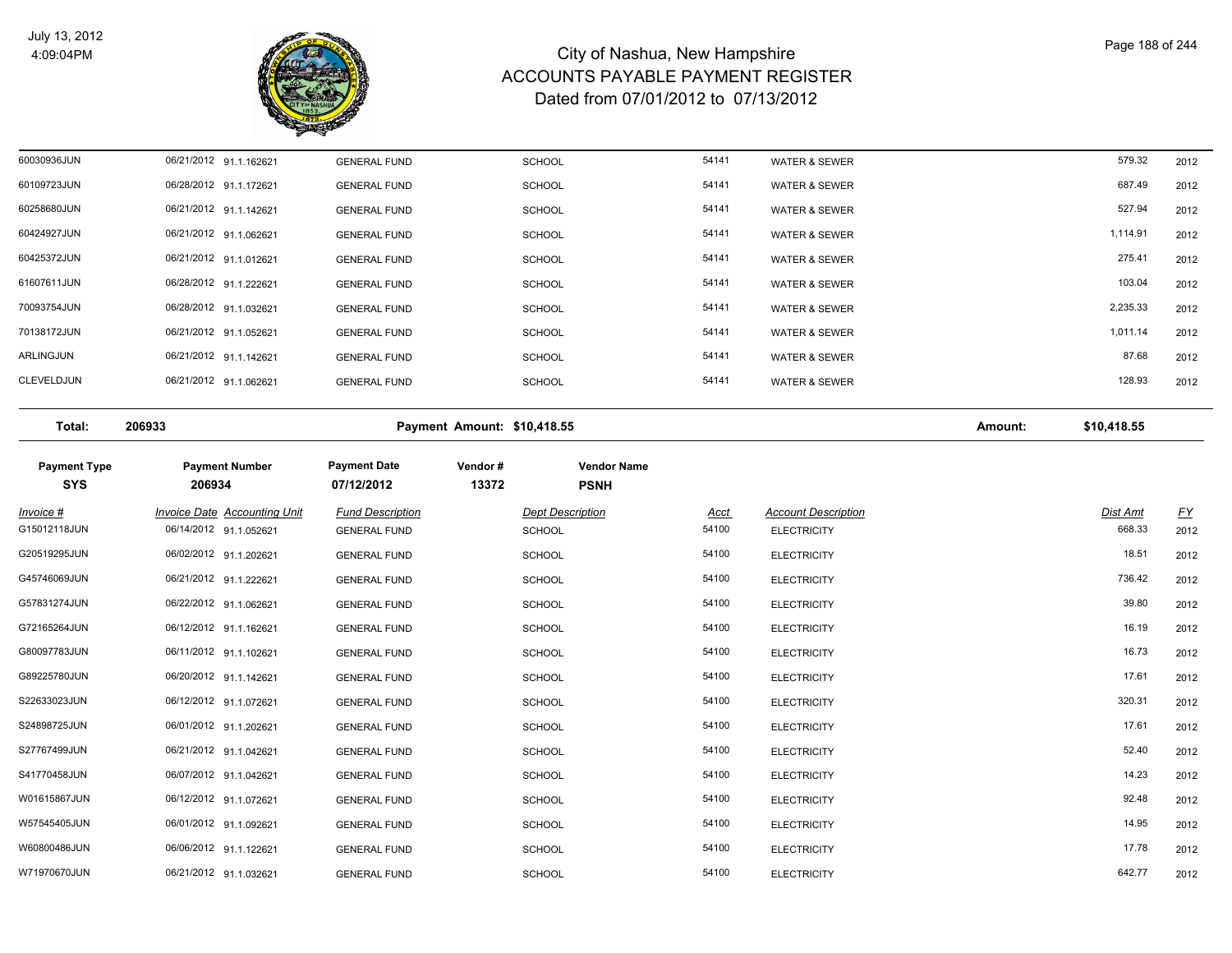

| Total:                                | 206934                                                 |                                                | Payment Amount: \$2,686.12  |                                   |                                                   |                                                        | Amount: | \$2,686.12           |                   |
|---------------------------------------|--------------------------------------------------------|------------------------------------------------|-----------------------------|-----------------------------------|---------------------------------------------------|--------------------------------------------------------|---------|----------------------|-------------------|
| <b>Payment Type</b><br><b>SYS</b>     | <b>Payment Number</b><br>206935                        | <b>Payment Date</b><br>07/12/2012              | Vendor#<br>13376            |                                   | <b>Vendor Name</b><br><b>PUBLIC SERVICE OF NH</b> |                                                        |         |                      |                   |
| <u> Invoice #</u>                     | <b>Invoice Date Accounting Unit</b>                    | <b>Fund Description</b>                        |                             | <b>Dept Description</b>           | <b>Acct</b>                                       | <b>Account Description</b>                             |         | Dist Amt             | <u>FY</u>         |
| G36425421JUN                          | 06/21/2012 91.1.042621                                 | <b>GENERAL FUND</b>                            |                             | <b>SCHOOL</b>                     | 54100                                             | <b>ELECTRICITY</b>                                     |         | 6,423.92             | 2012              |
| G77441101JUN                          | 06/27/2012 91.1.042621                                 | <b>GENERAL FUND</b>                            |                             | SCHOOL                            | 54100                                             | <b>ELECTRICITY</b>                                     |         | 5,002.46             | 2012              |
| G82053321JUN                          | 06/22/2012 91.1.062621                                 | <b>GENERAL FUND</b>                            |                             | <b>SCHOOL</b>                     | 54100                                             | <b>ELECTRICITY</b>                                     |         | 8,117.84             | 2012              |
| S40993326JUN                          | 06/21/2012 91.1.042621                                 | <b>GENERAL FUND</b>                            |                             | <b>SCHOOL</b>                     | 54100                                             | <b>ELECTRICITY</b>                                     |         | 4,210.76             | 2012              |
| S44816939JUN                          | 06/25/2012 91.1.172621                                 | <b>GENERAL FUND</b>                            |                             | <b>SCHOOL</b>                     | 54100                                             | <b>ELECTRICITY</b>                                     |         | 4,235.70             | 2012              |
| S59146593JUN                          | 06/20/2012 91.1.142621                                 | <b>GENERAL FUND</b>                            |                             | <b>SCHOOL</b>                     | 54100                                             | <b>ELECTRICITY</b>                                     |         | 3,332.90             | 2012              |
| S61415217JUN                          | 06/25/2012 91.1.132621                                 | <b>GENERAL FUND</b>                            |                             | <b>SCHOOL</b>                     | 54100                                             | <b>ELECTRICITY</b>                                     |         | 3,114.20             | 2012              |
| Total:                                | 206935                                                 |                                                | Payment Amount: \$34,437.78 |                                   |                                                   |                                                        |         | \$34,437.78          |                   |
| <b>Payment Type</b>                   | <b>Payment Number</b>                                  | <b>Payment Date</b>                            | Vendor#                     |                                   | <b>Vendor Name</b>                                |                                                        |         |                      |                   |
| <b>SYS</b>                            | 206936                                                 | 07/12/2012                                     | 14216                       |                                   | <b>FAIRPOINT COMMUNICATIONS</b>                   |                                                        |         |                      |                   |
| Invoice #<br>JUN-12-603578921511<br>6 | Invoice Date Accounting Unit<br>06/30/2012 91.1.142621 | <b>Fund Description</b><br><b>GENERAL FUND</b> |                             | <b>Dept Description</b><br>SCHOOL | Acct<br>55109                                     | <b>Account Description</b><br>TELEPHONE-VOICE          |         | Dist Amt<br>29.65    | <u>FY</u><br>2012 |
| Total:                                | 206936                                                 |                                                | Payment Amount: \$29.65     |                                   |                                                   |                                                        | Amount: | \$29.65              |                   |
| <b>Payment Type</b><br><b>SYS</b>     | <b>Payment Number</b><br>206937                        | <b>Payment Date</b><br>07/12/2012              | Vendor#<br>12707            | <b>FEDEX</b>                      | <b>Vendor Name</b>                                |                                                        |         |                      |                   |
| Invoice #                             | <b>Invoice Date Accounting Unit</b>                    | <b>Fund Description</b>                        |                             | <b>Dept Description</b>           | <b>Acct</b>                                       | <b>Account Description</b>                             |         | Dist Amt             | <u>FY</u>         |
| 7-939-21019                           | 06/30/2012 91.1.012320                                 | <b>GENERAL FUND</b>                            |                             | SCHOOL                            | 55607                                             | POSTAGE & DELIVERY                                     |         | 55.75                | 2012              |
| Total:                                | 206937                                                 |                                                | Payment Amount: \$55.75     |                                   |                                                   |                                                        | Amount: | \$55.75              |                   |
| <b>Payment Type</b>                   | <b>Payment Number</b>                                  | <b>Payment Date</b>                            | Vendor#                     |                                   | <b>Vendor Name</b>                                |                                                        |         |                      |                   |
| <b>SYS</b>                            | 206938                                                 | 07/12/2012                                     | 13291                       |                                   | PENNICHUCK WATER WORKS INC                        |                                                        |         |                      |                   |
| Invoice #<br>70093752MAY2             | Invoice Date Accounting Unit<br>06/07/2012 91.1.042621 | <b>Fund Description</b><br><b>GENERAL FUND</b> |                             | <b>Dept Description</b><br>SCHOOL | Acct<br>54141                                     | <b>Account Description</b><br><b>WATER &amp; SEWER</b> |         | Dist Amt<br>1,887.59 | <u>FY</u><br>2012 |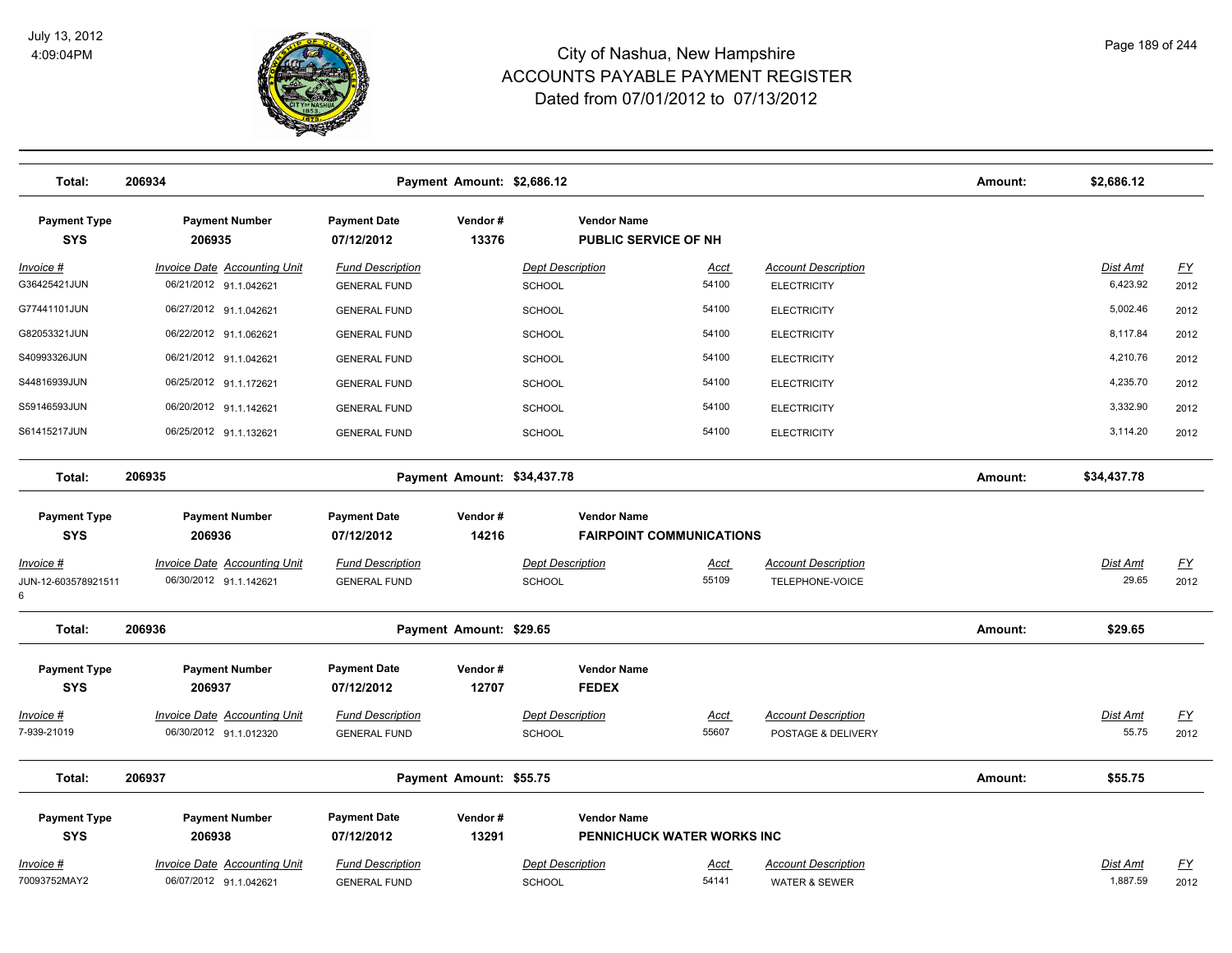

| Total:                                                                            | 206938                                                                                  |                                                                       | Payment Amount: \$1,887.59 |                                                                       |                                 |                                                                | Amount:                                    | \$1,887.59                       |                           |
|-----------------------------------------------------------------------------------|-----------------------------------------------------------------------------------------|-----------------------------------------------------------------------|----------------------------|-----------------------------------------------------------------------|---------------------------------|----------------------------------------------------------------|--------------------------------------------|----------------------------------|---------------------------|
| <b>Payment Type</b><br><b>SYS</b><br>Invoice #                                    | <b>Payment Number</b><br>206939<br><b>Invoice Date Accounting Unit</b>                  | <b>Payment Date</b><br>07/12/2012<br><b>Fund Description</b>          | Vendor#<br>13627           | <b>Vendor Name</b><br><b>SPRINT NEXTEL</b><br><b>Dept Description</b> | <u>Acct</u>                     | <b>Account Description</b>                                     |                                            | <b>Dist Amt</b>                  | <u>FY</u>                 |
| 483100423                                                                         | 07/05/2012 91.1.012621                                                                  | <b>GENERAL FUND</b>                                                   |                            | <b>SCHOOL</b>                                                         | 55109                           | TELEPHONE-VOICE                                                |                                            | 795.48                           | 2012                      |
| Total:                                                                            | 206939                                                                                  |                                                                       | Payment Amount: \$795.48   |                                                                       |                                 |                                                                | Amount:                                    | \$795.48                         |                           |
| <b>Payment Type</b><br><b>SYS</b>                                                 | <b>Payment Number</b><br>206940                                                         | <b>Payment Date</b><br>07/12/2012                                     | Vendor#<br>13833           | <b>Vendor Name</b><br><b>VERIZON WIRELESS</b>                         |                                 |                                                                |                                            |                                  |                           |
| Invoice #<br>NASHUA HIGH NORTH<br><b>FY12</b><br>NASHUA HIGH SOUTH<br><b>FY12</b> | <b>Invoice Date Accounting Unit</b><br>06/17/2012 91.1.041160<br>06/17/2012 91.1.031160 | <b>Fund Description</b><br><b>GENERAL FUND</b><br><b>GENERAL FUND</b> |                            | <b>Dept Description</b><br><b>SCHOOL</b><br><b>SCHOOL</b>             | <u>Acct</u><br>54899<br>54899   | <b>Account Description</b><br><b>RENTALS</b><br><b>RENTALS</b> |                                            | Dist Amt<br>7,808.60<br>8,048.60 | <u>FY</u><br>2012<br>2012 |
| Total:                                                                            | 206940                                                                                  |                                                                       |                            | Payment Amount: \$15,857.20                                           |                                 |                                                                | Amount:                                    | \$15,857.20                      |                           |
| <b>Payment Type</b><br><b>SYS</b>                                                 | <b>Payment Number</b><br>206941                                                         | <b>Payment Date</b><br>07/12/2012                                     | Vendor#<br>13913           | <b>Vendor Name</b>                                                    | <b>WRIGHT GROUP MCGRAW HILL</b> |                                                                | Payee Name<br><b>MCGRAW HILL COMPANIES</b> |                                  |                           |
| Invoice #<br>67986908002                                                          | Invoice Date Accounting Unit<br>06/12/2012 91.1.101160                                  | <b>Fund Description</b><br><b>GENERAL FUND</b>                        |                            | <b>Dept Description</b><br><b>SCHOOL</b>                              | <u>Acct</u><br>61135            | <b>Account Description</b><br><b>EDUCATIONAL SUPPLIES</b>      |                                            | Dist Amt<br>274.49               | <u>FY</u><br>2012         |
| 67987083001                                                                       | 06/12/2012 91.1.201117                                                                  | <b>GENERAL FUND</b>                                                   |                            | <b>SCHOOL</b>                                                         | 61135                           | <b>EDUCATIONAL SUPPLIES</b>                                    |                                            | 2.48                             | 2012                      |
| 67987083001                                                                       | 06/12/2012 91.1.201117                                                                  | <b>GENERAL FUND</b>                                                   |                            | <b>SCHOOL</b>                                                         | 61135                           | EDUCATIONAL SUPPLIES                                           |                                            | 46.83                            | 2012                      |
| 67987083001                                                                       | 06/12/2012 91.1.201121                                                                  | <b>GENERAL FUND</b>                                                   |                            | <b>SCHOOL</b>                                                         | 61135                           | <b>EDUCATIONAL SUPPLIES</b>                                    |                                            | 11.95                            | 2012                      |
| 67987083001                                                                       | 06/12/2012 91.1.201121                                                                  | <b>GENERAL FUND</b>                                                   |                            | <b>SCHOOL</b>                                                         | 61135                           | EDUCATIONAL SUPPLIES                                           |                                            | 226.68                           | 2012                      |
| 67987083001                                                                       | 06/12/2012 91.1.201124                                                                  | <b>GENERAL FUND</b>                                                   |                            | <b>SCHOOL</b>                                                         | 61135                           | <b>EDUCATIONAL SUPPLIES</b>                                    |                                            | 24.03                            | 2012                      |
| 67987083001                                                                       | 06/12/2012 91.1.201124                                                                  | <b>GENERAL FUND</b>                                                   |                            | <b>SCHOOL</b>                                                         | 61135                           | <b>EDUCATIONAL SUPPLIES</b>                                    |                                            | 455.50                           | 2012                      |
| 67987083001                                                                       | 06/12/2012 91.1.201215                                                                  | <b>GENERAL FUND</b>                                                   |                            | <b>SCHOOL</b>                                                         | 61135                           | <b>EDUCATIONAL SUPPLIES</b>                                    |                                            | 9.61                             | 2012                      |
| 67987083001                                                                       | 06/12/2012 91.1.201215                                                                  | <b>GENERAL FUND</b>                                                   |                            | <b>SCHOOL</b>                                                         | 61135                           | EDUCATIONAL SUPPLIES                                           |                                            | 182.20                           | 2012                      |
| 67987083001                                                                       | 06/12/2012 91.1.201270                                                                  | <b>GENERAL FUND</b>                                                   |                            | <b>SCHOOL</b>                                                         | 61135                           | EDUCATIONAL SUPPLIES                                           |                                            | 4.81                             | 2012                      |
| 67987083001                                                                       | 06/12/2012 91.1.201270                                                                  | <b>GENERAL FUND</b>                                                   |                            | <b>SCHOOL</b>                                                         | 61135                           | EDUCATIONAL SUPPLIES                                           |                                            | 91.10                            | 2012                      |
| 67987083001                                                                       | 06/12/2012 91.1.202150                                                                  | <b>GENERAL FUND</b>                                                   |                            | <b>SCHOOL</b>                                                         | 61135                           | EDUCATIONAL SUPPLIES                                           |                                            | 2.40                             | 2012                      |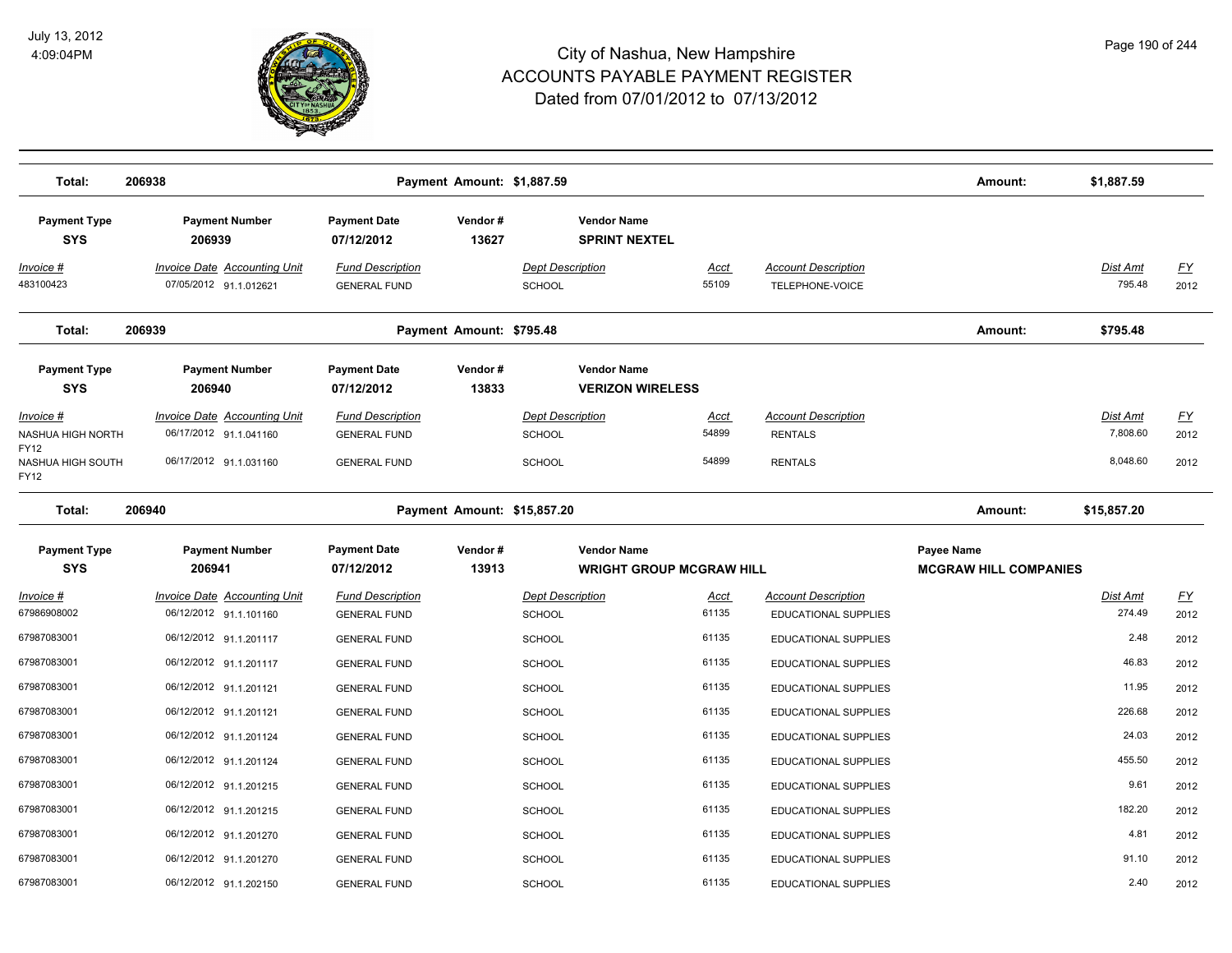

| 67987083001                       | 06/12/2012 91.1.202150                                        | <b>GENERAL FUND</b>                            |                             | <b>SCHOOL</b>                     | 61135                                                   | EDUCATIONAL SUPPLIES                          |         | 45.55                     | 2012              |
|-----------------------------------|---------------------------------------------------------------|------------------------------------------------|-----------------------------|-----------------------------------|---------------------------------------------------------|-----------------------------------------------|---------|---------------------------|-------------------|
| 67987083001                       | 06/12/2012 91.1.202220                                        | <b>GENERAL FUND</b>                            |                             | <b>SCHOOL</b>                     | 61821                                                   | <b>PERIODICALS</b>                            |         | 2.40                      | 2012              |
| 67987083001                       | 06/12/2012 91.1.202220                                        | <b>GENERAL FUND</b>                            |                             | <b>SCHOOL</b>                     | 61821                                                   | <b>PERIODICALS</b>                            |         | 45.55                     | 2012              |
| 67990020001                       | 06/12/2012 91.1.101160                                        | <b>GENERAL FUND</b>                            |                             | <b>SCHOOL</b>                     | 61135                                                   | <b>EDUCATIONAL SUPPLIES</b>                   |         | 1,021.11                  | 2012              |
| Total:                            | 206941                                                        |                                                | Payment Amount: \$2,446.69  |                                   |                                                         |                                               | Amount: | \$2,446.69                |                   |
| <b>Payment Type</b><br><b>SYS</b> | <b>Payment Number</b><br>206942                               | <b>Payment Date</b><br>07/12/2012              | Vendor#<br>13948            |                                   | <b>Vendor Name</b><br><b>ACCURATE LABEL DESIGNS INC</b> |                                               |         |                           |                   |
| Invoice #<br>110601               | <b>Invoice Date Accounting Unit</b><br>05/08/2012 91.1.071160 | <b>Fund Description</b><br><b>GENERAL FUND</b> |                             | <b>Dept Description</b><br>SCHOOL | Acct<br>55600                                           | <b>Account Description</b><br><b>PRINTING</b> |         | <b>Dist Amt</b><br>248.95 | <u>FY</u><br>2012 |
| Total:                            | 206942                                                        |                                                | Payment Amount: \$248.95    |                                   |                                                         |                                               | Amount: | \$248.95                  |                   |
| <b>Payment Type</b><br><b>SYS</b> | <b>Payment Number</b><br>206943                               | <b>Payment Date</b><br>07/12/2012              | Vendor#<br>13956            |                                   | <b>Vendor Name</b><br><b>ADULT LEARNING CENTER</b>      |                                               |         |                           |                   |
| <u> Invoice #</u>                 | <b>Invoice Date Accounting Unit</b>                           | <b>Fund Description</b>                        |                             | <b>Dept Description</b>           | <u>Acct</u>                                             | <b>Account Description</b>                    |         | <b>Dist Amt</b>           | <u>FY</u>         |
| <b>JUN-12</b>                     | 06/01/2012 91.1.021267                                        | <b>GENERAL FUND</b>                            |                             | <b>SCHOOL</b>                     | 55694                                                   | TUITION, OUT OF DISTRICT                      |         | 26,850.00                 | 2012              |
| <b>JUN-2012</b>                   | 06/01/2012 91.1.991110                                        | <b>GENERAL FUND</b>                            |                             | <b>SCHOOL</b>                     | 53600                                                   | <b>INSTRUCTION SERVICES</b>                   |         | 27,000.00                 | 2012              |
| MAY-2012                          | 05/01/2012 91.1.991110                                        | <b>GENERAL FUND</b>                            |                             | SCHOOL                            | 53600                                                   | <b>INSTRUCTION SERVICES</b>                   |         | 27,000.00                 | 2012              |
| Total:                            | 206943                                                        |                                                | Payment Amount: \$80,850.00 |                                   |                                                         |                                               | Amount: | \$80,850.00               |                   |
| <b>Payment Type</b><br><b>SYS</b> | <b>Payment Number</b><br>206944                               | <b>Payment Date</b><br>07/12/2012              | Vendor#<br>11412            |                                   | <b>Vendor Name</b><br><b>AEGIS CONTAINER</b>            |                                               |         |                           |                   |
| Invoice #                         | <b>Invoice Date Accounting Unit</b>                           | <b>Fund Description</b>                        |                             | <b>Dept Description</b>           | <u>Acct</u>                                             | <b>Account Description</b>                    |         | Dist Amt                  | $\underline{FY}$  |
| 110596                            | 06/13/2012 91.1.222620                                        | <b>GENERAL FUND</b>                            |                             | SCHOOL                            | 54280                                                   | <b>BUILDING/GROUNDS</b><br><b>MAINTENANCE</b> |         | 220.50                    | 2012              |
| 110597                            | 06/13/2012 91.1.222620                                        | <b>GENERAL FUND</b>                            |                             | <b>SCHOOL</b>                     | 54280                                                   | <b>BUILDING/GROUNDS</b><br><b>MAINTENANCE</b> |         | 232.54                    | 2012              |
| Total:                            | 206944                                                        |                                                | Payment Amount: \$453.04    |                                   |                                                         |                                               | Amount: | \$453.04                  |                   |
| <b>Payment Type</b><br><b>SYS</b> | <b>Payment Number</b><br>206945                               | <b>Payment Date</b><br>07/12/2012              | Vendor#<br>11808            |                                   | <b>Vendor Name</b><br>ALL SEASONS PROMOTIONS            |                                               |         |                           |                   |
| Invoice #                         | <b>Invoice Date Accounting Unit</b>                           | <b>Fund Description</b>                        |                             | <b>Dept Description</b>           | Acct                                                    | <b>Account Description</b>                    |         | Dist Amt                  | <u>FY</u>         |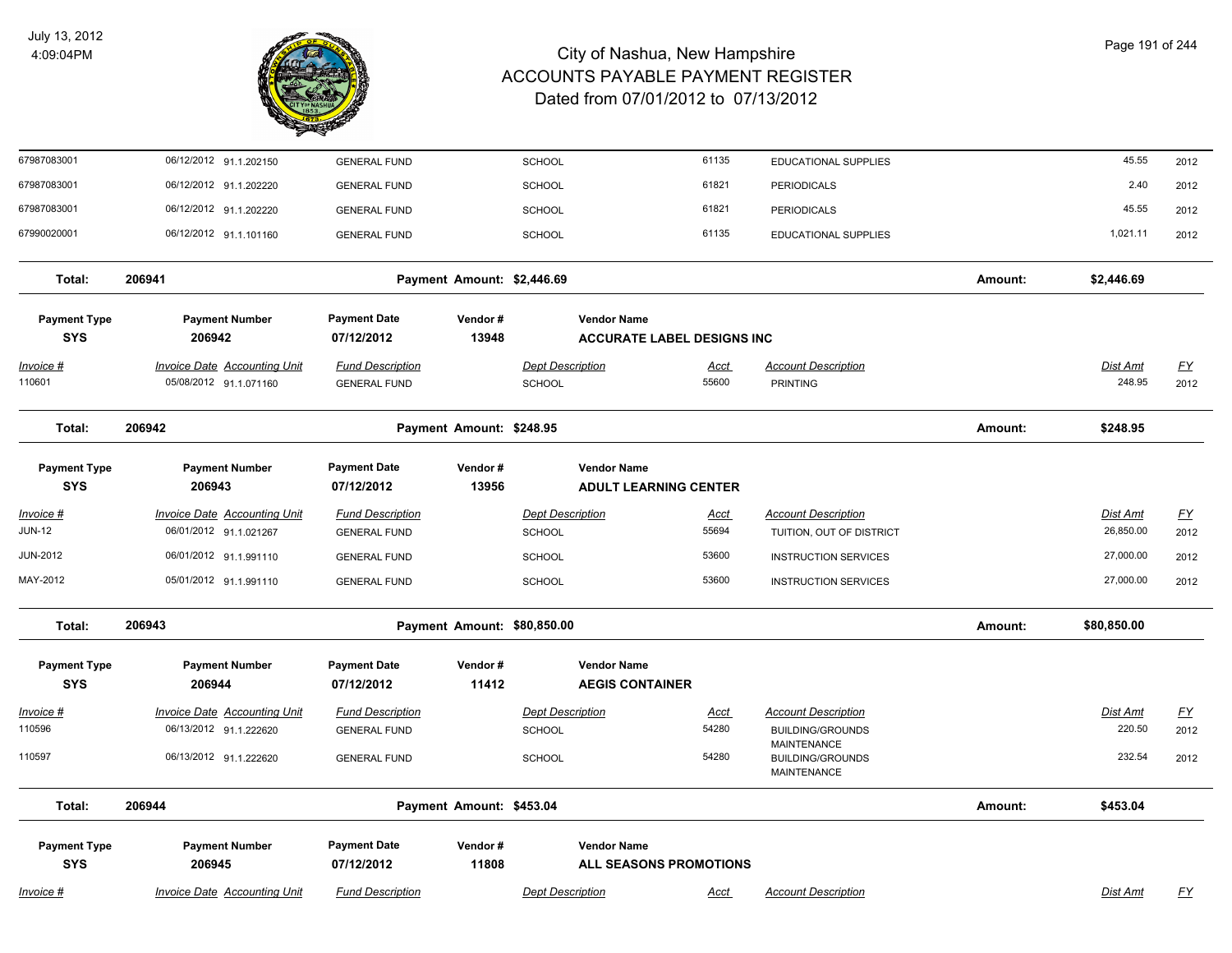

| 8669                              | 06/06/2012 91.1.222660                                           | <b>GENERAL FUND</b>                                  |                            | SCHOOL                            |                                                                 | 61107                | <b>CLOTHING &amp; UNIFORMS</b>                                              |                             | 125.00                    | 2012                     |
|-----------------------------------|------------------------------------------------------------------|------------------------------------------------------|----------------------------|-----------------------------------|-----------------------------------------------------------------|----------------------|-----------------------------------------------------------------------------|-----------------------------|---------------------------|--------------------------|
| Total:                            | 206945                                                           |                                                      | Payment Amount: \$125.00   |                                   |                                                                 |                      |                                                                             | Amount:                     | \$125.00                  |                          |
| <b>Payment Type</b><br><b>SYS</b> | <b>Payment Number</b><br>206946                                  | <b>Payment Date</b><br>07/12/2012                    | Vendor#<br>12309           |                                   | <b>Vendor Name</b><br><b>ALTERNATIVE COMMUNICATIONS SVC</b>     |                      |                                                                             |                             |                           |                          |
| <u>Invoice #</u><br>42251         | <b>Invoice Date Accounting Unit</b><br>06/14/2012 91.1.222620    | <b>Fund Description</b><br><b>GENERAL FUND</b>       |                            | <b>Dept Description</b><br>SCHOOL |                                                                 | <u>Acct</u><br>54487 | <b>Account Description</b><br><b>EQUIPMENT REPAIRS &amp;</b><br>MAINTENANCE |                             | <b>Dist Amt</b><br>106.00 | <u>FY</u><br>2012        |
| Total:                            | 206946                                                           |                                                      | Payment Amount: \$106.00   |                                   |                                                                 |                      |                                                                             | Amount:                     | \$106.00                  |                          |
| <b>Payment Type</b><br><b>SYS</b> | <b>Payment Number</b><br>206947                                  | <b>Payment Date</b><br>07/12/2012                    | Vendor#<br>13971           |                                   | <b>Vendor Name</b><br><b>AMERICAN SECURITY &amp; FIRE PROTE</b> |                      |                                                                             |                             |                           |                          |
| Invoice #<br>JUN-12               | <b>Invoice Date Accounting Unit</b><br>06/11/2012 91.1.222620    | <b>Fund Description</b><br><b>GENERAL FUND</b>       |                            | <b>Dept Description</b><br>SCHOOL |                                                                 | Acct<br>54280        | <b>Account Description</b><br><b>BUILDING/GROUNDS</b><br>MAINTENANCE        |                             | Dist Amt<br>4,950.00      | $\underline{FY}$<br>2012 |
| Total:                            | 206947                                                           |                                                      | Payment Amount: \$4,950.00 |                                   |                                                                 |                      |                                                                             | Amount:                     | \$4,950.00                |                          |
| <b>Payment Type</b><br><b>SYS</b> | <b>Payment Number</b><br>206948                                  | <b>Payment Date</b><br>07/12/2012                    | Vendor#<br>11833           |                                   | <b>Vendor Name</b><br><b>ARBOR SCIENTIFIC</b>                   |                      |                                                                             |                             |                           |                          |
| Invoice #<br>41253                | <b>Invoice Date Accounting Unit</b><br>06/19/2012 91.3800.231430 | <b>Fund Description</b><br><b>SCHOOL GRANTS FUND</b> |                            | <b>Dept Description</b><br>SCHOOL |                                                                 | <b>Acct</b><br>61299 | <b>Account Description</b><br>MISCELLANEOUS SUPPLIES                        | Activity<br>91.03762.231430 | Dist Amt<br>644.60        | $\underline{FY}$<br>2012 |
| Total:                            | 206948                                                           |                                                      | Payment Amount: \$644.60   |                                   |                                                                 |                      |                                                                             | Amount:                     | \$644.60                  |                          |
| <b>Payment Type</b><br><b>SYS</b> | <b>Payment Number</b><br>206949                                  | <b>Payment Date</b><br>07/12/2012                    | Vendor#<br>12136           |                                   | <b>Vendor Name</b><br>ASSN FOR MIDDLE LEVEL EDUC.               |                      |                                                                             |                             |                           |                          |
| Invoice #<br>JUN-12               | <b>Invoice Date Accounting Unit</b><br>06/30/2012 91.1.071160    | <b>Fund Description</b><br><b>GENERAL FUND</b>       |                            | <b>Dept Description</b><br>SCHOOL |                                                                 | Acct<br>55200        | <b>Account Description</b><br>DUES AND MEMBERSHIPS                          |                             | Dist Amt<br>75.00         | <u>FY</u><br>2012        |
| Total:                            | 206949                                                           |                                                      | Payment Amount: \$75.00    |                                   |                                                                 |                      |                                                                             | Amount:                     | \$75.00                   |                          |
| <b>Payment Type</b><br><b>SYS</b> | <b>Payment Number</b><br>206950                                  | <b>Payment Date</b><br>07/12/2012                    | Vendor#<br>13992           |                                   | <b>Vendor Name</b><br><b>NICHOLAS AUDLEY</b>                    |                      |                                                                             |                             |                           |                          |
| Invoice #                         | Invoice Date Accounting Unit                                     | <b>Fund Description</b>                              |                            | <b>Dept Description</b>           |                                                                 | Acct                 | <b>Account Description</b>                                                  |                             | <b>Dist Amt</b>           | FY                       |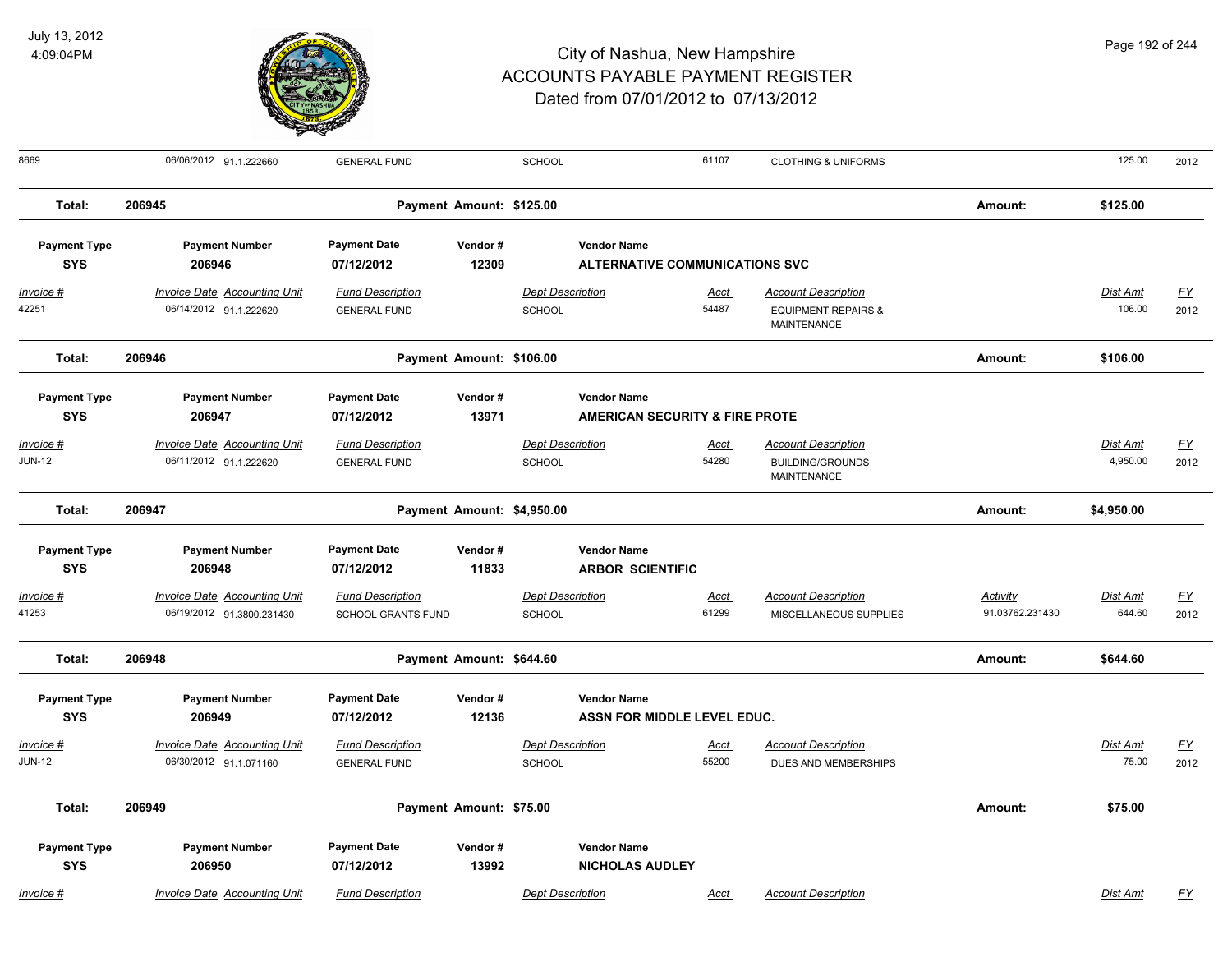

| Page 193 of 244 |
|-----------------|
|-----------------|

| ED6512                            | 06/30/2012 91.1.991160                                           | <b>GENERAL FUND</b>                                  |                            | <b>SCHOOL</b>                            |                                                       | 52800                | EDUCATIONAL ASSISTANCE                               |                             | 960.00                   | 2012                     |
|-----------------------------------|------------------------------------------------------------------|------------------------------------------------------|----------------------------|------------------------------------------|-------------------------------------------------------|----------------------|------------------------------------------------------|-----------------------------|--------------------------|--------------------------|
| Total:                            | 206950                                                           |                                                      | Payment Amount: \$960.00   |                                          |                                                       |                      |                                                      | Amount:                     | \$960.00                 |                          |
| <b>Payment Type</b><br><b>SYS</b> | <b>Payment Number</b><br>206951                                  | <b>Payment Date</b><br>07/12/2012                    | Vendor#<br>12358           |                                          | <b>Vendor Name</b><br><b>B &amp; S LOCKSMITHS INC</b> |                      |                                                      |                             |                          |                          |
| $Invoice$ #<br>22866              | <b>Invoice Date Accounting Unit</b><br>06/19/2012 91.1.222620    | <b>Fund Description</b><br><b>GENERAL FUND</b>       |                            | <b>Dept Description</b><br><b>SCHOOL</b> |                                                       | Acct<br>61299        | <b>Account Description</b><br>MISCELLANEOUS SUPPLIES |                             | <b>Dist Amt</b><br>17.40 | <u>FY</u><br>2012        |
| Total:                            | 206951                                                           |                                                      | Payment Amount: \$17.40    |                                          |                                                       |                      |                                                      | Amount:                     | \$17.40                  |                          |
| <b>Payment Type</b><br><b>SYS</b> | <b>Payment Number</b><br>206952                                  | <b>Payment Date</b><br>07/12/2012                    | Vendor#<br>12369           |                                          | <b>Vendor Name</b><br><b>BARNES &amp; NOBLE INC</b>   |                      |                                                      |                             |                          |                          |
| Invoice #<br>2348511              | <b>Invoice Date Accounting Unit</b><br>06/20/2012 91.3800.161271 | <b>Fund Description</b><br><b>SCHOOL GRANTS FUND</b> |                            | <b>Dept Description</b><br><b>SCHOOL</b> |                                                       | Acct<br>61875        | <b>Account Description</b><br><b>BOOKS</b>           | Activity<br>91.03762.161271 | Dist Amt<br>73.80        | $\underline{FY}$<br>2012 |
| 2348512                           | 06/20/2012 91.3800.161271                                        | <b>SCHOOL GRANTS FUND</b>                            |                            | <b>SCHOOL</b>                            |                                                       | 61875                | <b>BOOKS</b>                                         | 91.03762.161271             | 340.60                   | 2012                     |
| 2348512                           | 06/20/2012 91.3800.161271                                        | SCHOOL GRANTS FUND                                   |                            | SCHOOL                                   |                                                       | 61830                | <b>SUBSCRIPTIONS</b>                                 | 91.03762.161271             | 780.90                   | 2012                     |
| Total:                            | 206952                                                           |                                                      | Payment Amount: \$1,195.30 |                                          |                                                       |                      |                                                      | Amount:                     | \$1,195.30               |                          |
| <b>Payment Type</b><br><b>SYS</b> | <b>Payment Number</b><br>206953                                  | <b>Payment Date</b><br>07/12/2012                    | Vendor#<br>11273           |                                          | <b>Vendor Name</b><br><b>PATRICIA BEAULIEU</b>        |                      |                                                      |                             |                          |                          |
| Invoice #<br>PV-062912            | <b>Invoice Date Accounting Unit</b><br>06/29/2012 91.1.992212    | <b>Fund Description</b><br><b>GENERAL FUND</b>       |                            | <b>Dept Description</b><br><b>SCHOOL</b> |                                                       | <b>Acct</b><br>55300 | <b>Account Description</b><br><b>TRAVEL</b>          |                             | Dist Amt<br>550.52       | $\underline{FY}$<br>2012 |
| Total:                            | 206953                                                           |                                                      | Payment Amount: \$550.52   |                                          |                                                       |                      |                                                      | Amount:                     | \$550.52                 |                          |
| <b>Payment Type</b>               | <b>Payment Number</b>                                            | <b>Payment Date</b>                                  | Vendor#                    |                                          | <b>Vendor Name</b>                                    |                      |                                                      |                             |                          |                          |
| <b>SYS</b>                        | 206954                                                           | 07/12/2012                                           | 12391                      |                                          | <b>BELLETETES INC</b>                                 |                      |                                                      |                             |                          |                          |
| Invoice #<br>4579345              | <b>Invoice Date Accounting Unit</b><br>06/18/2012 91.1.222620    | <b>Fund Description</b><br><b>GENERAL FUND</b>       |                            | <b>Dept Description</b><br><b>SCHOOL</b> |                                                       | Acct<br>61299        | <b>Account Description</b><br>MISCELLANEOUS SUPPLIES |                             | Dist Amt<br>132.27       | <u>FY</u><br>2012        |
| Total:                            | 206954                                                           |                                                      | Payment Amount: \$132.27   |                                          |                                                       |                      |                                                      | Amount:                     | \$132.27                 |                          |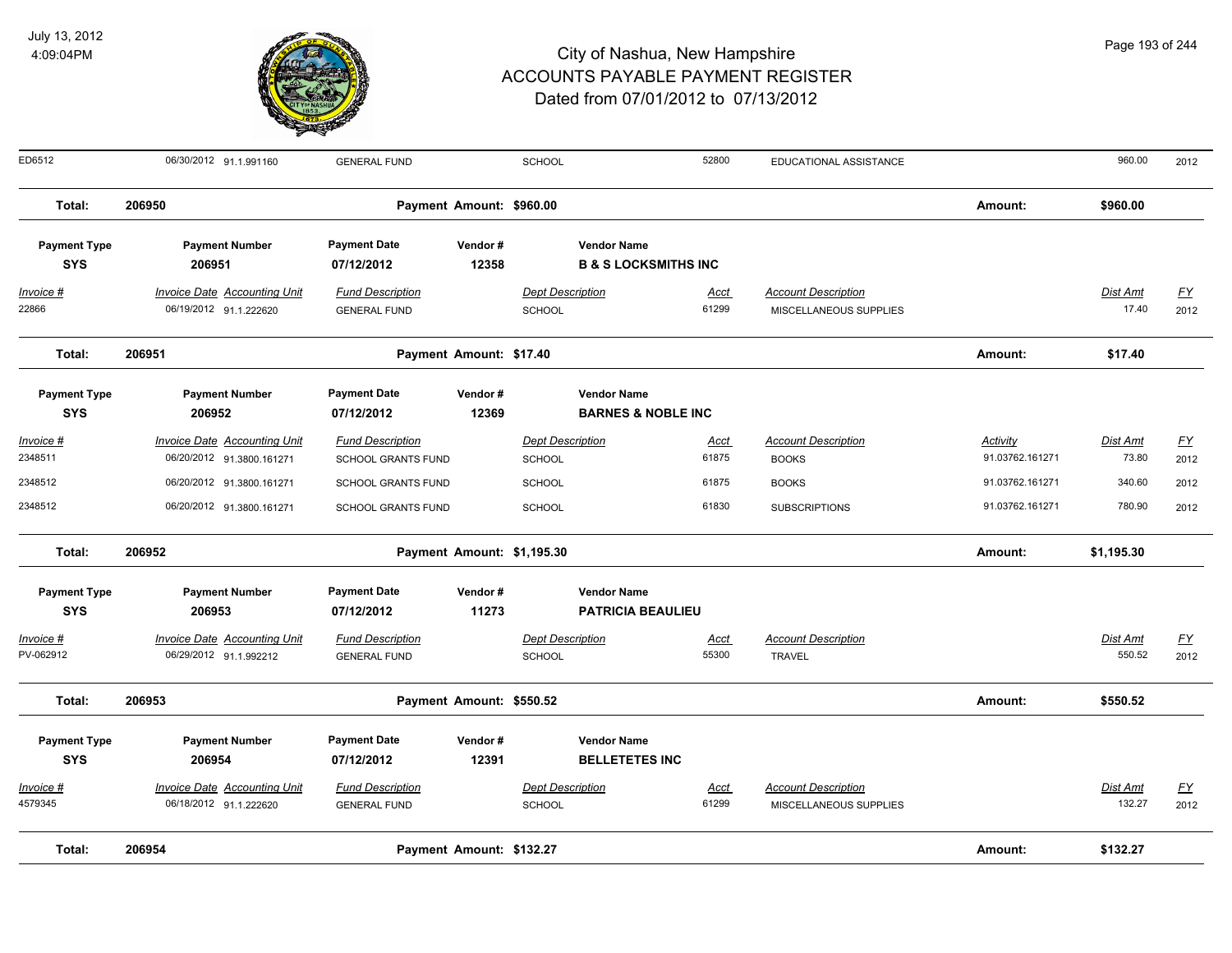

| <b>Payment Type</b><br><b>SYS</b>    | <b>Payment Number</b><br>206955                                  | <b>Payment Date</b><br>07/12/2012              | Vendor#<br>12414         |                                          | <b>Vendor Name</b><br><b>TERESA BOLICK PHD</b>                  |                      |                                                        |                                    |                      |                                   |
|--------------------------------------|------------------------------------------------------------------|------------------------------------------------|--------------------------|------------------------------------------|-----------------------------------------------------------------|----------------------|--------------------------------------------------------|------------------------------------|----------------------|-----------------------------------|
| Invoice #<br>5/29-6/26/12            | <b>Invoice Date Accounting Unit</b><br>06/28/2012 91.3800.022200 | <b>Fund Description</b><br>SCHOOL GRANTS FUND  |                          | <b>Dept Description</b><br><b>SCHOOL</b> |                                                                 | Acct<br>53628        | <b>Account Description</b><br><b>CONTRACT SERVICES</b> | <b>Activity</b><br>91.03952.022200 | Dist Amt<br>550.00   | $\underline{\mathsf{FY}}$<br>2012 |
| Total:                               | 206955                                                           |                                                | Payment Amount: \$550.00 |                                          |                                                                 |                      |                                                        | Amount:                            | \$550.00             |                                   |
| <b>Payment Type</b><br><b>SYS</b>    | <b>Payment Number</b><br>206956                                  | <b>Payment Date</b><br>07/12/2012              | Vendor#<br>11041         |                                          | <b>Vendor Name</b><br><b>BOOKSOURCE INC</b>                     |                      |                                                        |                                    |                      |                                   |
| Invoice #<br>158038                  | <b>Invoice Date Accounting Unit</b><br>06/19/2012 91.1.051105    | <b>Fund Description</b><br><b>GENERAL FUND</b> |                          | <b>Dept Description</b><br>SCHOOL        |                                                                 | Acct<br>61875        | <b>Account Description</b><br><b>BOOKS</b>             |                                    | Dist Amt<br>398.32   | <u>FY</u><br>2012                 |
| Total:                               | 206956                                                           |                                                | Payment Amount: \$398.32 |                                          |                                                                 |                      |                                                        | Amount:                            | \$398.32             |                                   |
| <b>Payment Type</b><br><b>SYS</b>    | <b>Payment Number</b><br>206957                                  | <b>Payment Date</b><br>07/12/2012              | Vendor#<br>12431         |                                          | <b>Vendor Name</b><br><b>BOYS &amp; GIRLS CLUB OF GREATER N</b> |                      |                                                        |                                    |                      |                                   |
| <u> Invoice #</u><br>1505            | <b>Invoice Date Accounting Unit</b><br>06/27/2012 91.3800.991490 | <b>Fund Description</b><br>SCHOOL GRANTS FUND  |                          | <b>Dept Description</b><br><b>SCHOOL</b> |                                                                 | Acct<br>53614        | <b>Account Description</b><br>PUPIL SUPPORT SERVICES   | Activity<br>91.03462.991490        | Dist Amt<br>1,000.00 | <u>FY</u><br>2012                 |
| Total:                               | 206957                                                           |                                                |                          | Payment Amount: \$1,000.00               |                                                                 |                      |                                                        | Amount:                            | \$1,000.00           |                                   |
| <b>Payment Type</b><br><b>SYS</b>    | <b>Payment Number</b><br>206958                                  | <b>Payment Date</b><br>07/12/2012              | Vendor#<br>11043         |                                          | <b>Vendor Name</b><br><b>BRENTWOOD MACHINE &amp; TOOLS INC</b>  |                      |                                                        |                                    |                      |                                   |
| <u> Invoice #</u><br>1207527-0001-01 | <b>Invoice Date Accounting Unit</b><br>05/14/2012 91.1.051375    | <b>Fund Description</b><br><b>GENERAL FUND</b> |                          | <b>Dept Description</b><br><b>SCHOOL</b> |                                                                 | <b>Acct</b><br>71999 | <b>Account Description</b><br>MISCELLANEOUS EQUIPMENT  |                                    | Dist Amt<br>1,419.00 | <u>FY</u><br>2012                 |
| Total:                               | 206958                                                           |                                                |                          | Payment Amount: \$1,419.00               |                                                                 |                      |                                                        | Amount:                            | \$1,419.00           |                                   |
| <b>Payment Type</b><br><b>SYS</b>    | <b>Payment Number</b><br>206959                                  | <b>Payment Date</b><br>07/12/2012              | Vendor#<br>11551         |                                          | <b>Vendor Name</b><br><b>CABLES FOR LESS</b>                    |                      |                                                        |                                    |                      |                                   |
| Invoice #                            | <b>Invoice Date Accounting Unit</b>                              | <b>Fund Description</b>                        |                          | <b>Dept Description</b>                  |                                                                 | <u>Acct</u>          | <b>Account Description</b>                             |                                    | Dist Amt             | <u>FY</u>                         |
| JUN-12<br>JUN-12                     | 06/04/2012 91.1.051115<br>06/04/2012 91.1.051115                 | <b>GENERAL FUND</b><br><b>GENERAL FUND</b>     |                          | SCHOOL<br><b>SCHOOL</b>                  |                                                                 | 61135<br>61135       | <b>EDUCATIONAL SUPPLIES</b><br>EDUCATIONAL SUPPLIES    |                                    | 6.23<br>11.59        | 2012<br>2012                      |
| Total:                               | 206959                                                           |                                                | Payment Amount: \$17.82  |                                          |                                                                 |                      |                                                        | Amount:                            | \$17.82              |                                   |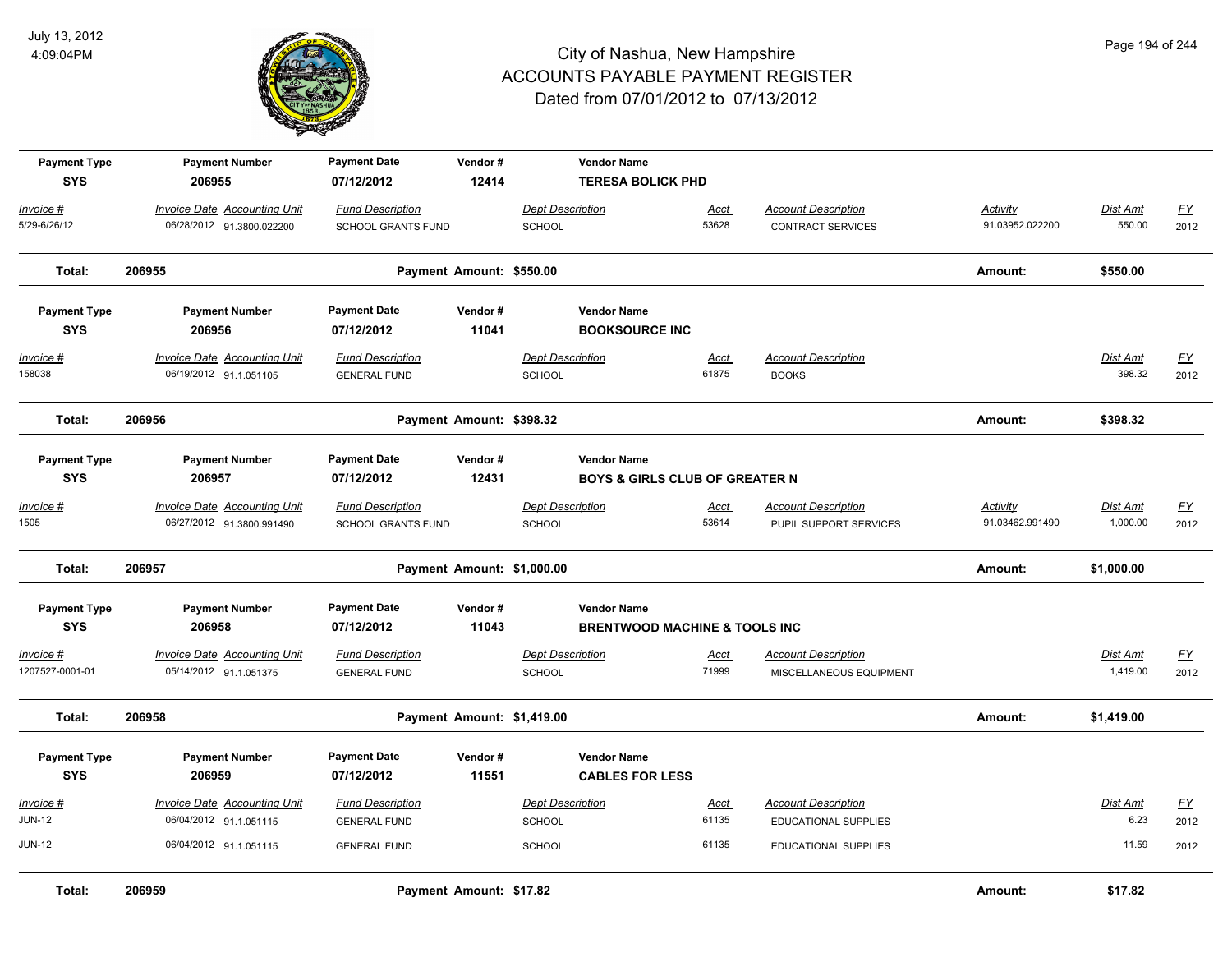

| 195                               | 06/15/2012 91.1.012320                                           | <b>GENERAL FUND</b>                               |                            | <b>SCHOOL</b>                                           | 53628                | <b>CONTRACT SERVICES</b>                                  |         | 180.00                      | 2012                              |
|-----------------------------------|------------------------------------------------------------------|---------------------------------------------------|----------------------------|---------------------------------------------------------|----------------------|-----------------------------------------------------------|---------|-----------------------------|-----------------------------------|
| Invoice #<br>194                  | <b>Invoice Date Accounting Unit</b><br>06/11/2012 91.1.012320    | <b>Fund Description</b><br><b>GENERAL FUND</b>    |                            | <b>Dept Description</b><br><b>SCHOOL</b>                | <u>Acct</u><br>53628 | <b>Account Description</b><br>CONTRACT SERVICES           |         | <b>Dist Amt</b><br>922.50   | $\underline{\mathsf{FY}}$<br>2012 |
| <b>Payment Type</b><br><b>SYS</b> | <b>Payment Number</b><br>206964                                  | <b>Payment Date</b><br>07/12/2012                 | Vendor#<br>12538           | <b>Vendor Name</b><br><b>COMPASSIONATE STAFFING LLC</b> |                      |                                                           |         |                             |                                   |
| Total:                            | 206963                                                           |                                                   | Payment Amount: \$158.00   |                                                         |                      |                                                           | Amount: | \$158.00                    |                                   |
| Invoice #<br><b>JUN-12</b>        | <b>Invoice Date Accounting Unit</b><br>06/15/2012 91.1.992212    | <b>Fund Description</b><br><b>GENERAL FUND</b>    |                            | <b>Dept Description</b><br>SCHOOL                       | Acct<br>55300        | <b>Account Description</b><br><b>TRAVEL</b>               |         | Dist Amt<br>158.00          | $\underline{FY}$<br>2012          |
| <b>Payment Type</b><br><b>SYS</b> | <b>Payment Number</b><br>206963                                  | <b>Payment Date</b><br>07/12/2012                 | Vendor#<br>11249           | <b>Vendor Name</b><br><b>MARY J COLLINS</b>             |                      |                                                           |         |                             |                                   |
| Total:                            | 206962                                                           |                                                   | Payment Amount: \$1,363.20 |                                                         |                      |                                                           | Amount: | \$1,363.20                  |                                   |
| Invoice #<br><b>JUN-12</b>        | Invoice Date Accounting Unit<br>06/30/2012 91.1.991160           | <b>Fund Description</b><br><b>GENERAL FUND</b>    |                            | <b>Dept Description</b><br><b>SCHOOL</b>                | Acct<br>52800        | <b>Account Description</b><br>EDUCATIONAL ASSISTANCE      |         | Dist Amt<br>1,363.20        | $\underline{\mathsf{FY}}$<br>2012 |
| <b>Payment Type</b><br><b>SYS</b> | <b>Payment Number</b><br>206962                                  | <b>Payment Date</b><br>07/12/2012                 | Vendor#<br>11987           | <b>Vendor Name</b><br><b>DIANE COLLINS</b>              |                      |                                                           |         |                             |                                   |
| Total:                            | 206961                                                           |                                                   | Payment Amount: \$2,345.91 |                                                         |                      |                                                           | Amount: | \$2,345.91                  |                                   |
| Invoice #<br>1359A-JUN            | <b>Invoice Date Accounting Unit</b><br>01/01/2012 91.1.021267    | <b>Fund Description</b><br><b>GENERAL FUND</b>    |                            | <b>Dept Description</b><br>SCHOOL                       | <b>Acct</b><br>55694 | <b>Account Description</b><br>TUITION, OUT OF DISTRICT    |         | <b>Dist Amt</b><br>2,345.91 | EY<br>2012                        |
| <b>Payment Type</b><br><b>SYS</b> | <b>Payment Number</b><br>206961                                  | <b>Payment Date</b><br>07/12/2012                 | Vendor#<br>14095           | <b>Vendor Name</b><br><b>CEDARCREST INC</b>             |                      |                                                           |         |                             |                                   |
| Total:                            | 206960                                                           |                                                   | Payment Amount: \$92.94    |                                                         |                      |                                                           | Amount: | \$92.94                     |                                   |
| Invoice #<br>50225                | <b>Invoice Date Accounting Unit</b><br>06/21/2012 91.2207.991600 | <b>Fund Description</b><br>ADULT ED/CONTINUING ED |                            | <b>Dept Description</b><br><b>SCHOOL</b>                | Acct<br>61135        | <b>Account Description</b><br><b>EDUCATIONAL SUPPLIES</b> |         | Dist Amt<br>92.94           | <u>FY</u><br>2012                 |
| <b>Payment Type</b><br><b>SYS</b> | <b>Payment Number</b><br>206960                                  | <b>Payment Date</b><br>07/12/2012                 | Vendor#<br>12477           | <b>Vendor Name</b><br><b>CARTRIDGE WORLD NASHUA</b>     |                      |                                                           |         |                             |                                   |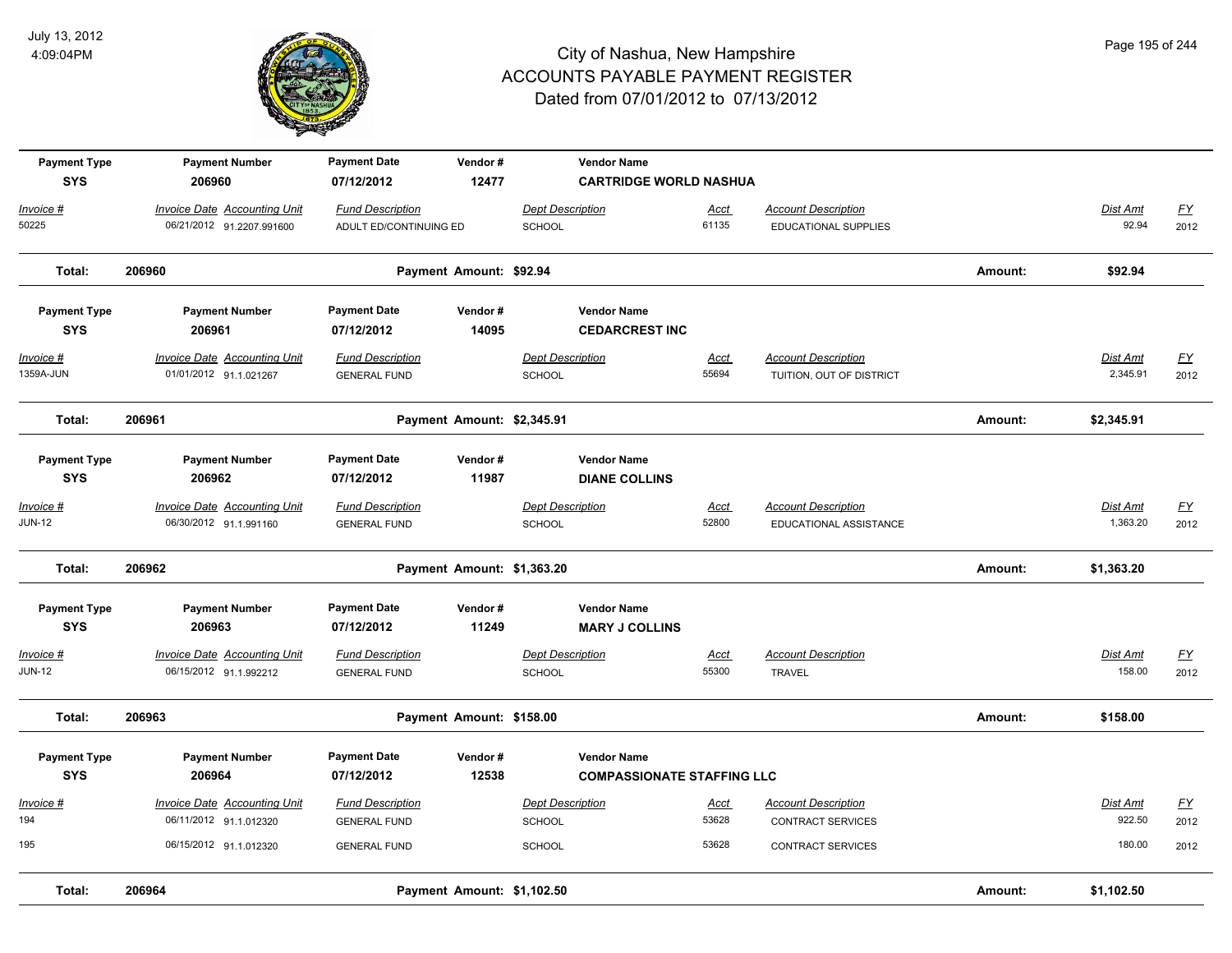

| <b>Payment Type</b><br><b>SYS</b> | <b>Payment Number</b><br>206965     | <b>Payment Date</b><br>07/12/2012 | Vendor#<br>14133           |                         | <b>Vendor Name</b><br><b>MARK CONRAD</b>            |             |                                               |         |                 |                  |
|-----------------------------------|-------------------------------------|-----------------------------------|----------------------------|-------------------------|-----------------------------------------------------|-------------|-----------------------------------------------|---------|-----------------|------------------|
| Invoice #                         | <b>Invoice Date Accounting Unit</b> | <b>Fund Description</b>           |                            | <b>Dept Description</b> |                                                     | <b>Acct</b> | <b>Account Description</b>                    |         | Dist Amt        | <u>FY</u>        |
| MILES-JUN                         | 06/30/2012 91.1.012320              | <b>GENERAL FUND</b>               |                            | SCHOOL                  |                                                     | 55307       | MILEAGE REIMBURSEMENTS                        |         | 347.20          | 2012             |
| Total:                            | 206965                              |                                   | Payment Amount: \$347.20   |                         |                                                     |             |                                               | Amount: | \$347.20        |                  |
| <b>Payment Type</b>               | <b>Payment Number</b>               | <b>Payment Date</b>               | Vendor#                    |                         | <b>Vendor Name</b>                                  |             |                                               |         |                 |                  |
| <b>SYS</b>                        | 206966                              | 07/12/2012                        | 12555                      |                         | THE COPY SHOP                                       |             |                                               |         |                 |                  |
| Invoice #                         | <b>Invoice Date Accounting Unit</b> | <b>Fund Description</b>           |                            | <b>Dept Description</b> |                                                     | <u>Acct</u> | <b>Account Description</b>                    |         | <b>Dist Amt</b> | <u>FY</u>        |
| 48597                             | 06/15/2012 91.1.041160              | <b>GENERAL FUND</b>               |                            | SCHOOL                  |                                                     | 55600       | <b>PRINTING</b>                               |         | 1,590.00        | 2012             |
| Total:                            | 206966                              |                                   | Payment Amount: \$1,590.00 |                         |                                                     |             |                                               | Amount: | \$1,590.00      |                  |
| <b>Payment Type</b><br><b>SYS</b> | <b>Payment Number</b><br>206967     | <b>Payment Date</b><br>07/12/2012 | Vendor#<br>12560           |                         | <b>Vendor Name</b><br><b>CORRIVEAU ROUTHIER INC</b> |             |                                               |         |                 |                  |
| Invoice #                         | <b>Invoice Date Accounting Unit</b> | <b>Fund Description</b>           |                            | <b>Dept Description</b> |                                                     | <u>Acct</u> | <b>Account Description</b>                    |         | Dist Amt        | $\underline{FY}$ |
| 264121                            | 06/28/2012 91.1.222630              | <b>GENERAL FUND</b>               |                            | <b>SCHOOL</b>           |                                                     | 61599       | <b>GROUNDS MAINTENANCE</b><br><b>SUPPLIES</b> |         | 937.70          | 2012             |
| Total:                            | 206967                              |                                   | Payment Amount: \$937.70   |                         |                                                     |             |                                               | Amount: | \$937.70        |                  |
| <b>Payment Type</b>               | <b>Payment Number</b>               | <b>Payment Date</b>               | Vendor#                    |                         | <b>Vendor Name</b>                                  |             |                                               |         |                 |                  |
| <b>SYS</b>                        | 206968                              | 07/12/2012                        | 11248                      |                         | <b>KIMBERLY CORTEZ</b>                              |             |                                               |         |                 |                  |
| Invoice #                         | Invoice Date Accounting Unit        | <b>Fund Description</b>           |                            | <b>Dept Description</b> |                                                     | Acct        | <b>Account Description</b>                    |         | Dist Amt        | <u>FY</u>        |
| JUN-12                            | 06/11/2012 91.1.992212              | <b>GENERAL FUND</b>               |                            | SCHOOL                  |                                                     | 55300       | <b>TRAVEL</b>                                 |         | 158.00          | 2012             |
| Total:                            | 206968                              |                                   | Payment Amount: \$158.00   |                         |                                                     |             |                                               | Amount: | \$158.00        |                  |
| <b>Payment Type</b>               | <b>Payment Number</b>               | <b>Payment Date</b>               | Vendor#                    |                         | <b>Vendor Name</b>                                  |             |                                               |         |                 |                  |
| <b>SYS</b>                        | 206969                              | 07/12/2012                        | 12570                      |                         | <b>CPO SCIENCE</b>                                  |             |                                               |         |                 |                  |
| Invoice #                         | <b>Invoice Date Accounting Unit</b> | <b>Fund Description</b>           |                            | <b>Dept Description</b> |                                                     | <u>Acct</u> | <b>Account Description</b>                    |         | Dist Amt        | $\underline{FY}$ |
| 202500889695                      | 06/25/2012 91.1.041160              | <b>GENERAL FUND</b>               |                            | <b>SCHOOL</b>           |                                                     | 61135       | EDUCATIONAL SUPPLIES                          |         | 85.48           | 2012             |
| Total:                            | 206969                              |                                   | Payment Amount: \$85.48    |                         |                                                     |             |                                               | Amount: | \$85.48         |                  |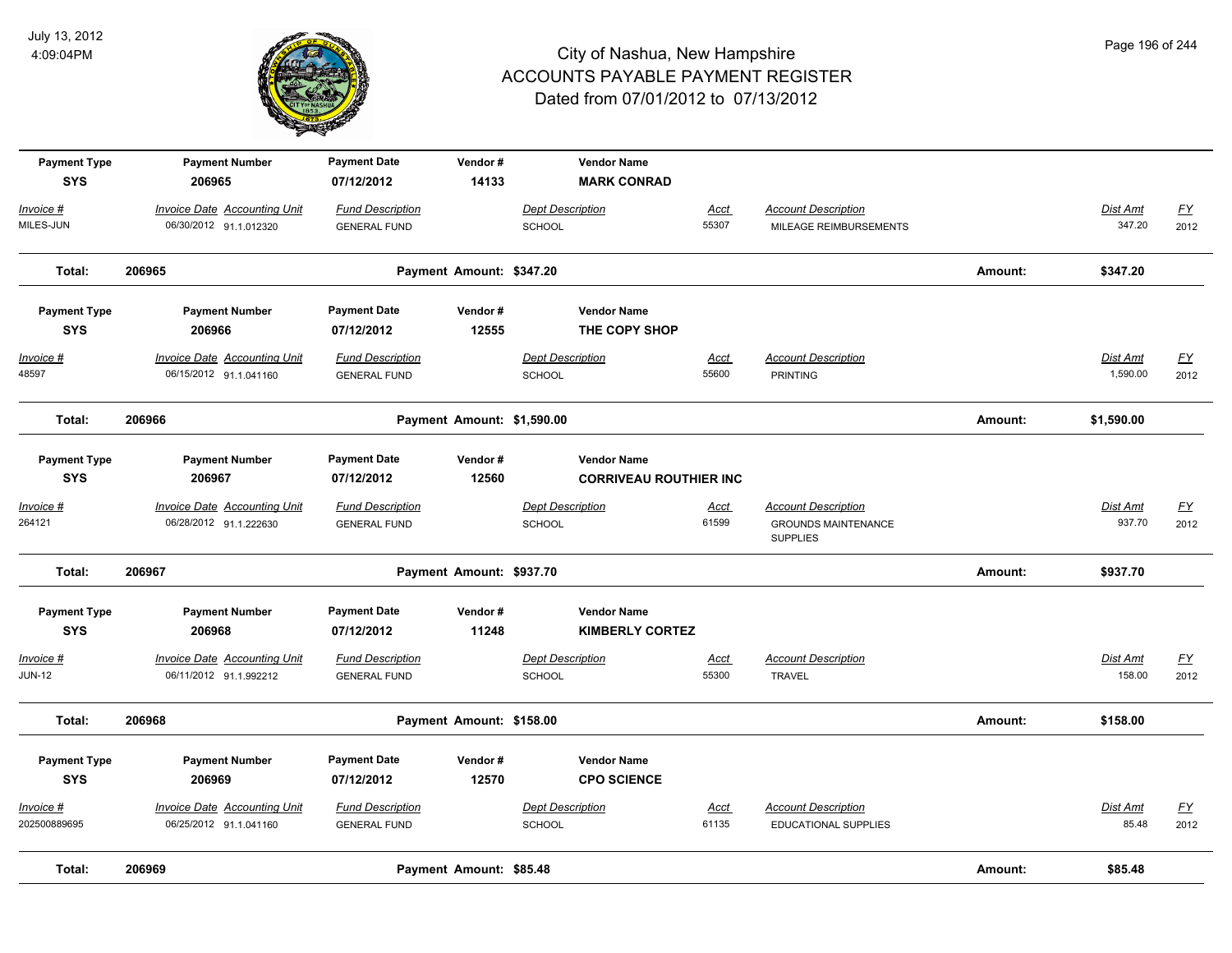

| <b>Payment Type</b><br><b>SYS</b> | <b>Payment Number</b><br>206970                               | <b>Payment Date</b><br>07/12/2012              | Vendor#<br>14152            |                                          | <b>Vendor Name</b><br><b>CROTCHED MOUNTAIN REHAB CTR</b> |                      |                                                    |                            |                    |                   |
|-----------------------------------|---------------------------------------------------------------|------------------------------------------------|-----------------------------|------------------------------------------|----------------------------------------------------------|----------------------|----------------------------------------------------|----------------------------|--------------------|-------------------|
| Invoice #                         | <b>Invoice Date Accounting Unit</b>                           | <b>Fund Description</b>                        |                             | <b>Dept Description</b>                  |                                                          | <u>Acct</u>          | <b>Account Description</b>                         |                            | Dist Amt           | <u>FY</u>         |
| 110961                            | 06/07/2012 91.1.021267                                        | <b>GENERAL FUND</b>                            |                             | <b>SCHOOL</b>                            |                                                          | 55694                | TUITION, OUT OF DISTRICT                           |                            | 14,217.34          | 2012              |
| Total:                            | 206970                                                        |                                                | Payment Amount: \$14,217.34 |                                          |                                                          |                      |                                                    | Amount:                    | \$14,217.34        |                   |
| <b>Payment Type</b>               | <b>Payment Number</b>                                         | <b>Payment Date</b>                            | Vendor#                     |                                          | <b>Vendor Name</b>                                       |                      |                                                    |                            |                    |                   |
| <b>SYS</b>                        | 206971                                                        | 07/12/2012                                     | 11464                       |                                          | <b>DAVIS PUBLICATIONS INC</b>                            |                      |                                                    |                            |                    |                   |
| Invoice #<br>587755               | <b>Invoice Date Accounting Unit</b><br>05/22/2012 91.1.031160 | <b>Fund Description</b><br><b>GENERAL FUND</b> |                             | <b>Dept Description</b><br><b>SCHOOL</b> |                                                          | <u>Acct</u><br>61135 | <b>Account Description</b><br>EDUCATIONAL SUPPLIES |                            | Dist Amt<br>32.37  | <u>FY</u><br>2012 |
| 587755                            | 05/22/2012 91.1.031160                                        | <b>GENERAL FUND</b>                            |                             | SCHOOL                                   |                                                          | 61135                | EDUCATIONAL SUPPLIES                               |                            | 323.70             | 2012              |
| Total:                            | 206971                                                        |                                                | Payment Amount: \$356.07    |                                          |                                                          |                      |                                                    | Amount:                    | \$356.07           |                   |
| <b>Payment Type</b><br><b>SYS</b> | <b>Payment Number</b><br>206972                               | <b>Payment Date</b><br>07/12/2012              | Vendor#<br>12615            |                                          | <b>Vendor Name</b><br><b>DEMCO INC</b>                   |                      |                                                    | Payee Name<br><b>DEMCO</b> |                    |                   |
| Invoice #                         | <b>Invoice Date Accounting Unit</b>                           | <b>Fund Description</b>                        |                             | <b>Dept Description</b>                  |                                                          | <u>Acct</u>          | <b>Account Description</b>                         |                            | Dist Amt           | <u>FY</u>         |
| 4604586                           | 05/09/2012 91.1.162220                                        | <b>GENERAL FUND</b>                            |                             | <b>SCHOOL</b>                            |                                                          | 61135                | EDUCATIONAL SUPPLIES                               |                            | 22.52              | 2012              |
| 4604586                           | 05/09/2012 91.1.162220                                        | <b>GENERAL FUND</b>                            |                             | <b>SCHOOL</b>                            |                                                          | 61135                | EDUCATIONAL SUPPLIES                               |                            | 136.80             | 2012              |
| 4623521                           | 05/25/2012 91.1.132220                                        | <b>GENERAL FUND</b>                            |                             | <b>SCHOOL</b>                            |                                                          | 61135                | EDUCATIONAL SUPPLIES                               |                            | 197.94             | 2012              |
| 4642471                           | 06/14/2012 91.1.101160                                        | <b>GENERAL FUND</b>                            |                             | <b>SCHOOL</b>                            |                                                          | 61135                | EDUCATIONAL SUPPLIES                               |                            | 241.15             | 2012              |
| Total:                            | 206972                                                        |                                                | Payment Amount: \$598.41    |                                          |                                                          |                      |                                                    | Amount:                    | \$598.41           |                   |
| <b>Payment Type</b>               | <b>Payment Number</b>                                         | <b>Payment Date</b>                            | Vendor#                     |                                          | <b>Vendor Name</b>                                       |                      |                                                    |                            |                    |                   |
| <b>SYS</b>                        | 206973                                                        | 07/12/2012                                     | 11504                       |                                          | <b>LISA DUNCKLEE</b>                                     |                      |                                                    |                            |                    |                   |
| Invoice #<br><b>JUN-12</b>        | <b>Invoice Date Accounting Unit</b><br>06/12/2012 91.1.992212 | <b>Fund Description</b><br><b>GENERAL FUND</b> |                             | <b>Dept Description</b><br><b>SCHOOL</b> |                                                          | Acct<br>55300        | <b>Account Description</b><br><b>TRAVEL</b>        |                            | Dist Amt<br>158.00 | <u>FY</u><br>2012 |
| Total:                            | 206973                                                        |                                                | Payment Amount: \$158.00    |                                          |                                                          |                      |                                                    | Amount:                    | \$158.00           |                   |
| <b>Payment Type</b>               | <b>Payment Number</b>                                         | <b>Payment Date</b>                            | Vendor#                     |                                          | <b>Vendor Name</b>                                       |                      |                                                    |                            |                    |                   |
| <b>SYS</b>                        | 206974                                                        | 07/12/2012                                     | 12666                       |                                          | <b>EASTER SEALS OF NEW HAMPSHIRE</b>                     |                      |                                                    |                            |                    |                   |
| Invoice #                         | <b>Invoice Date Accounting Unit</b>                           | <b>Fund Description</b>                        |                             | <b>Dept Description</b>                  |                                                          | Acct                 | <b>Account Description</b>                         |                            | <b>Dist Amt</b>    | <u>FY</u>         |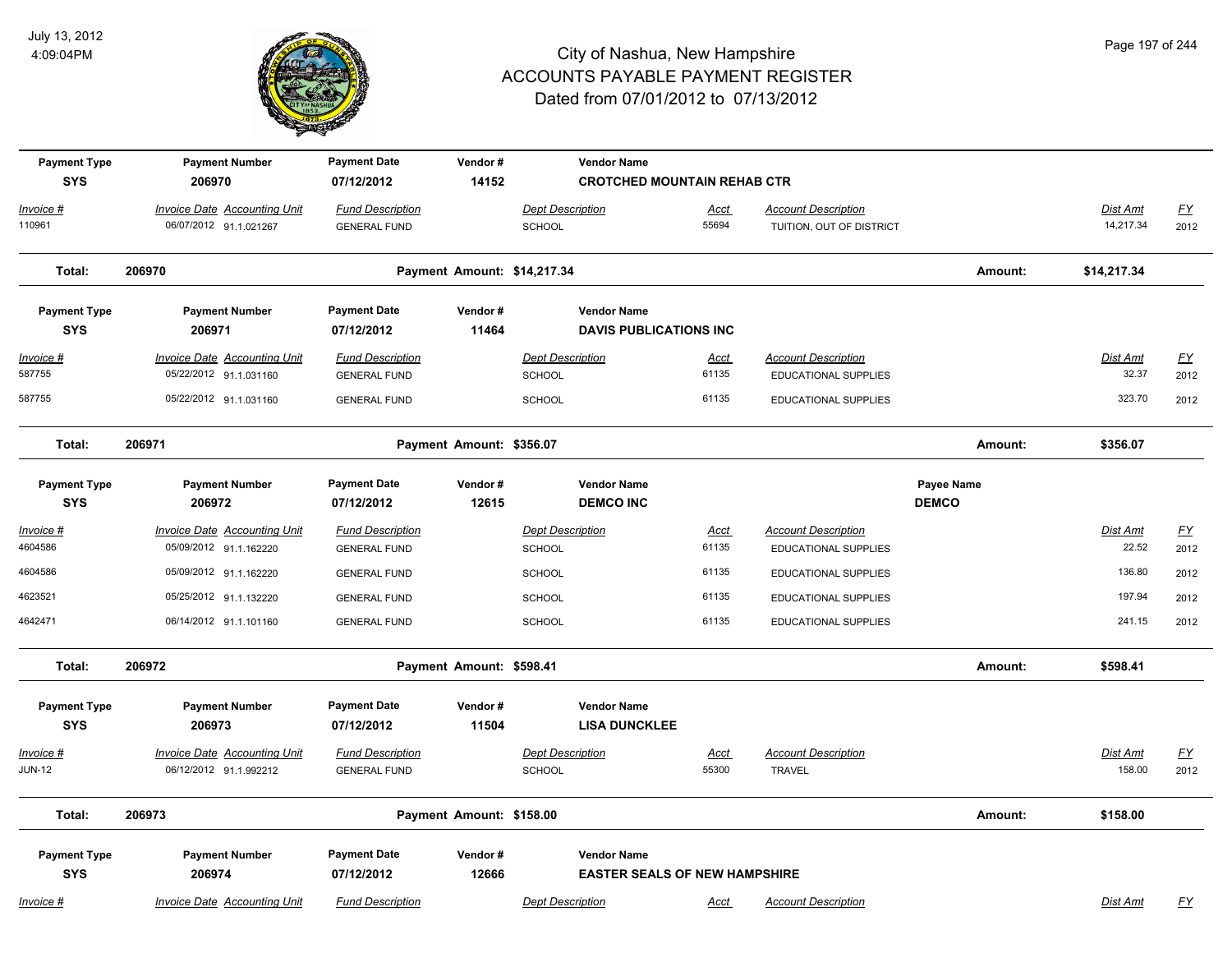

| 176910                            | 06/05/2012 91.1.021267                                           | <b>GENERAL FUND</b>                                  |                            | SCHOOL                                       | 55694                         | TUITION, OUT OF DISTRICT                                             |                                    | 3,520.00                    | 2012              |
|-----------------------------------|------------------------------------------------------------------|------------------------------------------------------|----------------------------|----------------------------------------------|-------------------------------|----------------------------------------------------------------------|------------------------------------|-----------------------------|-------------------|
| Total:                            | 206974                                                           |                                                      | Payment Amount: \$3,520.00 |                                              |                               |                                                                      | Amount:                            | \$3,520.00                  |                   |
| <b>Payment Type</b><br><b>SYS</b> | <b>Payment Number</b><br>206975                                  | <b>Void Date</b><br>07/12/2012                       | Vendor#<br>10972           | <b>Vendor Name</b>                           | <b>EDUCATIONAL OUTFITTERS</b> |                                                                      |                                    |                             |                   |
| Invoice #<br>05/22-06/26          | <b>Invoice Date Accounting Unit</b><br>06/26/2012 91.3800.042210 | <b>Fund Description</b><br><b>SCHOOL GRANTS FUND</b> |                            | <b>Dept Description</b><br>SCHOOL            | <b>Acct</b><br>53607          | <b>Account Description</b><br>PROGRAM IMPROVEMENT<br><b>SERVICES</b> | <b>Activity</b><br>91.03902.042210 | <u>Dist Amt</u><br>1,599.95 | <u>FY</u><br>2012 |
| Total:                            | 206975                                                           |                                                      | Payment Amount: \$1,599.95 |                                              |                               |                                                                      | Amount:                            | \$1,599.95                  |                   |
| <b>Payment Type</b><br><b>SYS</b> | <b>Payment Number</b><br>206976                                  | <b>Payment Date</b><br>07/12/2012                    | Vendor#<br>14208           | <b>Vendor Name</b>                           | <b>ELECTRONIX EXPRESS</b>     |                                                                      |                                    |                             |                   |
| Invoice #<br>399965               | <b>Invoice Date Accounting Unit</b><br>06/25/2012 91.1.031300    | <b>Fund Description</b><br><b>GENERAL FUND</b>       |                            | <b>Dept Description</b><br>SCHOOL            | Acct<br>61135                 | <b>Account Description</b><br><b>EDUCATIONAL SUPPLIES</b>            |                                    | Dist Amt<br>451.30          | <u>FY</u><br>2012 |
| Total:                            | 206976                                                           |                                                      | Payment Amount: \$451.30   |                                              |                               |                                                                      | Amount:                            | \$451.30                    |                   |
| <b>Payment Type</b><br><b>SYS</b> | <b>Payment Number</b><br>206977                                  | <b>Payment Date</b><br>07/12/2012                    | Vendor#<br>11250           | <b>Vendor Name</b><br><b>JEANNETTE ELLIS</b> |                               |                                                                      |                                    |                             |                   |
| Invoice #<br><b>JUN-12</b>        | Invoice Date Accounting Unit<br>06/08/2012 91.1.992212           | <b>Fund Description</b><br><b>GENERAL FUND</b>       |                            | <b>Dept Description</b><br>SCHOOL            | Acct<br>55300                 | <b>Account Description</b><br><b>TRAVEL</b>                          |                                    | Dist Amt<br>158.00          | <u>FY</u><br>2012 |
| Total:                            | 206977                                                           |                                                      | Payment Amount: \$158.00   |                                              |                               |                                                                      | Amount:                            | \$158.00                    |                   |
| <b>Payment Type</b><br><b>SYS</b> | <b>Payment Number</b><br>206978                                  | <b>Payment Date</b><br>07/12/2012                    | Vendor#<br>12078           | <b>Vendor Name</b><br><b>ENERGY CAP INC</b>  |                               |                                                                      |                                    |                             |                   |
| Invoice #<br>20569                | <b>Invoice Date Accounting Unit</b><br>05/01/2012 91.1.992225    | <b>Fund Description</b><br><b>GENERAL FUND</b>       |                            | <b>Dept Description</b><br>SCHOOL            | Acct<br>71228                 | <b>Account Description</b><br>COMPUTER SOFTWARE                      |                                    | Dist Amt<br>1,495.00        | <u>FY</u><br>2012 |
| Total:                            | 206978                                                           |                                                      | Payment Amount: \$1,495.00 |                                              |                               |                                                                      | Amount:                            | \$1,495.00                  |                   |
| <b>Payment Type</b><br><b>SYS</b> | <b>Payment Number</b><br>206979                                  | <b>Payment Date</b><br>07/12/2012                    | Vendor#<br>14213           | <b>Vendor Name</b><br><b>VIRGINIA ESSON</b>  |                               |                                                                      |                                    |                             |                   |
| Invoice #                         | Invoice Date Accounting Unit                                     | <b>Fund Description</b>                              |                            | <b>Dept Description</b>                      | Acct                          | <b>Account Description</b>                                           |                                    | <b>Dist Amt</b>             | <u>FY</u>         |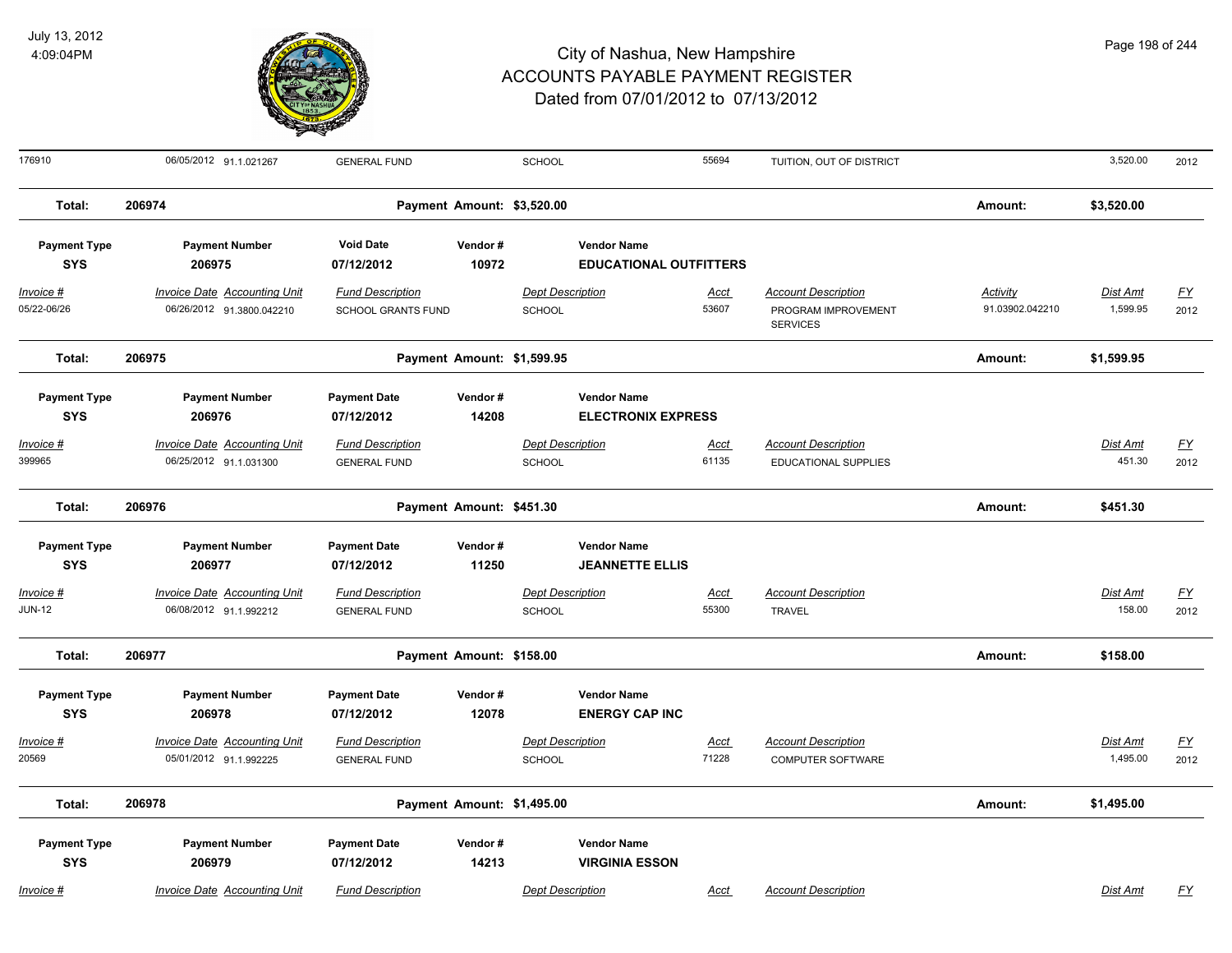

#### City of Nashua, New Hampshire ACCOUNTS PAYABLE PAYMENT REGISTER Dated from 07/01/2012 to 07/13/2012

MILES-JUN 06/30/2012 91.1.071160 GENERAL FUND SCHOOL 55307 MILEAGE REIMBURSEMENTS 17.82 2012

| Total:                            | 206979                                                        |                                                | Payment Amount: \$17.82 |                                          |               |                                                           | Amount: | \$17.82                   |                   |
|-----------------------------------|---------------------------------------------------------------|------------------------------------------------|-------------------------|------------------------------------------|---------------|-----------------------------------------------------------|---------|---------------------------|-------------------|
| <b>Payment Type</b><br><b>SYS</b> | <b>Payment Number</b><br>206980                               | <b>Payment Date</b><br>07/12/2012              | Vendor#<br>12698        | <b>Vendor Name</b><br><b>FWWEBBCO</b>    |               |                                                           |         |                           |                   |
| Invoice #<br>36987564             | <b>Invoice Date Accounting Unit</b><br>06/15/2012 91.1.031300 | <b>Fund Description</b><br><b>GENERAL FUND</b> |                         | <b>Dept Description</b><br><b>SCHOOL</b> | Acct<br>61135 | <b>Account Description</b><br><b>EDUCATIONAL SUPPLIES</b> |         | <u>Dist Amt</u><br>178.50 | <u>FY</u><br>2012 |
| 36996164                          | 06/18/2012 91.1.222620                                        | <b>GENERAL FUND</b>                            |                         | <b>SCHOOL</b>                            | 61421         | SUPPLIES, HVAC                                            |         | 43.47                     | 2012              |
| 37008814                          | 06/19/2012 91.1.222620                                        | <b>GENERAL FUND</b>                            |                         | <b>SCHOOL</b>                            | 61421         | SUPPLIES, HVAC                                            |         | 16.32                     | 2012              |
| 37017732                          | 06/20/2012 91.1.222620                                        | <b>GENERAL FUND</b>                            |                         | <b>SCHOOL</b>                            | 61421         | SUPPLIES, HVAC                                            |         | 9.43                      | 2012              |
| 37036410                          | 06/22/2012 91.1.222620                                        | <b>GENERAL FUND</b>                            |                         | <b>SCHOOL</b>                            | 61421         | SUPPLIES, HVAC                                            |         | 63.30                     | 2012              |
|                                   |                                                               |                                                |                         |                                          |               |                                                           |         |                           |                   |

| Total:                            | 206981                          |                                   | Payment Amount: \$1,047.90 |                                          |                            | Amount: | \$1,047.90 |           |
|-----------------------------------|---------------------------------|-----------------------------------|----------------------------|------------------------------------------|----------------------------|---------|------------|-----------|
| 87035                             | 06/29/2012 91.1.222620          | <b>GENERAL FUND</b>               | <b>SCHOOL</b>              | 61299                                    | MISCELLANEOUS SUPPLIES     |         | 11.59      | 2012      |
| 87028                             | 06/29/2012 91.1.222620          | <b>GENERAL FUND</b>               | <b>SCHOOL</b>              | 61299                                    | MISCELLANEOUS SUPPLIES     |         | 387.00     | 2012      |
| 87027                             | 06/29/2012 91.1.222620          | <b>GENERAL FUND</b>               | <b>SCHOOL</b>              | 61299                                    | MISCELLANEOUS SUPPLIES     |         | 20.56      | 2012      |
| 87001                             | 06/28/2012 91.1.222620          | <b>GENERAL FUND</b>               | <b>SCHOOL</b>              | 61299                                    | MISCELLANEOUS SUPPLIES     |         | 52.03      | 2012      |
| 86944                             | 06/26/2012 91.1.222620          | <b>GENERAL FUND</b>               | SCHOOL                     | 61299                                    | MISCELLANEOUS SUPPLIES     |         | 33.99      | 2012      |
| 86927                             | 06/25/2012 91.1.222620          | <b>GENERAL FUND</b>               | <b>SCHOOL</b>              | 61299                                    | MISCELLANEOUS SUPPLIES     |         | 19.35      | 2012      |
| 86874                             | 06/21/2012 91.1.222620          | <b>GENERAL FUND</b>               | SCHOOL                     | 61299                                    | MISCELLANEOUS SUPPLIES     |         | 111.18     | 2012      |
| 86767                             | 06/13/2012 91.1.222620          | <b>GENERAL FUND</b>               | SCHOOL                     | 61299                                    | MISCELLANEOUS SUPPLIES     |         | 412.20     | 2012      |
| Invoice #                         | Invoice Date Accounting Unit    | <b>Fund Description</b>           | <b>Dept Description</b>    | Acct                                     | <b>Account Description</b> |         | Dist Amt   | <u>FY</u> |
| <b>Payment Type</b><br><b>SYS</b> | <b>Payment Number</b><br>206981 | <b>Payment Date</b><br>07/12/2012 | Vendor#<br>14222           | <b>Vendor Name</b><br><b>FASTENAL CO</b> |                            |         |            |           |
| Total:                            | 206980                          |                                   | Payment Amount: \$357.81   |                                          |                            | Amount: | \$357.81   |           |
| 37058334                          | 06/25/2012 91.1.222620          | <b>GENERAL FUND</b>               | SCHOOL                     | 61421                                    | SUPPLIES, HVAC             |         | 39.15      | 2012      |
| 37050599                          | 06/25/2012 91.1.222620          | <b>GENERAL FUND</b>               | <b>SCHOOL</b>              | 61421                                    | SUPPLIES, HVAC             |         | 7.64       | 2012      |
| 37036410                          | 06/22/2012 91.1.222620          | <b>GENERAL FUND</b>               | SCHOOL                     | 61421                                    | SUPPLIES, HVAC             |         | 63.30      | 2012      |

**Payment Type Payment Number Payment Date Vendor # Vendor Name**

**SYS 07/12/2012**

 **206982 14227 FIRST STUDENT INC**

*Invoice # Invoice Date Accounting Unit Fund Description Dept Description Acct Account Description Dist Amt FY*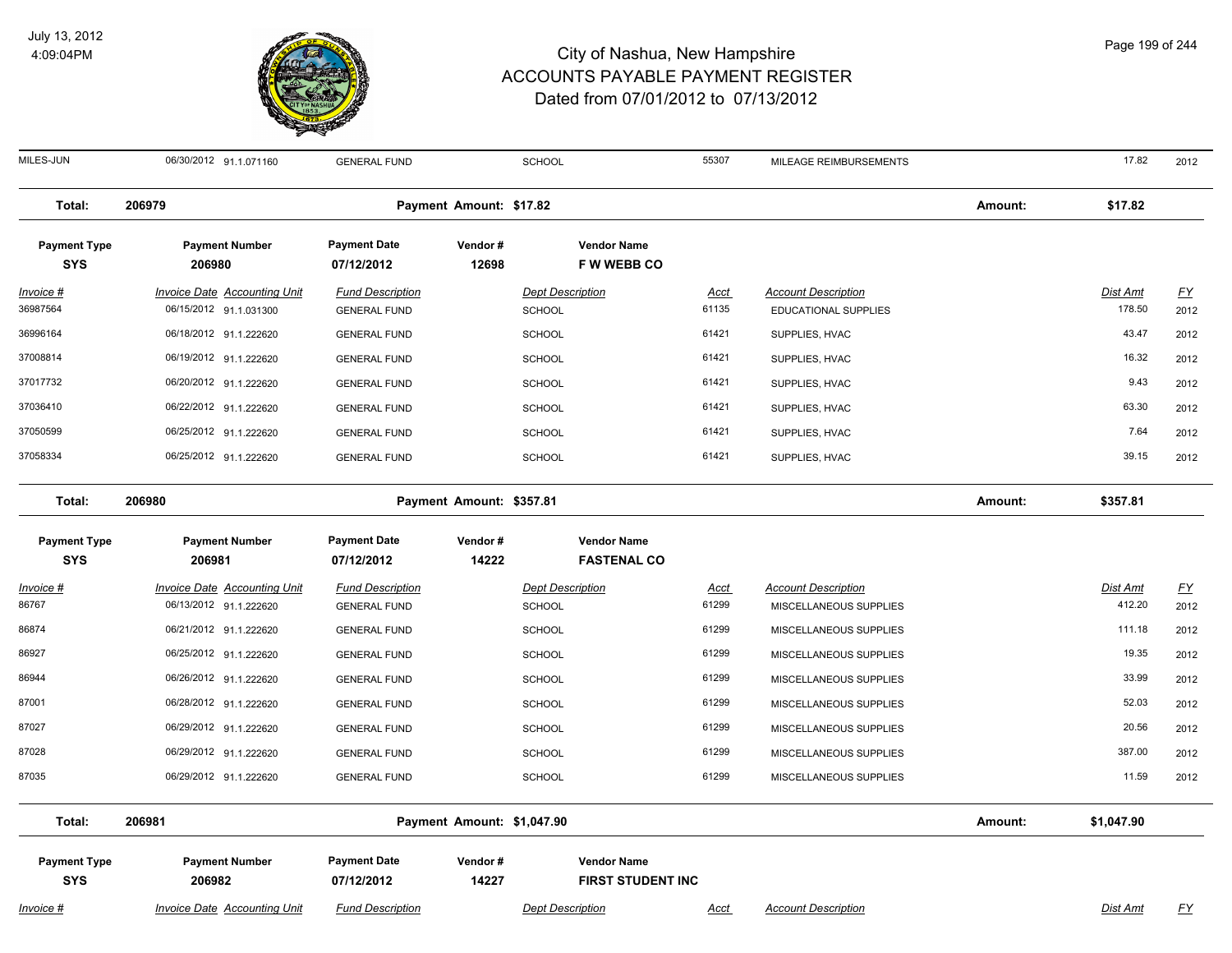

| Total:                            | 206986                                                           | Payment Amount: \$139.96                       |                  |                                          |                                              |                      |                                                      | Amount:                            | \$139.96                    |                          |
|-----------------------------------|------------------------------------------------------------------|------------------------------------------------|------------------|------------------------------------------|----------------------------------------------|----------------------|------------------------------------------------------|------------------------------------|-----------------------------|--------------------------|
| 111676                            | 06/18/2012 91.1.992225                                           | <b>GENERAL FUND</b>                            |                  | SCHOOL                                   |                                              | 54487                | <b>EQUIPMENT REPAIRS &amp;</b><br><b>MAINTENANCE</b> |                                    | 129.00                      | 2012                     |
| 111676                            | 06/18/2012 91.1.992225                                           | <b>GENERAL FUND</b>                            |                  | <b>SCHOOL</b>                            |                                              | 54487                | <b>EQUIPMENT REPAIRS &amp;</b><br>MAINTENANCE        |                                    | 10.96                       | 2012                     |
| Invoice #                         | <b>Invoice Date Accounting Unit</b>                              | <b>Fund Description</b>                        |                  | <b>Dept Description</b>                  |                                              | <u>Acct</u>          | <b>Account Description</b>                           |                                    | Dist Amt                    | <u>FY</u>                |
| <b>SYS</b>                        | 206986                                                           | 07/12/2012                                     | 13362            |                                          | PROJECTOR QUEST.COM                          |                      |                                                      | <b>GLOBAL TRADEQUEST INC</b>       |                             |                          |
| <b>Payment Type</b>               | <b>Payment Number</b>                                            | <b>Payment Date</b>                            | Vendor#          |                                          | <b>Vendor Name</b>                           |                      |                                                      | <b>Payee Name</b>                  |                             |                          |
| Total:                            | 206985                                                           | Payment Amount: \$1,599.90                     |                  |                                          |                                              |                      |                                                      | Amount:                            | \$1,599.90                  |                          |
| 202500881153                      | 05/29/2012 91.3800.042219                                        | SCHOOL GRANTS FUND                             |                  | SCHOOL                                   |                                              | 61299                | MISCELLANEOUS SUPPLIES                               | 91.03468.042219                    | 1,599.90                    | 2012                     |
| Invoice #                         | Invoice Date Accounting Unit                                     | <b>Fund Description</b>                        |                  | <b>Dept Description</b>                  |                                              | <u>Acct</u>          | <b>Account Description</b>                           | Activity                           | Dist Amt                    | $\underline{FY}$         |
| <b>Payment Type</b><br><b>SYS</b> | <b>Payment Number</b><br>206985                                  | <b>Payment Date</b><br>07/12/2012              | Vendor#<br>12751 |                                          | <b>Vendor Name</b><br><b>FREY SCIENTIFIC</b> |                      |                                                      |                                    |                             |                          |
| Total:                            | 206984                                                           | Payment Amount: \$543.13                       |                  |                                          |                                              |                      |                                                      | Amount:                            | \$543.13                    |                          |
| Invoice #<br>PV-062912            | <b>Invoice Date Accounting Unit</b><br>06/29/2012 91.1.992212    | <b>Fund Description</b><br><b>GENERAL FUND</b> |                  | <b>Dept Description</b><br><b>SCHOOL</b> |                                              | <u>Acct</u><br>55300 | <b>Account Description</b><br><b>TRAVEL</b>          |                                    | Dist Amt<br>543.13          | $\underline{FY}$<br>2012 |
|                                   |                                                                  |                                                |                  |                                          |                                              |                      |                                                      |                                    |                             |                          |
| <b>Payment Type</b><br><b>SYS</b> | <b>Payment Number</b><br>206984                                  | <b>Payment Date</b><br>07/12/2012              | Vendor#<br>11272 |                                          | <b>Vendor Name</b><br><b>ROSE FRANCOEUR</b>  |                      |                                                      |                                    |                             |                          |
|                                   |                                                                  |                                                |                  |                                          |                                              |                      |                                                      |                                    |                             |                          |
| Total:                            | 206983                                                           | Payment Amount: \$1,785.00                     |                  |                                          |                                              |                      |                                                      | Amount:                            | \$1,785.00                  |                          |
| <u>Invoice #</u><br>1275587       | <b>Invoice Date Accounting Unit</b><br>06/18/2012 91.3800.992210 | <b>Fund Description</b><br>SCHOOL GRANTS FUND  |                  | <b>Dept Description</b><br><b>SCHOOL</b> |                                              | <u>Acct</u><br>55300 | <b>Account Description</b><br><b>TRAVEL</b>          | <b>Activity</b><br>91.03502.992210 | <b>Dist Amt</b><br>1,785.00 | <u>FY</u><br>2012        |
| <b>SYS</b>                        | 206983                                                           | 07/12/2012                                     | 11817            |                                          | FITCHBURG STATE UNIVERSITY                   |                      |                                                      |                                    |                             |                          |
| <b>Payment Type</b>               | <b>Payment Number</b>                                            | <b>Payment Date</b>                            | Vendor#          |                                          | <b>Vendor Name</b>                           |                      |                                                      |                                    |                             |                          |
| Total:                            | 206982                                                           | Payment Amount: \$696.62                       |                  |                                          |                                              |                      |                                                      | Amount:                            | \$696.62                    |                          |
| 17746338                          | 06/19/2012 91.1.031452                                           | <b>GENERAL FUND</b>                            |                  | <b>SCHOOL</b>                            |                                              | 55690                | REGULAR TRANSPORTATION<br><b>SERVICES</b>            |                                    | 95.79                       | 2012                     |
| 17746338                          | 06/19/2012 91.1.031451                                           | <b>GENERAL FUND</b>                            |                  | <b>SCHOOL</b>                            |                                              | 55690                | REGULAR TRANSPORTATION<br><b>SERVICES</b>            |                                    | 95.78                       | 2012                     |
| 17746337                          | 06/19/2012 91.1.031410                                           | <b>GENERAL FUND</b>                            |                  | <b>SCHOOL</b>                            |                                              | 55690                | REGULAR TRANSPORTATION<br><b>SERVICES</b>            |                                    | 505.05                      | 2012                     |
|                                   |                                                                  |                                                |                  |                                          |                                              |                      |                                                      |                                    |                             |                          |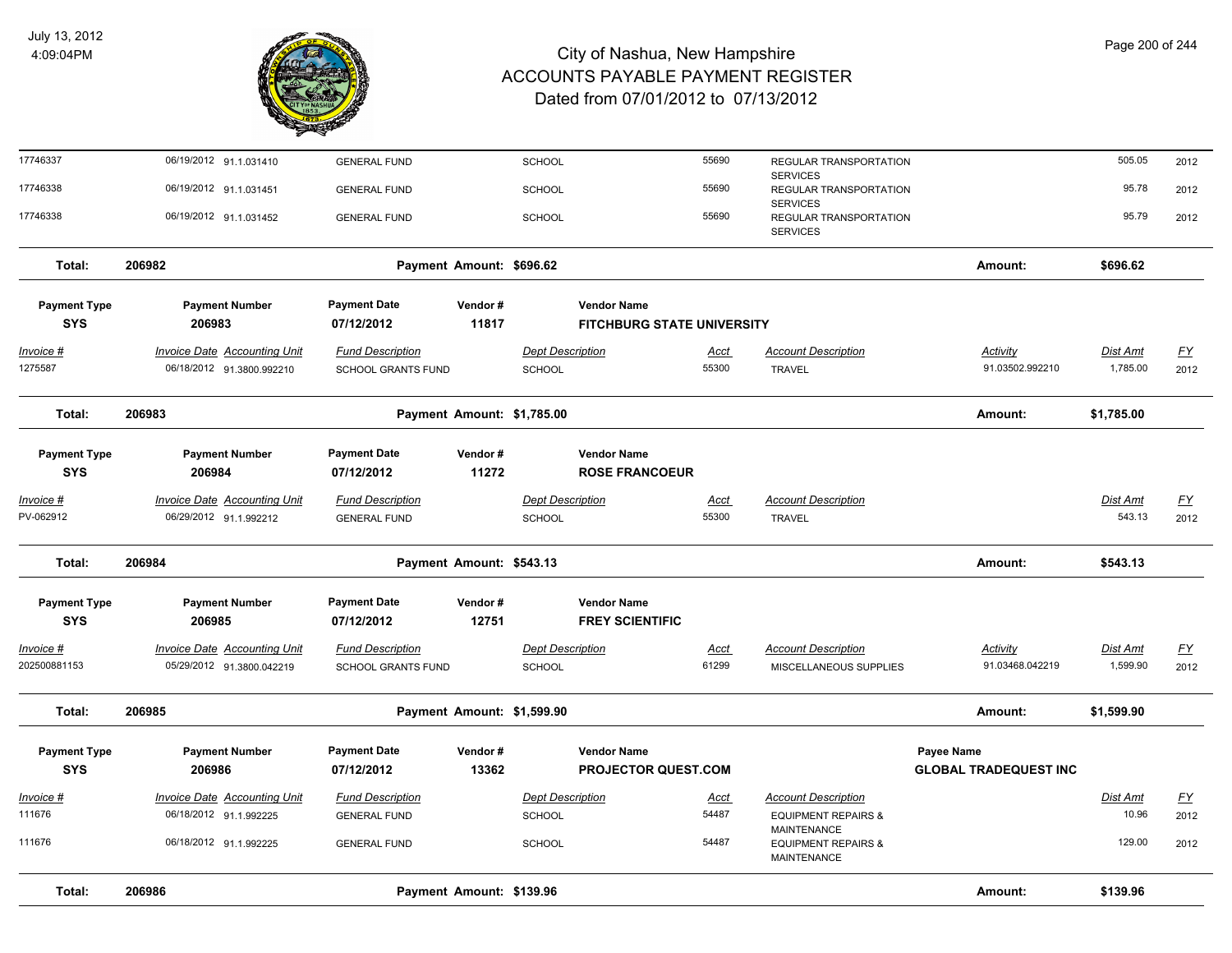

| <b>Payment Type</b><br><b>SYS</b> | <b>Payment Number</b><br>206987                               | <b>Payment Date</b><br>07/12/2012              | Vendor#<br>10356            | <b>Vendor Name</b>                | <b>GORHAM SAVINGS LEASING GROUP L</b> |                                                    |                                  |                    |                   |
|-----------------------------------|---------------------------------------------------------------|------------------------------------------------|-----------------------------|-----------------------------------|---------------------------------------|----------------------------------------------------|----------------------------------|--------------------|-------------------|
| Invoice #                         | Invoice Date Accounting Unit                                  | <b>Fund Description</b>                        |                             | <b>Dept Description</b>           | Acct                                  | <b>Account Description</b>                         |                                  | Dist Amt           | EY                |
| ME1482                            | 06/25/2012 91.1.222620                                        | <b>GENERAL FUND</b>                            |                             | SCHOOL                            | 75220                                 | CAPITAL LEASE - INTEREST                           |                                  | 2,484.11           | 2012              |
| ME1482                            | 06/25/2012 91.1.222620                                        | <b>GENERAL FUND</b>                            |                             | <b>SCHOOL</b>                     | 75120                                 | CAPITAL LEASE - PRINCIPAL                          |                                  | 21,458.00          | 2012              |
| Total:                            | 206987                                                        |                                                | Payment Amount: \$23,942.11 |                                   |                                       |                                                    | Amount:                          | \$23,942.11        |                   |
| <b>Payment Type</b><br><b>SYS</b> | <b>Payment Number</b><br>206988                               | <b>Payment Date</b><br>07/12/2012              | Vendor#<br>14272            | <b>Vendor Name</b>                | <b>GREATER LAWRENCE ED COLLABORAT</b> |                                                    |                                  |                    |                   |
|                                   |                                                               |                                                |                             |                                   |                                       |                                                    |                                  |                    |                   |
| Invoice #                         | <b>Invoice Date Accounting Unit</b>                           | <b>Fund Description</b>                        |                             | <b>Dept Description</b>           | <u>Acct</u>                           | <b>Account Description</b>                         |                                  | <b>Dist Amt</b>    | <u>FY</u>         |
| 1202586                           | 06/08/2012 91.1.021267                                        | <b>GENERAL FUND</b>                            |                             | <b>SCHOOL</b>                     | 55694                                 | TUITION, OUT OF DISTRICT                           |                                  | 5,344.58           | 2012              |
| 1202587                           | 06/08/2012 91.1.021267                                        | <b>GENERAL FUND</b>                            |                             | <b>SCHOOL</b>                     | 55694                                 | TUITION, OUT OF DISTRICT                           |                                  | 5,226.50           | 2012              |
| 1202588                           | 06/08/2012 91.1.021267                                        | <b>GENERAL FUND</b>                            |                             | <b>SCHOOL</b>                     | 55694                                 | TUITION, OUT OF DISTRICT                           |                                  | 5,226.50           | 2012              |
| 1202589                           | 06/08/2012 91.1.021267                                        | <b>GENERAL FUND</b>                            |                             | <b>SCHOOL</b>                     | 55694                                 | TUITION, OUT OF DISTRICT                           |                                  | 2,870.00           | 2012              |
| 1202626                           | 06/15/2012 91.1.021267                                        | <b>GENERAL FUND</b>                            |                             | <b>SCHOOL</b>                     | 55694                                 | TUITION, OUT OF DISTRICT                           |                                  | 826.56             | 2012              |
| Total:                            | 206988                                                        |                                                | Payment Amount: \$19,494.14 |                                   |                                       |                                                    | Amount:                          | \$19,494.14        |                   |
| <b>Payment Type</b>               | <b>Payment Number</b>                                         | <b>Payment Date</b>                            | Vendor#                     | <b>Vendor Name</b>                |                                       |                                                    |                                  |                    |                   |
| <b>SYS</b>                        | 206989                                                        | 07/12/2012                                     | 14273                       |                                   | <b>GREATER NASHUA CHAMBER OF COMM</b> |                                                    |                                  |                    |                   |
| Invoice #<br><b>JUL-12</b>        | <b>Invoice Date Accounting Unit</b><br>07/01/2012 91.1.012320 | <b>Fund Description</b><br><b>GENERAL FUND</b> |                             | <b>Dept Description</b><br>SCHOOL | Acct<br>55200                         | <b>Account Description</b><br>DUES AND MEMBERSHIPS |                                  | Dist Amt<br>300.00 | <u>FY</u><br>2012 |
| Total:                            | 206989                                                        |                                                | Payment Amount: \$300.00    |                                   |                                       |                                                    | Amount:                          | \$300.00           |                   |
| <b>Payment Type</b>               | <b>Payment Number</b>                                         | <b>Payment Date</b>                            | Vendor#                     | <b>Vendor Name</b>                |                                       |                                                    | Payee Name                       |                    |                   |
| <b>SYS</b>                        | 206990                                                        | 07/12/2012                                     | 12824                       |                                   | <b>HAMPTON SCHOOL DISTRICT</b>        |                                                    | <b>HAMPSTEAD SCHOOL DISTRICT</b> |                    |                   |
| Invoice #                         | <b>Invoice Date Accounting Unit</b>                           | <b>Fund Description</b>                        |                             | <b>Dept Description</b>           | <u>Acct</u>                           | <b>Account Description</b>                         |                                  | Dist Amt           | <u>FY</u>         |
| <b>JAN-12</b>                     | 01/12/2012 91.1.021267                                        | <b>GENERAL FUND</b>                            |                             | SCHOOL                            | 55694                                 | TUITION, OUT OF DISTRICT                           |                                  | 15,600.00          | 2012              |
| Total:                            | 206990                                                        |                                                | Payment Amount: \$15,600.00 |                                   |                                       |                                                    | Amount:                          | \$15,600.00        |                   |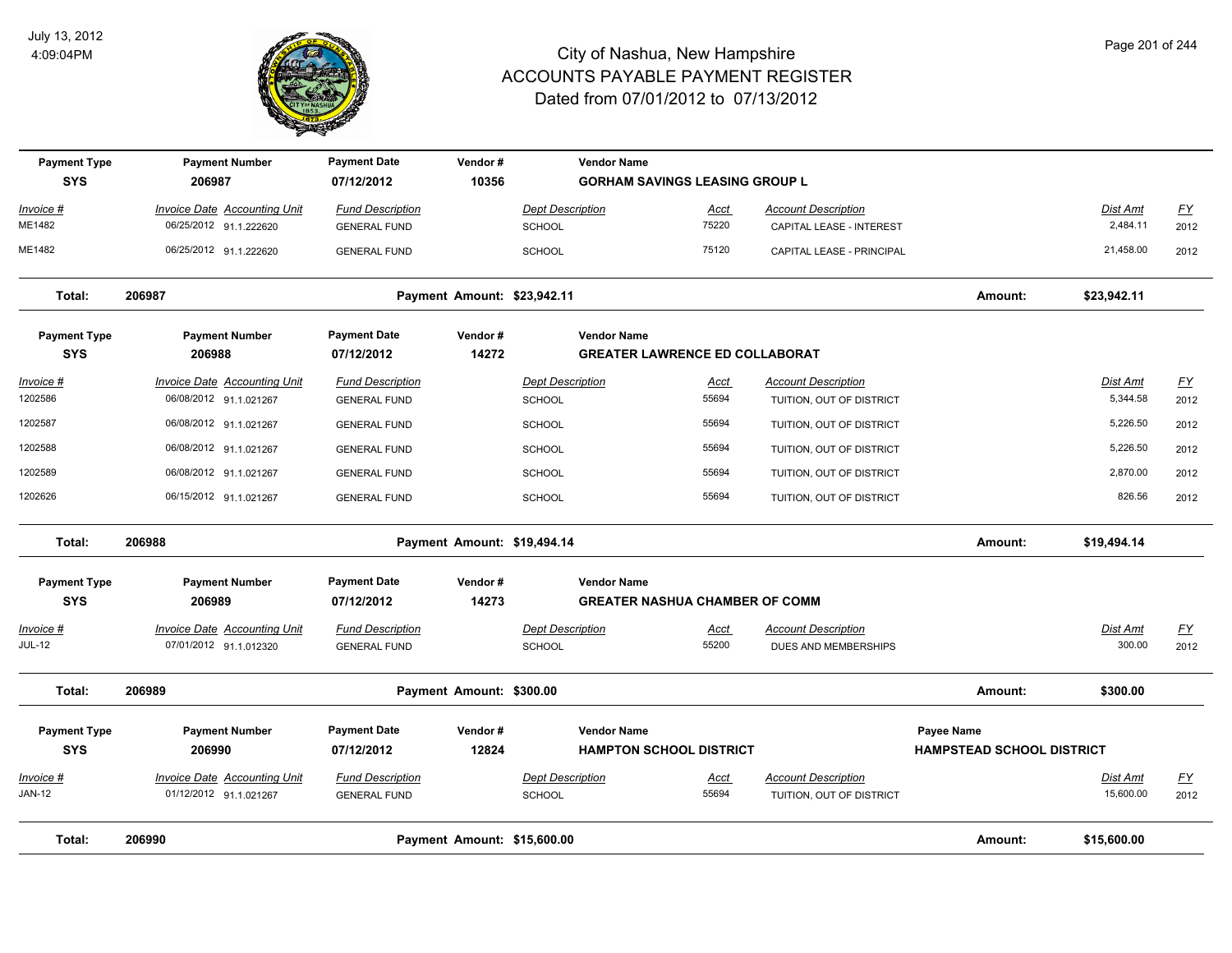

| <b>Payment Type</b><br><b>SYS</b> | <b>Payment Number</b><br>206991                               | <b>Payment Date</b><br>07/12/2012 | Vendor#<br>12834           | <b>Vendor Name</b>      | <b>HARVARD EDUCATION PUBLISHING G</b> |                            | Payee Name<br><b>HARVARD EDUCATION PRESS</b> |                    |                          |
|-----------------------------------|---------------------------------------------------------------|-----------------------------------|----------------------------|-------------------------|---------------------------------------|----------------------------|----------------------------------------------|--------------------|--------------------------|
|                                   |                                                               |                                   |                            |                         |                                       |                            |                                              |                    |                          |
| <u> Invoice #</u><br>3973154      | <b>Invoice Date Accounting Unit</b><br>06/19/2012 91.1.992212 | <b>Fund Description</b>           |                            | <b>Dept Description</b> | <u>Acct</u><br>61875                  | <b>Account Description</b> |                                              | Dist Amt<br>248.10 | $\underline{FY}$<br>2012 |
|                                   |                                                               | <b>GENERAL FUND</b>               |                            | <b>SCHOOL</b>           |                                       | <b>BOOKS</b>               |                                              |                    |                          |
| Total:                            | 206991                                                        |                                   | Payment Amount: \$248.10   |                         |                                       |                            | Amount:                                      | \$248.10           |                          |
| <b>Payment Type</b>               | <b>Payment Number</b>                                         | <b>Payment Date</b>               | Vendor#                    | <b>Vendor Name</b>      |                                       |                            |                                              |                    |                          |
| <b>SYS</b>                        | 206992                                                        | 07/12/2012                        | 12846                      |                         | HEATING SPECIALTIES OF NH INC         |                            |                                              |                    |                          |
| <u> Invoice #</u>                 | <b>Invoice Date Accounting Unit</b>                           | <b>Fund Description</b>           |                            | <b>Dept Description</b> | Acct                                  | <b>Account Description</b> |                                              | <b>Dist Amt</b>    | EY                       |
| B 47095                           | 06/27/2012 91.1.222620                                        | <b>GENERAL FUND</b>               |                            | SCHOOL                  | 61421                                 | SUPPLIES, HVAC             |                                              | 2,297.00           | 2012                     |
| Total:                            | 206992                                                        |                                   | Payment Amount: \$2,297.00 |                         |                                       |                            | Amount:                                      | \$2,297.00         |                          |
| <b>Payment Type</b>               | <b>Payment Number</b>                                         | <b>Payment Date</b>               | Vendor#                    | <b>Vendor Name</b>      |                                       |                            |                                              |                    |                          |
| <b>SYS</b>                        | 206993                                                        | 07/12/2012                        | 12849                      | <b>HEINEMANN</b>        |                                       |                            |                                              |                    |                          |
| <u> Invoice #</u>                 | <b>Invoice Date Accounting Unit</b>                           | <b>Fund Description</b>           |                            | <b>Dept Description</b> | <u>Acct</u>                           | <b>Account Description</b> |                                              | Dist Amt           | EY                       |
| 6050994                           | 05/16/2012 91.1.121160                                        | <b>GENERAL FUND</b>               |                            | <b>SCHOOL</b>           | 61875                                 | <b>BOOKS</b>               |                                              | 33.50              | 2012                     |
| Total:                            | 206993                                                        |                                   | Payment Amount: \$33.50    |                         |                                       |                            | Amount:                                      | \$33.50            |                          |
| <b>Payment Type</b>               | <b>Payment Number</b>                                         | <b>Payment Date</b>               | Vendor#                    | <b>Vendor Name</b>      |                                       |                            |                                              |                    |                          |
| <b>SYS</b>                        | 206994                                                        | 07/12/2012                        | 12857                      | <b>HIGHSMITH INC</b>    |                                       |                            |                                              |                    |                          |
| Invoice #                         | <b>Invoice Date Accounting Unit</b>                           | <b>Fund Description</b>           |                            | <b>Dept Description</b> | Acct                                  | <b>Account Description</b> |                                              | Dist Amt           | EY                       |
| 4603074                           | 05/08/2012 91.1.112220                                        | <b>GENERAL FUND</b>               |                            | SCHOOL                  | 61814                                 | <b>MEDIA</b>               |                                              | 241.89             | 2012                     |
| 4629937                           | 06/01/2012 91.1.092220                                        | <b>GENERAL FUND</b>               |                            | <b>SCHOOL</b>           | 61135                                 | EDUCATIONAL SUPPLIES       |                                              | 148.84             | 2012                     |
| Total:                            | 206994                                                        |                                   | Payment Amount: \$390.73   |                         |                                       |                            | Amount:                                      | \$390.73           |                          |
| <b>Payment Type</b>               | <b>Payment Number</b>                                         | <b>Payment Date</b>               | Vendor#                    | <b>Vendor Name</b>      |                                       |                            |                                              |                    |                          |
| <b>SYS</b>                        | 206995                                                        | 07/12/2012                        | 14309                      |                         | <b>HOME DEPOT CREDIT SERVICES</b>     |                            |                                              |                    |                          |
| <u> Invoice #</u>                 | <b>Invoice Date Accounting Unit</b>                           | <b>Fund Description</b>           |                            | <b>Dept Description</b> | Acct                                  | <b>Account Description</b> |                                              | Dist Amt           | EY                       |
| 5010873                           | 06/13/2012 91.1.222620                                        | <b>GENERAL FUND</b>               |                            | SCHOOL                  | 61299                                 | MISCELLANEOUS SUPPLIES     |                                              | 99.90              | 2012                     |
| Total:                            | 206995                                                        |                                   | Payment Amount: \$99.90    |                         |                                       |                            | Amount:                                      | \$99.90            |                          |

Page 202 of 244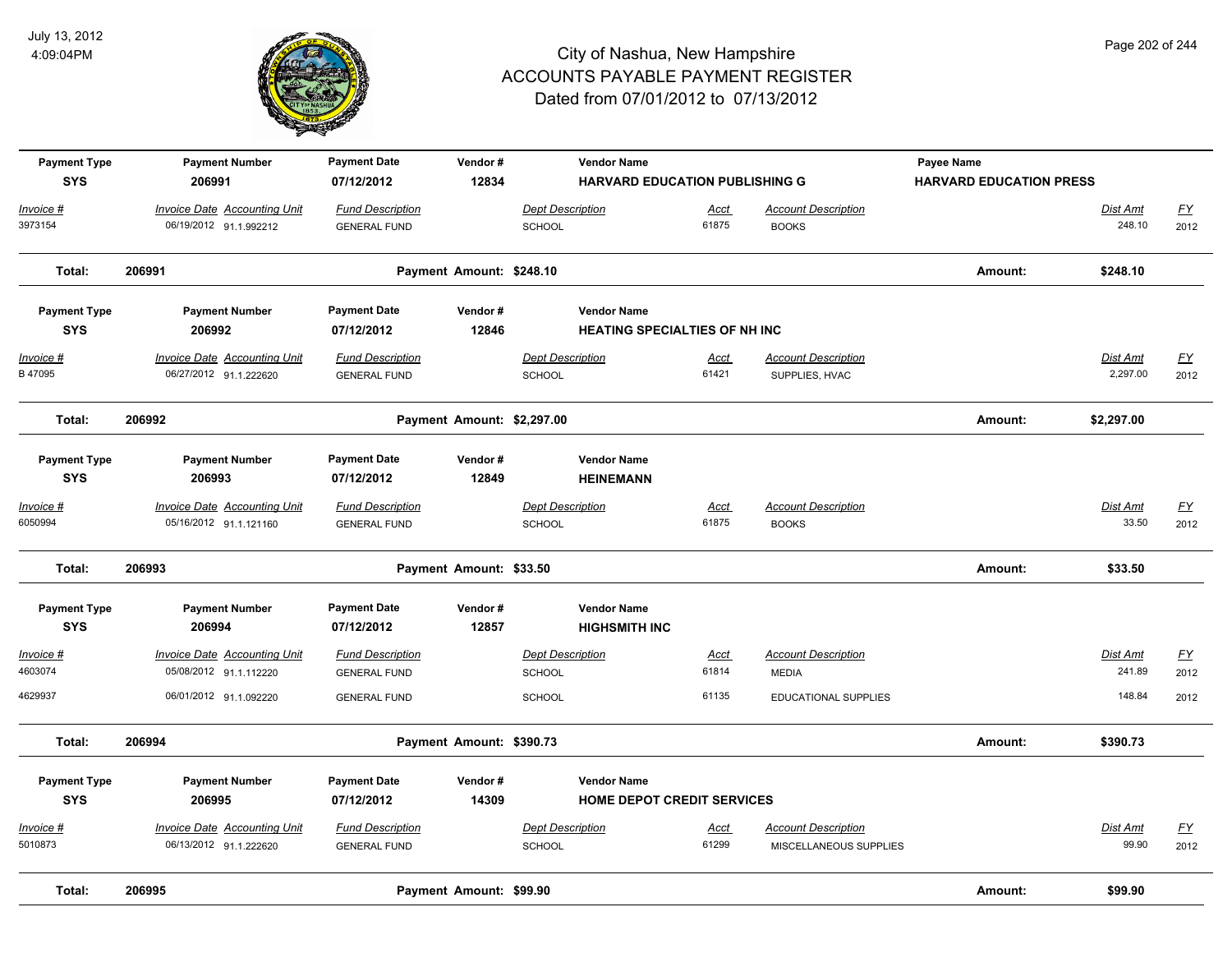

| <b>Payment Type</b><br><b>SYS</b> | <b>Payment Number</b><br>206996                               | <b>Payment Date</b><br>07/12/2012                    | Vendor#<br>13199           |                                          | <b>Vendor Name</b><br><b>NORTHERN TOOL &amp; EQUIPMENT</b> |                                                        | Payee Name<br><b>HSBC BUSINESS SOLUTIONS</b> |                             |                           |
|-----------------------------------|---------------------------------------------------------------|------------------------------------------------------|----------------------------|------------------------------------------|------------------------------------------------------------|--------------------------------------------------------|----------------------------------------------|-----------------------------|---------------------------|
| Invoice #                         | <b>Invoice Date Accounting Unit</b>                           | <b>Fund Description</b>                              |                            | <b>Dept Description</b>                  | <u>Acct</u>                                                | <b>Account Description</b>                             |                                              | Dist Amt                    | $\underline{\mathsf{FY}}$ |
| 26407478                          | 06/21/2012 91.1.222620                                        | <b>GENERAL FUND</b>                                  |                            | SCHOOL                                   | 61299                                                      | MISCELLANEOUS SUPPLIES                                 |                                              | 39.99                       | 2012                      |
| 26413520                          | 06/21/2012 91.1.222620                                        | <b>GENERAL FUND</b>                                  |                            | SCHOOL                                   | 61299                                                      | MISCELLANEOUS SUPPLIES                                 |                                              | 99.10                       | 2012                      |
| Total:                            | 206996                                                        |                                                      | Payment Amount: \$139.09   |                                          |                                                            |                                                        | Amount:                                      | \$139.09                    |                           |
| <b>Payment Type</b><br><b>SYS</b> | <b>Payment Number</b><br>206997                               | <b>Payment Date</b><br>07/12/2012                    | Vendor#<br>14317           | <b>Vendor Name</b>                       | <b>HUDSON SCHOOL DISTRICT</b>                              |                                                        |                                              |                             |                           |
| <u> Invoice #</u><br>MAR-12       | <b>Invoice Date Accounting Unit</b><br>03/28/2012 91.1.021267 | <b>Fund Description</b><br><b>GENERAL FUND</b>       |                            | <b>Dept Description</b><br><b>SCHOOL</b> | <b>Acct</b><br>55694                                       | <b>Account Description</b><br>TUITION, OUT OF DISTRICT |                                              | <b>Dist Amt</b><br>4,960.30 | <u>FY</u><br>2012         |
| Total:                            | 206997                                                        |                                                      | Payment Amount: \$4,960.30 |                                          |                                                            |                                                        | Amount:                                      | \$4,960.30                  |                           |
| <b>Payment Type</b><br><b>SYS</b> | <b>Payment Number</b><br>206998                               | <b>Payment Date</b><br>07/12/2012                    | Vendor#<br>12885           | <b>Vendor Name</b>                       | <b>ICAT RESOURCES LLC</b>                                  |                                                        |                                              |                             |                           |
| Invoice #<br>353                  | Invoice Date Accounting Unit<br>06/04/2012 91.3800.992210     | <b>Fund Description</b><br><b>SCHOOL GRANTS FUND</b> |                            | <b>Dept Description</b><br><b>SCHOOL</b> | Acct<br>55300                                              | <b>Account Description</b><br><b>TRAVEL</b>            | Activity<br>91.03501.992210                  | Dist Amt<br>225.00          | <u>FY</u><br>2012         |
| Total:                            | 206998                                                        |                                                      | Payment Amount: \$225.00   |                                          |                                                            |                                                        | Amount:                                      | \$225.00                    |                           |
| <b>Payment Type</b><br><b>SYS</b> | <b>Payment Number</b><br>206999                               | <b>Payment Date</b><br>07/12/2012                    | Vendor#<br>11721           | <b>Vendor Name</b>                       | <b>MUSIC ALIVE &amp; IN TUNE PARTNERS</b>                  |                                                        | Payee Name<br>IN TUNE PARTNERS               |                             |                           |
| Invoice #<br>MA4097               | <b>Invoice Date Accounting Unit</b><br>06/20/2012 91.1.061112 | <b>Fund Description</b><br><b>GENERAL FUND</b>       |                            | <b>Dept Description</b><br>SCHOOL        | <u>Acct</u><br>61135                                       | <b>Account Description</b><br>EDUCATIONAL SUPPLIES     |                                              | Dist Amt<br>339.95          | $\underline{FY}$<br>2012  |
| Total:                            | 206999                                                        |                                                      | Payment Amount: \$339.95   |                                          |                                                            |                                                        | Amount:                                      | \$339.95                    |                           |
| <b>Payment Type</b><br><b>SYS</b> | <b>Payment Number</b><br>207000                               | <b>Payment Date</b><br>07/12/2012                    | Vendor#<br>11386           | <b>Vendor Name</b><br><b>INSECT LORE</b> |                                                            |                                                        |                                              |                             |                           |
| Invoice #                         | <b>Invoice Date Accounting Unit</b>                           | <b>Fund Description</b>                              |                            | <b>Dept Description</b>                  | Acct                                                       | <b>Account Description</b>                             |                                              | Dist Amt                    | $\underline{\mathsf{FY}}$ |
| 69714901013                       | 05/17/2012 91.1.171120                                        | <b>GENERAL FUND</b>                                  |                            | <b>SCHOOL</b>                            | 61135                                                      | <b>EDUCATIONAL SUPPLIES</b>                            |                                              | 87.94                       | 2012                      |
| Total:                            | 207000                                                        |                                                      | Payment Amount: \$87.94    |                                          |                                                            |                                                        | Amount:                                      | \$87.94                     |                           |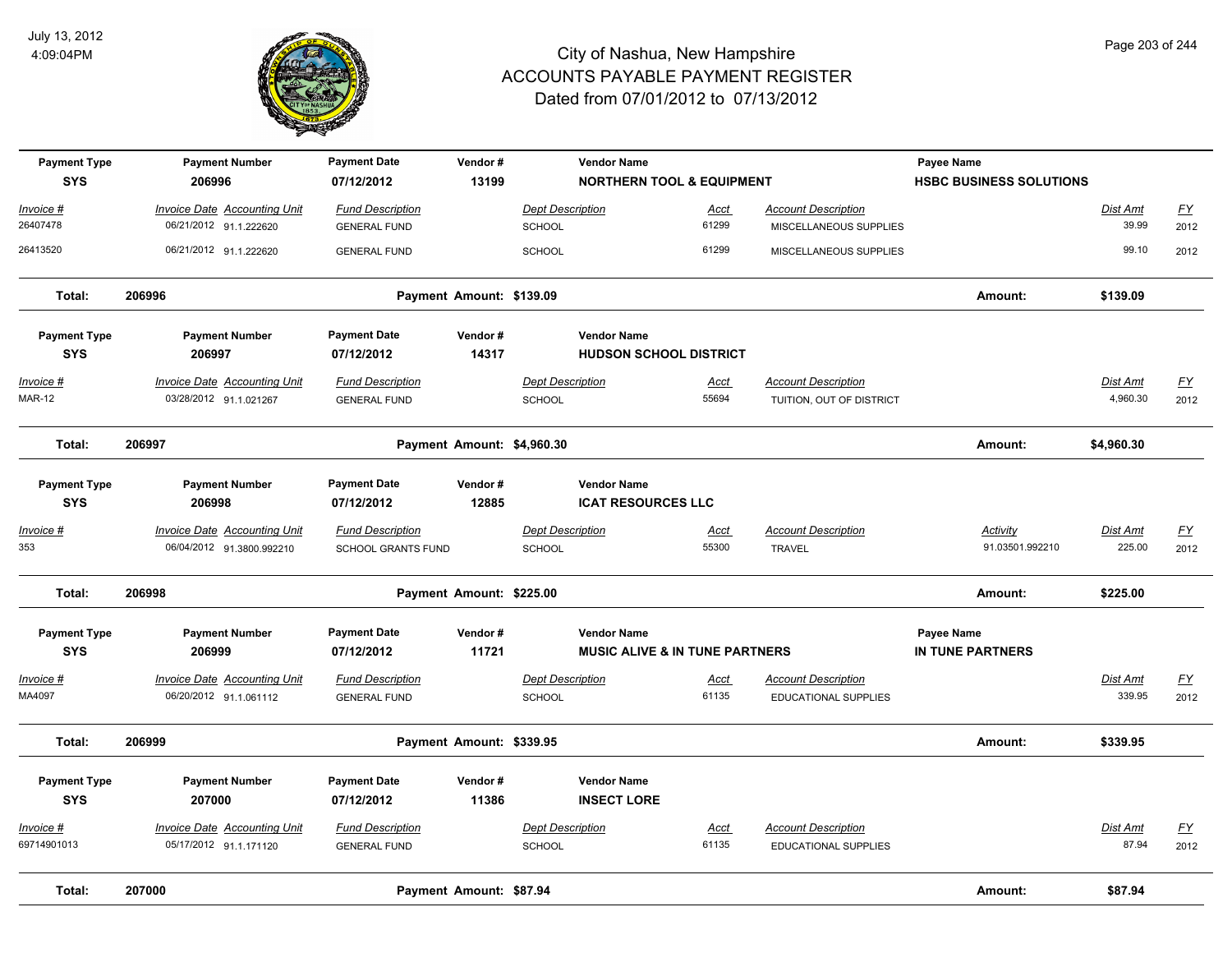

| <b>Payment Type</b><br><b>SYS</b> | <b>Payment Number</b><br>207001                                  | <b>Payment Date</b><br>07/12/2012                    | Vendor#<br>12895           |                                          | <b>Vendor Name</b><br><b>INSTITUTE OF PROFESSIONAL PRAC</b> |                      |                                                           |                                    |                           |                          |
|-----------------------------------|------------------------------------------------------------------|------------------------------------------------------|----------------------------|------------------------------------------|-------------------------------------------------------------|----------------------|-----------------------------------------------------------|------------------------------------|---------------------------|--------------------------|
| Invoice #<br>MAY2012              | <b>Invoice Date Accounting Unit</b><br>06/04/2012 91.1.021267    | <b>Fund Description</b><br><b>GENERAL FUND</b>       |                            | <b>Dept Description</b><br>SCHOOL        |                                                             | Acct<br>55694        | <b>Account Description</b><br>TUITION, OUT OF DISTRICT    |                                    | Dist Amt<br>1,716.22      | <u>FY</u><br>2012        |
| MAY2012A                          | 06/04/2012 91.1.021267                                           | <b>GENERAL FUND</b>                                  |                            | SCHOOL                                   |                                                             | 55694                | TUITION, OUT OF DISTRICT                                  |                                    | 847.00                    | 2012                     |
| Total:                            | 207001                                                           |                                                      | Payment Amount: \$2,563.22 |                                          |                                                             |                      |                                                           | Amount:                            | \$2,563.22                |                          |
| <b>Payment Type</b><br><b>SYS</b> | <b>Payment Number</b><br>207002                                  | <b>Payment Date</b><br>07/12/2012                    | Vendor#<br>12899           |                                          | <b>Vendor Name</b><br><b>INTERIM HEALTH CARE</b>            |                      |                                                           |                                    |                           |                          |
| Invoice #<br>3962229              | <b>Invoice Date Accounting Unit</b><br>06/15/2012 91.3800.022190 | <b>Fund Description</b><br><b>SCHOOL GRANTS FUND</b> |                            | <b>Dept Description</b><br><b>SCHOOL</b> |                                                             | <u>Acct</u><br>53628 | <b>Account Description</b><br><b>CONTRACT SERVICES</b>    | <b>Activity</b><br>91.03952.022190 | <b>Dist Amt</b><br>377.00 | <u>FY</u><br>2012        |
| Total:                            | 207002                                                           |                                                      | Payment Amount: \$377.00   |                                          |                                                             |                      |                                                           | Amount:                            | \$377.00                  |                          |
| <b>Payment Type</b><br><b>SYS</b> | <b>Payment Number</b><br>207003                                  | <b>Payment Date</b><br>07/12/2012                    | Vendor#<br>14336           |                                          | <b>Vendor Name</b><br><b>J W PEPPER &amp; SON INC</b>       |                      |                                                           |                                    |                           |                          |
| Invoice #<br>1K33942              | <b>Invoice Date Accounting Unit</b><br>06/21/2012 91.1.041112    | <b>Fund Description</b><br><b>GENERAL FUND</b>       |                            | <b>Dept Description</b><br>SCHOOL        |                                                             | <b>Acct</b><br>61135 | <b>Account Description</b><br><b>EDUCATIONAL SUPPLIES</b> |                                    | Dist Amt<br>14.95         | $\underline{FY}$<br>2012 |
| Total:                            | 207003                                                           |                                                      | Payment Amount: \$14.95    |                                          |                                                             |                      |                                                           | Amount:                            | \$14.95                   |                          |
| <b>Payment Type</b><br><b>SYS</b> | <b>Payment Number</b><br>207004                                  | <b>Payment Date</b><br>07/12/2012                    | Vendor#<br>12111           |                                          | <b>Vendor Name</b><br><b>LYNNE JOSEPH</b>                   |                      |                                                           |                                    |                           |                          |
| Invoice #<br><b>JUL-12</b>        | <b>Invoice Date Accounting Unit</b><br>07/09/2012 91.1.071160    | <b>Fund Description</b><br><b>GENERAL FUND</b>       |                            | <b>Dept Description</b><br>SCHOOL        |                                                             | Acct<br>61135        | <b>Account Description</b><br><b>EDUCATIONAL SUPPLIES</b> |                                    | Dist Amt<br>395.00        | $\underline{FY}$<br>2012 |
| PV-62712                          | 07/09/2012 91.1.992212                                           | <b>GENERAL FUND</b>                                  |                            | <b>SCHOOL</b>                            |                                                             | 55300                | <b>TRAVEL</b>                                             |                                    | 513.73                    | 2012                     |
| Total:                            | 207004                                                           |                                                      | Payment Amount: \$908.73   |                                          |                                                             |                      |                                                           | Amount:                            | \$908.73                  |                          |
| <b>Payment Type</b><br><b>SYS</b> | <b>Payment Number</b><br>207005                                  | <b>Payment Date</b><br>07/12/2012                    | Vendor#<br>14362           |                                          | <b>Vendor Name</b><br><b>JEANETTE KIMBELL</b>               |                      |                                                           |                                    |                           |                          |
| Invoice #<br>JUNE MILE            | Invoice Date Accounting Unit<br>06/30/2012 91.2100.993120        | <b>Fund Description</b><br><b>FOOD SERVICES</b>      |                            | <b>Dept Description</b><br><b>SCHOOL</b> |                                                             | Acct<br>55307        | <b>Account Description</b><br>MILEAGE REIMBURSEMENTS      |                                    | Dist Amt<br>55.00         | <u>FY</u><br>2012        |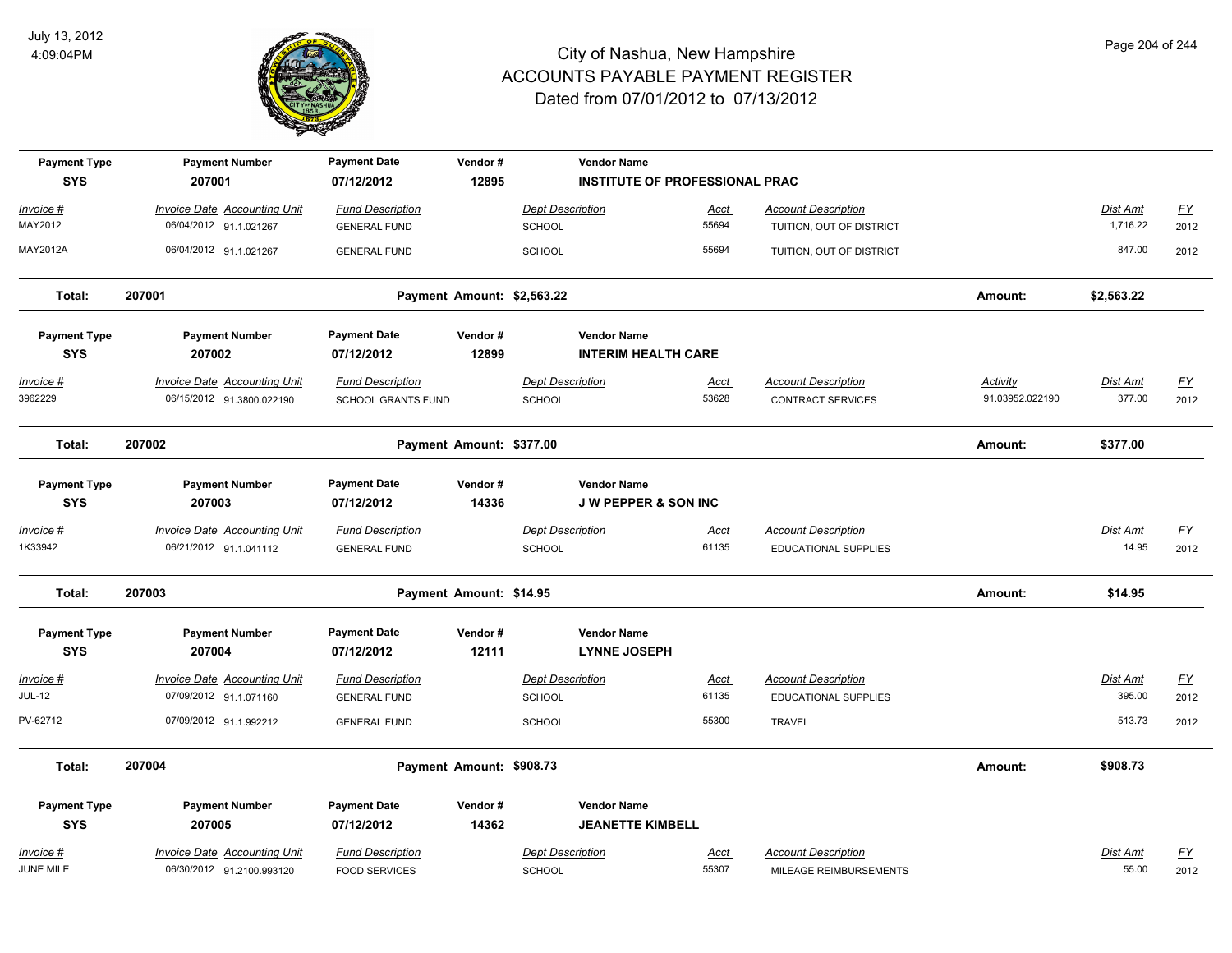

| Total:                            | 207005                                                        |                                                | Payment Amount: \$55.00    |                                   |                                                                 |                      |                                                    | Amount:       | \$55.00           |                  |
|-----------------------------------|---------------------------------------------------------------|------------------------------------------------|----------------------------|-----------------------------------|-----------------------------------------------------------------|----------------------|----------------------------------------------------|---------------|-------------------|------------------|
| <b>Payment Type</b><br><b>SYS</b> | <b>Payment Number</b><br>207006                               | <b>Payment Date</b><br>07/12/2012              | Vendor#<br>13035           |                                   | <b>Vendor Name</b><br><b>M &amp; M ELECTRICAL SUPPLY CO INC</b> |                      |                                                    |               |                   |                  |
| Invoice #<br>24962                | <b>Invoice Date Accounting Unit</b><br>06/18/2012 91.1.222620 | <b>Fund Description</b><br><b>GENERAL FUND</b> |                            | <b>Dept Description</b><br>SCHOOL |                                                                 | <u>Acct</u><br>61407 | <b>Account Description</b><br>SUPPLIES, ELECTRICAL |               | Dist Amt<br>88.65 | EY<br>2012       |
| 25113                             | 06/21/2012 91.1.222620                                        | <b>GENERAL FUND</b>                            |                            | SCHOOL                            |                                                                 | 61407                | SUPPLIES, ELECTRICAL                               |               | 15.84             | 2012             |
| 25174                             | 06/22/2012 91.1.222620                                        | <b>GENERAL FUND</b>                            |                            | SCHOOL                            |                                                                 | 61407                | SUPPLIES, ELECTRICAL                               |               | 59.40             | 2012             |
| Total:                            | 207006                                                        |                                                | Payment Amount: \$163.89   |                                   |                                                                 |                      |                                                    | Amount:       | \$163.89          |                  |
| <b>Payment Type</b><br><b>SYS</b> | <b>Payment Number</b><br>207007                               | <b>Payment Date</b><br>07/12/2012              | Vendor#<br>11251           |                                   | <b>Vendor Name</b><br><b>SETH MANDELL</b>                       |                      |                                                    |               |                   |                  |
| Invoice #                         | <b>Invoice Date Accounting Unit</b>                           | <b>Fund Description</b>                        |                            | <b>Dept Description</b>           |                                                                 | Acct                 | <b>Account Description</b>                         |               | Dist Amt          | EY               |
| ED920-2                           | 07/09/2012 91.1.992212                                        | <b>GENERAL FUND</b>                            |                            | SCHOOL                            |                                                                 | 55300                | <b>TRAVEL</b>                                      |               | 158.00            | 2012             |
| Total:                            | 207007                                                        |                                                | Payment Amount: \$158.00   |                                   |                                                                 |                      |                                                    | Amount:       | \$158.00          |                  |
| <b>Payment Type</b><br><b>SYS</b> | <b>Payment Number</b><br>207008                               | <b>Payment Date</b><br>07/12/2012              | Vendor#<br>11280           |                                   | <b>Vendor Name</b><br><b>MARKET BASKET ACCT #2589096</b>        |                      |                                                    |               |                   |                  |
| Invoice #                         | Invoice Date Accounting Unit                                  | <b>Fund Description</b>                        |                            | <b>Dept Description</b>           |                                                                 | Acct                 | <b>Account Description</b>                         |               | Dist Amt          | $\underline{FY}$ |
| 133582-122                        | 06/18/2012 91.2207.991600                                     | ADULT ED/CONTINUING ED                         |                            | SCHOOL                            |                                                                 | 61299                | MISCELLANEOUS SUPPLIES                             |               | 90.04             | 2012             |
| 139025-122                        | 06/21/2012 91.2207.991600                                     | ADULT ED/CONTINUING ED                         |                            | SCHOOL                            |                                                                 | 61299                | MISCELLANEOUS SUPPLIES                             |               | 105.96            | 2012             |
| Total:                            | 207008                                                        |                                                | Payment Amount: \$196.00   |                                   |                                                                 |                      |                                                    | Amount:       | \$196.00          |                  |
| <b>Payment Type</b><br><b>SYS</b> | <b>Payment Number</b><br>207009                               | <b>Payment Date</b><br>07/12/2012              | Vendor#<br>13063           |                                   | <b>Vendor Name</b><br><b>MARVELL PLATE GLASS INC</b>            |                      |                                                    |               |                   |                  |
| Invoice #                         | <b>Invoice Date Accounting Unit</b>                           | <b>Fund Description</b>                        |                            | <b>Dept Description</b>           |                                                                 | Acct                 | <b>Account Description</b>                         | Activity      | Dist Amt          | $\underline{FY}$ |
| 3241                              | 02/29/2012 91.1.222620                                        | <b>GENERAL FUND</b>                            |                            | SCHOOL                            |                                                                 | 54280                | <b>BUILDING/GROUNDS</b><br><b>MAINTENANCE</b>      |               | 149.65            | 2012             |
| 3241-1                            | 02/29/2012 91.1001.994600                                     | CAPITAL IMPROVEMENTS                           |                            | SCHOOL                            |                                                                 | 81100                | CAPITAL IMPROVEMENTS                               | 1075.91.11.01 | 1,735.35          | 2012             |
| Total:                            | 207009                                                        |                                                | Payment Amount: \$1,885.00 |                                   |                                                                 |                      |                                                    | Amount:       | \$1,885.00        |                  |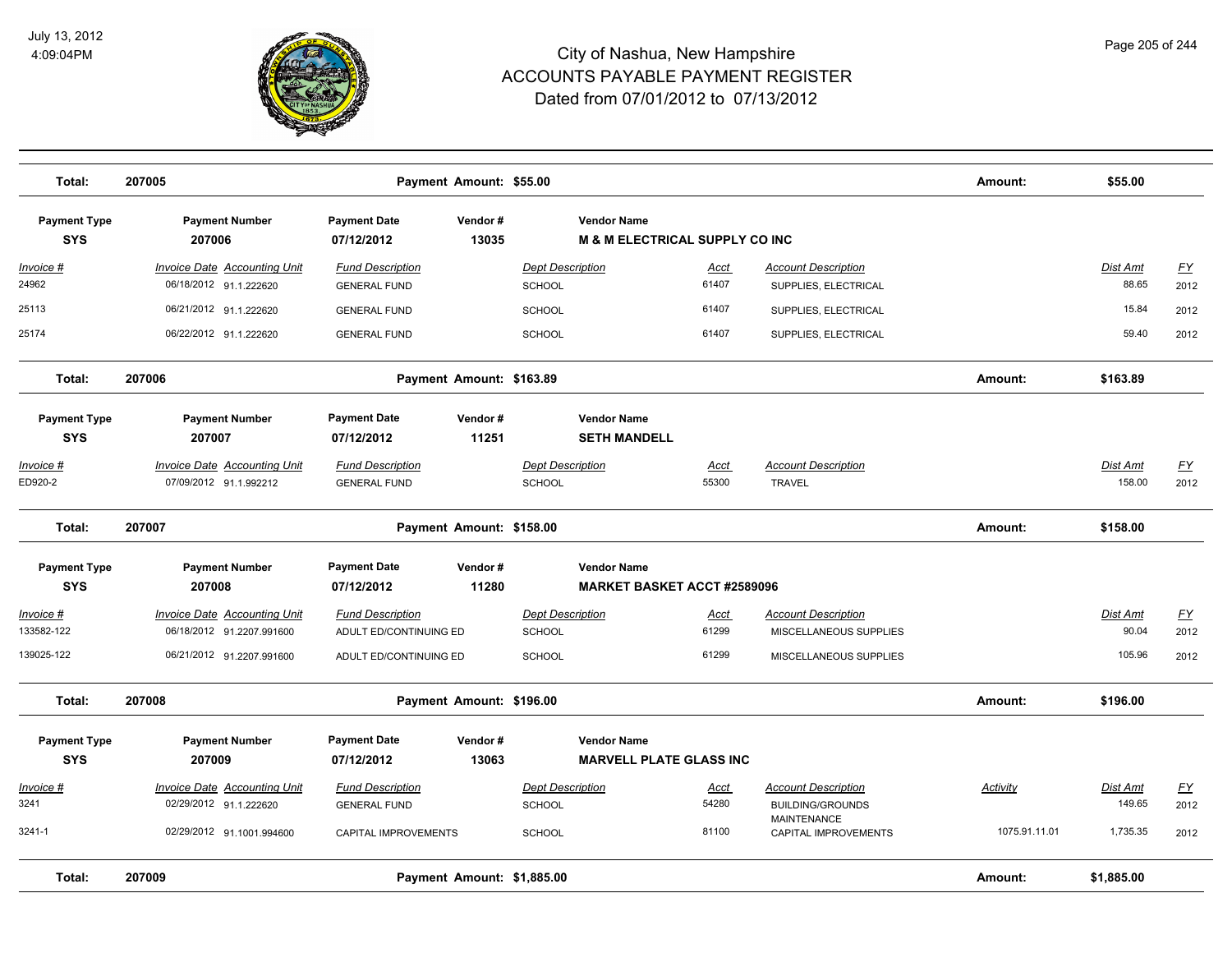

| <b>Payment Type</b><br><b>SYS</b> | <b>Payment Number</b><br>207010                               | <b>Payment Date</b><br>07/12/2012              | Vendor#<br>11156           | <b>Vendor Name</b><br><b>MATSOL INC</b>         |                                |                                                                         |                 |                           |                          |
|-----------------------------------|---------------------------------------------------------------|------------------------------------------------|----------------------------|-------------------------------------------------|--------------------------------|-------------------------------------------------------------------------|-----------------|---------------------------|--------------------------|
| Invoice #                         | <b>Invoice Date Accounting Unit</b>                           | <b>Fund Description</b>                        |                            | <b>Dept Description</b>                         | Acct                           | <b>Account Description</b>                                              | Activity        | Dist Amt                  | EY                       |
| 2012261                           | 05/02/2012 91.3800.991260                                     | <b>SCHOOL GRANTS FUND</b>                      |                            | SCHOOL                                          | 55300                          | <b>TRAVEL</b>                                                           | 91.03772.991260 | 1,040.00                  | 2012                     |
| Total:                            | 207010                                                        |                                                | Payment Amount: \$1,040.00 |                                                 |                                |                                                                         | Amount:         | \$1,040.00                |                          |
| <b>Payment Type</b><br><b>SYS</b> | <b>Payment Number</b><br>207011                               | <b>Payment Date</b><br>07/12/2012              | Vendor#<br>11245           | <b>Vendor Name</b><br><b>ELIZABETH MATTHEWS</b> |                                |                                                                         |                 |                           |                          |
| <u> Invoice #</u><br>ED920-2      | <b>Invoice Date Accounting Unit</b><br>07/09/2012 91.1.992212 | <b>Fund Description</b><br><b>GENERAL FUND</b> |                            | <b>Dept Description</b><br><b>SCHOOL</b>        | <u>Acct</u><br>55300           | <b>Account Description</b><br><b>TRAVEL</b>                             |                 | <b>Dist Amt</b><br>158.00 | <u>FY</u><br>2012        |
| Total:                            | 207011                                                        |                                                | Payment Amount: \$158.00   |                                                 |                                |                                                                         | Amount:         | \$158.00                  |                          |
| <b>Payment Type</b>               | <b>Payment Number</b>                                         | <b>Payment Date</b>                            | Vendor#                    | <b>Vendor Name</b>                              |                                |                                                                         |                 |                           |                          |
| <b>SYS</b>                        | 207012                                                        | 07/12/2012                                     | 14454                      | <b>LORI MCINTOSH</b>                            |                                |                                                                         |                 |                           |                          |
| Invoice #<br>ED920                | <b>Invoice Date Accounting Unit</b><br>07/09/2012 91.1.992212 | <b>Fund Description</b><br><b>GENERAL FUND</b> |                            | <b>Dept Description</b><br>SCHOOL               | Acct<br>55300                  | <b>Account Description</b><br><b>TRAVEL</b>                             |                 | Dist Amt<br>158.00        | $\underline{FY}$<br>2012 |
| Total:                            | 207012                                                        |                                                | Payment Amount: \$158.00   |                                                 |                                |                                                                         | Amount:         | \$158.00                  |                          |
| <b>Payment Type</b><br><b>SYS</b> | <b>Payment Number</b><br>207013                               | <b>Payment Date</b><br>07/12/2012              | Vendor#<br>11034           | <b>Vendor Name</b>                              | <b>MILFORD SCHOOL DISTRICT</b> |                                                                         |                 |                           |                          |
| Invoice #<br><b>JUNE-12</b>       | Invoice Date Accounting Unit<br>06/22/2012 91.1.992700        | <b>Fund Description</b><br><b>GENERAL FUND</b> |                            | <b>Dept Description</b><br><b>SCHOOL</b>        | Acct<br>55690                  | <b>Account Description</b><br>REGULAR TRANSPORTATION<br><b>SERVICES</b> |                 | Dist Amt<br>890.00        | $\underline{FY}$<br>2012 |
| Total:                            | 207013                                                        |                                                | Payment Amount: \$890.00   |                                                 |                                |                                                                         | Amount:         | \$890.00                  |                          |
| <b>Payment Type</b>               | <b>Payment Number</b>                                         | <b>Payment Date</b>                            | Vendor#                    | <b>Vendor Name</b>                              |                                |                                                                         |                 |                           |                          |
| <b>SYS</b>                        | 207014                                                        | 07/12/2012                                     | 13123                      | <b>DENNIS MURPHY JR</b>                         |                                |                                                                         |                 |                           |                          |
| Invoice #<br>11312-05             | <b>Invoice Date Accounting Unit</b><br>01/13/2012 91.1.051434 | <b>Fund Description</b><br><b>GENERAL FUND</b> |                            | <b>Dept Description</b><br>SCHOOL               | <b>Acct</b><br>55642           | <b>Account Description</b><br><b>GAME OFFICIALS</b>                     |                 | Dist Amt<br>55.00         | $\underline{FY}$<br>2012 |
| 11312-05                          | 01/13/2012 91.1.051435                                        | <b>GENERAL FUND</b>                            |                            | SCHOOL                                          | 55642                          | <b>GAME OFFICIALS</b>                                                   |                 | 55.00                     | 2012                     |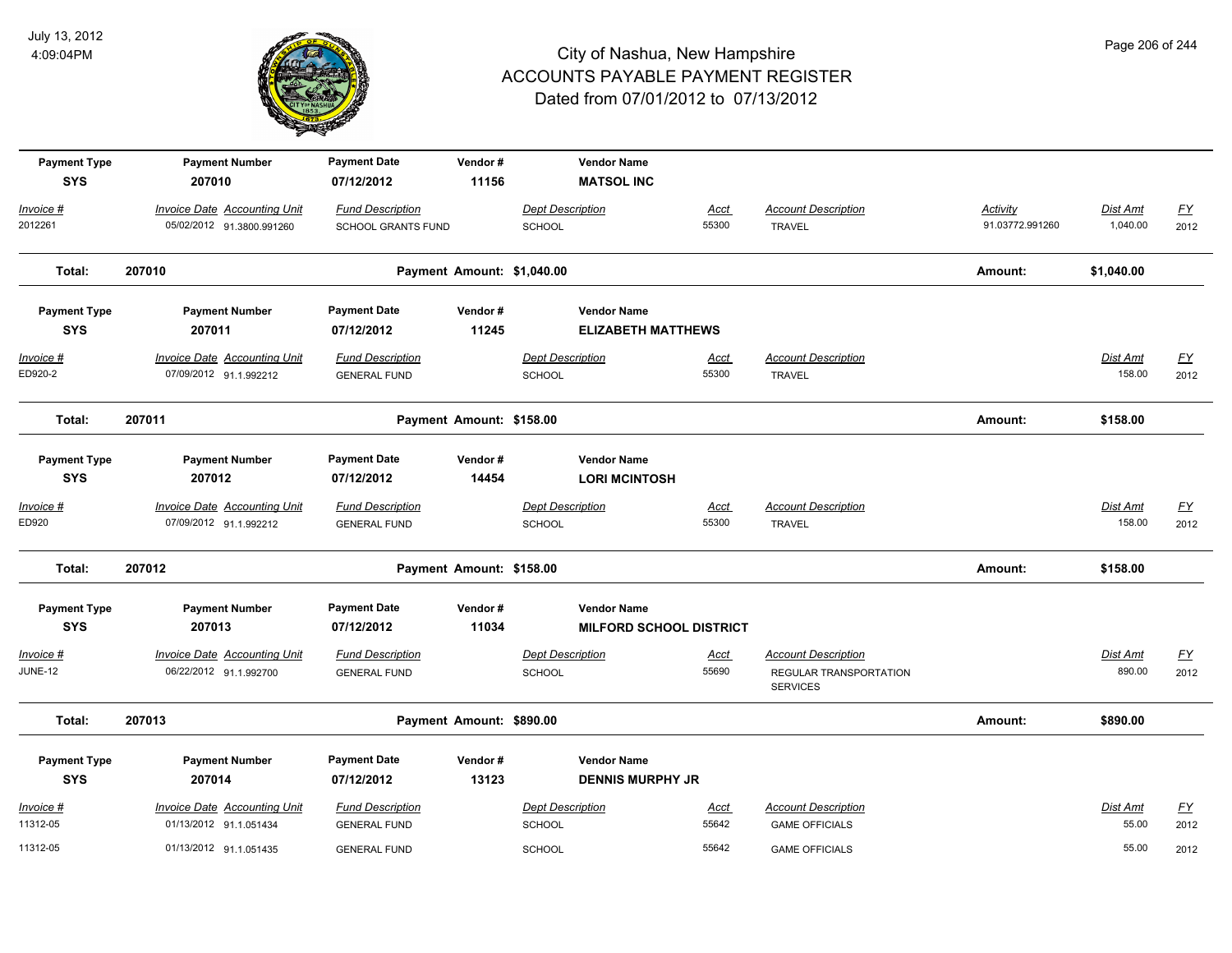

| Total:                            | 207014                                                        |                                                | Payment Amount: \$110.00   |                                          |                                                               |                      |                                                                                    | Amount: | \$110.00                 |                  |
|-----------------------------------|---------------------------------------------------------------|------------------------------------------------|----------------------------|------------------------------------------|---------------------------------------------------------------|----------------------|------------------------------------------------------------------------------------|---------|--------------------------|------------------|
| <b>Payment Type</b><br><b>SYS</b> | <b>Payment Number</b><br>207015                               | <b>Payment Date</b><br>07/12/2012              | Vendor#<br>14493           |                                          | <b>Vendor Name</b><br><b>MUSIC IN MOTION</b>                  |                      |                                                                                    |         |                          |                  |
| <u> Invoice #</u><br>417857       | <b>Invoice Date Accounting Unit</b><br>06/18/2012 91.1.161112 | <b>Fund Description</b><br><b>GENERAL FUND</b> |                            | <b>Dept Description</b><br><b>SCHOOL</b> |                                                               | <u>Acct</u><br>61135 | <b>Account Description</b><br>EDUCATIONAL SUPPLIES                                 |         | <b>Dist Amt</b><br>29.90 | EY<br>2012       |
| Total:                            | 207015                                                        |                                                | Payment Amount: \$29.90    |                                          |                                                               |                      |                                                                                    | Amount: | \$29.90                  |                  |
| <b>Payment Type</b><br><b>SYS</b> | <b>Payment Number</b><br>207016                               | <b>Payment Date</b><br>07/12/2012              | Vendor#<br>13131           |                                          | <b>Vendor Name</b><br><b>NAPA AUTO PARTS</b>                  |                      |                                                                                    |         |                          |                  |
| Invoice #                         | <b>Invoice Date Accounting Unit</b>                           | <b>Fund Description</b>                        |                            | <b>Dept Description</b>                  |                                                               | <b>Acct</b>          | <b>Account Description</b>                                                         |         | Dist Amt                 | $\underline{FY}$ |
| 838687                            | 06/20/2012 91.1.222620                                        | <b>GENERAL FUND</b>                            |                            | SCHOOL                                   |                                                               | 54600                | <b>VEHICLE REPAIRS &amp;</b><br>MAINTENANCE                                        |         | 335.00                   | 2012             |
| 839618                            | 06/26/2012 91.1.222620                                        | <b>GENERAL FUND</b>                            |                            | <b>SCHOOL</b>                            |                                                               | 54600                | <b>VEHICLE REPAIRS &amp;</b><br><b>MAINTENANCE</b>                                 |         | 63.75                    | 2012             |
| 839756                            | 06/27/2012 91.1.222620                                        | <b>GENERAL FUND</b>                            |                            | <b>SCHOOL</b>                            |                                                               | 54600                | <b>VEHICLE REPAIRS &amp;</b><br><b>MAINTENANCE</b>                                 |         | 80.38                    | 2012             |
| 839758<br>839759                  | 06/27/2012 91.1.222620                                        | <b>GENERAL FUND</b>                            |                            | <b>SCHOOL</b>                            |                                                               | 54600<br>54600       | <b>VEHICLE REPAIRS &amp;</b><br><b>MAINTENANCE</b>                                 |         | 77.16<br>$-80.38$        | 2012             |
| 839936                            | 06/27/2012 91.1.222620<br>06/28/2012 91.1.222620              | <b>GENERAL FUND</b><br><b>GENERAL FUND</b>     |                            | <b>SCHOOL</b><br><b>SCHOOL</b>           |                                                               | 54600                | <b>VEHICLE REPAIRS &amp;</b><br><b>MAINTENANCE</b><br><b>VEHICLE REPAIRS &amp;</b> |         | 61.36                    | 2012<br>2012     |
| 840063                            | 06/28/2012 91.1.222620                                        | <b>GENERAL FUND</b>                            |                            | <b>SCHOOL</b>                            |                                                               | 54600                | MAINTENANCE<br><b>VEHICLE REPAIRS &amp;</b>                                        |         | $-71.77$                 | 2012             |
|                                   |                                                               |                                                |                            |                                          |                                                               |                      | <b>MAINTENANCE</b>                                                                 |         |                          |                  |
| Total:                            | 207016                                                        |                                                | Payment Amount: \$465.50   |                                          |                                                               |                      |                                                                                    | Amount: | \$465.50                 |                  |
| <b>Payment Type</b><br><b>SYS</b> | <b>Payment Number</b><br>207017                               | <b>Payment Date</b><br>07/12/2012              | Vendor#<br>13132           |                                          | <b>Vendor Name</b><br><b>NARDONE SAND &amp; GRAVEL CO INC</b> |                      |                                                                                    |         |                          |                  |
| Invoice #                         | Invoice Date Accounting Unit                                  | <b>Fund Description</b>                        |                            | <b>Dept Description</b>                  |                                                               | <u>Acct</u>          | <b>Account Description</b>                                                         |         | Dist Amt                 | <u>FY</u>        |
| 11746                             | 06/22/2012 91.1.222630                                        | <b>GENERAL FUND</b>                            |                            | <b>SCHOOL</b>                            |                                                               | 61599                | <b>GROUNDS MAINTENANCE</b><br><b>SUPPLIES</b>                                      |         | 1,680.86                 | 2012             |
| Total:                            | 207017                                                        |                                                | Payment Amount: \$1,680.86 |                                          |                                                               |                      |                                                                                    | Amount: | \$1,680.86               |                  |
| <b>Payment Type</b><br><b>SYS</b> | <b>Payment Number</b><br>207018                               | <b>Payment Date</b><br>07/12/2012              | Vendor#<br>13139           |                                          | <b>Vendor Name</b><br><b>NASHUA GLASS</b>                     |                      |                                                                                    |         |                          |                  |
| Invoice #                         | Invoice Date Accounting Unit                                  | <b>Fund Description</b>                        |                            | <b>Dept Description</b>                  |                                                               | Acct                 | <b>Account Description</b>                                                         |         | Dist Amt                 | FY               |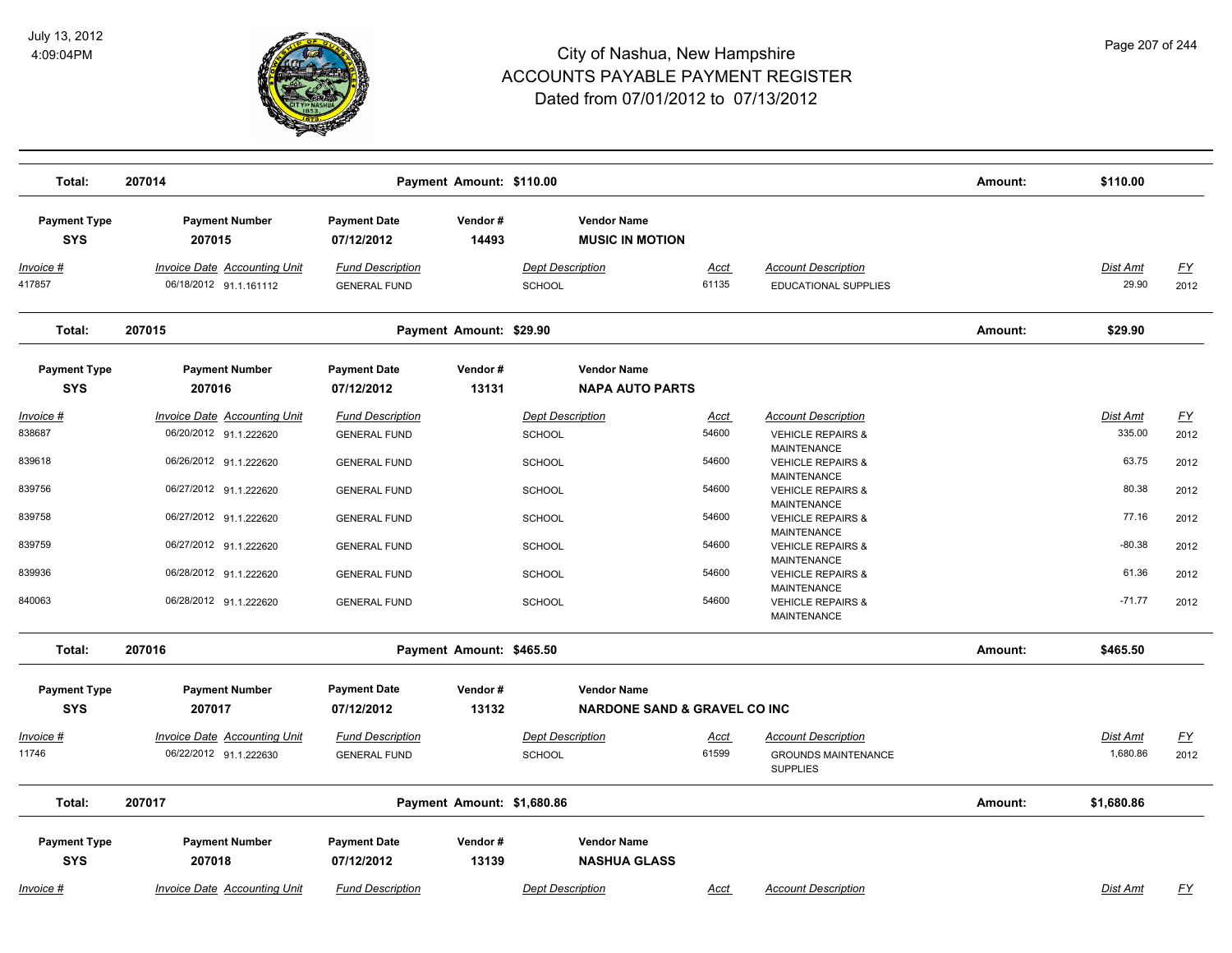

| 74954                             | 05/29/2012 91.1.222620                                        | <b>GENERAL FUND</b>                            |                            | <b>SCHOOL</b>                            |                                                                 | 54280                | <b>BUILDING/GROUNDS</b><br><b>MAINTENANCE</b>                    |                                  | 720.00            | 2012              |
|-----------------------------------|---------------------------------------------------------------|------------------------------------------------|----------------------------|------------------------------------------|-----------------------------------------------------------------|----------------------|------------------------------------------------------------------|----------------------------------|-------------------|-------------------|
| Total:                            | 207018                                                        |                                                | Payment Amount: \$720.00   |                                          |                                                                 |                      |                                                                  | Amount:                          | \$720.00          |                   |
| <b>Payment Type</b><br><b>SYS</b> | <b>Payment Number</b><br>207019                               | <b>Payment Date</b><br>07/12/2012              | Vendor#<br>13144           |                                          | <b>Vendor Name</b><br><b>NASHUA OUTDOOR POWER EQUIPMENT</b>     |                      |                                                                  |                                  |                   |                   |
| $Invoice$ #                       | <b>Invoice Date Accounting Unit</b>                           | <b>Fund Description</b>                        |                            | <b>Dept Description</b>                  |                                                                 | <u>Acct</u>          | <b>Account Description</b>                                       |                                  | Dist Amt          | <u>FY</u>         |
| 373293                            | 06/05/2012 91.1.222630                                        | <b>GENERAL FUND</b>                            |                            | <b>SCHOOL</b>                            |                                                                 | 61599                | <b>GROUNDS MAINTENANCE</b>                                       |                                  | 5.12              | 2012              |
| 374498                            | 06/18/2012 91.1.222630                                        | <b>GENERAL FUND</b>                            |                            | <b>SCHOOL</b>                            |                                                                 | 61599                | <b>SUPPLIES</b><br><b>GROUNDS MAINTENANCE</b><br><b>SUPPLIES</b> |                                  | 2.04              | 2012              |
| 374580                            | 06/19/2012 91.1.222630                                        | <b>GENERAL FUND</b>                            |                            | <b>SCHOOL</b>                            |                                                                 | 61599                | <b>GROUNDS MAINTENANCE</b>                                       |                                  | 175.11            | 2012              |
| 374807                            | 06/21/2012 91.1.222630                                        | <b>GENERAL FUND</b>                            |                            | SCHOOL                                   |                                                                 | 61599                | <b>SUPPLIES</b><br><b>GROUNDS MAINTENANCE</b><br><b>SUPPLIES</b> |                                  | 39.00             | 2012              |
| Total:                            | 207019                                                        |                                                | Payment Amount: \$221.27   |                                          |                                                                 |                      |                                                                  | Amount:                          | \$221.27          |                   |
| <b>Payment Type</b>               | <b>Payment Number</b>                                         | <b>Payment Date</b>                            | Vendor#                    |                                          | <b>Vendor Name</b>                                              |                      |                                                                  |                                  |                   |                   |
| <b>SYS</b>                        | 207020                                                        | 07/12/2012                                     | 12107                      |                                          | <b>NATURE OF THINGS</b>                                         |                      |                                                                  |                                  |                   |                   |
| Invoice #                         | <b>Invoice Date Accounting Unit</b>                           | <b>Fund Description</b>                        |                            | <b>Dept Description</b>                  |                                                                 | <b>Acct</b>          | <b>Account Description</b>                                       |                                  | Dist Amt          | <u>FY</u>         |
| 706                               | 07/03/2012 91.1.021267                                        | <b>GENERAL FUND</b>                            |                            | SCHOOL                                   |                                                                 | 55694                | TUITION, OUT OF DISTRICT                                         |                                  | 1,020.00          | 2012              |
| Total:                            | 207020                                                        |                                                | Payment Amount: \$1,020.00 |                                          |                                                                 |                      |                                                                  | Amount:                          | \$1,020.00        |                   |
| <b>Payment Type</b><br><b>SYS</b> | <b>Payment Number</b><br>207021                               | <b>Payment Date</b><br>07/12/2012              | Vendor#<br>11474           |                                          | <b>Vendor Name</b><br><b>PEARSON ASSESSMENTS</b>                |                      |                                                                  | Payee Name<br><b>NCS PEARSON</b> |                   |                   |
|                                   |                                                               |                                                |                            |                                          |                                                                 |                      |                                                                  |                                  |                   |                   |
| Invoice #<br>3659138              | <b>Invoice Date Accounting Unit</b><br>06/20/2012 91.1.022150 | <b>Fund Description</b><br><b>GENERAL FUND</b> |                            | <b>Dept Description</b><br><b>SCHOOL</b> |                                                                 | <u>Acct</u><br>61249 | <b>Account Description</b><br><b>TESTING MATERIALS</b>           |                                  | Dist Amt<br>18.45 | <u>FY</u><br>2012 |
| 3659138                           | 06/20/2012 91.1.022150                                        | <b>GENERAL FUND</b>                            |                            | <b>SCHOOL</b>                            |                                                                 | 61249                | <b>TESTING MATERIALS</b>                                         |                                  | 369.00            | 2012              |
| Total:                            | 207021                                                        |                                                | Payment Amount: \$387.45   |                                          |                                                                 |                      |                                                                  | Amount:                          | \$387.45          |                   |
|                                   |                                                               |                                                |                            |                                          |                                                                 |                      |                                                                  |                                  |                   |                   |
| <b>Payment Type</b><br><b>SYS</b> | <b>Payment Number</b><br>207022                               | <b>Payment Date</b><br>07/12/2012              | Vendor#<br>14556           |                                          | <b>Vendor Name</b><br><b>NORTHEAST FOOD SVC EQUIPMENT &amp;</b> |                      |                                                                  |                                  |                   |                   |
| Invoice #                         | Invoice Date Accounting Unit                                  | <b>Fund Description</b>                        |                            | <b>Dept Description</b>                  |                                                                 | Acct                 | <b>Account Description</b>                                       |                                  | Dist Amt          | <u>FY</u>         |
| 412375                            | 03/09/2012 91.2100.133120                                     | <b>FOOD SERVICES</b>                           |                            | <b>SCHOOL</b>                            |                                                                 | 71000                | <b>EQUIPMENT</b>                                                 |                                  | 88.50             | 2012              |
| 416446                            | 06/21/2012 91.1.041340                                        | <b>GENERAL FUND</b>                            |                            | <b>SCHOOL</b>                            |                                                                 | 61135                | <b>EDUCATIONAL SUPPLIES</b>                                      |                                  | 505.75            | 2012              |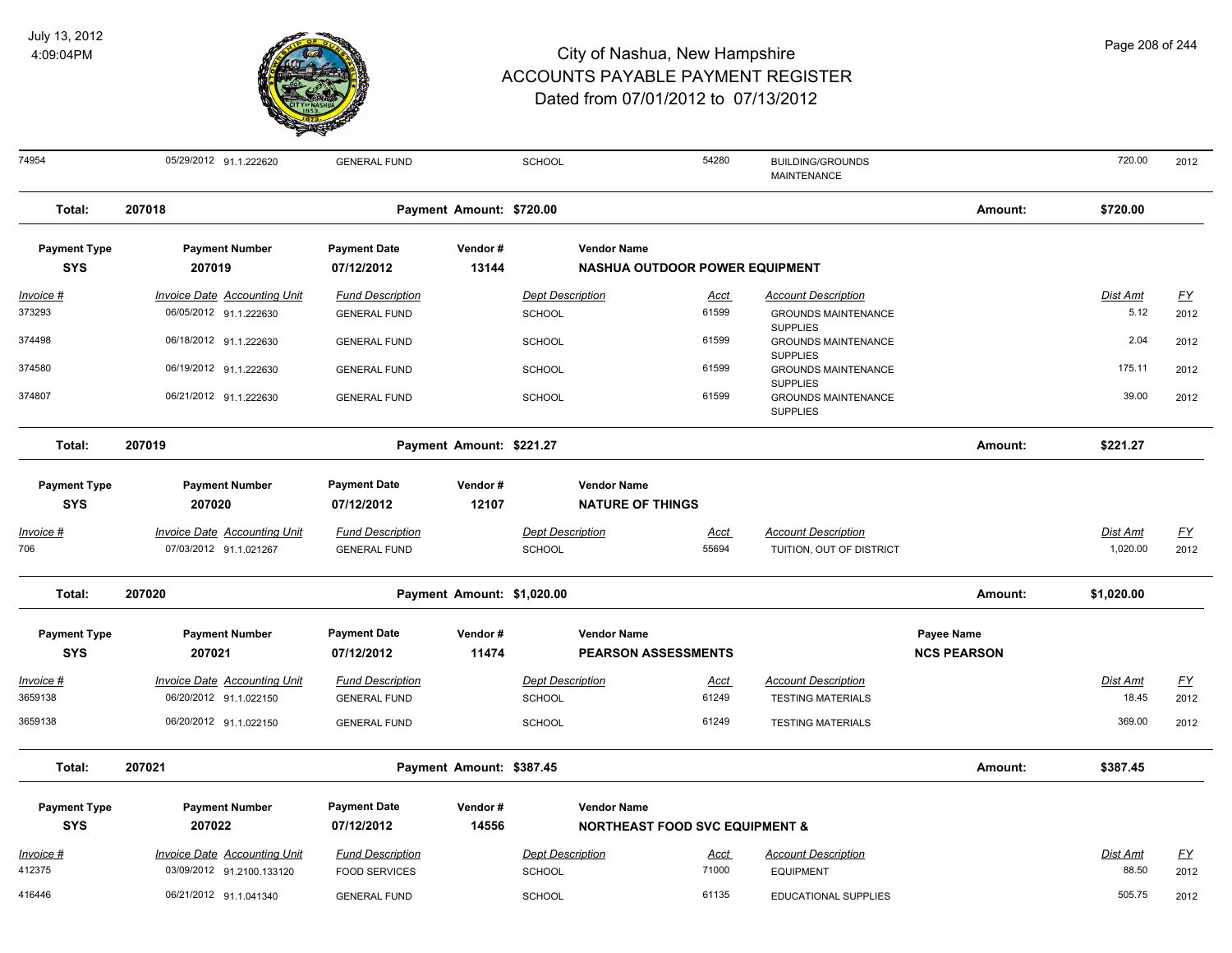

| Total:                            | 207022                                                           |                                                       | Payment Amount: \$594.25 |                                          |                                               |                                                                    | Amount:                          | \$594.25                  |                   |
|-----------------------------------|------------------------------------------------------------------|-------------------------------------------------------|--------------------------|------------------------------------------|-----------------------------------------------|--------------------------------------------------------------------|----------------------------------|---------------------------|-------------------|
| <b>Payment Type</b><br><b>SYS</b> | <b>Payment Number</b><br>207023                                  | <b>Payment Date</b><br>07/12/2012                     | Vendor#<br>11158         |                                          | <b>Vendor Name</b><br>PAGE STREET LEASING LLC |                                                                    |                                  |                           |                   |
| Invoice #<br>91937                | <b>Invoice Date Accounting Unit</b><br>05/08/2012 91.5800.134600 | <b>Fund Description</b><br>SCHOOL CAPITAL PROJECTS    |                          | <b>Dept Description</b><br>SCHOOL        | Acct<br>81200                                 | <b>Account Description</b><br><b>BUILDINGS AND</b>                 | <b>Activity</b><br>1011.91.04.30 | Dist Amt<br>295.00        | <u>FY</u><br>2012 |
| 92921                             | 06/08/2012 91.5800.134600                                        | <b>FUND</b><br>SCHOOL CAPITAL PROJECTS<br><b>FUND</b> |                          | SCHOOL                                   | 81200                                         | <b>IMPROVEMENTS</b><br><b>BUILDINGS AND</b><br><b>IMPROVEMENTS</b> | 1011.91.04.30                    | 75.00                     | 2012              |
| Total:                            | 207023                                                           |                                                       | Payment Amount: \$370.00 |                                          |                                               |                                                                    | Amount:                          | \$370.00                  |                   |
| <b>Payment Type</b><br><b>SYS</b> | <b>Payment Number</b><br>207024                                  | <b>Payment Date</b><br>07/12/2012                     | Vendor#<br>10364         |                                          | <b>Vendor Name</b><br><b>TERESA PAWLETKO</b>  |                                                                    |                                  |                           |                   |
| Invoice #<br>2012-93              | <b>Invoice Date Accounting Unit</b><br>06/21/2012 91.1.022190    | <b>Fund Description</b><br><b>GENERAL FUND</b>        |                          | <b>Dept Description</b><br><b>SCHOOL</b> | Acct<br>53614                                 | <b>Account Description</b><br>PUPIL SUPPORT SERVICES               |                                  | Dist Amt<br>540.00        | EY<br>2012        |
| Total:                            | 207024                                                           |                                                       | Payment Amount: \$540.00 |                                          |                                               |                                                                    | Amount:                          | \$540.00                  |                   |
| <b>Payment Type</b><br><b>SYS</b> | <b>Payment Number</b><br>207025                                  | <b>Payment Date</b><br>07/12/2012                     | Vendor#<br>13273         |                                          | <b>Vendor Name</b><br><b>PAXTON PATTERSON</b> |                                                                    |                                  |                           |                   |
| Invoice #<br>269669               | <b>Invoice Date Accounting Unit</b><br>06/22/2012 91.1.071375    | <b>Fund Description</b><br><b>GENERAL FUND</b>        |                          | <b>Dept Description</b><br><b>SCHOOL</b> | <u>Acct</u><br>61135                          | <b>Account Description</b><br>EDUCATIONAL SUPPLIES                 |                                  | Dist Amt<br>189.72        | <u>FY</u><br>2012 |
| Total:                            | 207025                                                           |                                                       | Payment Amount: \$189.72 |                                          |                                               |                                                                    | Amount:                          | \$189.72                  |                   |
| <b>Payment Type</b><br><b>SYS</b> | <b>Payment Number</b><br>207026                                  | <b>Payment Date</b><br>07/12/2012                     | Vendor#<br>13276         |                                          | <b>Vendor Name</b><br>PEABODY SUPPLY CO       |                                                                    |                                  |                           |                   |
| Invoice #                         | <b>Invoice Date Accounting Unit</b>                              | <b>Fund Description</b>                               |                          | <b>Dept Description</b>                  | <u>Acct</u><br>61414                          | <b>Account Description</b>                                         |                                  | <b>Dist Amt</b><br>106.58 | <u>FY</u>         |
| 980321<br>982221                  | 06/14/2012 91.1.222620<br>06/20/2012 91.1.222620                 | <b>GENERAL FUND</b><br><b>GENERAL FUND</b>            |                          | <b>SCHOOL</b><br>SCHOOL                  | 61414                                         | SUPPLIES, PLUMBING<br>SUPPLIES, PLUMBING                           |                                  | 166.12                    | 2012<br>2012      |
| 982222                            | 06/20/2012 91.1.222620                                           | <b>GENERAL FUND</b>                                   |                          | SCHOOL                                   | 61414                                         | SUPPLIES, PLUMBING                                                 |                                  | 86.19                     | 2012              |
| 982863                            | 06/21/2012 91.1.222620                                           | <b>GENERAL FUND</b>                                   |                          | <b>SCHOOL</b>                            | 61414                                         | SUPPLIES, PLUMBING                                                 |                                  | 22.91                     | 2012              |
| Total:                            | 207026                                                           |                                                       | Payment Amount: \$381.80 |                                          |                                               |                                                                    | Amount:                          | \$381.80                  |                   |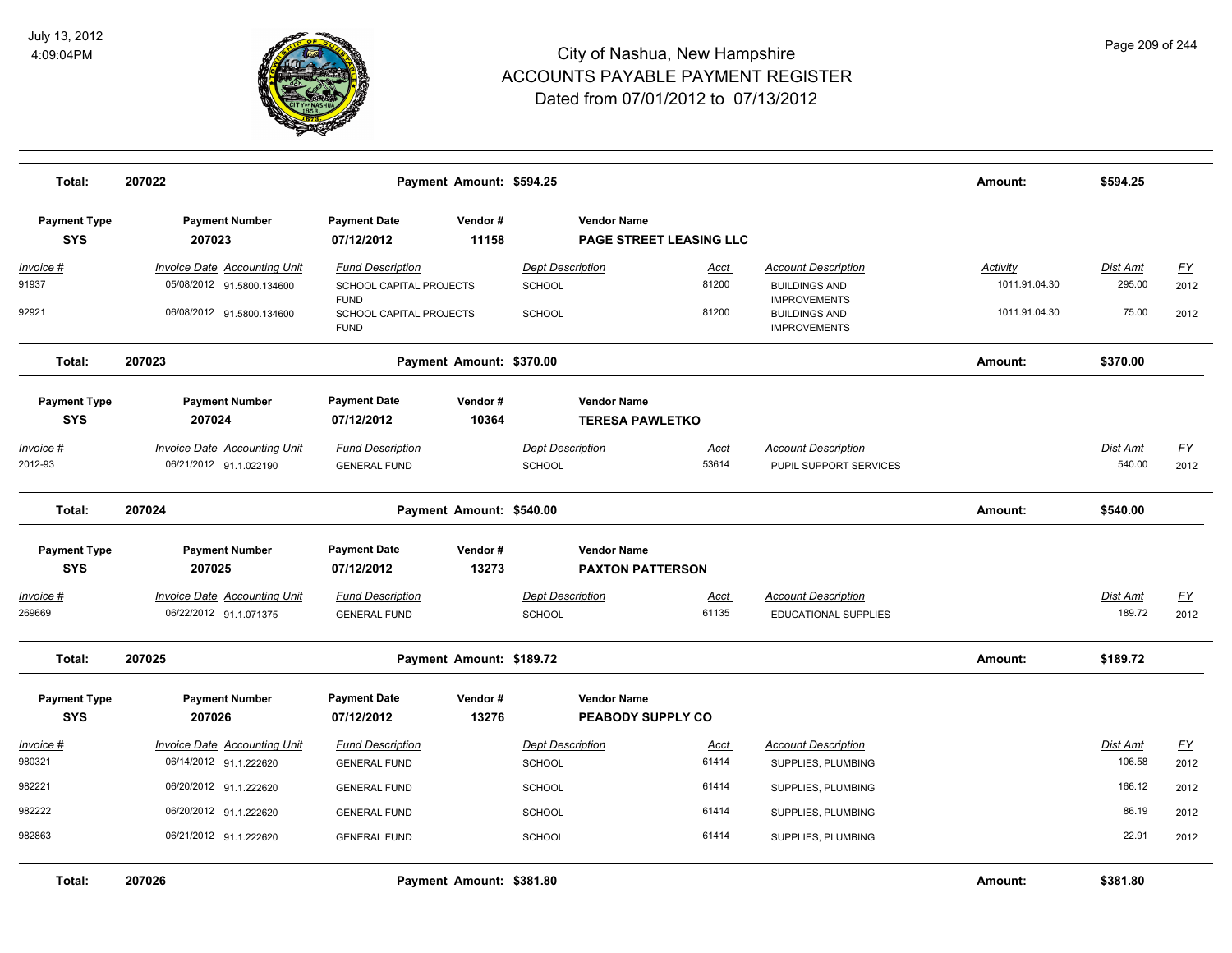

| <b>Payment Type</b><br><b>SYS</b> | <b>Payment Number</b><br>207027     | <b>Payment Date</b><br>07/12/2012 | Vendor#<br>13280           |                         | <b>Vendor Name</b><br><b>PEARSON LEARNING GROUP</b> |             |                             | Payee Name<br>PEARSON EDUCATION INC |                 |                           |
|-----------------------------------|-------------------------------------|-----------------------------------|----------------------------|-------------------------|-----------------------------------------------------|-------------|-----------------------------|-------------------------------------|-----------------|---------------------------|
| Invoice #                         | <b>Invoice Date Accounting Unit</b> | <b>Fund Description</b>           |                            | <b>Dept Description</b> |                                                     | <b>Acct</b> | <b>Account Description</b>  |                                     | <b>Dist Amt</b> | <u>FY</u>                 |
| 4021524515                        | 06/21/2012 91.1.151160              | <b>GENERAL FUND</b>               |                            | <b>SCHOOL</b>           |                                                     | 61135       | <b>EDUCATIONAL SUPPLIES</b> |                                     | 0.18            | 2012                      |
| 4021524515                        | 06/21/2012 91.1.151160              | <b>GENERAL FUND</b>               |                            | <b>SCHOOL</b>           |                                                     | 61135       | <b>EDUCATIONAL SUPPLIES</b> |                                     | 2,179.77        | 2012                      |
| Total:                            | 207027                              |                                   | Payment Amount: \$2,179.95 |                         |                                                     |             |                             | Amount:                             | \$2,179.95      |                           |
| <b>Payment Type</b>               | <b>Payment Number</b>               | <b>Payment Date</b>               | Vendor#                    |                         | <b>Vendor Name</b>                                  |             |                             |                                     |                 |                           |
| <b>SYS</b>                        | 207028                              | 07/12/2012                        | 11971                      |                         | <b>CAITLIN PORPIGLIA</b>                            |             |                             |                                     |                 |                           |
| <u>Invoice #</u>                  | <b>Invoice Date Accounting Unit</b> | <b>Fund Description</b>           |                            | <b>Dept Description</b> |                                                     | <u>Acct</u> | <b>Account Description</b>  |                                     | <b>Dist Amt</b> | $\underline{\mathsf{FY}}$ |
| EDU533/520                        | 07/09/2012 91.1.991160              | <b>GENERAL FUND</b>               |                            | SCHOOL                  |                                                     | 52800       | EDUCATIONAL ASSISTANCE      |                                     | 840.00          | 2012                      |
| Total:                            | 207028                              |                                   | Payment Amount: \$840.00   |                         |                                                     |             |                             | Amount:                             | \$840.00        |                           |
| <b>Payment Type</b>               | <b>Payment Number</b>               | <b>Payment Date</b>               | Vendor#                    |                         | <b>Vendor Name</b>                                  |             |                             |                                     |                 |                           |
| <b>SYS</b>                        | 207029                              | 07/12/2012                        | 13355                      |                         | PRO AV SYSTEMS INC                                  |             |                             |                                     |                 |                           |
| <u> Invoice #</u>                 | <b>Invoice Date Accounting Unit</b> | <b>Fund Description</b>           |                            | <b>Dept Description</b> |                                                     | <u>Acct</u> | <b>Account Description</b>  |                                     | Dist Amt        | <u>FY</u>                 |
| 17099                             | 06/18/2012 91.1.092220              | <b>GENERAL FUND</b>               |                            | SCHOOL                  |                                                     | 61814       | <b>MEDIA</b>                |                                     | 651.00          | 2012                      |
| Total:                            | 207029                              |                                   | Payment Amount: \$651.00   |                         |                                                     |             |                             | Amount:                             | \$651.00        |                           |
| <b>Payment Type</b>               | <b>Payment Number</b>               | <b>Payment Date</b>               | Vendor#                    |                         | <b>Vendor Name</b>                                  |             |                             |                                     |                 |                           |
| <b>SYS</b>                        | 207030                              | 07/12/2012                        | 12112                      |                         | <b>PSYCHOLINGUISTIC ASSOCIATES IN</b>               |             |                             |                                     |                 |                           |
| Invoice #                         | <b>Invoice Date Accounting Unit</b> | <b>Fund Description</b>           |                            | <b>Dept Description</b> |                                                     | <u>Acct</u> | <b>Account Description</b>  |                                     | <b>Dist Amt</b> | <u>FY</u>                 |
| 4560                              | 06/15/2012 91.1.022190              | <b>GENERAL FUND</b>               |                            | SCHOOL                  |                                                     | 53614       | PUPIL SUPPORT SERVICES      |                                     | 1,250.00        | 2012                      |
| Total:                            | 207030                              |                                   | Payment Amount: \$1,250.00 |                         |                                                     |             |                             | Amount:                             | \$1,250.00      |                           |
| <b>Payment Type</b>               | <b>Payment Number</b>               | <b>Payment Date</b>               | Vendor#                    |                         | <b>Vendor Name</b>                                  |             |                             |                                     |                 |                           |
| <b>SYS</b>                        | 207031                              | 07/12/2012                        | 13376                      |                         | <b>PUBLIC SERVICE OF NH</b>                         |             |                             |                                     |                 |                           |
| Invoice #                         | <b>Invoice Date Accounting Unit</b> | <b>Fund Description</b>           |                            | <b>Dept Description</b> |                                                     | <u>Acct</u> | <b>Account Description</b>  |                                     | <b>Dist Amt</b> | <u>FY</u>                 |
| W01868271MAY2                     | 06/07/2012 91.1.192621              | <b>GENERAL FUND</b>               |                            | <b>SCHOOL</b>           |                                                     | 54100       | <b>ELECTRICITY</b>          |                                     | 4,210.46        | 2012                      |
| Total:                            | 207031                              |                                   | Payment Amount: \$4,210.46 |                         |                                                     |             |                             | Amount:                             | \$4,210.46      |                           |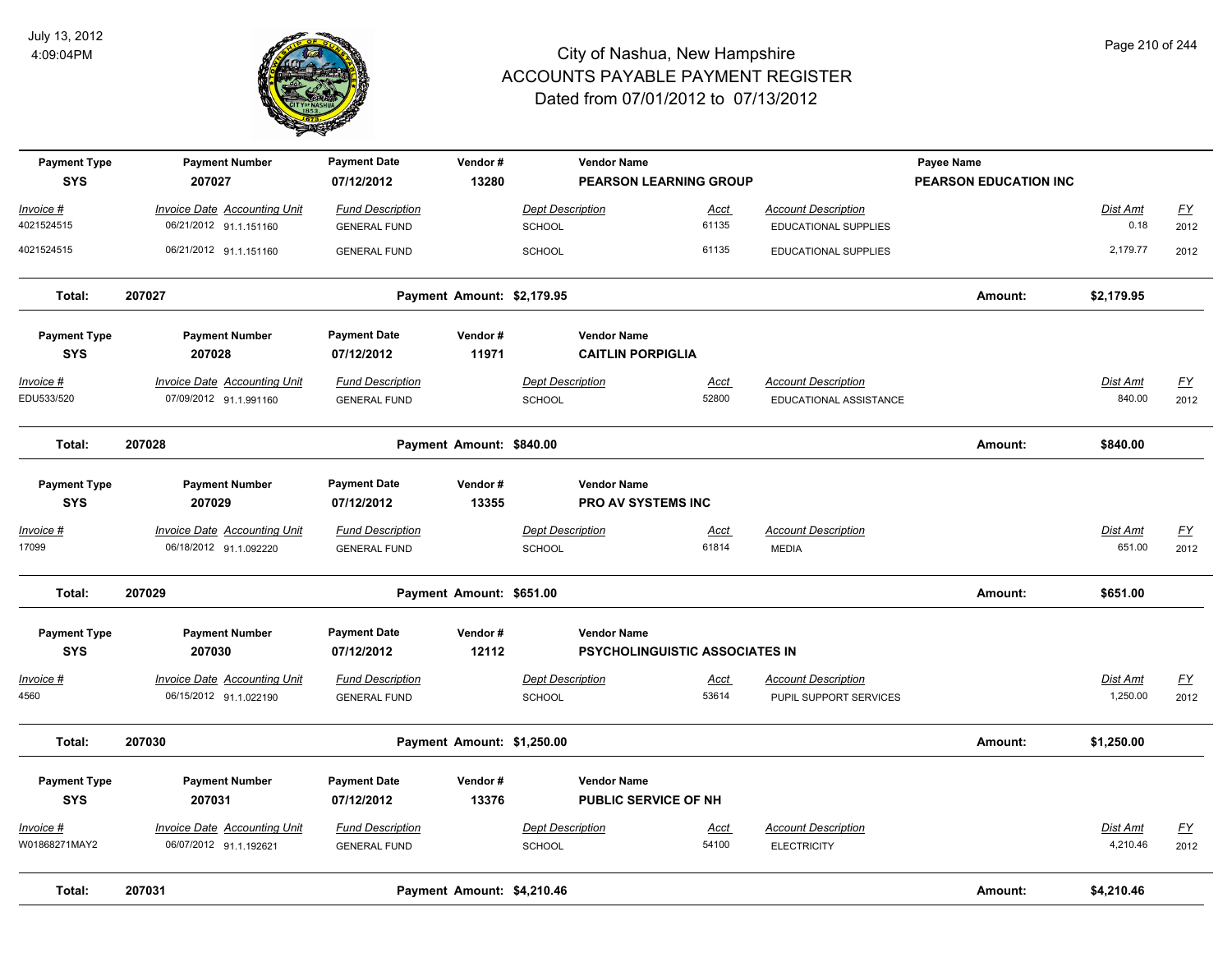

| <b>Payment Type</b><br><b>SYS</b> | <b>Payment Number</b><br>207032                                  | <b>Payment Date</b><br>07/12/2012                    | Vendor#<br>13384           |                                          | <b>Vendor Name</b><br><b>JANE QUIGLEY</b>             |                      |                                                        |                                    |                           |                          |
|-----------------------------------|------------------------------------------------------------------|------------------------------------------------------|----------------------------|------------------------------------------|-------------------------------------------------------|----------------------|--------------------------------------------------------|------------------------------------|---------------------------|--------------------------|
| Invoice #<br>PV-062912            | <b>Invoice Date Accounting Unit</b><br>06/29/2012 91.1.992212    | <b>Fund Description</b><br><b>GENERAL FUND</b>       |                            | <b>Dept Description</b><br>SCHOOL        |                                                       | Acct<br>55300        | <b>Account Description</b><br><b>TRAVEL</b>            |                                    | Dist Amt<br>413.37        | <u>FY</u><br>2012        |
| Total:                            | 207032                                                           |                                                      | Payment Amount: \$413.37   |                                          |                                                       |                      |                                                        | Amount:                            | \$413.37                  |                          |
| <b>Payment Type</b><br><b>SYS</b> | <b>Payment Number</b><br>207033                                  | <b>Payment Date</b><br>07/12/2012                    | Vendor#<br>13410           |                                          | <b>Vendor Name</b><br><b>REALLY GOOD STUFF INC</b>    |                      |                                                        |                                    |                           |                          |
| <u>Invoice #</u><br>388421        | <b>Invoice Date Accounting Unit</b><br>06/22/2012 91.3800.161271 | <b>Fund Description</b><br><b>SCHOOL GRANTS FUND</b> |                            | <b>Dept Description</b><br><b>SCHOOL</b> |                                                       | <u>Acct</u><br>61299 | <b>Account Description</b><br>MISCELLANEOUS SUPPLIES   | <b>Activity</b><br>91.03762.161271 | <b>Dist Amt</b><br>242.86 | <u>FY</u><br>2012        |
| 3888419                           | 06/22/2012 91.1.161121                                           | <b>GENERAL FUND</b>                                  |                            | <b>SCHOOL</b>                            |                                                       | 61135                | <b>EDUCATIONAL SUPPLIES</b>                            |                                    | 8.95                      | 2012                     |
| 3888419                           | 06/22/2012 91.1.161121                                           | <b>GENERAL FUND</b>                                  |                            | <b>SCHOOL</b>                            |                                                       | 61135                | EDUCATIONAL SUPPLIES                                   |                                    | 35.89                     | 2012                     |
| 3888420                           | 06/22/2012 91.1.161119                                           | <b>GENERAL FUND</b>                                  |                            | <b>SCHOOL</b>                            |                                                       | 61135                | EDUCATIONAL SUPPLIES                                   |                                    | 1.30                      | 2012                     |
| 3888420                           | 06/22/2012 91.1.161119                                           | <b>GENERAL FUND</b>                                  |                            | <b>SCHOOL</b>                            |                                                       | 61135                | EDUCATIONAL SUPPLIES                                   |                                    | 205.13                    | 2012                     |
| Total:                            | 207033                                                           |                                                      | Payment Amount: \$494.13   |                                          |                                                       |                      |                                                        | Amount:                            | \$494.13                  |                          |
| <b>Payment Type</b><br><b>SYS</b> | <b>Payment Number</b><br>207034                                  | <b>Payment Date</b><br>07/12/2012                    | Vendor#<br>13418           |                                          | <b>Vendor Name</b><br><b>REDLON &amp; JOHNSON</b>     |                      |                                                        |                                    |                           |                          |
| Invoice #<br>919431               | <b>Invoice Date Accounting Unit</b><br>06/22/2012 91.1.222620    | <b>Fund Description</b><br><b>GENERAL FUND</b>       |                            | <b>Dept Description</b><br><b>SCHOOL</b> |                                                       | <u>Acct</u><br>61407 | <b>Account Description</b><br>SUPPLIES, ELECTRICAL     |                                    | Dist Amt<br>450.00        | $FY$<br>2012             |
| 919432                            | 06/22/2012 91.1.222620                                           | <b>GENERAL FUND</b>                                  |                            | SCHOOL                                   |                                                       | 61407                | SUPPLIES, ELECTRICAL                                   |                                    | 26.10                     | 2012                     |
| 922886                            | 06/28/2012 91.1.222620                                           | <b>GENERAL FUND</b>                                  |                            | <b>SCHOOL</b>                            |                                                       | 61407                | SUPPLIES, ELECTRICAL                                   |                                    | 3,566.91                  | 2012                     |
| Total:                            | 207034                                                           |                                                      | Payment Amount: \$4,043.01 |                                          |                                                       |                      |                                                        | Amount:                            | \$4,043.01                |                          |
| <b>Payment Type</b><br><b>SYS</b> | <b>Payment Number</b><br>207035                                  | <b>Payment Date</b><br>07/12/2012                    | Vendor#<br>10631           |                                          | <b>Vendor Name</b><br><b>REGENCY NURSING CARE LLC</b> |                      |                                                        |                                    |                           |                          |
| <u> Invoice #</u><br>1216         | Invoice Date Accounting Unit<br>06/22/2012 91.3800.022190        | <b>Fund Description</b><br><b>SCHOOL GRANTS FUND</b> |                            | <b>Dept Description</b><br><b>SCHOOL</b> |                                                       | Acct<br>53628        | <b>Account Description</b><br><b>CONTRACT SERVICES</b> | Activity<br>91.03952.022190        | Dist Amt<br>1,837.00      | $\underline{FY}$<br>2012 |
| Total:                            | 207035                                                           |                                                      | Payment Amount: \$1,837.00 |                                          |                                                       |                      |                                                        | Amount:                            | \$1,837.00                |                          |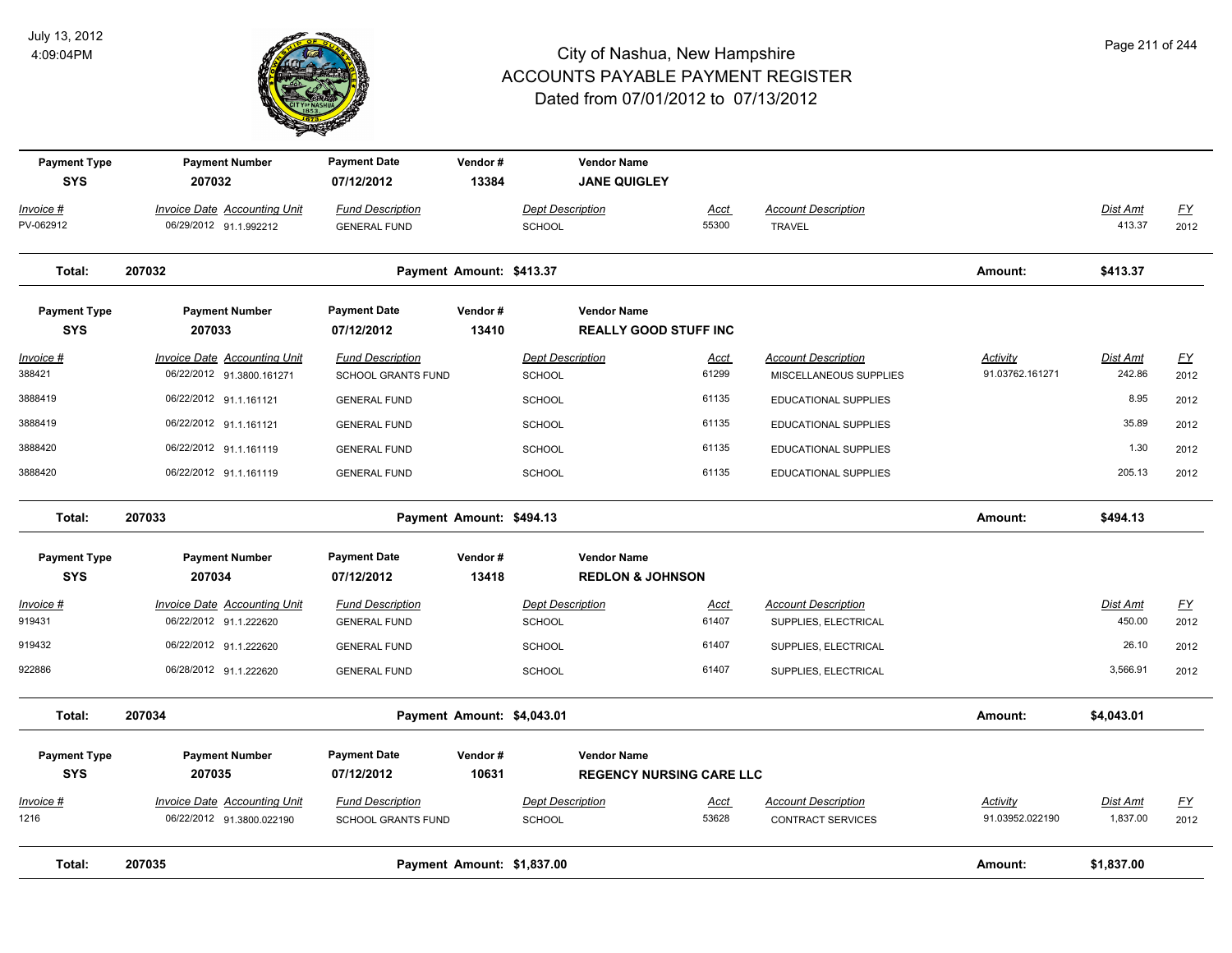

| <b>Payment Type</b><br><b>SYS</b>   | <b>Payment Number</b><br>207036                                                         | <b>Payment Date</b><br>07/12/2012                                     | Vendor#<br>11087           |                                             | <b>Vendor Name</b><br><b>SARAH REINHARDT</b>                   |                        |                                                                                    |                                              |                                |                                  |
|-------------------------------------|-----------------------------------------------------------------------------------------|-----------------------------------------------------------------------|----------------------------|---------------------------------------------|----------------------------------------------------------------|------------------------|------------------------------------------------------------------------------------|----------------------------------------------|--------------------------------|----------------------------------|
| Invoice #<br>AD5300                 | <b>Invoice Date Accounting Unit</b><br>07/09/2012 91.1.991160                           | <b>Fund Description</b><br><b>GENERAL FUND</b>                        |                            | <b>Dept Description</b><br>SCHOOL           |                                                                | <b>Acct</b><br>52800   | <b>Account Description</b><br>EDUCATIONAL ASSISTANCE                               |                                              | Dist Amt<br>1,228.80           | $\underline{FY}$<br>2012         |
| Total:                              | 207036                                                                                  |                                                                       | Payment Amount: \$1,228.80 |                                             |                                                                |                        |                                                                                    | Amount:                                      | \$1,228.80                     |                                  |
| <b>Payment Type</b><br><b>SYS</b>   | <b>Payment Number</b><br>207037                                                         | <b>Payment Date</b><br>07/12/2012                                     | Vendor#<br>11764           |                                             | <b>Vendor Name</b><br><b>REXEL CLS</b>                         |                        |                                                                                    | Payee Name<br><b>REXEL</b>                   |                                |                                  |
| <u> Invoice #</u><br>S102897416.001 | <b>Invoice Date Accounting Unit</b><br>06/19/2012 91.1.222620                           | <b>Fund Description</b><br><b>GENERAL FUND</b>                        |                            | <b>Dept Description</b><br>SCHOOL           |                                                                | <u>Acct</u><br>61407   | <b>Account Description</b><br>SUPPLIES, ELECTRICAL                                 |                                              | <b>Dist Amt</b><br>243.24      | EY<br>2012                       |
| Total:                              | 207037                                                                                  |                                                                       | Payment Amount: \$243.24   |                                             |                                                                |                        |                                                                                    | Amount:                                      | \$243.24                       |                                  |
| <b>Payment Type</b><br><b>SYS</b>   | <b>Payment Number</b><br>207038                                                         | <b>Payment Date</b><br>07/12/2012                                     | Vendor#<br>11683           |                                             | <b>Vendor Name</b><br><b>DENEEN ROBIE</b>                      |                        |                                                                                    |                                              |                                |                                  |
| Invoice #<br>EDU600/615             | <b>Invoice Date Accounting Unit</b><br>07/09/2012 91.1.991160                           | <b>Fund Description</b><br><b>GENERAL FUND</b>                        |                            | <b>Dept Description</b><br>SCHOOL           |                                                                | Acct<br>52800          | <b>Account Description</b><br>EDUCATIONAL ASSISTANCE                               |                                              | Dist Amt<br>662.40             | $\underline{FY}$<br>2012         |
| Total:                              | 207038                                                                                  |                                                                       | Payment Amount: \$662.40   |                                             |                                                                |                        |                                                                                    | Amount:                                      | \$662.40                       |                                  |
| <b>Payment Type</b><br><b>SYS</b>   | <b>Payment Number</b><br>207039                                                         | <b>Payment Date</b><br>07/12/2012                                     | Vendor#<br>11027           |                                             | <b>Vendor Name</b><br><b>REGIONAL SERVICES &amp; EDUCATION</b> |                        |                                                                                    |                                              |                                |                                  |
| Invoice #<br>10008156<br>10008160   | <b>Invoice Date Accounting Unit</b><br>06/20/2012 91.1.021267<br>06/20/2012 91.1.021267 | <b>Fund Description</b><br><b>GENERAL FUND</b><br><b>GENERAL FUND</b> |                            | <b>Dept Description</b><br>SCHOOL<br>SCHOOL |                                                                | Acct<br>55694<br>55694 | <b>Account Description</b><br>TUITION, OUT OF DISTRICT<br>TUITION, OUT OF DISTRICT |                                              | Dist Amt<br>287.50<br>1,680.00 | $\underline{FY}$<br>2012<br>2012 |
| Total:                              | 207039                                                                                  |                                                                       | Payment Amount: \$1,967.50 |                                             |                                                                |                        |                                                                                    | Amount:                                      | \$1,967.50                     |                                  |
| <b>Payment Type</b><br><b>SYS</b>   | <b>Payment Number</b><br>207040                                                         | <b>Payment Date</b><br>07/12/2012                                     | Vendor#<br>11017           |                                             | <b>Vendor Name</b><br><b>S &amp; S WORLDWIDE</b>               |                        |                                                                                    | Payee Name<br><b>S &amp; S WORLDWIDE INC</b> |                                |                                  |
| Invoice #<br>7379162                | Invoice Date Accounting Unit<br>06/19/2012 91.2222.991490                               | <b>Fund Description</b><br>AFTER SCHOOL PROGRAM                       |                            | <b>Dept Description</b><br>SCHOOL           |                                                                | Acct<br>61299          | <b>Account Description</b><br>MISCELLANEOUS SUPPLIES                               |                                              | Dist Amt<br>16.80              | $\underline{FY}$<br>2012         |
| 7379162                             | 06/19/2012 91.2222.991490                                                               | AFTER SCHOOL PROGRAM                                                  |                            | SCHOOL                                      |                                                                | 61299                  | MISCELLANEOUS SUPPLIES                                                             |                                              | 543.55                         | 2012                             |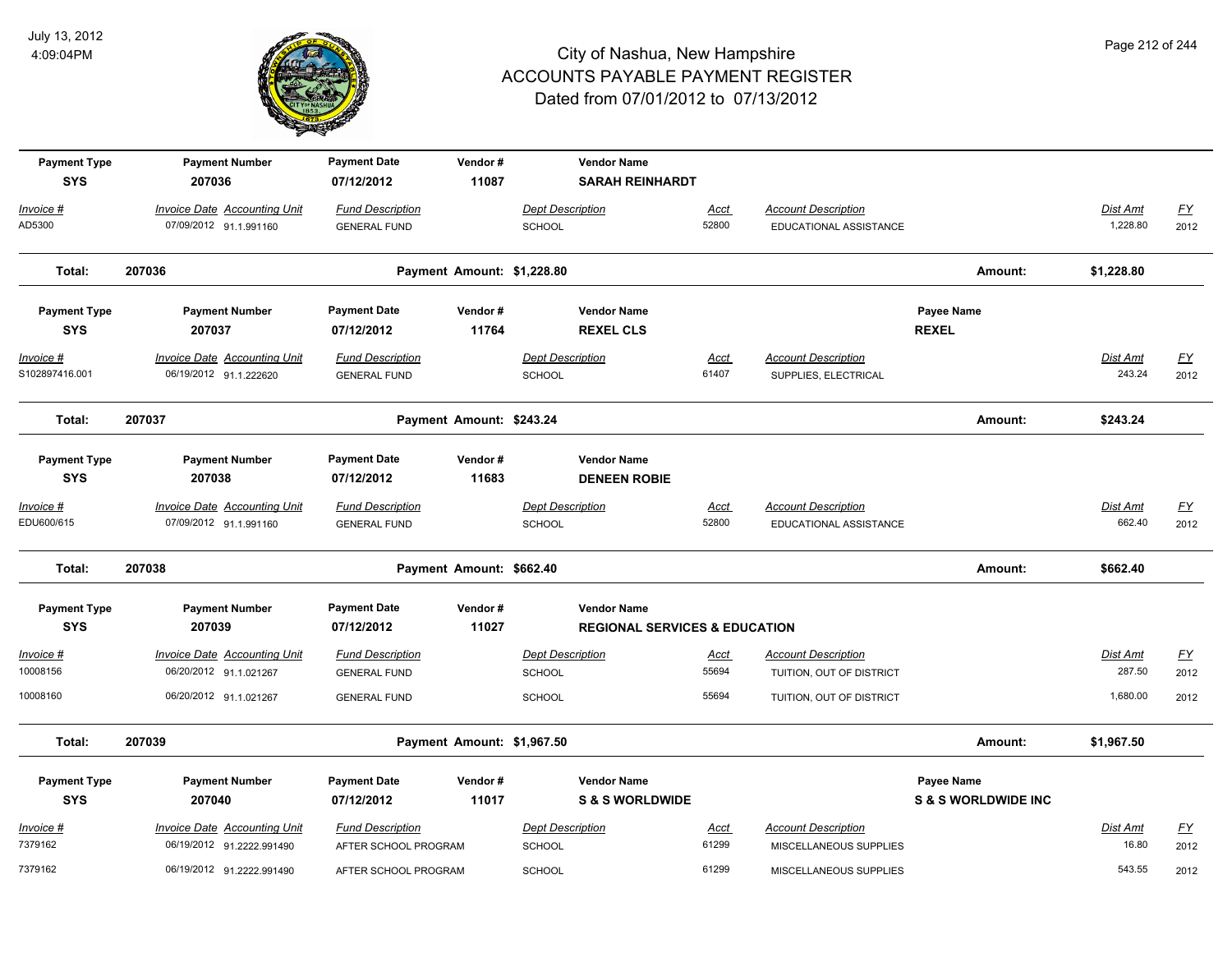

| Total:                            | 207040                                                        |                                                | Payment Amount: \$560.35 |                                                 |                      |                                                       | Amount: | \$560.35                  |                   |
|-----------------------------------|---------------------------------------------------------------|------------------------------------------------|--------------------------|-------------------------------------------------|----------------------|-------------------------------------------------------|---------|---------------------------|-------------------|
| <b>Payment Type</b><br><b>SYS</b> | <b>Payment Number</b><br>207041                               | <b>Payment Date</b><br>07/12/2012              | Vendor#<br>13501         | <b>Vendor Name</b><br><b>SAM'S CLUB</b>         |                      |                                                       |         |                           |                   |
| <u>Invoice #</u><br>1652          | <b>Invoice Date Accounting Unit</b><br>06/27/2012 91.1.222620 | <b>Fund Description</b><br><b>GENERAL FUND</b> |                          | <b>Dept Description</b><br><b>SCHOOL</b>        | <u>Acct</u><br>61299 | <b>Account Description</b><br>MISCELLANEOUS SUPPLIES  |         | <b>Dist Amt</b><br>639.82 | <u>FY</u><br>2012 |
| Total:                            | 207041                                                        |                                                | Payment Amount: \$639.82 |                                                 |                      |                                                       | Amount: | \$639.82                  |                   |
| <b>Payment Type</b><br><b>SYS</b> | <b>Payment Number</b><br>207042                               | <b>Payment Date</b><br>07/12/2012              | Vendor#<br>13509         | <b>Vendor Name</b><br><b>ALLAN SAULNIER</b>     |                      |                                                       |         |                           |                   |
| Invoice #<br><b>JUL-12</b>        | <b>Invoice Date Accounting Unit</b><br>07/02/2012 91.1.061113 | <b>Fund Description</b><br><b>GENERAL FUND</b> |                          | <b>Dept Description</b><br><b>SCHOOL</b>        | Acct<br>61135        | <b>Account Description</b><br>EDUCATIONAL SUPPLIES    |         | Dist Amt<br>532.00        | EY<br>2012        |
| Total:                            | 207042                                                        |                                                | Payment Amount: \$532.00 |                                                 |                      |                                                       | Amount: | \$532.00                  |                   |
| <b>Payment Type</b><br><b>SYS</b> | <b>Payment Number</b><br>207043                               | <b>Payment Date</b><br>07/12/2012              | Vendor#<br>13523         | <b>Vendor Name</b><br><b>SCHOOL HEALTH CORP</b> |                      |                                                       |         |                           |                   |
| Invoice #<br>2530195-01           | <b>Invoice Date Accounting Unit</b><br>05/15/2012 91.1.042130 | <b>Fund Description</b><br><b>GENERAL FUND</b> |                          | <b>Dept Description</b><br><b>SCHOOL</b>        | <u>Acct</u><br>61142 | <b>Account Description</b><br><b>MEDICAL SUPPLIES</b> |         | <b>Dist Amt</b><br>8.59   | <u>FY</u><br>2012 |
| 2530195-01                        | 05/15/2012 91.1.042130                                        | <b>GENERAL FUND</b>                            |                          | <b>SCHOOL</b>                                   | 61142                | MEDICAL SUPPLIES                                      |         | $-15.44$                  | 2012              |
| 2530195-01                        | 05/15/2012 91.1.042130                                        | <b>GENERAL FUND</b>                            |                          | <b>SCHOOL</b>                                   | 61142                | <b>MEDICAL SUPPLIES</b>                               |         | 154.40                    | 2012              |
| 2530300-00                        | 05/10/2012 91.1.162130                                        | <b>GENERAL FUND</b>                            |                          | <b>SCHOOL</b>                                   | 61135                | <b>EDUCATIONAL SUPPLIES</b>                           |         | $-21.56$                  | 2012              |
| 2530300-00                        | 05/10/2012 91.1.162130                                        | <b>GENERAL FUND</b>                            |                          | <b>SCHOOL</b>                                   | 61135                | EDUCATIONAL SUPPLIES                                  |         | 215.63                    | 2012              |
| 2536609-00                        | 05/25/2012 91.1.181160                                        | <b>GENERAL FUND</b>                            |                          | <b>SCHOOL</b>                                   | 61135                | EDUCATIONAL SUPPLIES                                  |         | 17.10                     | 2012              |
| 2536609-00                        | 05/25/2012 91.1.181160                                        | <b>GENERAL FUND</b>                            |                          | <b>SCHOOL</b>                                   | 61135                | EDUCATIONAL SUPPLIES                                  |         | $-7.51$                   | 2012              |
| 2536609-00                        | 05/25/2012 91.1.181160                                        | <b>GENERAL FUND</b>                            |                          | <b>SCHOOL</b>                                   | 61135                | <b>EDUCATIONAL SUPPLIES</b>                           |         | 75.05                     | 2012              |
| 2543615-00                        | 06/13/2012 91.1.041210                                        | <b>GENERAL FUND</b>                            |                          | <b>SCHOOL</b>                                   | 61142                | MEDICAL SUPPLIES                                      |         | 39.27                     | 2012              |
| 2543615-00                        | 06/13/2012 91.1.041210                                        | <b>GENERAL FUND</b>                            |                          | <b>SCHOOL</b>                                   | 61142                | <b>MEDICAL SUPPLIES</b>                               |         | 187.65                    | 2012              |
| Total:                            | 207043                                                        |                                                | Payment Amount: \$653.18 |                                                 |                      |                                                       | Amount: | \$653.18                  |                   |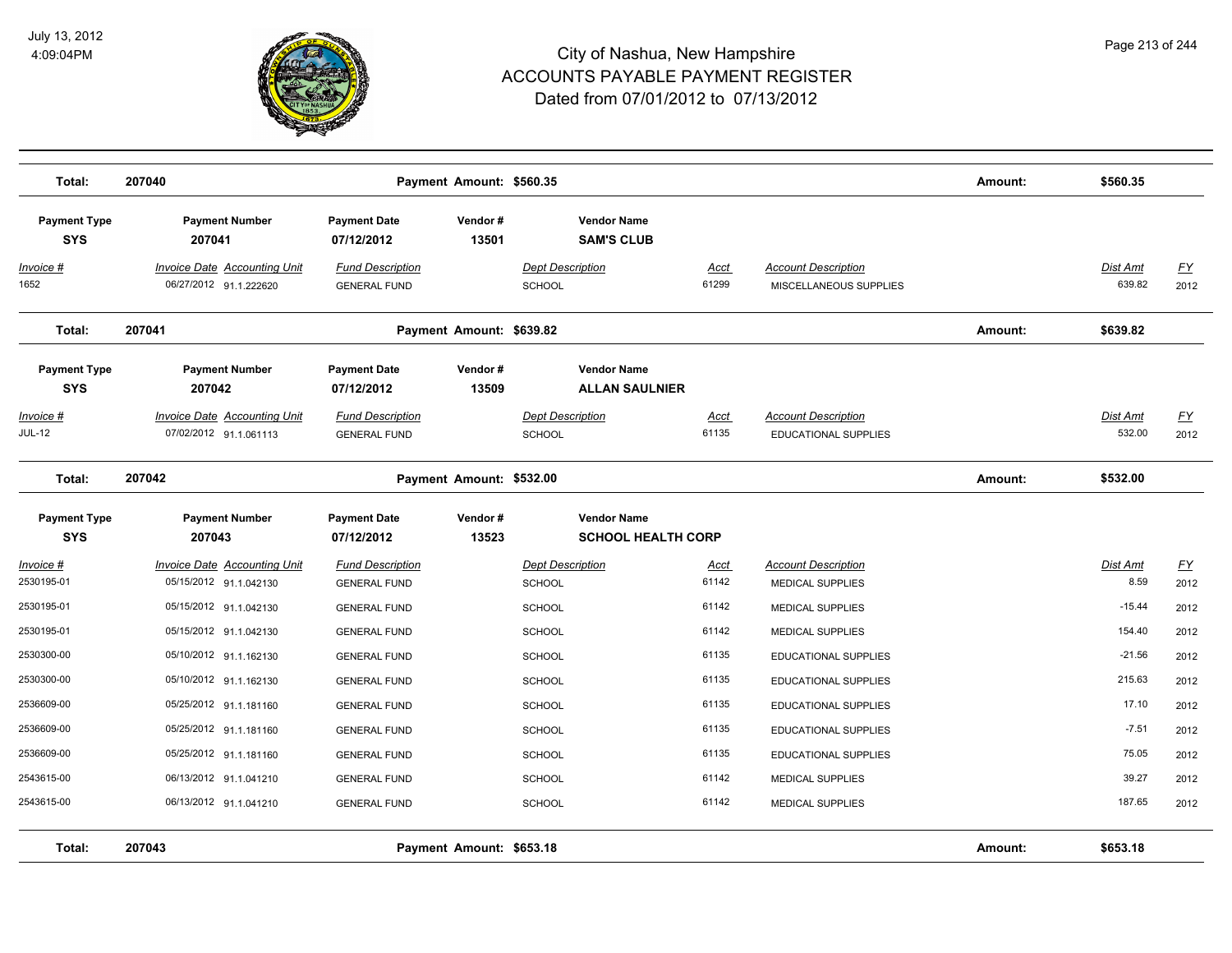

| <b>Payment Type</b><br><b>SYS</b> | <b>Payment Number</b><br>207044                               | <b>Payment Date</b><br>07/12/2012              | Vendor#<br>13524         |                                          | <b>Vendor Name</b><br><b>SCHOOL NURSE SUPPLY INC</b> |                      |                                                           |                 |                    |                          |
|-----------------------------------|---------------------------------------------------------------|------------------------------------------------|--------------------------|------------------------------------------|------------------------------------------------------|----------------------|-----------------------------------------------------------|-----------------|--------------------|--------------------------|
| Invoice #<br>391079-IN            | <b>Invoice Date Accounting Unit</b><br>04/12/2012 91.1.131160 | <b>Fund Description</b><br><b>GENERAL FUND</b> |                          | <b>Dept Description</b><br><b>SCHOOL</b> |                                                      | <u>Acct</u><br>61135 | <b>Account Description</b><br><b>EDUCATIONAL SUPPLIES</b> |                 | Dist Amt<br>206.00 | $\underline{FY}$<br>2012 |
| 395624                            | 05/15/2012 91.1.071160                                        | <b>GENERAL FUND</b>                            |                          | <b>SCHOOL</b>                            |                                                      | 61135                | <b>EDUCATIONAL SUPPLIES</b>                               |                 | 148.00             | 2012                     |
| Total:                            | 207044                                                        |                                                | Payment Amount: \$354.00 |                                          |                                                      |                      |                                                           | Amount:         | \$354.00           |                          |
| <b>Payment Type</b><br><b>SYS</b> | <b>Payment Number</b><br>207045                               | <b>Payment Date</b><br>07/12/2012              | Vendor#<br>11618         |                                          | <b>Vendor Name</b><br><b>SCHOOL SAVERS</b>           |                      |                                                           |                 |                    |                          |
| <u>Invoice #</u><br>55931         | <b>Invoice Date Accounting Unit</b><br>06/04/2012 91.1.061160 | <b>Fund Description</b><br><b>GENERAL FUND</b> |                          | <b>Dept Description</b><br><b>SCHOOL</b> |                                                      | <u>Acct</u><br>61135 | <b>Account Description</b><br><b>EDUCATIONAL SUPPLIES</b> |                 | Dist Amt<br>453.18 | <u>FY</u><br>2012        |
| 55933                             | 06/04/2012 91.1.061111                                        | <b>GENERAL FUND</b>                            |                          | <b>SCHOOL</b>                            |                                                      | 61135                | <b>EDUCATIONAL SUPPLIES</b>                               |                 | 406.98             | 2012                     |
| Total:                            | 207045                                                        |                                                | Payment Amount: \$860.16 |                                          |                                                      |                      |                                                           | Amount:         | \$860.16           |                          |
| <b>Payment Type</b><br><b>SYS</b> | <b>Payment Number</b><br>207046                               | <b>Payment Date</b><br>07/12/2012              | Vendor#<br>13526         |                                          | <b>Vendor Name</b><br><b>SCHOOL SPECIALTY</b>        |                      |                                                           |                 |                    |                          |
| <u>Invoice #</u><br>208108338077  | <b>Invoice Date Accounting Unit</b><br>06/18/2012 91.1.161119 | <b>Fund Description</b><br><b>GENERAL FUND</b> |                          | <b>Dept Description</b><br><b>SCHOOL</b> |                                                      | <u>Acct</u><br>61135 | <b>Account Description</b><br><b>EDUCATIONAL SUPPLIES</b> | <b>Activity</b> | Dist Amt<br>32.00  | $\underline{FY}$<br>2012 |
| 208108338081                      | 06/18/2012 91.1.071160                                        | <b>GENERAL FUND</b>                            |                          | <b>SCHOOL</b>                            |                                                      | 61135                | EDUCATIONAL SUPPLIES                                      |                 | 11.15              | 2012                     |
| 208108338083                      | 06/18/2012 91.3800.991430                                     | <b>SCHOOL GRANTS FUND</b>                      |                          | <b>SCHOOL</b>                            |                                                      | 61299                | MISCELLANEOUS SUPPLIES                                    | 91.03762.991430 | 695.52             | 2012                     |
| 208108348329                      | 06/19/2012 91.1.061102                                        | <b>GENERAL FUND</b>                            |                          | SCHOOL                                   |                                                      | 61135                | EDUCATIONAL SUPPLIES                                      |                 | 355.99             | 2012                     |
| 208108348335                      | 06/19/2012 91.1.142220                                        | <b>GENERAL FUND</b>                            |                          | <b>SCHOOL</b>                            |                                                      | 61135                | EDUCATIONAL SUPPLIES                                      |                 | 270.60             | 2012                     |
| 208108348338                      | 06/19/2012 91.3800.141160                                     | <b>SCHOOL GRANTS FUND</b>                      |                          | <b>SCHOOL</b>                            |                                                      | 61299                | MISCELLANEOUS SUPPLIES                                    | 91.03362.141160 | 1,318.04           | 2012                     |
| 208108348341                      | 06/19/2012 91.1.091121                                        | <b>GENERAL FUND</b>                            |                          | <b>SCHOOL</b>                            |                                                      | 61135                | <b>EDUCATIONAL SUPPLIES</b>                               |                 | 15.12              | 2012                     |
| 208108352357                      | 06/20/2012 91.1.041160                                        | <b>GENERAL FUND</b>                            |                          | <b>SCHOOL</b>                            |                                                      | 61135                | <b>EDUCATIONAL SUPPLIES</b>                               |                 | 22.92              | 2012                     |
| 208108359872                      | 06/22/2012 91.1.041160                                        | <b>GENERAL FUND</b>                            |                          | <b>SCHOOL</b>                            |                                                      | 61135                | <b>EDUCATIONAL SUPPLIES</b>                               |                 | 52.98              | 2012                     |
| 208108359879                      | 06/22/2012 91.1.132410                                        | <b>GENERAL FUND</b>                            |                          | <b>SCHOOL</b>                            |                                                      | 61100                | OFFICE SUPPLIES                                           |                 | 25.70              | 2012                     |
| 208108359884                      | 06/22/2012 91.1.071160                                        | <b>GENERAL FUND</b>                            |                          | <b>SCHOOL</b>                            |                                                      | 61135                | EDUCATIONAL SUPPLIES                                      |                 | 9.06               | 2012                     |
| 208108368963                      | 06/22/2012 91.1.071160                                        | <b>GENERAL FUND</b>                            |                          | <b>SCHOOL</b>                            |                                                      | 61135                | EDUCATIONAL SUPPLIES                                      |                 | 10.72              | 2012                     |
| 208108368964                      | 06/22/2012 91.1.131160                                        | <b>GENERAL FUND</b>                            |                          | SCHOOL                                   |                                                      | 71800                | <b>FURNITURE &amp; FIXTURES</b>                           |                 | 505.75             | 2012                     |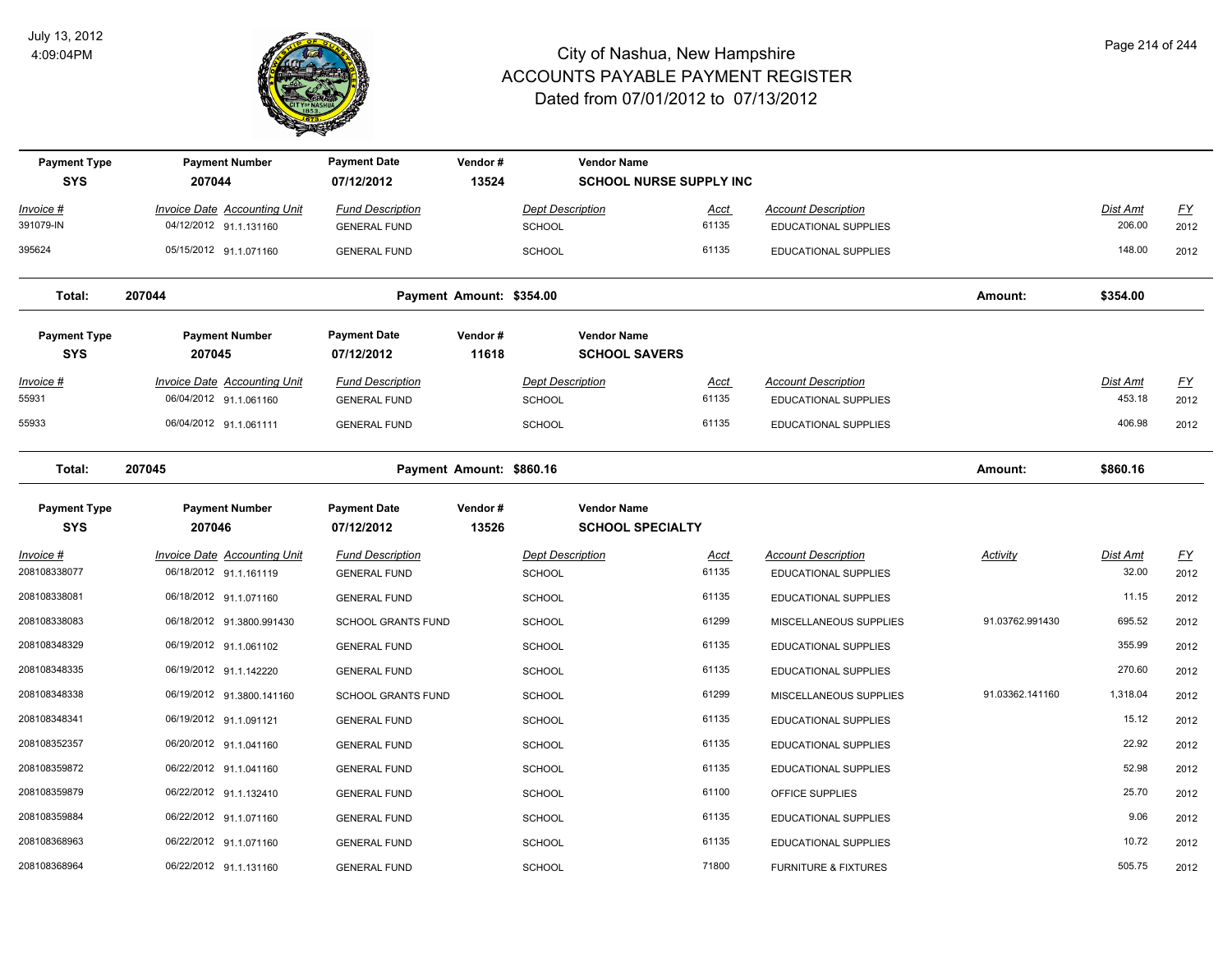

| Total:                            | 207046                                                                                  |                                                                       | Payment Amount: \$3,325.55  |                                                    |                               |                                                            | Amount:                                      | \$3,325.55                   |                    |
|-----------------------------------|-----------------------------------------------------------------------------------------|-----------------------------------------------------------------------|-----------------------------|----------------------------------------------------|-------------------------------|------------------------------------------------------------|----------------------------------------------|------------------------------|--------------------|
| <b>Payment Type</b><br><b>SYS</b> | <b>Payment Number</b><br>207047                                                         | <b>Payment Date</b><br>07/12/2012                                     | Vendor#<br>13549            | <b>Vendor Name</b><br><b>SERESC</b>                |                               |                                                            |                                              |                              |                    |
| Invoice #<br>2221124-IN           | <b>Invoice Date Accounting Unit</b><br>11/22/2011 91.1.021267                           | <b>Fund Description</b><br><b>GENERAL FUND</b>                        |                             | <b>Dept Description</b><br><b>SCHOOL</b>           | <u>Acct</u><br>55694          | <b>Account Description</b><br>TUITION, OUT OF DISTRICT     |                                              | <b>Dist Amt</b><br>18,490.50 | <u>FY</u><br>2012  |
| 2221126-IN                        | 11/22/2011 91.1.021267                                                                  | <b>GENERAL FUND</b>                                                   |                             | <b>SCHOOL</b>                                      | 55694                         | TUITION, OUT OF DISTRICT                                   |                                              | 18,490.50                    | 2012               |
| Total:                            | 207047                                                                                  |                                                                       | Payment Amount: \$36,981.00 |                                                    |                               |                                                            | Amount:                                      | \$36,981.00                  |                    |
| <b>Payment Type</b><br><b>SYS</b> | <b>Payment Number</b><br>207048                                                         | <b>Payment Date</b><br>07/12/2012                                     | Vendor#<br>11345            | <b>Vendor Name</b><br><b>JENNIFER SEUSING</b>      |                               |                                                            |                                              |                              |                    |
| <u> Invoice #</u><br>MILES-MAYJUN | <b>Invoice Date Accounting Unit</b><br>06/17/2012 91.1.031160                           | <b>Fund Description</b><br><b>GENERAL FUND</b>                        |                             | <b>Dept Description</b><br>SCHOOL                  | <u>Acct</u><br>55307          | <b>Account Description</b><br>MILEAGE REIMBURSEMENTS       |                                              | Dist Amt<br>377.74           | <u>FY</u><br>2012  |
| Total:                            | 207048                                                                                  | Payment Amount: \$377.74                                              |                             |                                                    |                               |                                                            | Amount:                                      | \$377.74                     |                    |
| <b>Payment Type</b><br><b>SYS</b> | <b>Payment Number</b><br>207049                                                         | <b>Payment Date</b><br>07/12/2012                                     | Vendor#<br>13601            | <b>Vendor Name</b><br><b>SOLUTION TREE INC</b>     |                               |                                                            |                                              |                              |                    |
| Invoice #<br>701871<br>707636     | <b>Invoice Date Accounting Unit</b><br>05/15/2012 91.1.121160<br>06/18/2012 91.1.121160 | <b>Fund Description</b><br><b>GENERAL FUND</b><br><b>GENERAL FUND</b> |                             | <b>Dept Description</b><br><b>SCHOOL</b><br>SCHOOL | <u>Acct</u><br>61875<br>61875 | <b>Account Description</b><br><b>BOOKS</b><br><b>BOOKS</b> |                                              | Dist Amt<br>197.70<br>24.95  | EY<br>2012<br>2012 |
| Total:                            | 207049                                                                                  |                                                                       | Payment Amount: \$222.65    |                                                    |                               |                                                            | Amount:                                      | \$222.65                     |                    |
| <b>Payment Type</b><br><b>SYS</b> | <b>Payment Number</b><br>207050                                                         | <b>Payment Date</b><br>07/12/2012                                     | Vendor#<br>11292            | <b>Vendor Name</b><br><b>BSN SPORTS</b>            |                               |                                                            | Payee Name<br><b>SPORT SUPPLY GROUP INC</b>  |                              |                    |
| Invoice #<br>94681024             | <b>Invoice Date Accounting Unit</b><br>05/15/2012 91.1.061108                           | <b>Fund Description</b><br><b>GENERAL FUND</b>                        |                             | <b>Dept Description</b><br><b>SCHOOL</b>           | <u>Acct</u><br>61135          | <b>Account Description</b><br>EDUCATIONAL SUPPLIES         |                                              | Dist Amt<br>82.09            | <u>FY</u><br>2012  |
| Total:                            | 207050                                                                                  |                                                                       | Payment Amount: \$82.09     |                                                    |                               |                                                            | Amount:                                      | \$82.09                      |                    |
| <b>Payment Type</b><br><b>SYS</b> | <b>Payment Number</b><br>207051                                                         | <b>Payment Date</b><br>07/12/2012                                     | Vendor#<br>11071            | <b>Vendor Name</b><br><b>U S GAMES INC</b>         |                               |                                                            | Payee Name<br><b>SPORTS SUPPLY GROUP INC</b> |                              |                    |
| Invoice #                         | <b>Invoice Date Accounting Unit</b>                                                     | <b>Fund Description</b>                                               |                             | <b>Dept Description</b>                            | Acct                          | <b>Account Description</b>                                 |                                              | Dist Amt                     | <u>FY</u>          |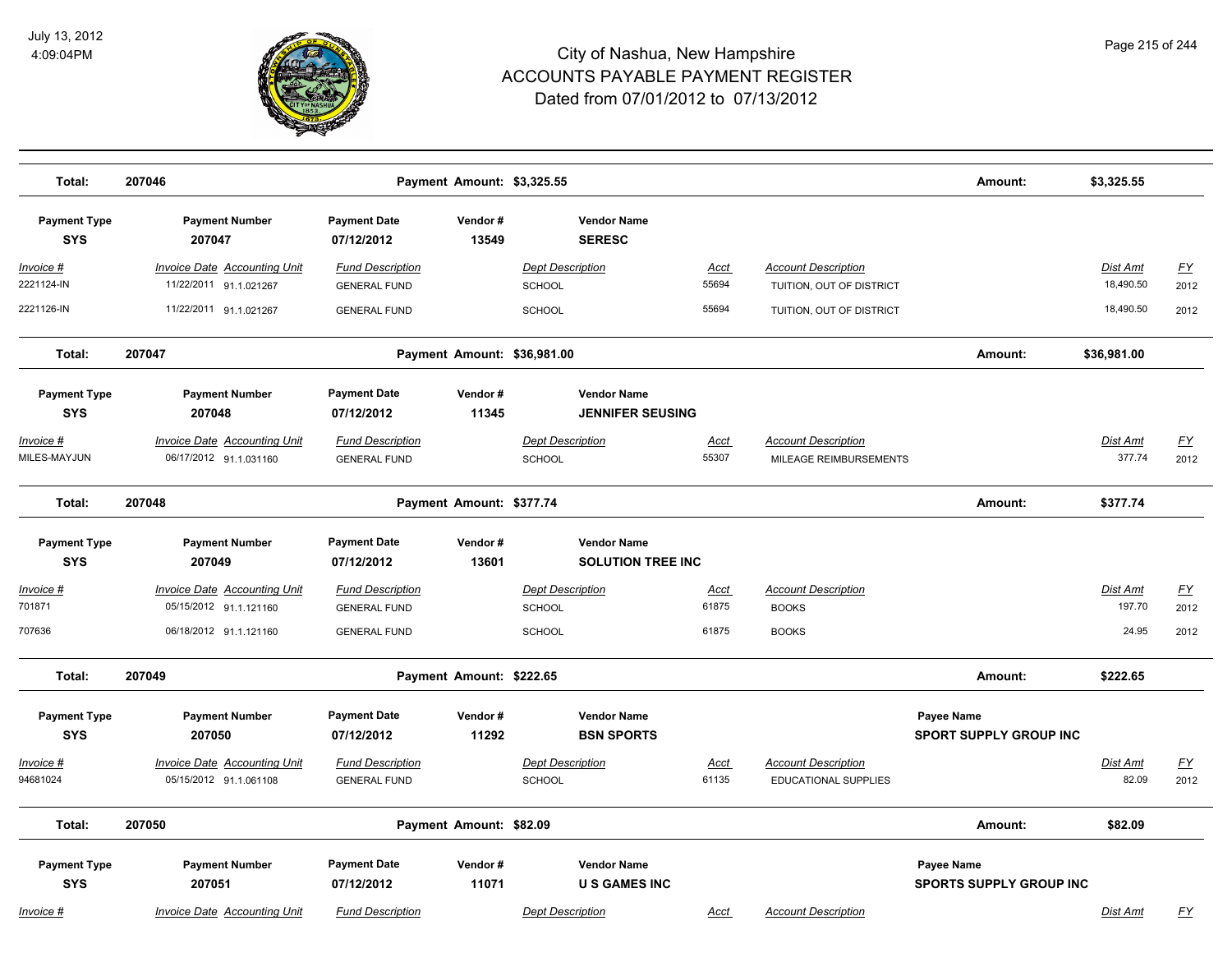

|  | Page 216 of 244 |  |  |  |
|--|-----------------|--|--|--|
|--|-----------------|--|--|--|

| 94614758                                         | 04/11/2012 91.1.101108                                                 | <b>GENERAL FUND</b>                                          |                            | <b>SCHOOL</b>                            |                                                         | 61135                | EDUCATIONAL SUPPLIES                                   |         | 621.80                      | 2012                     |
|--------------------------------------------------|------------------------------------------------------------------------|--------------------------------------------------------------|----------------------------|------------------------------------------|---------------------------------------------------------|----------------------|--------------------------------------------------------|---------|-----------------------------|--------------------------|
| Total:                                           | 207051                                                                 |                                                              | Payment Amount: \$621.80   |                                          |                                                         |                      |                                                        | Amount: | \$621.80                    |                          |
| <b>Payment Type</b><br><b>SYS</b>                | <b>Payment Number</b><br>207052                                        | <b>Payment Date</b><br>07/12/2012                            | Vendor#<br>13631           |                                          | <b>Vendor Name</b><br><b>ST ANNS HOME INC</b>           |                      |                                                        |         |                             |                          |
| Invoice #<br>140700                              | <b>Invoice Date Accounting Unit</b><br>04/30/2012 91.1.021267          | <b>Fund Description</b><br><b>GENERAL FUND</b>               |                            | <b>Dept Description</b><br>SCHOOL        |                                                         | <b>Acct</b><br>55694 | <b>Account Description</b><br>TUITION, OUT OF DISTRICT |         | <b>Dist Amt</b><br>2,083.76 | EY<br>2012               |
| Total:                                           | 207052                                                                 |                                                              | Payment Amount: \$2,083.76 |                                          |                                                         |                      |                                                        | Amount: | \$2,083.76                  |                          |
| <b>Payment Type</b><br><b>SYS</b><br>$Invoice$ # | <b>Payment Number</b><br>207053<br><b>Invoice Date Accounting Unit</b> | <b>Payment Date</b><br>07/12/2012<br><b>Fund Description</b> | Vendor#<br>13643           | <b>Dept Description</b>                  | <b>Vendor Name</b><br><b>STANLEY ELEVATOR CO INC</b>    | Acct                 | <b>Account Description</b>                             |         | Dist Amt                    | <u>FY</u>                |
| 189751                                           | 06/12/2012 91.1.222620                                                 | <b>GENERAL FUND</b>                                          |                            | SCHOOL                                   |                                                         | 54280                | <b>BUILDING/GROUNDS</b><br><b>MAINTENANCE</b>          |         | 3,403.96                    | 2012                     |
| Total:                                           | 207053                                                                 |                                                              | Payment Amount: \$3,403.96 |                                          |                                                         |                      |                                                        | Amount: | \$3,403.96                  |                          |
| <b>Payment Type</b><br><b>SYS</b>                | <b>Payment Number</b><br>207054                                        | <b>Payment Date</b><br>07/12/2012                            | Vendor#<br>11244           |                                          | <b>Vendor Name</b><br><b>PATRICIA STANSFIELD</b>        |                      |                                                        |         |                             |                          |
| Invoice #<br><b>JUN-12</b>                       | Invoice Date Accounting Unit<br>06/12/2012 91.1.992212                 | <b>Fund Description</b><br><b>GENERAL FUND</b>               |                            | <b>Dept Description</b><br>SCHOOL        |                                                         | <u>Acct</u><br>55300 | <b>Account Description</b><br><b>TRAVEL</b>            |         | Dist Amt<br>158.00          | EY<br>2012               |
| Total:                                           | 207054                                                                 |                                                              | Payment Amount: \$158.00   |                                          |                                                         |                      |                                                        | Amount: | \$158.00                    |                          |
| <b>Payment Type</b><br><b>SYS</b>                | <b>Payment Number</b><br>207055                                        | <b>Payment Date</b><br>07/12/2012                            | Vendor#<br>11963           |                                          | <b>Vendor Name</b><br><b>STAPLES BUSINESS ADVANTAGE</b> |                      |                                                        |         |                             |                          |
| Invoice #<br>3176457607                          | <b>Invoice Date Accounting Unit</b><br>06/15/2012 91.2222.991490       | <b>Fund Description</b><br>AFTER SCHOOL PROGRAM              |                            | <b>Dept Description</b><br><b>SCHOOL</b> |                                                         | <u>Acct</u><br>61299 | <b>Account Description</b><br>MISCELLANEOUS SUPPLIES   |         | Dist Amt<br>$-54.08$        | $\underline{FY}$<br>2012 |
| 3176457607                                       | 06/15/2012 91.2222.991490                                              | AFTER SCHOOL PROGRAM                                         |                            | <b>SCHOOL</b>                            |                                                         | 61299                | MISCELLANEOUS SUPPLIES                                 |         | 1,802.70                    | 2012                     |
| 3176691505                                       | 06/19/2012 91.1.031300                                                 | <b>GENERAL FUND</b>                                          |                            | SCHOOL                                   |                                                         | 61135                | EDUCATIONAL SUPPLIES                                   |         | $-46.75$                    | 2012                     |
| 3176691505                                       | 06/19/2012 91.1.031300                                                 | <b>GENERAL FUND</b>                                          |                            | <b>SCHOOL</b>                            |                                                         | 61135                | <b>EDUCATIONAL SUPPLIES</b>                            |         | 1,558.29                    | 2012                     |
| 3176723948                                       | 06/20/2012 91.1.031300                                                 | <b>GENERAL FUND</b>                                          |                            | <b>SCHOOL</b>                            |                                                         | 61135                | <b>EDUCATIONAL SUPPLIES</b>                            |         | 257.68                      | 2012                     |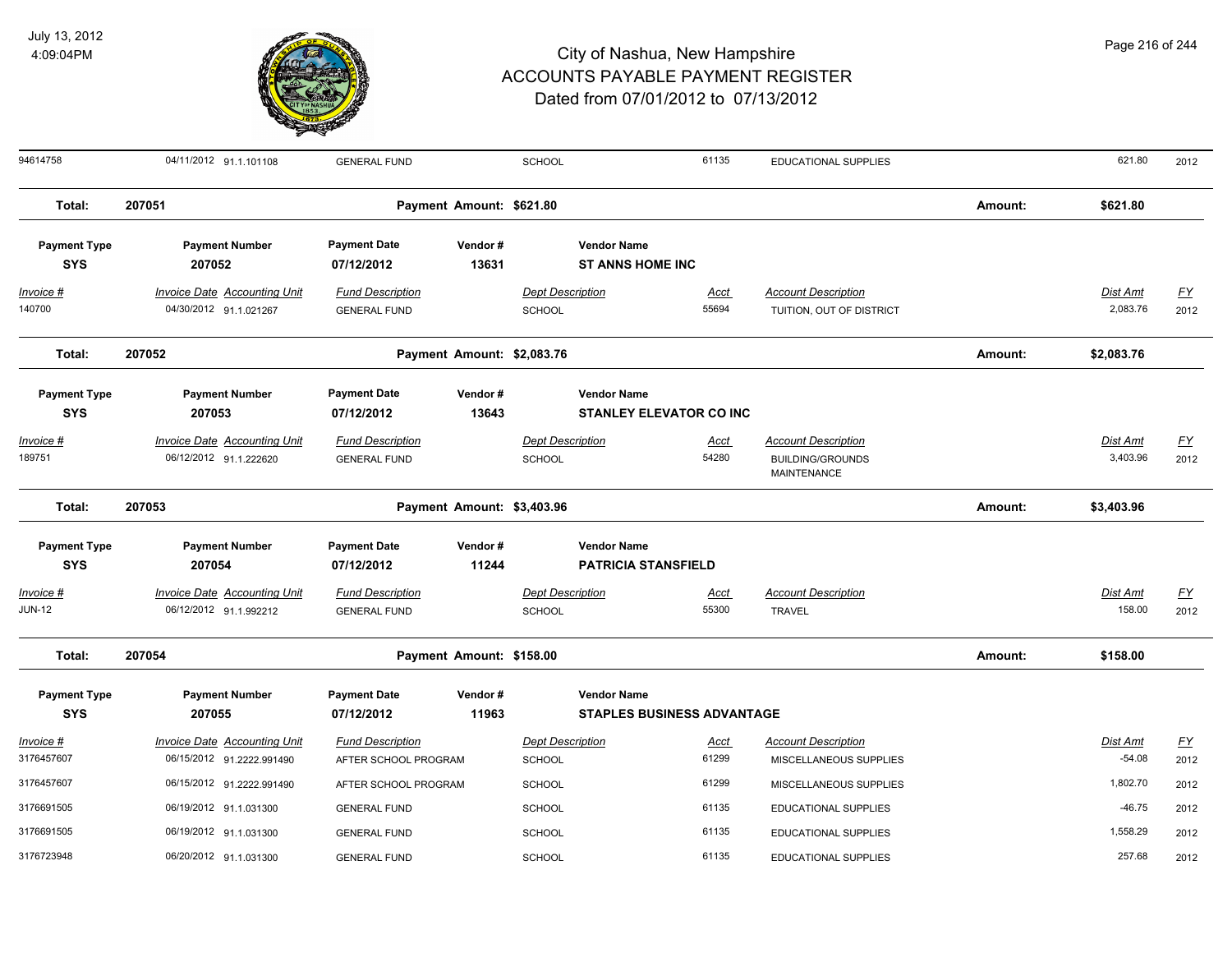

| Total:                             | 207055                                                        |                                                | Payment Amount: \$3,517.84 |                                   |                             |                                                    | Amount:                           | \$3,517.84                |                   |
|------------------------------------|---------------------------------------------------------------|------------------------------------------------|----------------------------|-----------------------------------|-----------------------------|----------------------------------------------------|-----------------------------------|---------------------------|-------------------|
| <b>Payment Type</b><br><b>SYS</b>  | <b>Payment Number</b><br>207056                               | <b>Payment Date</b><br>07/12/2012              | Vendor#<br>13715           | <b>Vendor Name</b>                | <b>TEACHERS DISCOVERY</b>   |                                                    |                                   |                           |                   |
| <u> Invoice #</u><br>P039563501016 | <b>Invoice Date Accounting Unit</b><br>06/11/2012 91.1.061106 | <b>Fund Description</b><br><b>GENERAL FUND</b> |                            | <b>Dept Description</b><br>SCHOOL | <b>Acct</b><br>61135        | <b>Account Description</b><br>EDUCATIONAL SUPPLIES |                                   | <u>Dist Amt</u><br>113.95 | <u>FY</u><br>2012 |
| Total:                             | 207056                                                        |                                                | Payment Amount: \$113.95   |                                   |                             |                                                    | Amount:                           | \$113.95                  |                   |
| <b>Payment Type</b><br><b>SYS</b>  | <b>Payment Number</b><br>207057                               | <b>Payment Date</b><br>07/12/2012              | Vendor#<br>14265           | <b>Vendor Name</b>                | THE GRANITE GROUP           |                                                    |                                   |                           |                   |
| <u>Invoice #</u><br>6151597-00     | <b>Invoice Date Accounting Unit</b><br>06/21/2012 91.1.222620 | <b>Fund Description</b><br><b>GENERAL FUND</b> |                            | <b>Dept Description</b><br>SCHOOL | Acct<br>61414               | <b>Account Description</b><br>SUPPLIES, PLUMBING   |                                   | Dist Amt<br>2,245.00      | <u>FY</u><br>2012 |
| Total:                             | 207057                                                        |                                                | Payment Amount: \$2,245.00 |                                   |                             |                                                    | Amount:                           | \$2,245.00                |                   |
| <b>Payment Type</b><br><b>SYS</b>  | <b>Payment Number</b><br>207058                               | <b>Payment Date</b><br>07/12/2012              | Vendor#<br>13861           | <b>Vendor Name</b>                | <b>WATER CHEMICALS INC</b>  |                                                    | Payee Name<br>THE METRO GROUP INC |                           |                   |
| Invoice #<br>PI 323696             | Invoice Date Accounting Unit<br>06/30/2012 91.1.222620        | <b>Fund Description</b><br><b>GENERAL FUND</b> |                            | <b>Dept Description</b><br>SCHOOL | Acct<br>53628               | <b>Account Description</b><br>CONTRACT SERVICES    |                                   | Dist Amt<br>1,135.00      | <u>FY</u><br>2012 |
| Total:                             | 207058                                                        |                                                | Payment Amount: \$1,135.00 |                                   |                             |                                                    | Amount:                           | \$1,135.00                |                   |
| <b>Payment Type</b><br><b>SYS</b>  | <b>Payment Number</b><br>207059                               | <b>Payment Date</b><br>07/12/2012              | Vendor#<br>13753           | <b>Vendor Name</b>                | <b>TOTAL AIR SUPPLY INC</b> |                                                    |                                   |                           |                   |
| Invoice #<br>23992                 | <b>Invoice Date Accounting Unit</b><br>06/22/2012 91.1.222620 | <b>Fund Description</b><br><b>GENERAL FUND</b> |                            | <b>Dept Description</b><br>SCHOOL | Acct<br>61414               | <b>Account Description</b><br>SUPPLIES, PLUMBING   |                                   | Dist Amt<br>804.00        | <u>FY</u><br>2012 |
| 24012                              | 06/26/2012 91.1.222620                                        | <b>GENERAL FUND</b>                            |                            | <b>SCHOOL</b>                     | 61414                       | SUPPLIES, PLUMBING                                 |                                   | 796.00                    | 2012              |
| Total:                             | 207059                                                        |                                                | Payment Amount: \$1,600.00 |                                   |                             |                                                    | Amount:                           | \$1,600.00                |                   |
| <b>Payment Type</b><br><b>SYS</b>  | <b>Payment Number</b><br>207060                               | <b>Payment Date</b><br>07/12/2012              | Vendor#<br>11095           | <b>Vendor Name</b>                | <b>U-HAUL INTERNATIONAL</b> |                                                    | Payee Name<br><b>U-HAUL</b>       |                           |                   |
| Invoice #                          | <b>Invoice Date Accounting Unit</b>                           | <b>Fund Description</b>                        |                            | <b>Dept Description</b>           | Acct                        | <b>Account Description</b>                         |                                   | <b>Dist Amt</b>           | <u>FY</u>         |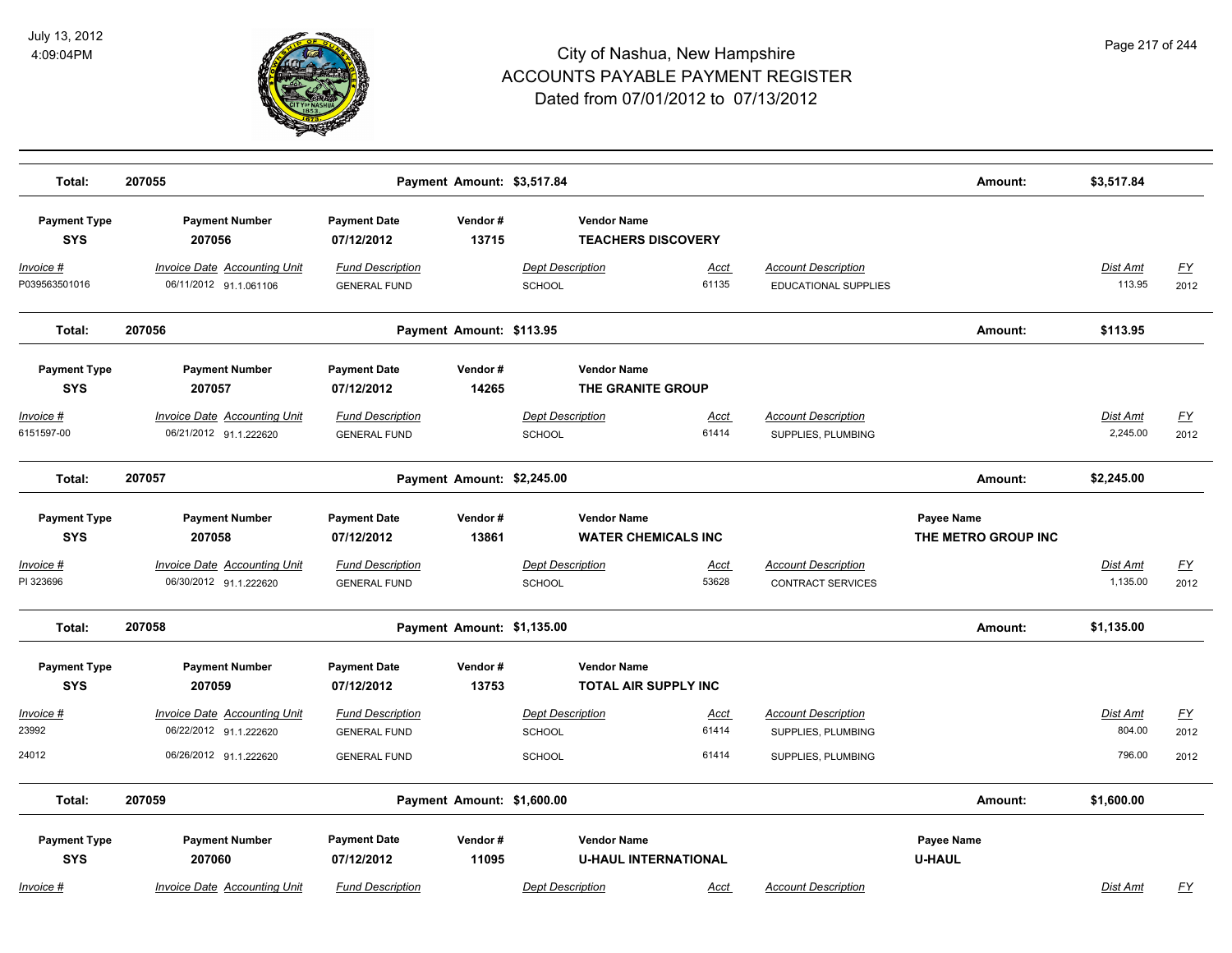

| 3719168                           | 06/19/2012 91.1.041410                                        | <b>GENERAL FUND</b>                            |                          | SCHOOL                                   | 55690                     | REGULAR TRANSPORTATION<br><b>SERVICES</b>                            |         | 90.97              | 2012              |
|-----------------------------------|---------------------------------------------------------------|------------------------------------------------|--------------------------|------------------------------------------|---------------------------|----------------------------------------------------------------------|---------|--------------------|-------------------|
| Total:                            | 207060                                                        |                                                | Payment Amount: \$90.97  |                                          |                           |                                                                      | Amount: | \$90.97            |                   |
| <b>Payment Type</b><br><b>SYS</b> | <b>Payment Number</b><br>207061                               | <b>Payment Date</b><br>07/12/2012              | Vendor#<br>11246         | <b>Vendor Name</b>                       | <b>DAVID VARANO</b>       |                                                                      |         |                    |                   |
| $Invoice$ #<br><b>JUN-12</b>      | <b>Invoice Date Accounting Unit</b><br>06/11/2012 91.1.992212 | <b>Fund Description</b><br><b>GENERAL FUND</b> |                          | <b>Dept Description</b><br><b>SCHOOL</b> | <u>Acct</u><br>55300      | <b>Account Description</b><br><b>TRAVEL</b>                          |         | Dist Amt<br>158.00 | <u>FY</u><br>2012 |
| Total:                            | 207061                                                        |                                                | Payment Amount: \$158.00 |                                          |                           |                                                                      | Amount: | \$158.00           |                   |
| <b>Payment Type</b><br><b>SYS</b> | <b>Payment Number</b><br>207062                               | <b>Payment Date</b><br>07/12/2012              | Vendor#<br>12113         | <b>Vendor Name</b>                       | <b>DENNIS VIENNEAU</b>    |                                                                      |         |                    |                   |
| Invoice #<br>61612-03             | <b>Invoice Date Accounting Unit</b><br>06/16/2012 91.1.041451 | <b>Fund Description</b><br><b>GENERAL FUND</b> |                          | <b>Dept Description</b><br><b>SCHOOL</b> | <u>Acct</u><br>55642      | <b>Account Description</b><br><b>GAME OFFICIALS</b>                  |         | Dist Amt<br>80.00  | <u>FY</u><br>2012 |
| 61612-03                          | 06/16/2012 91.1.041452                                        | <b>GENERAL FUND</b>                            |                          | <b>SCHOOL</b>                            | 55642                     | <b>GAME OFFICIALS</b>                                                |         | 80.00              | 2012              |
| Total:                            | 207062                                                        |                                                | Payment Amount: \$160.00 |                                          |                           |                                                                      | Amount: | \$160.00           |                   |
| <b>Payment Type</b><br><b>SYS</b> | <b>Payment Number</b><br>207063                               | <b>Payment Date</b><br>07/12/2012              | Vendor#<br>13841         | <b>Vendor Name</b>                       | <b>VIKING ROOFING INC</b> |                                                                      |         |                    |                   |
| $Invoice$ #<br>3399               | <b>Invoice Date Accounting Unit</b><br>06/18/2012 91.1.222620 | <b>Fund Description</b><br><b>GENERAL FUND</b> |                          | <b>Dept Description</b><br>SCHOOL        | Acct<br>54280             | <b>Account Description</b><br><b>BUILDING/GROUNDS</b><br>MAINTENANCE |         | Dist Amt<br>175.00 | EY<br>2012        |
| Total:                            | 207063                                                        |                                                | Payment Amount: \$175.00 |                                          |                           |                                                                      | Amount: | \$175.00           |                   |
| <b>Payment Type</b><br><b>SYS</b> | <b>Payment Number</b><br>207064                               | <b>Payment Date</b><br>07/12/2012              | Vendor#<br>11714         | <b>Vendor Name</b><br><b>VIRCO INC</b>   |                           |                                                                      |         |                    |                   |
| Invoice #<br>91458556             | <b>Invoice Date Accounting Unit</b><br>06/07/2012 91.1.111160 | <b>Fund Description</b><br><b>GENERAL FUND</b> |                          | <b>Dept Description</b><br><b>SCHOOL</b> | Acct<br>61135             | <b>Account Description</b><br><b>EDUCATIONAL SUPPLIES</b>            |         | Dist Amt<br>303.16 | EY<br>2012        |
| Total:                            | 207064                                                        |                                                | Payment Amount: \$303.16 |                                          |                           |                                                                      | Amount: | \$303.16           |                   |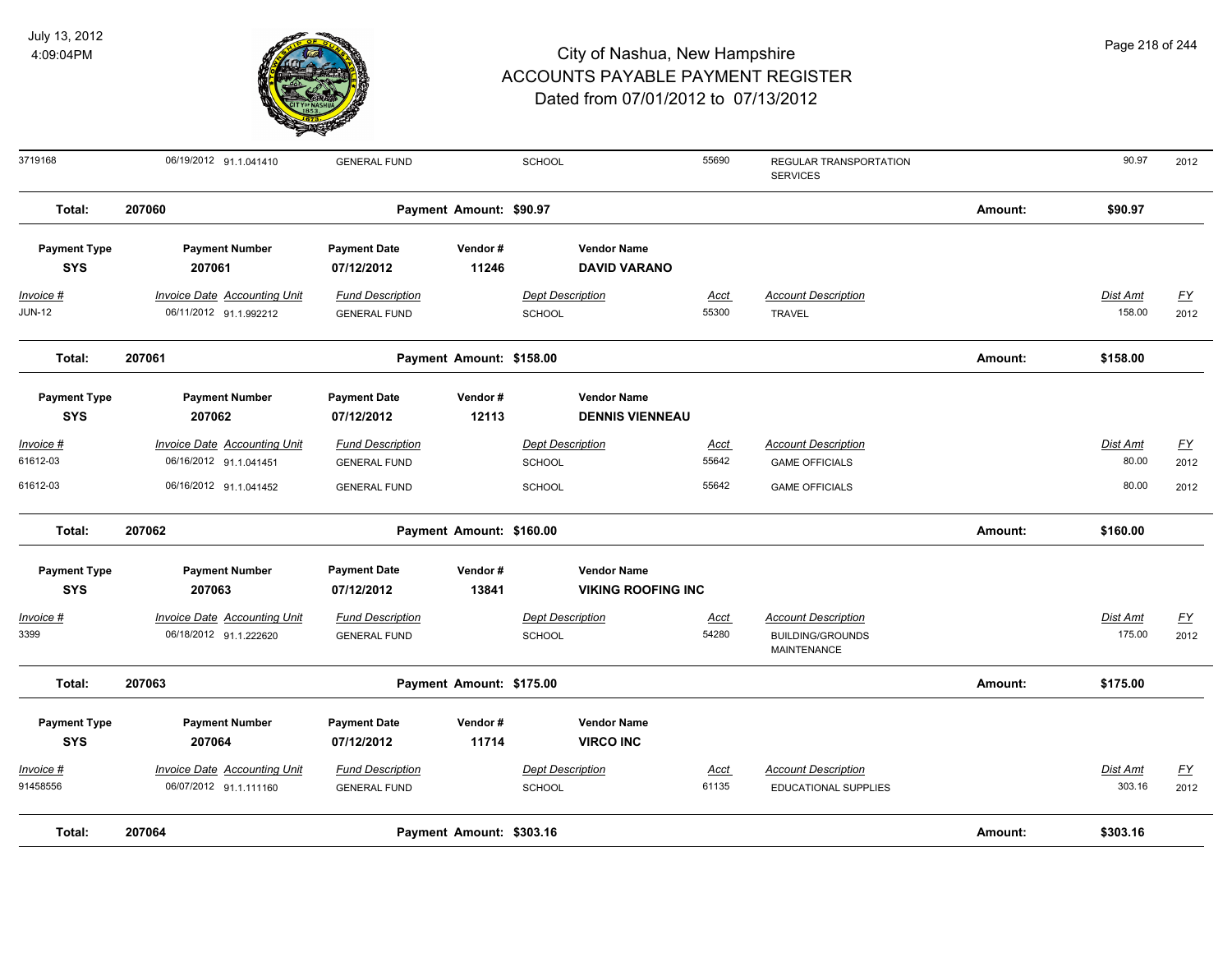

| <b>Payment Type</b> | <b>Payment Number</b>               | <b>Payment Date</b>       | Vendor#                    | <b>Vendor Name</b>      |                                       |                             |                 |                 |                           |
|---------------------|-------------------------------------|---------------------------|----------------------------|-------------------------|---------------------------------------|-----------------------------|-----------------|-----------------|---------------------------|
| <b>SYS</b>          | 207065                              | 07/12/2012                | 13857                      | <b>WAL-MART</b>         |                                       |                             |                 |                 |                           |
| Invoice #           | <b>Invoice Date Accounting Unit</b> | <b>Fund Description</b>   |                            | <b>Dept Description</b> | <b>Acct</b>                           | <b>Account Description</b>  | <b>Activity</b> | Dist Amt        | <u>FY</u>                 |
| 0952                | 06/28/2012 91.3800.991430           | <b>SCHOOL GRANTS FUND</b> |                            | SCHOOL                  | 61299                                 | MISCELLANEOUS SUPPLIES      | 91.03762.991430 | 201.14          | 2012                      |
| 2472                | 06/28/2012 91.3800.991430           | <b>SCHOOL GRANTS FUND</b> |                            | SCHOOL                  | 61299                                 | MISCELLANEOUS SUPPLIES      | 91.03762.991430 | 80.73           | 2012                      |
| 6662                | 06/28/2012 91.3800.991430           | <b>SCHOOL GRANTS FUND</b> |                            | <b>SCHOOL</b>           | 61299                                 | MISCELLANEOUS SUPPLIES      | 91.03762.991430 | 90.52           | 2012                      |
| 9843                | 07/05/2012 91.3800.991430           | SCHOOL GRANTS FUND        |                            | <b>SCHOOL</b>           | 61299                                 | MISCELLANEOUS SUPPLIES      | 91.03762.991430 | 121.78          | 2012                      |
| Total:              | 207065                              |                           | Payment Amount: \$494.17   |                         |                                       |                             | Amount:         | \$494.17        |                           |
| <b>Payment Type</b> | <b>Payment Number</b>               | <b>Payment Date</b>       | Vendor#                    | <b>Vendor Name</b>      |                                       |                             |                 |                 |                           |
| <b>SYS</b>          | 207066                              | 07/12/2012                | 13864                      |                         | <b>WB MASON CO INC</b>                |                             |                 |                 |                           |
| <u> Invoice #</u>   | <b>Invoice Date Accounting Unit</b> | <b>Fund Description</b>   |                            | <b>Dept Description</b> | Acct                                  | <b>Account Description</b>  |                 | <b>Dist Amt</b> | <u>FY</u>                 |
| 5751244             | 06/15/2012 91.1.191160              | <b>GENERAL FUND</b>       |                            | SCHOOL                  | 61135                                 | <b>EDUCATIONAL SUPPLIES</b> |                 | 870.90          | 2012                      |
| 5803305             | 06/19/2012 91.1.012320              | <b>GENERAL FUND</b>       |                            | SCHOOL                  | 61100                                 | OFFICE SUPPLIES             |                 | 464.48          | 2012                      |
| Total:              | 207066                              |                           | Payment Amount: \$1,335.38 |                         |                                       |                             | Amount:         | \$1,335.38      |                           |
| <b>Payment Type</b> | <b>Payment Number</b>               | <b>Payment Date</b>       | Vendor#                    | <b>Vendor Name</b>      |                                       |                             | Payee Name      |                 |                           |
| <b>SYS</b>          | 207067                              | 07/12/2012                | 10993                      | <b>WEST ED</b>          |                                       |                             | <b>WESTED</b>   |                 |                           |
| <u> Invoice #</u>   | <b>Invoice Date Accounting Unit</b> | <b>Fund Description</b>   |                            | <b>Dept Description</b> | <u>Acct</u>                           | <b>Account Description</b>  |                 | Dist Amt        | <u>FY</u>                 |
| 104243              | 05/31/2012 91.1.992212              | <b>GENERAL FUND</b>       |                            | SCHOOL                  | 61875                                 | <b>BOOKS</b>                |                 | 522.28          | 2012                      |
| Total:              | 207067                              |                           | Payment Amount: \$522.28   |                         |                                       |                             | Amount:         | \$522.28        |                           |
| <b>Payment Type</b> | <b>Payment Number</b>               | <b>Payment Date</b>       | Vendor#                    | <b>Vendor Name</b>      |                                       |                             |                 |                 |                           |
| <b>SYS</b>          | 207068                              | 07/12/2012                | 13892                      |                         | <b>WILLIAMS COMMUNICATIONS SERVIC</b> |                             |                 |                 |                           |
| Invoice #           | <b>Invoice Date Accounting Unit</b> | <b>Fund Description</b>   |                            | <b>Dept Description</b> | <b>Acct</b>                           | <b>Account Description</b>  |                 | Dist Amt        | $\underline{FY}$          |
| 37574               | 06/19/2012 91.1.222620              | <b>GENERAL FUND</b>       |                            | SCHOOL                  | 61407                                 | SUPPLIES, ELECTRICAL        |                 | 308.50          | 2012                      |
| Total:              | 207068                              |                           | Payment Amount: \$308.50   |                         |                                       |                             | Amount:         | \$308.50        |                           |
| <b>Payment Type</b> | <b>Payment Number</b>               | <b>Payment Date</b>       | Vendor#                    | <b>Vendor Name</b>      |                                       |                             |                 |                 |                           |
| <b>SYS</b>          | 207069                              | 07/12/2012                | 13894                      |                         | <b>WILSON LANGUAGE TRAINING CORP</b>  |                             |                 |                 |                           |
| <u> Invoice #</u>   | <b>Invoice Date Accounting Unit</b> | <b>Fund Description</b>   |                            | <b>Dept Description</b> | <u>Acct</u>                           | <b>Account Description</b>  |                 | Dist Amt        | $\underline{\mathsf{FY}}$ |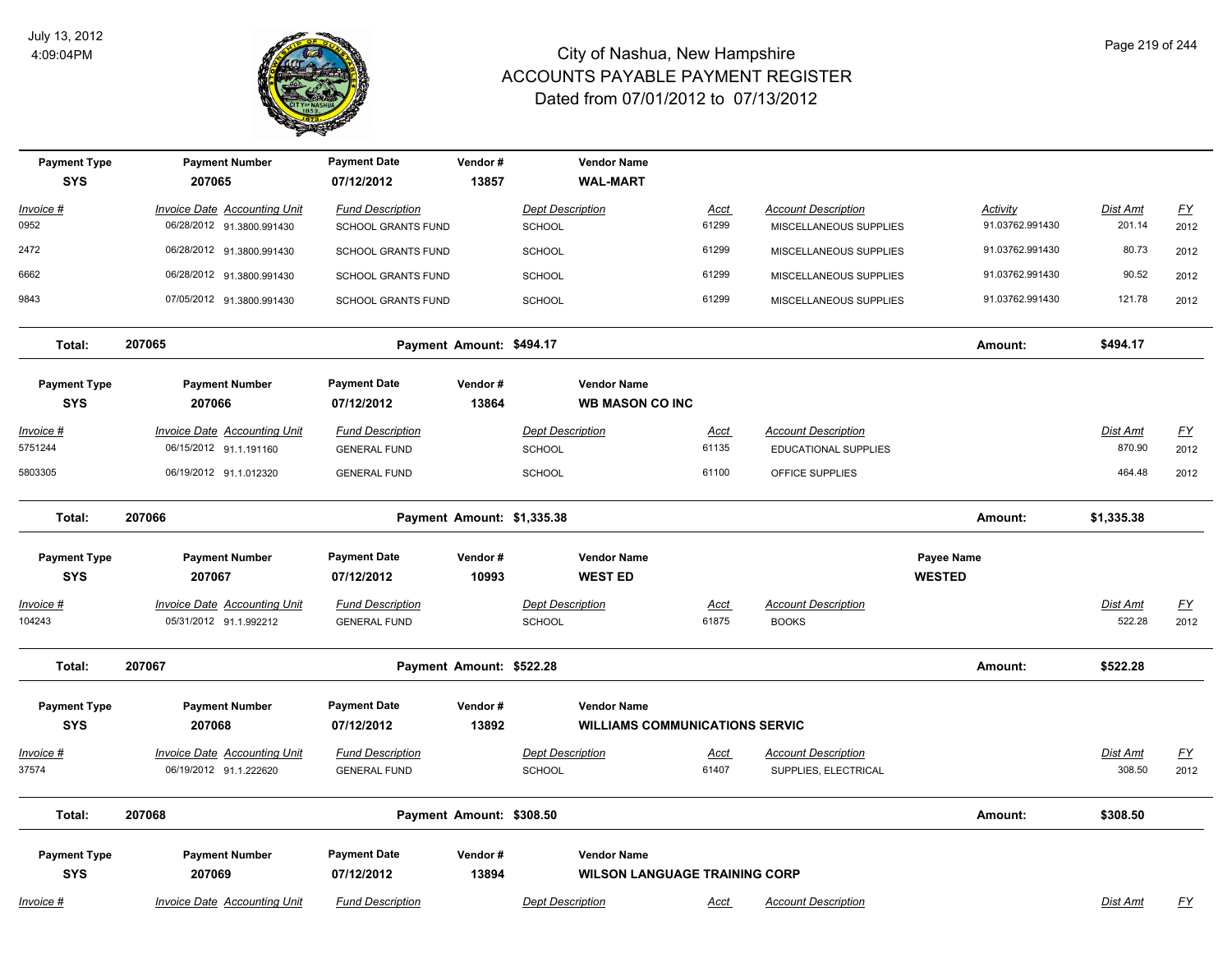

#### City of Nashua, New Hampshire ACCOUNTS PAYABLE PAYMENT REGISTER Dated from 07/01/2012 to 07/13/2012

1532117 06/05/2012 91.1.131160 GENERAL FUND SCHOOL 61135 EDUCATIONAL SUPPLIES 286.00 2012

**Total: 207069 Payment Amount: \$286.00 Amount: \$286.00** 

| <b>Payment Type</b>               | <b>Payment Number</b>                                      | <b>Payment Date</b>                            | Vendor#                    | <b>Vendor Name</b>                                   |                      |                                                        |         |                          |            |
|-----------------------------------|------------------------------------------------------------|------------------------------------------------|----------------------------|------------------------------------------------------|----------------------|--------------------------------------------------------|---------|--------------------------|------------|
| <b>SYS</b>                        | 207070                                                     | 07/12/2012                                     | 10996                      | YOUTH EDUCATIONAL EMPLOYMENT                         |                      |                                                        |         |                          |            |
| Invoice #                         | <b>Invoice Date Accounting Unit</b>                        | <b>Fund Description</b>                        |                            | <b>Dept Description</b>                              | Acct                 | <b>Account Description</b>                             |         | <b>Dist Amt</b>          | <u>FY</u>  |
| <b>JUN-12</b>                     | 06/15/2012 91.1.041160                                     | <b>GENERAL FUND</b>                            | SCHOOL                     |                                                      | 53628                | <b>CONTRACT SERVICES</b>                               |         | 1,835.08                 | 2012       |
| Total:                            | 207070                                                     |                                                | Payment Amount: \$1,835.08 |                                                      |                      |                                                        | Amount: | \$1,835.08               |            |
| <b>Payment Type</b>               | <b>Payment Number</b>                                      | <b>Payment Date</b>                            | Vendor#                    | <b>Vendor Name</b>                                   |                      |                                                        |         |                          |            |
| <b>SYS</b>                        | 207071                                                     | 07/12/2012                                     | 999000641                  | <b>1987 TAMPOSI LTD PARTNERSHIP</b>                  |                      |                                                        |         |                          |            |
| Invoice #                         | Invoice Date Accounting Unit                               | <b>Fund Description</b>                        |                            | <b>Dept Description</b>                              | Acct                 | <b>Account Description</b>                             |         | Dist Amt                 | <u>FY</u>  |
| 33,232-TAX REFUND                 | 07/06/2012 26.1.580                                        | <b>GENERAL FUND</b>                            |                            | <b>FINANCIAL SERVICES</b>                            | 41300                | <b>INTEREST ON TAXES</b>                               |         | 119.35                   | 2012       |
| 33,232-TAX REFUND                 | 07/06/2012 BS1000                                          | <b>GENERAL FUND</b>                            |                            | <b>GENERAL FUND</b>                                  | 11200                | PROPERTY TAX RECEIVABLE<br>2011                        |         | 3,332.13                 | 2012       |
| Total:                            | 207071                                                     |                                                | Payment Amount: \$3,451.48 |                                                      |                      |                                                        | Amount: | \$3,451.48               |            |
| <b>Payment Type</b>               | <b>Payment Number</b>                                      | <b>Payment Date</b>                            | Vendor#                    | <b>Vendor Name</b>                                   |                      |                                                        |         |                          |            |
| <b>SYS</b>                        | 207072                                                     | 07/12/2012                                     | 999000638                  | <b>BENJAMIN MIKULIS</b>                              |                      |                                                        |         |                          |            |
| Invoice #                         | Invoice Date Accounting Unit                               | <b>Fund Description</b>                        |                            | <b>Dept Description</b>                              | <u>Acct</u>          | <b>Account Description</b>                             |         | Dist Amt                 | <u>FY</u>  |
| 23,554-TAX REFUND                 | 07/06/2012 26.1.580                                        | <b>GENERAL FUND</b>                            |                            | <b>FINANCIAL SERVICES</b>                            | 41300                | <b>INTEREST ON TAXES</b>                               |         | 8.28                     | 2012       |
| 23,554-TAX REFUND                 | 07/06/2012 BS1000                                          | <b>GENERAL FUND</b>                            |                            | <b>GENERAL FUND</b>                                  | 11200                | PROPERTY TAX RECEIVABLE<br>2011                        |         | 272.61                   | 2012       |
| Total:                            | 207072                                                     |                                                | Payment Amount: \$280.89   |                                                      |                      |                                                        | Amount: | \$280.89                 |            |
| <b>Payment Type</b><br><b>SYS</b> | <b>Payment Number</b><br>207073                            | <b>Payment Date</b><br>07/12/2012              | Vendor#<br>999000645       | <b>Vendor Name</b><br><b>CHRISTINE CARDIN &amp;</b>  |                      |                                                        |         |                          |            |
| Invoice #<br>49,796-TAX REFUND    | <b>Invoice Date Accounting Unit</b><br>07/06/2012 26.1.580 | <b>Fund Description</b><br><b>GENERAL FUND</b> |                            | <b>Dept Description</b><br><b>FINANCIAL SERVICES</b> | <u>Acct</u><br>41300 | <b>Account Description</b><br><b>INTEREST ON TAXES</b> |         | <b>Dist Amt</b><br>14.28 | EY<br>2012 |
| 49,796-TAX REFUND                 | 07/06/2012 BS1000                                          | <b>GENERAL FUND</b>                            |                            | <b>GENERAL FUND</b>                                  | 11200                | PROPERTY TAX RECEIVABLE<br>2011                        |         | 438.27                   | 2012       |
| Total:                            | 207073                                                     |                                                | Payment Amount: \$452.55   |                                                      |                      |                                                        | Amount: | \$452.55                 |            |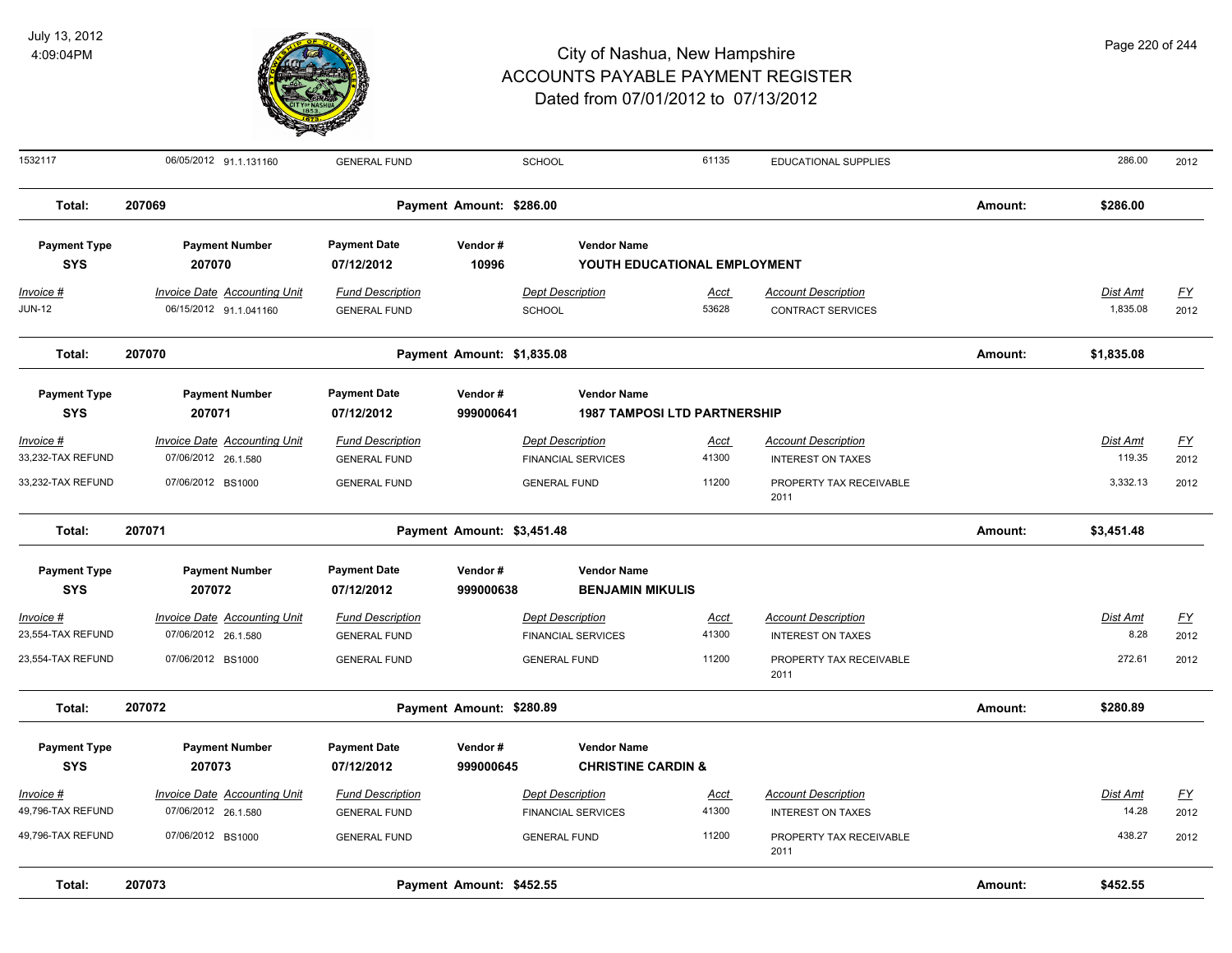

| <b>Payment Type</b><br><b>SYS</b> | <b>Payment Number</b><br>207074                            | <b>Payment Date</b><br>07/12/2012              | Vendor#<br>999000640     | <b>Vendor Name</b><br><b>DAVID HILL &amp; SHANNON HILL</b> |                      |                                                        |         |                   |                   |
|-----------------------------------|------------------------------------------------------------|------------------------------------------------|--------------------------|------------------------------------------------------------|----------------------|--------------------------------------------------------|---------|-------------------|-------------------|
| Invoice #                         | <b>Invoice Date Accounting Unit</b>                        | <b>Fund Description</b>                        |                          | <b>Dept Description</b>                                    | <u>Acct</u>          | <b>Account Description</b>                             |         | Dist Amt          | $\underline{FY}$  |
| 28,328-TAX REFUND                 | 07/06/2012 26.1.580                                        | <b>GENERAL FUND</b>                            |                          | <b>FINANCIAL SERVICES</b>                                  | 41300                | <b>INTEREST ON TAXES</b>                               |         | 6.36              | 2012              |
| 28,328-TAX REFUND                 | 07/06/2012 BS1000                                          | <b>GENERAL FUND</b>                            |                          | <b>GENERAL FUND</b>                                        | 11200                | PROPERTY TAX RECEIVABLE<br>2011                        |         | 186.63            | 2012              |
| Total:                            | 207074                                                     |                                                | Payment Amount: \$192.99 |                                                            |                      |                                                        | Amount: | \$192.99          |                   |
| <b>Payment Type</b>               | <b>Payment Number</b>                                      | <b>Payment Date</b>                            | Vendor#                  | <b>Vendor Name</b>                                         |                      |                                                        |         |                   |                   |
| <b>SYS</b>                        | 207075                                                     | 07/12/2012                                     | 999000144                | <b>JOSEPHINE DUNTON</b>                                    |                      |                                                        |         |                   |                   |
| Invoice #<br>10,900-TAX REFUND    | <b>Invoice Date Accounting Unit</b><br>07/06/2012 26.1.580 | <b>Fund Description</b><br><b>GENERAL FUND</b> |                          | <b>Dept Description</b><br><b>FINANCIAL SERVICES</b>       | Acct<br>41300        | <b>Account Description</b><br><b>INTEREST ON TAXES</b> |         | Dist Amt<br>39.14 | <u>FY</u><br>2012 |
| 10,900-TAX REFUND                 | 07/06/2012 BS1000                                          | <b>GENERAL FUND</b>                            |                          | <b>GENERAL FUND</b>                                        | 11200                | PROPERTY TAX RECEIVABLE<br>2011                        |         | 1,151.25          | 2012              |
| 10,902-TAX REFUND                 | 07/06/2012 26.1.580                                        | <b>GENERAL FUND</b>                            |                          | <b>FINANCIAL SERVICES</b>                                  | 41300                | <b>INTEREST ON TAXES</b>                               |         | 37.08             | 2012              |
| 10,902-TAX REFUND                 | 07/06/2012 BS1000                                          | <b>GENERAL FUND</b>                            |                          | <b>GENERAL FUND</b>                                        | 11200                | PROPERTY TAX RECEIVABLE<br>2011                        |         | 1,107.22          | 2012              |
| Total:                            | 207075                                                     |                                                |                          | Payment Amount: \$2,334.69                                 |                      |                                                        | Amount: | \$2,334.69        |                   |
| <b>Payment Type</b><br><b>SYS</b> | <b>Payment Number</b><br>207076                            | <b>Payment Date</b><br>07/12/2012              | Vendor#<br>999000633     | <b>Vendor Name</b><br><b>ESTATE OF TIMOTHY VAUGHAN</b>     |                      |                                                        |         |                   |                   |
| Invoice #                         | <b>Invoice Date Accounting Unit</b>                        | <b>Fund Description</b>                        |                          | <b>Dept Description</b>                                    | <u>Acct</u>          | <b>Account Description</b>                             |         | Dist Amt          | $\underline{FY}$  |
| 9,890-TAX REFUND                  | 07/06/2012 26.1.580                                        | <b>GENERAL FUND</b>                            |                          | <b>FINANCIAL SERVICES</b>                                  | 41300                | <b>INTEREST ON TAXES</b>                               |         | 6.42              | 2012              |
| 9,890-TAX REFUND                  | 07/06/2012 BS1000                                          | <b>GENERAL FUND</b>                            |                          | <b>GENERAL FUND</b>                                        | 11200                | PROPERTY TAX RECEIVABLE<br>2011                        |         | 169.86            | 2012              |
| Total:                            | 207076                                                     |                                                | Payment Amount: \$176.28 |                                                            |                      |                                                        | Amount: | \$176.28          |                   |
| <b>Payment Type</b>               | <b>Payment Number</b>                                      | <b>Payment Date</b>                            | Vendor#                  | <b>Vendor Name</b>                                         |                      |                                                        |         |                   |                   |
| <b>SYS</b>                        | 207077                                                     | 07/12/2012                                     | 999000637                | <b>HANG CHEN</b>                                           |                      |                                                        |         |                   |                   |
| Invoice #<br>16,436-TAX REFUND    | <b>Invoice Date Accounting Unit</b><br>07/06/2012 26.1.580 | <b>Fund Description</b><br><b>GENERAL FUND</b> |                          | <b>Dept Description</b><br><b>FINANCIAL SERVICES</b>       | <b>Acct</b><br>41300 | <b>Account Description</b><br><b>INTEREST ON TAXES</b> |         | Dist Amt<br>33.92 | <u>FY</u><br>2012 |
| 16,436-TAX REFUND                 | 07/06/2012 BS1000                                          | <b>GENERAL FUND</b>                            |                          | <b>GENERAL FUND</b>                                        | 11200                | PROPERTY TAX RECEIVABLE<br>2011                        |         | 952.04            | 2012              |
| Total:                            | 207077                                                     |                                                | Payment Amount: \$985.96 |                                                            |                      |                                                        | Amount: | \$985.96          |                   |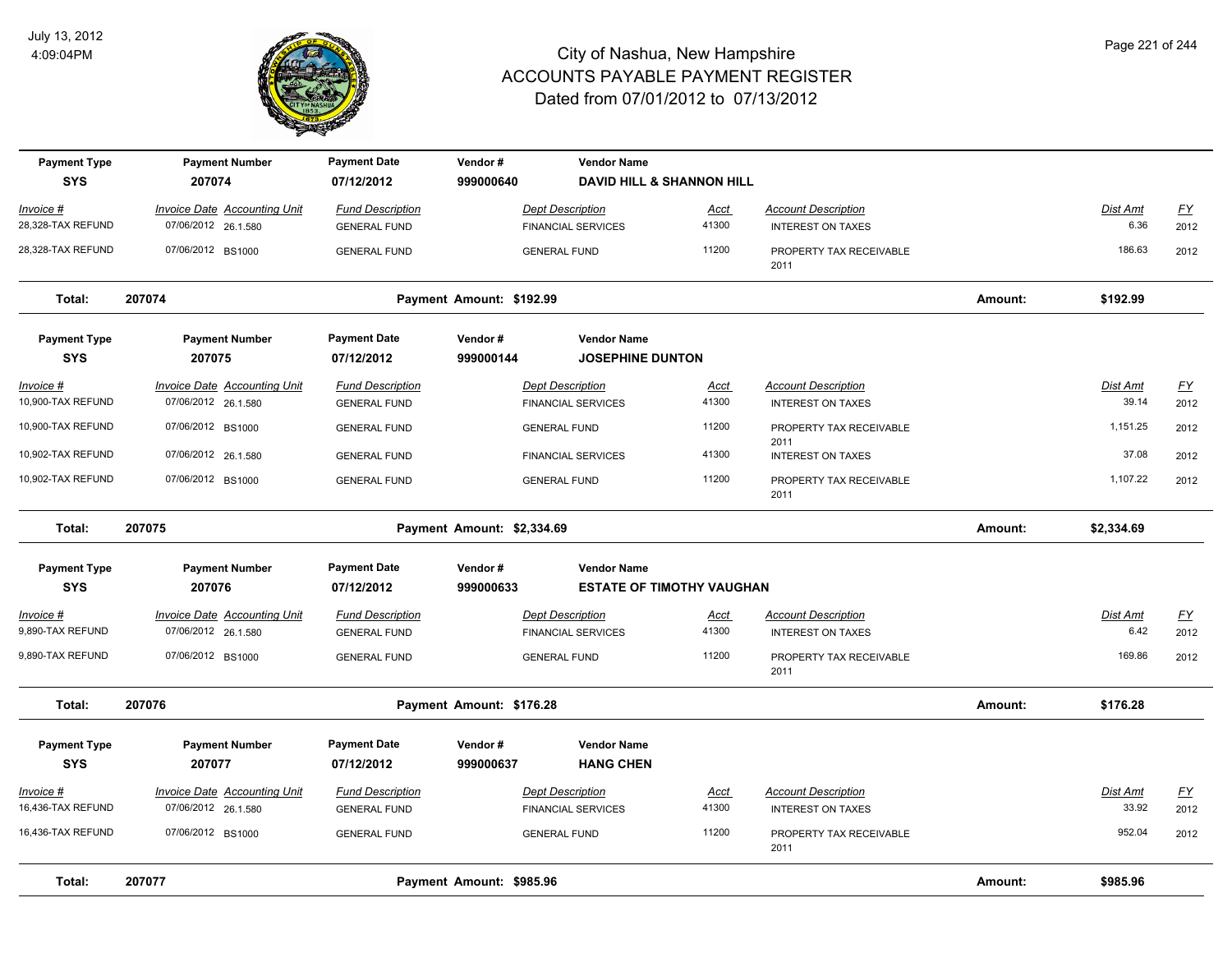

| <b>Payment Type</b><br><b>SYS</b>     | <b>Payment Number</b><br>207078                            | <b>Payment Date</b><br>07/12/2012              | Vendor#<br>999000636       | <b>Vendor Name</b><br>HELEN ANTTILA & EINO ANTTILA   |                      |                                                        |         |                          |                          |
|---------------------------------------|------------------------------------------------------------|------------------------------------------------|----------------------------|------------------------------------------------------|----------------------|--------------------------------------------------------|---------|--------------------------|--------------------------|
| Invoice #                             | <b>Invoice Date Accounting Unit</b>                        | <b>Fund Description</b>                        |                            | <b>Dept Description</b>                              | <u>Acct</u>          | <b>Account Description</b>                             |         | Dist Amt                 | $\underline{FY}$         |
| 12,610-TAX REFUND                     | 07/06/2012 26.1.580                                        | <b>GENERAL FUND</b>                            |                            | <b>FINANCIAL SERVICES</b>                            | 41300                | <b>INTEREST ON TAXES</b>                               |         | 40.28                    | 2012                     |
| 12,610-TAX REFUND                     | 07/06/2012 BS1000                                          | <b>GENERAL FUND</b>                            |                            | <b>GENERAL FUND</b>                                  | 11200                | PROPERTY TAX RECEIVABLE<br>2011                        |         | 1,172.22                 | 2012                     |
| Total:                                | 207078                                                     |                                                | Payment Amount: \$1,212.50 |                                                      |                      |                                                        | Amount: | \$1,212.50               |                          |
| <b>Payment Type</b>                   | <b>Payment Number</b>                                      | <b>Payment Date</b>                            | Vendor#                    | <b>Vendor Name</b>                                   |                      |                                                        |         |                          |                          |
| <b>SYS</b>                            | 207079                                                     | 07/12/2012                                     | 999000643                  | <b>JAY COFFEY &amp; LAURIE COFFEY</b>                |                      |                                                        |         |                          |                          |
| <u>Invoice #</u><br>45,815-TAX REFUND | <b>Invoice Date Accounting Unit</b><br>07/06/2012 26.1.580 | <b>Fund Description</b><br><b>GENERAL FUND</b> |                            | <b>Dept Description</b><br><b>FINANCIAL SERVICES</b> | <u>Acct</u><br>41300 | <b>Account Description</b><br><b>INTEREST ON TAXES</b> |         | <b>Dist Amt</b><br>38.16 | <u>FY</u><br>2012        |
| 45,815-TAX REFUND                     | 07/06/2012 BS1000                                          | <b>GENERAL FUND</b>                            |                            | <b>GENERAL FUND</b>                                  | 11200                | PROPERTY TAX RECEIVABLE<br>2011                        |         | 1,079.96                 | 2012                     |
| Total:                                | 207079                                                     |                                                | Payment Amount: \$1,118.12 |                                                      |                      |                                                        | Amount: | \$1,118.12               |                          |
| <b>Payment Type</b>                   | <b>Payment Number</b>                                      | <b>Payment Date</b>                            | Vendor#                    | <b>Vendor Name</b>                                   |                      |                                                        |         |                          |                          |
| <b>SYS</b>                            | 207080                                                     | 07/12/2012                                     | 999000648                  | <b>JOHN GORMAN</b>                                   |                      |                                                        |         |                          |                          |
| Invoice #<br>44,856-TAX REFUND        | <b>Invoice Date Accounting Unit</b><br>07/06/2012 BS1000   | <b>Fund Description</b><br><b>GENERAL FUND</b> |                            | <b>Dept Description</b><br><b>GENERAL FUND</b>       | Acct<br>11200        | <b>Account Description</b><br>PROPERTY TAX RECEIVABLE  |         | Dist Amt<br>3,071.10     | $\underline{FY}$<br>2012 |
|                                       |                                                            |                                                |                            |                                                      |                      | 2012                                                   |         |                          |                          |
| Total:                                | 207080                                                     |                                                | Payment Amount: \$3,071.10 |                                                      |                      |                                                        | Amount: | \$3,071.10               |                          |
| <b>Payment Type</b>                   | <b>Payment Number</b>                                      | <b>Payment Date</b>                            | Vendor#                    | <b>Vendor Name</b>                                   |                      |                                                        |         |                          |                          |
| <b>SYS</b>                            | 207081                                                     | 07/12/2012                                     | 999000630                  | KATHLEEN AIKEN & CHARLES AIKEN                       |                      |                                                        |         |                          |                          |
| <u>Invoice #</u>                      | <b>Invoice Date Accounting Unit</b>                        | <b>Fund Description</b>                        |                            | <b>Dept Description</b>                              | <u>Acct</u>          | <b>Account Description</b>                             |         | Dist Amt                 | $\underline{FY}$         |
| 44331-TAX REFUND                      | 07/06/2012 26.1.580                                        | <b>GENERAL FUND</b>                            |                            | <b>FINANCIAL SERVICES</b>                            | 41300                | <b>INTEREST ON TAXES</b>                               |         | 14.28                    | 2012                     |
| 44331-TAX REFUND                      | 07/06/2012 BS1000                                          | <b>GENERAL FUND</b>                            |                            | <b>GENERAL FUND</b>                                  | 11200                | PROPERTY TAX RECEIVABLE<br>2011                        |         | 421.50                   | 2012                     |
| Total:                                | 207081                                                     |                                                | Payment Amount: \$435.78   |                                                      |                      |                                                        | Amount: | \$435.78                 |                          |
| <b>Payment Type</b>                   | <b>Payment Number</b>                                      | <b>Payment Date</b>                            | Vendor#                    | <b>Vendor Name</b>                                   |                      |                                                        |         |                          |                          |
| <b>SYS</b>                            | 207082                                                     | 07/12/2012                                     | 999000635                  | <b>KATHLEEN VANDERSLUYS</b>                          |                      |                                                        |         |                          |                          |
| <u>Invoice #</u>                      | <b>Invoice Date Accounting Unit</b>                        | <b>Fund Description</b>                        |                            | <b>Dept Description</b>                              | <u>Acct</u>          | <b>Account Description</b>                             |         | Dist Amt                 | $\underline{FY}$         |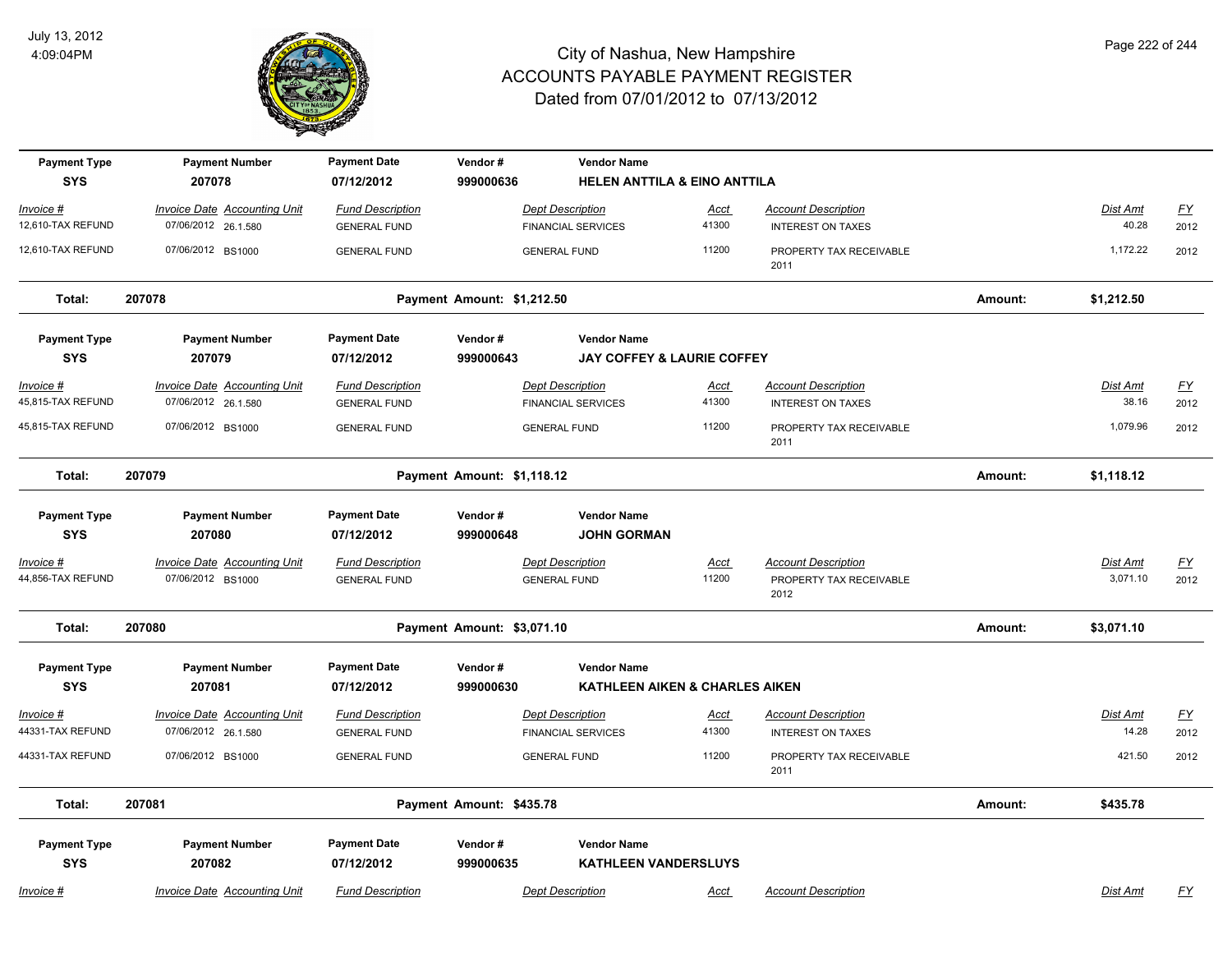

| 11,426-TAX REFUND                 | 07/06/2012 26.1.580                                        | <b>GENERAL FUND</b>                            |                            | <b>FINANCIAL SERVICES</b>                                    | 41300                | <b>INTEREST ON TAXES</b>                                      |         | 29.68                    | 2012                     |
|-----------------------------------|------------------------------------------------------------|------------------------------------------------|----------------------------|--------------------------------------------------------------|----------------------|---------------------------------------------------------------|---------|--------------------------|--------------------------|
| 11,426-TAX REFUND                 | 07/06/2012 BS1000                                          | <b>GENERAL FUND</b>                            |                            | <b>GENERAL FUND</b>                                          | 11200                | PROPERTY TAX RECEIVABLE<br>2011                               |         | 874.45                   | 2012                     |
| Total:                            | 207082                                                     |                                                | Payment Amount: \$904.13   |                                                              |                      |                                                               | Amount: | \$904.13                 |                          |
| <b>Payment Type</b><br><b>SYS</b> | <b>Payment Number</b><br>207083                            | <b>Payment Date</b><br>07/12/2012              | Vendor#<br>999000644       | <b>Vendor Name</b><br><b>LAWRENCE TOTH</b>                   |                      |                                                               |         |                          |                          |
| $Invoice$ #<br>49,565-TAX REFUND  | <b>Invoice Date Accounting Unit</b><br>07/06/2012 26.1.580 | <b>Fund Description</b><br><b>GENERAL FUND</b> |                            | <b>Dept Description</b><br><b>FINANCIAL SERVICES</b>         | <u>Acct</u><br>41300 | <b>Account Description</b><br><b>INTEREST ON TAXES</b>        |         | <b>Dist Amt</b><br>12.72 | EY<br>2012               |
| 49,565-TAX REFUND                 | 07/06/2012 BS1000                                          | <b>GENERAL FUND</b>                            |                            | <b>GENERAL FUND</b>                                          | 11200                | PROPERTY TAX RECEIVABLE<br>2011                               |         | 381.65                   | 2012                     |
| Total:                            | 207083                                                     |                                                | Payment Amount: \$394.37   |                                                              |                      |                                                               | Amount: | \$394.37                 |                          |
| <b>Payment Type</b><br><b>SYS</b> | <b>Payment Number</b><br>207084                            | <b>Payment Date</b><br>07/12/2012              | Vendor#<br>999000647       | <b>Vendor Name</b><br><b>MARIA VICENTE</b>                   |                      |                                                               |         |                          |                          |
| Invoice #<br>40,142-TAX REFUND    | Invoice Date Accounting Unit<br>07/06/2012 BS1000          | <b>Fund Description</b><br><b>GENERAL FUND</b> |                            | <b>Dept Description</b><br><b>GENERAL FUND</b>               | Acct<br>11200        | <b>Account Description</b><br>PROPERTY TAX RECEIVABLE<br>2012 |         | Dist Amt<br>1,168.03     | <u>FY</u><br>2012        |
| Total:                            | 207084                                                     |                                                | Payment Amount: \$1,168.03 |                                                              |                      |                                                               | Amount: | \$1,168.03               |                          |
| <b>Payment Type</b><br><b>SYS</b> | <b>Payment Number</b><br>207085                            | <b>Payment Date</b><br>07/12/2012              | Vendor#<br>999000634       | <b>Vendor Name</b><br><b>MICHAEL FEENAN &amp; ANN FEENAN</b> |                      |                                                               |         |                          |                          |
| Invoice #<br>10,322-TAX REFUND    | <b>Invoice Date Accounting Unit</b><br>07/06/2012 26.1.580 | <b>Fund Description</b><br><b>GENERAL FUND</b> |                            | <b>Dept Description</b><br><b>FINANCIAL SERVICES</b>         | Acct<br>41300        | <b>Account Description</b><br><b>INTEREST ON TAXES</b>        |         | Dist Amt<br>87.20        | $\underline{FY}$<br>2012 |
| 10,322-TAX REFUND                 | 07/06/2012 BS1000                                          | <b>GENERAL FUND</b>                            |                            | <b>GENERAL FUND</b>                                          | 11200                | PROPERTY TAX RECEIVABLE<br>2011                               |         | 2,455.59                 | 2012                     |
| Total:                            | 207085                                                     |                                                | Payment Amount: \$2,542.79 |                                                              |                      |                                                               | Amount: | \$2,542.79               |                          |
| <b>Payment Type</b><br><b>SYS</b> | <b>Payment Number</b><br>207086                            | <b>Payment Date</b><br>07/12/2012              | Vendor#<br>999000629       | <b>Vendor Name</b><br>PEGGY LABROSSE & JOHN LABROSSE         |                      |                                                               |         |                          |                          |
| Invoice #<br>44287-TAX REFUND     | <b>Invoice Date Accounting Unit</b><br>07/06/2012 26.1.580 | <b>Fund Description</b><br><b>GENERAL FUND</b> |                            | <b>Dept Description</b><br><b>FINANCIAL SERVICES</b>         | <u>Acct</u><br>41300 | <b>Account Description</b><br><b>INTEREST ON TAXES</b>        |         | Dist Amt<br>15.33        | $\underline{FY}$<br>2012 |
| 44287-TAX REFUND                  | 07/06/2012 BS1000                                          | <b>GENERAL FUND</b>                            |                            | <b>GENERAL FUND</b>                                          | 11200                | PROPERTY TAX RECEIVABLE<br>2011                               |         | 421.50                   | 2012                     |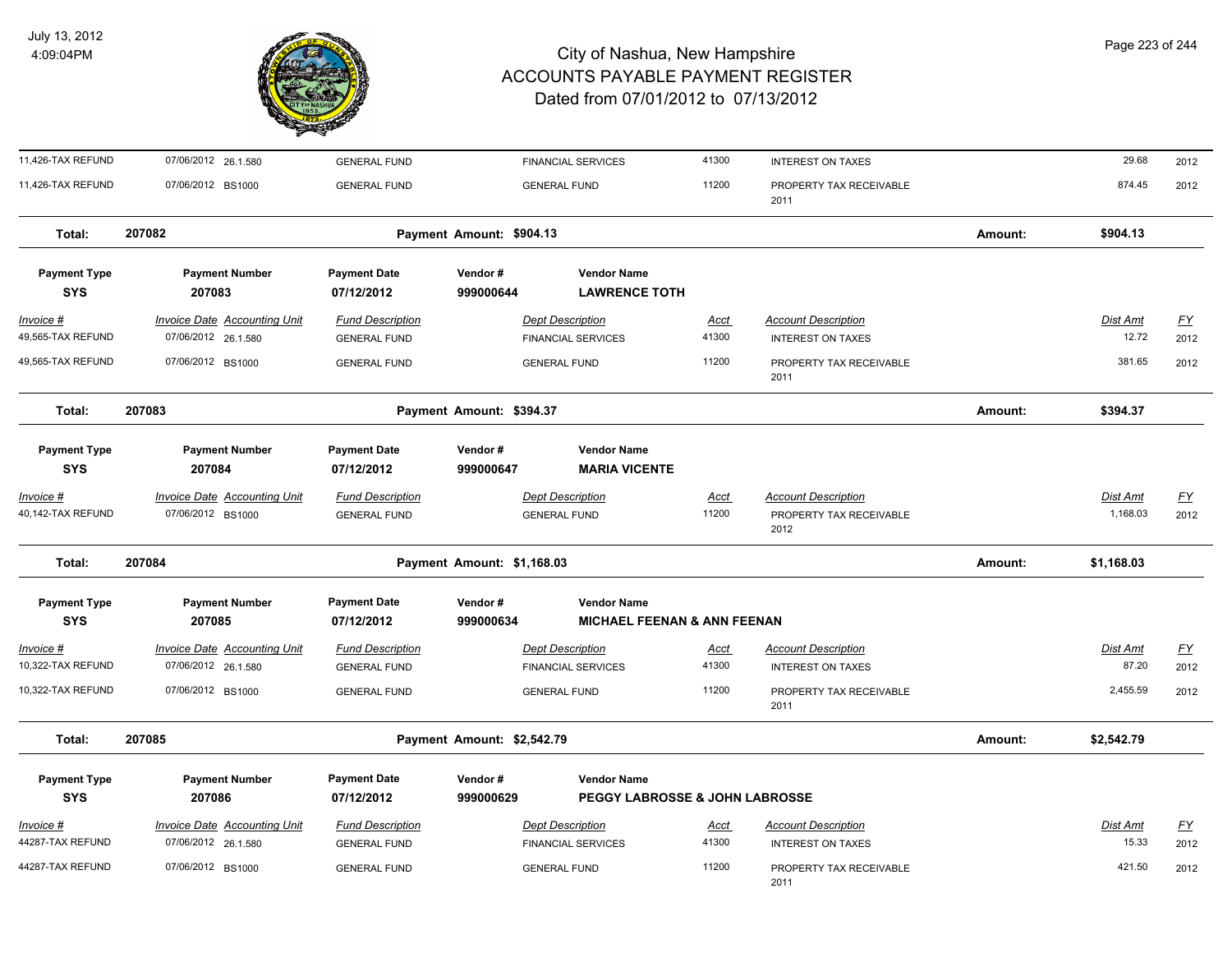

| Total:                            | 207086                                                     |                                                | Payment Amount: \$436.83   |                                                      |                      |                                                        | Amount: | \$436.83          |                                   |
|-----------------------------------|------------------------------------------------------------|------------------------------------------------|----------------------------|------------------------------------------------------|----------------------|--------------------------------------------------------|---------|-------------------|-----------------------------------|
| <b>Payment Type</b><br><b>SYS</b> | <b>Payment Number</b><br>207087                            | <b>Payment Date</b><br>07/12/2012              | Vendor#<br>999000631       | <b>Vendor Name</b><br>PETER J DUPONT                 |                      |                                                        |         |                   |                                   |
| $Invoice$ #<br>45,548-TAX REFUND  | <b>Invoice Date Accounting Unit</b><br>07/06/2012 26.1.580 | <b>Fund Description</b><br><b>GENERAL FUND</b> |                            | <b>Dept Description</b><br><b>FINANCIAL SERVICES</b> | <b>Acct</b><br>41300 | <b>Account Description</b><br><b>INTEREST ON TAXES</b> |         | Dist Amt<br>12.66 | $\underline{\mathsf{FY}}$<br>2012 |
| 45,548-TAX REFUND                 | 07/06/2012 BS1000                                          | <b>GENERAL FUND</b>                            |                            | <b>GENERAL FUND</b>                                  | 11200                | PROPERTY TAX RECEIVABLE<br>2011                        |         | 385.85            | 2012                              |
| Total:                            | 207087                                                     |                                                | Payment Amount: \$398.51   |                                                      |                      |                                                        | Amount: | \$398.51          |                                   |
| <b>Payment Type</b><br><b>SYS</b> | <b>Payment Number</b><br>207088                            | <b>Payment Date</b><br>07/12/2012              | Vendor#<br>999000628       | <b>Vendor Name</b><br><b>R. KEVIN SPEESE</b>         |                      |                                                        |         |                   |                                   |
| Invoice #                         | Invoice Date Accounting Unit                               | <b>Fund Description</b>                        |                            | <b>Dept Description</b>                              | Acct                 | <b>Account Description</b>                             |         | Dist Amt          | $\underline{\mathsf{FY}}$         |
| 44,250-TAX REFUND                 | 07/06/2012 26.1.580                                        | <b>GENERAL FUND</b>                            |                            | <b>FINANCIAL SERVICES</b>                            | 41300                | <b>INTEREST ON TAXES</b>                               |         | 13.79             | 2012                              |
| 44,250-TAX REFUND                 | 07/06/2012 BS1000                                          | <b>GENERAL FUND</b>                            |                            | <b>GENERAL FUND</b>                                  | 11200                | PROPERTY TAX RECEIVABLE<br>2011                        |         | 421.50            | 2012                              |
| Total:                            | 207088                                                     |                                                | Payment Amount: \$435.29   |                                                      |                      |                                                        | Amount: | \$435.29          |                                   |
| <b>Payment Type</b><br><b>SYS</b> | <b>Payment Number</b><br>207089                            | <b>Payment Date</b><br>07/12/2012              | Vendor#<br>999000642       | <b>Vendor Name</b><br><b>SARAH HARRINGTON &amp;</b>  |                      |                                                        |         |                   |                                   |
| Invoice #                         | <b>Invoice Date Accounting Unit</b>                        | <b>Fund Description</b>                        |                            | <b>Dept Description</b>                              | <u>Acct</u>          | <b>Account Description</b>                             |         | Dist Amt          | EY                                |
| 45,805-TAX REFUND                 | 07/06/2012 26.1.580                                        | <b>GENERAL FUND</b>                            |                            | <b>FINANCIAL SERVICES</b>                            | 41300                | <b>INTEREST ON TAXES</b>                               |         | 6.36              | 2012                              |
| 45,805-TAX REFUND                 | 07/06/2012 BS1000                                          | <b>GENERAL FUND</b>                            |                            | <b>GENERAL FUND</b>                                  | 11200                | PROPERTY TAX RECEIVABLE<br>2011                        |         | 209.70            | 2012                              |
| Total:                            | 207089                                                     |                                                | Payment Amount: \$216.06   |                                                      |                      |                                                        | Amount: | \$216.06          |                                   |
| <b>Payment Type</b>               | <b>Payment Number</b>                                      | <b>Payment Date</b>                            | Vendor#                    | <b>Vendor Name</b>                                   |                      |                                                        |         |                   |                                   |
| <b>SYS</b>                        | 207090                                                     | 07/12/2012                                     | 999000649                  | <b>SRIBALAHARAN BALASINGAM &amp;</b>                 |                      |                                                        |         |                   |                                   |
| Invoice #                         | Invoice Date Accounting Unit                               | <b>Fund Description</b>                        |                            | <b>Dept Description</b>                              | <b>Acct</b>          | <b>Account Description</b>                             |         | Dist Amt          | $\underline{\mathsf{FY}}$         |
| 50,354-TAX REFUND                 | 07/06/2012 BS1000                                          | <b>GENERAL FUND</b>                            |                            | <b>GENERAL FUND</b>                                  | 11200                | PROPERTY TAX RECEIVABLE<br>2012                        |         | 4,294.66          | 2012                              |
| Total:                            | 207090                                                     |                                                | Payment Amount: \$4,294.66 |                                                      |                      |                                                        | Amount: | \$4,294.66        |                                   |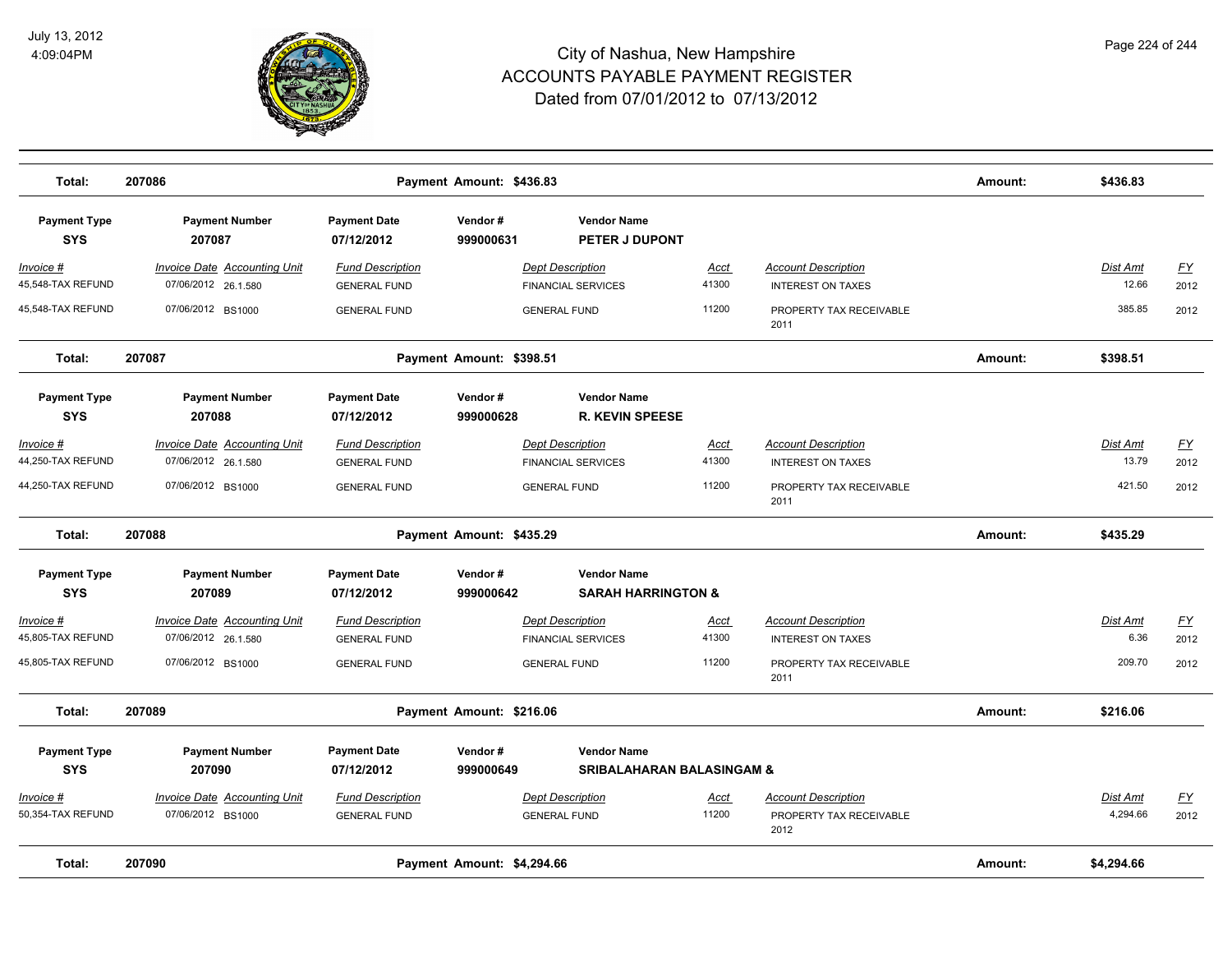

| <b>Payment Type</b><br><b>SYS</b> | <b>Payment Number</b><br>207091                            | <b>Payment Date</b><br>07/12/2012                              | Vendor#<br>999000632       | <b>Vendor Name</b><br>STEVEN JOHNSON&JOANNE JOHNSON          |                      |                                                               |         |                      |                   |
|-----------------------------------|------------------------------------------------------------|----------------------------------------------------------------|----------------------------|--------------------------------------------------------------|----------------------|---------------------------------------------------------------|---------|----------------------|-------------------|
| Invoice #<br>3,140-TAX REFUND     | Invoice Date Accounting Unit<br>07/06/2012 26.1.580        | <b>Fund Description</b><br><b>GENERAL FUND</b>                 |                            | <b>Dept Description</b><br><b>FINANCIAL SERVICES</b>         | Acct<br>41300        | <b>Account Description</b><br><b>INTEREST ON TAXES</b>        |         | Dist Amt<br>6.36     | <u>FY</u><br>2012 |
| 3,140-TAX REFUND                  | 07/06/2012 BS1000                                          | <b>GENERAL FUND</b>                                            |                            | <b>GENERAL FUND</b>                                          | 11200                | PROPERTY TAX RECEIVABLE<br>2011                               |         | 167.76               | 2012              |
| Total:                            | 207091                                                     |                                                                | Payment Amount: \$174.12   |                                                              |                      |                                                               | Amount: | \$174.12             |                   |
| <b>Payment Type</b><br><b>SYS</b> | <b>Payment Number</b><br>207092                            | <b>Payment Date</b><br>07/12/2012                              | Vendor#<br>999000639       | <b>Vendor Name</b><br><b>THERESA LUCIER</b>                  |                      |                                                               |         |                      |                   |
| Invoice #<br>26,246-TAX REFUND    | <b>Invoice Date Accounting Unit</b><br>07/06/2012 26.1.580 | <b>Fund Description</b><br><b>GENERAL FUND</b>                 |                            | <b>Dept Description</b><br><b>FINANCIAL SERVICES</b>         | <u>Acct</u><br>41300 | <b>Account Description</b><br><b>INTEREST ON TAXES</b>        |         | Dist Amt<br>15.82    | <u>FY</u><br>2012 |
| 26,246-TAX REFUND                 | 07/06/2012 BS1000                                          | <b>GENERAL FUND</b>                                            |                            | <b>GENERAL FUND</b>                                          | 11200                | PROPERTY TAX RECEIVABLE<br>2011                               |         | 438.27               | 2012              |
| Total:                            | 207092                                                     |                                                                | Payment Amount: \$454.09   |                                                              |                      |                                                               | Amount: | \$454.09             |                   |
| <b>Payment Type</b><br><b>SYS</b> | <b>Payment Number</b><br>207093                            | <b>Payment Date</b><br>07/12/2012                              | Vendor#<br>999000646       | <b>Vendor Name</b><br><b>TIMOTHY ROOT &amp; DEBORAH ROOT</b> |                      |                                                               |         |                      |                   |
| Invoice #<br>2,380-TAX REFUND     | <b>Invoice Date Accounting Unit</b><br>07/06/2012 BS1000   | <b>Fund Description</b><br><b>GENERAL FUND</b>                 |                            | <b>Dept Description</b><br><b>GENERAL FUND</b>               | <u>Acct</u><br>11200 | <b>Account Description</b><br>PROPERTY TAX RECEIVABLE<br>2012 |         | Dist Amt<br>4,572.66 | <u>FY</u><br>2012 |
| Total:                            | 207093                                                     |                                                                | Payment Amount: \$4,572.66 |                                                              |                      |                                                               | Amount: | \$4,572.66           |                   |
| <b>Payment Type</b><br><b>SYS</b> | <b>Payment Number</b><br>207094                            | <b>Payment Date</b><br>07/12/2012                              | Vendor#<br>999000650       | <b>Vendor Name</b><br><b>TRANSTAR NATIONAL TITLE</b>         |                      |                                                               |         |                      |                   |
| Invoice #<br>19,556-TAX REFUND    | <b>Invoice Date Accounting Unit</b><br>07/06/2012 BS1000   | <b>Fund Description</b><br><b>GENERAL FUND</b>                 |                            | <b>Dept Description</b><br><b>GENERAL FUND</b>               | <u>Acct</u><br>11200 | <b>Account Description</b><br>PROPERTY TAX RECEIVABLE<br>2012 |         | Dist Amt<br>2,092.81 | EY<br>2012        |
| Total:                            | 207094                                                     |                                                                | Payment Amount: \$2,092.81 |                                                              |                      |                                                               | Amount: | \$2,092.81           |                   |
| <b>Payment Type</b><br><b>SYS</b> | <b>Payment Number</b><br>207095                            | <b>Payment Date</b><br>07/12/2012                              | Vendor#<br>12731           | <b>Vendor Name</b><br><b>DARREN FLEURY</b>                   |                      |                                                               |         |                      |                   |
| Invoice #<br>7/5/2012-PERSONNEL   | Invoice Date Accounting Unit<br>07/05/2012 77.2503         | <b>Fund Description</b><br>PARKS & REC PROGRAMS<br><b>FUND</b> |                            | <b>Dept Description</b><br>PARKS & REC PROGRAMS              | Acct<br>51400        | <b>Account Description</b><br><b>WAGES TEMP-SEASONAL</b>      |         | Dist Amt<br>2,450.00 | <u>FY</u><br>2012 |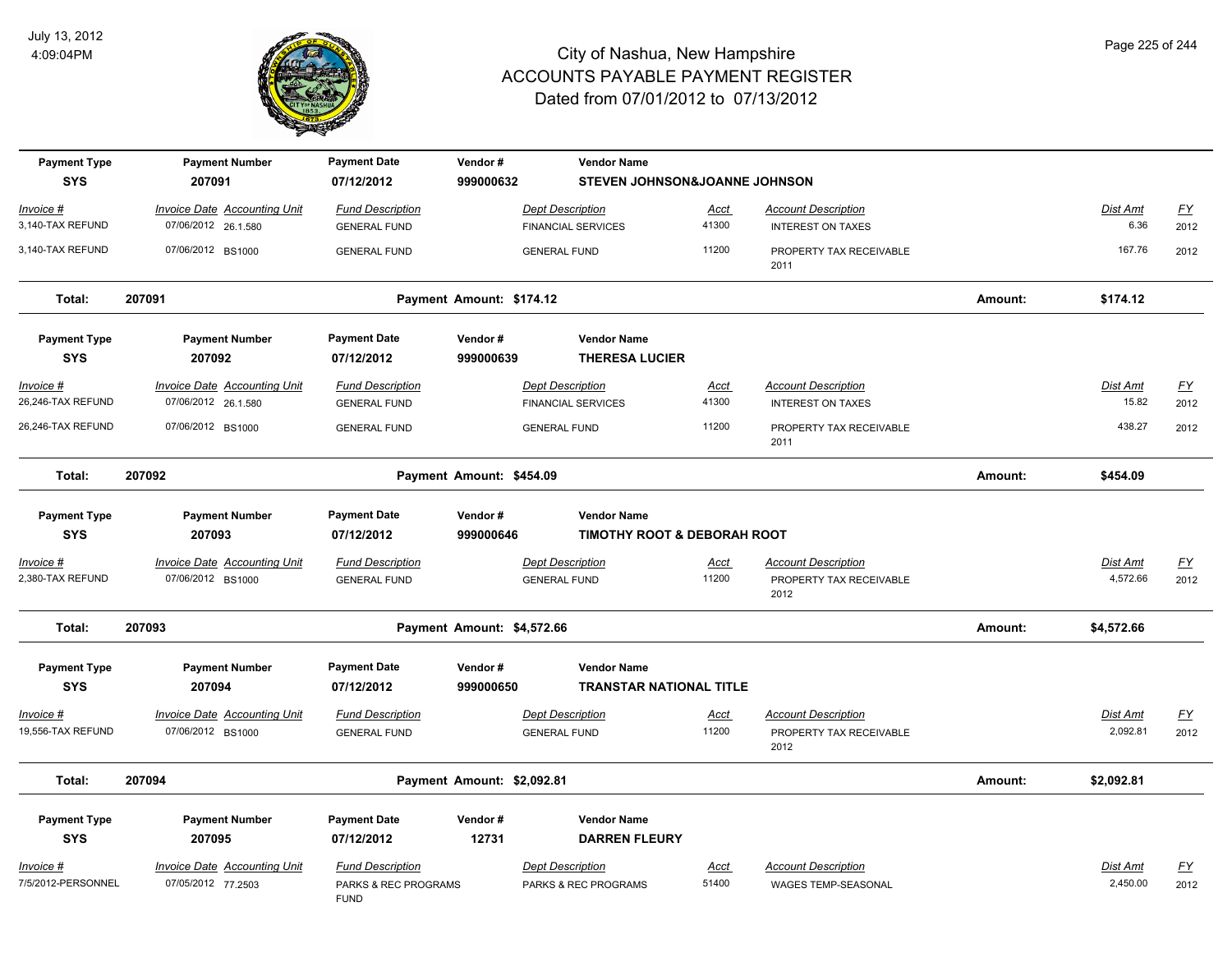

| Total:                                         | 207095                                                     |                                                                | Payment Amount: \$2,450.00 |                                                 |                      |                                                          | Amount: | \$2,450.00               |                   |
|------------------------------------------------|------------------------------------------------------------|----------------------------------------------------------------|----------------------------|-------------------------------------------------|----------------------|----------------------------------------------------------|---------|--------------------------|-------------------|
| <b>Payment Type</b><br><b>SYS</b>              | <b>Payment Number</b><br>207096                            | <b>Payment Date</b><br>07/12/2012                              | Vendor#<br>999000617       | <b>Vendor Name</b><br><b>ALLEY NOVAK</b>        |                      |                                                          |         |                          |                   |
| $Invoice$ #<br>7/5/12-PROGRAM<br><b>REFUND</b> | <b>Invoice Date Accounting Unit</b><br>07/05/2012 77.2503  | <b>Fund Description</b><br>PARKS & REC PROGRAMS<br><b>FUND</b> |                            | <b>Dept Description</b><br>PARKS & REC PROGRAMS | <u>Acct</u><br>44549 | <b>Account Description</b><br><b>CAMPS</b>               |         | <b>Dist Amt</b><br>70.00 | <u>FY</u><br>2012 |
| Total:                                         | 207096                                                     |                                                                | Payment Amount: \$70.00    |                                                 |                      |                                                          | Amount: | \$70.00                  |                   |
| <b>Payment Type</b><br><b>SYS</b>              | <b>Payment Number</b><br>207097                            | <b>Payment Date</b><br>07/12/2012                              | Vendor#<br>999000623       | <b>Vendor Name</b><br><b>AMY MADEIRA</b>        |                      |                                                          |         |                          |                   |
| Invoice #<br>7/5/12-PROGRAM<br><b>REFUND</b>   | <b>Invoice Date Accounting Unit</b><br>07/05/2012 77.1.660 | <b>Fund Description</b><br><b>GENERAL FUND</b>                 |                            | <b>Dept Description</b><br>PARKS & RECREATION   | <u>Acct</u><br>44549 | <b>Account Description</b><br><b>SWIMMING</b>            |         | Dist Amt<br>20.00        | <u>FY</u><br>2012 |
| Total:                                         | 207097                                                     |                                                                | Payment Amount: \$20.00    |                                                 |                      |                                                          | Amount: | \$20.00                  |                   |
| <b>Payment Type</b><br><b>SYS</b>              | <b>Payment Number</b><br>207098                            | <b>Payment Date</b><br>07/12/2012                              | Vendor#<br>999000616       | <b>Vendor Name</b><br><b>ANGELA MCDONNELL</b>   |                      |                                                          |         |                          |                   |
| Invoice #<br>7/5/12-PROGRAM<br>REFUND          | Invoice Date Accounting Unit<br>07/05/2012 77.2503         | <b>Fund Description</b><br>PARKS & REC PROGRAMS<br><b>FUND</b> |                            | <b>Dept Description</b><br>PARKS & REC PROGRAMS | Acct<br>44549        | <b>Account Description</b><br><b>CAMPS</b>               |         | Dist Amt<br>105.00       | <u>FY</u><br>2012 |
| Total:                                         | 207098                                                     |                                                                | Payment Amount: \$105.00   |                                                 |                      |                                                          | Amount: | \$105.00                 |                   |
| <b>Payment Type</b><br><b>SYS</b>              | <b>Payment Number</b><br>207099                            | <b>Payment Date</b><br>07/12/2012                              | Vendor#<br>999000625       | <b>Vendor Name</b><br><b>AUDREY GOFORTH</b>     |                      |                                                          |         |                          |                   |
| Invoice #<br>7/5/12-PROGRAM<br><b>REFUND</b>   | <b>Invoice Date Accounting Unit</b><br>07/05/2012 77.1.660 | <b>Fund Description</b><br><b>GENERAL FUND</b>                 |                            | <b>Dept Description</b><br>PARKS & RECREATION   | <u>Acct</u><br>44549 | <b>Account Description</b><br><b>SWIMMING</b>            |         | Dist Amt<br>90.00        | <u>FY</u><br>2012 |
| Total:                                         | 207099                                                     |                                                                | Payment Amount: \$90.00    |                                                 |                      |                                                          | Amount: | \$90.00                  |                   |
| <b>Payment Type</b><br><b>SYS</b>              | <b>Payment Number</b><br>207100                            | <b>Payment Date</b><br>07/12/2012                              | Vendor#<br>12151           | <b>Vendor Name</b><br><b>DANIEL AUGER</b>       |                      |                                                          |         |                          |                   |
| Invoice #<br>7/5/2012-PERSONNEL                | <b>Invoice Date Accounting Unit</b><br>07/05/2012 77.2503  | <b>Fund Description</b><br>PARKS & REC PROGRAMS<br><b>FUND</b> |                            | <b>Dept Description</b><br>PARKS & REC PROGRAMS | <u>Acct</u><br>51400 | <b>Account Description</b><br><b>WAGES TEMP-SEASONAL</b> |         | Dist Amt<br>300.00       | <u>FY</u><br>2012 |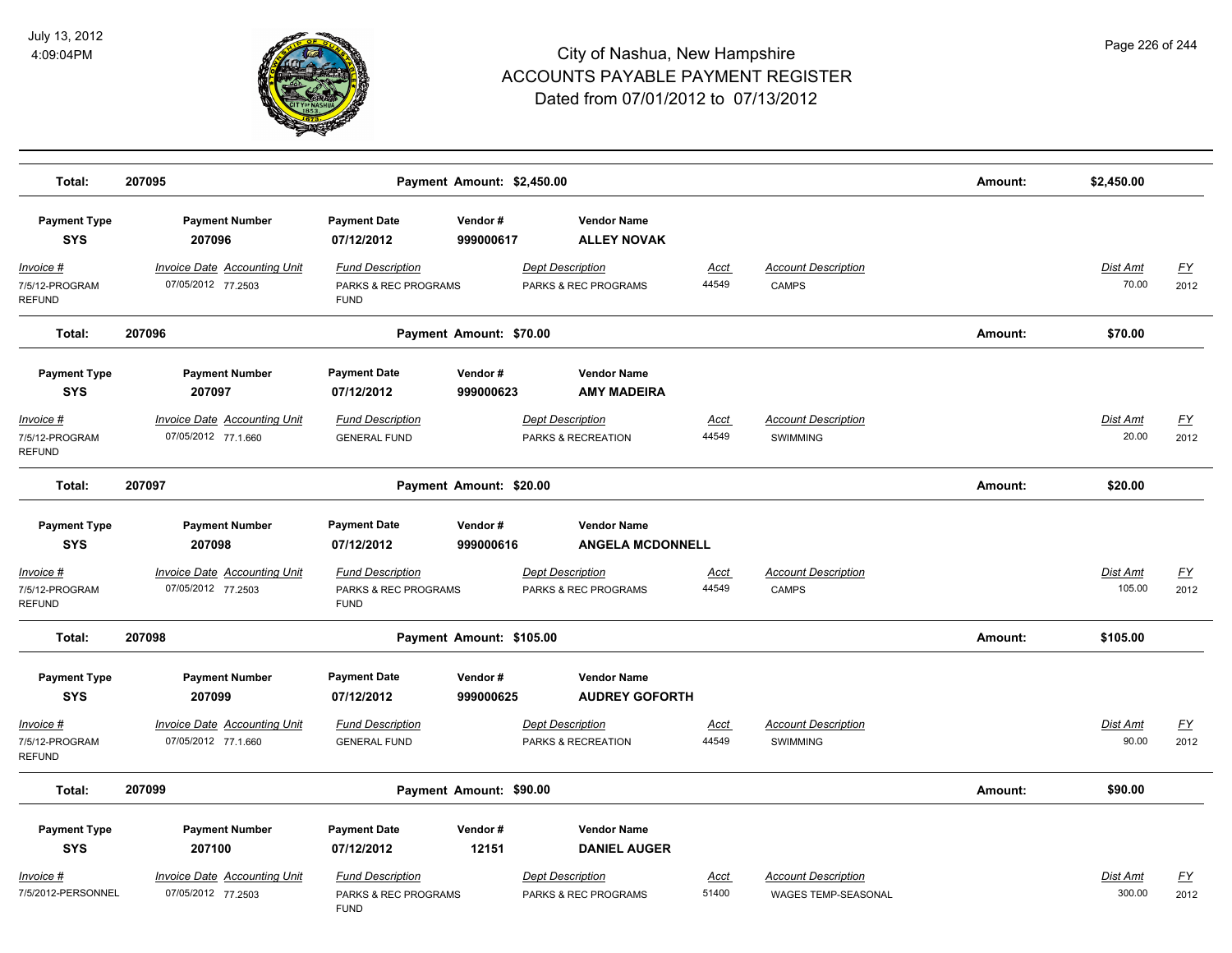

| Total:                                        | 207100                                                    | Payment Amount: \$300.00                                       |           |                                                   |                      |                                                     | Amount: | \$300.00                  |                                   |
|-----------------------------------------------|-----------------------------------------------------------|----------------------------------------------------------------|-----------|---------------------------------------------------|----------------------|-----------------------------------------------------|---------|---------------------------|-----------------------------------|
| <b>Payment Type</b><br><b>SYS</b>             | <b>Payment Number</b><br>207101                           | <b>Payment Date</b><br>Vendor#<br>07/12/2012                   | 12387     | <b>Vendor Name</b><br><b>MICHAEL BEAULAC</b>      |                      |                                                     |         |                           |                                   |
| <u>Invoice #</u><br>7/5/2012-PERSONNEL        | <b>Invoice Date Accounting Unit</b><br>07/05/2012 77.2503 | <b>Fund Description</b><br>PARKS & REC PROGRAMS<br><b>FUND</b> |           | <b>Dept Description</b><br>PARKS & REC PROGRAMS   | <u>Acct</u><br>51400 | <b>Account Description</b><br>WAGES TEMP-SEASONAL   |         | <b>Dist Amt</b><br>240.00 | $\underline{\mathsf{FY}}$<br>2012 |
| Total:                                        | 207101                                                    | Payment Amount: \$240.00                                       |           |                                                   |                      |                                                     | Amount: | \$240.00                  |                                   |
| <b>Payment Type</b><br><b>SYS</b>             | <b>Payment Number</b><br>207102                           | <b>Payment Date</b><br>Vendor#<br>07/12/2012                   | 999000614 | <b>Vendor Name</b><br><b>CINZIA BIBB</b>          |                      |                                                     |         |                           |                                   |
| Invoice #<br>7/5/12-PROGRAM<br><b>REFUND</b>  | Invoice Date Accounting Unit<br>07/05/2012 77.2503        | <b>Fund Description</b><br>PARKS & REC PROGRAMS<br><b>FUND</b> |           | <b>Dept Description</b><br>PARKS & REC PROGRAMS   | Acct<br>44549        | <b>Account Description</b><br>CAMPS                 |         | Dist Amt<br>125.00        | EY<br>2012                        |
| Total:                                        | 207102                                                    | Payment Amount: \$125.00                                       |           |                                                   |                      |                                                     | Amount: | \$125.00                  |                                   |
| <b>Payment Type</b><br><b>SYS</b>             | <b>Payment Number</b><br>207103                           | <b>Payment Date</b><br>Vendor#<br>07/12/2012                   | 12147     | <b>Vendor Name</b><br><b>CHRISTOPER CUVELLIER</b> |                      |                                                     |         |                           |                                   |
| Invoice #<br>7/5/2012-OFFICIAL                | Invoice Date Accounting Unit<br>07/05/2012 77.1.655       | <b>Fund Description</b><br><b>GENERAL FUND</b>                 |           | <b>Dept Description</b><br>PARKS & RECREATION     | Acct<br>55642        | <b>Account Description</b><br><b>GAME OFFICIALS</b> |         | Dist Amt<br>50.00         | <u>FY</u><br>2012                 |
| Total:                                        | 207103                                                    | Payment Amount: \$50.00                                        |           |                                                   |                      |                                                     | Amount: | \$50.00                   |                                   |
| <b>Payment Type</b><br><b>SYS</b>             | <b>Payment Number</b><br>207104                           | <b>Payment Date</b><br>Vendor#<br>07/12/2012                   | 12154     | <b>Vendor Name</b><br><b>CHRISTINA DEMMONS</b>    |                      |                                                     |         |                           |                                   |
| Invoice #<br>7/5/2012-PERSONNEL               | <b>Invoice Date Accounting Unit</b><br>07/05/2012 77.2503 | <b>Fund Description</b><br>PARKS & REC PROGRAMS<br><b>FUND</b> |           | <b>Dept Description</b><br>PARKS & REC PROGRAMS   | <u>Acct</u><br>51400 | <b>Account Description</b><br>WAGES TEMP-SEASONAL   |         | Dist Amt<br>180.00        | $\underline{\mathsf{FY}}$<br>2012 |
| Total:                                        | 207104                                                    | Payment Amount: \$180.00                                       |           |                                                   |                      |                                                     | Amount: | \$180.00                  |                                   |
| <b>Payment Type</b><br><b>SYS</b>             | <b>Payment Number</b><br>207105                           | <b>Payment Date</b><br>Vendor#<br>07/12/2012                   | 999000627 | <b>Vendor Name</b><br><b>DICK RHUDA</b>           |                      |                                                     |         |                           |                                   |
| Invoice #<br>7/5-PUBLIC TRIP<br><b>REFUND</b> | Invoice Date Accounting Unit<br>07/05/2012 77.2503        | <b>Fund Description</b><br>PARKS & REC PROGRAMS<br><b>FUND</b> |           | <b>Dept Description</b><br>PARKS & REC PROGRAMS   | Acct<br>44549        | <b>Account Description</b><br><b>TRIPS</b>          |         | Dist Amt<br>240.00        | <u>FY</u><br>2012                 |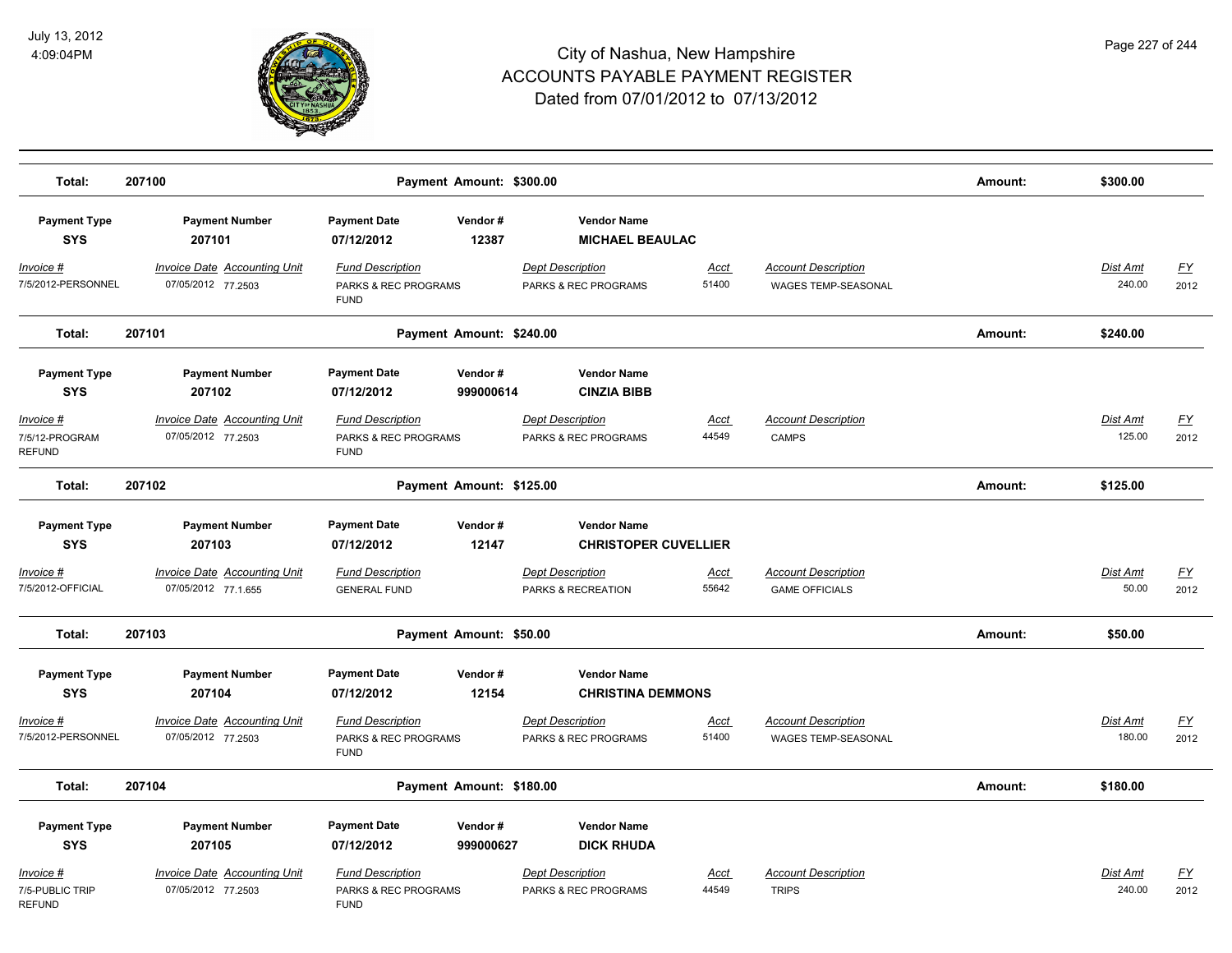

| Total:                                 | 207105                                                     |                                                                | Payment Amount: \$240.00 |                                                 |                      |                                                          | Amount: | \$240.00                  |                   |
|----------------------------------------|------------------------------------------------------------|----------------------------------------------------------------|--------------------------|-------------------------------------------------|----------------------|----------------------------------------------------------|---------|---------------------------|-------------------|
| <b>Payment Type</b><br><b>SYS</b>      | <b>Payment Number</b><br>207106                            | <b>Payment Date</b><br>07/12/2012                              | Vendor#<br>12152         | <b>Vendor Name</b><br><b>DAVID DUNHAM</b>       |                      |                                                          |         |                           |                   |
| <u>Invoice #</u><br>7/5/2012-PERSONNEL | <b>Invoice Date Accounting Unit</b><br>07/05/2012 77.2503  | <b>Fund Description</b><br>PARKS & REC PROGRAMS<br><b>FUND</b> |                          | <b>Dept Description</b><br>PARKS & REC PROGRAMS | <u>Acct</u><br>51400 | <b>Account Description</b><br>WAGES TEMP-SEASONAL        |         | <b>Dist Amt</b><br>300.00 | <u>FY</u><br>2012 |
| Total:                                 | 207106                                                     |                                                                | Payment Amount: \$300.00 |                                                 |                      |                                                          | Amount: | \$300.00                  |                   |
| <b>Payment Type</b><br><b>SYS</b>      | <b>Payment Number</b><br>207107                            | <b>Payment Date</b><br>07/12/2012                              | Vendor#<br>12150         | <b>Vendor Name</b><br><b>MICHAEL DUNHAM</b>     |                      |                                                          |         |                           |                   |
| <u>Invoice #</u><br>7/5/2012-PERSONNEL | <b>Invoice Date Accounting Unit</b><br>07/05/2012 77.2503  | <b>Fund Description</b><br>PARKS & REC PROGRAMS<br><b>FUND</b> |                          | <b>Dept Description</b><br>PARKS & REC PROGRAMS | <u>Acct</u><br>51400 | <b>Account Description</b><br><b>WAGES TEMP-SEASONAL</b> |         | <b>Dist Amt</b><br>450.00 | <u>FY</u><br>2012 |
| Total:                                 | 207107                                                     |                                                                | Payment Amount: \$450.00 |                                                 |                      |                                                          | Amount: | \$450.00                  |                   |
| <b>Payment Type</b><br><b>SYS</b>      | <b>Payment Number</b><br>207108                            | <b>Payment Date</b><br>07/12/2012                              | Vendor#<br>12037         | <b>Vendor Name</b><br><b>DANIEL DUPRANT</b>     |                      |                                                          |         |                           |                   |
| <u>Invoice #</u><br>7/5/2012-OFFICIAL  | <b>Invoice Date Accounting Unit</b><br>07/05/2012 77.1.655 | <b>Fund Description</b><br><b>GENERAL FUND</b>                 |                          | <b>Dept Description</b><br>PARKS & RECREATION   | <u>Acct</u><br>55642 | <b>Account Description</b><br><b>GAME OFFICIALS</b>      |         | <b>Dist Amt</b><br>370.00 | <u>FY</u><br>2012 |
| Total:                                 | 207108                                                     |                                                                | Payment Amount: \$370.00 |                                                 |                      |                                                          | Amount: | \$370.00                  |                   |
| <b>Payment Type</b><br><b>SYS</b>      | <b>Payment Number</b><br>207109                            | <b>Payment Date</b><br>07/12/2012                              | Vendor#<br>999000615     | <b>Vendor Name</b><br><b>ERIC SEEGEL</b>        |                      |                                                          |         |                           |                   |
| Invoice #<br>7/5/12-PROGRAM<br>REFUND  | <b>Invoice Date Accounting Unit</b><br>07/05/2012 77.2503  | <b>Fund Description</b><br>PARKS & REC PROGRAMS<br><b>FUND</b> |                          | <b>Dept Description</b><br>PARKS & REC PROGRAMS | <u>Acct</u><br>44549 | <b>Account Description</b><br><b>CAMPS</b>               |         | <b>Dist Amt</b><br>90.00  | <u>FY</u><br>2012 |
| Total:                                 | 207109                                                     |                                                                | Payment Amount: \$90.00  |                                                 |                      |                                                          | Amount: | \$90.00                   |                   |
| <b>Payment Type</b><br><b>SYS</b>      | <b>Payment Number</b><br>207110                            | <b>Payment Date</b><br>07/12/2012                              | Vendor#<br>12711         | <b>Vendor Name</b><br><b>CHRISTIAN FERLAN</b>   |                      |                                                          |         |                           |                   |
| Invoice #<br>7/5/2012-OFFICIAL         | Invoice Date Accounting Unit<br>07/05/2012 77.1.655        | <b>Fund Description</b><br><b>GENERAL FUND</b>                 |                          | <b>Dept Description</b><br>PARKS & RECREATION   | Acct<br>55642        | <b>Account Description</b><br><b>GAME OFFICIALS</b>      |         | <b>Dist Amt</b><br>40.00  | <u>FY</u><br>2012 |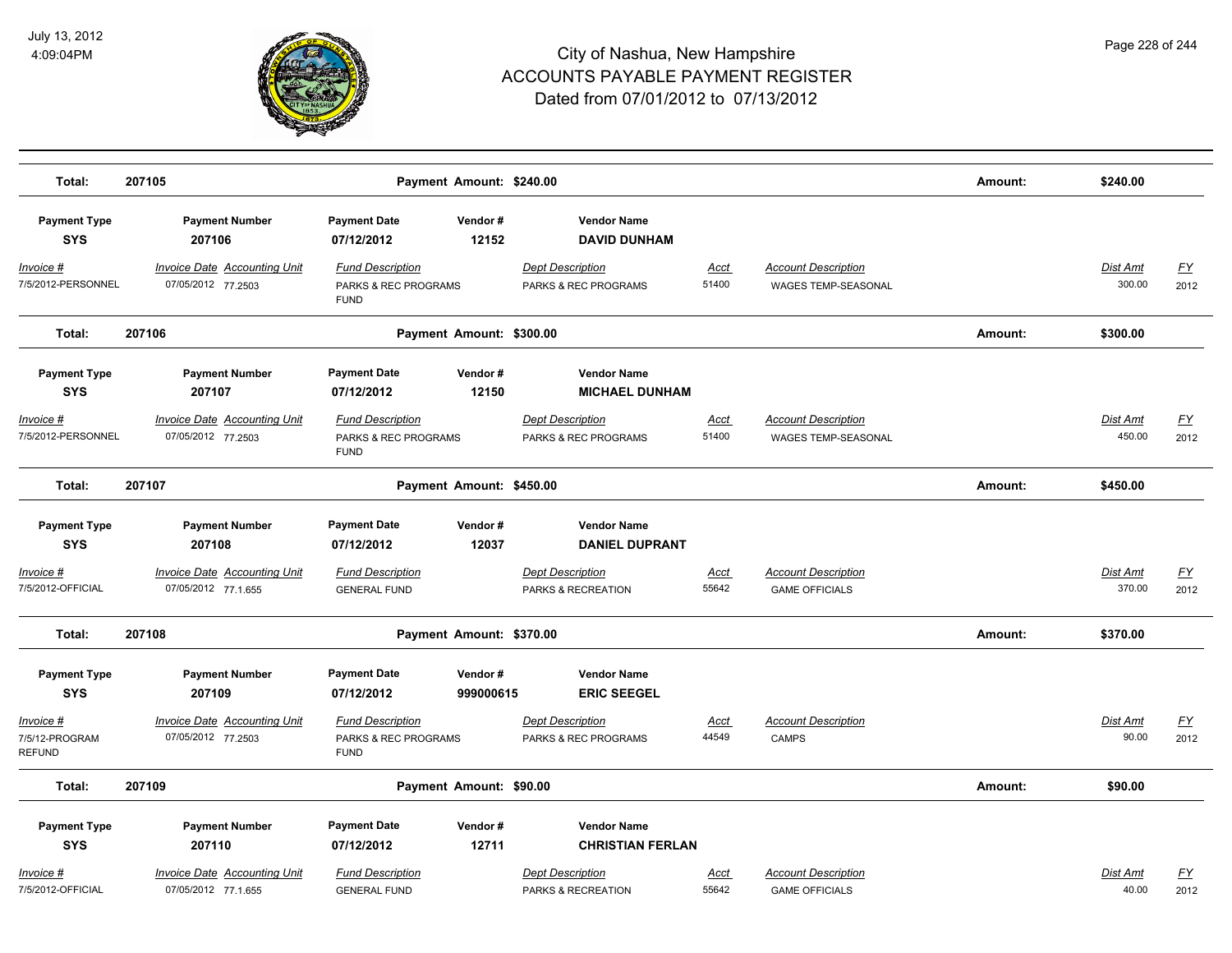

| Total:                                            | 207110                                                     | Payment Amount: \$40.00                                        |                      |                                                 |                      |                                                          |         |                          |                          |  |
|---------------------------------------------------|------------------------------------------------------------|----------------------------------------------------------------|----------------------|-------------------------------------------------|----------------------|----------------------------------------------------------|---------|--------------------------|--------------------------|--|
| <b>Payment Type</b><br><b>SYS</b>                 | <b>Payment Number</b><br>207111                            | <b>Payment Date</b><br>07/12/2012                              | Vendor#<br>12712     | <b>Vendor Name</b><br><b>JOHN FERLAN</b>        |                      |                                                          |         |                          |                          |  |
| Invoice #<br>7/5/2012-OFFICIAL                    | <b>Invoice Date Accounting Unit</b><br>07/05/2012 77.1.655 | <b>Fund Description</b><br><b>GENERAL FUND</b>                 |                      | <b>Dept Description</b><br>PARKS & RECREATION   | <u>Acct</u><br>55642 | <b>Account Description</b><br><b>GAME OFFICIALS</b>      |         | <b>Dist Amt</b><br>40.00 | EY<br>2012               |  |
| Total:                                            | 207111                                                     | Payment Amount: \$40.00                                        |                      |                                                 |                      |                                                          | Amount: | \$40.00                  |                          |  |
| <b>Payment Type</b><br><b>SYS</b>                 | <b>Payment Number</b><br>207112                            | <b>Payment Date</b><br>07/12/2012                              | Vendor#<br>12036     | <b>Vendor Name</b><br><b>JASON FERLAN</b>       |                      |                                                          |         |                          |                          |  |
| Invoice #<br>7/5/2012-OFFICIAL                    | Invoice Date Accounting Unit<br>07/05/2012 77.1.655        | <b>Fund Description</b><br><b>GENERAL FUND</b>                 |                      | <b>Dept Description</b><br>PARKS & RECREATION   | Acct<br>55642        | <b>Account Description</b><br><b>GAME OFFICIALS</b>      |         | Dist Amt<br>80.00        | $\underline{FY}$<br>2012 |  |
| Total:                                            | 207112                                                     | Payment Amount: \$80.00                                        |                      |                                                 |                      |                                                          | Amount: | \$80.00                  |                          |  |
| <b>Payment Type</b><br><b>SYS</b>                 | <b>Payment Number</b><br>207113                            | <b>Payment Date</b><br>07/12/2012                              | Vendor#<br>999000610 | <b>Vendor Name</b><br><b>FRANCIS BOZEK</b>      |                      |                                                          |         |                          |                          |  |
| Invoice #<br><b>AGILITY CAMP</b><br><b>REFUND</b> | Invoice Date Accounting Unit<br>07/10/2012 77.2503         | <b>Fund Description</b><br>PARKS & REC PROGRAMS<br><b>FUND</b> |                      | <b>Dept Description</b><br>PARKS & REC PROGRAMS | Acct<br>44549        | <b>Account Description</b><br><b>CAMPS</b>               |         | Dist Amt<br>75.00        | <u>FY</u><br>2012        |  |
| Total:                                            | 207113                                                     | Payment Amount: \$75.00                                        |                      |                                                 |                      |                                                          | Amount: | \$75.00                  |                          |  |
| <b>Payment Type</b><br><b>SYS</b>                 | <b>Payment Number</b><br>207114                            | <b>Payment Date</b><br>07/12/2012                              | Vendor#<br>12149     | <b>Vendor Name</b><br><b>JENNIFER GAUDET</b>    |                      |                                                          |         |                          |                          |  |
| <u>Invoice #</u><br>7/5/2012-PERSONNEL            | <b>Invoice Date Accounting Unit</b><br>07/05/2012 77.2503  | <b>Fund Description</b><br>PARKS & REC PROGRAMS<br><b>FUND</b> |                      | <b>Dept Description</b><br>PARKS & REC PROGRAMS | <u>Acct</u><br>51400 | <b>Account Description</b><br>WAGES TEMP-SEASONAL        |         | Dist Amt<br>120.00       | EY<br>2012               |  |
| Total:                                            | 207114                                                     | Payment Amount: \$120.00                                       |                      |                                                 |                      |                                                          | Amount: | \$120.00                 |                          |  |
| <b>Payment Type</b><br><b>SYS</b>                 | <b>Payment Number</b><br>207115                            | <b>Payment Date</b><br>07/12/2012                              | Vendor#<br>12153     | <b>Vendor Name</b><br><b>JOHN IAQUINTA</b>      |                      |                                                          |         |                          |                          |  |
| Invoice #<br>7/5/2012-PERSONNEL                   | <b>Invoice Date Accounting Unit</b><br>07/05/2012 77.2503  | <b>Fund Description</b><br>PARKS & REC PROGRAMS<br><b>FUND</b> |                      | Dept Description<br>PARKS & REC PROGRAMS        | <b>Acct</b><br>51400 | <b>Account Description</b><br><b>WAGES TEMP-SEASONAL</b> |         | Dist Amt<br>350.00       | <u>FY</u><br>2012        |  |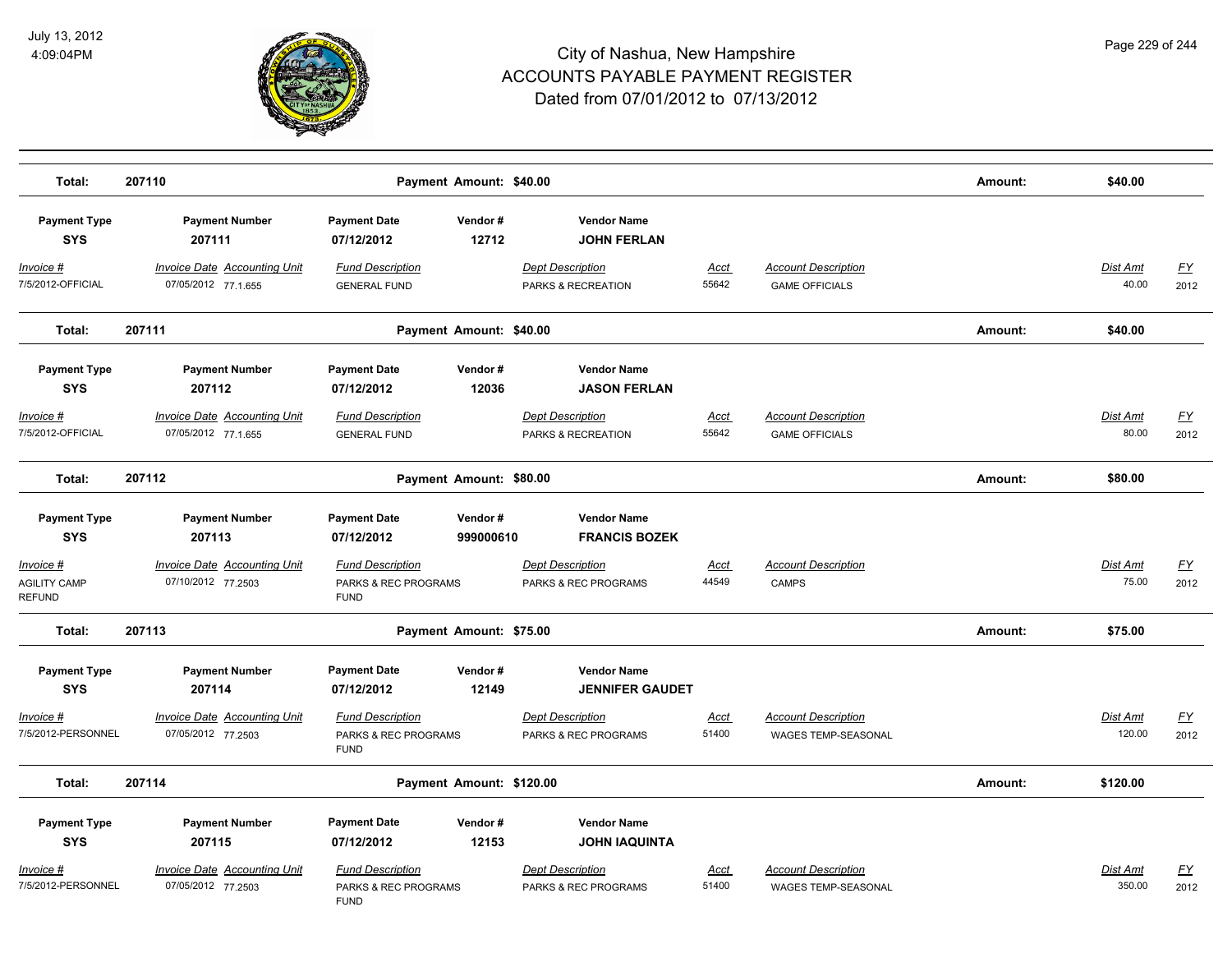

| Total:                                            | 207115                                                     | Payment Amount: \$350.00                                       |                      |                                                 |                      |                                                   | Amount: | \$350.00                 |                          |
|---------------------------------------------------|------------------------------------------------------------|----------------------------------------------------------------|----------------------|-------------------------------------------------|----------------------|---------------------------------------------------|---------|--------------------------|--------------------------|
| <b>Payment Type</b><br><b>SYS</b>                 | <b>Payment Number</b><br>207116                            | <b>Payment Date</b><br>07/12/2012                              | Vendor#<br>999000618 | <b>Vendor Name</b><br><b>JANET BELAIR</b>       |                      |                                                   |         |                          |                          |
| Invoice #<br>7/5/12-PROGRAM<br><b>REFUND</b>      | <b>Invoice Date Accounting Unit</b><br>07/05/2012 77.2503  | <b>Fund Description</b><br>PARKS & REC PROGRAMS<br><b>FUND</b> |                      | <b>Dept Description</b><br>PARKS & REC PROGRAMS | <u>Acct</u><br>44549 | <b>Account Description</b><br><b>CAMPS</b>        |         | <b>Dist Amt</b><br>70.00 | EY<br>2012               |
| Total:                                            | 207116                                                     | Payment Amount: \$70.00                                        |                      |                                                 |                      |                                                   | Amount: | \$70.00                  |                          |
| <b>Payment Type</b><br><b>SYS</b>                 | <b>Payment Number</b><br>207117                            | <b>Payment Date</b><br>07/12/2012                              | Vendor#<br>999000611 | <b>Vendor Name</b><br><b>KATHLEEN DEPAUL</b>    |                      |                                                   |         |                          |                          |
| Invoice #<br><b>AGILITY CAMP</b><br><b>REFUND</b> | <b>Invoice Date Accounting Unit</b><br>07/10/2012 77.2503  | <b>Fund Description</b><br>PARKS & REC PROGRAMS<br><b>FUND</b> |                      | <b>Dept Description</b><br>PARKS & REC PROGRAMS | <u>Acct</u><br>44549 | <b>Account Description</b><br><b>CAMPS</b>        |         | <b>Dist Amt</b><br>80.00 | <u>FY</u><br>2012        |
| Total:                                            | 207117                                                     | Payment Amount: \$80.00                                        |                      |                                                 |                      |                                                   | Amount: | \$80.00                  |                          |
| <b>Payment Type</b><br><b>SYS</b>                 | <b>Payment Number</b><br>207118                            | <b>Payment Date</b><br>07/12/2012                              | Vendor#<br>999000624 | <b>Vendor Name</b><br><b>KATIE BEVILAQUA</b>    |                      |                                                   |         |                          |                          |
| Invoice #<br>7/5/12-PROGRAM<br><b>REFUND</b>      | <b>Invoice Date Accounting Unit</b><br>07/05/2012 77.1.660 | <b>Fund Description</b><br><b>GENERAL FUND</b>                 |                      | <b>Dept Description</b><br>PARKS & RECREATION   | <b>Acct</b><br>44549 | <b>Account Description</b><br><b>SWIMMING</b>     |         | Dist Amt<br>20.00        | EY<br>2012               |
| Total:                                            | 207118                                                     | Payment Amount: \$20.00                                        |                      |                                                 |                      |                                                   | Amount: | \$20.00                  |                          |
| <b>Payment Type</b><br><b>SYS</b>                 | <b>Payment Number</b><br>207119                            | <b>Payment Date</b><br>07/12/2012                              | Vendor#<br>10496     | <b>Vendor Name</b><br><b>SARAH KERT</b>         |                      |                                                   |         |                          |                          |
| Invoice #<br>7/5/2012-PERSONNEL                   | <b>Invoice Date Accounting Unit</b><br>07/05/2012 77.2503  | <b>Fund Description</b><br>PARKS & REC PROGRAMS<br><b>FUND</b> |                      | <b>Dept Description</b><br>PARKS & REC PROGRAMS | <u>Acct</u><br>51400 | <b>Account Description</b><br>WAGES TEMP-SEASONAL |         | Dist Amt<br>120.00       | $\underline{FY}$<br>2012 |
| Total:                                            | 207119                                                     | Payment Amount: \$120.00                                       |                      |                                                 |                      |                                                   | Amount: | \$120.00                 |                          |
| <b>Payment Type</b><br><b>SYS</b>                 | <b>Payment Number</b><br>207120                            | <b>Payment Date</b><br>07/12/2012                              | Vendor#<br>999000612 | <b>Vendor Name</b><br><b>LYNN MORROW</b>        |                      |                                                   |         |                          |                          |
| Invoice #<br><b>AGILITY CAMP</b><br><b>REFUND</b> | <b>Invoice Date Accounting Unit</b><br>07/10/2012 77.2503  | <b>Fund Description</b><br>PARKS & REC PROGRAMS<br><b>FUND</b> |                      | <b>Dept Description</b><br>PARKS & REC PROGRAMS | <u>Acct</u><br>44549 | <b>Account Description</b><br><b>CAMPS</b>        |         | Dist Amt<br>90.00        | <u>FY</u><br>2012        |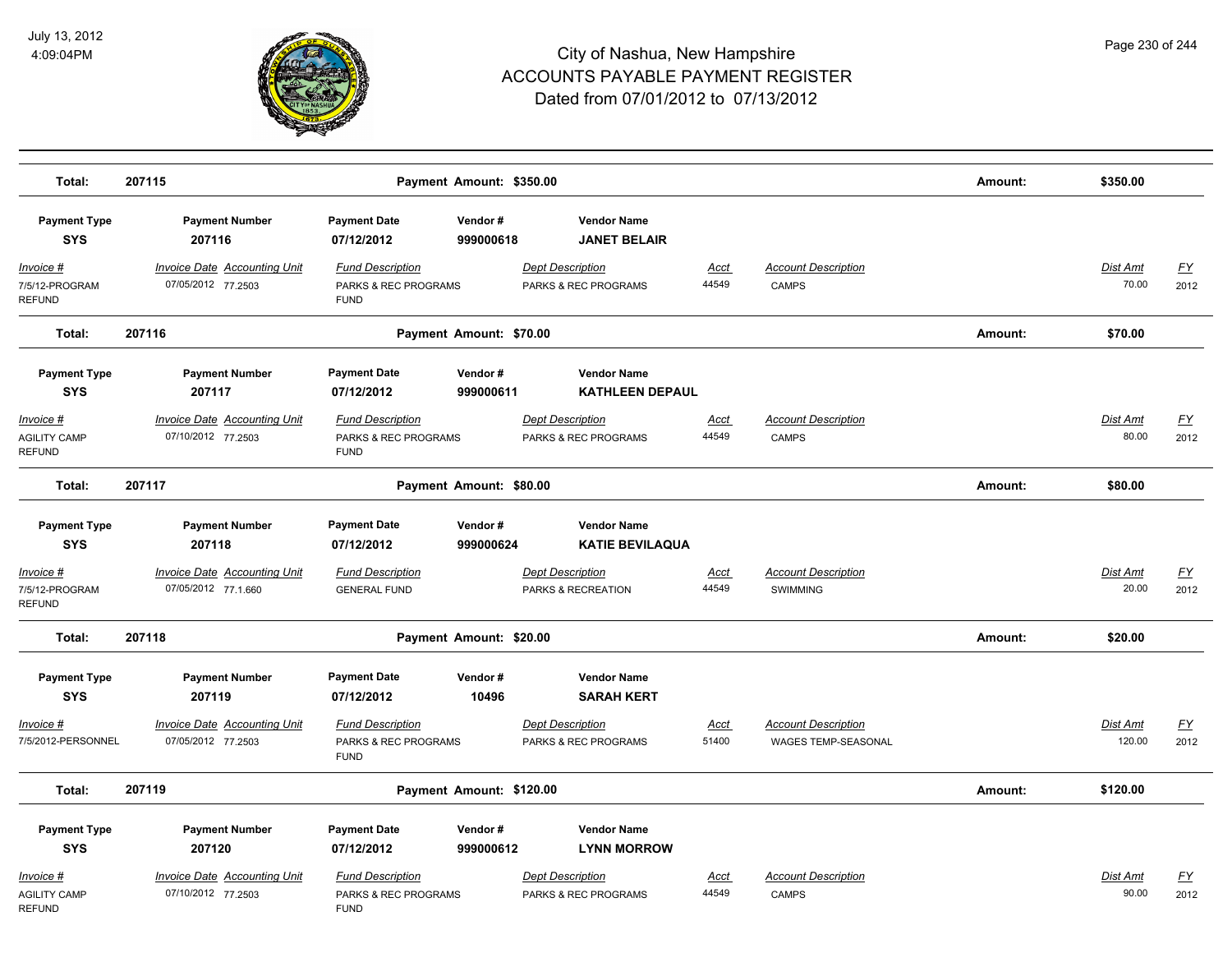

| Total:                                       | 207120                                                     |                                                                | Amount:                  | \$90.00                                         |                      |                                                          |         |                          |                          |
|----------------------------------------------|------------------------------------------------------------|----------------------------------------------------------------|--------------------------|-------------------------------------------------|----------------------|----------------------------------------------------------|---------|--------------------------|--------------------------|
| <b>Payment Type</b><br><b>SYS</b>            | <b>Payment Number</b><br>207121                            | <b>Payment Date</b><br>07/12/2012                              | Vendor#<br>999000622     | <b>Vendor Name</b><br><b>MADHANI GUMNALA</b>    |                      |                                                          |         |                          |                          |
| Invoice #<br>7/5/12-PROGRAM<br><b>REFUND</b> | <b>Invoice Date Accounting Unit</b><br>07/05/2012 77.1.660 | <b>Fund Description</b><br><b>GENERAL FUND</b>                 |                          | <b>Dept Description</b><br>PARKS & RECREATION   | <b>Acct</b><br>44549 | <b>Account Description</b><br><b>SWIMMING</b>            |         | <b>Dist Amt</b><br>20.00 | EY<br>2012               |
| Total:                                       | 207121                                                     |                                                                | Payment Amount: \$20.00  |                                                 |                      |                                                          | Amount: | \$20.00                  |                          |
| <b>Payment Type</b><br><b>SYS</b>            | <b>Payment Number</b><br>207122                            | <b>Payment Date</b><br>07/12/2012                              | Vendor#<br>999000619     | <b>Vendor Name</b><br><b>MAYANK PATEL</b>       |                      |                                                          |         |                          |                          |
| Invoice #<br>7/5/12-PROGRAM<br><b>REFUND</b> | <b>Invoice Date Accounting Unit</b><br>07/05/2012 77.2503  | <b>Fund Description</b><br>PARKS & REC PROGRAMS<br><b>FUND</b> |                          | <b>Dept Description</b><br>PARKS & REC PROGRAMS | Acct<br>44549        | <b>Account Description</b><br><b>CAMPS</b>               |         | Dist Amt<br>440.00       | <u>FY</u><br>2012        |
| Total:                                       | 207122                                                     |                                                                | Payment Amount: \$440.00 |                                                 |                      |                                                          | Amount: | \$440.00                 |                          |
| <b>Payment Type</b><br><b>SYS</b>            | <b>Payment Number</b><br>207123                            | <b>Payment Date</b><br>07/12/2012                              | Vendor#<br>13074         | <b>Vendor Name</b><br><b>SCOTT MCDOUGALD</b>    |                      |                                                          |         |                          |                          |
| Invoice #<br>7/5/2012-PERSONNEL              | <b>Invoice Date Accounting Unit</b><br>07/05/2012 77.2503  | <b>Fund Description</b><br>PARKS & REC PROGRAMS<br><b>FUND</b> |                          | <b>Dept Description</b><br>PARKS & REC PROGRAMS | <u>Acct</u><br>51400 | <b>Account Description</b><br><b>WAGES TEMP-SEASONAL</b> |         | Dist Amt<br>990.00       | EY<br>2012               |
| Total:                                       | 207123                                                     |                                                                | Payment Amount: \$990.00 |                                                 |                      |                                                          | Amount: | \$990.00                 |                          |
| <b>Payment Type</b><br><b>SYS</b>            | <b>Payment Number</b><br>207124                            | <b>Payment Date</b><br>07/12/2012                              | Vendor#<br>13087         | <b>Vendor Name</b><br><b>DENNIS MELANSON</b>    |                      |                                                          |         |                          |                          |
| <u>Invoice #</u><br>7/5/2012-OFFICIAL        | <b>Invoice Date Accounting Unit</b><br>07/05/2012 77.1.655 | <b>Fund Description</b><br><b>GENERAL FUND</b>                 |                          | <b>Dept Description</b><br>PARKS & RECREATION   | <u>Acct</u><br>55642 | <b>Account Description</b><br><b>GAME OFFICIALS</b>      |         | Dist Amt<br>50.00        | $\underline{FY}$<br>2012 |
| Total:                                       | 207124                                                     |                                                                | Payment Amount: \$50.00  |                                                 |                      |                                                          | Amount: | \$50.00                  |                          |
| <b>Payment Type</b><br><b>SYS</b>            | <b>Payment Number</b><br>207125                            | <b>Payment Date</b><br>07/12/2012                              | Vendor#<br>999000593     | <b>Vendor Name</b><br><b>MIA LONG</b>           |                      |                                                          |         |                          |                          |
| Invoice #<br>7/5/12-PROGRAM<br><b>REFUND</b> | Invoice Date Accounting Unit<br>07/05/2012 77.2503         | <b>Fund Description</b><br>PARKS & REC PROGRAMS<br><b>FUND</b> |                          | <b>Dept Description</b><br>PARKS & REC PROGRAMS | Acct<br>44549        | <b>Account Description</b><br><b>CAMPS</b>               |         | Dist Amt<br>125.00       | <u>FY</u><br>2012        |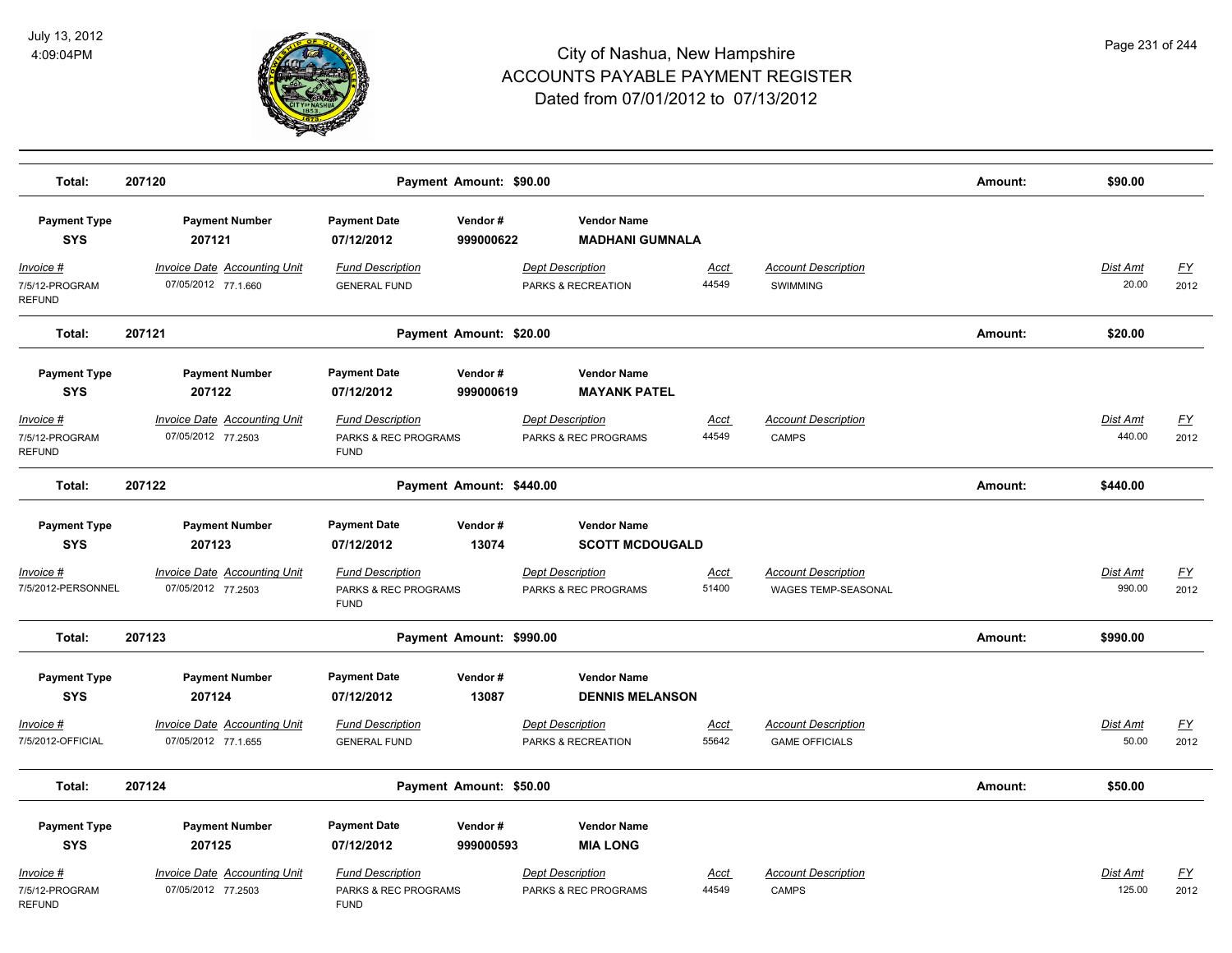

| Total:                                                | 207125                                                     |                                                                | Payment Amount: \$125.00 |                                                 |                      |                                                          | Amount: | \$125.00                  |                          |
|-------------------------------------------------------|------------------------------------------------------------|----------------------------------------------------------------|--------------------------|-------------------------------------------------|----------------------|----------------------------------------------------------|---------|---------------------------|--------------------------|
| <b>Payment Type</b><br><b>SYS</b>                     | <b>Payment Number</b><br>207126                            | <b>Payment Date</b><br>07/12/2012                              | Vendor#<br>10307         | <b>Vendor Name</b><br><b>GARY J MURTAUGH</b>    |                      |                                                          |         |                           |                          |
| Invoice #<br>7/5/2012-OFFICIAL                        | <b>Invoice Date Accounting Unit</b><br>07/05/2012 77.1.655 | <b>Fund Description</b><br><b>GENERAL FUND</b>                 |                          | <b>Dept Description</b><br>PARKS & RECREATION   | Acct<br>55642        | <b>Account Description</b><br><b>GAME OFFICIALS</b>      |         | <b>Dist Amt</b><br>525.00 | <u>FY</u><br>2012        |
| Total:                                                | 207126                                                     |                                                                | Payment Amount: \$525.00 |                                                 |                      |                                                          | Amount: | \$525.00                  |                          |
| <b>Payment Type</b><br><b>SYS</b>                     | <b>Payment Number</b><br>207127                            | <b>Payment Date</b><br>07/12/2012                              | Vendor#<br>13186         | <b>Vendor Name</b><br><b>MORRIS NICHOLSON</b>   |                      |                                                          |         |                           |                          |
| <u> Invoice #</u><br>7/5/2012-OFFICIAL                | <b>Invoice Date Accounting Unit</b><br>07/05/2012 77.1.655 | <b>Fund Description</b><br><b>GENERAL FUND</b>                 |                          | <b>Dept Description</b><br>PARKS & RECREATION   | <u>Acct</u><br>55642 | <b>Account Description</b><br><b>GAME OFFICIALS</b>      |         | Dist Amt<br>50.00         | <u>FY</u><br>2012        |
| Total:                                                | 207127                                                     |                                                                | Payment Amount: \$50.00  |                                                 |                      |                                                          | Amount: | \$50.00                   |                          |
| <b>Payment Type</b><br><b>SYS</b>                     | <b>Payment Number</b><br>207128                            | <b>Payment Date</b><br>07/12/2012                              | Vendor#<br>13269         | <b>Vendor Name</b><br><b>JOHN PASQUARIELLO</b>  |                      |                                                          |         |                           |                          |
| Invoice #<br>7/5/2012-OFFICIAL                        | <b>Invoice Date Accounting Unit</b><br>07/05/2012 77.1.655 | <b>Fund Description</b><br><b>GENERAL FUND</b>                 |                          | <b>Dept Description</b><br>PARKS & RECREATION   | Acct<br>55642        | <b>Account Description</b><br><b>GAME OFFICIALS</b>      |         | Dist Amt<br>50.00         | EY<br>2012               |
| Total:                                                | 207128                                                     |                                                                | Payment Amount: \$50.00  |                                                 |                      |                                                          | Amount: | \$50.00                   |                          |
| <b>Payment Type</b><br><b>SYS</b>                     | <b>Payment Number</b><br>207129                            | <b>Payment Date</b><br>07/12/2012                              | Vendor#<br>999000626     | <b>Vendor Name</b><br><b>PATRICIA KALINSKY</b>  |                      |                                                          |         |                           |                          |
| <u> Invoice #</u><br>7/5-PUBLIC TRIP<br><b>REFUND</b> | <b>Invoice Date Accounting Unit</b><br>07/05/2012 77.2503  | <b>Fund Description</b><br>PARKS & REC PROGRAMS<br><b>FUND</b> |                          | <b>Dept Description</b><br>PARKS & REC PROGRAMS | <u>Acct</u><br>44549 | <b>Account Description</b><br><b>TRIPS</b>               |         | <b>Dist Amt</b><br>120.00 | $\underline{FY}$<br>2012 |
| Total:                                                | 207129                                                     |                                                                | Payment Amount: \$120.00 |                                                 |                      |                                                          | Amount: | \$120.00                  |                          |
| <b>Payment Type</b><br><b>SYS</b>                     | <b>Payment Number</b><br>207130                            | <b>Payment Date</b><br>07/12/2012                              | Vendor#<br>12148         | <b>Vendor Name</b><br><b>CAITLYN PERRY</b>      |                      |                                                          |         |                           |                          |
| Invoice #<br>7/5/2012-PERSONNEL                       | <b>Invoice Date Accounting Unit</b><br>07/05/2012 77.2503  | <b>Fund Description</b><br>PARKS & REC PROGRAMS<br><b>FUND</b> |                          | <b>Dept Description</b><br>PARKS & REC PROGRAMS | Acct<br>51400        | <b>Account Description</b><br><b>WAGES TEMP-SEASONAL</b> |         | Dist Amt<br>60.00         | <u>FY</u><br>2012        |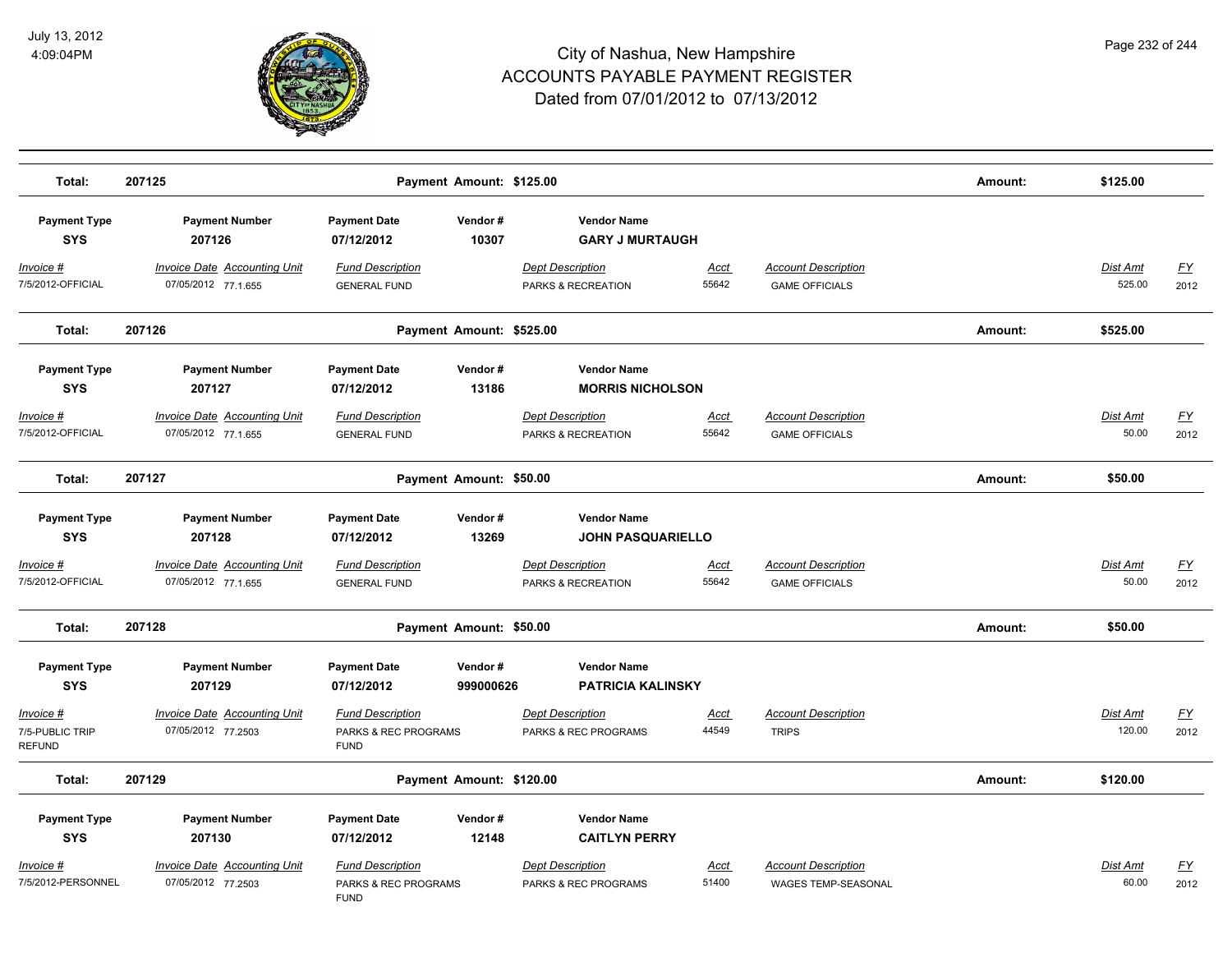

| Total:                                     | 207130                                                     | Payment Amount: \$60.00                                        |                                                 |                      |                                                          | Amount: | \$60.00                   |                   |
|--------------------------------------------|------------------------------------------------------------|----------------------------------------------------------------|-------------------------------------------------|----------------------|----------------------------------------------------------|---------|---------------------------|-------------------|
| <b>Payment Type</b><br><b>SYS</b>          | <b>Payment Number</b><br>207131                            | <b>Payment Date</b><br>Vendor#<br>10601<br>07/12/2012          | <b>Vendor Name</b><br><b>JOHN PRESTON</b>       |                      |                                                          |         |                           |                   |
| Invoice #<br>7/5/2012-PERSONNEL            | <b>Invoice Date Accounting Unit</b><br>07/05/2012 77.2503  | <b>Fund Description</b><br>PARKS & REC PROGRAMS<br><b>FUND</b> | <b>Dept Description</b><br>PARKS & REC PROGRAMS | Acct<br>51400        | <b>Account Description</b><br>WAGES TEMP-SEASONAL        |         | <b>Dist Amt</b><br>300.00 | <u>FY</u><br>2012 |
| Total:                                     | 207131                                                     | Payment Amount: \$300.00                                       |                                                 |                      |                                                          | Amount: | \$300.00                  |                   |
| <b>Payment Type</b><br><b>SYS</b>          | <b>Payment Number</b><br>207132                            | <b>Payment Date</b><br>Vendor#<br>07/12/2012<br>10602          | <b>Vendor Name</b><br><b>TIMOTHY PRESTON</b>    |                      |                                                          |         |                           |                   |
| Invoice #<br>7/5/2012-PERSONNEL            | <b>Invoice Date Accounting Unit</b><br>07/05/2012 77.2503  | <b>Fund Description</b><br>PARKS & REC PROGRAMS<br><b>FUND</b> | <b>Dept Description</b><br>PARKS & REC PROGRAMS | <u>Acct</u><br>51400 | <b>Account Description</b><br><b>WAGES TEMP-SEASONAL</b> |         | <b>Dist Amt</b><br>300.00 | <u>FY</u><br>2012 |
| Total:                                     | 207132                                                     | Payment Amount: \$300.00                                       |                                                 |                      |                                                          | Amount: | \$300.00                  |                   |
| <b>Payment Type</b><br><b>SYS</b>          | <b>Payment Number</b><br>207133                            | <b>Payment Date</b><br>Vendor#<br>07/12/2012<br>10639          | <b>Vendor Name</b><br><b>KATELYN ROESER</b>     |                      |                                                          |         |                           |                   |
| <u> Invoice #</u><br>7/5/2012-PERSONNEL    | <b>Invoice Date Accounting Unit</b><br>07/05/2012 77.2503  | <b>Fund Description</b><br>PARKS & REC PROGRAMS<br><b>FUND</b> | <b>Dept Description</b><br>PARKS & REC PROGRAMS | <u>Acct</u><br>51400 | <b>Account Description</b><br><b>WAGES TEMP-SEASONAL</b> |         | Dist Amt<br>120.00        | <u>FY</u><br>2012 |
| Total:                                     | 207133                                                     | Payment Amount: \$120.00                                       |                                                 |                      |                                                          | Amount: | \$120.00                  |                   |
| <b>Payment Type</b><br><b>SYS</b>          | <b>Payment Number</b><br>207134                            | <b>Payment Date</b><br>Vendor#<br>07/12/2012<br>999000613      | <b>Vendor Name</b><br><b>SCOTT NUGENT</b>       |                      |                                                          |         |                           |                   |
| Invoice #<br><b>AGILITY CAMP</b><br>REFUND | <b>Invoice Date Accounting Unit</b><br>07/10/2012 77.2503  | <b>Fund Description</b><br>PARKS & REC PROGRAMS<br><b>FUND</b> | <b>Dept Description</b><br>PARKS & REC PROGRAMS | <u>Acct</u><br>44549 | <b>Account Description</b><br><b>CAMPS</b>               |         | Dist Amt<br>75.00         | <u>FY</u><br>2012 |
| Total:                                     | 207134                                                     | Payment Amount: \$75.00                                        |                                                 |                      |                                                          | Amount: | \$75.00                   |                   |
| <b>Payment Type</b><br><b>SYS</b>          | <b>Payment Number</b><br>207135                            | <b>Payment Date</b><br>Vendor#<br>13592<br>07/12/2012          | <b>Vendor Name</b><br><b>BRUCE SMITH</b>        |                      |                                                          |         |                           |                   |
| Invoice #<br>7/5/2012-OFFICIAL             | <b>Invoice Date Accounting Unit</b><br>07/05/2012 77.1.655 | <b>Fund Description</b><br><b>GENERAL FUND</b>                 | <b>Dept Description</b><br>PARKS & RECREATION   | Acct<br>55642        | <b>Account Description</b><br><b>GAME OFFICIALS</b>      |         | Dist Amt<br>120.00        | <u>FY</u><br>2012 |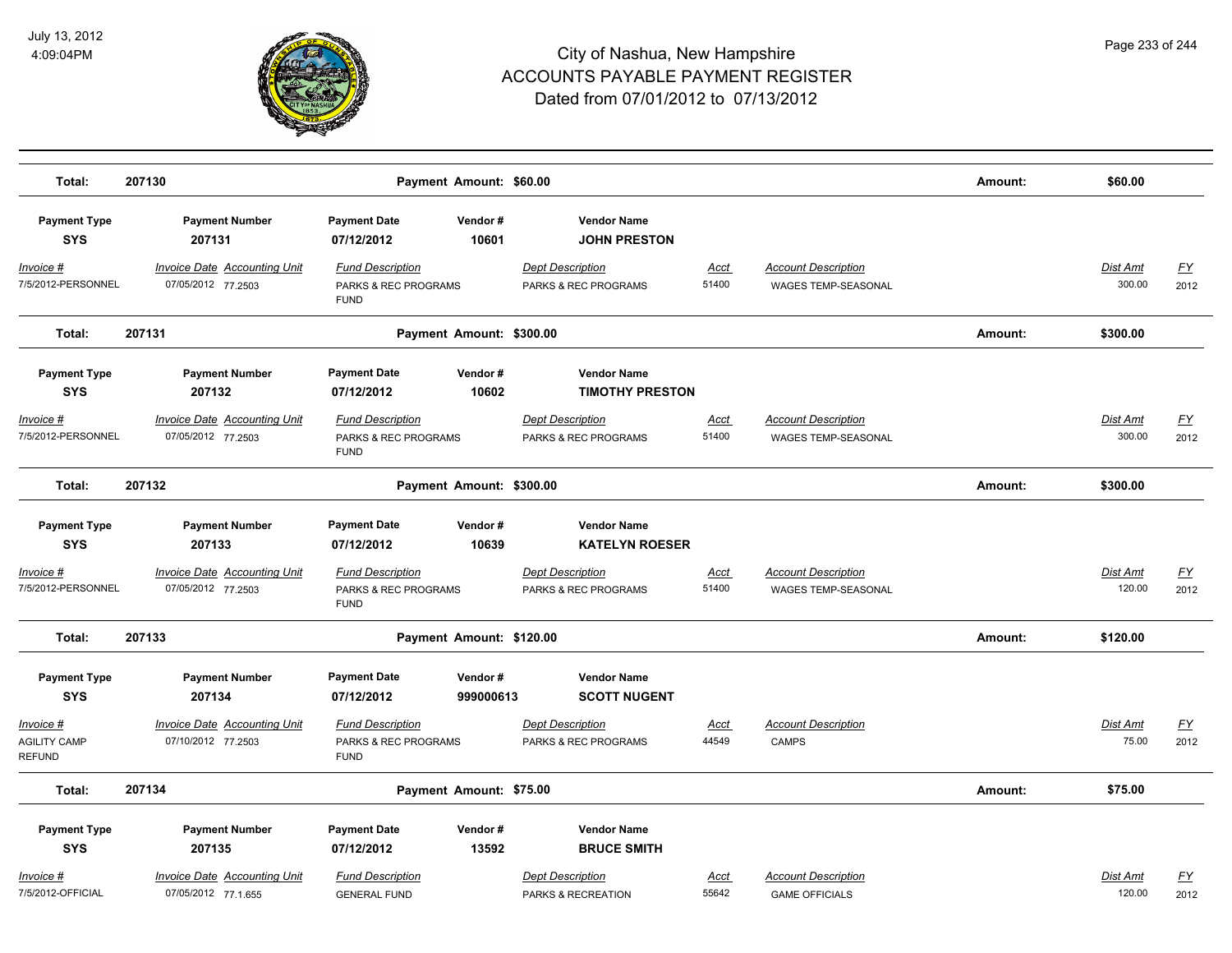

| Total:                                       | 207135                                                        | Payment Amount: \$120.00                            |                      |                                                                    |                      |                                                                            | Amount:                        | \$120.00                  |                   |
|----------------------------------------------|---------------------------------------------------------------|-----------------------------------------------------|----------------------|--------------------------------------------------------------------|----------------------|----------------------------------------------------------------------------|--------------------------------|---------------------------|-------------------|
| <b>Payment Type</b><br><b>SYS</b>            | <b>Payment Number</b><br>207136                               | <b>Payment Date</b><br>07/12/2012                   | Vendor#<br>13655     | <b>Vendor Name</b><br><b>STEARNS DALE</b>                          |                      |                                                                            |                                |                           |                   |
| Invoice #<br>7/5/2012-OFFICIAL               | <b>Invoice Date Accounting Unit</b><br>07/05/2012 77.1.655    | <b>Fund Description</b><br><b>GENERAL FUND</b>      |                      | <b>Dept Description</b><br>PARKS & RECREATION                      | <b>Acct</b><br>55642 | <b>Account Description</b><br><b>GAME OFFICIALS</b>                        |                                | <b>Dist Amt</b><br>180.00 | <u>FY</u><br>2012 |
| Total:                                       | 207136                                                        | Payment Amount: \$180.00                            |                      |                                                                    |                      |                                                                            | Amount:                        | \$180.00                  |                   |
| <b>Payment Type</b><br><b>SYS</b>            | <b>Payment Number</b><br>207137                               | <b>Payment Date</b><br>07/12/2012                   | Vendor#<br>999000620 | <b>Vendor Name</b><br><b>TAMMY RAY</b>                             |                      |                                                                            |                                |                           |                   |
| Invoice #<br>7/5/12-PROGRAM<br><b>REFUND</b> | <b>Invoice Date Accounting Unit</b><br>07/05/2012 77.1.660    | <b>Fund Description</b><br><b>GENERAL FUND</b>      |                      | <b>Dept Description</b><br>PARKS & RECREATION                      | <u>Acct</u><br>44549 | <b>Account Description</b><br><b>SWIMMING</b>                              |                                | Dist Amt<br>20.00         | <u>FY</u><br>2012 |
| Total:                                       | 207137                                                        | Payment Amount: \$20.00                             |                      |                                                                    |                      |                                                                            | Amount:                        | \$20.00                   |                   |
| <b>Payment Type</b><br><b>SYS</b>            | <b>Payment Number</b><br>207138                               | <b>Payment Date</b><br>07/12/2012                   | Vendor#<br>999000621 | <b>Vendor Name</b><br><b>TERESA FINAMORE</b>                       |                      |                                                                            |                                |                           |                   |
| Invoice #<br>7/5/12-PROGRAM<br><b>REFUND</b> | <b>Invoice Date Accounting Unit</b><br>07/05/2012 77.1.660    | <b>Fund Description</b><br><b>GENERAL FUND</b>      |                      | <b>Dept Description</b><br>PARKS & RECREATION                      | <b>Acct</b><br>44549 | <b>Account Description</b><br><b>SWIMMING</b>                              |                                | Dist Amt<br>40.00         | <u>FY</u><br>2012 |
| Total:                                       | 207138                                                        | Payment Amount: \$40.00                             |                      |                                                                    |                      |                                                                            | Amount:                        | \$40.00                   |                   |
| <b>Payment Type</b><br><b>SYS</b>            | <b>Payment Number</b><br>207139                               | <b>Payment Date</b><br>07/13/2012                   | Vendor#<br>13089     | <b>Vendor Name</b><br><b>MERIDIAN RESOURCE CO</b>                  |                      |                                                                            |                                |                           |                   |
| Invoice #<br>N-PBN-3442170000-90<br>$\Omega$ | <b>Invoice Date Accounting Unit</b><br>06/26/2012 28.6500.895 | <b>Fund Description</b><br>PROPERTY & CASUALTY FUND |                      | <b>Dept Description</b><br>RISK MGMT-PROPERTY &<br><b>CASUALTY</b> | Acct<br>59207        | <b>Account Description</b><br><b>WORKERS COMPENSATION</b><br><b>CLAIMS</b> |                                | Dist Amt<br>29,521.77     | EY<br>2012        |
| Total:                                       | 207139                                                        | Payment Amount: \$29,521.77                         |                      |                                                                    |                      |                                                                            | Amount:                        | \$29,521.77               |                   |
| <b>Payment Type</b><br><b>SYS</b>            | <b>Payment Number</b><br>207140                               | <b>Payment Date</b><br>07/13/2012                   | Vendor#<br>14216     | <b>Vendor Name</b><br><b>FAIRPOINT COMMUNICATIONS</b>              |                      |                                                                            | Payee Name<br><b>FAIRPOINT</b> |                           |                   |
| Invoice #<br>NHPR120097                      | <b>Invoice Date Accounting Unit</b><br>04/25/2012 28.6500.895 | <b>Fund Description</b><br>PROPERTY & CASUALTY FUND |                      | <b>Dept Description</b><br>RISK MGMT-PROPERTY &<br><b>CASUALTY</b> | <u>Acct</u><br>59275 | <b>Account Description</b><br><b>AUTOMOBILE CLAIMS</b>                     |                                | Dist Amt<br>1,111.64      | <u>FY</u><br>2012 |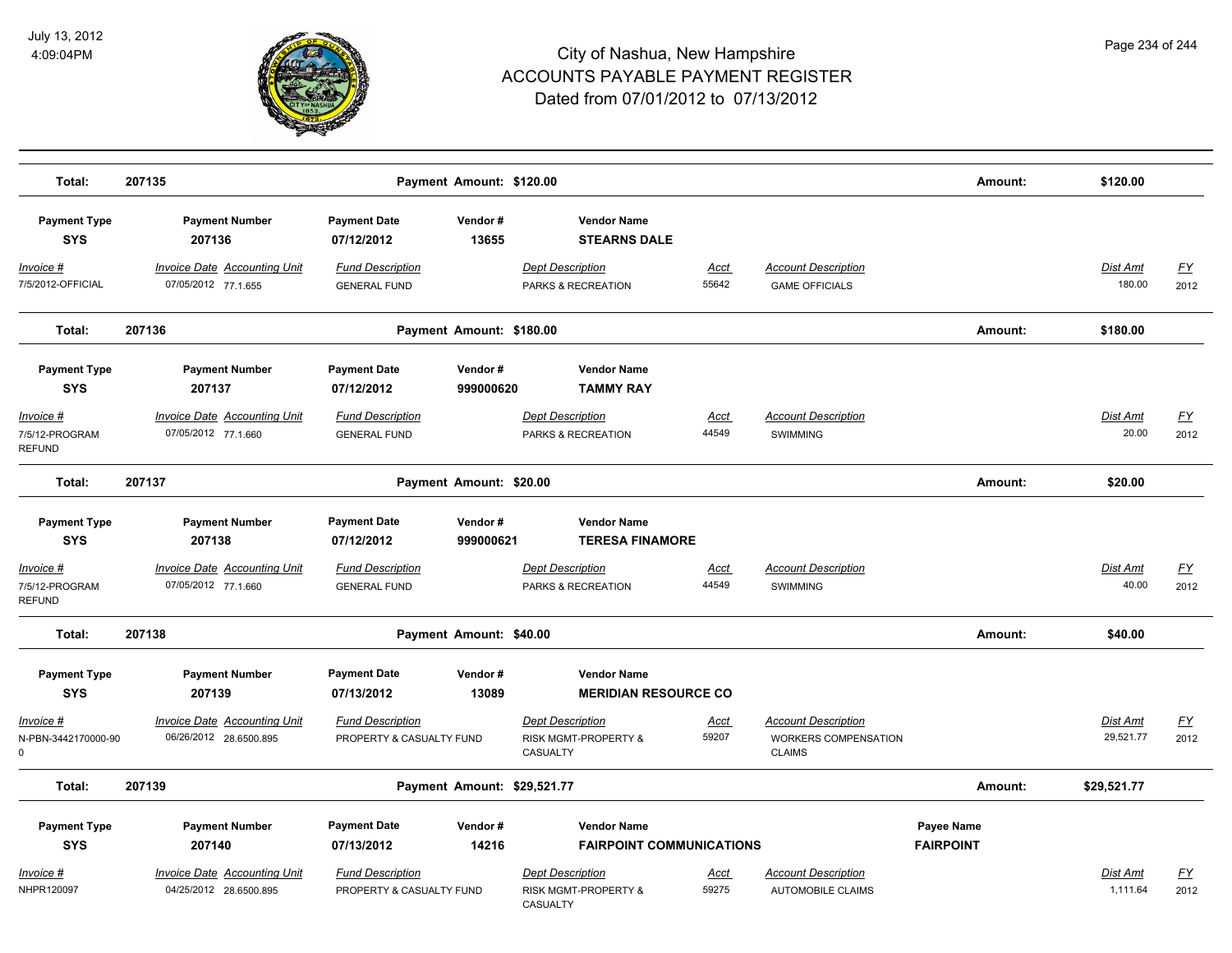

| Total:                            | 207140                                                        |                                                     | Payment Amount: \$1,111.64 |                                                                               |                      |                                                                            | Amount:                                      | \$1,111.64           |                          |
|-----------------------------------|---------------------------------------------------------------|-----------------------------------------------------|----------------------------|-------------------------------------------------------------------------------|----------------------|----------------------------------------------------------------------------|----------------------------------------------|----------------------|--------------------------|
| <b>Payment Type</b><br><b>SYS</b> | <b>Payment Number</b><br>207141                               | <b>Payment Date</b><br>07/13/2012                   | Vendor#<br>11195           | <b>Vendor Name</b><br><b>AMOSKEAG ANESTHESIA PLLC</b>                         |                      |                                                                            | Payee Name<br><b>AMOSKEAG ANETHESIA PLLC</b> |                      |                          |
| Invoice #<br>429566               | <b>Invoice Date Accounting Unit</b><br>06/23/2012 28.6500.895 | <b>Fund Description</b><br>PROPERTY & CASUALTY FUND |                            | <b>Dept Description</b><br>RISK MGMT-PROPERTY &<br><b>CASUALTY</b>            | Acct<br>59207        | <b>Account Description</b><br><b>WORKERS COMPENSATION</b><br><b>CLAIMS</b> |                                              | Dist Amt<br>150.00   | <u>FY</u><br>2012        |
| Total:                            | 207141                                                        |                                                     | Payment Amount: \$150.00   |                                                                               |                      |                                                                            | Amount:                                      | \$150.00             |                          |
| <b>Payment Type</b><br><b>SYS</b> | <b>Payment Number</b><br>207142                               | <b>Payment Date</b><br>07/13/2012                   | Vendor#<br>12339           | <b>Vendor Name</b><br><b>APPLE NASHUA LLC</b>                                 |                      |                                                                            |                                              |                      |                          |
| Invoice #<br>344582 (6 VISITS)    | Invoice Date Accounting Unit<br>06/28/2012 28.6500.895        | <b>Fund Description</b><br>PROPERTY & CASUALTY FUND |                            | <b>Dept Description</b><br>RISK MGMT-PROPERTY &<br><b>CASUALTY</b>            | Acct<br>59207        | <b>Account Description</b><br><b>WORKERS COMPENSATION</b><br><b>CLAIMS</b> |                                              | Dist Amt<br>2,133.00 | FY<br>2012               |
| Total:                            | 207142                                                        |                                                     | Payment Amount: \$2,133.00 |                                                                               |                      |                                                                            | Amount:                                      | \$2,133.00           |                          |
| <b>Payment Type</b><br><b>SYS</b> | <b>Payment Number</b><br>207143                               | <b>Payment Date</b><br>07/13/2012                   | Vendor#<br>12350           | <b>Vendor Name</b><br><b>ASSOCIATED RADIOLOGISTS PA</b>                       |                      |                                                                            |                                              |                      |                          |
| Invoice #<br>7049034              | <b>Invoice Date Accounting Unit</b><br>06/27/2012 28.6500.895 | <b>Fund Description</b><br>PROPERTY & CASUALTY FUND |                            | <b>Dept Description</b><br>RISK MGMT-PROPERTY &<br>CASUALTY                   | Acct<br>59207        | <b>Account Description</b><br>WORKERS COMPENSATION<br><b>CLAIMS</b>        |                                              | Dist Amt<br>46.00    | <u>FY</u><br>2012        |
| Total:                            | 207143                                                        |                                                     | Payment Amount: \$46.00    |                                                                               |                      |                                                                            | Amount:                                      | \$46.00              |                          |
| <b>Payment Type</b><br><b>SYS</b> | <b>Payment Number</b><br>207144                               | <b>Payment Date</b><br>07/13/2012                   | Vendor#<br>11396           | <b>Vendor Name</b><br><b>CLAIMS BUREAU US INC</b>                             |                      |                                                                            |                                              |                      |                          |
| Invoice #<br>1706                 | <b>Invoice Date Accounting Unit</b><br>06/27/2012 28.6500.895 | <b>Fund Description</b><br>PROPERTY & CASUALTY FUND |                            | <b>Dept Description</b><br>RISK MGMT-PROPERTY &<br><b>CASUALTY</b>            | <u>Acct</u><br>59207 | <b>Account Description</b><br>WORKERS COMPENSATION<br><b>CLAIMS</b>        |                                              | Dist Amt<br>1,460.38 | $\underline{FY}$<br>2012 |
| Total:                            | 207144                                                        |                                                     | Payment Amount: \$1,460.38 |                                                                               |                      |                                                                            | Amount:                                      | \$1,460.38           |                          |
| <b>Payment Type</b><br><b>SYS</b> | <b>Payment Number</b><br>207145                               | <b>Payment Date</b><br>07/13/2012                   | Vendor#<br>12566           | <b>Vendor Name</b><br><b>COVENTRY HEALTH CARE WORKERS C</b>                   |                      |                                                                            |                                              |                      |                          |
| Invoice #<br>0038448404           | <b>Invoice Date Accounting Unit</b><br>06/21/2012 28.6500.895 | <b>Fund Description</b><br>PROPERTY & CASUALTY FUND |                            | <b>Dept Description</b><br><b>RISK MGMT-PROPERTY &amp;</b><br><b>CASUALTY</b> | <u>Acct</u><br>59207 | <b>Account Description</b><br><b>WORKERS COMPENSATION</b><br><b>CLAIMS</b> |                                              | Dist Amt<br>2,490.00 | <u>FY</u><br>2012        |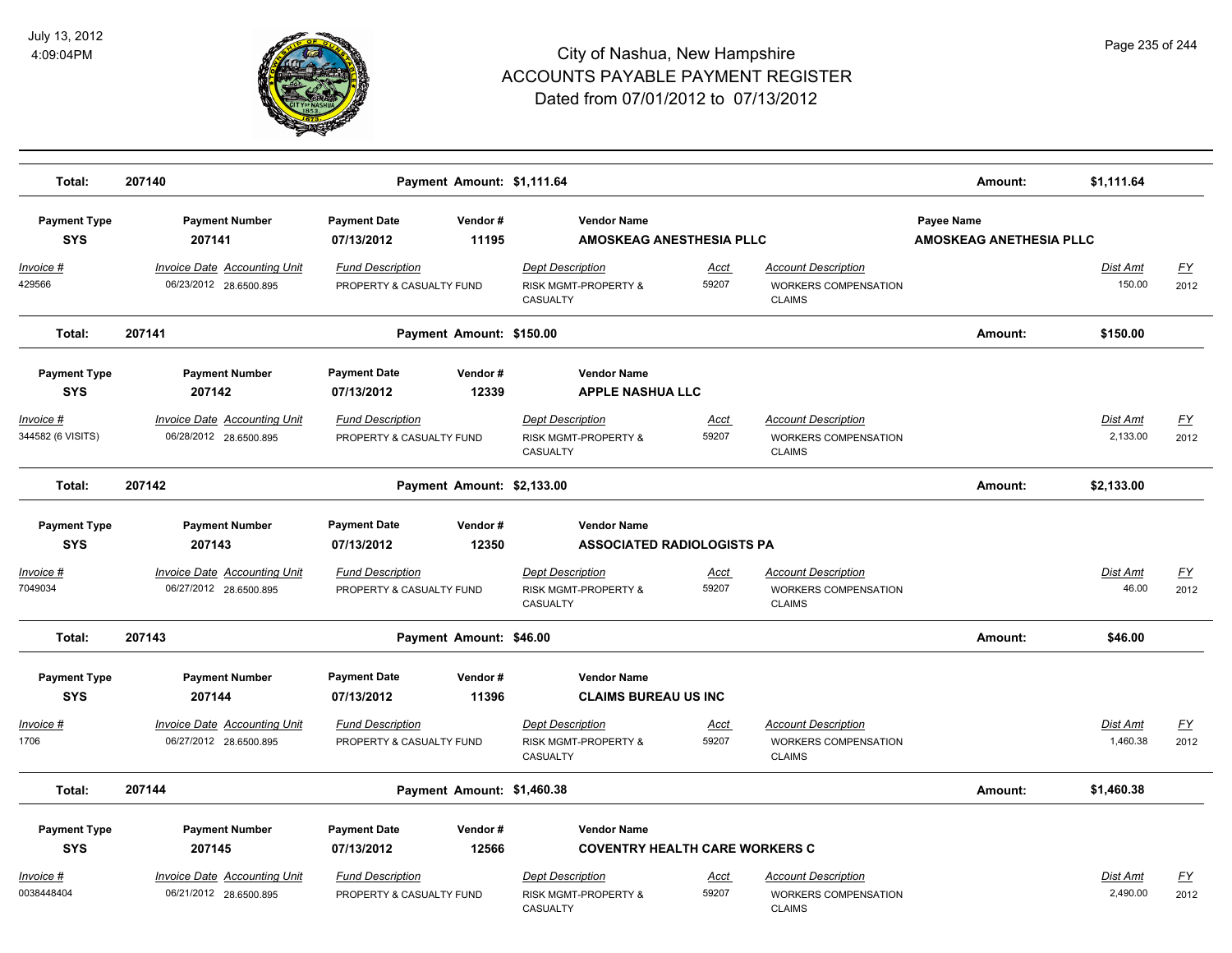

| Total:              | 207145                              |                          | Payment Amount: \$2,490.00  |                                             |             |                                              | Amount: | \$2,490.00      |           |
|---------------------|-------------------------------------|--------------------------|-----------------------------|---------------------------------------------|-------------|----------------------------------------------|---------|-----------------|-----------|
| <b>Payment Type</b> | <b>Payment Number</b>               | <b>Payment Date</b>      | Vendor#                     | <b>Vendor Name</b>                          |             |                                              |         |                 |           |
| <b>SYS</b>          | 207146                              | 07/13/2012               | 11450                       | <b>CULLENCOLLIMORE PLLC</b>                 |             |                                              |         |                 |           |
| <u> Invoice #</u>   | <b>Invoice Date Accounting Unit</b> | <b>Fund Description</b>  |                             | <b>Dept Description</b>                     | <u>Acct</u> | <b>Account Description</b>                   |         | Dist Amt        | <u>FY</u> |
| 2931                | 06/13/2012 28.6500.895              | PROPERTY & CASUALTY FUND |                             | RISK MGMT-PROPERTY &<br>CASUALTY            | 59225       | <b>GENERAL LIABILITY CLAIMS</b>              |         | 10,383.14       | 2012      |
| 2932                | 06/13/2012 28.6500.895              | PROPERTY & CASUALTY FUND |                             | <b>RISK MGMT-PROPERTY &amp;</b><br>CASUALTY | 59225       | <b>GENERAL LIABILITY CLAIMS</b>              |         | 843.68          | 2012      |
| 2933                | 06/13/2012 28.6500.895              | PROPERTY & CASUALTY FUND |                             | RISK MGMT-PROPERTY &<br><b>CASUALTY</b>     | 59225       | <b>GENERAL LIABILITY CLAIMS</b>              |         | 210.00          | 2012      |
| 2934                | 07/13/2012 28.6500.895              | PROPERTY & CASUALTY FUND |                             | RISK MGMT-PROPERTY &<br>CASUALTY            | 59225       | <b>GENERAL LIABILITY CLAIMS</b>              |         | 70.00           | 2012      |
| 2935                | 06/13/2012 28.6500.895              | PROPERTY & CASUALTY FUND |                             | RISK MGMT-PROPERTY &<br>CASUALTY            | 59225       | <b>GENERAL LIABILITY CLAIMS</b>              |         | 892.50          | 2012      |
| 2941                | 06/21/2012 28.6500.895              | PROPERTY & CASUALTY FUND |                             | RISK MGMT-PROPERTY &<br>CASUALTY            | 59225       | <b>GENERAL LIABILITY CLAIMS</b>              |         | 10,285.25       | 2012      |
| Total:              | 207146                              |                          | Payment Amount: \$22,684.57 |                                             |             |                                              | Amount: | \$22,684.57     |           |
| <b>Payment Type</b> | <b>Payment Number</b>               | <b>Payment Date</b>      | Vendor#                     | <b>Vendor Name</b>                          |             |                                              |         |                 |           |
| <b>SYS</b>          | 207147                              | 07/13/2012               | 12600                       | <b>DARTMOUTH HITCHCOCK CLINIC</b>           |             |                                              |         |                 |           |
| Invoice #           | <b>Invoice Date Accounting Unit</b> | <b>Fund Description</b>  |                             | <b>Dept Description</b>                     | <u>Acct</u> | <b>Account Description</b>                   |         | <u>Dist Amt</u> | <u>FY</u> |
| 36201120            | 06/06/2012 28.6500.895              | PROPERTY & CASUALTY FUND |                             | RISK MGMT-PROPERTY &                        | 59207       | WORKERS COMPENSATION                         |         | 129.00          | 2012      |
| 36210263            | 06/11/2012 28.6500.895              | PROPERTY & CASUALTY FUND |                             | CASUALTY<br>RISK MGMT-PROPERTY &            | 59207       | <b>CLAIMS</b><br>WORKERS COMPENSATION        |         | 160.00          | 2012      |
| 36210264            | 06/11/2012 28.6500.895              | PROPERTY & CASUALTY FUND |                             | CASUALTY<br>RISK MGMT-PROPERTY &            | 59207       | <b>CLAIMS</b><br>WORKERS COMPENSATION        |         | 135.00          | 2012      |
|                     |                                     |                          |                             | CASUALTY                                    |             | <b>CLAIMS</b>                                |         |                 |           |
| Total:              | 207147                              |                          | Payment Amount: \$424.00    |                                             |             |                                              | Amount: | \$424.00        |           |
| <b>Payment Type</b> | <b>Payment Number</b>               | <b>Payment Date</b>      | Vendor#                     | <b>Vendor Name</b>                          |             |                                              |         |                 |           |
| <b>SYS</b>          | 207148                              | 07/13/2012               | 11868                       | <b>ELLIOT PROFESSIONAL SERVICES</b>         |             |                                              |         |                 |           |
| Invoice #           | <b>Invoice Date Accounting Unit</b> | <b>Fund Description</b>  |                             | <b>Dept Description</b>                     | Acct        | <b>Account Description</b>                   |         | Dist Amt        | <u>FY</u> |
| 42242520            | 03/29/2012 28.6500.895              | PROPERTY & CASUALTY FUND |                             | RISK MGMT-PROPERTY &                        | 59207       | WORKERS COMPENSATION                         |         | 720.00          | 2012      |
|                     |                                     |                          |                             | CASUALTY                                    |             | <b>CLAIMS</b>                                |         |                 |           |
| 42242530            | 03/29/2012 28.6500.895              | PROPERTY & CASUALTY FUND |                             | RISK MGMT-PROPERTY &<br>CASUALTY            | 59207       | <b>WORKERS COMPENSATION</b><br><b>CLAIMS</b> |         | 76.00           | 2012      |
| 42292580            | 03/29/2012 28.6500.895              | PROPERTY & CASUALTY FUND |                             | RISK MGMT-PROPERTY &<br>CASUALTY            | 59207       | WORKERS COMPENSATION<br><b>CLAIMS</b>        |         | 171.00          | 2012      |
| 42471380            | 04/12/2012 28.6500.895              | PROPERTY & CASUALTY FUND |                             | RISK MGMT-PROPERTY &<br><b>CASUALTY</b>     | 59207       | <b>WORKERS COMPENSATION</b><br><b>CLAIMS</b> |         | 76.00           | 2012      |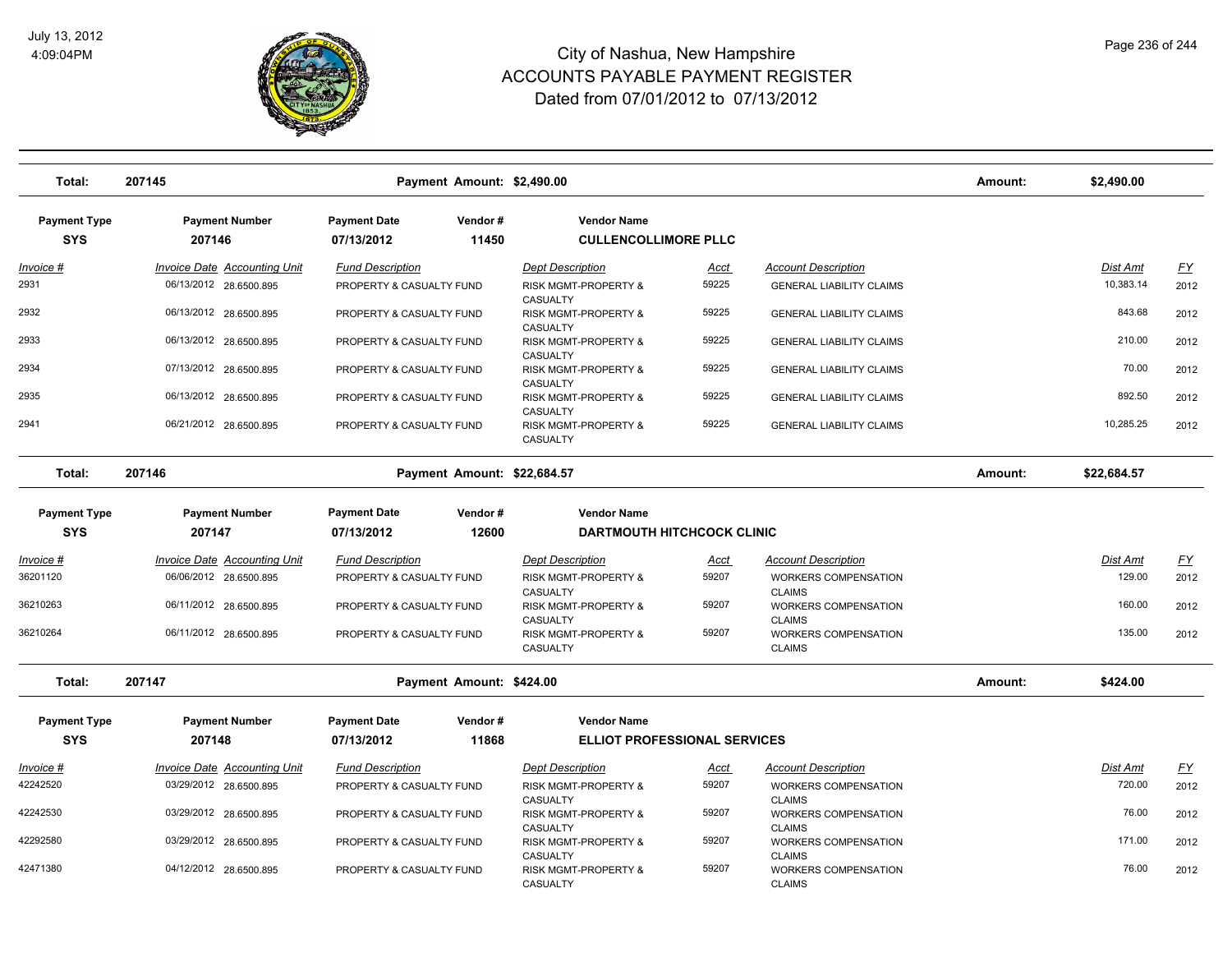

| Total:                            | 207148                                                        |                                                     | Payment Amount: \$1,043.00 |                                                                        |                                       |                                                                     | Amount:                                             | \$1,043.00               |                   |
|-----------------------------------|---------------------------------------------------------------|-----------------------------------------------------|----------------------------|------------------------------------------------------------------------|---------------------------------------|---------------------------------------------------------------------|-----------------------------------------------------|--------------------------|-------------------|
| <b>Payment Type</b><br><b>SYS</b> | <b>Payment Number</b><br>207149                               | <b>Payment Date</b><br>07/13/2012                   | Vendor#<br>12115           | <b>Vendor Name</b>                                                     | <b>AUTHUR G FITZMAURICE JR MDPA</b>   |                                                                     |                                                     |                          |                   |
| <u> Invoice #</u><br>0118703      | <b>Invoice Date Accounting Unit</b><br>06/20/2012 28.6500.895 | <b>Fund Description</b><br>PROPERTY & CASUALTY FUND |                            | <b>Dept Description</b><br><b>RISK MGMT-PROPERTY &amp;</b><br>CASUALTY | <u>Acct</u><br>59207                  | <b>Account Description</b><br>WORKERS COMPENSATION<br><b>CLAIMS</b> |                                                     | <b>Dist Amt</b><br>89.42 | <u>FY</u><br>2012 |
| Total:                            | 207149                                                        |                                                     | Payment Amount: \$89.42    |                                                                        |                                       |                                                                     | Amount:                                             | \$89.42                  |                   |
| <b>Payment Type</b>               | <b>Payment Number</b>                                         | <b>Payment Date</b>                                 | Vendor#                    | <b>Vendor Name</b>                                                     |                                       |                                                                     |                                                     |                          |                   |
| <b>SYS</b>                        | 207150                                                        | 07/13/2012                                          | 12741                      |                                                                        | <b>FOUNDATION MEDICAL PARTNERS</b>    |                                                                     |                                                     |                          |                   |
| Invoice #<br>179734 18484         | <b>Invoice Date Accounting Unit</b><br>05/15/2012 28.6500.895 | <b>Fund Description</b><br>PROPERTY & CASUALTY FUND |                            | <b>Dept Description</b><br><b>RISK MGMT-PROPERTY &amp;</b><br>CASUALTY | <u>Acct</u><br>59207                  | <b>Account Description</b><br>WORKERS COMPENSATION<br><b>CLAIMS</b> |                                                     | Dist Amt<br>210.00       | <u>FY</u><br>2012 |
| Total:                            | 207150                                                        |                                                     | Payment Amount: \$210.00   |                                                                        |                                       |                                                                     | Amount:                                             | \$210.00                 |                   |
| <b>Payment Type</b>               | <b>Payment Number</b>                                         | <b>Payment Date</b>                                 | Vendor#                    | <b>Vendor Name</b>                                                     |                                       |                                                                     |                                                     |                          |                   |
| <b>SYS</b>                        | 207151                                                        | 07/13/2012                                          | 12743                      |                                                                        | <b>FOUR SEASONS ORTHOPAEDIC CTR P</b> |                                                                     |                                                     |                          |                   |
| Invoice #<br>639799 18512         | <b>Invoice Date Accounting Unit</b><br>06/11/2012 28.6500.895 | <b>Fund Description</b><br>PROPERTY & CASUALTY FUND |                            | <b>Dept Description</b><br><b>RISK MGMT-PROPERTY &amp;</b><br>CASUALTY | <u>Acct</u><br>59207                  | <b>Account Description</b><br>WORKERS COMPENSATION<br><b>CLAIMS</b> |                                                     | Dist Amt<br>416.00       | EY<br>2012        |
| 639799 18527                      | 06/29/2012 28.6500.895                                        | PROPERTY & CASUALTY FUND                            |                            | <b>RISK MGMT-PROPERTY &amp;</b><br>CASUALTY                            | 59207                                 | WORKERS COMPENSATION<br><b>CLAIMS</b>                               |                                                     | 121.00                   | 2012              |
| Total:                            | 207151                                                        |                                                     | Payment Amount: \$537.00   |                                                                        |                                       |                                                                     | Amount:                                             | \$537.00                 |                   |
| <b>Payment Type</b><br><b>SYS</b> | <b>Payment Number</b><br>207152                               | <b>Payment Date</b><br>07/13/2012                   | Vendor#<br>12743           | <b>Vendor Name</b>                                                     | <b>FOUR SEASONS ORTHOPAEDIC CTR P</b> |                                                                     | Payee Name<br><b>FOUR SEASONS ORTHOPEDIC CENTER</b> |                          |                   |
| <u> Invoice #</u>                 | <b>Invoice Date Accounting Unit</b>                           | <b>Fund Description</b>                             |                            | <b>Dept Description</b>                                                | <u>Acct</u>                           | <b>Account Description</b>                                          |                                                     | Dist Amt                 | $\underline{FY}$  |
| 10049996                          | 06/27/2012 28.6500.895                                        | PROPERTY & CASUALTY FUND                            |                            | <b>RISK MGMT-PROPERTY &amp;</b><br>CASUALTY                            | 59207                                 | WORKERS COMPENSATION<br><b>CLAIMS</b>                               |                                                     | 558.00                   | 2012              |
| 10050064                          | 06/18/2012 28.6500.895                                        | PROPERTY & CASUALTY FUND                            |                            | <b>RISK MGMT-PROPERTY &amp;</b><br>CASUALTY                            | 59207                                 | <b>WORKERS COMPENSATION</b><br><b>CLAIMS</b>                        |                                                     | 333.00                   | 2012              |
| 10050064                          | 06/18/2012 28.6500.895                                        | PROPERTY & CASUALTY FUND                            |                            | <b>RISK MGMT-PROPERTY &amp;</b><br>CASUALTY                            | 59207                                 | WORKERS COMPENSATION<br><b>CLAIMS</b>                               |                                                     | 833.00                   | 2012              |
| 10050064                          | 06/18/2012 28.6500.895                                        | PROPERTY & CASUALTY FUND                            |                            | <b>RISK MGMT-PROPERTY &amp;</b><br>CASUALTY                            | 59207                                 | WORKERS COMPENSATION<br><b>CLAIMS</b>                               |                                                     | 320.00                   | 2012              |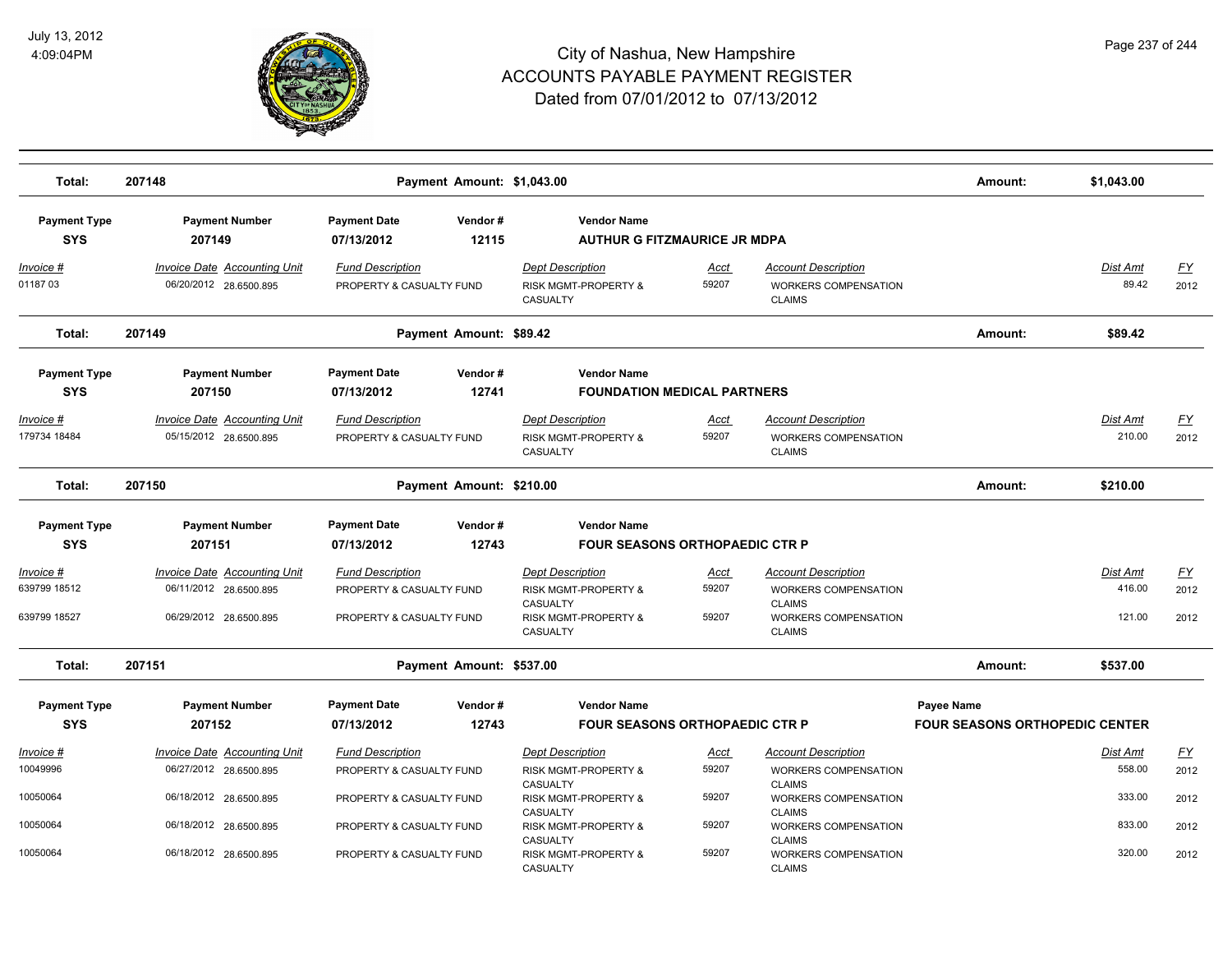

| Total:                                                         | 207152                                                                                  |                                                                                 | Payment Amount: \$2,044.00 |                                                                                                 |                                      |                                                                                                                            | Amount: | \$2,044.00                     |                                  |
|----------------------------------------------------------------|-----------------------------------------------------------------------------------------|---------------------------------------------------------------------------------|----------------------------|-------------------------------------------------------------------------------------------------|--------------------------------------|----------------------------------------------------------------------------------------------------------------------------|---------|--------------------------------|----------------------------------|
| <b>Payment Type</b><br><b>SYS</b>                              | <b>Payment Number</b><br>207153                                                         | <b>Payment Date</b><br>07/13/2012                                               | Vendor#<br>10766           | <b>Vendor Name</b>                                                                              | <b>GAGNON ELECTRICAL SERVICE INC</b> |                                                                                                                            |         |                                |                                  |
| <u> Invoice #</u><br>NASHUA LIBRARY<br>PULL BO                 | <b>Invoice Date Accounting Unit</b><br>06/09/2012 28.6500.895                           | <b>Fund Description</b><br>PROPERTY & CASUALTY FUND                             |                            | <b>Dept Description</b><br>RISK MGMT-PROPERTY &<br>CASUALTY                                     | <u>Acct</u><br>59250                 | <b>Account Description</b><br>PROPERTY CLAIMS                                                                              |         | Dist Amt<br>1,245.60           | <u>FY</u><br>2012                |
| Total:                                                         | 207153                                                                                  |                                                                                 | Payment Amount: \$1,245.60 |                                                                                                 |                                      |                                                                                                                            | Amount: | \$1,245.60                     |                                  |
| <b>Payment Type</b><br><b>SYS</b>                              | <b>Payment Number</b><br>207154                                                         | <b>Payment Date</b><br>07/13/2012                                               | Vendor#<br>12805           | <b>Vendor Name</b>                                                                              | <b>GREATER NASHUA EMERGENCY PHYS</b> |                                                                                                                            |         |                                |                                  |
| Invoice #<br>B26005DS<br>B26005XP                              | Invoice Date Accounting Unit<br>06/15/2012 28.6500.895<br>06/18/2012 28.6500.895        | <b>Fund Description</b><br>PROPERTY & CASUALTY FUND<br>PROPERTY & CASUALTY FUND |                            | <b>Dept Description</b><br>RISK MGMT-PROPERTY &<br>CASUALTY<br>RISK MGMT-PROPERTY &<br>CASUALTY | Acct<br>59207<br>59207               | <b>Account Description</b><br><b>WORKERS COMPENSATION</b><br><b>CLAIMS</b><br><b>WORKERS COMPENSATION</b><br><b>CLAIMS</b> |         | Dist Amt<br>213.00<br>138.00   | EY<br>2012<br>2012               |
| Total:                                                         | 207154                                                                                  |                                                                                 | Payment Amount: \$351.00   |                                                                                                 |                                      |                                                                                                                            | Amount: | \$351.00                       |                                  |
| <b>Payment Type</b><br><b>SYS</b>                              | <b>Payment Number</b><br>207155                                                         | <b>Payment Date</b><br>07/13/2012                                               | Vendor#<br>12837           | <b>Vendor Name</b>                                                                              | <b>HARVARD PILGRIM HEALTH CARE</b>   |                                                                                                                            |         |                                |                                  |
| Invoice #<br>HPP130325-01                                      | <b>Invoice Date Accounting Unit</b><br>07/11/2012 28.6500.895                           | <b>Fund Description</b><br>PROPERTY & CASUALTY FUND                             |                            | <b>Dept Description</b><br>RISK MGMT-PROPERTY &<br>CASUALTY                                     | <u>Acct</u><br>59275                 | <b>Account Description</b><br><b>AUTOMOBILE CLAIMS</b>                                                                     |         | Dist Amt<br>3,316.72           | <u>FY</u><br>2012                |
| Total:                                                         | 207155                                                                                  |                                                                                 | Payment Amount: \$3,316.72 |                                                                                                 |                                      |                                                                                                                            | Amount: | \$3,316.72                     |                                  |
| <b>Payment Type</b><br><b>SYS</b>                              | <b>Payment Number</b><br>207156                                                         | <b>Payment Date</b><br>07/13/2012                                               | Vendor#<br>11921           | <b>Vendor Name</b><br><b>HERNER CHIROPRACTIC</b>                                                |                                      |                                                                                                                            |         |                                |                                  |
| <u>Invoice #</u><br>KRAEL002 (4 VISITS)<br>KRAEL002 (6 VISITS) | <b>Invoice Date Accounting Unit</b><br>06/19/2012 28.6500.895<br>06/07/2012 28.6500.895 | <b>Fund Description</b><br>PROPERTY & CASUALTY FUND<br>PROPERTY & CASUALTY FUND |                            | <b>Dept Description</b><br>RISK MGMT-PROPERTY &<br><b>CASUALTY</b><br>RISK MGMT-PROPERTY &      | <u>Acct</u><br>59207<br>59207        | <b>Account Description</b><br><b>WORKERS COMPENSATION</b><br><b>CLAIMS</b><br><b>WORKERS COMPENSATION</b>                  |         | Dist Amt<br>660.00<br>1,190.00 | $\underline{FY}$<br>2012<br>2012 |
| Total:                                                         | 207156                                                                                  |                                                                                 | Payment Amount: \$1,850.00 | CASUALTY                                                                                        |                                      | <b>CLAIMS</b>                                                                                                              | Amount: | \$1,850.00                     |                                  |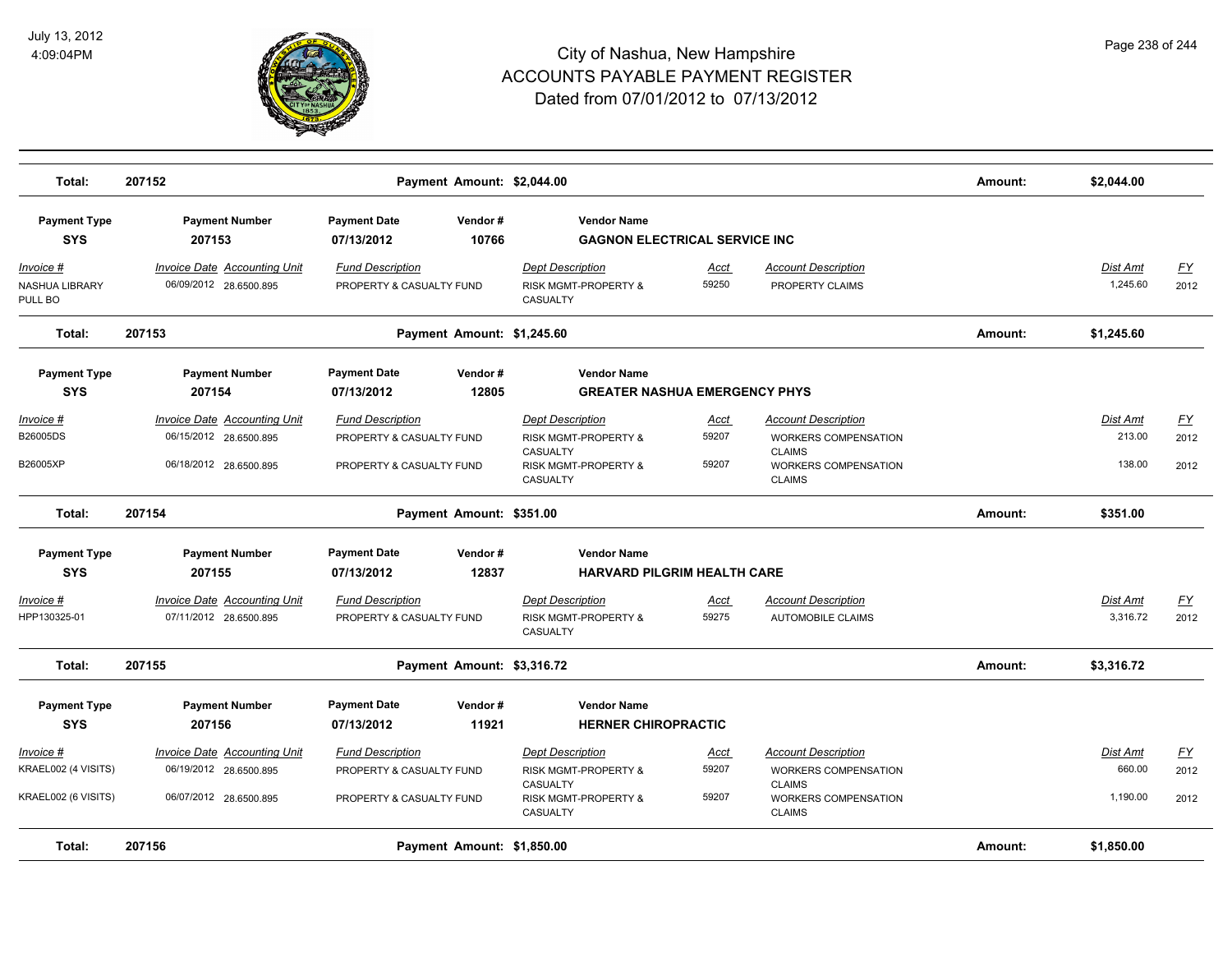

| <b>Payment Type</b> | <b>Payment Number</b>               | <b>Payment Date</b>      | Vendor#                    | <b>Vendor Name</b>                           |             |                                       |         |            |                           |
|---------------------|-------------------------------------|--------------------------|----------------------------|----------------------------------------------|-------------|---------------------------------------|---------|------------|---------------------------|
| <b>SYS</b>          | 207157                              | 07/13/2012               | 12887                      | <b>ILLG AUTOMOTIVE CORP</b>                  |             |                                       |         |            |                           |
| Invoice #           | <b>Invoice Date Accounting Unit</b> | <b>Fund Description</b>  |                            | <b>Dept Description</b>                      | <u>Acct</u> | <b>Account Description</b>            |         | Dist Amt   | <u>FY</u>                 |
| RO 3478 ON VIN:     | 07/10/2012 28.6500.895              | PROPERTY & CASUALTY FUND |                            | RISK MGMT-PROPERTY &                         | 59275       | <b>AUTOMOBILE CLAIMS</b>              |         | 842.72     | 2012                      |
| 98481               |                                     |                          |                            | CASUALTY                                     |             |                                       |         |            |                           |
| RO# 3493            | 06/22/2012 28.6500.895              | PROPERTY & CASUALTY FUND |                            | <b>RISK MGMT-PROPERTY &amp;</b><br>CASUALTY  | 59275       | <b>AUTOMOBILE CLAIMS</b>              |         | 373.40     | 2012                      |
| Total:              | 207157                              |                          | Payment Amount: \$1,216.12 |                                              |             |                                       | Amount: | \$1,216.12 |                           |
| <b>Payment Type</b> | <b>Payment Number</b>               | <b>Payment Date</b>      | Vendor#                    | <b>Vendor Name</b>                           |             |                                       |         |            |                           |
| <b>SYS</b>          | 207158                              | 07/13/2012               | 13063                      | <b>MARVELL PLATE GLASS INC</b>               |             |                                       |         |            |                           |
| Invoice #           | <b>Invoice Date Accounting Unit</b> | <b>Fund Description</b>  |                            | <b>Dept Description</b>                      | <u>Acct</u> | <b>Account Description</b>            |         | Dist Amt   | $\underline{\mathsf{FY}}$ |
| 3554                | 06/21/2012 28.6500.895              | PROPERTY & CASUALTY FUND |                            | <b>RISK MGMT-PROPERTY &amp;</b>              | 59250       | PROPERTY CLAIMS                       |         | 387.71     | 2012                      |
| 3556                | 06/26/2012 28.6500.895              | PROPERTY & CASUALTY FUND |                            | CASUALTY<br>RISK MGMT-PROPERTY &             | 59250       | PROPERTY CLAIMS                       |         | 530.00     | 2012                      |
| 3563                | 06/26/2012 28.6500.895              | PROPERTY & CASUALTY FUND |                            | CASUALTY<br>RISK MGMT-PROPERTY &<br>CASUALTY | 59250       | PROPERTY CLAIMS                       |         | 33.32      | 2012                      |
| Total:              | 207158                              |                          | Payment Amount: \$951.03   |                                              |             |                                       | Amount: | \$951.03   |                           |
|                     |                                     |                          |                            |                                              |             |                                       |         |            |                           |
| <b>Payment Type</b> | <b>Payment Number</b>               | <b>Payment Date</b>      | Vendor#                    | <b>Vendor Name</b>                           |             |                                       |         |            |                           |
| <b>SYS</b>          | 207159                              | 07/13/2012               | 13134                      | <b>NASHUA ANESTHESIA PARTNERS</b>            |             |                                       |         |            |                           |
| Invoice #           | <b>Invoice Date Accounting Unit</b> | <b>Fund Description</b>  |                            | <b>Dept Description</b>                      | <u>Acct</u> | <b>Account Description</b>            |         | Dist Amt   | <u>FY</u>                 |
| A324697733          | 06/25/2012 28.6500.895              | PROPERTY & CASUALTY FUND |                            | RISK MGMT-PROPERTY &                         | 59207       | WORKERS COMPENSATION                  |         | 230.00     | 2012                      |
|                     |                                     |                          |                            | CASUALTY                                     |             | <b>CLAIMS</b>                         |         |            |                           |
| Total:              | 207159                              |                          | Payment Amount: \$230.00   |                                              |             |                                       | Amount: | \$230.00   |                           |
| <b>Payment Type</b> | <b>Payment Number</b>               | <b>Payment Date</b>      | Vendor#                    | <b>Vendor Name</b>                           |             |                                       |         |            |                           |
| <b>SYS</b>          | 207160                              | 07/13/2012               | 13145                      | <b>NASHUA RADIOLOGY PA</b>                   |             |                                       |         |            |                           |
| Invoice #           | Invoice Date Accounting Unit        | <b>Fund Description</b>  |                            | <b>Dept Description</b>                      | <b>Acct</b> | <b>Account Description</b>            |         | Dist Amt   | $\underline{FY}$          |
| 241198              | 06/27/2012 28.6500.895              | PROPERTY & CASUALTY FUND |                            | RISK MGMT-PROPERTY &                         | 59207       | WORKERS COMPENSATION                  |         | 38.00      | 2012                      |
|                     |                                     |                          |                            | CASUALTY                                     |             | <b>CLAIMS</b>                         |         |            |                           |
| 325212              | 06/07/2012 28.6500.895              | PROPERTY & CASUALTY FUND |                            | RISK MGMT-PROPERTY &                         | 59207       | WORKERS COMPENSATION                  |         | 50.00      | 2012                      |
| 43560               | 06/06/2012 28.6500.895              | PROPERTY & CASUALTY FUND |                            | <b>CASUALTY</b><br>RISK MGMT-PROPERTY &      | 59207       | <b>CLAIMS</b><br>WORKERS COMPENSATION |         | 50.00      | 2012                      |
|                     |                                     |                          |                            | <b>CASUALTY</b>                              |             | <b>CLAIMS</b>                         |         |            |                           |
| Total:              | 207160                              |                          | Payment Amount: \$138.00   |                                              |             |                                       | Amount: | \$138.00   |                           |
|                     |                                     |                          |                            |                                              |             |                                       |         |            |                           |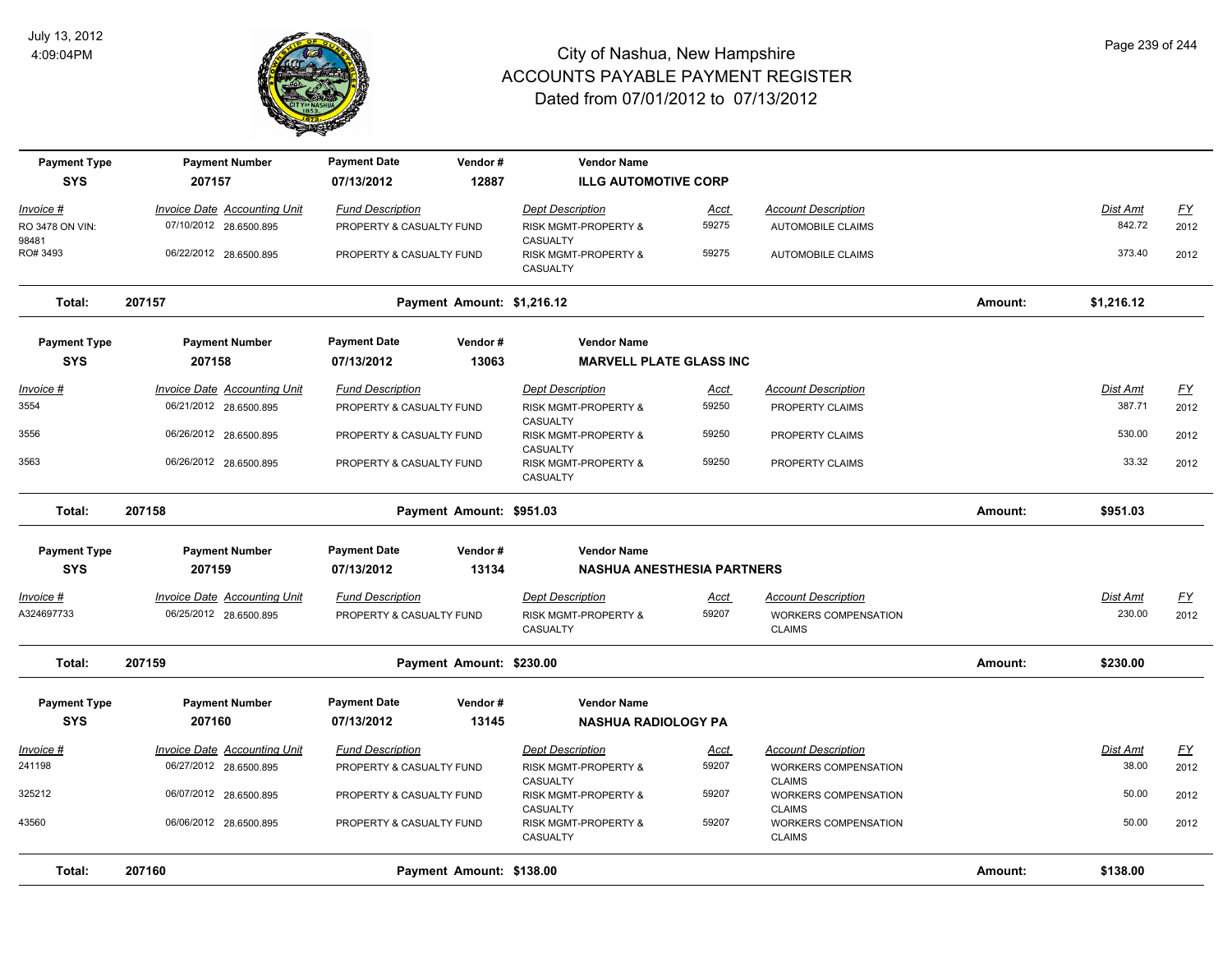

| <b>Payment Type</b><br><b>SYS</b>             | <b>Payment Number</b><br>207161                               | <b>Payment Date</b><br>07/13/2012                   | Vendor#<br>10778         | <b>Vendor Name</b><br>NH HAND THERAPY CTR INC                          |                      |                                                                            |         |                           |                          |
|-----------------------------------------------|---------------------------------------------------------------|-----------------------------------------------------|--------------------------|------------------------------------------------------------------------|----------------------|----------------------------------------------------------------------------|---------|---------------------------|--------------------------|
| Invoice #<br>14152 14053 14001                | <b>Invoice Date Accounting Unit</b><br>06/28/2012 28.6500.895 | <b>Fund Description</b><br>PROPERTY & CASUALTY FUND |                          | <b>Dept Description</b><br><b>RISK MGMT-PROPERTY &amp;</b><br>CASUALTY | Acct<br>59207        | <b>Account Description</b><br><b>WORKERS COMPENSATION</b><br><b>CLAIMS</b> |         | Dist Amt<br>503.00        | $\underline{FY}$<br>2012 |
| Total:                                        | 207161                                                        |                                                     | Payment Amount: \$503.00 |                                                                        |                      |                                                                            | Amount: | \$503.00                  |                          |
| <b>Payment Type</b><br><b>SYS</b>             | <b>Payment Number</b><br>207162                               | <b>Payment Date</b><br>07/13/2012                   | Vendor#<br>13212         | <b>Vendor Name</b><br><b>OCCUPATIONAL HEALTH CTRS SOUTH</b>            |                      |                                                                            |         |                           |                          |
| $Invoice$ #<br>I34-1255161266 18499           | <b>Invoice Date Accounting Unit</b><br>06/28/2012 28.6500.895 | <b>Fund Description</b><br>PROPERTY & CASUALTY FUND |                          | <b>Dept Description</b><br>RISK MGMT-PROPERTY &<br>CASUALTY            | Acct<br>59207        | <b>Account Description</b><br>WORKERS COMPENSATION<br><b>CLAIMS</b>        |         | <b>Dist Amt</b><br>606.44 | EY<br>2012               |
| Total:                                        | 207162                                                        |                                                     | Payment Amount: \$606.44 |                                                                        |                      |                                                                            | Amount: | \$606.44                  |                          |
| <b>Payment Type</b><br><b>SYS</b>             | <b>Payment Number</b><br>207163                               | <b>Payment Date</b><br>07/13/2012                   | Vendor#<br>10871         | <b>Vendor Name</b><br><b>POM INC</b>                                   |                      |                                                                            |         |                           |                          |
| Invoice #<br>22844-1                          | <b>Invoice Date Accounting Unit</b><br>05/10/2012 28.6500.895 | <b>Fund Description</b><br>PROPERTY & CASUALTY FUND |                          | <b>Dept Description</b><br>RISK MGMT-PROPERTY &<br>CASUALTY            | <b>Acct</b><br>59250 | <b>Account Description</b><br>PROPERTY CLAIMS                              |         | Dist Amt<br>770.00        | $\underline{FY}$<br>2012 |
| Total:                                        | 207163                                                        |                                                     | Payment Amount: \$770.00 |                                                                        |                      |                                                                            | Amount: | \$770.00                  |                          |
| <b>Payment Type</b><br><b>SYS</b>             | <b>Payment Number</b><br>207164                               | <b>Payment Date</b><br>07/13/2012                   | Vendor#<br>12006         | <b>Vendor Name</b><br>ROCKINGHAM FAMILY HEALTHCARE                     |                      |                                                                            |         |                           |                          |
| Invoice #<br>LARJA00039206-DR<br><b>DITUL</b> | <b>Invoice Date Accounting Unit</b><br>06/27/2012 28.6500.895 | <b>Fund Description</b><br>PROPERTY & CASUALTY FUND |                          | <b>Dept Description</b><br><b>RISK MGMT-PROPERTY &amp;</b><br>CASUALTY | <u>Acct</u><br>59207 | <b>Account Description</b><br>WORKERS COMPENSATION<br><b>CLAIMS</b>        |         | Dist Amt<br>100.00        | EY<br>2012               |
| Total:                                        | 207164                                                        |                                                     | Payment Amount: \$100.00 |                                                                        |                      |                                                                            | Amount: | \$100.00                  |                          |
| <b>Payment Type</b><br><b>SYS</b>             | <b>Payment Number</b><br>207165                               | <b>Payment Date</b><br>07/13/2012                   | Vendor#<br>13597         | <b>Vendor Name</b><br><b>SO NH REGIONAL MEDICAL CENTER</b>             |                      |                                                                            |         |                           |                          |
| Invoice #<br>SRN2368328                       | <b>Invoice Date Accounting Unit</b><br>06/12/2012 28.6500.895 | <b>Fund Description</b><br>PROPERTY & CASUALTY FUND |                          | <b>Dept Description</b><br><b>RISK MGMT-PROPERTY &amp;</b>             | <u>Acct</u><br>59207 | <b>Account Description</b><br>WORKERS COMPENSATION                         |         | Dist Amt<br>233.80        | EY<br>2012               |
| SRN2371993                                    | 06/14/2012 28.6500.895                                        | PROPERTY & CASUALTY FUND                            |                          | CASUALTY<br>RISK MGMT-PROPERTY &<br>CASUALTY                           | 59207                | <b>CLAIMS</b><br>WORKERS COMPENSATION<br><b>CLAIMS</b>                     |         | 211.23                    | 2012                     |
| SRN2387780                                    | 06/27/2012 28.6500.895                                        | PROPERTY & CASUALTY FUND                            |                          | RISK MGMT-PROPERTY &<br>CASUALTY                                       | 59207                | WORKERS COMPENSATION<br><b>CLAIMS</b>                                      |         | 280.54                    | 2012                     |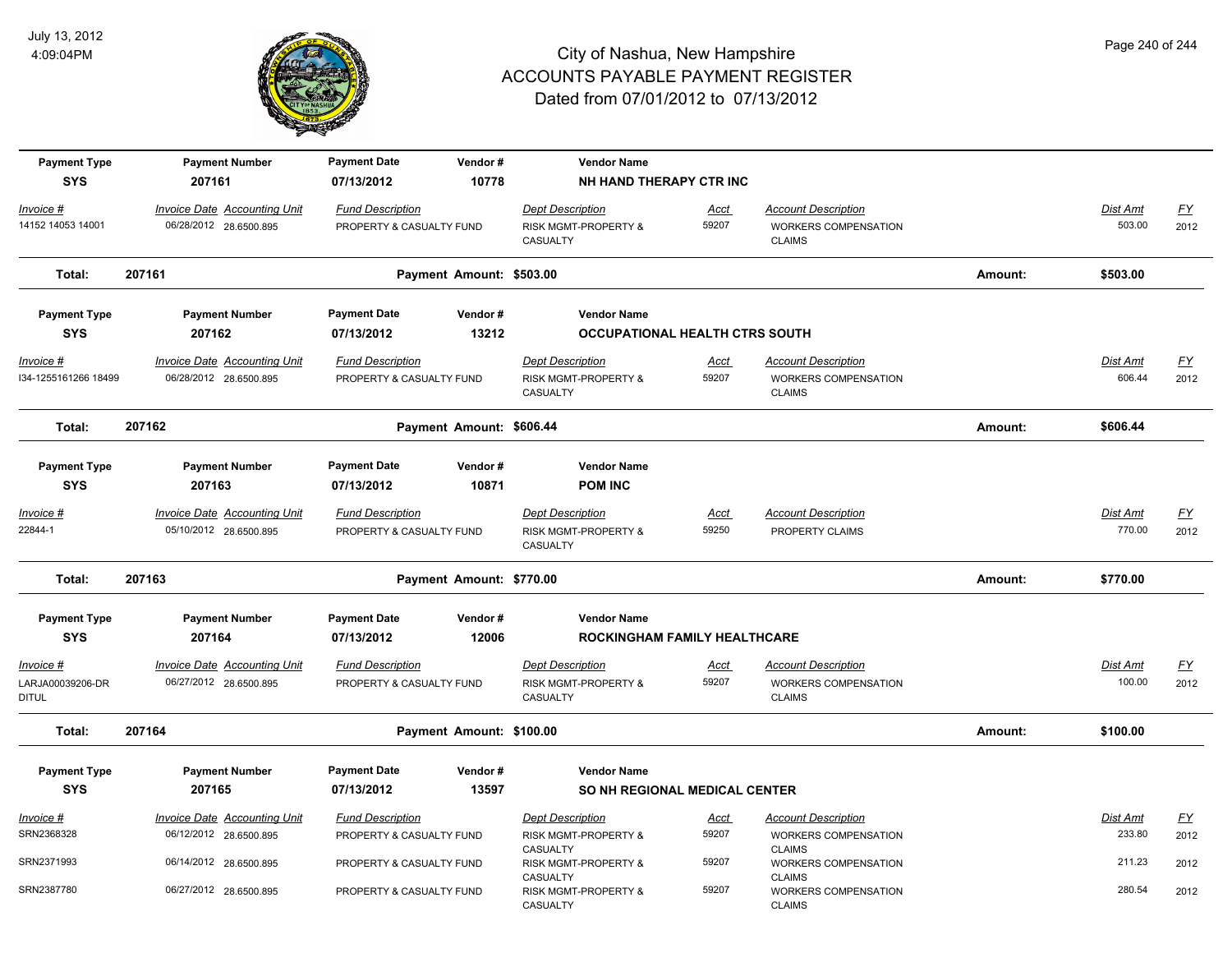

| SRN2395162          | 07/03/2012 28.6500.895              | PROPERTY & CASUALTY FUND   |                            | RISK MGMT-PROPERTY &                         | 59207                                | <b>WORKERS COMPENSATION</b>                                   |                             | 602.85          | 2012             |
|---------------------|-------------------------------------|----------------------------|----------------------------|----------------------------------------------|--------------------------------------|---------------------------------------------------------------|-----------------------------|-----------------|------------------|
| SRN2395218          | 07/03/2012 28.6500.895              | PROPERTY & CASUALTY FUND   |                            | CASUALTY<br>RISK MGMT-PROPERTY &<br>CASUALTY | 59207                                | <b>CLAIMS</b><br>WORKERS COMPENSATION<br><b>CLAIMS</b>        |                             | 159.81          | 2012             |
| Total:              | 207165                              | Payment Amount: \$1,488.23 |                            |                                              | Amount:                              | \$1,488.23                                                    |                             |                 |                  |
| <b>Payment Type</b> | <b>Payment Number</b>               | <b>Payment Date</b>        | Vendor#                    | <b>Vendor Name</b>                           |                                      |                                                               | <b>Payee Name</b>           |                 |                  |
| <b>SYS</b>          | 207166                              | 07/13/2012                 | 13635                      | <b>ST JOSEPHS HOSPITAL</b>                   |                                      |                                                               | ST JOSEPH BUSINESS & HEALTH |                 |                  |
| <u> Invoice #</u>   | <b>Invoice Date Accounting Unit</b> | <b>Fund Description</b>    |                            | <b>Dept Description</b>                      | <u>Acct</u>                          | <b>Account Description</b>                                    |                             | <u>Dist Amt</u> | <u>FY</u>        |
| 28429               | 06/15/2012 28.6500.895              | PROPERTY & CASUALTY FUND   |                            | RISK MGMT-PROPERTY &                         | 59207                                | <b>WORKERS COMPENSATION</b>                                   |                             | 123.00          | 2012             |
| 28485               | 07/02/2012 28.6500.895              | PROPERTY & CASUALTY FUND   |                            | CASUALTY<br>RISK MGMT-PROPERTY &<br>CASUALTY | 59207                                | <b>CLAIMS</b><br><b>WORKERS COMPENSATION</b><br><b>CLAIMS</b> |                             | 123.00          | 2012             |
| Total:              | 207166                              | Payment Amount: \$246.00   |                            |                                              | Amount:                              | \$246.00                                                      |                             |                 |                  |
| <b>Payment Type</b> | <b>Payment Number</b>               | <b>Payment Date</b>        | Vendor#                    | <b>Vendor Name</b>                           |                                      |                                                               |                             |                 |                  |
| <b>SYS</b>          | 207167                              | 07/13/2012                 | 13635                      | <b>ST JOSEPHS HOSPITAL</b>                   |                                      |                                                               |                             |                 |                  |
| Invoice #           | <b>Invoice Date Accounting Unit</b> | <b>Fund Description</b>    |                            | <b>Dept Description</b>                      | <b>Acct</b>                          | <b>Account Description</b>                                    |                             | Dist Amt        | $FY$             |
| 12148-00017         | 06/01/2012 28.6500.895              | PROPERTY & CASUALTY FUND   |                            | RISK MGMT-PROPERTY &<br>CASUALTY             | 59207                                | WORKERS COMPENSATION<br><b>CLAIMS</b>                         |                             | 1,609.25        | 2012             |
| 12150-00353         | 06/05/2012 28.6500.895              | PROPERTY & CASUALTY FUND   |                            | RISK MGMT-PROPERTY &<br>CASUALTY             | 59207                                | WORKERS COMPENSATION<br><b>CLAIMS</b>                         |                             | 1,190.70        | 2012             |
| Total:              | 207167                              |                            | Payment Amount: \$2,799.95 |                                              |                                      |                                                               | Amount:                     | \$2,799.95      |                  |
| <b>Payment Type</b> | <b>Payment Number</b>               | <b>Payment Date</b>        | Vendor#                    | <b>Vendor Name</b>                           |                                      |                                                               |                             |                 |                  |
| <b>SYS</b>          | 207168                              | 07/13/2012                 | 13651                      | <b>STATEWIDE COLLISION LLC</b>               |                                      |                                                               |                             |                 |                  |
| <u>Invoice #</u>    | <b>Invoice Date Accounting Unit</b> | <b>Fund Description</b>    |                            | <b>Dept Description</b>                      | <u>Acct</u>                          | <b>Account Description</b>                                    |                             | Dist Amt        | EY               |
| JOB #4862           | 06/01/2012 28.6500.895              | PROPERTY & CASUALTY FUND   |                            | RISK MGMT-PROPERTY &<br>CASUALTY             | 59275                                | <b>AUTOMOBILE CLAIMS</b>                                      |                             | 1,548.50        | 2012             |
| Total:              | 207168                              |                            | Payment Amount: \$1,548.50 |                                              |                                      |                                                               | Amount:                     | \$1,548.50      |                  |
| <b>Payment Type</b> | <b>Payment Number</b>               | <b>Payment Date</b>        | Vendor#                    | <b>Vendor Name</b>                           |                                      |                                                               |                             |                 |                  |
| <b>SYS</b>          | 207169                              | 07/13/2012                 | 13666                      |                                              | <b>STONERIVER PHARMACY SOLUTIONS</b> |                                                               |                             |                 |                  |
| <u> Invoice #</u>   | <b>Invoice Date Accounting Unit</b> | <b>Fund Description</b>    |                            | <b>Dept Description</b>                      | <u>Acct</u>                          | <b>Account Description</b>                                    |                             | Dist Amt        | $\underline{FY}$ |
| 37277419            | 06/10/2012 28.6500.895              | PROPERTY & CASUALTY FUND   |                            | RISK MGMT-PROPERTY &<br>CASUALTY             | 59207                                | <b>WORKERS COMPENSATION</b><br><b>CLAIMS</b>                  |                             | 1,219.06        | 2012             |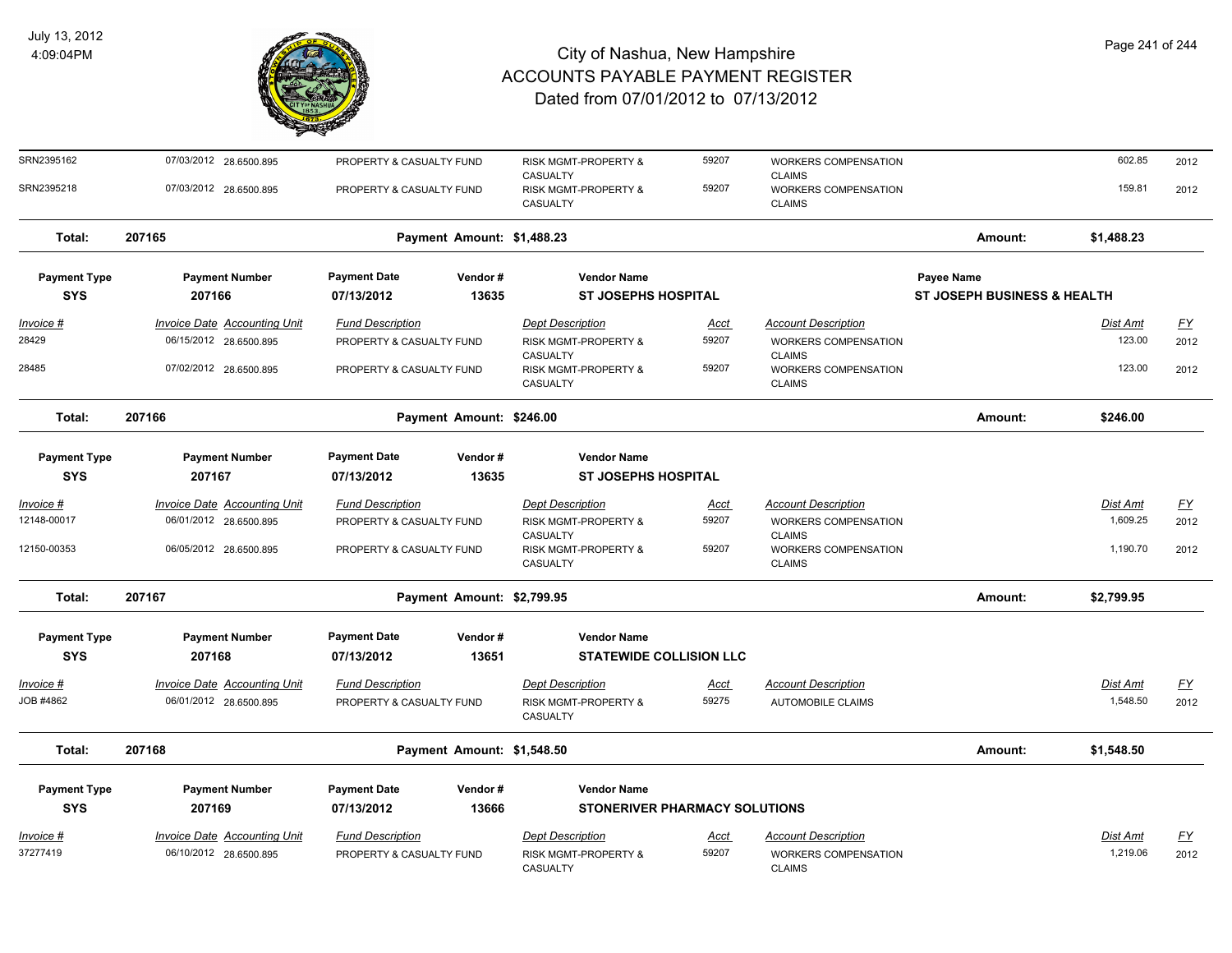

| Total:                            | 207169                                                     | Payment Amount: \$1,219.06                     |                  |                                           |                      |                                                               | Amount:         | \$1,219.06               |                   |
|-----------------------------------|------------------------------------------------------------|------------------------------------------------|------------------|-------------------------------------------|----------------------|---------------------------------------------------------------|-----------------|--------------------------|-------------------|
| <b>Payment Type</b><br><b>SYS</b> | <b>Payment Number</b><br>207170                            | <b>Payment Date</b><br>07/13/2012              | Vendor#<br>13303 | <b>Vendor Name</b><br>PETTY CASH          |                      |                                                               |                 |                          |                   |
| <u>Invoice #</u><br>PETTYCASH     | <b>Invoice Date Accounting Unit</b><br>07/13/2012 61.1.685 | <b>Fund Description</b><br><b>GENERAL FUND</b> |                  | <b>Dept Description</b><br><b>STREETS</b> | <u>Acct</u><br>61900 | <b>Account Description</b><br><b>MEALS</b>                    | <b>Activity</b> | <b>Dist Amt</b><br>28.82 | <u>FY</u><br>2012 |
| 07/13/2012<br>PETTYCASH           | 07/13/2012 83.1.500                                        | <b>GENERAL FUND</b>                            |                  | ECONOMIC DEVELOPMENT                      | 61910                | <b>MEALS - FUNCTIONS</b>                                      |                 | 20.00                    | 2012              |
| 07/13/2012<br>PETTYCASH JUN12     | 06/30/2012 22.5010                                         | CAP PROJECTS-INFO                              |                  | CAPITAL PROJECTS-INFO                     | 81342                | <b>COMPUTER SOFTWARE &amp;</b>                                | 1010.22.01.30   | 7.59                     | 2012              |
| PETTYCASH JUN12                   | 06/30/2012 44.1.720                                        | <b>TECHNOLOGY</b><br><b>GENERAL FUND</b>       |                  | <b>TECH</b><br>EDGEWOOD CEMETERY          | 61499                | <b>HARDWARE</b><br><b>GENERAL BUILDING</b><br><b>SUPPLIES</b> |                 | 92.77                    | 2012              |
| PETTYCASH JUN12                   | 06/30/2012 44.1.720                                        | <b>GENERAL FUND</b>                            |                  | EDGEWOOD CEMETERY                         | 61428                | <b>JANITORIAL SUPPLIES</b>                                    |                 | 14.95                    | 2012              |
| PETTYCASH JUN12                   | 06/30/2012 07.1.565                                        | <b>GENERAL FUND</b>                            |                  | <b>CITY CLERK</b>                         | 61100                | OFFICE SUPPLIES                                               |                 | 13.98                    | 2012              |
| PETTYCASH JUN12                   | 06/30/2012 30.1.500                                        | <b>GENERAL FUND</b>                            |                  | <b>PURCHASING</b>                         | 55400                | <b>CONFERENCES AND</b><br><b>SEMINARS</b>                     |                 | 24.42                    | 2012              |
| PETTYCASH JUN12                   | 06/30/2012 30.1.500                                        | <b>GENERAL FUND</b>                            |                  | <b>PURCHASING</b>                         | 54600                | <b>VEHICLE REPAIRS &amp;</b><br><b>MAINTENANCE</b>            |                 | 45.13                    | 2012              |
| PETTYCASH JUN12                   | 06/30/2012 42.1.720                                        | <b>GENERAL FUND</b>                            |                  | WOODLAWN CEMETERY                         | 45913                | CASH OVER/SHORT                                               |                 | 12.41                    | 2012              |
| PETTYCASH JUN12                   | 06/30/2012 68.6000.692                                     | SOLID WASTE FUND                               |                  | <b>SOLID WASTE</b>                        | 71000                | <b>EQUIPMENT</b>                                              |                 | 7.98                     | 2012              |
| PETTYCASH JUN12                   | 06/30/2012 68.6000.540                                     | SOLID WASTE FUND                               |                  | <b>SOLID WASTE</b>                        | 71000                | <b>EQUIPMENT</b>                                              |                 | 32.46                    | 2012              |
| PETTYCASH JUN12                   | 06/30/2012 68.6000.540                                     | SOLID WASTE FUND                               |                  | <b>SOLID WASTE</b>                        | 55699                | OTHER CONTRACTED<br><b>SERVICES</b>                           |                 | 15.00                    | 2012              |
| PETTYCASH JUN12                   | 06/30/2012 68.6000.500                                     | SOLID WASTE FUND                               |                  | <b>SOLID WASTE</b>                        | 61299                | MISCELLANEOUS SUPPLIES                                        |                 | 36.95                    | 2012              |
| PETTYCASH JUN12                   | 06/30/2012 61.1.685                                        | <b>GENERAL FUND</b>                            |                  | <b>STREETS</b>                            | 61900                | <b>MEALS</b>                                                  |                 | 9.96                     | 2012              |
| PETTYCASH JUN12                   | 06/30/2012 61.1.670                                        | <b>GENERAL FUND</b>                            |                  | <b>STREETS</b>                            | 61142                | <b>MEDICAL SUPPLIES</b>                                       |                 | 23.75                    | 2012              |
| PETTYCASH JUN12                   | 06/30/2012 61.1.700                                        | <b>GENERAL FUND</b>                            |                  | <b>STREETS</b>                            | 61299                | MISCELLANEOUS SUPPLIES                                        |                 | 4.00                     | 2012              |
| PETTYCASH JUN12                   | 06/30/2012 64.1.705                                        | <b>GENERAL FUND</b>                            |                  | <b>TRAFFIC</b>                            | 61299                | MISCELLANEOUS SUPPLIES                                        |                 | 14.38                    | 2012              |
| PETTYCASH JUN12                   | 06/30/2012 66.1.500                                        | <b>GENERAL FUND</b>                            |                  | PARKING LOTS                              | 55699                | OTHER CONTRACTED<br><b>SERVICES</b>                           |                 | 34.00                    | 2012              |
| PETTYCASH JUN12                   | 06/30/2012 82.1.500                                        | <b>GENERAL FUND</b>                            |                  | <b>PLANNING &amp; ZONING</b>              | 61910                | <b>MEALS - FUNCTIONS</b>                                      |                 | 46.30                    | 2012              |
| PETTYCASH JUN12                   | 06/30/2012 82.1.500                                        | <b>GENERAL FUND</b>                            |                  | PLANNING & ZONING                         | 55307                | MILEAGE REIMBURSEMENTS                                        |                 | 127.09                   | 2012              |
| PETTYCASH JUN12                   | 06/30/2012 53.1.730                                        | <b>GENERAL FUND</b>                            |                  | <b>BUILDING INSPECTION</b>                | 55307                | MILEAGE REIMBURSEMENTS                                        |                 | 76.64                    | 2012              |
| PETTYCASH JUN12                   | 06/30/2012 01.1.500                                        | <b>GENERAL FUND</b>                            |                  | <b>MAYOR</b>                              | 71800                | <b>FURNITURE &amp; FIXTURES</b>                               |                 | 60.77                    | 2012              |
| PETTYCASH JUN12                   | 06/30/2012 01.1.500                                        | <b>GENERAL FUND</b>                            |                  | <b>MAYOR</b>                              | 61100                | OFFICE SUPPLIES                                               |                 | 51.31                    | 2012              |
| PETTYCASH JUN12                   | 06/30/2012 01.1.500                                        | <b>GENERAL FUND</b>                            |                  | <b>MAYOR</b>                              | 55400                | <b>CONFERENCES AND</b><br><b>SEMINARS</b>                     |                 | 34.18                    | 2012              |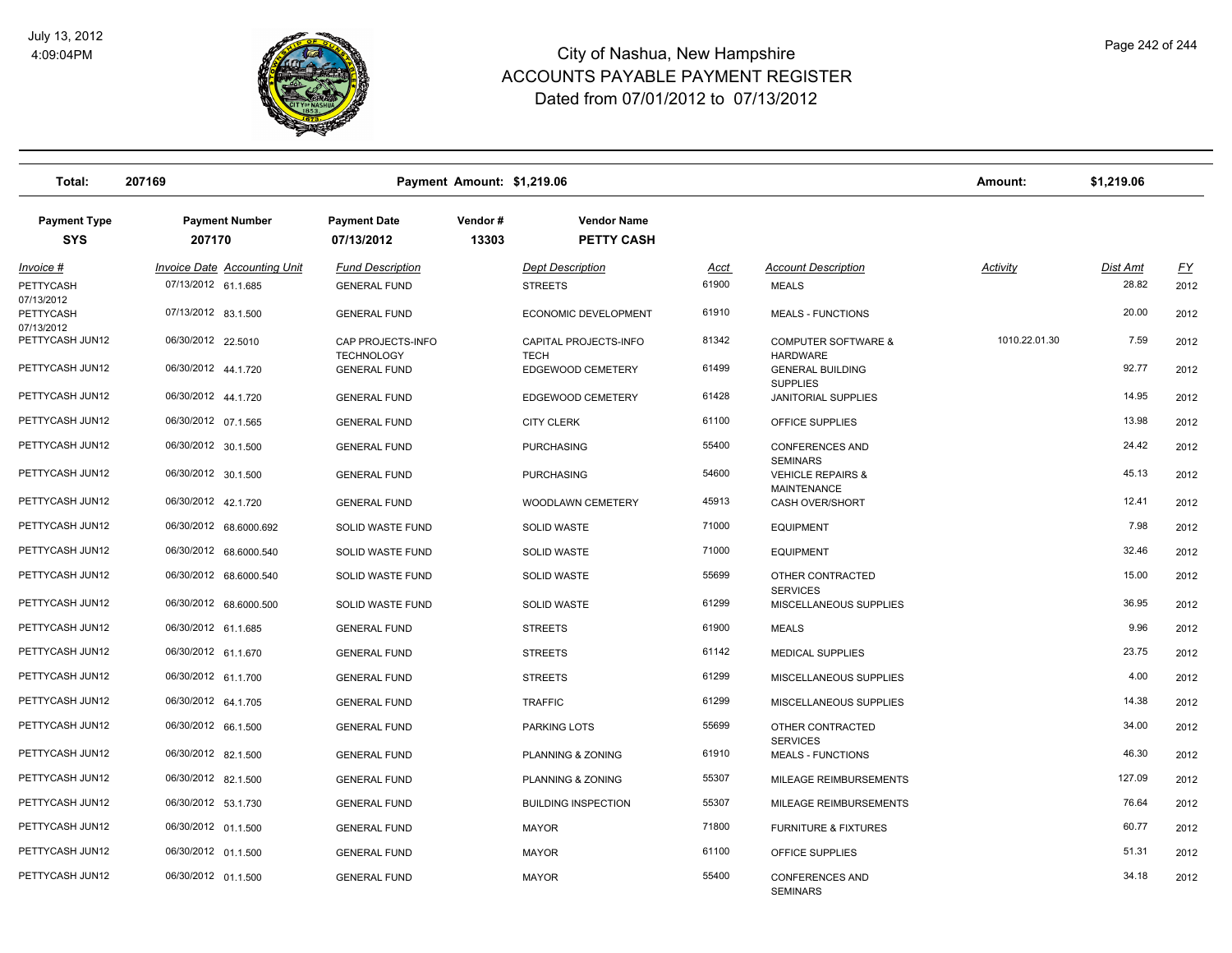

**Total: 207170 Payment Amount: \$834.84 Amount: \$834.84**